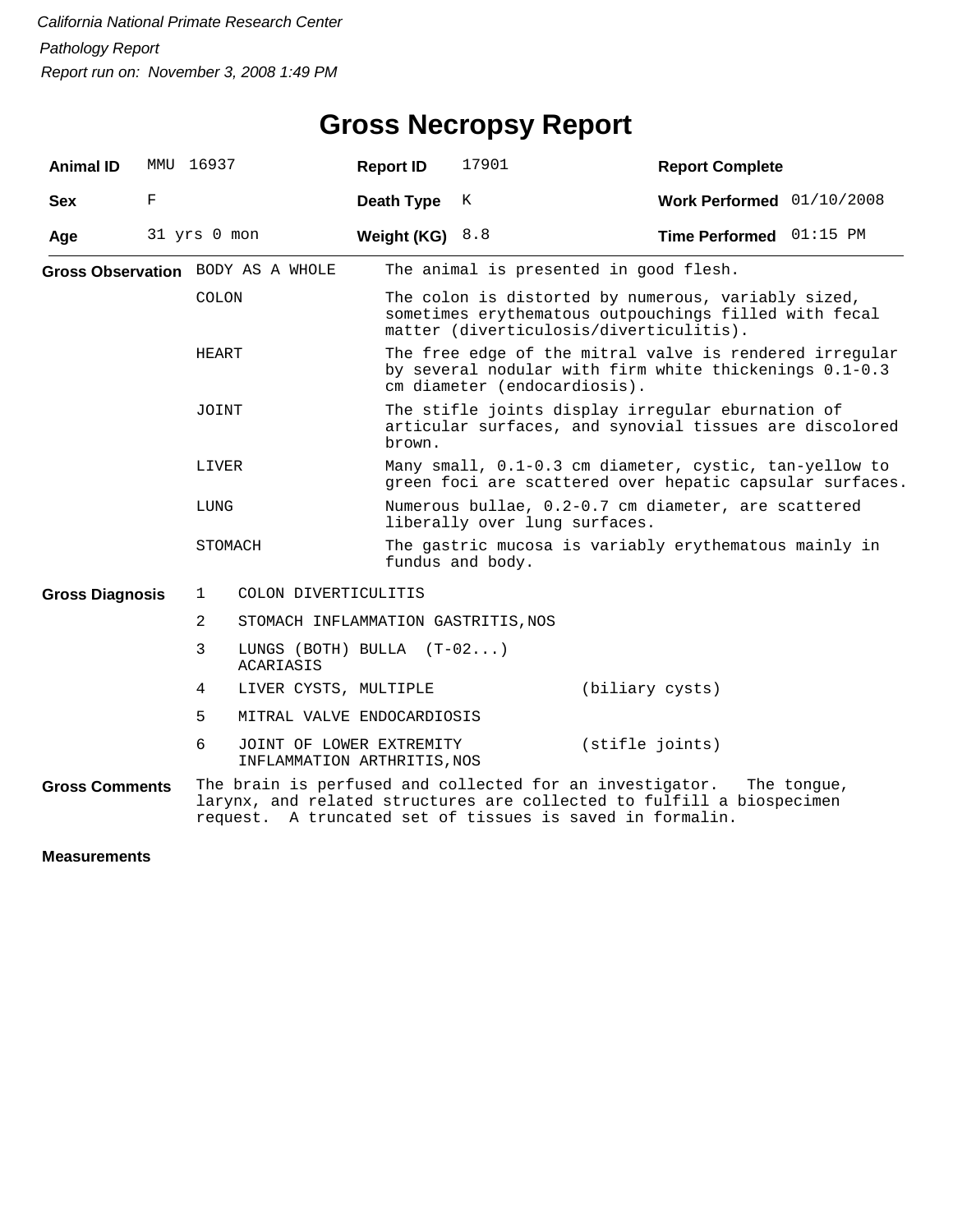| <b>Animal ID</b>       | MMU 17557 |               |                                   | <b>Report ID</b> | 19021                                                                                                                                                                                                 | <b>Report Complete</b>                                                                                                                                  |  |  |  |  |
|------------------------|-----------|---------------|-----------------------------------|------------------|-------------------------------------------------------------------------------------------------------------------------------------------------------------------------------------------------------|---------------------------------------------------------------------------------------------------------------------------------------------------------|--|--|--|--|
| <b>Sex</b>             | F         |               |                                   | Death Type       | X                                                                                                                                                                                                     | Work Performed 03/07/2008                                                                                                                               |  |  |  |  |
| Age                    |           | 29 yrs 11 mon |                                   | Weight (KG)      | 10.83                                                                                                                                                                                                 | Time Performed 09:30 AM                                                                                                                                 |  |  |  |  |
|                        |           |               | Gross Observation BODY AS A WHOLE |                  | The animal is presented obese.                                                                                                                                                                        |                                                                                                                                                         |  |  |  |  |
|                        |           | CECUM         |                                   |                  | The cecum is small and very firm in the region of the<br>ileocecal junction, and the lumen is markely<br>reduced/constricted.                                                                         |                                                                                                                                                         |  |  |  |  |
|                        |           | <b>COLON</b>  |                                   |                  | The colon is dilated with soft dark brown feces except<br>for numerous diverticula which contain very firm<br>material which is in some cases pale tan.                                               |                                                                                                                                                         |  |  |  |  |
|                        |           | ILEUM         |                                   |                  | The ileum is markedly dilated with a thickened wall<br>proximal to the ileocecal junction/stricture; this<br>change extends back to include roughly the distal one<br>third to one half of the ileum. |                                                                                                                                                         |  |  |  |  |
|                        |           | KIDNEY        |                                   | cortical cysts.  |                                                                                                                                                                                                       | The left kidney contains several, 0.3-0.6 cm diameter,                                                                                                  |  |  |  |  |
|                        |           | LIVER         |                                   |                  | The liver is somewhat smaller than expected with<br>elongated, thin lobes; 0.1-0.4 cm diameter, pale green,<br>cysts are scattered irregularly and sparsely within the<br>liver parenchyma.           |                                                                                                                                                         |  |  |  |  |
|                        |           | LUNG          |                                   |                  | The lungs display numerous cysts measuring 0.2-0.5 cm<br>diameter, major airways are dilated, and the lungs are<br>diffusely stippled with pin-point black foci.                                      |                                                                                                                                                         |  |  |  |  |
| <b>Gross Diagnosis</b> |           | $\mathbf{1}$  | BODY AS A WHOLE OBESITY PERFUSION |                  |                                                                                                                                                                                                       | (brain perfusion)                                                                                                                                       |  |  |  |  |
|                        |           | 2             | CECUM ADENOCARCINOMA              |                  |                                                                                                                                                                                                       |                                                                                                                                                         |  |  |  |  |
|                        |           | 3             | COLON DIVERTICULOSIS              |                  |                                                                                                                                                                                                       | (possible diverticulitis)                                                                                                                               |  |  |  |  |
|                        |           | 4             | KIDNEY CYSTS, MULTIPLE            |                  |                                                                                                                                                                                                       |                                                                                                                                                         |  |  |  |  |
|                        |           | 5             | LIVER CYSTS, MULTIPLE             |                  | (biliary cysts)                                                                                                                                                                                       |                                                                                                                                                         |  |  |  |  |
|                        |           | 6             | LUNGS (BOTH) ACARIASIS            |                  |                                                                                                                                                                                                       |                                                                                                                                                         |  |  |  |  |
| <b>Gross Comments</b>  |           |               | in formalin for histopathology.   |                  |                                                                                                                                                                                                       | The brain is perfused and collected for the investigator (including skull<br>minus skull cap, eyes, and pituitary). A truncated set of tissues is saved |  |  |  |  |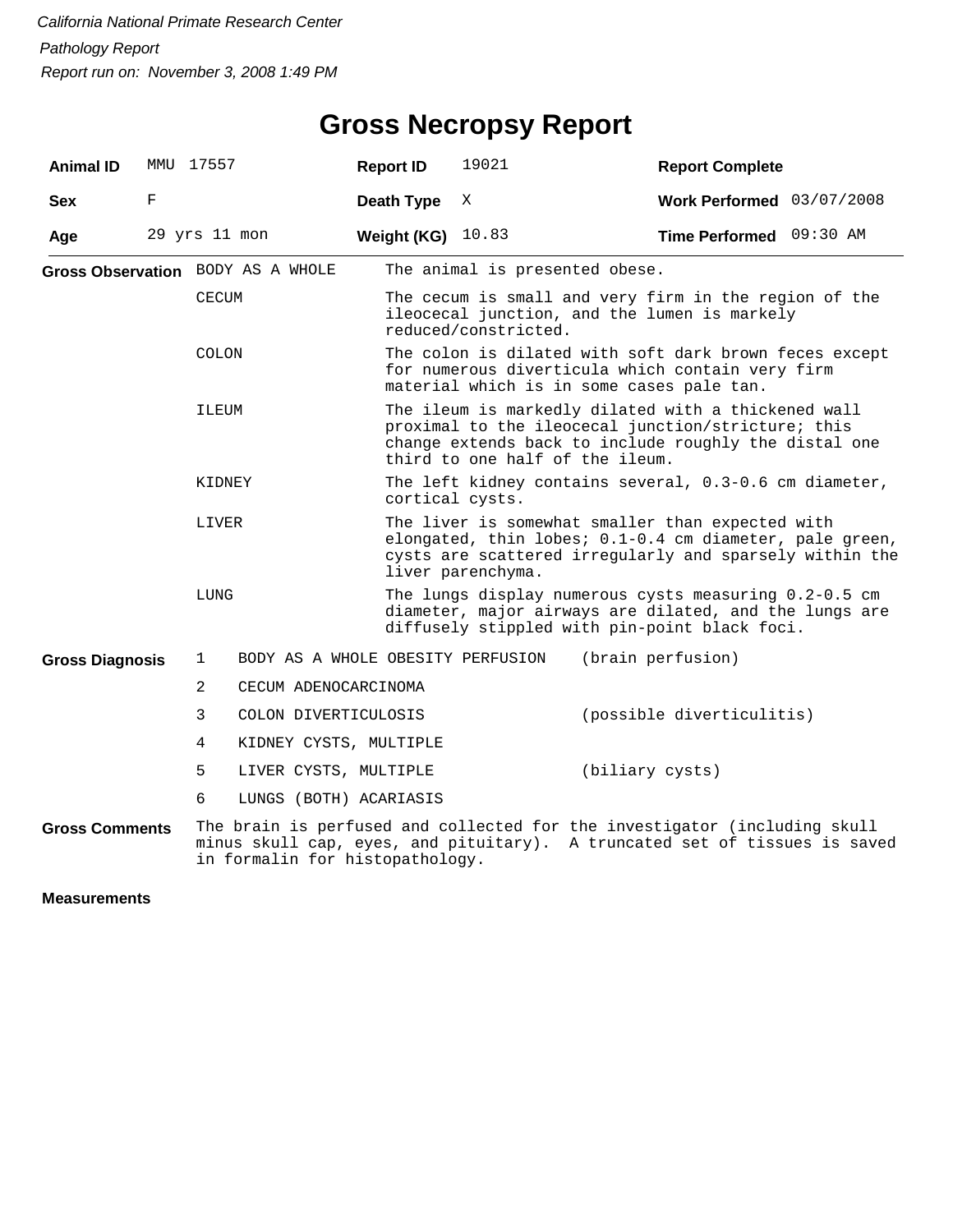## **Gross Necropsy Report**

| <b>Animal ID</b>       | MMU          | 19642         |                                   | <b>Report ID</b>   | 17781                                                                                                                            | Report Complete 01/03/2008 |  |  |  |
|------------------------|--------------|---------------|-----------------------------------|--------------------|----------------------------------------------------------------------------------------------------------------------------------|----------------------------|--|--|--|
| <b>Sex</b>             | F            |               |                                   | Death Type         | X                                                                                                                                | Work Performed 01/03/2008  |  |  |  |
| Age                    | 26 yrs 8 mon |               |                                   | Weight (KG) $9.38$ |                                                                                                                                  | Time Performed 09:30 AM    |  |  |  |
|                        |              |               | Gross Observation BODY AS A WHOLE |                    | The animal is presented in good flesh.                                                                                           |                            |  |  |  |
| COLON                  |              |               |                                   |                    | Numerous colonic diverticula are seen throughout the<br>length of the colon, many of which are erythematous -<br>diverticulitis. |                            |  |  |  |
| <b>Gross Diagnosis</b> |              |               | BODY AS A WHOLE PERFUSION         |                    |                                                                                                                                  | (brain perfusion)          |  |  |  |
|                        |              | $\mathcal{L}$ | COLON DIVERTICULITIS              |                    |                                                                                                                                  |                            |  |  |  |
| <b>Gross Comments</b>  |              |               | are saved.                        |                    | The brain is perfused and collected for the investigator - no other tissues                                                      |                            |  |  |  |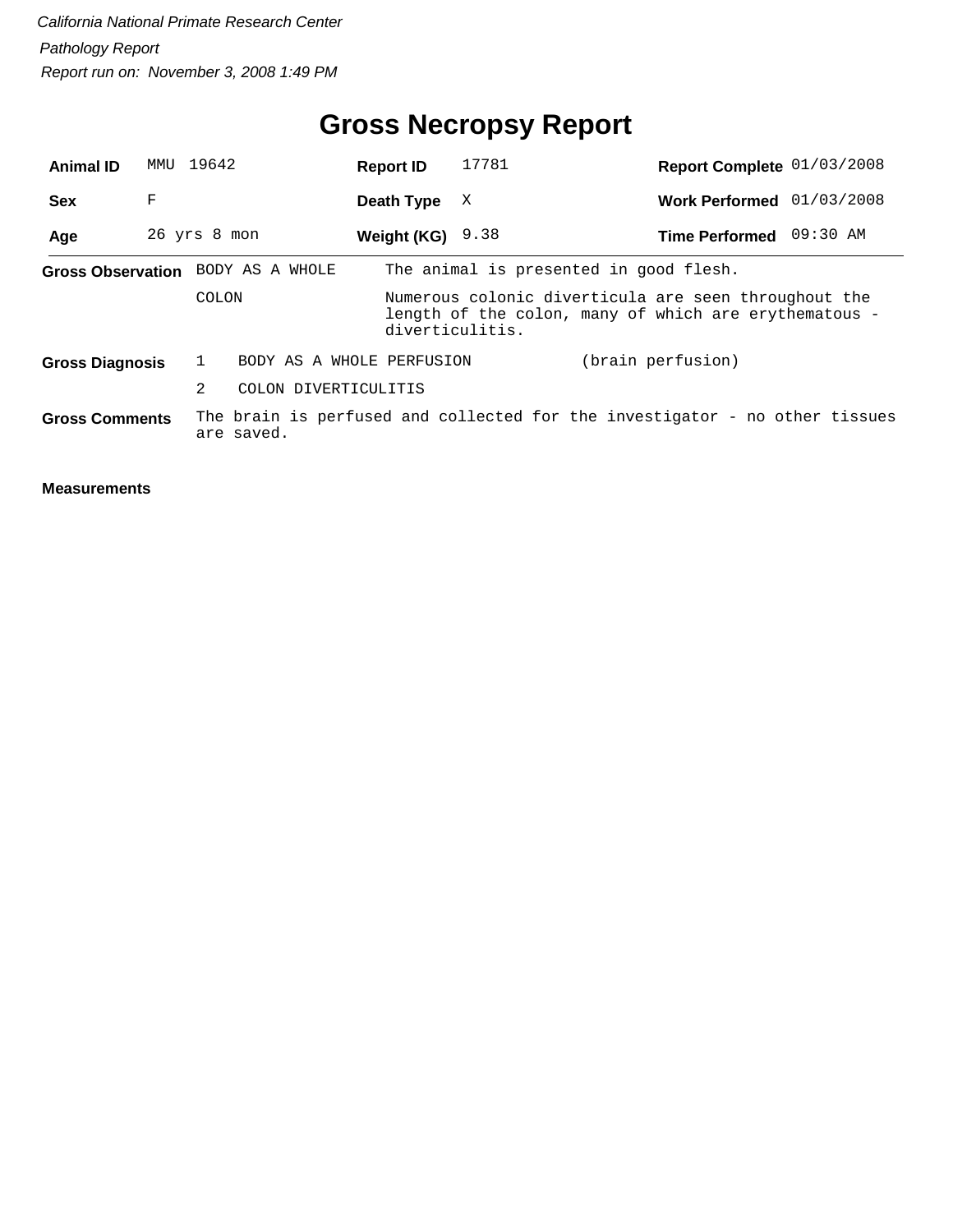## **Gross Necropsy Report**

| <b>Animal ID</b>       | MMU | 20348        |                                          | <b>Report ID</b> | 20541                                                                                                                                                                                                              | <b>Report Complete</b>      |  |  |  |
|------------------------|-----|--------------|------------------------------------------|------------------|--------------------------------------------------------------------------------------------------------------------------------------------------------------------------------------------------------------------|-----------------------------|--|--|--|
| <b>Sex</b>             | М   |              |                                          | Death Type       | X                                                                                                                                                                                                                  | Work Performed $05/30/2008$ |  |  |  |
| Age                    |     | 26 yrs 0 mon |                                          | Weight (KG)      | 11.47                                                                                                                                                                                                              | Time Performed 01:00 PM     |  |  |  |
|                        |     |              | Gross Observation BODY AS A WHOLE        |                  | The animal is presented thin and dehydrated with<br>prominent kyphosis.                                                                                                                                            |                             |  |  |  |
|                        |     | COLON        |                                          | noted.           | Diverticula are present all along the length of the<br>colon, but no fecal inspissation or inflammaton are                                                                                                         |                             |  |  |  |
| LUNG                   |     |              |                                          |                  | Numerous circular, 0.2-0.4 cm diameter, firm to bullous,<br>tan to grey foci are present on mainly dorsal lung<br>surfaces.                                                                                        |                             |  |  |  |
| <b>Gross Diagnosis</b> |     | $\mathbf{1}$ | BODY AS A WHOLE INANITION<br>DEHYDRATION |                  |                                                                                                                                                                                                                    |                             |  |  |  |
|                        |     | 2            | COLON DIVERTICULOSIS                     |                  |                                                                                                                                                                                                                    |                             |  |  |  |
|                        |     | 3            | LUNGS (BOTH) ACARIASIS                   |                  |                                                                                                                                                                                                                    |                             |  |  |  |
| <b>Gross Comments</b>  |     |              |                                          |                  | The brain is perfused and collected for the investigator. Other tissues are<br>collected per project protocol, and a truncated set is saved in formalin,<br>but no histopathology is to be performed at this time. |                             |  |  |  |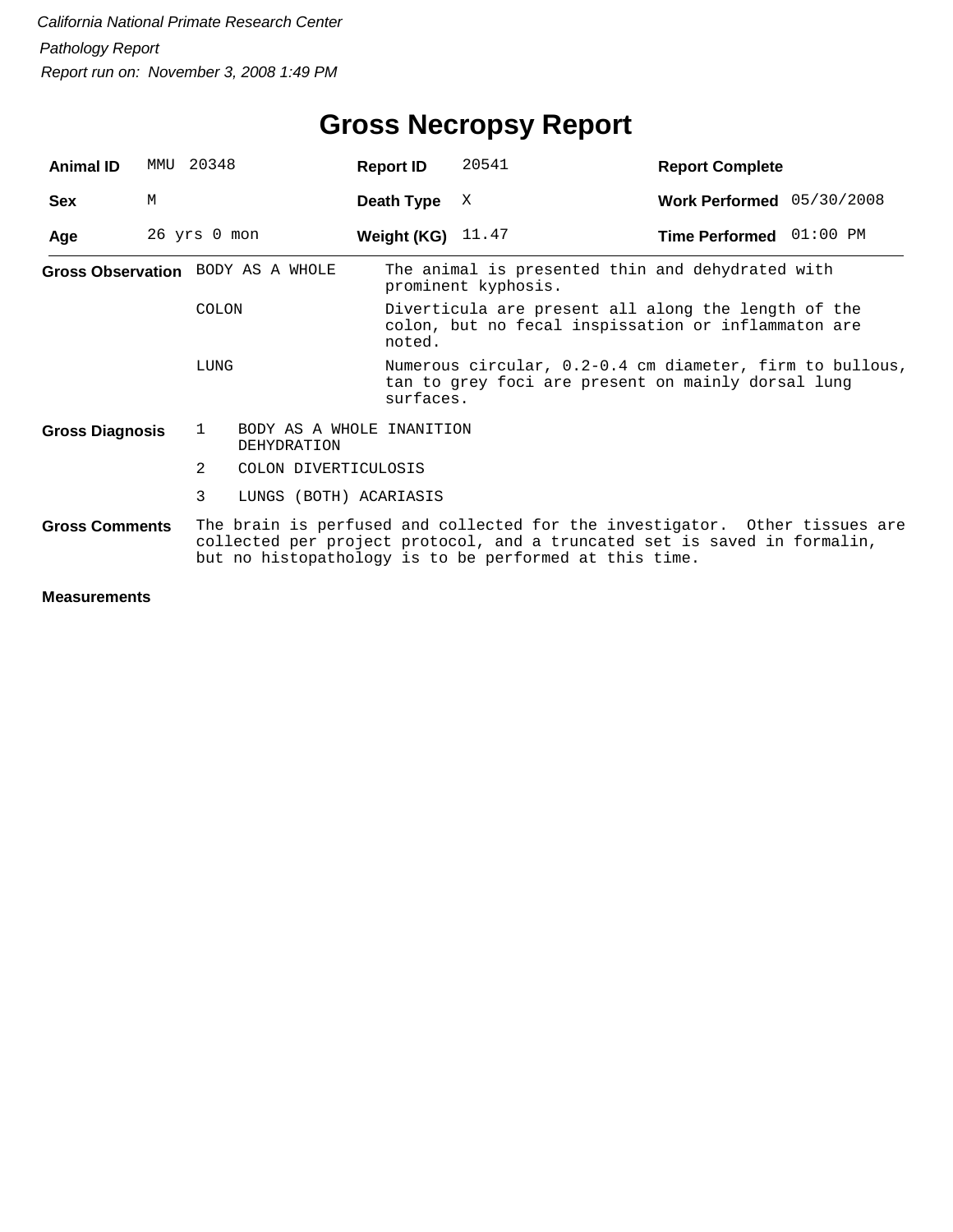| 21057<br><b>Animal ID</b><br>MMU |              | <b>Report ID</b>                               | 18102                               | <b>Report Complete</b>                                                                                                                                                                                                                                                                                                         |                                                                        |   |  |  |  |
|----------------------------------|--------------|------------------------------------------------|-------------------------------------|--------------------------------------------------------------------------------------------------------------------------------------------------------------------------------------------------------------------------------------------------------------------------------------------------------------------------------|------------------------------------------------------------------------|---|--|--|--|
| <b>Sex</b>                       | $\mathbf F$  |                                                | Death Type                          | X                                                                                                                                                                                                                                                                                                                              | Work Performed $01/17/2008$                                            |   |  |  |  |
| Age                              | 24 yrs 9 mon |                                                | Weight (KG) 10.86                   |                                                                                                                                                                                                                                                                                                                                | Time Performed 09:30 AM                                                |   |  |  |  |
|                                  |              | Gross Observation BODY AS A WHOLE              |                                     |                                                                                                                                                                                                                                                                                                                                | The animal is presented in abundant good flesh.                        |   |  |  |  |
|                                  |              | LIVER                                          |                                     | The liver is mildly enlarged with variably rounded<br>edges, and the parenchyma is pale and friable.                                                                                                                                                                                                                           |                                                                        |   |  |  |  |
|                                  |              | STOMACH                                        |                                     | The gastric mucosa is thickened and erythematous,<br>mailnly in the antral area with a single focus of<br>pronounced erythema, measuring 0.5 cm diameter,<br>localized in the distal antrum. Nodular, white foci<br>approximately 0.2-0.4 cm diameter are scattered sparsely<br>in the mucosa suggesting lymphoid hyperplasia. |                                                                        |   |  |  |  |
|                                  |              | UTERUS                                         |                                     | The uterus is markedly enlarged, roughly 3.5 cm in<br>greatest dimension, and very firm. On cut surfaces,<br>interlacing bundles of firm, white tissues can be<br>discerned suggesting leiomyoma. IN addition, there are<br>multiple, dark brown fluid filled, cystic foci present<br>on the serosal surface of the uterus.    |                                                                        |   |  |  |  |
| <b>Gross Diagnosis</b>           |              | 1                                              | BODY AS A WHOLE PERFUSION           |                                                                                                                                                                                                                                                                                                                                | (brain perfusion)                                                      |   |  |  |  |
|                                  |              | $\mathfrak{D}$                                 |                                     | UTERUS AND CERVIX, CS ENDOMETRIOSIS                                                                                                                                                                                                                                                                                            |                                                                        |   |  |  |  |
|                                  |              | 3<br>UTERUS LEIOMYOMA                          |                                     |                                                                                                                                                                                                                                                                                                                                |                                                                        |   |  |  |  |
|                                  |              | 4                                              | STOMACH INFLAMMATION GASTRITIS, NOS |                                                                                                                                                                                                                                                                                                                                |                                                                        |   |  |  |  |
|                                  |              | 5                                              |                                     | LIVER ABNORMAL APPEARANCE LIPIDOSIS                                                                                                                                                                                                                                                                                            |                                                                        |   |  |  |  |
| <b>Gross Comments</b>            |              | truncated set of tissues is saved in formalin. |                                     |                                                                                                                                                                                                                                                                                                                                | The brain is perfused, and tissues are collected per project protocol. | A |  |  |  |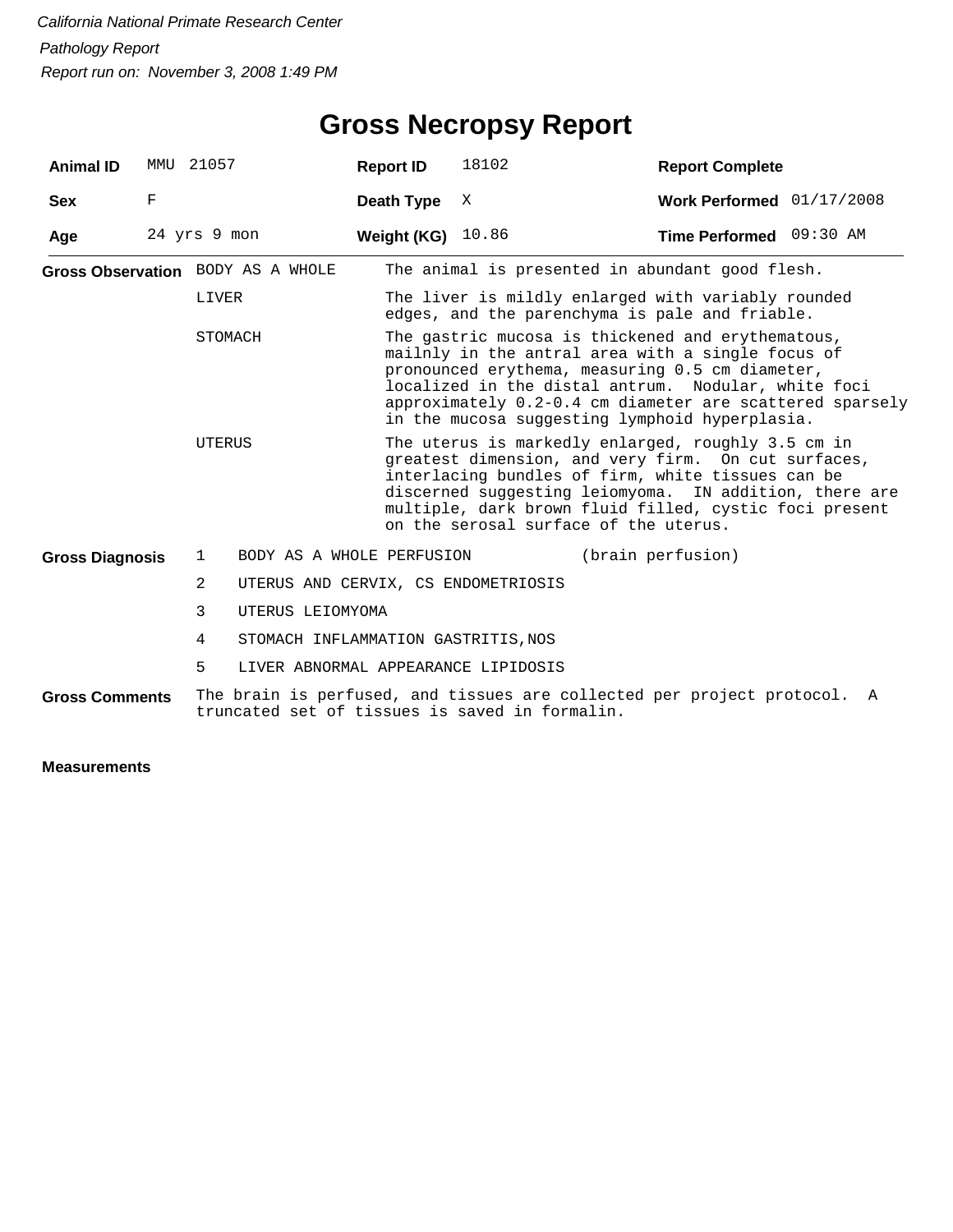## **Final Necropsy Report**

| <b>Animal ID</b>          | MMU 21356    |                           |                                                |  | <b>Report ID</b>                                                                                                                                                                                                                                                                                                                                                                                                                                                                                  | 14900                                                                                                                                                            | <b>Report Complete</b>    |         |  |  |
|---------------------------|--------------|---------------------------|------------------------------------------------|--|---------------------------------------------------------------------------------------------------------------------------------------------------------------------------------------------------------------------------------------------------------------------------------------------------------------------------------------------------------------------------------------------------------------------------------------------------------------------------------------------------|------------------------------------------------------------------------------------------------------------------------------------------------------------------|---------------------------|---------|--|--|
| <b>Sex</b>                | F            |                           |                                                |  | Death Type                                                                                                                                                                                                                                                                                                                                                                                                                                                                                        | Χ                                                                                                                                                                | Work Performed 07/25/2007 |         |  |  |
| Age                       | 26 yrs 1 mon |                           |                                                |  | Weight (KG)                                                                                                                                                                                                                                                                                                                                                                                                                                                                                       | 9.5                                                                                                                                                              | Time Performed 10:00 AM   |         |  |  |
|                           |              |                           | Gross Observation BODY AS A WHOLE              |  |                                                                                                                                                                                                                                                                                                                                                                                                                                                                                                   | The animal is presented in good flesh.                                                                                                                           |                           |         |  |  |
|                           |              | GASTROINTESTINAL<br>TRACT |                                                |  | The thickened omentum is focally adherent to the colonic<br>mesentery forming a focal mass of scirrhous thickening -<br>several irregularly shaped, dark blue-black foci<br>associated with the scirrhous response strongly suggest<br>endometriosis. The distal colon is also involved in a<br>scirrhous reaction of its mesentery causing a mild<br>"kink" and possible mild obstruction at this site.<br>The<br>mucosa at the ileocecal junction is irregularly<br>thickened and erythematous. |                                                                                                                                                                  |                           |         |  |  |
|                           |              | HEART                     |                                                |  | Numerous small, 0.1-0.2 cm diameter, nodular, firm,<br>white thickenings are present along the free edges of<br>atrioventricular valves (valvular endocardiosis); the<br>intimal surface of the aorta diaplays multifocal to<br>coalescing, irregularly shaped, tan-yellow plaques<br>suggestive of atherosclerosis.                                                                                                                                                                              |                                                                                                                                                                  |                           |         |  |  |
|                           |              | LUNG                      |                                                |  |                                                                                                                                                                                                                                                                                                                                                                                                                                                                                                   | Several, 0.2-0.4 cm diameter, circular, firm to bullous,<br>tan to grey foci are scattered sparsely on lung surfaces<br>suggesting previous lung mite infection. |                           |         |  |  |
|                           |              |                           | LYMPH NODES                                    |  | the left side.                                                                                                                                                                                                                                                                                                                                                                                                                                                                                    | Obturator and iliac lymph nodes are dark red-brown on                                                                                                            |                           |         |  |  |
|                           |              | OVARY                     |                                                |  | the uterus.                                                                                                                                                                                                                                                                                                                                                                                                                                                                                       | The ovaries are adherent to each other and possibly to                                                                                                           |                           |         |  |  |
| <b>Gross Diagnosis</b>    |              | 1                         | BODY AS A WHOLE PERFUSION                      |  |                                                                                                                                                                                                                                                                                                                                                                                                                                                                                                   |                                                                                                                                                                  | 9brain perfusion)         |         |  |  |
|                           |              | $\overline{2}$            | OMENTUM ENDOMETRIOSIS, IMPLANTED               |  |                                                                                                                                                                                                                                                                                                                                                                                                                                                                                                   |                                                                                                                                                                  |                           |         |  |  |
|                           |              | 3                         | MESENTERY OF COLON ENDOMETRIOSIS,<br>IMPLANTED |  |                                                                                                                                                                                                                                                                                                                                                                                                                                                                                                   |                                                                                                                                                                  |                           |         |  |  |
|                           |              | 4                         | OVARY ENDOMETRIOSIS                            |  |                                                                                                                                                                                                                                                                                                                                                                                                                                                                                                   |                                                                                                                                                                  |                           |         |  |  |
|                           |              | 5                         | CECUM INFLAMMATION TYPHLITIS, NOS              |  |                                                                                                                                                                                                                                                                                                                                                                                                                                                                                                   |                                                                                                                                                                  | (ileocecal junction)      |         |  |  |
|                           |              | 6                         | LUNGS (BOTH) ACARIASIS                         |  |                                                                                                                                                                                                                                                                                                                                                                                                                                                                                                   |                                                                                                                                                                  |                           |         |  |  |
|                           |              | 7                         | ATRIOVENTRICULAR VALVE<br>ENDOCARDIOSIS        |  |                                                                                                                                                                                                                                                                                                                                                                                                                                                                                                   |                                                                                                                                                                  |                           |         |  |  |
|                           |              | 8                         | AORTA ATHEROSCLEROSIS                          |  |                                                                                                                                                                                                                                                                                                                                                                                                                                                                                                   |                                                                                                                                                                  |                           |         |  |  |
| <b>Gross Comments</b>     |              |                           |                                                |  |                                                                                                                                                                                                                                                                                                                                                                                                                                                                                                   | The brain is perfused and collected for the investigator. A truncated set<br>of tissues is saved in formalin for histopathology.                                 |                           |         |  |  |
| <b>Final Observations</b> |              | HEART                     |                                                |  | slide 4                                                                                                                                                                                                                                                                                                                                                                                                                                                                                           | aorta - arteriosclerosis, multifocal, mild to moderate.                                                                                                          |                           |         |  |  |
|                           |              | STOMACH                   |                                                |  | gastritis, subacute, diffuse, moderate, with prominent<br>plasmacytosis, multifocal follicular lymphocytic<br>hyperplasia, and occasional mucosal atrophy, suggestive<br>of H pylori infection. slide 3                                                                                                                                                                                                                                                                                           |                                                                                                                                                                  |                           |         |  |  |
|                           |              | UTERUS                    |                                                |  |                                                                                                                                                                                                                                                                                                                                                                                                                                                                                                   | endometriosis, extensive along the uterine surface and<br>uterine tubes and invading into the myometrium.                                                        |                           | slide 1 |  |  |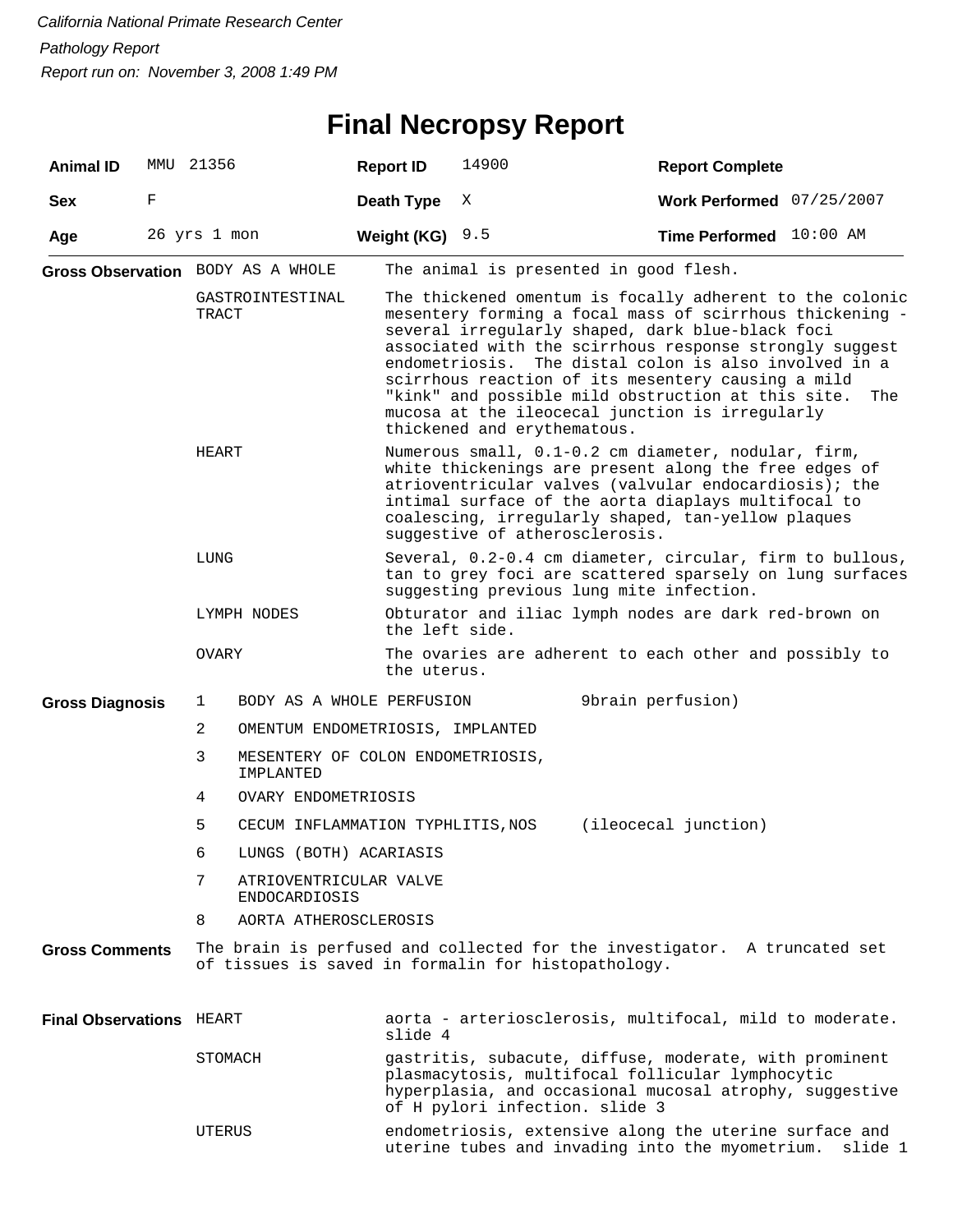> omentum - endometriosis, extensive on the surface with endomtrial cysts containing blood and hemosiderosis and with extensively multifocal scirrhous response. slide 2

| <b>Final Diagnosis</b> |  |
|------------------------|--|
|                        |  |

1 UTERUS AND FALLOPIAN TUBES, CS ENDOMETRIOSIS

- 2 OMENTUM ENDOMETRIOSIS, IMPLANTED
- 3 STOMACH INFLAMMATION, DIFFUSE GASTRITIS,NOS (strongly suggestive of H pylori infection)
- 4 AORTA ARTERIOSCLEROSIS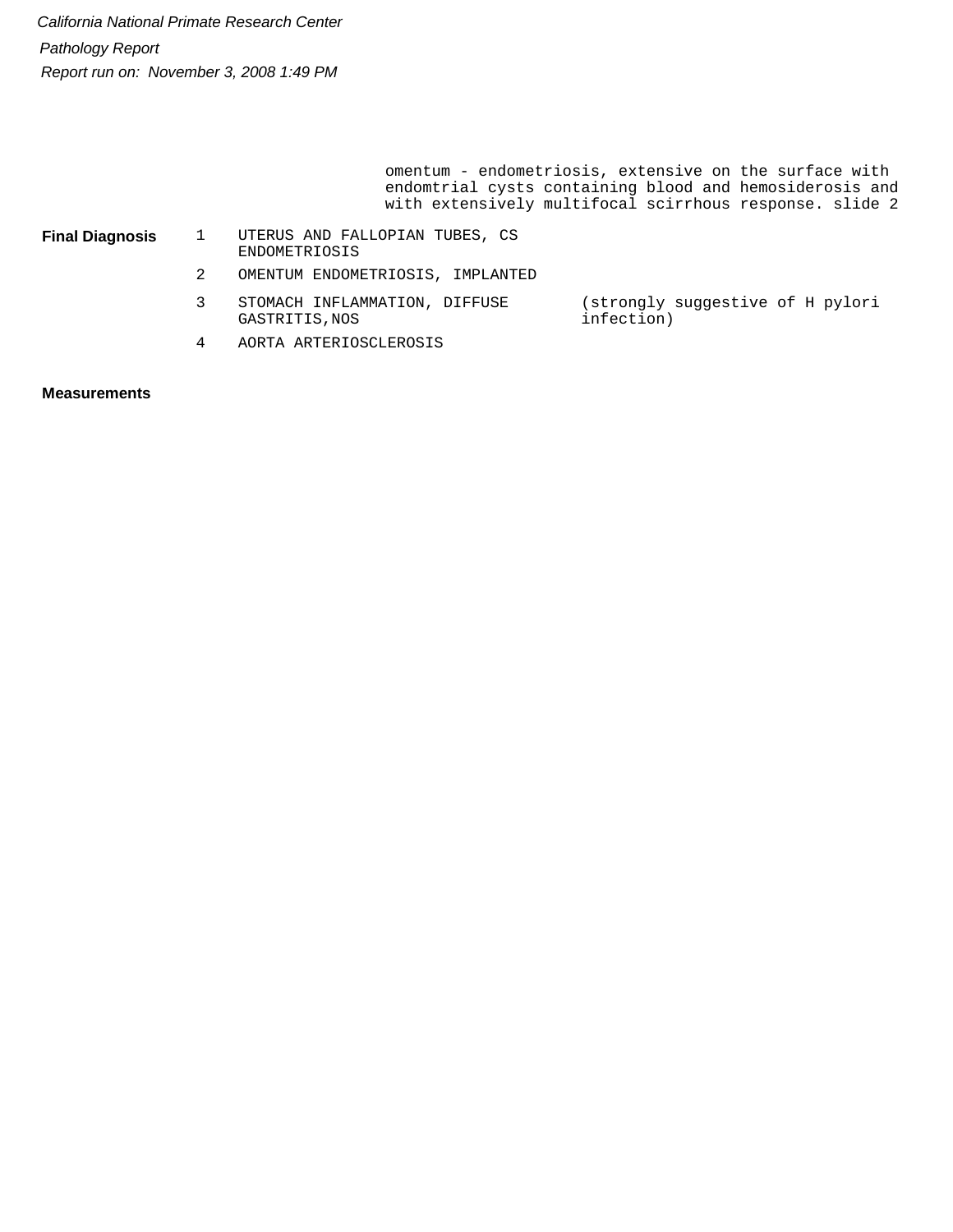| <b>Animal ID</b>                  |   | MMU 21887        | <b>Report ID</b>                                                                                                                                                                                                        | 17982                                                                                             | <b>Report Complete</b>                                                                                                                                                                                                                                                                                     |  |  |  |
|-----------------------------------|---|------------------|-------------------------------------------------------------------------------------------------------------------------------------------------------------------------------------------------------------------------|---------------------------------------------------------------------------------------------------|------------------------------------------------------------------------------------------------------------------------------------------------------------------------------------------------------------------------------------------------------------------------------------------------------------|--|--|--|
| <b>Sex</b>                        | М |                  | Death Type                                                                                                                                                                                                              | K                                                                                                 | Work Performed 01/11/2008                                                                                                                                                                                                                                                                                  |  |  |  |
| Age                               |   | 23 yrs 7 mon     | <b>Weight (KG)</b> 15.67                                                                                                                                                                                                |                                                                                                   | Time Performed 11:45 AM                                                                                                                                                                                                                                                                                    |  |  |  |
| Gross Observation BODY AS A WHOLE |   |                  |                                                                                                                                                                                                                         | centered on the umbilicus.                                                                        | The animal is presented in abundant good flesh with a<br>large, roughly 15 cm diameter by 3-4 cm thick, area of<br>induration in the subcutis of the abdomen roughly                                                                                                                                       |  |  |  |
|                                   |   | LUNG             |                                                                                                                                                                                                                         | Several fibrinous to fibrous adhesions connect lung<br>lobes to each other and to the chest wall. |                                                                                                                                                                                                                                                                                                            |  |  |  |
|                                   |   | SKIN             | The subcuticular fat of the abdomen is laced with<br>fibrous connective tissue and multifocal to coalescing,<br>irregularly shaped, smooth-surfaced, tan "masses", some<br>of which exude a tan-white, opaque material. |                                                                                                   |                                                                                                                                                                                                                                                                                                            |  |  |  |
| <b>Gross Diagnosis</b>            |   | 1                | SUBCUTANEOUS TISSUE OF ABDOMEN<br>INFLAMMATION, ULCERATIVE                                                                                                                                                              |                                                                                                   | (chronic steatitis)                                                                                                                                                                                                                                                                                        |  |  |  |
|                                   |   | 2                | LUNGS (BOTH) ADHESION, FIBRINOUS                                                                                                                                                                                        |                                                                                                   | (pleural adhesions)                                                                                                                                                                                                                                                                                        |  |  |  |
| <b>Gross Comments</b>             |   | Gastric $pH = 6$ |                                                                                                                                                                                                                         |                                                                                                   | Several tissues are collected to fulfill biospecimen requests, including<br>entire head with bain and eyes, tongue and larynx, trachea, testes,<br>epididymides, seminal vesicles, abdominal arota, long bones, and blood. A<br>truncated set of tissues is saved in formaliln for limited histopathology. |  |  |  |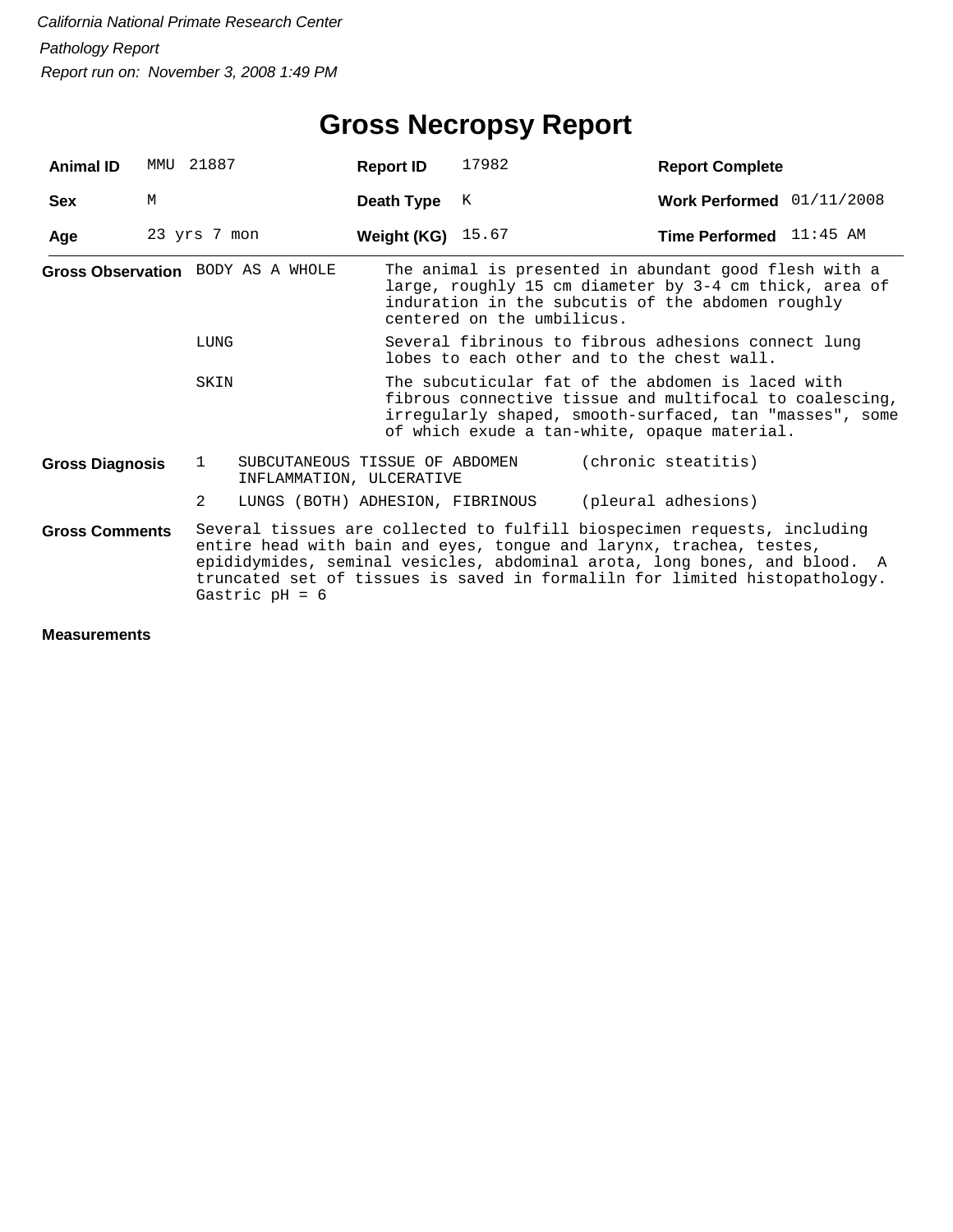## **Gross Necropsy Report**

| <b>Animal ID</b>       | MMU 21916 |                 |                                                                    | <b>Report ID</b> | 16222                                                                                                                                                                                             | <b>Report Complete</b>                                                                                                                                    |  |  |  |
|------------------------|-----------|-----------------|--------------------------------------------------------------------|------------------|---------------------------------------------------------------------------------------------------------------------------------------------------------------------------------------------------|-----------------------------------------------------------------------------------------------------------------------------------------------------------|--|--|--|
| <b>Sex</b>             | F         |                 |                                                                    | Death Type       | D                                                                                                                                                                                                 | Work Performed 10/09/2007                                                                                                                                 |  |  |  |
| Age                    |           | 23 yrs 4 mon    |                                                                    | Weight (KG)      | 10.2                                                                                                                                                                                              | Time Performed 10:30 AM                                                                                                                                   |  |  |  |
|                        |           |                 | Gross Observation BODY AS A WHOLE                                  |                  | The animal is presented in good flesh with superficial<br>abrasions to the face.                                                                                                                  |                                                                                                                                                           |  |  |  |
|                        |           | CECUM           |                                                                    |                  | The surface of the cecum displays adherent tan to red<br>friable meterial consistent with fibrinopurulent<br>exudate.                                                                             |                                                                                                                                                           |  |  |  |
|                        |           | JEJUNUM         |                                                                    |                  | The serosal surface of proximal to mid jejunum has<br>adherent tan to red inflammatory exudate.                                                                                                   |                                                                                                                                                           |  |  |  |
|                        |           | LUNG            |                                                                    |                  | Numerous, 0.2-0/4 cm diameter, tan to grey, firm to<br>bullous, circular foci are scattered over mainly dorsal<br>lung surfaces.                                                                  |                                                                                                                                                           |  |  |  |
|                        |           | URINARY BLADDER |                                                                    |                  | A single small, roughly 0.3 cm diameter, dark red-blue,<br>cystic structure is present on the dorsal surface of the<br>bladder where it abuts the uterus.                                         |                                                                                                                                                           |  |  |  |
|                        |           | UTERUS          |                                                                    |                  | The uterus is obscured by omental adhesions and<br>fibrinous adhesions to colon, small intestine, and<br>bladder; dark red-blue cystic structures on uterus and<br>bladder suggest endometriosis. |                                                                                                                                                           |  |  |  |
| <b>Gross Diagnosis</b> |           | 1               | BODY AS A WHOLE TRAUMATIC<br>ABNORMALITY                           |                  |                                                                                                                                                                                                   | (facial abrasions)                                                                                                                                        |  |  |  |
|                        |           | 2               | PERITONEUM INFLAMMATION, EXUDATIVE,<br>MULTIFOCAL PERITONITIS, NOS |                  |                                                                                                                                                                                                   | (fibrinopurulent peritonitis)                                                                                                                             |  |  |  |
|                        |           | 3               | UTERUS ENDOMETRIOSIS                                               |                  |                                                                                                                                                                                                   |                                                                                                                                                           |  |  |  |
|                        |           | 4               | URINARY BLADDER ENDOMETRIOSIS,<br>IMPLANTED                        |                  |                                                                                                                                                                                                   |                                                                                                                                                           |  |  |  |
|                        |           | 5               | LUNGS (BOTH) ACARIASIS                                             |                  |                                                                                                                                                                                                   | (P. simicola)                                                                                                                                             |  |  |  |
| <b>Gross Comments</b>  |           |                 | histopathology.                                                    |                  |                                                                                                                                                                                                   | The peritoneum is swabbed for bacterial culture, and impression smears are<br>taken of peritoneal exudate. A full set of tissues is saved in formalin for |  |  |  |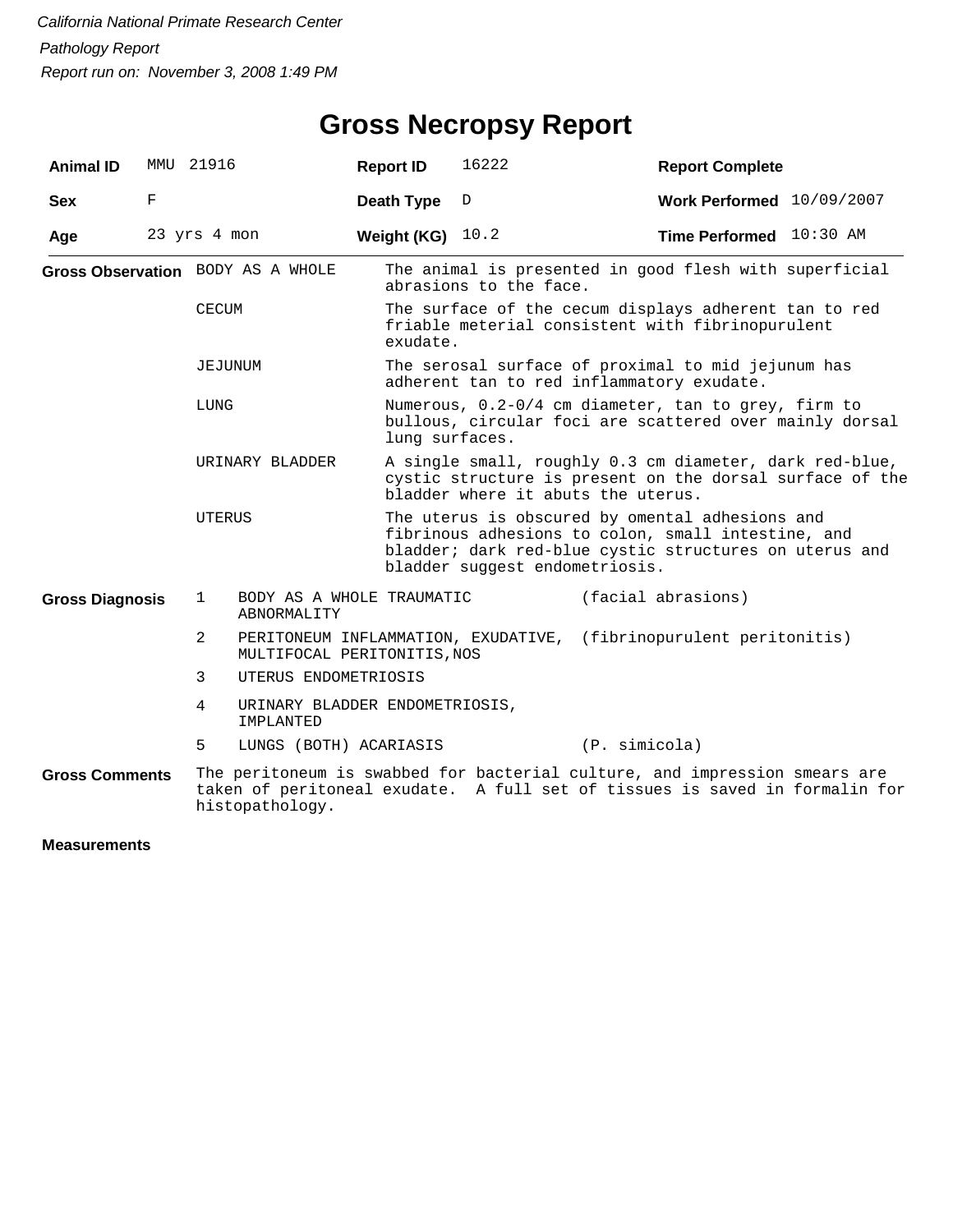## **Gross Necropsy Report**

| <b>Animal ID</b>                  |             | MMU 22139                      |                                          | <b>Report ID</b>                                                                                                                                                                                                                                                                                                                                             | 17321                                       | <b>Report Complete</b>                                               |  |  |  |
|-----------------------------------|-------------|--------------------------------|------------------------------------------|--------------------------------------------------------------------------------------------------------------------------------------------------------------------------------------------------------------------------------------------------------------------------------------------------------------------------------------------------------------|---------------------------------------------|----------------------------------------------------------------------|--|--|--|
| <b>Sex</b>                        | $\mathbf F$ |                                |                                          | Death Type                                                                                                                                                                                                                                                                                                                                                   | X                                           | Work Performed $12/11/2007$                                          |  |  |  |
| Age                               |             | 24 yrs 7 mon                   |                                          | Weight (KG)                                                                                                                                                                                                                                                                                                                                                  | 6.85                                        | Time Performed 07:30 AM                                              |  |  |  |
| Gross Observation BODY AS A WHOLE |             |                                |                                          | The animal is presented thin and icteric with moderate<br>kyphosis.                                                                                                                                                                                                                                                                                          |                                             |                                                                      |  |  |  |
|                                   |             | DIAPHRAGM                      |                                          | Multiple small, roughly 0.1-0.2 cm diameter, firm, white<br>nodules are noted on the abdominal surface of the<br>diaphragm.                                                                                                                                                                                                                                  |                                             |                                                                      |  |  |  |
|                                   |             | KIDNEY                         |                                          | A firm, white nodule measuring roughly 0.5 cm diameter<br>is present in the cortex of the right kidney.                                                                                                                                                                                                                                                      |                                             |                                                                      |  |  |  |
|                                   |             | LIVER                          |                                          | The liver is deformed by multiple, firm, white,<br>intraparenchymal nodules measuring up to approximately<br>0.5 cm diameter; in addition, there are two very large,<br>over 4.0 cm in greatest dimension, white, cystic<br>structures which seem filled with gas. The liver<br>otherwise is pale and slightly enlarged with rounded<br>edges on some lobes. |                                             |                                                                      |  |  |  |
|                                   |             | LUNG                           |                                          | The lungs are diffusely stippled with pin-point black<br>foci (anthracosis), as well as several larger, 0.2-0.4<br>cm diameter, circular, tan to grey, firm to bullous foci<br>(lung mites).                                                                                                                                                                 |                                             |                                                                      |  |  |  |
|                                   |             | LYMPH NODES                    |                                          |                                                                                                                                                                                                                                                                                                                                                              | nodes are very firm and white.              | Mesenteric, pancreaticolienal, and possibly gastric                  |  |  |  |
|                                   |             | PANCREAS                       |                                          | The pancreas is very firm, white, and irregularly shaped<br>with extensive adhesions to adjacent viscera.                                                                                                                                                                                                                                                    |                                             |                                                                      |  |  |  |
| <b>Gross Diagnosis</b>            |             | 1                              |                                          |                                                                                                                                                                                                                                                                                                                                                              |                                             | BODY AS A WHOLE INANITION PERFUSION (brain perfusion)                |  |  |  |
|                                   |             | 2                              | PANCREAS, NOS ADENOCARCINOMA             |                                                                                                                                                                                                                                                                                                                                                              |                                             |                                                                      |  |  |  |
|                                   |             | 3                              | LIVER ADENOCARCINOMA, METASTATIC         |                                                                                                                                                                                                                                                                                                                                                              |                                             |                                                                      |  |  |  |
|                                   |             | 4                              | KIDNEY ADENOCARCINOMA, METASTATIC        |                                                                                                                                                                                                                                                                                                                                                              |                                             |                                                                      |  |  |  |
|                                   |             | 5                              | DIAPHRAGM ADENOCARCINOMA,<br>METASTATIC  |                                                                                                                                                                                                                                                                                                                                                              |                                             |                                                                      |  |  |  |
|                                   |             | 6                              | LYMPH NODE ADENOCARCINOMA,<br>METASTATIC |                                                                                                                                                                                                                                                                                                                                                              |                                             | (mesenteric, pancreaticolienal,<br>gastric nodes)                    |  |  |  |
|                                   |             | 7                              | LUNGS (BOTH) ACARIASIS                   |                                                                                                                                                                                                                                                                                                                                                              |                                             |                                                                      |  |  |  |
|                                   |             | 8                              |                                          | LUNGS (BOTH) ANTHRACOSIS<br>BODY AS A WHOLE JAUNDICE,                                                                                                                                                                                                                                                                                                        |                                             |                                                                      |  |  |  |
|                                   |             | 9                              | OBSTRUCTIVE                              |                                                                                                                                                                                                                                                                                                                                                              |                                             |                                                                      |  |  |  |
|                                   |             | 10<br>SPINE KYPHOSIS (T-10600) |                                          |                                                                                                                                                                                                                                                                                                                                                              |                                             |                                                                      |  |  |  |
| <b>Gross Comments</b>             |             |                                |                                          |                                                                                                                                                                                                                                                                                                                                                              | Tissues are collected per project protocol. | The brain is perfused and collected/dissected for the investigators. |  |  |  |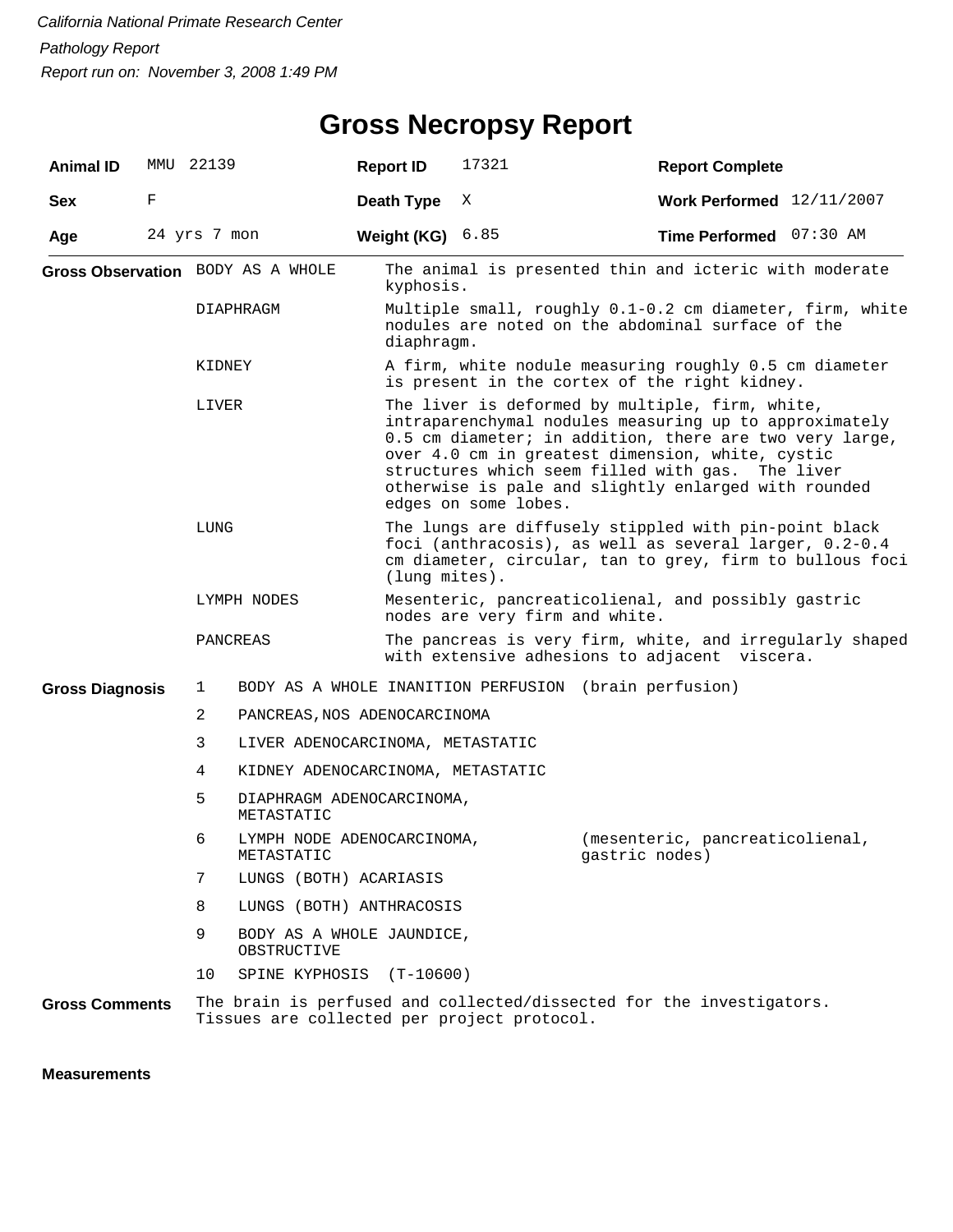#### **Gross Necropsy Report**

| <b>Animal ID</b>       | MMU 22180    |                |                                                                    | <b>Report ID</b>                                                                                                                                                                                                         | 17761                                                                                                                                                                                                                                                                                                                  |                   | <b>Report Complete</b>                                                                                              |  |  |
|------------------------|--------------|----------------|--------------------------------------------------------------------|--------------------------------------------------------------------------------------------------------------------------------------------------------------------------------------------------------------------------|------------------------------------------------------------------------------------------------------------------------------------------------------------------------------------------------------------------------------------------------------------------------------------------------------------------------|-------------------|---------------------------------------------------------------------------------------------------------------------|--|--|
| <b>Sex</b>             | F            |                |                                                                    | Death Type                                                                                                                                                                                                               | Χ                                                                                                                                                                                                                                                                                                                      |                   | Work Performed 01/03/2008                                                                                           |  |  |
| Age                    | 24 yrs 9 mon |                |                                                                    | Weight (KG) $6.83$                                                                                                                                                                                                       |                                                                                                                                                                                                                                                                                                                        |                   | Time Performed 08:00 AM                                                                                             |  |  |
|                        |              |                | Gross Observation BODY AS A WHOLE                                  |                                                                                                                                                                                                                          |                                                                                                                                                                                                                                                                                                                        |                   | The animal is presented thin and mildly dehydrated.                                                                 |  |  |
|                        |              | COLON          |                                                                    | Colonic mucosal lymphoid patches are multifocally<br>erythematous, and the colon is dilated with soft to<br>liquid contents - endometriosis in the pelvic inlet has<br>resulted in marked narrowing of the rectal canal. |                                                                                                                                                                                                                                                                                                                        |                   |                                                                                                                     |  |  |
|                        |              |                | DUODENUM                                                           |                                                                                                                                                                                                                          |                                                                                                                                                                                                                                                                                                                        |                   | The duodenal mucosa is irregularly erythematous.                                                                    |  |  |
|                        |              |                | GALLBLADDER                                                        | The gallbladder wall is diffusely thickened and opaque,<br>and its contents are cloudy green-tan.                                                                                                                        |                                                                                                                                                                                                                                                                                                                        |                   |                                                                                                                     |  |  |
|                        |              | HEART          |                                                                    |                                                                                                                                                                                                                          | nodular (endocardiosis).                                                                                                                                                                                                                                                                                               |                   | The free edges of atrioventricular valves are mildly                                                                |  |  |
|                        |              | KIDNEY         |                                                                    |                                                                                                                                                                                                                          | with irregularly bumpy surfaces.                                                                                                                                                                                                                                                                                       |                   | Kidneys are smaller than expected, pale tan, and firm                                                               |  |  |
|                        |              | LIVER          |                                                                    | The liver is moderately to markedly enlarged with<br>rounded edges and a prominent serpiginous pattern of<br>pallor on capsular and cut surfaces.                                                                        |                                                                                                                                                                                                                                                                                                                        |                   |                                                                                                                     |  |  |
|                        |              | LUNG           |                                                                    |                                                                                                                                                                                                                          |                                                                                                                                                                                                                                                                                                                        |                   | The lungs display numerous, circular, tan to grey, firm<br>to bullous foci, mainly on dorsal surfaces (lung mites). |  |  |
|                        |              | RECTUM         |                                                                    |                                                                                                                                                                                                                          | adjacent endometriosis.                                                                                                                                                                                                                                                                                                |                   | The rectal lumen is moderately to markedly narrowed by                                                              |  |  |
|                        |              | UTERUS         |                                                                    |                                                                                                                                                                                                                          | The uterus is enlarged, soft, and deformed my multiple,<br>large (up to 2.0 cm diameter), dark brown-black fluid<br>filled cysts (endometriosis). On cut sections, the<br>endometriosis is seen to be markedly thickened with<br>myriad tiny cysts and erosion/ulceration of the surface<br>(endometrial hyperplasia). |                   |                                                                                                                     |  |  |
| <b>Gross Diagnosis</b> |              | 1              | BODY AS A WHOLE PERFUSION                                          |                                                                                                                                                                                                                          |                                                                                                                                                                                                                                                                                                                        | (brain perfusion) |                                                                                                                     |  |  |
|                        |              | $\overline{2}$ | UTERUS ENDOMETRIOSIS                                               |                                                                                                                                                                                                                          |                                                                                                                                                                                                                                                                                                                        |                   |                                                                                                                     |  |  |
|                        |              | 3              | ENDOMETRIUM HYPERPLASIA, DIFFUSE                                   |                                                                                                                                                                                                                          |                                                                                                                                                                                                                                                                                                                        |                   |                                                                                                                     |  |  |
|                        |              | 4              |                                                                    |                                                                                                                                                                                                                          |                                                                                                                                                                                                                                                                                                                        |                   | KIDNEY NEPHRITIS INTERSTITIAL (chronic interstitial nephritis)                                                      |  |  |
|                        |              | 5              | GALLBLADDER AND COMMON BILE DUCT,<br>CS INFLAMMATION CHOLECYSTITIS |                                                                                                                                                                                                                          |                                                                                                                                                                                                                                                                                                                        |                   | (choledochocystitis)                                                                                                |  |  |
|                        |              | 6              | LIVER HYPERPLASIA, DIFFUSE<br>LIPIDOSIS                            |                                                                                                                                                                                                                          |                                                                                                                                                                                                                                                                                                                        |                   |                                                                                                                     |  |  |
|                        |              | 7              | DUODENUM INFLAMMATION                                              |                                                                                                                                                                                                                          |                                                                                                                                                                                                                                                                                                                        | (duodenitis)      |                                                                                                                     |  |  |
|                        |              | 8              | COLON INFLAMMATION, MULTIFOCAL                                     |                                                                                                                                                                                                                          |                                                                                                                                                                                                                                                                                                                        |                   |                                                                                                                     |  |  |
|                        |              | 9              | ATRIOVENTRICULAR VALVE<br><b>ENDOCARDIOSIS</b>                     |                                                                                                                                                                                                                          |                                                                                                                                                                                                                                                                                                                        |                   |                                                                                                                     |  |  |
|                        |              | 10             | LUNGS (BOTH) ACARIASIS                                             |                                                                                                                                                                                                                          |                                                                                                                                                                                                                                                                                                                        |                   |                                                                                                                     |  |  |
| <b>Gross Comments</b>  |              |                |                                                                    |                                                                                                                                                                                                                          |                                                                                                                                                                                                                                                                                                                        |                   | The brain is perfused, and tissues are collected per project protocol.                                              |  |  |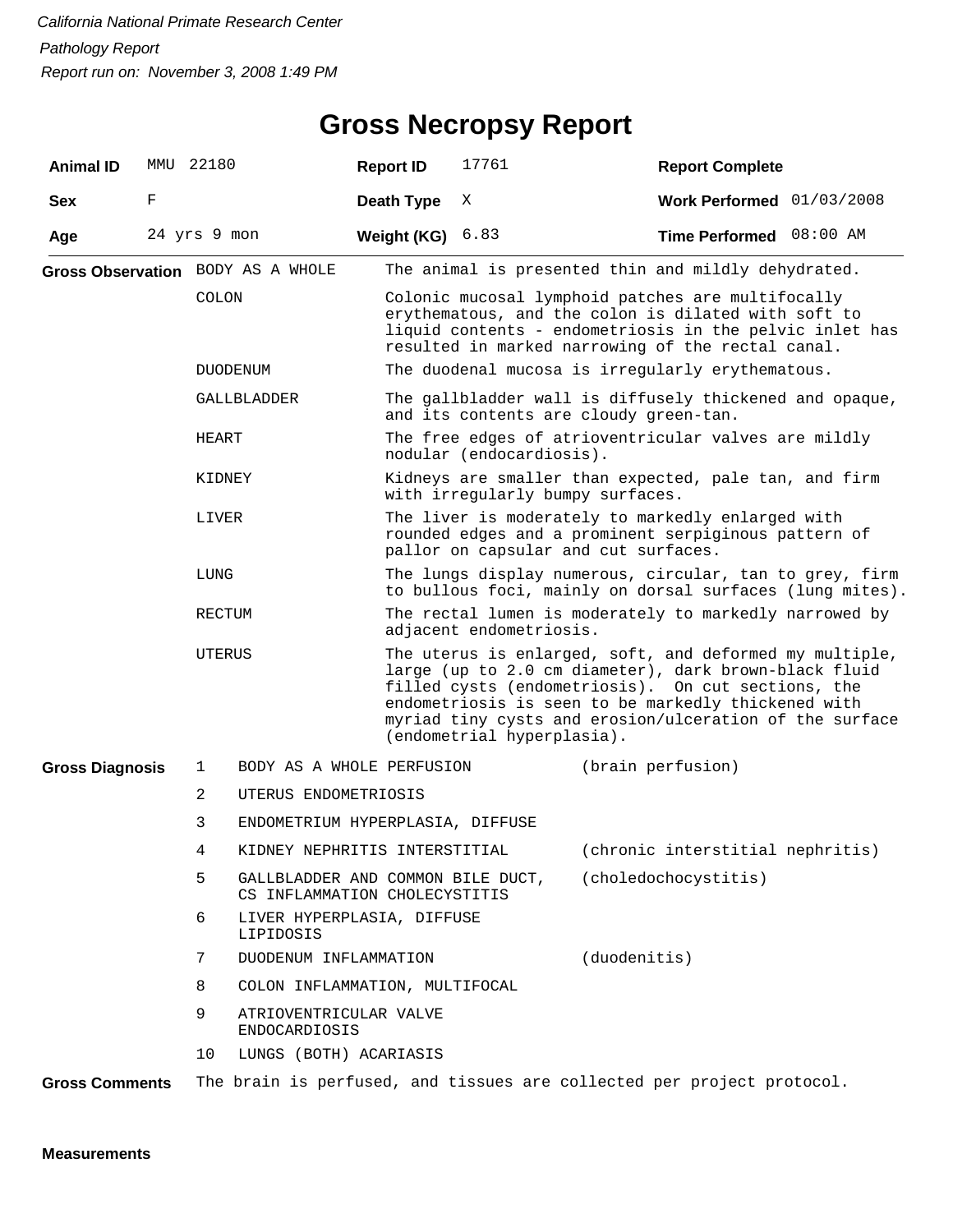## **Gross Necropsy Report**

| <b>Animal ID</b>        | MMU 22218    |              |                                                   | <b>Report ID</b>                                                                                                                                                                                      | 15580                                                                                                                                                                                                                                                                                                                                               | Report Complete 08/29/2007 |  |  |  |
|-------------------------|--------------|--------------|---------------------------------------------------|-------------------------------------------------------------------------------------------------------------------------------------------------------------------------------------------------------|-----------------------------------------------------------------------------------------------------------------------------------------------------------------------------------------------------------------------------------------------------------------------------------------------------------------------------------------------------|----------------------------|--|--|--|
| <b>Sex</b>              | M            |              |                                                   | Death Type                                                                                                                                                                                            | К                                                                                                                                                                                                                                                                                                                                                   | Work Performed 08/29/2007  |  |  |  |
| Age                     | 24 yrs 3 mon |              |                                                   | Weight (KG)                                                                                                                                                                                           | 14.25                                                                                                                                                                                                                                                                                                                                               | Time Performed 10:00 AM    |  |  |  |
| Gross Observation JOINT |              |              |                                                   |                                                                                                                                                                                                       | Bilaterally the lateral edges of the articular cartilage<br>of the distal femurs is roughened and irregular; the<br>synovial membrane is a red congested color.                                                                                                                                                                                     |                            |  |  |  |
| KIDNEY<br>LIVER<br>LUNG |              |              |                                                   |                                                                                                                                                                                                       | Bilaterally the capsular surface of the kidneys is<br>markedly irregular and indented; the right renal pelvis<br>is dilated to a diameter of approximately 4 mm.                                                                                                                                                                                    |                            |  |  |  |
|                         |              |              |                                                   | The edges of the liver are markedly rounded and the<br>capsular surface is a pale light red brown color. The<br>parenchyma is marked ly increased in friability upon<br>palpation of the cut surface. |                                                                                                                                                                                                                                                                                                                                                     |                            |  |  |  |
|                         |              |              |                                                   |                                                                                                                                                                                                       | There are scattered pleural vesicles measuring<br>approximately 2 to 4 mm in diameter and there is fibrous<br>adhesion of the caudal margin of the right caudal lung<br>lobe to the diaphragm.                                                                                                                                                      |                            |  |  |  |
| <b>Gross Diagnosis</b>  |              | $\mathbf{1}$ | KIDNEY AND PELVIS, CS INFLAMMATION,<br>MULTIFOCAL |                                                                                                                                                                                                       |                                                                                                                                                                                                                                                                                                                                                     |                            |  |  |  |
|                         |              | 2            | KNEE JOINT INFLAMMATION, MULTIFOCAL               |                                                                                                                                                                                                       |                                                                                                                                                                                                                                                                                                                                                     |                            |  |  |  |
|                         |              | 3            | LIVER DEGENERATION, FATTY                         |                                                                                                                                                                                                       |                                                                                                                                                                                                                                                                                                                                                     |                            |  |  |  |
|                         |              | 4            | LUNG CYSTS, MULTIPLE MITES                        |                                                                                                                                                                                                       |                                                                                                                                                                                                                                                                                                                                                     |                            |  |  |  |
| <b>Gross Comments</b>   |              |              |                                                   |                                                                                                                                                                                                       | Pyelonephritis could account for the observed clinical signs. Hepatic<br>lipidosis may have been secondary to anorexia or possibly diabetes;<br>significant weight loss has occurred in the past 2 weeks according to this<br>animal's file. A variety of sites were swabbed for bacterial culture and<br>imprssion smears were made of some sites. |                            |  |  |  |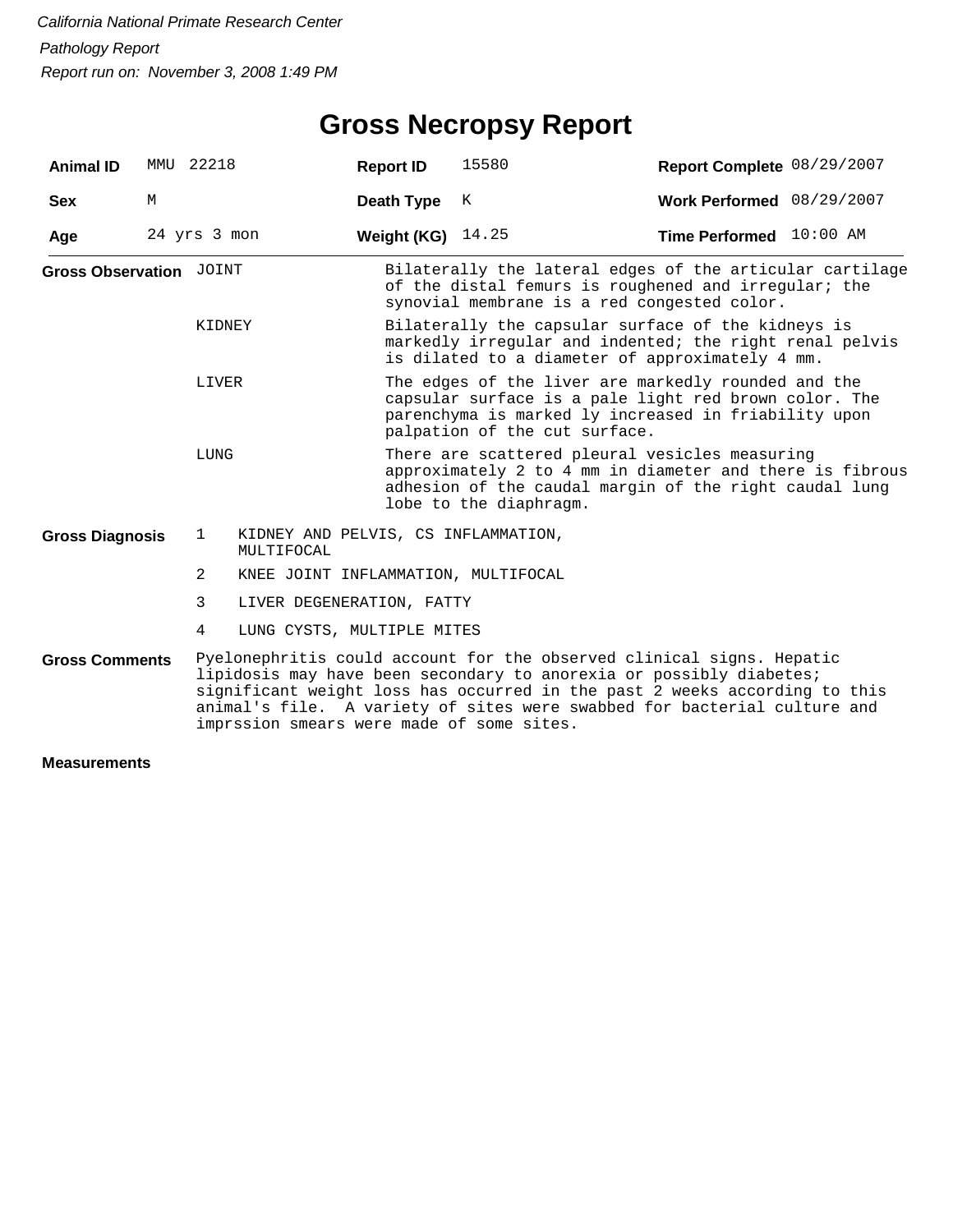| <b>Animal ID</b>       | MMU                               | 22408          |                                                                                                                                                                                                                                                                                                        | <b>Report ID</b>   | 20121                                                                                                            | <b>Report Complete</b>    |  |  |  |
|------------------------|-----------------------------------|----------------|--------------------------------------------------------------------------------------------------------------------------------------------------------------------------------------------------------------------------------------------------------------------------------------------------------|--------------------|------------------------------------------------------------------------------------------------------------------|---------------------------|--|--|--|
| <b>Sex</b>             | M                                 |                |                                                                                                                                                                                                                                                                                                        | Death Type         | K                                                                                                                | Work Performed 05/09/2008 |  |  |  |
| Age                    |                                   | 23 yrs 0 mon   |                                                                                                                                                                                                                                                                                                        | Weight (KG) $9.17$ |                                                                                                                  | Time Performed 11:00 AM   |  |  |  |
|                        | Gross Observation BODY AS A WHOLE |                |                                                                                                                                                                                                                                                                                                        |                    | The animal is presented thin and dehydrated.                                                                     |                           |  |  |  |
|                        |                                   | COLON          |                                                                                                                                                                                                                                                                                                        | qas.               | The colonic mucosa is thickened with scattered small<br>erosions, and the lumen is dilated with liquid feces and |                           |  |  |  |
|                        |                                   | HEART          |                                                                                                                                                                                                                                                                                                        |                    | The left atrioventricular valve is irregularly nodular<br>along its free edge.                                   |                           |  |  |  |
|                        |                                   | LIVER          |                                                                                                                                                                                                                                                                                                        |                    | The liver is enlarged with rounded edges, and the<br>parenchyma is firm and "waxy".                              |                           |  |  |  |
| <b>Gross Diagnosis</b> |                                   | $\mathbf{1}$   | BODY AS A WHOLE DEHYDRATION                                                                                                                                                                                                                                                                            |                    |                                                                                                                  |                           |  |  |  |
|                        |                                   | $\overline{2}$ | COLON INFLAMMATION DIARRHEA                                                                                                                                                                                                                                                                            |                    |                                                                                                                  |                           |  |  |  |
|                        |                                   | 3              | LIVER HYPERTROPHY AMYLOIDOSIS                                                                                                                                                                                                                                                                          |                    |                                                                                                                  |                           |  |  |  |
|                        |                                   | 4              | ATRIOVENTRICULAR VALVE<br><b>ENDOCARDIOSIS</b>                                                                                                                                                                                                                                                         |                    |                                                                                                                  |                           |  |  |  |
| <b>Gross Comments</b>  |                                   |                | The colon is swabbed for bacterial culture, and several tissues are<br>collected to fulfill biospecimen requests (testes, epididymides, seminal<br>vesicles, lymph nodes, trachea, lungs, long bones, abdominal aorta). A<br>truncated set of tissues is saved in formalin for limited histopathology. |                    |                                                                                                                  |                           |  |  |  |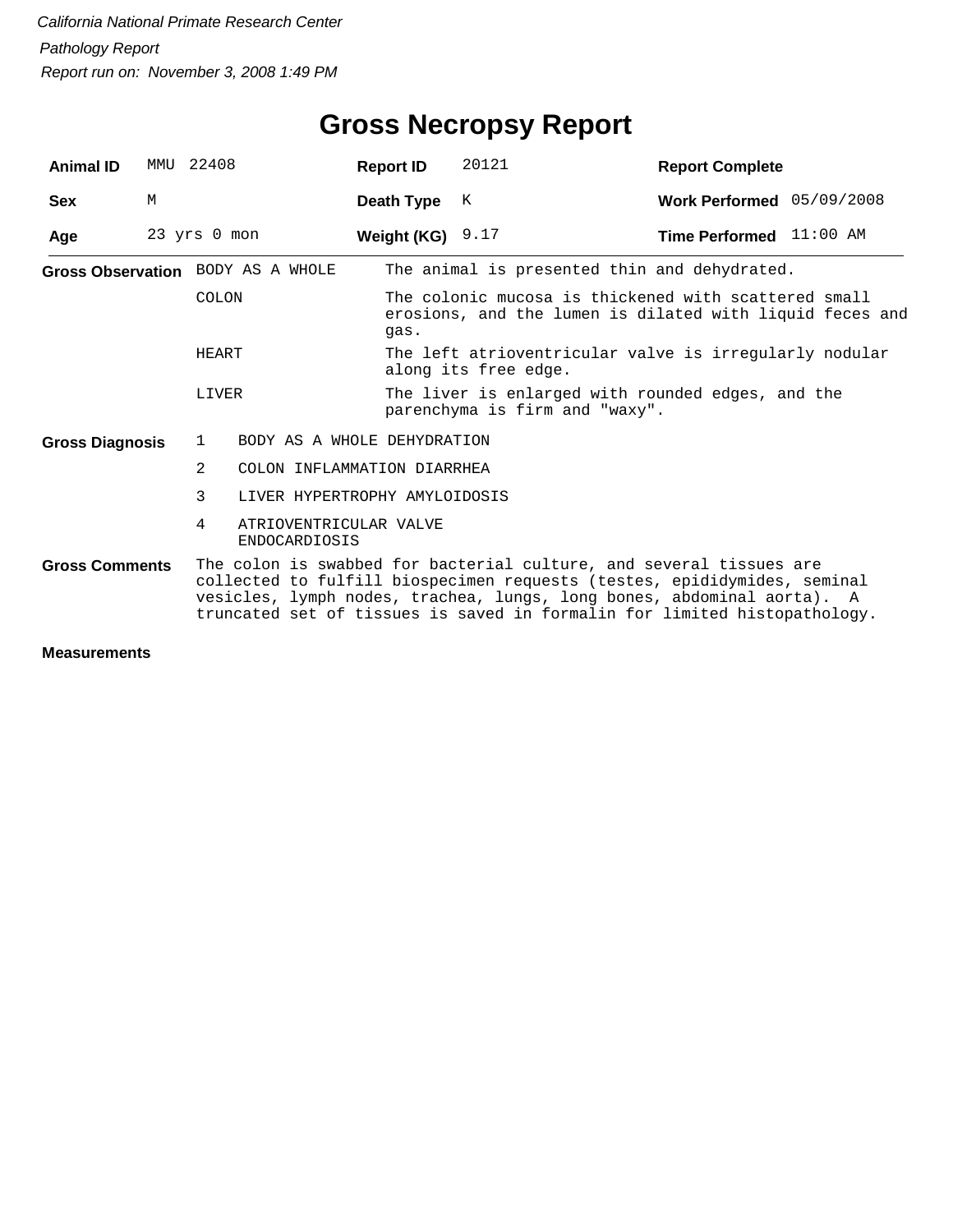| <b>Animal ID</b>       |   | MMU 22432     |                                                             | <b>Report ID</b>   | 15940                                                                                                                                                                 | <b>Report Complete</b>                 |  |  |  |
|------------------------|---|---------------|-------------------------------------------------------------|--------------------|-----------------------------------------------------------------------------------------------------------------------------------------------------------------------|----------------------------------------|--|--|--|
| <b>Sex</b>             | F |               |                                                             | Death Type         | X                                                                                                                                                                     | Work Performed 09/21/2007              |  |  |  |
| Age                    |   | 22 yrs 4 mon  |                                                             | Weight (KG) $9.31$ |                                                                                                                                                                       | Time Performed 10:30 AM                |  |  |  |
|                        |   |               | Gross Observation BODY AS A WHOLE                           |                    |                                                                                                                                                                       | The animal is presented in good flesh. |  |  |  |
|                        |   | <b>CECUM</b>  |                                                             |                    | The cecum is contracted and adherent to the distal<br>ileum, and the mucosal surface displays and irregularly<br>serpiginous pattern of raised, white, firm areas.    |                                        |  |  |  |
|                        |   | ILEUM         |                                                             |                    | The most distal approximately 1.0 cm of the ileum is<br>circumferentially very firm and pale, and the ileocecal<br>orifice is narrow and abnormally shaped.           |                                        |  |  |  |
|                        |   | UTERUS        |                                                             |                    | Multiple firm, white nodules are present in, and in some<br>cases protuding from, the body of the uterus. The<br>clitoris is enlarged resembling a rudimentary penis. |                                        |  |  |  |
| <b>Gross Diagnosis</b> |   | $\mathbf{1}$  | BODY AS A WHOLE PERFUSION                                   |                    |                                                                                                                                                                       | (brain perfusion)                      |  |  |  |
|                        |   | $\mathcal{L}$ | UTERUS LEIOMYOMA                                            |                    |                                                                                                                                                                       |                                        |  |  |  |
|                        |   | 3             | ILEUM-CECUM ADENOCARCINOMA                                  |                    |                                                                                                                                                                       |                                        |  |  |  |
|                        |   | 4             | CECUM ADENOCARCINOMA                                        |                    |                                                                                                                                                                       |                                        |  |  |  |
|                        |   | 5             | VULVA, LABIA, CLITORIS AND<br>BARTHOLIN'S GLAND HYPERTROPHY |                    |                                                                                                                                                                       | (enlarged clitoris)                    |  |  |  |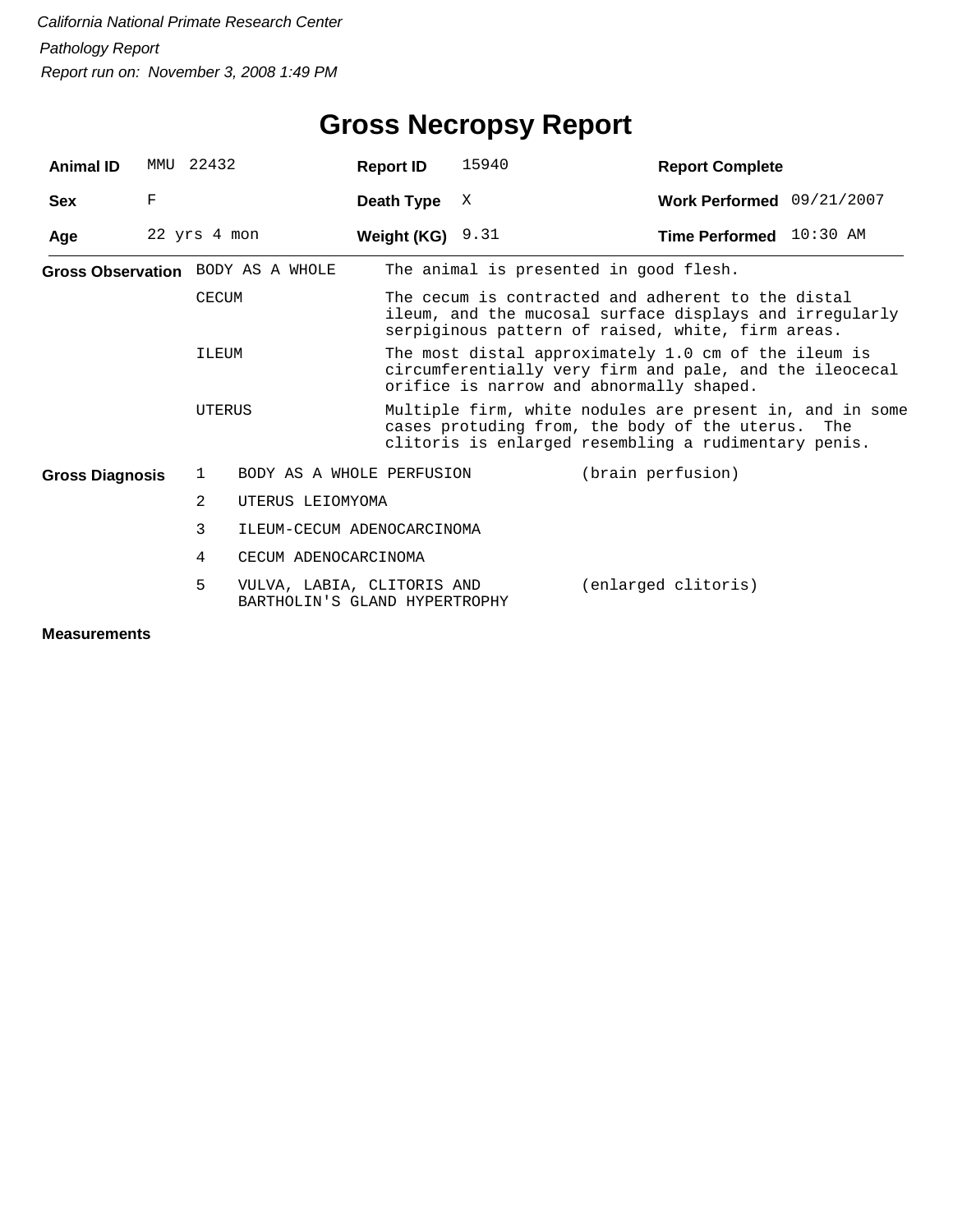| <b>Animal ID</b>       | MMU 22476     |                |                                                         | <b>Report ID</b> | 19662                                                                                                                                                                                                                           | <b>Report Complete</b>                                                                |  |  |  |  |  |
|------------------------|---------------|----------------|---------------------------------------------------------|------------------|---------------------------------------------------------------------------------------------------------------------------------------------------------------------------------------------------------------------------------|---------------------------------------------------------------------------------------|--|--|--|--|--|
| <b>Sex</b>             | F             |                |                                                         | Death Type       | Χ                                                                                                                                                                                                                               | Work Performed $04/10/2008$                                                           |  |  |  |  |  |
| Age                    | 22 yrs 11 mon |                |                                                         | Weight (KG)      | 11.98                                                                                                                                                                                                                           | <b>Time Performed</b> 09:45 AM                                                        |  |  |  |  |  |
|                        |               |                | Gross Observation BODY AS A WHOLE                       |                  |                                                                                                                                                                                                                                 | The animal is presented in abundant good flesh.                                       |  |  |  |  |  |
|                        |               | <b>CECUM</b>   |                                                         |                  | The cecal mucosa is variably thickened and focally<br>ulcerated.                                                                                                                                                                |                                                                                       |  |  |  |  |  |
|                        |               | DUODENUM       |                                                         |                  | Multiple circular, raised, tan to red-brown foci are<br>present on the duodenal mucosa.                                                                                                                                         |                                                                                       |  |  |  |  |  |
|                        |               | HEART          |                                                         |                  |                                                                                                                                                                                                                                 | Firm, white, nodules to tags are present on<br>atrioventricular and semilunar valves. |  |  |  |  |  |
|                        |               | JOINT          |                                                         |                  | to eburnated articular cartilage.                                                                                                                                                                                               | Both stifle joints have markedly irregularly roughened                                |  |  |  |  |  |
|                        |               | KIDNEY         |                                                         |                  | both renal cortices.                                                                                                                                                                                                            | Multiple, cysts, 0.5-1.0 cm diameter, are present in                                  |  |  |  |  |  |
|                        |               | LIVER          |                                                         |                  | The liver is enlarged with rounded edges, and the<br>parenchyma is diffusely pale and friable.                                                                                                                                  |                                                                                       |  |  |  |  |  |
|                        |               | SKIN           |                                                         |                  | Numerous pedunculated cutaneous tags, ranging from 0.2-<br>1.0 cm in greatest dimension and varying from tan-pink<br>to dark brown, are scattered liberally over the skin<br>surface, most prominently on the face and abdomen. |                                                                                       |  |  |  |  |  |
|                        |               | STOMACH        |                                                         |                  | The gastric mucosa has multiple circular, raised, tan to<br>white foci measuring 0.2-0.5 cm, scattered mainly in<br>distal corpus and antrum.                                                                                   |                                                                                       |  |  |  |  |  |
|                        |               | UTERUS         |                                                         |                  | The uterine cervix is erythematous and swollen with<br>multiple small mucosal nodules on the portion protruding<br>into the vagina.                                                                                             |                                                                                       |  |  |  |  |  |
| <b>Gross Diagnosis</b> |               | 1              | BODY AS A WHOLE PERFUSION                               |                  | (brain perfusion)                                                                                                                                                                                                               |                                                                                       |  |  |  |  |  |
|                        |               | $\overline{2}$ | CECUM INFLAMMATION, FOCAL<br>ULCERATIVE TYPHLITIS, NOS  |                  |                                                                                                                                                                                                                                 |                                                                                       |  |  |  |  |  |
|                        |               | 3              | STOMACH INFLAMMATION GASTRITIS, NOS                     |                  |                                                                                                                                                                                                                                 | (with lymphoid hyperplasia)                                                           |  |  |  |  |  |
|                        |               | 4              | JOINT OF LOWER EXTREMITY<br>INFLAMMATION ARTHRITIS, NOS |                  |                                                                                                                                                                                                                                 |                                                                                       |  |  |  |  |  |
|                        |               | 5              | LIVER LIPIDOSIS                                         |                  |                                                                                                                                                                                                                                 |                                                                                       |  |  |  |  |  |
|                        |               | 6              | ATRIOVENTRICULAR VALVE<br><b>ENDOCARDIOSIS</b>          |                  |                                                                                                                                                                                                                                 |                                                                                       |  |  |  |  |  |
|                        |               | 7              | KIDNEY CYSTS, MULTIPLE                                  |                  |                                                                                                                                                                                                                                 |                                                                                       |  |  |  |  |  |
|                        |               | 8              | CERVIX UTERI INFLAMMATION                               |                  |                                                                                                                                                                                                                                 |                                                                                       |  |  |  |  |  |
|                        |               | 9              | SKIN POLYPOSIS                                          |                  |                                                                                                                                                                                                                                 |                                                                                       |  |  |  |  |  |
| <b>Gross Comments</b>  |               |                | collected per project protocol.                         |                  |                                                                                                                                                                                                                                 | The brain is perfused and collected for the investigator; other tissues are           |  |  |  |  |  |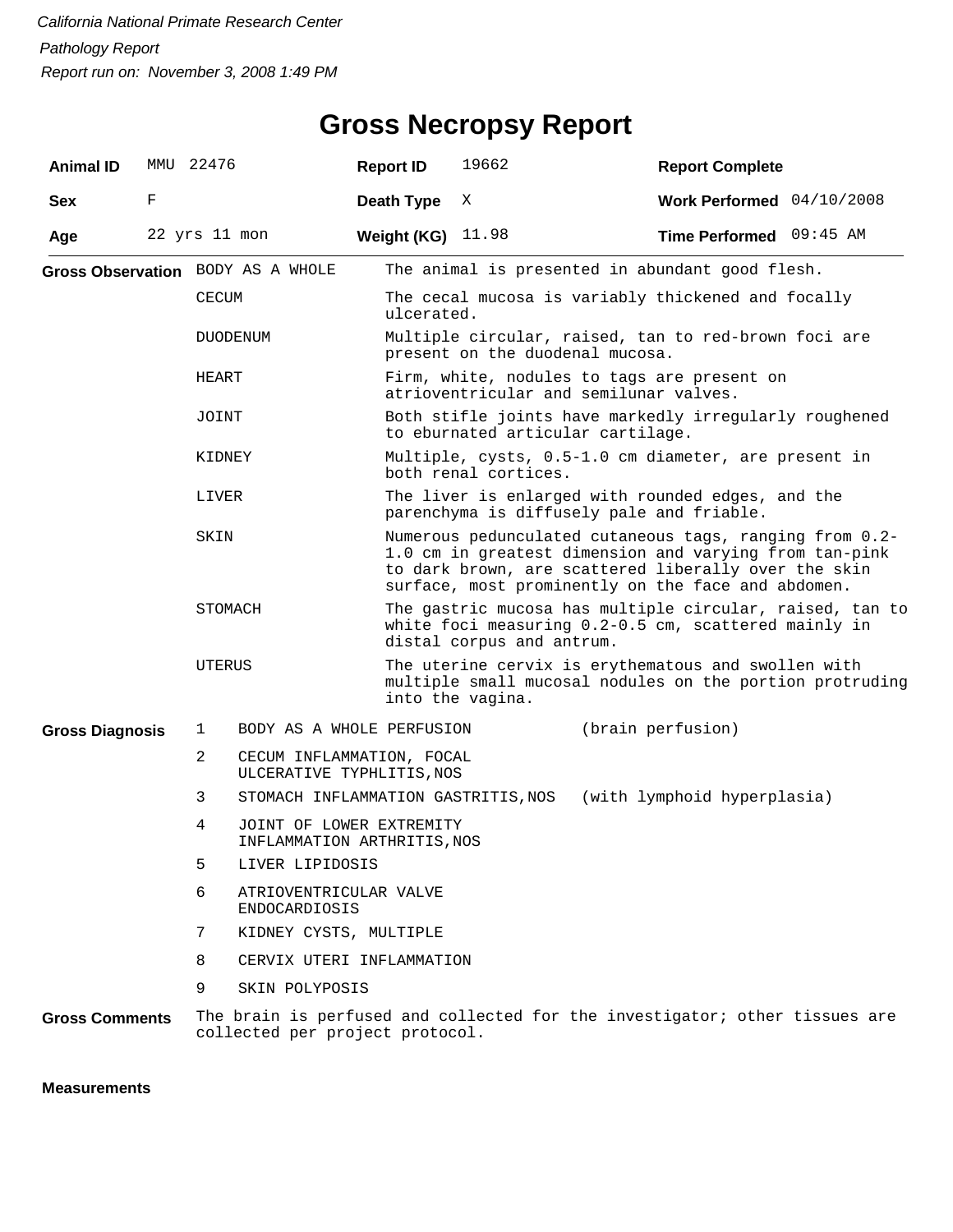| <b>Animal ID</b>       | MMU 22734    |                                                   |                                                 | <b>Report ID</b>                                                  | 14200                                                                                                                                                                                                             | <b>Report Complete</b>             |   |  |  |
|------------------------|--------------|---------------------------------------------------|-------------------------------------------------|-------------------------------------------------------------------|-------------------------------------------------------------------------------------------------------------------------------------------------------------------------------------------------------------------|------------------------------------|---|--|--|
| <b>Sex</b>             | F            |                                                   |                                                 | Death Type                                                        | K                                                                                                                                                                                                                 | Work Performed 06/20/2007          |   |  |  |
| Age                    | 21 yrs 7 mon |                                                   |                                                 | Weight (KG)                                                       | 5.65                                                                                                                                                                                                              | Time Performed 11:30 AM            |   |  |  |
|                        |              | Gross Observation BODY AS A WHOLE<br><b>CECUM</b> |                                                 |                                                                   | The animal is presented thin and dehydrated.                                                                                                                                                                      |                                    |   |  |  |
|                        |              |                                                   |                                                 |                                                                   | The mucosa at the junction of cecum and colon is<br>circumferentially thickened causing a stricture, and the<br>more proximal cecal mucosa is irregularly erythematous,<br>thickened, and multifocally uicerated. |                                    |   |  |  |
|                        |              | COLON                                             |                                                 |                                                                   | The colonic mucosa is thickened and erythmatous, and<br>contents are voluminous and thin liquid.                                                                                                                  |                                    |   |  |  |
|                        |              | HEART                                             |                                                 |                                                                   | The left ventricular free wall is markedly thinned,<br>closely approximating the thickness of the right<br>ventricle, and the myocardium is streaked with pallor<br>(fatty change).                               |                                    |   |  |  |
|                        |              | JEJUNUM                                           |                                                 | erythematous.                                                     | The small intestinal mucosa is thickened and                                                                                                                                                                      |                                    |   |  |  |
|                        |              |                                                   | LYMPH NODES                                     | Lymph nodes associated with the GIT are prominent to<br>enlarged. |                                                                                                                                                                                                                   |                                    |   |  |  |
|                        |              | STOMACH                                           |                                                 |                                                                   | The longitudinal folds of the pyloric antrum are<br>markedly thickened resulting in a functional stricture.                                                                                                       |                                    |   |  |  |
| <b>Gross Diagnosis</b> |              | $\mathbf{1}$                                      | BODY AS A WHOLE INANITION<br><b>DEHYDRATION</b> |                                                                   |                                                                                                                                                                                                                   |                                    |   |  |  |
|                        |              | $\overline{2}$                                    | GASTROINTESTINAL TRACT<br><b>ENTEROCOLITIS</b>  |                                                                   |                                                                                                                                                                                                                   |                                    |   |  |  |
|                        |              | 3                                                 | CECUM THICKNESS, INCREASED                      |                                                                   |                                                                                                                                                                                                                   | (thickened cecocolic junction)     |   |  |  |
|                        |              | 4                                                 | CECUM ULCERATION                                |                                                                   |                                                                                                                                                                                                                   |                                    |   |  |  |
|                        |              | 5                                                 | GASTRIC RUGAE HYPERTROPHY                       |                                                                   |                                                                                                                                                                                                                   |                                    |   |  |  |
|                        |              | 6                                                 | LYMPH NODE HYPERTROPHY                          |                                                                   |                                                                                                                                                                                                                   | (paracolic, mesenteric, ileocecal) |   |  |  |
|                        |              | 7                                                 | LEFT VENTRICLE DILATATION                       |                                                                   |                                                                                                                                                                                                                   |                                    |   |  |  |
| <b>Gross Comments</b>  |              |                                                   |                                                 |                                                                   | The brain is perfused and collected to fulfill a biospecimen request.<br>Ovaries and kidneys are also collected to fulfill biospecimen requests.<br>truncated set of tissues is saved in formalin.                |                                    | Α |  |  |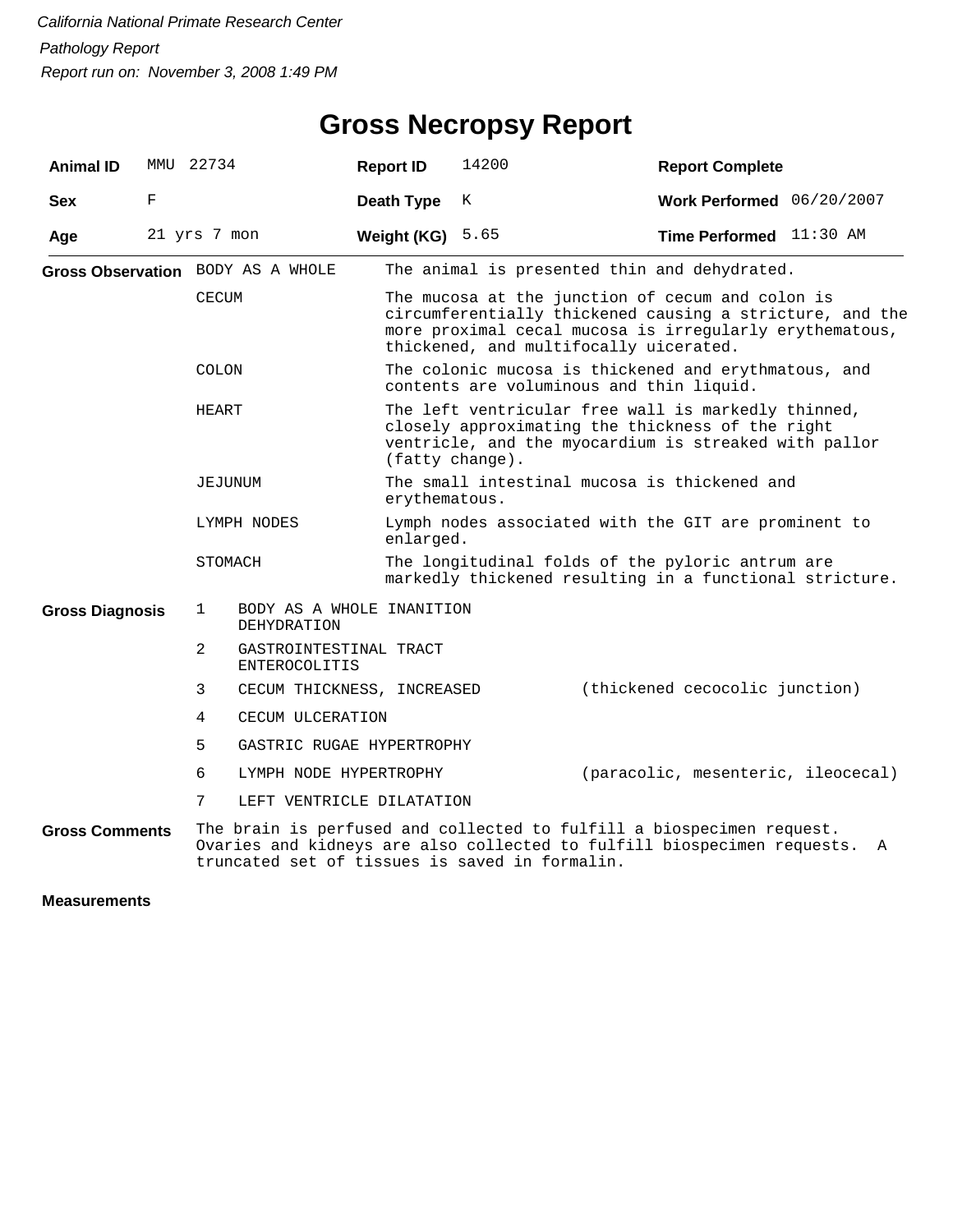| <b>Animal ID</b>       | MMU | 22799                                                                                                                                                                  | <b>Report ID</b>                                   | 19141                                                                                            | Report Complete 03/13/2008                       |  |  |  |  |
|------------------------|-----|------------------------------------------------------------------------------------------------------------------------------------------------------------------------|----------------------------------------------------|--------------------------------------------------------------------------------------------------|--------------------------------------------------|--|--|--|--|
| <b>Sex</b>             | F   |                                                                                                                                                                        | Death Type                                         | X                                                                                                | Work Performed 03/13/2008                        |  |  |  |  |
| Age                    |     | 22 yrs 0 mon                                                                                                                                                           | Weight (KG) $10.66$                                |                                                                                                  | Time Performed 08:00 AM                          |  |  |  |  |
|                        |     | Gross Observation BODY AS A WHOLE                                                                                                                                      |                                                    | The animal is presented obese.                                                                   |                                                  |  |  |  |  |
|                        |     | KIDNEY                                                                                                                                                                 |                                                    | The pelvis of the right kidney is markedly dilated<br>suggesting ureteral stricture/obstruction. |                                                  |  |  |  |  |
|                        |     | LIVER                                                                                                                                                                  |                                                    |                                                                                                  | The liver is mildly enlarged with rounded edges. |  |  |  |  |
|                        |     | STOMACH                                                                                                                                                                |                                                    | The gastric mucosa is irregularly thickened and<br>erythematous.                                 |                                                  |  |  |  |  |
| <b>Gross Diagnosis</b> |     | 1                                                                                                                                                                      | BODY AS A WHOLE OBESITY                            |                                                                                                  |                                                  |  |  |  |  |
|                        |     | 2<br><b>BRAIN PERFUSION</b>                                                                                                                                            |                                                    | (brain perfusion)                                                                                |                                                  |  |  |  |  |
|                        |     | 3                                                                                                                                                                      | STOMACH INFLAMMATION, MULTIFOCAL<br>GASTRITIS, NOS |                                                                                                  |                                                  |  |  |  |  |
|                        |     | 4                                                                                                                                                                      | KIDNEY AND PELVIS, CS DILATATION                   |                                                                                                  | (likely ureteral stricture)                      |  |  |  |  |
| <b>Gross Comments</b>  |     | The brain is perfused and collected for the investigator, and multiple<br>tissues are collected for collaborators. A truncated set of tissues is<br>saved in formalin. |                                                    |                                                                                                  |                                                  |  |  |  |  |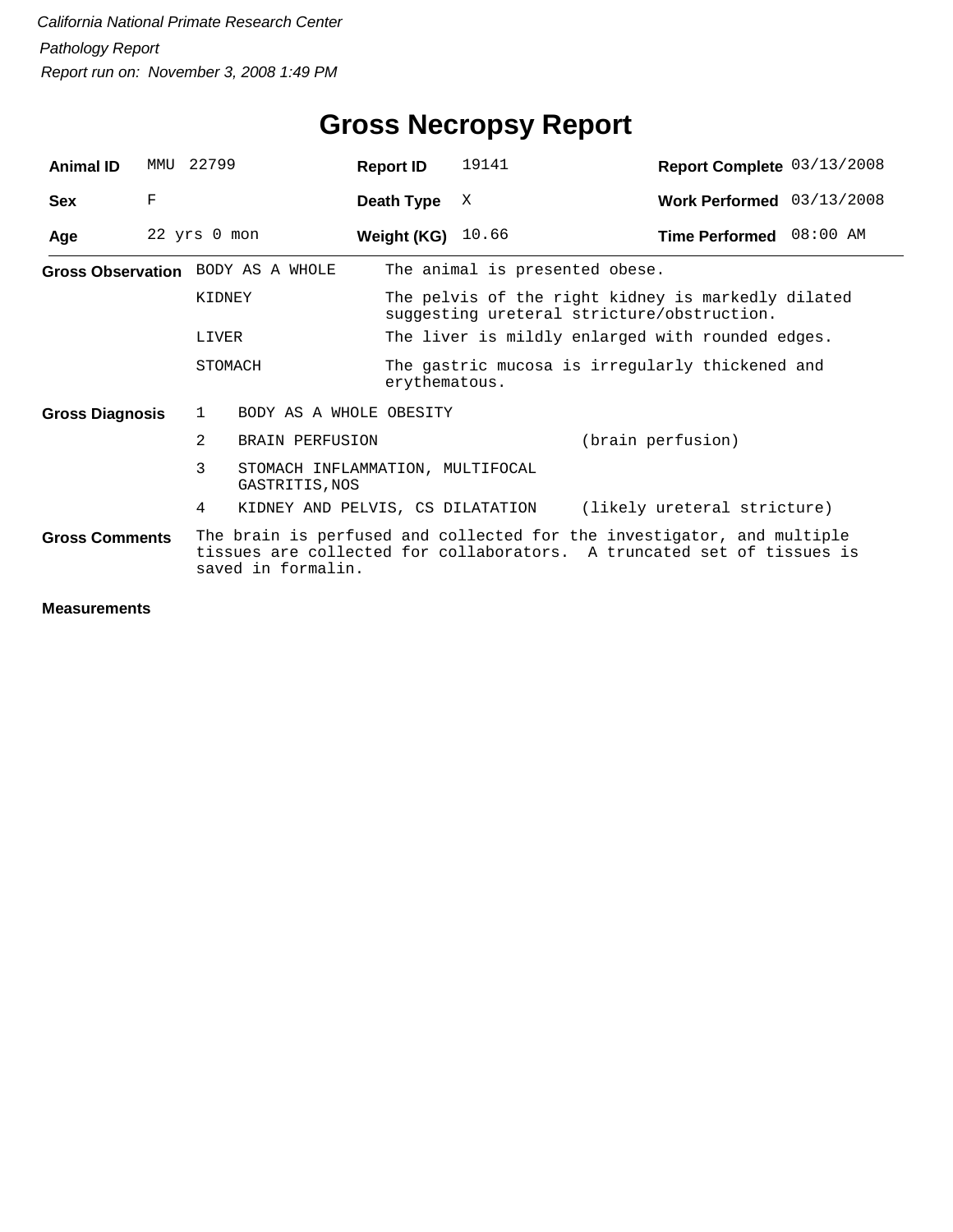| <b>Animal ID</b>       | MMU | 22887                                                                                                                                                                                                                                                                            |                           | <b>Report ID</b>   | 18461                                                                                                                   | <b>Report Complete</b>        |  |  |  |
|------------------------|-----|----------------------------------------------------------------------------------------------------------------------------------------------------------------------------------------------------------------------------------------------------------------------------------|---------------------------|--------------------|-------------------------------------------------------------------------------------------------------------------------|-------------------------------|--|--|--|
| <b>Sex</b>             | M   |                                                                                                                                                                                                                                                                                  |                           | Death Type         | K                                                                                                                       | Work Performed 02/08/2008     |  |  |  |
| Age                    |     | 21 yrs 9 mon                                                                                                                                                                                                                                                                     |                           | Weight (KG) $8.63$ |                                                                                                                         | Time Performed 09:30 AM       |  |  |  |
|                        |     | Gross Observation BODY AS A WHOLE<br><b>BONE</b>                                                                                                                                                                                                                                 |                           |                    | The animal is presented in good flesh.                                                                                  |                               |  |  |  |
|                        |     |                                                                                                                                                                                                                                                                                  |                           |                    | Bones are generally brittle suggesting osteopenia.                                                                      |                               |  |  |  |
|                        |     | <b>COLON</b>                                                                                                                                                                                                                                                                     |                           |                    | The colonic mucosa is thickened and variably<br>erythematous, and the lumen is dilated with gas and<br>liquid contents. |                               |  |  |  |
|                        |     | LYMPH NODES                                                                                                                                                                                                                                                                      |                           |                    | Paracolic nodes are prominent to enlarged.                                                                              |                               |  |  |  |
|                        |     | TESTIS                                                                                                                                                                                                                                                                           |                           |                    | The right testis is missing ( previous hemicastration).                                                                 |                               |  |  |  |
| <b>Gross Diagnosis</b> |     | COLON INFLAMMATION, CHRONIC DIFFUSE<br>$\mathbf{1}$<br>COLITIS                                                                                                                                                                                                                   |                           |                    |                                                                                                                         |                               |  |  |  |
|                        |     | $\mathcal{L}$                                                                                                                                                                                                                                                                    | LYMPH NODE HYPERTROPHY    |                    |                                                                                                                         | (lymphadenopathy - paracolic) |  |  |  |
|                        |     | 3                                                                                                                                                                                                                                                                                | BONE AND JOINT OSTEOPENIA |                    |                                                                                                                         |                               |  |  |  |
| <b>Gross Comments</b>  |     | Several tissues are collected to fulfill biospecimen requests (testis,<br>epididymis, seminal vesicles, abdominal aorta, long bones for marrow, head<br>with brain and eyes, lymph nodes, blood). A truncated set of tissues is<br>saved in formalin for limited histopathology. |                           |                    |                                                                                                                         |                               |  |  |  |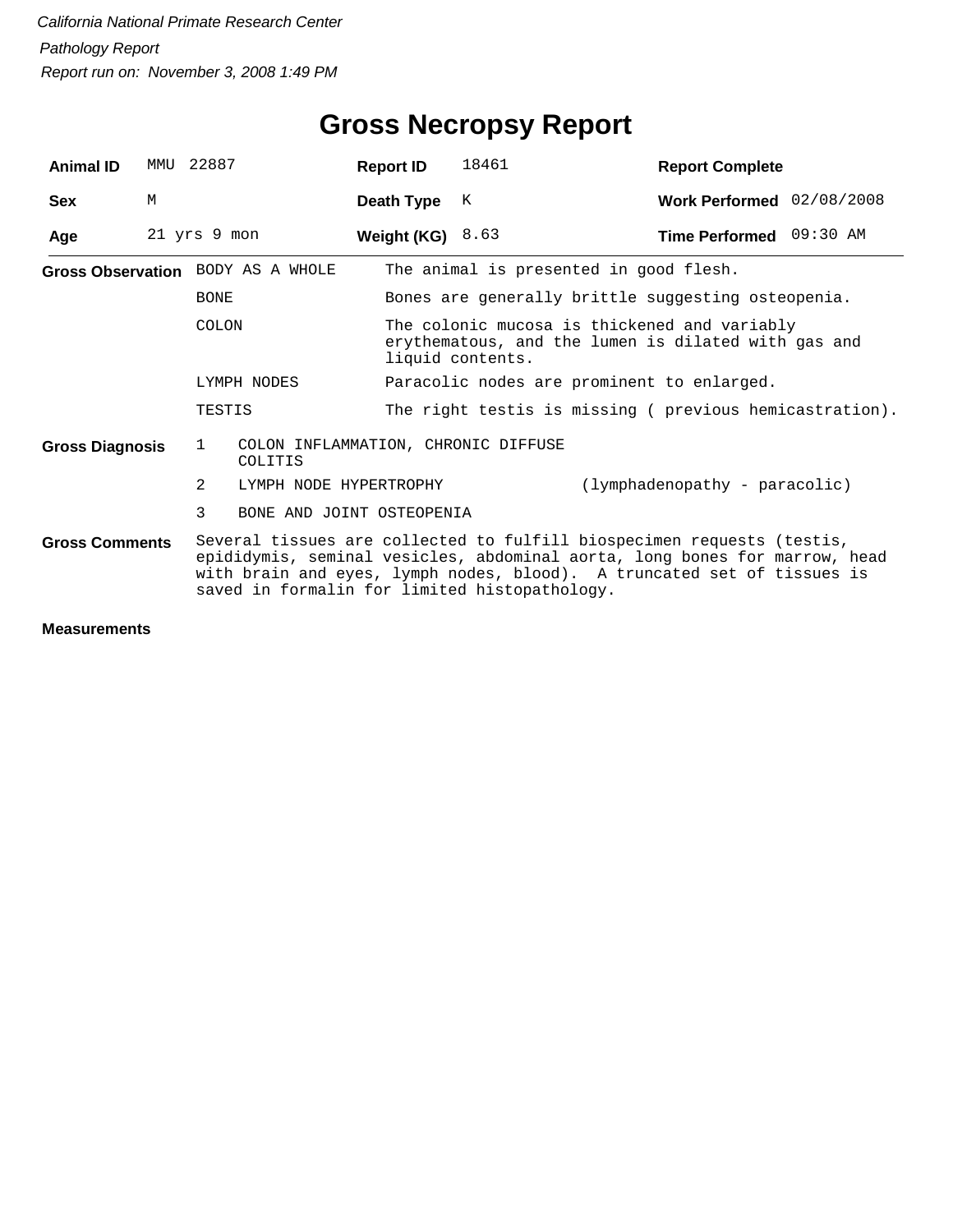| <b>Animal ID</b>       |   | MMU 22961                                                                                                                                                              |                                                 | <b>Report ID</b> | 19142                                                                                                                                                                                                    | Report Complete 03/13/2008 |  |  |  |
|------------------------|---|------------------------------------------------------------------------------------------------------------------------------------------------------------------------|-------------------------------------------------|------------------|----------------------------------------------------------------------------------------------------------------------------------------------------------------------------------------------------------|----------------------------|--|--|--|
| <b>Sex</b>             | F |                                                                                                                                                                        |                                                 | Death Type       | Χ                                                                                                                                                                                                        | Work Performed 03/13/2008  |  |  |  |
| Age                    |   | $21$ yrs $10$ mon                                                                                                                                                      |                                                 | Weight (KG)      | 9.89                                                                                                                                                                                                     | Time Performed 09:30 AM    |  |  |  |
|                        |   | Gross Observation BODY AS A WHOLE<br>LIVER<br>LUNG                                                                                                                     |                                                 |                  | The animal is presented obese.                                                                                                                                                                           |                            |  |  |  |
|                        |   |                                                                                                                                                                        |                                                 |                  | The liver is enlarged with elongated, soft, tan lobes<br>with rounded edges (lipidosis).                                                                                                                 |                            |  |  |  |
|                        |   |                                                                                                                                                                        |                                                 |                  | Numerous bullae ranging from a few millimeters to almost<br>a centimeter in diameter, are scattered liberally over<br>lung surfaces.                                                                     |                            |  |  |  |
|                        |   | STOMACH                                                                                                                                                                |                                                 |                  | The gastric mucosa is irregularly thickened and varies<br>in color from white to grey to pink.                                                                                                           |                            |  |  |  |
|                        |   | <b>UTERUS</b>                                                                                                                                                          |                                                 |                  | The uterus is markedly enlarged, mainly as a result of<br>hypertrophy of hte endometrium which is thickened, tan<br>grey, and riddled with small, 0.1-0.4 cm diameter, dark<br>brown fluid filled cysts. |                            |  |  |  |
| <b>Gross Diagnosis</b> |   | $\mathbf{1}$                                                                                                                                                           | BODY AS A WHOLE OBESITY                         |                  |                                                                                                                                                                                                          |                            |  |  |  |
|                        |   | $\overline{2}$                                                                                                                                                         | <b>BRAIN PERFUSION</b>                          |                  |                                                                                                                                                                                                          |                            |  |  |  |
|                        |   | 3                                                                                                                                                                      | ENDOMETRIUM HYPERPLASIA                         |                  |                                                                                                                                                                                                          |                            |  |  |  |
|                        |   | 4                                                                                                                                                                      | LIVER HYPERTROPHY LIPIDOSIS                     |                  |                                                                                                                                                                                                          |                            |  |  |  |
|                        |   | 5                                                                                                                                                                      | GASTRITIS, NOS                                  |                  | STOMACH INFLAMMATION, MULTIFOCAL                                                                                                                                                                         |                            |  |  |  |
|                        |   | 6                                                                                                                                                                      | LUNGS (BOTH) BULLA $(T-02)$<br><b>ACARIASIS</b> |                  |                                                                                                                                                                                                          |                            |  |  |  |
| <b>Gross Comments</b>  |   | The brain is perfused and collected for the investigator, and multiple<br>tissues are collected for collaborators. A truncated set of tissues is<br>saved in formalin. |                                                 |                  |                                                                                                                                                                                                          |                            |  |  |  |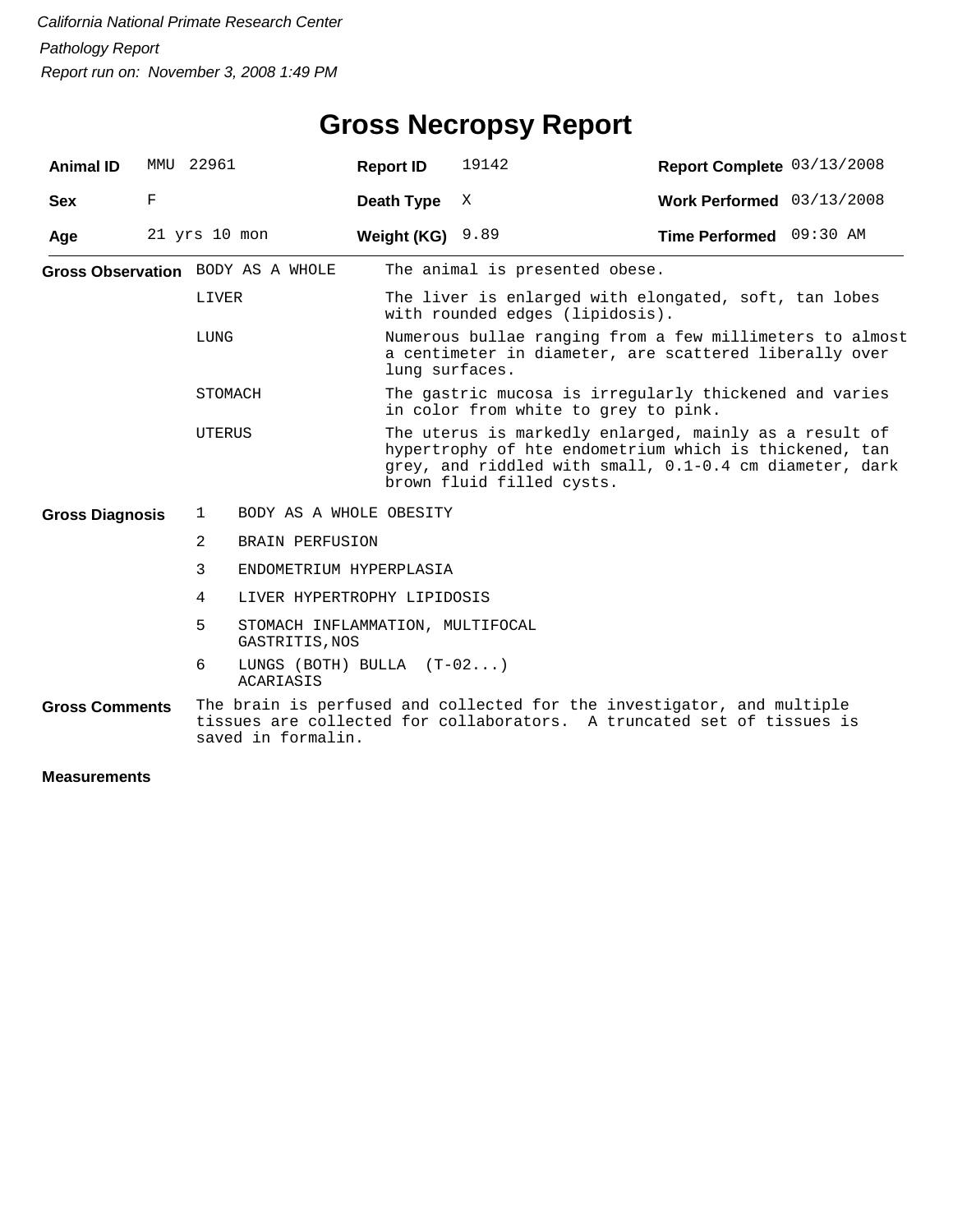## **Gross Necropsy Report**

| <b>Animal ID</b>        | MMU 23022     |                                                                                                                                                                                                                                                                          |                                                                | <b>Report ID</b>                                                                                                                                                                                       | 16422                                                                                          | Report Complete 10/22/2007                                                                                                                                                                                                                                                                  |  |  |  |
|-------------------------|---------------|--------------------------------------------------------------------------------------------------------------------------------------------------------------------------------------------------------------------------------------------------------------------------|----------------------------------------------------------------|--------------------------------------------------------------------------------------------------------------------------------------------------------------------------------------------------------|------------------------------------------------------------------------------------------------|---------------------------------------------------------------------------------------------------------------------------------------------------------------------------------------------------------------------------------------------------------------------------------------------|--|--|--|
| <b>Sex</b>              | M             |                                                                                                                                                                                                                                                                          |                                                                | Death Type                                                                                                                                                                                             | K                                                                                              | Work Performed $10/22/2007$                                                                                                                                                                                                                                                                 |  |  |  |
| Age                     |               | 21 yrs 6 mon                                                                                                                                                                                                                                                             |                                                                | Weight (KG)                                                                                                                                                                                            | 9.6                                                                                            | Time Performed 12:00 AM                                                                                                                                                                                                                                                                     |  |  |  |
| Gross Observation COLON |               |                                                                                                                                                                                                                                                                          |                                                                |                                                                                                                                                                                                        | pasty in consistency.                                                                          | Approximately 10 cm distal to the ileocecal junction<br>there is a colonic stricture reulting in narrowing of<br>the lumen. The lumen of the proximal 3/4 of the colon<br>contains an abundant amount of turbid light green liquid<br>contents. The rectal contents is of similar color and |  |  |  |
|                         |               | JOINT                                                                                                                                                                                                                                                                    |                                                                |                                                                                                                                                                                                        | There is kyphosis in the thoracolumbar region of the<br>vertebral column.                      |                                                                                                                                                                                                                                                                                             |  |  |  |
|                         |               | KIDNEY                                                                                                                                                                                                                                                                   |                                                                |                                                                                                                                                                                                        | Diffusely the capsular surface of the kidney has a<br>moderately granular roughend appearance. |                                                                                                                                                                                                                                                                                             |  |  |  |
|                         | LIVER<br>LUNG |                                                                                                                                                                                                                                                                          |                                                                | The parenchyma has a mottled red brown and pink color<br>over the capsular surface, the edgesa re moderately<br>roundes, and the cut surface has a soft waxy consistency<br>suggestive of amyloidosis. |                                                                                                |                                                                                                                                                                                                                                                                                             |  |  |  |
|                         |               |                                                                                                                                                                                                                                                                          |                                                                | Diffueliy over the pleural suface of the lung there<br>circular foci 2 to 3 mm in diameter consistent with lung<br>mite infestation. Multifoacally there fine fibrous<br>adhesions between lung lobes. |                                                                                                |                                                                                                                                                                                                                                                                                             |  |  |  |
|                         |               | SKIN                                                                                                                                                                                                                                                                     |                                                                |                                                                                                                                                                                                        |                                                                                                | The skin lacks pliability consistent with dehydratin. A<br>tatoo on the skin of right medial thigh reads 23022.                                                                                                                                                                             |  |  |  |
| <b>Gross Diagnosis</b>  |               | 1                                                                                                                                                                                                                                                                        | COLON AND CECUM, CS INFLAMMATION,<br>CHRONIC FOCAL LOOSE STOOL |                                                                                                                                                                                                        |                                                                                                | Stricture                                                                                                                                                                                                                                                                                   |  |  |  |
|                         |               | 2                                                                                                                                                                                                                                                                        | LIVER AMYLOIDOSIS, FOCAL                                       |                                                                                                                                                                                                        |                                                                                                | Amyloidosis                                                                                                                                                                                                                                                                                 |  |  |  |
|                         |               | 3                                                                                                                                                                                                                                                                        | KIDNEY FIBROSIS, MULTIFOCAL                                    |                                                                                                                                                                                                        |                                                                                                |                                                                                                                                                                                                                                                                                             |  |  |  |
|                         |               | 4                                                                                                                                                                                                                                                                        | LUNG INFLAMMATION, MULTIFOCAL<br>PARASITE                      |                                                                                                                                                                                                        |                                                                                                | pulmonary acariasis                                                                                                                                                                                                                                                                         |  |  |  |
| <b>Gross Comments</b>   |               | Colonic stricture is compatible with chronic or recurring colitis often due<br>to bacterial infection. Hepatic amyloidosis is a common sequel to colonic<br>stricture. The results of microbiology and histopathology will be presented<br>in the final necropsy report. |                                                                |                                                                                                                                                                                                        |                                                                                                |                                                                                                                                                                                                                                                                                             |  |  |  |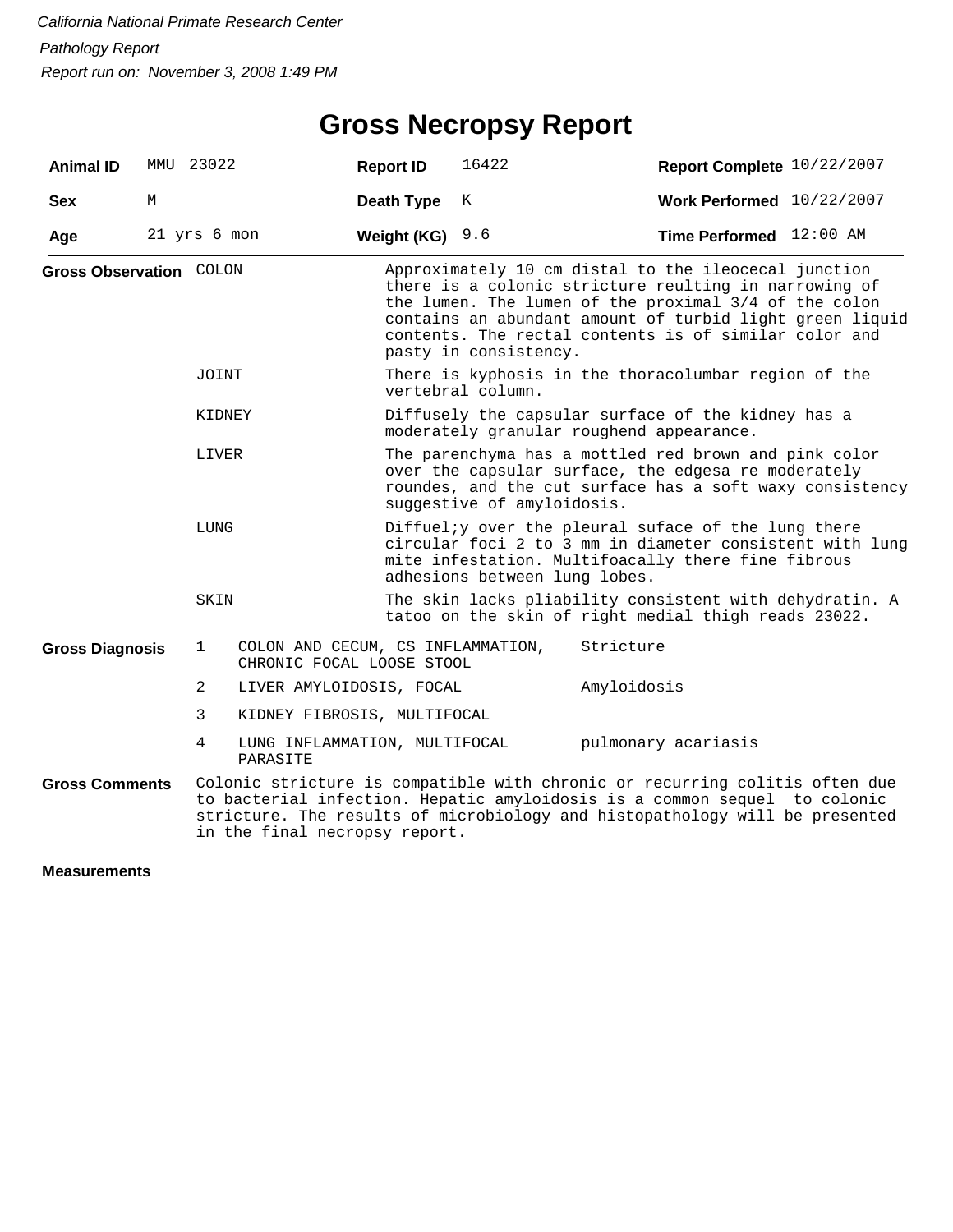| <b>Animal ID</b>       | MMU | 23081             |                                   | <b>Report ID</b>    | 20101 | <b>Report Complete</b>                                                                                            |  |
|------------------------|-----|-------------------|-----------------------------------|---------------------|-------|-------------------------------------------------------------------------------------------------------------------|--|
| <b>Sex</b>             | F   |                   |                                   | Death Type          | X     | Work Performed 05/08/2008                                                                                         |  |
| Age                    |     | $21$ yrs $10$ mon |                                   | Weight (KG) $11.44$ |       | Time Performed 08:00 AM                                                                                           |  |
|                        |     |                   | Gross Observation BODY AS A WHOLE |                     |       | The animal is presented in abundant good flesh.                                                                   |  |
|                        |     | LUNG              |                                   | surfaces.           |       | Several circular, 0.2-0.6 cm diameter, firm to bullous,<br>tan to grey foci are scattered mainly over dorsal lung |  |
|                        |     |                   | PITUITARY GLAND                   |                     |       | A roughly 0.4 cm diameter clear fluid filled cyst is<br>present on the base of the pituitary.                     |  |
| <b>Gross Diagnosis</b> |     | $\mathbf{1}$      | BODY AS A WHOLE PERFUSION         |                     |       | (brain perfusion)                                                                                                 |  |
|                        |     | $\overline{2}$    | LUNGS (BOTH) ACARIASIS            |                     |       |                                                                                                                   |  |
|                        |     | 3                 | PITUITARY GLAND CYST              |                     |       |                                                                                                                   |  |
| <b>Gross Comments</b>  |     |                   |                                   |                     |       | The brain is perfused, and tissues are collected per project protocol.                                            |  |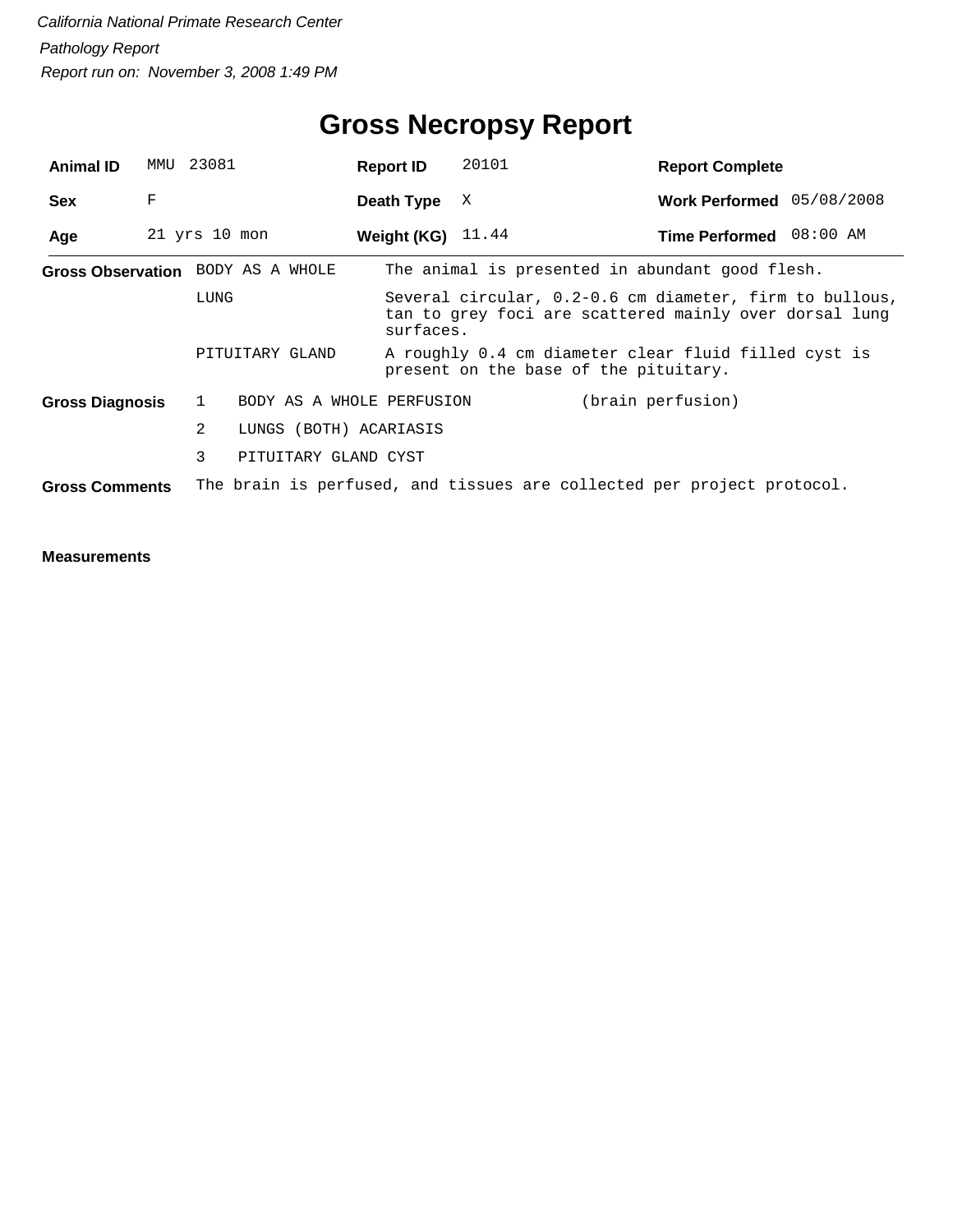## **Gross Necropsy Report**

| <b>Animal ID</b>       |   | MMU 23230                                                     |                                                    | <b>Report ID</b> | 16521                                                                                                                                                                                                                                                              | <b>Report Complete</b>                                                                                                                                                                                                  |  |  |  |
|------------------------|---|---------------------------------------------------------------|----------------------------------------------------|------------------|--------------------------------------------------------------------------------------------------------------------------------------------------------------------------------------------------------------------------------------------------------------------|-------------------------------------------------------------------------------------------------------------------------------------------------------------------------------------------------------------------------|--|--|--|
| <b>Sex</b>             | F |                                                               |                                                    | Death Type       | Χ                                                                                                                                                                                                                                                                  | Work Performed 10/26/2007                                                                                                                                                                                               |  |  |  |
| Age                    |   | 21 yrs 3 mon                                                  |                                                    | Weight (KG)      | 6.32                                                                                                                                                                                                                                                               | Time Performed 10:00 AM                                                                                                                                                                                                 |  |  |  |
|                        |   |                                                               | Gross Observation BODY AS A WHOLE                  |                  |                                                                                                                                                                                                                                                                    | The anima is presented thin and dehydrated. There are<br>multiple, smooth, grey to tan-white, irregularly<br>elliptical, firm bodies in the abdominal cavity, usually<br>attached to the omentum (pedunculated lipomas) |  |  |  |
|                        |   | <b>CECUM</b>                                                  |                                                    |                  | The cecum appears similar to the colon with the addition<br>of dark red streaks around the ileocecal junction<br>$(erosions/ulegrations)$ .                                                                                                                        |                                                                                                                                                                                                                         |  |  |  |
|                        |   | COLON                                                         |                                                    |                  |                                                                                                                                                                                                                                                                    | The dolon is diffusely dilated with gas and voluminous<br>liquid contents, and the mucosa is erythematous.                                                                                                              |  |  |  |
|                        |   | HEART                                                         |                                                    |                  | The left atrioventricular valve is mildly deformed by<br>multiple, small, 0.1-0.2 cm diameter nodules along its<br>free edge (endocardiosis); the aorta, particularly the<br>abdominal portion, is streaked with tan-yellow intimal<br>deposits (atherosclerosis). |                                                                                                                                                                                                                         |  |  |  |
|                        |   | LUNG                                                          |                                                    |                  | The lungs are diffusely stippled with pin-point black<br>foci, and there are several, ciecular, 0.2-0.4 cm<br>diameter, tan to grey, firm to bullous foci scattered<br>mainly over dorsal lung surfaces.                                                           |                                                                                                                                                                                                                         |  |  |  |
|                        |   |                                                               | LYMPH NODES                                        |                  |                                                                                                                                                                                                                                                                    | Paracolic nodes are prominent to enlarged.                                                                                                                                                                              |  |  |  |
|                        |   | OVARY                                                         |                                                    | area.            | Omental adhesions secure the right ovary to the cranial<br>pole of the uterus, and there are a small (0.4 cm<br>diameter) parovarian cyst and a pedunculated lipoma<br>(roughly 1.0 cm in greatest dimension) adjacent to this                                     |                                                                                                                                                                                                                         |  |  |  |
|                        |   | SPLEEN                                                        |                                                    |                  |                                                                                                                                                                                                                                                                    | The spleen is mildly to moderately enlarged.                                                                                                                                                                            |  |  |  |
|                        |   | STOMACH                                                       |                                                    |                  | The gastric mucosa, particularly in the body at the<br>junction of antrum and body, is thickened with a<br>"pebbled" to nodular surface.                                                                                                                           |                                                                                                                                                                                                                         |  |  |  |
| <b>Gross Diagnosis</b> |   | 1                                                             | BODY AS A WHOLE PERFUSION                          |                  |                                                                                                                                                                                                                                                                    | (brain perfusion)                                                                                                                                                                                                       |  |  |  |
|                        |   | 2                                                             | COLON INFLAMMATION, DIFFUSE COLITIS                |                  |                                                                                                                                                                                                                                                                    |                                                                                                                                                                                                                         |  |  |  |
|                        |   | 3                                                             | COLON DIARRHEA                                     |                  |                                                                                                                                                                                                                                                                    |                                                                                                                                                                                                                         |  |  |  |
|                        |   | 4                                                             | CECUM INFLAMMATION, ULCERATIVE<br>TYPHLITIS, NOS   |                  |                                                                                                                                                                                                                                                                    |                                                                                                                                                                                                                         |  |  |  |
|                        |   | 5                                                             | STOMACH INFLAMMATION, FOLLICULAR<br>GASTRITIS, NOS |                  |                                                                                                                                                                                                                                                                    |                                                                                                                                                                                                                         |  |  |  |
|                        |   | 6                                                             | AORTA ATHEROSCLEROSIS                              |                  |                                                                                                                                                                                                                                                                    |                                                                                                                                                                                                                         |  |  |  |
|                        |   | 7                                                             | ATRIOVENTRICULAR VALVE<br>ENDOCARDIOSIS            |                  |                                                                                                                                                                                                                                                                    | (left AV valve)                                                                                                                                                                                                         |  |  |  |
|                        |   | 8                                                             | LUNGS (BOTH) ANTHRACOSIS                           |                  |                                                                                                                                                                                                                                                                    |                                                                                                                                                                                                                         |  |  |  |
|                        |   | 9                                                             | LUNGS (BOTH) ACARIASIS                             |                  |                                                                                                                                                                                                                                                                    |                                                                                                                                                                                                                         |  |  |  |
|                        |   | 10                                                            | OVARY CYST                                         |                  |                                                                                                                                                                                                                                                                    |                                                                                                                                                                                                                         |  |  |  |
|                        |   | 11<br>(lymphadenopathy - paracolic)<br>LYMPH NODE HYPERTROPHY |                                                    |                  |                                                                                                                                                                                                                                                                    |                                                                                                                                                                                                                         |  |  |  |
|                        |   |                                                               | SPLEEN HYPERTROPHY                                 |                  |                                                                                                                                                                                                                                                                    | (splenomgaly)                                                                                                                                                                                                           |  |  |  |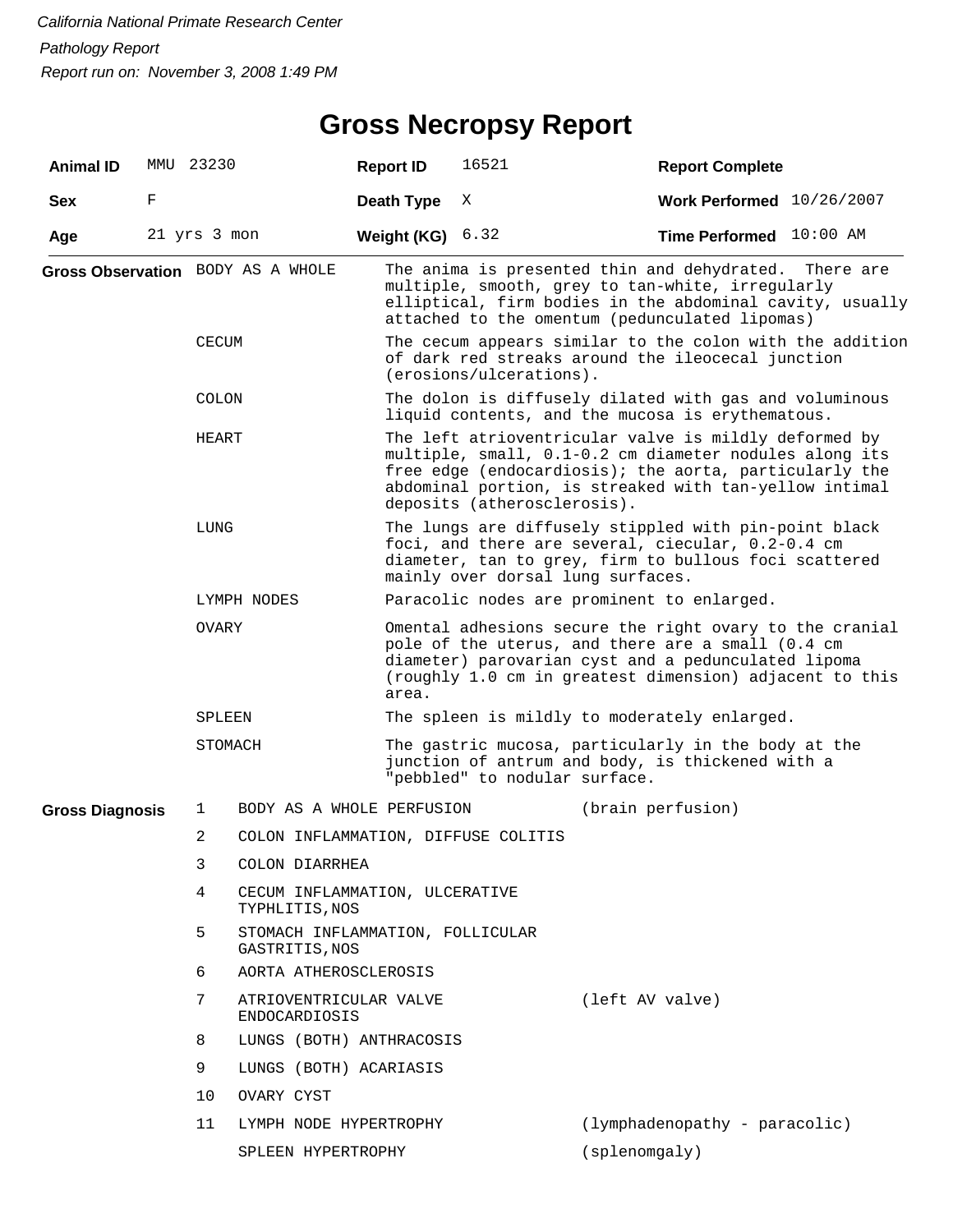12

|                       | 13 OMENTUM LIPOMA | (pedunculated lilpomas)                                                                                                                                   |
|-----------------------|-------------------|-----------------------------------------------------------------------------------------------------------------------------------------------------------|
| <b>Gross Comments</b> | this time.        | The brain is perfused and collected for the investigator. A truncated set<br>of tissues is saved in formalin, but no histopathology is to be performed at |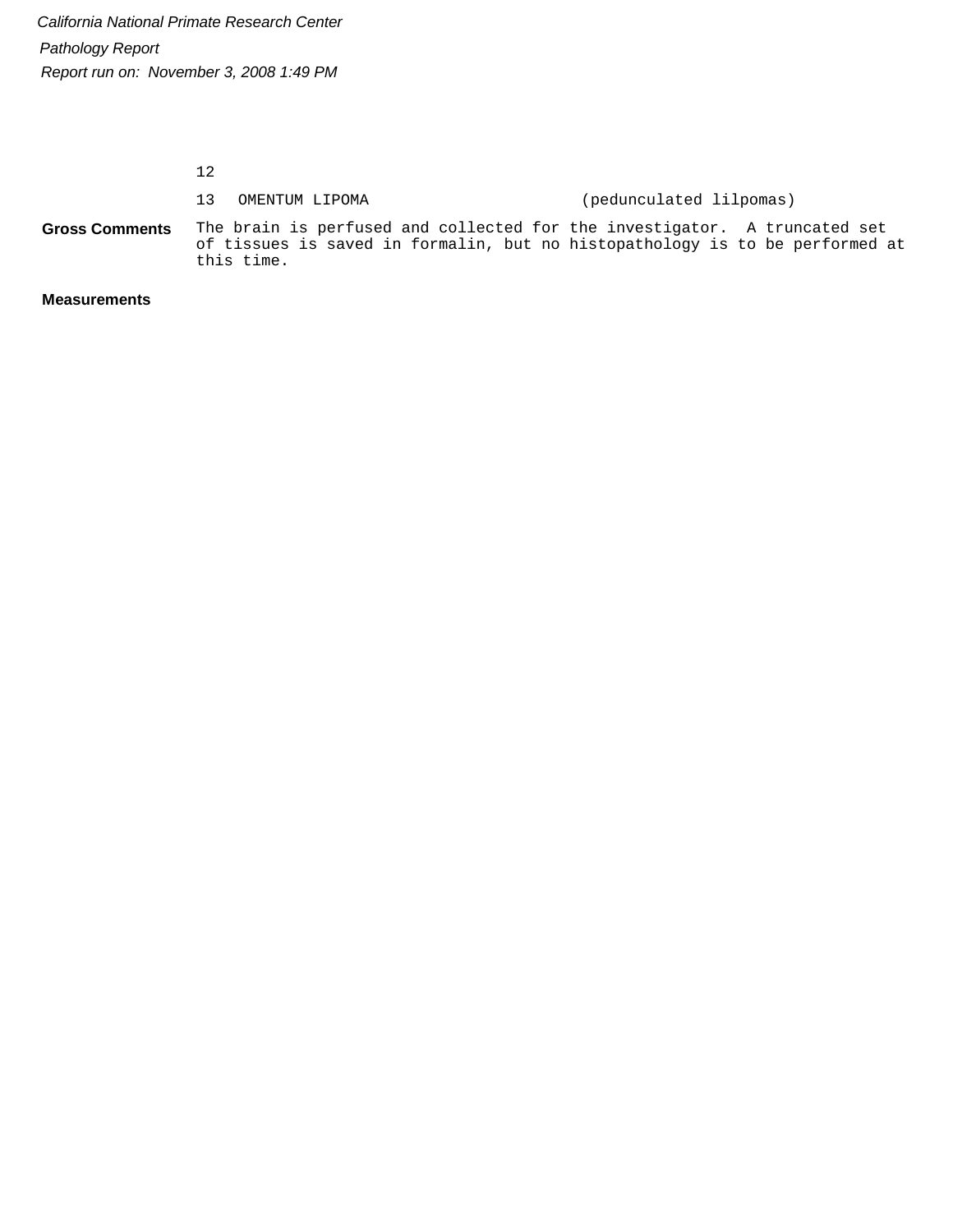| <b>Animal ID</b>       | MMU 23448    |              |                                          | <b>Report ID</b>   | 14060                                                                                                                                                                                 |                                                                                                                                                                      |  | Report Complete 06/07/2007 |  |  |
|------------------------|--------------|--------------|------------------------------------------|--------------------|---------------------------------------------------------------------------------------------------------------------------------------------------------------------------------------|----------------------------------------------------------------------------------------------------------------------------------------------------------------------|--|----------------------------|--|--|
| <b>Sex</b>             | F            |              |                                          | Death Type         | D                                                                                                                                                                                     |                                                                                                                                                                      |  | Work Performed 06/07/2007  |  |  |
| Age                    | 20 yrs 3 mon |              |                                          | Weight (KG) $12.1$ |                                                                                                                                                                                       |                                                                                                                                                                      |  | Time Performed 02:30 PM    |  |  |
|                        |              |              | Gross Observation BODY AS A WHOLE        |                    | The animal is presented in good flesh.                                                                                                                                                |                                                                                                                                                                      |  |                            |  |  |
|                        |              |              | <b>DUODENUM</b>                          |                    |                                                                                                                                                                                       | The duodenal mucosa is stippled with pin-point red foci.                                                                                                             |  |                            |  |  |
|                        |              | HEART        |                                          |                    | The hearts of perfused animals are difficult to<br>interpret, but there appears to be an exaggerated<br>"shelf" of muscle below the mitral valve suggestive of<br>subaortic stenosis. |                                                                                                                                                                      |  |                            |  |  |
|                        |              | JEJUNUM      |                                          |                    |                                                                                                                                                                                       | The jejunal mucosa is stippled with pin-point red foci.                                                                                                              |  |                            |  |  |
|                        |              | KIDNEY       |                                          |                    | Massive retroperitoneal hemorrhage appears to originate<br>at the site of rupture of the left kidney; the right<br>kidney is within normal limits.                                    |                                                                                                                                                                      |  |                            |  |  |
|                        |              | LIVER        |                                          |                    |                                                                                                                                                                                       | The liver is mildy enlarged with slightly rounded edges<br>and friable parenchyma; there is an enhanced reticular<br>pattern of pallor on capsular and cut surfaces. |  |                            |  |  |
|                        |              | LUNG         |                                          |                    | The lungs are diffusely stippled with pin-point black<br>foci, and several bullae, some up to a centimeter in<br>diameter, are scattered particularly in middle lobes.                |                                                                                                                                                                      |  |                            |  |  |
|                        |              | STOMACH      |                                          | foci.              | The antral gastric mucosa is stippled with pin-point                                                                                                                                  |                                                                                                                                                                      |  |                            |  |  |
| <b>Gross Diagnosis</b> |              | $\mathbf{1}$ | BODY AS A WHOLE PERFUSION                |                    |                                                                                                                                                                                       |                                                                                                                                                                      |  |                            |  |  |
|                        |              | 2            | KIDNEY RUPTURE                           |                    |                                                                                                                                                                                       |                                                                                                                                                                      |  |                            |  |  |
|                        |              | 3            | RETROPERITONEUM HEMORRHAGE, MASSIVE      |                    |                                                                                                                                                                                       |                                                                                                                                                                      |  |                            |  |  |
|                        |              | 4            | LIVER ABNORMAL APPEARANCE                |                    |                                                                                                                                                                                       | (enlarged, friable, pale)                                                                                                                                            |  |                            |  |  |
|                        |              | 5            | STOMACH INFLAMMATION GASTRITIS, NOS      |                    |                                                                                                                                                                                       |                                                                                                                                                                      |  |                            |  |  |
|                        |              | 6            | DUODENUM INFLAMMATION ENTERITIS, NOS     |                    |                                                                                                                                                                                       |                                                                                                                                                                      |  |                            |  |  |
|                        |              | 7            | JEJUNUM INFLAMMATION ENTERITIS, NOS      |                    |                                                                                                                                                                                       |                                                                                                                                                                      |  |                            |  |  |
|                        |              | 8            | LUNGS (BOTH) BULLA $(T-02)$<br>ACARIASIS |                    |                                                                                                                                                                                       |                                                                                                                                                                      |  |                            |  |  |
|                        |              | 9            | LEFT VENTRICLE STENOSIS                  |                    |                                                                                                                                                                                       | (subaortic stenosis)                                                                                                                                                 |  |                            |  |  |
| <b>Gross Comments</b>  |              |              |                                          |                    | other tissues are collected per project protocol.                                                                                                                                     | The brain is perfused with formalin and collected for the investigator, and                                                                                          |  |                            |  |  |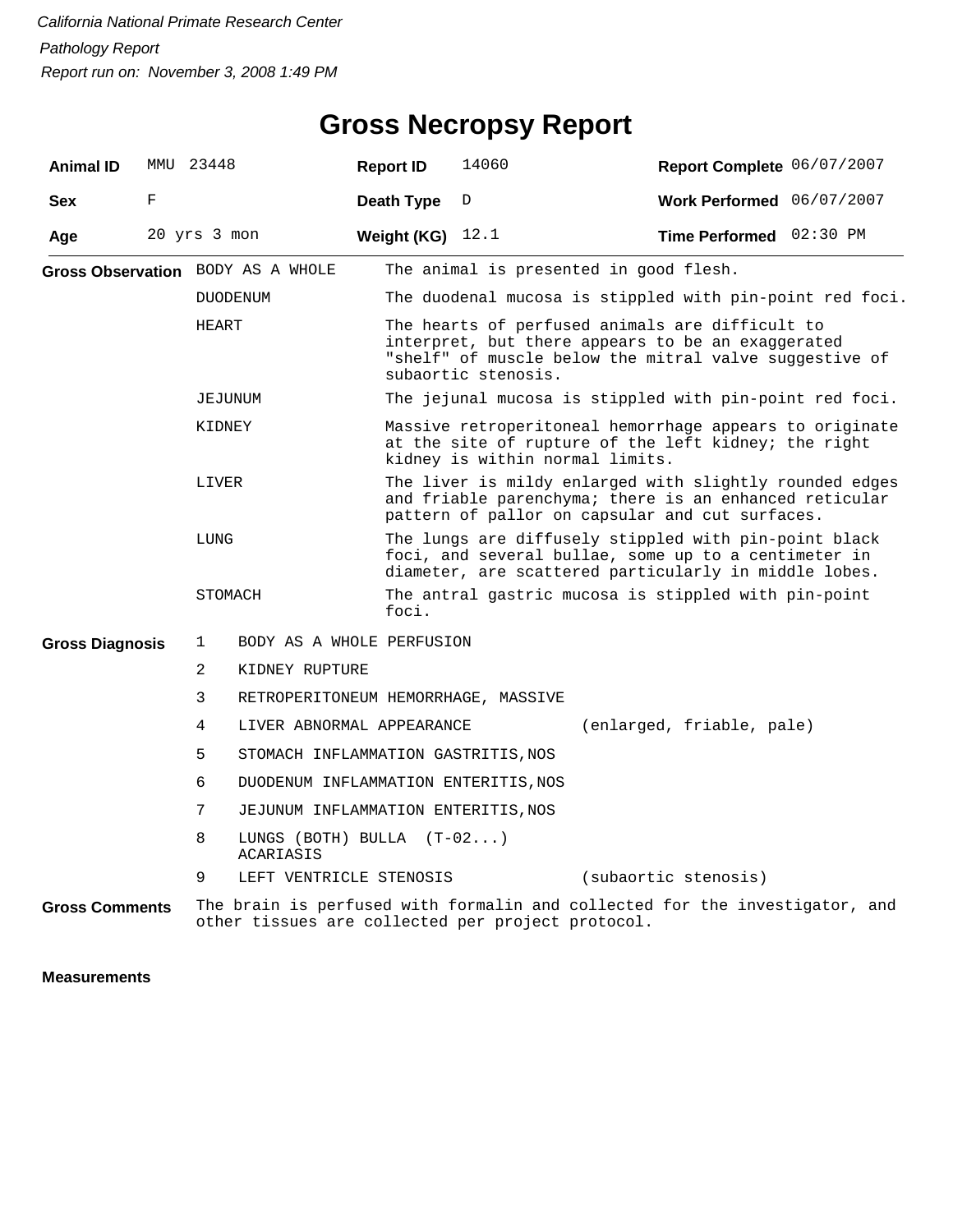## **Gross Necropsy Report**

| <b>Animal ID</b>       | MMU          | 23645          |                                                 | <b>Report ID</b>                                                                                                                         | 16841                                                 | <b>Report Complete</b>                                                                                                                                                    |  |  |  |
|------------------------|--------------|----------------|-------------------------------------------------|------------------------------------------------------------------------------------------------------------------------------------------|-------------------------------------------------------|---------------------------------------------------------------------------------------------------------------------------------------------------------------------------|--|--|--|
| <b>Sex</b>             | F            |                |                                                 | Death Type                                                                                                                               | K                                                     | Work Performed 11/09/2007                                                                                                                                                 |  |  |  |
| Age                    | 20 yrs 6 mon |                |                                                 | Weight (KG)                                                                                                                              | 5.96                                                  | Time Performed 04:00 PM                                                                                                                                                   |  |  |  |
|                        |              |                | Gross Observation BODY AS A WHOLE               |                                                                                                                                          | The animal is presented markedly thin and dehydrated. |                                                                                                                                                                           |  |  |  |
|                        |              | <b>CECUM</b>   |                                                 | than normal.                                                                                                                             |                                                       | The cecum, just diatal to the ileocecal junction is<br>circumferentially constricted by a firm, white area of<br>thickened wall - the volume of the cecum is much smaller |  |  |  |
| COLON                  |              |                |                                                 |                                                                                                                                          |                                                       | The colon is markedly dilated with soft to liquid, dark<br>green-black, granular, foul smelling feces.                                                                    |  |  |  |
|                        |              | LIVER          |                                                 |                                                                                                                                          |                                                       | The liver is mildly enlarged and diffusely pale.                                                                                                                          |  |  |  |
|                        |              | LUNG           |                                                 | Multiple, circular, generally bullous lesions measuring<br>roughly 0.2-0.4 cm diameter are scattered mainly over<br>dorsal lung sufaces. |                                                       |                                                                                                                                                                           |  |  |  |
| <b>Gross Diagnosis</b> |              | $\mathbf{1}$   | BODY AS A WHOLE INANITION<br><b>DEHYDRATION</b> |                                                                                                                                          |                                                       |                                                                                                                                                                           |  |  |  |
|                        |              | $\mathfrak{D}$ | CECUM STRICTURE                                 |                                                                                                                                          |                                                       |                                                                                                                                                                           |  |  |  |
|                        |              | 3              | CECUM ADENOCARCINOMA                            |                                                                                                                                          |                                                       |                                                                                                                                                                           |  |  |  |
|                        |              | 4              | LIVER ABNORMAL APPEARANCE                       |                                                                                                                                          |                                                       | (mildly enlarged and pale)                                                                                                                                                |  |  |  |
|                        |              | 5              | LUNGS (BOTH) ACARIASIS                          |                                                                                                                                          |                                                       |                                                                                                                                                                           |  |  |  |
| <b>Gross Comments</b>  |              |                |                                                 |                                                                                                                                          |                                                       | A full set of tissues is saved in formalin for limited histopathology.                                                                                                    |  |  |  |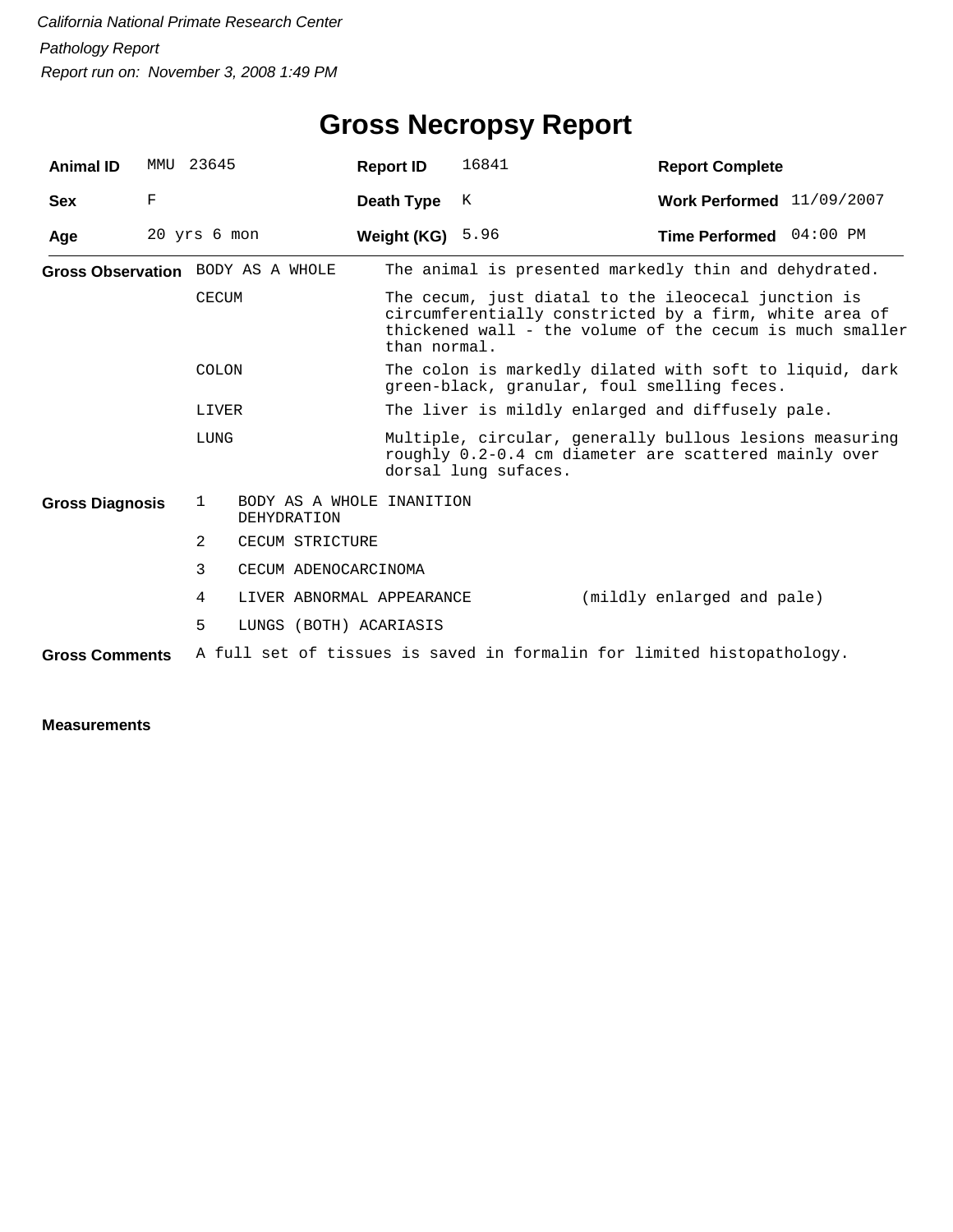| <b>Animal ID</b>                  | MMU         | 23714          |                                  | <b>Report ID</b>    | 20102                                                                                                                                                                                               | <b>Report Complete</b>    |  |  |  |
|-----------------------------------|-------------|----------------|----------------------------------|---------------------|-----------------------------------------------------------------------------------------------------------------------------------------------------------------------------------------------------|---------------------------|--|--|--|
| <b>Sex</b>                        | $\mathbf F$ |                |                                  | Death Type          | X                                                                                                                                                                                                   | Work Performed 05/08/2008 |  |  |  |
| Age                               |             | 21 yrs 1 mon   |                                  | Weight (KG) $12.51$ |                                                                                                                                                                                                     | Time Performed 09:30 AM   |  |  |  |
| Gross Observation BODY AS A WHOLE |             |                |                                  |                     | The animal is presented in abundant good flesh.                                                                                                                                                     |                           |  |  |  |
|                                   |             | HEART          |                                  |                     | Fatty streaks are prominent in the aortic endothelium.                                                                                                                                              |                           |  |  |  |
|                                   |             | LIVER<br>LUNG  |                                  |                     | The liver is mildly enlarged, and the parenchyma is<br>somewhat friable - suggestive of hepatic lipidosis.                                                                                          |                           |  |  |  |
|                                   |             |                |                                  |                     | Numerous circular, 0.2-0.4 diameter, firm to bullous,<br>tan to grey foci are scattered mainly over dorsal lung<br>surfaces, and the pulmonary parenchyma is stippled with<br>pin-point black foci. |                           |  |  |  |
|                                   |             | UTERUS         |                                  |                     | The endometrium is thickened and pale tan.                                                                                                                                                          |                           |  |  |  |
| <b>Gross Diagnosis</b>            |             | 1              | ENDOMETRIUM HYPERPLASIA, DIFFUSE |                     |                                                                                                                                                                                                     |                           |  |  |  |
|                                   |             | $\overline{2}$ | AORTA ATHEROSCLEROSIS            |                     |                                                                                                                                                                                                     | (fatty streaks)           |  |  |  |
|                                   |             | 3              | LIVER LIPIDOSIS                  |                     |                                                                                                                                                                                                     |                           |  |  |  |
|                                   |             | 4              | LUNGS (BOTH) ACARIASIS           |                     |                                                                                                                                                                                                     |                           |  |  |  |
| <b>Gross Comments</b>             |             |                |                                  |                     | The brain is perfused, and tissues are collected per project protocol.                                                                                                                              |                           |  |  |  |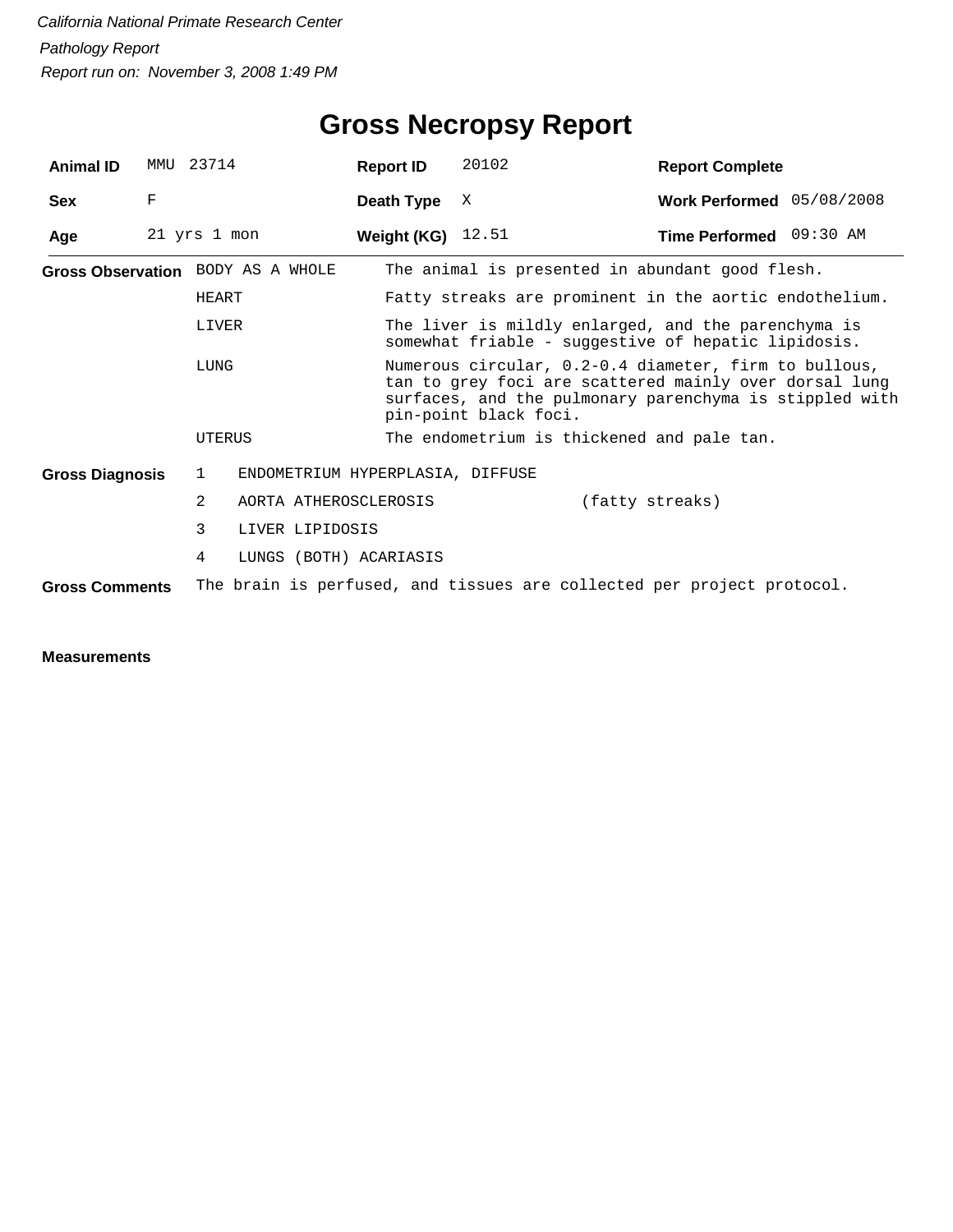#### **Gross Necropsy Report**

| <b>Animal ID</b>       | MMU 23732 |                                                     | <b>Report ID</b> | 19661 | <b>Report Complete</b>                                                      |            |
|------------------------|-----------|-----------------------------------------------------|------------------|-------|-----------------------------------------------------------------------------|------------|
| <b>Sex</b>             | F         |                                                     | Death Type       | X     | <b>Work Performed</b>                                                       | 04/10/2008 |
| Age                    |           | 21 yrs 0 mon                                        | Weight (KG)      | 10.78 | <b>Time Performed</b>                                                       | 08:00 AM   |
|                        |           | <b>Gross Observation</b> BODY AS A WHOLE            |                  |       | The animal is presented in abundant good flesh.                             |            |
| <b>Gross Diagnosis</b> |           | BODY AS A WHOLE NO REMARKABLE<br>FINDINGS PERFUSION |                  |       | (brain perfusion)                                                           |            |
| <b>Gross Comments</b>  |           | collected per project protocol.                     |                  |       | The brain is perfused and collected for the investigator; other tissues are |            |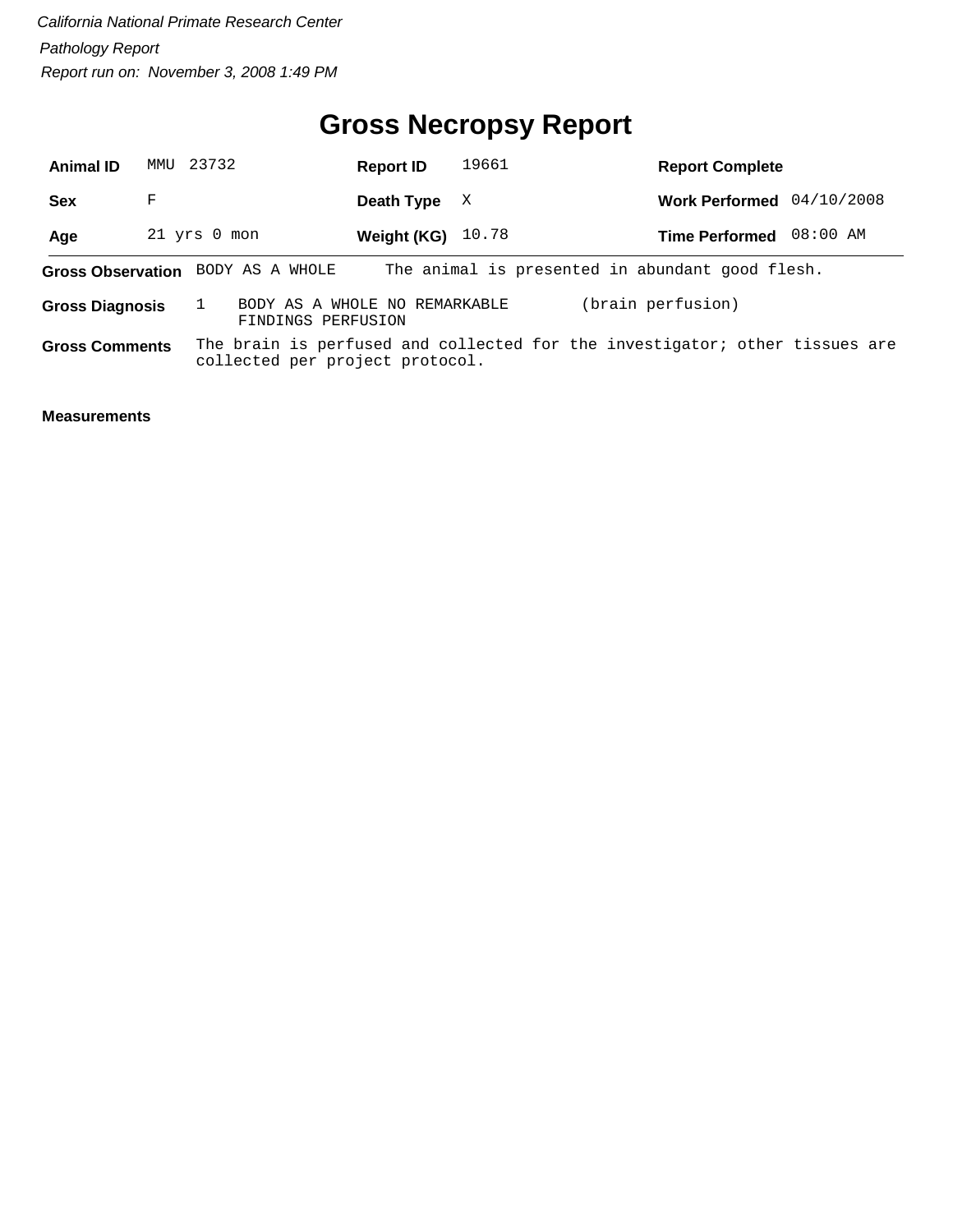## **Gross Necropsy Report**

| <b>Animal ID</b>       | MMU          | 23743          |                                   | <b>Report ID</b>   | 18702                                                                                                                                                                                                                       | <b>Report Complete</b>            |  |  |
|------------------------|--------------|----------------|-----------------------------------|--------------------|-----------------------------------------------------------------------------------------------------------------------------------------------------------------------------------------------------------------------------|-----------------------------------|--|--|
| <b>Sex</b>             | F            |                |                                   | Death Type         | K                                                                                                                                                                                                                           | Work Performed $02/22/2008$       |  |  |
| Age                    | 20 yrs 9 mon |                |                                   | Weight (KG) $9.34$ |                                                                                                                                                                                                                             | Time Performed 01:30 PM           |  |  |
|                        |              |                | Gross Observation BODY AS A WHOLE |                    | The animal is presented in abundant good flesh with a<br>roughly 4.0 cm diameter, approximately spherical, soft,<br>subcutaneous mass at the umbilicus, subsequently<br>demonstrated to be umbilical herniation of omentum. |                                   |  |  |
|                        |              | LIVER          |                                   |                    | The liver is enlarged (with rounded edges) and pale with<br>a reticular pattern of pale tan on capsular and cut<br>surfaces.                                                                                                |                                   |  |  |
|                        |              | LUNG           |                                   |                    | The lungs are firmly attached to the chest wall via<br>tight fibrous pleural adhesions.                                                                                                                                     |                                   |  |  |
| <b>Gross Diagnosis</b> |              | 1              | UMBILICUS HERNIA                  |                    |                                                                                                                                                                                                                             | (umbilical herniation of omentum) |  |  |
|                        |              | $\overline{2}$ | PLEURA ADHESIONS, FIBROUS         |                    |                                                                                                                                                                                                                             |                                   |  |  |
|                        |              | 3              | LIVER HYPERTROPHY LIPIDOSIS       |                    |                                                                                                                                                                                                                             |                                   |  |  |
| <b>Gross Comments</b>  |              |                |                                   |                    | Several tissues are collected to filfull biospecimen requests (ovaries,<br>oviducts, tongue, larynx, trachea, thyroid gland), and a truncated set of<br>tissues is saved in formalin for limited histopathology.            |                                   |  |  |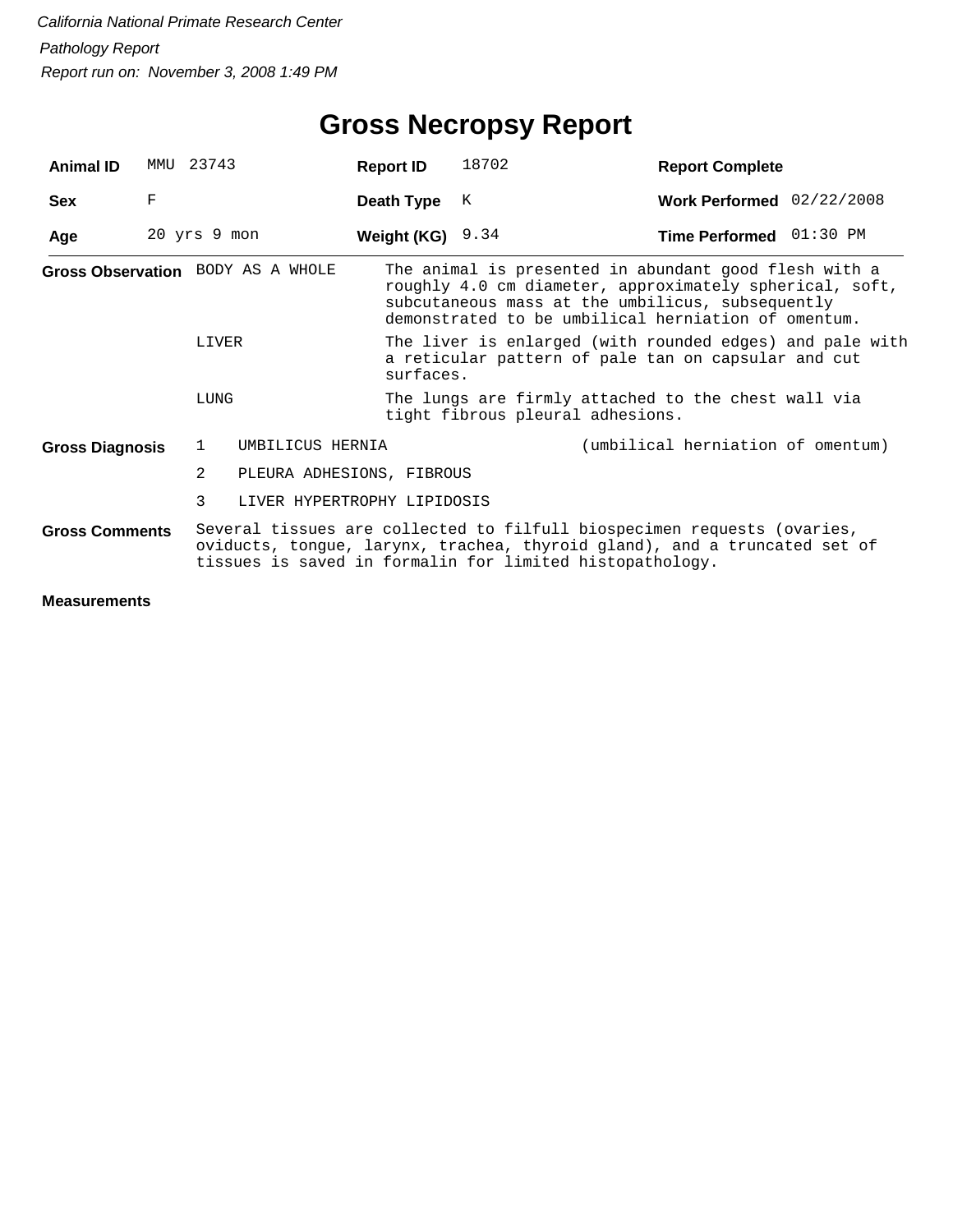## **Gross Necropsy Report**

| <b>Animal ID</b>       |   | MMU 23831                          | <b>Report ID</b>                                         | 19562                                                                                     | <b>Report Complete</b>                                                                                         |  |  |  |
|------------------------|---|------------------------------------|----------------------------------------------------------|-------------------------------------------------------------------------------------------|----------------------------------------------------------------------------------------------------------------|--|--|--|
| <b>Sex</b>             | М |                                    | Death Type                                               | K                                                                                         | Work Performed 04/04/2008                                                                                      |  |  |  |
| Age                    |   | 20 yrs 8 mon                       | Weight (KG) $9.09$                                       |                                                                                           | Time Performed 11:30 AM                                                                                        |  |  |  |
|                        |   | Gross Observation BODY AS A WHOLE  |                                                          |                                                                                           | The animal is presented markedly thin and dehydrated<br>with prominent spinal kyphosis.                        |  |  |  |
|                        |   | COLON                              |                                                          |                                                                                           | The colonic mucosa is thickened and erythematous, and<br>contents are voluminous and mainly liquid.            |  |  |  |
|                        |   | LIVER                              |                                                          | The liver is enlarged with very sharp edges, diffuse<br>pallor, and a firm, waxy texture. |                                                                                                                |  |  |  |
|                        |   | LUNG                               |                                                          | dorsal lung surfaces.                                                                     | Several circular, tan to grey, firm to bullous foci<br>measuring 0.2-0.4 cm diameter are scattered mainly over |  |  |  |
| <b>Gross Diagnosis</b> |   | $\mathbf{1}$<br><b>DEHYDRATION</b> | BODY AS A WHOLE INANITION                                |                                                                                           |                                                                                                                |  |  |  |
|                        |   | 2                                  | COLONIC MUCOUS MEMBRANE<br>INFLAMMATION, DIFFUSE COLITIS |                                                                                           |                                                                                                                |  |  |  |
|                        |   | 3<br>LIVER AMYLOIDOSIS             |                                                          |                                                                                           | (diffuse, severe)                                                                                              |  |  |  |
|                        |   | 4                                  | LUNGS (BOTH) ACARIASIS                                   |                                                                                           |                                                                                                                |  |  |  |
|                        |   | 5                                  | SPINE KYPHOSIS (T-10600)                                 |                                                                                           |                                                                                                                |  |  |  |
| <b>Gross Comments</b>  |   |                                    |                                                          |                                                                                           | A full set of tissues is saved in formalin for histopathology.                                                 |  |  |  |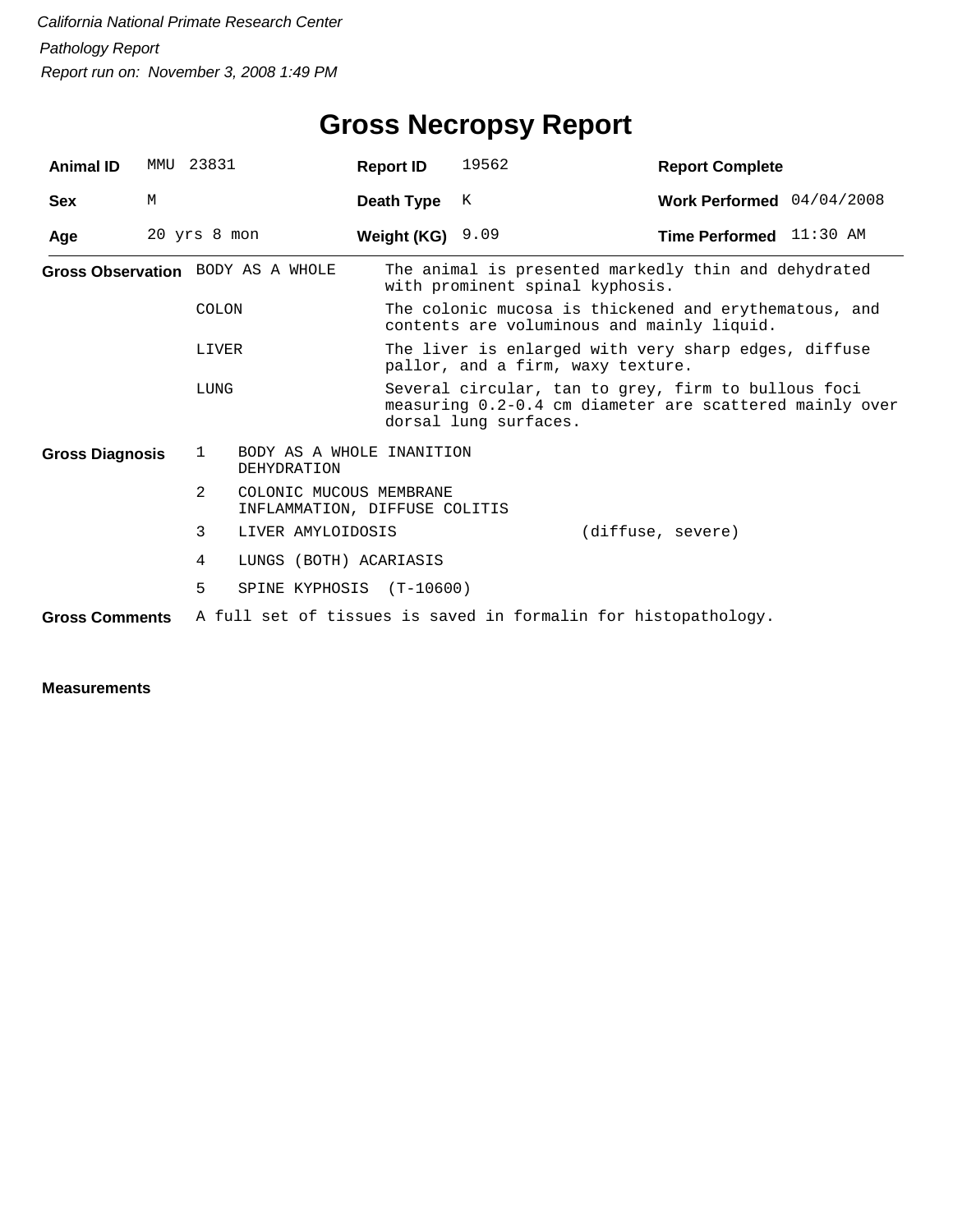| <b>Animal ID</b>       |   | MMU 23837                         | <b>Report ID</b>               | 19843                                                                                                                                                                 | <b>Report Complete</b>                                                                                                                                                |  |  |  |
|------------------------|---|-----------------------------------|--------------------------------|-----------------------------------------------------------------------------------------------------------------------------------------------------------------------|-----------------------------------------------------------------------------------------------------------------------------------------------------------------------|--|--|--|
| <b>Sex</b>             | F |                                   | Death Type                     | D                                                                                                                                                                     | Work Performed 04/24/2008                                                                                                                                             |  |  |  |
| Age                    |   | 20 yrs 9 mon                      | Weight (KG) $7.32$             |                                                                                                                                                                       | Time Performed 11:30 AM                                                                                                                                               |  |  |  |
|                        |   | Gross Observation BODY AS A WHOLE |                                | The animal is presented thin.                                                                                                                                         |                                                                                                                                                                       |  |  |  |
|                        |   | <b>CECUM</b>                      |                                | There is a firm walled stricture at the junction of<br>cecum and colon which is circumferentially ulcerated on<br>the mucosal surface.                                |                                                                                                                                                                       |  |  |  |
|                        |   | <b>DUODENUM</b>                   |                                | An irregularly oval, tan-white, soft, umbilicated mass,<br>roughly 1.2 cm in greatest dimension, is present on the<br>mucosal surface of the duodenum.                |                                                                                                                                                                       |  |  |  |
|                        |   | GALLBLADDER                       |                                | The gallbladder is dilated with thin, cloudy, and the<br>gallbladder wall is opaque.                                                                                  |                                                                                                                                                                       |  |  |  |
|                        |   | KIDNEY                            |                                | The left kidney has a focal induration at the cranial<br>pole, and on cut surface displays two large tubular<br>retention cysts, the largest roughly I.0 cm diameter. |                                                                                                                                                                       |  |  |  |
|                        |   | LIVER                             | parenchyma.                    |                                                                                                                                                                       | The liver is markedly enlarged with rounded edges and<br>with numerous pale tan-white foci, 0.1-0.3 cm diameter<br>scattered throughout the somewhat pale and friable |  |  |  |
| <b>Gross Diagnosis</b> |   | 1                                 | BODY AS A WHOLE INANITION      |                                                                                                                                                                       |                                                                                                                                                                       |  |  |  |
|                        |   | 2                                 | CECUM ADENOCARCINOMA           |                                                                                                                                                                       |                                                                                                                                                                       |  |  |  |
|                        |   | 3                                 | LIVER HYPERTROPHY AMYLOIDOSIS  |                                                                                                                                                                       |                                                                                                                                                                       |  |  |  |
|                        |   | 4                                 | DUODENUM MASS, LOCALIZED, SOFT |                                                                                                                                                                       |                                                                                                                                                                       |  |  |  |
|                        |   | 5<br>CHOLEDOCHITIS                | GALLBLADDER INFLAMMATION       |                                                                                                                                                                       | (choledochocystitis)                                                                                                                                                  |  |  |  |
|                        |   | 6                                 | KIDNEY CYSTS, MULTIPLE         |                                                                                                                                                                       | (renal tubular retention cysts)                                                                                                                                       |  |  |  |
| <b>Gross Comments</b>  |   |                                   |                                |                                                                                                                                                                       | A full set of tissues is saved in formalin for histopathology.                                                                                                        |  |  |  |

Heart 39.1 Liver 642.26 g**Measurements**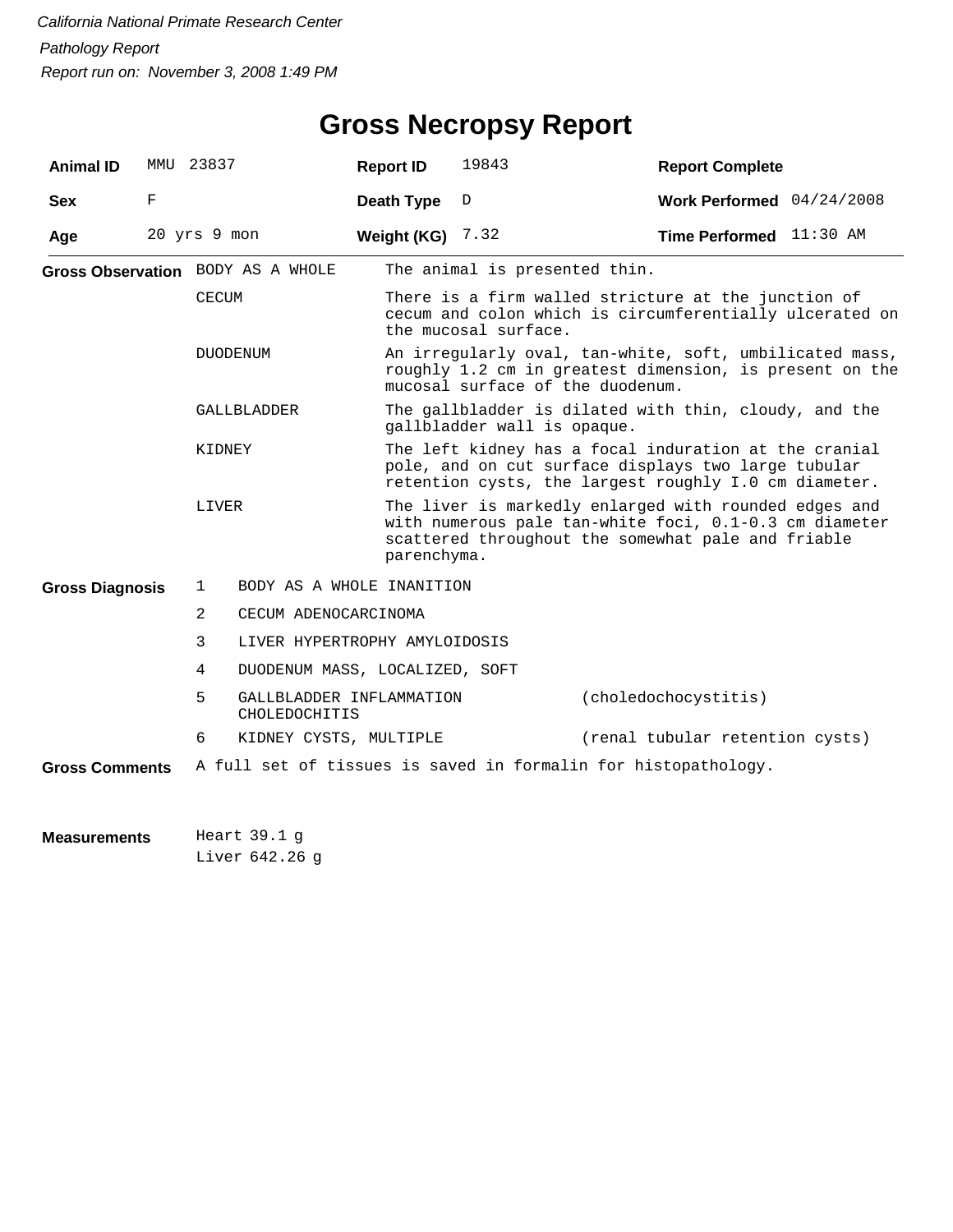| <b>Animal ID</b>       | MMU 23931   |                                   |                                                                     | <b>Report ID</b>   | 20001                                                                                                                                                         | <b>Report Complete</b>                                                 |  |  |  |
|------------------------|-------------|-----------------------------------|---------------------------------------------------------------------|--------------------|---------------------------------------------------------------------------------------------------------------------------------------------------------------|------------------------------------------------------------------------|--|--|--|
| <b>Sex</b>             | $\mathbf F$ |                                   |                                                                     | Death Type         | K                                                                                                                                                             | Work Performed 05/05/2008                                              |  |  |  |
| Age                    |             | 20 yrs 1 mon                      |                                                                     | Weight (KG) $11.5$ |                                                                                                                                                               | Time Performed 02:45 PM                                                |  |  |  |
|                        |             | Gross Observation BODY AS A WHOLE |                                                                     |                    | The animal is presented in abundant good flesh.                                                                                                               |                                                                        |  |  |  |
|                        |             | KIDNEY                            |                                                                     |                    | surfaces are mildly irregular.                                                                                                                                | Renal cortices are pale and soft, and the capsular                     |  |  |  |
|                        |             | LIVER                             |                                                                     |                    | The liver is mildly enlarged with prominently rounded<br>edges, color that is slightly paler than normal, and a<br>friable texture, all suggesting lipidosis. |                                                                        |  |  |  |
| LUNG                   |             |                                   |                                                                     |                    | read and heavy.                                                                                                                                               | Caudal and to a lesser extent, middle lobes are dark                   |  |  |  |
|                        |             | OVARY                             |                                                                     |                    | The overies are obscured by fat, endometrial tissues,<br>and adhesions to uterus.                                                                             |                                                                        |  |  |  |
|                        |             | UTERUS                            |                                                                     |                    | The uterus is adherent to bladder, colon, and omentum.                                                                                                        |                                                                        |  |  |  |
| <b>Gross Diagnosis</b> |             | $\mathbf{1}$                      | UTERUS AND CERVIX, FALLOPIAN TUBES<br>AND OVARIES, CS ENDOMETRIOSIS |                    |                                                                                                                                                               |                                                                        |  |  |  |
|                        |             | $\overline{2}$                    | LIVER LIPIDOSIS                                                     |                    |                                                                                                                                                               |                                                                        |  |  |  |
|                        |             | 3                                 | KIDNEY ABNORMAL APPEARANCE                                          |                    |                                                                                                                                                               | (pale, irregular cortices)                                             |  |  |  |
|                        |             | 4                                 | LUNGS (BOTH) CONGESTION, ACUTE                                      |                    |                                                                                                                                                               | (likely related to anesthesia)                                         |  |  |  |
| <b>Gross Comments</b>  |             |                                   |                                                                     |                    |                                                                                                                                                               | A full set of tissues is saved in formalin for limited histopathology. |  |  |  |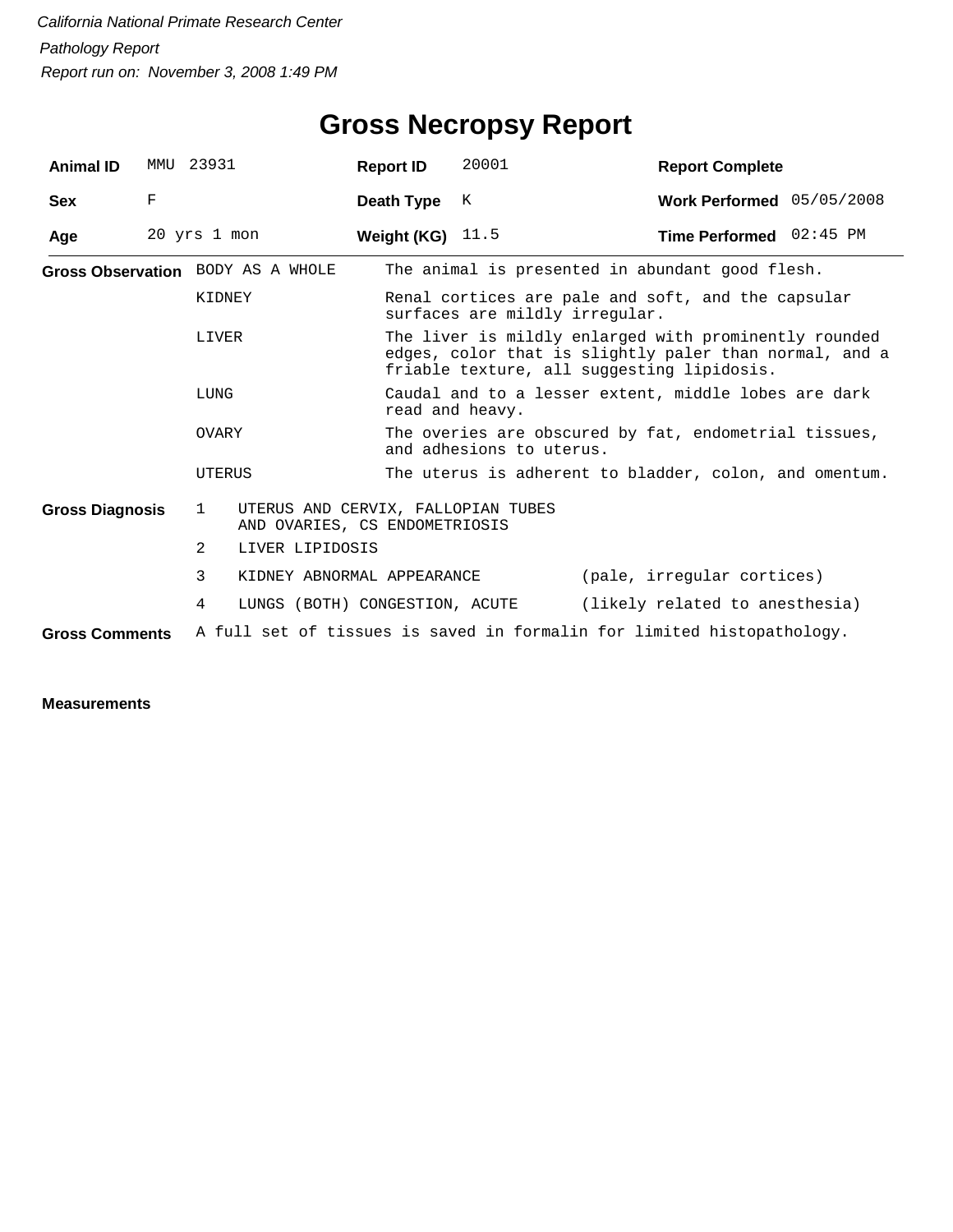## **Gross Necropsy Report**

| <b>Animal ID</b>      | MMU          | 24195          |                                   | <b>Report ID</b>   |             | 17241 |                | <b>Report Complete</b>                                                                                                                          |  |
|-----------------------|--------------|----------------|-----------------------------------|--------------------|-------------|-------|----------------|-------------------------------------------------------------------------------------------------------------------------------------------------|--|
| <b>Sex</b>            | F            |                |                                   | Death Type         |             | X     |                | Work Performed 12/05/2007                                                                                                                       |  |
| Age                   | 19 yrs 7 mon |                |                                   | Weight (KG) $5.59$ |             |       |                | Time Performed 10:50 AM                                                                                                                         |  |
|                       |              |                | Gross Observation BODY AS A WHOLE |                    |             |       |                | The animal is presented thin with an open midabdominal<br>incision subsequent to experimental manipulation.                                     |  |
|                       |              | LIVER          |                                   |                    | parenchyma. |       |                | The liver is mildly enlarged with multiple, small, 0.4-<br>0.7 cm diameter, firm, white nodules within the hepatic                              |  |
|                       |              | SPLEEN         |                                   |                    |             |       |                | The spleen is mildly to moderately enlarged.                                                                                                    |  |
| Gross Diagnosis       |              | 1              | LIVER MASS, LOCALIZED             |                    |             |       | (multiple)     |                                                                                                                                                 |  |
|                       |              | $\mathfrak{D}$ | SPLEEN HYPERTROPHY                |                    |             |       | (hepatomeqaly) |                                                                                                                                                 |  |
| <b>Gross Comments</b> |              |                | saved for CNPRC histopathology.   |                    |             |       |                | Tissues are collected per project protocol. Ovaries and kidneys are<br>collected to fulfill biospecimen requests. A truncated set of tissues is |  |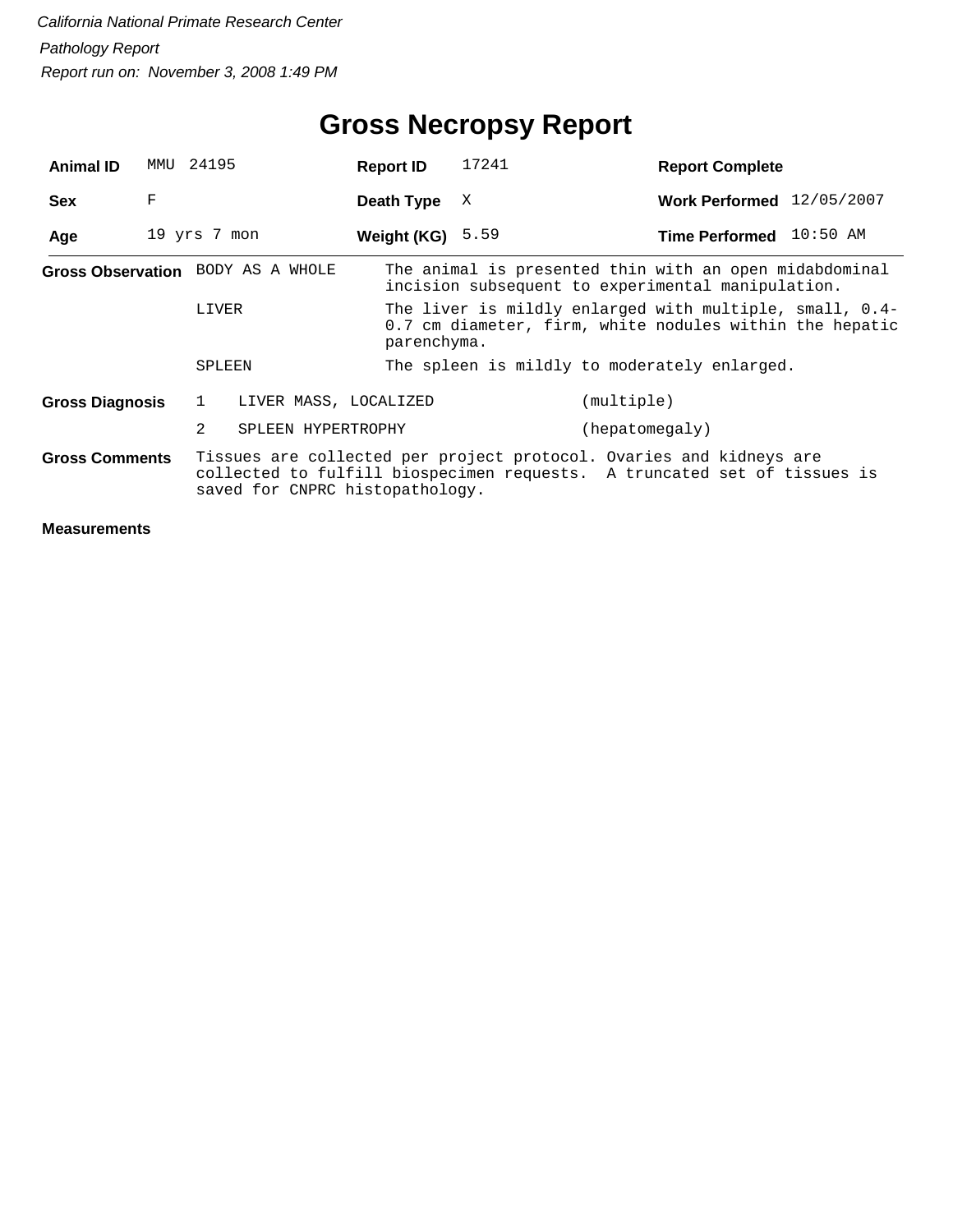## **Gross Necropsy Report**

| <b>Animal ID</b>              |   | MMU 24197    |                                     | <b>Report ID</b>   | 17401                                                                                                                                                                                                                                                                                                                                                                                                                                                       | Report Complete 12/17/2007 |  |  |  |  |
|-------------------------------|---|--------------|-------------------------------------|--------------------|-------------------------------------------------------------------------------------------------------------------------------------------------------------------------------------------------------------------------------------------------------------------------------------------------------------------------------------------------------------------------------------------------------------------------------------------------------------|----------------------------|--|--|--|--|
| <b>Sex</b>                    | М |              |                                     | Death Type         | K                                                                                                                                                                                                                                                                                                                                                                                                                                                           | Work Performed 12/17/2007  |  |  |  |  |
| Age                           |   | 19 yrs 7 mon |                                     | <b>Weight (KG)</b> | 7.86                                                                                                                                                                                                                                                                                                                                                                                                                                                        | Time Performed 01:45 PM    |  |  |  |  |
| <b>Gross Observation BONE</b> |   |              |                                     |                    | The ribs bend moderately before breaking. There mild<br>scoliosis of the mid-thoracic vertebral column.                                                                                                                                                                                                                                                                                                                                                     |                            |  |  |  |  |
|                               |   | <b>COLON</b> |                                     |                    | The colon is maximally distended to a diameter of 3.5 cm<br>with flucctuant gas. There is a stricture at the cecal-<br>colonic junction and accompanying mucoasal polyps at<br>this site; the largest of which is 5 mm in diamater.                                                                                                                                                                                                                         |                            |  |  |  |  |
|                               |   | TRACT        | GASTROINTESTINAL                    |                    | Contents in the stomach and small intestine is within<br>normal limits with regard to appearance and amount. A<br>moderate amount of liquid green contents is present<br>throughout the large intestine.                                                                                                                                                                                                                                                    |                            |  |  |  |  |
|                               |   | GINGIVA      |                                     |                    | The distal end of the left upper caninie is jagged and<br>irregular and a discolored light and dark grey. The<br>lower right first molar is missing. The remainder of the<br>permanent dentition is present and there is moderate<br>wear of the cheek teeth.                                                                                                                                                                                               |                            |  |  |  |  |
|                               |   | HEART        |                                     |                    | The inside and outside diameter of the left ventricle<br>midway between the apex and base is 18 and 30 cm<br>respectively.                                                                                                                                                                                                                                                                                                                                  |                            |  |  |  |  |
|                               |   | LUNG         |                                     |                    | there were fibrous adhesions betweenthe left middle and<br>caudal lobes and the right caudal lobe and the parietal<br>pleura. Scattered dome-shaped transluscent pleura<br>vesicles were present in moderate numbers ranging from<br>2-3 mm in diameter.                                                                                                                                                                                                    |                            |  |  |  |  |
|                               |   | SKIN         |                                     |                    | A tattoo on the right medial thigh reads 24197.                                                                                                                                                                                                                                                                                                                                                                                                             |                            |  |  |  |  |
|                               |   |              | URINARY BLADDER                     |                    | The lumen contains approximately 20 cc of clear amber<br>urine; bililabstix results on a sample drawn by<br>cysticentesis: glucose, bilirubin, ketone, blood, and<br>protein are all negative, pH 6.                                                                                                                                                                                                                                                        |                            |  |  |  |  |
| <b>Gross Diagnosis</b>        |   | 1            | <b>STOOL</b>                        |                    | COLON AND CECUM, CS STRICTURE LOOSE colitis                                                                                                                                                                                                                                                                                                                                                                                                                 |                            |  |  |  |  |
|                               |   | 2            | RIB OSTEOPENIA                      |                    |                                                                                                                                                                                                                                                                                                                                                                                                                                                             |                            |  |  |  |  |
|                               |   | 3            | LUNG INFLAMMATION, MULTIFOCAL MITES |                    |                                                                                                                                                                                                                                                                                                                                                                                                                                                             |                            |  |  |  |  |
|                               |   | 4            | BONE MARROW HYPOPLASIA              |                    |                                                                                                                                                                                                                                                                                                                                                                                                                                                             |                            |  |  |  |  |
| <b>Gross Comments</b>         |   |              |                                     |                    | the finding of colitis with accompanying stricture and mucosal polyps could<br>account for the debilitated condition of this animal seen clinically. Bone<br>marrow hypoplasia and osteopenia may have secondary to the debilitated<br>condition. A variety of tissues are fixed in buffered 10% formalin for<br>diagnostic pathology. The results of fecal occult blood determination, and<br>microbiology will be presented in the final necropsy report. |                            |  |  |  |  |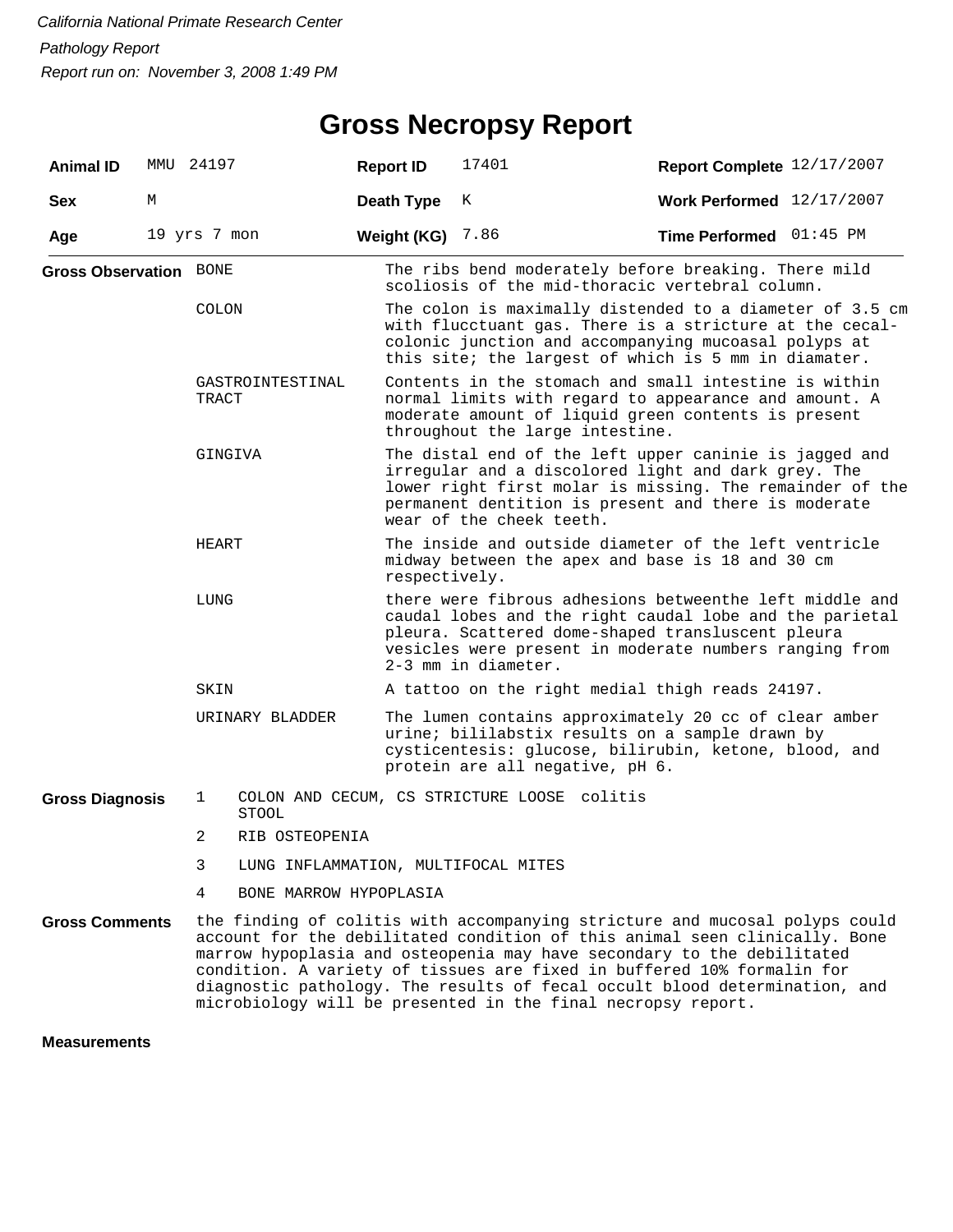## **Gross Necropsy Report**

| <b>Animal ID</b>       |   | MMU 24241         |                                                                     | <b>Report ID</b>                                                                                                                                      | 19741                                                                                                                                                                                         | Report Complete 04/21/2008                                                                                                                                                                                                                                                                                                        |  |  |  |
|------------------------|---|-------------------|---------------------------------------------------------------------|-------------------------------------------------------------------------------------------------------------------------------------------------------|-----------------------------------------------------------------------------------------------------------------------------------------------------------------------------------------------|-----------------------------------------------------------------------------------------------------------------------------------------------------------------------------------------------------------------------------------------------------------------------------------------------------------------------------------|--|--|--|
| <b>Sex</b>             | F |                   |                                                                     | Death Type                                                                                                                                            | Χ                                                                                                                                                                                             | Work Performed 04/21/2008                                                                                                                                                                                                                                                                                                         |  |  |  |
| Age                    |   | $19$ yrs $11$ mon |                                                                     | Weight (KG)                                                                                                                                           | 8.42                                                                                                                                                                                          | Time Performed 07:00 AM                                                                                                                                                                                                                                                                                                           |  |  |  |
|                        |   |                   | Gross Observation BODY AS A WHOLE                                   |                                                                                                                                                       |                                                                                                                                                                                               | The animal is presented in good flesh with multiple<br>soft, moveable, ovoid, subcutaneous masses on the left<br>leg, one in the inguinal region measuring approximately<br>6.0 cm in greatest dimension, and a second one on the<br>caudal aspect of the thigh that is pedunculated and<br>roughly 4.0 cm in greatest dimension. |  |  |  |
|                        |   | KIDNEY            |                                                                     |                                                                                                                                                       |                                                                                                                                                                                               | The surfaces of both kidneys are irregularly creased and<br>pitted, and on cut surfaces, the renal cortices display<br>V-shaped areas of pallor suggestive of old infarcts.                                                                                                                                                       |  |  |  |
|                        |   | LUNG              |                                                                     | Numerous circular, 0.2-0.4 cm diameter, tan to grey,<br>firm to bullous foci are scattered mainly over dorsal<br>lung surfaces (pulmonary acariasis). |                                                                                                                                                                                               |                                                                                                                                                                                                                                                                                                                                   |  |  |  |
|                        |   | SKIN              |                                                                     | Multiple ovoid, soft, subcutaneous masses on the left<br>leg are revealed upon dissection to be composed of<br>normal appearing fat (lipomas).        |                                                                                                                                                                                               |                                                                                                                                                                                                                                                                                                                                   |  |  |  |
|                        |   | UTERUS            |                                                                     |                                                                                                                                                       | The uterus and ovaries are obscured by endometrial cysts<br>containing dark, red-brown liquid, as well as by the<br>scirrhous response and omental adhesions induced by the<br>endometriosis. |                                                                                                                                                                                                                                                                                                                                   |  |  |  |
| <b>Gross Diagnosis</b> |   | $\mathbf{1}$      | UTERUS AND CERVIX, FALLOPIAN TUBES<br>AND OVARIES, CS ENDOMETRIOSIS |                                                                                                                                                       |                                                                                                                                                                                               |                                                                                                                                                                                                                                                                                                                                   |  |  |  |
|                        |   | 2                 | KIDNEY INFARCT                                                      |                                                                                                                                                       |                                                                                                                                                                                               | (multiple, bilateral)                                                                                                                                                                                                                                                                                                             |  |  |  |
|                        |   | 3                 | LUNGS (BOTH) ACARIASIS                                              |                                                                                                                                                       |                                                                                                                                                                                               |                                                                                                                                                                                                                                                                                                                                   |  |  |  |
|                        |   | 4                 | SUBCUTANEOUS TISSUE OF LEG LIPOMA                                   |                                                                                                                                                       |                                                                                                                                                                                               | (multiple)                                                                                                                                                                                                                                                                                                                        |  |  |  |
| <b>Gross Comments</b>  |   |                   |                                                                     |                                                                                                                                                       |                                                                                                                                                                                               | Tissues are collected per project protocol - none are saved for CNPRC.                                                                                                                                                                                                                                                            |  |  |  |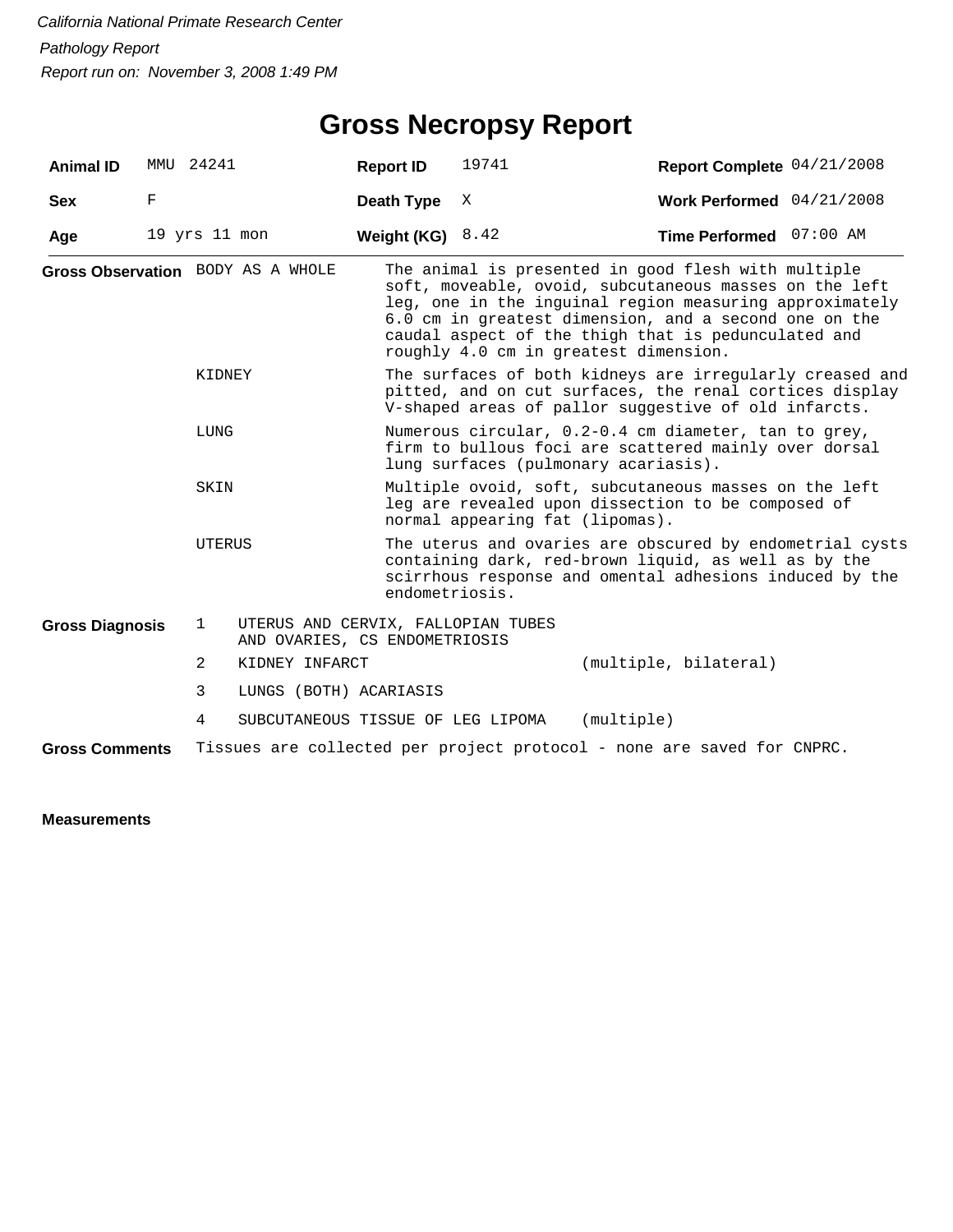| <b>Animal ID</b>                       | MMU | 24288                                                           |                                                        |  | <b>Report ID</b>                                                                                           | 20062                                    |               | <b>Report Complete</b>                                         |           |
|----------------------------------------|-----|-----------------------------------------------------------------|--------------------------------------------------------|--|------------------------------------------------------------------------------------------------------------|------------------------------------------|---------------|----------------------------------------------------------------|-----------|
| <b>Sex</b>                             | F   |                                                                 |                                                        |  | Death Type                                                                                                 | K                                        |               | Work Performed 05/06/2008                                      |           |
| Age                                    |     | 19 yrs 11 mon                                                   |                                                        |  | Weight (KG)                                                                                                | 6.2                                      |               | Time Performed 02:30 PM                                        |           |
| <b>Gross Observation</b> ADRENAL GLAND |     |                                                                 |                                                        |  |                                                                                                            | Adrenal cortices are dark red.           |               |                                                                |           |
|                                        |     | BODY AS A WHOLE                                                 |                                                        |  | The animal is presented severely dehydrated and markedly<br>thin.                                          |                                          |               |                                                                |           |
|                                        |     | GASTROINTESTINAL<br>TRACT                                       |                                                        |  | The mucosa throughout the GIT is variably thickened and<br>erythematous.                                   |                                          |               |                                                                |           |
|                                        |     | HEART                                                           |                                                        |  | There is a flattened, pale tan to red, rubbery mass<br>firmly attached to the wall of the right ventricle. |                                          |               |                                                                |           |
|                                        |     | KIDNEY<br>LUNG                                                  |                                                        |  | Renal medullae are pale with a surrounding rim of<br>central cortical erythema.                            |                                          |               |                                                                |           |
|                                        |     |                                                                 |                                                        |  |                                                                                                            | dark red, particularly on the left side. |               | The lungs are "heavy and wet" and variably discolored          |           |
|                                        |     | LYMPH NODES                                                     |                                                        |  | enlarged.                                                                                                  |                                          |               | Lymph nodes associated with the GIT are prominent to           |           |
| <b>Gross Diagnosis</b>                 |     | BODY AS A WHOLE INANITION<br>$\mathbf{1}$<br><b>DEHYDRATION</b> |                                                        |  |                                                                                                            |                                          |               |                                                                |           |
|                                        |     | $\overline{2}$                                                  | STOMACH INFLAMMATION GASTRITIS, NOS                    |  |                                                                                                            |                                          |               |                                                                |           |
|                                        |     | 3                                                               | <b>ENTEROCOLITIS</b>                                   |  | GASTROINTESTINAL TRACT INFLAMMATION                                                                        |                                          |               |                                                                |           |
|                                        |     | 4                                                               | LYMPH NODE HYPERTROPHY                                 |  |                                                                                                            |                                          | with the GIS) | (lymphadenopathy - nodes associated                            |           |
|                                        |     | 5                                                               | KIDNEY AND PELVIS, CS NECROSIS,<br>FOCAL               |  |                                                                                                            |                                          |               | (papillary pallor - necrosis?)                                 |           |
|                                        |     | 6                                                               | RIGHT VENTRICLE THROMBUS                               |  |                                                                                                            |                                          |               |                                                                |           |
|                                        |     | 7                                                               | LUNGS (BOTH) CONGESTION                                |  |                                                                                                            |                                          |               |                                                                |           |
| <b>Gross Comments</b>                  |     |                                                                 | and small intestine are swabbed for bacterial culture. |  |                                                                                                            |                                          |               | A full set of tissues is saved in formalin for histopathology. | The colon |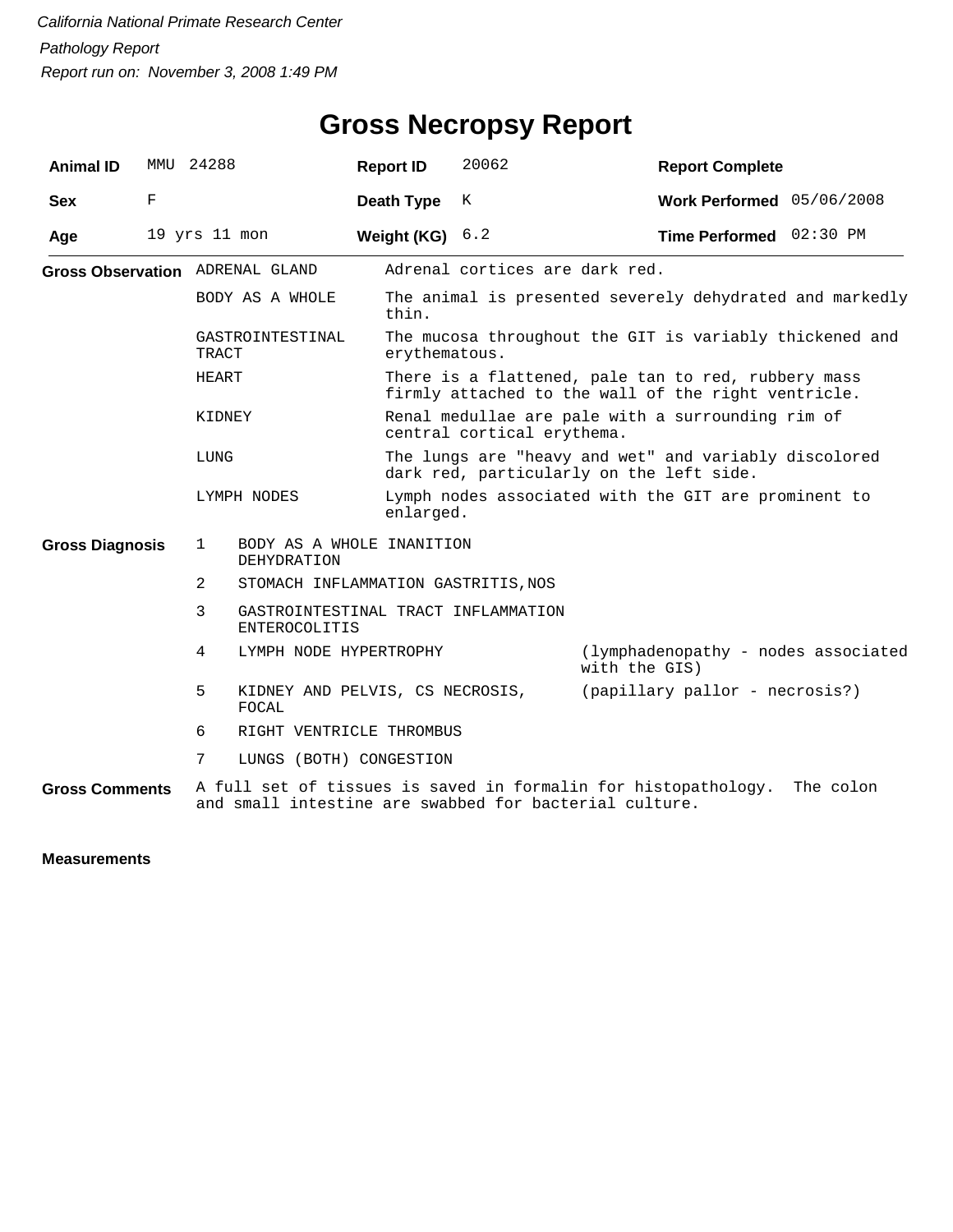## **Gross Necropsy Report**

| <b>Animal ID</b>       | MMU | 24481                                     | <b>Report ID</b> | 18081                      | Report Complete 01/16/2008                                                                             |  |
|------------------------|-----|-------------------------------------------|------------------|----------------------------|--------------------------------------------------------------------------------------------------------|--|
| <b>Sex</b>             | F   |                                           | Death Type       | X                          | Work Performed 01/16/2008                                                                              |  |
| Age                    |     | 19 yrs 3 mon                              | Weight (KG)      | 10.28                      | Time Performed 01:00 PM                                                                                |  |
|                        |     | Gross Observation BODY AS A WHOLE         |                  | experimental manipulation. | The animal is presented in good flesh with an open<br>ventral midline abdominal incision subsequent to |  |
| <b>Gross Diagnosis</b> |     | BODY AS A WHOLE NO REMARKABLE<br>FINDINGS |                  |                            | (tissue harvest per project)<br>protocol)                                                              |  |
| <b>Gross Comments</b>  |     | requests - no other tissues are saved.    |                  |                            | Tissues are collected per project protocol and to fulfill biospecimen                                  |  |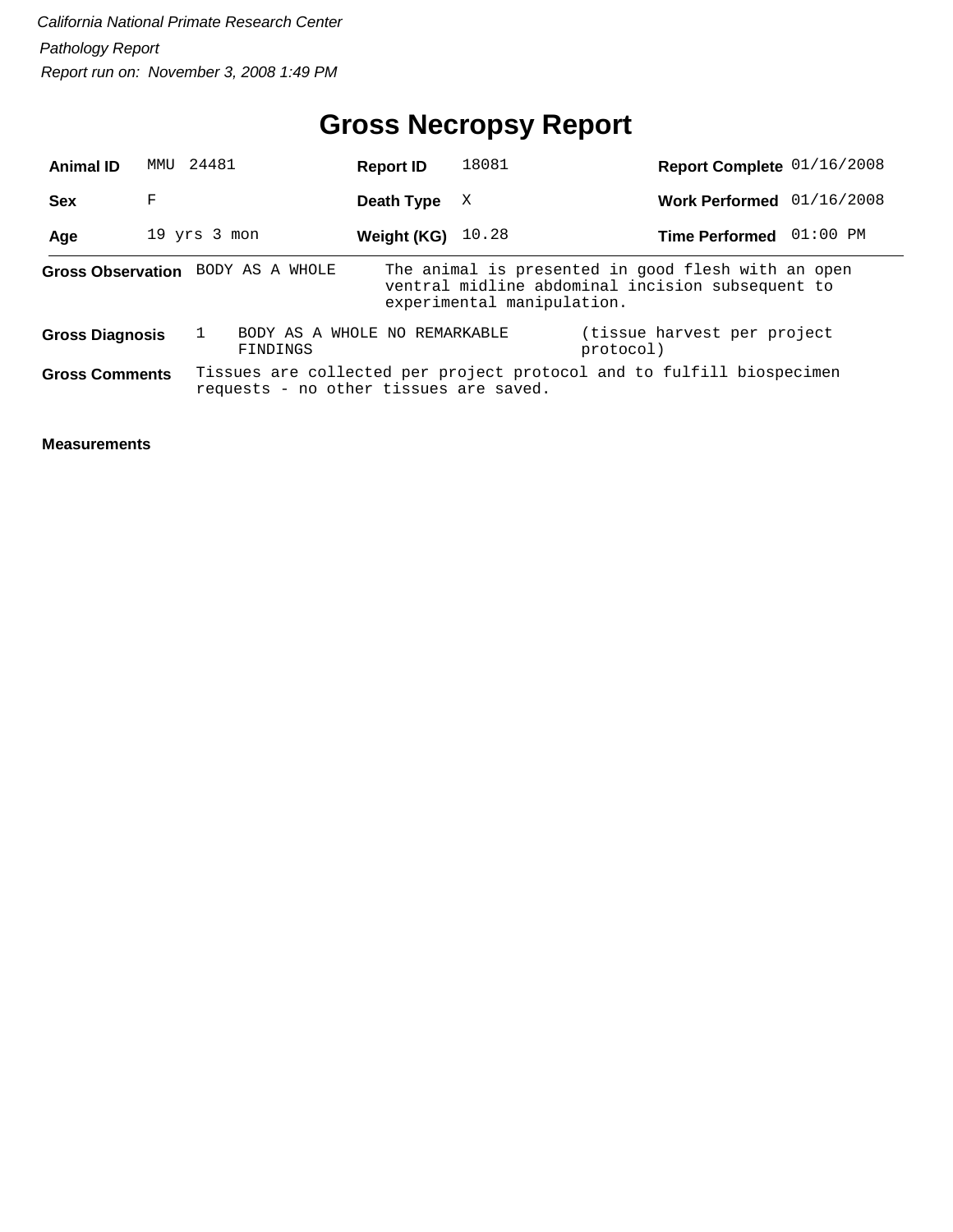| <b>Animal ID</b>                                                                                                                                                                                                                                                                                                                   | MMU           | 24796                                         |                                                          | <b>Report ID</b>   | 18541                                                                                                                                                                                                                                                            | <b>Report Complete</b>    |  |  |  |
|------------------------------------------------------------------------------------------------------------------------------------------------------------------------------------------------------------------------------------------------------------------------------------------------------------------------------------|---------------|-----------------------------------------------|----------------------------------------------------------|--------------------|------------------------------------------------------------------------------------------------------------------------------------------------------------------------------------------------------------------------------------------------------------------|---------------------------|--|--|--|
| <b>Sex</b>                                                                                                                                                                                                                                                                                                                         | F             |                                               |                                                          | Death Type         | X                                                                                                                                                                                                                                                                | Work Performed 02/14/2008 |  |  |  |
| Age                                                                                                                                                                                                                                                                                                                                | 22 yrs 10 mon |                                               |                                                          | Weight (KG) $4.23$ |                                                                                                                                                                                                                                                                  | Time Performed 08:00 AM   |  |  |  |
|                                                                                                                                                                                                                                                                                                                                    |               |                                               | Gross Observation BODY AS A WHOLE                        |                    | The animal is presented thin and dehydrated.                                                                                                                                                                                                                     |                           |  |  |  |
|                                                                                                                                                                                                                                                                                                                                    |               | COLON                                         |                                                          |                    | The colonic mucosa is thickened with scattered foci of<br>dark red (possible ulceration), and contents are<br>voluminous, liquid, and green; roughly midway along the<br>length of the colon there is a firm, roughly 0.8 cm<br>diameter, white, serosal nodule. |                           |  |  |  |
|                                                                                                                                                                                                                                                                                                                                    |               |                                               | <b>GALLBLADDER</b>                                       | bile.              | The gallbladder is moderately dilated with dark green                                                                                                                                                                                                            |                           |  |  |  |
|                                                                                                                                                                                                                                                                                                                                    |               | LIVER                                         |                                                          |                    | The liver is dotted with numerous green fluid filled<br>cysts measuring 0.1-0.4 cm diameter.                                                                                                                                                                     |                           |  |  |  |
|                                                                                                                                                                                                                                                                                                                                    |               |                                               | LYMPH NODES                                              |                    | Paracolic nodes are prominent to enlarged.                                                                                                                                                                                                                       |                           |  |  |  |
|                                                                                                                                                                                                                                                                                                                                    |               | UTERUS                                        |                                                          |                    | The uterus is prominently enlarged mainly due to a<br>markedly thickened endometrium in which there are<br>variably sized dark fluid filled cysts, the largest<br>measuring roughly 0.4 cm diameter.                                                             |                           |  |  |  |
| <b>Gross Diagnosis</b>                                                                                                                                                                                                                                                                                                             |               | 1<br>BODY AS A WHOLE INANITION<br>DEHYDRATION |                                                          |                    |                                                                                                                                                                                                                                                                  |                           |  |  |  |
|                                                                                                                                                                                                                                                                                                                                    |               | 2                                             | ENDOMETRIUM HYPERPLASIA, DIFFUSE                         |                    |                                                                                                                                                                                                                                                                  |                           |  |  |  |
|                                                                                                                                                                                                                                                                                                                                    |               | 3                                             | COLONIC MUCOUS MEMBRANE<br>INFLAMMATION, DIFFUSE COLITIS |                    |                                                                                                                                                                                                                                                                  |                           |  |  |  |
|                                                                                                                                                                                                                                                                                                                                    |               | 4                                             | LIVER CYSTS, MULTIPLE                                    |                    |                                                                                                                                                                                                                                                                  | (biliary cysts)           |  |  |  |
|                                                                                                                                                                                                                                                                                                                                    |               | 5                                             | LYMPH NODE HYPERTROPHY                                   |                    |                                                                                                                                                                                                                                                                  | (lymphadenopathy)         |  |  |  |
| The brain is perfused and collected for the investigator. Several tissues<br><b>Gross Comments</b><br>(bladder, urethra, visceral fat, muscle, mammary gland, liver, adrenal<br>glands) are collected and saved fresh frozen and/or in formalin for various<br>investigators, and a truncated set of tissues is saved in formalin. |               |                                               |                                                          |                    |                                                                                                                                                                                                                                                                  |                           |  |  |  |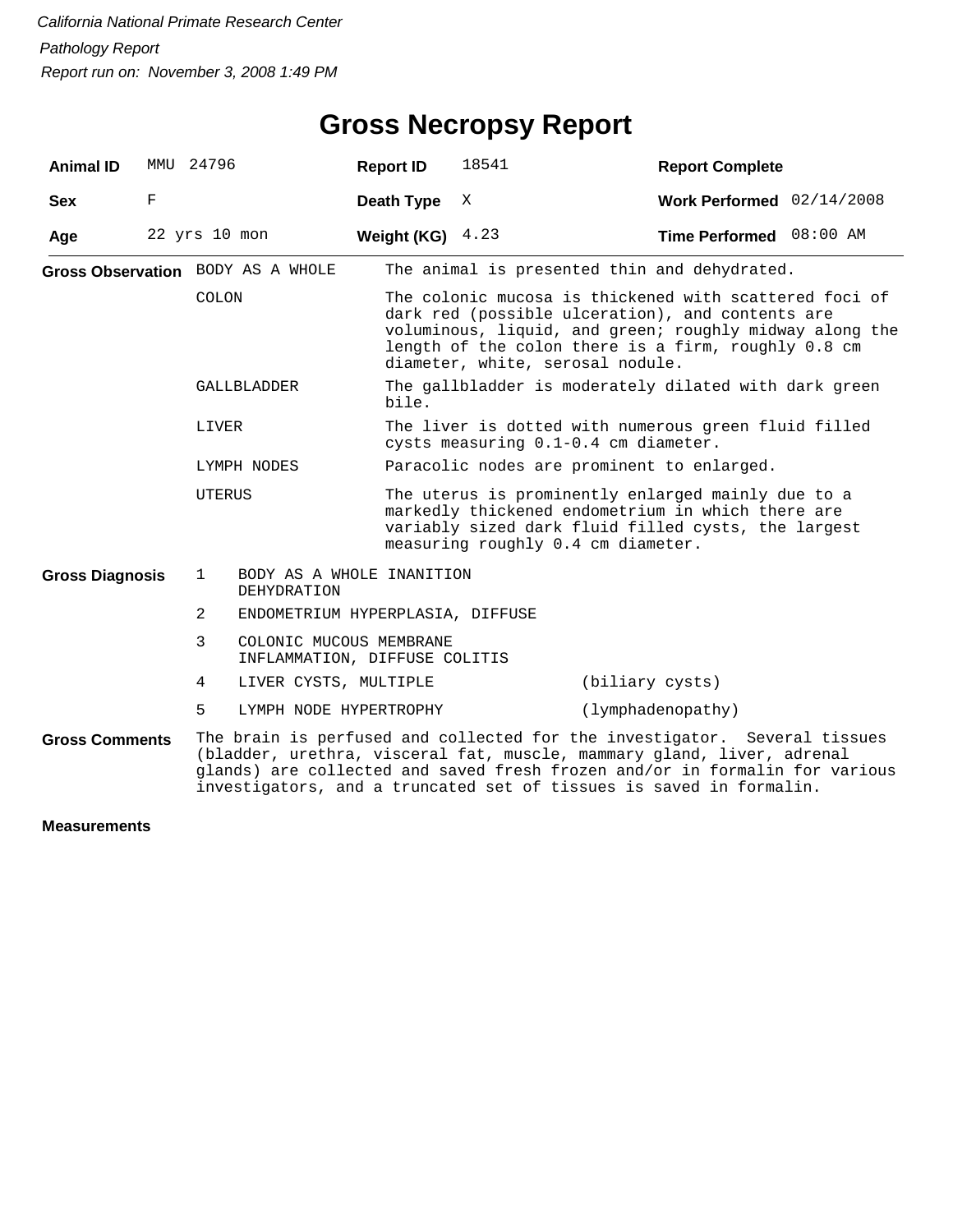| <b>Animal ID</b>       | MMU | 24861         |                                                                     | <b>Report ID</b>   | 19561                                                                                                         | <b>Report Complete</b>    |  |  |
|------------------------|-----|---------------|---------------------------------------------------------------------|--------------------|---------------------------------------------------------------------------------------------------------------|---------------------------|--|--|
| <b>Sex</b>             | F   |               |                                                                     | Death Type         | К                                                                                                             | Work Performed 04/04/2008 |  |  |
| Age                    |     | 18 yrs 11 mon |                                                                     | Weight (KG) $9.41$ |                                                                                                               | Time Performed 10:00 AM   |  |  |
|                        |     |               | Gross Observation BODY AS A WHOLE                                   |                    | The animal is presented in good flesh.                                                                        |                           |  |  |
|                        |     | LUNG          |                                                                     | lung surfaces.     | Multiple circular, 0.2-0.4 cm diameter, tan to grey,<br>firm to bullous foci are scattered over mainly dorsal |                           |  |  |
|                        |     | OVARY         |                                                                     |                    | Ovaries are obscured by fat and endometriosis.                                                                |                           |  |  |
|                        |     | UTERUS        |                                                                     |                    | The uterus is adherent to urinary bladder and colon and<br>obscured by multiple endometrial cysts.            |                           |  |  |
| <b>Gross Diagnosis</b> |     | $\mathbf{1}$  | UTERUS AND CERVIX, FALLOPIAN TUBES<br>AND OVARIES, CS ENDOMETRIOSIS |                    |                                                                                                               |                           |  |  |
|                        |     | 2             | OVARY ENDOMETRIOSIS                                                 |                    |                                                                                                               |                           |  |  |
|                        |     | 3             | LUNGS (BOTH) ACARIASIS                                              |                    |                                                                                                               |                           |  |  |
| <b>Gross Comments</b>  |     |               |                                                                     |                    | A full set of tissues is saved in formalin for histopathology.                                                |                           |  |  |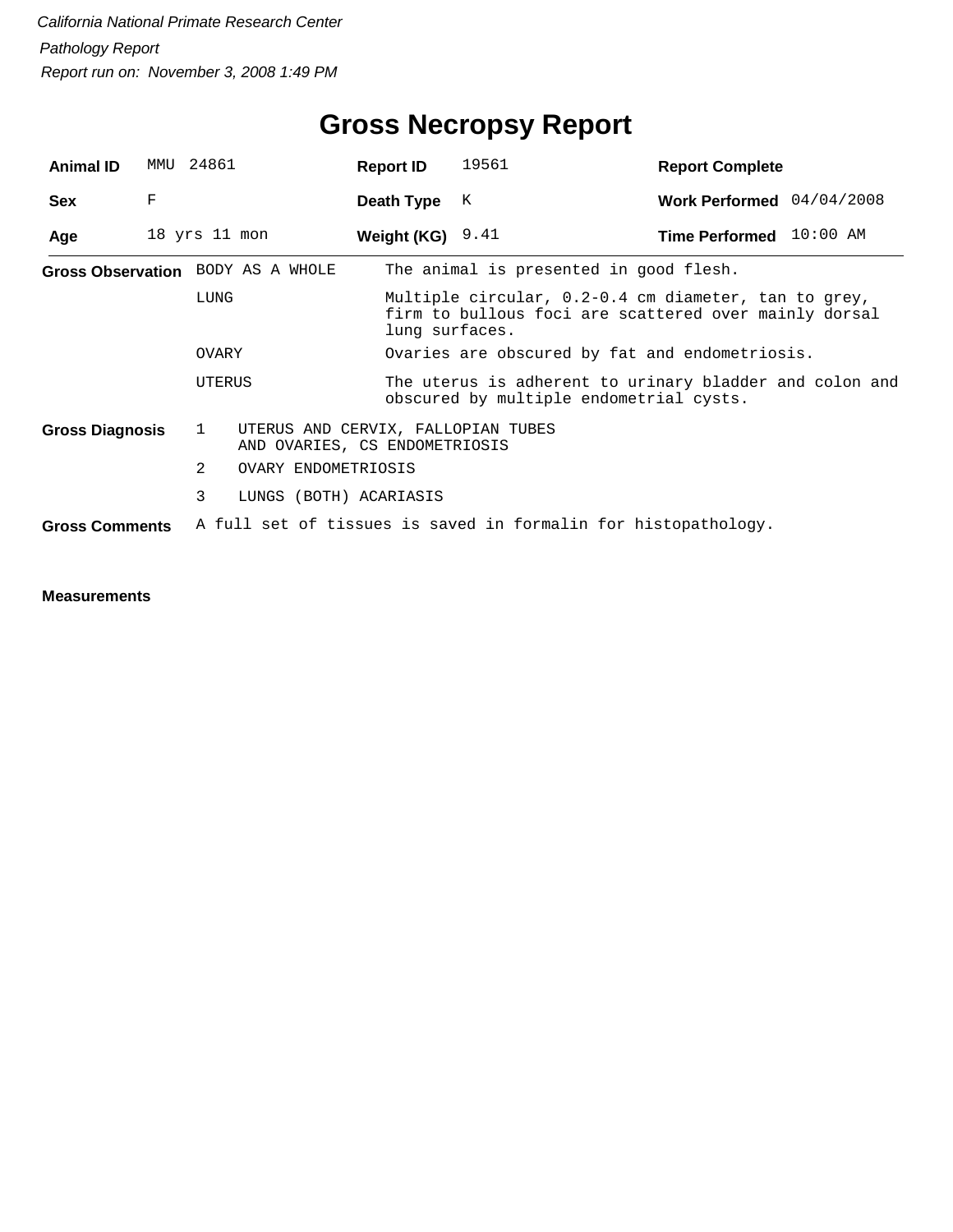| <b>Animal ID</b>       | MMU 24978    |              |                                                 | <b>Report ID</b>   | 20441                                                                                                                                                      | <b>Report Complete</b>                                                                                                                                                                                              |                           |  |  |
|------------------------|--------------|--------------|-------------------------------------------------|--------------------|------------------------------------------------------------------------------------------------------------------------------------------------------------|---------------------------------------------------------------------------------------------------------------------------------------------------------------------------------------------------------------------|---------------------------|--|--|
| <b>Sex</b>             | M            |              |                                                 | Death Type         | K                                                                                                                                                          |                                                                                                                                                                                                                     | Work Performed 05/28/2008 |  |  |
| Age                    | 19 yrs 0 mon |              |                                                 | Weight (KG) $7.45$ |                                                                                                                                                            |                                                                                                                                                                                                                     | Time Performed 09:30 AM   |  |  |
|                        |              |              | Gross Observation BODY AS A WHOLE               |                    | The animal is presented severely thin and dehydrated<br>with prominent spinal kyphosis.                                                                    |                                                                                                                                                                                                                     |                           |  |  |
|                        |              | <b>COLON</b> |                                                 |                    |                                                                                                                                                            | The colon is dilated with liquid stool.                                                                                                                                                                             |                           |  |  |
|                        |              | LIVER        |                                                 |                    | Some areas of the liver are firm, waxy, and pale tan<br>(amyloidosis), and in others there are prominent dark<br>red bullous lesions (peliosis hepatica?). |                                                                                                                                                                                                                     |                           |  |  |
|                        |              | LUNG         |                                                 |                    |                                                                                                                                                            | Numerous circular, pale tan, bullous lesions are<br>scattered over visceral pleural surfaces.                                                                                                                       |                           |  |  |
| <b>Gross Diagnosis</b> |              | 1            | BODY AS A WHOLE INANITION<br><b>DEHYDRATION</b> |                    |                                                                                                                                                            | (severe)                                                                                                                                                                                                            |                           |  |  |
|                        |              | 2            | SPINE KYPHOSIS (T-10600)                        |                    |                                                                                                                                                            |                                                                                                                                                                                                                     |                           |  |  |
|                        |              | 3            | COLON INFLAMMATION COLITIS                      |                    |                                                                                                                                                            |                                                                                                                                                                                                                     |                           |  |  |
|                        |              | 4            | LIVER AMYLOIDOSIS, FOCAL                        |                    |                                                                                                                                                            |                                                                                                                                                                                                                     |                           |  |  |
|                        |              | 5            | LIVER PELIOSIS HEPATIS                          |                    |                                                                                                                                                            |                                                                                                                                                                                                                     |                           |  |  |
|                        |              | 6            | LUNGS (BOTH) ACARIASIS                          |                    |                                                                                                                                                            |                                                                                                                                                                                                                     |                           |  |  |
| <b>Gross Comments</b>  |              |              |                                                 |                    |                                                                                                                                                            | Multiple tissues are collected to fulfill biospecimen requests (testes,<br>epididymides, seminal vesicles, lymph node, kidneys), and a truncated set of<br>tissues is saved in formalin for limited histopathology. |                           |  |  |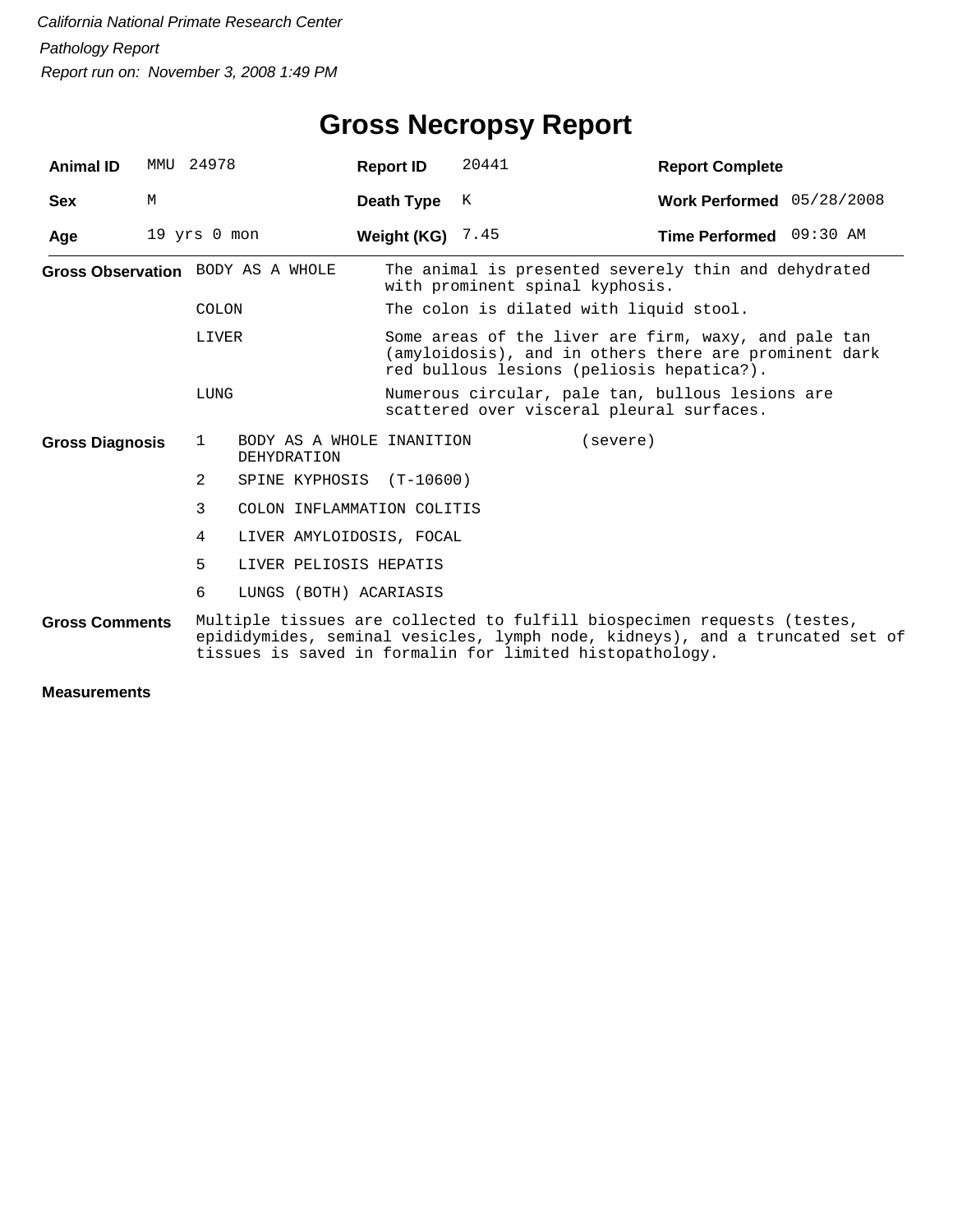| <b>Animal ID</b>       | MMU 25002    |                                                 |                                                          | <b>Report ID</b>  | 18382                                                                                                                                                                                             | Report Complete 02/05/2008                                                                                                                                                                                                                                                                                                                                                                                                                                                                                                                                                                                        |  |  |  |
|------------------------|--------------|-------------------------------------------------|----------------------------------------------------------|-------------------|---------------------------------------------------------------------------------------------------------------------------------------------------------------------------------------------------|-------------------------------------------------------------------------------------------------------------------------------------------------------------------------------------------------------------------------------------------------------------------------------------------------------------------------------------------------------------------------------------------------------------------------------------------------------------------------------------------------------------------------------------------------------------------------------------------------------------------|--|--|--|
| <b>Sex</b>             | М            |                                                 |                                                          | <b>Death Type</b> | Κ                                                                                                                                                                                                 | Work Performed $02/05/2008$                                                                                                                                                                                                                                                                                                                                                                                                                                                                                                                                                                                       |  |  |  |
| Age                    | 18 yrs 8 mon |                                                 |                                                          | Weight (KG)       | 10.32                                                                                                                                                                                             | Time Performed 11:30 AM                                                                                                                                                                                                                                                                                                                                                                                                                                                                                                                                                                                           |  |  |  |
|                        |              | TRACT                                           | <b>Gross Observation</b> GASTROINTESTINAL                |                   | throughout the large intestine.                                                                                                                                                                   | Contents in the stomach and small intestine and cecum is<br>within normal limits of amount and appearance. Green<br>liquid contents with a granualr suspension is present                                                                                                                                                                                                                                                                                                                                                                                                                                         |  |  |  |
|                        |              | JOINT                                           |                                                          |                   | There is kyphosis and spondylosis of the caudal thoracic<br>and proximal lumbar vertebral column.                                                                                                 |                                                                                                                                                                                                                                                                                                                                                                                                                                                                                                                                                                                                                   |  |  |  |
|                        |              | LUNG<br>LYMPH NODES<br>SKIN                     |                                                          |                   | There are widely scattered dome-shaped pleural vesicles<br>ranging up to 5 mm in diameter.                                                                                                        |                                                                                                                                                                                                                                                                                                                                                                                                                                                                                                                                                                                                                   |  |  |  |
|                        |              |                                                 |                                                          |                   | The ileocecocolic lymph nodes are markedly enlarged; the<br>largest of these nodes is 2.5 cm. in diamter.                                                                                         |                                                                                                                                                                                                                                                                                                                                                                                                                                                                                                                                                                                                                   |  |  |  |
|                        |              |                                                 |                                                          |                   |                                                                                                                                                                                                   | A tattoo on the right medial thigh reads 25002.                                                                                                                                                                                                                                                                                                                                                                                                                                                                                                                                                                   |  |  |  |
|                        |              | URINARY BLADDER                                 |                                                          |                   | Bililabstix results on a sample of slightly yellow<br>turbid urine drawn by cysticentesis: glucose, bilirubin,<br>ketone, and blood are all negative, ph 8, protein 1+ or<br>$30 \text{ mg/dl}$ . |                                                                                                                                                                                                                                                                                                                                                                                                                                                                                                                                                                                                                   |  |  |  |
| <b>Gross Diagnosis</b> |              | $\mathbf 1$                                     | COLON AND CECUM, CS INFLAMMATION,<br>DIFFUSE LOOSE STOOL |                   |                                                                                                                                                                                                   |                                                                                                                                                                                                                                                                                                                                                                                                                                                                                                                                                                                                                   |  |  |  |
|                        |              | 2                                               | VERTEBRAL COLUMN KYPHOSIS (T-<br>10600)                  |                   |                                                                                                                                                                                                   | with spondylosis                                                                                                                                                                                                                                                                                                                                                                                                                                                                                                                                                                                                  |  |  |  |
|                        |              | 3<br>LUNG INFLAMMATION, MULTIFOCAL<br>ACARIASIS |                                                          |                   |                                                                                                                                                                                                   |                                                                                                                                                                                                                                                                                                                                                                                                                                                                                                                                                                                                                   |  |  |  |
|                        |              | 4                                               | COLON AND CECUM, CS HYPERTROPHY                          |                   |                                                                                                                                                                                                   | ileocecocolic lymphadenopathy                                                                                                                                                                                                                                                                                                                                                                                                                                                                                                                                                                                     |  |  |  |
|                        |              | 5                                               | KIDNEY MORPHOLOGY NOT ASSIGNED IN<br>SNOMED              |                   |                                                                                                                                                                                                   | proteinuria 1+                                                                                                                                                                                                                                                                                                                                                                                                                                                                                                                                                                                                    |  |  |  |
| <b>Gross Comments</b>  |              |                                                 |                                                          |                   |                                                                                                                                                                                                   | The finding of liquid contents throughout the large intestine is consistent<br>with a clinical diagnosis of diarrhea. Additionally there was kyphosis and<br>ankylosis spondylosis of vertebral column in the caudal thoracic and<br>proximal lumbar region and ileocecocolic lymph nodes were markedly enlarged.<br>Selected tissues are collected for the biospecimen request program and a<br>variety of tissues are fixed in 10% buffered formalin for diagnostic<br>pathology. The results of micrbiology [small and large intestine] and<br>hiostopathology will be presented in the final necropsy report. |  |  |  |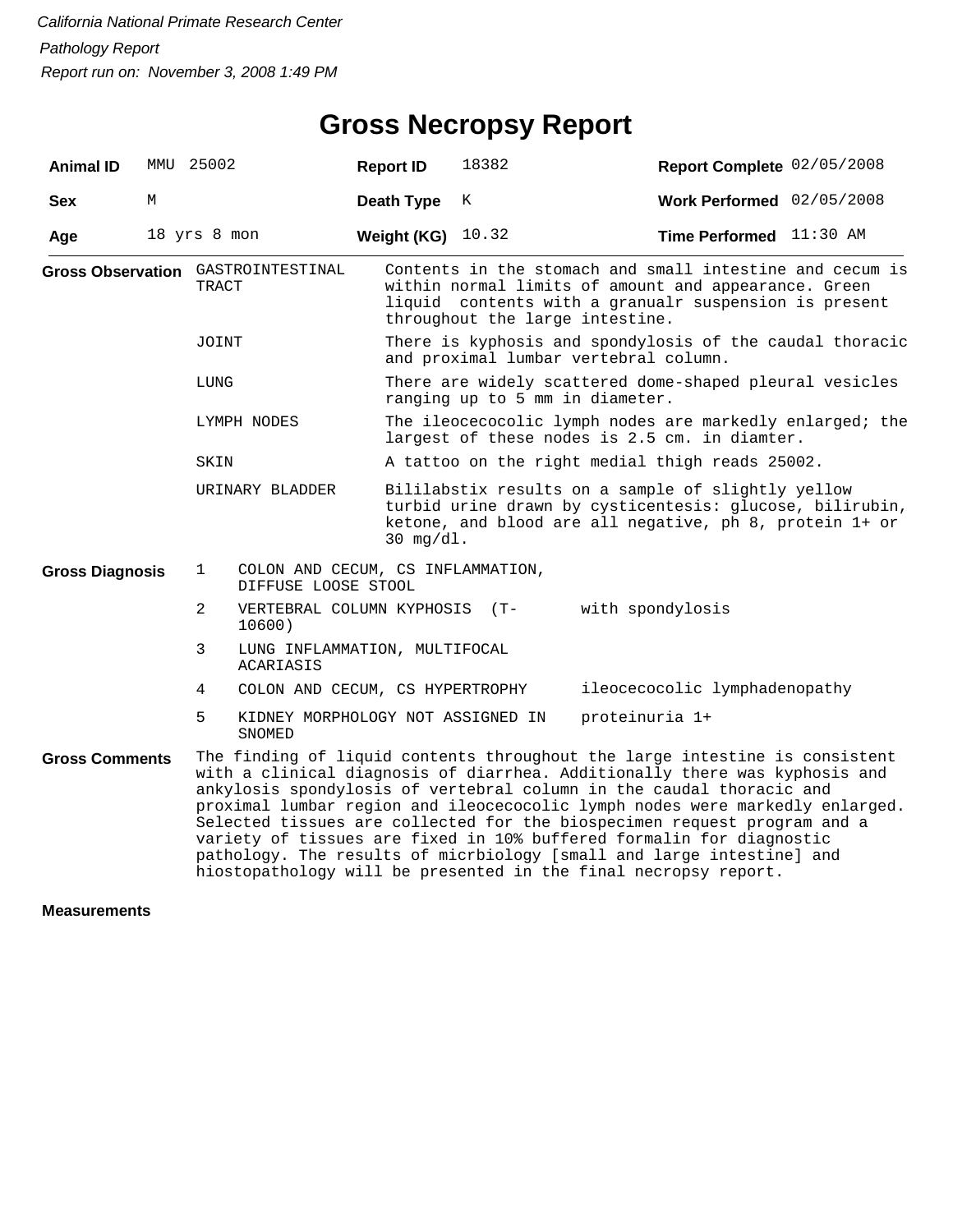| <b>Animal ID</b>       | MMU | 25028                                                                                                                                                                                                                                                                 |                      | <b>Report ID</b>           | 17882                                                                                                                                                                     | <b>Report Complete</b>                                  |  |  |  |
|------------------------|-----|-----------------------------------------------------------------------------------------------------------------------------------------------------------------------------------------------------------------------------------------------------------------------|----------------------|----------------------------|---------------------------------------------------------------------------------------------------------------------------------------------------------------------------|---------------------------------------------------------|--|--|--|
| <b>Sex</b>             | F   |                                                                                                                                                                                                                                                                       |                      | Death Type                 | K                                                                                                                                                                         | Work Performed 01/10/2008                               |  |  |  |
| Age                    |     | 18 yrs 7 mon                                                                                                                                                                                                                                                          |                      | <b>Weight (KG)</b> $10.55$ |                                                                                                                                                                           | Time Performed 10:00 AM                                 |  |  |  |
|                        |     | Gross Observation BODY AS A WHOLE<br><b>DUODENUM</b>                                                                                                                                                                                                                  |                      |                            | firm caudoventral abdomen.                                                                                                                                                | The animal is presented in good flesh with a palpably   |  |  |  |
|                        |     |                                                                                                                                                                                                                                                                       |                      |                            | The luminal surface of the duodenum displays multiple,<br>sessile, smooth-surfaced, white polypoid protrusions,<br>the largest of which is approximately 0.5 cm diameter. |                                                         |  |  |  |
|                        |     | LIVER                                                                                                                                                                                                                                                                 |                      |                            | edges, and the parenchyma is friable.                                                                                                                                     | The liver is mildly to moderately enlarged with rounded |  |  |  |
|                        |     | OVARY                                                                                                                                                                                                                                                                 |                      |                            |                                                                                                                                                                           | The ovaries are completely obscured by endometriosis.   |  |  |  |
|                        |     | <b>UTERUS</b>                                                                                                                                                                                                                                                         |                      |                            | The uterus is completely obscured by endometriosis and<br>associated cysts/adhesions.                                                                                     |                                                         |  |  |  |
| <b>Gross Diagnosis</b> |     | $\mathbf{1}$                                                                                                                                                                                                                                                          | UTERUS ENDOMETRIOSIS |                            |                                                                                                                                                                           |                                                         |  |  |  |
|                        |     | $\overline{2}$                                                                                                                                                                                                                                                        | OVARY ENDOMETRIOSIS  |                            |                                                                                                                                                                           |                                                         |  |  |  |
|                        |     | 3                                                                                                                                                                                                                                                                     | DUODENUM POLYP       |                            |                                                                                                                                                                           |                                                         |  |  |  |
|                        |     | 4                                                                                                                                                                                                                                                                     |                      |                            | LIVER HYPERTROPHY LIPIDOSIS                                                                                                                                               |                                                         |  |  |  |
| <b>Gross Comments</b>  |     | Several tissues are collected to fulfill biospecimen requests, including<br>esophagus, long bones, abdominal aorta, blood, cerebellum, spinal cord,<br>spleen, colon, and lymph nodes. A truncated set of tissues is saved in<br>formalin for limited histopathology. |                      |                            |                                                                                                                                                                           |                                                         |  |  |  |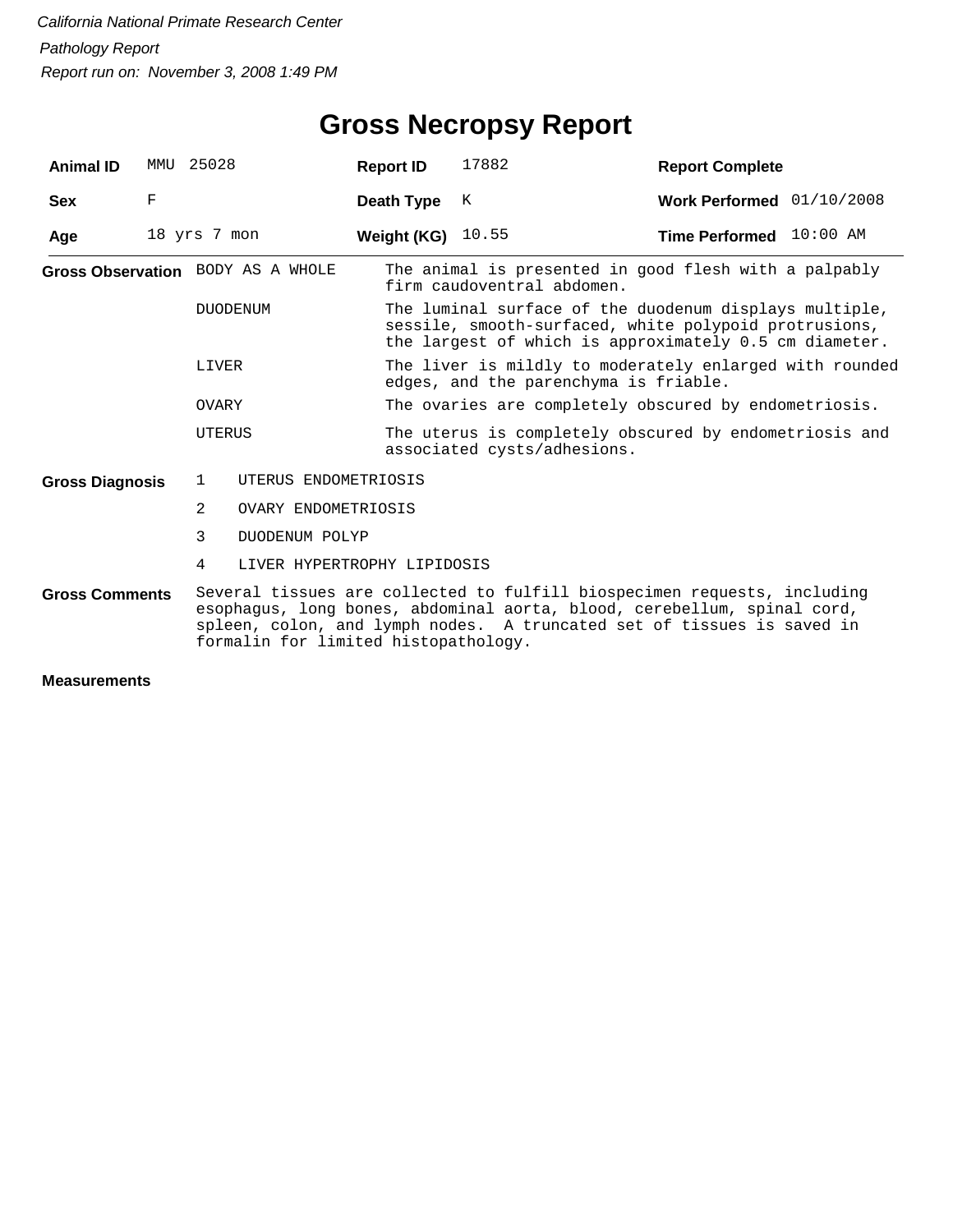| <b>Animal ID</b>       | MMU 25275 |              |                                               | <b>Report ID</b>  | 14660                                                                                                                                                                                                                    | Report Complete 07/16/2007 |  |  |
|------------------------|-----------|--------------|-----------------------------------------------|-------------------|--------------------------------------------------------------------------------------------------------------------------------------------------------------------------------------------------------------------------|----------------------------|--|--|
| Sex                    | F         |              |                                               | Death Type        | $\mathbb{D}$                                                                                                                                                                                                             | Work Performed 07/16/2007  |  |  |
| Age                    |           | 17 yrs 4 mon |                                               | Weight (KG) 13.68 |                                                                                                                                                                                                                          | Time Performed 01:00 PM    |  |  |
|                        |           |              | Gross Observation BODY AS A WHOLE             |                   | The animal is presented in good flesh.                                                                                                                                                                                   |                            |  |  |
|                        |           | LUNG         |                                               |                   | The left cranial and middle lobes are mottled with dark<br>red discoloration; several circular, roughly 0.2-0.5 cm<br>diameter, generally bullous (lung mite) lesions are<br>scattered over mainly dorsal lung surfaces. |                            |  |  |
|                        |           |              | PLACENTA                                      |                   | The placenta has detached from the endometrium resulting<br>in massive intra-uterine hemorrhage.                                                                                                                         |                            |  |  |
|                        |           | STOMACH      |                                               |                   | The gastric mucosa is thinned but mildly erythematous.                                                                                                                                                                   |                            |  |  |
|                        |           | UTERUS       |                                               |                   | The uterus is markedly enlarged as a result of<br>pregnancy.                                                                                                                                                             |                            |  |  |
| <b>Gross Diagnosis</b> |           | $\mathbf{1}$ | BODY AS A WHOLE PREGNANCY, THIRD<br>TRIMESTER |                   |                                                                                                                                                                                                                          |                            |  |  |
|                        |           | 2.           | PLACENTA ABRUPTIO PLACENTAE<br>88100)         |                   | $(T -$                                                                                                                                                                                                                   |                            |  |  |
|                        |           | 3            | STOMACH INFLAMMATION GASTRITIS, NOS           |                   |                                                                                                                                                                                                                          |                            |  |  |
|                        |           | 4            | LUNGS (BOTH) ACARIASIS                        |                   |                                                                                                                                                                                                                          |                            |  |  |
| <b>Gross Comments</b>  |           |              |                                               |                   | A truncated set of tissues is saved in formalin.                                                                                                                                                                         |                            |  |  |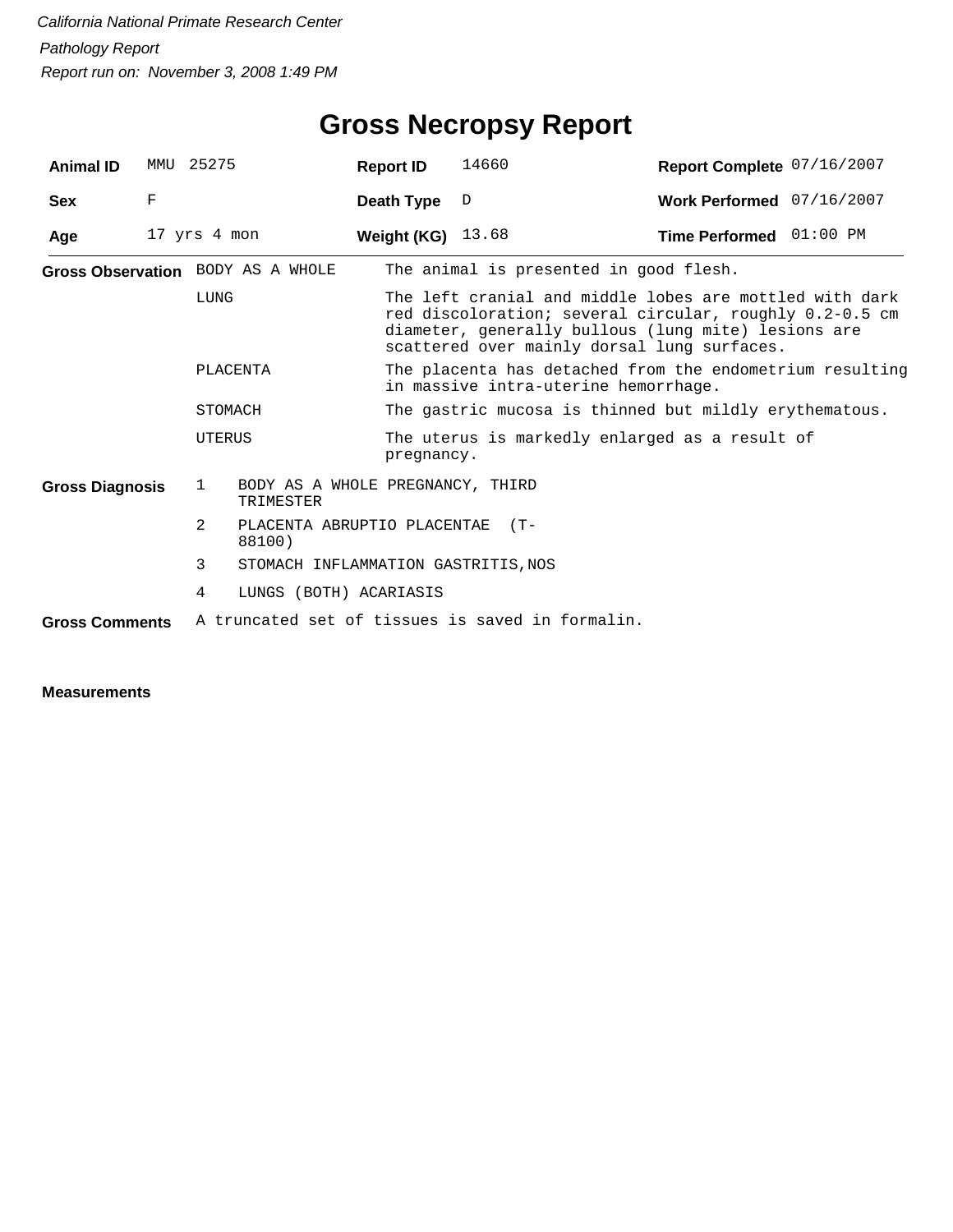# **Final Necropsy Report**

| <b>Animal ID</b>       | MMU | 25306             |                                                                                                | <b>Report ID</b>   | 18261                                                                                                                         | Report Complete 01/29/2008                                                                                                                                                                                                        |  |  |  |
|------------------------|-----|-------------------|------------------------------------------------------------------------------------------------|--------------------|-------------------------------------------------------------------------------------------------------------------------------|-----------------------------------------------------------------------------------------------------------------------------------------------------------------------------------------------------------------------------------|--|--|--|
| <b>Sex</b>             | М   |                   |                                                                                                | Death Type         | K                                                                                                                             | Work Performed 01/29/2008                                                                                                                                                                                                         |  |  |  |
| Age                    |     | $17$ yrs $10$ mon |                                                                                                | Weight (KG) $11.9$ |                                                                                                                               | Time Performed 09:30 AM                                                                                                                                                                                                           |  |  |  |
|                        |     |                   | Final Observations BODY AS A WHOLE                                                             |                    | The animal is presented in good flesh.                                                                                        |                                                                                                                                                                                                                                   |  |  |  |
|                        |     | COLON             |                                                                                                |                    |                                                                                                                               | The mucosa of colon and cecum is thickened and variably<br>erythematous, and contents are soft to liquid.                                                                                                                         |  |  |  |
|                        |     | JOINT             |                                                                                                |                    |                                                                                                                               | Stifle joints are markedly deformed by erosions and<br>eburnation, and synovial tisues are discolored brown.                                                                                                                      |  |  |  |
|                        |     | LIVER             |                                                                                                |                    | The liver is enlarged and firm with sharp edges and with<br>a "waxy" appearance on cut surfaces suggestive of<br>amyloidosis. |                                                                                                                                                                                                                                   |  |  |  |
| LUNG                   |     |                   |                                                                                                |                    | Numerous bullous lesions of pulmonary acariasis<br>measuring up to 0.6 cm diameter are scattered on lung<br>surfaces.         |                                                                                                                                                                                                                                   |  |  |  |
| <b>Final Diagnosis</b> |     | $\mathbf{1}$      | COLONIC MUCOUS MEMBRANE<br>INFLAMMATION, DIFFUSE COLITIS                                       |                    |                                                                                                                               |                                                                                                                                                                                                                                   |  |  |  |
|                        |     | 2                 | (stifle joints)<br>JOINT OF LOWER EXTREMITY<br>INFLAMMATION, CHRONIC DIFFUSE<br>ARTHRITIS, NOS |                    |                                                                                                                               |                                                                                                                                                                                                                                   |  |  |  |
|                        |     | 3                 | LIVER HYPERTROPHY AMYLOIDOSIS                                                                  |                    |                                                                                                                               |                                                                                                                                                                                                                                   |  |  |  |
|                        |     | 4                 | LUNGS (BOTH) ABNORMAL APPEARANCE<br>ACARIASIS                                                  |                    |                                                                                                                               |                                                                                                                                                                                                                                   |  |  |  |
| <b>Final Comments</b>  |     |                   | is to be performed at this time.                                                               |                    |                                                                                                                               | Several tissues are collected to fulfill biospecimen requests (testes,<br>epididymides, seminal vesicles, kidneys, hypothalamus, nasal turbinates),<br>and a truncated set of tissues is saved in formalin, but no histopathology |  |  |  |
| <b>Measurements</b>    |     |                   |                                                                                                |                    |                                                                                                                               |                                                                                                                                                                                                                                   |  |  |  |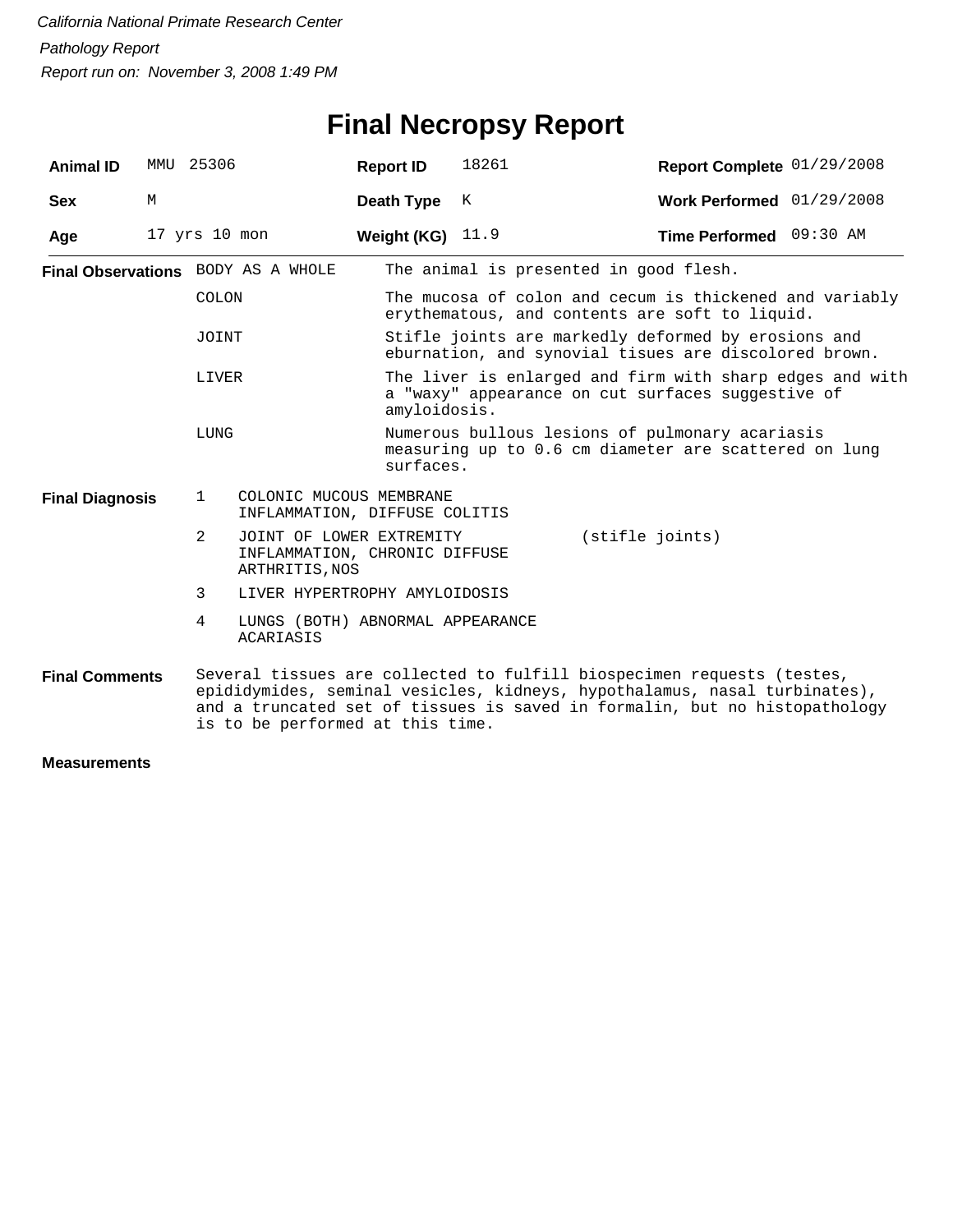| <b>Animal ID</b>       | MMU 25577 |                   |                                               | <b>Report ID</b>   | 19885                           | Report Complete 04/25/2008                                            |            |
|------------------------|-----------|-------------------|-----------------------------------------------|--------------------|---------------------------------|-----------------------------------------------------------------------|------------|
| <b>Sex</b>             | F         |                   |                                               | Death Type         | X                               | Work Performed 04/25/2008                                             |            |
| Age                    |           | $17$ yrs $11$ mon |                                               | Weight (KG) $10.2$ |                                 | <b>Time Performed</b>                                                 | $01:30$ PM |
|                        |           |                   | Gross Observation BODY AS A WHOLE             |                    |                                 | The pregnant animal is presented in abundant good flesh.              |            |
|                        |           | LIVER             |                                               |                    | parenchyma is pale and friable. | The liver is enlarged with rounded edges, and the                     |            |
| <b>Gross Diagnosis</b> |           |                   | BODY AS A WHOLE PREGNANCY, FIRST<br>TRIMESTER |                    |                                 |                                                                       |            |
|                        |           | 2                 | LIVER LIPIDOSIS                               |                    |                                 |                                                                       |            |
| <b>Gross Comments</b>  |           |                   | histopathology.                               |                    |                                 | Tissues are collected per project protocol - none are saved for CNPRC |            |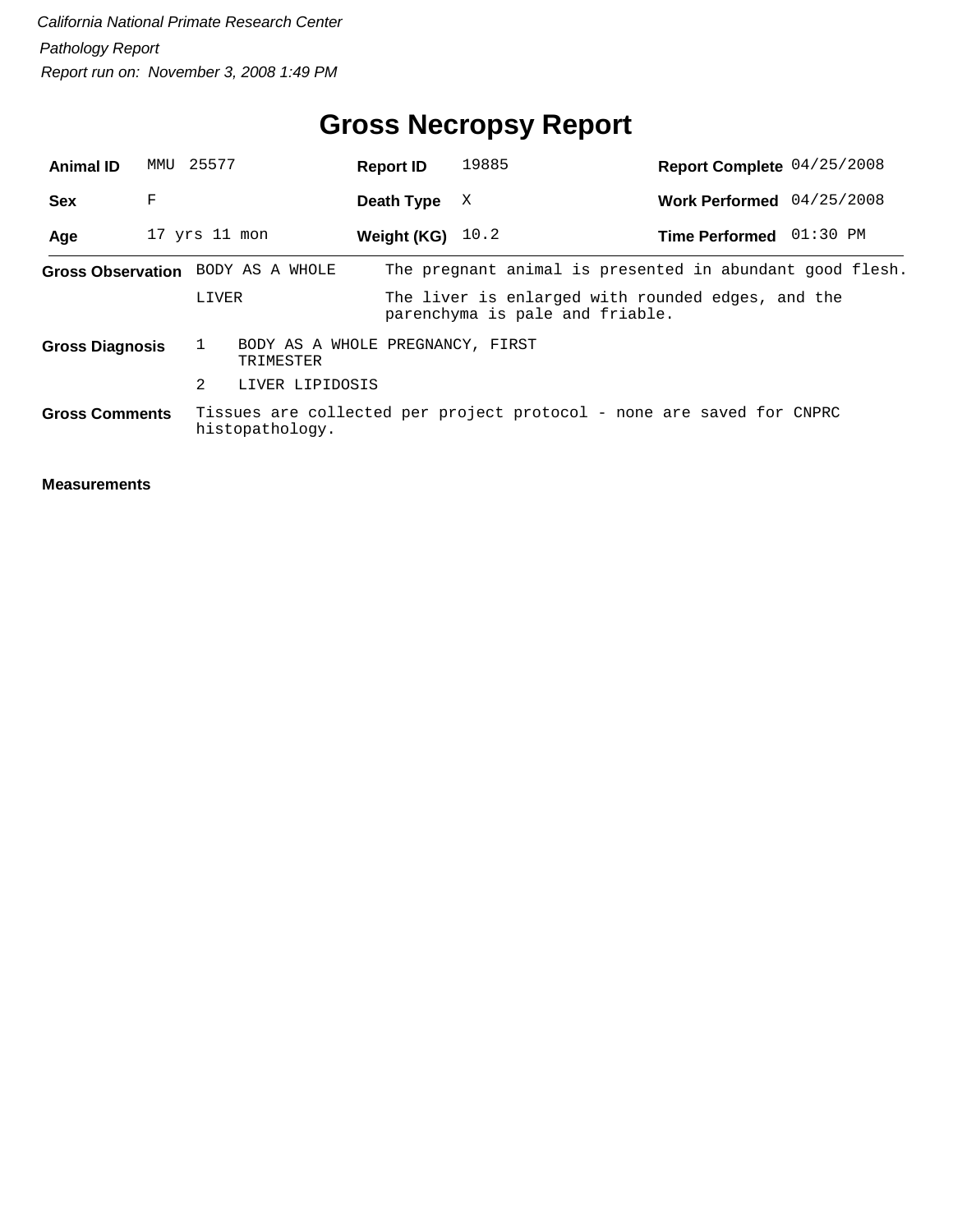## **Gross Necropsy Report**

| <b>Animal ID</b>       | MMU | 25709                                     | <b>Report ID</b>   | 17242                                                                                                                                            | Report Complete 12/05/2007 |            |
|------------------------|-----|-------------------------------------------|--------------------|--------------------------------------------------------------------------------------------------------------------------------------------------|----------------------------|------------|
| <b>Sex</b>             | F   |                                           | Death Type         | X                                                                                                                                                | <b>Work Performed</b>      | 12/05/2007 |
| Age                    |     | 17 yrs 5 mon                              | Weight (KG) $9.82$ |                                                                                                                                                  | <b>Time Performed</b>      | $11:20$ AM |
|                        |     | Gross Observation BODY AS A WHOLE         | manipulation.      | The animal is presented in good flesh with an open<br>midabdominal incision subsequent to experimental                                           |                            |            |
| <b>Gross Diagnosis</b> |     | BODY AS A WHOLE NO REMARKABLE<br>FINDINGS |                    |                                                                                                                                                  |                            |            |
| <b>Gross Comments</b>  |     | histopathology.                           |                    | Tissues are collected per project protocol. Ovaries and kidneys are<br>collected to fulfill biospecimen requests. No tissues are saved for CNPRC |                            |            |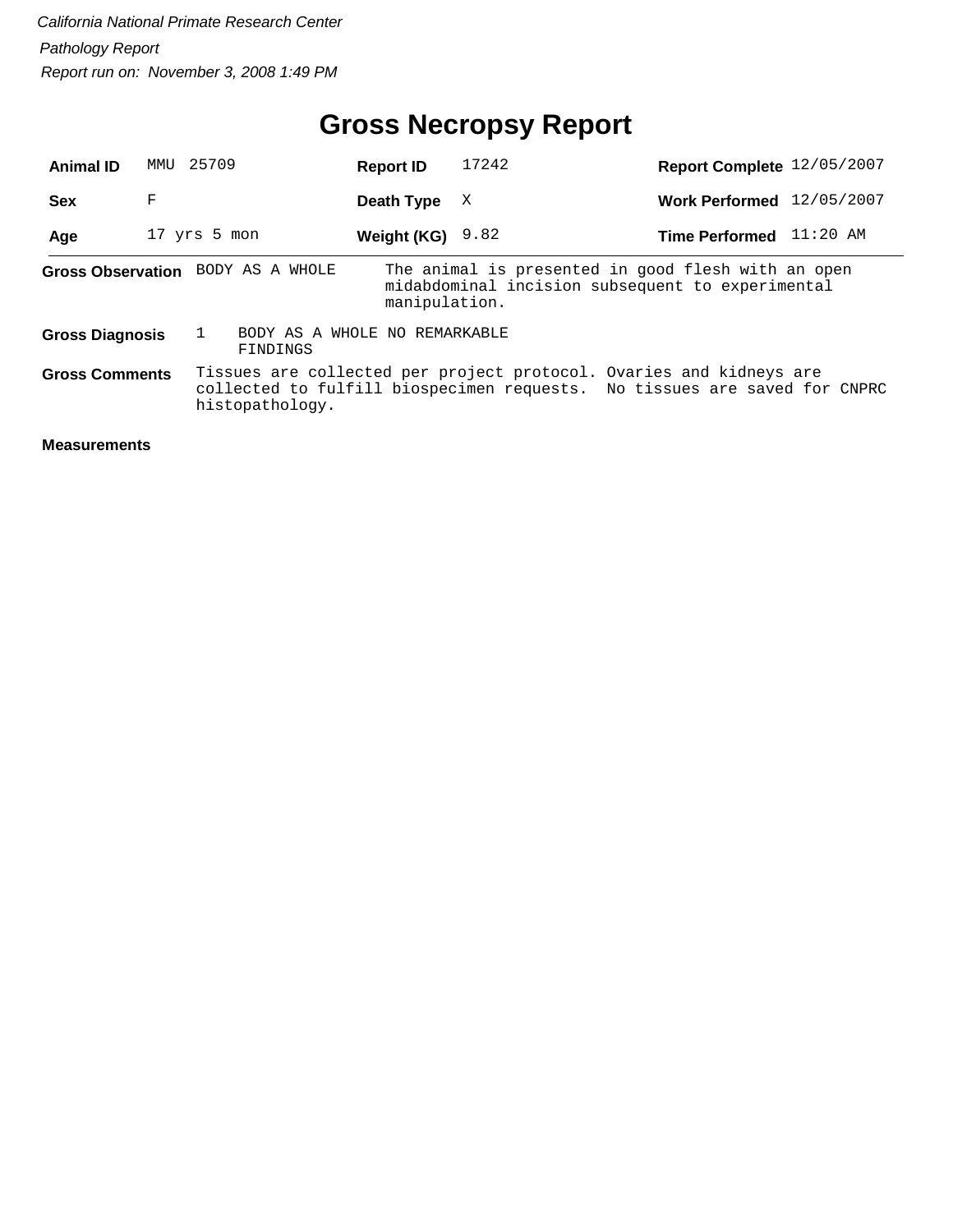| <b>Animal ID</b>                                                                                                                                                                                                                                                                                                         |             | MMU 25935                            | <b>Report ID</b> | 16442                                                                                                                                                                                                                                              | Report Complete 10/23/2007 |  |  |  |
|--------------------------------------------------------------------------------------------------------------------------------------------------------------------------------------------------------------------------------------------------------------------------------------------------------------------------|-------------|--------------------------------------|------------------|----------------------------------------------------------------------------------------------------------------------------------------------------------------------------------------------------------------------------------------------------|----------------------------|--|--|--|
| <b>Sex</b>                                                                                                                                                                                                                                                                                                               | $\mathbf F$ |                                      | Death Type       | K                                                                                                                                                                                                                                                  | Work Performed 10/23/2007  |  |  |  |
| Age                                                                                                                                                                                                                                                                                                                      |             | 16 yrs 6 mon                         | Weight (KG)      | 8.09                                                                                                                                                                                                                                               | Time Performed 12:10 PM    |  |  |  |
|                                                                                                                                                                                                                                                                                                                          |             | <b>Gross Observation</b> BONE MARROW |                  | Approximately 80% gray fatty and 20% red-brown.                                                                                                                                                                                                    |                            |  |  |  |
|                                                                                                                                                                                                                                                                                                                          |             | GINGIVA                              |                  | This animal has a full adult set of dentition in very<br>godd condition.                                                                                                                                                                           |                            |  |  |  |
|                                                                                                                                                                                                                                                                                                                          |             | HEART                                |                  | There is focal fibrous adhesion of the epicardium of the<br>right ventricle near the apex to the pericardium.                                                                                                                                      |                            |  |  |  |
|                                                                                                                                                                                                                                                                                                                          |             | LUNG                                 |                  | Multifocally in the left cranial lung lobe there are<br>scattered dome-shaped transluscent cystic structures<br>ranging from 2-3 mm in diameter consistent with lung<br>mite infestattion                                                          |                            |  |  |  |
|                                                                                                                                                                                                                                                                                                                          |             | SKIN                                 | skin.            | T tatoo on the right medial thigh reads 25935. There is<br>a moderate amount of moist red blood on the perineal                                                                                                                                    |                            |  |  |  |
|                                                                                                                                                                                                                                                                                                                          |             | UTERUS                               |                  | There is extensive fibrous adhesion of the pelvic<br>viscera to the body wall and each other; additionally<br>there is severalcc's of dark red fluid both within the<br>peritoneal cavity and within cystic structures adjacent<br>to thee uterus. |                            |  |  |  |
| <b>Gross Diagnosis</b>                                                                                                                                                                                                                                                                                                   |             | UTERUS ENDOMETRIOSIS<br>1            |                  |                                                                                                                                                                                                                                                    |                            |  |  |  |
|                                                                                                                                                                                                                                                                                                                          |             | 2                                    |                  | LUNG INFLAMMATION, MULTIFOCAL MITES                                                                                                                                                                                                                |                            |  |  |  |
|                                                                                                                                                                                                                                                                                                                          |             | 3<br>BONE MARROW HYPOPLASIA          |                  |                                                                                                                                                                                                                                                    |                            |  |  |  |
| The finding pelvic fibrous adhesions, pelvic cystic structures containing<br><b>Gross Comments</b><br>dark red fluid, and dark red fluid in the peritonral cavity are all consist<br>with the clinical diagnosis of endometriosis. t<br>the results of histopathology will be presented in the final necropsy<br>report. |             |                                      |                  |                                                                                                                                                                                                                                                    |                            |  |  |  |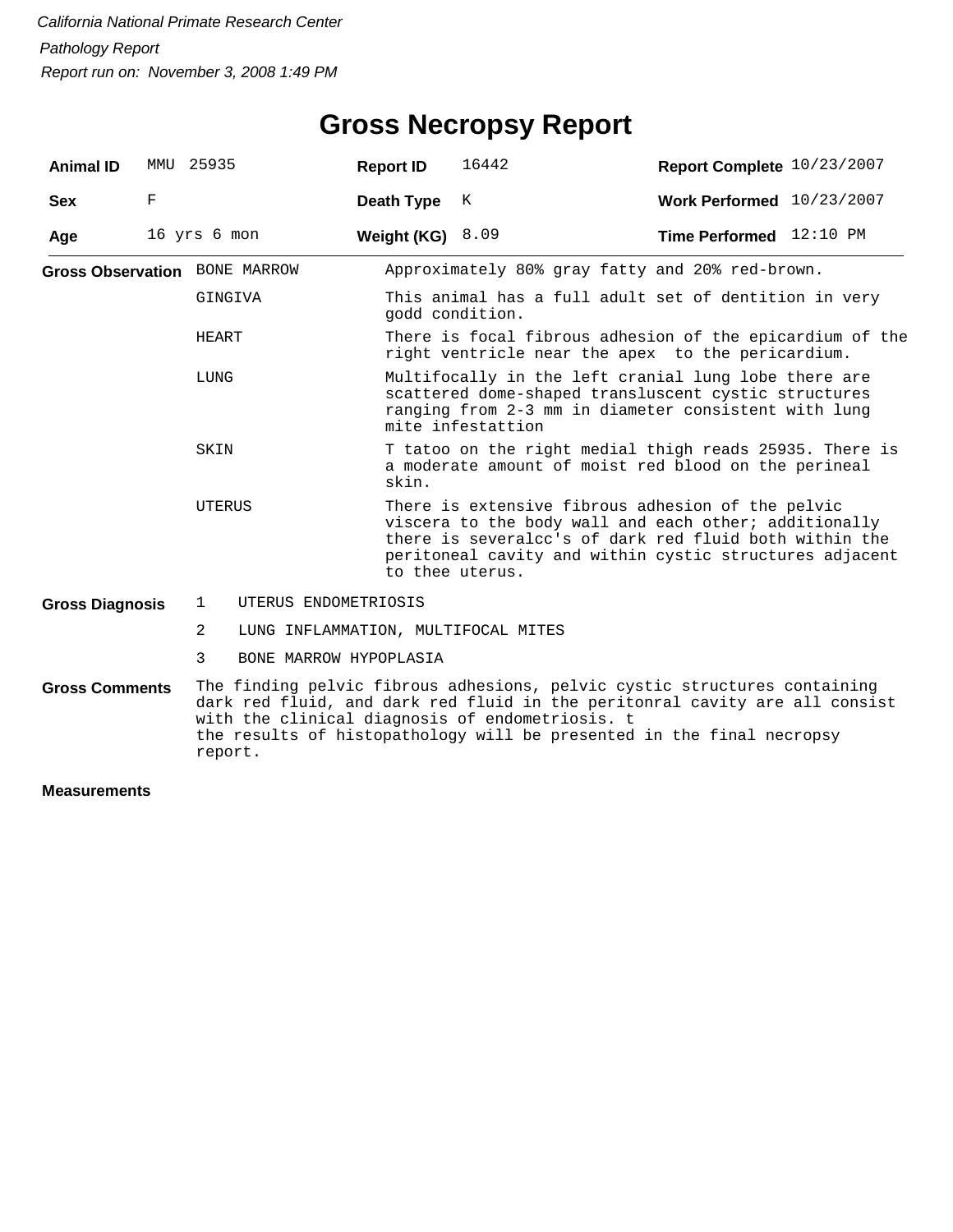## **Gross Necropsy Report**

| <b>Animal ID</b>                                                                                                                                                                                      |   | MCY 25970                         | <b>Report ID</b>  | 15180                                                                                                              | Report Complete 08/14/2007 |  |
|-------------------------------------------------------------------------------------------------------------------------------------------------------------------------------------------------------|---|-----------------------------------|-------------------|--------------------------------------------------------------------------------------------------------------------|----------------------------|--|
| <b>Sex</b>                                                                                                                                                                                            | М |                                   | Death Type        | К                                                                                                                  | Work Performed 08/14/2007  |  |
| Age                                                                                                                                                                                                   |   | 16 yrs 4 mon                      | Weight (KG) $7.5$ |                                                                                                                    | Time Performed 01:30 PM    |  |
|                                                                                                                                                                                                       |   | Gross Observation BODY AS A WHOLE | flesh.            | The SRV positive animal is presented in robust good                                                                |                            |  |
|                                                                                                                                                                                                       |   | LIVER                             |                   | Numerous clear fluid filled cysts are scattered over all<br>hepatic surfaces, ranging from 0.1 to 2.8 cm diameter. |                            |  |
| <b>Gross Diagnosis</b>                                                                                                                                                                                |   | LIVER CYSTS, MULTIPLE             |                   |                                                                                                                    |                            |  |
| Tissues are collected to fulfill biospecimen requests (kidney, testes,<br><b>Gross Comments</b><br>seminal vesicles, lymph node) and according to the project protocol. The<br>liver is photographed. |   |                                   |                   |                                                                                                                    |                            |  |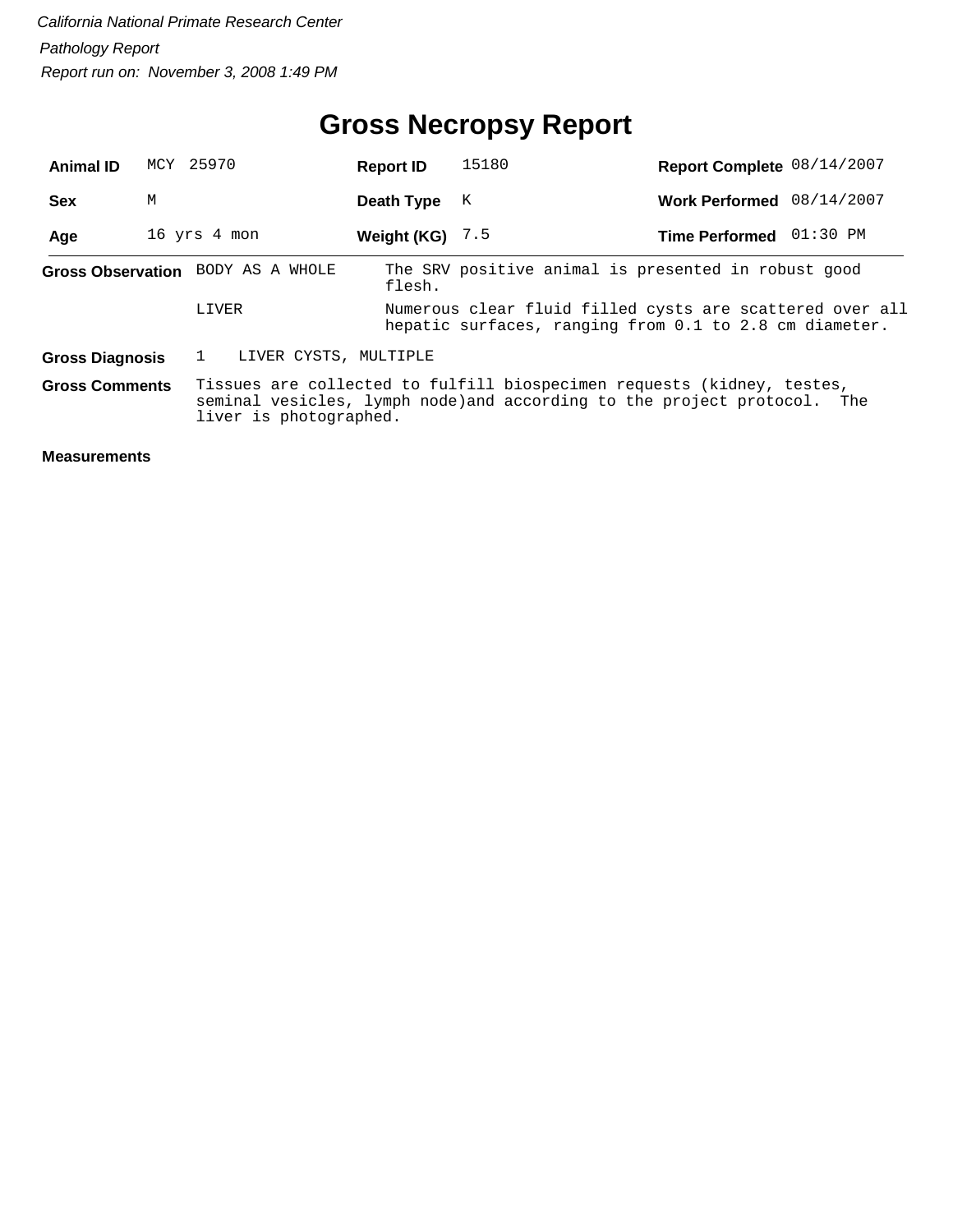## **Gross Necropsy Report**

| <b>Animal ID</b>                     |   | MMU 26072    |                        | <b>Report ID</b>                                                     | 17581                                                                                                                                                                                                                                                                                                                                                                                                                                                                                                                   | Report Complete 12/21/2007                                                                            |  |  |  |  |
|--------------------------------------|---|--------------|------------------------|----------------------------------------------------------------------|-------------------------------------------------------------------------------------------------------------------------------------------------------------------------------------------------------------------------------------------------------------------------------------------------------------------------------------------------------------------------------------------------------------------------------------------------------------------------------------------------------------------------|-------------------------------------------------------------------------------------------------------|--|--|--|--|
| <b>Sex</b>                           | М |              |                        | Death Type                                                           | K                                                                                                                                                                                                                                                                                                                                                                                                                                                                                                                       | Work Performed 12/21/2007                                                                             |  |  |  |  |
| Age                                  |   | 16 yrs 7 mon |                        | Weight (KG)                                                          | 10.78                                                                                                                                                                                                                                                                                                                                                                                                                                                                                                                   | Time Performed 10:00 AM                                                                               |  |  |  |  |
| <b>Gross Observation</b> BONE MARROW |   |              |                        |                                                                      | The femoral bone marrow is a pinkish tan core filling<br>the medullary cavity.                                                                                                                                                                                                                                                                                                                                                                                                                                          |                                                                                                       |  |  |  |  |
|                                      |   | TRACT        | GASTROINTESTINAL       |                                                                      | Contents throughout the tract is within normal limits of<br>appearance and amount.                                                                                                                                                                                                                                                                                                                                                                                                                                      |                                                                                                       |  |  |  |  |
|                                      |   | GINGIVA      |                        |                                                                      | This animal has a full set of dentition in very good<br>condition.                                                                                                                                                                                                                                                                                                                                                                                                                                                      |                                                                                                       |  |  |  |  |
|                                      |   | JOINT        |                        |                                                                      |                                                                                                                                                                                                                                                                                                                                                                                                                                                                                                                         | There is moderate kyphosis with spondylosis of the<br>caudal thoracic region of the vertebral column. |  |  |  |  |
|                                      |   | LIVER        |                        |                                                                      | palpation of the cut surface.                                                                                                                                                                                                                                                                                                                                                                                                                                                                                           | The parenchyma is moderately increased in fribility upon                                              |  |  |  |  |
|                                      |   | LUNG         |                        |                                                                      | There is fibrous adhesion of the right middle lung lobe<br>to pericardium medially nad the parietal pleura<br>laterally. This lobe is firm on palpation and light red<br>brown diffusely. A small number of bullae 2 to 3 mm in<br>diameter are scattered on the pleural surface of all<br>lung lobes and are consistent with lung mite<br>infestation.                                                                                                                                                                 |                                                                                                       |  |  |  |  |
|                                      |   | LYMPH NODES  |                        |                                                                      | The tracheobronchial lymph nodes are moderately to<br>marked enlarged; the maximum measuring 7 mm. in<br>diameter. The cut surface of this large lymph node has a<br>homogeneous tan appearance.                                                                                                                                                                                                                                                                                                                        |                                                                                                       |  |  |  |  |
|                                      |   | SKIN         |                        |                                                                      | A tattoo on the right medial thigh reads 26072. The skin<br>over the right elbowis bright red and finely wrinkled.                                                                                                                                                                                                                                                                                                                                                                                                      |                                                                                                       |  |  |  |  |
|                                      |   |              | URINARY BLADDER        |                                                                      | The lumen contains approximately 20cc. of clear light<br>amber urine; bililabstix results on a samp[le of urine<br>drawn by cysticentesis: glucose 2000 or more<br>mg/dl, ketone, bilirubin, protein, and blood are all<br>negative, pH 6.5 to 7.                                                                                                                                                                                                                                                                       |                                                                                                       |  |  |  |  |
| <b>Gross Diagnosis</b>               |   | 1            | URINARY BLADDER LESION |                                                                      |                                                                                                                                                                                                                                                                                                                                                                                                                                                                                                                         | glucosuria 2000 or more mg/dl                                                                         |  |  |  |  |
|                                      |   | 2<br>10600)  |                        | VERTEBRAL COLUMN KYPHOSIS                                            | $(T -$                                                                                                                                                                                                                                                                                                                                                                                                                                                                                                                  | and spondylosis [caudal thoracic<br>region]                                                           |  |  |  |  |
|                                      |   | 3            |                        | LIVER DEGENERATION, DIFFUSE                                          |                                                                                                                                                                                                                                                                                                                                                                                                                                                                                                                         |                                                                                                       |  |  |  |  |
|                                      |   | 4            |                        |                                                                      | LUNG INFLAMMATION, MULTIFOCAL MITES                                                                                                                                                                                                                                                                                                                                                                                                                                                                                     |                                                                                                       |  |  |  |  |
|                                      |   | 5            |                        | LUNG AND PLEURA, CS INFLAMMATION,<br>FOCAL ASPIRATION, FOOD MATERIAL |                                                                                                                                                                                                                                                                                                                                                                                                                                                                                                                         | POSSIBLE ASPIRATION                                                                                   |  |  |  |  |
| <b>Gross Comments</b>                |   |              |                        |                                                                      | The finding of unilateral pneumonia in the right middle lung lobe may be due<br>to aspiration of foreign material. Glucosuria is consistent with the<br>clinical diagnosis of diabetes. Selected tissues are collected for<br>investigators. A variety of tissues are fixed in 10% buffered formalin for<br>pathology. The results of histopathology, microbiology [right middle lung<br>lobe], and cytology [right middle lung lobe and tracheobronchial lymph node<br>will be presented in the final necropsy report. |                                                                                                       |  |  |  |  |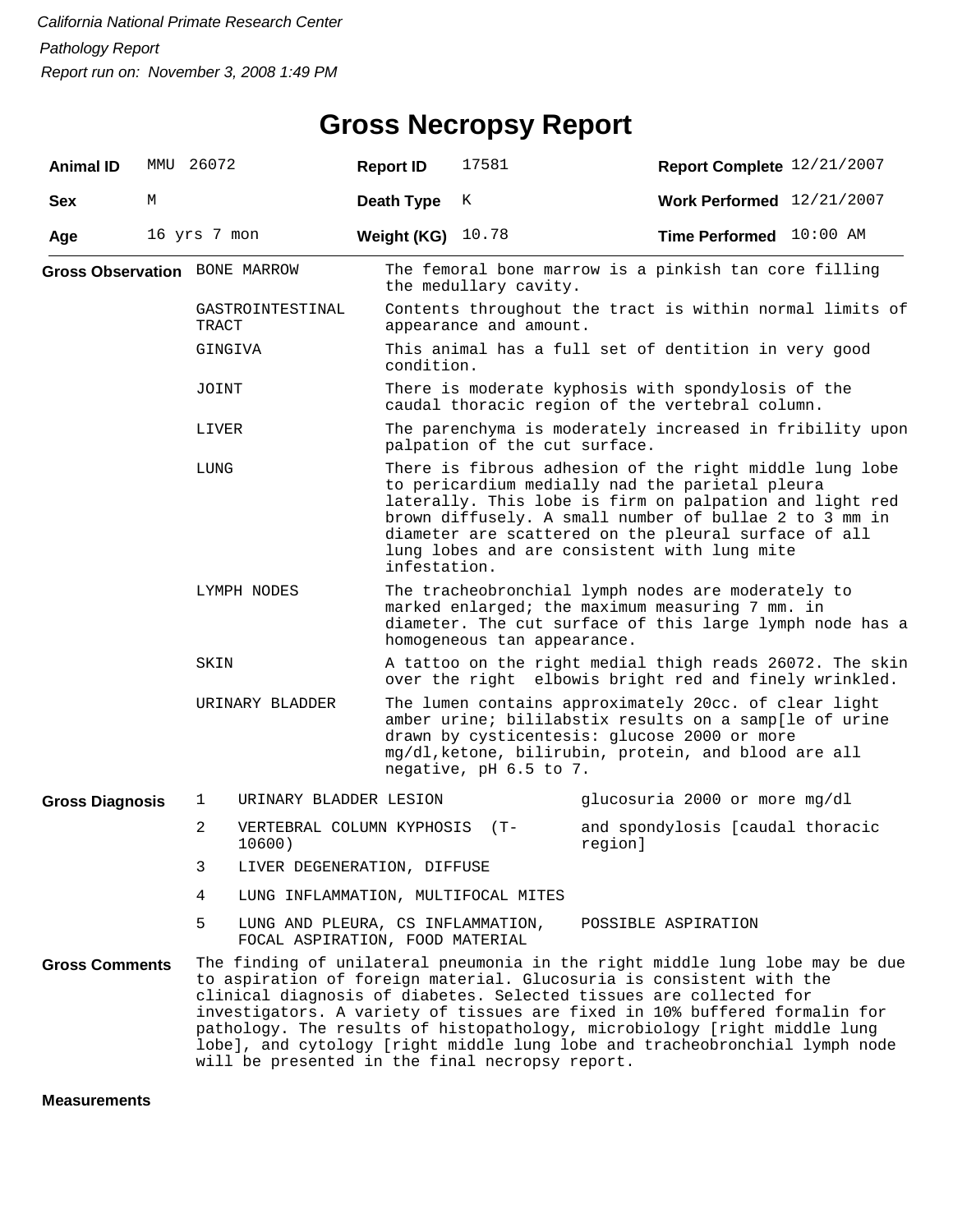# **Final Necropsy Report**

| <b>Animal ID</b>       |   | MMU 26166                                           | <b>Report ID</b>    | 14040 | <b>Report Complete</b>                                                 |            |
|------------------------|---|-----------------------------------------------------|---------------------|-------|------------------------------------------------------------------------|------------|
| <b>Sex</b>             | М |                                                     | Death Type          | X     | <b>Work Performed</b>                                                  | 06/05/2007 |
| Age                    |   | 16 yrs 1 mon                                        | Weight (KG) $13.41$ |       | <b>Time Performed</b>                                                  | $11:00$ AM |
|                        |   | <b>Final Observations</b> BODY AS A WHOLE           |                     |       | The animal is presented in good flesh.                                 |            |
| <b>Final Diagnosis</b> |   | BODY AS A WHOLE NO REMARKABLE<br>FINDINGS PERFUSION |                     |       |                                                                        |            |
| <b>Final Comments</b>  |   |                                                     |                     |       | The brain is perfused, and tissues are collected per project protocol. |            |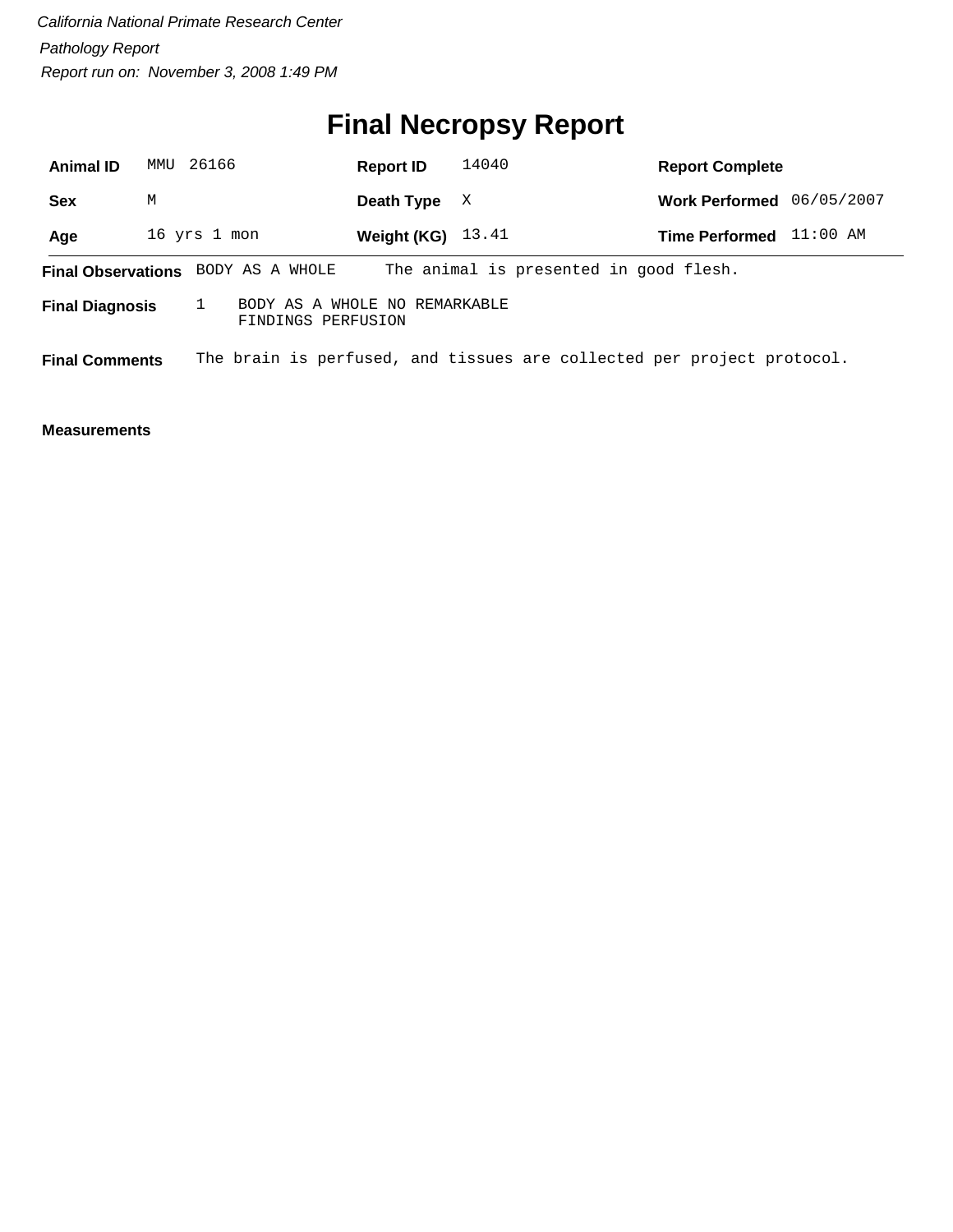| <b>Animal ID</b>       |              | MMU 26302                                                                                                                       | <b>Report ID</b>                                                                            | 17981                                                                                                                                                                                                                                                                           | <b>Report Complete</b>    |  |  |
|------------------------|--------------|---------------------------------------------------------------------------------------------------------------------------------|---------------------------------------------------------------------------------------------|---------------------------------------------------------------------------------------------------------------------------------------------------------------------------------------------------------------------------------------------------------------------------------|---------------------------|--|--|
| <b>Sex</b>             | F            |                                                                                                                                 | Death Type                                                                                  | K                                                                                                                                                                                                                                                                               | Work Performed 01/11/2008 |  |  |
| Age                    | 16 yrs 7 mon |                                                                                                                                 | Weight (KG) $14.1$                                                                          |                                                                                                                                                                                                                                                                                 | Time Performed 10:30 AM   |  |  |
|                        |              | Gross Observation BODY AS A WHOLE                                                                                               |                                                                                             | The animal is presented in abundant good flesh.                                                                                                                                                                                                                                 |                           |  |  |
|                        |              | <b>COLON</b>                                                                                                                    | Mumerous outpouchings of colon are filled with firm,<br>inspissated feces (diverticulosis). |                                                                                                                                                                                                                                                                                 |                           |  |  |
|                        |              | GASTROINTESTINAL<br>TRACT                                                                                                       |                                                                                             | The mesentery of the small intestine has adherent to it<br>a small, roughly 1.0 cm in greatest dimension,<br>variegated tan to red to brown, soft mass.                                                                                                                         |                           |  |  |
|                        |              | UTERUS                                                                                                                          |                                                                                             | The uterus is enlarged to roughly four times its normal<br>size, and a couple of small, circular, dark red-black,<br>cystic foci suggest serosal endlmetriosis; upon opening<br>the uterus, the endometrium is observed to be abundant,<br>uniformly pale tan, soft, and moist. |                           |  |  |
| <b>Gross Diagnosis</b> |              | $\mathbf{1}$                                                                                                                    | UTERUS ENDOMETRIOSIS                                                                        |                                                                                                                                                                                                                                                                                 |                           |  |  |
|                        |              | 2                                                                                                                               |                                                                                             | ENDOMETRIUM HYPERPLASIA, DIFFUSE                                                                                                                                                                                                                                                |                           |  |  |
|                        |              | 3<br>COLON DIVERTICULOSIS                                                                                                       |                                                                                             |                                                                                                                                                                                                                                                                                 |                           |  |  |
|                        |              | 4                                                                                                                               | MESENTERY MASS, LOCALIZED, SOFT                                                             |                                                                                                                                                                                                                                                                                 |                           |  |  |
| <b>Gross Comments</b>  |              | Multiple tissues are collected to fulfill biospecimen requests (ovaries,<br>uterine tubes, lymph node, trachea). Gastric pH = 6 |                                                                                             |                                                                                                                                                                                                                                                                                 |                           |  |  |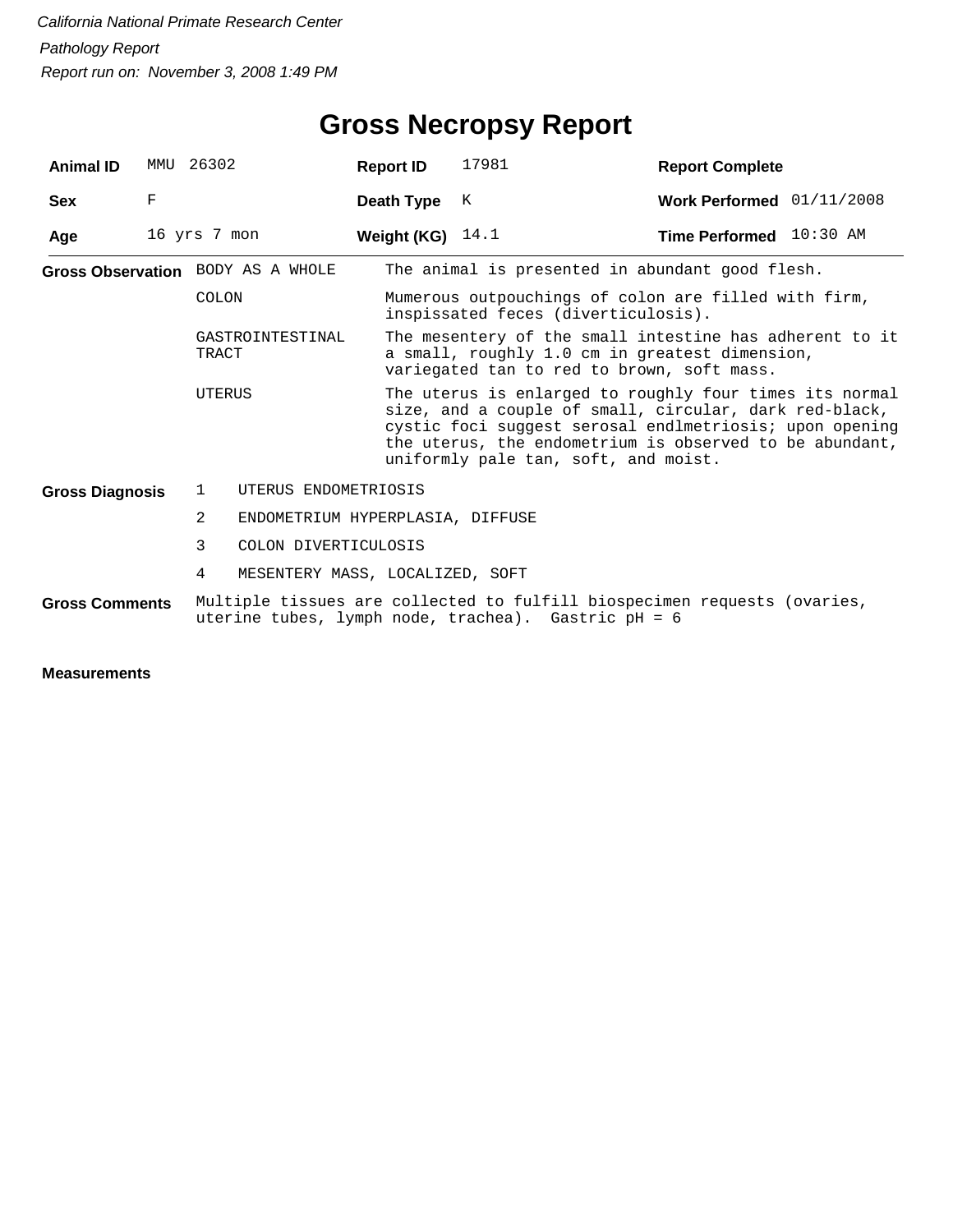## **Gross Necropsy Report**

| <b>Animal ID</b>       | MCY 26388 |                                   |                                                | <b>Report ID</b>   | 17161                                                                                                                                                                                                                                                                                                                                                                                                                                                                                                                                     | Report Complete 12/02/2007     |  |  |  |
|------------------------|-----------|-----------------------------------|------------------------------------------------|--------------------|-------------------------------------------------------------------------------------------------------------------------------------------------------------------------------------------------------------------------------------------------------------------------------------------------------------------------------------------------------------------------------------------------------------------------------------------------------------------------------------------------------------------------------------------|--------------------------------|--|--|--|
| <b>Sex</b>             | F         |                                   |                                                | Death Type         | D                                                                                                                                                                                                                                                                                                                                                                                                                                                                                                                                         | Work Performed 12/02/2007      |  |  |  |
| Age                    |           | 23 yrs 6 mon                      |                                                | Weight (KG) $3.46$ |                                                                                                                                                                                                                                                                                                                                                                                                                                                                                                                                           | Time Performed 11:30 AM        |  |  |  |
|                        |           | Gross Observation BODY AS A WHOLE |                                                |                    | The animal is presented thin with a severely distended,<br>very tightly stretched abdomen.                                                                                                                                                                                                                                                                                                                                                                                                                                                |                                |  |  |  |
|                        |           | <b>COLON</b>                      |                                                |                    | The cecum and proximal one half of the colon are<br>significantly distended, mainly with gas, and the mucosa<br>is thickened and erythematous.                                                                                                                                                                                                                                                                                                                                                                                            |                                |  |  |  |
|                        |           | KIDNEY                            |                                                |                    | Renal cortices are pale, probably due to reduced blood<br>flow, and an irregular capsular surface on the left side<br>suggests old infarcts.                                                                                                                                                                                                                                                                                                                                                                                              |                                |  |  |  |
|                        |           | LIVER                             |                                                |                    | The liver is compressed cranially against the diaphragm<br>with pale discoloration attributed to mechanical<br>expulsion of most of its blood volume.                                                                                                                                                                                                                                                                                                                                                                                     |                                |  |  |  |
|                        |           | LUNG                              |                                                |                    | Numerous fibrous strands connect lung lobes to each<br>other and to the chest wall; all lobes are irregularly<br>atelectatic.                                                                                                                                                                                                                                                                                                                                                                                                             |                                |  |  |  |
|                        |           |                                   | PANCREAS                                       |                    | The pancreas if markedly compressed by the massively<br>distended stomach.                                                                                                                                                                                                                                                                                                                                                                                                                                                                |                                |  |  |  |
|                        |           | STOMACH                           |                                                |                    | The stomach, markedly distended with liquid food<br>material and gas, accounts for most of the severe<br>distention of the abdomen.                                                                                                                                                                                                                                                                                                                                                                                                       |                                |  |  |  |
| <b>Gross Diagnosis</b> |           | $\mathbf 1$                       | STOMACH ABNORMAL APPEARANCE<br><b>BLOATING</b> |                    |                                                                                                                                                                                                                                                                                                                                                                                                                                                                                                                                           |                                |  |  |  |
|                        |           | 2                                 | COLON INFLAMMATION COLITIS                     |                    |                                                                                                                                                                                                                                                                                                                                                                                                                                                                                                                                           |                                |  |  |  |
|                        |           | 3                                 | COLON ABNORMAL APPEARANCE BLOATING             |                    |                                                                                                                                                                                                                                                                                                                                                                                                                                                                                                                                           |                                |  |  |  |
|                        |           | 4                                 | LIVER COMPRESSION INJURY ISCHEMIA              |                    |                                                                                                                                                                                                                                                                                                                                                                                                                                                                                                                                           | (due to the distended stomach) |  |  |  |
|                        |           | 5                                 |                                                |                    | KIDNEY INFARCT, HEALED ISCHEMIA                                                                                                                                                                                                                                                                                                                                                                                                                                                                                                           |                                |  |  |  |
|                        |           | 6                                 | LUNGS (BOTH) ATELECTASIS                       |                    |                                                                                                                                                                                                                                                                                                                                                                                                                                                                                                                                           |                                |  |  |  |
|                        |           | 7                                 | PLEURA ADHESIONS, FIBROUS                      |                    |                                                                                                                                                                                                                                                                                                                                                                                                                                                                                                                                           |                                |  |  |  |
| <b>Gross Comments</b>  |           |                                   | unknown.                                       |                    | The colon is swabbed for bacterial culture, and a full set of tissues is<br>saved in formalin, but no histopathology is to be performed at this time.<br>This animal's death is attributed to the effects of gastric bloat including<br>compression of the liver against the diaphragm resulting in impaired<br>oxygenation and compression of the vena cava resulting in poor venous<br>return, impaired circulation, and major organ ischemia. The reason for<br>gastric bloat in aged, usually female Macaca fascicularis, however, is |                                |  |  |  |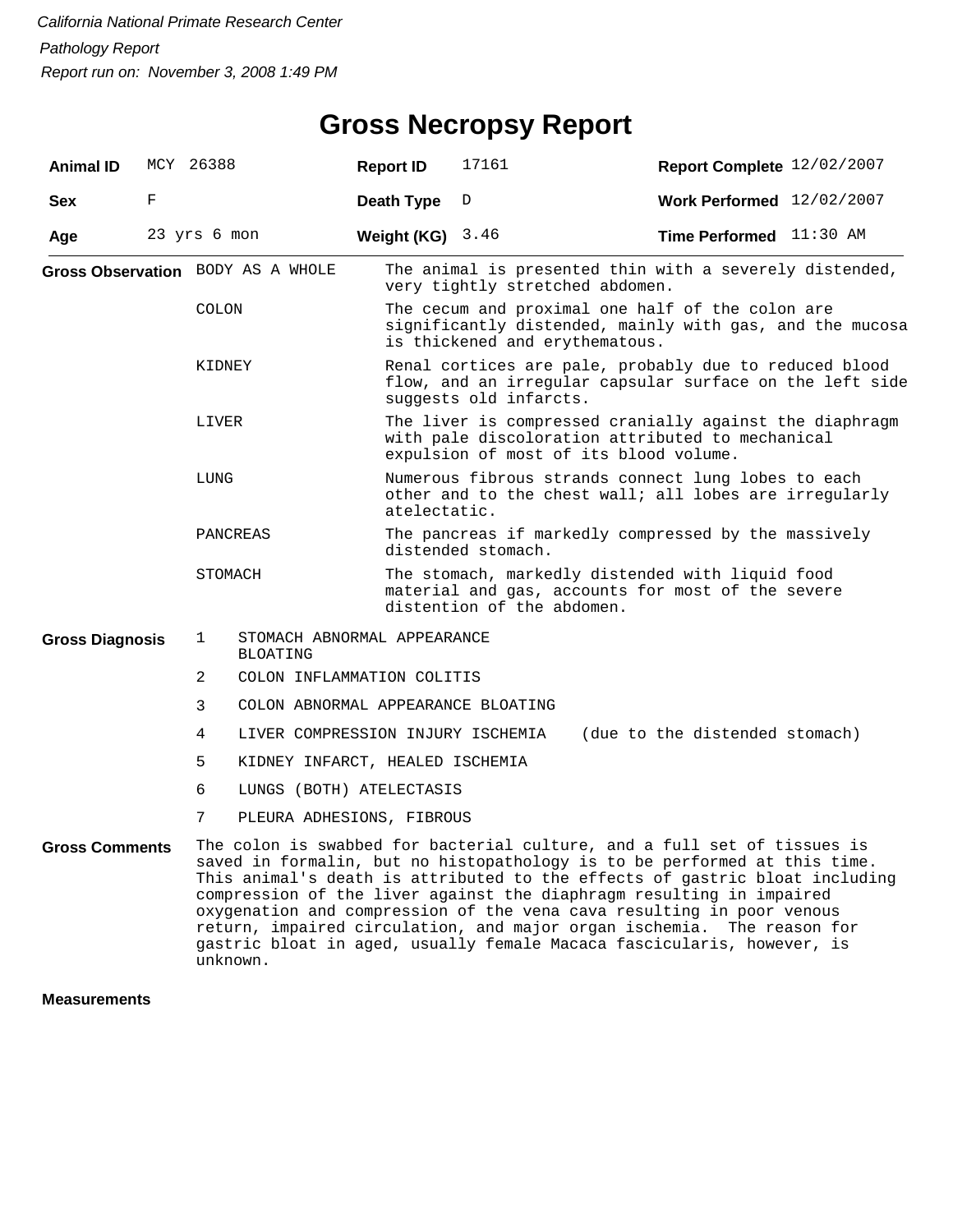## **Gross Necropsy Report**

| <b>Animal ID</b>       |                                                                                                                                                                                                                                                                                                                                                                                  | MCY 26389                                                                | <b>Report ID</b>   | 15700                                                                                                          | Report Complete 09/06/2007 |  |  |
|------------------------|----------------------------------------------------------------------------------------------------------------------------------------------------------------------------------------------------------------------------------------------------------------------------------------------------------------------------------------------------------------------------------|--------------------------------------------------------------------------|--------------------|----------------------------------------------------------------------------------------------------------------|----------------------------|--|--|
| <b>Sex</b>             | $\mathbf F$                                                                                                                                                                                                                                                                                                                                                                      |                                                                          | Death Type         | K                                                                                                              | Work Performed 09/06/2007  |  |  |
| Age                    |                                                                                                                                                                                                                                                                                                                                                                                  | 21 yrs 3 mon                                                             | Weight (KG) $4.18$ |                                                                                                                | Time Performed 09:40 AM    |  |  |
|                        |                                                                                                                                                                                                                                                                                                                                                                                  | <b>Gross Observation</b> BONE MARROW                                     |                    | The femoral bone marrow is a solid yellow fatty core<br>filing the medullary cavity.                           |                            |  |  |
|                        |                                                                                                                                                                                                                                                                                                                                                                                  | COLON                                                                    |                    | There is liquid contents in the lumen proximally and<br>semi-solid green conts in the middle and distal lumen. |                            |  |  |
|                        |                                                                                                                                                                                                                                                                                                                                                                                  | DIAPHRAGM                                                                |                    | There is fibrous adhesion of the caudal lung lobes to<br>the parietal pleura of the diaphragm.                 |                            |  |  |
|                        |                                                                                                                                                                                                                                                                                                                                                                                  | GASTROINTESTINAL<br>TRACT                                                | body wall.         | There is fibrous adhesion of the omentum to the ventral                                                        |                            |  |  |
|                        |                                                                                                                                                                                                                                                                                                                                                                                  | HEART                                                                    |                    | The midpoint inside diameter of the left ventricle<br>(lumen) is 11 mm and the outside diameter is 20 mm.      |                            |  |  |
|                        |                                                                                                                                                                                                                                                                                                                                                                                  | JOINT                                                                    |                    | There is moderate dorsal kyphotic arching of the<br>thoracolumbar vertebral column.                            |                            |  |  |
| <b>Gross Diagnosis</b> |                                                                                                                                                                                                                                                                                                                                                                                  | COLON AND CECUM, CS INFLAMMATION,<br>$\mathbf{1}$<br>DIFFUSE LOOSE STOOL |                    |                                                                                                                |                            |  |  |
|                        |                                                                                                                                                                                                                                                                                                                                                                                  | 2<br>BONE MARROW HYPOPLASIA                                              |                    |                                                                                                                |                            |  |  |
|                        |                                                                                                                                                                                                                                                                                                                                                                                  | 3<br>VERTEBRAL COLUMN KYPHOSIS (T-<br>10600)                             |                    |                                                                                                                |                            |  |  |
| <b>Gross Comments</b>  | The finding of semi-solid contents in the distal colon is consistent with a<br>clinical diagnosis of colitis. Vertebral column kyphosis may have been due<br>to abnormalities in the intervertebral discs, the articular facets, the<br>bone, or combination of these factors. The results of microbiology and<br>histopathology will be presented in the final necropsy report. |                                                                          |                    |                                                                                                                |                            |  |  |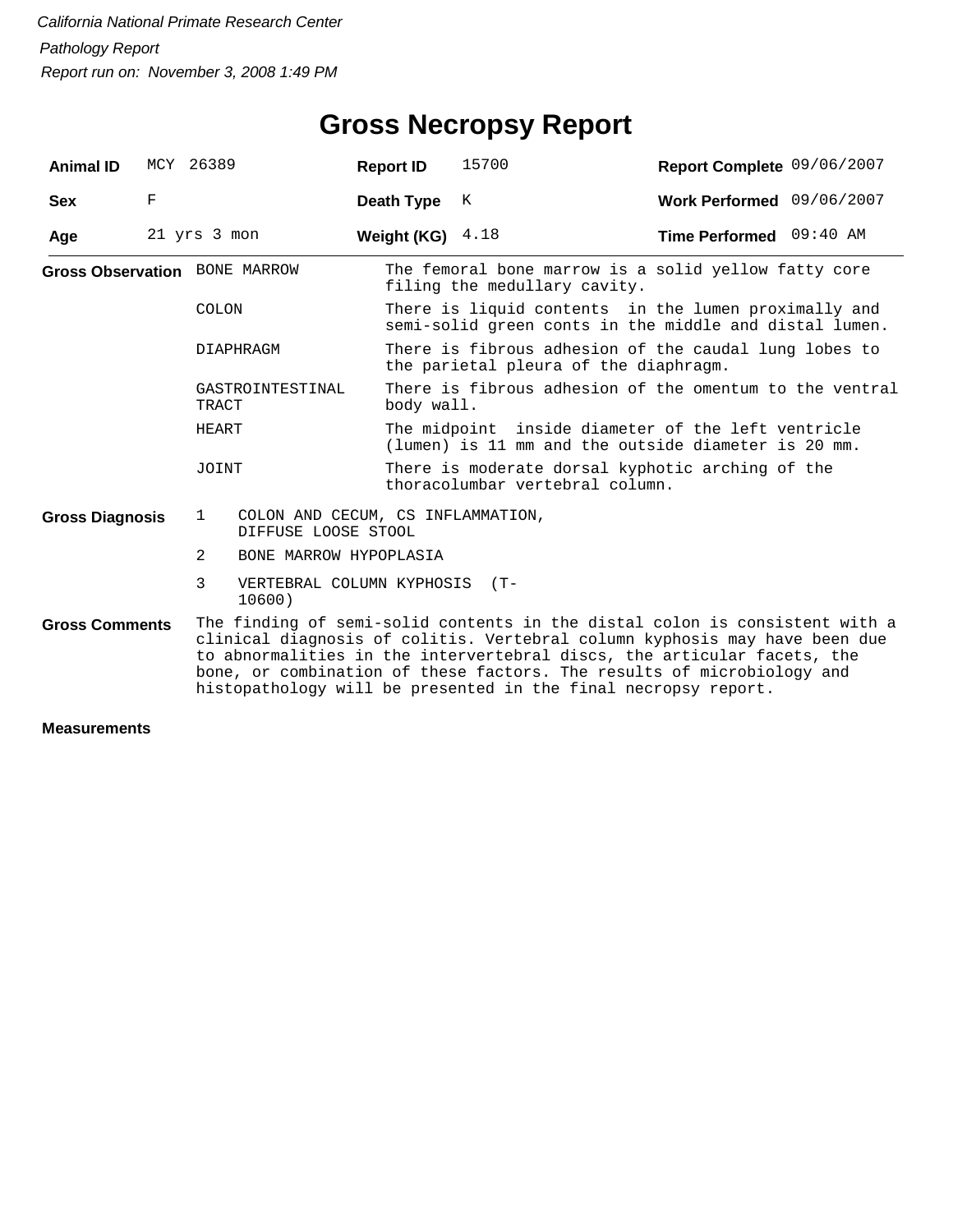## **Gross Necropsy Report**

| <b>Animal ID</b>         |                                                                                                                                                                        | MCY 26549                                                                                                                         | <b>Report ID</b> | 15240                                       | Report Complete 08/16/2007 |  |  |  |  |
|--------------------------|------------------------------------------------------------------------------------------------------------------------------------------------------------------------|-----------------------------------------------------------------------------------------------------------------------------------|------------------|---------------------------------------------|----------------------------|--|--|--|--|
| Sex                      | F                                                                                                                                                                      |                                                                                                                                   | Death Type       | К                                           | Work Performed 08/16/2007  |  |  |  |  |
| Age                      |                                                                                                                                                                        | $19$ yrs $0$ mon                                                                                                                  | Weight (KG)      | 4.35                                        | Time Performed 10:30 AM    |  |  |  |  |
| <b>Gross Observation</b> |                                                                                                                                                                        | BODY AS A WHOLE                                                                                                                   |                  | The SRV+ animal is presented in good flesh. |                            |  |  |  |  |
|                          |                                                                                                                                                                        | The left ovary is obscured by fat and a dark brown-black<br><b>OVARY</b><br>fluid filled cyst roughly the same size as the ovary. |                  |                                             |                            |  |  |  |  |
| <b>Gross Diagnosis</b>   |                                                                                                                                                                        | OVARY ENDOMETRIOSIS                                                                                                               |                  |                                             |                            |  |  |  |  |
|                          | Tissues are collected to fulfill a biospecimen request (ovaries) and per<br><b>Gross Comments</b><br>project protocol - no tissues are saved for CNPRC histopathology. |                                                                                                                                   |                  |                                             |                            |  |  |  |  |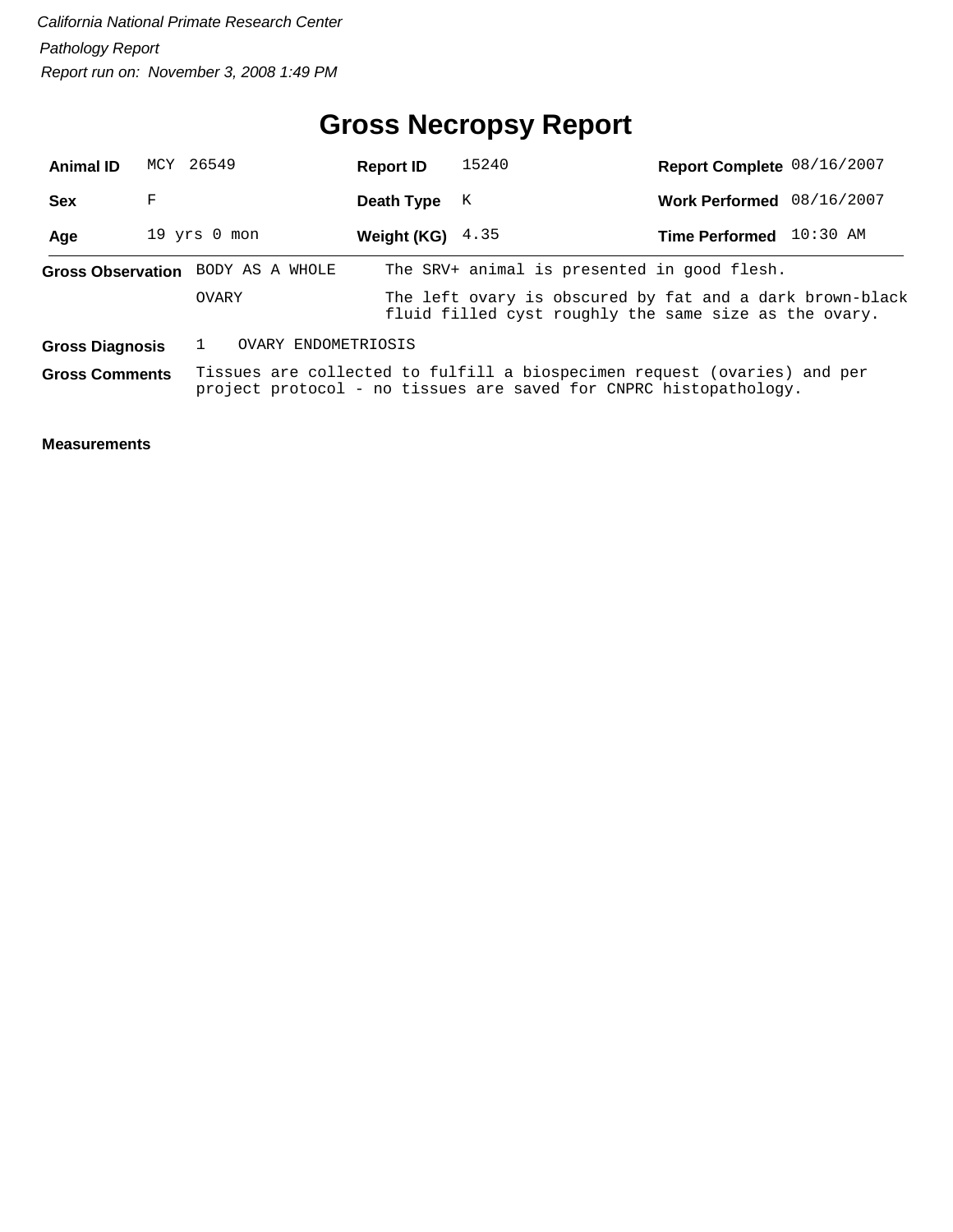#### **Gross Necropsy Report**

| <b>Animal ID</b>              |                                                                                                                                    | MMU 26617                         | <b>Report ID</b>                                                                                                                                                                                                      | 16642                                                                                                                                                                                                                                                                                                                                                                                                                                      | Report Complete 11/01/2007                                                                                                                                                                                                                                                                                                                                                               |  |  |  |
|-------------------------------|------------------------------------------------------------------------------------------------------------------------------------|-----------------------------------|-----------------------------------------------------------------------------------------------------------------------------------------------------------------------------------------------------------------------|--------------------------------------------------------------------------------------------------------------------------------------------------------------------------------------------------------------------------------------------------------------------------------------------------------------------------------------------------------------------------------------------------------------------------------------------|------------------------------------------------------------------------------------------------------------------------------------------------------------------------------------------------------------------------------------------------------------------------------------------------------------------------------------------------------------------------------------------|--|--|--|
| <b>Sex</b>                    | М                                                                                                                                  |                                   | <b>Death Type</b>                                                                                                                                                                                                     | D                                                                                                                                                                                                                                                                                                                                                                                                                                          | Work Performed $11/01/2007$                                                                                                                                                                                                                                                                                                                                                              |  |  |  |
| Age                           |                                                                                                                                    | 15 yrs 7 mon                      | Weight (KG) $15.2$                                                                                                                                                                                                    |                                                                                                                                                                                                                                                                                                                                                                                                                                            | Time Performed 10:45 AM                                                                                                                                                                                                                                                                                                                                                                  |  |  |  |
| <b>Gross Observation BONE</b> |                                                                                                                                    |                                   |                                                                                                                                                                                                                       |                                                                                                                                                                                                                                                                                                                                                                                                                                            | There is lordosis of the thoracic vertebral column as<br>evidenced by ventral arching deviation; in the caudal<br>thoacic region there in marked spondylosis as evidenced<br>by boney hard exostosis in this area.                                                                                                                                                                       |  |  |  |
|                               |                                                                                                                                    | <b>BRAIN</b>                      |                                                                                                                                                                                                                       | The hypothalamus bulges ventrally and is soft in<br>consistency.                                                                                                                                                                                                                                                                                                                                                                           |                                                                                                                                                                                                                                                                                                                                                                                          |  |  |  |
|                               |                                                                                                                                    | GASTROINTESTINAL<br>TRACT         | The stomach contains a moderate amount of green granular<br>soft contents. There is no contents in the small<br>intestine. The cecum and large intestine contain a<br>moderate amount of thick liquid green contents. |                                                                                                                                                                                                                                                                                                                                                                                                                                            |                                                                                                                                                                                                                                                                                                                                                                                          |  |  |  |
|                               |                                                                                                                                    | LUNG                              | The trachea and mainstem bronchi are filled with pink<br>frothy fluid. Theleft lung lobes and medial aspect of<br>the right lobes are red browm; all lobes have a moist<br>glistening pleural surface.                |                                                                                                                                                                                                                                                                                                                                                                                                                                            |                                                                                                                                                                                                                                                                                                                                                                                          |  |  |  |
|                               | One right inguinal lymph node is dark red; the remaining<br>LYMPH NODES<br>right inguinal lymph nodes and the left nodes are grey. |                                   |                                                                                                                                                                                                                       |                                                                                                                                                                                                                                                                                                                                                                                                                                            |                                                                                                                                                                                                                                                                                                                                                                                          |  |  |  |
|                               |                                                                                                                                    | SKIN                              |                                                                                                                                                                                                                       | There is focally extensive dark red gelatinous<br>hemorrhage in the subcutis and interfasicular connective<br>tissue of the caudal aspect of the right hindlimb an<br>dthe right side of the scrotum; the overlying skin is<br>darkred. Over the Achilles tendon there is a circular<br>red focus measuring 10 mm in diameter witha central tan<br>grey area measuring 2 mm in diameter. A tatoo on the<br>right medial thigh reads 26617. |                                                                                                                                                                                                                                                                                                                                                                                          |  |  |  |
|                               |                                                                                                                                    | URINARY BLADDER                   |                                                                                                                                                                                                                       |                                                                                                                                                                                                                                                                                                                                                                                                                                            | The bladder is contracted and empty.                                                                                                                                                                                                                                                                                                                                                     |  |  |  |
| <b>Gross Diagnosis</b>        |                                                                                                                                    | 1                                 |                                                                                                                                                                                                                       | SKIN OF LEG HEMORRHAGE, MASSIVE                                                                                                                                                                                                                                                                                                                                                                                                            |                                                                                                                                                                                                                                                                                                                                                                                          |  |  |  |
|                               |                                                                                                                                    | $\overline{2}$<br>BRAIN MALACIA   |                                                                                                                                                                                                                       |                                                                                                                                                                                                                                                                                                                                                                                                                                            | Hypothalamus                                                                                                                                                                                                                                                                                                                                                                             |  |  |  |
|                               |                                                                                                                                    | 3<br>VERTEBRAL COLUMN SPONDYLOSIS |                                                                                                                                                                                                                       |                                                                                                                                                                                                                                                                                                                                                                                                                                            | Thoracic region with lordosis in<br>the middle section                                                                                                                                                                                                                                                                                                                                   |  |  |  |
| <b>Gross Comments</b>         |                                                                                                                                    |                                   |                                                                                                                                                                                                                       |                                                                                                                                                                                                                                                                                                                                                                                                                                            | The severe regional hemorrhage in the subcutis and interstitium of the<br>skeletal muscle of the right hindlimb is consistent with some direct<br>localized injury. The absence of gross involvement of the right foot and the<br>most severe hemorrhage in the distal leg suggests an ascending pathogenesis<br>which reach the right side of the scrotum and some right inguinal lymph |  |  |  |

nodes. There was a circular red focus with a central greay area over the achilles tendon which may have been the result of some sort of bite or sting. The instilled material probably ascended in the lymphatics andcaused extensive tissue injury enroute.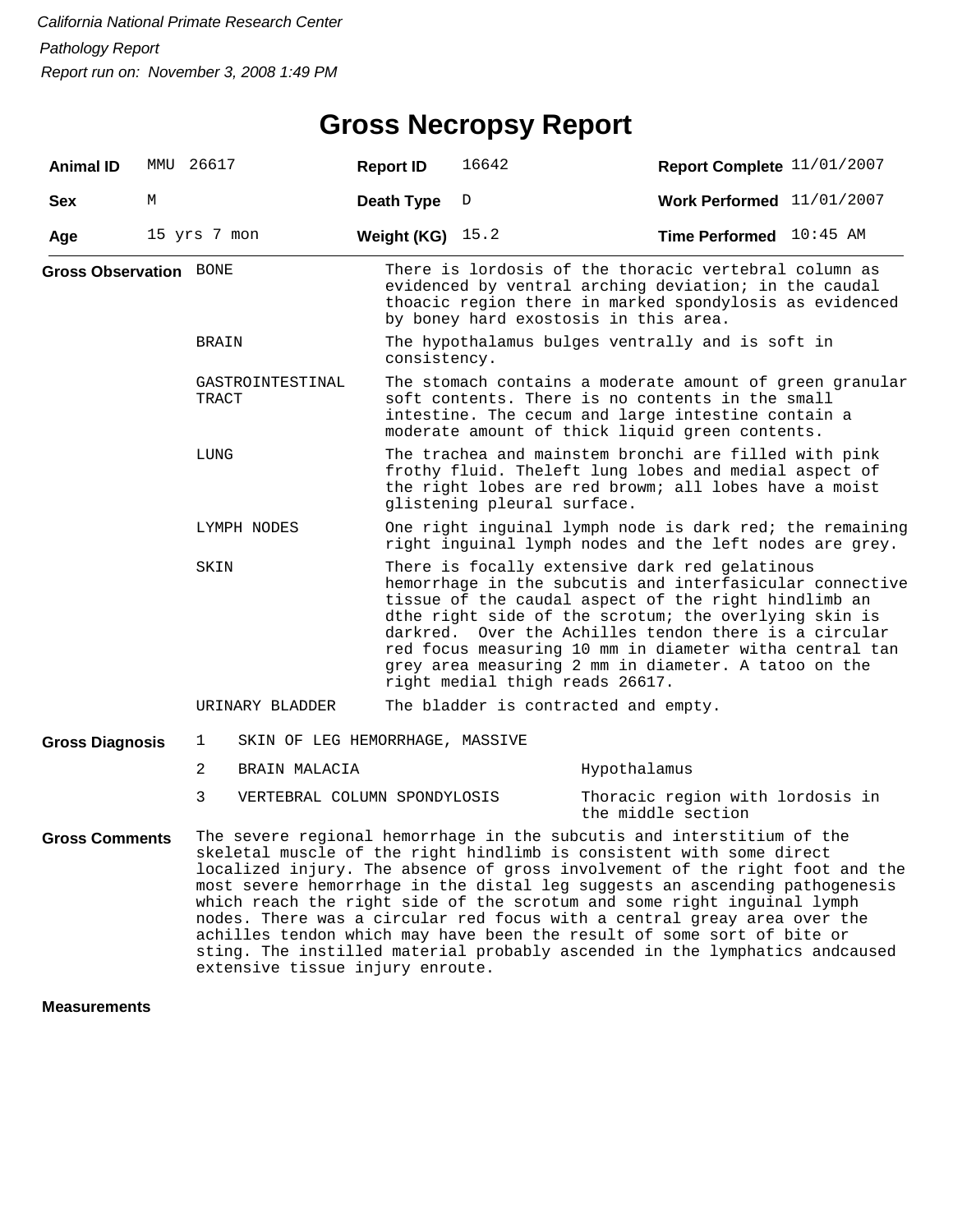## **Gross Necropsy Report**

| <b>Animal ID</b>       | MMU | 26619                                    | <b>Report ID</b> | 17341 | <b>Report Complete</b>                                                     |            |
|------------------------|-----|------------------------------------------|------------------|-------|----------------------------------------------------------------------------|------------|
| <b>Sex</b>             | M   |                                          | Death Type       | X     | <b>Work Performed</b>                                                      | 12/11/2007 |
| Age                    |     | 15 yrs 8 mon                             | Weight (KG)      | 11.27 | <b>Time Performed</b>                                                      | 09:30 AM   |
|                        |     | Gross Observation BODY AS A WHOLE        |                  |       | The animal is presented very thin.                                         |            |
| <b>Gross Diagnosis</b> |     | BODY AS A WHOLE INANITION PERFUSION      |                  |       | (whole body perfusion -<br>paraformaldehyde)                               |            |
| <b>Gross Comments</b>  |     | legs are collected for the investigator. |                  |       | The entire animal is perfused with paraformaldehyde, and brain, spine, and |            |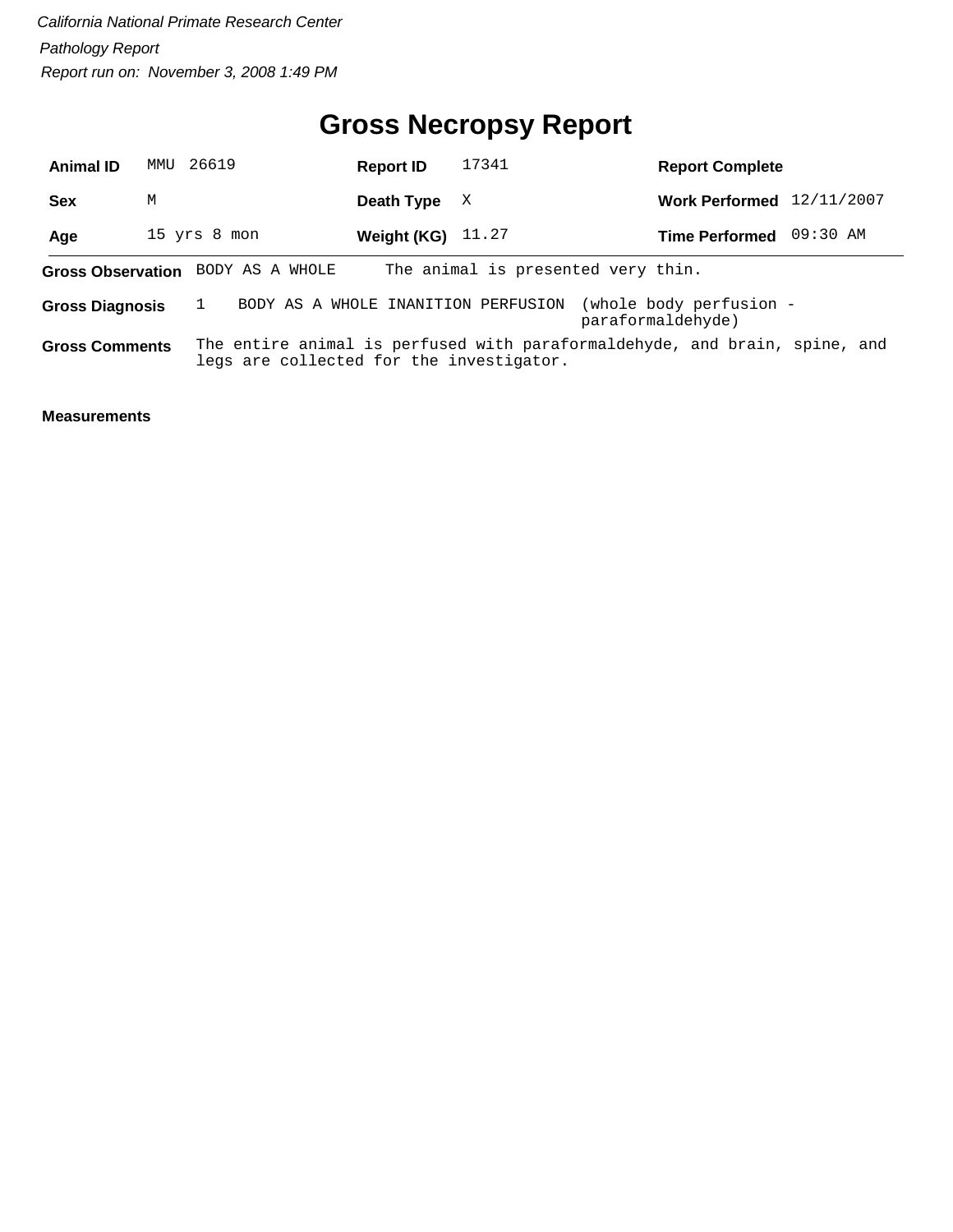## **Final Necropsy Report**

| <b>Animal ID</b>       | MMU | 26627                                                                                                                                                                 |                                                                                                                                   | <b>Report ID</b> |             | 18221                                                 | Report Complete 01/28/2008 |  |  |  |
|------------------------|-----|-----------------------------------------------------------------------------------------------------------------------------------------------------------------------|-----------------------------------------------------------------------------------------------------------------------------------|------------------|-------------|-------------------------------------------------------|----------------------------|--|--|--|
| <b>Sex</b>             | F   |                                                                                                                                                                       |                                                                                                                                   | Death Type       |             | K                                                     | Work Performed 01/28/2008  |  |  |  |
| Age                    |     | $15$ yrs $10$ mon                                                                                                                                                     |                                                                                                                                   |                  | Weight (KG) | 6.01                                                  | Time Performed 10:45 AM    |  |  |  |
|                        |     |                                                                                                                                                                       | Final Observations BODY AS A WHOLE                                                                                                |                  |             | The animal is presented thin and mildly dehydrated.   |                            |  |  |  |
|                        |     | LIVER                                                                                                                                                                 |                                                                                                                                   |                  |             | The liver is diffusely pale tan suggesting lipidosis. |                            |  |  |  |
|                        |     |                                                                                                                                                                       | The urinary bladder is distended with clear, pale yellow<br>URINARY BLADDER<br>urine which tests positive for glucose (dipstick). |                  |             |                                                       |                            |  |  |  |
| <b>Final Diagnosis</b> |     | $\mathbf{1}$                                                                                                                                                          | BODY AS A WHOLE INANITION<br><b>DEHYDRATION</b>                                                                                   |                  |             |                                                       |                            |  |  |  |
|                        |     | 2                                                                                                                                                                     | LIVER ABNORMAL APPEARANCE LIPIDOSIS                                                                                               |                  |             |                                                       |                            |  |  |  |
| <b>Final Comments</b>  |     | Several tissues are collected to fulfill biospecimen requests, and a<br>truncated set is saved in formalin, but no histopathology is to be performed<br>at this time. |                                                                                                                                   |                  |             |                                                       |                            |  |  |  |
| <b>Moscuramonts</b>    |     |                                                                                                                                                                       |                                                                                                                                   |                  |             |                                                       |                            |  |  |  |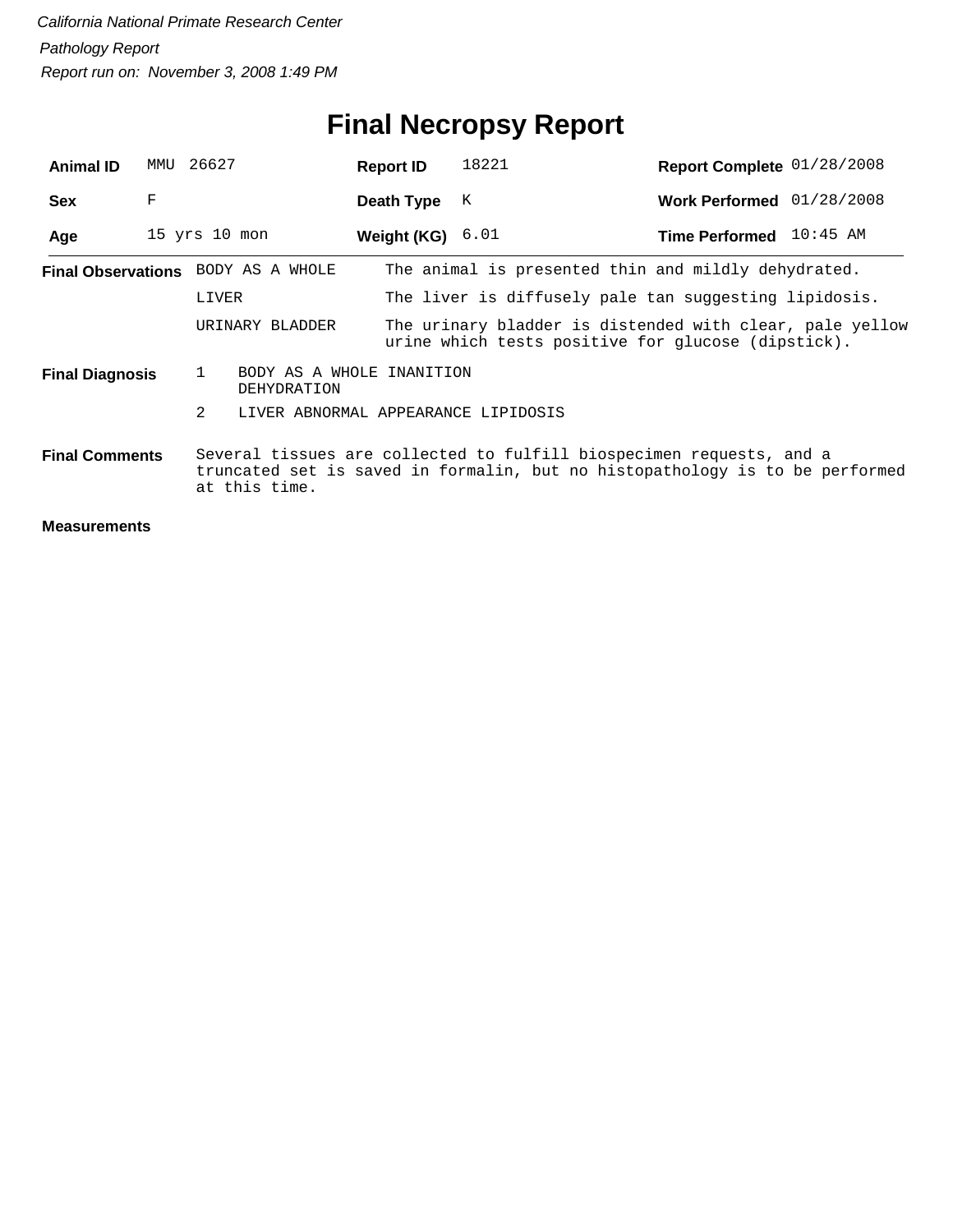#### **Gross Necropsy Report**

| <b>Animal ID</b>       | MCY 26646    |                                           | <b>Report ID</b> | 19541                                                                                                                                        | Report Complete 04/03/2008 |          |
|------------------------|--------------|-------------------------------------------|------------------|----------------------------------------------------------------------------------------------------------------------------------------------|----------------------------|----------|
| <b>Sex</b>             | M            |                                           | Death Type       | X                                                                                                                                            | Work Performed 04/03/2008  |          |
| Age                    | 16 yrs 0 mon |                                           | Weight (KG)      | 7.3                                                                                                                                          | <b>Time Performed</b>      | 10:00 AM |
|                        |              | Gross Observation BODY AS A WHOLE         |                  | The animal is presented in robust good flesh.                                                                                                |                            |          |
| <b>Gross Diagnosis</b> |              | BODY AS A WHOLE NO REMARKABLE<br>FINDINGS |                  |                                                                                                                                              |                            |          |
| <b>Gross Comments</b>  |              |                                           |                  | Tissues are collected per project protocol - a truncated set is saved in<br>formalin, but no histopathology is to be performed at this time. |                            |          |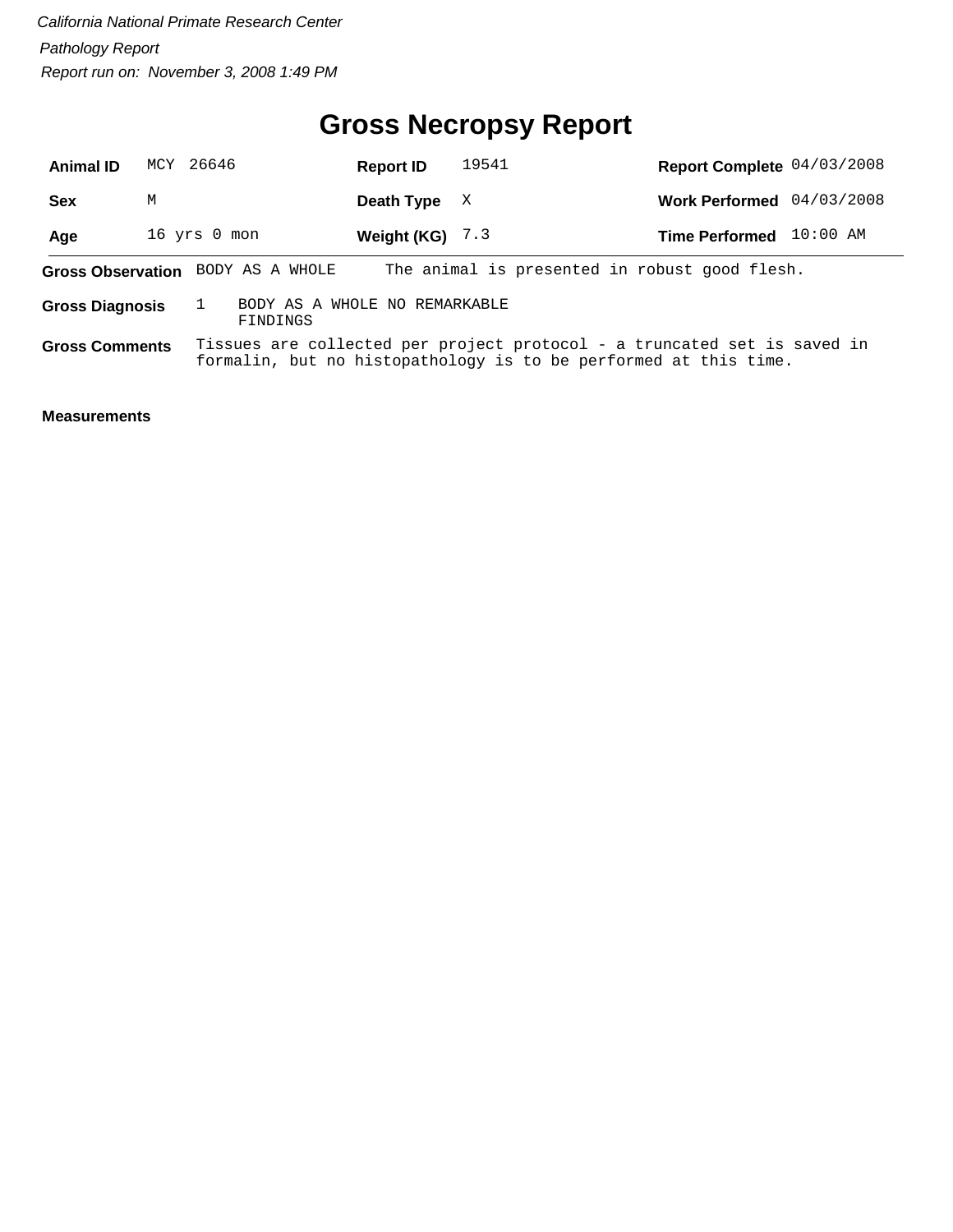| <b>Animal ID</b>       | MMU 26806    |                                                   |                                     | <b>Report ID</b>                                                                                                                                                                                                                                                                                                                                                                                                                                                                                                                                                               | 17621                                                                                                                                                                    | Report Complete 12/27/2007  |  |  |  |
|------------------------|--------------|---------------------------------------------------|-------------------------------------|--------------------------------------------------------------------------------------------------------------------------------------------------------------------------------------------------------------------------------------------------------------------------------------------------------------------------------------------------------------------------------------------------------------------------------------------------------------------------------------------------------------------------------------------------------------------------------|--------------------------------------------------------------------------------------------------------------------------------------------------------------------------|-----------------------------|--|--|--|
| <b>Sex</b>             | М            |                                                   |                                     | Death Type                                                                                                                                                                                                                                                                                                                                                                                                                                                                                                                                                                     | K                                                                                                                                                                        | Work Performed $12/27/2007$ |  |  |  |
| Age                    | 15 yrs 8 mon |                                                   |                                     | Weight (KG)                                                                                                                                                                                                                                                                                                                                                                                                                                                                                                                                                                    | 12.03                                                                                                                                                                    | Time Performed 10:05 AM     |  |  |  |
|                        |              | TRACT                                             | Gross Observation GASTROINTESTINAL  |                                                                                                                                                                                                                                                                                                                                                                                                                                                                                                                                                                                | Contents throughout the tract is within normal limits<br>of amount and appearance.                                                                                       |                             |  |  |  |
|                        |              | GINGIVA                                           |                                     | This animal has a full adult set of dentition in good<br>condition.                                                                                                                                                                                                                                                                                                                                                                                                                                                                                                            |                                                                                                                                                                          |                             |  |  |  |
|                        |              | JOINT                                             |                                     | the articular cartilage of the medial condyle ofn the<br>distal right femur is roughend and irregular. Light red<br>brown fluid flows from the left stifle joint upon<br>opening. The articular cartilage of the lateral and<br>medial conyles on the distal left femur is roughened.<br>The aritcular surfuce of the left patella has a red<br>brown irregular depressed ulcerated appearance for<br>approximately 25% of the surface. The articular surface<br>of the proximal trochlea and condyyles on the left femur<br>is ulcerted for approximately 25% of the surface. |                                                                                                                                                                          |                             |  |  |  |
|                        |              | SKIN                                              |                                     | A tattoo on the right medial thigh reads 26806.                                                                                                                                                                                                                                                                                                                                                                                                                                                                                                                                |                                                                                                                                                                          |                             |  |  |  |
|                        |              |                                                   | URINARY BLADDER                     | in diameter.                                                                                                                                                                                                                                                                                                                                                                                                                                                                                                                                                                   | Multifocally, especially in the distal fundic region<br>there are several red brown dome-shaped hemorrhagic foci<br>in the mucosa ranging from approximately 0.5 to 1 mm |                             |  |  |  |
| <b>Gross Diagnosis</b> |              | 1                                                 | KNEE JOINT INFLAMMATION, ULCERATIVE |                                                                                                                                                                                                                                                                                                                                                                                                                                                                                                                                                                                |                                                                                                                                                                          |                             |  |  |  |
|                        |              | 2<br>URINARY BLADDER INFLAMMATION,<br>HEMORRHAGIC |                                     |                                                                                                                                                                                                                                                                                                                                                                                                                                                                                                                                                                                |                                                                                                                                                                          |                             |  |  |  |
| <b>Gross Comments</b>  |              |                                                   |                                     | The finding of roughened and ulcerarted articular cartilage especially of<br>the left stifle can account for the clinical signs. Red turbid fluid in the<br>synovial space of the left stifle is compatible with an active inflammatory                                                                                                                                                                                                                                                                                                                                        |                                                                                                                                                                          |                             |  |  |  |

process. Selcted tissues are collected for the biospecimen requesxt program and a variety of tissues are fixed in 10% buffered formalin for hdiagnostic pathology. The results of microbiology [left and right stifles and urinary bladder] and histopathology will be presented in the final necropsy report.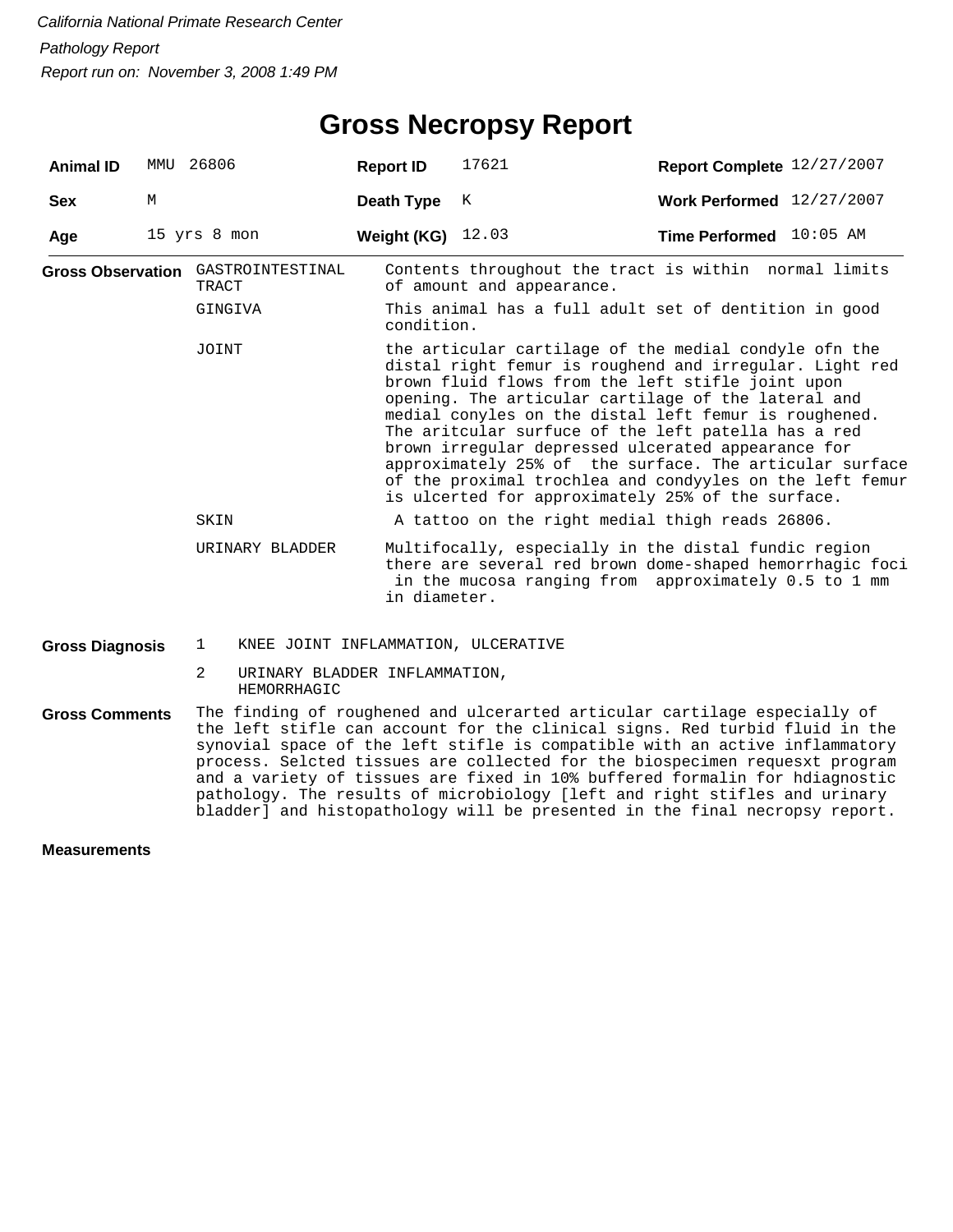| <b>Animal ID</b>                  | MMU | 26823           |                                            | <b>Report ID</b>                                              | 15200                                                                                   |                                                                                                                                                                                                                               | Report Complete 08/15/2007 |  |  |
|-----------------------------------|-----|-----------------|--------------------------------------------|---------------------------------------------------------------|-----------------------------------------------------------------------------------------|-------------------------------------------------------------------------------------------------------------------------------------------------------------------------------------------------------------------------------|----------------------------|--|--|
| <b>Sex</b>                        | М   |                 |                                            | Death Type                                                    | K                                                                                       |                                                                                                                                                                                                                               | Work Performed 08/15/2007  |  |  |
| Age                               |     | 15 yrs 3 mon    |                                            | Weight (KG)                                                   | 9.42                                                                                    |                                                                                                                                                                                                                               | Time Performed 09:30 AM    |  |  |
| Gross Observation BODY AS A WHOLE |     |                 |                                            |                                                               |                                                                                         | The animal is presented thin and mildly dehydrated.                                                                                                                                                                           |                            |  |  |
|                                   |     | CECUM           |                                            | junction.                                                     |                                                                                         | The cecum is poorly defined and when opened displays<br>circumferential mural thickening with erythema at the<br>ileocecal junction causing stricture; an additional,<br>less prominent stricture is present at the cecocolic |                            |  |  |
|                                   |     | <b>COLON</b>    |                                            |                                                               | The colon, particularly proximally, is mildly dilated<br>with soft to liquid contents.  |                                                                                                                                                                                                                               |                            |  |  |
|                                   |     | <b>DUODENUM</b> |                                            |                                                               | The duodenal mucosa is variably erythematous,<br>particularly near the ampula of Vater. |                                                                                                                                                                                                                               |                            |  |  |
|                                   |     | ILEUM           |                                            |                                                               | the lumen is dilated.                                                                   | The distal ileal mucosa is variably erythematous, and                                                                                                                                                                         |                            |  |  |
|                                   |     | LYMPH NODES     |                                            |                                                               | prominent to enlarged.                                                                  | Nodes associated with the gastrointestinal tract are                                                                                                                                                                          |                            |  |  |
|                                   |     | STOMACH         |                                            | The gastric mucosa is thickened and variably<br>erythematous. |                                                                                         |                                                                                                                                                                                                                               |                            |  |  |
| <b>Gross Diagnosis</b>            |     | 1               | BODY AS A WHOLE INANITION<br>DEHYDRATION   |                                                               |                                                                                         |                                                                                                                                                                                                                               |                            |  |  |
|                                   |     | 2               | CECUM STRICTURE TYPHLITIS, NOS             |                                                               |                                                                                         |                                                                                                                                                                                                                               |                            |  |  |
|                                   |     | 3               | ILEUM-CECUM INFLAMMATION<br>ENTERITIS, NOS |                                                               |                                                                                         |                                                                                                                                                                                                                               |                            |  |  |
|                                   |     | 4               | DUODENAL MUCOUS MEMBRANE<br>INFLAMMATION   |                                                               |                                                                                         |                                                                                                                                                                                                                               |                            |  |  |
|                                   |     | 5               | STOMACH INFLAMMATION GASTRITIS, NOS        |                                                               |                                                                                         |                                                                                                                                                                                                                               |                            |  |  |
|                                   |     | 6               | LYMPH NODE HYPERTROPHY                     |                                                               |                                                                                         | (lymphadenopathy - paracolic,<br>mesenteric, gastric)                                                                                                                                                                         |                            |  |  |
| <b>Gross Comments</b>             |     |                 |                                            |                                                               | is saved in formalin for limited histopathology.                                        | Tissues are collected to fulfill biospecimen requests (kidneys, testes,<br>seminal vesicles, lymph node, trachea, lung), and a truncated set of tissues                                                                       |                            |  |  |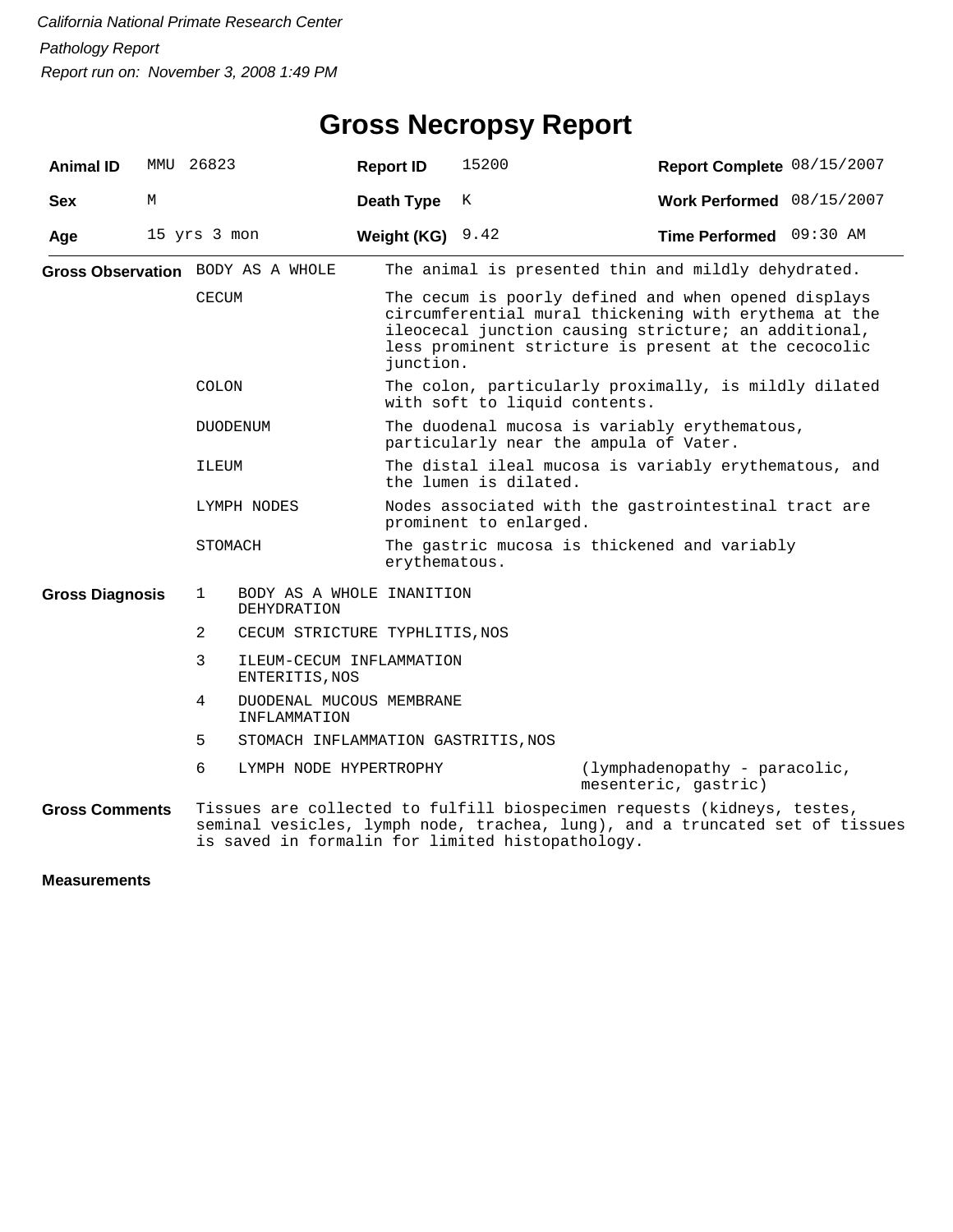## **Gross Necropsy Report**

| <b>Animal ID</b>       | MMU | 26907                                                                               | <b>Report ID</b>                                                                                                                                | 14360                                                                                                                                                                                                                                                         | Report Complete 06/27/2007                                                                                  |  |  |  |
|------------------------|-----|-------------------------------------------------------------------------------------|-------------------------------------------------------------------------------------------------------------------------------------------------|---------------------------------------------------------------------------------------------------------------------------------------------------------------------------------------------------------------------------------------------------------------|-------------------------------------------------------------------------------------------------------------|--|--|--|
| <b>Sex</b>             | F   |                                                                                     | Death Type                                                                                                                                      | K                                                                                                                                                                                                                                                             | Work Performed 06/27/2007                                                                                   |  |  |  |
| Age                    |     | 15 yrs 1 mon                                                                        | Weight (KG)                                                                                                                                     | 9.35                                                                                                                                                                                                                                                          | Time Performed 09:30 AM                                                                                     |  |  |  |
|                        |     | Gross Observation BODY AS A WHOLE                                                   |                                                                                                                                                 | firm caudal abdominal mass.                                                                                                                                                                                                                                   | The animal is presented in good flesh with a palpably                                                       |  |  |  |
|                        |     | <b>COLON</b>                                                                        |                                                                                                                                                 | The distal colon/rectum is compressed by the mass of<br>endometriosis/scirrhous reaction in the pelvic inlet.                                                                                                                                                 |                                                                                                             |  |  |  |
|                        |     | ILEUM                                                                               |                                                                                                                                                 | Multiple loops of ileum are entrapped within the<br>endometiosis/scirrhous reaction in the caudal abdomen<br>causing local strictures.                                                                                                                        |                                                                                                             |  |  |  |
|                        |     | LUNG                                                                                |                                                                                                                                                 |                                                                                                                                                                                                                                                               | There are multiple focal cysts, the largest over a<br>centimeter in diameter, are present on lung surfaces. |  |  |  |
|                        |     | URINARY BLADDER                                                                     |                                                                                                                                                 | The urinary bladder is flattened by the pressure of the<br>expansile mass of endometriosis/scirrhous reaction.                                                                                                                                                |                                                                                                             |  |  |  |
|                        |     | UTERUS                                                                              |                                                                                                                                                 | The uterus and ovaries are incased in a combination of<br>cysts and very firm fibrous connective tissue - colon,<br>urinary bladder, and multiple loops of small intestine<br>are also entrapped within this area of endometriosis and<br>scirrhous reaction. |                                                                                                             |  |  |  |
| <b>Gross Diagnosis</b> |     | $\mathbf{1}$<br>UTERUS AND CERVIX, FALLOPIAN TUBES<br>AND OVARIES, CS ENDOMETRIOSIS |                                                                                                                                                 |                                                                                                                                                                                                                                                               |                                                                                                             |  |  |  |
|                        |     | 2<br>GASTROINTESTINAL TRACT STRICTURE                                               |                                                                                                                                                 |                                                                                                                                                                                                                                                               |                                                                                                             |  |  |  |
|                        |     | 3<br>LUNGS (BOTH) ACARIASIS                                                         |                                                                                                                                                 |                                                                                                                                                                                                                                                               |                                                                                                             |  |  |  |
| <b>Gross Comments</b>  |     |                                                                                     | Kidneys and trachea are collected to fulfill biospecimen requests. A<br>truncated set of tissues is saved in formalin for CNPRC histopathology. |                                                                                                                                                                                                                                                               |                                                                                                             |  |  |  |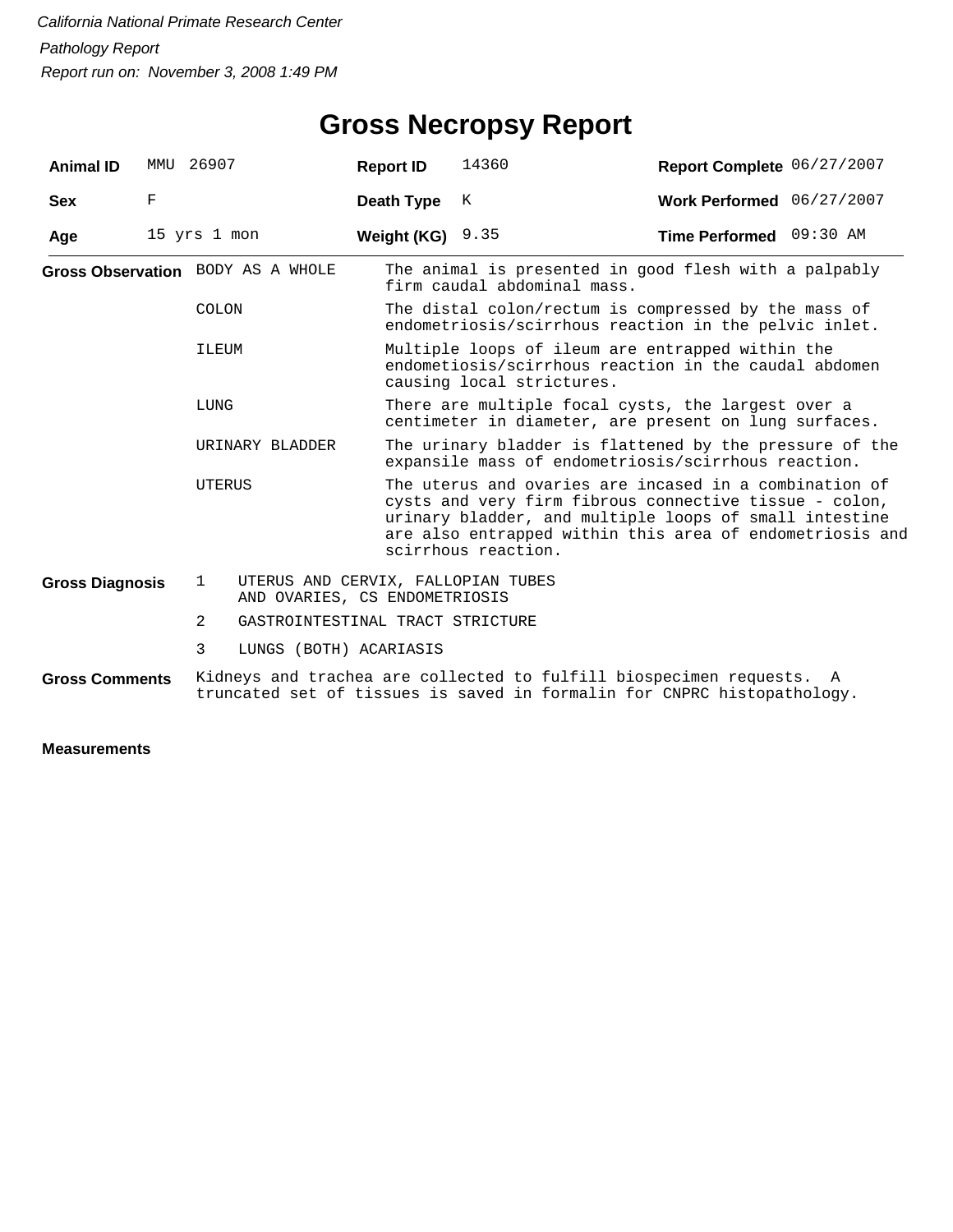| <b>Animal ID</b>       | MMU                                                                                 | 26961        |                                   | <b>Report ID</b> |                                                                                                                                                                                                                                                           | 15160                      |  | <b>Report Complete</b>                                                                                                                            |  |  |
|------------------------|-------------------------------------------------------------------------------------|--------------|-----------------------------------|------------------|-----------------------------------------------------------------------------------------------------------------------------------------------------------------------------------------------------------------------------------------------------------|----------------------------|--|---------------------------------------------------------------------------------------------------------------------------------------------------|--|--|
| <b>Sex</b>             | F                                                                                   |              |                                   |                  | Death Type                                                                                                                                                                                                                                                | К                          |  | Work Performed 08/14/2007                                                                                                                         |  |  |
| Age                    |                                                                                     | 15 yrs 2 mon |                                   |                  |                                                                                                                                                                                                                                                           | <b>Weight (KG)</b> $11.76$ |  | Time Performed 11:00 AM                                                                                                                           |  |  |
|                        |                                                                                     |              | Gross Observation BODY AS A WHOLE |                  |                                                                                                                                                                                                                                                           |                            |  | The animal is presented in abundant good flesh.                                                                                                   |  |  |
|                        |                                                                                     | OVARY        |                                   |                  | The ovaries are not clearly discerned in the<br>endometriosis/uterine adhesions.                                                                                                                                                                          |                            |  |                                                                                                                                                   |  |  |
|                        |                                                                                     | UTERUS       |                                   |                  | The uterus is adherent to both bladder and colon and<br>there are multiple irregular proliferative areas on its<br>surface, some of them cystic with dark blue-black<br>contents (endometriosis); the endometrium is diffusely<br>thickened and pale tan. |                            |  |                                                                                                                                                   |  |  |
| <b>Gross Diagnosis</b> | UTERUS AND CERVIX, FALLOPIAN TUBES<br>$\mathbf{1}$<br>AND OVARIES, CS ENDOMETRIOSIS |              |                                   |                  |                                                                                                                                                                                                                                                           |                            |  |                                                                                                                                                   |  |  |
|                        |                                                                                     | 2            | ENDOMETRIUM HYPERPLASIA, DIFFUSE  |                  |                                                                                                                                                                                                                                                           |                            |  |                                                                                                                                                   |  |  |
| <b>Gross Comments</b>  |                                                                                     |              |                                   |                  |                                                                                                                                                                                                                                                           |                            |  | Kidneys and trachea are collected to fulfill biospecimen requests. A<br>truncated set of tissues is saved in formalin for limited histopathology. |  |  |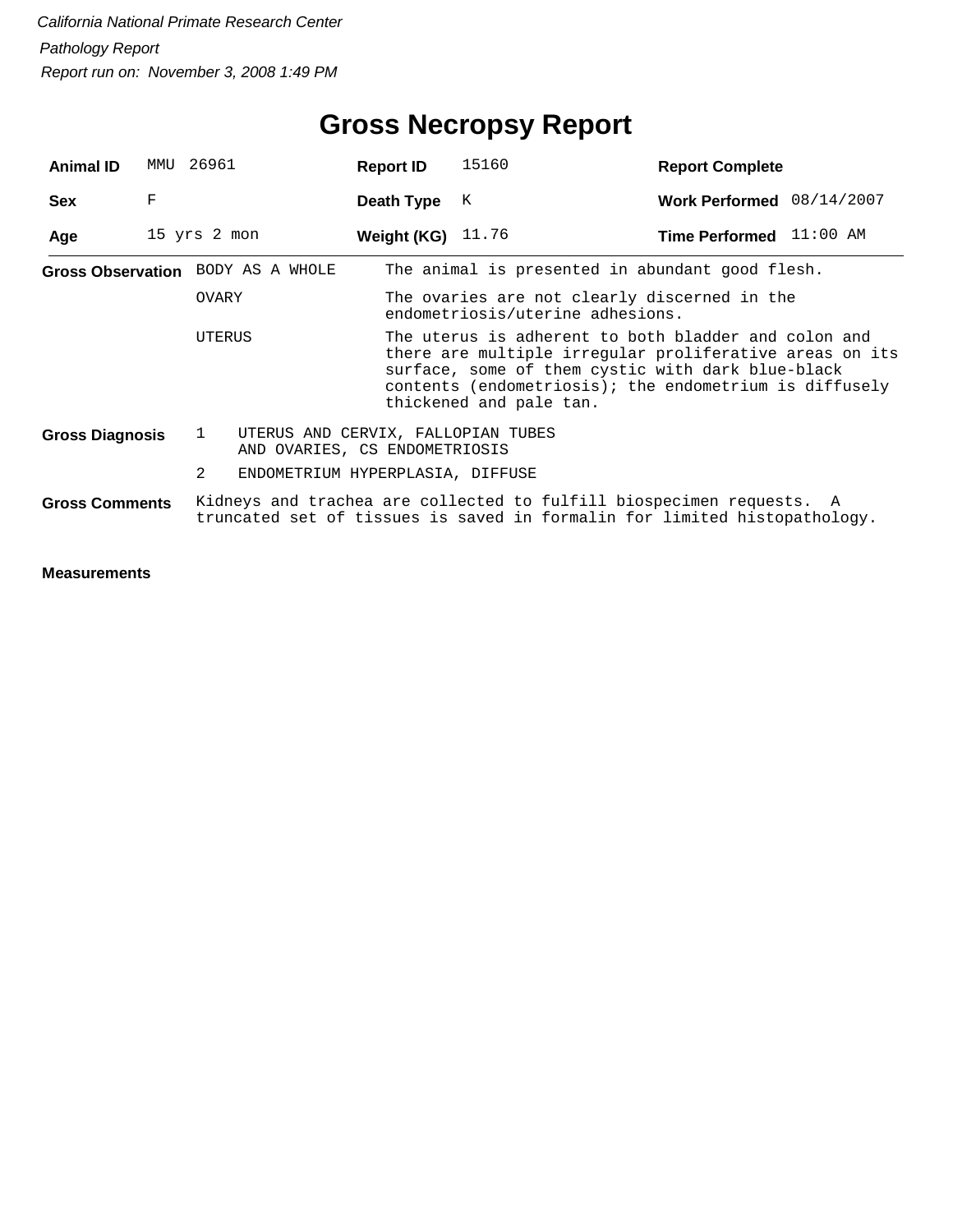## **Gross Necropsy Report**

| <b>Animal ID</b>       | 27058<br>MMU |                                           | <b>Report ID</b>   | 17062                                                                                                                                   | Report Complete 11/27/2007  |          |
|------------------------|--------------|-------------------------------------------|--------------------|-----------------------------------------------------------------------------------------------------------------------------------------|-----------------------------|----------|
| <b>Sex</b>             | F            |                                           | Death Type         | X                                                                                                                                       | Work Performed $11/27/2007$ |          |
| Age                    | 15 yrs 5 mon |                                           | Weight (KG) $7.54$ |                                                                                                                                         | <b>Time Performed</b>       | 12:10 PM |
|                        |              | Gross Observation BODY AS A WHOLE         |                    | The animal is presented in good flesh with an<br>openventral midabdominal incision subsequent to<br>experimental surgical manipulation. |                             |          |
| <b>Gross Diagnosis</b> |              | BODY AS A WHOLE NO REMARKABLE<br>FINDINGS |                    |                                                                                                                                         |                             |          |
| <b>Gross Comments</b>  |              |                                           |                    | Tissues are collected per project protocol and to fulfill biospecimen<br>requests. No tissues are saved for CNPRC histopathology.       |                             |          |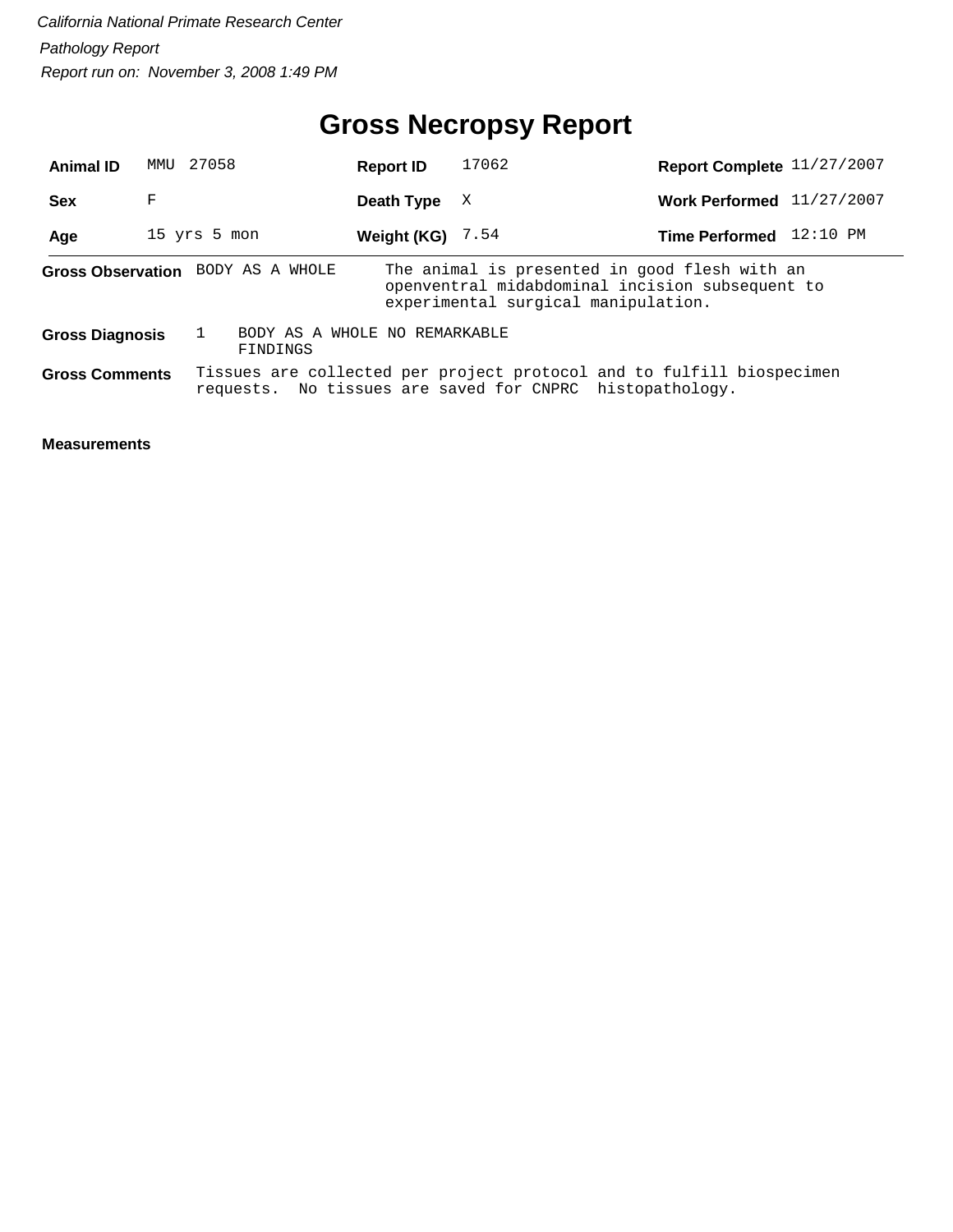#### **Gross Necropsy Report**

| <b>Animal ID</b>       | MMTJ | 27118                                                  | <b>Report ID</b>    | 19881 | Report Complete 04/25/2008                                                                                                                                |            |
|------------------------|------|--------------------------------------------------------|---------------------|-------|-----------------------------------------------------------------------------------------------------------------------------------------------------------|------------|
| <b>Sex</b>             | M    |                                                        | Death Type          | K     | <b>Work Performed</b>                                                                                                                                     | 04/25/2008 |
| Age                    |      | 15 yrs 9 mon                                           | Weight (KG) $11.24$ |       | Time Performed 09:30 AM                                                                                                                                   |            |
|                        |      | Gross Observation BODY AS A WHOLE                      |                     |       | The animal is presented in good flesh.                                                                                                                    |            |
| <b>Gross Diagnosis</b> |      | BODY AS A WHOLE NO REMARKABLE<br>FINDINGS              |                     |       |                                                                                                                                                           |            |
| <b>Gross Comments</b>  |      | but no histopathology is to be performed at this time. |                     |       | Tissues are collected to fulfill biospecimen requests (testes, epididymides,<br>seminal vesicles, lymph nodes), and a truncated set is saved in formalin, |            |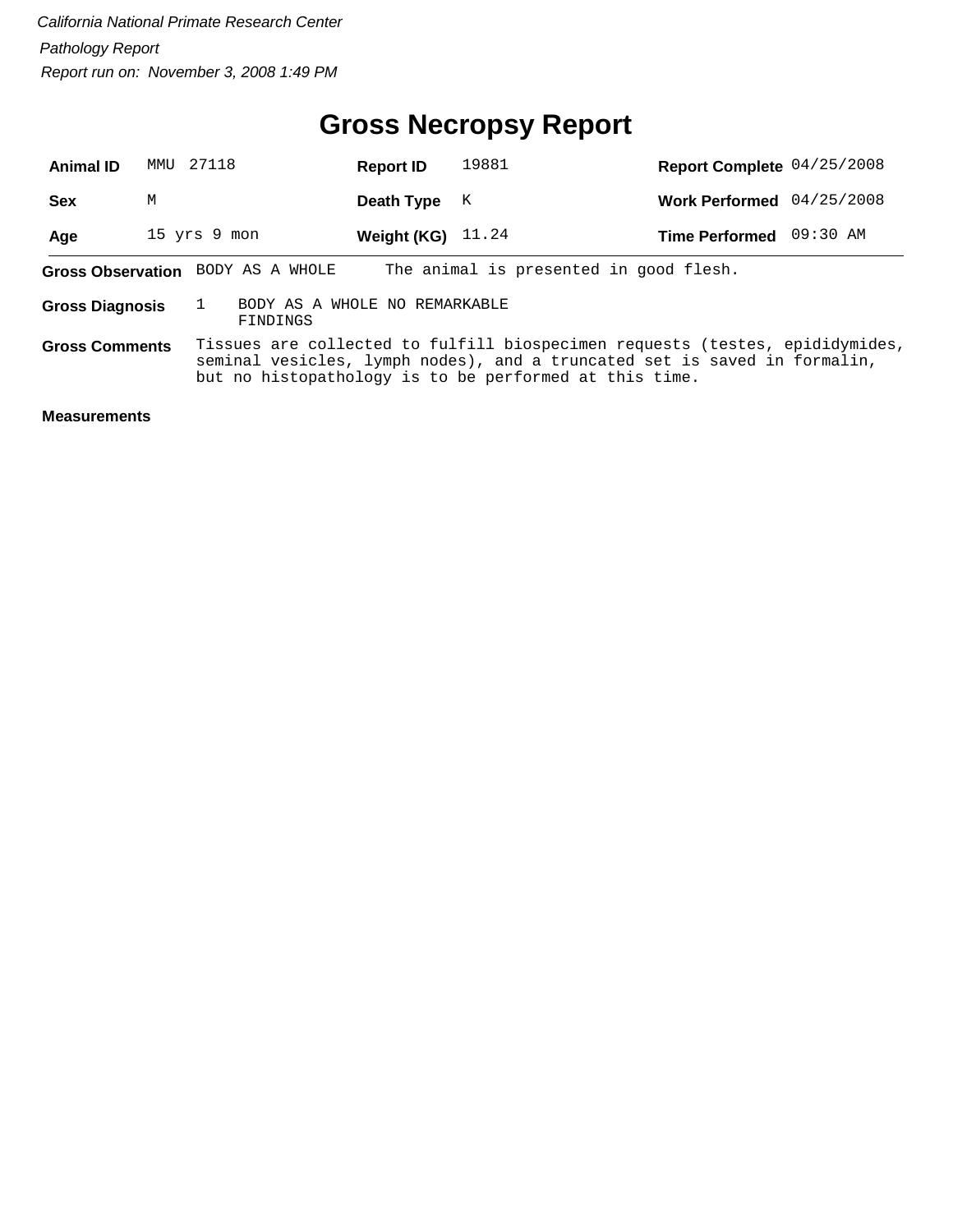# **Final Necropsy Report**

| <b>Animal ID</b>          | MMU               | 27132                                       |                                                                                                                                                                                |  | <b>Report ID</b>  | 14140                                  |  | Report Complete 06/15/2007 |            |
|---------------------------|-------------------|---------------------------------------------|--------------------------------------------------------------------------------------------------------------------------------------------------------------------------------|--|-------------------|----------------------------------------|--|----------------------------|------------|
| <b>Sex</b>                | F                 |                                             |                                                                                                                                                                                |  | Death Type        | X                                      |  | <b>Work Performed</b>      | 06/15/2007 |
| Age                       | $14$ yrs $11$ mon |                                             |                                                                                                                                                                                |  | Weight (KG) $7.8$ |                                        |  | <b>Time Performed</b>      | 07:30 AM   |
| <b>Final Observations</b> |                   |                                             | BODY AS A WHOLE                                                                                                                                                                |  |                   | The animal is presented in good flesh. |  |                            |            |
| STOMACH                   |                   |                                             | Multiple pedunculated polypoid structures, the largest<br>roughly 0.7 cm diameter, are present in the gastric<br>mucosa approximately at the junction of corpus and<br>antrum. |  |                   |                                        |  |                            |            |
| <b>Final Diagnosis</b>    |                   |                                             | STOMACH POLYP                                                                                                                                                                  |  |                   |                                        |  |                            |            |
| <b>Final Comments</b>     |                   | Tissues are collected per project protocol. |                                                                                                                                                                                |  |                   |                                        |  |                            |            |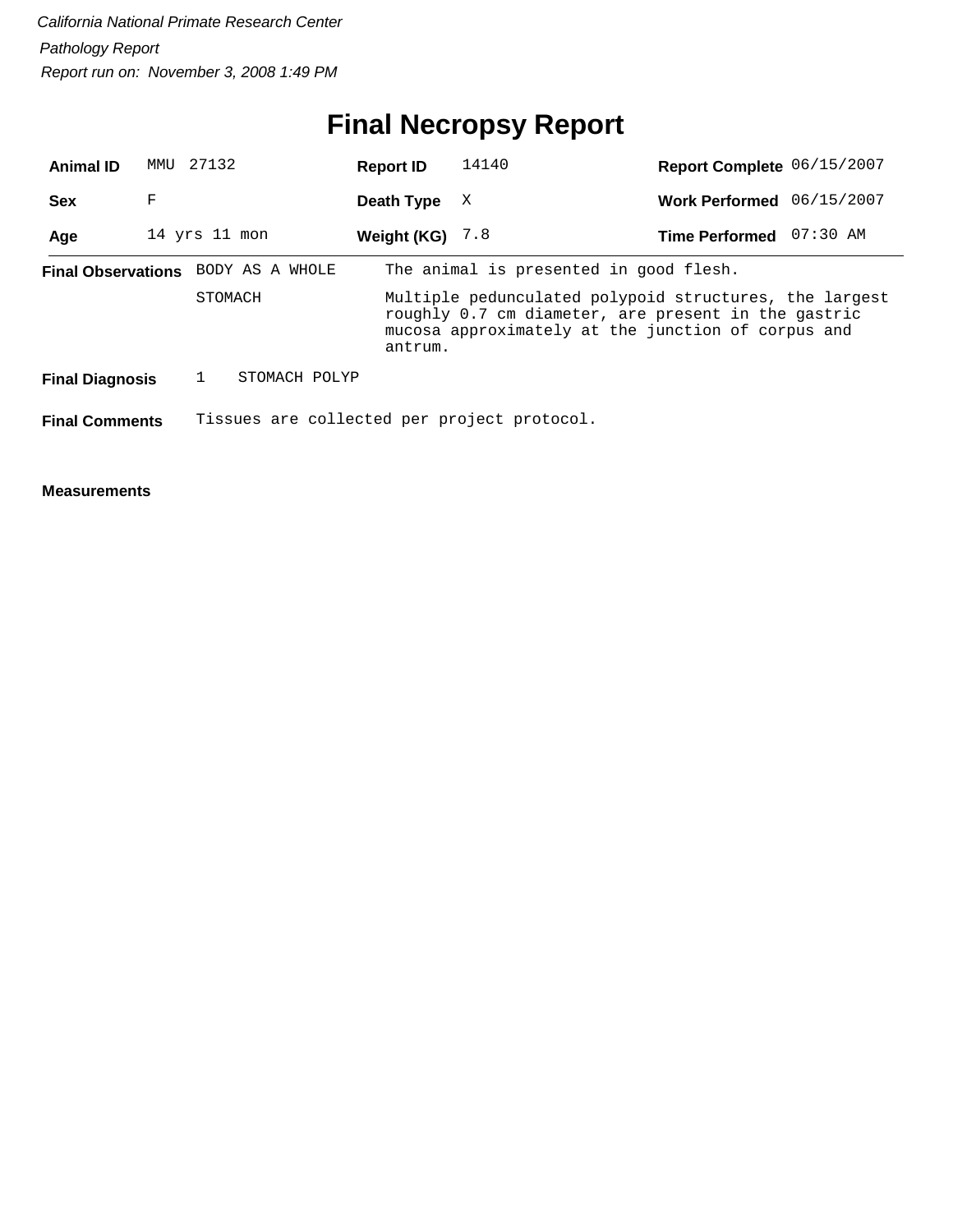## **Gross Necropsy Report**

| <b>Animal ID</b>                                                                                                  | MMU          | 27153        |                    |  | <b>Report ID</b>                                                                                                                       | 17361                                                                                                                                | Report Complete 12/11/2007 |  |  |  |
|-------------------------------------------------------------------------------------------------------------------|--------------|--------------|--------------------|--|----------------------------------------------------------------------------------------------------------------------------------------|--------------------------------------------------------------------------------------------------------------------------------------|----------------------------|--|--|--|
| <b>Sex</b>                                                                                                        | F            |              |                    |  | Death Type                                                                                                                             | X                                                                                                                                    | Work Performed 12/11/2007  |  |  |  |
| Age                                                                                                               | 15 yrs 4 mon |              | Weight (KG) $9.53$ |  | Time Performed 12:20 PM                                                                                                                |                                                                                                                                      |                            |  |  |  |
| Gross Observation BODY AS A WHOLE                                                                                 |              |              |                    |  |                                                                                                                                        | The animal is presented in good flesh with an open<br>ventral midline abdominal incision subsequent to<br>experimental manipulation. |                            |  |  |  |
|                                                                                                                   |              | LIVER        |                    |  | Numerous 0.1-0.2 cm diameter, circular, green fluid<br>filled cysts are scattered liberally over capsular<br>surfaces (biliary cysts). |                                                                                                                                      |                            |  |  |  |
| <b>Gross Diagnosis</b>                                                                                            |              | $\mathbf{1}$ |                    |  | LIVER CYSTS, MULTIPLE                                                                                                                  |                                                                                                                                      | (biliary cysts)            |  |  |  |
| Tissues are collected per project protocol - none are saved for CNPRC<br><b>Gross Comments</b><br>histopathology. |              |              |                    |  |                                                                                                                                        |                                                                                                                                      |                            |  |  |  |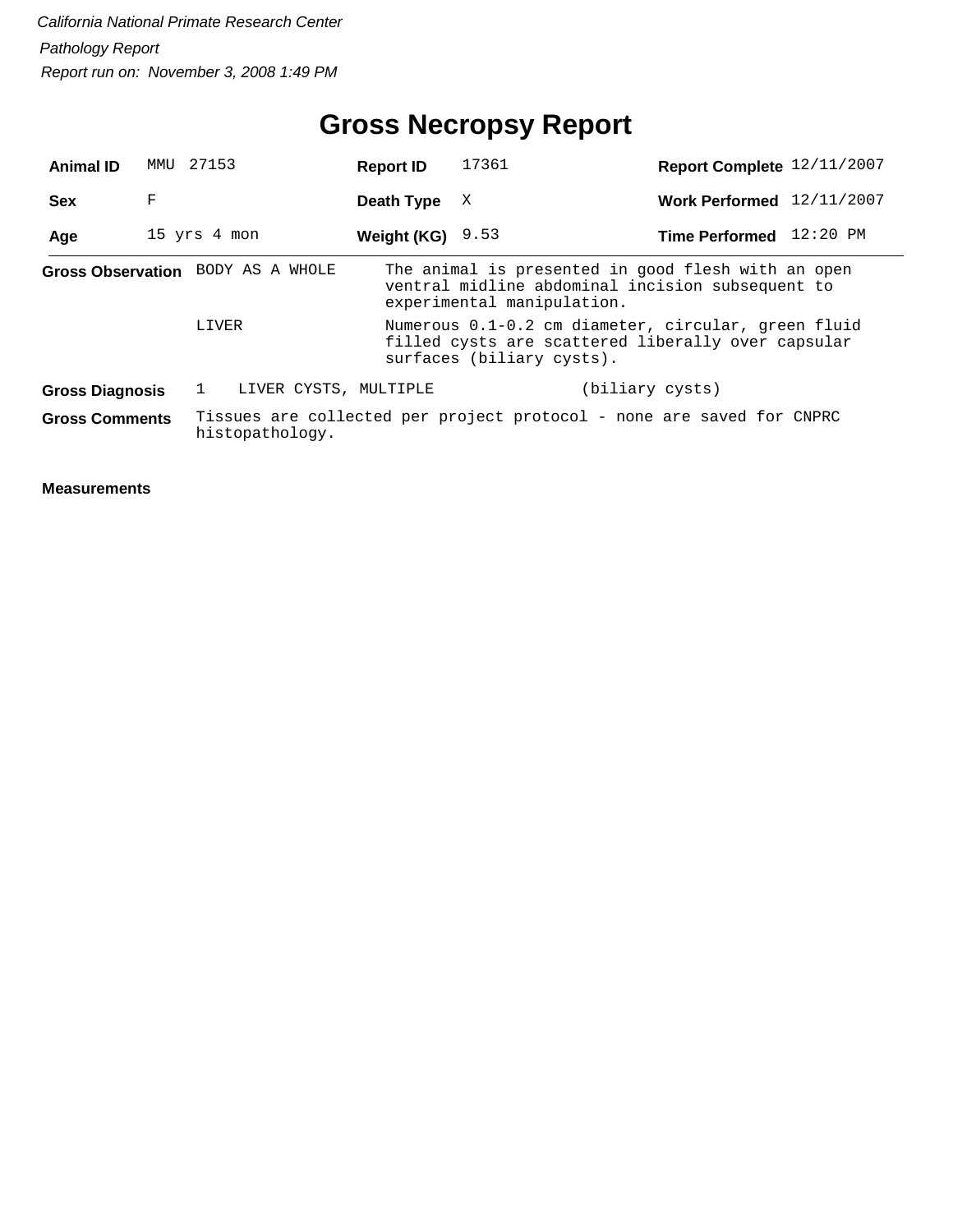## **Gross Necropsy Report**

| <b>Animal ID</b>       | MCY 27257 |                                          | <b>Report ID</b>   | 19765             | Report Complete 04/22/2008                                                                                                                  |            |
|------------------------|-----------|------------------------------------------|--------------------|-------------------|---------------------------------------------------------------------------------------------------------------------------------------------|------------|
| <b>Sex</b>             | M         |                                          | Death Type         | K                 | <b>Work Performed</b>                                                                                                                       | 04/22/2008 |
| Age                    |           | $19$ yrs $5$ mon                         | Weight (KG) $7.01$ |                   | Time Performed 12:10 PM                                                                                                                     |            |
|                        |           | Gross Observation BODY AS A WHOLE        |                    | side of the face. | The animal is presented in good flesh with severe<br>musculocutaneous trauma to the right arm and the right                                 |            |
| <b>Gross Diagnosis</b> |           | BODY AS A WHOLE TRAUMATIC<br>ABNORMALITY |                    |                   | (bite wounds)                                                                                                                               |            |
| <b>Gross Comments</b>  |           |                                          |                    |                   | A truncated set of tissues (no brain/spinal cord/pituitary) is saved in<br>formalin, but no histopathology is to be performed at this time. |            |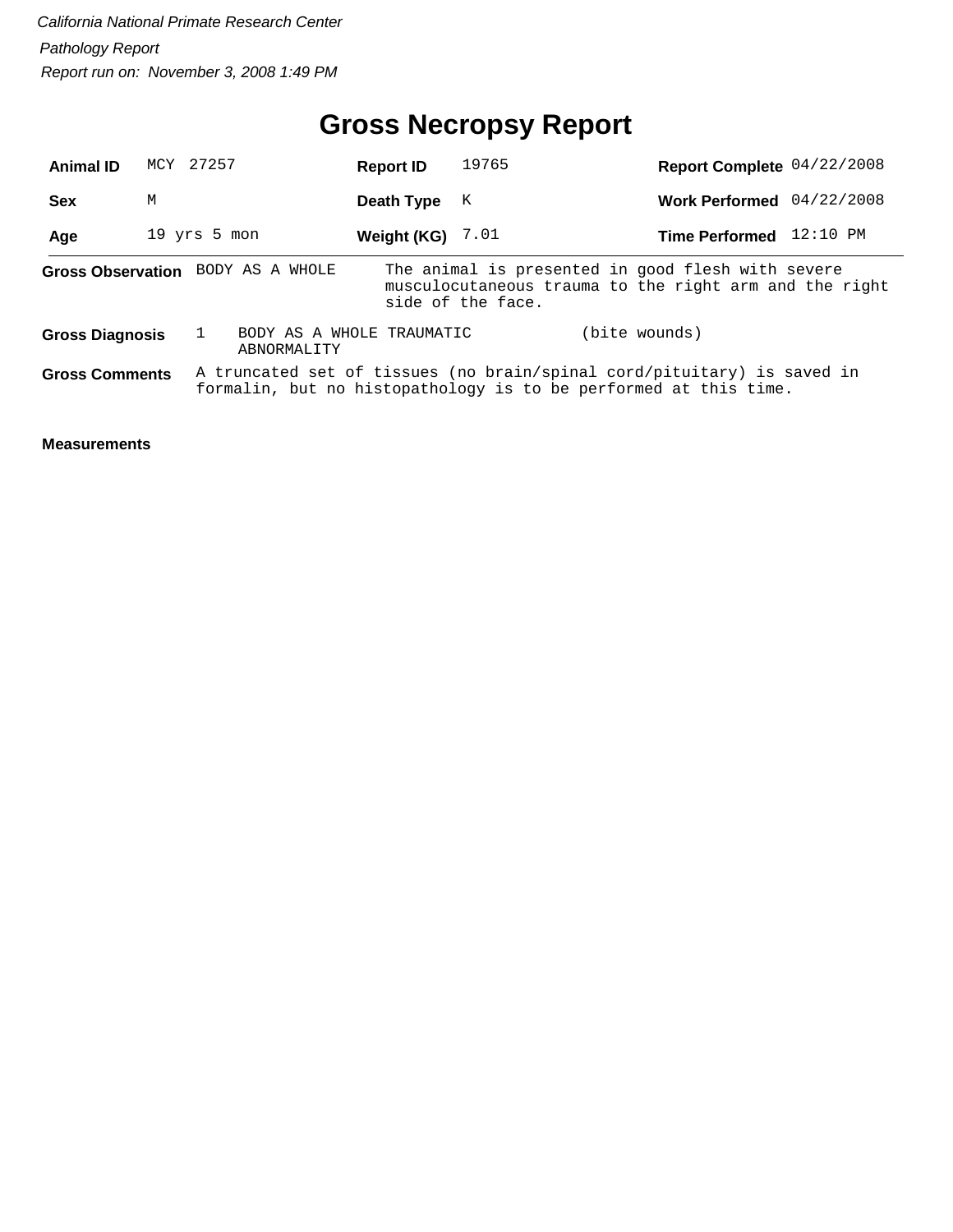## **Gross Necropsy Report**

| <b>Animal ID</b>       | 27327<br>MMU |                                                                                                                                     | <b>Report ID</b>   | 17123                                                                                                                            | Report Complete 11/29/2007 |            |  |
|------------------------|--------------|-------------------------------------------------------------------------------------------------------------------------------------|--------------------|----------------------------------------------------------------------------------------------------------------------------------|----------------------------|------------|--|
| <b>Sex</b>             | F            |                                                                                                                                     | Death Type         | X                                                                                                                                | <b>Work Performed</b>      | 11/28/2007 |  |
| Age                    | 14 yrs 8 mon |                                                                                                                                     | Weight (KG) $7.41$ |                                                                                                                                  | <b>Time Performed</b>      | 11:40 AM   |  |
|                        |              | Gross Observation BODY AS A WHOLE                                                                                                   |                    | The animal is presented in good flesh with an open<br>ventral mid-abdominal incision subsequent to<br>experimental manipulation. |                            |            |  |
| <b>Gross Diagnosis</b> |              | BODY AS A WHOLE NO REMARKABLE<br>FINDINGS                                                                                           |                    |                                                                                                                                  |                            |            |  |
| <b>Gross Comments</b>  |              | Tissues are collected per project protocol and to fulfill biopspecimen<br>requests - no tissues are saved for CNPRC histopathology. |                    |                                                                                                                                  |                            |            |  |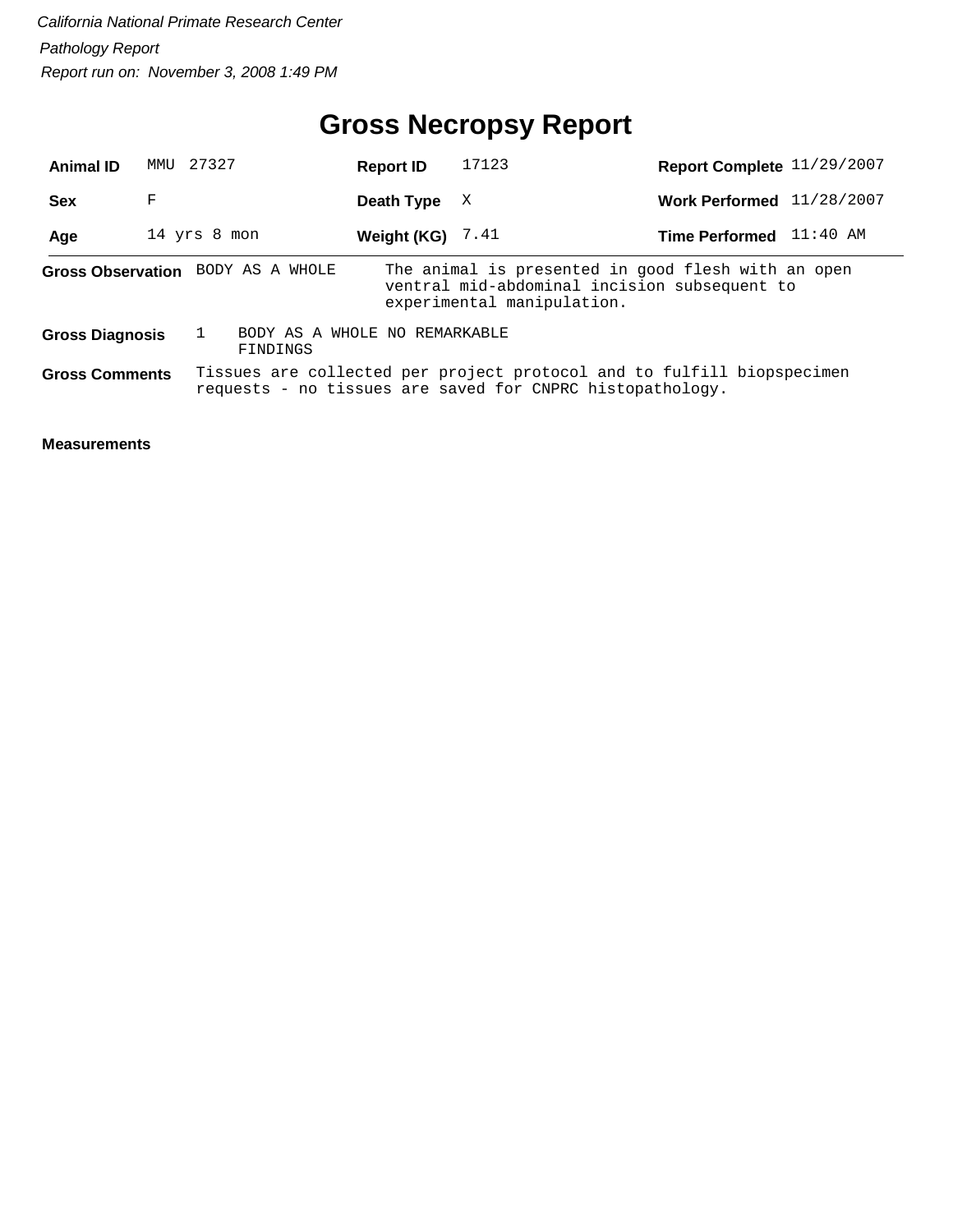| <b>Animal ID</b>       | MMU | 27380                                                                                                                                      |                                                                     | <b>Report ID</b>        | 15903                                                                                                                                                            | Report Complete 09/19/2007 |  |  |  |  |
|------------------------|-----|--------------------------------------------------------------------------------------------------------------------------------------------|---------------------------------------------------------------------|-------------------------|------------------------------------------------------------------------------------------------------------------------------------------------------------------|----------------------------|--|--|--|--|
| <b>Sex</b>             | F   |                                                                                                                                            |                                                                     | Death Type              | K                                                                                                                                                                | Work Performed 09/19/2007  |  |  |  |  |
| Age                    |     | 14 yrs 5 mon                                                                                                                               |                                                                     | <b>Weight (KG)</b> 7.96 |                                                                                                                                                                  | Time Performed 01:30 PM    |  |  |  |  |
|                        |     | Gross Observation BODY AS A WHOLE                                                                                                          |                                                                     |                         | The animal is presented in good flesh.                                                                                                                           |                            |  |  |  |  |
|                        |     | COLON                                                                                                                                      |                                                                     |                         | A single, roughly 0.6 cm diameter, dark blue-black,<br>cystic structure is noted on the serosal surface of the<br>colon approximately 6 cm proximal to the anus. |                            |  |  |  |  |
|                        |     | OVARY                                                                                                                                      |                                                                     |                         | Ovaries are not discernable.                                                                                                                                     |                            |  |  |  |  |
|                        |     |                                                                                                                                            | SKELETAL MUSCLE                                                     |                         | The muscle of the body wall extending up from the pelvis<br>is markedly and irregularly thickened.                                                               |                            |  |  |  |  |
|                        |     | <b>UTERUS</b>                                                                                                                              |                                                                     |                         | The uterus and ovaries are totally obscured by a dark<br>red fluid containing cyst.                                                                              |                            |  |  |  |  |
| <b>Gross Diagnosis</b> |     | $\mathbf{1}$                                                                                                                               | UTERUS AND CERVIX, FALLOPIAN TUBES<br>AND OVARIES, CS ENDOMETRIOSIS |                         |                                                                                                                                                                  |                            |  |  |  |  |
|                        |     | 2                                                                                                                                          | COLONIC SEROSA ENDOMETRIOSIS,<br>IMPLANTED                          |                         |                                                                                                                                                                  |                            |  |  |  |  |
|                        |     | 3<br>MUSCLE OF ABDOMEN ENDOMETRIOSIS,<br>IMPLANTED                                                                                         |                                                                     |                         |                                                                                                                                                                  |                            |  |  |  |  |
| <b>Gross Comments</b>  |     | Kidneys are collected to fulfill a biospecimen request, and a truncated set<br>of tissues is saved in formalin for limited histopathology. |                                                                     |                         |                                                                                                                                                                  |                            |  |  |  |  |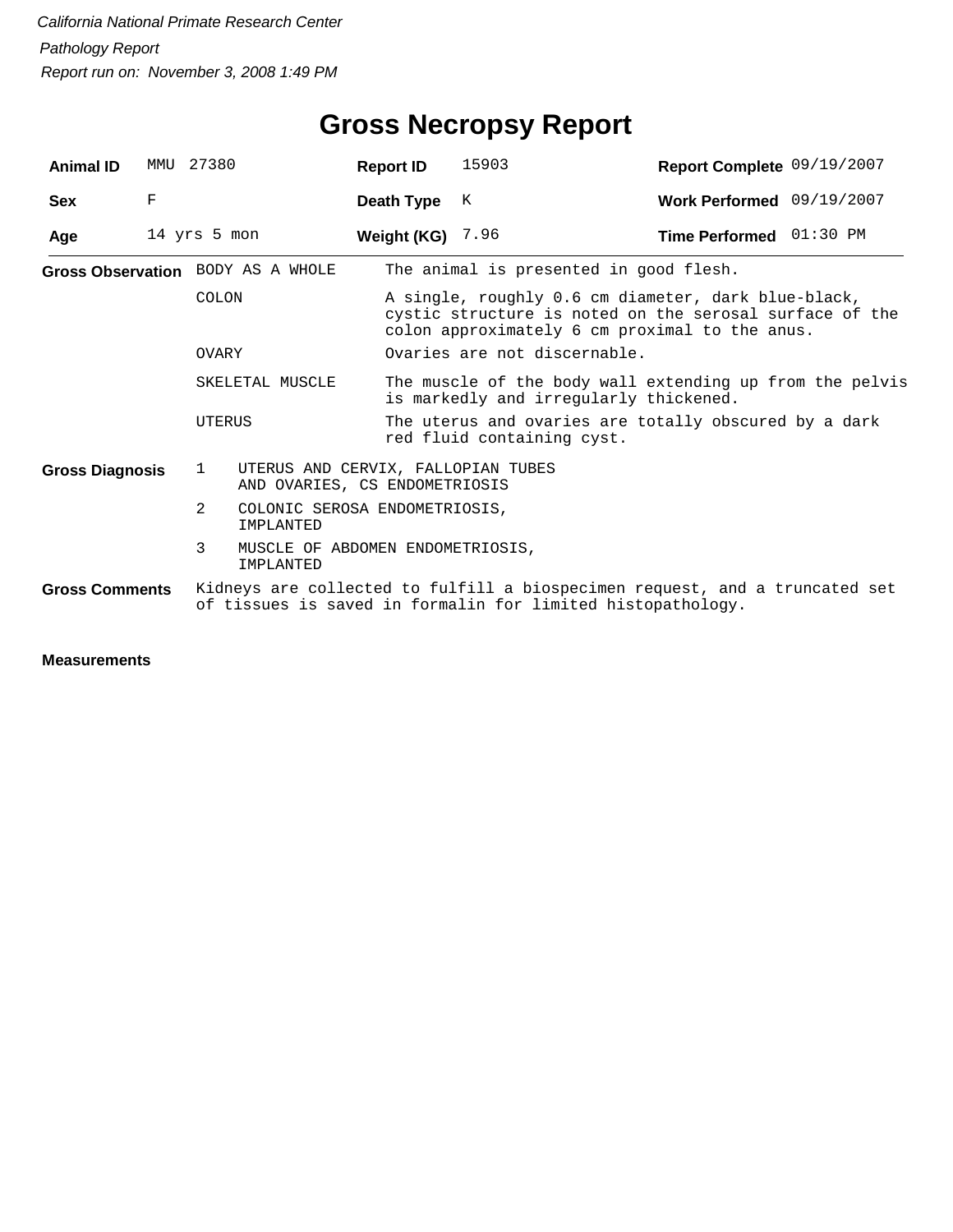| <b>Animal ID</b>       | MMU 27424    |                                                                                                                                                                                                                               |                                                | <b>Report ID</b>   | 16861                                                                                                                           | <b>Report Complete</b>                                                                                             |  |  |  |  |
|------------------------|--------------|-------------------------------------------------------------------------------------------------------------------------------------------------------------------------------------------------------------------------------|------------------------------------------------|--------------------|---------------------------------------------------------------------------------------------------------------------------------|--------------------------------------------------------------------------------------------------------------------|--|--|--|--|
| <b>Sex</b>             | F            |                                                                                                                                                                                                                               |                                                | Death Type         | X                                                                                                                               | Work Performed $11/13/2007$                                                                                        |  |  |  |  |
| Age                    | 14 yrs 7 mon |                                                                                                                                                                                                                               |                                                | Weight (KG) $8.48$ |                                                                                                                                 | Time Performed 08:00 AM                                                                                            |  |  |  |  |
|                        |              |                                                                                                                                                                                                                               | Gross Observation BODY AS A WHOLE              |                    |                                                                                                                                 | The animal is presented in good flesh.                                                                             |  |  |  |  |
|                        |              | CECUM                                                                                                                                                                                                                         |                                                |                    | The mucosa in the tip of the cecum is thickened,<br>nodular, and erythematous.                                                  |                                                                                                                    |  |  |  |  |
|                        |              | HEART                                                                                                                                                                                                                         |                                                |                    | are discolored grey-green.                                                                                                      | The left atrioventricular valve is irregularly thickened<br>along its free edge, and some of the papillary muscles |  |  |  |  |
|                        |              | LUNG                                                                                                                                                                                                                          |                                                |                    | Several, circular, 0.2-0.4 cm diameter, tan to grey,<br>firm to bullous foci are scattered mainly over dorsal<br>lung surfaces. |                                                                                                                    |  |  |  |  |
|                        |              | STOMACH                                                                                                                                                                                                                       |                                                |                    | longitudinal folds in antrum.                                                                                                   | The gastri c mucosa is thrown up into exagerated, thick,                                                           |  |  |  |  |
|                        |              | UTERUS                                                                                                                                                                                                                        |                                                |                    | A single, roughly 0.5 cm diameter focus of dark blue-<br>black on the ventral surface of the uterus suggests<br>endometriosis.  |                                                                                                                    |  |  |  |  |
| <b>Gross Diagnosis</b> |              | 1                                                                                                                                                                                                                             | BODY AS A WHOLE PERFUSION                      |                    |                                                                                                                                 | (brain perfusion)                                                                                                  |  |  |  |  |
|                        |              | 2                                                                                                                                                                                                                             | STOMACH HYPERTROPHY GASTRITIS, NOS             |                    |                                                                                                                                 | (proliferative gastritis)                                                                                          |  |  |  |  |
|                        |              | 3                                                                                                                                                                                                                             | CECUM INFLAMMATION TYPHLITIS, NOS              |                    |                                                                                                                                 |                                                                                                                    |  |  |  |  |
|                        |              | 4                                                                                                                                                                                                                             | ATRIOVENTRICULAR VALVE<br><b>ENDOCARDIOSIS</b> |                    |                                                                                                                                 |                                                                                                                    |  |  |  |  |
|                        |              | 5<br>UTERUS ENDOMETRIOSIS                                                                                                                                                                                                     |                                                |                    |                                                                                                                                 |                                                                                                                    |  |  |  |  |
|                        |              | 6                                                                                                                                                                                                                             | LUNGS (BOTH) ACARIASIS                         |                    |                                                                                                                                 |                                                                                                                    |  |  |  |  |
| <b>Gross Comments</b>  |              | The brain is perfused and collected for the investigator. Several tissues<br>are collected to fulfill biospecimen requests (mammary gland, muscle,<br>visceral fat, adrenal glands, uterus, liver, urinary bladder, urethra). |                                                |                    |                                                                                                                                 |                                                                                                                    |  |  |  |  |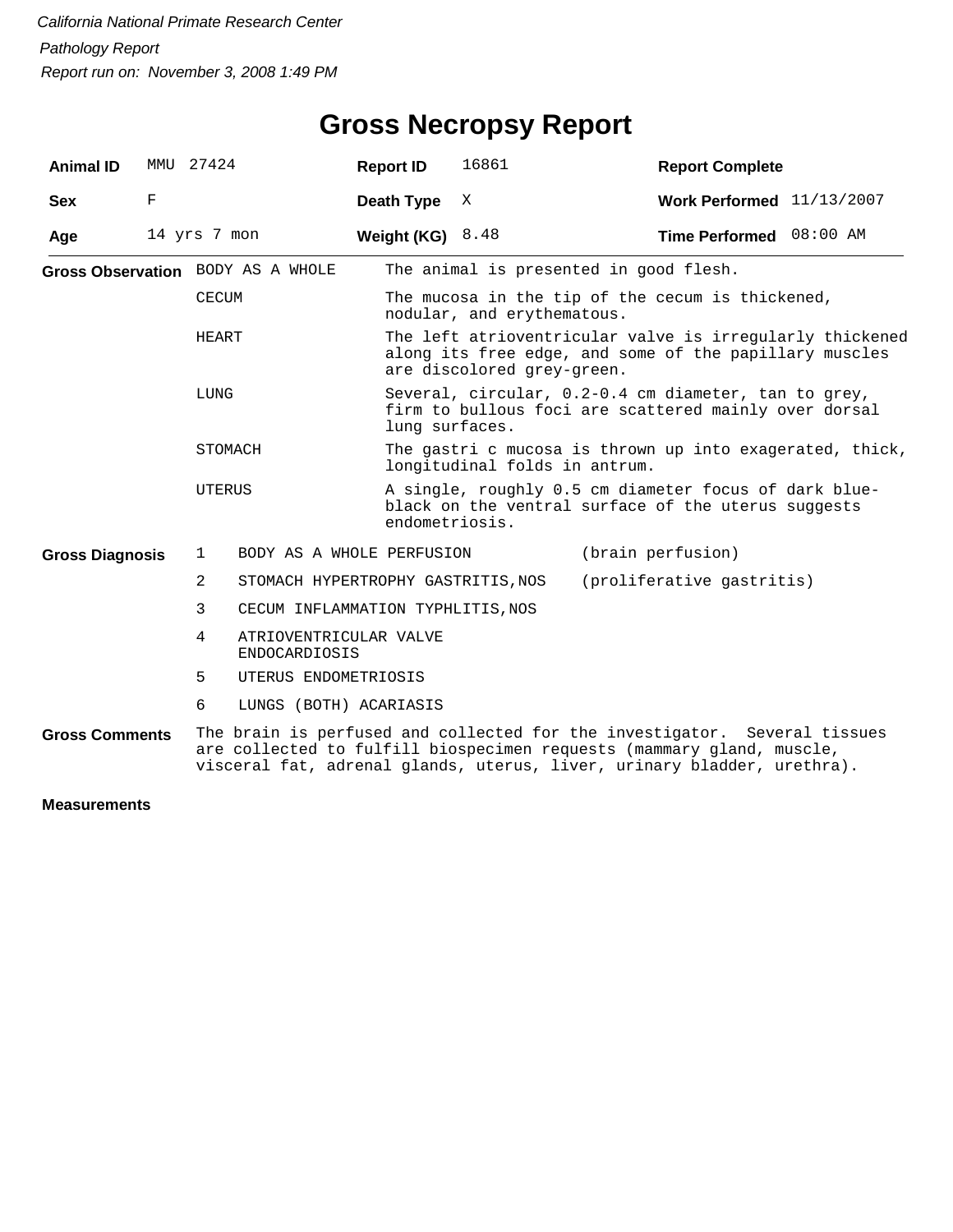## **Gross Necropsy Report**

| <b>Animal ID</b>                                   | MMU | 27432                                   | <b>Report ID</b>                 | 16981                                                                                                                                                                                                                                                                                                                                                                           | Report Complete 11/20/2007  |  |  |  |
|----------------------------------------------------|-----|-----------------------------------------|----------------------------------|---------------------------------------------------------------------------------------------------------------------------------------------------------------------------------------------------------------------------------------------------------------------------------------------------------------------------------------------------------------------------------|-----------------------------|--|--|--|
| <b>Sex</b>                                         | М   |                                         | Death Type                       | K                                                                                                                                                                                                                                                                                                                                                                               | Work Performed $11/20/2007$ |  |  |  |
| Age                                                |     | 14 yrs 7 mon                            | Weight (KG)                      | 17.26                                                                                                                                                                                                                                                                                                                                                                           | Time Performed 09:30 AM     |  |  |  |
| Gross Observation GINGIVA<br>LIVER<br>LUNG<br>SKIN |     |                                         | medial to the left upper canine. | There is a small polypoid mass on the gingival margin                                                                                                                                                                                                                                                                                                                           |                             |  |  |  |
|                                                    |     |                                         |                                  | The edges of the liver are moderately rounded and the<br>parenchyma is moderately icnreased in friability on<br>palpation of the cut surface                                                                                                                                                                                                                                    |                             |  |  |  |
|                                                    |     |                                         |                                  | There are few opaque round to elliptical foci on the<br>pleural surface ranging from 2 to 4 mm in diameter and<br>suggestive of lung mite infestation.                                                                                                                                                                                                                          |                             |  |  |  |
|                                                    |     |                                         |                                  | A tattoo on the right medial thigh reads 27432. On the<br>dorsal surface of the forearms there are lacerations,<br>superficial on the right side and deep on the left side.                                                                                                                                                                                                     |                             |  |  |  |
|                                                    |     | STOMACH                                 | The pH of the contents is 1.5.   |                                                                                                                                                                                                                                                                                                                                                                                 |                             |  |  |  |
|                                                    |     | URINARY BLADDER                         |                                  | The lumen contains approximately 5 cc of clear yellow<br>urine; bililabstix results on a smple draawn by<br>cysticentesis: glucose negative, ketone trace,<br>bil.irubin and blood negative, pH 6.5, protein negative.                                                                                                                                                          |                             |  |  |  |
| <b>Gross Diagnosis</b>                             |     | $\mathbf{1}$<br>ABNORMALITY             |                                  | self-trauma<br>SKIN OF UPPER EXTREMITY TRAUMATIC                                                                                                                                                                                                                                                                                                                                |                             |  |  |  |
|                                                    |     | 2<br>LIVER CONSISTENCY, ABNORMALLY SOFT |                                  | hepatopathy                                                                                                                                                                                                                                                                                                                                                                     |                             |  |  |  |
| <b>Gross Comments</b>                              |     |                                         |                                  | The cutaneous lesions were consistent with clinical diagnosis of self<br>trauma. The increased friability of the liver may have been due to hydropic<br>change or lipidosis; trace ketones in the urine suggests that the liver may<br>be lipidotic due to mobilization of fat for caloric use. The results of<br>histopathology will be reported in the final necropsy report. |                             |  |  |  |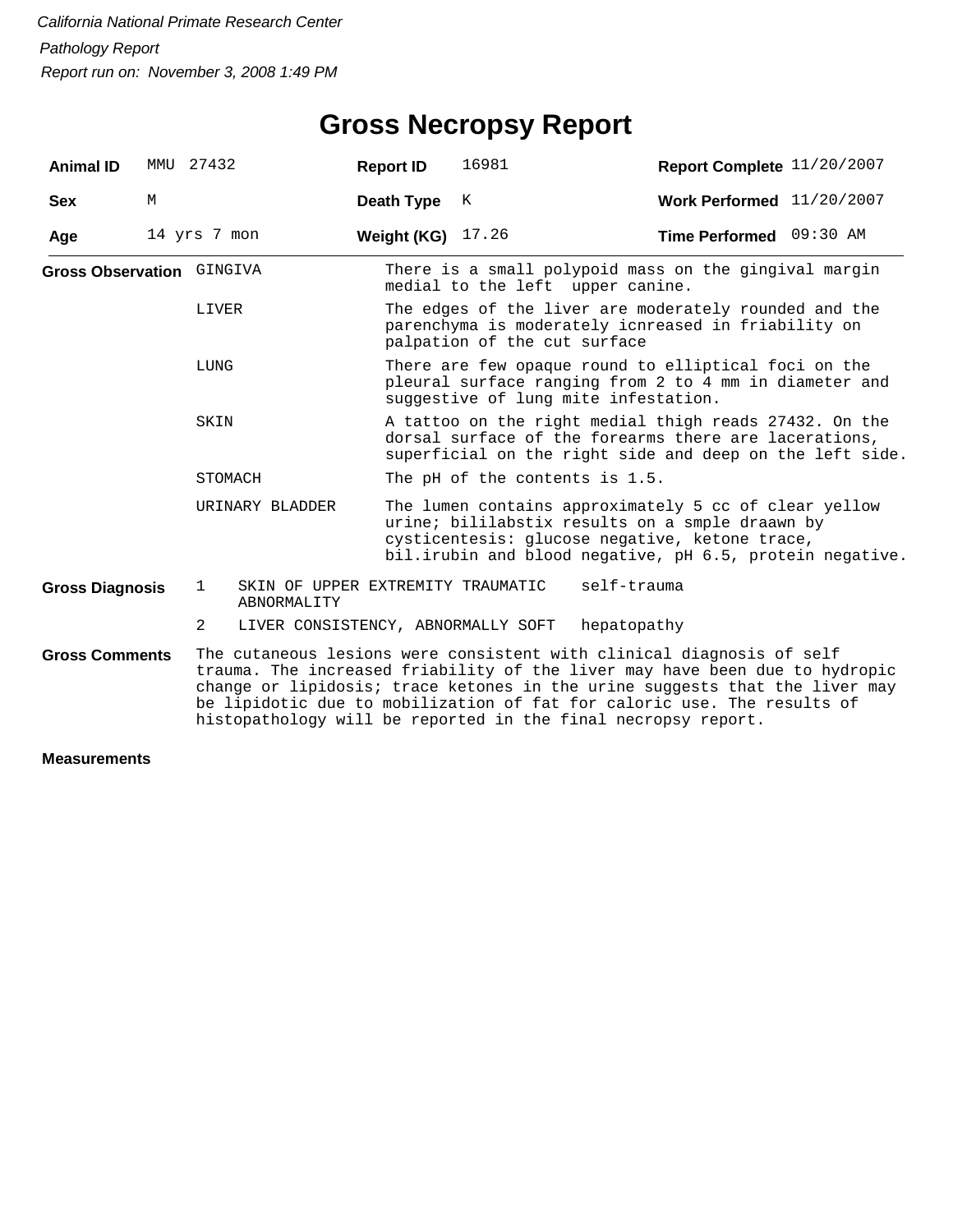## **Gross Necropsy Report**

| <b>Animal ID</b>       | 27443<br>MMU |                                           | <b>Report ID</b> | 17342                                                                                                                                | Report Complete 12/11/2007 |            |
|------------------------|--------------|-------------------------------------------|------------------|--------------------------------------------------------------------------------------------------------------------------------------|----------------------------|------------|
| <b>Sex</b>             | F            |                                           | Death Type       | X                                                                                                                                    | <b>Work Performed</b>      | 12/11/2007 |
| Age                    | 14 yrs 8 mon |                                           | Weight (KG)      | 9.999                                                                                                                                | Time Performed 11:45 AM    |            |
|                        |              | Gross Observation BODY AS A WHOLE         |                  | The animal is presented in good flesh with an open<br>ventral midline abdominal incision subsequent to<br>experimental manipulation. |                            |            |
| <b>Gross Diagnosis</b> |              | BODY AS A WHOLE NO REMARKABLE<br>FINDINGS |                  |                                                                                                                                      |                            |            |
| <b>Gross Comments</b>  |              | histopathology.                           |                  | Tissues are collected per project protocol - none are saved for CNPRC                                                                |                            |            |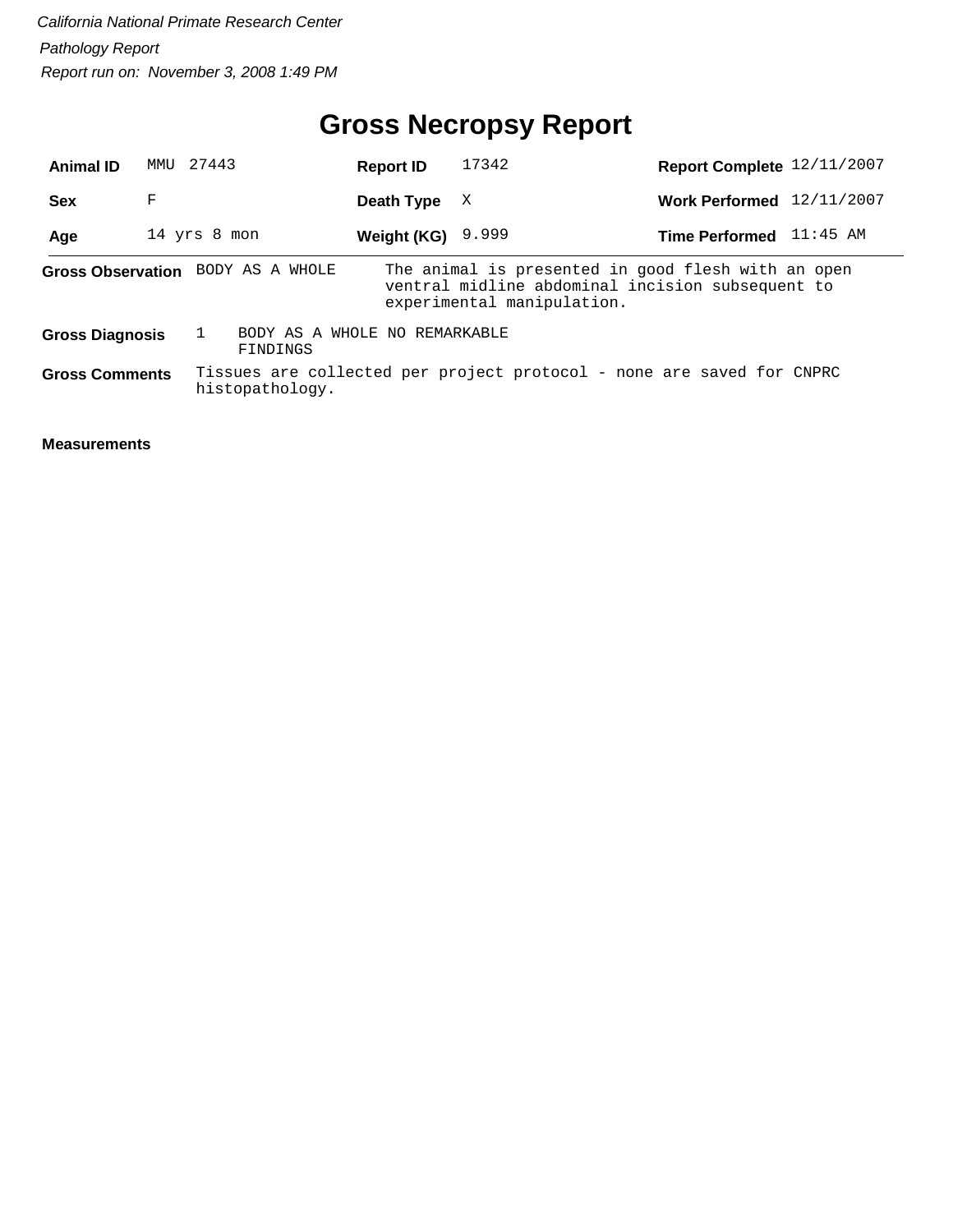## **Gross Necropsy Report**

| <b>Animal ID</b>       | MMU         | 27498                             | <b>Report ID</b>        | 20481                                                                                                                                                                                    | <b>Report Complete</b>                                  |  |  |  |
|------------------------|-------------|-----------------------------------|-------------------------|------------------------------------------------------------------------------------------------------------------------------------------------------------------------------------------|---------------------------------------------------------|--|--|--|
| <b>Sex</b>             | $\mathbf F$ |                                   | Death Type              | K                                                                                                                                                                                        | Work Performed 05/28/2008                               |  |  |  |
| Age                    |             | 15 yrs 1 mon                      | Weight (KG)             | 15.6                                                                                                                                                                                     | Time Performed 03:00 PM                                 |  |  |  |
|                        |             | Gross Observation BODY AS A WHOLE |                         |                                                                                                                                                                                          | The animal is presented in abundant good flesh (obese). |  |  |  |
|                        |             | GASTROINTESTINAL<br>TRACT         |                         | There is mild erythematous stippling of the gastric<br>mucosa, mainly in the antrum; the small intestine<br>displays multisegmental erythema with red tinged<br>contents in these areas. |                                                         |  |  |  |
|                        |             | LIVER                             |                         | The liver is mildly enlarged with rounded edges, and the<br>parenchyma is pale brown and friable.                                                                                        |                                                         |  |  |  |
|                        |             | LUNG                              | discoloration.          |                                                                                                                                                                                          | The lungs are "heavy and wet" with extensive dark red   |  |  |  |
|                        |             | SKIN                              |                         | Extensive healing cutaneous ulcerations extend<br>irregularly over roughly 30% of the ventral body<br>surface.                                                                           |                                                         |  |  |  |
|                        |             | UTERUS                            |                         | A small, roughly 0.6 cm diameter, clear fluid filled<br>cyst is present on the ventral surface of the uterus<br>approximately at the junction of body and cervix.                        |                                                         |  |  |  |
| <b>Gross Diagnosis</b> |             | $\mathbf{1}$                      | BODY AS A WHOLE OBESITY |                                                                                                                                                                                          |                                                         |  |  |  |
|                        |             | 2<br>SKIN ULCERATION              |                         |                                                                                                                                                                                          |                                                         |  |  |  |
|                        |             | 3<br>LIVER LIPIDOSIS              |                         |                                                                                                                                                                                          |                                                         |  |  |  |
|                        |             | 4                                 |                         | GASTROINTESTINAL TRACT INFLAMMATION (gastroenteritis)                                                                                                                                    |                                                         |  |  |  |
|                        |             | 5                                 |                         | LUNGS (BOTH) EDEMA, GENERALIZED                                                                                                                                                          |                                                         |  |  |  |
|                        |             | 6<br>UTERUS CYST                  |                         |                                                                                                                                                                                          |                                                         |  |  |  |
| <b>Gross Comments</b>  |             |                                   |                         | A full set of tissues is saved in formalin for limited histopathology.                                                                                                                   |                                                         |  |  |  |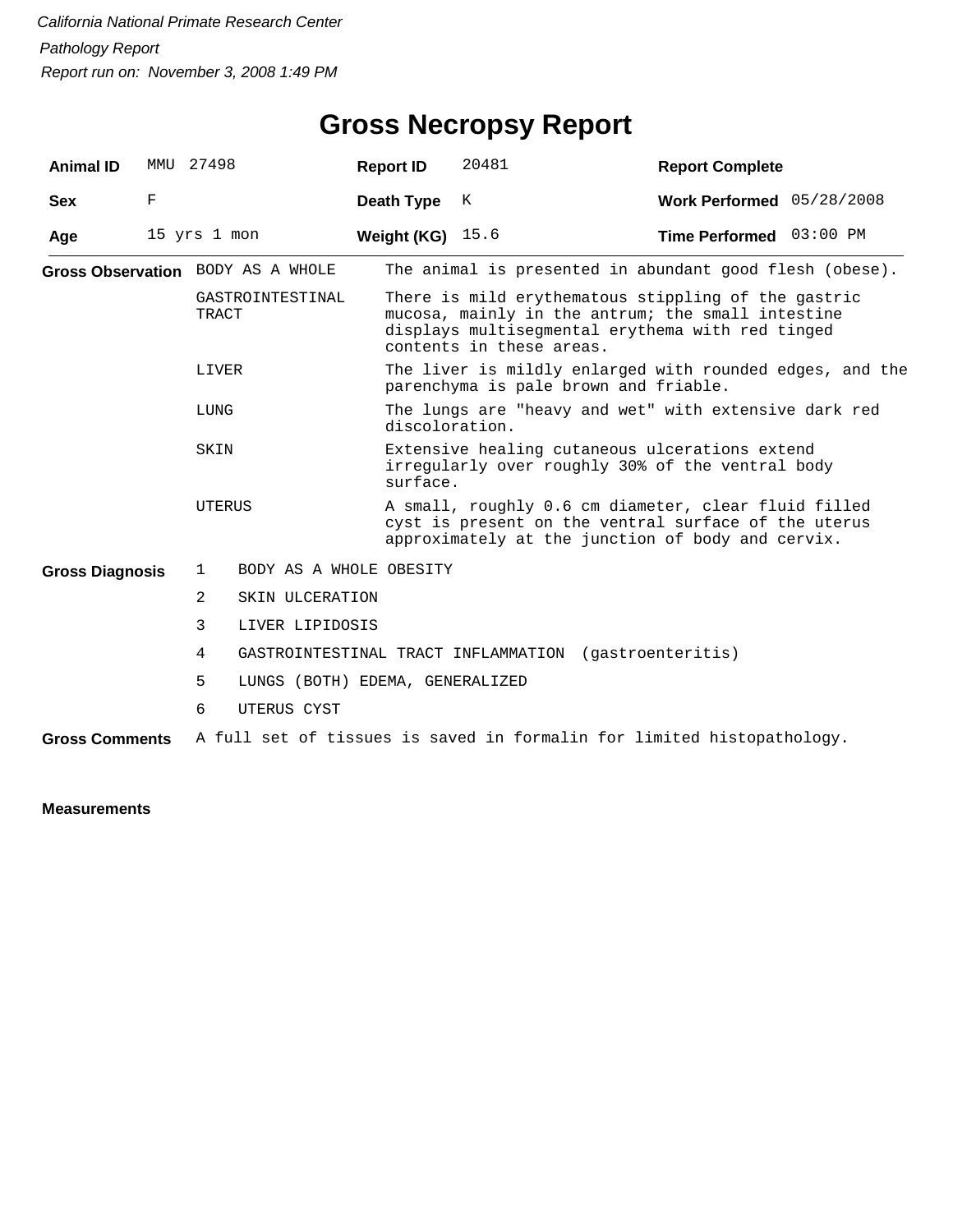| <b>Animal ID</b>                  | MMU | 27627        |                            | <b>Report ID</b>                                                                                                                                                                                                | 15800                                                                                       | Report Complete 09/14/2007    |  |  |  |  |
|-----------------------------------|-----|--------------|----------------------------|-----------------------------------------------------------------------------------------------------------------------------------------------------------------------------------------------------------------|---------------------------------------------------------------------------------------------|-------------------------------|--|--|--|--|
| <b>Sex</b>                        | F   |              |                            | Death Type                                                                                                                                                                                                      | K                                                                                           | Work Performed 09/14/2007     |  |  |  |  |
| Age                               |     | 14 yrs 4 mon |                            | Weight (KG) $6.4$                                                                                                                                                                                               |                                                                                             | Time Performed 09:30 AM       |  |  |  |  |
| Gross Observation BODY AS A WHOLE |     |              |                            |                                                                                                                                                                                                                 | The animal is presented thin.                                                               |                               |  |  |  |  |
| COLON                             |     |              |                            |                                                                                                                                                                                                                 | The colonic mucosa is thickened, and the proximal colon<br>is dilated with liquid contents. |                               |  |  |  |  |
|                                   |     | LYMPH NODES  |                            |                                                                                                                                                                                                                 | Paracolic nodes are within normal limits to prominent.                                      |                               |  |  |  |  |
| <b>Gross Diagnosis</b>            |     | 1            | BODY AS A WHOLE DIARRHEA   |                                                                                                                                                                                                                 |                                                                                             |                               |  |  |  |  |
|                                   |     | 2            | COLON INFLAMMATION COLITIS |                                                                                                                                                                                                                 |                                                                                             |                               |  |  |  |  |
|                                   |     | 3            | LYMPH NODE HYPERTROPHY     |                                                                                                                                                                                                                 |                                                                                             | (lymphadenopathy - paracolic) |  |  |  |  |
| <b>Gross Comments</b>             |     |              |                            | Tissues are collected to fulfill biospecimen requests (urine, bladder,<br>ovaries, oviducts, spleen, lymph nodes, adrenal glands, esophagus, trachea,<br>cerebellum) - no tissues are saved for histopathology. |                                                                                             |                               |  |  |  |  |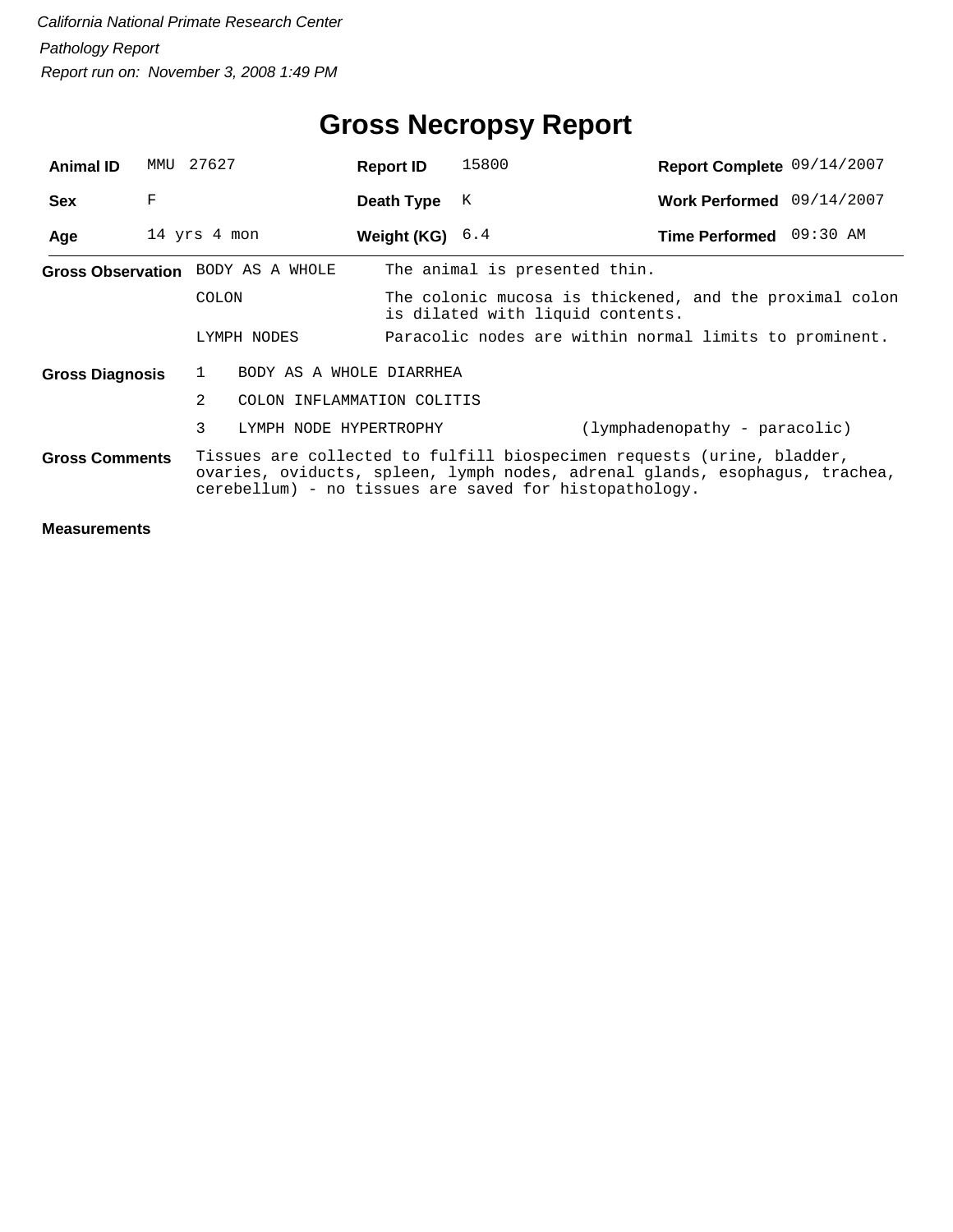## **Gross Necropsy Report**

| <b>Animal ID</b>       |   | MCY 27883                                     | <b>Report ID</b>           | 18701                                                                                                                                                                                                                                                                                                               | <b>Report Complete</b>    |  |  |  |  |  |
|------------------------|---|-----------------------------------------------|----------------------------|---------------------------------------------------------------------------------------------------------------------------------------------------------------------------------------------------------------------------------------------------------------------------------------------------------------------|---------------------------|--|--|--|--|--|
| <b>Sex</b>             | F |                                               | Death Type                 | D                                                                                                                                                                                                                                                                                                                   | Work Performed 02/22/2008 |  |  |  |  |  |
| Age                    |   | 18 yrs 4 mon                                  | Weight (KG) $4.6$          |                                                                                                                                                                                                                                                                                                                     | Time Performed 02:30 PM   |  |  |  |  |  |
|                        |   | Gross Observation BODY AS A WHOLE             |                            | The animal is presented thin with a tightly distended<br>abdomen.                                                                                                                                                                                                                                                   |                           |  |  |  |  |  |
|                        |   | DIAPHRAGM                                     |                            | The diaphragm is displaced cranially reducing the<br>pleural cavity                                                                                                                                                                                                                                                 |                           |  |  |  |  |  |
|                        |   | GASTROINTESTINAL<br>TRACT                     |                            | The stomach, and to a lesser extent the cecum and<br>proximal colon, is markedly distended with liquid and<br>gas such that adjacent organs are severely<br>compressed/displaced, particularly liver, spleen,<br>pancreas, kidneys, and diaphragm.                                                                  |                           |  |  |  |  |  |
|                        |   | KIDNEY                                        |                            | Kidneys appear small and pale.                                                                                                                                                                                                                                                                                      |                           |  |  |  |  |  |
|                        |   | LIVER                                         |                            | The liver is markedly compressed against the diaphragm<br>and appears small and pale.                                                                                                                                                                                                                               |                           |  |  |  |  |  |
|                        |   | LUNG                                          |                            | The lungs are discolored dark purple (atelectasis).                                                                                                                                                                                                                                                                 |                           |  |  |  |  |  |
|                        |   | UTERUS                                        |                            | A roughly 1.0 cm diameter, firm, white nodule protrudes<br>from the craniolateral aspect of the uterus (leiomyoma),<br>and the uterine tubes are enlarged and soft.                                                                                                                                                 |                           |  |  |  |  |  |
| <b>Gross Diagnosis</b> |   | 1<br>STOMACH DILATATION BLOATING              |                            |                                                                                                                                                                                                                                                                                                                     |                           |  |  |  |  |  |
|                        |   | $\overline{a}$<br>CECUM DILATATION BLOATING   |                            |                                                                                                                                                                                                                                                                                                                     |                           |  |  |  |  |  |
|                        |   | 3<br>VENA CAVA COMPRESSED STRUCTURE           |                            |                                                                                                                                                                                                                                                                                                                     |                           |  |  |  |  |  |
|                        |   | 4                                             | LIVER COMPRESSED STRUCTURE |                                                                                                                                                                                                                                                                                                                     |                           |  |  |  |  |  |
|                        |   | 5<br>LUNGS (BOTH) ATELECTASIS,<br>COMPRESSION |                            |                                                                                                                                                                                                                                                                                                                     |                           |  |  |  |  |  |
|                        |   | 6<br>KIDNEY COMPRESSION INJURY                |                            |                                                                                                                                                                                                                                                                                                                     |                           |  |  |  |  |  |
|                        |   | 7<br>UTERUS LEIOMYOMA                         |                            |                                                                                                                                                                                                                                                                                                                     |                           |  |  |  |  |  |
|                        |   | 8<br>FALLOPIAN TUBE DILATATION                |                            |                                                                                                                                                                                                                                                                                                                     |                           |  |  |  |  |  |
| <b>Gross Comments</b>  |   | in formalin for limited histopathology.       |                            | This is yet another case of a M. fascicularis succumbing to severe gastric<br>bloat with the atttendant compresson of multiple organs, most significantly<br>lungs and vena cava, causing poor oxygenation and reduced venous return.<br>The cause of this syndrome is unclear. A truncated set of tissues is saved |                           |  |  |  |  |  |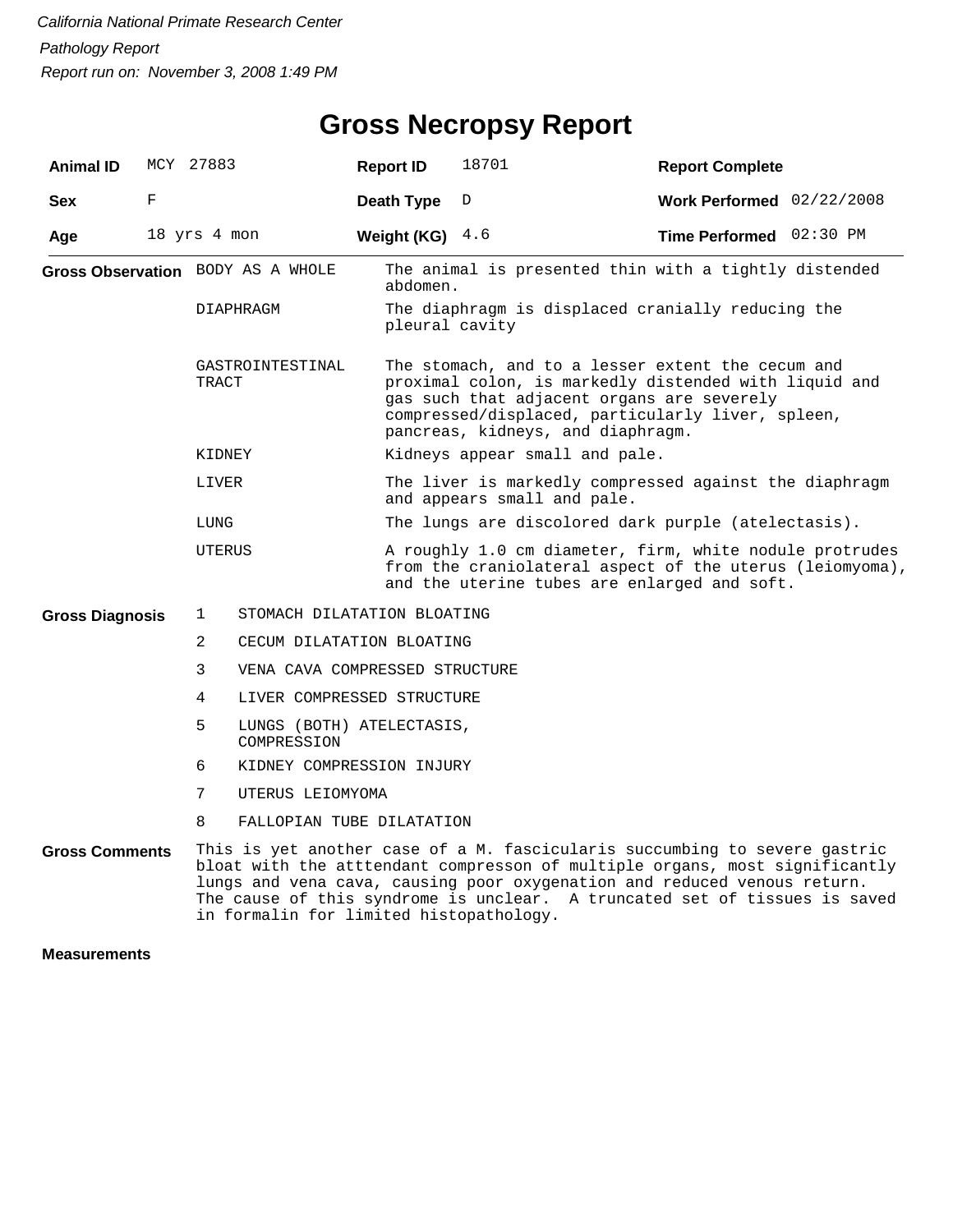## **Gross Necropsy Report**

| Animal ID              |                                                                                                                                                                                                 | MCY 27909                                          | <b>Report ID</b>  | 14141                                                                                                                                                                                                                                                   | <b>Report Complete</b>    |  |  |  |
|------------------------|-------------------------------------------------------------------------------------------------------------------------------------------------------------------------------------------------|----------------------------------------------------|-------------------|---------------------------------------------------------------------------------------------------------------------------------------------------------------------------------------------------------------------------------------------------------|---------------------------|--|--|--|
| <b>Sex</b>             | F                                                                                                                                                                                               |                                                    | Death Type        | K                                                                                                                                                                                                                                                       | Work Performed 06/15/2007 |  |  |  |
| Age                    |                                                                                                                                                                                                 | 17 yrs 5 mon                                       | Weight (KG) $4.4$ |                                                                                                                                                                                                                                                         | Time Performed 10:00 AM   |  |  |  |
|                        |                                                                                                                                                                                                 | Gross Observation BODY AS A WHOLE                  |                   | The animal is presented in good flesh.                                                                                                                                                                                                                  |                           |  |  |  |
|                        |                                                                                                                                                                                                 | SKIN                                               |                   | An approximately 1.0 cm diameter cutaneous ulcer is<br>present just lateral to the right nipple - the<br>underlying tissue is firm and swollen. An oval area of<br>cutaneous erythema, approximately 4x3 cm, is present in<br>the left inguinal region. |                           |  |  |  |
|                        | The external os of the uterine cervix is deformed by the<br>UTERUS<br>presence of numerous roughly 0.1-0.2 cm diameter<br>polypoid masses - the cervical mucus is discolored red<br>with blood. |                                                    |                   |                                                                                                                                                                                                                                                         |                           |  |  |  |
| <b>Gross Diagnosis</b> |                                                                                                                                                                                                 | SKIN OF CHEST ULCER<br>1                           |                   |                                                                                                                                                                                                                                                         |                           |  |  |  |
|                        |                                                                                                                                                                                                 | $\mathfrak{D}$<br>SKIN OF INGUINAL REGION ERYTHEMA |                   |                                                                                                                                                                                                                                                         |                           |  |  |  |
|                        |                                                                                                                                                                                                 | 3<br>CERVIX UTERI POLYPOSIS                        |                   |                                                                                                                                                                                                                                                         |                           |  |  |  |
| <b>Gross Comments</b>  |                                                                                                                                                                                                 | are photographed.                                  |                   | The overies are collected to fulfill a biospecimen request. A truncated set<br>of tissues is saved for histopatholgy. The chest, inguinal area, and cervix                                                                                              |                           |  |  |  |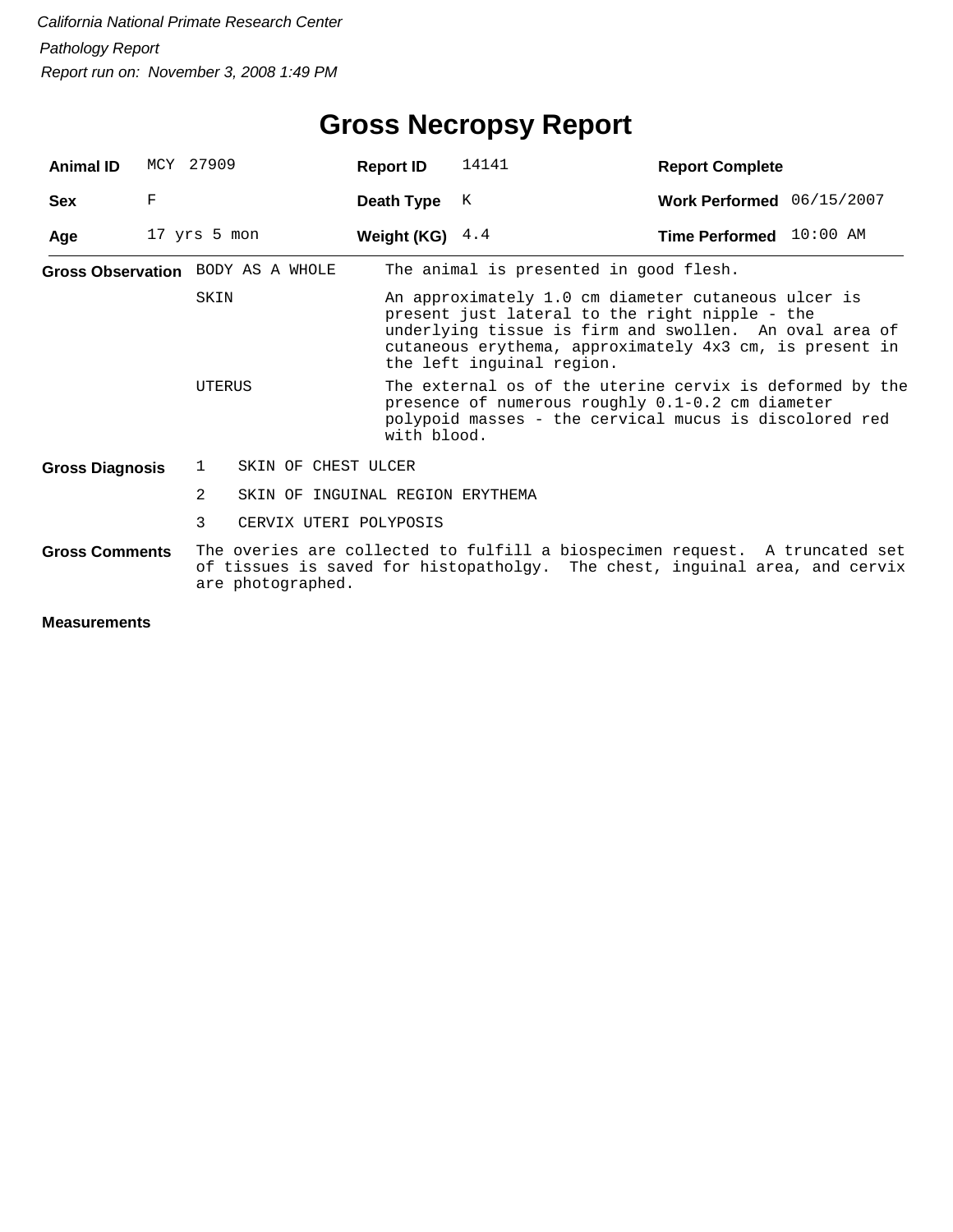| <b>Animal ID</b>       |       | MMU 28024                                          | <b>Report ID</b>                                                                                                                                                                                                                         |                                                                                                                                                                                                                                                                                                                                                                                        | 17641                      | Report Complete 12/27/2007                                                                                  |                                  |  |  |  |
|------------------------|-------|----------------------------------------------------|------------------------------------------------------------------------------------------------------------------------------------------------------------------------------------------------------------------------------------------|----------------------------------------------------------------------------------------------------------------------------------------------------------------------------------------------------------------------------------------------------------------------------------------------------------------------------------------------------------------------------------------|----------------------------|-------------------------------------------------------------------------------------------------------------|----------------------------------|--|--|--|
| <b>Sex</b>             | М     |                                                    | Death Type                                                                                                                                                                                                                               |                                                                                                                                                                                                                                                                                                                                                                                        | D                          | Work Performed $12/27/2007$                                                                                 |                                  |  |  |  |
| Age                    |       | 13 yrs 9 mon                                       | Weight (KG) $9.85$                                                                                                                                                                                                                       |                                                                                                                                                                                                                                                                                                                                                                                        |                            | Time Performed 11:30 AM                                                                                     |                                  |  |  |  |
|                        |       | <b>Gross Observation</b> GASTROINTESTINAL<br>TRACT |                                                                                                                                                                                                                                          | Contents of the stomach and small intestine is within<br>normal limits of amount and appearance; however the<br>green contents of the large intestine is liquid in<br>consistency throughout.                                                                                                                                                                                          |                            |                                                                                                             |                                  |  |  |  |
|                        |       | GINGIVA                                            |                                                                                                                                                                                                                                          | This animal has a full adult set of dentition with<br>moderate wear of the cheek teeth.                                                                                                                                                                                                                                                                                                |                            |                                                                                                             |                                  |  |  |  |
|                        |       | HEART                                              |                                                                                                                                                                                                                                          | The intenal and external diameter of the left ventricle<br>midway between the apex and base is 20 and 40 mm.<br>respectively.                                                                                                                                                                                                                                                          |                            |                                                                                                             |                                  |  |  |  |
|                        | JOINT |                                                    | Apprroximately 25% of the proximal articular surface of<br>the distal right femur is roughened with a light reddish<br>brown color. Approximately 25% of the articular surface<br>of the right patella is roughened and light red brown. |                                                                                                                                                                                                                                                                                                                                                                                        |                            |                                                                                                             |                                  |  |  |  |
|                        |       | SKELETAL MUSCLE                                    |                                                                                                                                                                                                                                          |                                                                                                                                                                                                                                                                                                                                                                                        | tears in this musculature. | Multifocally there is extensive hemorrhage in the<br>skeletal muscle of the thorax there there are multiple |                                  |  |  |  |
|                        |       | SKIN                                               |                                                                                                                                                                                                                                          | A tattoo on the right medial thigh reads 28024. There is<br>extensive erythematous reddening of the skin of the<br>ventrum, espcecially of the chest and the medial aspect<br>of the limbs. Additionally there are scatterd abrasions<br>and lacerations. there is extensive dark hemorrhage in<br>the subcutis of the thorax.                                                         |                            |                                                                                                             |                                  |  |  |  |
| URINARY BLADDER        |       |                                                    |                                                                                                                                                                                                                                          | Only a few drops of light amber urine are present ont<br>ehmucosal surface of this contracted organ; bililabstix<br>on a sample of urine drwn by cysticetesis: glucose, and<br>bilirubin negative, ketone 80 mg/dl, blood 3+ [large],<br>pH 6, protein >2000 mg/dl or 4+                                                                                                               |                            |                                                                                                             |                                  |  |  |  |
| <b>Gross Diagnosis</b> |       | 1                                                  |                                                                                                                                                                                                                                          |                                                                                                                                                                                                                                                                                                                                                                                        |                            | SKIN OF CHEST TRAUMATIC ABNORMALITY contusions, abrasions, and<br>lacerations                               |                                  |  |  |  |
|                        |       | 2                                                  | SKELETAL MUSCLE HEMORRHAGE                                                                                                                                                                                                               |                                                                                                                                                                                                                                                                                                                                                                                        |                            | muscle tears or lacerations                                                                                 |                                  |  |  |  |
|                        |       | 3                                                  |                                                                                                                                                                                                                                          | KNEE JOINT DEGENERATION, FOCAL                                                                                                                                                                                                                                                                                                                                                         |                            | right stifle                                                                                                | articual cartilage degeneration, |  |  |  |
| <b>Gross Comments</b>  |       | necropsy report.                                   |                                                                                                                                                                                                                                          | There was sufficient traumatic tissue injury to the skin and underlying<br>skeletal muscle to account for the death of this animal. A variety of<br>tissues are fixed in 10% buffered formalin for diagnostic pathology. The<br>results of microbiology [left and right stifles, small and large intestine,<br>femoral bone marrow], and histopathology will be presented in teh final |                            |                                                                                                             |                                  |  |  |  |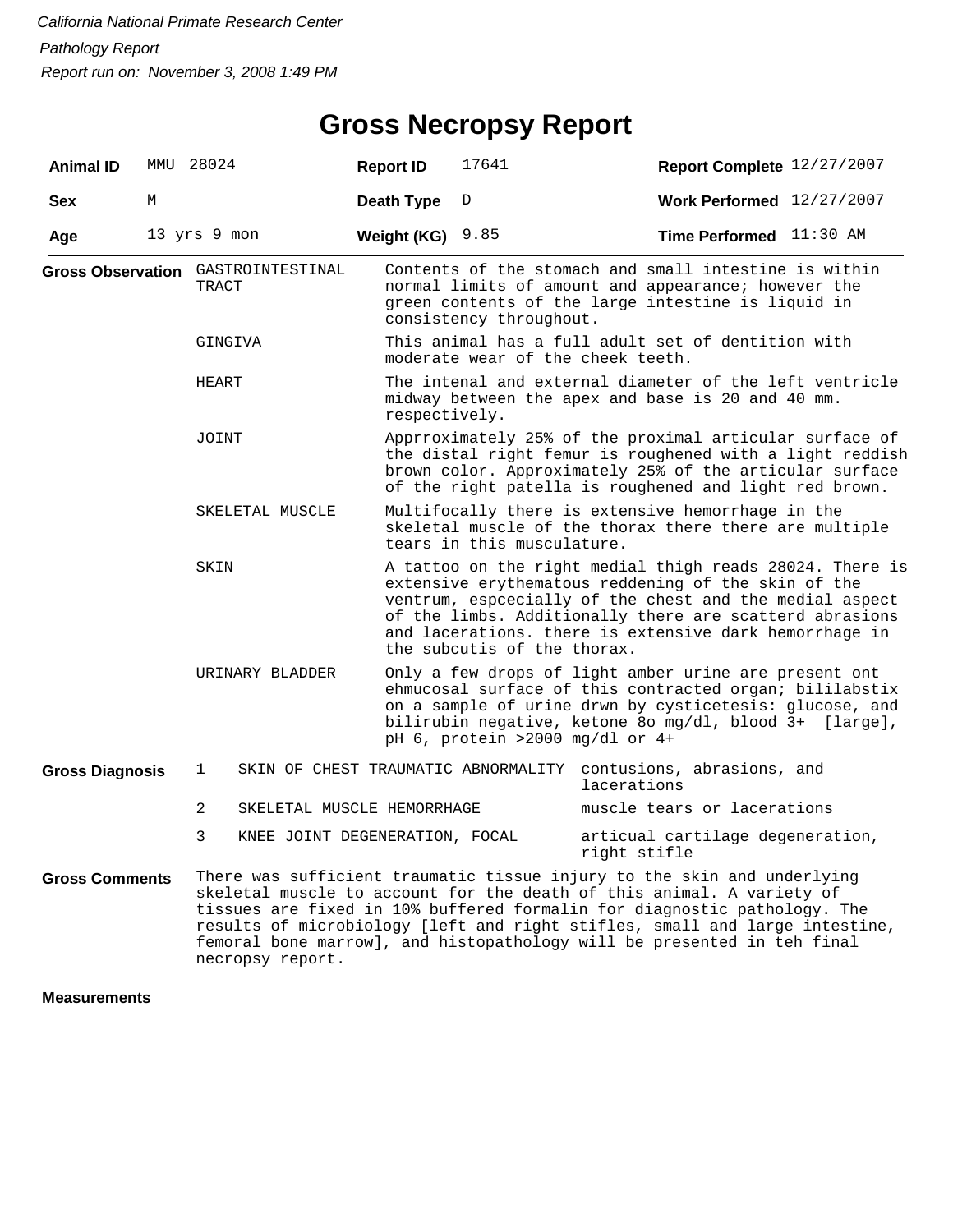| <b>Animal ID</b>       | MMU 28043         |        |                                          | <b>Report ID</b>                                                                                                                                                                                                   | 18581                                                                                                                                      | Report Complete 02/19/2008 |  |  |  |
|------------------------|-------------------|--------|------------------------------------------|--------------------------------------------------------------------------------------------------------------------------------------------------------------------------------------------------------------------|--------------------------------------------------------------------------------------------------------------------------------------------|----------------------------|--|--|--|
| <b>Sex</b>             | $\mathbf F$       |        |                                          | Death Type                                                                                                                                                                                                         | K                                                                                                                                          | Work Performed 02/19/2008  |  |  |  |
| Age                    | $13$ yrs $10$ mon |        |                                          | Weight (KG) $6.58$                                                                                                                                                                                                 |                                                                                                                                            | Time Performed 01:00 PM    |  |  |  |
|                        |                   |        | Gross Observation BODY AS A WHOLE        |                                                                                                                                                                                                                    | The animal is presented thin and dehydrated.                                                                                               |                            |  |  |  |
|                        |                   | KIDNEY |                                          |                                                                                                                                                                                                                    | The right ureter is mildly to moderately enlarged<br>measuring approximately 0.4 cm diameter.                                              |                            |  |  |  |
| LUNG                   |                   |        |                                          | A few, circular, 0.2-0.4 cm diameter, tan foci are<br>present on dorsal lung surfaces suggesting previous lung<br>mite infection.                                                                                  |                                                                                                                                            |                            |  |  |  |
| SPLEEN                 |                   |        |                                          |                                                                                                                                                                                                                    | The spleen is moderately enlarged, measuring roughly<br>7.5x3.5x1.2 cm., with a prominent follicular pattern of<br>pallor on cut surfaces. |                            |  |  |  |
|                        |                   | UTERUS |                                          |                                                                                                                                                                                                                    | The animal is pregnant with a first trimester infant.                                                                                      |                            |  |  |  |
| <b>Gross Diagnosis</b> |                   | 1      | BODY AS A WHOLE INANITION<br>DEHYDRATION |                                                                                                                                                                                                                    |                                                                                                                                            |                            |  |  |  |
|                        |                   | 2      | TRIMESTER                                |                                                                                                                                                                                                                    | UTERUS HYPERTROPHY PREGNANCY, FIRST                                                                                                        |                            |  |  |  |
|                        |                   | 3      | SPLEEN HYPERTROPHY                       |                                                                                                                                                                                                                    |                                                                                                                                            | (splacement)               |  |  |  |
|                        |                   | 4      | URETER DILATATION                        |                                                                                                                                                                                                                    |                                                                                                                                            | (hydroureter)              |  |  |  |
|                        |                   | 5      | LUNGS (BOTH) ACARIASIS                   |                                                                                                                                                                                                                    |                                                                                                                                            |                            |  |  |  |
| <b>Gross Comments</b>  |                   |        |                                          | Several tissues are collected to fulfill biospecimen requests (fetus,<br>ovaries, uterine tubes, kidneys, eyes), and a truncated set of tissues is<br>saved in formalin, but no histopathology is to be performed. |                                                                                                                                            |                            |  |  |  |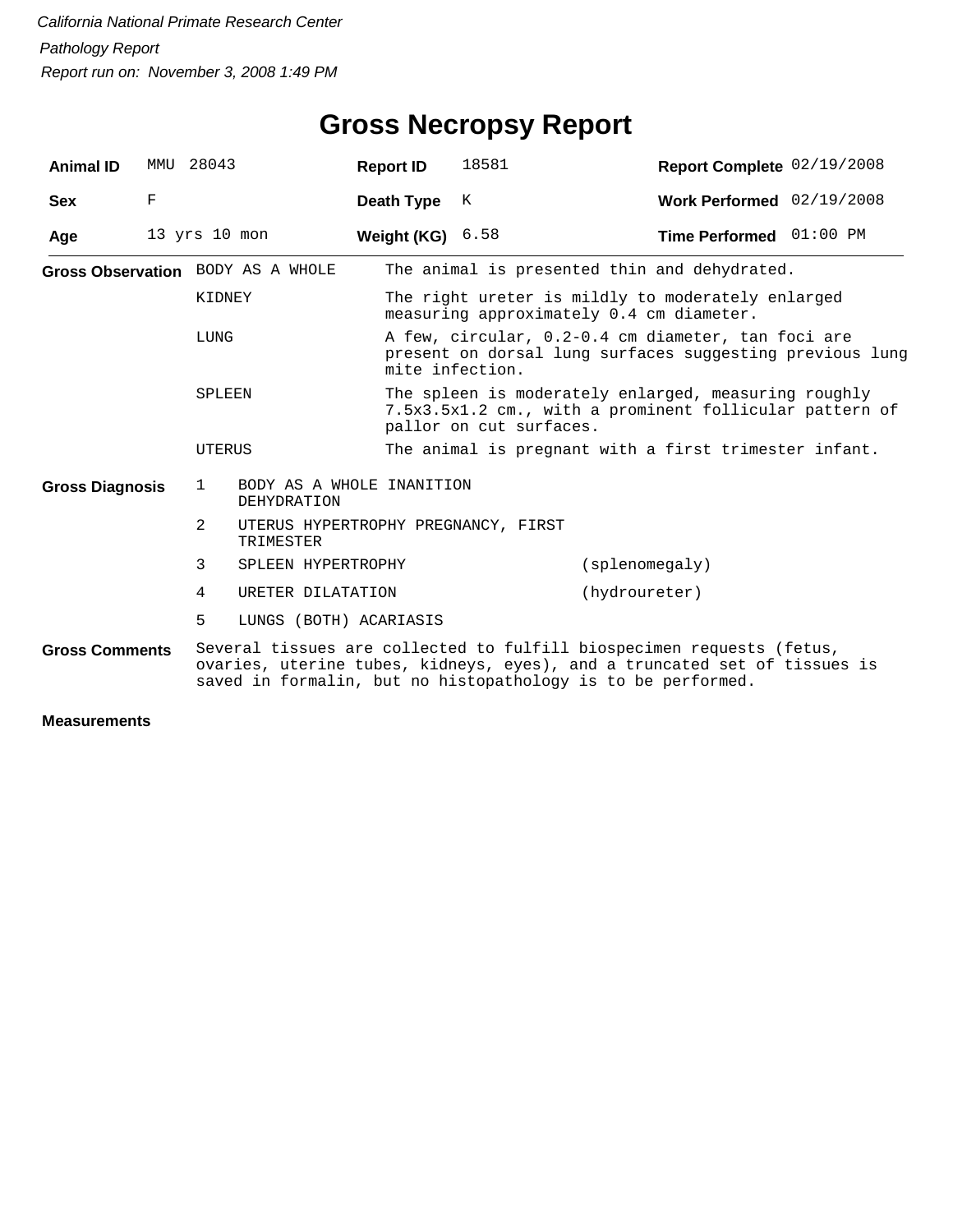## **Gross Necropsy Report**

| <b>Animal ID</b>               | MCY 28107                      |              |                                                     | <b>Report ID</b>  | 15620                        | Report Complete 08/30/2007                                                                                                                                                                                                    |  |
|--------------------------------|--------------------------------|--------------|-----------------------------------------------------|-------------------|------------------------------|-------------------------------------------------------------------------------------------------------------------------------------------------------------------------------------------------------------------------------|--|
| <b>Sex</b>                     | F                              |              |                                                     | Death Type        | K                            | Work Performed 08/30/2007                                                                                                                                                                                                     |  |
| Age                            | $19 \text{ yrs} 4 \text{ mon}$ |              |                                                     | Weight (KG) $3.1$ |                              | Time Performed 09:40 AM                                                                                                                                                                                                       |  |
| <b>Gross Observation COLON</b> |                                |              |                                                     | thickened.        |                              | The large intestine is dilated to a maximum diameter of<br>approximately 3 cm. There in an abundant amount of<br>liquid brown contents throughotu the cecum and large<br>intestine and the wall of this organ is moderately   |  |
|                                |                                | OVARY        |                                                     |                   | adjacent to the right ovary. | A grey cyst measuring approximately 5 mm. in diameter is                                                                                                                                                                      |  |
| <b>Gross Diagnosis</b>         |                                | $\mathbf{1}$ | COLON AND CECUM, CS INFLAMMATION,<br><b>DIFFUSE</b> |                   |                              |                                                                                                                                                                                                                               |  |
|                                |                                | 2            | OVARY CYST, EMBRYONIC                               |                   |                              | Parovarian Cyst, Right side                                                                                                                                                                                                   |  |
| <b>Gross Comments</b>          |                                |              | diagnosis od poor body condition.                   |                   |                              | Diffusely the wall of the large intestine was moderately thickened and there<br>wasliquid contents throughout the lumen which could account for the<br>debiltated condition of this animal and could account for the clinical |  |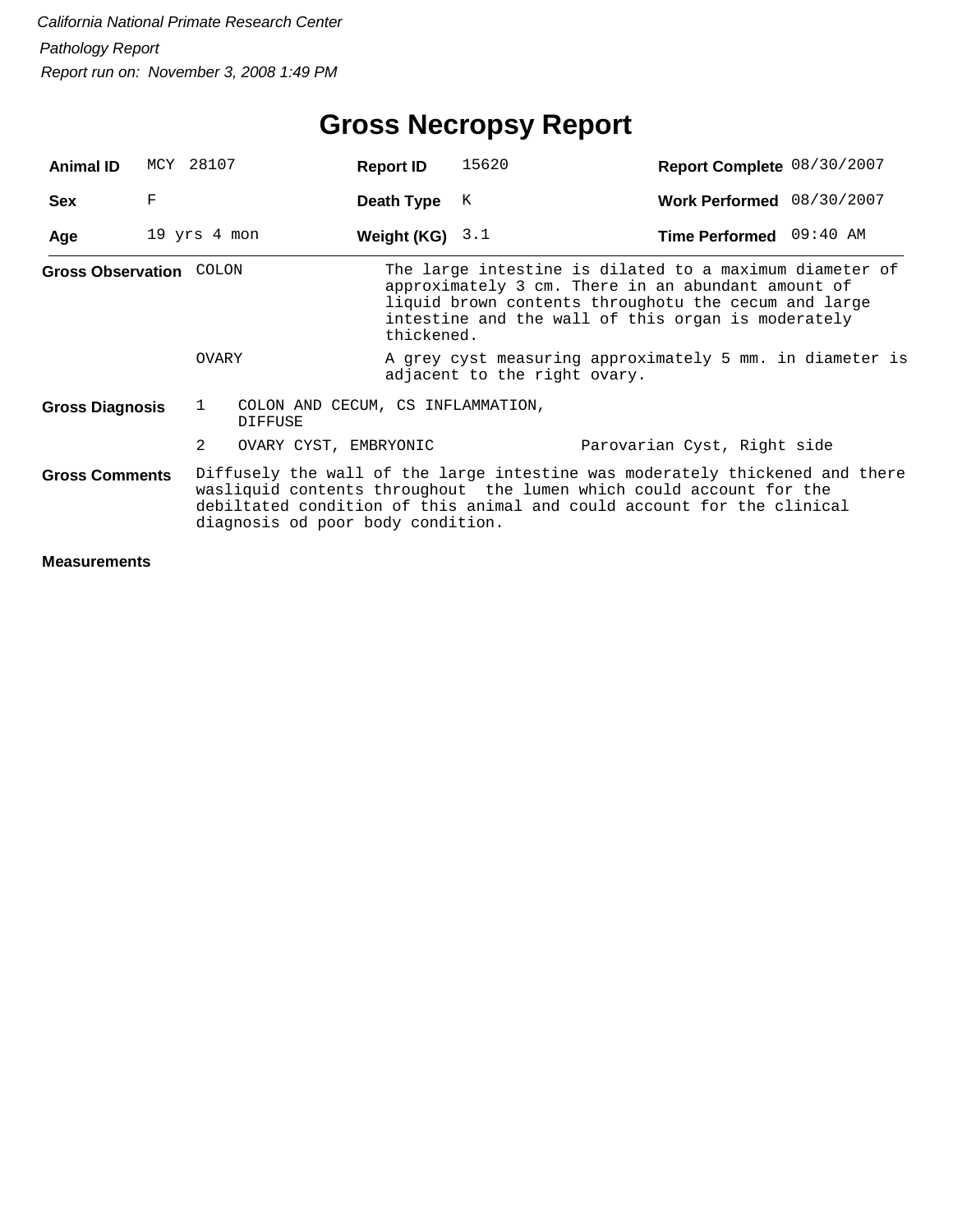## **Gross Necropsy Report**

| <b>Animal ID</b>         |   | MCY 28109    | <b>Report ID</b>                    | 15600                                                                                                                                                                                                                                                                                                                | Report Complete 08/30/2007       |  |  |  |
|--------------------------|---|--------------|-------------------------------------|----------------------------------------------------------------------------------------------------------------------------------------------------------------------------------------------------------------------------------------------------------------------------------------------------------------------|----------------------------------|--|--|--|
| <b>Sex</b>               | F |              | Death Type                          | K                                                                                                                                                                                                                                                                                                                    | Work Performed 08/30/2007        |  |  |  |
| Age                      |   | 21 yrs 4 mon | Weight (KG) $4.42$                  |                                                                                                                                                                                                                                                                                                                      | Time Performed 10:35 AM          |  |  |  |
| <b>Gross Observation</b> |   | LUNG         | diaphragm.-                         | There is focal fibrous adhesion of the caudal margin of<br>the caudal right lung lobe to the parietal pleura of the                                                                                                                                                                                                  |                                  |  |  |  |
|                          |   | UTERUS       |                                     | There is focal fibrous adhesion of the omentum to the<br>uterine fundus and extending ventrally.                                                                                                                                                                                                                     |                                  |  |  |  |
| <b>Gross Diagnosis</b>   |   | $\mathbf{1}$ | FUNDUS UTERI ADHESIONS, FIBROUS     |                                                                                                                                                                                                                                                                                                                      | Uterine-Omental Fibrous Adhesion |  |  |  |
|                          |   | 2<br>FIBROUS | RIGHT LOWER LOBE OF LUNG ADHESIONS, |                                                                                                                                                                                                                                                                                                                      |                                  |  |  |  |
| <b>Gross Comments</b>    |   |              |                                     | Fibrous adhesion of the omental to the uterine fundus could account for the<br>abdominal mass diagnosed clinically. The linear white scar on the ventral<br>central uterine with extension to the fundus is compatible with a healed<br>surgical incision and the omental adhesion could a post-surgical occurrence. |                                  |  |  |  |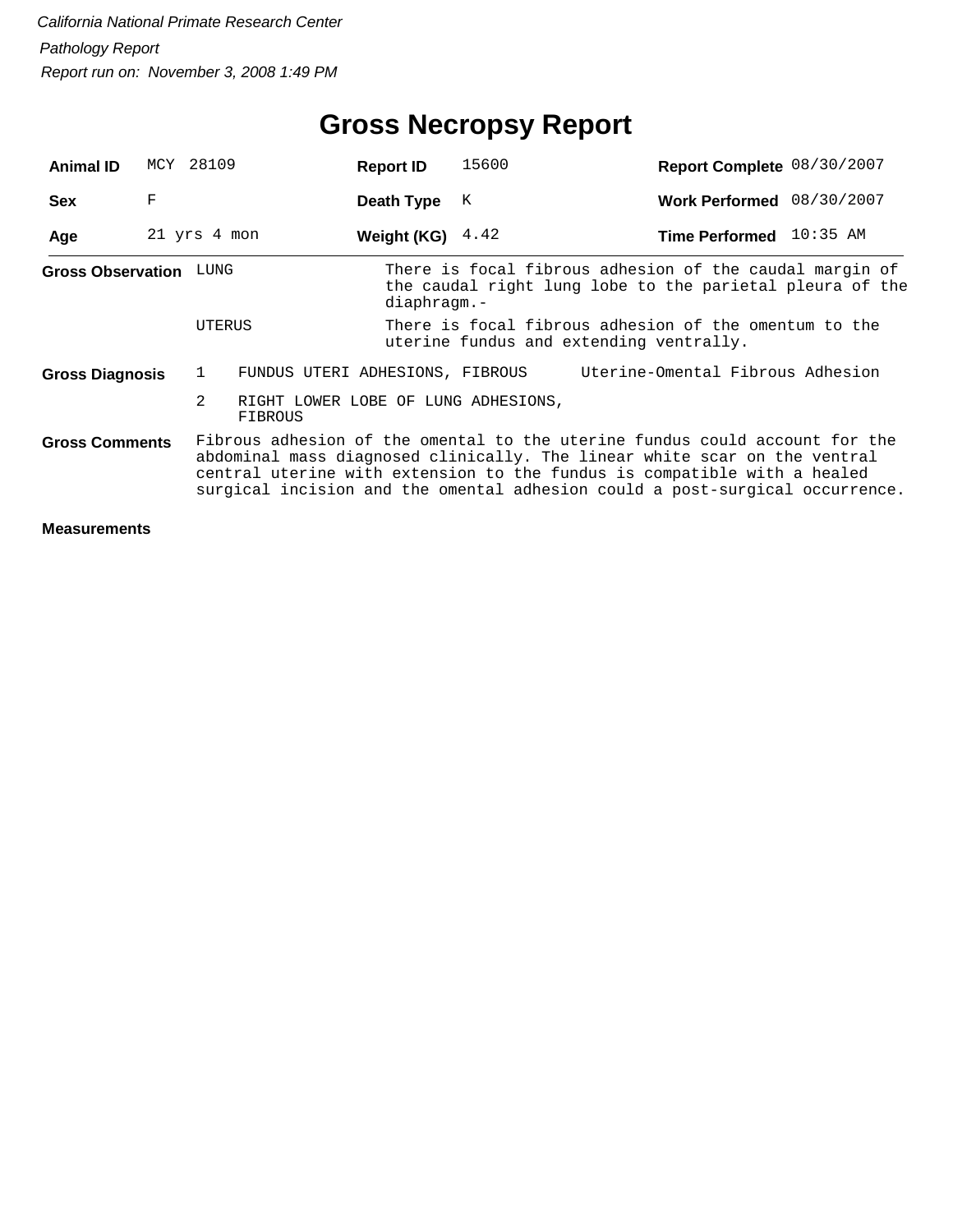## **Gross Necropsy Report**

| <b>Animal ID</b>               |   | MMU 28250                                       | <b>Report ID</b>                                                                                                                                                                                                                                                                                                                                                                                                                                                                                                         | 18042                                                                                                                                                                                                         | Report Complete 01/15/2008 |  |  |  |  |
|--------------------------------|---|-------------------------------------------------|--------------------------------------------------------------------------------------------------------------------------------------------------------------------------------------------------------------------------------------------------------------------------------------------------------------------------------------------------------------------------------------------------------------------------------------------------------------------------------------------------------------------------|---------------------------------------------------------------------------------------------------------------------------------------------------------------------------------------------------------------|----------------------------|--|--|--|--|
| <b>Sex</b>                     | М |                                                 | Death Type                                                                                                                                                                                                                                                                                                                                                                                                                                                                                                               | K                                                                                                                                                                                                             | Work Performed 01/15/2008  |  |  |  |  |
| Age                            |   | 13 yrs 8 mon                                    | Weight (KG)                                                                                                                                                                                                                                                                                                                                                                                                                                                                                                              | 12.34                                                                                                                                                                                                         | Time Performed 11:00 AM    |  |  |  |  |
| <b>Gross Observation HEART</b> |   |                                                 |                                                                                                                                                                                                                                                                                                                                                                                                                                                                                                                          | There is a small epicardial white nodule on the right<br>ventricle coronary band. The inside and outside diameter<br>of the left ventricle midway between the apex and base<br>is 22 and 48 mm. respectively. |                            |  |  |  |  |
|                                |   | JOINT                                           |                                                                                                                                                                                                                                                                                                                                                                                                                                                                                                                          | Multifocally on thethoracic vertebral column there is<br>hard boney exostosis consistent with spondylosis.                                                                                                    |                            |  |  |  |  |
|                                |   | LUNG                                            |                                                                                                                                                                                                                                                                                                                                                                                                                                                                                                                          | Multifocally there are scattered small numbers of dome-<br>shaped transluscent vesicles measuring 2 to 3 mm in<br>diameter. There fibrous adhesion of the right caudal<br>lobe to the parietal pleura.        |                            |  |  |  |  |
|                                |   | SKIN                                            |                                                                                                                                                                                                                                                                                                                                                                                                                                                                                                                          | A tattoo on the right medial thgh reads 28250.                                                                                                                                                                |                            |  |  |  |  |
|                                |   | URINARY BLADDER                                 |                                                                                                                                                                                                                                                                                                                                                                                                                                                                                                                          | Bililabstix results on a sample of urine drawn by<br>cysticentesis; glucose, bilirubin, ketone, blood, and<br>protein are all negative, pH 7.5.                                                               |                            |  |  |  |  |
| <b>Gross Diagnosis</b>         |   | VERTEBRAL COLUMN SPONDYLOSIS<br>$\mathbf{1}$    |                                                                                                                                                                                                                                                                                                                                                                                                                                                                                                                          |                                                                                                                                                                                                               | thoracic region            |  |  |  |  |
|                                |   | 2<br>LUNG INFLAMMATION, MULTIFOCAL<br>ACARIASIS |                                                                                                                                                                                                                                                                                                                                                                                                                                                                                                                          |                                                                                                                                                                                                               |                            |  |  |  |  |
| <b>Gross Comments</b>          |   |                                                 | Clinical signs may have been due to vertebral body instability secondary to<br>degenerative intervertebral disc disease and/or degenerative intervertebal<br>articular facet disease. Spondylosis seen at necropsy would be consistent<br>with an attempted response to stabilize a vertebral instability. A variety<br>of tissues are fixed in 10% formalin and selected tissues are collected for<br>the biospecimen request program. The results of histopathology will be<br>presented in the final necropsy report. |                                                                                                                                                                                                               |                            |  |  |  |  |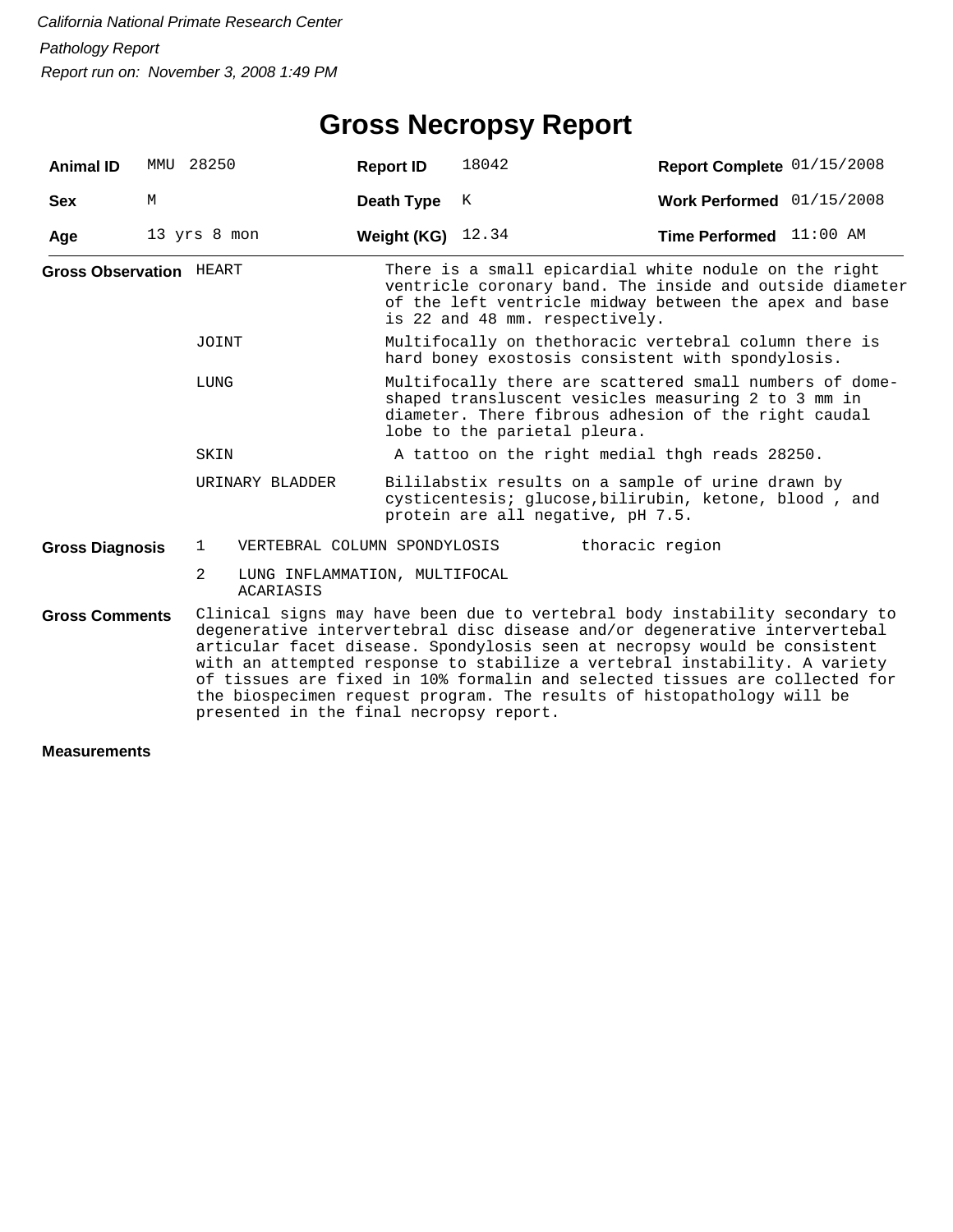## **Gross Necropsy Report**

| <b>Animal ID</b>       |                                                                                                                                                                                             | MMU 28317                           | <b>Report ID</b>    | 15020                                                                               | Report Complete 08/08/2007 |  |  |  |
|------------------------|---------------------------------------------------------------------------------------------------------------------------------------------------------------------------------------------|-------------------------------------|---------------------|-------------------------------------------------------------------------------------|----------------------------|--|--|--|
| <b>Sex</b>             | М                                                                                                                                                                                           |                                     | Death Type          | X                                                                                   | Work Performed 08/08/2007  |  |  |  |
| Age                    |                                                                                                                                                                                             | 13 yrs 3 mon                        | Weight (KG) $15.37$ |                                                                                     | Time Performed 12:00 AM    |  |  |  |
|                        |                                                                                                                                                                                             | Gross Observation BODY AS A WHOLE   |                     | The animal is presented in good flesh with a clamped<br>midline abdominal incision. |                            |  |  |  |
|                        |                                                                                                                                                                                             | STOMACH                             |                     | The gastric mucosa is variably finely nodular and palely<br>erythematous.           |                            |  |  |  |
| <b>Gross Diagnosis</b> |                                                                                                                                                                                             | STOMACH INFLAMMATION GASTRITIS, NOS |                     |                                                                                     |                            |  |  |  |
| <b>Gross Comments</b>  | Tissues are collected per project protocol as well as to fulfill biospecimen<br>requests (kidneys, testes, seminal vesicles, lymph node). No tissues are<br>saved for CNPRC histopathology. |                                     |                     |                                                                                     |                            |  |  |  |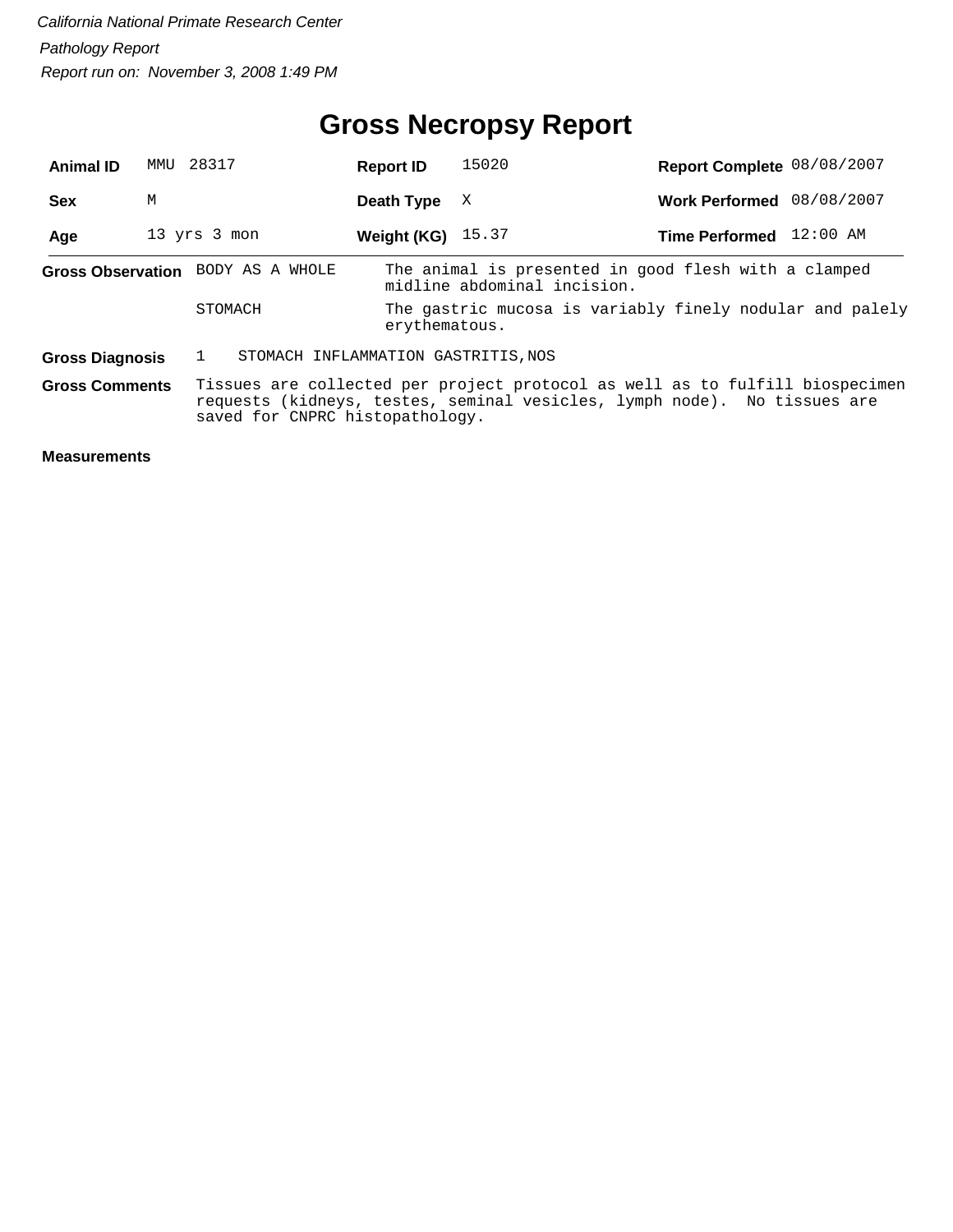## **Gross Necropsy Report**

| <b>Animal ID</b>                  |   | MMU 28392                                                                                                                                                                                                                                                     |  | <b>Report ID</b>          | 15381 | <b>Report Complete</b>                               |            |
|-----------------------------------|---|---------------------------------------------------------------------------------------------------------------------------------------------------------------------------------------------------------------------------------------------------------------|--|---------------------------|-------|------------------------------------------------------|------------|
| <b>Sex</b>                        | F |                                                                                                                                                                                                                                                               |  | Death Type                | X     | <b>Work Performed</b>                                | 08/21/2007 |
| Age                               |   | 13 yrs 3 mon                                                                                                                                                                                                                                                  |  | Weight (KG)               | 7.58  | <b>Time Performed</b>                                | 08:15 AM   |
| Gross Observation BODY AS A WHOLE |   |                                                                                                                                                                                                                                                               |  | good flesh.               |       | The previously ovariectomized animal is presented in |            |
| <b>Gross Diagnosis</b>            |   |                                                                                                                                                                                                                                                               |  | BODY AS A WHOLE PERFUSION |       | (brain perfusion)                                    |            |
| <b>Gross Comments</b>             |   | The brain is perfused and collected for the investigator. Several tissues<br>are collected to fulfill biospecimen requests (adrenal glands, eyes, fat,<br>muscle, mammary gland, liver, urinary bladder). A truncated set of tissues<br>is saved in formalin. |  |                           |       |                                                      |            |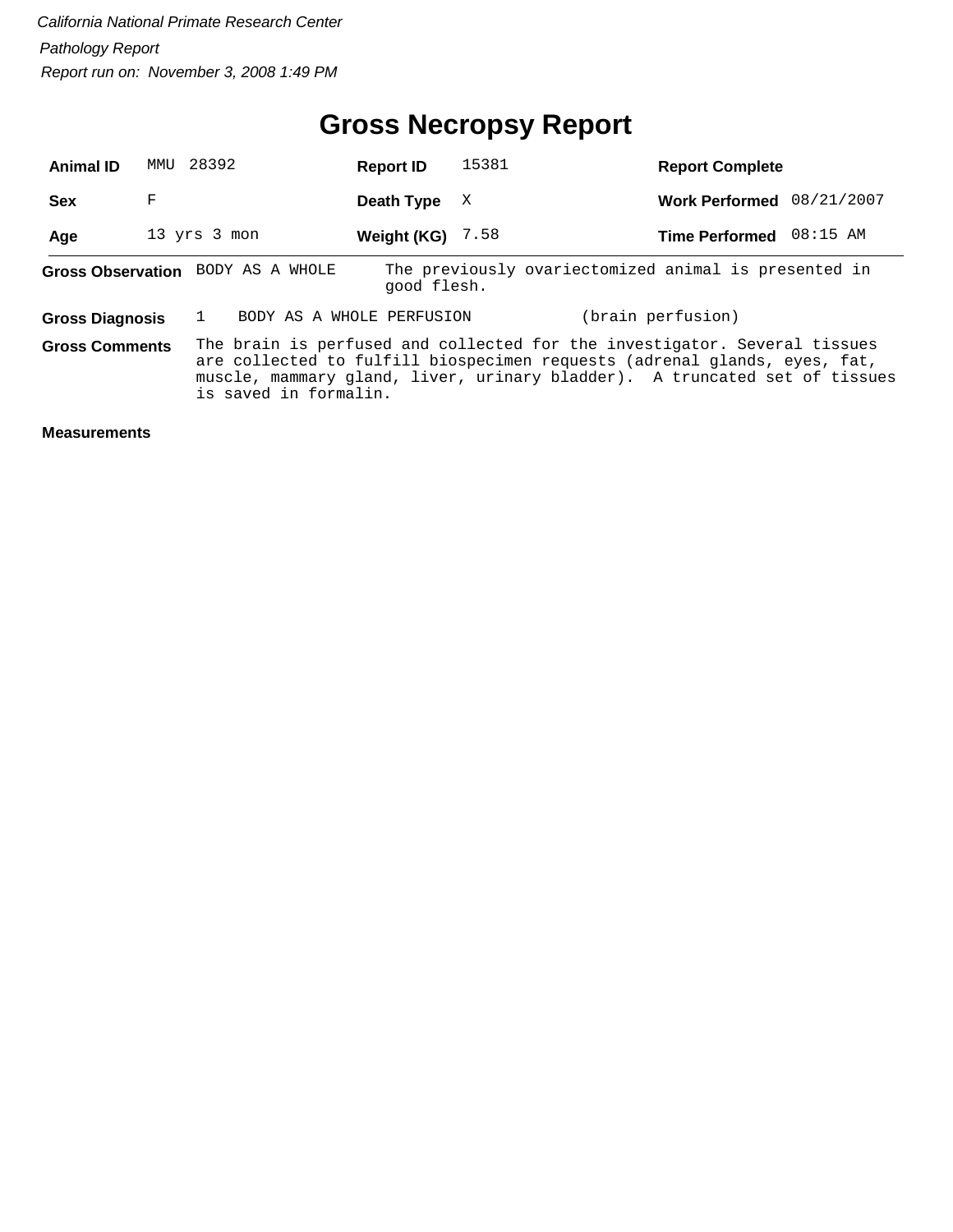| <b>Animal ID</b>       | MMU                                                                                                                                                                                                                                                 | 28397        |                                     | <b>Report ID</b> |                                                                                                             | 14101                                                                                    | <b>Report Complete</b>                                                                          |  |  |  |
|------------------------|-----------------------------------------------------------------------------------------------------------------------------------------------------------------------------------------------------------------------------------------------------|--------------|-------------------------------------|------------------|-------------------------------------------------------------------------------------------------------------|------------------------------------------------------------------------------------------|-------------------------------------------------------------------------------------------------|--|--|--|
| <b>Sex</b>             | F                                                                                                                                                                                                                                                   |              |                                     | Death Type       |                                                                                                             | K                                                                                        | Work Performed 06/14/2007                                                                       |  |  |  |
| Age                    | 13 yrs 0 mon                                                                                                                                                                                                                                        |              |                                     | Weight (KG)      |                                                                                                             | 4.8                                                                                      | Time Performed 10:30 AM                                                                         |  |  |  |
|                        |                                                                                                                                                                                                                                                     |              | Gross Observation BODY AS A WHOLE   |                  | The animal is presented thin.                                                                               |                                                                                          |                                                                                                 |  |  |  |
|                        |                                                                                                                                                                                                                                                     |              | DUODENUM                            |                  |                                                                                                             | The duodenal lumen is small, and the mucosa is<br>longitudinally streaked with erythema. |                                                                                                 |  |  |  |
|                        |                                                                                                                                                                                                                                                     |              | <b>GALLBLADDER</b>                  |                  | The gallbladder is mildly thickened and opaque, and<br>occasional intrahepatic bile ductules are prominent. |                                                                                          |                                                                                                 |  |  |  |
| JEJUNUM<br>KIDNEY      |                                                                                                                                                                                                                                                     |              |                                     |                  | The junenal mucosa is thickened making a firm tube of<br>its length.                                        |                                                                                          |                                                                                                 |  |  |  |
|                        |                                                                                                                                                                                                                                                     |              |                                     |                  | Renal cortices are diffusely pale tan bilaterally.                                                          |                                                                                          |                                                                                                 |  |  |  |
|                        | The liver is mildly to moderately enlarged with rounded<br>LIVER<br>edges, and the color is somewhat more pale than normal.<br>There are a few small, roughly 0.1 cm diameter,<br>circular, dark green foci scattered over the capsular<br>surface. |              |                                     |                  |                                                                                                             |                                                                                          |                                                                                                 |  |  |  |
|                        |                                                                                                                                                                                                                                                     | SPLEEN       |                                     |                  |                                                                                                             |                                                                                          | The spleen is mildly enlarged with a prominent<br>follicular pattern of pallor on cut surfaces. |  |  |  |
|                        |                                                                                                                                                                                                                                                     | STOMACH      |                                     |                  | The gastric mucosa is thickened and streaked with<br>erythema, particularly in the antral region.           |                                                                                          |                                                                                                 |  |  |  |
|                        |                                                                                                                                                                                                                                                     |              | URINARY BLADDER                     |                  | The mucosa of the urinary bladder is mildly and<br>irregularly erythematous.                                |                                                                                          |                                                                                                 |  |  |  |
| <b>Gross Diagnosis</b> |                                                                                                                                                                                                                                                     | $\mathbf{1}$ | BODY AS A WHOLE INANITION           |                  |                                                                                                             |                                                                                          |                                                                                                 |  |  |  |
|                        |                                                                                                                                                                                                                                                     | 2            | STOMACH INFLAMMATION GASTRITIS, NOS |                  |                                                                                                             |                                                                                          |                                                                                                 |  |  |  |
|                        |                                                                                                                                                                                                                                                     | 3            | DUODENUM INFLAMMATION               |                  |                                                                                                             |                                                                                          |                                                                                                 |  |  |  |
|                        |                                                                                                                                                                                                                                                     | 4            | JEJUNUM INFLAMMATION ENTERITIS, NOS |                  |                                                                                                             |                                                                                          |                                                                                                 |  |  |  |

5 LIVER HYPERTROPHY

(hepatomegaly)

(splenomegaly)

- 7 KIDNEY ABNORMAL APPEARANCE (cortical pallor)
- 8 URINARY BLADDER INFLAMMATION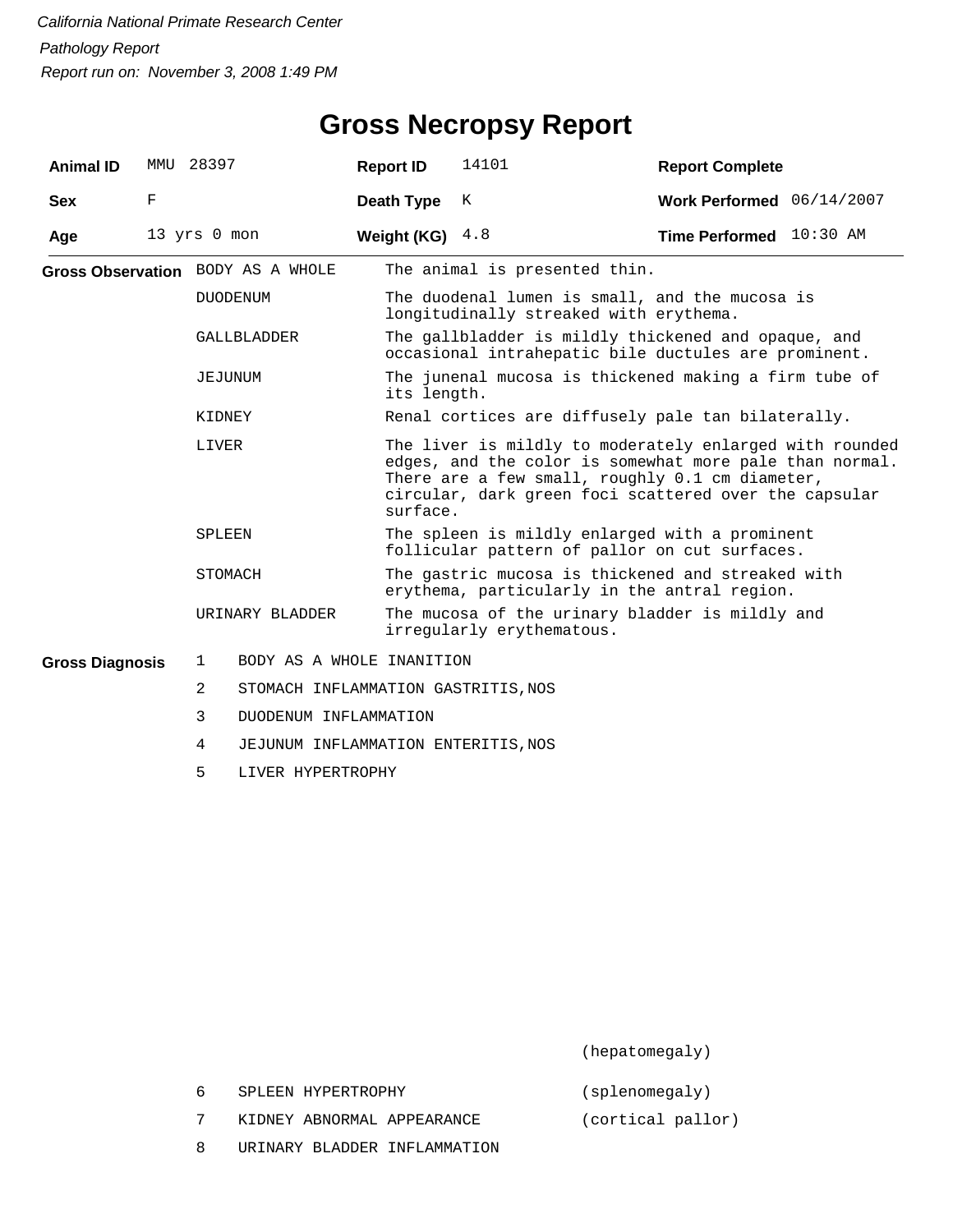CYSTITIS

Ovaries, uterine tubes, and trachea are collected to fulfill biospecimen requests. A truncated set of tissues is saved in formalin for histopathology. **Gross Comments**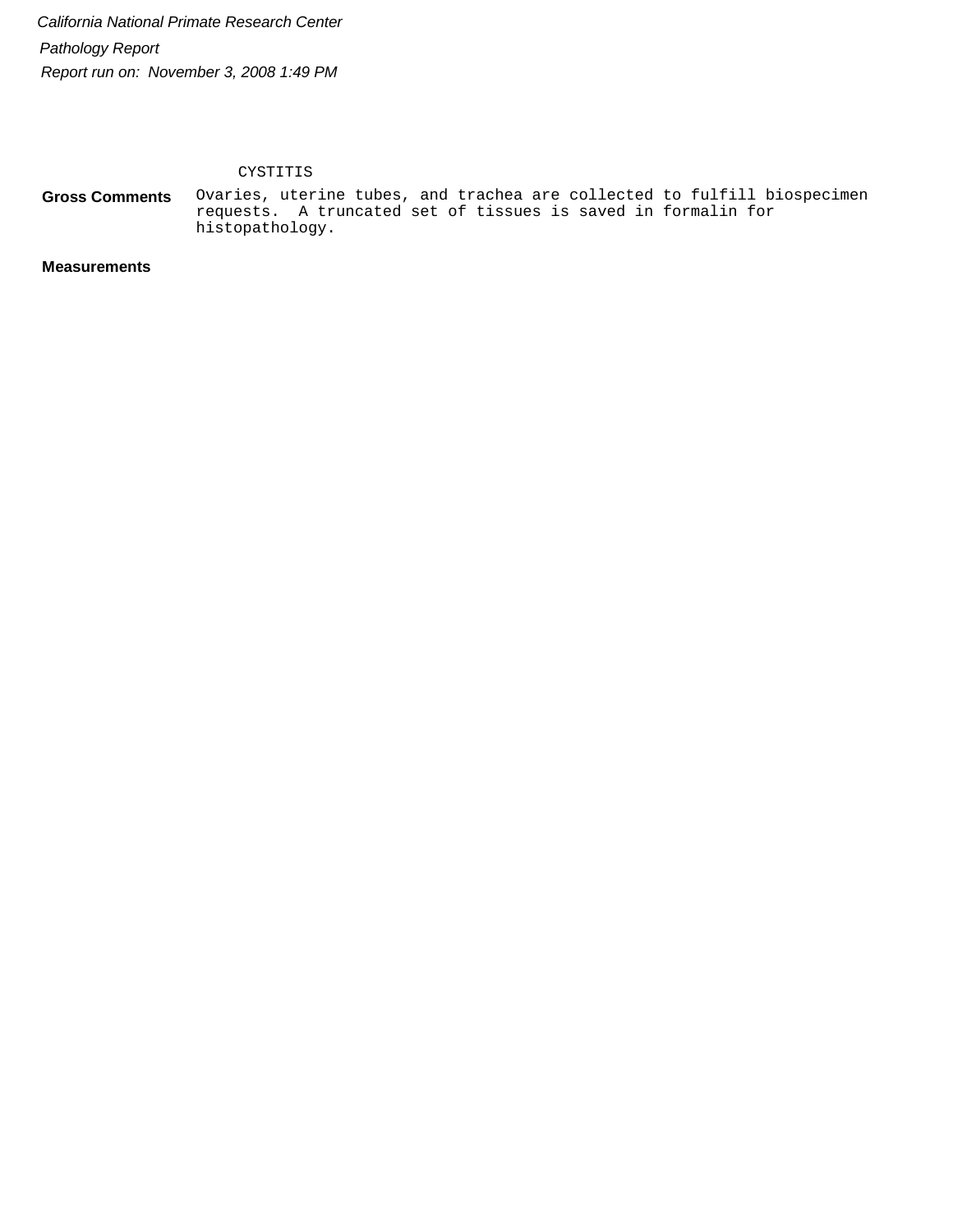## **Gross Necropsy Report**

| <b>Animal ID</b>                                                     | MCY 28503    |                                                                                                                                                                                                                                                                                                                        |                                                                                                                                                                               | <b>Report ID</b>   | 17382                                                                                                                                                          | Report Complete 12/17/2007                                                                                                                                                |  |  |  |
|----------------------------------------------------------------------|--------------|------------------------------------------------------------------------------------------------------------------------------------------------------------------------------------------------------------------------------------------------------------------------------------------------------------------------|-------------------------------------------------------------------------------------------------------------------------------------------------------------------------------|--------------------|----------------------------------------------------------------------------------------------------------------------------------------------------------------|---------------------------------------------------------------------------------------------------------------------------------------------------------------------------|--|--|--|
| <b>Sex</b>                                                           | F            |                                                                                                                                                                                                                                                                                                                        |                                                                                                                                                                               | Death Type         | К                                                                                                                                                              | Work Performed 12/12/2007                                                                                                                                                 |  |  |  |
| Age                                                                  | 16 yrs 4 mon |                                                                                                                                                                                                                                                                                                                        |                                                                                                                                                                               | Weight (KG) $2.96$ |                                                                                                                                                                | Time Performed 10:00 AM                                                                                                                                                   |  |  |  |
| <b>Gross Observation GINGIVA</b><br>OVARY<br>SKIN<br>URINARY BLADDER |              |                                                                                                                                                                                                                                                                                                                        |                                                                                                                                                                               |                    | the cheek teeth.                                                                                                                                               | There is a moderate amount of tarter along the gingival<br>margin of the upper and lower incisors and canines.<br>There a full adult set of dention with moderate wear of |  |  |  |
|                                                                      |              |                                                                                                                                                                                                                                                                                                                        |                                                                                                                                                                               |                    | A cyst measuring 5 mm in diameter is adjacent to the<br>left ovary. A corpus lluteum measuring 2 mm in diameter<br>bulges from the surface of the right ovary. |                                                                                                                                                                           |  |  |  |
|                                                                      |              |                                                                                                                                                                                                                                                                                                                        |                                                                                                                                                                               |                    |                                                                                                                                                                | A tattoo on the right medial thigh reads 28503.                                                                                                                           |  |  |  |
|                                                                      |              |                                                                                                                                                                                                                                                                                                                        | One cc of clear yellow urine tested with biliklabstix-<br>results: glucose, ketone, bilirubin, and blood are all<br>negative, pH btween 7 and 7.5, protein $2+$ or 100 mg/dl. |                    |                                                                                                                                                                |                                                                                                                                                                           |  |  |  |
|                                                                      |              | UTERUS                                                                                                                                                                                                                                                                                                                 |                                                                                                                                                                               |                    | There is fibrous adhesion of the omentum to the serosal<br>surface of the uterus.                                                                              |                                                                                                                                                                           |  |  |  |
| <b>Gross Diagnosis</b>                                               |              | $\mathbf{1}$                                                                                                                                                                                                                                                                                                           | UTERUS ADHESIONS, FIBROUS                                                                                                                                                     |                    |                                                                                                                                                                |                                                                                                                                                                           |  |  |  |
|                                                                      |              | $\mathcal{L}$                                                                                                                                                                                                                                                                                                          | OVARY CYST                                                                                                                                                                    |                    |                                                                                                                                                                | parovarian cyst, left side                                                                                                                                                |  |  |  |
|                                                                      |              | 3                                                                                                                                                                                                                                                                                                                      | URINARY BLADDER DEFECT                                                                                                                                                        |                    |                                                                                                                                                                | proteinuria 2+                                                                                                                                                            |  |  |  |
| <b>Gross Comments</b>                                                |              | An alimentary mass was not seen at necropsy, however; omental uterine<br>fibrous adhesions may have accounted for this diagnosis. A variety of<br>tissues are collected for the biospecimen request program and for<br>histopathology. The reults of histopathology will be presented in the final<br>necropsy report. |                                                                                                                                                                               |                    |                                                                                                                                                                |                                                                                                                                                                           |  |  |  |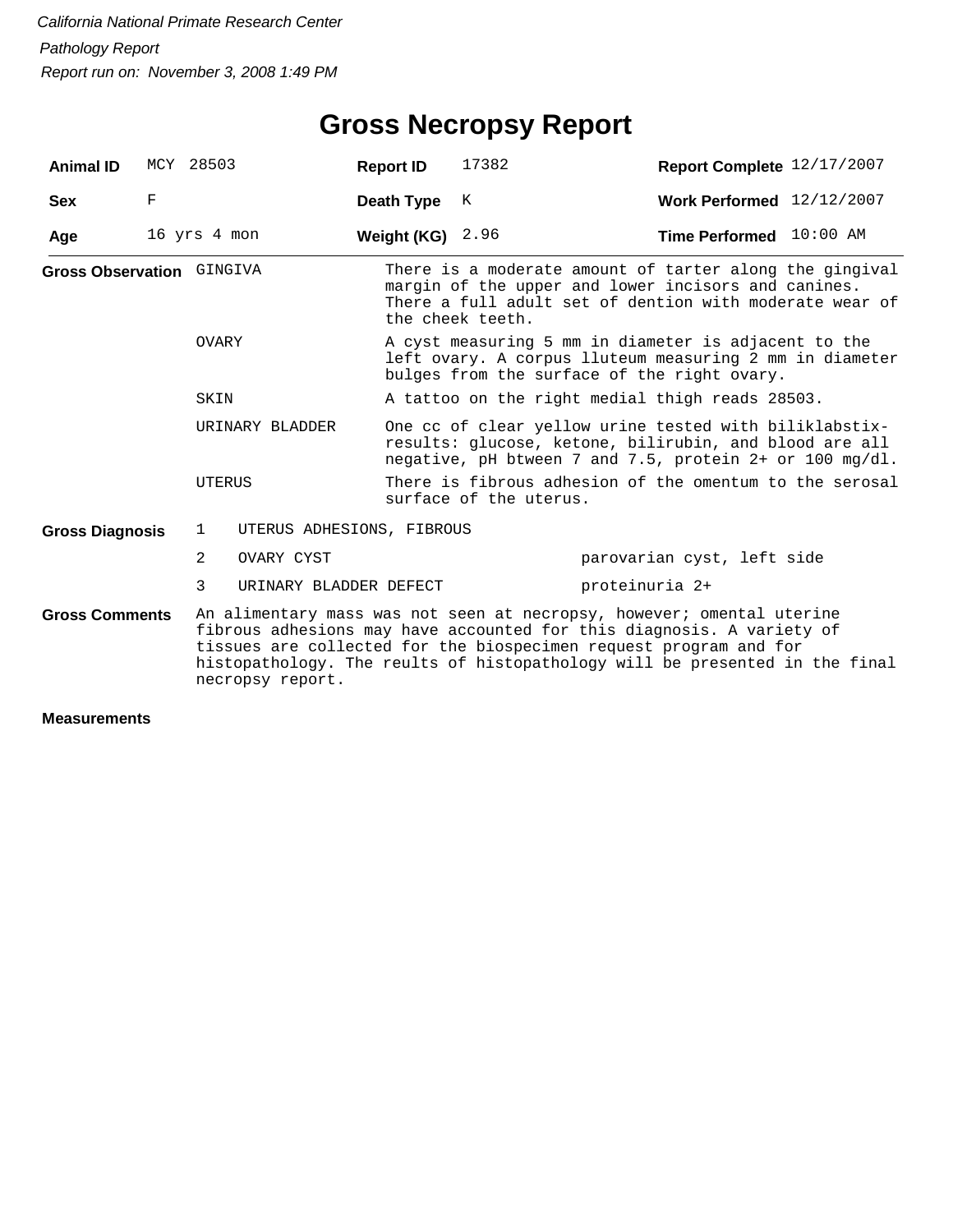| <b>Animal ID</b>       |   | MCY 28506                                                                                                | <b>Report ID</b>                                         | 16182                                                                                                                                     | <b>Report Complete</b>                                                                                   |  |  |  |
|------------------------|---|----------------------------------------------------------------------------------------------------------|----------------------------------------------------------|-------------------------------------------------------------------------------------------------------------------------------------------|----------------------------------------------------------------------------------------------------------|--|--|--|
| <b>Sex</b>             | M |                                                                                                          | Death Type                                               | D                                                                                                                                         | Work Performed 10/08/2007                                                                                |  |  |  |
| Age                    |   | 17 yrs 2 mon                                                                                             | Weight (KG)                                              | 5.64                                                                                                                                      | Time Performed 10:30 AM                                                                                  |  |  |  |
|                        |   | Gross Observation BODY AS A WHOLE                                                                        |                                                          | The animal is presented thin.                                                                                                             |                                                                                                          |  |  |  |
|                        |   | <b>CECUM</b>                                                                                             |                                                          |                                                                                                                                           | The cecal mucosa is thickened and variably erythematous.                                                 |  |  |  |
|                        |   | COLON                                                                                                    |                                                          | and contents are scant.                                                                                                                   | The colonic mucosa is thickened with linear erythema,                                                    |  |  |  |
|                        |   | HEART                                                                                                    |                                                          |                                                                                                                                           | Pericardial fluid is increased with strands of white<br>material adherent to pericardium and epicardium. |  |  |  |
| LUNG                   |   |                                                                                                          |                                                          | The middle and caudal lobes of the left lung display<br>varible (mainly perpheral) dark red-blue discoloration<br>$(\text{atelectasis}).$ |                                                                                                          |  |  |  |
| <b>Gross Diagnosis</b> |   | 1                                                                                                        | COLONIC MUCOUS MEMBRANE<br>INFLAMMATION, DIFFUSE COLITIS |                                                                                                                                           |                                                                                                          |  |  |  |
|                        |   | 2<br>CECUM INFLAMMATION, MULTIFOCAL<br>TYPHLITIS, NOS                                                    |                                                          |                                                                                                                                           |                                                                                                          |  |  |  |
|                        |   | 3<br>PERICARDITIS, NOS                                                                                   | PERICARDIUM INFLAMMATION, FIBRINOUS                      |                                                                                                                                           |                                                                                                          |  |  |  |
|                        |   | 4                                                                                                        | LUNG ABNORMAL APPEARANCE                                 |                                                                                                                                           | (atelectasis - likely post mortem)                                                                       |  |  |  |
| <b>Gross Comments</b>  |   | A full set of tissues issaved in formalin for histopathology; colon is<br>swabbed for bacterial culture. |                                                          |                                                                                                                                           |                                                                                                          |  |  |  |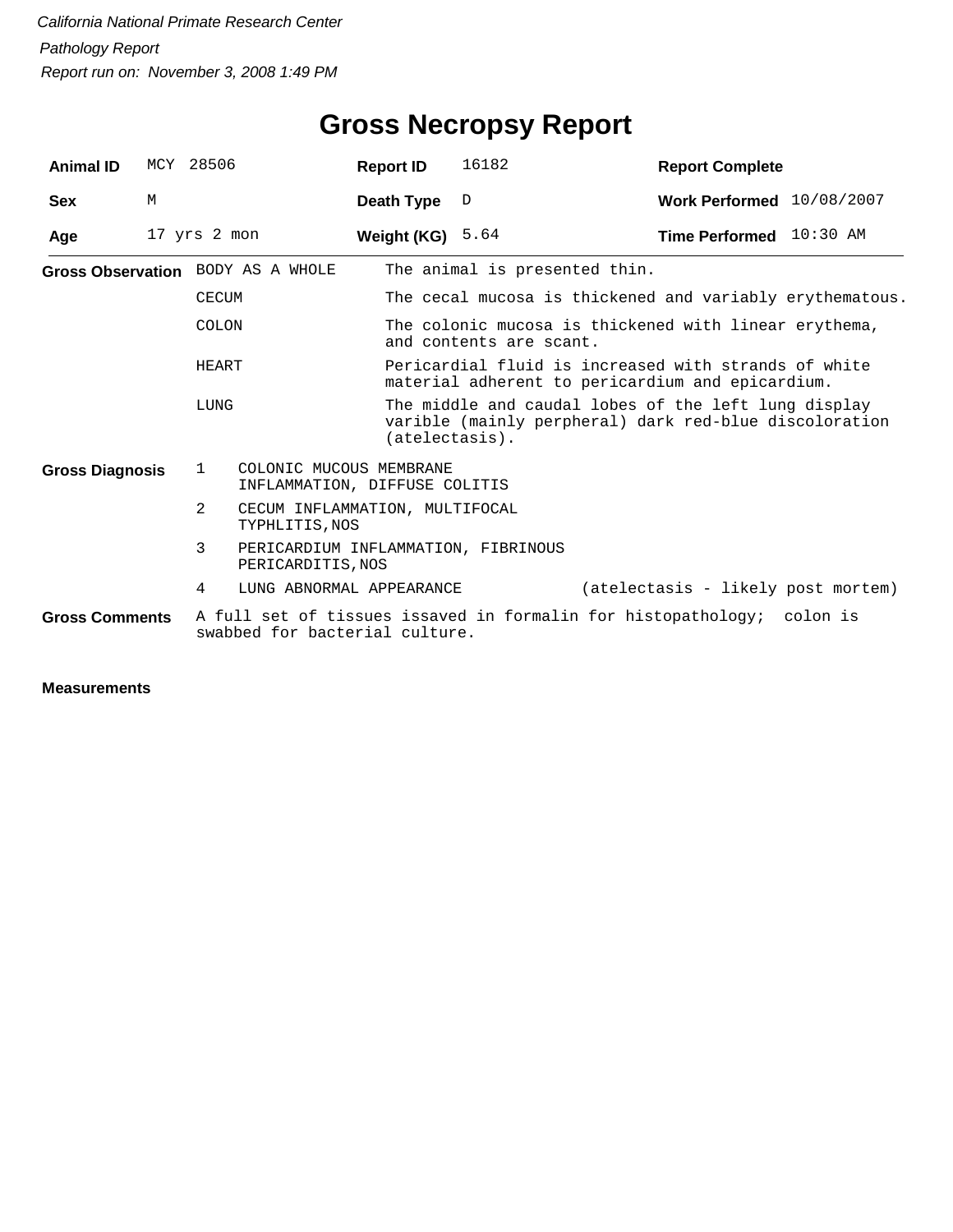| <b>Animal ID</b>                                                                                                                                                                                                                                                                                                                       |   | MCY 28524    |                                                         | <b>Report ID</b>   | 15201                                            | Report Complete 08/15/2007                          |  |  |  |
|----------------------------------------------------------------------------------------------------------------------------------------------------------------------------------------------------------------------------------------------------------------------------------------------------------------------------------------|---|--------------|---------------------------------------------------------|--------------------|--------------------------------------------------|-----------------------------------------------------|--|--|--|
| <b>Sex</b>                                                                                                                                                                                                                                                                                                                             | F |              |                                                         | Death Type         | K                                                | Work Performed 08/15/2007                           |  |  |  |
| Age                                                                                                                                                                                                                                                                                                                                    |   | 18 yrs 0 mon |                                                         | Weight (KG) $5.05$ |                                                  | Time Performed 10:30 AM                             |  |  |  |
|                                                                                                                                                                                                                                                                                                                                        |   |              | Gross Observation BODY AS A WHOLE                       |                    |                                                  | The SRV positive animal is presented in good flesh. |  |  |  |
|                                                                                                                                                                                                                                                                                                                                        |   | LIVER        |                                                         |                    | The liver is mildly enlarged with rounded edges. |                                                     |  |  |  |
| Dark brown-black fluid filled cysts are present between<br>UTERUS<br>uterus and bladder where the two are adherent to each<br>other (endometriosis); the fimbria on both sides are<br>particularly exuberant, and on the left side, there is<br>an approximately 1.0 cm diameter, slightly paler pink<br>mass adherent to the fimbria. |   |              |                                                         |                    |                                                  |                                                     |  |  |  |
| <b>Gross Diagnosis</b>                                                                                                                                                                                                                                                                                                                 |   | 1            | UTERUS AND FALLOPIAN TUBES, CS<br>MASS, LOCALIZED, SOFT |                    |                                                  | (left fimbrial mass)                                |  |  |  |
|                                                                                                                                                                                                                                                                                                                                        |   | 2            | UTERUS ENDOMETRIOSIS                                    |                    |                                                  |                                                     |  |  |  |
|                                                                                                                                                                                                                                                                                                                                        |   | 3            | LIVER HYPERTROPHY                                       |                    |                                                  | (hepatomegaly)                                      |  |  |  |
| Tissues are collected to fulfill biospecimen requests (kidney, ovaries,<br><b>Gross Comments</b><br>lung, trachea) and per project protocol. After being photographed, the<br>uterus is saved in formalin for histopathology.                                                                                                          |   |              |                                                         |                    |                                                  |                                                     |  |  |  |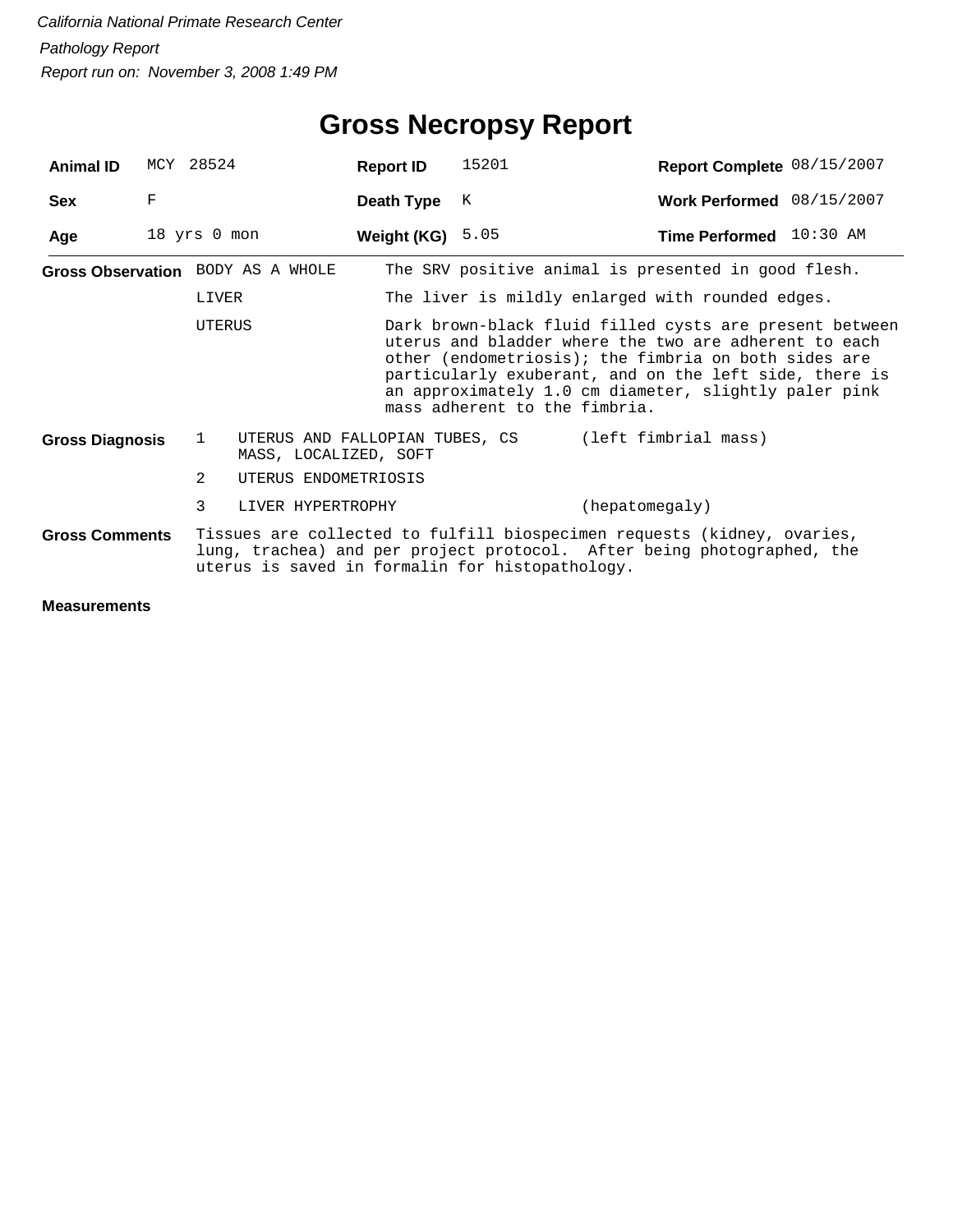| <b>Animal ID</b>                                                                                                                                                                                           |   | MCY 28542        |                                   | <b>Report ID</b>   | 18821                                                                                                                                       | <b>Report Complete</b>    |  |  |
|------------------------------------------------------------------------------------------------------------------------------------------------------------------------------------------------------------|---|------------------|-----------------------------------|--------------------|---------------------------------------------------------------------------------------------------------------------------------------------|---------------------------|--|--|
| <b>Sex</b>                                                                                                                                                                                                 | F |                  |                                   | Death Type         | K                                                                                                                                           | Work Performed 02/28/2008 |  |  |
| Age                                                                                                                                                                                                        |   | $20$ yrs $0$ mon |                                   | Weight (KG) $4.81$ |                                                                                                                                             | Time Performed 01:30 PM   |  |  |
|                                                                                                                                                                                                            |   |                  | Gross Observation BODY AS A WHOLE | dental caries.     | The animal is presented in good flesh, with moderate                                                                                        |                           |  |  |
|                                                                                                                                                                                                            |   | <b>CECUM</b>     |                                   | qas.               | The cecum is markedly dilated with liquid contents and                                                                                      |                           |  |  |
|                                                                                                                                                                                                            |   | <b>COLON</b>     |                                   |                    | The colon, at the junction with cecum, is markedly<br>narrowed by a circumferential fibrous band, and colon<br>contents are soft to liquid. |                           |  |  |
| <b>Gross Diagnosis</b>                                                                                                                                                                                     |   | 1                | COLON STRICTURE DIARRHEA          |                    |                                                                                                                                             |                           |  |  |
|                                                                                                                                                                                                            |   | 2                | CECUM DILATATION                  |                    |                                                                                                                                             |                           |  |  |
|                                                                                                                                                                                                            |   | 3                | TOOTH DENTAL CARIES               |                    |                                                                                                                                             |                           |  |  |
| Tissues are collected to fulfill biospecimen requests (ovaries, uterine<br><b>Gross Comments</b><br>tubes, long bones for marrow), and a truncated set is saved in formalin for<br>limited histopathology. |   |                  |                                   |                    |                                                                                                                                             |                           |  |  |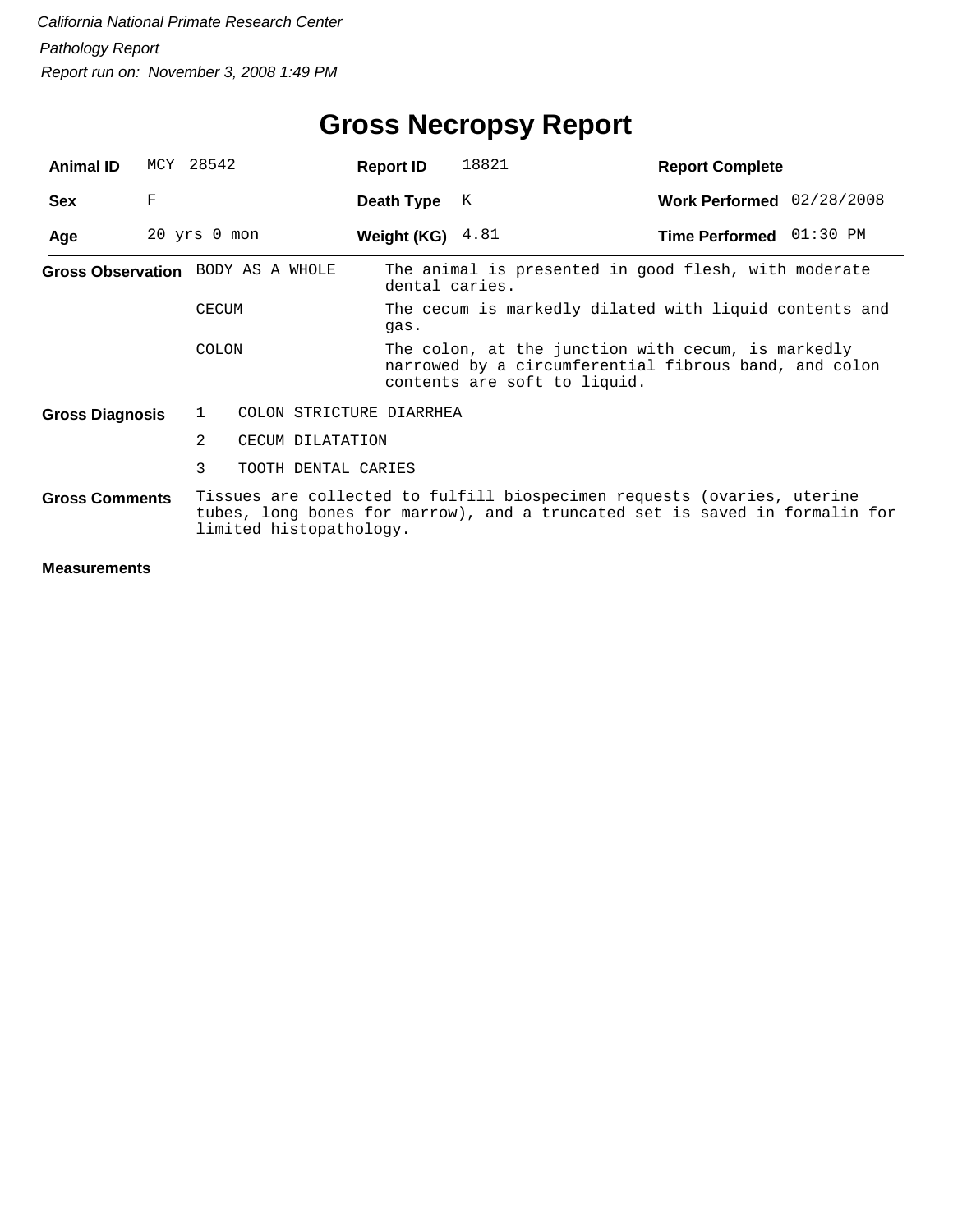## **Gross Necropsy Report**

| <b>Animal ID</b>      |                                                                     | MMU 28754                         | <b>Report ID</b>           | 19942 |  | Report Complete 04/29/2008                                             |          |
|-----------------------|---------------------------------------------------------------------|-----------------------------------|----------------------------|-------|--|------------------------------------------------------------------------|----------|
| <b>Sex</b>            | F                                                                   |                                   | Death Type                 | X     |  | Work Performed 04/29/2008                                              |          |
| Age                   |                                                                     | 13 yrs 0 mon                      | <b>Weight (KG)</b> $11.05$ |       |  | <b>Time Performed</b>                                                  | 09:00 AM |
|                       |                                                                     | Gross Observation BODY AS A WHOLE |                            |       |  | The animal is presented in abundant good flesh.                        |          |
|                       | BODY AS A WHOLE NO REMARKABLE<br><b>Gross Diagnosis</b><br>FINDINGS |                                   |                            |       |  |                                                                        |          |
| <b>Gross Comments</b> |                                                                     |                                   |                            |       |  | The brain is perfused, and tissues are collected per project protocol. |          |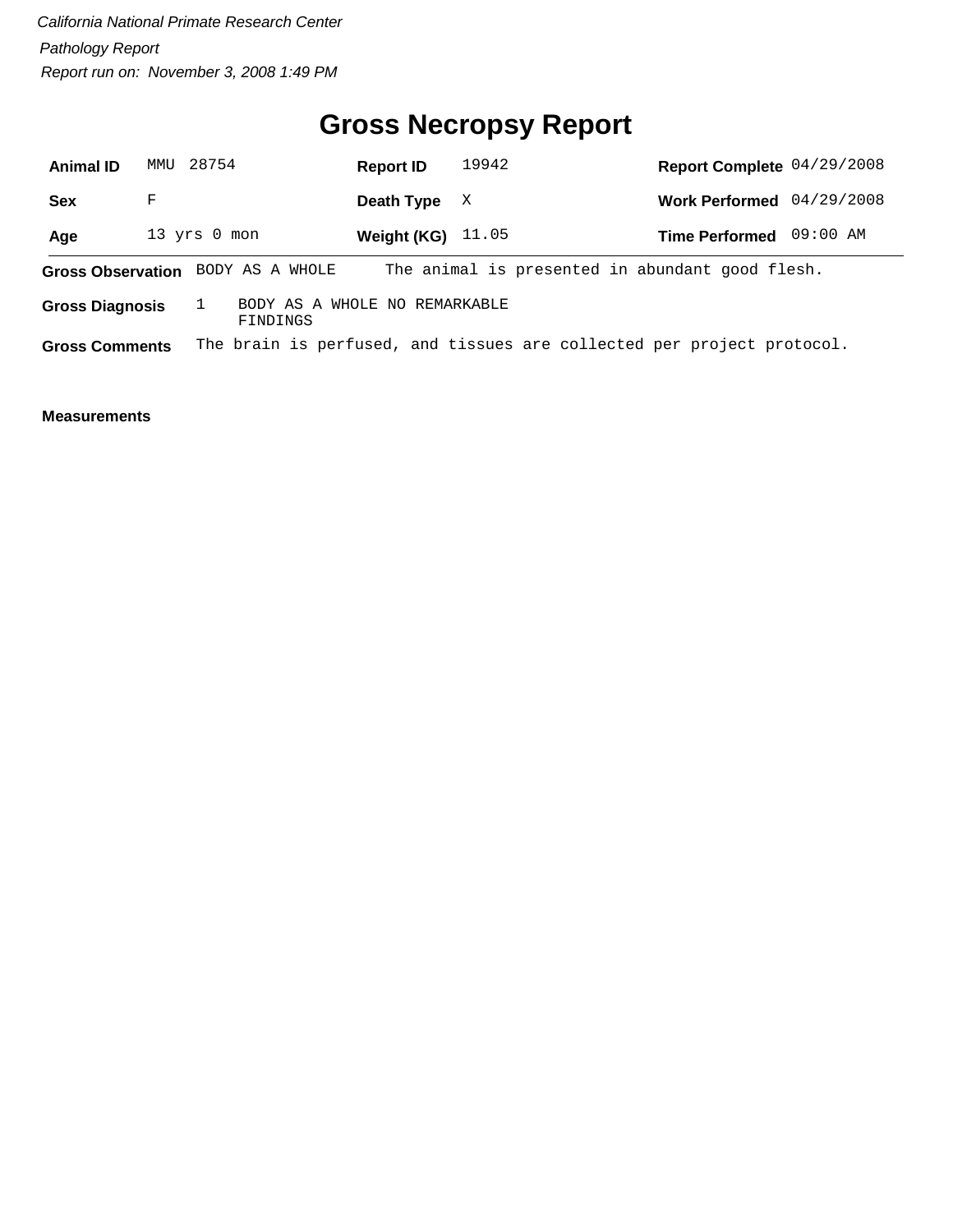## **Gross Necropsy Report**

| <b>Animal ID</b>       | MMU | 28823                                                   |                                     | <b>Report ID</b>   | 17261                                                                                                                                                              | <b>Report Complete</b>                                                                                                                                 |  |  |  |
|------------------------|-----|---------------------------------------------------------|-------------------------------------|--------------------|--------------------------------------------------------------------------------------------------------------------------------------------------------------------|--------------------------------------------------------------------------------------------------------------------------------------------------------|--|--|--|
| <b>Sex</b>             | F   |                                                         |                                     | Death Type         | K                                                                                                                                                                  | Work Performed 12/06/2007                                                                                                                              |  |  |  |
| Age                    |     | 12 yrs 7 mon                                            |                                     | Weight (KG) $8.77$ |                                                                                                                                                                    | Time Performed 10:00 AM                                                                                                                                |  |  |  |
|                        |     | <b>Gross Observation</b> ADRENAL GLAND                  |                                     |                    | There are nodular adrenal cortical hyperplasia and<br>multifocal mineralization bilaterally.                                                                       |                                                                                                                                                        |  |  |  |
|                        |     | BODY AS A WHOLE                                         |                                     |                    | The animal is presented in good flesh.                                                                                                                             |                                                                                                                                                        |  |  |  |
|                        |     | GASTROINTESTINAL<br>TRACT                               |                                     |                    | The intestinal mucosa (small and large) is thickened,<br>most prominently in cecum and proximal colon where there<br>are erythema and erosion/ulceration, as well. |                                                                                                                                                        |  |  |  |
|                        |     | LYMPH NODES                                             |                                     | enlarged.          |                                                                                                                                                                    | Paracolic and mesenteric nodes are prominent to                                                                                                        |  |  |  |
|                        |     | <b>SPLEEN</b>                                           |                                     |                    |                                                                                                                                                                    | The spleen is mildly to moderately enlarged.                                                                                                           |  |  |  |
| <b>Gross Diagnosis</b> |     | 1                                                       | <b>ENTEROCOLITIS</b>                |                    | GASTROINTESTINAL TRACT INFLAMMATION                                                                                                                                |                                                                                                                                                        |  |  |  |
|                        |     | $\mathcal{L}$                                           | LYMPH NODE HYPERTROPHY              |                    |                                                                                                                                                                    | (lymphadenopathy - paracolic,<br>mesenteric nodes)                                                                                                     |  |  |  |
|                        |     | 3                                                       | SPLEEN HYPERTROPHY                  |                    | (splenomegaly)                                                                                                                                                     |                                                                                                                                                        |  |  |  |
|                        |     | 4                                                       | ADRENAL CORTEX HYPERPLASIA, NODULAR |                    |                                                                                                                                                                    |                                                                                                                                                        |  |  |  |
|                        |     | 5<br>ADRENAL GLANDS, BOTH<br>MINERALIZATION, DYSTROPHIC |                                     |                    |                                                                                                                                                                    |                                                                                                                                                        |  |  |  |
| <b>Gross Comments</b>  |     |                                                         |                                     |                    |                                                                                                                                                                    | The ovaries and uterine tubes are collected to fulfill biospecimen requests.<br>A truncated set of tissues is saved in formalin (qut, adrenal glands). |  |  |  |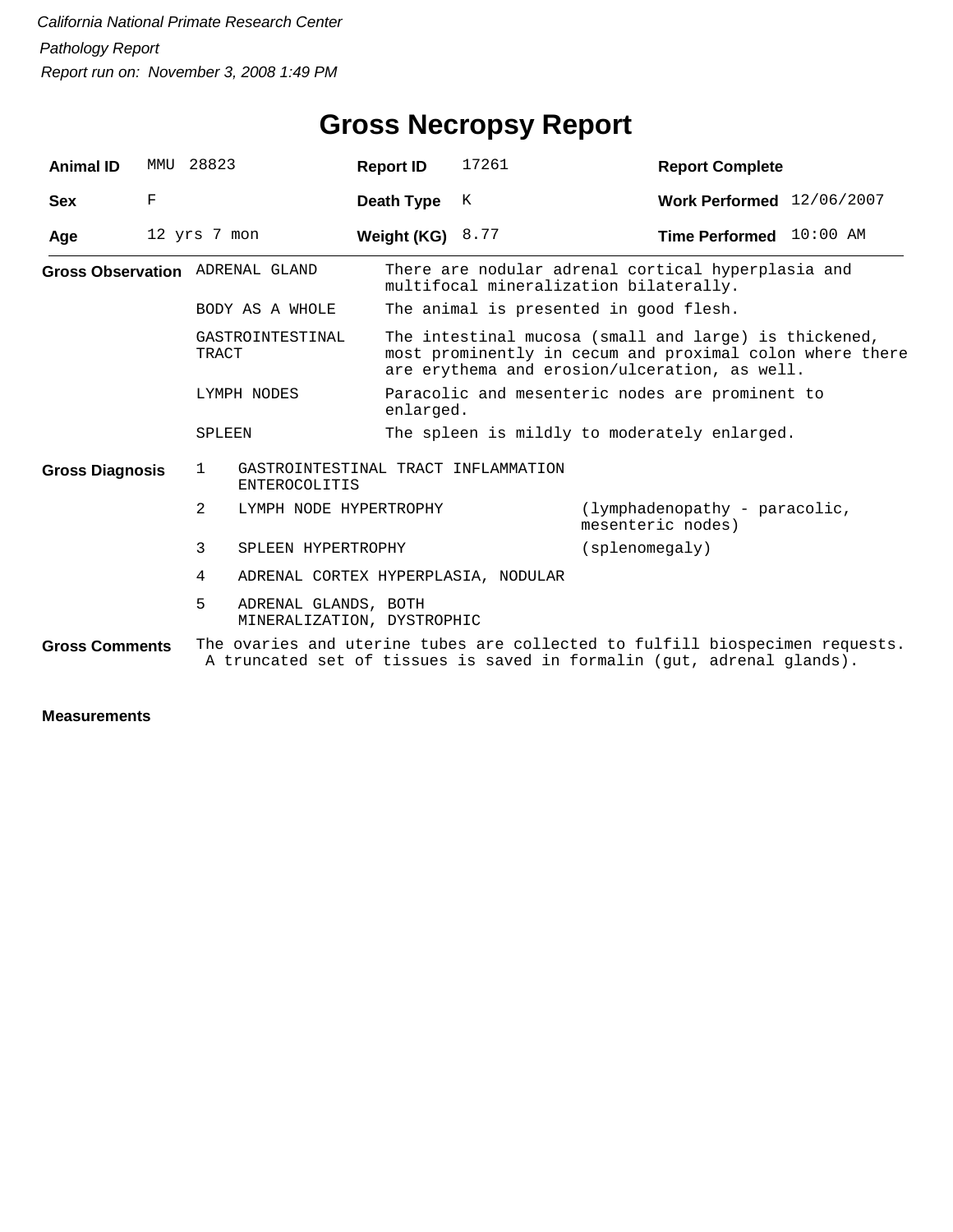## **Gross Necropsy Report**

| <b>Animal ID</b>                | MMU | 28833                                                                        | <b>Report ID</b> | 15761 | Report Complete 09/11/2007                                                                                                                                                                                                        |  |
|---------------------------------|-----|------------------------------------------------------------------------------|------------------|-------|-----------------------------------------------------------------------------------------------------------------------------------------------------------------------------------------------------------------------------------|--|
| <b>Sex</b>                      | F   |                                                                              | Death Type       | К     | Work Performed 09/10/2007                                                                                                                                                                                                         |  |
| Age                             |     | 12 yrs 4 mon                                                                 | Weight (KG)      | 6.4   | Time Performed 01:15 PM                                                                                                                                                                                                           |  |
| <b>Gross Observation KIDNEY</b> |     |                                                                              | cysticentesis.   |       | There is a 2+ proteinuria on a sample of urine drawn by                                                                                                                                                                           |  |
|                                 |     | LIVER                                                                        |                  |       | Diffusely the edges of the liver are slightly to<br>moderately rounded and the parenchyma is moderately<br>increased in friability on palpation of the cut surface.                                                               |  |
| <b>Gross Diagnosis</b>          |     | $\mathbf{1}$<br>LIVER DENSITY, DECREASED                                     |                  |       | HEPATOPATHY                                                                                                                                                                                                                       |  |
|                                 |     | $\mathfrak{D}$<br>KIDNEY MORPHOLOGY NOT ASSIGNED IN<br>SNOMED PROTEIN, URINE |                  |       | 2+PROTEINURIA                                                                                                                                                                                                                     |  |
| <b>Gross Comments</b>           |     | necropsy report.                                                             |                  |       | The cause of precipitous weight loss in this case was not apprent grossly;<br>the small and large intestine were swabbed for bacterial culture. The<br>results of microbiology and histopathology will be presented int ehs final |  |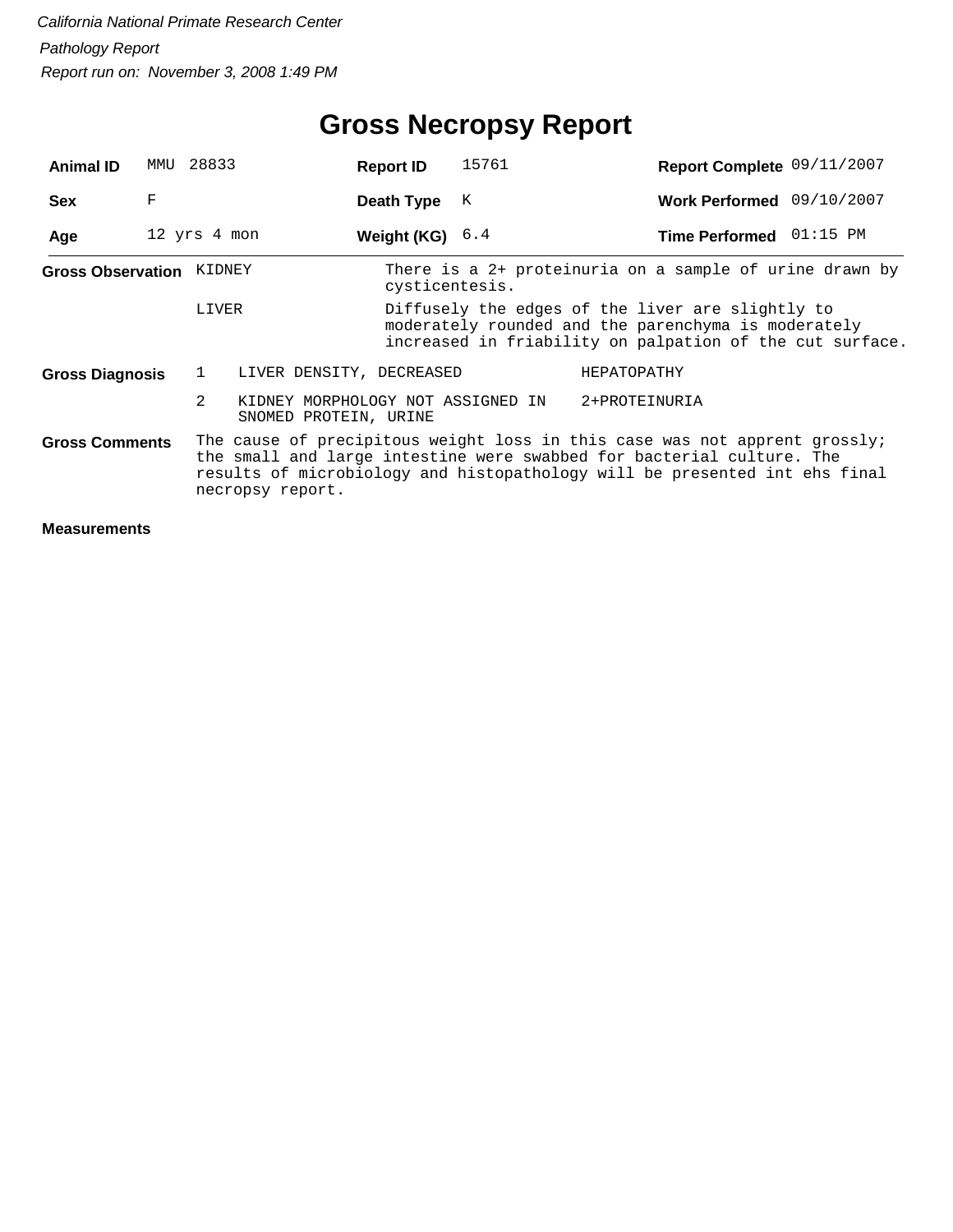### **Gross Necropsy Report**

| <b>Animal ID</b>       |   | MMU 28841                                   | <b>Report ID</b> | 18361                                                                                                                                                                                                                                                                                                                                                                                                                                                                                                                | Report Complete 02/04/2008 |  |  |  |
|------------------------|---|---------------------------------------------|------------------|----------------------------------------------------------------------------------------------------------------------------------------------------------------------------------------------------------------------------------------------------------------------------------------------------------------------------------------------------------------------------------------------------------------------------------------------------------------------------------------------------------------------|----------------------------|--|--|--|
| <b>Sex</b>             | F |                                             | Death Type       | К                                                                                                                                                                                                                                                                                                                                                                                                                                                                                                                    | Work Performed 02/04/2008  |  |  |  |
| Age                    |   | 12 yrs 9 mon                                | Weight (KG)      | 7.26                                                                                                                                                                                                                                                                                                                                                                                                                                                                                                                 | Time Performed 10:00 AM    |  |  |  |
|                        |   | Gross Observation GASTROINTESTINAL<br>TRACT |                  | An irregularly surfaced firm nodule measuring 2 cm. in<br>diameter is present at the ileocecocolic junction; the<br>cecum is reduced in size and inconspicuous. On cut<br>surfce the wall of the gut at this site is thickened and<br>white, also there is a focal depressed rough-surfaced<br>ulcer measuring 1.5 cm. in diameter and the remainder of<br>the mucosa at htis site is thrown into folds protruding<br>into the lumen. contents throughout tract is within<br>normal limits of amount and appearance. |                            |  |  |  |
|                        |   | HEART                                       | respectively.    | The inside and outside diameter of the left ventricle at<br>the midpoint between apex and base is 20 and 33 mm.                                                                                                                                                                                                                                                                                                                                                                                                      |                            |  |  |  |
|                        |   | LIVER                                       |                  | Theparenchyma is moderately increased in friability<br>when palpated on the cut surface, and there is slight<br>accentuatiojn of the lobular pattern on the capsular<br>surface.                                                                                                                                                                                                                                                                                                                                     |                            |  |  |  |
|                        |   | LUNG                                        |                  | On the distal dorsal surface of the right middle lobe<br>there is a transluscent dome-shaped cystic structure<br>measuring 3 mm. in diameter and consistent with lung<br>mite infestation.                                                                                                                                                                                                                                                                                                                           |                            |  |  |  |
|                        |   | OVARY                                       |                  | A transluscent cyst adjacent to the right ovary measures<br>2 cm. in diameter.                                                                                                                                                                                                                                                                                                                                                                                                                                       |                            |  |  |  |
|                        |   | SKIN                                        |                  | A tattoo on the right medial thigh reads 28841.                                                                                                                                                                                                                                                                                                                                                                                                                                                                      |                            |  |  |  |
|                        |   | URINARY BLADDER                             |                  | The bladder contains approximately 2 cc. of clear light<br>yellow urine; bililabstix results on a sample of urine<br>drawn by cysticentesis: glucose, bilirubin, keton, and<br>blood all negative, pH 8.5, protein trace.                                                                                                                                                                                                                                                                                            |                            |  |  |  |
| <b>Gross Diagnosis</b> |   | $\mathbf{1}$                                |                  | COLON AND CECUM, CS MASS, LOCALIZED                                                                                                                                                                                                                                                                                                                                                                                                                                                                                  |                            |  |  |  |
|                        |   | $\overline{2}$<br>OVARY CYST                |                  |                                                                                                                                                                                                                                                                                                                                                                                                                                                                                                                      |                            |  |  |  |
| <b>Gross Comments</b>  |   |                                             |                  | The finding of a mass at the ileocecocolic junction coroborates the clinical<br>diagnosis; the cecum was inconspicuous and the site resembled an anastomosis<br>of the intestine; this could reflect a previous surgery or distortion of the<br>cecum due to fibrous connective tissue deposition. Selected tissues were<br>collected for the biospecimen request program, a variety of tissue are fixed                                                                                                             |                            |  |  |  |

in 10% buffered formalin for diagnostic pathology. The results of histopathology will be presented in the final necropsy report.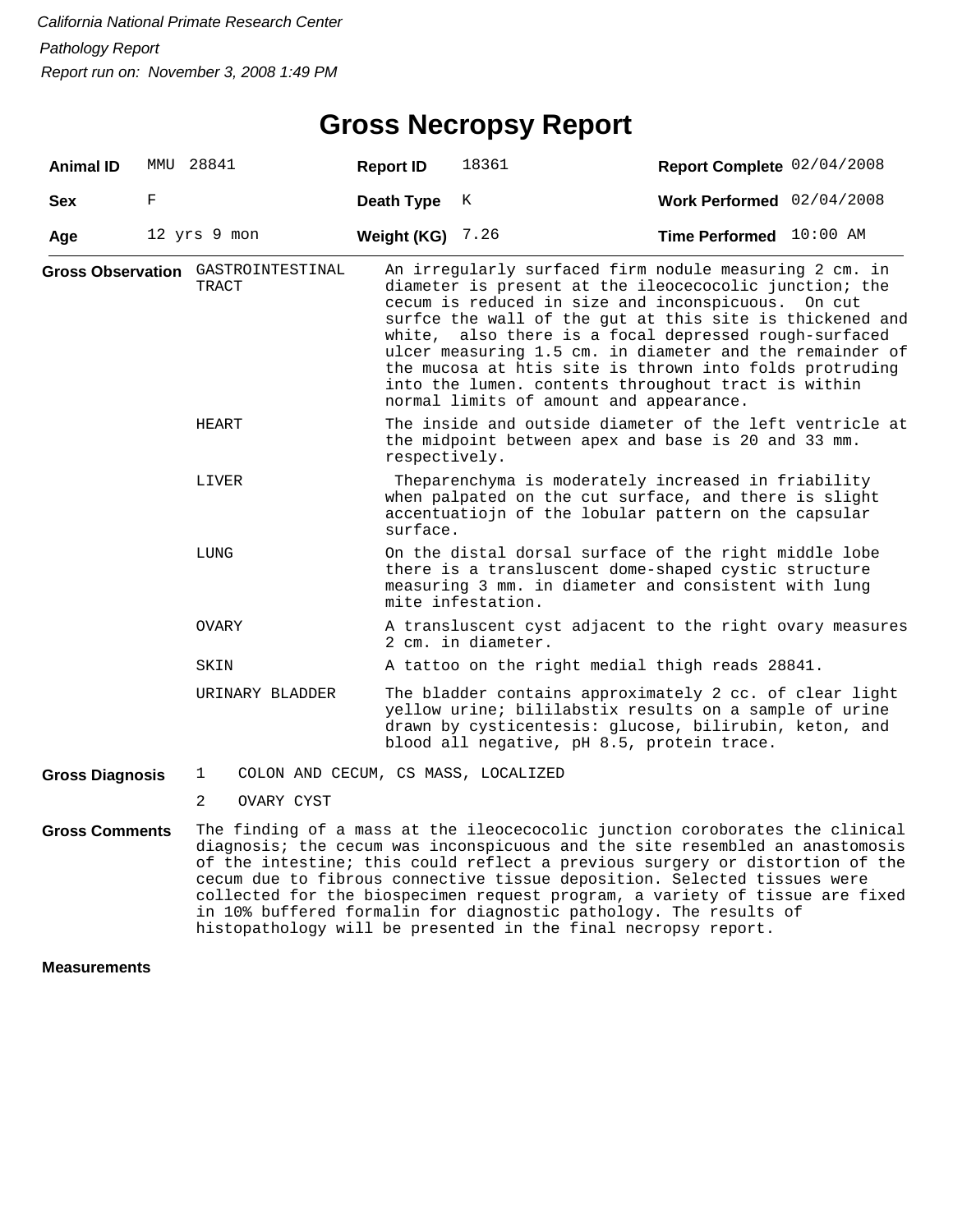| <b>Animal ID</b>                                                                                                                                                                                                                                                       | MMU | 29010                             |                            | <b>Report ID</b>   | 14960                                                                         | Report Complete 07/27/2007                                                                       |  |  |  |
|------------------------------------------------------------------------------------------------------------------------------------------------------------------------------------------------------------------------------------------------------------------------|-----|-----------------------------------|----------------------------|--------------------|-------------------------------------------------------------------------------|--------------------------------------------------------------------------------------------------|--|--|--|
| <b>Sex</b>                                                                                                                                                                                                                                                             | F   |                                   |                            | Death Type         | К                                                                             | Work Performed 07/27/2007                                                                        |  |  |  |
| Age                                                                                                                                                                                                                                                                    |     | 12 yrs 2 mon                      |                            | Weight (KG) $5.13$ |                                                                               | Time Performed 02:00 PM                                                                          |  |  |  |
|                                                                                                                                                                                                                                                                        |     | Gross Observation BODY AS A WHOLE |                            |                    | The animal is presented thin and dehydrated with liquid<br>stool at the anus. |                                                                                                  |  |  |  |
|                                                                                                                                                                                                                                                                        |     | <b>COLON</b>                      |                            | voluminous.        |                                                                               | The colonic mucosa is thickened and variably<br>erythematous, and contents are thin, liquid, and |  |  |  |
|                                                                                                                                                                                                                                                                        |     |                                   | LYMPH NODES                |                    |                                                                               | Paracolic nodes are prominent to enlarged.                                                       |  |  |  |
| <b>Gross Diagnosis</b>                                                                                                                                                                                                                                                 |     | $\mathbf{1}$                      | COLON INFLAMMATION COLITIS |                    |                                                                               |                                                                                                  |  |  |  |
|                                                                                                                                                                                                                                                                        |     | $\mathfrak{D}$                    | LYMPH NODE HYPERTROPHY     |                    |                                                                               | (lymphadenopathy - paracolic)                                                                    |  |  |  |
|                                                                                                                                                                                                                                                                        |     | 3                                 | BODY AS A WHOLE DIARRHEA   |                    |                                                                               |                                                                                                  |  |  |  |
| Several tissues including lung, trachea, nasal turbinate, ovaries, and<br><b>Gross Comments</b><br>uterus are collected to fulfill biospecimen requests. A truncated set of<br>tissues is saved in formalin, but no histopathology is to be performed at<br>this time. |     |                                   |                            |                    |                                                                               |                                                                                                  |  |  |  |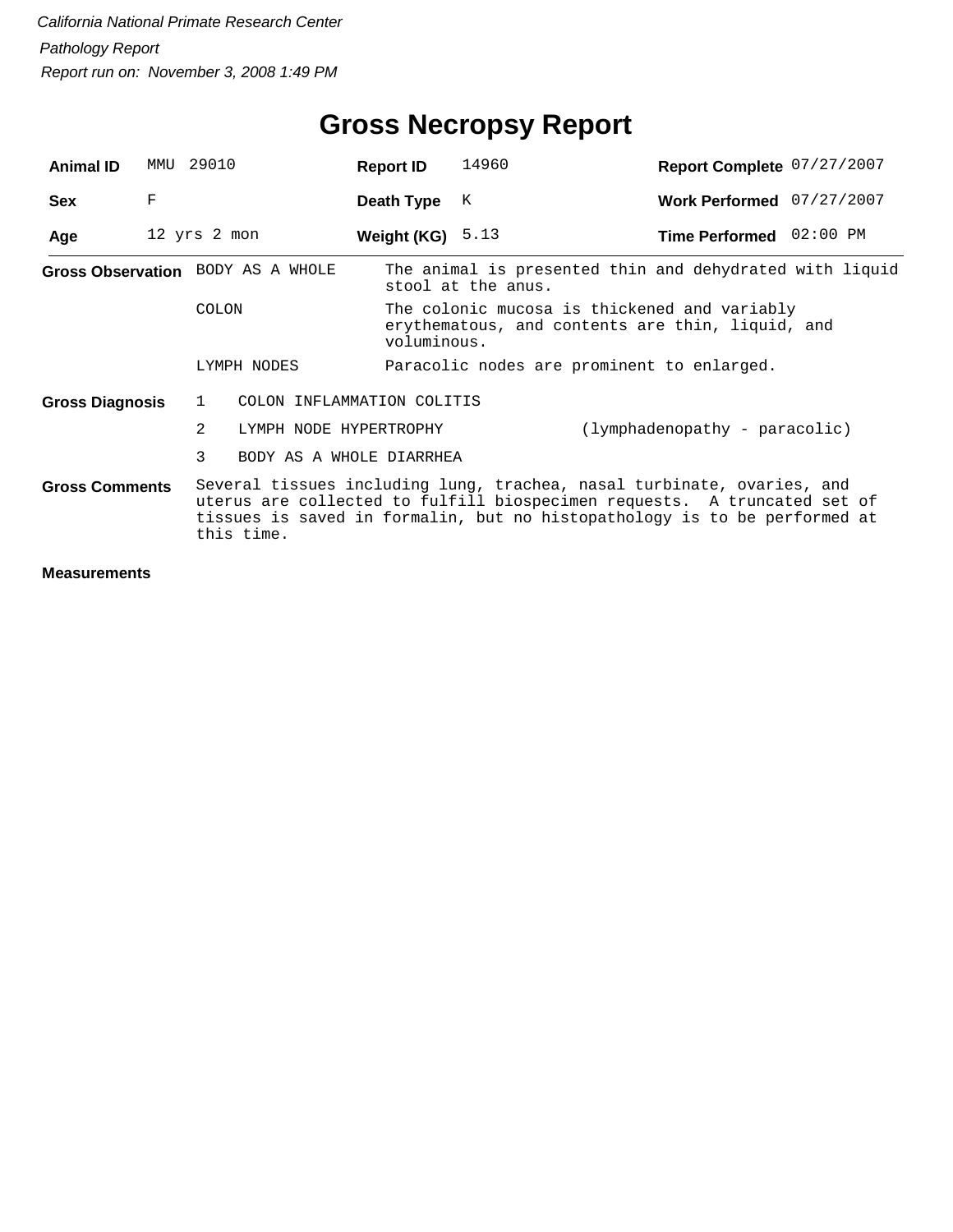### **Gross Necropsy Report**

| <b>Animal ID</b>                                                                                                                                                                                                                     | MMU | 29060                             |                               | <b>Report ID</b> | 19221 | <b>Report Complete</b>                 |            |
|--------------------------------------------------------------------------------------------------------------------------------------------------------------------------------------------------------------------------------------|-----|-----------------------------------|-------------------------------|------------------|-------|----------------------------------------|------------|
| <b>Sex</b>                                                                                                                                                                                                                           | M   |                                   |                               | Death Type       | X     | <b>Work Performed</b>                  | 03/20/2008 |
| Age                                                                                                                                                                                                                                  |     | 12 yrs 9 mon                      |                               | Weight (KG)      | 12.02 | <b>Time Performed</b>                  | $10:00$ AM |
|                                                                                                                                                                                                                                      |     | Gross Observation BODY AS A WHOLE |                               |                  |       | The animal is presented in good flesh. |            |
| <b>Gross Diagnosis</b>                                                                                                                                                                                                               |     |                                   | BODY AS A WHOLE PERFUSION     |                  |       | (brain/spinal cord perfusion)          |            |
|                                                                                                                                                                                                                                      |     | 2<br>FINDINGS                     | BODY AS A WHOLE NO REMARKABLE |                  |       |                                        |            |
|                                                                                                                                                                                                                                      |     | 3                                 | SPINAL CORD                   |                  |       | (experimental lesion site)             |            |
| The whole body is perfused, and the brain and spinal cord are collected per<br><b>Gross Comments</b><br>project protocol. A truncated set of tissues is saved in formalin, but no<br>histopathology is to be performed at this time. |     |                                   |                               |                  |       |                                        |            |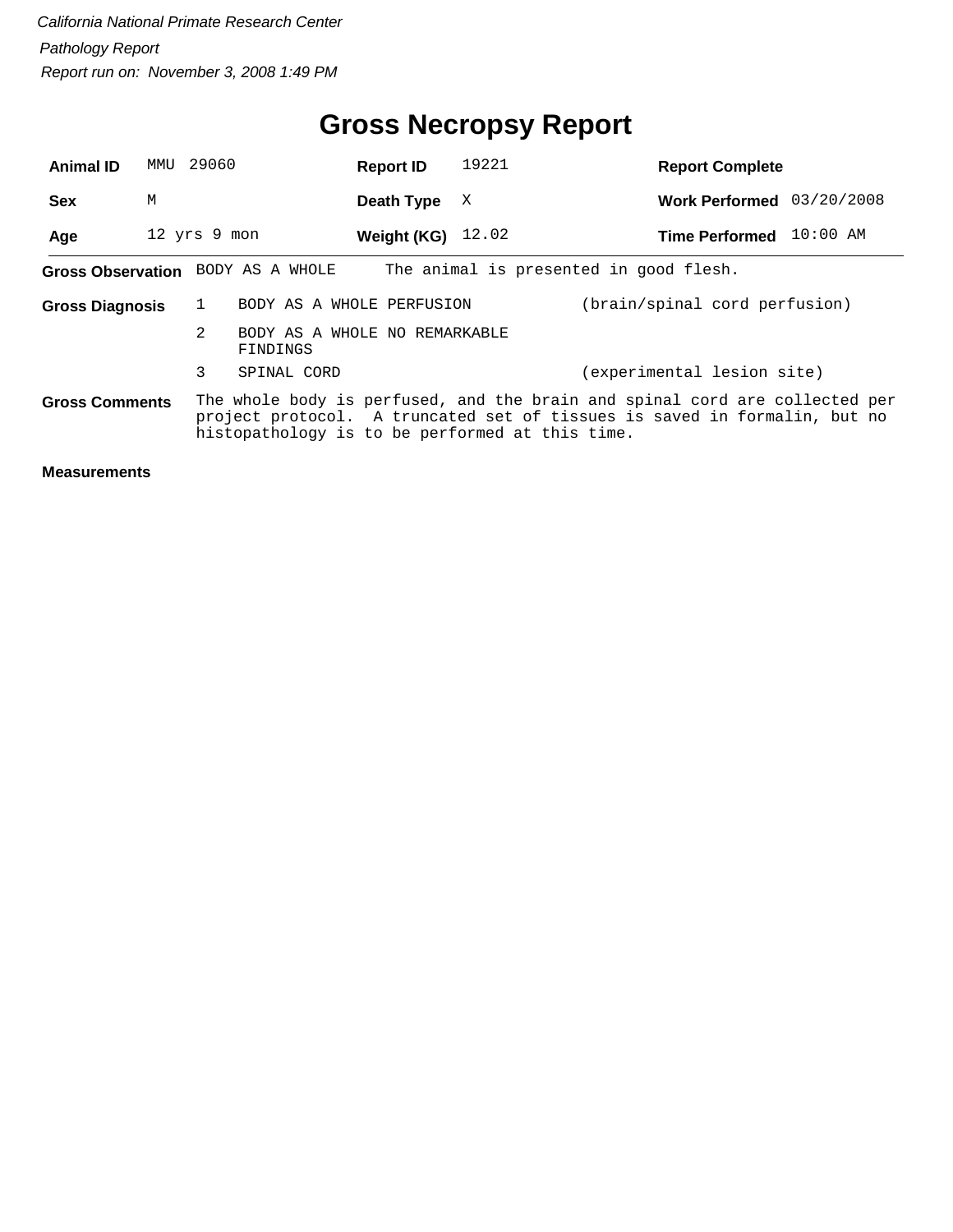## **Gross Necropsy Report**

| <b>Animal ID</b>              |   | MCY 29075                   | <b>Report ID</b>                            | 17521                                                                                                                                                                                                                                                                                                                                                             | Report Complete 12/20/2007  |  |  |  |
|-------------------------------|---|-----------------------------|---------------------------------------------|-------------------------------------------------------------------------------------------------------------------------------------------------------------------------------------------------------------------------------------------------------------------------------------------------------------------------------------------------------------------|-----------------------------|--|--|--|
| <b>Sex</b>                    | F |                             | Death Type                                  | K                                                                                                                                                                                                                                                                                                                                                                 | Work Performed $12/20/2007$ |  |  |  |
| Age                           |   | 16 yrs 3 mon                | Weight (KG)                                 | 3.39                                                                                                                                                                                                                                                                                                                                                              | Time Performed 10:10 AM     |  |  |  |
| <b>Gross Observation BONE</b> |   |                             |                                             | the skull cut easier than expected with bone forceps.                                                                                                                                                                                                                                                                                                             |                             |  |  |  |
|                               |   | BONE MARROW                 |                                             | The marrow is a solid yellow fatty core filling the<br>medullary cavity.                                                                                                                                                                                                                                                                                          |                             |  |  |  |
| GASTROINTESTINAL<br>TRACT     |   |                             | expected.                                   | Multifocal on the serosal suface there are a moderate<br>number of scattered gray white nodules measuring 1 to<br>1.5 mm in diameter. Content throughout the tract is<br>within normal limits of appearance and amount except in<br>the rectum where the contents are moderately softer than                                                                      |                             |  |  |  |
| HEART                         |   |                             |                                             | The inside and outside diameter of the midpoint of the<br>left ventricle between apex and base is 10 and 18 mm.<br>respectively.                                                                                                                                                                                                                                  |                             |  |  |  |
| LIVER                         |   |                             |                                             | The parenchyma is moderately increased from expected<br>friability on palpation of the cut surface. Nodules<br>similar to those on the serosal surface of the g.i.<br>tract can be found on the capsular surface of the liver.                                                                                                                                    |                             |  |  |  |
|                               |   | LUNG                        |                                             | Multifocally there are a small number of widely<br>scattered transparent bullae measuring 2 to 4 mm in<br>diameter.                                                                                                                                                                                                                                               |                             |  |  |  |
|                               |   | SKIN                        | A tattoo on right medial thigh reads 29075. |                                                                                                                                                                                                                                                                                                                                                                   |                             |  |  |  |
|                               |   | URINARY BLADDER             |                                             | Approximately 2 cc. of clear yellow urine was collected<br>from the bladder by cysticentesis, bililabstix results:<br>glucose, bilirubin, ketone, and blood are all negative,<br>pH5, protein trace.                                                                                                                                                              |                             |  |  |  |
| <b>Gross Diagnosis</b>        |   | BONE MARROW HYPOPLASIA<br>1 |                                             |                                                                                                                                                                                                                                                                                                                                                                   |                             |  |  |  |
|                               |   | 2                           |                                             | LUNG INFLAMMATION, MULTIFOCAL MITES bronchitis                                                                                                                                                                                                                                                                                                                    |                             |  |  |  |
|                               |   | 3<br>PERITONEUM LESION      |                                             |                                                                                                                                                                                                                                                                                                                                                                   | nodules, multifocal         |  |  |  |
|                               |   | 4<br>SKULL OSTEOPENIA       |                                             |                                                                                                                                                                                                                                                                                                                                                                   |                             |  |  |  |
| <b>Gross Comments</b>         |   |                             |                                             | The absence of glucosuria in the animal diagnosed with diabetes may be a<br>function of sampling with regard to the time of food comsumption. A variety<br>of tissues are fixed in 10% buffered formalin. Selected tissues are<br>collected for the biospecimen request program. The results of histopathology<br>will be presented in the final necropsy report. |                             |  |  |  |
| <b>Measurements</b>           |   |                             |                                             |                                                                                                                                                                                                                                                                                                                                                                   |                             |  |  |  |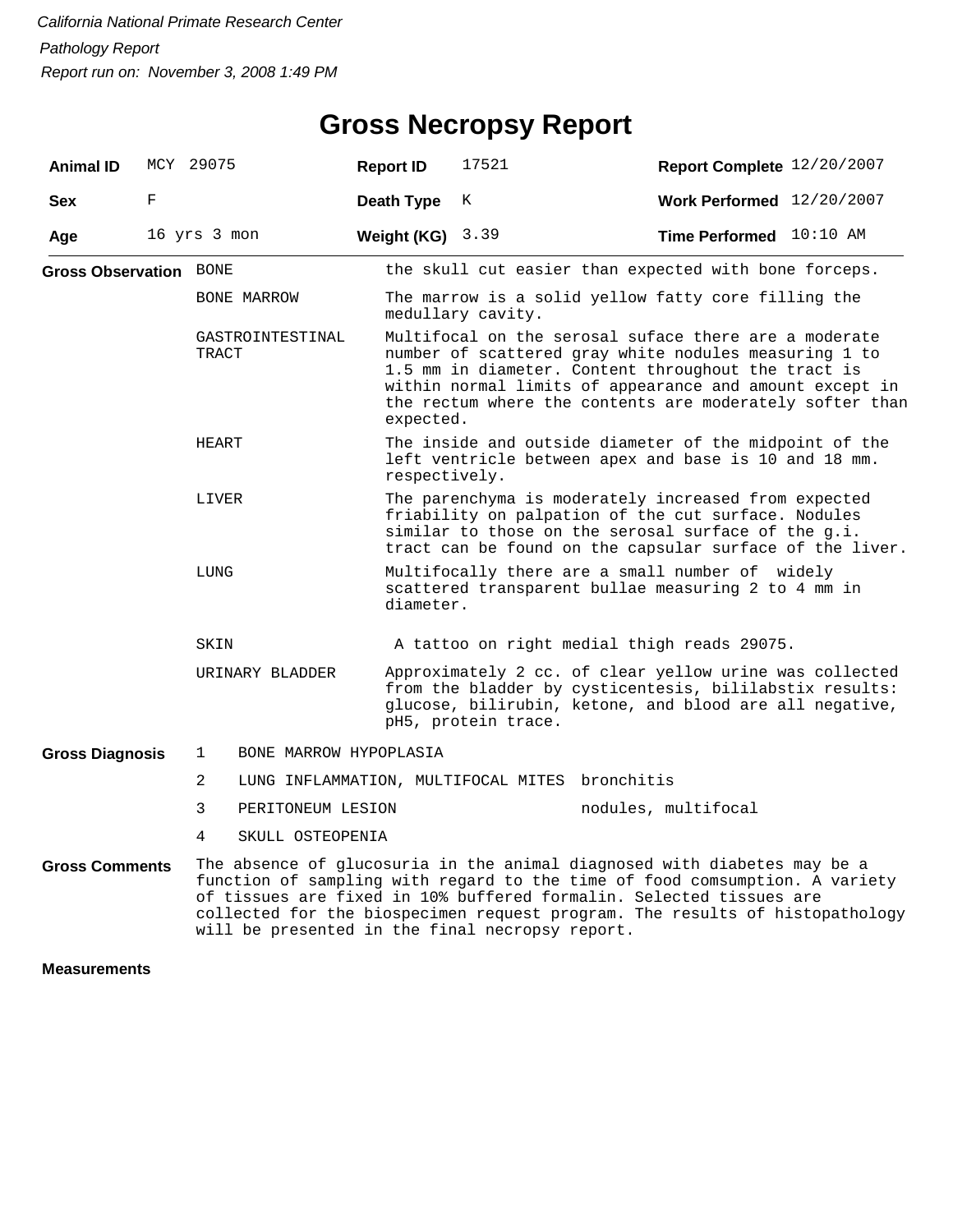| <b>Animal ID</b>       |   | MMU 29100                                                         | <b>Report ID</b>                                                                                                                                                                               | 16281                                                                                     | Report Complete 10/11/2007                            |  |  |  |
|------------------------|---|-------------------------------------------------------------------|------------------------------------------------------------------------------------------------------------------------------------------------------------------------------------------------|-------------------------------------------------------------------------------------------|-------------------------------------------------------|--|--|--|
| <b>Sex</b>             | F |                                                                   | Death Type                                                                                                                                                                                     | K                                                                                         | Work Performed 10/11/2007                             |  |  |  |
| Age                    |   | 12 yrs 3 mon                                                      | Weight (KG) $4.95$                                                                                                                                                                             |                                                                                           | Time Performed 11:00 AM                               |  |  |  |
|                        |   | Gross Observation BODY AS A WHOLE                                 |                                                                                                                                                                                                |                                                                                           | The animal is presented thin and dehydrated.          |  |  |  |
|                        |   | COLON                                                             |                                                                                                                                                                                                | The colonic mucosa is thickened, and the lumenn is<br>dilated with thin, liquid contents. |                                                       |  |  |  |
|                        |   | LIVER                                                             |                                                                                                                                                                                                | The liver is diffusely pale tan.                                                          |                                                       |  |  |  |
|                        |   | LUNG                                                              | foci                                                                                                                                                                                           | The lungs are diffusely speckled with pin-point black                                     |                                                       |  |  |  |
|                        |   | LYMPH NODES                                                       |                                                                                                                                                                                                | are diffusely discolored black.                                                           | Paracolic nodes are prominent; tracheobronchial nodes |  |  |  |
| <b>Gross Diagnosis</b> |   | $\mathbf{1}$<br>BODY AS A WHOLE INANITION<br><b>DEHYDRATION</b>   |                                                                                                                                                                                                |                                                                                           |                                                       |  |  |  |
|                        |   | $\overline{2}$<br>COLONIC MUCOUS MEMBRANE<br>INFLAMMATION COLITIS |                                                                                                                                                                                                |                                                                                           |                                                       |  |  |  |
|                        |   | 3<br>LYMPH NODE HYPERTROPHY                                       |                                                                                                                                                                                                |                                                                                           | (lymphadenopathy)                                     |  |  |  |
|                        |   | 4<br>LIVER ABNORMAL APPEARANCE LIPIDOSIS                          |                                                                                                                                                                                                |                                                                                           |                                                       |  |  |  |
|                        |   | 5<br>LUNGS (BOTH) ABNORMAL APPEARANCE<br>PNEUMOCONIOSIS           |                                                                                                                                                                                                |                                                                                           |                                                       |  |  |  |
| <b>Gross Comments</b>  |   | formalin.                                                         | Tissued are collected to fulfill biospecimen requests (blood, ovaries,<br>oviducts, spleen, thymus), and a truncated set of tissues is saved in<br>The colon is swabbed for bacterial culture. |                                                                                           |                                                       |  |  |  |
| в.                     |   |                                                                   |                                                                                                                                                                                                |                                                                                           |                                                       |  |  |  |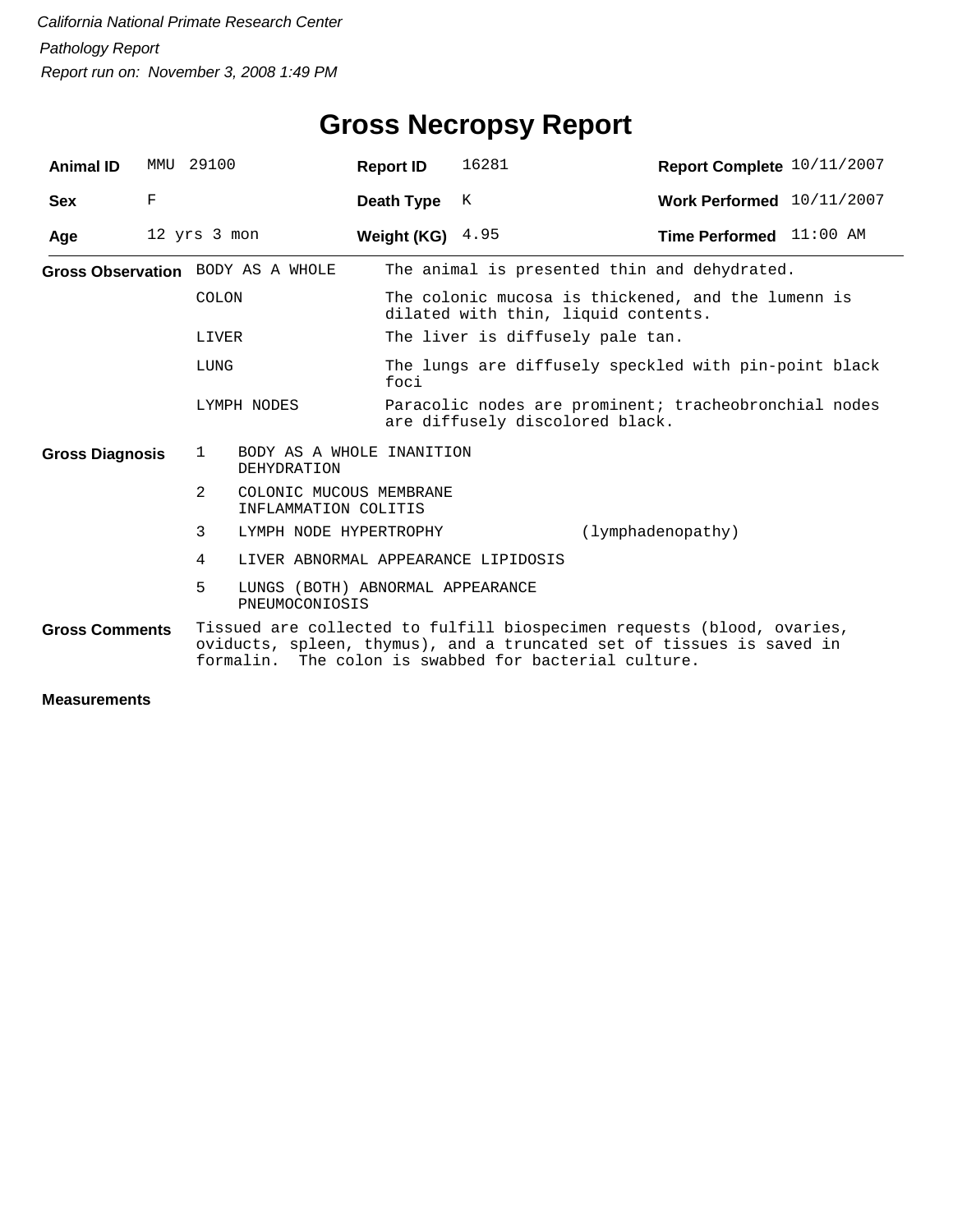## **Gross Necropsy Report**

| <b>Animal ID</b>                                                                                                                                                                                                                                                                                                                                                                                                                                              | MMU | 29375                  | <b>Report ID</b>    | 18041                                                                                                                                                                       | Report Complete 01/15/2008                                                                                      |  |  |  |  |
|---------------------------------------------------------------------------------------------------------------------------------------------------------------------------------------------------------------------------------------------------------------------------------------------------------------------------------------------------------------------------------------------------------------------------------------------------------------|-----|------------------------|---------------------|-----------------------------------------------------------------------------------------------------------------------------------------------------------------------------|-----------------------------------------------------------------------------------------------------------------|--|--|--|--|
| <b>Sex</b>                                                                                                                                                                                                                                                                                                                                                                                                                                                    | F   |                        | Death Type          | K                                                                                                                                                                           | Work Performed 01/15/2008                                                                                       |  |  |  |  |
| Age                                                                                                                                                                                                                                                                                                                                                                                                                                                           |     | 11 yrs 9 mon           | Weight (KG) $12.13$ |                                                                                                                                                                             | Time Performed 09:30 AM                                                                                         |  |  |  |  |
| <b>Gross Observation HEART</b>                                                                                                                                                                                                                                                                                                                                                                                                                                |     |                        |                     | mm respectively.                                                                                                                                                            | The inside and outside diameter of the left ventricle<br>midway between the apex and base is less than 1 and 31 |  |  |  |  |
|                                                                                                                                                                                                                                                                                                                                                                                                                                                               |     | SKIN                   |                     | A tattoo on the right medial thigh reads 29375.                                                                                                                             |                                                                                                                 |  |  |  |  |
|                                                                                                                                                                                                                                                                                                                                                                                                                                                               |     | URINARY BLADDER        |                     | A sample drawn by cysticentesis is pink; bililabstix<br>results: glucose, bilirubin, ketone all negative, blood<br>large or $3+$ , pH 6.5 to 7.0, protein $1+$ or 30 mg/dl. |                                                                                                                 |  |  |  |  |
| Gross Diagnosis                                                                                                                                                                                                                                                                                                                                                                                                                                               |     | HEART HYPERTROPHY<br>1 |                     |                                                                                                                                                                             | left ventricular myocardial<br>hypertrophy                                                                      |  |  |  |  |
| Left ventricular myocardial hypertrophy has been identified in this colony<br><b>Gross Comments</b><br>and is the subject of further investigation; any relationship to clinical<br>signs in the case is uncertain. A variety of tissues were fixed in `10%<br>formalin for diagnostic pathology and selected tissues were collected for<br>the biospecimen request program. The results of histopathology will be<br>presented in the final necropsy report. |     |                        |                     |                                                                                                                                                                             |                                                                                                                 |  |  |  |  |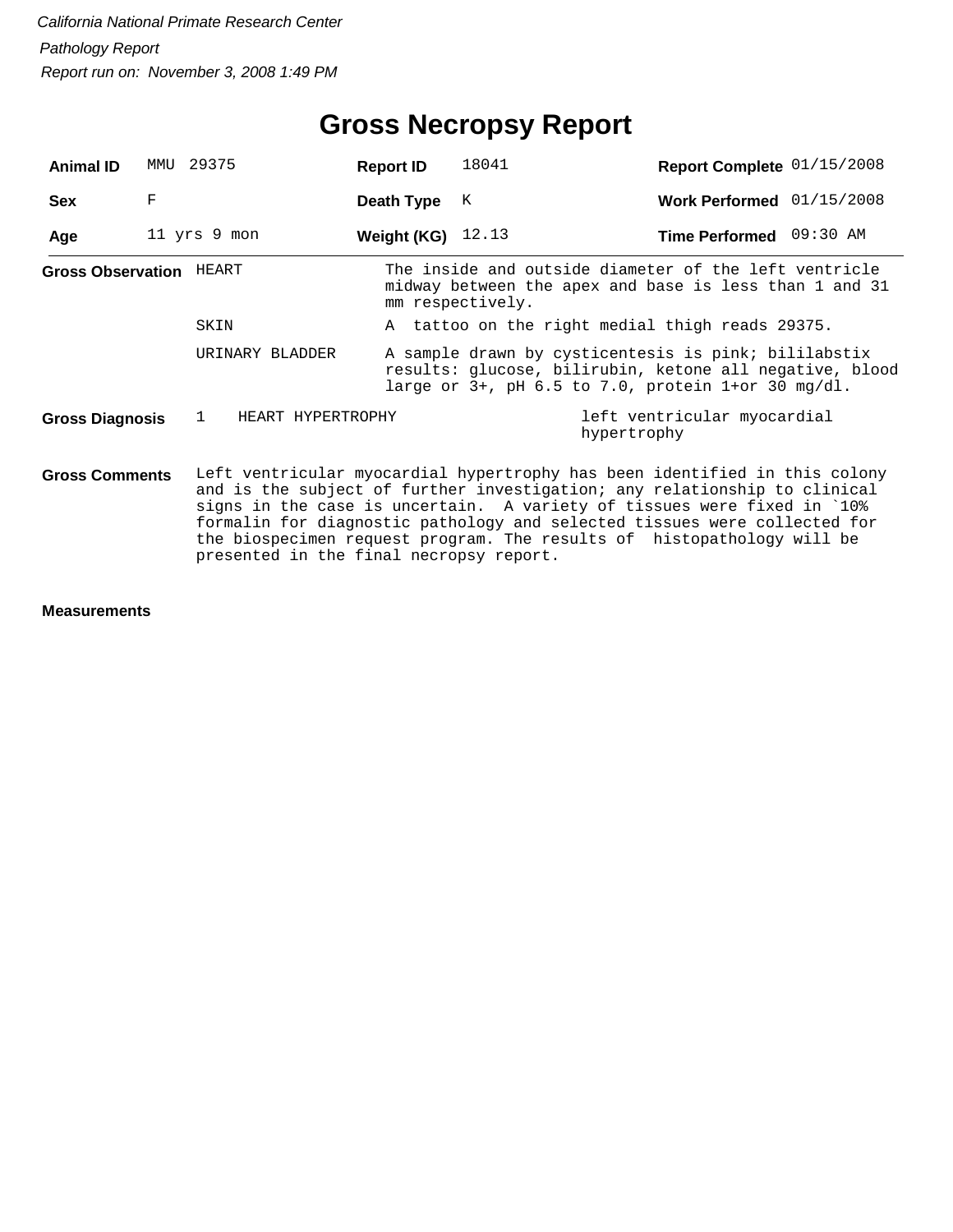## **Gross Necropsy Report**

| <b>Animal ID</b>              | MMU | 29434          | <b>Report ID</b>                   | 17681                                                                                                                                                                                                                                                                                                    | Report Complete 12/28/2007                                                                                                                                                                                                                                                                                                                                                                                                                                                                                                                           |  |  |  |  |
|-------------------------------|-----|----------------|------------------------------------|----------------------------------------------------------------------------------------------------------------------------------------------------------------------------------------------------------------------------------------------------------------------------------------------------------|------------------------------------------------------------------------------------------------------------------------------------------------------------------------------------------------------------------------------------------------------------------------------------------------------------------------------------------------------------------------------------------------------------------------------------------------------------------------------------------------------------------------------------------------------|--|--|--|--|
| <b>Sex</b>                    | F   |                | Death Type                         | D                                                                                                                                                                                                                                                                                                        | Work Performed 12/28/2007                                                                                                                                                                                                                                                                                                                                                                                                                                                                                                                            |  |  |  |  |
| Age                           |     | 11 yrs 8 mon   | Weight (KG)                        | 4.47                                                                                                                                                                                                                                                                                                     | <b>Time Performed</b> $12:47$ PM                                                                                                                                                                                                                                                                                                                                                                                                                                                                                                                     |  |  |  |  |
| <b>Gross Observation BONE</b> |     |                |                                    | The skull and femur are brittle when cut with bone<br>forceps.                                                                                                                                                                                                                                           |                                                                                                                                                                                                                                                                                                                                                                                                                                                                                                                                                      |  |  |  |  |
|                               |     | BONE MARROW    |                                    | The femoral bone marrow has an amber gelatinous<br>transluscent appearance                                                                                                                                                                                                                               |                                                                                                                                                                                                                                                                                                                                                                                                                                                                                                                                                      |  |  |  |  |
|                               |     | <b>CECUM</b>   |                                    | Multifocally there is red depressed ulceration of the<br>mucosa of the cecum and proximal colon at the junction<br>with the ileum.                                                                                                                                                                       |                                                                                                                                                                                                                                                                                                                                                                                                                                                                                                                                                      |  |  |  |  |
|                               |     | HEART          |                                    | The internal and external diameter of the left ventrile<br>midway between the apex and base is 2 nad 20 mm.<br>respectively.                                                                                                                                                                             |                                                                                                                                                                                                                                                                                                                                                                                                                                                                                                                                                      |  |  |  |  |
|                               |     | SKIN           |                                    | A tattoo on the right medial thigh reads 29434. There is<br>an abundant amount of moist green fecal material on the<br>skin and matted hair of the perianal region and the<br>ventral tail. There is very litle adipose tissue<br>in the<br>subcutis and the subcutis has a sticky tachy<br>consistency. |                                                                                                                                                                                                                                                                                                                                                                                                                                                                                                                                                      |  |  |  |  |
| <b>Gross Diagnosis</b>        |     | $\mathbf{1}$   | CECUM INFLAMMATION, ULCERATIVE     |                                                                                                                                                                                                                                                                                                          |                                                                                                                                                                                                                                                                                                                                                                                                                                                                                                                                                      |  |  |  |  |
|                               |     | $\overline{2}$ | BODY AS A WHOLE LESION DEHYDRATION |                                                                                                                                                                                                                                                                                                          |                                                                                                                                                                                                                                                                                                                                                                                                                                                                                                                                                      |  |  |  |  |
|                               |     | 3              | BONE MARROW ATROPHY, SEROUS        |                                                                                                                                                                                                                                                                                                          |                                                                                                                                                                                                                                                                                                                                                                                                                                                                                                                                                      |  |  |  |  |
|                               |     | 4              | BONE AND JOINT OSTEOPENIA          |                                                                                                                                                                                                                                                                                                          |                                                                                                                                                                                                                                                                                                                                                                                                                                                                                                                                                      |  |  |  |  |
|                               |     | 5              | HEART HYPERTROPHY                  |                                                                                                                                                                                                                                                                                                          | left ventricle                                                                                                                                                                                                                                                                                                                                                                                                                                                                                                                                       |  |  |  |  |
| <b>Gross Comments</b>         |     | report.        |                                    |                                                                                                                                                                                                                                                                                                          | The findinig of multifocal ulceration of cecal and colonic mucosa could<br>account for the morbidity and mortality of this animal possiblly due to<br>pathogenic bacterial infection of the alimentary tract. Left ventricle<br>myocardial hypertrophy has been identified in this colony and is the subject<br>of further investigation. A variety of tissues are fixed in 10% buffered<br>formalin for diagnostic pathology; the results of microbiology [small and<br>large intestine] and histopathology will be presented in the final necropsy |  |  |  |  |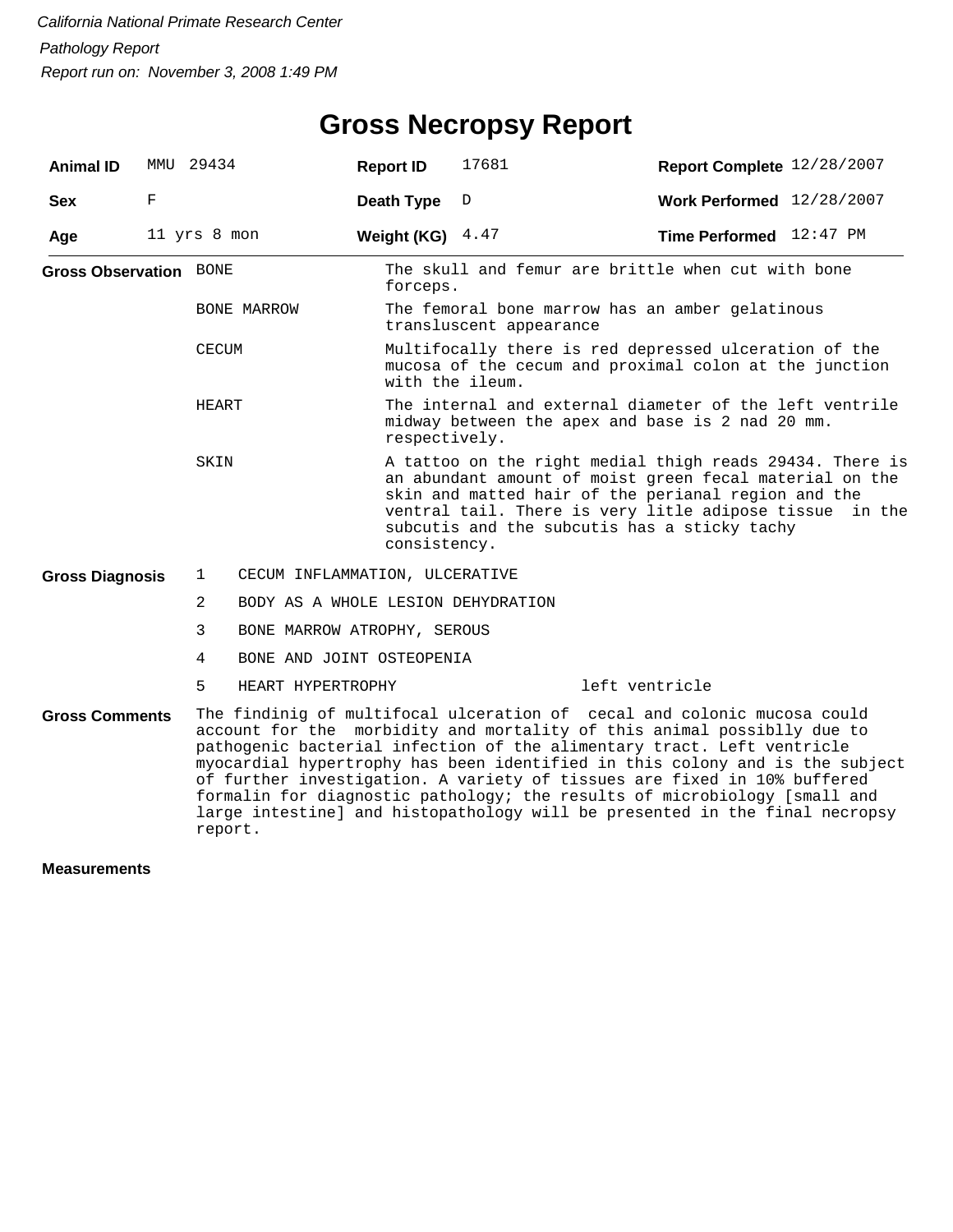# **Final Necropsy Report**

| <b>Animal ID</b>                                                                                                                                                                                                                             | MMU          | 29460        |                                               | <b>Report ID</b>                                               | 16064                                                                                 | Report Complete 10/01/2007 |  |  |  |
|----------------------------------------------------------------------------------------------------------------------------------------------------------------------------------------------------------------------------------------------|--------------|--------------|-----------------------------------------------|----------------------------------------------------------------|---------------------------------------------------------------------------------------|----------------------------|--|--|--|
| <b>Sex</b>                                                                                                                                                                                                                                   | F            |              |                                               | Death Type                                                     | X                                                                                     | Work Performed 10/01/2007  |  |  |  |
| Age                                                                                                                                                                                                                                          | 11 yrs 5 mon |              |                                               | Weight (KG) $8.93$                                             |                                                                                       | Time Performed 09:30 AM    |  |  |  |
| Final Observations LYMPH NODES                                                                                                                                                                                                               |              |              |                                               |                                                                | Superficial and deep lypmh nodes were within normal<br>limits of size and appearance. |                            |  |  |  |
|                                                                                                                                                                                                                                              |              | SPLEEN       |                                               | The spleen was within normal limits of size and<br>appearance. |                                                                                       |                            |  |  |  |
| <b>Final Diagnosis</b>                                                                                                                                                                                                                       |              | $\mathbf{1}$ | LYMPH NODES, GENERALIZED NORMAL<br>APPEARANCE |                                                                |                                                                                       | SIV delta nef              |  |  |  |
| The lymphoid tissue was within normal limits of size and appearance. There<br><b>Final Comments</b><br>were no significant changes in the tissues examined. All tissues are taken<br>by the investigators. This is a gross and final report. |              |              |                                               |                                                                |                                                                                       |                            |  |  |  |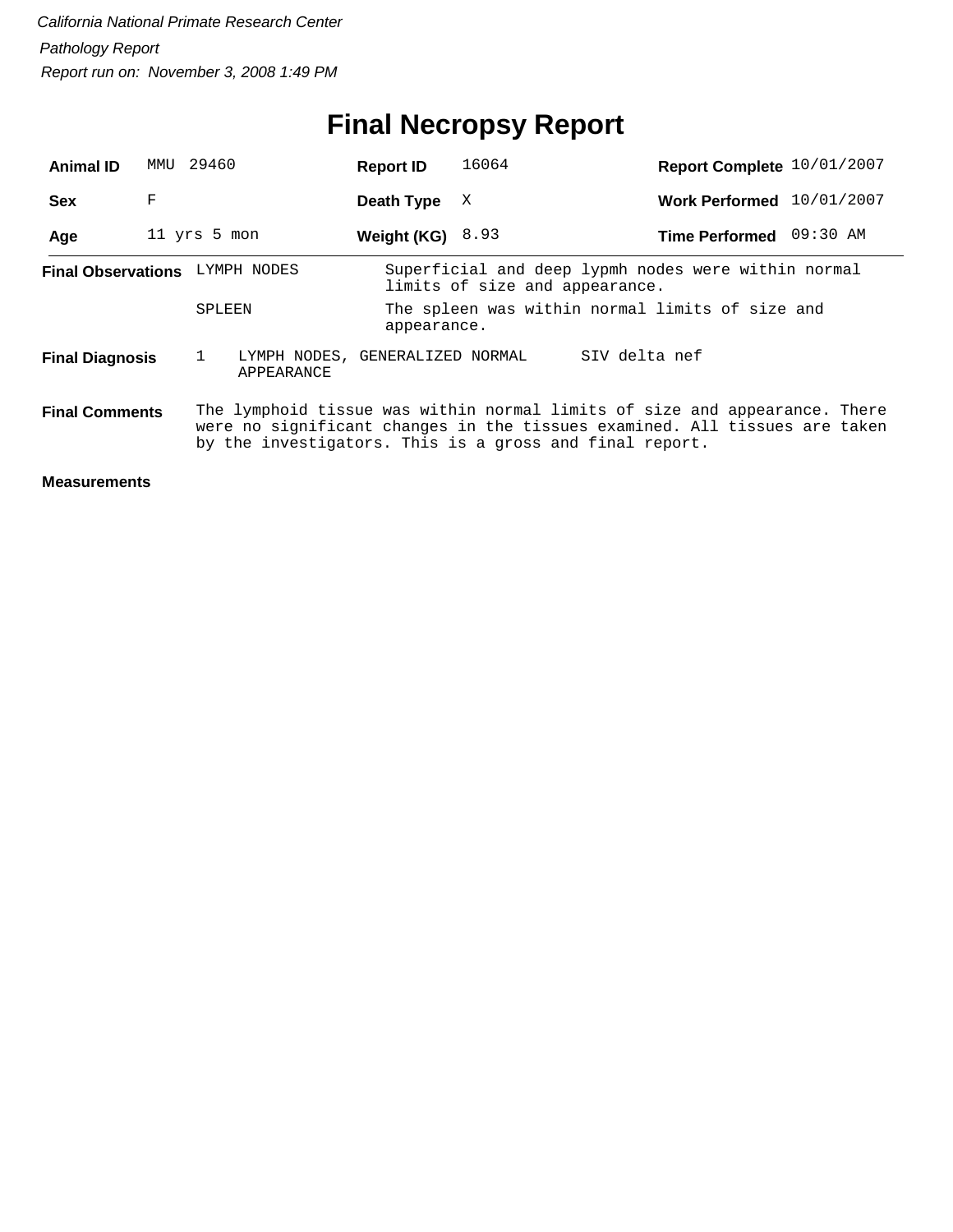## **Gross Necropsy Report**

| <b>Animal ID</b>       | MCY 29477 |                                           | <b>Report ID</b>  | 15220                                                                                                                                  | Report Complete 08/16/2007 |  |
|------------------------|-----------|-------------------------------------------|-------------------|----------------------------------------------------------------------------------------------------------------------------------------|----------------------------|--|
| <b>Sex</b>             | F         |                                           | Death Type        | K                                                                                                                                      | Work Performed 08/16/2007  |  |
| Age                    |           | 16 yrs 0 mon                              | Weight (KG) $4.3$ |                                                                                                                                        | Time Performed 09:30 AM    |  |
|                        |           | Gross Observation BODY AS A WHOLE         |                   | The SRV+ animal is presented in good flesh.                                                                                            |                            |  |
| <b>Gross Diagnosis</b> |           | BODY AS A WHOLE NO REMARKABLE<br>FINDINGS |                   | (SRV+)                                                                                                                                 |                            |  |
| <b>Gross Comments</b>  |           |                                           |                   | Tissues are collected to fulfill biospecimen requests (ovaries) and per<br>project protocol - none are saved for CNPRC histopathology. |                            |  |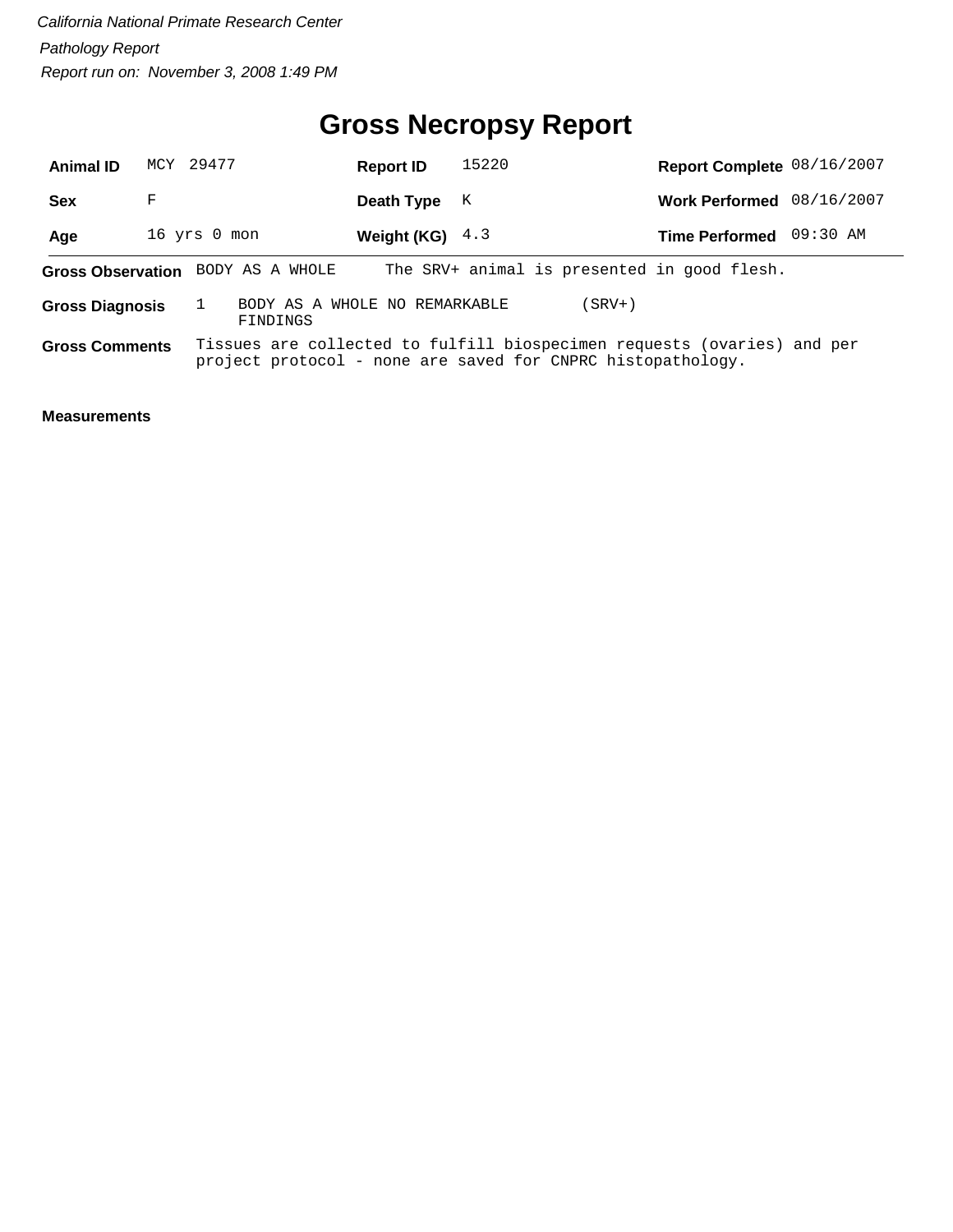## **Gross Necropsy Report**

| <b>Animal ID</b>       | MMU | 29602                                                                  | <b>Report ID</b>                                                        | 18561                                                                                                                                                                                                                                            | Report Complete 02/15/2008                                                                                                                                                                                                                                                             |  |  |  |  |  |
|------------------------|-----|------------------------------------------------------------------------|-------------------------------------------------------------------------|--------------------------------------------------------------------------------------------------------------------------------------------------------------------------------------------------------------------------------------------------|----------------------------------------------------------------------------------------------------------------------------------------------------------------------------------------------------------------------------------------------------------------------------------------|--|--|--|--|--|
| <b>Sex</b>             | F   |                                                                        | Death Type                                                              | X                                                                                                                                                                                                                                                | Work Performed 02/15/2008                                                                                                                                                                                                                                                              |  |  |  |  |  |
| Age                    |     | 11 yrs 9 mon                                                           | Weight (KG)                                                             | 6.64                                                                                                                                                                                                                                             | Time Performed 10:40 AM                                                                                                                                                                                                                                                                |  |  |  |  |  |
|                        |     | <b>Gross Observation BONE MARROW</b>                                   |                                                                         | femurs bilaterally.                                                                                                                                                                                                                              | The marrow is a solid core that ranges from gray to<br>light reddish-brown in the medullary cavity of the                                                                                                                                                                              |  |  |  |  |  |
|                        |     | GASTROINTESTINAL<br>TRACT                                              |                                                                         | limits of amount and appearance.                                                                                                                                                                                                                 | Contents throughout the tract is within the normal                                                                                                                                                                                                                                     |  |  |  |  |  |
|                        |     | GINGIVA                                                                | This animalhas a full set of adult dentition in very<br>good condition. |                                                                                                                                                                                                                                                  |                                                                                                                                                                                                                                                                                        |  |  |  |  |  |
|                        |     | HEART                                                                  |                                                                         |                                                                                                                                                                                                                                                  | Multifocally on the free margin of the left A-V valve<br>there are several small (<1mm. diameter) smooth surfaces<br>nodules consistent with endocardiosis. The inside and<br>outside diameter of the left ventricle midway between<br>the apex and base is 23 and 33mm. respectively. |  |  |  |  |  |
|                        |     | SKIN                                                                   |                                                                         | A tattoo on the right medial thigh reads 29602.                                                                                                                                                                                                  |                                                                                                                                                                                                                                                                                        |  |  |  |  |  |
|                        |     | URINARY BLADDER                                                        |                                                                         | The lumen contains approximately 5 ml. of light yellow<br>clear urine; bililabstix results on a sample of urine<br>drawn by cysticentesis, glucoe, bilirubin, ketone all<br>negative, blood 3+ or large, pH between 7 and 7.5,<br>protein trace. |                                                                                                                                                                                                                                                                                        |  |  |  |  |  |
| <b>Gross Diagnosis</b> |     | BODY AS A WHOLE NORMAL APPEARANCE<br>$\mathbf{1}$<br><b>BARTONELLA</b> |                                                                         |                                                                                                                                                                                                                                                  |                                                                                                                                                                                                                                                                                        |  |  |  |  |  |
| <b>Gross Comments</b>  |     | necropsy report.                                                       |                                                                         |                                                                                                                                                                                                                                                  | A variety of tissues were collected for investigators according to protocol;<br>all tissue are taken by investigators. This will be a gross and final                                                                                                                                  |  |  |  |  |  |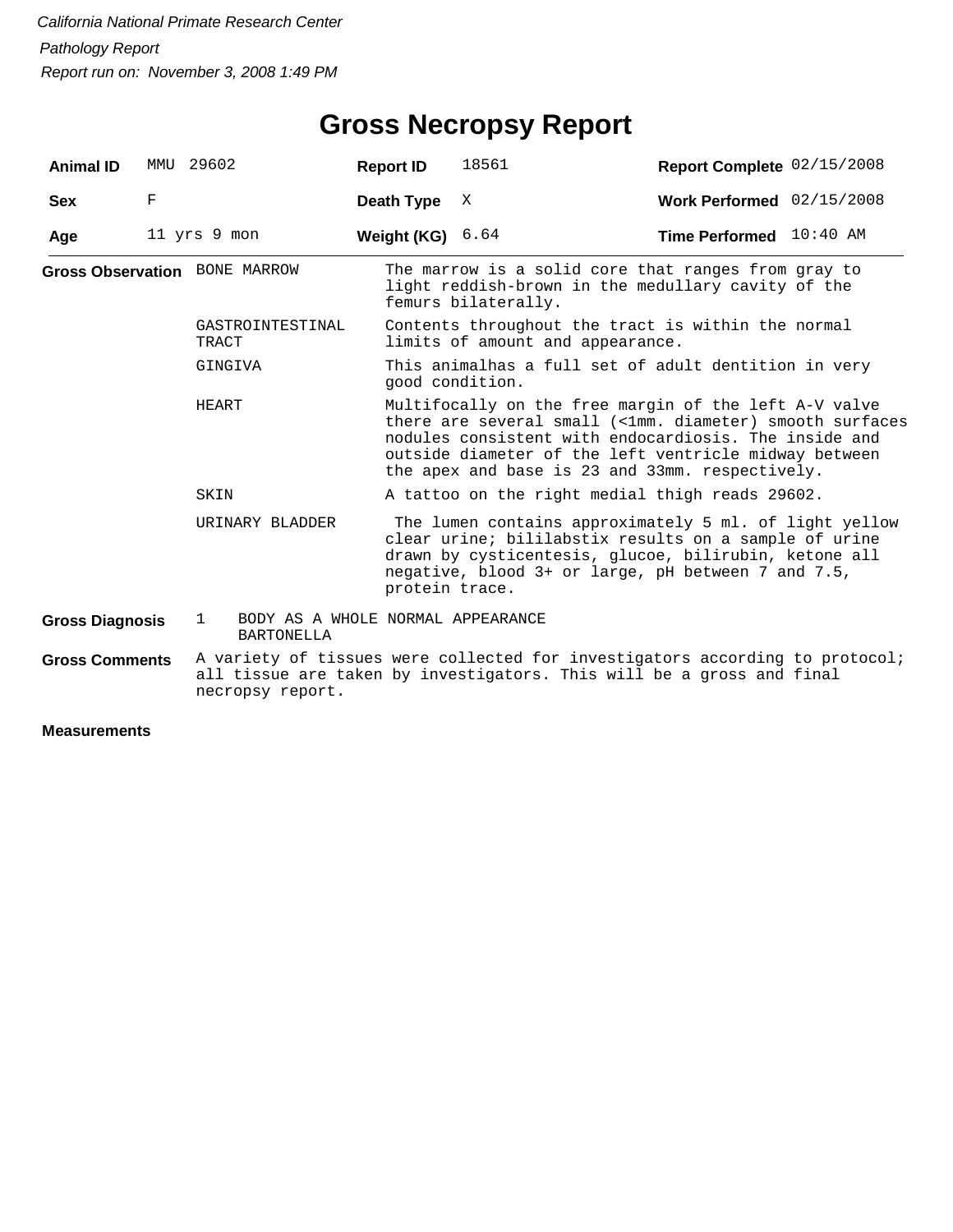# **Final Necropsy Report**

| <b>Animal ID</b>       | 29605<br>MMU |                                           | <b>Report ID</b>   | 18181                                                                                                                              | Report Complete 01/23/2008 |            |
|------------------------|--------------|-------------------------------------------|--------------------|------------------------------------------------------------------------------------------------------------------------------------|----------------------------|------------|
| <b>Sex</b>             | F            |                                           | Death Type         | X                                                                                                                                  | <b>Work Performed</b>      | 01/23/2008 |
| Age                    | 11 yrs 9 mon |                                           | Weight (KG) $9.55$ |                                                                                                                                    | <b>Time Performed</b>      | $10:30$ AM |
|                        |              | Final Observations BODY AS A WHOLE        | manipulation.      | The animal is presented in good flesh with an open<br>midline abdominal incision subsequent to experimental                        |                            |            |
| <b>Final Diagnosis</b> |              | BODY AS A WHOLE NO REMARKABLE<br>FINDINGS |                    |                                                                                                                                    |                            |            |
| <b>Final Comments</b>  |              |                                           |                    | Tissues are collected per project protocol and to fulfill biospecimen<br>requests - no tissues are saved for CNPRC histopathology. |                            |            |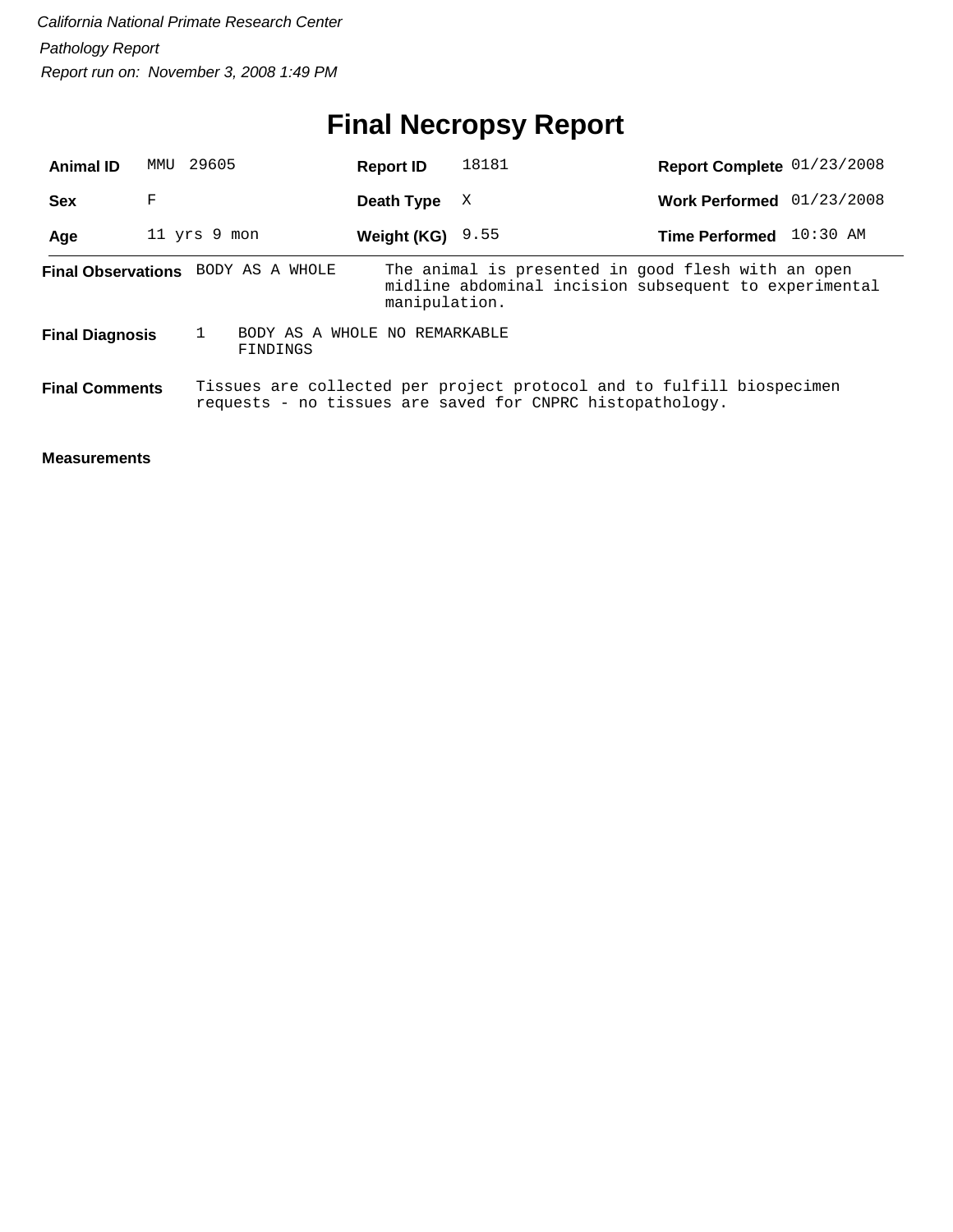| <b>Animal ID</b>                  | MMTJ | 29656        |                                             | <b>Report ID</b>   | 15880                                  | Report Complete 09/18/2007                                                                                                                                       |  |
|-----------------------------------|------|--------------|---------------------------------------------|--------------------|----------------------------------------|------------------------------------------------------------------------------------------------------------------------------------------------------------------|--|
| <b>Sex</b>                        | F    |              |                                             | Death Type         | X                                      | Work Performed 09/18/2007                                                                                                                                        |  |
| Age                               |      | 11 yrs 4 mon |                                             | Weight (KG) $7.35$ |                                        | Time Performed 08:00 AM                                                                                                                                          |  |
| Gross Observation BODY AS A WHOLE |      |              |                                             |                    | The animal is presented in good flesh. |                                                                                                                                                                  |  |
|                                   |      | CECUM        |                                             | orifice.           |                                        | A focal area of erythematous stippling/induration<br>measuring roughly 0.6 cm diameter is present on the<br>cecal mucosa approximately opposite to the ileocecal |  |
| <b>Gross Diagnosis</b>            |      |              | BODY AS A WHOLE PERFUSION                   |                    |                                        | (brain perfusion)                                                                                                                                                |  |
|                                   |      | 2            | CECUM INFLAMMATION, FOCAL<br>TYPHLITIS, NOS |                    |                                        |                                                                                                                                                                  |  |
| <b>Gross Comments</b>             |      |              | formalin for histopathology.                |                    |                                        | Tissues are collected per project protocol, and a truncated set is saved in                                                                                      |  |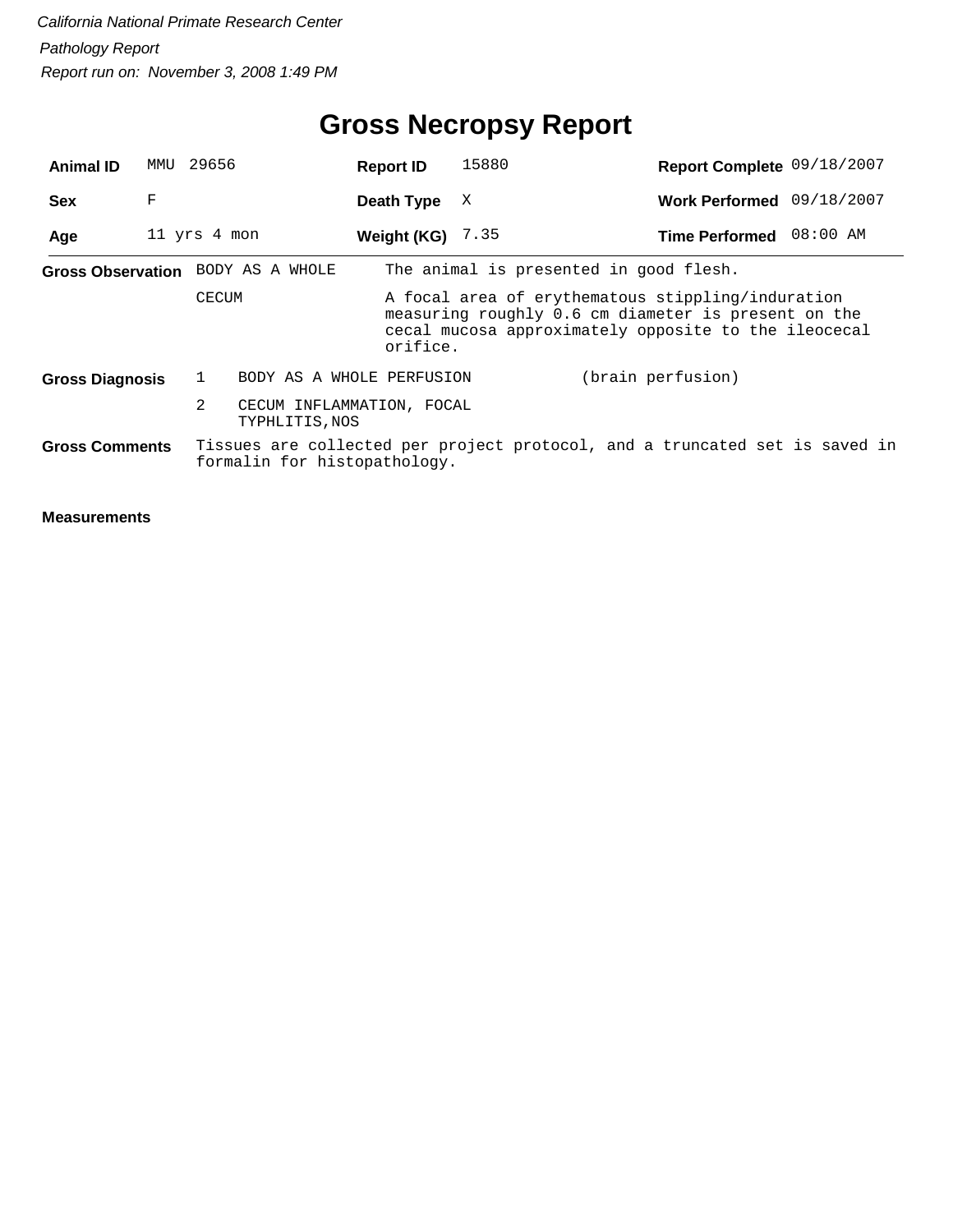## **Gross Necropsy Report**

| <b>Animal ID</b>       | MMU | 29664                                       | <b>Report ID</b> | 14880                                                                                          | Report Complete 07/24/2007                                                                                                                                             |  |  |  |  |
|------------------------|-----|---------------------------------------------|------------------|------------------------------------------------------------------------------------------------|------------------------------------------------------------------------------------------------------------------------------------------------------------------------|--|--|--|--|
| <b>Sex</b>             | F   |                                             | Death Type       | X                                                                                              | 07/24/2007<br><b>Work Performed</b>                                                                                                                                    |  |  |  |  |
| Age                    |     | 11 yrs 2 mon                                | Weight (KG)      | 8.07                                                                                           | $01:30$ PM<br><b>Time Performed</b>                                                                                                                                    |  |  |  |  |
|                        |     | Gross Observation BODY AS A WHOLE           |                  | The animal is presented in good flesh with an open<br>longitudinal ventral abdominal incision. |                                                                                                                                                                        |  |  |  |  |
|                        |     | GASTROINTESTINAL<br>TRACT                   | colon.           |                                                                                                | Multiple mesenteric vessels display local hemorrhages<br>along their length; the mucosa of the distal ileum is<br>mildly erythematous as is the serosa of the proximal |  |  |  |  |
| <b>Gross Diagnosis</b> |     | MESENTERY HEMORRHAGE, ACUTE                 |                  |                                                                                                | (experimentally induced)                                                                                                                                               |  |  |  |  |
| <b>Gross Comments</b>  |     | Tissues are collected per project protocol. |                  |                                                                                                |                                                                                                                                                                        |  |  |  |  |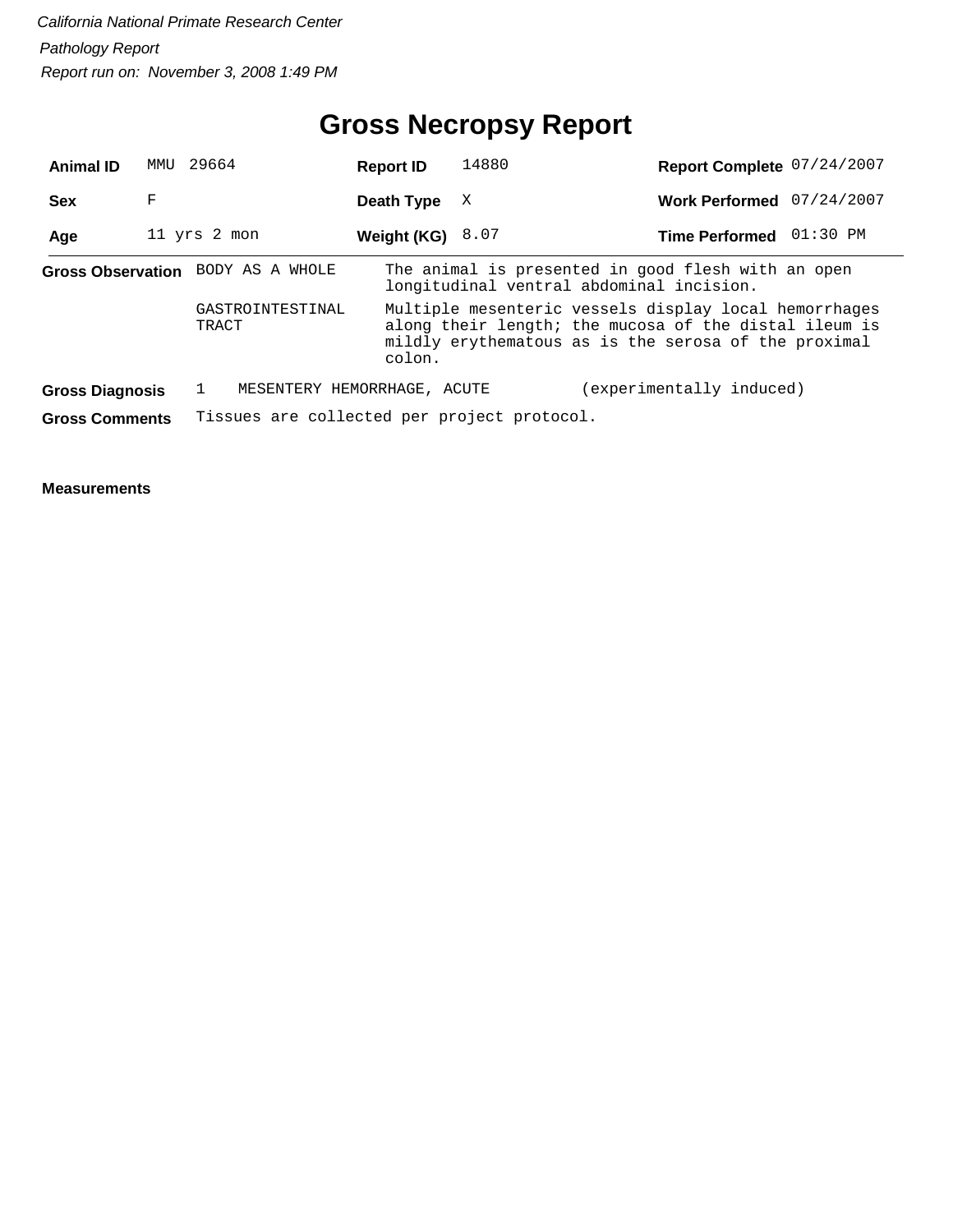## **Gross Necropsy Report**

| <b>Animal ID</b>                  |   | MMU 29704    | <b>Report ID</b>                                    |                    | 18881 | Report Complete 03/04/2008                                                  |  |  |
|-----------------------------------|---|--------------|-----------------------------------------------------|--------------------|-------|-----------------------------------------------------------------------------|--|--|
| <b>Sex</b>                        | F |              |                                                     | Death Type         | - X   | Work Performed 03/04/2008                                                   |  |  |
| Age                               |   | 11 yrs 9 mon |                                                     | Weight $(KG)$ 8.49 |       | Time Performed 08:00 AM                                                     |  |  |
| Gross Observation BODY AS A WHOLE |   |              |                                                     |                    |       | The animal is presented in good flesh.                                      |  |  |
| <b>Gross Diagnosis</b>            |   |              | BODY AS A WHOLE NO REMARKABLE<br>FINDINGS PERFUSION |                    |       | (brain perfusion)                                                           |  |  |
| <b>Gross Comments</b>             |   |              | collected per project protocol.                     |                    |       | The brain is perfused and collected for the investigator. Other tissues are |  |  |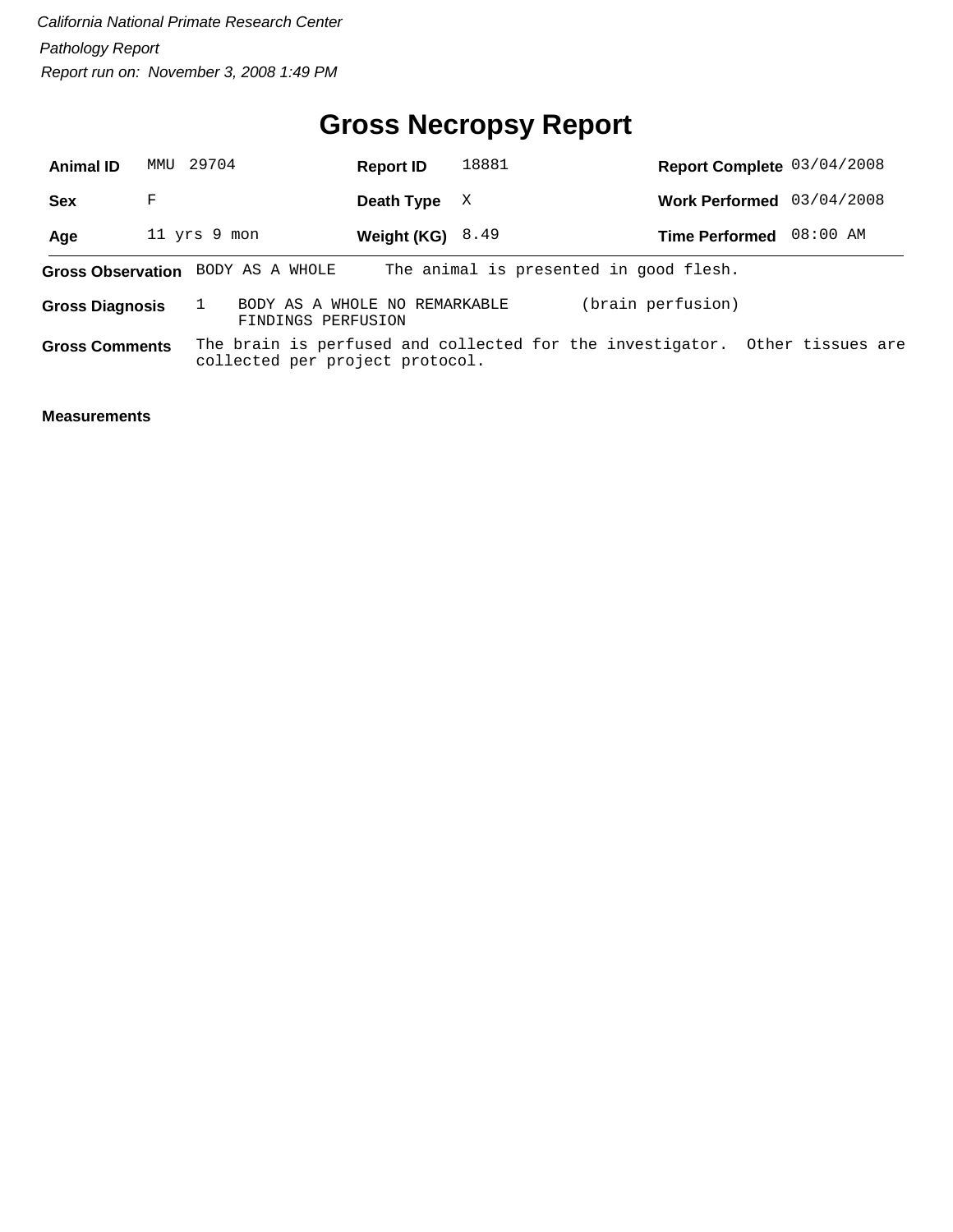# **Final Necropsy Report**

| <b>Animal ID</b>       | MMU          | 29710 |                                           | <b>Report ID</b>  | 18282                                                                                                                            | Report Complete 01/29/2008 |  |
|------------------------|--------------|-------|-------------------------------------------|-------------------|----------------------------------------------------------------------------------------------------------------------------------|----------------------------|--|
| <b>Sex</b>             | F            |       |                                           | Death Type        | X                                                                                                                                | Work Performed 01/29/2008  |  |
| Age                    | 11 yrs 8 mon |       |                                           | Weight (KG) $9.6$ |                                                                                                                                  | Time Performed 12:15 PM    |  |
|                        |              |       | <b>Final Observations</b> BODY AS A WHOLE |                   | The animal is presented in good flesh with an open<br>ventral mid-abdominal incision subsequent to<br>experimental manipulation. |                            |  |
| <b>Final Diagnosis</b> |              |       | BODY AS A WHOLE NO REMARKABLE<br>FINDINGS |                   |                                                                                                                                  |                            |  |
|                        |              | 2     | NASAL CAVITY NO REMARKABLE FINDINGS       |                   |                                                                                                                                  |                            |  |
| <b>Final Comments</b>  |              |       | requests - no other tissues are saved.    |                   | Tissues are collected per project protocol and to fulfill biospecimen                                                            |                            |  |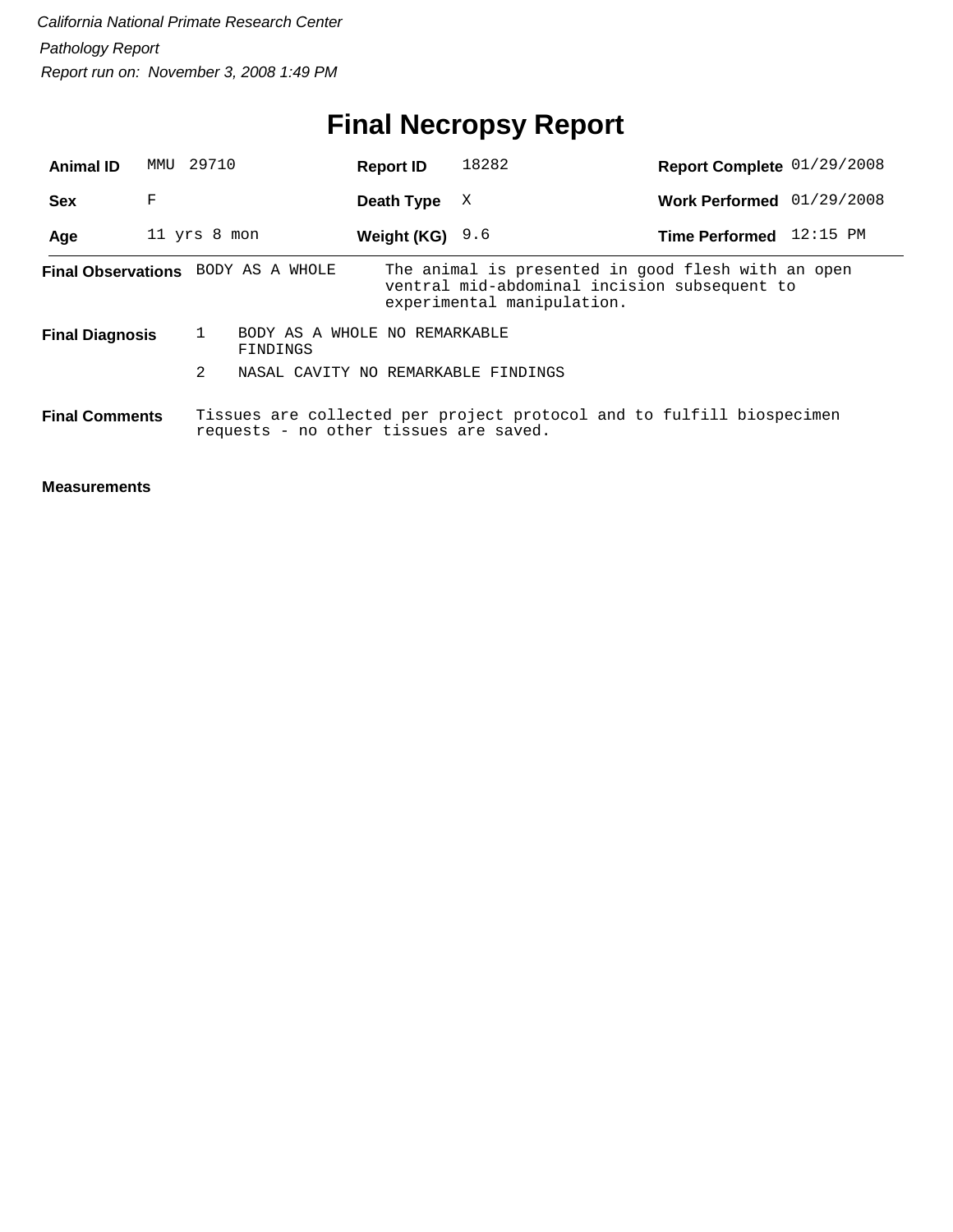## **Gross Necropsy Report**

| <b>Animal ID</b>                  | MMU | 29779             |                 | <b>Report ID</b>     | 19681 | Report Complete 04/11/2008                                                                                       |  |
|-----------------------------------|-----|-------------------|-----------------|----------------------|-------|------------------------------------------------------------------------------------------------------------------|--|
| <b>Sex</b>                        | F   |                   |                 | Death Type           | X     | Work Performed 04/11/2008                                                                                        |  |
| Age                               |     | $11$ yrs $10$ mon |                 | Weight (KG)          | 11.71 | Time Performed 09:15 AM                                                                                          |  |
| Gross Observation BODY AS A WHOLE |     |                   |                 | fetectomy.           |       | The animal is presented in good flesh with a sutured<br>ventral midabdominal incision subsequent to experimental |  |
|                                   |     |                   | PITUITARY GLAND |                      |       | A single, clear fluid filled cyst measuring<br>approximately 0.25 cm is present in the pituitary gland.          |  |
| <b>Gross Diagnosis</b>            |     |                   |                 | PITUITARY GLAND CYST |       |                                                                                                                  |  |
| <b>Gross Comments</b>             |     |                   | histopathology. |                      |       | Tissues are harvested per project protocol - none are saved for CNPRC                                            |  |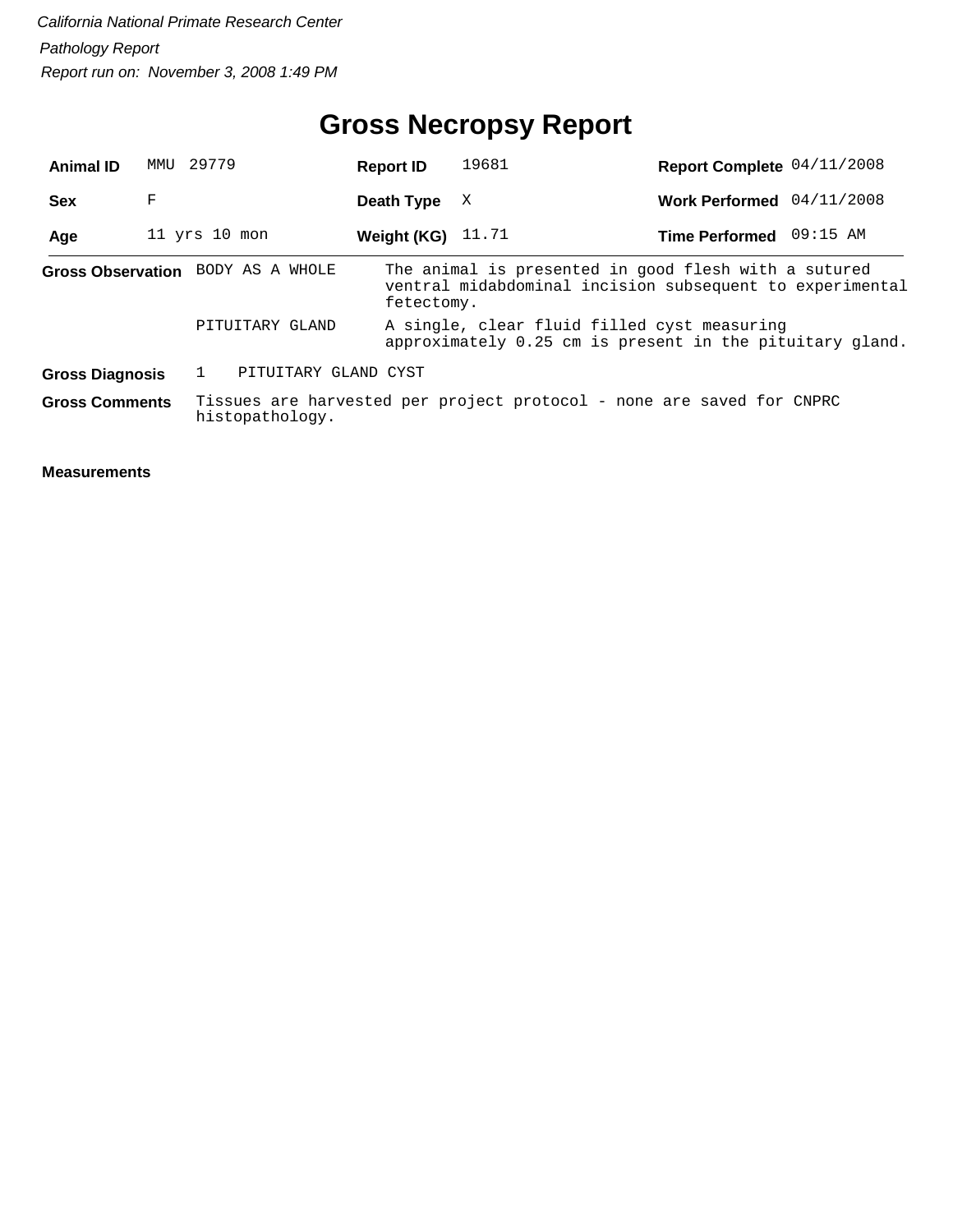| <b>Animal ID</b>       | MMTJ | 29781                             | <b>Report ID</b>   | 20523                                                                                                                                                                                                                                                                              | Report Complete 09/04/2008 |  |  |  |
|------------------------|------|-----------------------------------|--------------------|------------------------------------------------------------------------------------------------------------------------------------------------------------------------------------------------------------------------------------------------------------------------------------|----------------------------|--|--|--|
| <b>Sex</b>             | F    |                                   | Death Type         | D                                                                                                                                                                                                                                                                                  | Work Performed 05/30/2008  |  |  |  |
| Age                    |      | 11 yrs 11 mon                     | Weight (KG) $6.26$ |                                                                                                                                                                                                                                                                                    | Time Performed 10:30 AM    |  |  |  |
|                        |      | Gross Observation BODY AS A WHOLE | abdomen.           | The animal is presented with a markedly distended                                                                                                                                                                                                                                  |                            |  |  |  |
|                        |      | LUNG                              |                    | The lungs are discolored dark red (congestion).                                                                                                                                                                                                                                    |                            |  |  |  |
|                        |      | STOMACH                           |                    | The severely distended with liquid food and gas, with a<br>small, approximately 1.0 cm diameter rupture in its wall<br>- lack of hemorrhage at this site suggestes the rupture<br>was post-mortem. The gastric mucosa is diffusely<br>infused with gas-filled bubbles (emphysema). |                            |  |  |  |
|                        |      | URINARY BLADDER                   |                    | The mucosa of the urinary bladder is diffusely infused<br>with gas-filled bubbles (emphysema)                                                                                                                                                                                      |                            |  |  |  |
| <b>Gross Diagnosis</b> |      | STOMACH BLOATING<br>1             |                    |                                                                                                                                                                                                                                                                                    |                            |  |  |  |
|                        |      | 2<br>STOMACH EMPHYSEMA            |                    |                                                                                                                                                                                                                                                                                    |                            |  |  |  |
|                        |      | 3<br>URINARY BLADDER EMPHYSEMA    |                    |                                                                                                                                                                                                                                                                                    |                            |  |  |  |
|                        |      | 4<br>LUNGS (BOTH) CONGESTION      |                    |                                                                                                                                                                                                                                                                                    |                            |  |  |  |
| <b>Gross Comments</b>  |      | be performed at this time.        |                    | A truncated set of tissues is saved in formalin, but no histopathology is to                                                                                                                                                                                                       |                            |  |  |  |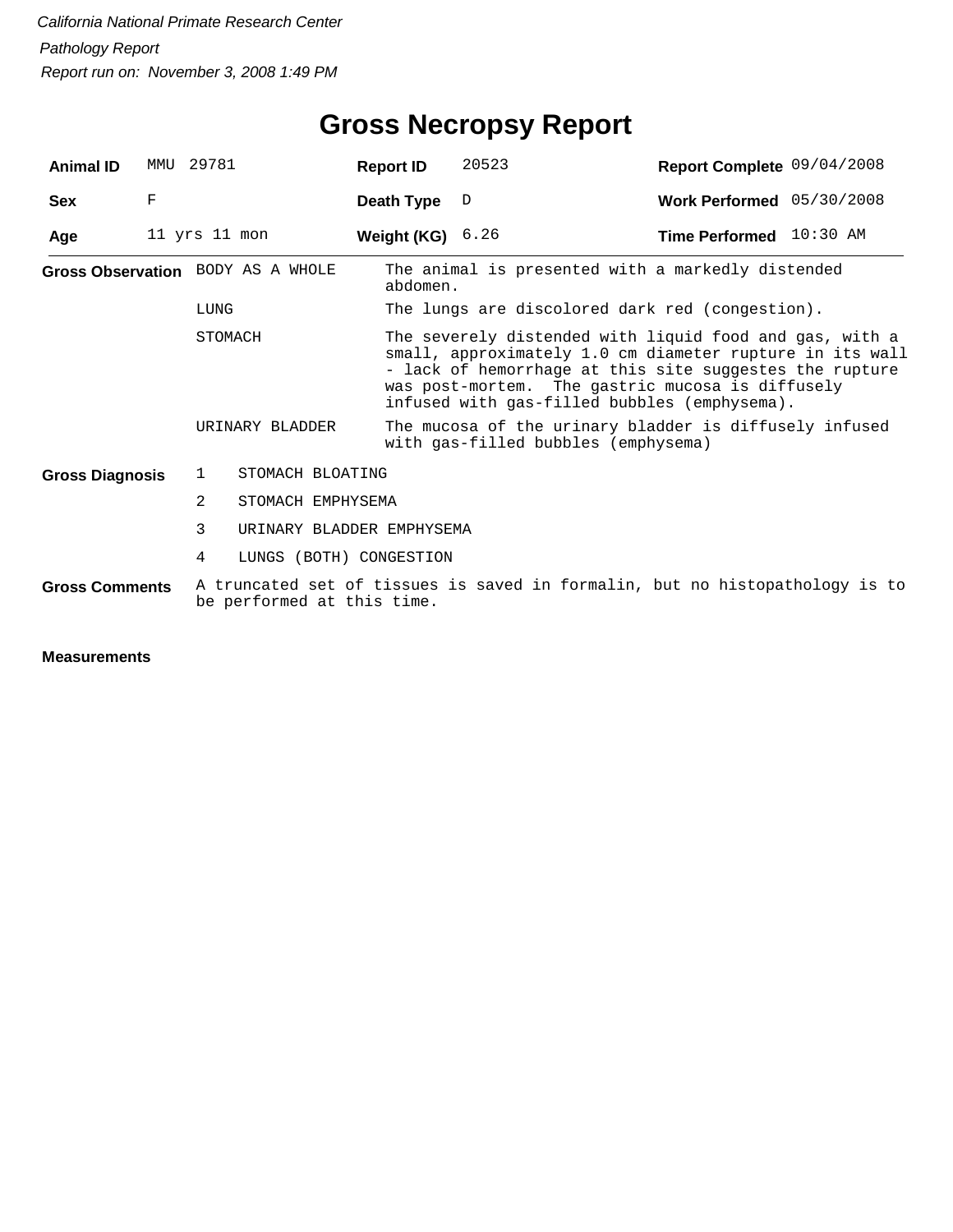| <b>Animal ID</b>                  |                        | MCY 29869      |                                                                     | <b>Report ID</b>   | 15841                                                                                                                                              | <b>Report Complete</b>                                                                                                                                                   |                           |  |  |  |
|-----------------------------------|------------------------|----------------|---------------------------------------------------------------------|--------------------|----------------------------------------------------------------------------------------------------------------------------------------------------|--------------------------------------------------------------------------------------------------------------------------------------------------------------------------|---------------------------|--|--|--|
| <b>Sex</b>                        | F                      |                |                                                                     | Death Type         | K                                                                                                                                                  |                                                                                                                                                                          | Work Performed 09/17/2007 |  |  |  |
| Age                               |                        | 14 yrs 5 mon   |                                                                     | Weight (KG) $3.96$ |                                                                                                                                                    | Time Performed 01:30 PM                                                                                                                                                  |                           |  |  |  |
| Gross Observation BODY AS A WHOLE |                        |                |                                                                     |                    |                                                                                                                                                    | The animal is presented in good flesh.                                                                                                                                   |                           |  |  |  |
|                                   |                        | UTERUS         |                                                                     |                    |                                                                                                                                                    | Several, dark, blue-black, fluid-filled cysts measuring<br>0.2-0.8 cm diameter, deform the uterus and result in<br>extensive fibrous adhesions with colon and mesentery. |                           |  |  |  |
|                                   | <b>Gross Diagnosis</b> |                | UTERUS AND CERVIX, FALLOPIAN TUBES<br>AND OVARIES, CS ENDOMETRIOSIS |                    |                                                                                                                                                    |                                                                                                                                                                          |                           |  |  |  |
|                                   |                        | $\overline{2}$ | SKELETAL MUSCLE ENDOMETRIOSIS,<br>IMPLANTED                         |                    |                                                                                                                                                    | (body wall)                                                                                                                                                              |                           |  |  |  |
| <b>Gross Comments</b>             |                        |                | formalin for histopathology.                                        |                    | Several tissues are collected to fulfill biospecimen requests (kidneys,<br>esophagus, adrenal glands, cerebellum), and a truncated set is saved in |                                                                                                                                                                          |                           |  |  |  |
| <b>Measurements</b>               |                        |                |                                                                     |                    |                                                                                                                                                    |                                                                                                                                                                          |                           |  |  |  |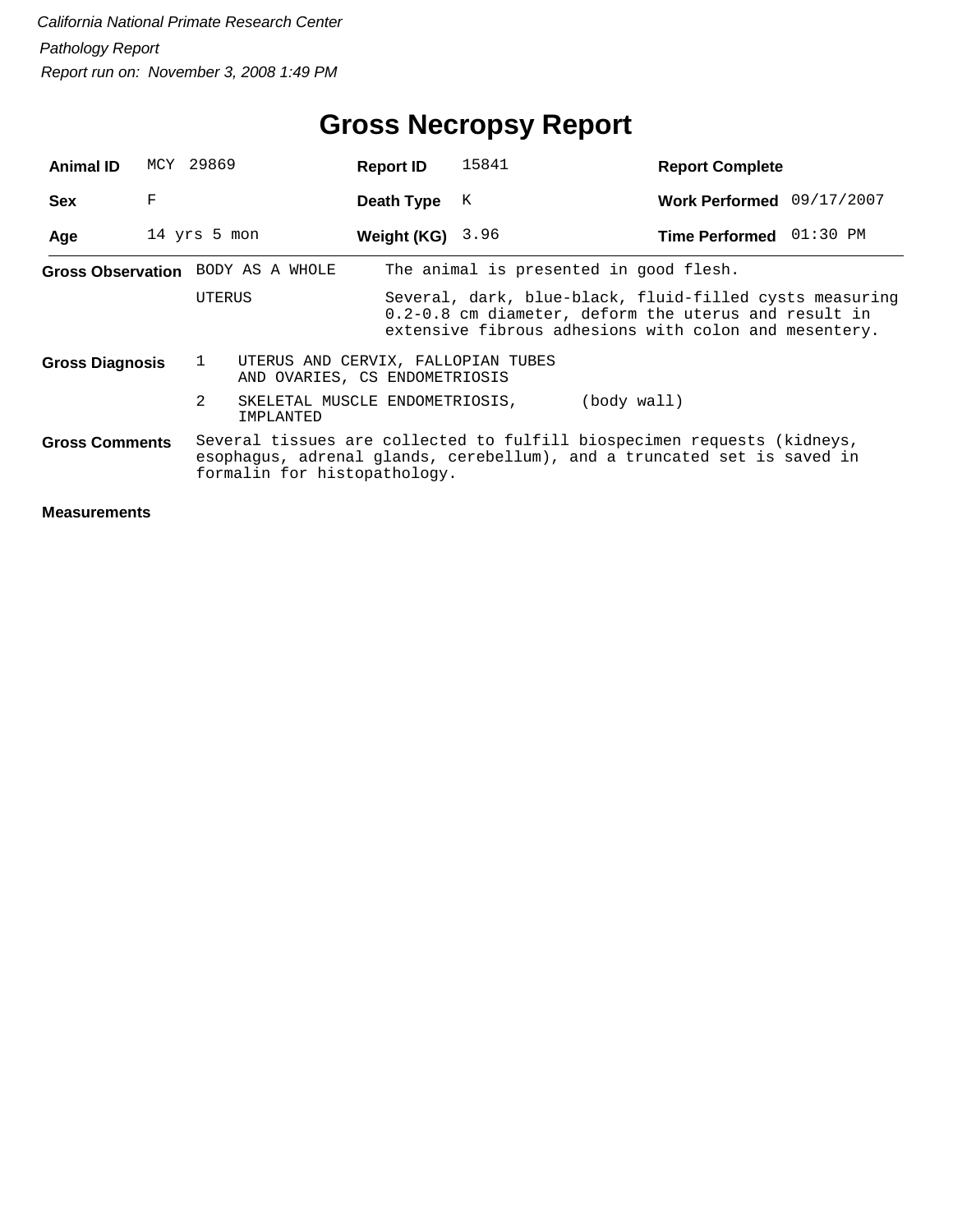# **Gross Necropsy Report**

| <b>Animal ID</b>      | CMO 29918                                                           |                                   | <b>Report ID</b>   | 17783                                                                 | Report Complete 01/03/2008 |            |  |
|-----------------------|---------------------------------------------------------------------|-----------------------------------|--------------------|-----------------------------------------------------------------------|----------------------------|------------|--|
| <b>Sex</b>            | M                                                                   |                                   | Death Type         | X                                                                     | Work Performed 01/03/2008  |            |  |
| Age                   |                                                                     | 11 yrs 0 mon                      | Weight (KG) $1.24$ |                                                                       | <b>Time Performed</b>      | $11:00$ AM |  |
|                       |                                                                     | Gross Observation BODY AS A WHOLE |                    | The animal is presented thin.                                         |                            |            |  |
|                       | BODY AS A WHOLE NO REMARKABLE<br><b>Gross Diagnosis</b><br>FINDINGS |                                   |                    |                                                                       |                            |            |  |
| <b>Gross Comments</b> |                                                                     | histopathology.                   |                    | Tissues are collected per project protocol - none are saved for CNPRC |                            |            |  |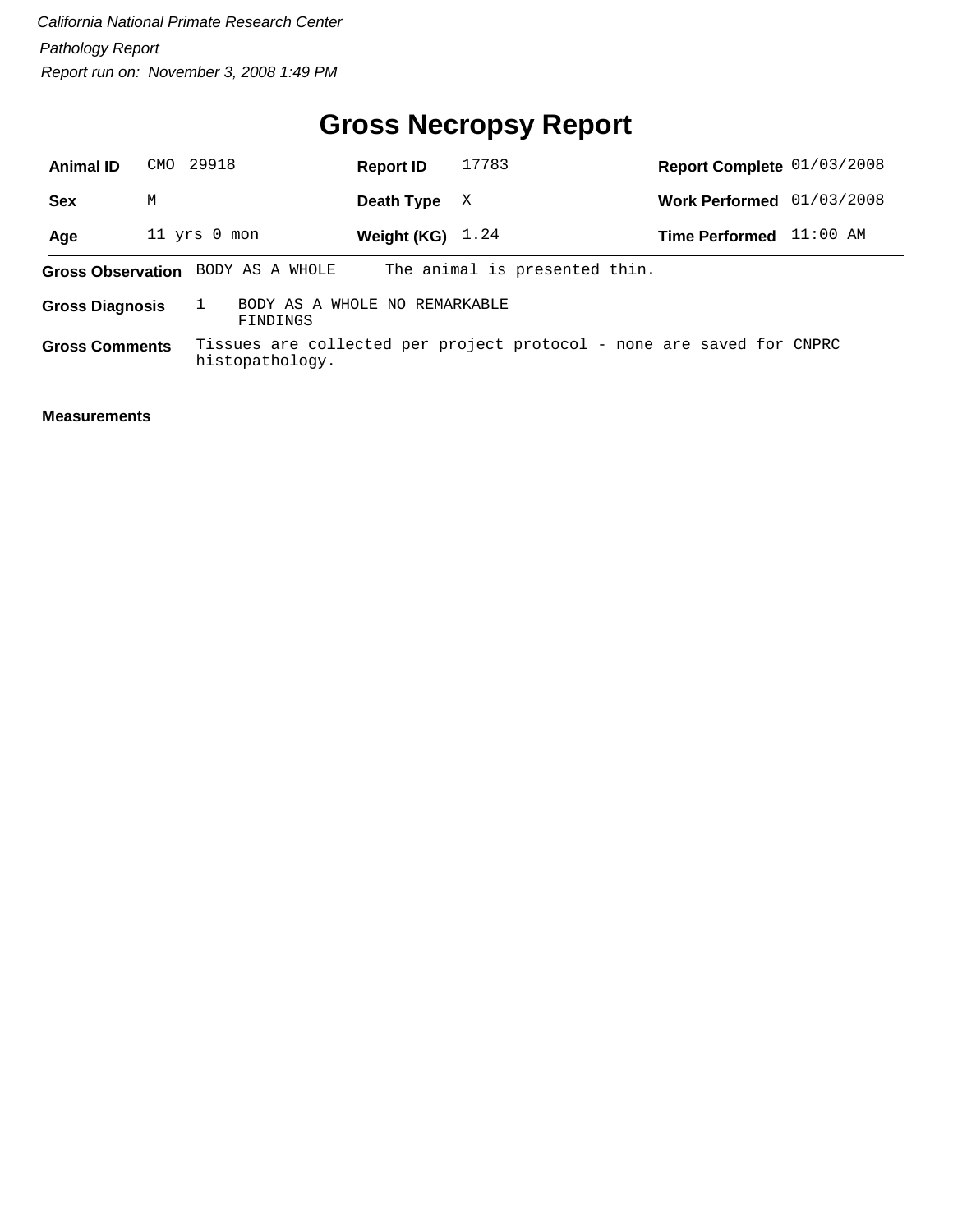| <b>Animal ID</b>                                                                                                                                                                                                                                                                                                         |   | MMU 29927                          | <b>Report ID</b>                                         | 17863                                                                                        | <b>Report Complete</b>                                                                                   |  |  |  |
|--------------------------------------------------------------------------------------------------------------------------------------------------------------------------------------------------------------------------------------------------------------------------------------------------------------------------|---|------------------------------------|----------------------------------------------------------|----------------------------------------------------------------------------------------------|----------------------------------------------------------------------------------------------------------|--|--|--|
| <b>Sex</b>                                                                                                                                                                                                                                                                                                               | F |                                    | Death Type                                               | K                                                                                            | Work Performed 01/09/2008                                                                                |  |  |  |
| Age                                                                                                                                                                                                                                                                                                                      |   | $10$ yrs $10$ mon                  | <b>Weight (KG)</b> $6.52$                                |                                                                                              | <b>Time Performed</b> $11:30$ AM                                                                         |  |  |  |
|                                                                                                                                                                                                                                                                                                                          |   | Gross Observation BODY AS A WHOLE  |                                                          | The animal is presented markedly thin and dehydrated<br>with severely swollen stifle joints. |                                                                                                          |  |  |  |
|                                                                                                                                                                                                                                                                                                                          |   | COLON                              |                                                          |                                                                                              | The colonic mucosa is thickened and erythematous, and<br>contents are voluminous and liquid.             |  |  |  |
|                                                                                                                                                                                                                                                                                                                          |   | JOINT                              |                                                          | edematous and thickened.                                                                     | The synovium of stifle and wrist joints is markedly                                                      |  |  |  |
|                                                                                                                                                                                                                                                                                                                          |   | LYMPH NODES                        |                                                          |                                                                                              | Lymph nodes associated with the GIT, as well as<br>obturator and iliac nodes, are prominent to enlarged. |  |  |  |
| <b>Gross Diagnosis</b>                                                                                                                                                                                                                                                                                                   |   | $\mathbf{1}$<br><b>DEHYDRATION</b> | BODY AS A WHOLE INANITION                                |                                                                                              |                                                                                                          |  |  |  |
|                                                                                                                                                                                                                                                                                                                          |   | 2                                  | SYNOVIAL TISSUE INFLAMMATION                             |                                                                                              | (synovitis, stifle and wrist)<br>joints)                                                                 |  |  |  |
|                                                                                                                                                                                                                                                                                                                          |   | 3                                  | COLONIC MUCOUS MEMBRANE<br>INFLAMMATION, DIFFUSE COLITIS |                                                                                              |                                                                                                          |  |  |  |
|                                                                                                                                                                                                                                                                                                                          |   | 4                                  | LYMPH NODE HYPERTROPHY                                   |                                                                                              | (lymphadenopathy - paracolic,<br>obturator, iliac, inquinal)                                             |  |  |  |
| Several tissues are collected to fulfill biospecimen requests (kidneys,<br><b>Gross Comments</b><br>ovaries, uterine tubes, gastric mucosa, long bones, abdominal arota, blood).<br>Stifle synovium is swabbed for bacterial culture, and a truncated set of<br>tissues is saved in formalin for limited histopathology. |   |                                    |                                                          |                                                                                              |                                                                                                          |  |  |  |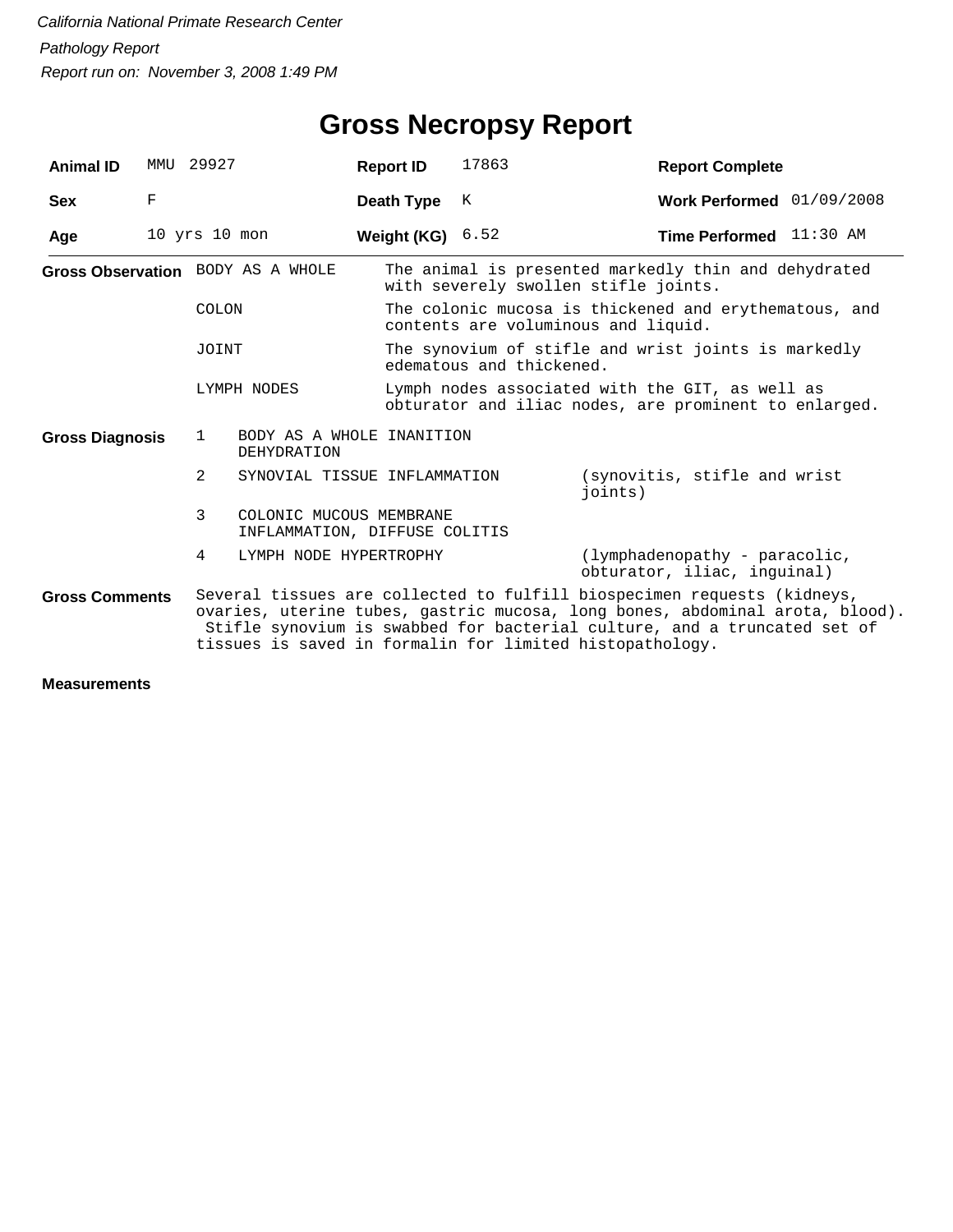| <b>Animal ID</b>                  | MMU | 30166        |                                          | <b>Report ID</b>   | 18103                                          | <b>Report Complete</b>                                                                               |  |
|-----------------------------------|-----|--------------|------------------------------------------|--------------------|------------------------------------------------|------------------------------------------------------------------------------------------------------|--|
| <b>Sex</b>                        | F   |              |                                          | Death Type         | X                                              | Work Performed 01/17/2008                                                                            |  |
| Age                               |     | 22 yrs 9 mon |                                          | Weight (KG) $9.75$ |                                                | Time Performed 08:00 AM                                                                              |  |
| Gross Observation BODY AS A WHOLE |     |              |                                          |                    |                                                | The animal is presented in abundant good flesh.                                                      |  |
|                                   |     | LIVER        |                                          |                    |                                                | The liver is mildly enlarged with variably rounded<br>edges, and the parenchyma is pale and friable. |  |
|                                   |     |              | PITUITARY GLAND                          | center.            |                                                | The pituitary gland is mildly enlarged with a soft, red                                              |  |
| <b>Gross Diagnosis</b>            |     | $\mathbf{1}$ | BODY AS A WHOLE PERFUSION                |                    |                                                | (brain perfusion)                                                                                    |  |
|                                   |     | 2            | PITUITARY GLAND MASS, LOCALIZED,<br>SOFT |                    |                                                |                                                                                                      |  |
|                                   |     | 3            | LIVER ABNORMAL APPEARANCE LIPIDOSIS      |                    |                                                |                                                                                                      |  |
| <b>Gross Comments</b>             |     |              |                                          |                    | truncated set of tissues is saved in formalin. | The brain is perfused, and tissues are collected per project protocol. A                             |  |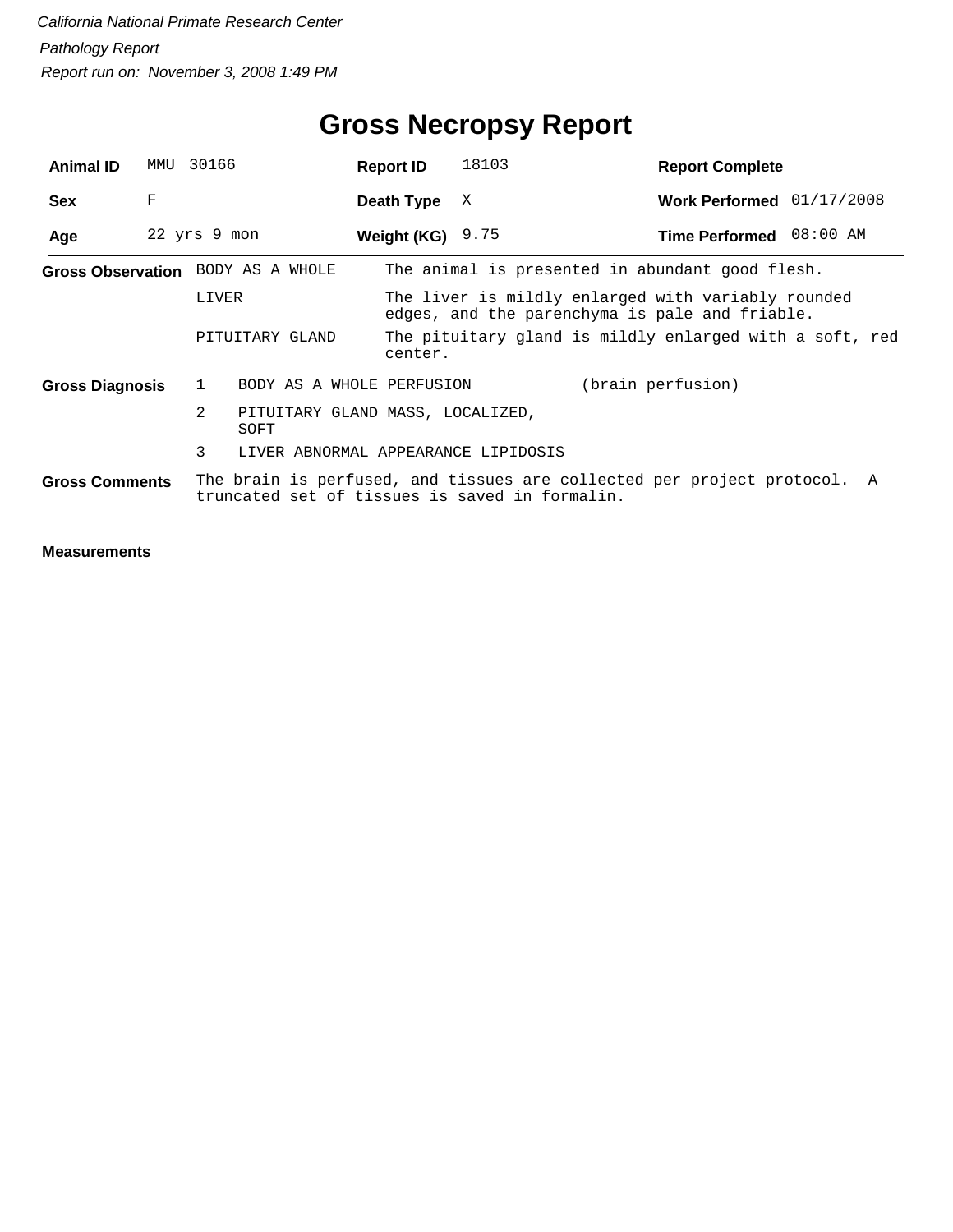# **Gross Necropsy Report**

| <b>Animal ID</b>       | MMU                                                                         | 30326                                               | <b>Report ID</b>   | 14701 |                       | Report Complete 07/18/2007                                                  |  |
|------------------------|-----------------------------------------------------------------------------|-----------------------------------------------------|--------------------|-------|-----------------------|-----------------------------------------------------------------------------|--|
| <b>Sex</b>             | M                                                                           |                                                     | Death Type         | X     |                       | Work Performed 07/18/2007                                                   |  |
| Age                    |                                                                             | 10 yrs 2 mon                                        | Weight (KG) $11.7$ |       | <b>Time Performed</b> | 01:30 AM                                                                    |  |
|                        | The animal is presented in good flesh.<br>Gross Observation BODY AS A WHOLE |                                                     |                    |       |                       |                                                                             |  |
| <b>Gross Diagnosis</b> |                                                                             | BODY AS A WHOLE NO REMARKABLE<br>FINDINGS PERFUSION |                    |       | (brain perfusion)     |                                                                             |  |
| <b>Gross Comments</b>  |                                                                             | are saved.                                          |                    |       |                       | The brain is perfused and collected for the investigator - no other tissues |  |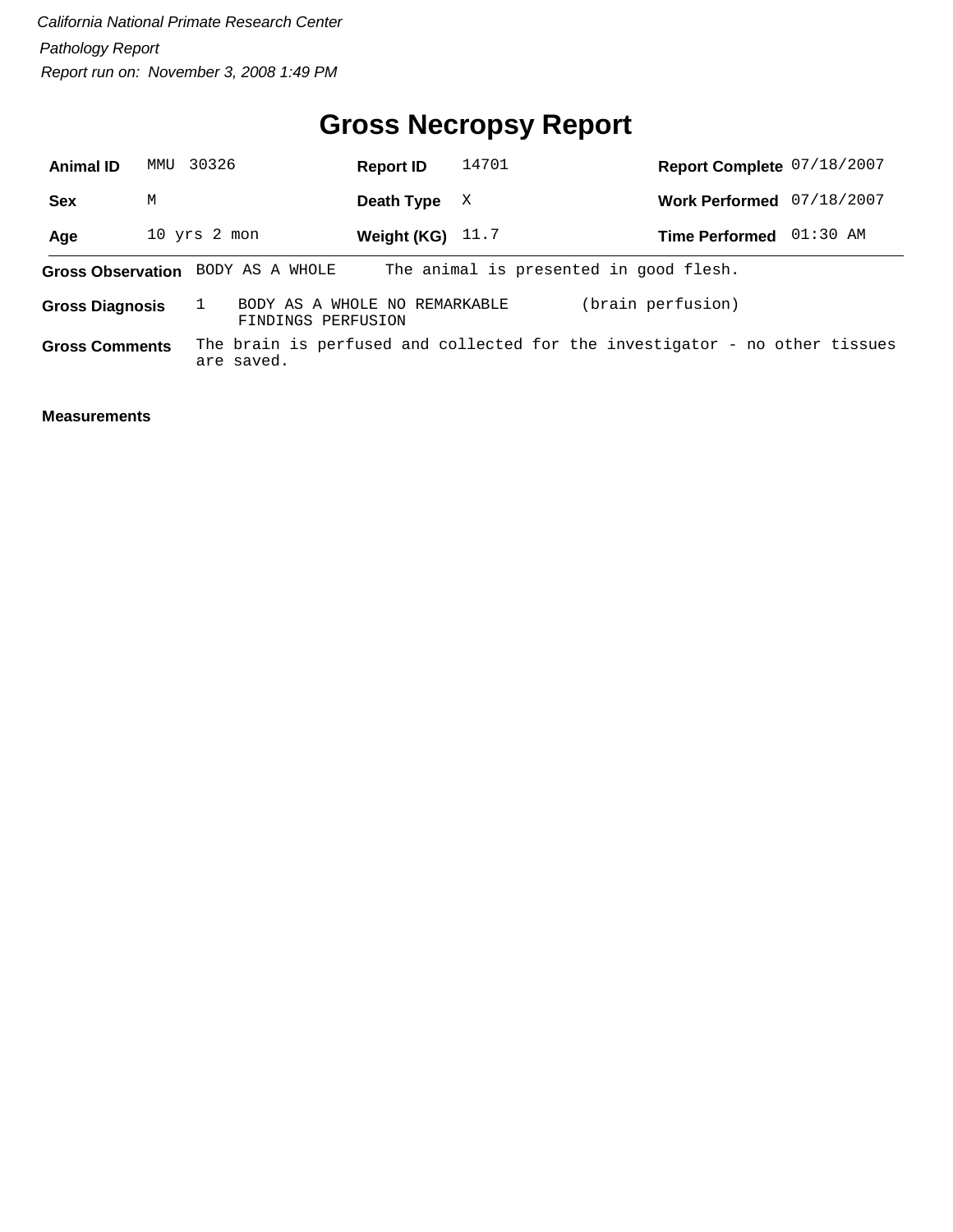# **Gross Necropsy Report**

| <b>Animal ID</b>       | MMU                                                                         | 30543                                               | <b>Report ID</b>   | 15780                                                                                                                                | Report Complete 09/13/2007 |  |  |  |
|------------------------|-----------------------------------------------------------------------------|-----------------------------------------------------|--------------------|--------------------------------------------------------------------------------------------------------------------------------------|----------------------------|--|--|--|
| <b>Sex</b>             | М                                                                           |                                                     | Death Type         | X                                                                                                                                    | Work Performed 09/13/2007  |  |  |  |
| Age                    |                                                                             | 9 yrs 6 mon                                         | Weight (KG) $9.12$ |                                                                                                                                      | Time Performed 09:30 AM    |  |  |  |
|                        | The animal is presented in good flesh.<br>Gross Observation BODY AS A WHOLE |                                                     |                    |                                                                                                                                      |                            |  |  |  |
| <b>Gross Diagnosis</b> |                                                                             | BODY AS A WHOLE NO REMARKABLE<br>FINDINGS PERFUSION |                    |                                                                                                                                      |                            |  |  |  |
| <b>Gross Comments</b>  |                                                                             |                                                     |                    | The animal is perfused and brain/spinal cord are collected per project<br>protocol. A truncated set of tissues is saved in formalin. |                            |  |  |  |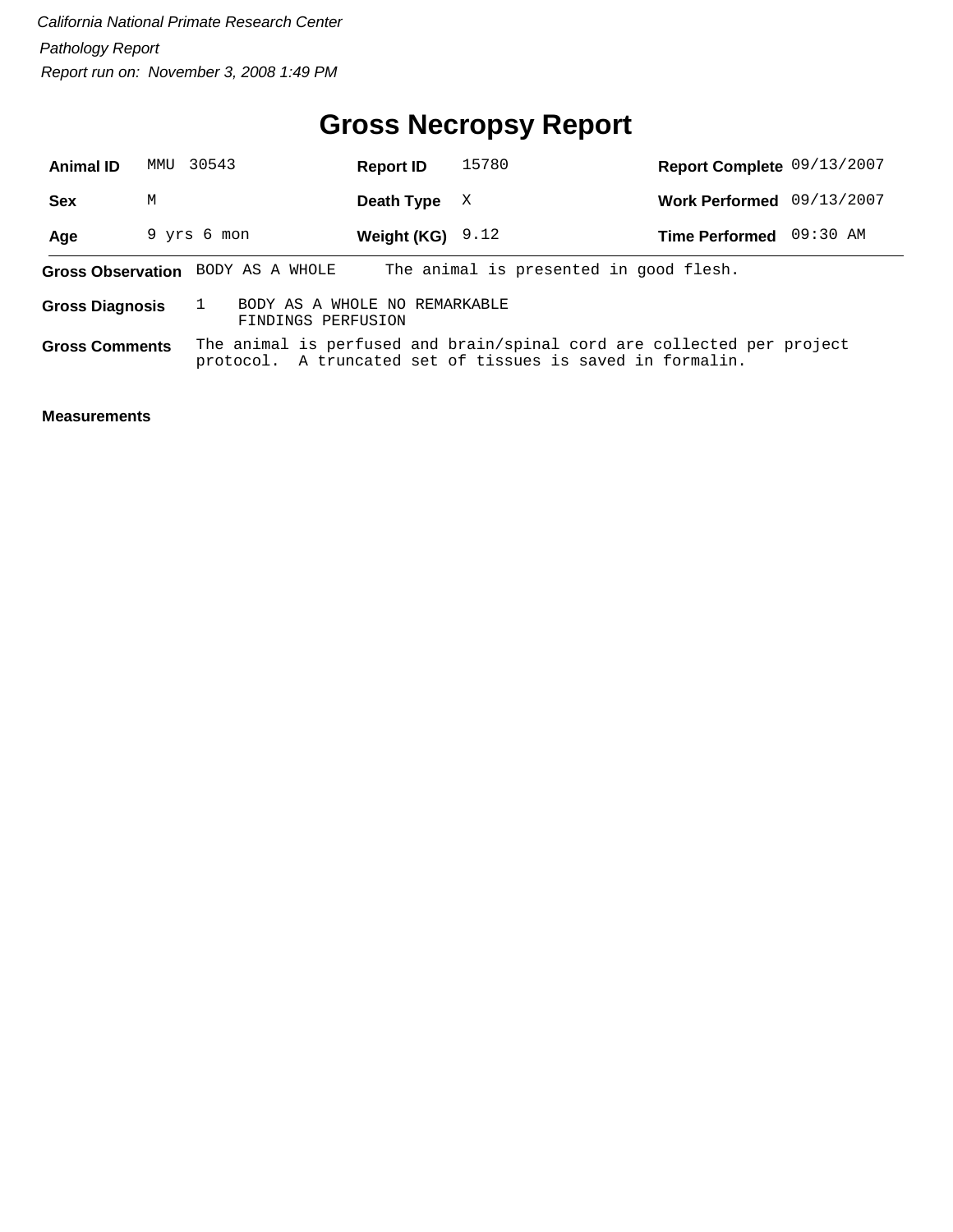| <b>Animal ID</b>       | MMU              | 30567                             |                                                   | <b>Report ID</b> | 17741                                                                                                                                                                                                   | <b>Report Complete</b>                                                                                          |  |  |
|------------------------|------------------|-----------------------------------|---------------------------------------------------|------------------|---------------------------------------------------------------------------------------------------------------------------------------------------------------------------------------------------------|-----------------------------------------------------------------------------------------------------------------|--|--|
| <b>Sex</b>             | F                |                                   |                                                   | Death Type       | K                                                                                                                                                                                                       | Work Performed 01/02/2008                                                                                       |  |  |
| Age                    | $9$ yrs $10$ mon |                                   |                                                   | Weight (KG)      | 8.67                                                                                                                                                                                                    | Time Performed 02:00 PM                                                                                         |  |  |
|                        |                  | Gross Observation BODY AS A WHOLE |                                                   |                  | The animal is presented in good flesh.                                                                                                                                                                  |                                                                                                                 |  |  |
|                        |                  | LIVER                             |                                                   | edges.           | The liver is markedly enlarged and dark red with rounded                                                                                                                                                |                                                                                                                 |  |  |
| LUNG<br>SALIVARY GLAND |                  |                                   |                                                   | dark red.        |                                                                                                                                                                                                         | The lungs fail to collapse upon opening the chest and<br>are "heavy and wet", as well as irregularly discolored |  |  |
|                        |                  |                                   |                                                   |                  | An irregularly shaped oral abscess on the right side of<br>the mouth involves the area of the pharyngeal tonsil,<br>the right parotid and submandibular salivary glands, and<br>local skeletal muscles. |                                                                                                                 |  |  |
|                        |                  | SPLEEN                            |                                                   |                  |                                                                                                                                                                                                         | The spleen is moderately enlarged and pale.                                                                     |  |  |
|                        |                  | UTERUS                            |                                                   |                  | The uterus is enlarged and contains and approximately<br>qd80 female fetus.                                                                                                                             |                                                                                                                 |  |  |
| <b>Gross Diagnosis</b> |                  | $\mathbf{1}$                      | SALIVARY GLAND ABSCESS, DRAINING                  |                  |                                                                                                                                                                                                         | (general area of the parotid and<br>submandibular salivary glands)                                              |  |  |
|                        |                  | $\overline{2}$                    | LUNGS (BOTH) EDEMA, GENERALIZED<br>PNEUMONIA, NOS |                  |                                                                                                                                                                                                         |                                                                                                                 |  |  |
|                        |                  | 3                                 | LIVER HYPERTROPHY                                 |                  |                                                                                                                                                                                                         | (hepatomegaly)                                                                                                  |  |  |
|                        |                  | 4                                 | SPLEEN HYPERTROPHY                                |                  |                                                                                                                                                                                                         | (splacement)                                                                                                    |  |  |
|                        |                  | 5                                 | UTERUS PREGNANCY                                  |                  |                                                                                                                                                                                                         |                                                                                                                 |  |  |
| <b>Gross Comments</b>  |                  |                                   | is saved for selected histopathology.             |                  |                                                                                                                                                                                                         | The abscess is swabbed for bacterial culture, and a complete set of tissues                                     |  |  |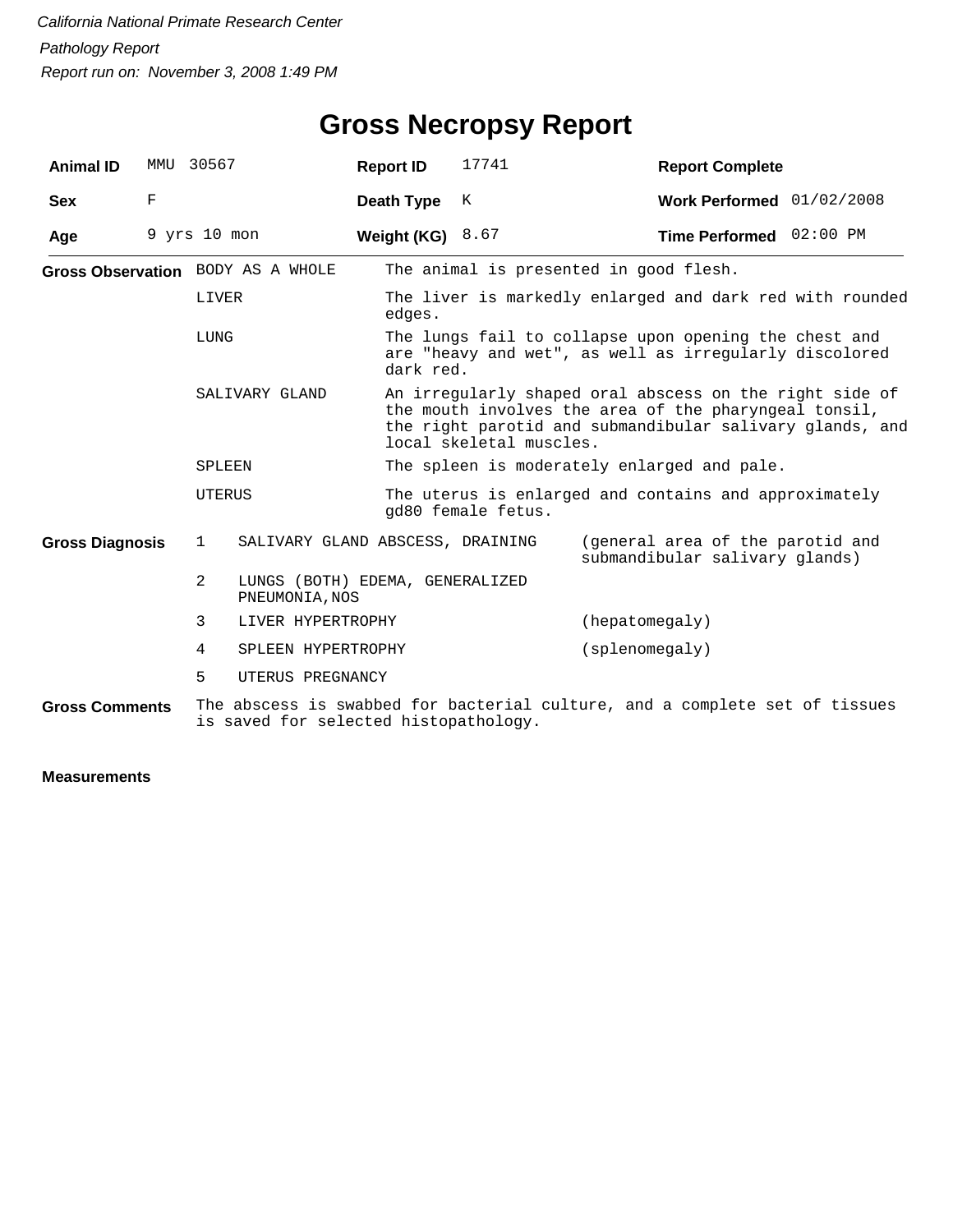# **Gross Necropsy Report**

| <b>Animal ID</b>       | 30582<br>MMU                                                                       |                                           | <b>Report ID</b>   | 19941 |                                                                         | Report Complete 04/29/2008 |          |
|------------------------|------------------------------------------------------------------------------------|-------------------------------------------|--------------------|-------|-------------------------------------------------------------------------|----------------------------|----------|
| <b>Sex</b>             | F                                                                                  |                                           | Death Type         | X     |                                                                         | Work Performed 04/29/2008  |          |
| Age                    | 10 yrs 1 mon                                                                       |                                           | Weight (KG) $9.63$ |       |                                                                         | <b>Time Performed</b>      | 08:00 AM |
|                        | The animal is presented in robust good flesh.<br>Gross Observation BODY AS A WHOLE |                                           |                    |       |                                                                         |                            |          |
| <b>Gross Diagnosis</b> |                                                                                    | BODY AS A WHOLE NO REMARKABLE<br>FINDINGS |                    |       |                                                                         |                            |          |
| <b>Gross Comments</b>  |                                                                                    |                                           |                    |       | The brain is perfused, and tissues are collected per projece, protocol. |                            |          |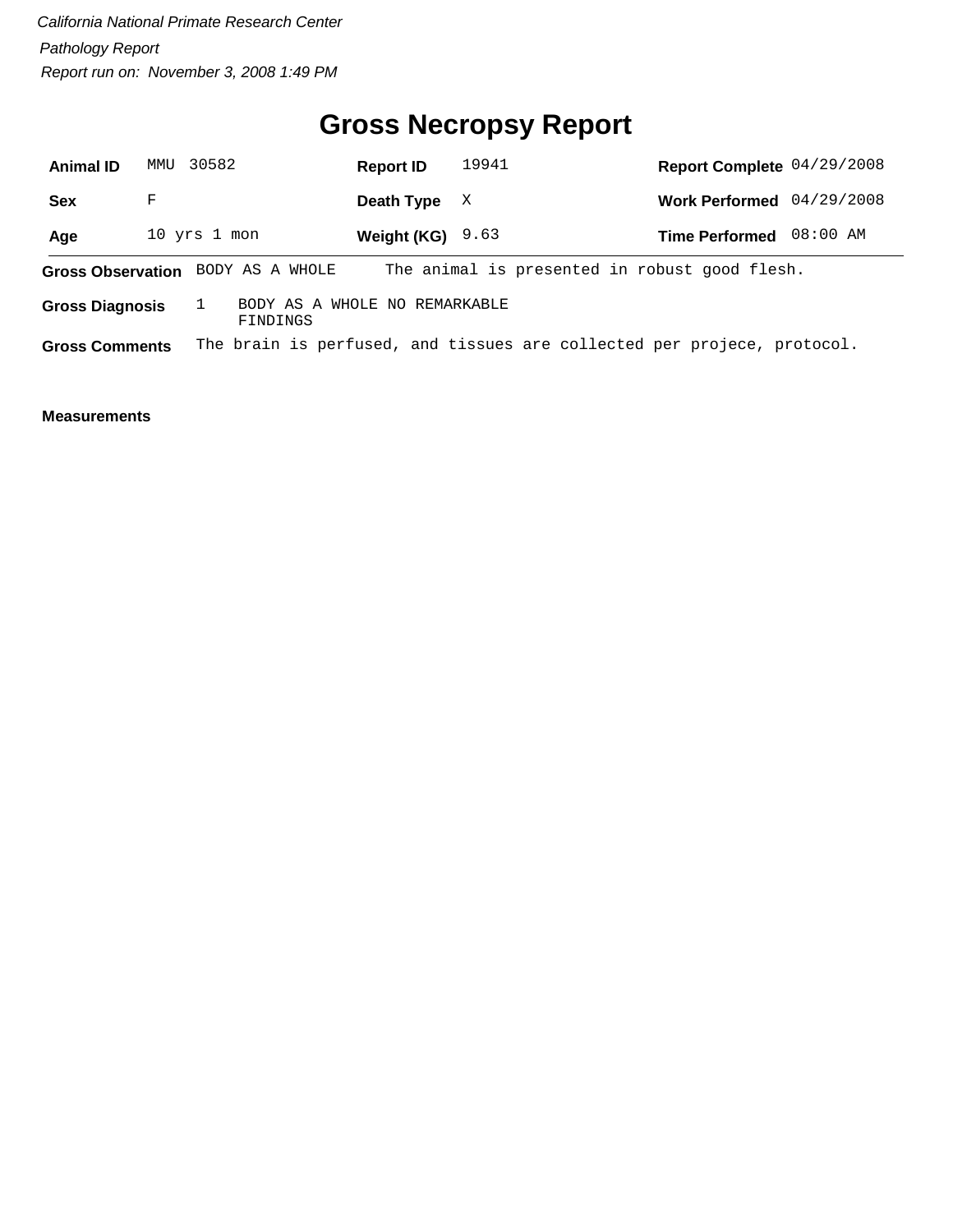# **Final Necropsy Report**

| <b>Animal ID</b>       | MMU | 30642                                               | <b>Report ID</b>   | 14084                                                                     | Report Complete 06/13/2007 |            |
|------------------------|-----|-----------------------------------------------------|--------------------|---------------------------------------------------------------------------|----------------------------|------------|
| Sex                    | M   |                                                     | Death Type         | X                                                                         | Work Performed 06/13/2007  |            |
| Age                    |     | 9 yrs 2 mon                                         | Weight (KG) $14.2$ |                                                                           | <b>Time Performed</b>      | $11:00$ AM |
|                        |     | Final Observations BODY AS A WHOLE                  |                    | The animal is presented in good flesh.                                    |                            |            |
| <b>Final Diagnosis</b> |     | BODY AS A WHOLE NO REMARKABLE<br>FINDINGS PERFUSION |                    |                                                                           |                            |            |
| <b>Final Comments</b>  |     | saved for CNPRC histopathology.                     |                    | The brain is perfused and collected for the investigator - no tissues are |                            |            |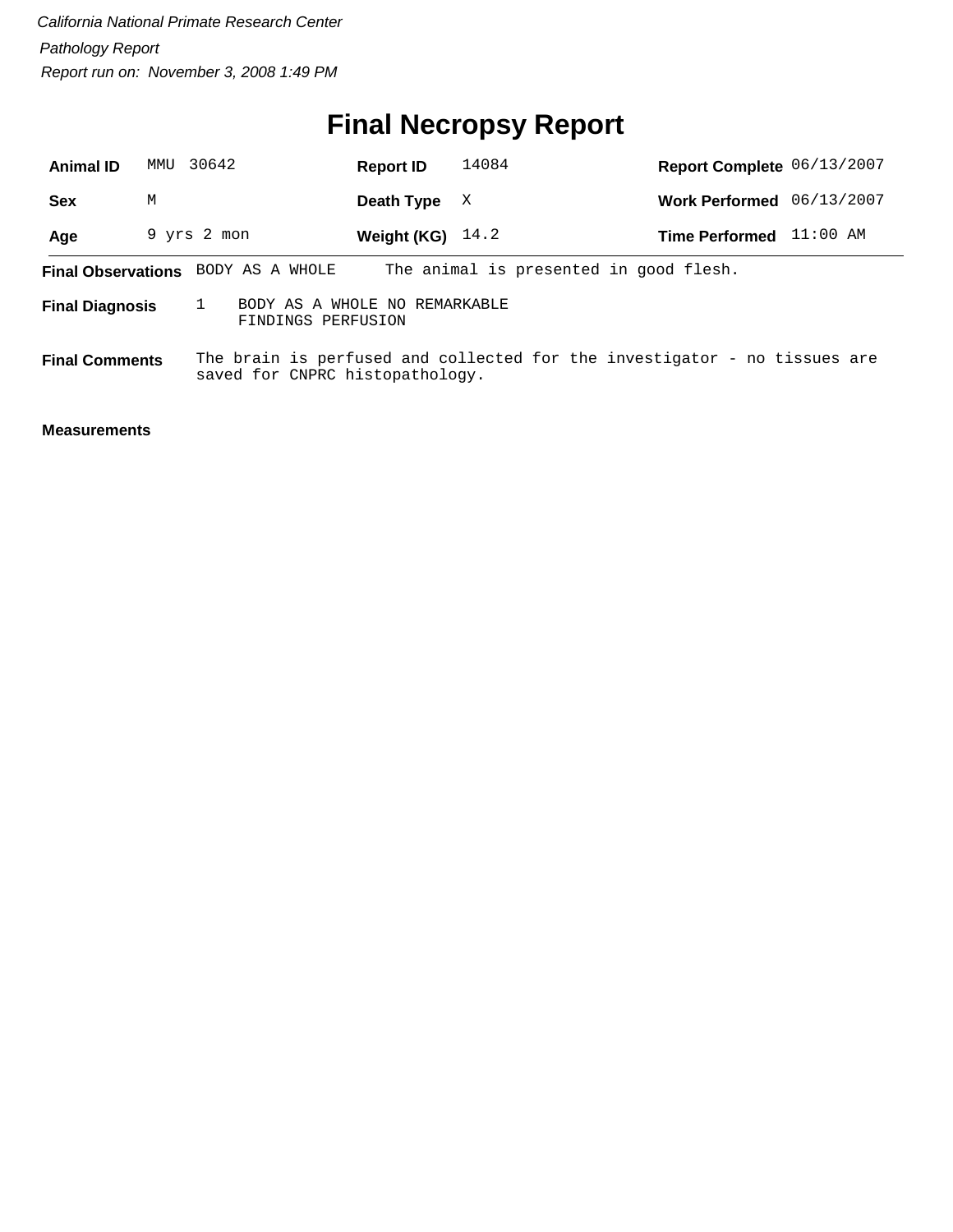| <b>Animal ID</b>                       |   | MMU 30684                                     | <b>Report ID</b> | 20063                                                                                                                                         | <b>Report Complete</b>           |  |  |  |
|----------------------------------------|---|-----------------------------------------------|------------------|-----------------------------------------------------------------------------------------------------------------------------------------------|----------------------------------|--|--|--|
| <b>Sex</b>                             | F |                                               | Death Type       | D                                                                                                                                             | Work Performed $05/06/2008$      |  |  |  |
| Age                                    |   | 10 yrs 1 mon                                  | Weight (KG)      | 10.2                                                                                                                                          | <b>Time Performed</b> $03:45$ PM |  |  |  |
| <b>Gross Observation</b> ADRENAL GLAND |   |                                               | the cortex.      | The left adrenal gland is mildly enlarged and contains a<br>roughly 0.6 cm diameter, ovoid, soft, pale tan mass in                            |                                  |  |  |  |
|                                        |   | BODY AS A WHOLE                               |                  | The animal is presented in good flesh.                                                                                                        |                                  |  |  |  |
|                                        |   | COLON                                         |                  | The colon contains mainly gas, a little liquid, and<br>multiple small trichobezoars.                                                          |                                  |  |  |  |
|                                        |   | <b>ESOPHAGUS</b>                              |                  | The esophagus contains hair, and the mucosa is ulcerated<br>in multiple foci.                                                                 |                                  |  |  |  |
|                                        |   | STOMACH                                       |                  | The stomach contains three moderately sized<br>trichobezoars, and there is evidence of both mucosal<br>inflammation and muscular hypertrophy. |                                  |  |  |  |
| <b>Gross Diagnosis</b>                 |   | 1<br>STOMACH TRICHOBEZOAR                     |                  |                                                                                                                                               |                                  |  |  |  |
|                                        |   | $\overline{2}$<br>COLON TRICHOBEZOAR          |                  |                                                                                                                                               |                                  |  |  |  |
|                                        |   | 3<br>SOFT                                     |                  | ADRENAL CORTEX MASS, LOCALIZED,                                                                                                               |                                  |  |  |  |
|                                        |   | 4<br>ESOPHAGEAL MUCOUS MEMBRANE<br>ULCERATION |                  |                                                                                                                                               |                                  |  |  |  |
| <b>Gross Comments</b>                  |   |                                               |                  | A full set of tissues is saved in formalin for limited histopathology.                                                                        |                                  |  |  |  |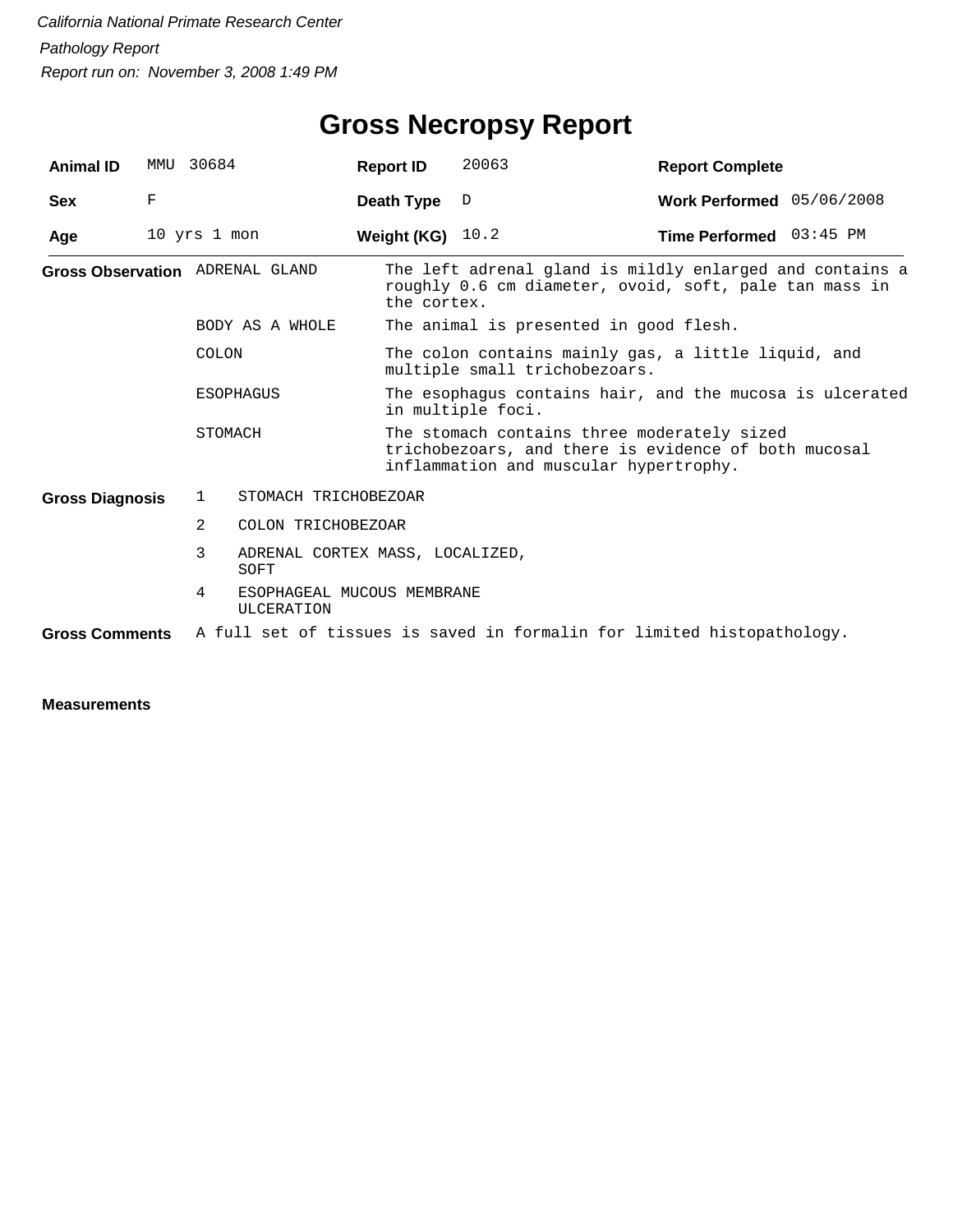# **Gross Necropsy Report**

| <b>Animal ID</b>       |   | MMU 30695                         | <b>Report ID</b>                         | 14600           | <b>Report Complete</b>                                                                                          |  |
|------------------------|---|-----------------------------------|------------------------------------------|-----------------|-----------------------------------------------------------------------------------------------------------------|--|
| <b>Sex</b>             | M |                                   | Death Type                               | X               | Work Performed 07/12/2007                                                                                       |  |
| Age                    |   | 9 yrs 3 mon                       | Weight (KG) $12.45$                      |                 | Time Performed 09:30 AM                                                                                         |  |
|                        |   | Gross Observation BODY AS A WHOLE |                                          |                 | The animal is presented in good flesh.                                                                          |  |
|                        |   | STOMACH                           |                                          | qastric corpus. | Gastric mucosal rugae are noticeably thickened in an<br>irregular pattern that includes both pyloric antrum and |  |
| <b>Gross Diagnosis</b> |   | GASTRITIS, NOS                    | GASTRIC RUGAE HYPERTROPHY                |                 |                                                                                                                 |  |
|                        |   | $\overline{2}$                    | BODY AS A WHOLE PERFUSION                |                 | (brain/spinal cord perfusion)                                                                                   |  |
| <b>Gross Comments</b>  |   |                                   | cord are collected per project protocol. |                 | Kidneys are collected to fulfill a biospecimen request, and brain/spinal                                        |  |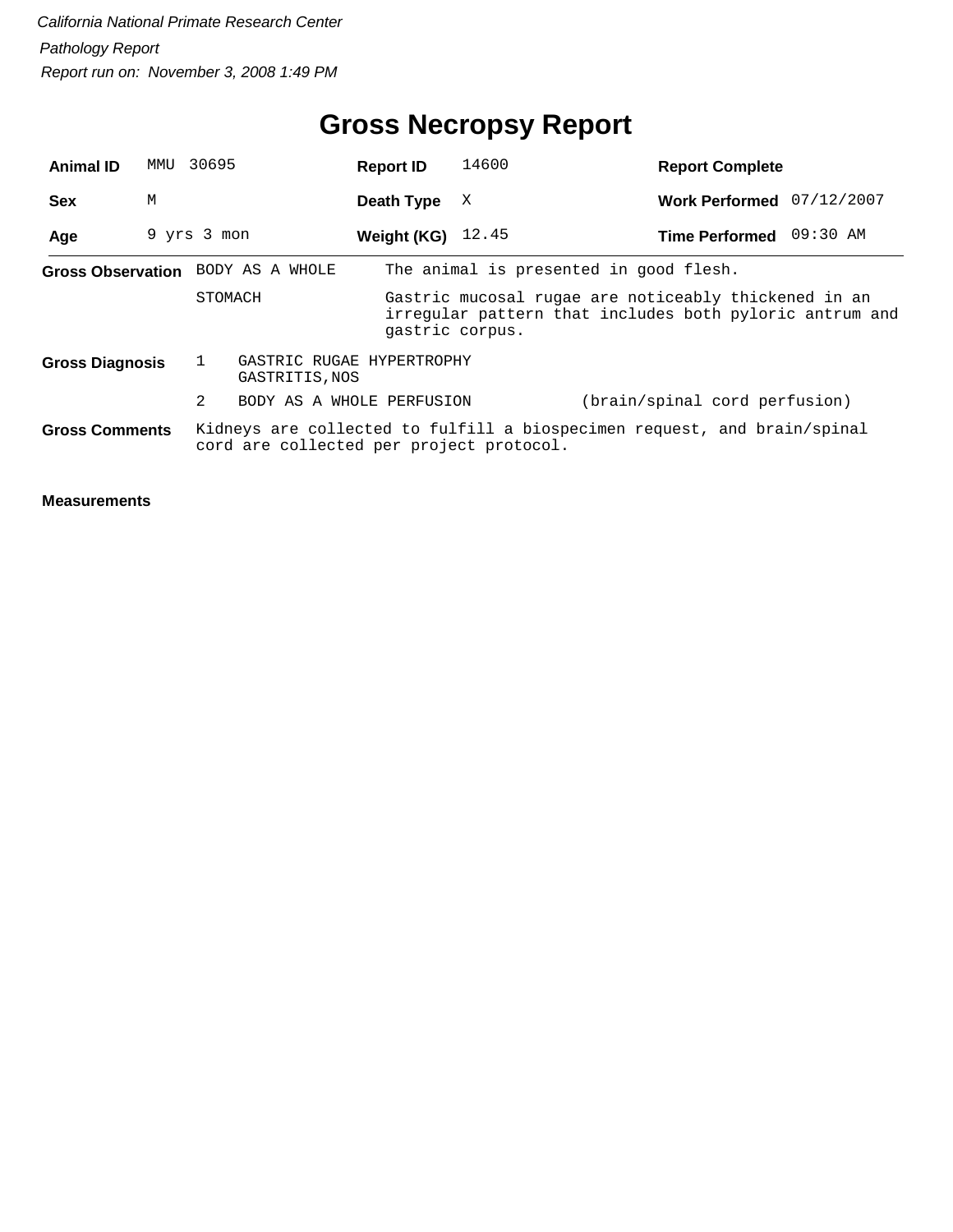# **Gross Necropsy Report**

| <b>Animal ID</b>       | 30753<br>MCY                     | <b>Report ID</b>   | 15060                                                                                                         | Report Complete 08/10/2007 |            |  |  |  |
|------------------------|----------------------------------|--------------------|---------------------------------------------------------------------------------------------------------------|----------------------------|------------|--|--|--|
| <b>Sex</b>             | F                                | Death Type         | K                                                                                                             | <b>Work Performed</b>      | 08/11/2007 |  |  |  |
| Age                    | 16 yrs 6 mon                     | Weight (KG) $2.78$ |                                                                                                               | <b>Time Performed</b>      | 11:00 AM   |  |  |  |
|                        | <b>Gross Observation</b><br>BONE |                    |                                                                                                               |                            |            |  |  |  |
|                        | UTERUS                           |                    | A large fluctuant cyst containing dark red fluid is<br>present in the pelvic region and obscures the viscera. |                            |            |  |  |  |
| <b>Gross Diagnosis</b> |                                  |                    |                                                                                                               |                            |            |  |  |  |
| <b>Measurements</b>    |                                  |                    |                                                                                                               |                            |            |  |  |  |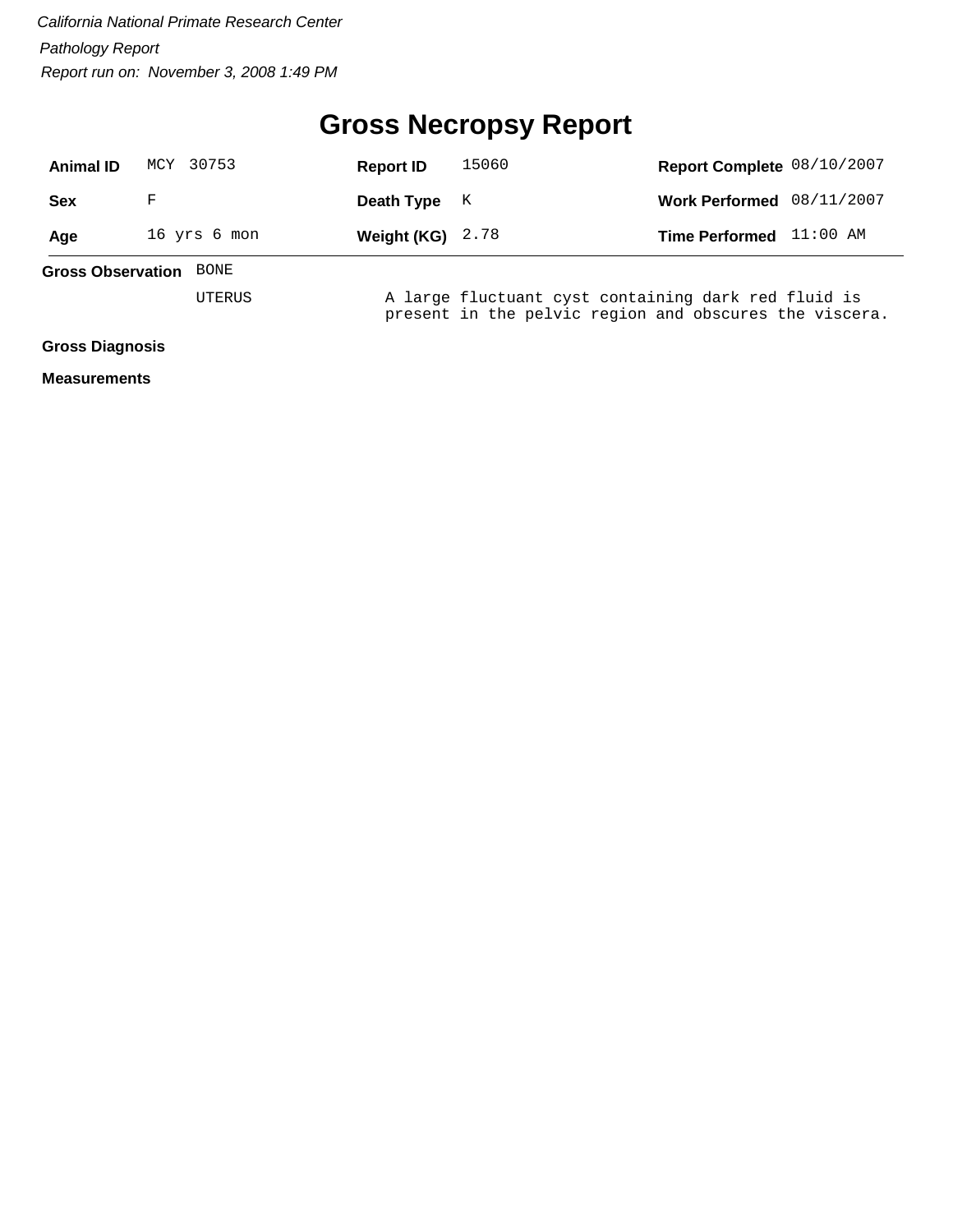# **Gross Necropsy Report**

| <b>Animal ID</b>              |   | MCY 30753                            | <b>Report ID</b>   | 15080                                                                                                                                                    | Report Complete 08/13/2007 |            |
|-------------------------------|---|--------------------------------------|--------------------|----------------------------------------------------------------------------------------------------------------------------------------------------------|----------------------------|------------|
| <b>Sex</b>                    | F |                                      | Death Type         | K                                                                                                                                                        | Work Performed 08/10/2007  |            |
| Age                           |   | 16 yrs 6 mon                         | Weight (KG) $2.78$ |                                                                                                                                                          | <b>Time Performed</b>      | $11:00$ AM |
| <b>Gross Observation</b> BONE |   |                                      | lumbar region.     | There is S-shaped deviation and and dorsal arching of<br>the vertebral column in the caudal thoracic and cranial                                         |                            |            |
|                               |   | UTERUS                               |                    | A large fluctuant cyst filled with red fluid is present<br>in the pelvic region and obscures the viscera.                                                |                            |            |
| <b>Gross Diagnosis</b>        |   | UTERUS ENDOMETRIOSIS                 |                    |                                                                                                                                                          |                            |            |
| <b>Gross Comments</b>         |   | follow in the final necropsy report. |                    | The presence of a blood-filled cyst in the pelvic region is consistent with<br>a clinical diagnosis of endometriosis. The results of histopathology will |                            |            |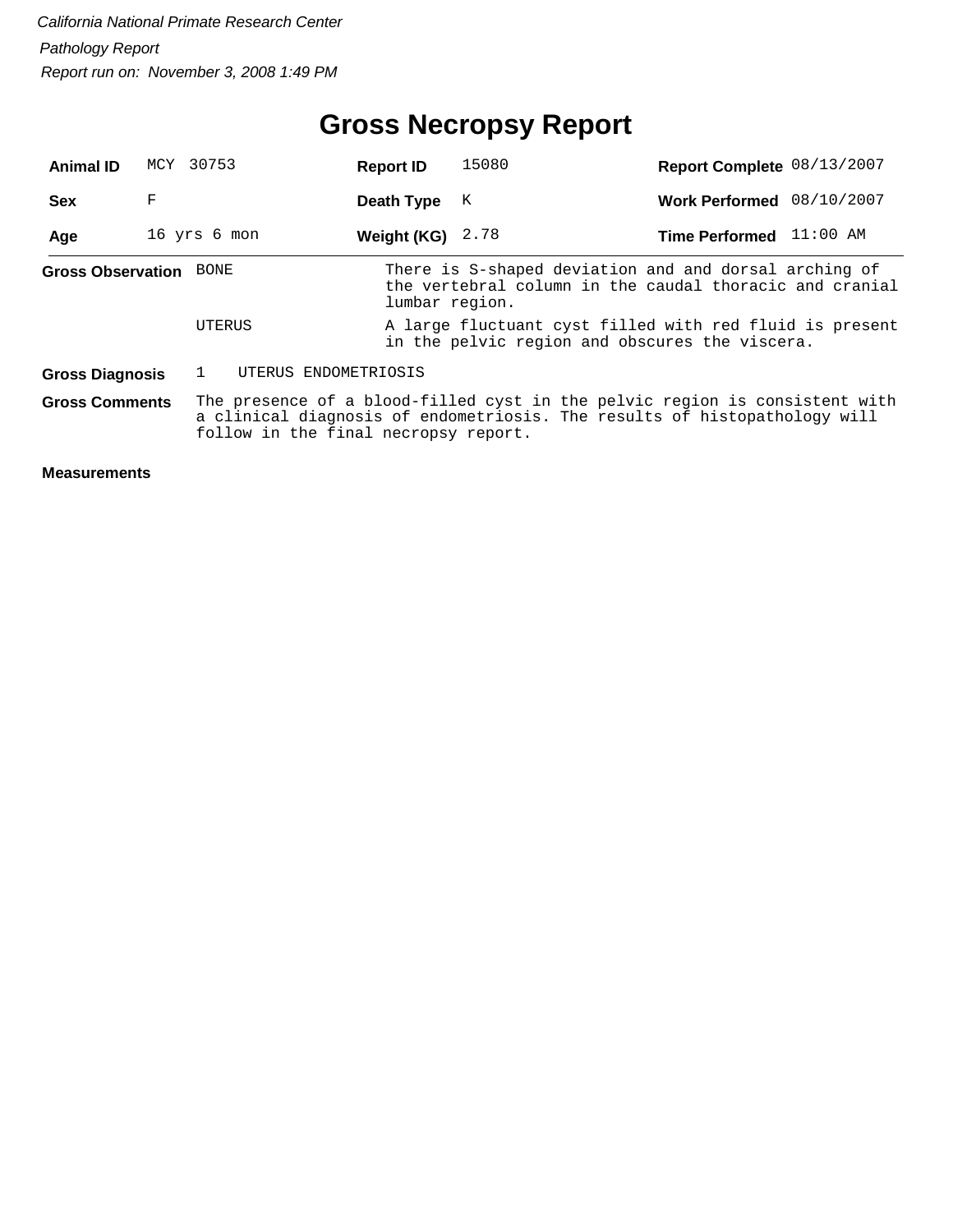# **Gross Necropsy Report**

| <b>Animal ID</b>       | MMU | 30805                                                    | <b>Report ID</b>                                                                                                        | 18001                                                                                                                                       | <b>Report Complete</b>                                                                                 |  |  |
|------------------------|-----|----------------------------------------------------------|-------------------------------------------------------------------------------------------------------------------------|---------------------------------------------------------------------------------------------------------------------------------------------|--------------------------------------------------------------------------------------------------------|--|--|
| <b>Sex</b>             | M   |                                                          | Death Type                                                                                                              | К                                                                                                                                           | Work Performed 01/11/2008                                                                              |  |  |
| Age                    |     | 9 yrs 9 mon                                              | Weight (KG) $11.94$                                                                                                     |                                                                                                                                             | Time Performed 03:15 PM                                                                                |  |  |
|                        |     | Gross Observation BODY AS A WHOLE                        |                                                                                                                         |                                                                                                                                             | The animal is presented in good flesh with severe<br>traumatic injuries (self inflicted) on all limbs. |  |  |
|                        |     | CHEEK POUCH                                              |                                                                                                                         | The mucosal surfaces of both cheek pouches are<br>irregularly roughened with white plaque-like areas<br>suggestive of possible candidiasis. |                                                                                                        |  |  |
|                        |     | HEART                                                    | The myocardium displays multifocal pallor in left<br>ventricular free wall and septum suggestive of ischemic<br>injury. |                                                                                                                                             |                                                                                                        |  |  |
| <b>Gross Diagnosis</b> |     | BODY AS A WHOLE TRAUMATIC<br>ı.<br>ABNORMALITY           |                                                                                                                         |                                                                                                                                             | (self-inflicted trauma)                                                                                |  |  |
|                        |     | 2<br>LEFT VENTRICLE ABNORMAL APPEARANCE                  |                                                                                                                         |                                                                                                                                             | (possible infarction)                                                                                  |  |  |
|                        |     | 3<br>CHEEK POUCH INFLAMMATION,<br>MULTIFOCAL CANDIDIASIS |                                                                                                                         |                                                                                                                                             |                                                                                                        |  |  |
| <b>Gross Comments</b>  |     |                                                          |                                                                                                                         |                                                                                                                                             | A full set of tissues is saved in formalin for limited histopathology.                                 |  |  |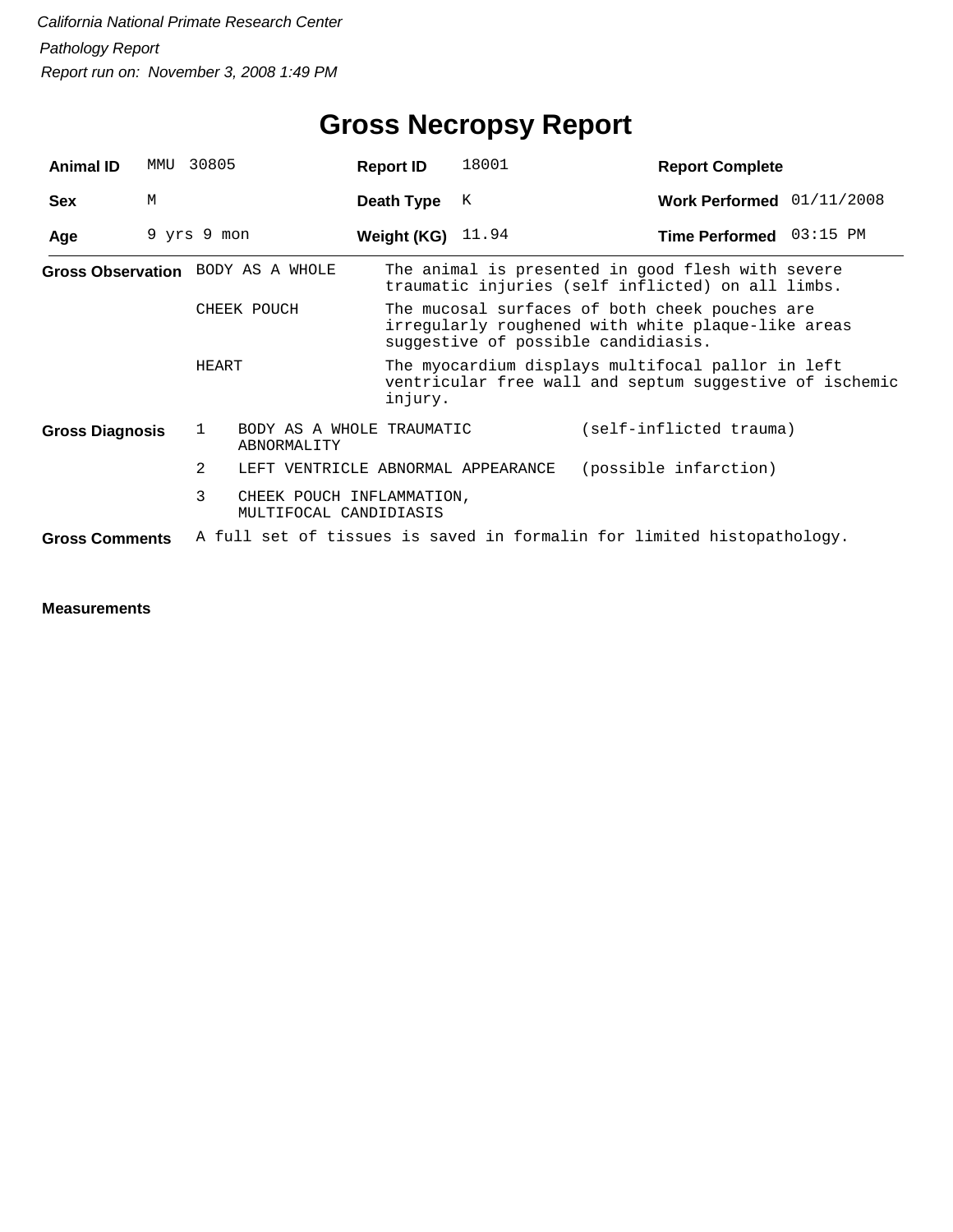| <b>Animal ID</b>                  | MMU | 30855        |                                                | <b>Report ID</b>   | 17181                                                                                                                                             | Report Complete 12/03/2007 |  |
|-----------------------------------|-----|--------------|------------------------------------------------|--------------------|---------------------------------------------------------------------------------------------------------------------------------------------------|----------------------------|--|
| <b>Sex</b>                        | F   |              |                                                | Death Type         | K                                                                                                                                                 | Work Performed 12/03/2007  |  |
| Age                               |     | 9 yrs 7 mon  |                                                | Weight (KG) $5.71$ |                                                                                                                                                   | Time Performed 09:30 AM    |  |
| Gross Observation BODY AS A WHOLE |     |              |                                                |                    | The animal is presented thin.                                                                                                                     |                            |  |
|                                   |     | HEART        |                                                |                    | Multiple small, roughly 0.1 cm diameter. firm, white<br>nodules are scattered along the free edges of the left<br>atrioventricular valve.         |                            |  |
|                                   |     | UTERUS       |                                                |                    | The uterine tubes are tortuous and markedly dilated, on<br>the left side completely obscuring the ovary.                                          |                            |  |
| <b>Gross Diagnosis</b>            |     | $\mathbf{1}$ | BODY AS A WHOLE INANITION                      |                    |                                                                                                                                                   |                            |  |
|                                   |     | 2            | FALLOPIAN TUBE DILATATION                      |                    |                                                                                                                                                   |                            |  |
|                                   |     | 3            | ATRIOVENTRICULAR VALVE<br><b>ENDOCARDIOSIS</b> |                    |                                                                                                                                                   |                            |  |
| <b>Gross Comments</b>             |     |              | formalin for limited histopathology.           |                    | Multiple tissues are collected to fulfill biospecimen requests (ovary,<br>colon, jejunum, lung trachea, kidneys), and a truncated set is saved in |                            |  |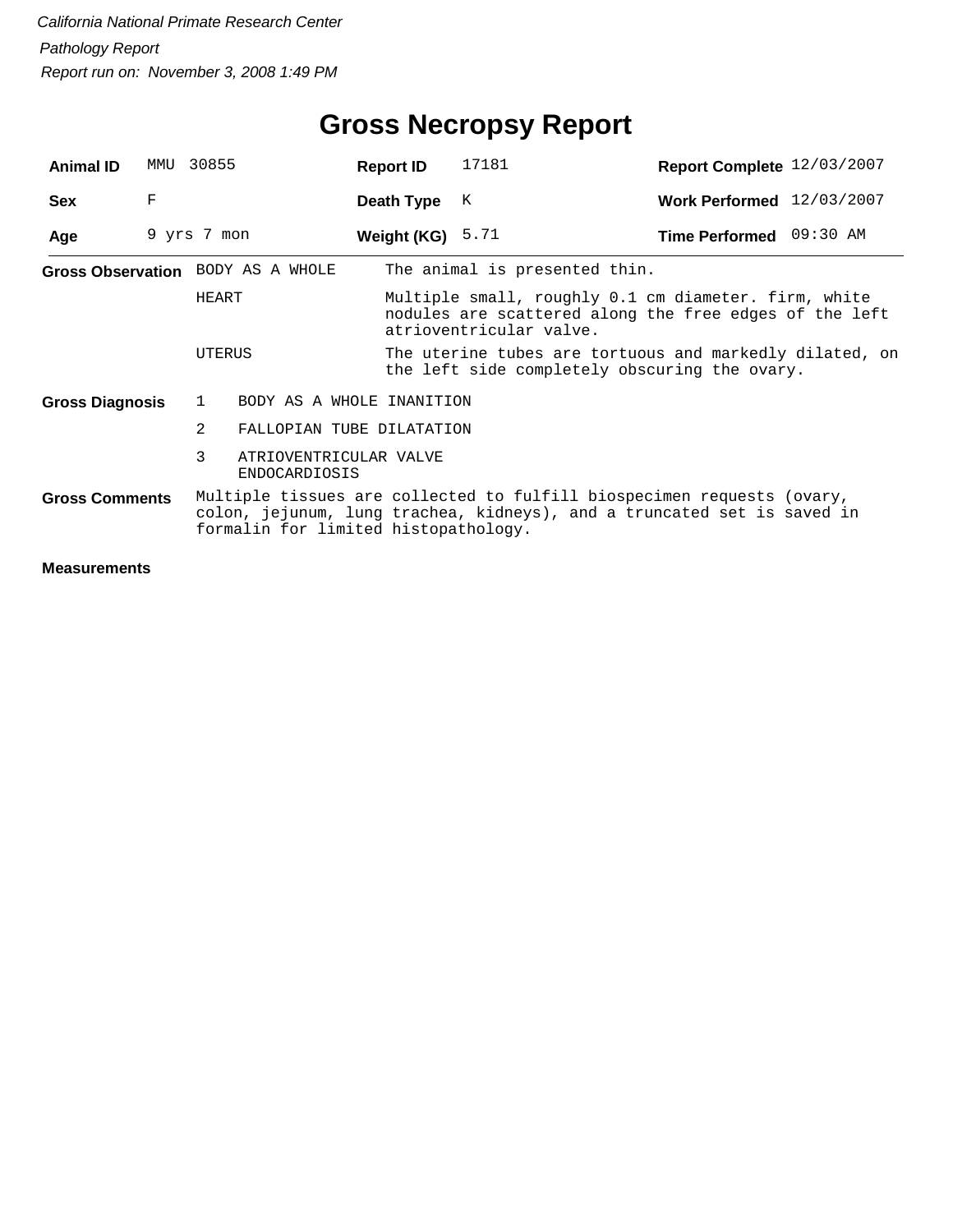# **Gross Necropsy Report**

| <b>Animal ID</b>       | MMU | 30888                                               | <b>Report ID</b>    | 16481 | Report Complete 10/24/2007                                                                                                                                  |            |
|------------------------|-----|-----------------------------------------------------|---------------------|-------|-------------------------------------------------------------------------------------------------------------------------------------------------------------|------------|
| <b>Sex</b>             | M   |                                                     | Death Type          | X     | <b>Work Performed</b>                                                                                                                                       | 10/24/2007 |
| Age                    |     | 9 yrs 6 mon                                         | Weight (KG) $13.52$ |       | <b>Time Performed</b>                                                                                                                                       | $10:00$ AM |
|                        |     | Gross Observation BODY AS A WHOLE                   |                     |       | The animal is presented in good flesh.                                                                                                                      |            |
| <b>Gross Diagnosis</b> |     | BODY AS A WHOLE NO REMARKABLE<br>FINDINGS PERFUSION |                     |       | (brain perfusion)                                                                                                                                           |            |
| <b>Gross Comments</b>  |     | be performed at this time.                          |                     |       | The whole body is perfused, and tissues are collected per project protocol.<br>A truncated set of tissues is saved in formalin, but no histopathology is to |            |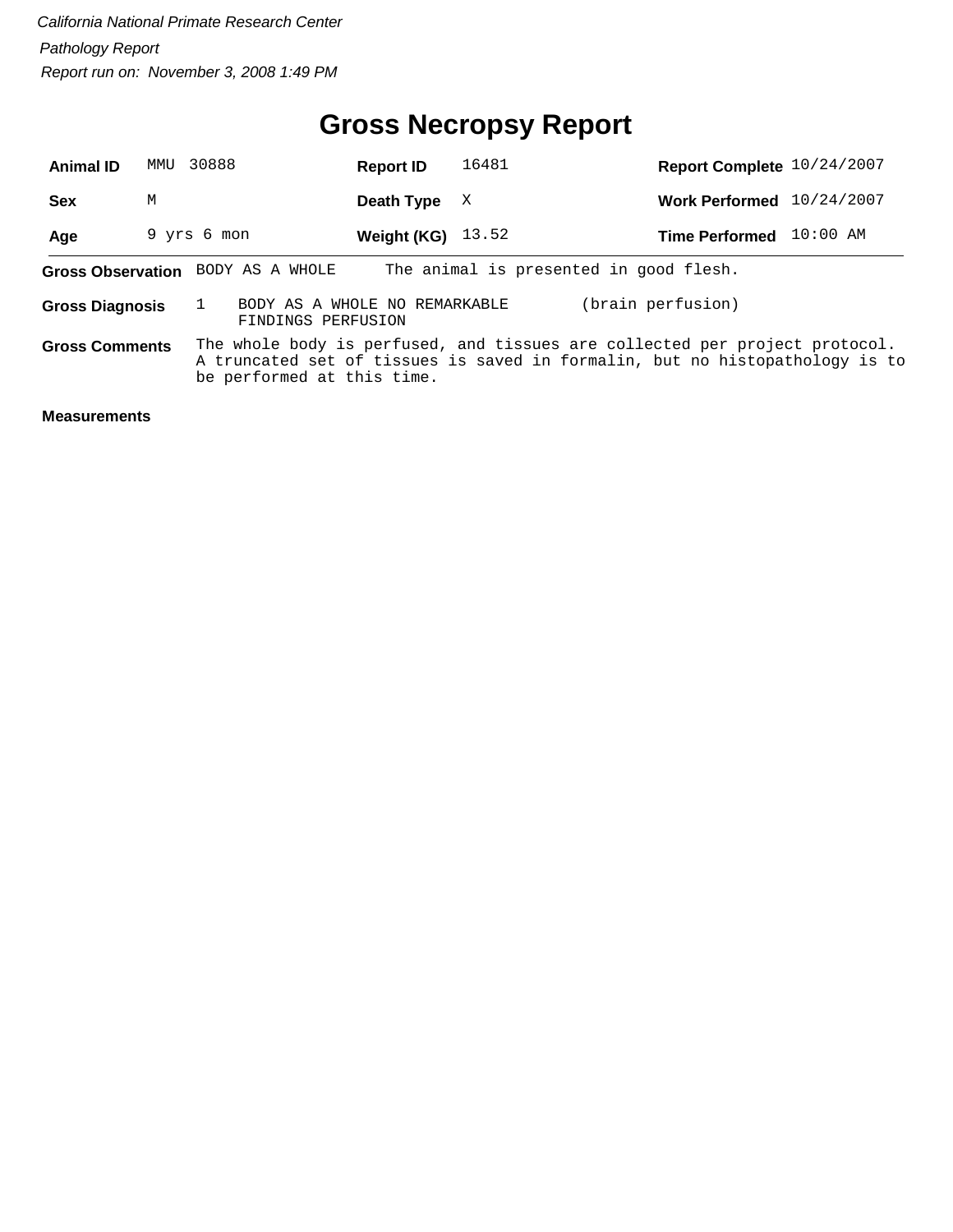# **Final Necropsy Report**

| <b>Animal ID</b>       | MMU | 30922                                               | <b>Report ID</b>   | 14085                                                                     | Report Complete 06/13/2007 |            |
|------------------------|-----|-----------------------------------------------------|--------------------|---------------------------------------------------------------------------|----------------------------|------------|
| <b>Sex</b>             | M   |                                                     | Death Type         | X                                                                         | Work Performed 06/13/2007  |            |
| Age                    |     | 9 yrs 1 mon                                         | Weight (KG) $8.51$ |                                                                           | <b>Time Performed</b>      | $12:20$ PM |
|                        |     | <b>Final Observations</b> BODY AS A WHOLE           |                    | The animal is presented in good flesh.                                    |                            |            |
| <b>Final Diagnosis</b> |     | BODY AS A WHOLE NO REMARKABLE<br>FINDINGS PERFUSION |                    |                                                                           |                            |            |
| <b>Final Comments</b>  |     | saved for CNPRC histopathology.                     |                    | The brain is perfused and collected for the investigator - no tissues are |                            |            |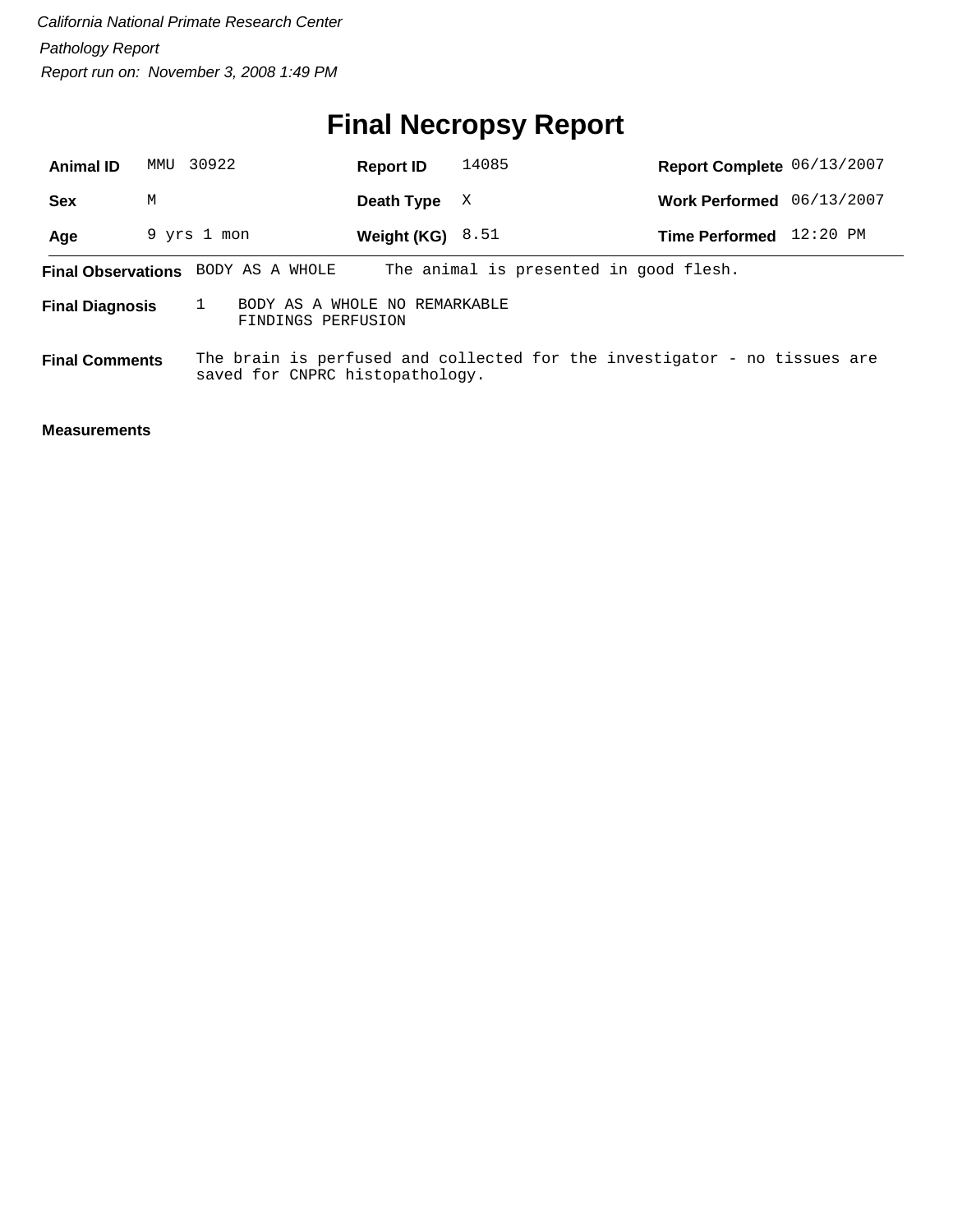| <b>Animal ID</b>       |   | MMU 31090                         | <b>Report ID</b>   | 15382 | <b>Report Complete</b>                                                                                                                                                                                                                 |  |
|------------------------|---|-----------------------------------|--------------------|-------|----------------------------------------------------------------------------------------------------------------------------------------------------------------------------------------------------------------------------------------|--|
| <b>Sex</b>             | F |                                   | Death Type         | X     | Work Performed 08/21/2007                                                                                                                                                                                                              |  |
| Age                    |   | 9 yrs 2 mon                       | Weight (KG) $6.51$ |       | Time Performed 10:00 AM                                                                                                                                                                                                                |  |
|                        |   | Gross Observation BODY AS A WHOLE | good flesh.        |       | The previously ovariectomized animal is presented in                                                                                                                                                                                   |  |
| <b>Gross Diagnosis</b> |   | BODY AS A WHOLE PERFUSION         |                    |       | (brain perfusion)                                                                                                                                                                                                                      |  |
| <b>Gross Comments</b>  |   | in formalin.                      |                    |       | The brain is perfused and collected for the investigator. Several tissues<br>are collected to fulfill biospecimen requests (adrenal glands, eyes, uterus,<br>bladder, muscle, fat, mammary gland). A truncated set of tissues is saved |  |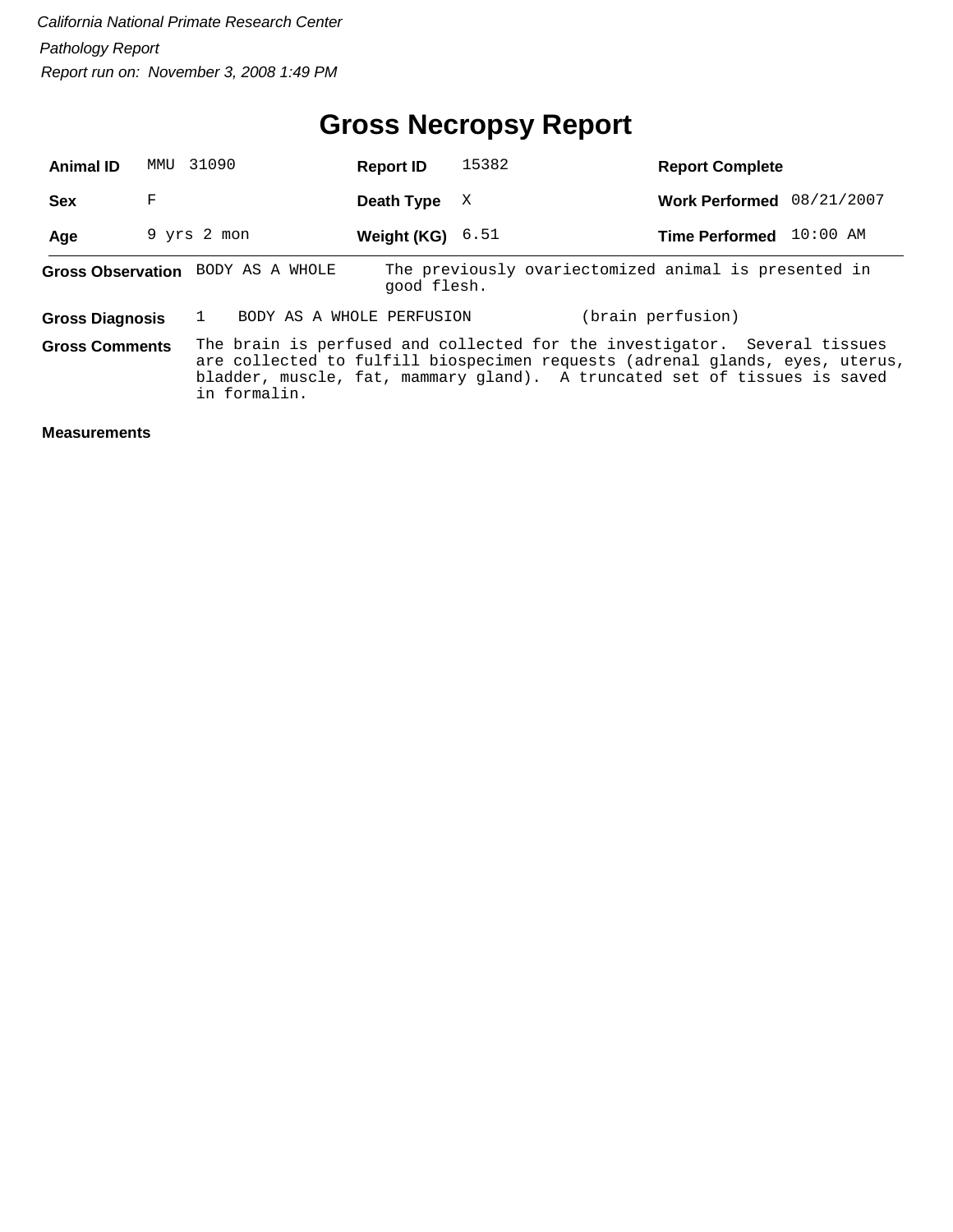# **Gross Necropsy Report**

| <b>Animal ID</b>       | MMU | 31108                             | <b>Report ID</b>              | 17122                                                                                                                               | Report Complete 11/29/2007  |          |
|------------------------|-----|-----------------------------------|-------------------------------|-------------------------------------------------------------------------------------------------------------------------------------|-----------------------------|----------|
| <b>Sex</b>             | F   |                                   | Death Type                    | X                                                                                                                                   | Work Performed $11/28/2007$ |          |
| Age                    |     | 9 yrs 5 mon                       | Weight (KG) $6.1$             |                                                                                                                                     | <b>Time Performed</b>       | 10:30 AM |
|                        |     | Gross Observation BODY AS A WHOLE |                               | The animal is presented in good flesh with an open<br>ventral mid-abdominal incision subsequent to<br>experimental manipulation.    |                             |          |
| <b>Gross Diagnosis</b> |     | FINDINGS                          | BODY AS A WHOLE NO REMARKABLE |                                                                                                                                     |                             |          |
| <b>Gross Comments</b>  |     |                                   |                               | Tissues are collected per project protocol and to fulfill biopspecimen<br>requests - no tissues are saved for CNPRC histopathology. |                             |          |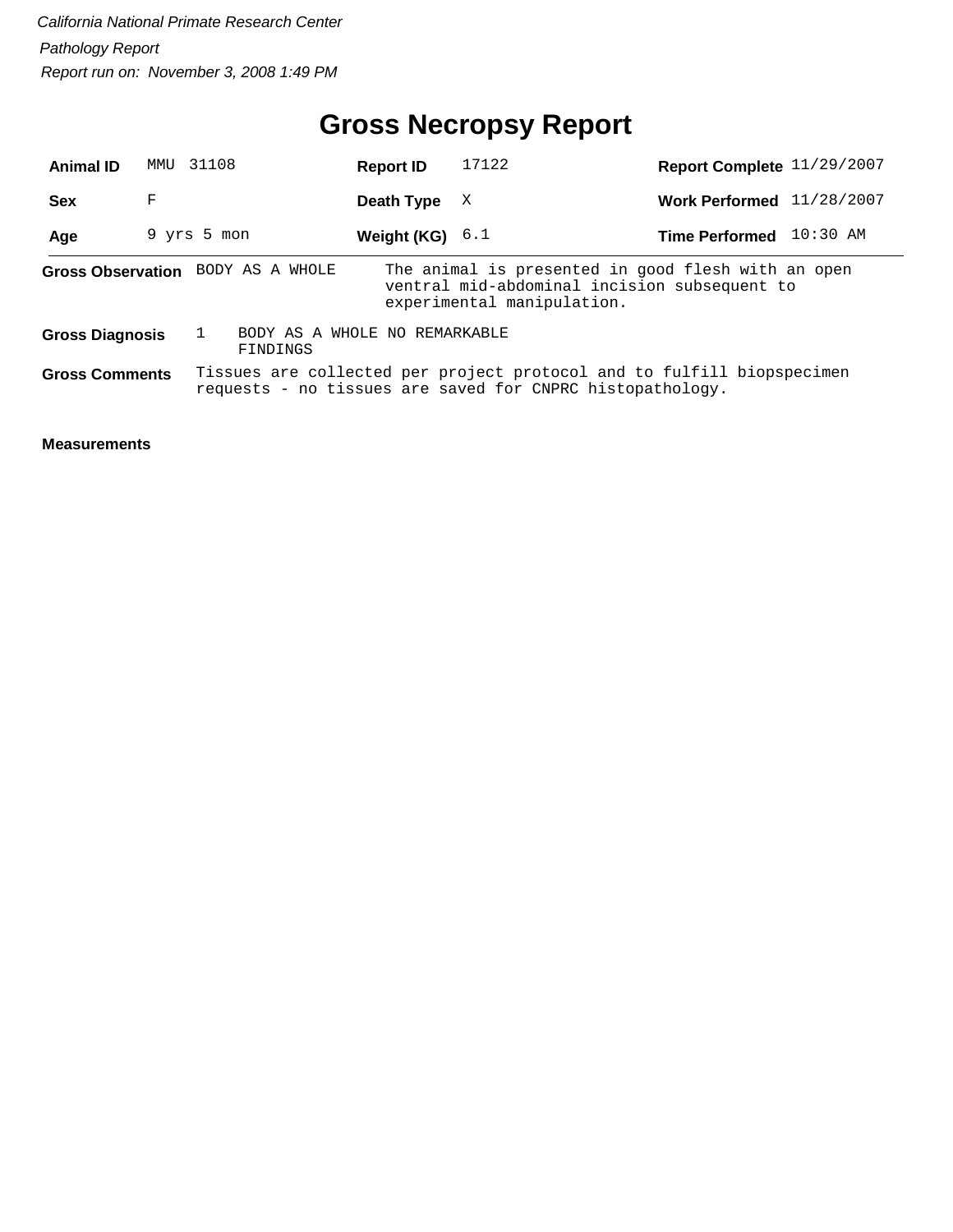# **Gross Necropsy Report**

| <b>Animal ID</b>       |   | CMO 31267                         | <b>Report ID</b>              | 17782                                                                 | Report Complete 01/03/2008 |            |
|------------------------|---|-----------------------------------|-------------------------------|-----------------------------------------------------------------------|----------------------------|------------|
| Sex                    | М |                                   | Death Type                    | X                                                                     | <b>Work Performed</b>      | 01/03/2008 |
| Age                    |   | 9 yrs 2 mon                       | Weight (KG) $1.49$            |                                                                       | <b>Time Performed</b>      | $10:00$ AM |
|                        |   | Gross Observation BODY AS A WHOLE |                               | The animal is presented thin.                                         |                            |            |
| <b>Gross Diagnosis</b> |   | FINDINGS                          | BODY AS A WHOLE NO REMARKABLE |                                                                       |                            |            |
| <b>Gross Comments</b>  |   | histopathology                    |                               | Tissues are collected per project protocol - none are saved for CNPRC |                            |            |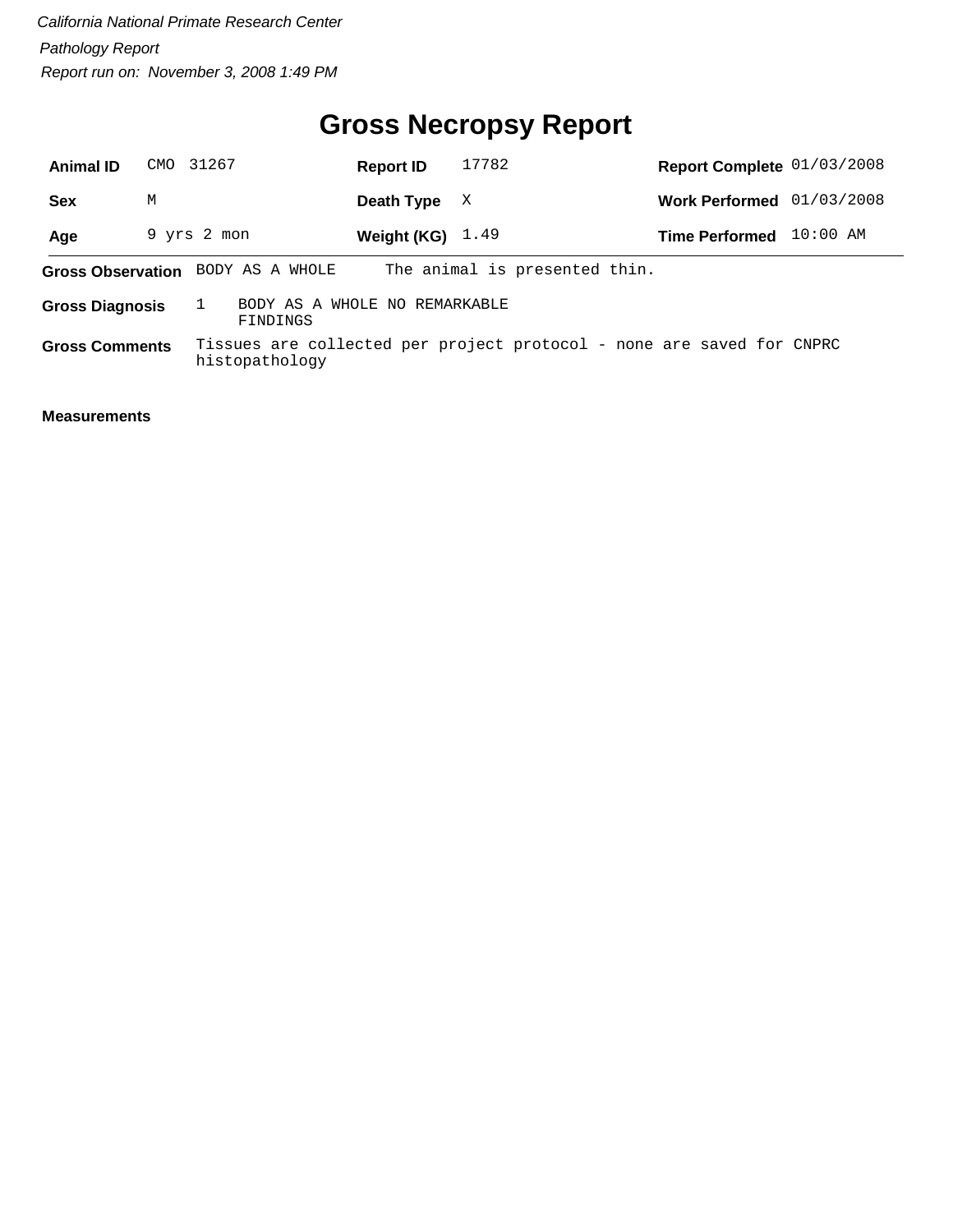# **Gross Necropsy Report**

| <b>Animal ID</b>       |   | CMO 31289                         | <b>Report ID</b>   | 17801                               | Report Complete 01/04/2008                                                                               |          |
|------------------------|---|-----------------------------------|--------------------|-------------------------------------|----------------------------------------------------------------------------------------------------------|----------|
| <b>Sex</b>             | M |                                   | Death Type         | X                                   | Work Performed 01/04/2008                                                                                |          |
| Age                    |   | 8 yrs 11 mon                      | Weight (KG) $1.53$ |                                     | <b>Time Performed</b>                                                                                    | 10:00 AM |
|                        |   | Gross Observation BODY AS A WHOLE |                    |                                     | The animal is presented in good flesh with a prominently<br>enlarged right breast (subcutaneous lipoma). |          |
|                        |   | <b>BRAIN</b>                      |                    | Both frontal lobes are misshapen.   |                                                                                                          |          |
| <b>Gross Diagnosis</b> |   |                                   |                    | SUBCUTANEOUS TISSUE OF CHEST LIPOMA |                                                                                                          |          |
| <b>Gross Comments</b>  |   |                                   |                    |                                     | Tissues are collected per project protocol - no other tissues are saved.                                 |          |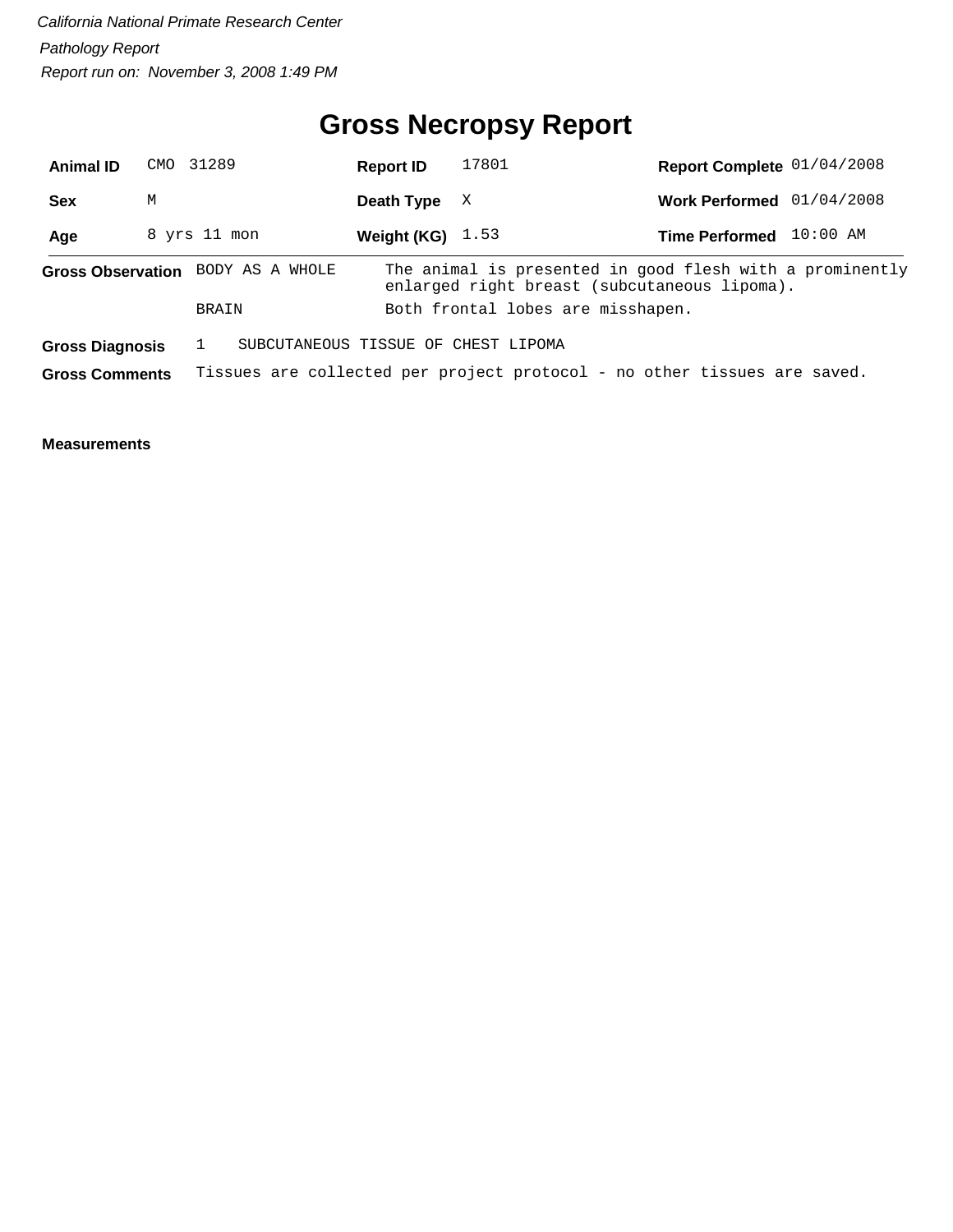# **Final Necropsy Report**

| <b>Animal ID</b>       |   | MMU 31331                                     | <b>Report ID</b>   | 16181                 | <b>Report Complete</b>                                                                                                                                                                 |
|------------------------|---|-----------------------------------------------|--------------------|-----------------------|----------------------------------------------------------------------------------------------------------------------------------------------------------------------------------------|
| <b>Sex</b>             | F |                                               | Death Type         | K                     | Work Performed 10/08/2007                                                                                                                                                              |
| Age                    |   | 8 yrs 7 mon                                   | Weight (KG) $8.44$ |                       | Time Performed 09:30 AM                                                                                                                                                                |
|                        |   | Gross Observation BODY AS A WHOLE             |                    | scaling and erythema. | The animal is presented thin with diffuse, chronic<br>dermatitis characterized by thickening of the skin with                                                                          |
|                        |   | LYMPH NODES                                   |                    |                       | Peripheral nodes are prominent to enlarged.                                                                                                                                            |
|                        |   | OVARY                                         |                    |                       | There is a fluid filled cyst, approximately 0.6 cm<br>diameter adjacent to the right ovary.                                                                                            |
| <b>Gross Diagnosis</b> |   | 1<br>SKIN INFLAMMATION, DIFFUSE<br>DERMATITIS |                    |                       |                                                                                                                                                                                        |
|                        |   | 2<br>LYMPH NODE HYPERTROPHY                   |                    |                       | (lymphadenopathy, peripheral)                                                                                                                                                          |
|                        |   | 3<br>OVARY CYST                               |                    |                       | (parovarian cyst)                                                                                                                                                                      |
| <b>Gross Comments</b>  |   | formalin.                                     |                    |                       | M:ultiple tissues are collected to fulfill biospecimen requests (kidneys,<br>ovaries, uterine tubes, trachea), and a truncates set of tissues is saved in                              |
|                        |   | Final Observations ADRENAL GLAND              | NSL.               | slide 11              |                                                                                                                                                                                        |
|                        |   | BONE MARROW                                   | NSL.               | slide 10              |                                                                                                                                                                                        |
|                        |   | <b>BRAIN</b>                                  | NSL.               | slides 16-18          |                                                                                                                                                                                        |
|                        |   | CHEEK POUCH                                   | NSL.               | slide 7               |                                                                                                                                                                                        |
|                        |   | COLON                                         |                    |                       | coitis, subacute, diffuse, mild, with lamina proprial<br>edema and surface spirochetosis proximally.<br>slide 5                                                                        |
|                        |   | <b>ESOPHAGUS</b>                              | NSL.               | slide 1               |                                                                                                                                                                                        |
|                        |   | EYE                                           | NSL.               | slide 15              |                                                                                                                                                                                        |
|                        |   | HEART                                         | NSL.               | slide 13              |                                                                                                                                                                                        |
|                        |   | JEJUNUM                                       | slide 3            |                       | enteritis, eosinophilic, diffuse, mild to moderate.                                                                                                                                    |
|                        |   | LIVER                                         | NSL.               | slide 6               |                                                                                                                                                                                        |
|                        |   | LUNG                                          | NSL.               | slide 12              |                                                                                                                                                                                        |
|                        |   | LYMPH NODES                                   | edema. slide 9     | surface neutrophils.  | mesenteric - draining eosinophilic inflammation and<br>tonsil - hyperplasia, lymphoid, diffuse, moderate, with<br>slide 9<br>peripheral nodes - sinus histiocytosis, mild.<br>slide 10 |
|                        |   | PANCREAS                                      | NSL.               | slide 3               |                                                                                                                                                                                        |
|                        |   | PITUITARY GLAND                               | NSL slide 11       |                       |                                                                                                                                                                                        |
|                        |   | SALIVARY GLAND                                | NSL.               | slide 1               |                                                                                                                                                                                        |
|                        |   | SKIN                                          |                    |                       |                                                                                                                                                                                        |
|                        |   | SPINAL CORD                                   | NSL.               | slide 15              |                                                                                                                                                                                        |
|                        |   | SPLEEN                                        | NSL.               | slide 9               |                                                                                                                                                                                        |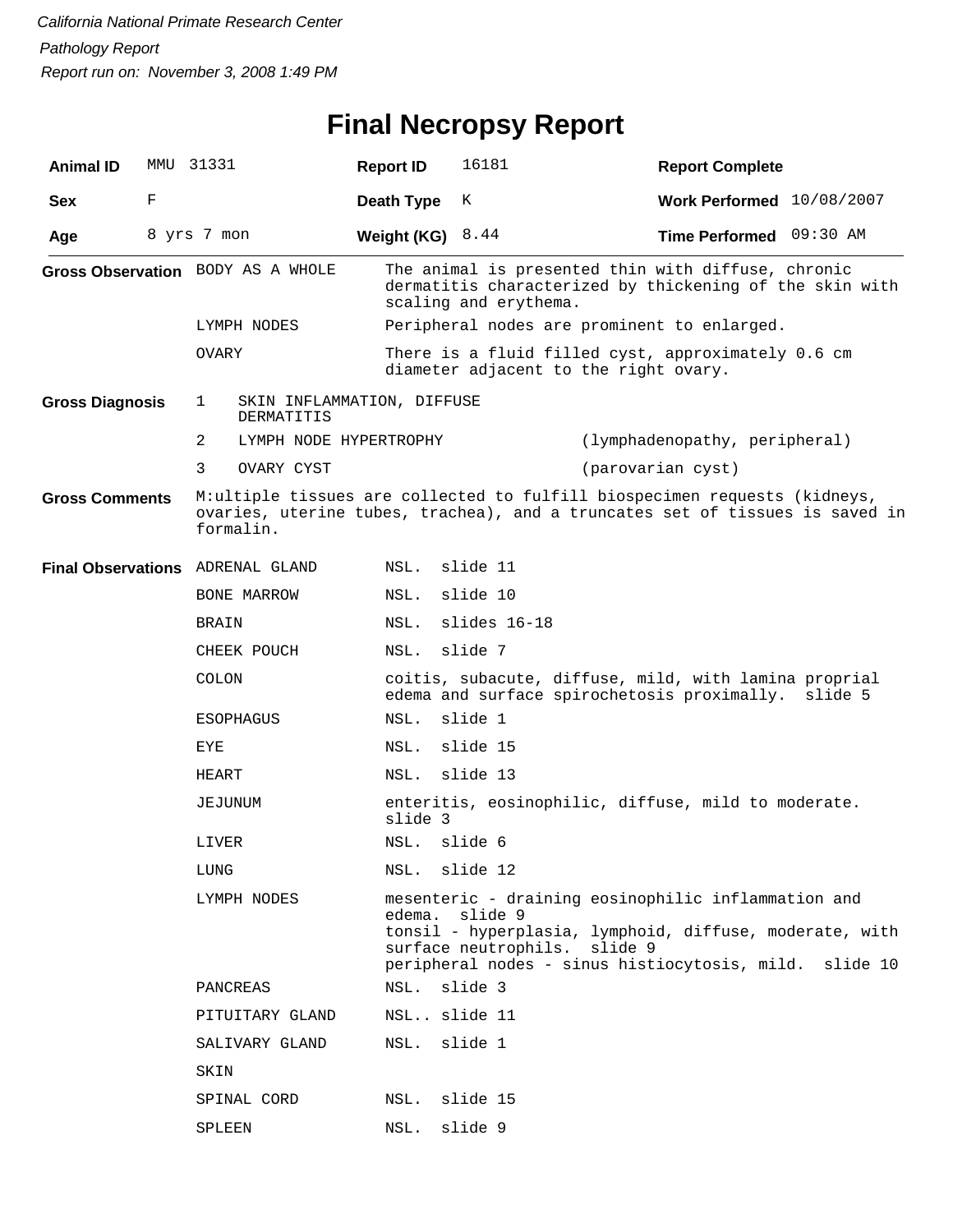|                        | STOMACH                                                | gastritis, subacute, multifocal to diffuse, mild, with<br>multifocal follicular lymphocytic hyperplasia,<br>Helicobacter heilmanni in corpus, and possible H pylori<br>in antrum. slide 2 |  |  |  |
|------------------------|--------------------------------------------------------|-------------------------------------------------------------------------------------------------------------------------------------------------------------------------------------------|--|--|--|
|                        | THYMUS                                                 | NSL (involuted). slide 10                                                                                                                                                                 |  |  |  |
|                        | THYROID GLAND                                          | hyperplasia, lymphoid, follicular, multifocal, mild.<br>slide 11                                                                                                                          |  |  |  |
|                        | TONGUE                                                 | glossitis, subacute, multifocal, mild. slide 1                                                                                                                                            |  |  |  |
|                        | TRACHEA                                                | tracheitis, subacute, diffuse, mild. slide 1                                                                                                                                              |  |  |  |
|                        | URINARY BLADDER                                        | NSL. slide 7                                                                                                                                                                              |  |  |  |
|                        | UTERUS                                                 | NSL. slide 8                                                                                                                                                                              |  |  |  |
|                        | VAGINA                                                 | vaginitis, subacute, multifocal to diffuse, mild. slide<br>8                                                                                                                              |  |  |  |
| <b>Final Diagnosis</b> | $\mathbf{1}$                                           | STOMACH INFLAMMATION GASTRITIS, NOS                                                                                                                                                       |  |  |  |
|                        | $\overline{2}$<br>STOMACH HELICOBACTER                 | (H. heilmanni, possible H. pylori)                                                                                                                                                        |  |  |  |
|                        | 3<br>ENTERITIS, NOS                                    | (eosinophilic)<br>JEJUNUM INFLAMMATION, DIFFUSE                                                                                                                                           |  |  |  |
|                        | 4                                                      | COLON INFLAMMATION, DIFFUSE COLITIS                                                                                                                                                       |  |  |  |
|                        | 5                                                      | (vaginitis)<br>VAGINA INFLAMMATION, SUBACUTE                                                                                                                                              |  |  |  |
|                        | 6<br>GLOSSITIS, NOS                                    | TONGUE INFLAMMATION, SUBACUTE                                                                                                                                                             |  |  |  |
|                        | 7<br>TRACHEAL MUCOUS MEMBRANE<br>INFLAMMATION, DIFFUSE | (tracheitis)                                                                                                                                                                              |  |  |  |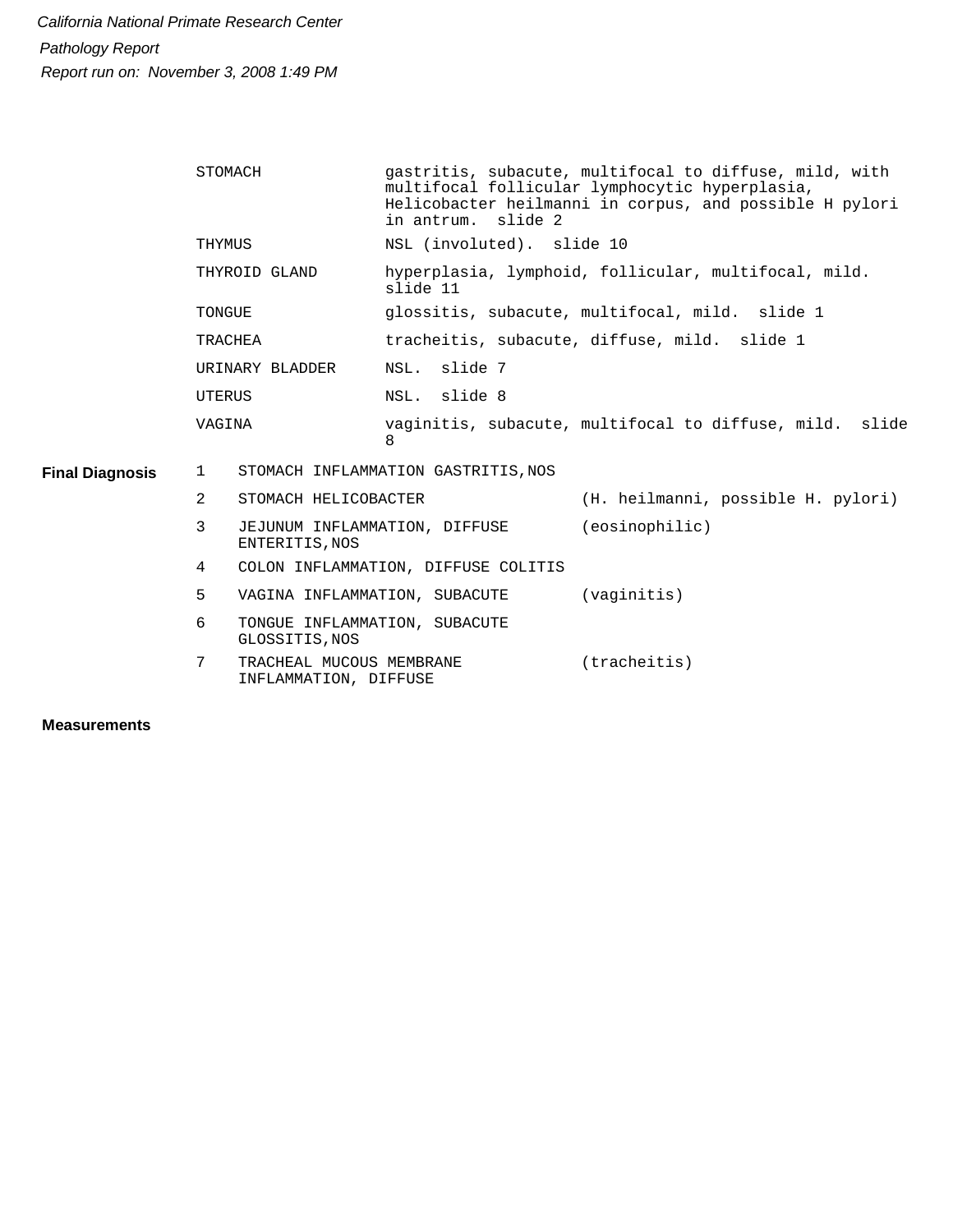| <b>Animal ID</b>       | MMU | 31470          |                                                          | <b>Report ID</b> | 16922                 | <b>Report Complete</b>                                                                                        |  |
|------------------------|-----|----------------|----------------------------------------------------------|------------------|-----------------------|---------------------------------------------------------------------------------------------------------------|--|
| <b>Sex</b>             | M   |                |                                                          | Death Type       | Χ                     | Work Performed 11/16/2007                                                                                     |  |
| Age                    |     | 8 yrs 7 mon    |                                                          | Weight (KG)      | 9.05                  | Time Performed 09:00 AM                                                                                       |  |
|                        |     |                | Gross Observation BODY AS A WHOLE                        |                  |                       | The SIV inoculated animal is presented thin.                                                                  |  |
|                        |     | ILEUM          |                                                          |                  |                       | The mucosa of the small intestine, mainly ileum, is<br>erythematous, and contents are mildly hemorrhagic.     |  |
|                        |     | LUNG           |                                                          |                  |                       | The lungs fail to collapse upon opening the chest, are<br>firm, and are discolored pale tan (pneumocystosis). |  |
|                        |     |                | LYMPH NODES                                              |                  | are discolored brown. | Lymph nodes are generally enlarged, and mesenteric nodes                                                      |  |
|                        |     | SPLEEN         |                                                          |                  |                       | The spleen is mildly to moderately enlarged with a<br>prominent follicular pattern of pallor on cut surfaces. |  |
| <b>Gross Diagnosis</b> |     | $\mathbf{1}$   | BODY AS A WHOLE INANITION                                |                  |                       | (SIV inoculated)                                                                                              |  |
|                        |     | $\overline{2}$ | LUNGS (BOTH) ABNORMAL APPEARANCE<br>PNEUMOCYSTIS CARINII |                  |                       |                                                                                                               |  |
|                        |     | 3              | SPLEEN HYPERTROPHY                                       |                  |                       | (splenomegaly)                                                                                                |  |
|                        |     | 4              | LYMPH NODES, GENERALIZED<br>HYPERTROPHY                  |                  |                       | $(1ymphadenopathy - generalized)$                                                                             |  |
|                        |     | 5              | ILEUM INFLAMMATION, HEMORRHAGIC                          |                  |                       |                                                                                                               |  |
| <b>Gross Comments</b>  |     |                | Tissues are collected per project protocol.              |                  |                       |                                                                                                               |  |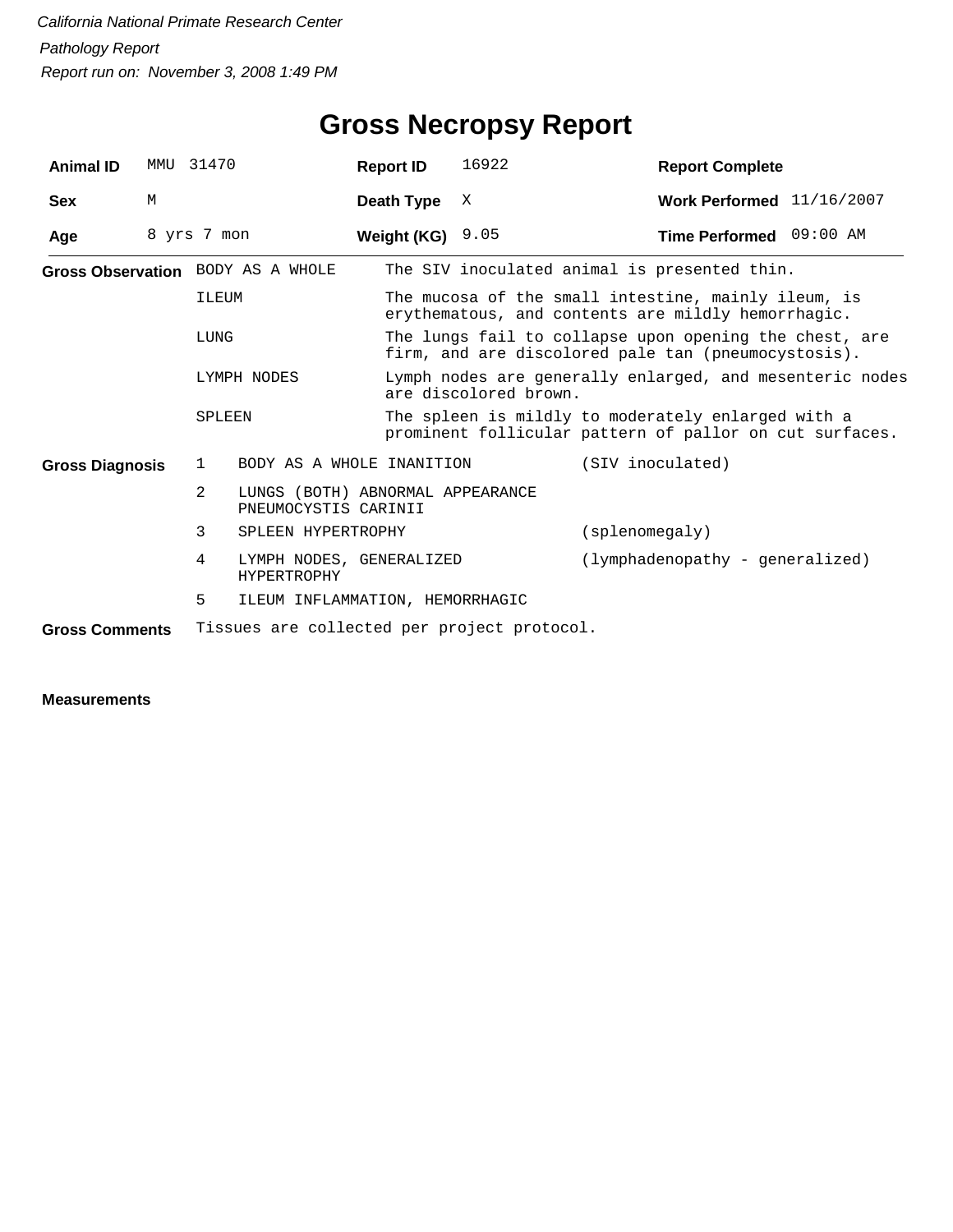# **Gross Necropsy Report**

| <b>Animal ID</b>      |   | MMU 31500                                           | <b>Report ID</b> | 17822                                                                                                                                             | <b>Report Complete</b>    |  |
|-----------------------|---|-----------------------------------------------------|------------------|---------------------------------------------------------------------------------------------------------------------------------------------------|---------------------------|--|
| <b>Sex</b>            | F |                                                     | Death Type       | X                                                                                                                                                 | Work Performed 01/08/2008 |  |
| Age                   |   | 8 yrs 9 mon                                         | Weight (KG)      | 9.85                                                                                                                                              | Time Performed 09:00 AM   |  |
|                       |   | Gross Observation BODY AS A WHOLE                   |                  | The animal is presented in good flesh.                                                                                                            |                           |  |
|                       |   | LIVER                                               |                  | The liver is mildly enlarged with a moderately prominent<br>reticular pattern of pallor on capsular and cut<br>surfaces, and the texture is soft. |                           |  |
| Gross Diagnosis       |   | BODY AS A WHOLE NO REMARKABLE<br>FINDINGS PERFUSION |                  |                                                                                                                                                   | (brain perfusion)         |  |
|                       |   | 2<br>LIVER LIPIDOSIS                                |                  |                                                                                                                                                   |                           |  |
| <b>Gross Comments</b> |   |                                                     |                  | The brain is perfused, and tissues are collected per project protocol.                                                                            |                           |  |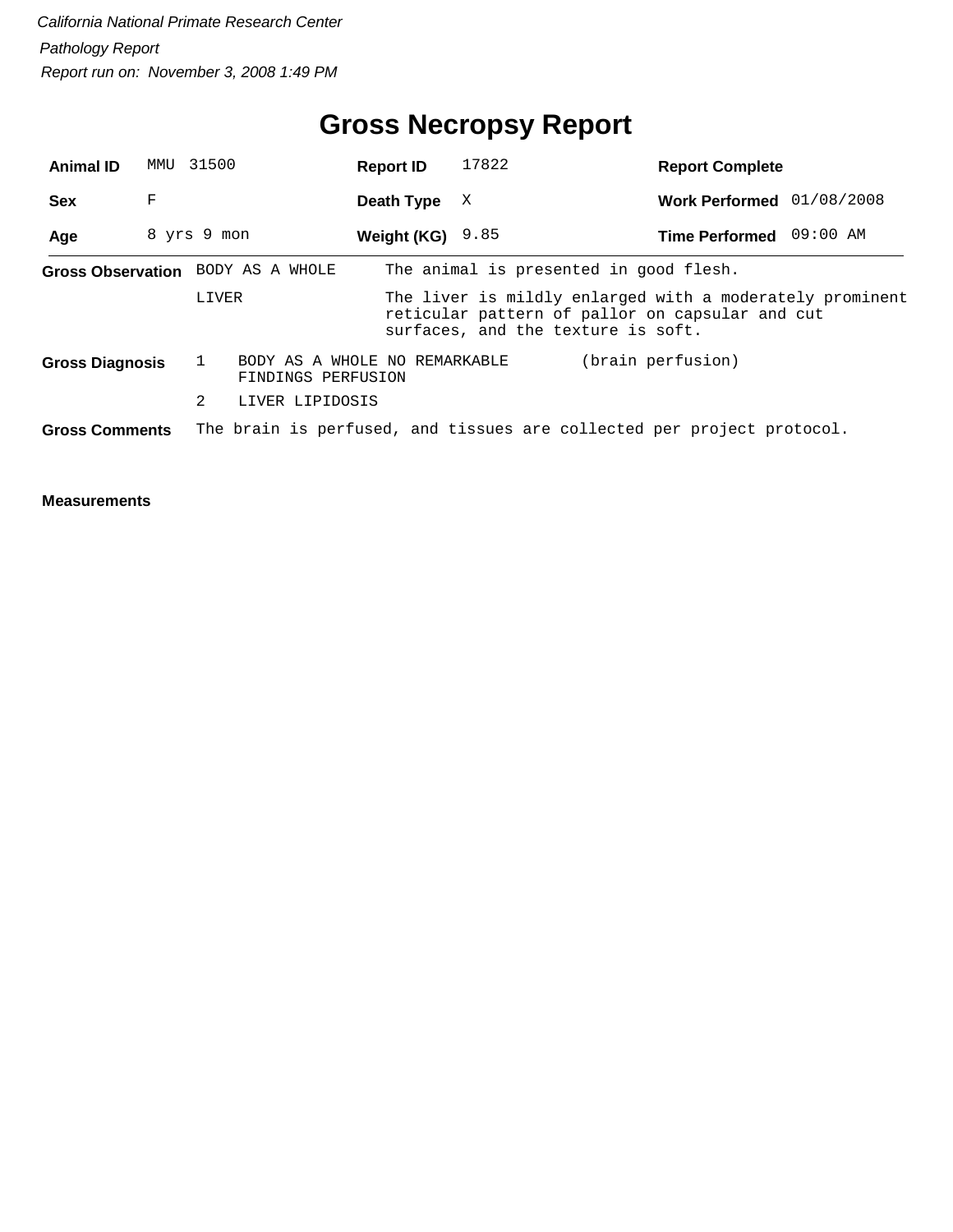| <b>Animal ID</b>                                                                                                                                                                                                                                           | MMU | 31597       |                                                                        | <b>Report ID</b>   | 14700                             | Report Complete 07/18/2007                                                                                     |  |
|------------------------------------------------------------------------------------------------------------------------------------------------------------------------------------------------------------------------------------------------------------|-----|-------------|------------------------------------------------------------------------|--------------------|-----------------------------------|----------------------------------------------------------------------------------------------------------------|--|
| <b>Sex</b>                                                                                                                                                                                                                                                 | M   |             |                                                                        | Death Type         | х                                 | Work Performed 07/18/2007                                                                                      |  |
| Age                                                                                                                                                                                                                                                        |     | 8 yrs 3 mon |                                                                        | <b>Weight (KG)</b> | 10.68                             | Time Performed 12:00 AM                                                                                        |  |
|                                                                                                                                                                                                                                                            |     |             | Gross Observation BODY AS A WHOLE                                      |                    | hyperextended right stifle joint. | The animal is presented in good flesh with a severely                                                          |  |
|                                                                                                                                                                                                                                                            |     | JOINT       |                                                                        |                    |                                   | The articular cartilage of the stifle joint on the right<br>side is inflamed and extensively eroded/ulcerated. |  |
|                                                                                                                                                                                                                                                            |     |             | SKELETAL MUSCLE                                                        |                    | contracted/atrophied.             | The stifle extensor group on the right side is markedly                                                        |  |
| <b>Gross Diagnosis</b>                                                                                                                                                                                                                                     |     | 1           | BODY AS A WHOLE PERFUSION                                              |                    |                                   | (brain perfusion)                                                                                              |  |
|                                                                                                                                                                                                                                                            |     | 2           | MUSCLE OF HIP AND THIGH ATROPHY                                        |                    |                                   | (atrophy/contraction)                                                                                          |  |
|                                                                                                                                                                                                                                                            |     | 3           | JOINT OF LOWER EXTREMITY<br>INFLAMMATION, ULCERATIVE<br>ARTHRITIS, NOS |                    |                                   |                                                                                                                |  |
| The brain is perfused and collected for the investigator. Apparently<br><b>Gross Comments</b><br>numerous injections into the right quadriceps during the animal's history<br>resulted in subsequent atrophy/contraction and hyperextention of the stifle. |     |             |                                                                        |                    |                                   |                                                                                                                |  |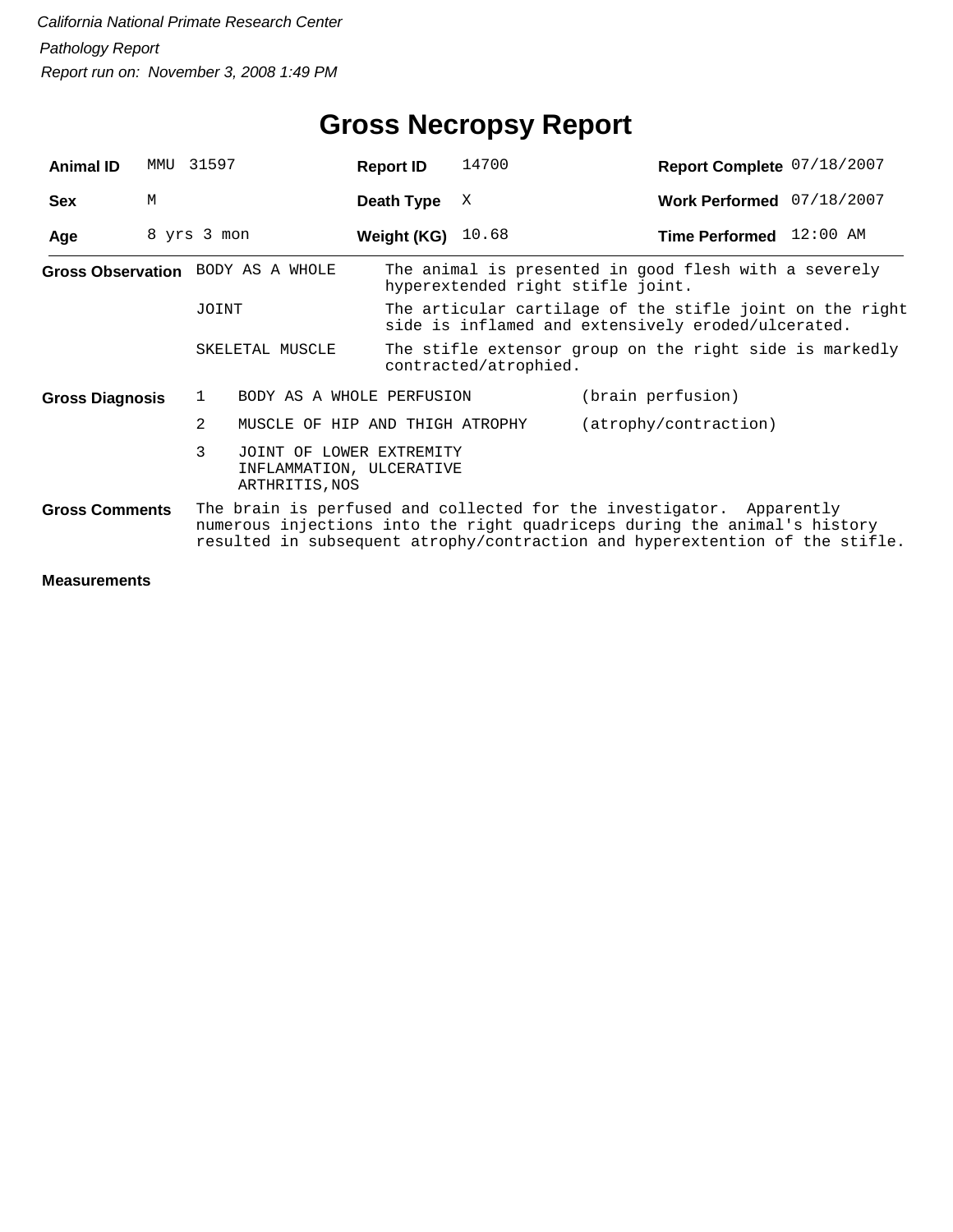| <b>Animal ID</b>       | MMU | 31628                                           | <b>Report ID</b>  | 19882                              | <b>Report Complete</b>                                                                                           |  |
|------------------------|-----|-------------------------------------------------|-------------------|------------------------------------|------------------------------------------------------------------------------------------------------------------|--|
| <b>Sex</b>             | F   |                                                 | Death Type        | К                                  | Work Performed 04/25/2008                                                                                        |  |
| Age                    |     | 9 yrs 0 mon                                     | Weight (KG) $5.4$ |                                    | Time Performed 10:30 AM                                                                                          |  |
|                        |     | Gross Observation BODY AS A WHOLE               |                   |                                    | The animal is presented severely thin and dehydrated.                                                            |  |
|                        |     | LUNG                                            | hemorrhagic.      |                                    | The lungs display multiple small, firm areas measuring<br>0.2-0.7 cm in greatest dimension and some of which are |  |
|                        |     | SALIVARY GLAND                                  |                   | impinge on the area of the larynx. | The right parotid salivary gland is markedly enlarged<br>and firm and extends around/through the mandible to     |  |
| <b>Gross Diagnosis</b> |     | BODY AS A WHOLE INANITION<br>1<br>DEHYDRATION   |                   |                                    | (severe)                                                                                                         |  |
|                        |     | $\overline{2}$<br>PAROTID GLAND MASS, LOCALIZED |                   |                                    |                                                                                                                  |  |
|                        |     | 3<br>LUNGS (BOTH) MASS, LOCALIZED               |                   |                                    | (multiple, hemorrhagic)                                                                                          |  |
| <b>Gross Comments</b>  |     |                                                 |                   |                                    | A full set of tissues is saved in formalin for histopathology.                                                   |  |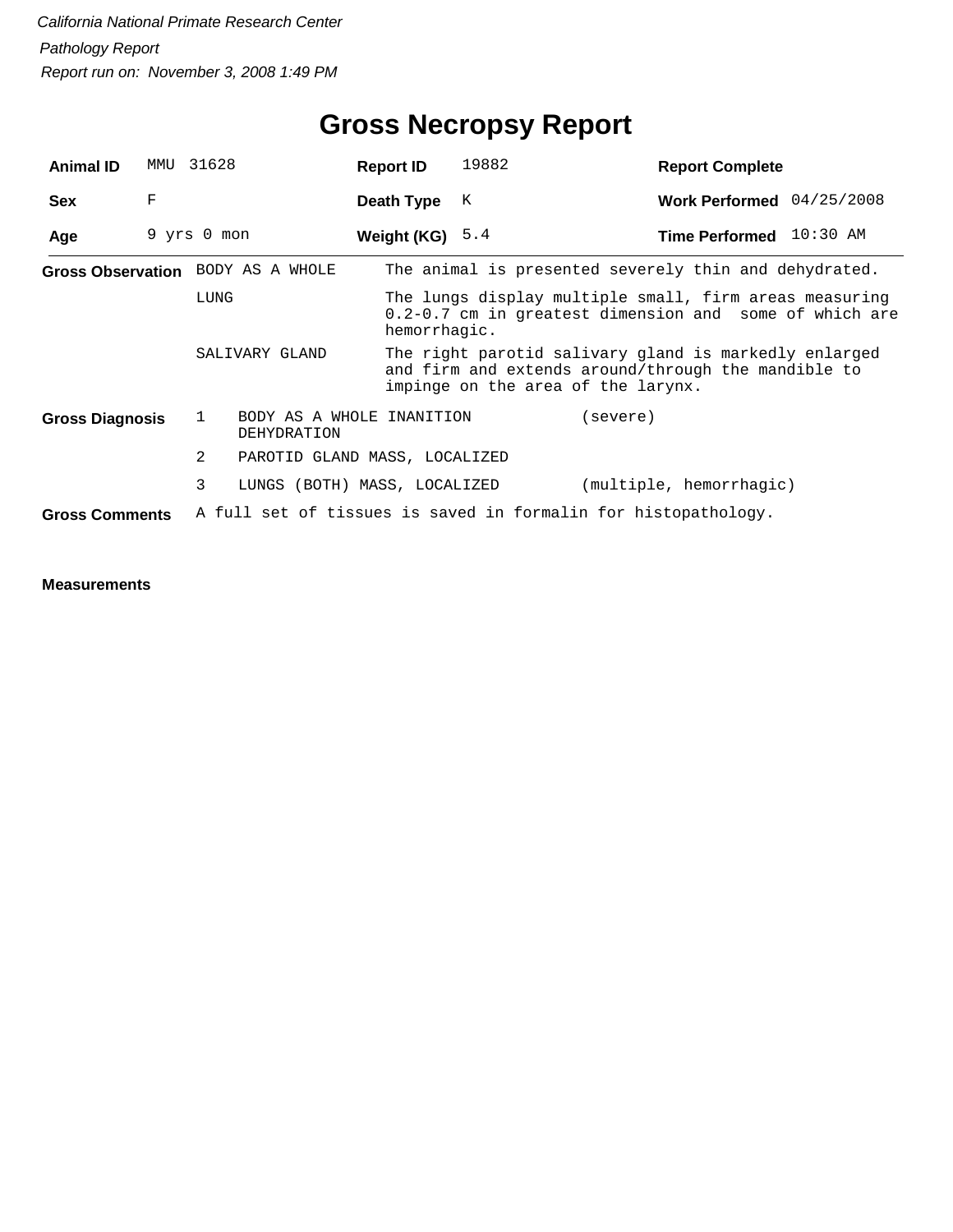| <b>Animal ID</b>       | MMU 31634   |        |                                                | <b>Report ID</b>   |         | 16341                                  | <b>Report Complete</b>                                                                                                                                                                                                           |  |
|------------------------|-------------|--------|------------------------------------------------|--------------------|---------|----------------------------------------|----------------------------------------------------------------------------------------------------------------------------------------------------------------------------------------------------------------------------------|--|
| <b>Sex</b>             | F           |        |                                                | Death Type         |         | X                                      | Work Performed 10/16/2007                                                                                                                                                                                                        |  |
| Age                    | 8 yrs 6 mon |        |                                                | Weight (KG) $7.23$ |         |                                        | Time Performed 08:00 AM                                                                                                                                                                                                          |  |
|                        |             |        | Gross Observation BODY AS A WHOLE              |                    |         | The animal is presented in good flesh. |                                                                                                                                                                                                                                  |  |
|                        |             | TONGUE |                                                |                    | cysts). |                                        | The anterior approximately one fourth to one third of<br>the tongue is missing, and at the site of the healed<br>laceration, there are multiple, clear, fluid-filled<br>cysts measuring roughly 0.3 cm diameter (likely salivary |  |
| <b>Gross Diagnosis</b> |             | 1      | BODY AS A WHOLE PERFUSION                      |                    |         |                                        | (brain perfusion)                                                                                                                                                                                                                |  |
|                        |             | 2      | TONGUE ABNORMAL APPEARANCE                     |                    |         |                                        | (healed laceration)                                                                                                                                                                                                              |  |
| <b>Gross Comments</b>  |             |        | truncated set of tissues is saved in formalin. |                    |         |                                        | The brain is perfused and tissues are collected per project protocol. A                                                                                                                                                          |  |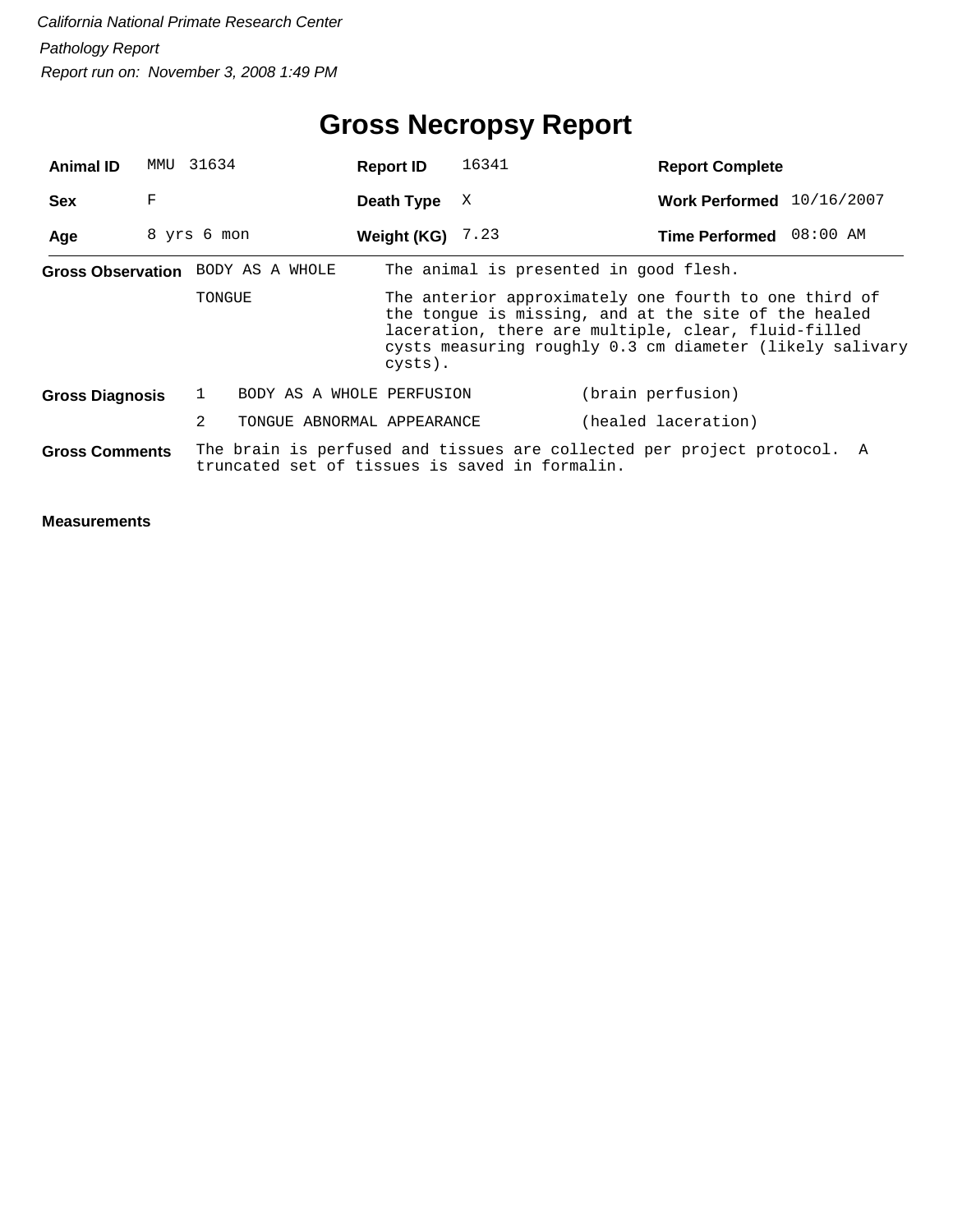# **Gross Necropsy Report**

| <b>Animal ID</b>       | MMU | 31660                             | <b>Report ID</b>                                             | 15881                                                                                                 | Report Complete 09/18/2007 |  |
|------------------------|-----|-----------------------------------|--------------------------------------------------------------|-------------------------------------------------------------------------------------------------------|----------------------------|--|
| <b>Sex</b>             | F   |                                   | Death Type                                                   | X                                                                                                     | Work Performed 09/18/2007  |  |
| Age                    |     | 8 yrs 5 mon                       | Weight (KG)                                                  | 6.45                                                                                                  | Time Performed 09:00 AM    |  |
|                        |     | Gross Observation BODY AS A WHOLE |                                                              | The animal is presented in good flesh.                                                                |                            |  |
|                        |     | STOMACH                           | erythematous.                                                | The gastric mucosa, particularly the corpus at the<br>junction of corpus and antrum, is thickened and |                            |  |
| <b>Gross Diagnosis</b> |     |                                   | BODY AS A WHOLE PERFUSION                                    |                                                                                                       | (brain perfusion)          |  |
|                        |     | 2                                 | STOMACH INFLAMMATION,<br>PROLIFERATIVE, FOCAL GASTRITIS, NOS |                                                                                                       |                            |  |
| <b>Gross Comments</b>  |     | formalin for histopathology.      |                                                              | Tissues are collected per project protocol, and a truncated set is saved in                           |                            |  |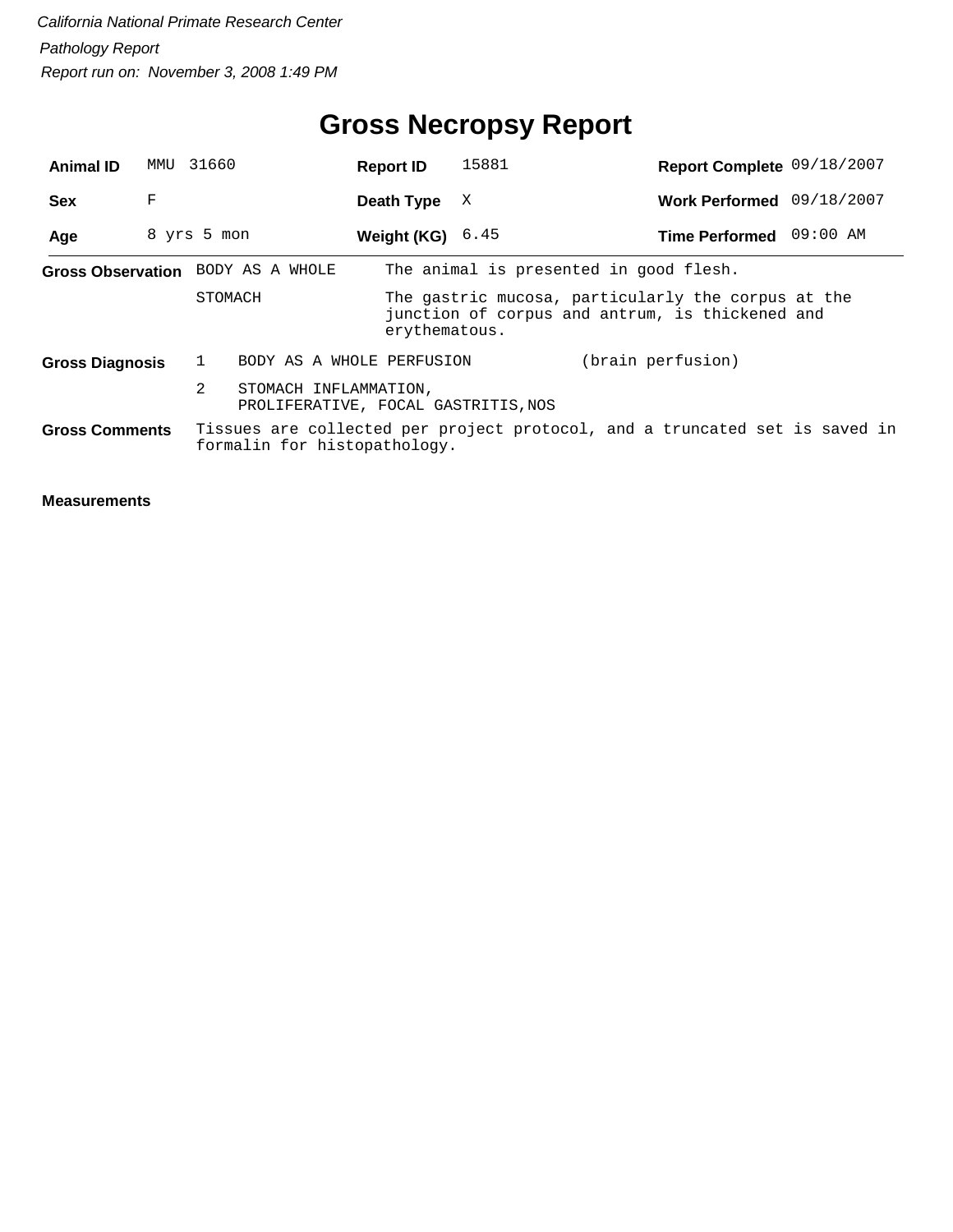#### **Gross Necropsy Report**

| <b>Animal ID</b>       |             | MMU 31892      |                                               | <b>Report ID</b> | 14001                                                                                                                                                                                                                                                                                                                                                                                                                                               | <b>Report Complete</b>    |  |  |  |  |  |  |
|------------------------|-------------|----------------|-----------------------------------------------|------------------|-----------------------------------------------------------------------------------------------------------------------------------------------------------------------------------------------------------------------------------------------------------------------------------------------------------------------------------------------------------------------------------------------------------------------------------------------------|---------------------------|--|--|--|--|--|--|
| <b>Sex</b>             | F           |                |                                               | Death Type       | D                                                                                                                                                                                                                                                                                                                                                                                                                                                   | Work Performed 06/01/2007 |  |  |  |  |  |  |
| Age                    |             | 36 yrs 2 mon   |                                               | Weight (KG)      | 6.97                                                                                                                                                                                                                                                                                                                                                                                                                                                | Time Performed 02:00 PM   |  |  |  |  |  |  |
|                        |             |                | Gross Observation BODY AS A WHOLE             |                  | The animal is presented in good flesh.                                                                                                                                                                                                                                                                                                                                                                                                              |                           |  |  |  |  |  |  |
|                        |             | BRAIN          |                                               |                  | Cerebral surface vessels are congested.                                                                                                                                                                                                                                                                                                                                                                                                             |                           |  |  |  |  |  |  |
|                        |             | <b>COLON</b>   |                                               |                  | The colonic lumen contains a moderate amount of very<br>dry, very firm feces, one bolus of which measures<br>approximately 2.0 cm in greatest dimension and which<br>grossly was mistaken for a possible mass lesion.                                                                                                                                                                                                                               |                           |  |  |  |  |  |  |
|                        | GALLBLADDER |                |                                               |                  | The gallbladder is moderately dilated, and the common<br>bile duct is quite wide, over 0.5 cm diameter.                                                                                                                                                                                                                                                                                                                                             |                           |  |  |  |  |  |  |
| HEART                  |             |                |                                               |                  | The pericardium is adherent to the epicardial surface of<br>the heart in multiple foci, and there is a mildly<br>increased amount of pericardial fluid.<br>atrioventricular valves display nodular thickening along<br>their free edges (endocardiosis). The intimal surfaces<br>of aorta and pulmonary artery are longitudinally<br>"wrinkled" and discolored yellow suggestive of<br>significant atherosclerosis.                                 | The                       |  |  |  |  |  |  |
|                        |             | LIVER          |                                               |                  | There is focal hemorrhage on the dorsal surface of the<br>right lateral lobe with more extensive hemorrhage on the<br>ventral surface. The hepatic parenchyma is<br>soft/friable, and there is a roughly 1.0 cm diameter<br>nodular swelling on the dorsal surface of the middle<br>lobe (likely nodular regeneration).                                                                                                                             |                           |  |  |  |  |  |  |
|                        |             | LUNG           |                                               |                  | Numerous circular, 0.2-0.4 cm diameter, tan to grey,<br>frequently bullous foci are scattered over mainly dorsal<br>lung surfaces, and pulmonary arteries are prominently<br>dilated; the lungs are discolored red to dark red with<br>irregular parietal pleural surfaces to some extent<br>associated with fibrous pleural adhesions.                                                                                                             |                           |  |  |  |  |  |  |
|                        |             | STOMACH        |                                               |                  | There is a focus of dark red discoloration on the<br>serosal surface consistent with a nick by the biopsy<br>instrument penetrating the liver, but there is no<br>evidence of penetration of the stomach wall; the gastric<br>mucosa is mildly stippled with red, pin-point foci.                                                                                                                                                                   |                           |  |  |  |  |  |  |
| <b>Gross Diagnosis</b> |             | $\mathbf{1}$   | LIVER HEMORRHAGE, ACUTE                       |                  |                                                                                                                                                                                                                                                                                                                                                                                                                                                     | (site of needle biopsy)   |  |  |  |  |  |  |
|                        |             | $\overline{2}$ | STOMACH INFLAMMATION GASTRITIS, NOS           |                  |                                                                                                                                                                                                                                                                                                                                                                                                                                                     |                           |  |  |  |  |  |  |
|                        |             | 3              | PERICARDIUM INFLAMMATION<br>PERICARDITIS, NOS |                  |                                                                                                                                                                                                                                                                                                                                                                                                                                                     |                           |  |  |  |  |  |  |
|                        |             | 4              | LUNGS (BOTH) ACARIASIS                        |                  |                                                                                                                                                                                                                                                                                                                                                                                                                                                     |                           |  |  |  |  |  |  |
|                        |             | 5              | PLEURA ADHESIONS, FIBROUS                     |                  |                                                                                                                                                                                                                                                                                                                                                                                                                                                     |                           |  |  |  |  |  |  |
|                        |             | 6              | BRAIN CONGESTION                              |                  |                                                                                                                                                                                                                                                                                                                                                                                                                                                     |                           |  |  |  |  |  |  |
| <b>Gross Comments</b>  |             |                | stomach.                                      |                  | It appears that the biopsy needle sampling the liver proabably completely<br>penetrated the liver, possibly lacerating the serosal surface of the<br>There may have been a mild peritonitis based on the tight<br>enclosing of the abdominal viscera by the omentum and a mild amount of<br>peritoneal fluid. There is also atherosclerosis of the great arteries which<br>may have lead to back pressure and pulmonary hypertension. A full set of |                           |  |  |  |  |  |  |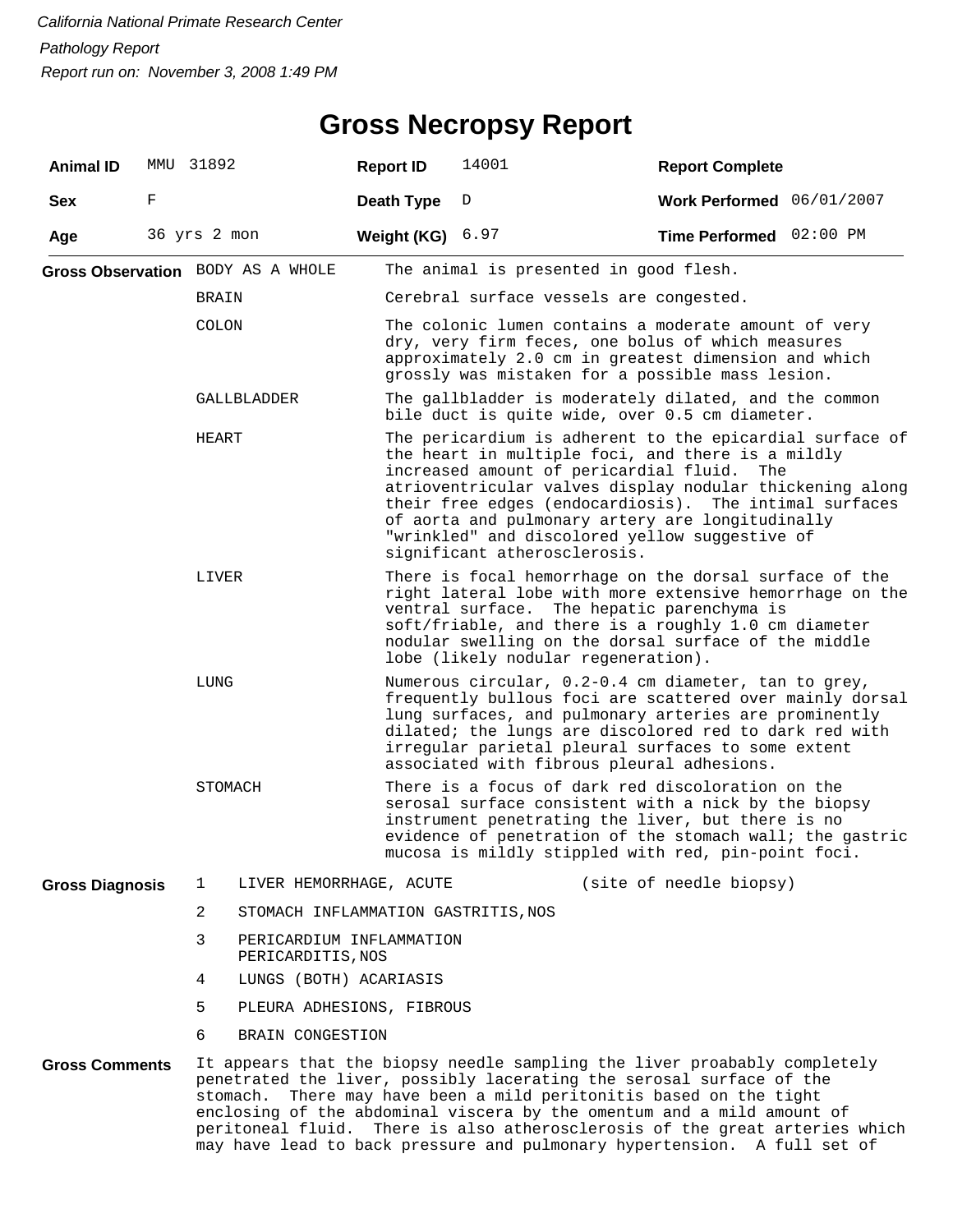> tissues is saved in formalin for histopathology. The peritoneum and pericardium are swabbed for bacterial culture.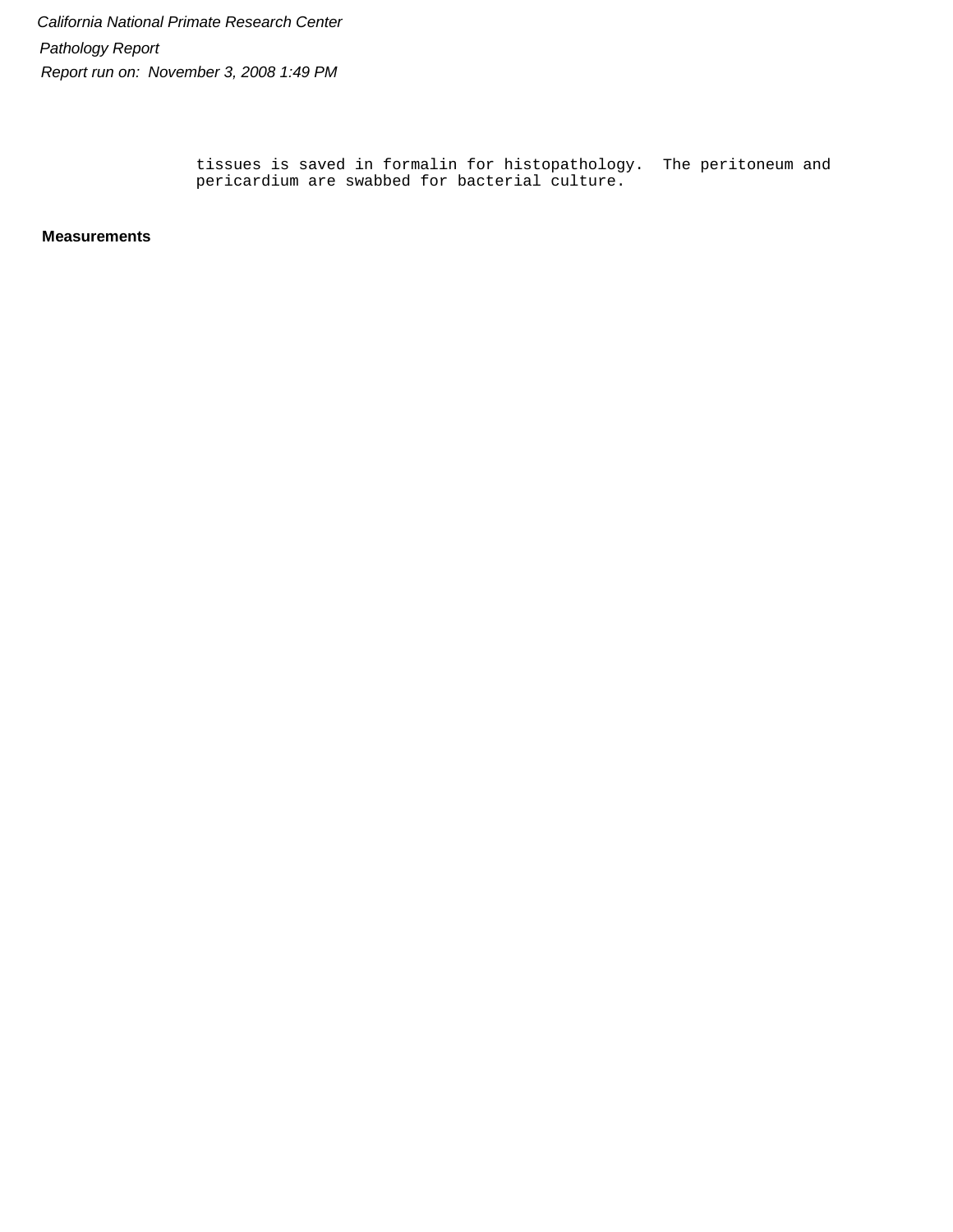#### **Gross Necropsy Report**

| <b>Animal ID</b>       |   | MMU 31898                                           | <b>Report ID</b>                    | 17561                                                                                                                                                                                                     | Report Complete 12/20/2007                                                                                                               |  |  |  |  |  |
|------------------------|---|-----------------------------------------------------|-------------------------------------|-----------------------------------------------------------------------------------------------------------------------------------------------------------------------------------------------------------|------------------------------------------------------------------------------------------------------------------------------------------|--|--|--|--|--|
| <b>Sex</b>             | F |                                                     | Death Type                          | Χ                                                                                                                                                                                                         | <b>Work Performed</b> 12/20/2007                                                                                                         |  |  |  |  |  |
| Age                    |   | 35 yrs 8 mon                                        | Weight (KG)                         | 4.89                                                                                                                                                                                                      | Time Performed 10:00 AM                                                                                                                  |  |  |  |  |  |
|                        |   | Gross Observation BODY AS A WHOLE                   | mild jaundice.                      |                                                                                                                                                                                                           | The animal is presented markedly thin with reduced range<br>of motion in all limbs, prominent spinal kyphosis, and                       |  |  |  |  |  |
|                        |   | HEART                                               |                                     | Free edges of atrioventricular valves display multiple<br>nodular thickenkngs roughly 0.1-0.2 cm diameter<br>(endocardiosis).                                                                             |                                                                                                                                          |  |  |  |  |  |
|                        |   | LIVER                                               |                                     | The liver appears slightly smaller than expected, and<br>fibrinous adhesions attach the lobes to each other and<br>to the diaphragm; multiple biliary cysts are apparent on<br>capsular and cut surfaces. |                                                                                                                                          |  |  |  |  |  |
|                        |   | LUNG                                                | other.                              | The lungs are diffusely stippled with pin-point black<br>foci, and fibrinous adhesion attach the lobes to each                                                                                            |                                                                                                                                          |  |  |  |  |  |
|                        |   | STOMACH                                             | region.                             |                                                                                                                                                                                                           | The gastric mucosa is variably thickened and<br>erythematous mainly in the antrum0corpus junctional                                      |  |  |  |  |  |
| <b>Gross Diagnosis</b> |   | $\mathbf{1}$                                        | BODY AS A WHOLE INANITION PERFUSION |                                                                                                                                                                                                           | (brain perfusion)                                                                                                                        |  |  |  |  |  |
|                        |   | 2                                                   | STOMACH INFLAMMATION GASTRITIS, NOS |                                                                                                                                                                                                           |                                                                                                                                          |  |  |  |  |  |
|                        |   | 3<br>LIVER CYSTS, MULTIPLE                          |                                     |                                                                                                                                                                                                           | (biliary cysts)                                                                                                                          |  |  |  |  |  |
|                        |   | 4<br>ATRIOVENTRICULAR VALVE<br><b>ENDOCARDIOSIS</b> |                                     |                                                                                                                                                                                                           |                                                                                                                                          |  |  |  |  |  |
|                        |   | 5                                                   | LUNGS (BOTH) ANTHRACOSIS            |                                                                                                                                                                                                           |                                                                                                                                          |  |  |  |  |  |
| <b>Gross Comments</b>  |   |                                                     |                                     |                                                                                                                                                                                                           | The brain is perfused and collected for the investigator. A truncated set<br>of tissues is saved in formalin for limited histopathology. |  |  |  |  |  |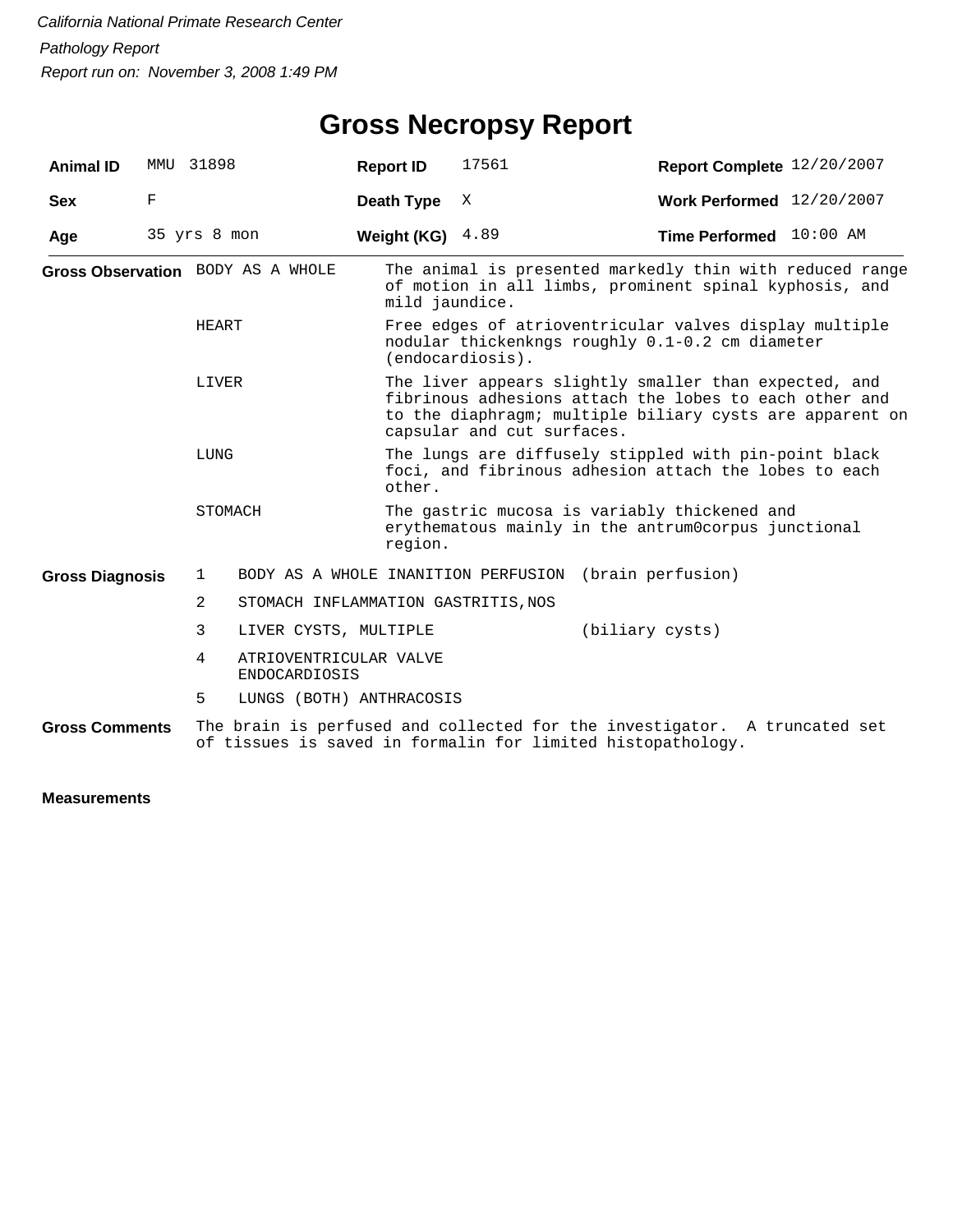# **Gross Necropsy Report**

| <b>Animal ID</b>                  | MMU | 31923        |  | <b>Report ID</b>                                                                                               | 14601                  |  |                                                                                                                                        |  | Report Complete 07/12/2007 |
|-----------------------------------|-----|--------------|--|----------------------------------------------------------------------------------------------------------------|------------------------|--|----------------------------------------------------------------------------------------------------------------------------------------|--|----------------------------|
| <b>Sex</b>                        | F   |              |  | Death Type                                                                                                     | X                      |  |                                                                                                                                        |  | Work Performed 07/12/2007  |
| Age                               |     | 15 yrs 3 mon |  | Weight (KG)                                                                                                    |                        |  | Time Performed 11:45 AM                                                                                                                |  |                            |
| Gross Observation BODY AS A WHOLE |     |              |  |                                                                                                                |                        |  | The animal is presented in good flesh with a xiphoid<br>process to pubis ventral midline incision.                                     |  |                            |
|                                   |     | LIVER        |  | Multiple biliary cysts are noted on the capsular surface<br>of the liver, the largest roughly 0.5 cm diameter. |                        |  |                                                                                                                                        |  |                            |
|                                   |     | LUNG         |  |                                                                                                                | foci (pneumoconiosis). |  | The lungs are diffusely stippled with pin-point black                                                                                  |  |                            |
| <b>Gross Diagnosis</b>            |     | 1            |  | LIVER CYSTS, MULTIPLE                                                                                          |                        |  | (biliary cysts)                                                                                                                        |  |                            |
|                                   |     | 2            |  | LUNGS (BOTH) PNEUMOCONIOSIS                                                                                    |                        |  |                                                                                                                                        |  |                            |
| <b>Gross Comments</b>             |     |              |  |                                                                                                                |                        |  | Tissues are collected per project protocol, and ovaries are collected to<br>fulfill a biospecimen request. No other tissues are saved. |  |                            |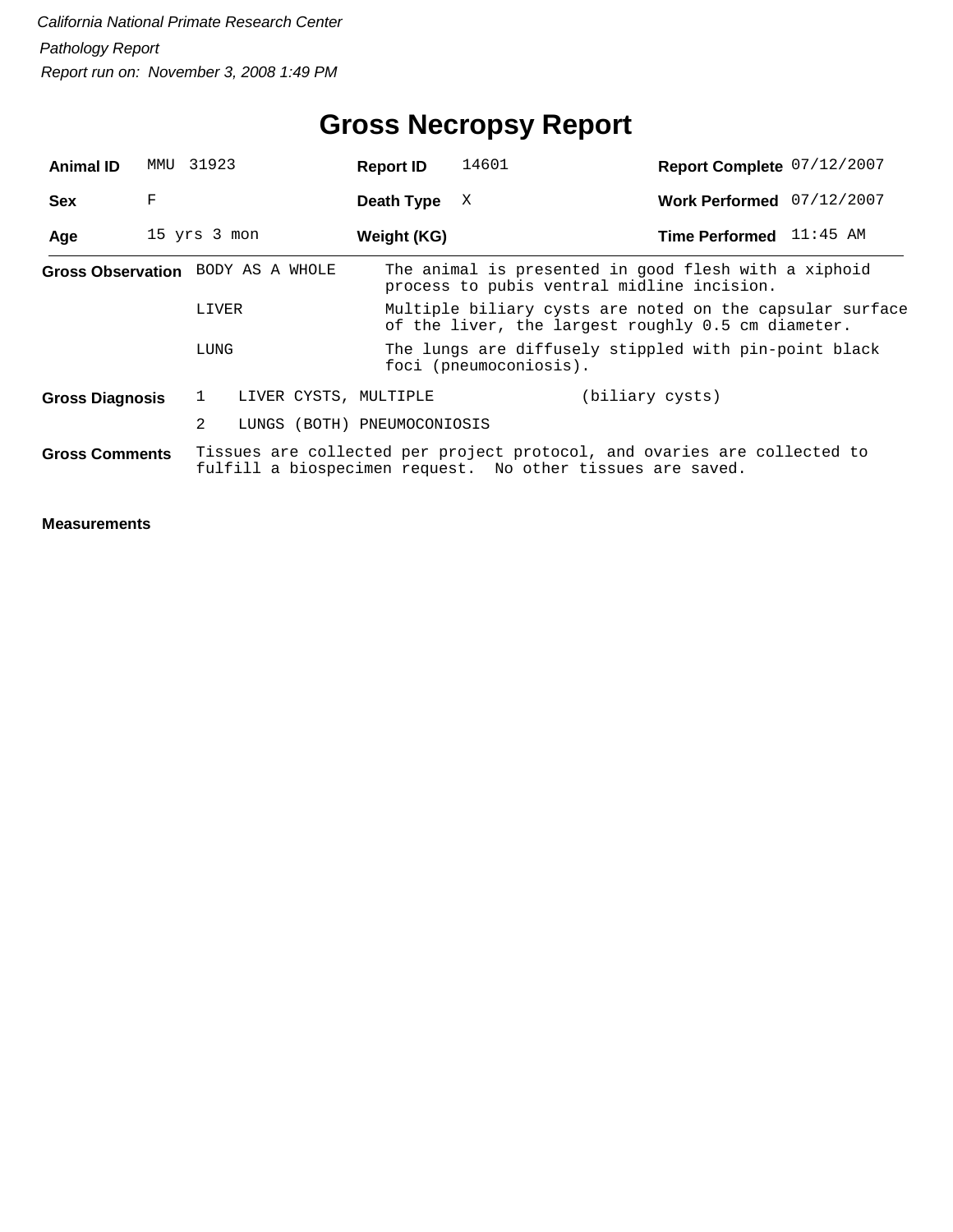# **Gross Necropsy Report**

| <b>Animal ID</b>                  | MMU 31933    |       |                       | <b>Report ID</b> | 15781 |                                                                                                                          |                         | Report Complete 09/13/2007                                                                                          |
|-----------------------------------|--------------|-------|-----------------------|------------------|-------|--------------------------------------------------------------------------------------------------------------------------|-------------------------|---------------------------------------------------------------------------------------------------------------------|
| <b>Sex</b>                        | F            |       |                       | Death Type       | X     |                                                                                                                          |                         | Work Performed 09/13/2007                                                                                           |
| Age                               | 13 yrs 5 mon |       |                       | Weight (KG)      | 8.32  |                                                                                                                          | Time Performed 12:30 PM |                                                                                                                     |
| Gross Observation BODY AS A WHOLE |              |       |                       |                  |       | The animal is presented in good flesh with an open<br>ventral mid abdominal incision.                                    |                         |                                                                                                                     |
|                                   |              | LIVER |                       |                  |       | The liver is mildly enlarged with rounded edges, and<br>capsular surface (biliary cysts)                                 |                         | there are several, small, 0.1-0.2 cm diameter, circular,<br>raised, dark green cystic structures scattered over the |
| <b>Gross Diagnosis</b>            |              |       | LIVER CYSTS, MULTIPLE |                  |       | (biliary cysts)                                                                                                          |                         |                                                                                                                     |
| <b>Gross Comments</b>             |              |       |                       |                  |       | Tissues are collected to fulfill biospecimen requests (kidneys) and per<br>project protocol. No other tissues are saved. |                         |                                                                                                                     |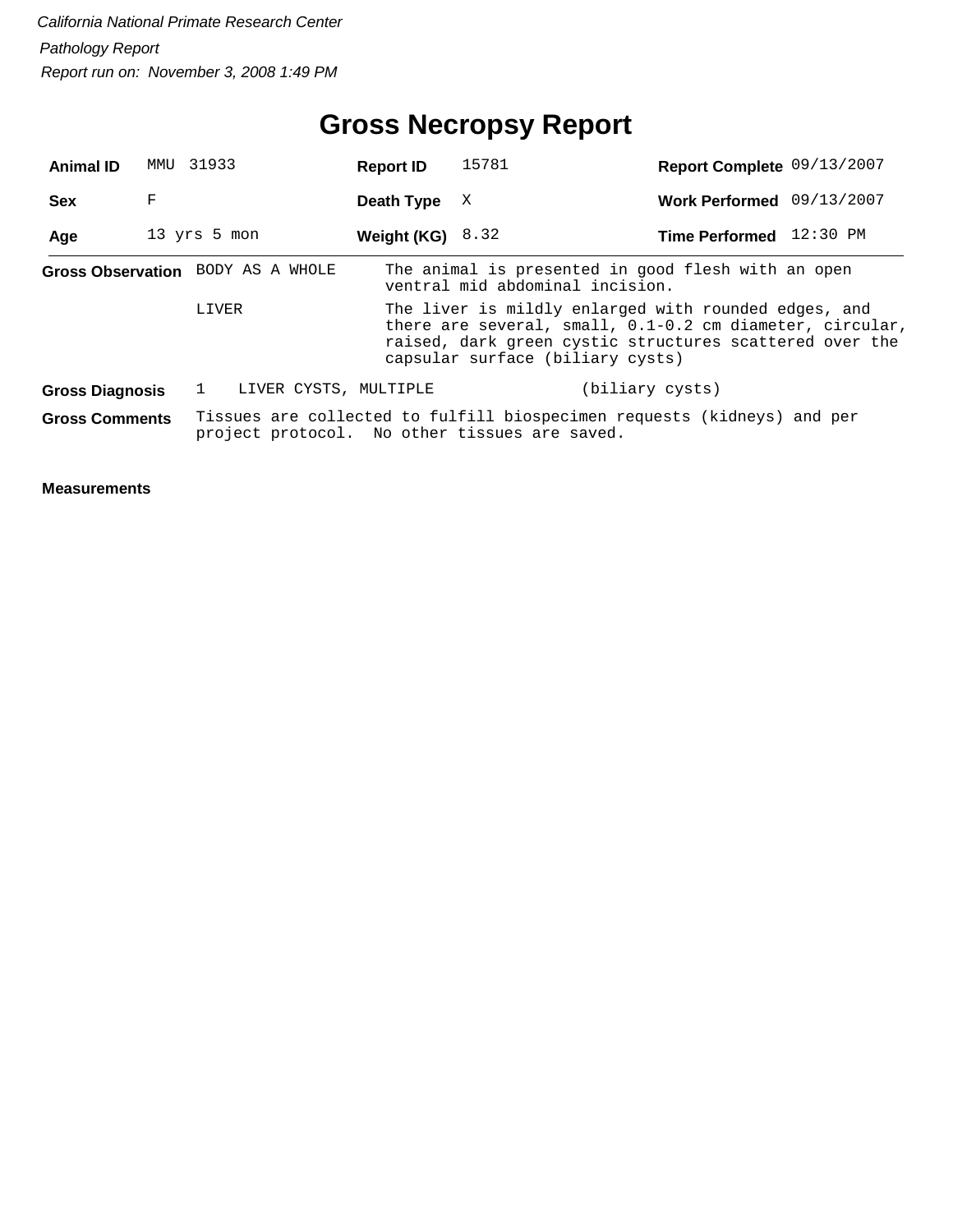# **Gross Necropsy Report**

| <b>Animal ID</b>         | MMU          | 31993 |                 |  | <b>Report ID</b>          | 20382 |                                                                        |                   | <b>Report Complete</b> |            |  |
|--------------------------|--------------|-------|-----------------|--|---------------------------|-------|------------------------------------------------------------------------|-------------------|------------------------|------------|--|
| <b>Sex</b>               | F            |       |                 |  | Death Type                | X     |                                                                        |                   | <b>Work Performed</b>  | 05/27/2008 |  |
| Age                      | 10 yrs 1 mon |       |                 |  | Weight (KG) $5.32$        |       |                                                                        |                   | <b>Time Performed</b>  | 09:30 AM   |  |
| <b>Gross Observation</b> |              |       | BODY AS A WHOLE |  |                           |       | The animal is presented thin.                                          |                   |                        |            |  |
| <b>Gross Diagnosis</b>   |              |       |                 |  | BODY AS A WHOLE INANITION |       |                                                                        |                   |                        |            |  |
|                          |              | 2     |                 |  | BODY AS A WHOLE PERFUSION |       |                                                                        | (brain perfusion) |                        |            |  |
| <b>Gross Comments</b>    |              |       |                 |  |                           |       | The brain is perfused, and tissues are collected per project protocol. |                   |                        |            |  |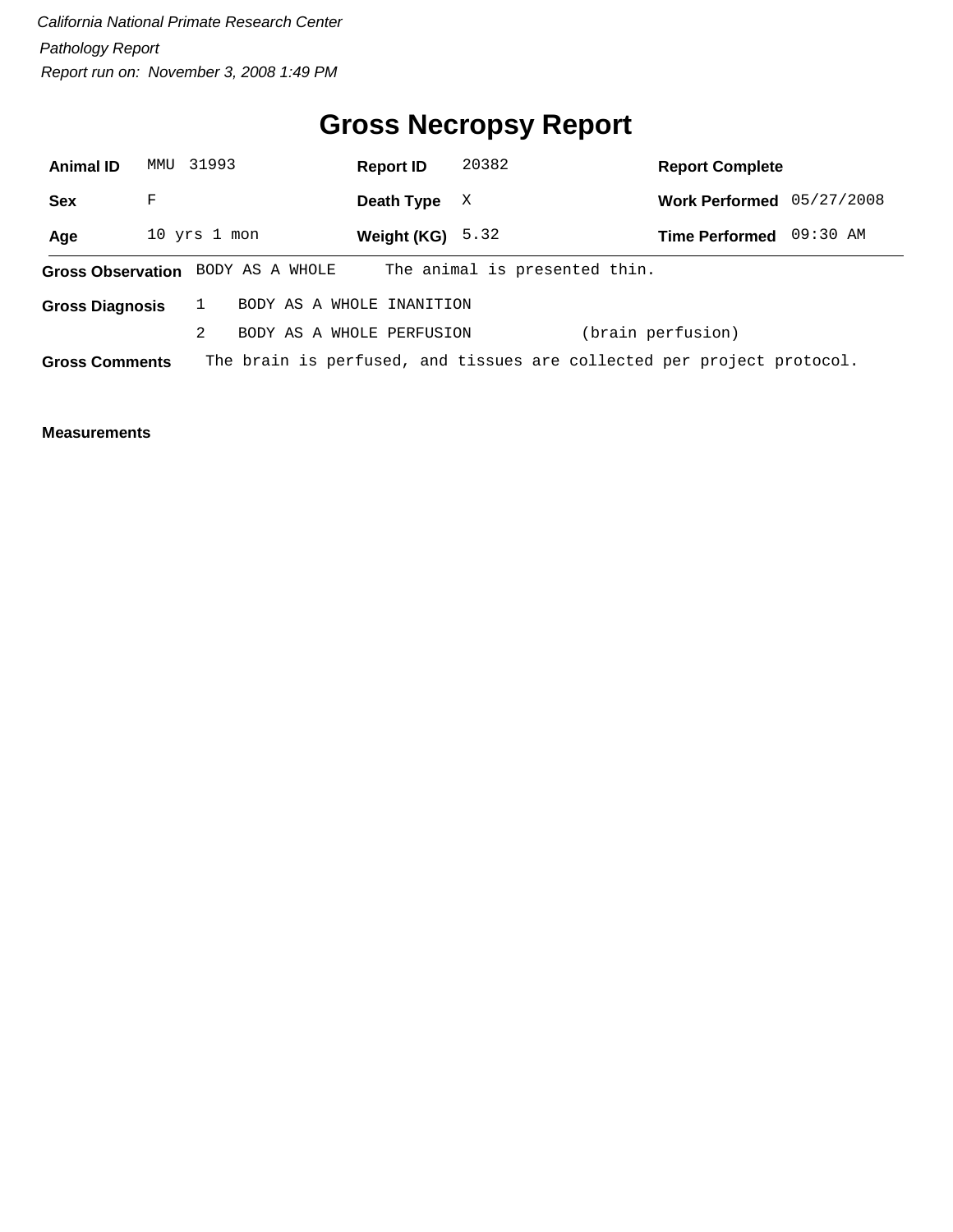# **Gross Necropsy Report**

| <b>Animal ID</b>       | MMU | 31998                             | <b>Report ID</b>                    | 18882                         |                                                                             | Report Complete 03/04/2008 |
|------------------------|-----|-----------------------------------|-------------------------------------|-------------------------------|-----------------------------------------------------------------------------|----------------------------|
| <b>Sex</b>             | F   |                                   | Death Type                          | X                             |                                                                             | Work Performed 03/04/2008  |
| Age                    |     | 10 yrs 2 mon                      | Weight (KG) $4.96$                  |                               | Time Performed 09:40 AM                                                     |                            |
|                        |     | Gross Observation BODY AS A WHOLE |                                     | The animal is presented thin. |                                                                             |                            |
|                        |     | STOMACH                           | erythematous.                       |                               | The gastric mucosa is thickened and variably                                |                            |
| <b>Gross Diagnosis</b> |     |                                   | BODY AS A WHOLE INANITION           |                               |                                                                             |                            |
|                        |     | 2                                 | BODY AS A WHOLE PERFUSION           |                               | (brain perfusion)                                                           |                            |
|                        |     | 3                                 | STOMACH INFLAMMATION GASTRITIS, NOS |                               |                                                                             |                            |
| <b>Gross Comments</b>  |     | collected per project protocol.   |                                     |                               | The brain is perfused and collected for the investigator. Other tissues are |                            |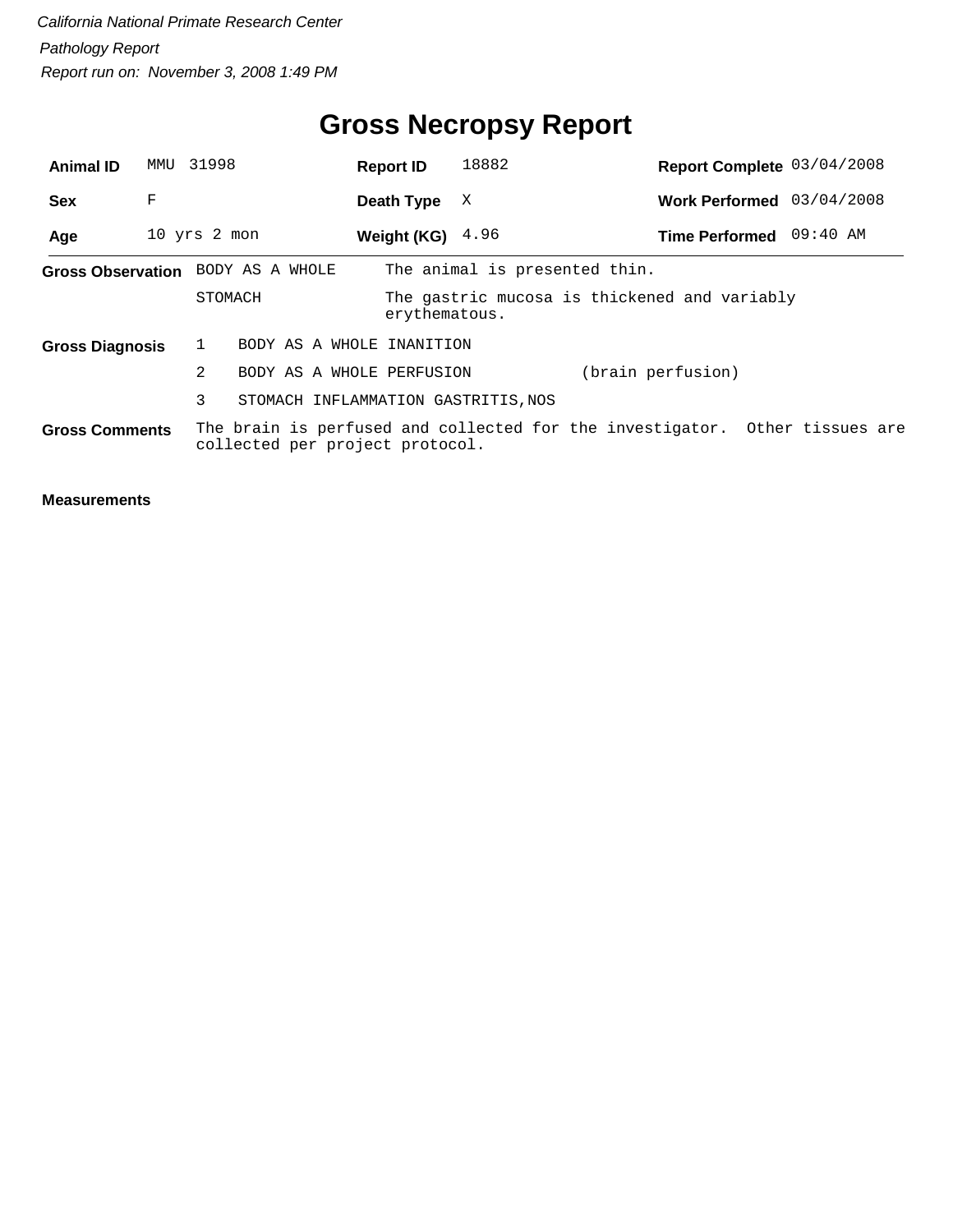#### **Gross Necropsy Report**

| <b>Animal ID</b>                     | MCY 32007    |                                      |                                                                                     | <b>Report ID</b>  | 17481                                                                                                                                                                                                                                                                                                                 | Report Complete 12/19/2007 |  |  |  |
|--------------------------------------|--------------|--------------------------------------|-------------------------------------------------------------------------------------|-------------------|-----------------------------------------------------------------------------------------------------------------------------------------------------------------------------------------------------------------------------------------------------------------------------------------------------------------------|----------------------------|--|--|--|
| <b>Sex</b>                           | F            |                                      |                                                                                     | <b>Death Type</b> | Κ                                                                                                                                                                                                                                                                                                                     | Work Performed 12/19/2007  |  |  |  |
| Age                                  | 7 yrs 10 mon |                                      |                                                                                     | Weight (KG)       | 5.69                                                                                                                                                                                                                                                                                                                  | Time Performed 10:10 AM    |  |  |  |
| <b>Gross Observation</b> BONE MARROW |              |                                      |                                                                                     | fatty core.       | The femoral bone marrow bilaterally ia yellow solid                                                                                                                                                                                                                                                                   |                            |  |  |  |
|                                      |              | GASTROINTESTINAL<br>TRACT<br>GINGIVA |                                                                                     |                   | Content throughout the tract is within normal limits of<br>amount and appearance.                                                                                                                                                                                                                                     |                            |  |  |  |
|                                      |              |                                      |                                                                                     |                   | This animal has a full set of adult dentition in good<br>condition; a moderate amount of yollow hard tarter id<br>present along the gingival margin of the upper and lower<br>incisors.                                                                                                                               |                            |  |  |  |
|                                      |              | HEART                                |                                                                                     |                   | The inside and outside diameter of the left ventricle<br>midway between the apex and base is 11 and 25 cm.<br>respectively.                                                                                                                                                                                           |                            |  |  |  |
|                                      |              | LUNG                                 |                                                                                     | centrally.        | The pleural surface is a splotchy dark and light red<br>color and has a collapsed atelectatic appearance                                                                                                                                                                                                              |                            |  |  |  |
|                                      |              | OVARY                                |                                                                                     |                   | Adjacent to the left ovary, there is a large fluccuant,<br>transluscent cyst measuring 2 cm. in diameter.                                                                                                                                                                                                             |                            |  |  |  |
|                                      |              | SKIN                                 |                                                                                     |                   | A tattoo on the right medial thigh reads 32007.                                                                                                                                                                                                                                                                       |                            |  |  |  |
|                                      |              | URINARY BLADDER                      |                                                                                     |                   | The lumen contains approximately 1/2 cc of clear amber<br>urine; bililabstix results on a sample of urine drawn by<br>cysticentesis: glucose, bilirubin, ketone and blood are<br>all negative, pH 5, protein 2+ [100 mg/dl]                                                                                           |                            |  |  |  |
| <b>Gross Diagnosis</b>               |              | 1                                    | LYMPH NODES, GENERALIZED NORMAL<br>APPEARANCE INFECTIOUS OR<br>COMMUNICABLE DISEASE |                   | $SRV+$                                                                                                                                                                                                                                                                                                                |                            |  |  |  |
|                                      |              | 2                                    | BONE MARROW HYPOPLASIA                                                              |                   |                                                                                                                                                                                                                                                                                                                       |                            |  |  |  |
|                                      |              | 3                                    | OVARY CYST                                                                          |                   | left side                                                                                                                                                                                                                                                                                                             |                            |  |  |  |
| <b>Gross Comments</b>                |              |                                      | int ehfinal necropsy report.                                                        |                   | A variety of tissues are collected for the biospecimen request program and<br>histopathology in buffered 10% formalin. The relationship of bone marrow<br>hypoplasia to the SRV postive status is uncertain, although anemia has been<br>reported with SRV infection. The results of histopathology will be presented |                            |  |  |  |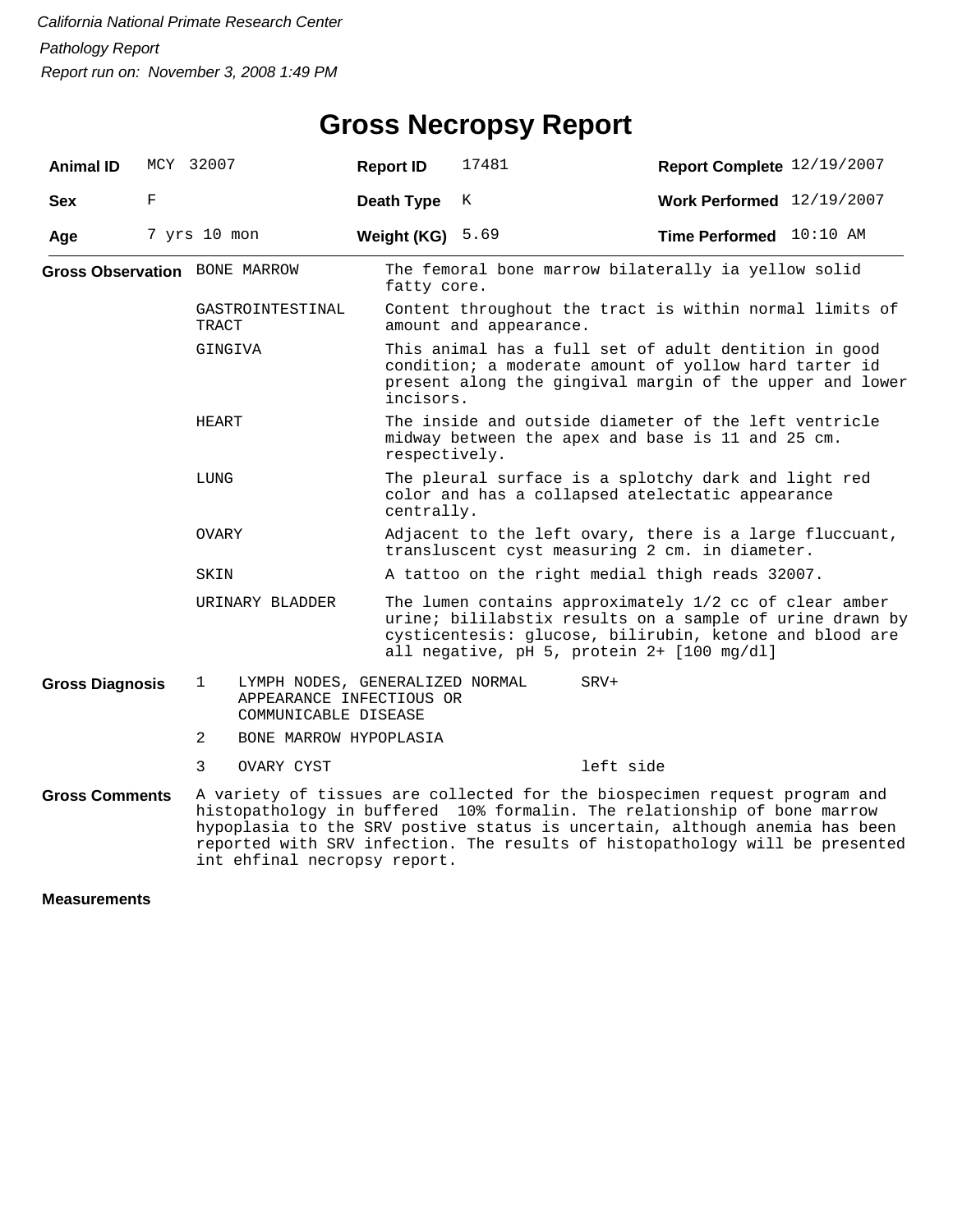#### **Gross Necropsy Report**

| <b>Animal ID</b>       | MMU    | 32018            |                                                                     | <b>Report ID</b>                                                                                                                              | 18341                                                                                                                                                                                                       | <b>Report Complete</b>           |  |  |  |
|------------------------|--------|------------------|---------------------------------------------------------------------|-----------------------------------------------------------------------------------------------------------------------------------------------|-------------------------------------------------------------------------------------------------------------------------------------------------------------------------------------------------------------|----------------------------------|--|--|--|
| <b>Sex</b>             | F      |                  |                                                                     | Death Type                                                                                                                                    | K                                                                                                                                                                                                           | Work Performed 02/01/2008        |  |  |  |
| Age                    |        | $19$ yrs $0$ mon |                                                                     | Weight (KG) $8.4$                                                                                                                             |                                                                                                                                                                                                             | <b>Time Performed</b> $11:00$ AM |  |  |  |
|                        |        |                  | Gross Observation BODY AS A WHOLE                                   |                                                                                                                                               | The animal is presented in good flesh with an<br>approximately 2.0 cm diameter, well circumscribed, soft,<br>roughly circular, subcutaneous mass on the medial aspect<br>of the right thigh (lipoma)        |                                  |  |  |  |
| HEART<br>LUNG          |        |                  |                                                                     |                                                                                                                                               | The free edges of mitral, aoartic, and pulmonary valves<br>are thickened by tan, irreqular nodular swellings.                                                                                               |                                  |  |  |  |
|                        |        |                  |                                                                     | Several, $0.2-0.5$ cm diameter, tan-grey, frequently<br>bullous foci are scattered over mainly dorsal lung<br>surfaces (pulmonary acariasis). |                                                                                                                                                                                                             |                                  |  |  |  |
|                        | UTERUS |                  |                                                                     |                                                                                                                                               | The uterus, ovaries, and urinary bladder are obscured by<br>firm omental adhesions; dark brown fluid filled cysts<br>are prewent among these adhesions; the endometrium<br>appears enlarged, soft, and tan. |                                  |  |  |  |
| <b>Gross Diagnosis</b> |        | $\mathbf{1}$     | UTERUS AND CERVIX, FALLOPIAN TUBES<br>AND OVARIES, CS ENDOMETRIOSIS |                                                                                                                                               |                                                                                                                                                                                                             |                                  |  |  |  |
|                        |        | 2                | AORTIC VALVE ENDOCARDIOSIS                                          |                                                                                                                                               |                                                                                                                                                                                                             |                                  |  |  |  |
|                        |        | 3                | MITRAL VALVE ENDOCARDIOSIS                                          |                                                                                                                                               |                                                                                                                                                                                                             |                                  |  |  |  |
|                        |        | 4                | PULMONIC VALVE ENDOCARDIOSIS                                        |                                                                                                                                               |                                                                                                                                                                                                             |                                  |  |  |  |
|                        |        | 5                | LUNGS (BOTH) ACARIASIS                                              |                                                                                                                                               |                                                                                                                                                                                                             |                                  |  |  |  |
|                        |        | 6                | SUBCUTANEOUS TISSUE OF INGUINAL<br>REGION LIPOMA                    |                                                                                                                                               |                                                                                                                                                                                                             |                                  |  |  |  |
| <b>Gross Comments</b>  |        |                  |                                                                     |                                                                                                                                               | The hypothalamus is collected to fulfill a biospecimen request, and a<br>truncated set of tissues is saved in formalin for limited histopathology.                                                          |                                  |  |  |  |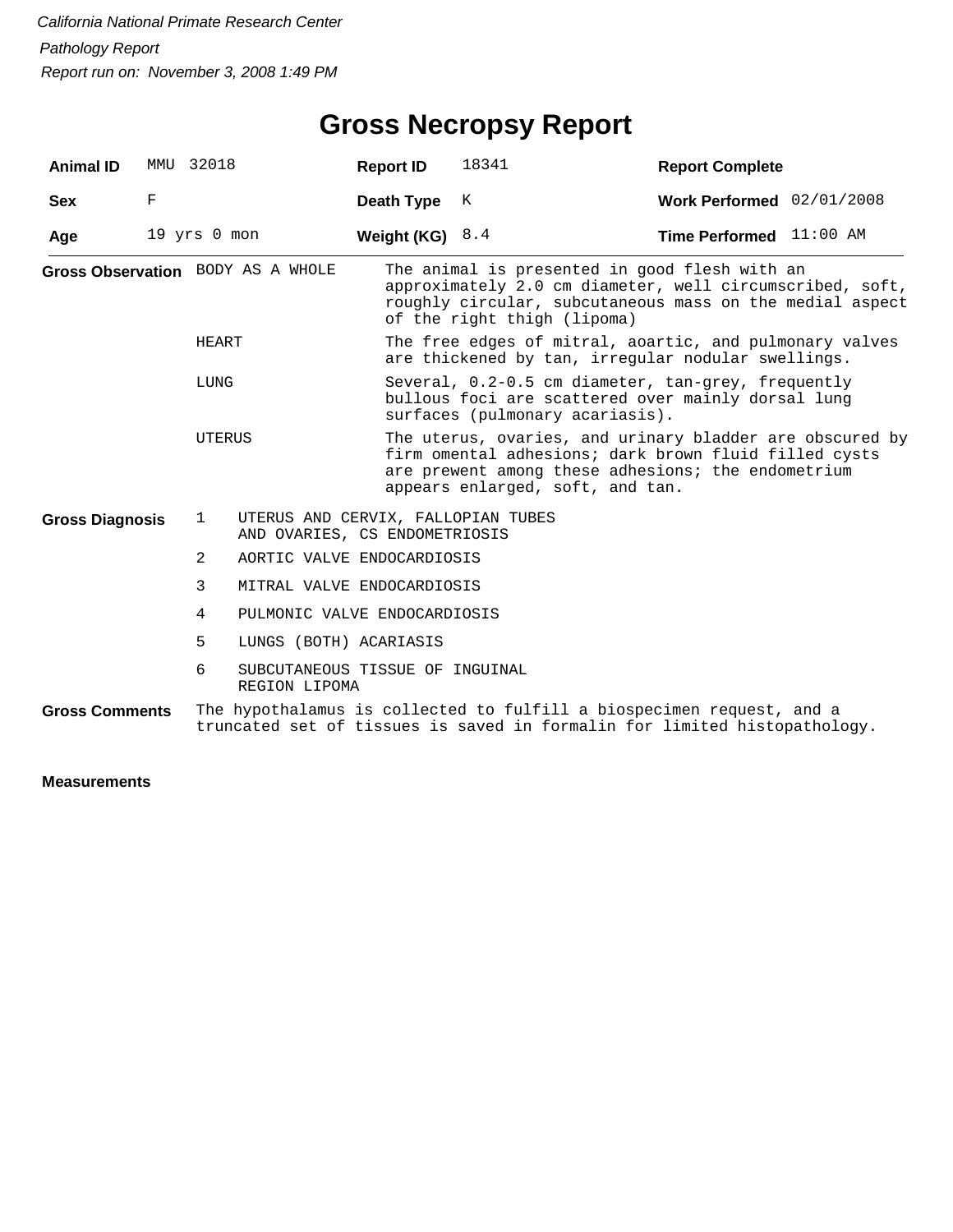#### **Gross Necropsy Report**

| <b>Animal ID</b>       |   | MMU 32019      |                                                    |  | <b>Report ID</b>                                                                                                                                                                                                                                                                                                                                                                                    | 14280                                                                                                                                                                                                                                                                                                                                                                                                                                         | Report Complete 06/22/2007 |     |  |  |
|------------------------|---|----------------|----------------------------------------------------|--|-----------------------------------------------------------------------------------------------------------------------------------------------------------------------------------------------------------------------------------------------------------------------------------------------------------------------------------------------------------------------------------------------------|-----------------------------------------------------------------------------------------------------------------------------------------------------------------------------------------------------------------------------------------------------------------------------------------------------------------------------------------------------------------------------------------------------------------------------------------------|----------------------------|-----|--|--|
| <b>Sex</b>             | F |                |                                                    |  | Death Type                                                                                                                                                                                                                                                                                                                                                                                          | K                                                                                                                                                                                                                                                                                                                                                                                                                                             | Work Performed 06/22/2007  |     |  |  |
| Age                    |   | 18 yrs 2 mon   |                                                    |  | Weight (KG)                                                                                                                                                                                                                                                                                                                                                                                         | 6.84                                                                                                                                                                                                                                                                                                                                                                                                                                          | Time Performed 03:00 PM    |     |  |  |
|                        |   |                | Gross Observation BODY AS A WHOLE                  |  | (bloody) fluid.                                                                                                                                                                                                                                                                                                                                                                                     | The animal is presented thin with a mildly distended<br>abdomen and a palpably firm mid-abdominal mass.<br>mass, attached to the ventral body wall, is in the<br>markedly thickened omentum and is roughly rectangular<br>measuring approximately 7.0x5.0x2.5 cm. It is yellow<br>with an irregular surface punctuated by multiple<br>slightly raised, circular, red foci. The distal<br>abdominal cavity contains a large amount of dark red |                            | The |  |  |
|                        |   | DIAPHRAGM      |                                                    |  | Multiple circular, focal to coalescing, dark blue/black,<br>cystic foci are bulging on both dorsal and ventral<br>surfaces of the diaphragm - on the ventral surface,<br>these areas are adherent to the liver.                                                                                                                                                                                     |                                                                                                                                                                                                                                                                                                                                                                                                                                               |                            |     |  |  |
|                        |   | TRACT          | GASTROINTESTINAL                                   |  | The gastrointestinal tract is encased, and somewhat<br>compressed, within the markedly thickened omentum; the<br>wall is thickened, and there are multiple strictures<br>caused by adhesions and kinks in the thickened wall.<br>Multiple, irregularly circular, dark blue/black, foci<br>(endometriosis) are scattered along ghe serosal surface<br>of the GIT and in the mesentery supporting it. |                                                                                                                                                                                                                                                                                                                                                                                                                                               |                            |     |  |  |
|                        |   | HEART          |                                                    |  | valve.                                                                                                                                                                                                                                                                                                                                                                                              | Multiple nodular thickenings of the free edge of<br>atrioventricular valves are more prominent on the mitral                                                                                                                                                                                                                                                                                                                                  |                            |     |  |  |
|                        |   | LIVER          |                                                    |  | The liver is enlarged with rounded edges and a soft,<br>friable texture, and it is adherent to the diaphragm at<br>multiple sites.                                                                                                                                                                                                                                                                  |                                                                                                                                                                                                                                                                                                                                                                                                                                               |                            |     |  |  |
|                        |   | OVARY          |                                                    |  | Ovaries are not clearly seen.                                                                                                                                                                                                                                                                                                                                                                       |                                                                                                                                                                                                                                                                                                                                                                                                                                               |                            |     |  |  |
|                        |   | UTERUS         |                                                    |  | The uterus is adherent to the colon dorsally and to the<br>urinary bladder ventrally and is encased within a firm<br>fibrous capsule having multiple dark blue-black foci<br>(endometriosis) sacattered over its surface.                                                                                                                                                                           |                                                                                                                                                                                                                                                                                                                                                                                                                                               |                            |     |  |  |
| <b>Gross Diagnosis</b> |   | 1              | BODY AS A WHOLE INANITION                          |  |                                                                                                                                                                                                                                                                                                                                                                                                     |                                                                                                                                                                                                                                                                                                                                                                                                                                               |                            |     |  |  |
|                        |   | $\overline{2}$ |                                                    |  | UTERUS AND CERVIX, FALLOPIAN TUBES<br>AND OVARIES, CS ENDOMETRIOSIS                                                                                                                                                                                                                                                                                                                                 |                                                                                                                                                                                                                                                                                                                                                                                                                                               |                            |     |  |  |
|                        |   | 3              | GASTROINTESTINAL TRACT<br>ENDOMETRIOSIS, IMPLANTED |  |                                                                                                                                                                                                                                                                                                                                                                                                     |                                                                                                                                                                                                                                                                                                                                                                                                                                               |                            |     |  |  |
|                        |   | 4              | OMENTUM ENDOMETRIOSIS, IMPLANTED                   |  |                                                                                                                                                                                                                                                                                                                                                                                                     |                                                                                                                                                                                                                                                                                                                                                                                                                                               |                            |     |  |  |
|                        |   | 5              | DIAPHRAGM ENDOMETRIOSIS, IMPLANTED                 |  |                                                                                                                                                                                                                                                                                                                                                                                                     |                                                                                                                                                                                                                                                                                                                                                                                                                                               |                            |     |  |  |
|                        |   | 6              | LIVER HYPERTROPHY                                  |  |                                                                                                                                                                                                                                                                                                                                                                                                     |                                                                                                                                                                                                                                                                                                                                                                                                                                               |                            |     |  |  |
|                        |   | 7              | ATRIOVENTRICULAR VALVE<br><b>ENDOCARDIOSIS</b>     |  |                                                                                                                                                                                                                                                                                                                                                                                                     |                                                                                                                                                                                                                                                                                                                                                                                                                                               |                            |     |  |  |
| <b>Gross Comments</b>  |   |                | formalin for histopathology.                       |  |                                                                                                                                                                                                                                                                                                                                                                                                     | Several tissues are photographed, and a complete set of tissues is saved in                                                                                                                                                                                                                                                                                                                                                                   |                            |     |  |  |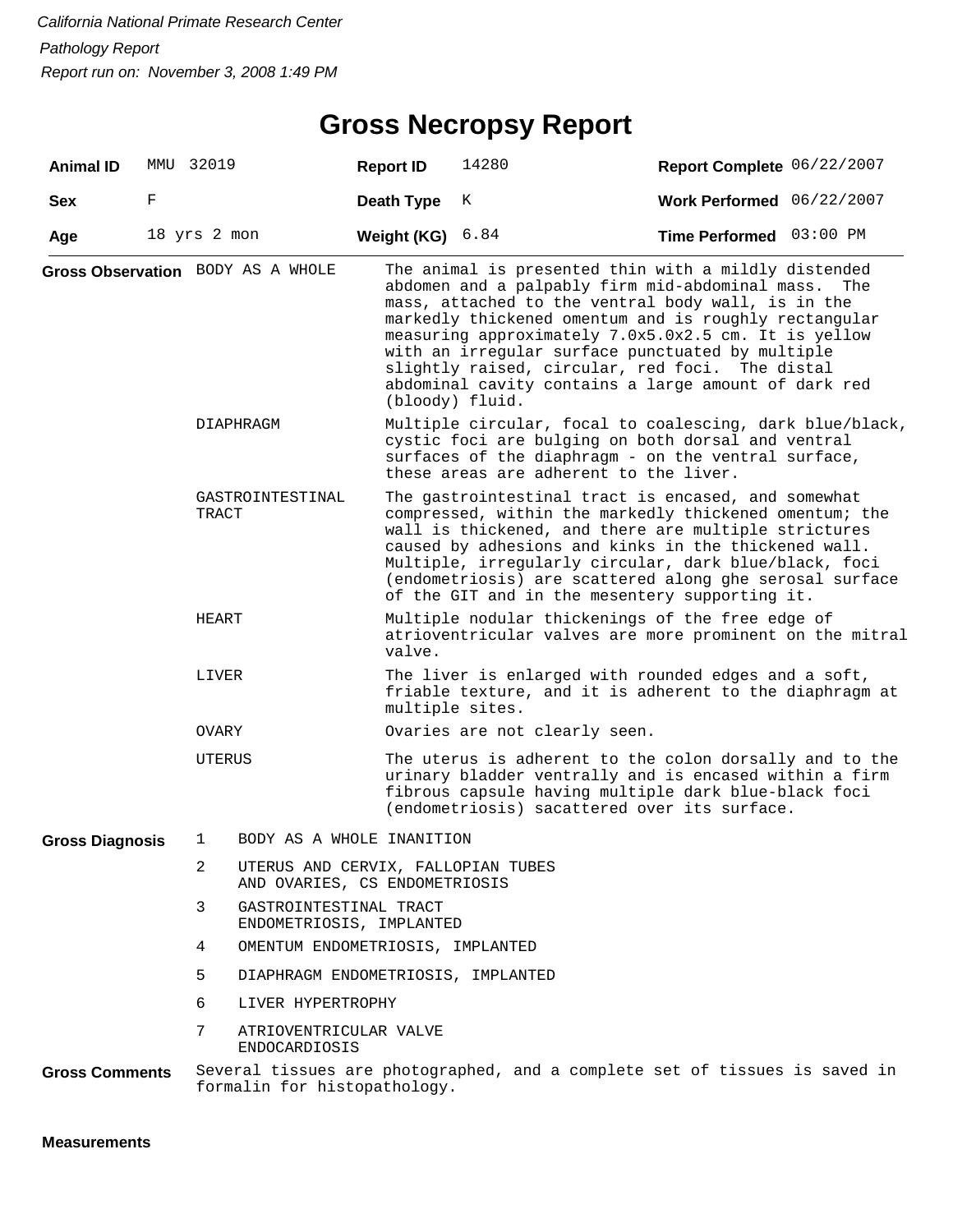# **Final Necropsy Report**

| <b>Animal ID</b>          | MMU | 32097                                               | <b>Report ID</b> | 14100 | Report Complete 06/14/2007                                                  |            |
|---------------------------|-----|-----------------------------------------------------|------------------|-------|-----------------------------------------------------------------------------|------------|
| <b>Sex</b>                | M   |                                                     | Death Type       | X     | Work Performed 06/14/2007                                                   |            |
| Age                       |     | 7 yrs 3 mon                                         | Weight (KG) $16$ |       | <b>Time Performed</b>                                                       | $10:00$ AM |
| <b>Final Observations</b> |     | BODY AS A WHOLE                                     |                  |       | The animal is presented in robust good flesh.                               |            |
| <b>Final Diagnosis</b>    |     | BODY AS A WHOLE NO REMARKABLE<br>FINDINGS PERFUSION |                  |       |                                                                             |            |
| <b>Final Comments</b>     |     | are saved.                                          |                  |       | The brain is perfused and collected for the investigator - no other tissues |            |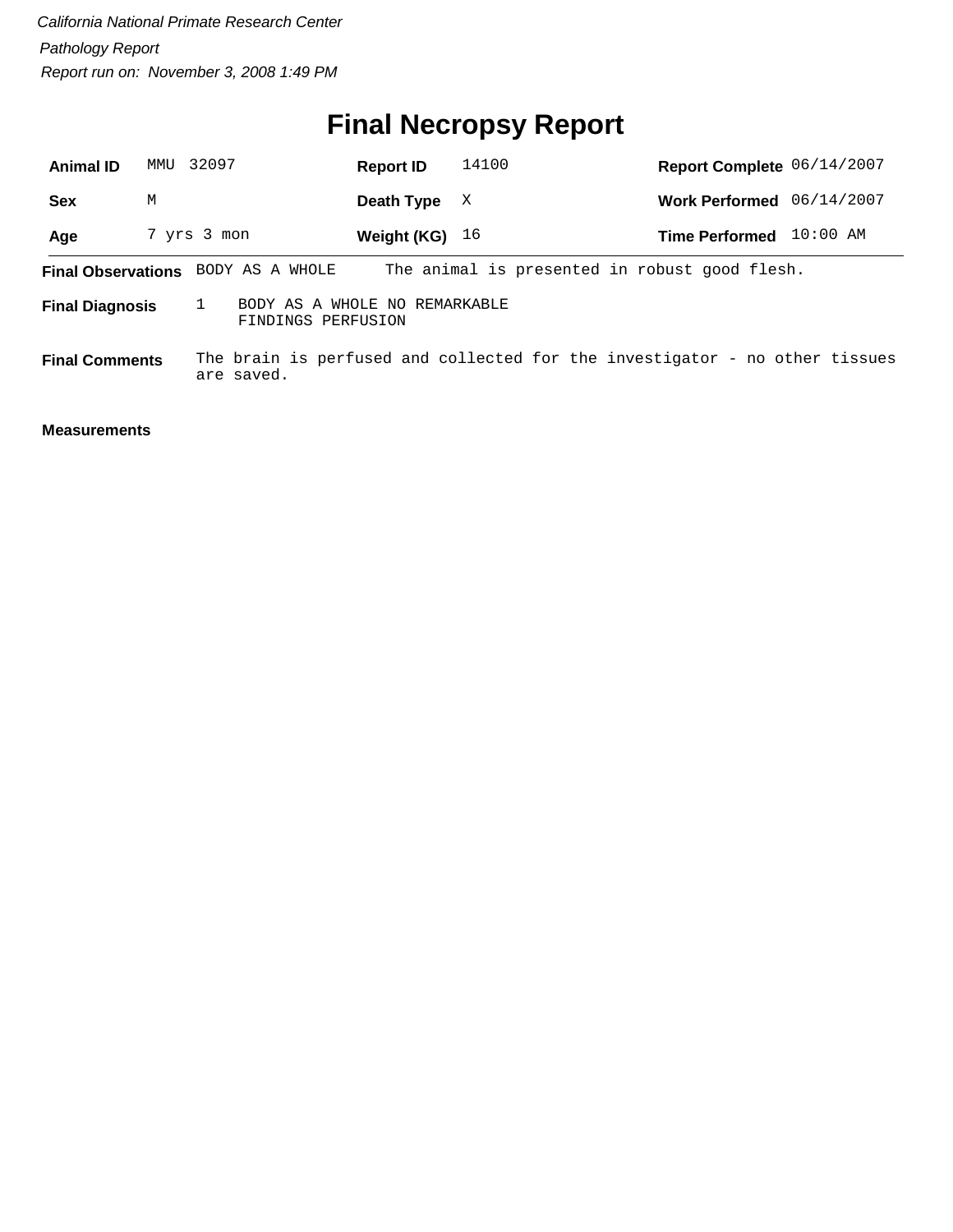# **Final Necropsy Report**

| <b>Animal ID</b>       | MMU | 32104                                               | <b>Report ID</b> | 14102                                  | Report Complete 06/14/2007                                                  |          |
|------------------------|-----|-----------------------------------------------------|------------------|----------------------------------------|-----------------------------------------------------------------------------|----------|
| <b>Sex</b>             | M   |                                                     | Death Type       | X                                      | Work Performed 06/14/2007                                                   |          |
| Age                    |     | 7 yrs 3 mon                                         | Weight (KG)      | 12.75                                  | <b>Time Performed</b>                                                       | 11:30 AM |
|                        |     | Final Observations BODY AS A WHOLE                  |                  | The animal is presented in good flesh. |                                                                             |          |
| <b>Final Diagnosis</b> |     | BODY AS A WHOLE NO REMARKABLE<br>FINDINGS PERFUSION |                  |                                        |                                                                             |          |
| <b>Final Comments</b>  |     | are saved.                                          |                  |                                        | The brain is perfused and collected for the investigator - no other tissues |          |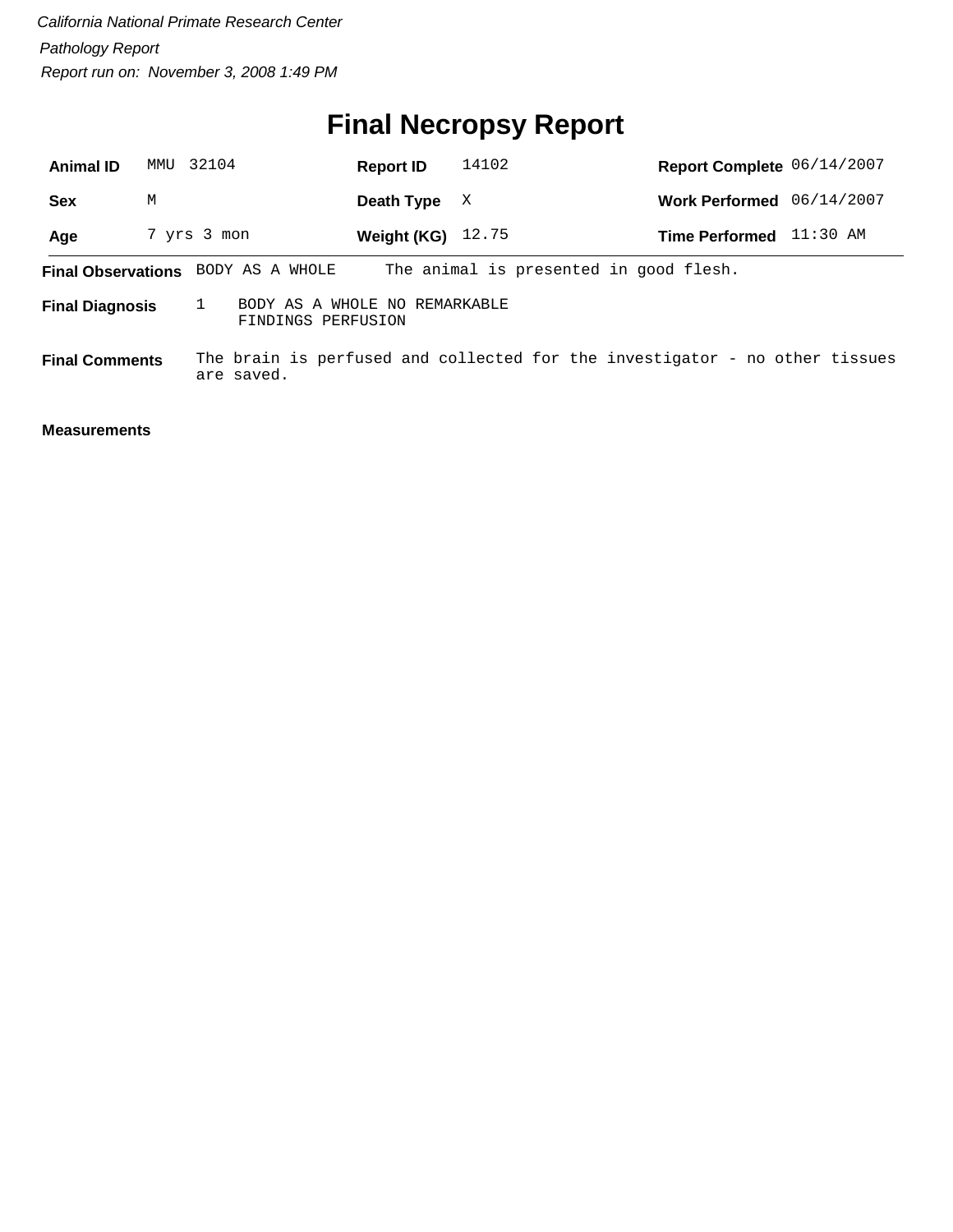## **Final Necropsy Report**

| <b>Animal ID</b>                | MMU 32147   |        |                                               | <b>Report ID</b>                                                                                                                                                                                       |             | 16042                                                                                                                                                 |               | Report Complete 09/28/2007 |  |
|---------------------------------|-------------|--------|-----------------------------------------------|--------------------------------------------------------------------------------------------------------------------------------------------------------------------------------------------------------|-------------|-------------------------------------------------------------------------------------------------------------------------------------------------------|---------------|----------------------------|--|
| <b>Sex</b>                      | M           |        |                                               | Death Type                                                                                                                                                                                             |             | X                                                                                                                                                     |               | Work Performed 09/28/2007  |  |
| Age                             | 7 yrs 6 mon |        |                                               | Weight (KG) $8.65$                                                                                                                                                                                     |             |                                                                                                                                                       |               | Time Performed 11:10 AM    |  |
| <b>Final Observations HEART</b> |             |        |                                               | The diameter of the left ventricle midway between the<br>apex and base was 33 mm; the diameter of the left<br>ventricle lumen at this point was 19 mm. These<br>measurements are within normal limits. |             |                                                                                                                                                       |               |                            |  |
| LYMPH NODES                     |             |        |                                               | Superficial and deepl lymph nodes were withion normal<br>limits of expected size and appearance.                                                                                                       |             |                                                                                                                                                       |               |                            |  |
|                                 |             | SPLEEN |                                               |                                                                                                                                                                                                        | appearance. | The spleen was within normal limits of size and                                                                                                       |               |                            |  |
| <b>Final Diagnosis</b>          |             | 1      | LYMPH NODES, GENERALIZED NORMAL<br>APPEARANCE |                                                                                                                                                                                                        |             |                                                                                                                                                       | SIV delta nef |                            |  |
| <b>Final Comments</b>           |             |        |                                               |                                                                                                                                                                                                        |             | There were no significant changes in the tissues examined; all tissues were<br>taken by the investigators. This is a gross and final necropsy report. |               |                            |  |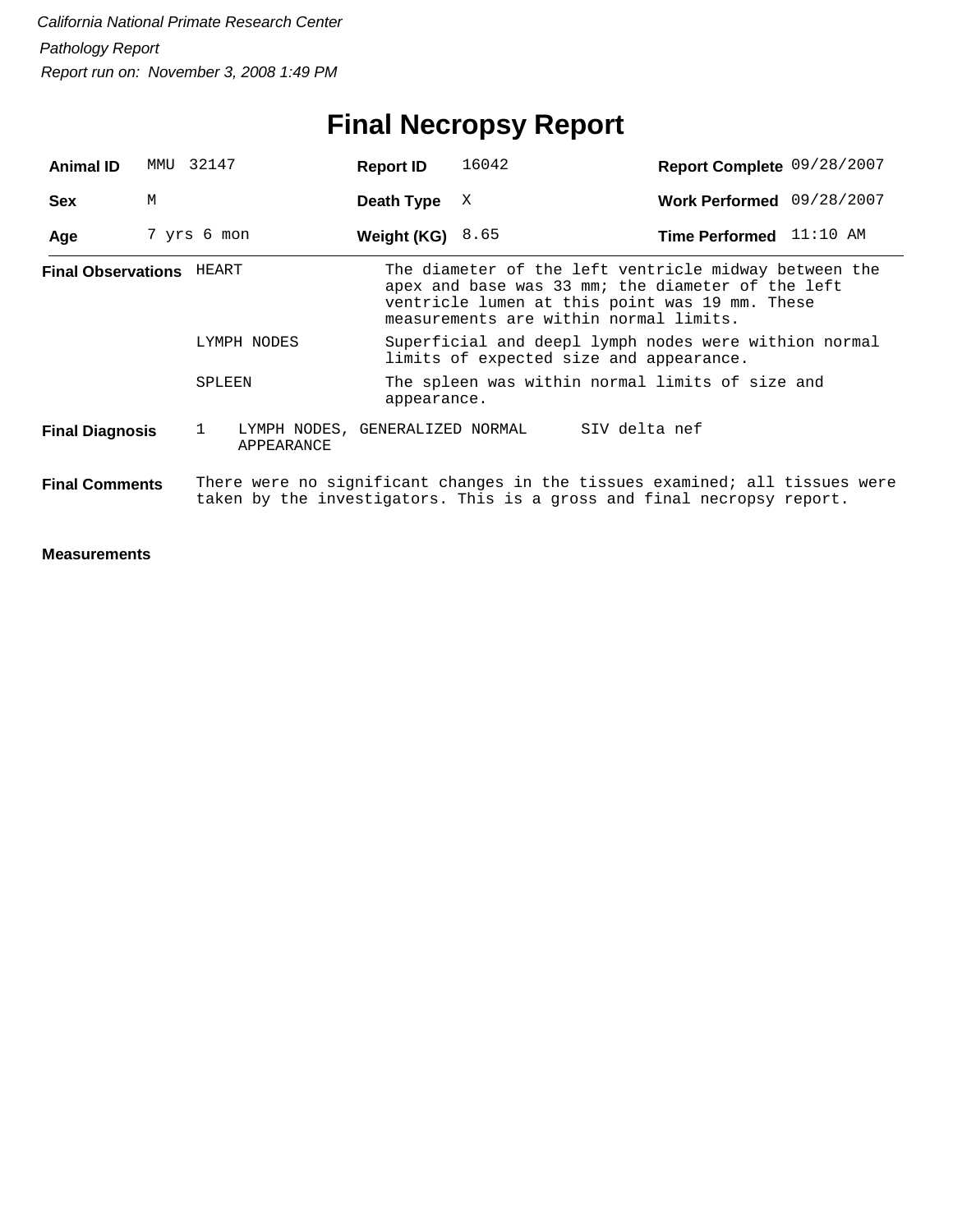## **Gross Necropsy Report**

| <b>Animal ID</b>       |   | MMU 32156      |                                                             | <b>Report ID</b>                                                                  | 16863                                                                                                                                                                       | <b>Report Complete</b>                                                                                       |  |  |  |
|------------------------|---|----------------|-------------------------------------------------------------|-----------------------------------------------------------------------------------|-----------------------------------------------------------------------------------------------------------------------------------------------------------------------------|--------------------------------------------------------------------------------------------------------------|--|--|--|
| <b>Sex</b>             | M |                |                                                             | Death Type                                                                        | К                                                                                                                                                                           | Work Performed $11/13/2007$                                                                                  |  |  |  |
| Age                    |   | 7 yrs 7 mon    |                                                             | Weight (KG) $8.51$                                                                |                                                                                                                                                                             | Time Performed 01:30 PM                                                                                      |  |  |  |
|                        |   |                | Gross Observation BODY AS A WHOLE                           | laparatomy.                                                                       |                                                                                                                                                                             | The animal is presented in good flesh with a sutured<br>ventral abdominal incision subsequent to exploratory |  |  |  |
|                        |   | <b>CECUM</b>   |                                                             | exploration.                                                                      |                                                                                                                                                                             | The cecum is perforated at the site of surgical                                                              |  |  |  |
|                        |   | COLON          |                                                             | liquid.                                                                           | The proximal colon is moderately and circumferentially<br>thickened over a distance of approximately 10 cm.; the<br>colonic mucosa is diffusely thickened, and contents are |                                                                                                              |  |  |  |
|                        |   | DUODENUM       |                                                             | erythematous.                                                                     |                                                                                                                                                                             | The duodenal mucosa is thickened and variably                                                                |  |  |  |
|                        |   | ILEUM          |                                                             |                                                                                   | and tinged with green (bile).                                                                                                                                               | The ileal mucosa is thickened and contents are liquid                                                        |  |  |  |
|                        |   | JEJUNUM        |                                                             | The jejunal mucosa is thickened with liquid contents<br>tinged with green (bile). |                                                                                                                                                                             |                                                                                                              |  |  |  |
|                        |   |                | LYMPH NODES                                                 |                                                                                   |                                                                                                                                                                             | Abdominal lymph nodes apre prominent to enlarged.                                                            |  |  |  |
| <b>Gross Diagnosis</b> |   | $\mathbf{1}$   | PERITONEUM INFLAMMATION, EXUDATIVE<br>PERITONITIS, NOS      |                                                                                   |                                                                                                                                                                             |                                                                                                              |  |  |  |
|                        |   | $\overline{2}$ | CECUM PERFORATION                                           |                                                                                   |                                                                                                                                                                             |                                                                                                              |  |  |  |
|                        |   | 3              | GASTROINTESTINAL TRACT INFLAMMATION<br><b>ENTEROCOLITIS</b> |                                                                                   |                                                                                                                                                                             |                                                                                                              |  |  |  |
|                        |   | 4              | COLON STRICTURE                                             |                                                                                   |                                                                                                                                                                             |                                                                                                              |  |  |  |
|                        |   | 5              | LYMPH NODE HYPERTROPHY                                      |                                                                                   |                                                                                                                                                                             |                                                                                                              |  |  |  |
|                        |   | 6              | DUODENUM INFLAMMATION                                       |                                                                                   |                                                                                                                                                                             |                                                                                                              |  |  |  |
| <b>Gross Comments</b>  |   |                |                                                             |                                                                                   |                                                                                                                                                                             | A full set of tissues (minus brain and spinal cord) are saved in formalin.                                   |  |  |  |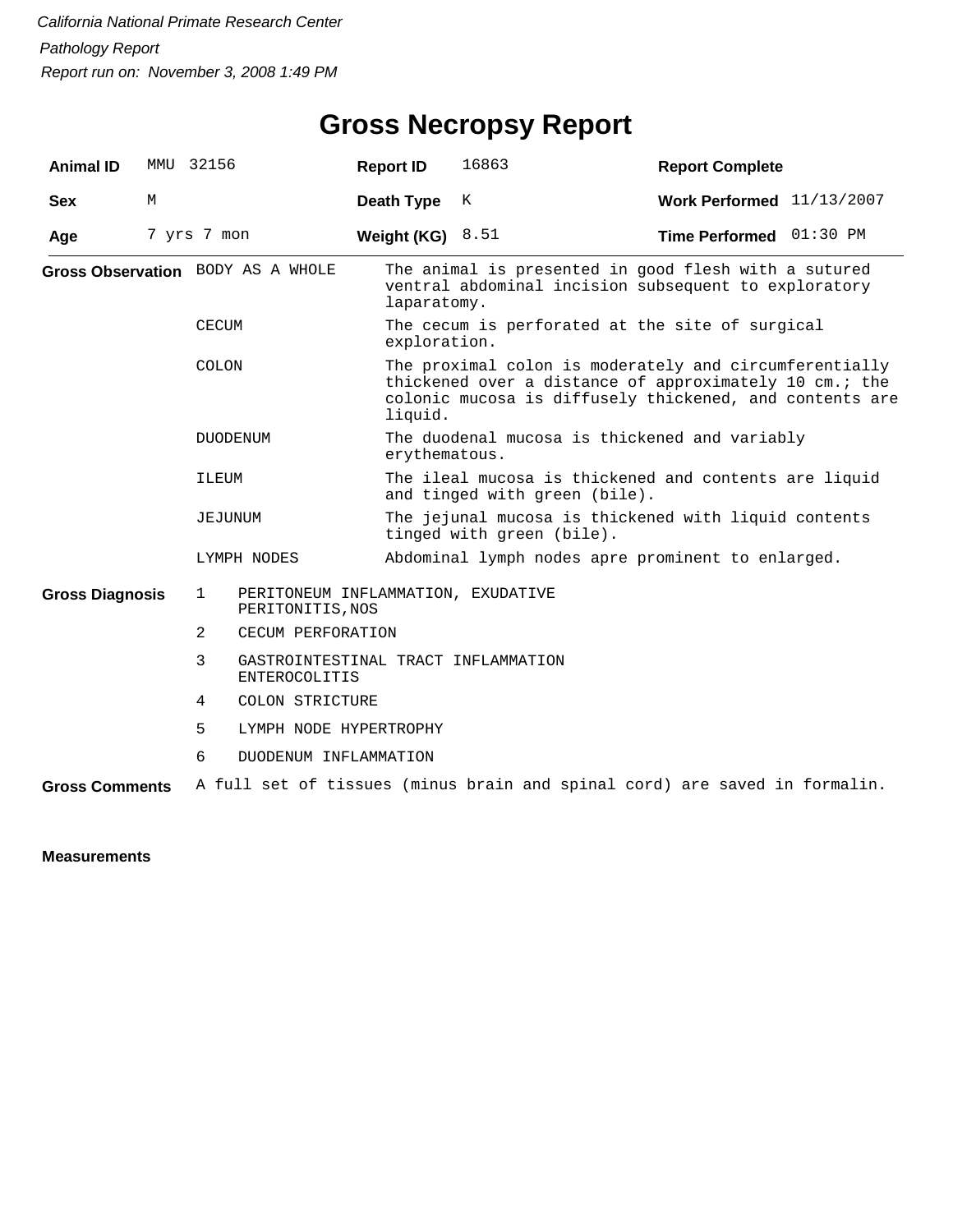## **Gross Necropsy Report**

| <b>Animal ID</b>       |   | MMU 32204                                           | <b>Report ID</b>   | 17821 | Report Complete 01/08/2008                                             |            |
|------------------------|---|-----------------------------------------------------|--------------------|-------|------------------------------------------------------------------------|------------|
| <b>Sex</b>             | F |                                                     | Death Type         | X     | <b>Work Performed</b>                                                  | 01/08/2008 |
| Age                    |   | 7 yrs 9 mon                                         | Weight (KG) $7.74$ |       | <b>Time Performed</b>                                                  | 08:00 AM   |
|                        |   | Gross Observation BODY AS A WHOLE                   |                    |       | The animal is presented in good flesh.                                 |            |
| <b>Gross Diagnosis</b> |   | BODY AS A WHOLE NO REMARKABLE<br>FINDINGS PERFUSION |                    |       | (brain perfusion)                                                      |            |
| <b>Gross Comments</b>  |   |                                                     |                    |       | The brain is perfused, and tissues are collected per project protocol. |            |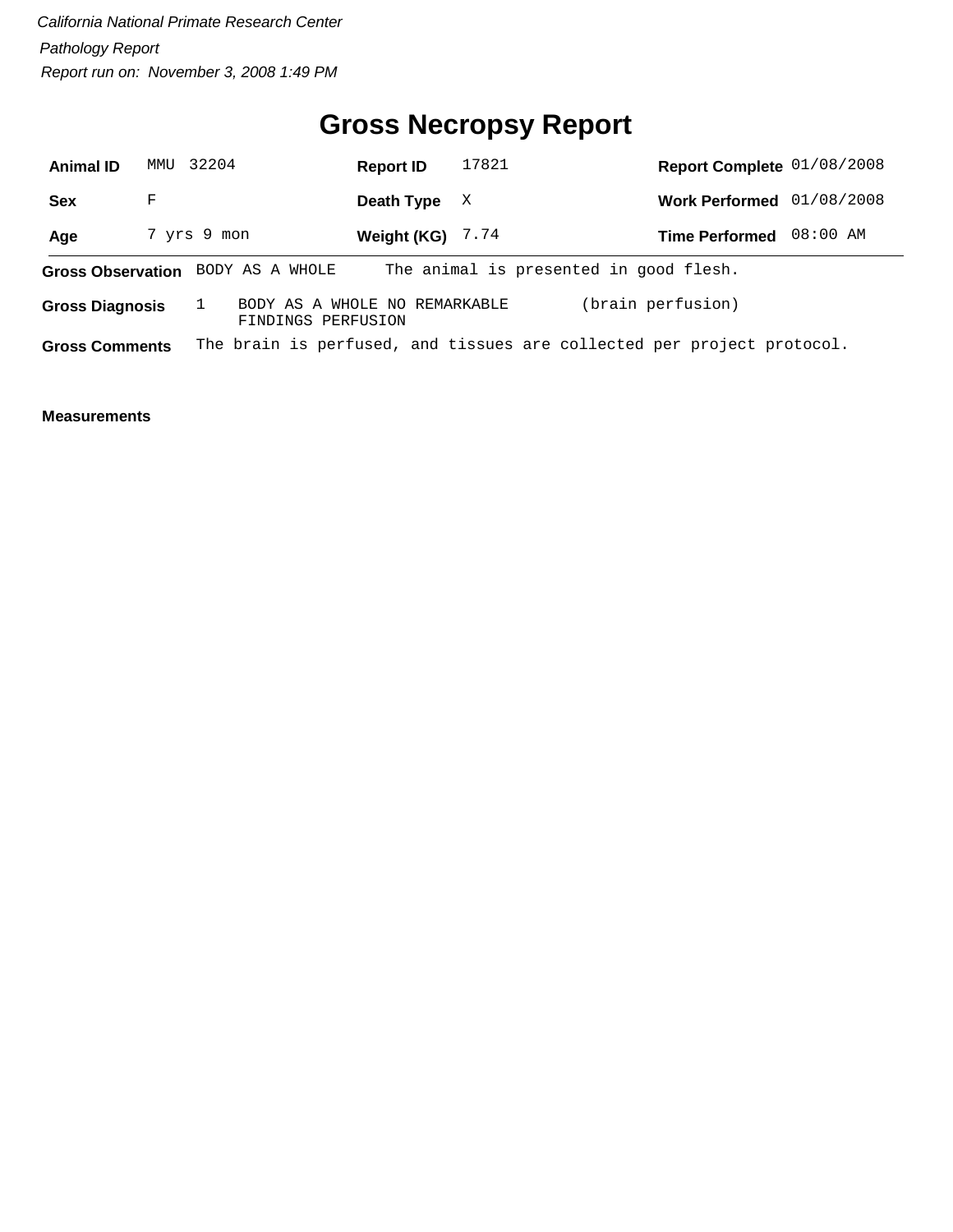| <b>Animal ID</b>       |   | MMU 32217                                                                                                                                                                                                                                                                                                    |                           | <b>Report ID</b>               | 18542                                                                                                             | <b>Report Complete</b>                               |  |  |  |
|------------------------|---|--------------------------------------------------------------------------------------------------------------------------------------------------------------------------------------------------------------------------------------------------------------------------------------------------------------|---------------------------|--------------------------------|-------------------------------------------------------------------------------------------------------------------|------------------------------------------------------|--|--|--|
| <b>Sex</b>             | F |                                                                                                                                                                                                                                                                                                              |                           | Death Type                     | X                                                                                                                 | Work Performed 02/14/2008                            |  |  |  |
| Age                    |   | 23 yrs 7 mon                                                                                                                                                                                                                                                                                                 |                           | Weight (KG) $11.45$            |                                                                                                                   | Time Performed 09:20 AM                              |  |  |  |
|                        |   | Gross Observation BODY AS A WHOLE                                                                                                                                                                                                                                                                            |                           |                                | The animal is presented in abundant good flesh.                                                                   |                                                      |  |  |  |
|                        |   | LIVER                                                                                                                                                                                                                                                                                                        |                           | pale.                          |                                                                                                                   | The liver is mildly enlarged, friable, and diffusely |  |  |  |
|                        |   | LUNG                                                                                                                                                                                                                                                                                                         |                           |                                | The lungs are diffusely stippled with pin point black<br>foci, and tracheobronchial nodes are dark black.         |                                                      |  |  |  |
|                        |   | UTERUS                                                                                                                                                                                                                                                                                                       |                           | ventral surface of the uterus. | An ovoid, dark brown opaque fluid filled cyst measuring<br>roughly 0.9 cm in greatest dimension is present on the |                                                      |  |  |  |
| <b>Gross Diagnosis</b> |   | $\mathbf{1}$                                                                                                                                                                                                                                                                                                 | BODY AS A WHOLE PERFUSION |                                |                                                                                                                   | (brain perfusion)                                    |  |  |  |
|                        |   | $\mathfrak{D}$                                                                                                                                                                                                                                                                                               | UTERUS ENDOMETRIOSIS      |                                |                                                                                                                   |                                                      |  |  |  |
|                        |   | 3                                                                                                                                                                                                                                                                                                            | LIVER LIPIDOSIS           |                                |                                                                                                                   |                                                      |  |  |  |
|                        |   | 4                                                                                                                                                                                                                                                                                                            | LUNGS (BOTH) ANTHRACOSIS  |                                |                                                                                                                   |                                                      |  |  |  |
| <b>Gross Comments</b>  |   | The brain is perfused and collected for the investigator. Multiple tissues<br>(adrenal glands, mammary gland, visceral fat, muscle, liver, uterus, bladder<br>urethra) are collected and saved either fresh frozen and/or in formalin)<br>for investigator. A truncates set of tissues is saved in formalin. |                           |                                |                                                                                                                   |                                                      |  |  |  |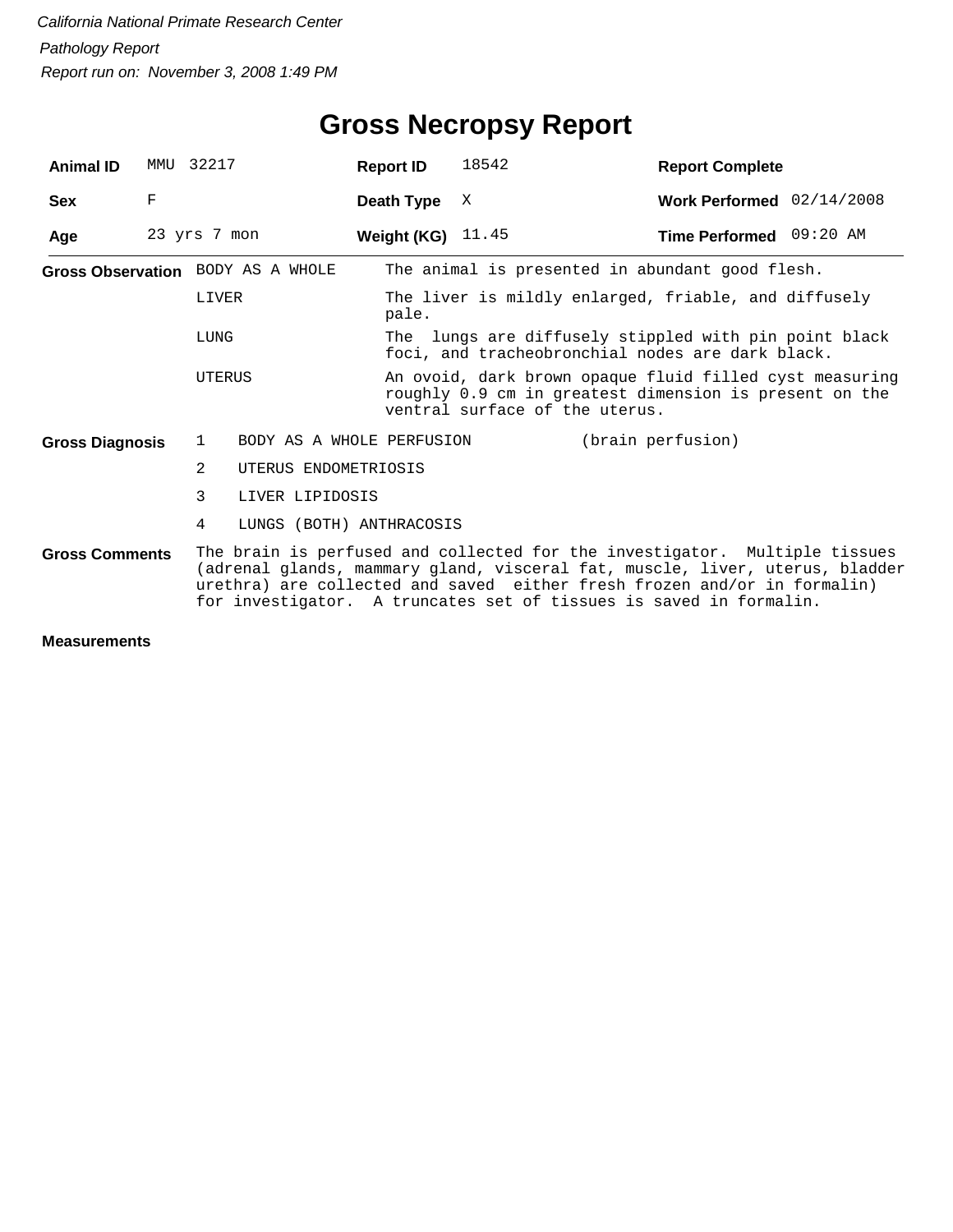#### **Final Necropsy Report**

| <b>Animal ID</b>                  |   | MMU 32223      |                                                | <b>Report ID</b>                               | 14500                                                                                                                                    | <b>Report Complete</b>                                                                                                                                  |          |  |  |  |
|-----------------------------------|---|----------------|------------------------------------------------|------------------------------------------------|------------------------------------------------------------------------------------------------------------------------------------------|---------------------------------------------------------------------------------------------------------------------------------------------------------|----------|--|--|--|
| <b>Sex</b>                        | F |                |                                                | Death Type                                     | Χ                                                                                                                                        | Work Performed 07/07/2007                                                                                                                               |          |  |  |  |
| Age                               |   | 25 yrs 2 mon   |                                                | Weight (KG) $8.03$                             |                                                                                                                                          | Time Performed 07:30 PM                                                                                                                                 |          |  |  |  |
| Gross Observation BODY AS A WHOLE |   |                |                                                |                                                | The animal is presented in good flesh with a bandaged<br>wound on the left lower back.                                                   |                                                                                                                                                         |          |  |  |  |
|                                   |   | LIVER          |                                                |                                                | The liver is mildly enlarged, pale, and soft suggesting<br>lipidosis.                                                                    |                                                                                                                                                         |          |  |  |  |
|                                   |   | LUNG           |                                                |                                                | The left caudal lobe is dark red-purple (atelectatic),<br>as are scattered foci in other lobes.                                          |                                                                                                                                                         |          |  |  |  |
|                                   |   | SKIN           |                                                |                                                | The skin and subcutis on the back, the site of an<br>abscess, appears clean with the area of the abscess well<br>walled off by fibrosis. |                                                                                                                                                         |          |  |  |  |
| <b>Gross Diagnosis</b>            |   | 1              | LIVER ABNORMAL APPEARANCE LIPIDOSIS            |                                                |                                                                                                                                          |                                                                                                                                                         |          |  |  |  |
|                                   |   | 2              | LUNG ATELECTASIS                               |                                                |                                                                                                                                          |                                                                                                                                                         |          |  |  |  |
|                                   |   | 3              |                                                |                                                | SUBCUTANEOUS TISSUE OF BACK ABSCESS (cleaned/drained)                                                                                    |                                                                                                                                                         |          |  |  |  |
| <b>Gross Comments</b>             |   |                | tissues is saved in formalin.                  |                                                |                                                                                                                                          | The brain is perfused and collected for the investigator. Adrenal glands,<br>eyes, and uterus are collected for investigators. A truncated set of       |          |  |  |  |
| <b>Final Observations HEART</b>   |   |                |                                                |                                                | lipofuscinosis, diffuse, mild.                                                                                                           | fibrosis, interfiber, extensively multifocal, moderate;<br>slide 13                                                                                     |          |  |  |  |
|                                   |   | ILEUM          |                                                | slide 4                                        |                                                                                                                                          | hyperplasia, lymphoid, diffuse, moderate to severe.                                                                                                     |          |  |  |  |
|                                   |   | KIDNEY         |                                                |                                                |                                                                                                                                          | nephritis, interstitial, chronic, multifocal, mild to<br>moderate, with multifocal glomerulosclerosis.                                                  | slide 7  |  |  |  |
|                                   |   | LIVER          |                                                | lipidosis, diffuse, mild to moderate. slide 6  |                                                                                                                                          |                                                                                                                                                         |          |  |  |  |
|                                   |   | PANCREAS       |                                                | islet amyloidosis, diffuse, severe.<br>slide 3 |                                                                                                                                          |                                                                                                                                                         |          |  |  |  |
|                                   |   | SKIN           |                                                |                                                | site of abscess on back - dermatitis/cellulitis,<br>chronic, focal, moderate, with subcutaneous fat<br>necrosis.<br>slide 15             |                                                                                                                                                         |          |  |  |  |
|                                   |   |                | THYROID GLAND                                  |                                                |                                                                                                                                          | adenoma, follicular (oxyphilic), focal.                                                                                                                 | slide 11 |  |  |  |
| <b>Final Diagnosis</b>            |   | 1              | PANCREAS, NOS AMYLOIDOSIS, FOCAL               |                                                |                                                                                                                                          | (islet amyloidosis)                                                                                                                                     |          |  |  |  |
|                                   |   | $\overline{a}$ | LIVER ABNORMAL APPEARANCE LIPIDOSIS            |                                                |                                                                                                                                          |                                                                                                                                                         |          |  |  |  |
|                                   |   | 3              | KIDNEY INFLAMMATION, CHRONIC                   |                                                |                                                                                                                                          | (chronic interstitial nephritis)                                                                                                                        |          |  |  |  |
|                                   |   | 4              | HEART FIBROSIS, MULTIFOCAL<br>LIPOFUSCINOSIS   |                                                |                                                                                                                                          |                                                                                                                                                         |          |  |  |  |
|                                   |   | 5              | THYROID GLAND ADENOMA                          |                                                |                                                                                                                                          | (follicular adenoma, oxyphilic)                                                                                                                         |          |  |  |  |
|                                   |   | 6              | SKIN OF BACK INFLAMMATION, FOCAL<br>DERMATITIS |                                                |                                                                                                                                          | (site of abscess)                                                                                                                                       |          |  |  |  |
| <b>Final Comments</b>             |   |                |                                                |                                                | hepatic lipidosis, pancreatic islet amyloidosis.                                                                                         | Founknownreasons, this animal's tissues have the appearance of an older<br>animal - myocardial fibrosis/lipofuscinosis, chronic interstitial nephritis, |          |  |  |  |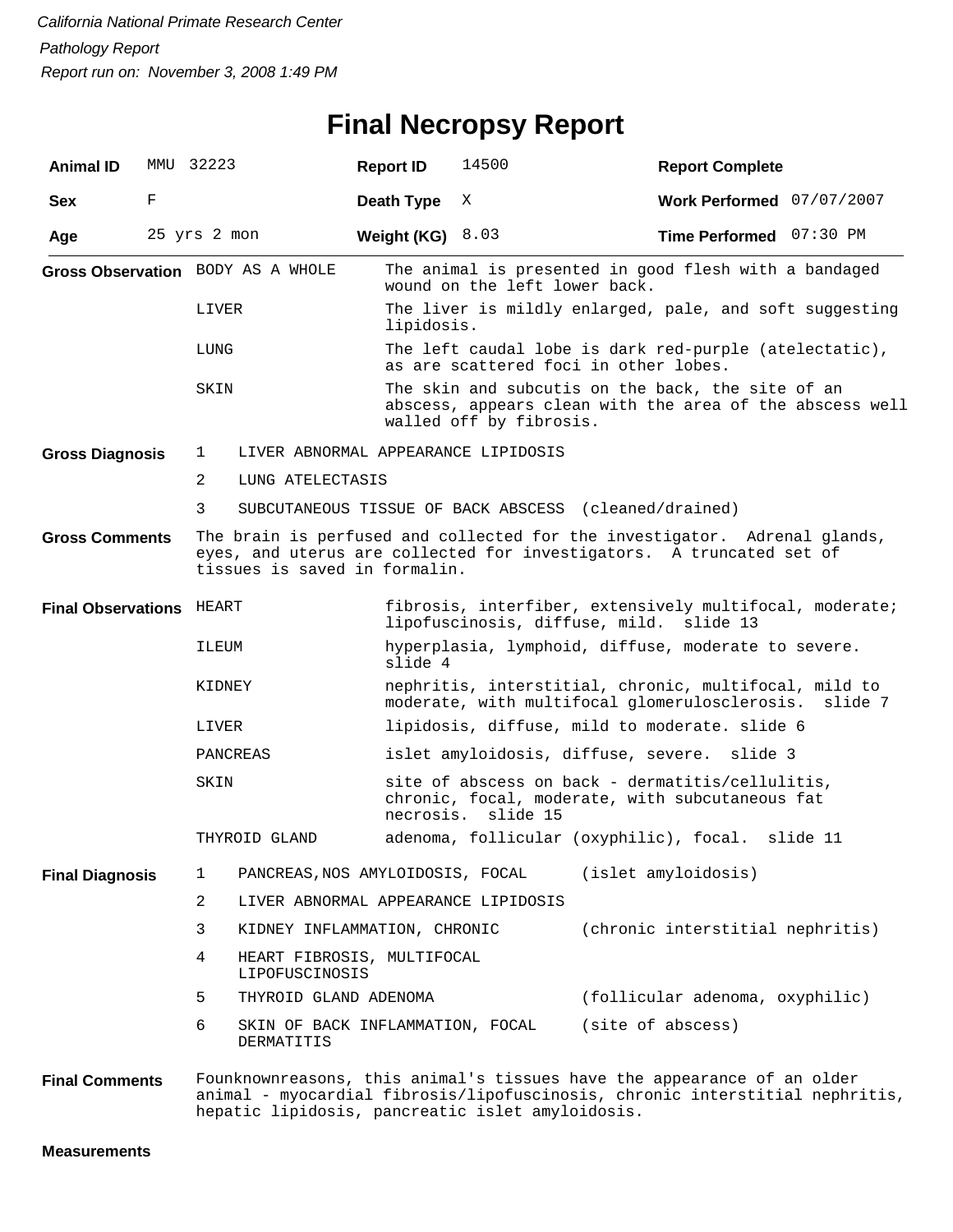## **Gross Necropsy Report**

| <b>Animal ID</b>       | MMU | 32225                             |                                                                     | <b>Report ID</b> | 17881                                                                                               | <b>Report Complete</b>                                                                                                                                                                                                  |  |  |  |
|------------------------|-----|-----------------------------------|---------------------------------------------------------------------|------------------|-----------------------------------------------------------------------------------------------------|-------------------------------------------------------------------------------------------------------------------------------------------------------------------------------------------------------------------------|--|--|--|
| <b>Sex</b>             | F   |                                   |                                                                     | Death Type       | $\mathbb D$                                                                                         | Work Performed 01/10/2008                                                                                                                                                                                               |  |  |  |
| Age                    |     | $24$ yrs $10$ mon                 |                                                                     | Weight (KG)      | 6.43                                                                                                | Time Performed 08:00 AM                                                                                                                                                                                                 |  |  |  |
|                        |     | Gross Observation BODY AS A WHOLE |                                                                     |                  | The animal is presented thin with a large volume of<br>intra-abdominal dark red fluid (hemorrhage). |                                                                                                                                                                                                                         |  |  |  |
|                        |     | KIDNEY                            |                                                                     |                  | Renal pelvises bilaterally are mildly enlarged<br>(hydronephrosis).                                 |                                                                                                                                                                                                                         |  |  |  |
|                        |     | LIVER                             |                                                                     |                  | The liver is mildly enlarged, pale, soft, and contains<br>multiple biliary cysts.                   |                                                                                                                                                                                                                         |  |  |  |
|                        |     | LUNG                              |                                                                     | foci.            |                                                                                                     | The lungs are diffusely stippled with pin-point black                                                                                                                                                                   |  |  |  |
|                        |     | OVARY                             |                                                                     |                  | The ovaries are not seen.                                                                           |                                                                                                                                                                                                                         |  |  |  |
|                        |     | UTERUS                            |                                                                     |                  |                                                                                                     | The uterus is completely obscured by endometriosis and<br>the associated cysts/adhesions - the largest of these<br>cysts, which completely encases the uterus, has ruptured<br>resulting in intra-abdominal hemorrhage. |  |  |  |
| <b>Gross Diagnosis</b> |     | 1                                 | UTERUS AND CERVIX, FALLOPIAN TUBES<br>AND OVARIES, CS ENDOMETRIOSIS |                  |                                                                                                     |                                                                                                                                                                                                                         |  |  |  |
|                        |     | 2                                 | KIDNEY AND PELVIS, CS DILATATION                                    |                  |                                                                                                     | (hydronephrosis, bilateral)                                                                                                                                                                                             |  |  |  |
|                        |     | 3                                 | LIVER HYPERTROPHY LIPIDOSIS                                         |                  |                                                                                                     | (hepatopathy, biliary cysts)                                                                                                                                                                                            |  |  |  |
|                        |     | 4                                 | LUNGS (BOTH) ANTHRACOSIS                                            |                  |                                                                                                     |                                                                                                                                                                                                                         |  |  |  |
| <b>Gross Comments</b>  |     |                                   |                                                                     |                  |                                                                                                     | A full set of tissues is saved in formalin for histopathology.                                                                                                                                                          |  |  |  |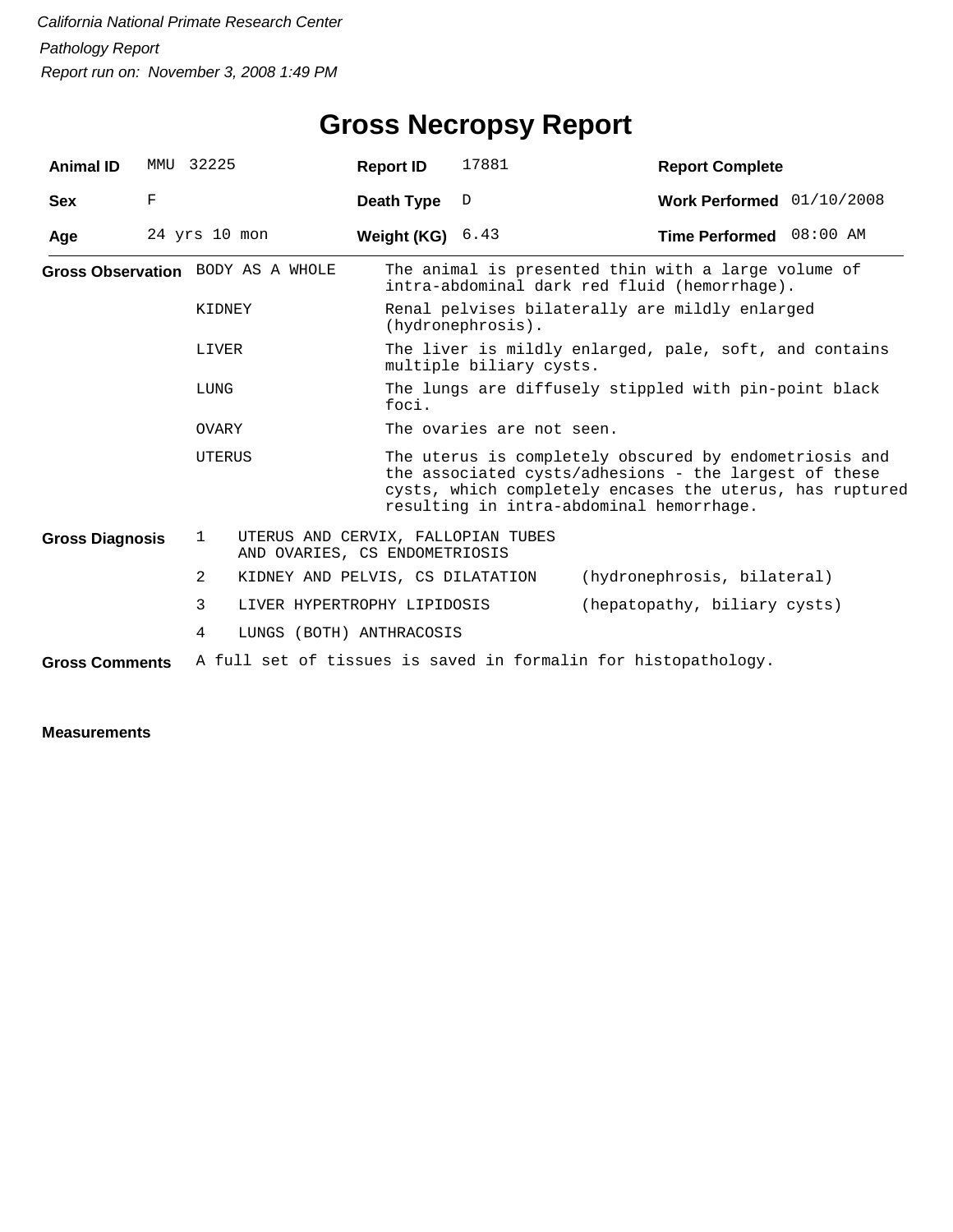| <b>Animal ID</b>       | MMU 32226    |                |                                          | <b>Report ID</b> | 14180                                                                                                                                                                                             | <b>Report Complete</b>                                                                                                                              |  |  |
|------------------------|--------------|----------------|------------------------------------------|------------------|---------------------------------------------------------------------------------------------------------------------------------------------------------------------------------------------------|-----------------------------------------------------------------------------------------------------------------------------------------------------|--|--|
| <b>Sex</b>             | F            |                |                                          | Death Type       | X                                                                                                                                                                                                 | Work Performed 06/19/2007                                                                                                                           |  |  |
| Age                    | 24 yrs 0 mon |                |                                          | Weight (KG) $8$  |                                                                                                                                                                                                   | Time Performed 09:30 AM                                                                                                                             |  |  |
|                        |              |                | Gross Observation BODY AS A WHOLE        |                  |                                                                                                                                                                                                   | The animal is presented in good flesh.                                                                                                              |  |  |
|                        |              | KIDNEY         |                                          |                  | left renal cortex.                                                                                                                                                                                | There is a single, roughly 0.5 cm diameter cyst in the                                                                                              |  |  |
|                        |              | LIVER          |                                          |                  | The liver is enlarged with rounded edges, and the<br>parenchyma is friable. There are multiple green fluid<br>filled cysts (biliary cysts), as well as areas of<br>apparent nodular regeneration. |                                                                                                                                                     |  |  |
|                        |              | LUNG           |                                          |                  |                                                                                                                                                                                                   | Lungs are diffusely stippled with pin point black foci.                                                                                             |  |  |
|                        |              | STOMACH        |                                          |                  |                                                                                                                                                                                                   | The gastric mucosa is streaked with erythema.                                                                                                       |  |  |
| <b>Gross Diagnosis</b> |              | $\mathbf{1}$   | BODY AS A WHOLE PERFUSION                |                  |                                                                                                                                                                                                   | (brain perfusion)                                                                                                                                   |  |  |
|                        |              | $\overline{2}$ | LIVER HYPERTROPHY                        |                  |                                                                                                                                                                                                   | (hepatomegaly)                                                                                                                                      |  |  |
|                        |              | 3              | LIVER CYSTS, MULTIPLE                    |                  |                                                                                                                                                                                                   | (biliary cysts)                                                                                                                                     |  |  |
|                        |              | 4              | KIDNEY CYST                              |                  |                                                                                                                                                                                                   | (cortical cyst)                                                                                                                                     |  |  |
|                        |              | 5              | STOMACH INFLAMMATION GASTRITIS, NOS      |                  |                                                                                                                                                                                                   |                                                                                                                                                     |  |  |
| <b>Gross Comments</b>  |              |                | is saved in formalin for histopathology. |                  |                                                                                                                                                                                                   | The brain is perfused and collected to fulfill a biospecimen request;<br>ovaries are also collected for the same reason. A truncated set of tissues |  |  |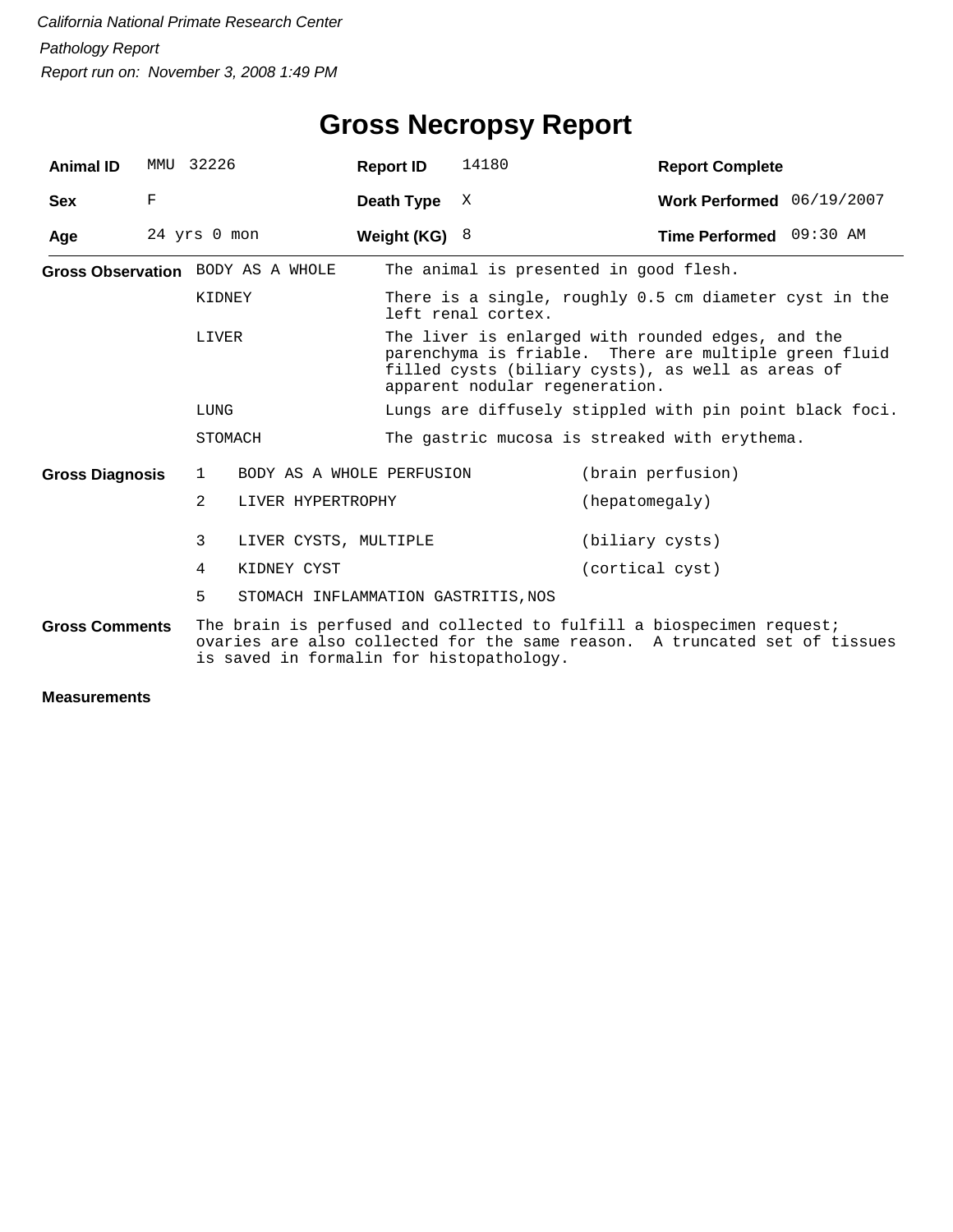| <b>Animal ID</b>                                                                                                                                                                                                                                          | MMU | 32252                             | <b>Report ID</b> | 17121 | Report Complete 11/29/2007                                                      |            |
|-----------------------------------------------------------------------------------------------------------------------------------------------------------------------------------------------------------------------------------------------------------|-----|-----------------------------------|------------------|-------|---------------------------------------------------------------------------------|------------|
| <b>Sex</b>                                                                                                                                                                                                                                                | F   |                                   | Death Type       | X     | Work Performed 11/28/2007                                                       |            |
| Age                                                                                                                                                                                                                                                       |     | 7 yrs 8 mon                       | Weight (KG)      | 10.07 | <b>Time Performed</b>                                                           | $10:00$ AM |
|                                                                                                                                                                                                                                                           |     | Gross Observation BODY AS A WHOLE |                  |       | The animal is presented in good flesh                                           |            |
|                                                                                                                                                                                                                                                           |     | UTERUS                            |                  |       | The animal is pregnant with a male fetus of<br>approximately 65 days gestation. |            |
| <b>Gross Diagnosis</b>                                                                                                                                                                                                                                    |     | BODY AS A WHOLE PERFUSION         |                  |       | (brain perfusion)                                                               |            |
| The brain is perfused and collected per project protocol, and the fetus is<br><b>Gross Comments</b><br>harvested, also for brain perfusion. The ovaries are collected to fulfill a<br>biospecimen request. No tissues are saved for CNPRC histopathology. |     |                                   |                  |       |                                                                                 |            |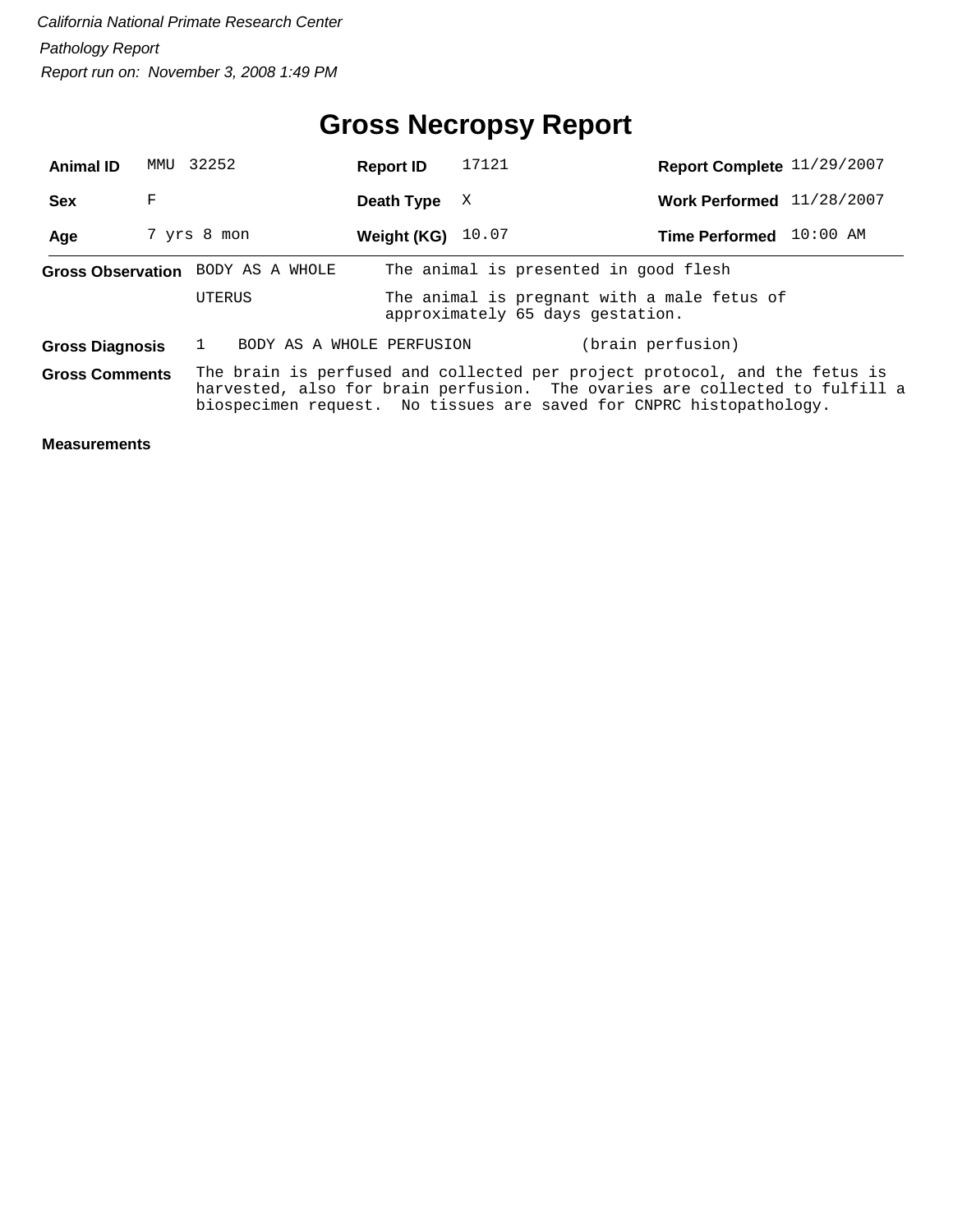| <b>Animal ID</b>       | MMU | 32286                                       | <b>Report ID</b>   | 18061                                                                                                                                                                                                                            | Report Complete 01/16/2008 |  |
|------------------------|-----|---------------------------------------------|--------------------|----------------------------------------------------------------------------------------------------------------------------------------------------------------------------------------------------------------------------------|----------------------------|--|
| <b>Sex</b>             | F   |                                             | Death Type         | К                                                                                                                                                                                                                                | Work Performed 01/15/2008  |  |
| Age                    |     | 7 yrs 9 mon                                 | Weight (KG) $7.65$ |                                                                                                                                                                                                                                  | Time Performed 11:20 AM    |  |
|                        |     | Gross Observation GASTROINTESTINAL<br>TRACT | good condition.    | Contents in the stomach and small intestine is within<br>normal limits of appearance and amount; there is green<br>contents in the proximal and distal large intestine.<br>This animal has a full adult set of dentition in very |                            |  |
|                        |     | SKIN                                        |                    | A tattoo on the right medial thigh reads 32286.                                                                                                                                                                                  |                            |  |
|                        |     | URINARY BLADDER                             |                    | The results of bililabstix results on asample drawn by<br>cysticentesis: glucose, ketone, bilirubin, and blood are<br>all negative, pH 8.5, protein trace.                                                                       |                            |  |
| <b>Gross Diagnosis</b> |     | COLON NORMAL APPEARANCE<br>1.               |                    |                                                                                                                                                                                                                                  | medical cull-diarrhea      |  |
| <b>Gross Comments</b>  |     | presented in the final necropsy report.     |                    | A variety of tissues are fixed in 10% buffered formalin and selected tissues<br>are collected for the biospecimen request program. The results of<br>microbiology [small and large intestine] and histopathology will be         |                            |  |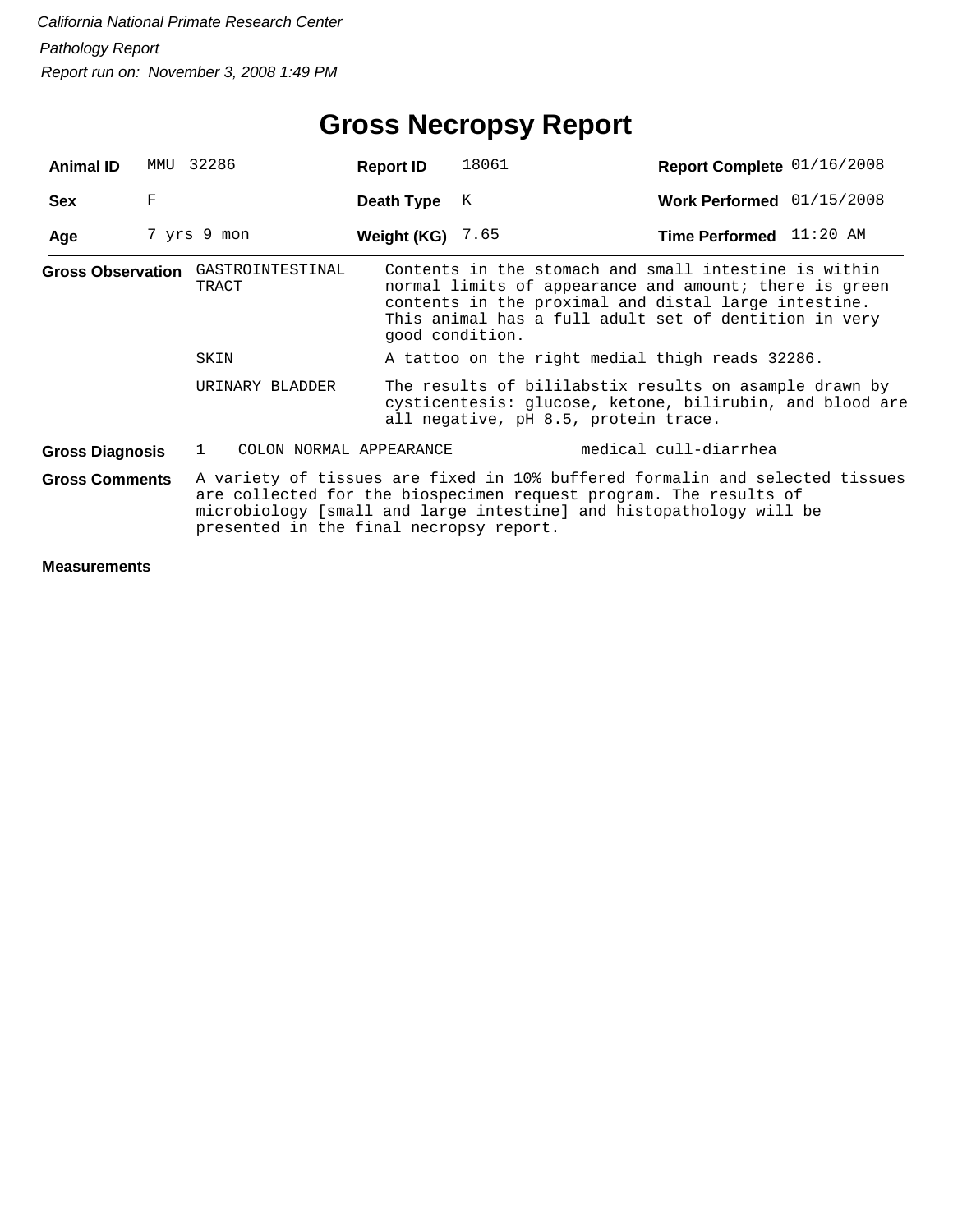| <b>Animal ID</b>       |   | MMU 32315   |                                                             | <b>Report ID</b>                                                                 | 16221                                                                                                                                                                                                                                                                                                                                                                      | <b>Report Complete</b>                                                                                                                                   |  |  |
|------------------------|---|-------------|-------------------------------------------------------------|----------------------------------------------------------------------------------|----------------------------------------------------------------------------------------------------------------------------------------------------------------------------------------------------------------------------------------------------------------------------------------------------------------------------------------------------------------------------|----------------------------------------------------------------------------------------------------------------------------------------------------------|--|--|
| <b>Sex</b>             | F |             |                                                             | Death Type                                                                       | K                                                                                                                                                                                                                                                                                                                                                                          | Work Performed 10/09/2007                                                                                                                                |  |  |
| Age                    |   | 7 yrs 6 mon |                                                             | Weight (KG) $6.8$                                                                |                                                                                                                                                                                                                                                                                                                                                                            | Time Performed 09:30 AM                                                                                                                                  |  |  |
|                        |   |             | Gross Observation BODY AS A WHOLE                           |                                                                                  | The animal is presented in good flesh.                                                                                                                                                                                                                                                                                                                                     |                                                                                                                                                          |  |  |
|                        |   | COLON       |                                                             |                                                                                  | Multiple colonic strictures, the most prominent located<br>roughly 15 cm proximal to the anus, have resulted in<br>dilatation and thickening of the colon proximal to the<br>strictures all the way back to the cecum. At the site<br>of the most prominent stricture, the mucosa is markedly<br>thickened circumferentially, and there is multifocal<br>mucosal erythema. |                                                                                                                                                          |  |  |
|                        |   | LIVER       |                                                             |                                                                                  | The liver is prominently enlarged and firm with very<br>sharp edges suggestive of amyloidosis.                                                                                                                                                                                                                                                                             |                                                                                                                                                          |  |  |
|                        |   |             | LYMPH NODES                                                 |                                                                                  |                                                                                                                                                                                                                                                                                                                                                                            | Paracolic nodes are prominent to enlarged.                                                                                                               |  |  |
| SPLEEN                 |   |             |                                                             | The spleen is moderately enlarged but otherwise appears<br>within normal limits. |                                                                                                                                                                                                                                                                                                                                                                            |                                                                                                                                                          |  |  |
| <b>Gross Diagnosis</b> |   | 1           | COLON STRICTURE                                             |                                                                                  |                                                                                                                                                                                                                                                                                                                                                                            |                                                                                                                                                          |  |  |
|                        |   | 2           | COLON DILATATION                                            |                                                                                  |                                                                                                                                                                                                                                                                                                                                                                            |                                                                                                                                                          |  |  |
|                        |   | 3           | COLONIC MUCOUS MEMBRANE<br>INFLAMMATION, MULTIFOCAL COLITIS |                                                                                  |                                                                                                                                                                                                                                                                                                                                                                            |                                                                                                                                                          |  |  |
|                        |   | 4           | LYMPH NODE HYPERTROPHY                                      |                                                                                  |                                                                                                                                                                                                                                                                                                                                                                            | (lymphadenopathy - paracolic nodes)                                                                                                                      |  |  |
|                        |   | 5           | SPLEEN HYPERTROPHY                                          |                                                                                  |                                                                                                                                                                                                                                                                                                                                                                            | (spherical y)                                                                                                                                            |  |  |
|                        |   | 6           | LIVER AMYLOIDOSIS, FOCAL                                    |                                                                                  |                                                                                                                                                                                                                                                                                                                                                                            | (amyloidosis, diffuse)                                                                                                                                   |  |  |
| <b>Gross Comments</b>  |   |             | formalin for histopathology.                                |                                                                                  |                                                                                                                                                                                                                                                                                                                                                                            | Multiple tissues are collected to fulfill biospecimen requests (kidneys,<br>ovaries, uterine tubes, trachea), and a truncated set of tissues is saved in |  |  |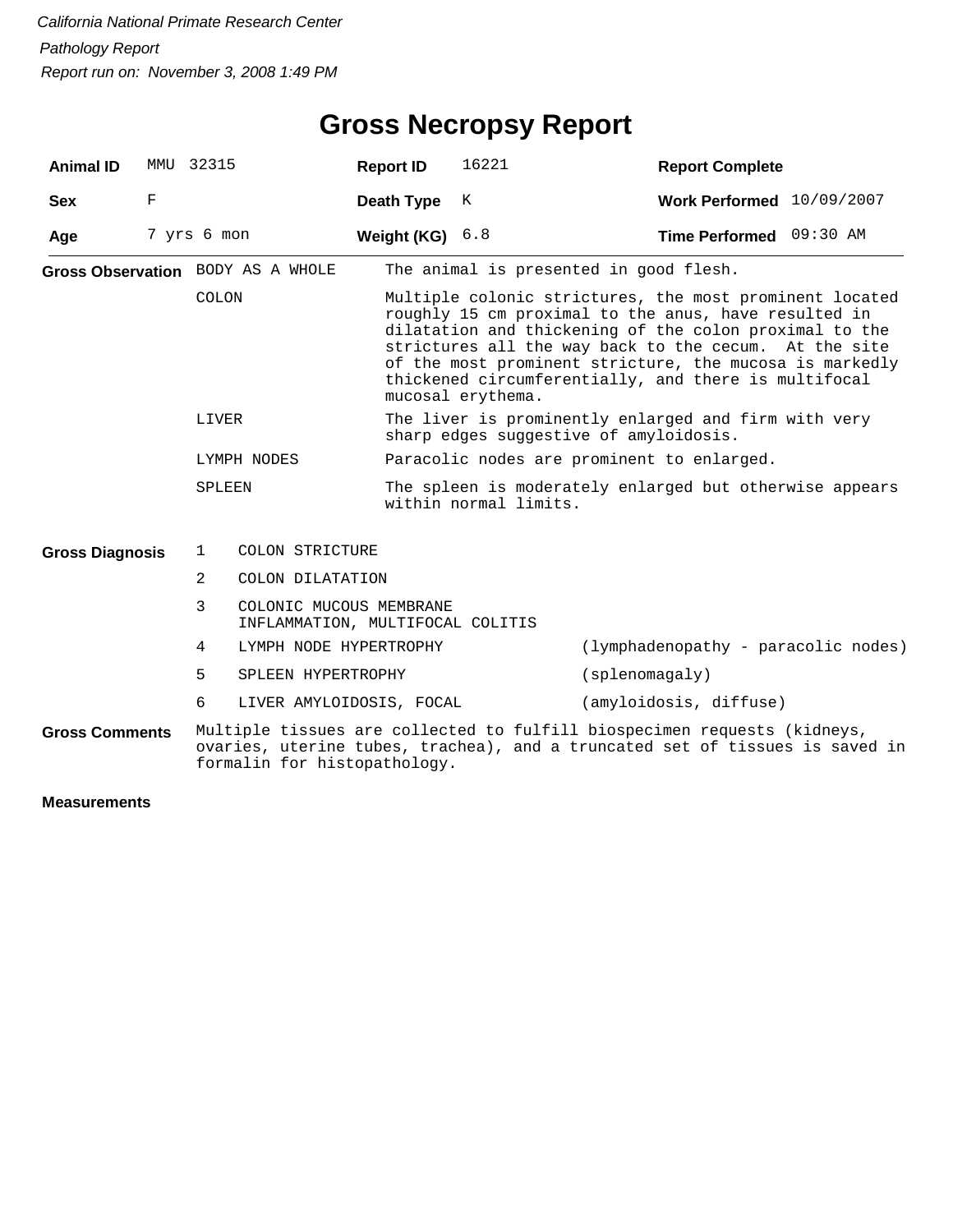#### **Gross Necropsy Report**

| <b>Animal ID</b>       |   | MMU 32339                         | <b>Report ID</b>                                    | 19463 |                                                                             | Report Complete 04/01/2008 |
|------------------------|---|-----------------------------------|-----------------------------------------------------|-------|-----------------------------------------------------------------------------|----------------------------|
| <b>Sex</b>             | F |                                   | Death Type                                          | X     |                                                                             | Work Performed 04/01/2008  |
| Age                    |   | 7 yrs 11 mon                      | Weight (KG) $9.15$                                  |       |                                                                             | Time Performed 09:50 AM    |
|                        |   | Gross Observation BODY AS A WHOLE |                                                     |       | The animal is presented in good flesh.                                      |                            |
| <b>Gross Diagnosis</b> |   |                                   | BODY AS A WHOLE NO REMARKABLE<br>FINDINGS PERFUSION |       | (brain perfusion)                                                           |                            |
| <b>Gross Comments</b>  |   |                                   | collected per project protocol.                     |       | The brain is perfused and collected for the investigator. Other tissues are |                            |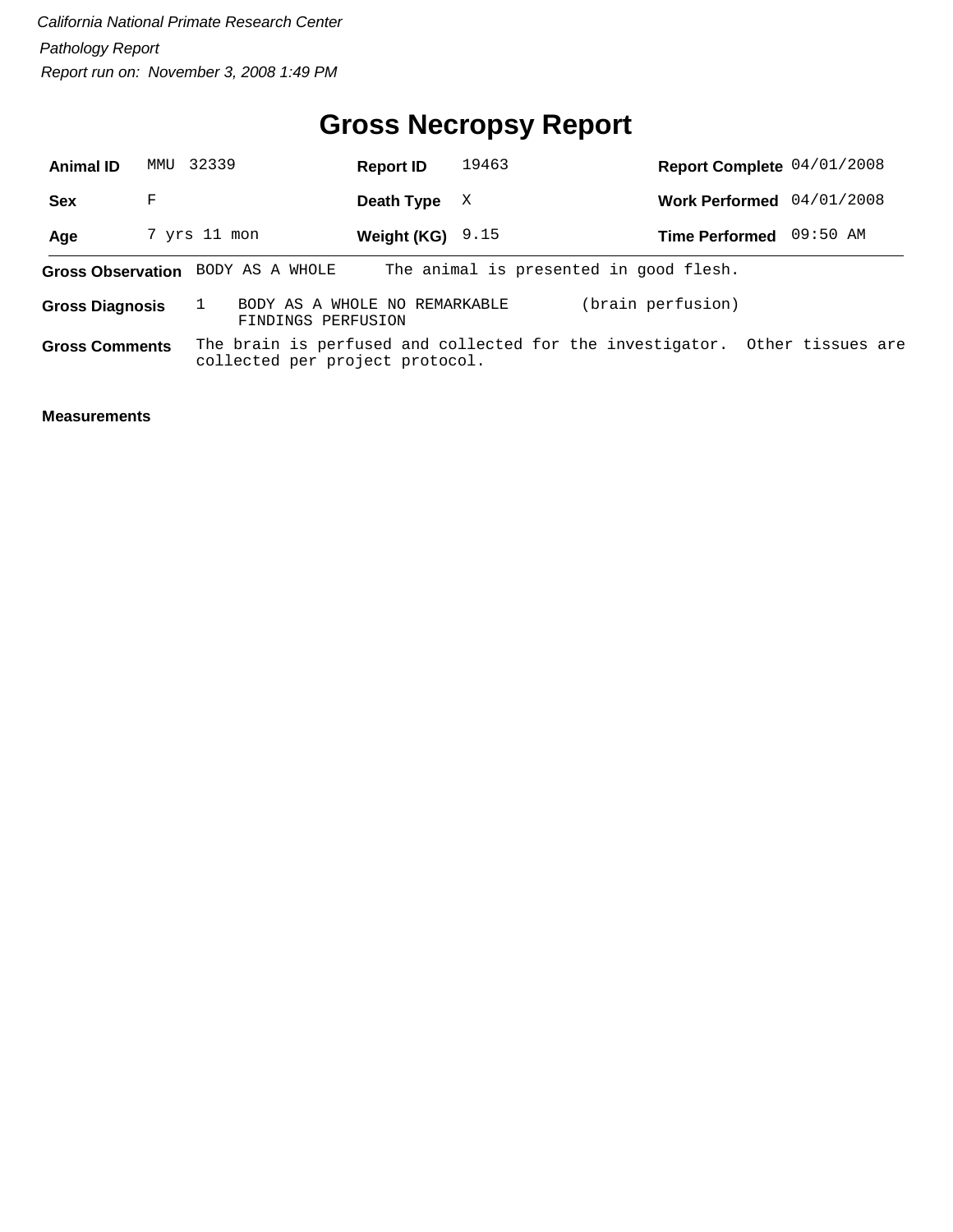| <b>Animal ID</b>                                                                                                                                                                                                | MMTJ | 32363                                          | <b>Report ID</b>   | 14261                                                                    | Report Complete 06/22/2007                                |  |  |  |
|-----------------------------------------------------------------------------------------------------------------------------------------------------------------------------------------------------------------|------|------------------------------------------------|--------------------|--------------------------------------------------------------------------|-----------------------------------------------------------|--|--|--|
| <b>Sex</b>                                                                                                                                                                                                      | F    |                                                | Death Type         | К                                                                        | Work Performed 06/22/2007                                 |  |  |  |
| Age                                                                                                                                                                                                             |      | 7 yrs 2 mon                                    | Weight (KG) $4.31$ |                                                                          | Time Performed 10:45 AM                                   |  |  |  |
|                                                                                                                                                                                                                 |      | Gross Observation BODY AS A WHOLE              |                    |                                                                          | The animal is presented thin and dehydrated.              |  |  |  |
|                                                                                                                                                                                                                 |      | GASTROINTESTINAL<br>TRACT                      |                    | The mucosa throughout the GIT is thickened and variably<br>erythematous. |                                                           |  |  |  |
| LIVER                                                                                                                                                                                                           |      |                                                |                    |                                                                          | The liver is enlarged and firm with sharp edges.          |  |  |  |
|                                                                                                                                                                                                                 |      | LYMPH NODES                                    |                    |                                                                          | Lymph nodes associated with the GIT are enlarged.         |  |  |  |
| <b>Gross Diagnosis</b>                                                                                                                                                                                          |      | BODY AS A WHOLE INANITION<br>-1<br>DEHYDRATION |                    |                                                                          |                                                           |  |  |  |
|                                                                                                                                                                                                                 |      | 2                                              |                    |                                                                          | GASTROINTESTINAL TRACT INFLAMMATION (gastroenterocolitis) |  |  |  |
|                                                                                                                                                                                                                 |      | 3<br>LIVER HYPERTROPHY AMYLOIDOSIS             |                    |                                                                          |                                                           |  |  |  |
|                                                                                                                                                                                                                 |      | 4<br>LYMPH NODE HYPERTROPHY                    |                    |                                                                          | (lymphadenopathy - paracolic,<br>mesenteric, gastric)     |  |  |  |
| Ovaries and uterine tubes are collected to fulfill biospecimen requests. A<br><b>Gross Comments</b><br>truncated set of tissues is saved in formalin, but no histopathology is to<br>be performed at this time. |      |                                                |                    |                                                                          |                                                           |  |  |  |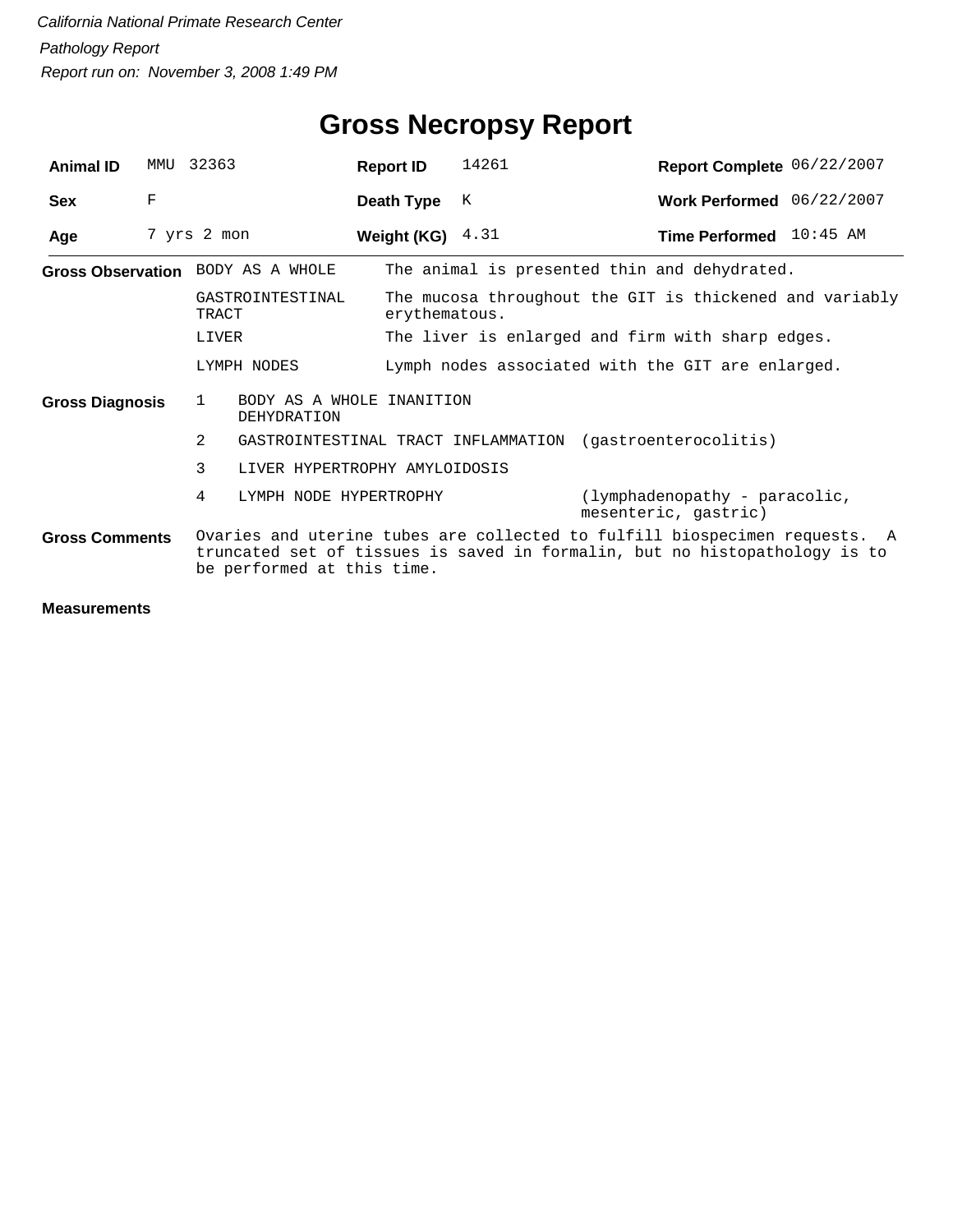| <b>Animal ID</b>       |   | MMU 32448                              | <b>Report ID</b> | 16862                                                                                                                                                                                                                         | <b>Report Complete</b>    |  |
|------------------------|---|----------------------------------------|------------------|-------------------------------------------------------------------------------------------------------------------------------------------------------------------------------------------------------------------------------|---------------------------|--|
| <b>Sex</b>             | F |                                        | Death Type       | X                                                                                                                                                                                                                             | Work Performed 11/13/2007 |  |
| Age                    |   | 7 yrs 6 mon                            | Weight (KG)      | 6.56                                                                                                                                                                                                                          | Time Performed 09:15 AM   |  |
|                        |   | Gross Observation BODY AS A WHOLE      |                  | The animal is presented in good flesh.                                                                                                                                                                                        |                           |  |
|                        |   | LUNG                                   |                  | Extensive adhesions between visceral and parietal pleura<br>firmly attach the the left lung lobes to the body wall.                                                                                                           |                           |  |
| <b>Gross Diagnosis</b> |   | BODY AS A WHOLE PERFUSION              |                  |                                                                                                                                                                                                                               | (brain perfusion)         |  |
|                        |   | 2<br>LUNG ADHESIONS, FIBROUS ACARIASIS |                  |                                                                                                                                                                                                                               |                           |  |
| <b>Gross Comments</b>  |   |                                        |                  | The brain is perfused and collected for the investigator. Several tissues<br>are collected to fulfill biospecimen requests (mammary gland, muscle,<br>visceral fat, adrenal glands, uterus, liver, urinary bladder, urethra). |                           |  |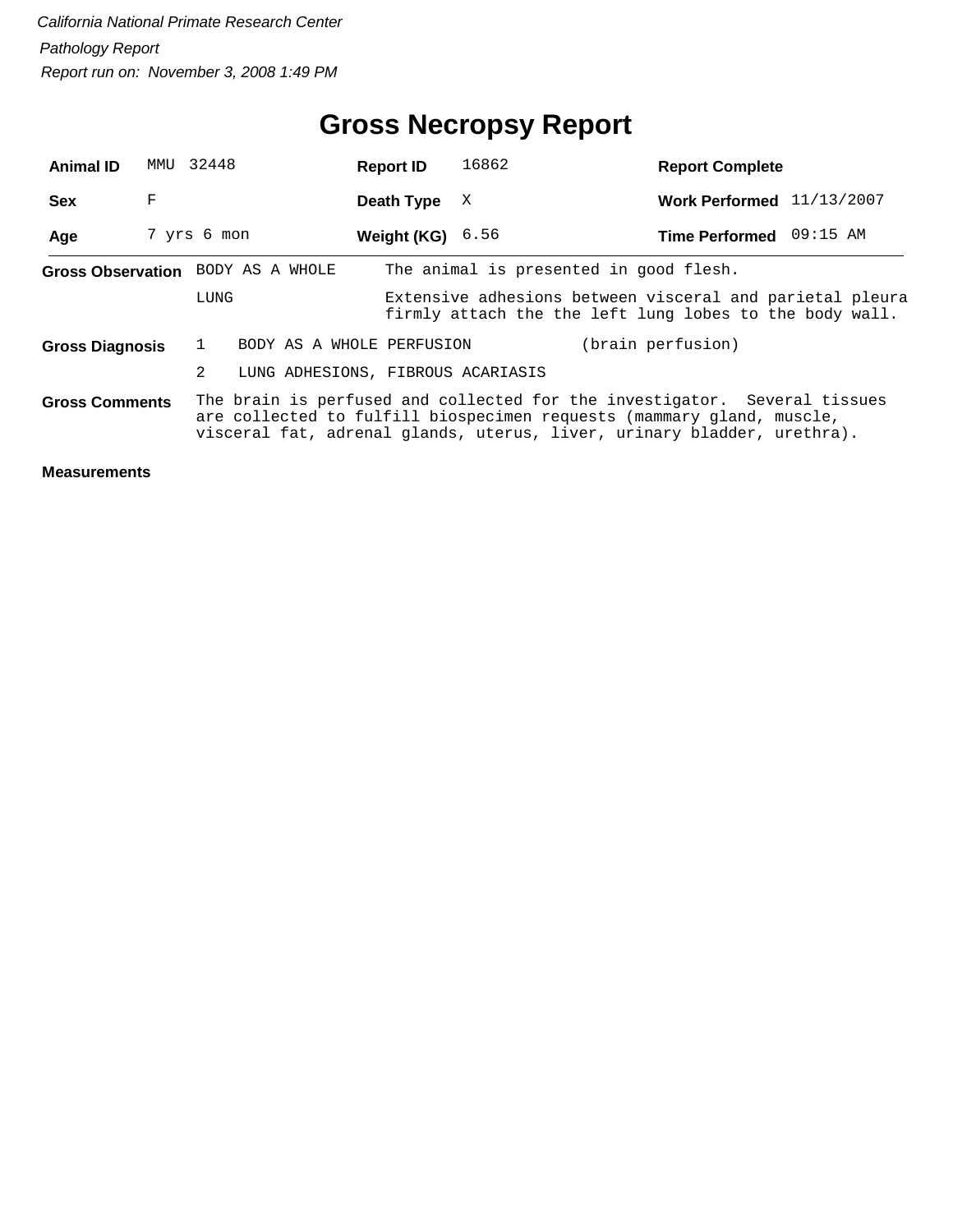## **Gross Necropsy Report**

| <b>Animal ID</b>                                                                                | MMU | 32461                             | <b>Report ID</b>                 | 20381 | <b>Report Complete</b>                               |          |
|-------------------------------------------------------------------------------------------------|-----|-----------------------------------|----------------------------------|-------|------------------------------------------------------|----------|
| <b>Sex</b>                                                                                      | F   |                                   | Death Type                       | X     | Work Performed $05/27/2008$                          |          |
| Age                                                                                             |     | 8 yrs 1 mon                       | Weight (KG) $9.49$               |       | <b>Time Performed</b>                                | 08:00 AM |
|                                                                                                 |     | Gross Observation BODY AS A WHOLE |                                  |       | The animal is presented in good flesh.               |          |
|                                                                                                 |     | UTERUS                            |                                  |       | The endometrium is diffusely thickened and pale tan. |          |
| <b>Gross Diagnosis</b>                                                                          |     |                                   | BODY AS A WHOLE PERFUSION        |       | (BRAIN PERFUSION)                                    |          |
|                                                                                                 |     | 2                                 | ENDOMETRIUM HYPERPLASIA, DIFFUSE |       |                                                      |          |
| The brain is perfused, and tissues are collected per project protocol.<br><b>Gross Comments</b> |     |                                   |                                  |       |                                                      |          |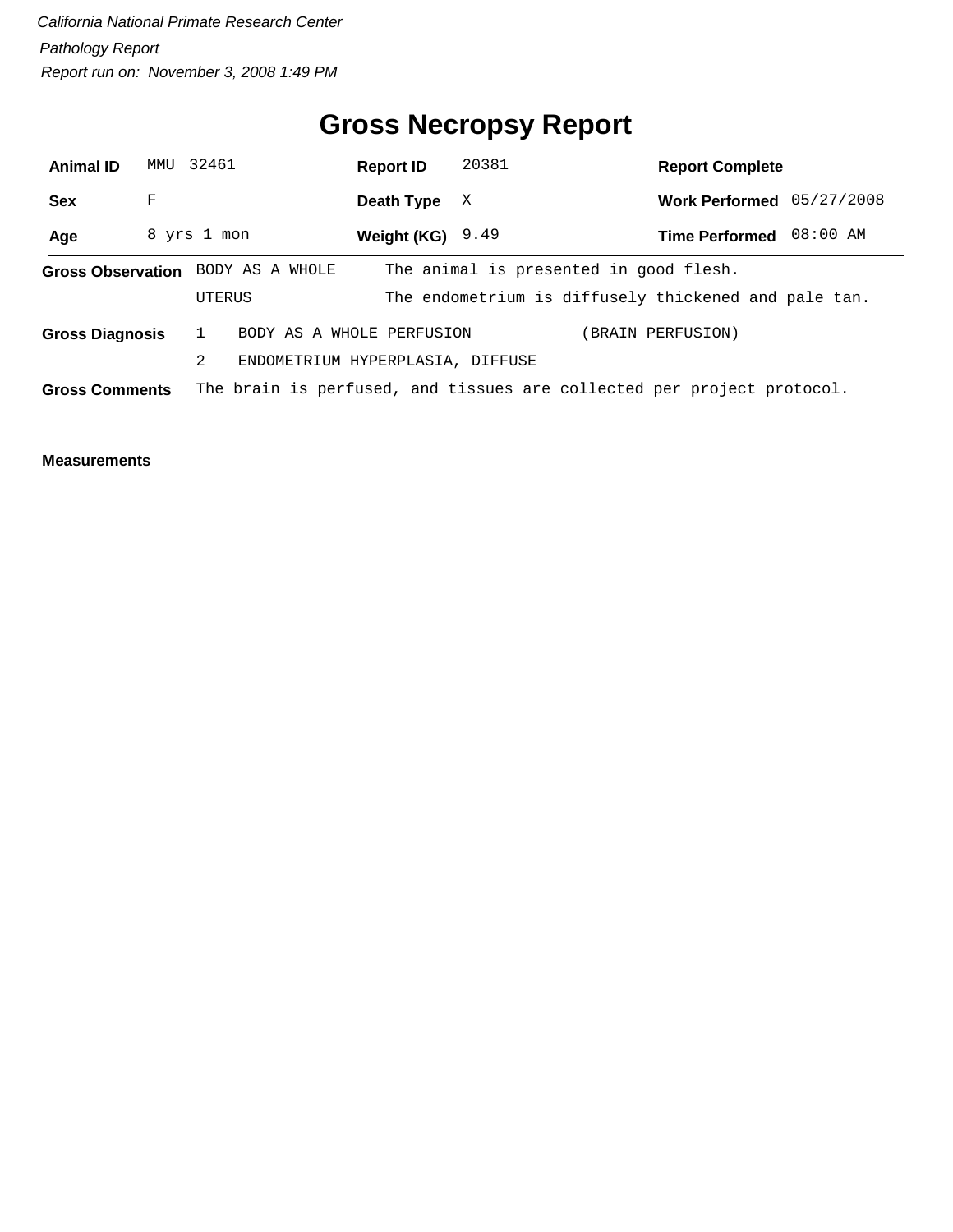## **Gross Necropsy Report**

| <b>Animal ID</b>       | MMU 32498   |              |                                   | <b>Report ID</b>                                                                          | 14221                                                                                                                 | <b>Report Complete</b>    |  |  |
|------------------------|-------------|--------------|-----------------------------------|-------------------------------------------------------------------------------------------|-----------------------------------------------------------------------------------------------------------------------|---------------------------|--|--|
| <b>Sex</b>             | М           |              |                                   | Death Type                                                                                | X                                                                                                                     | Work Performed 06/21/2007 |  |  |
| Age                    | 7 yrs 1 mon |              |                                   | <b>Weight (KG)</b> $11.35$                                                                |                                                                                                                       | Time Performed 09:30 AM   |  |  |
|                        |             |              | Gross Observation BODY AS A WHOLE |                                                                                           | The animal is presented in good flesh.                                                                                |                           |  |  |
|                        |             | HEART        |                                   | The left ventricular free wall is thinner than expected,<br>and the ventricle is dilated. |                                                                                                                       |                           |  |  |
|                        |             | KIDNEY       |                                   |                                                                                           | A large, 3.0 cm diameter, clear fluid filled cyst is<br>present in the cortex of the left kidney.                     |                           |  |  |
| <b>Gross Diagnosis</b> |             | $\mathbf{1}$ | BODY AS A WHOLE PERFUSION         |                                                                                           |                                                                                                                       |                           |  |  |
|                        |             | 2            | KIDNEY CYST                       |                                                                                           |                                                                                                                       |                           |  |  |
|                        |             | 3            | LEFT VENTRICLE DILATATION         |                                                                                           |                                                                                                                       |                           |  |  |
| <b>Gross Comments</b>  |             |              |                                   |                                                                                           | The animal is perfused, and tissues are collected per project protocol.<br>Only kidney and heart are saved for CNPRC. |                           |  |  |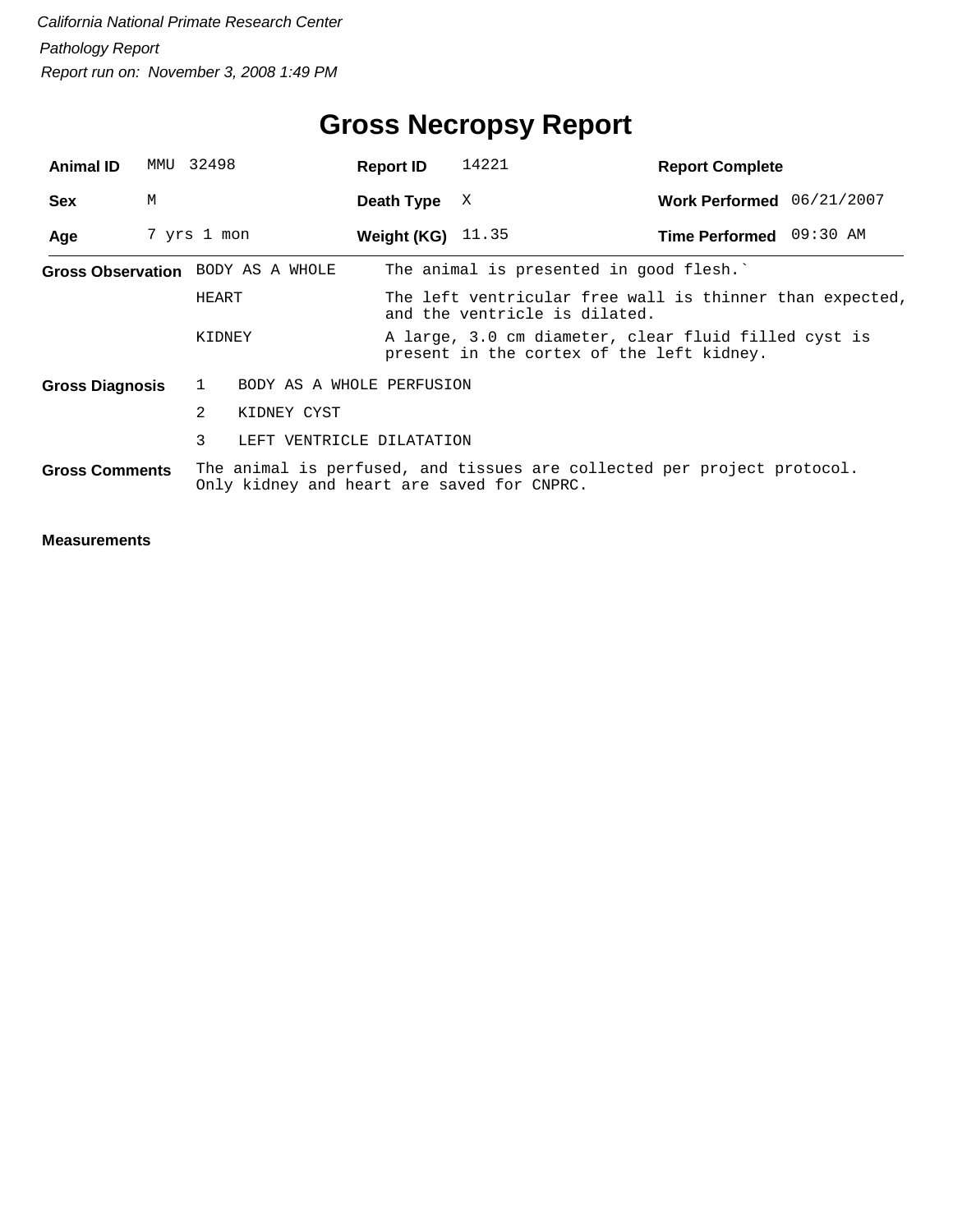## **Gross Necropsy Report**

| <b>Animal ID</b>       |   | MMU 32567                                      | <b>Report ID</b>            | 16342                        | <b>Report Complete</b>                                                  |  |
|------------------------|---|------------------------------------------------|-----------------------------|------------------------------|-------------------------------------------------------------------------|--|
| <b>Sex</b>             | F |                                                | Death Type                  | X                            | Work Performed 10/16/2007                                               |  |
| Age                    |   | 7 yrs 4 mon                                    | Weight (KG)                 | 7.51                         | Time Performed 08:45 AM                                                 |  |
|                        |   | Gross Observation BODY AS A WHOLE              |                             |                              | The animal is presented in good flesh.                                  |  |
|                        |   | PITUITARY GLAND                                |                             | the top ot he sella turcica. | The pituitary gland is mildly enlarged and protrudes out                |  |
| <b>Gross Diagnosis</b> |   |                                                | BODY AS A WHOLE PERFUSION   |                              | (brain perfusion)                                                       |  |
|                        |   | 2                                              | PITUITARY GLAND HYPERTROPHY |                              |                                                                         |  |
| <b>Gross Comments</b>  |   | truncated set of tissues is saved in formalin. |                             |                              | The brain is perfused and tissues are collected per project protocol. A |  |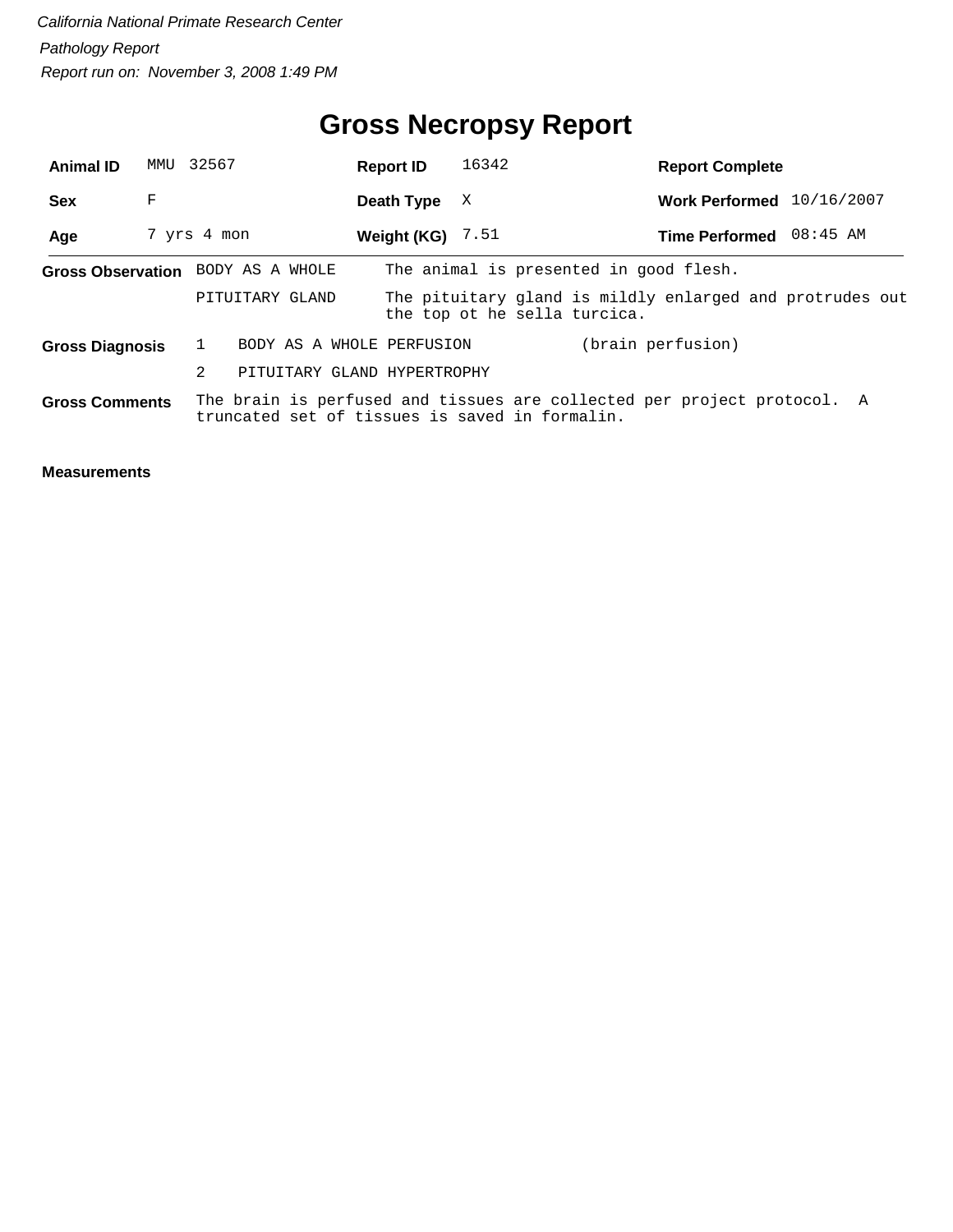## **Gross Necropsy Report**

| <b>Animal ID</b>       |   | MCY 32726                         | <b>Report ID</b>                                                                                                                       | 15280                                                                                                     | Report Complete 08/17/2007 |            |
|------------------------|---|-----------------------------------|----------------------------------------------------------------------------------------------------------------------------------------|-----------------------------------------------------------------------------------------------------------|----------------------------|------------|
| <b>Sex</b>             | F |                                   | Death Type                                                                                                                             | К                                                                                                         | <b>Work Performed</b>      | 08/17/2007 |
| Age                    |   | 11 yrs 9 mon                      | Weight (KG) $3.75$                                                                                                                     |                                                                                                           | <b>Time Performed</b>      | $10:30$ AM |
|                        |   | Gross Observation BODY AS A WHOLE |                                                                                                                                        | The SRV+ animal is presented in good flesh.                                                               |                            |            |
|                        |   | LIVER                             | soft.                                                                                                                                  | The liver is mildly enlarged with slightly rounded<br>edges, and the parenchyma is diffusely pale tan and |                            |            |
| <b>Gross Diagnosis</b> |   | LIVER HYPERTROPHY LIPIDOSIS       |                                                                                                                                        |                                                                                                           |                            |            |
| <b>Gross Comments</b>  |   |                                   | Tissues are collected to fulfill a biospecimen request (ovaries) and per<br>project protocol. None are saved for CNPRC histopathology. |                                                                                                           |                            |            |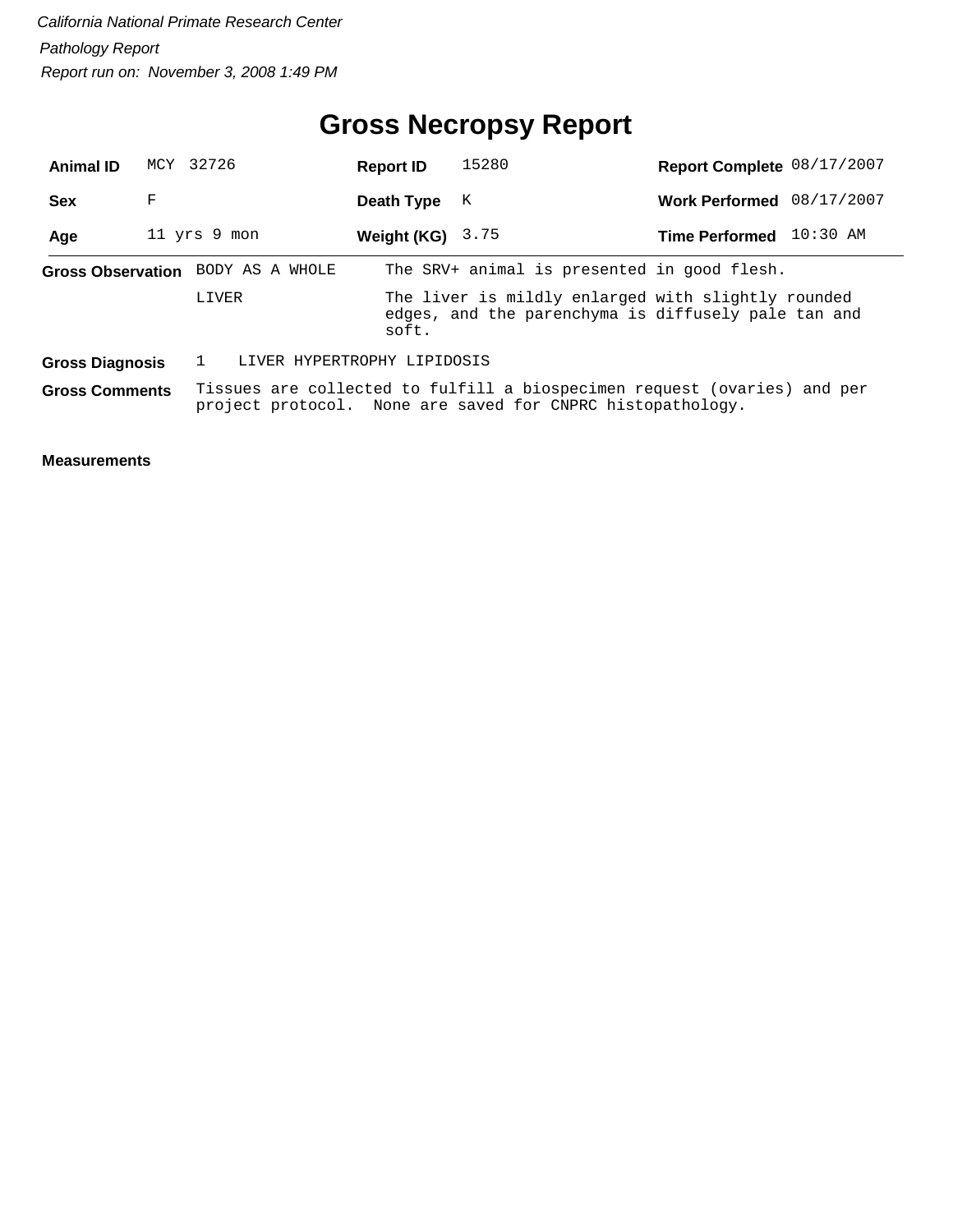## **Gross Necropsy Report**

| <b>Animal ID</b>       | MMU | 32871                             | <b>Report ID</b>              | 20162                                                                                                                                                                                                | Report Complete 05/14/2008 |          |
|------------------------|-----|-----------------------------------|-------------------------------|------------------------------------------------------------------------------------------------------------------------------------------------------------------------------------------------------|----------------------------|----------|
| <b>Sex</b>             | М   |                                   | Death Type                    | X                                                                                                                                                                                                    | Work Performed 05/14/2008  |          |
| Age                    |     | 7 yrs 2 mon                       | Weight (KG) $9.01$            |                                                                                                                                                                                                      | <b>Time Performed</b>      | 12:30 PM |
|                        |     | Gross Observation BODY AS A WHOLE |                               | The animal is presented in good flesh with an open<br>ventral midline abdominal incision subsequent to<br>experimental manipulation.                                                                 |                            |          |
| <b>Gross Diagnosis</b> |     | FINDINGS                          | BODY AS A WHOLE NO REMARKABLE |                                                                                                                                                                                                      |                            |          |
| <b>Gross Comments</b>  |     |                                   |                               | Tissues are collected per project protocol and to fulfill biospecimen<br>requests (kidneys, testes, epididymides, seminal vesicles, lymph nodes) -<br>no tissues are saved for CNPRC histopathology. |                            |          |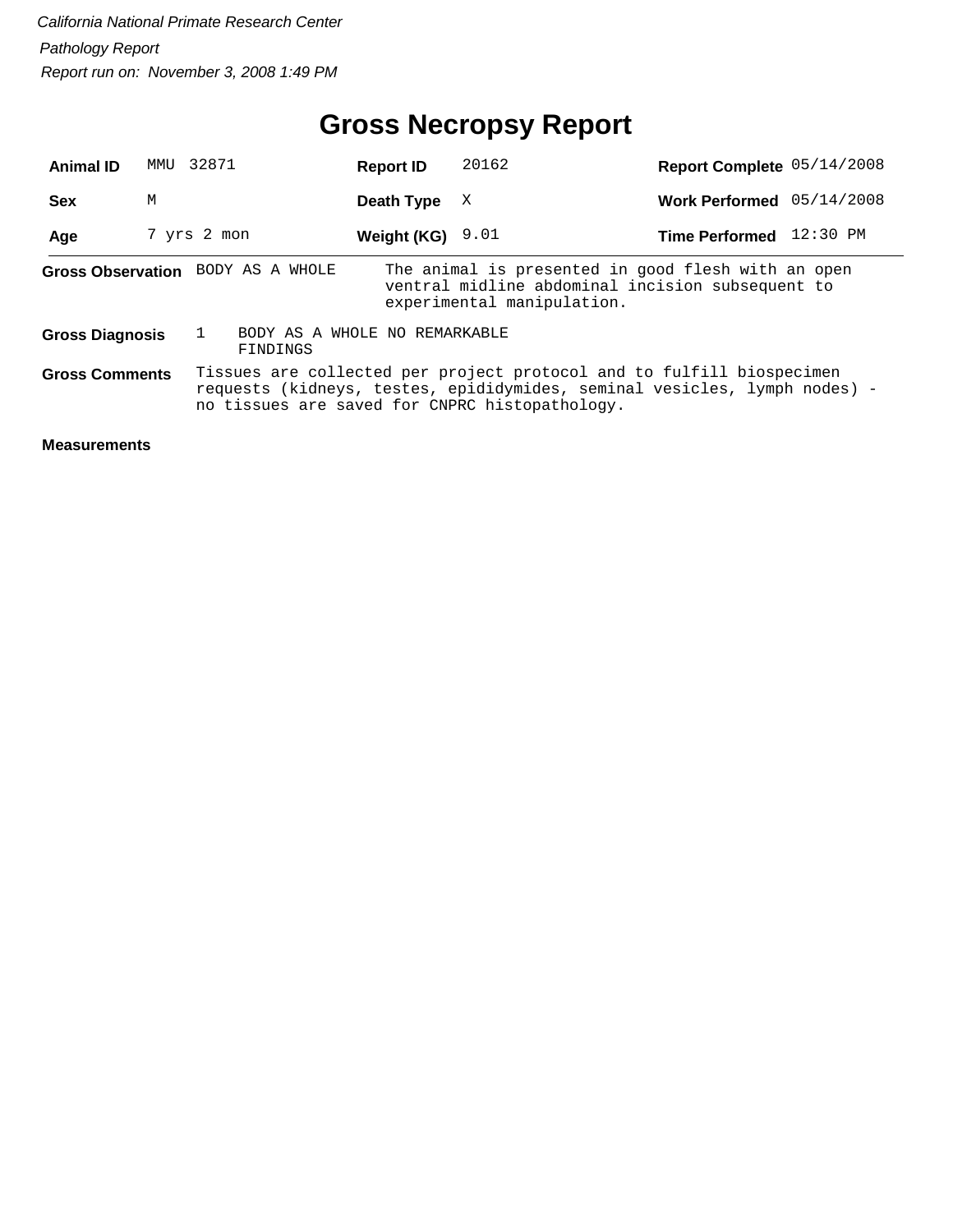#### **Gross Necropsy Report**

| <b>Animal ID</b>                                                                                               | MMTJ | 32901       | <b>Report ID</b>    | 14561 | Report Complete 11/29/2007                                                                                                        |  |  |
|----------------------------------------------------------------------------------------------------------------|------|-------------|---------------------|-------|-----------------------------------------------------------------------------------------------------------------------------------|--|--|
| <b>Sex</b>                                                                                                     | М    |             | Death Type          | X     | Work Performed 07/11/2007                                                                                                         |  |  |
| Age                                                                                                            |      | 6 yrs 4 mon | Weight (KG) $15.19$ |       | Time Performed 09:30 AM                                                                                                           |  |  |
| The animal is presented in abundant good flesh.<br>BODY AS A WHOLE<br><b>Gross Observation</b>                 |      |             |                     |       |                                                                                                                                   |  |  |
| (brain/spinal cord perfusion)<br>BODY AS A WHOLE NO REMARKABLE<br><b>Gross Diagnosis</b><br>FINDINGS PERFUSION |      |             |                     |       |                                                                                                                                   |  |  |
| <b>Gross Comments</b>                                                                                          |      |             |                     |       | Brain and spinal cord are perfused and collected for the investigator.<br>Kidneys are collected to fulfill a biospecimen request. |  |  |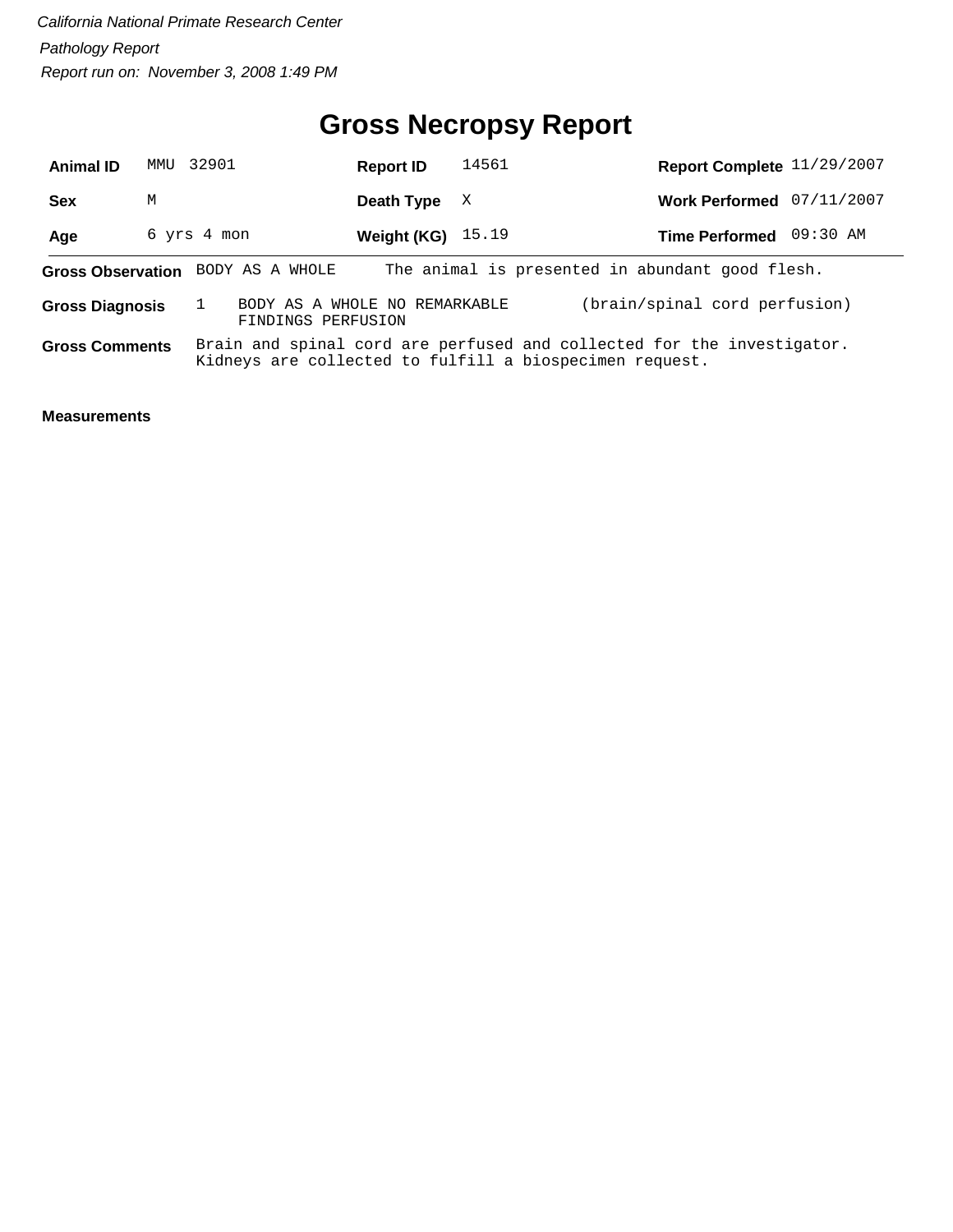#### **Gross Necropsy Report**

| <b>Animal ID</b>       | MMTJ | 32973                                               | <b>Report ID</b>   | 16161                                                                                                                                                | Report Complete 10/04/2007 |            |
|------------------------|------|-----------------------------------------------------|--------------------|------------------------------------------------------------------------------------------------------------------------------------------------------|----------------------------|------------|
| <b>Sex</b>             | F    |                                                     | Death Type         | X                                                                                                                                                    | Work Performed 10/04/2007  |            |
| Age                    |      | 6 yrs 6 mon                                         | Weight (KG) $7.45$ |                                                                                                                                                      | <b>Time Performed</b>      | $10:00$ AM |
|                        |      | Gross Observation BODY AS A WHOLE                   |                    | The animal is presented in good flesh.                                                                                                               |                            |            |
| <b>Gross Diagnosis</b> |      | BODY AS A WHOLE NO REMARKABLE<br>FINDINGS PERFUSION |                    |                                                                                                                                                      | (brain perfusion)          |            |
| <b>Gross Comments</b>  |      |                                                     |                    | The brain is perfused and collected for the investigator, and ovaries are<br>collected to fulfill a biospecimen request. No other tissues are saved. |                            |            |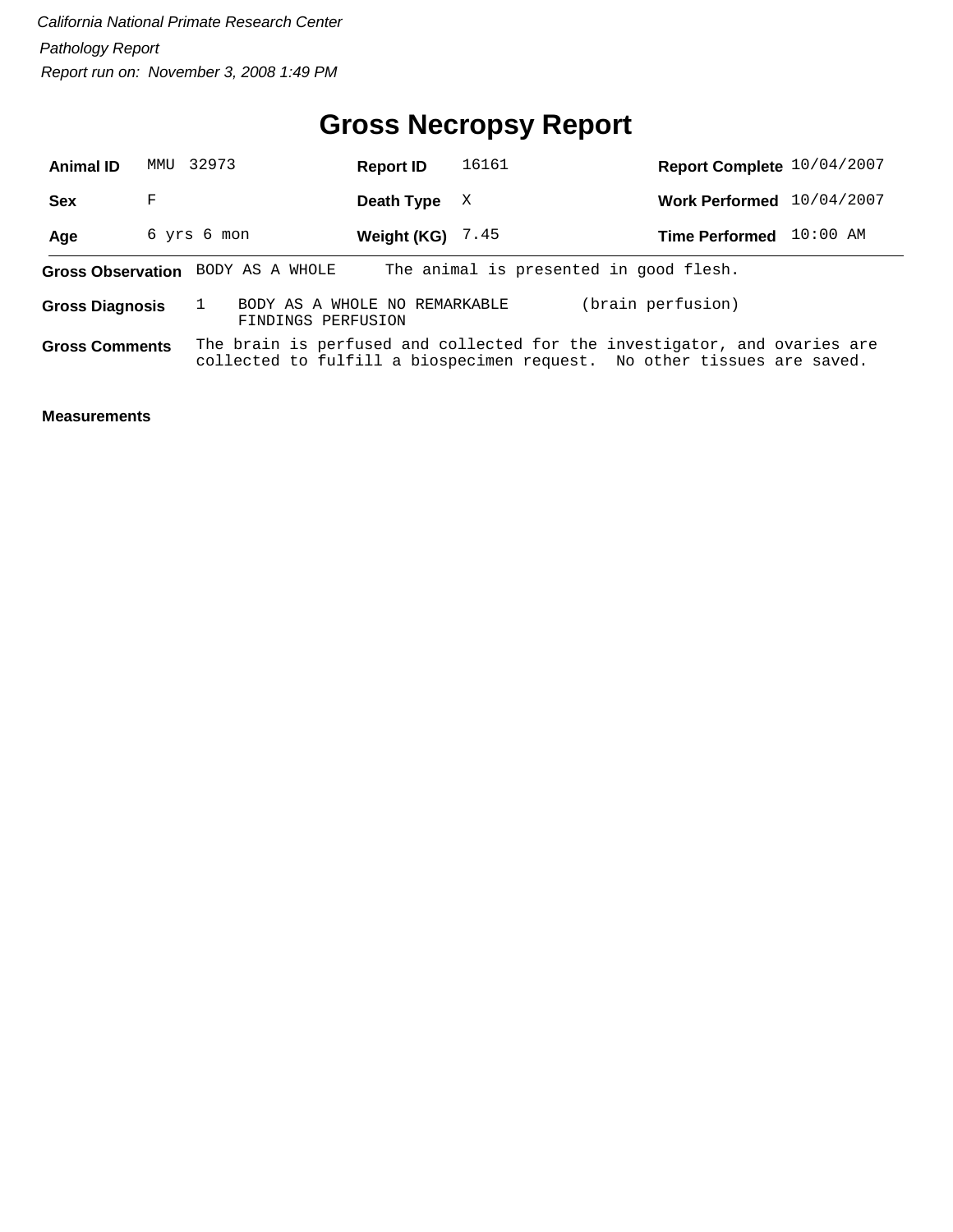#### **Gross Necropsy Report**

| <b>Animal ID</b>       | MMU | 32987                             | <b>Report ID</b>              | 19462 |                                                                             | Report Complete 04/01/2008 |  |
|------------------------|-----|-----------------------------------|-------------------------------|-------|-----------------------------------------------------------------------------|----------------------------|--|
| <b>Sex</b>             | F   |                                   | Death Type                    | X     |                                                                             | Work Performed 04/01/2008  |  |
| Age                    |     | 7 yrs 0 mon                       | Weight (KG) $6.94$            |       |                                                                             | Time Performed 08:00 AM    |  |
|                        |     | Gross Observation BODY AS A WHOLE |                               |       | The animal is presented in good flesh.                                      |                            |  |
| <b>Gross Diagnosis</b> |     | FINDINGS PERFUSION                | BODY AS A WHOLE NO REMARKABLE |       | (brain perfusion)                                                           |                            |  |
| <b>Gross Comments</b>  |     | collected per project protocol.   |                               |       | The brain is perfused and collected for the investigator. Other tissues are |                            |  |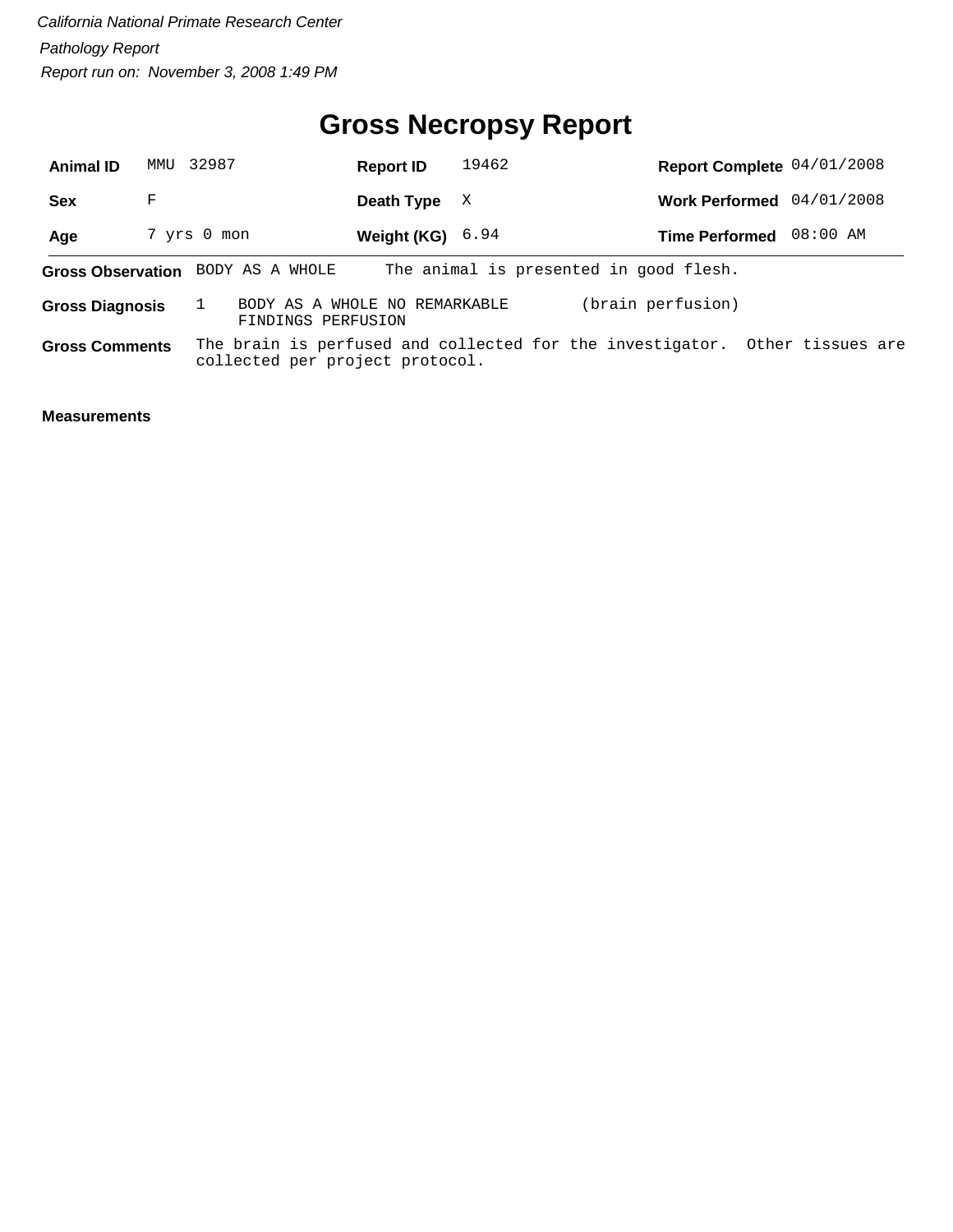| <b>Animal ID</b>       | MMU | 33045                                     | <b>Report ID</b>   | 18781                      | Report Complete 02/28/2008                                                                                                                  |  |
|------------------------|-----|-------------------------------------------|--------------------|----------------------------|---------------------------------------------------------------------------------------------------------------------------------------------|--|
| <b>Sex</b>             | F   |                                           | Death Type         | X                          | Work Performed 02/27/2008                                                                                                                   |  |
| Age                    |     | $6$ yrs $10$ mon                          | Weight (KG) $8.86$ |                            | Time Performed 01:20 PM                                                                                                                     |  |
|                        |     | Gross Observation BODY AS A WHOLE         |                    | experimental manipulation. | The animal is presented in good flesh with an open,<br>midline, caudoventral incision subsequent to                                         |  |
| <b>Gross Diagnosis</b> |     | BODY AS A WHOLE NO REMARKABLE<br>FINDINGS |                    |                            | (tissue harvest per project)<br>protocol)                                                                                                   |  |
| <b>Gross Comments</b>  |     | histopathology.                           |                    |                            | Tissues are collected per project protocol and to fulfill biospecimen<br>requests (kidneys, ovaries, skin, eyes) - no tissues are saved for |  |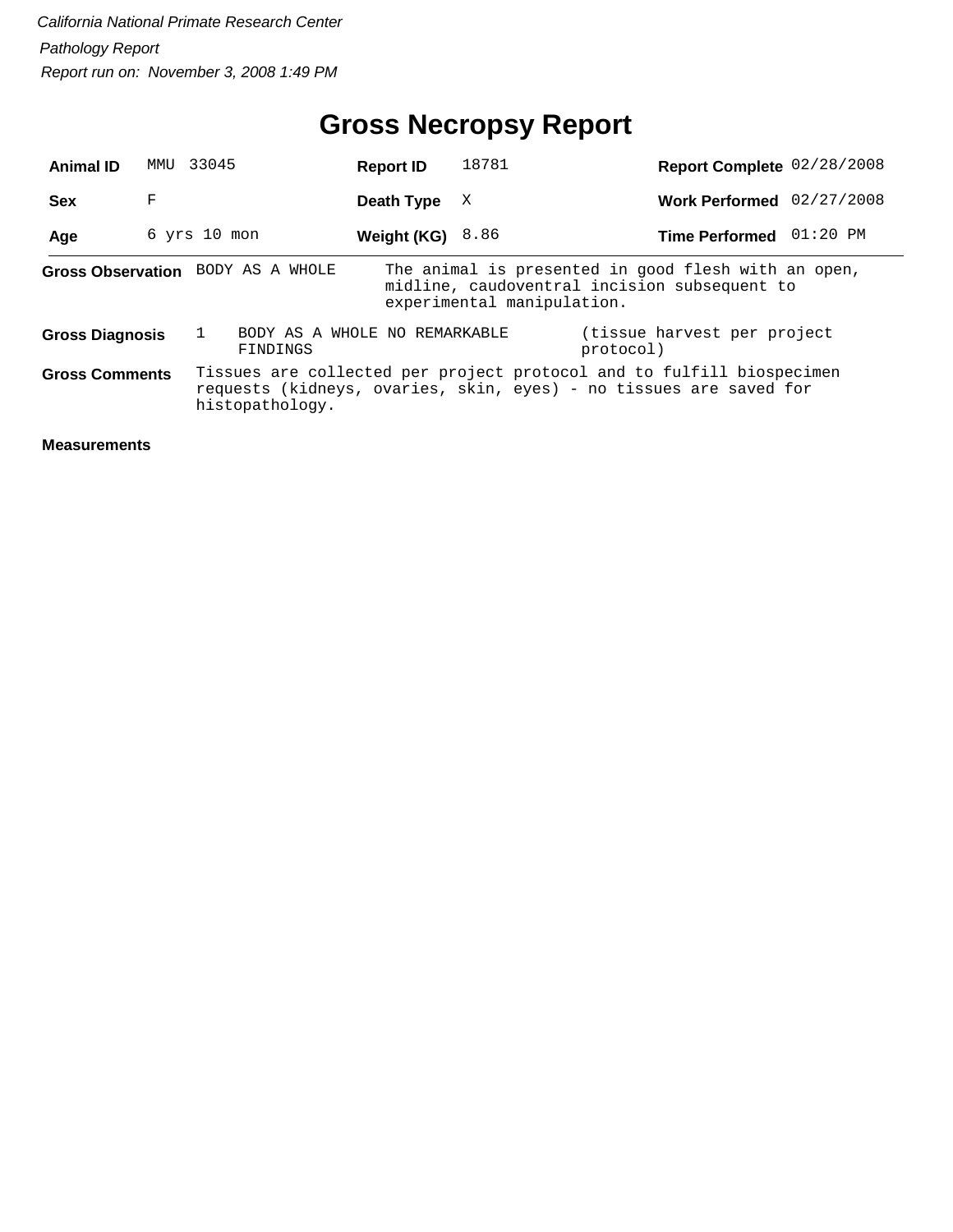#### **Gross Necropsy Report**

| <b>Animal ID</b>       | MMU | 33083                                       | <b>Report ID</b>                                                                                                            | 14520                                  | Report Complete 07/11/2007 |            |  |  |  |
|------------------------|-----|---------------------------------------------|-----------------------------------------------------------------------------------------------------------------------------|----------------------------------------|----------------------------|------------|--|--|--|
| <b>Sex</b>             | F   |                                             | Death Type                                                                                                                  | X                                      | <b>Work Performed</b>      | 07/10/2007 |  |  |  |
| Age                    |     | 6 yrs 3 mon                                 | Weight (KG) $5.91$                                                                                                          |                                        | Time Performed 07:45 AM    |            |  |  |  |
|                        |     | Gross Observation BODY AS A WHOLE           |                                                                                                                             | The animal is presented in good flesh. |                            |            |  |  |  |
|                        |     | STOMACH                                     | The gastric mucosa is thickened and variably<br>erythematous, mainly in antrum and corpus near the<br>junction with antrum. |                                        |                            |            |  |  |  |
| <b>Gross Diagnosis</b> |     | STOMACH INFLAMMATION GASTRITIS, NOS         |                                                                                                                             |                                        |                            |            |  |  |  |
| <b>Gross Comments</b>  |     | Tissues are collected per project protocol. |                                                                                                                             |                                        |                            |            |  |  |  |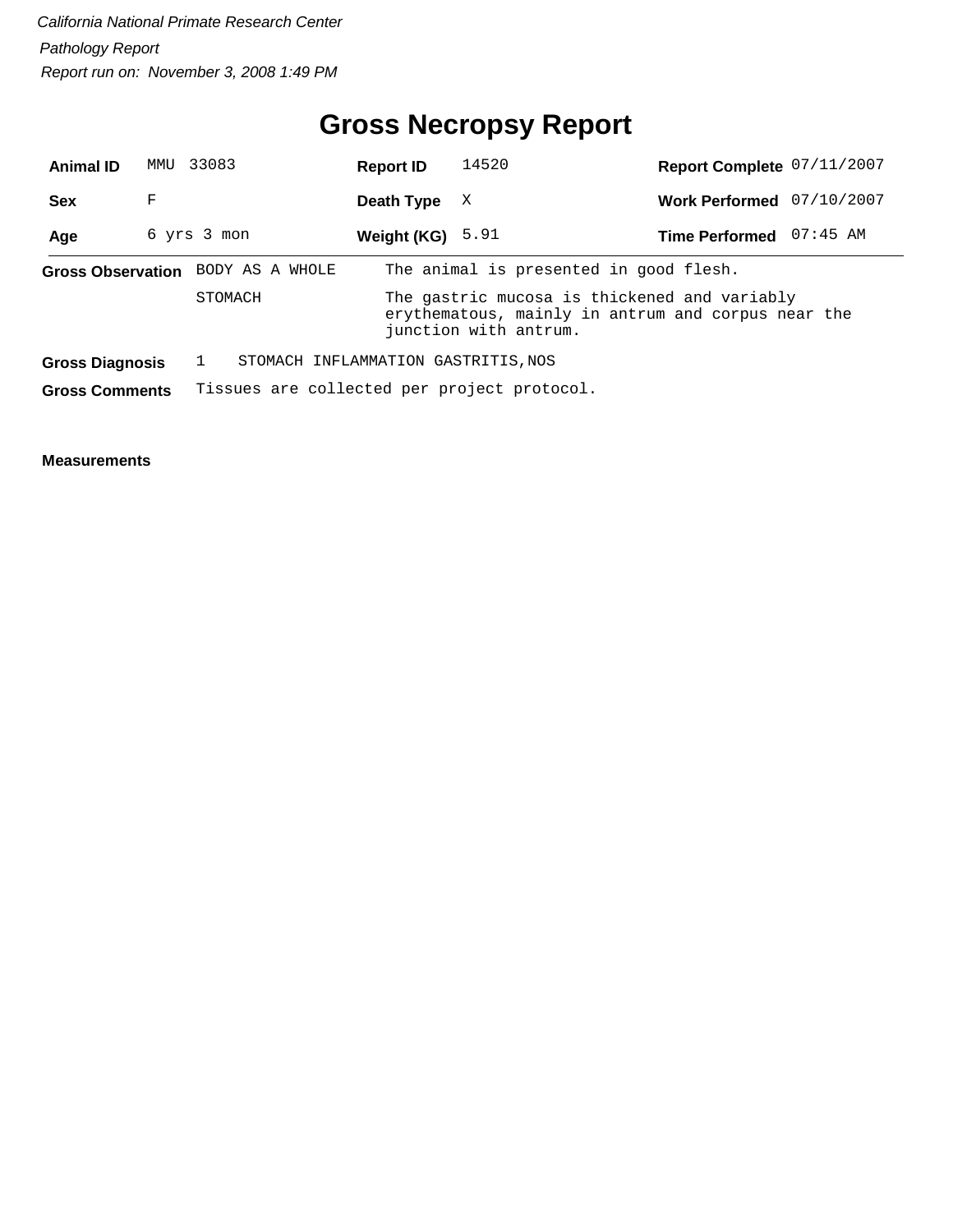# **Final Necropsy Report**

| <b>Animal ID</b>       | MMU         | 33187                                     | <b>Report ID</b>  | 18182                                                                                                                              | Report Complete 01/23/2008 |            |
|------------------------|-------------|-------------------------------------------|-------------------|------------------------------------------------------------------------------------------------------------------------------------|----------------------------|------------|
| <b>Sex</b>             | М           |                                           | Death Type        | X                                                                                                                                  | <b>Work Performed</b>      | 01/23/2008 |
| Age                    | 6 yrs 9 mon |                                           | Weight $(KG)$ $9$ |                                                                                                                                    | <b>Time Performed</b>      | $11:20$ AM |
|                        |             | <b>Final Observations</b> BODY AS A WHOLE | manipulation      | The animal is presented thin with an open ventral<br>midline abdominal incision subsequent to experimental                         |                            |            |
| <b>Final Diagnosis</b> |             | BODY AS A WHOLE INANITION                 |                   |                                                                                                                                    |                            |            |
| <b>Final Comments</b>  |             |                                           |                   | Tissues are collected per project protocol and to fulfill biospecimen<br>requests - no tissues are saved for CNPRC histopathology. |                            |            |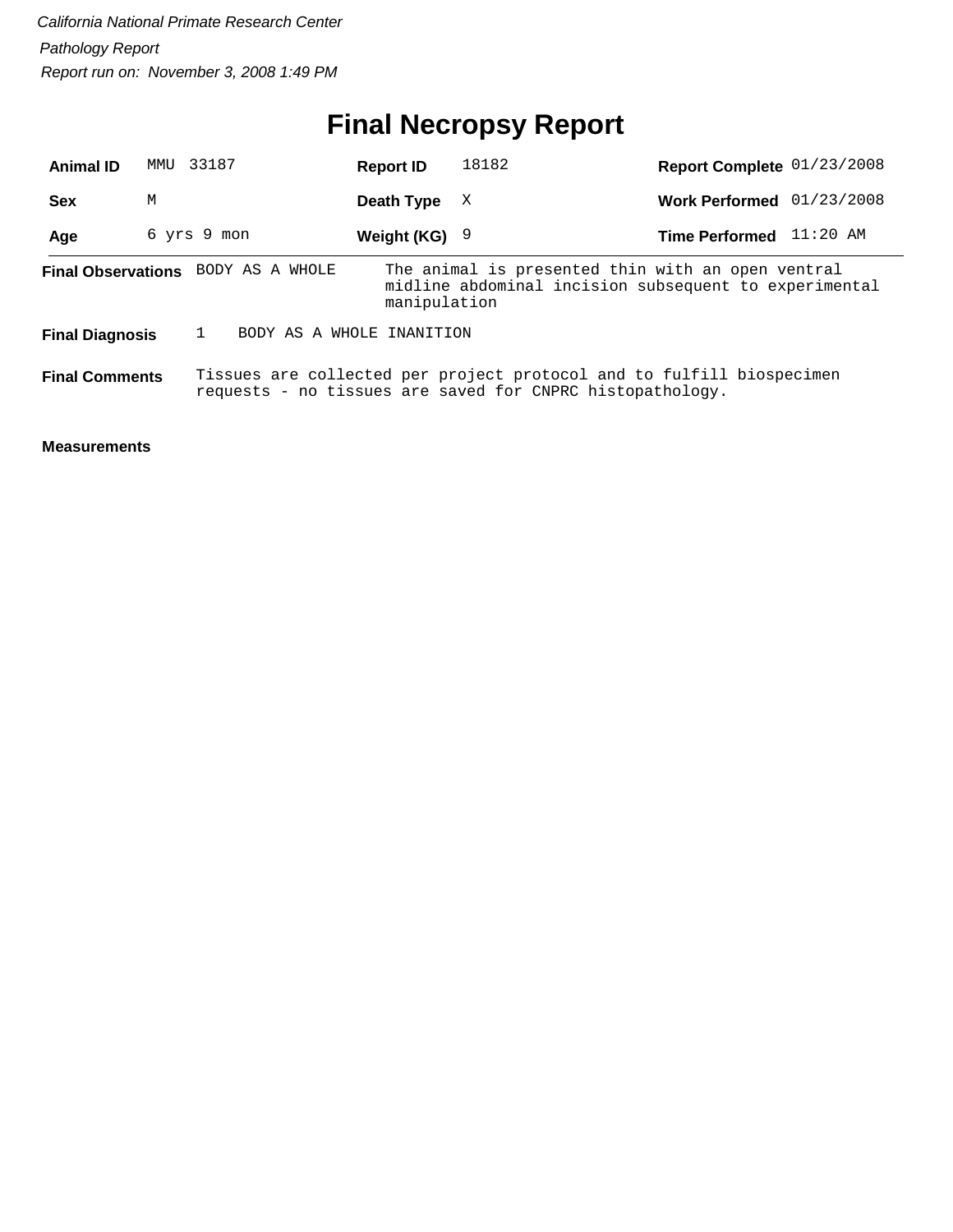## **Gross Necropsy Report**

| <b>Animal ID</b>       | 33228<br>MMU |                                           | <b>Report ID</b>   | 16581                                                                                                                           | Report Complete 10/30/2007 |            |
|------------------------|--------------|-------------------------------------------|--------------------|---------------------------------------------------------------------------------------------------------------------------------|----------------------------|------------|
| <b>Sex</b>             | М            |                                           | Death Type         | X                                                                                                                               | <b>Work Performed</b>      | 10/30/2007 |
| Age                    | 6 yrs 6 mon  |                                           | Weight (KG) $11.3$ |                                                                                                                                 | <b>Time Performed</b>      | 11:40 AM   |
|                        |              | Gross Observation BODY AS A WHOLE         |                    | The animal is presented in good flesh with an open<br>ventral midline abdominal incision subsequent to<br>experimental surgery. |                            |            |
| <b>Gross Diagnosis</b> |              | BODY AS A WHOLE NO REMARKABLE<br>FINDINGS |                    |                                                                                                                                 |                            |            |
| <b>Gross Comments</b>  |              |                                           |                    | Tissues are collected per project protocol and to fulfill biospecimen<br>requests - none are saved for CNPRC histopathology.    |                            |            |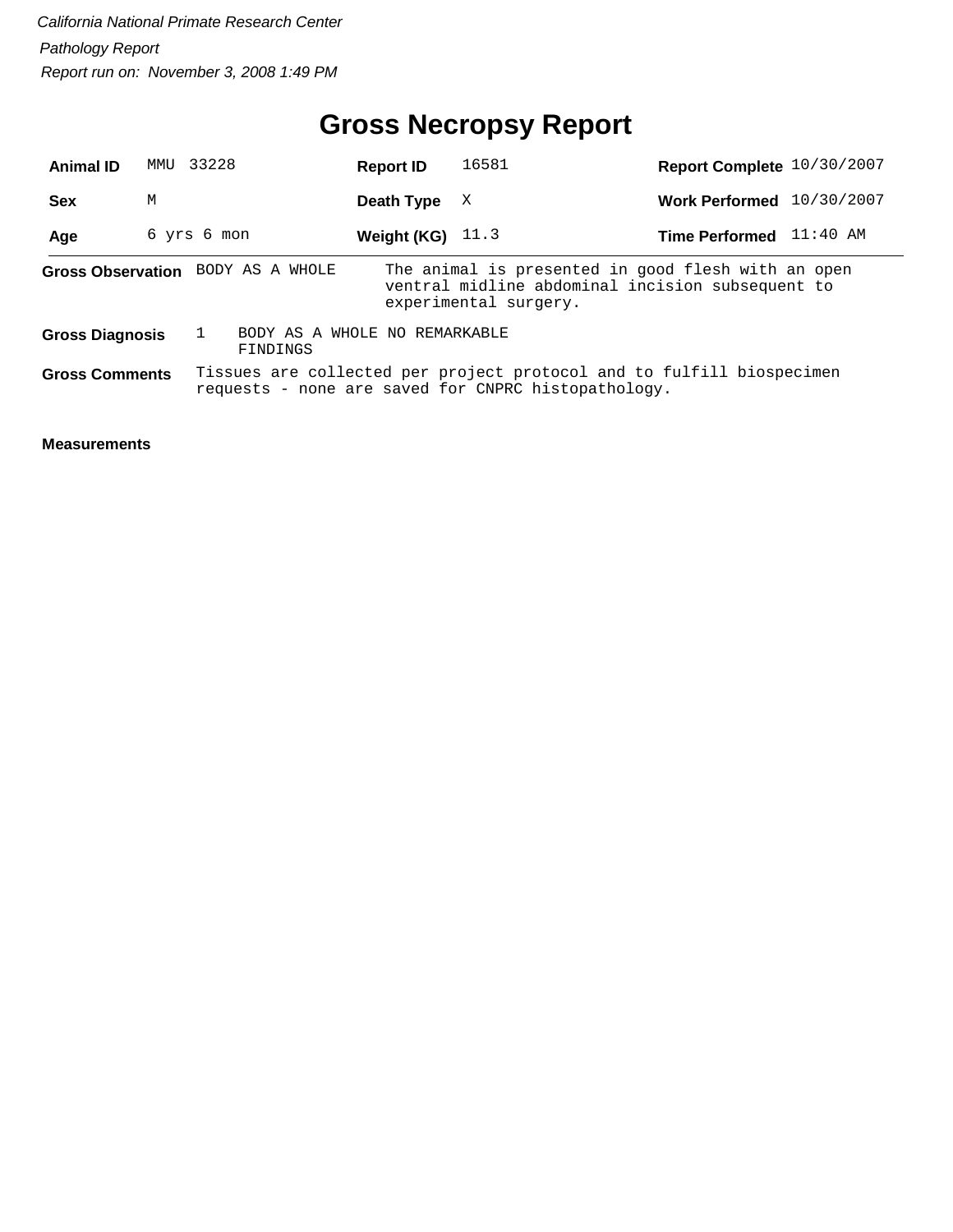| <b>Animal ID</b>       | MMU | 33250                                              | <b>Report ID</b>                                       | 15782                      | Report Complete 09/13/2007                                                                                                                               |  |  |  |  |
|------------------------|-----|----------------------------------------------------|--------------------------------------------------------|----------------------------|----------------------------------------------------------------------------------------------------------------------------------------------------------|--|--|--|--|
| <b>Sex</b>             | F   |                                                    | Death Type                                             | K                          | Work Performed 09/13/2007                                                                                                                                |  |  |  |  |
| Age                    |     | 6 yrs 4 mon                                        | Weight (KG) $5.76$                                     |                            | Time Performed 09:30 AM                                                                                                                                  |  |  |  |  |
|                        |     | Gross Observation BODY AS A WHOLE                  |                                                        |                            | The animal is presented in good flesh.                                                                                                                   |  |  |  |  |
|                        |     | <b>COLON</b>                                       |                                                        | Colonic contents are soft. |                                                                                                                                                          |  |  |  |  |
|                        |     | LYMPH NODES                                        | Paracolic nodes are within normal limits to prominent. |                            |                                                                                                                                                          |  |  |  |  |
|                        |     | STOMACH                                            |                                                        |                            | The gastric mucosa is variably erythematous.                                                                                                             |  |  |  |  |
| <b>Gross Diagnosis</b> |     | COLON DIARRHEA<br>1                                |                                                        |                            |                                                                                                                                                          |  |  |  |  |
|                        |     | 2<br>STOMACH INFLAMMATION GASTRITIS, NOS           |                                                        |                            |                                                                                                                                                          |  |  |  |  |
|                        |     | 3<br>LYMPH NODE HYPERTROPHY                        |                                                        |                            | (lymphadenopathy, mild - paracolic<br>nodes)                                                                                                             |  |  |  |  |
| <b>Gross Comments</b>  |     | cerebellum, and urine. No other tissues are saved. |                                                        |                            | Several tissues are collected to fulfill biospecimen requests, including<br>ovaries, uterine tubes, urinary bladder, adrenal glands, esophagus, trachea, |  |  |  |  |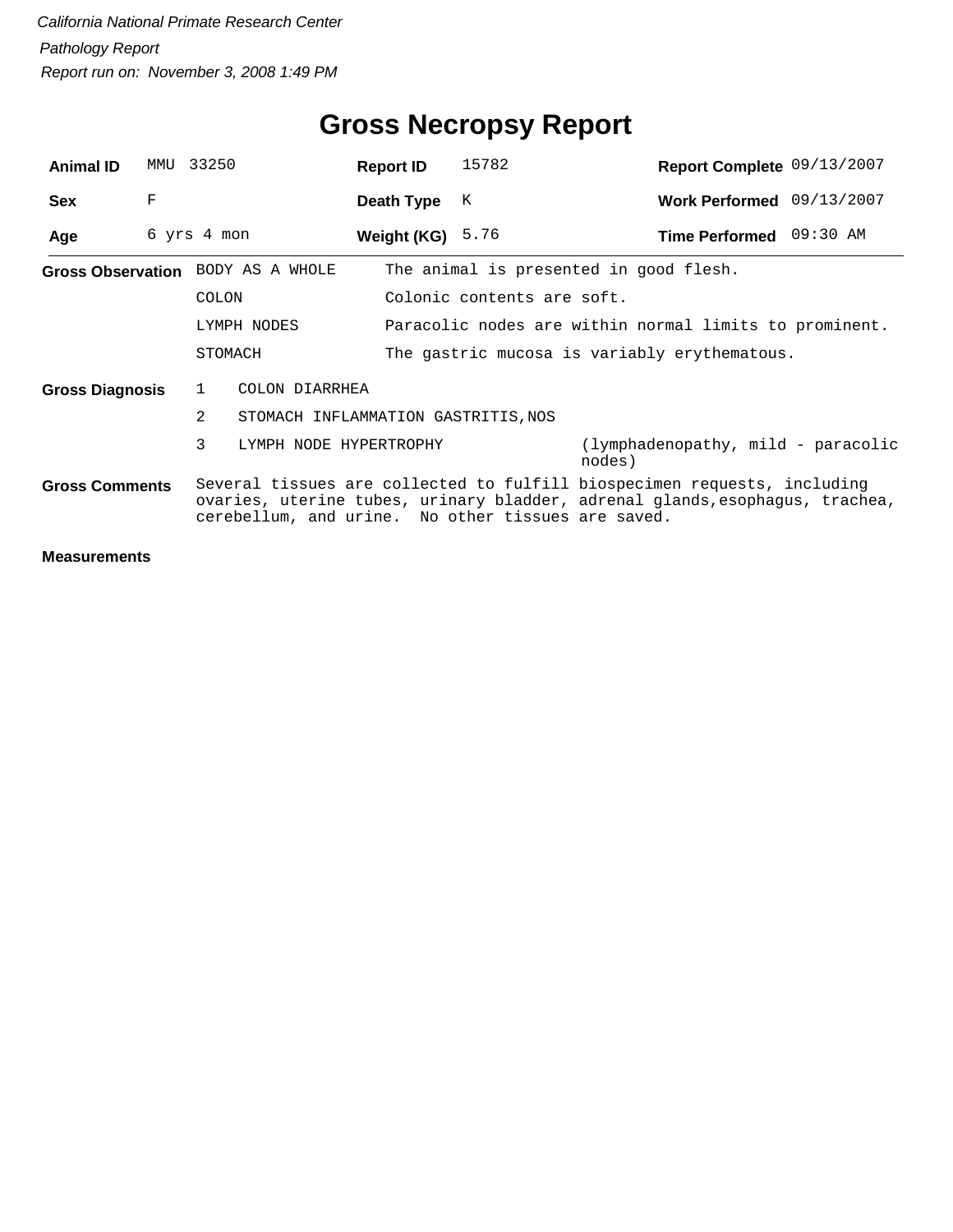| <b>Animal ID</b>       | MMU 33273   |                |                                                   | <b>Report ID</b>   | 16942                                                                                                                                                                                                                                                                                                                                                                     | Report Complete 11/19/2007     |  |  |  |
|------------------------|-------------|----------------|---------------------------------------------------|--------------------|---------------------------------------------------------------------------------------------------------------------------------------------------------------------------------------------------------------------------------------------------------------------------------------------------------------------------------------------------------------------------|--------------------------------|--|--|--|
| <b>Sex</b>             | $_{\rm F}$  |                |                                                   | Death Type         | K                                                                                                                                                                                                                                                                                                                                                                         | Work Performed 11/19/2007      |  |  |  |
| Age                    | 6 yrs 6 mon |                |                                                   | Weight (KG) $4.59$ |                                                                                                                                                                                                                                                                                                                                                                           | <b>Time Performed</b> 11:55 AM |  |  |  |
|                        |             |                | Gross Observation BODY AS A WHOLE                 |                    | This animal is thin; the bone are readily palpable.                                                                                                                                                                                                                                                                                                                       |                                |  |  |  |
|                        |             | <b>COLON</b>   |                                                   |                    | There is liquid green contents throughout the lumen and<br>the wall is slightly thickened.                                                                                                                                                                                                                                                                                |                                |  |  |  |
| LYMPH NODES<br>SKIN    |             |                |                                                   |                    | The mesenteric lymph node patch is moderately enlarged<br>measuring approximately 4.5 cm in length.                                                                                                                                                                                                                                                                       |                                |  |  |  |
|                        |             |                |                                                   |                    | A tattoo on the right medial thigh reads 33273. A<br>moderate of green moist and dry fecal material is<br>present on the skin and matted hair of the perianal<br>region and ventral tail.                                                                                                                                                                                 |                                |  |  |  |
|                        |             | STOMACH        |                                                   |                    | The mucosa has fine granular surface appearance. The<br>lumen contains an adundant amount of yellow green soft<br>granular contents, the pH of the luminal contents is 4.                                                                                                                                                                                                 |                                |  |  |  |
|                        |             |                | URINARY BLADDER                                   |                    | The bladder contains approximately 1 cc of clear yellow<br>urine; bililabstix results on a sample drawn by<br>cysticentesis glucose, bilirubin, ketone, all negative,<br>blood large or 3+, pH 6.5, protein negative.                                                                                                                                                     |                                |  |  |  |
| <b>Gross Diagnosis</b> |             | 1              | COLON INFLAMMATION, DIFFUSE LOOSE<br><b>STOOL</b> |                    |                                                                                                                                                                                                                                                                                                                                                                           |                                |  |  |  |
|                        |             | $\overline{2}$ | BODY AS A WHOLE INANITION                         |                    |                                                                                                                                                                                                                                                                                                                                                                           |                                |  |  |  |
| <b>Gross Comments</b>  |             |                |                                                   |                    | The finding of liquid contents throughout the large intestine is consistent<br>with a clinical diagnosis of colitis; additionally slight thickening of the<br>wall of the large intestine may be due to a mucosal inflammatory cell<br>infiltrate or structural changes. The results of microbiology and<br>histopathology will be presented in the final necropsy report |                                |  |  |  |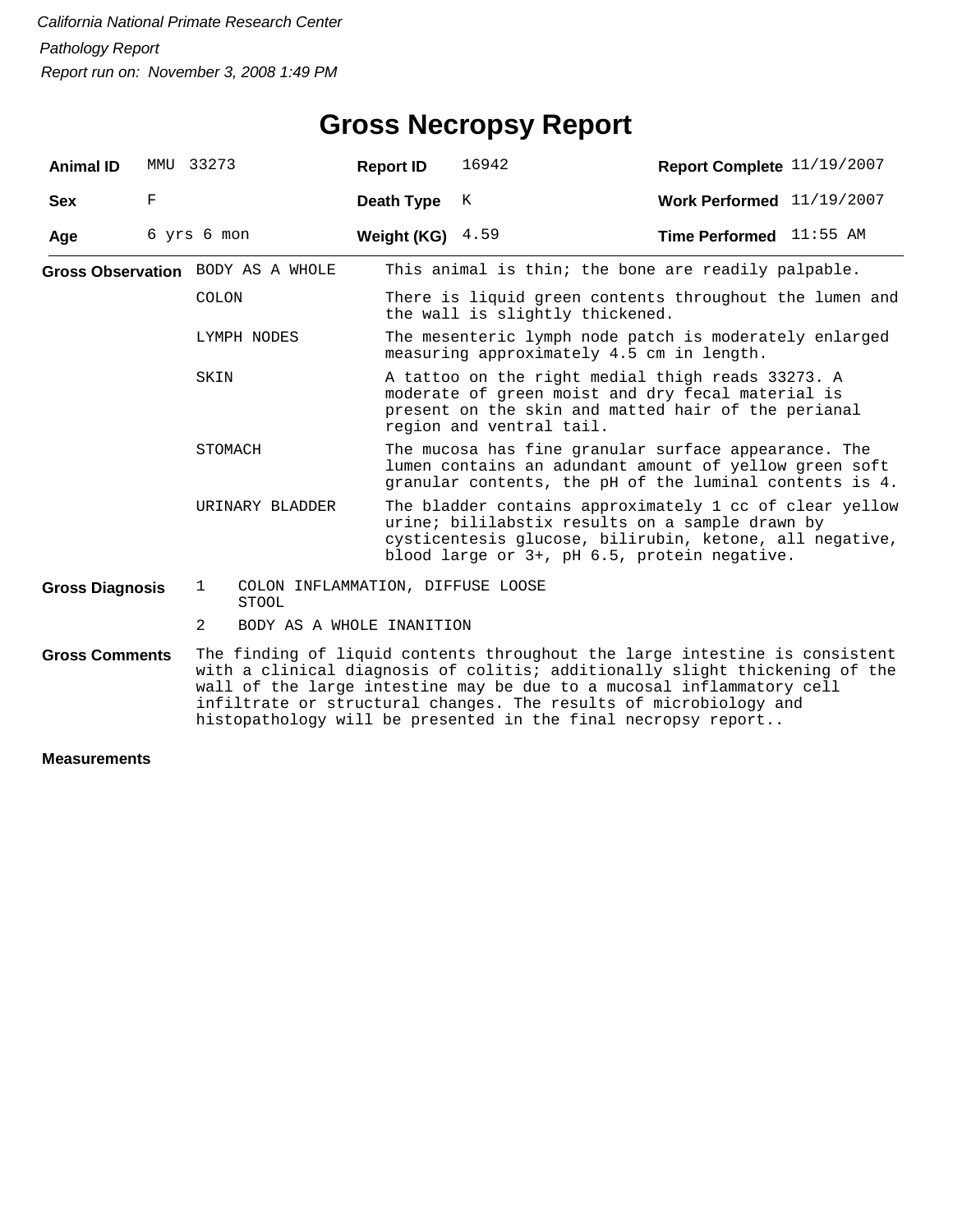## **Gross Necropsy Report**

| <b>Animal ID</b>                  | 33280<br>MMU |  | 16401<br><b>Report ID</b> |  |  | <b>Report Complete</b> |  |                                             |  |  |                                                       |  |  |          |            |
|-----------------------------------|--------------|--|---------------------------|--|--|------------------------|--|---------------------------------------------|--|--|-------------------------------------------------------|--|--|----------|------------|
| <b>Sex</b>                        | М            |  |                           |  |  | Death Type             |  | X                                           |  |  | <b>Work Performed</b>                                 |  |  |          | 10/19/2007 |
| Age                               | 6 yrs 5 mon  |  |                           |  |  |                        |  | Weight (KG) $8.52$                          |  |  | <b>Time Performed</b>                                 |  |  | 09:30 AM |            |
| Gross Observation BODY AS A WHOLE |              |  |                           |  |  |                        |  |                                             |  |  | The SIV inoculated animal is presented in good flesh. |  |  |          |            |
| <b>Gross Diagnosis</b>            |              |  | FINDINGS                  |  |  |                        |  | BODY AS A WHOLE NO REMARKABLE               |  |  | (SIV inoculated)                                      |  |  |          |            |
| <b>Gross Comments</b>             |              |  |                           |  |  |                        |  | Tissues are collected per project protocol. |  |  |                                                       |  |  |          |            |

 $\overline{\phantom{0}}$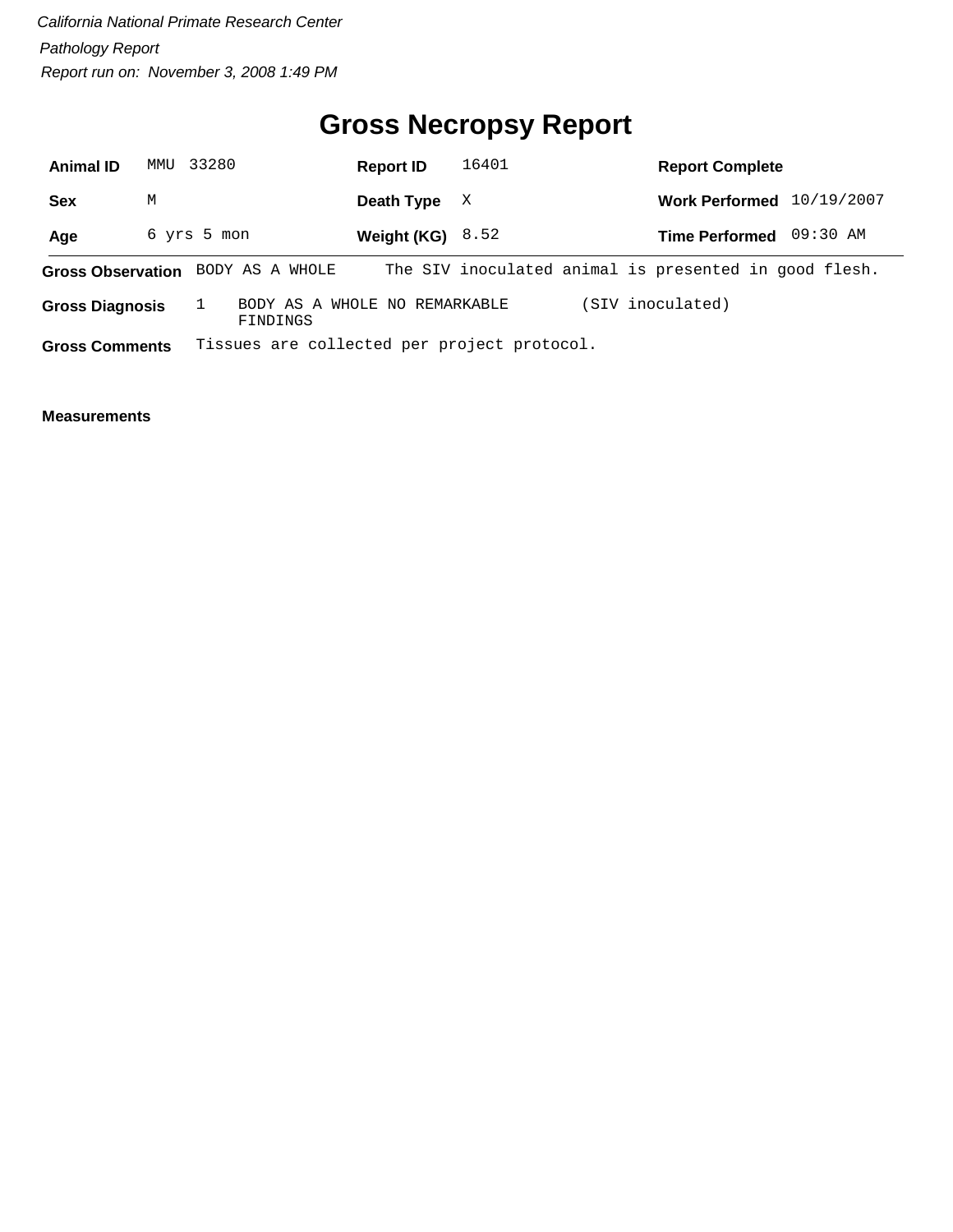| <b>Animal ID</b>       | MMU | 33322                                                         | <b>Report ID</b>   | 17281                                            | <b>Report Complete</b>                                                                                                                                   |
|------------------------|-----|---------------------------------------------------------------|--------------------|--------------------------------------------------|----------------------------------------------------------------------------------------------------------------------------------------------------------|
| <b>Sex</b>             | F   |                                                               | Death Type         | K                                                | Work Performed 12/07/2007                                                                                                                                |
| Age                    |     | 6 yrs 7 mon                                                   | Weight (KG) $4.57$ |                                                  | Time Performed 10:00 AM                                                                                                                                  |
|                        |     | Gross Observation BODY AS A WHOLE                             | dehydrated.        | The animal is presented slightly thin and mildly |                                                                                                                                                          |
|                        |     | COLON                                                         |                    | The colonic mucosa is diffusely thickened and    | erythematous, and contents are voluminous and liquid.                                                                                                    |
|                        |     | LYMPH NODES                                                   |                    | Paracolic nodes are prominent to enlarged.       |                                                                                                                                                          |
| <b>Gross Diagnosis</b> |     | BODY AS A WHOLE INANITION<br>1<br>DEHYDRATION                 |                    | (mind)                                           |                                                                                                                                                          |
|                        |     | 2<br>COLONIC MUCOUS MEMBRANE<br>INFLAMMATION, DIFFUSE COLITIS |                    |                                                  |                                                                                                                                                          |
|                        |     | 3<br>LYMPH NODE HYPERTROPHY                                   |                    |                                                  | (lymphadenopathy - paracolic)                                                                                                                            |
| <b>Gross Comments</b>  |     | be performed at this time. Gastric $pH = 1.5$                 |                    |                                                  | Ovaries and uterine tubes are collected to fulfill biospecimen requests. A<br>truncated set of tissues is saved in formalin, but no histopathology is to |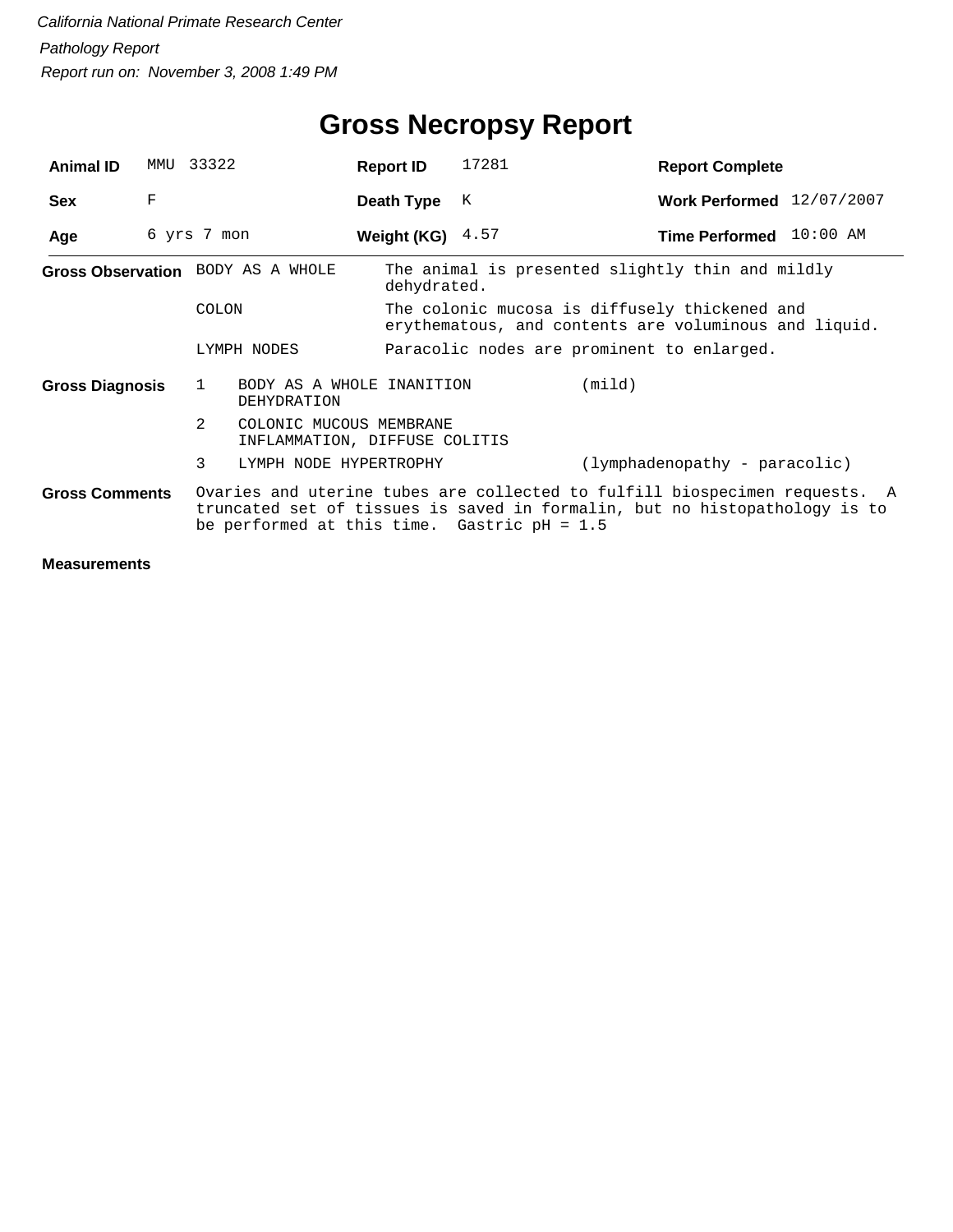#### **Gross Necropsy Report**

| <b>Animal ID</b>       |   | MMU 33362                                           | <b>Report ID</b>    | 19502                                                                                                                                                                                               | Report Complete 04/02/2008 |  |
|------------------------|---|-----------------------------------------------------|---------------------|-----------------------------------------------------------------------------------------------------------------------------------------------------------------------------------------------------|----------------------------|--|
| <b>Sex</b>             | М |                                                     | Death Type          | X                                                                                                                                                                                                   | Work Performed 04/02/2008  |  |
| Age                    |   | $6$ yrs $10$ mon                                    | Weight (KG) $15.44$ |                                                                                                                                                                                                     | Time Performed 09:30 AM    |  |
|                        |   | Gross Observation BODY AS A WHOLE                   |                     | The animal is presented in robust good flesh.                                                                                                                                                       |                            |  |
| <b>Gross Diagnosis</b> |   | BODY AS A WHOLE NO REMARKABLE<br>FINDINGS PERFUSION |                     |                                                                                                                                                                                                     | (whole body perfusion)     |  |
| <b>Gross Comments</b>  |   |                                                     |                     | The whole body is perfused, and brain/spinal cord are collected for the<br>investigator. A truncated set of tissues is saved in formalin, but no<br>histopathology is to be performed at this time. |                            |  |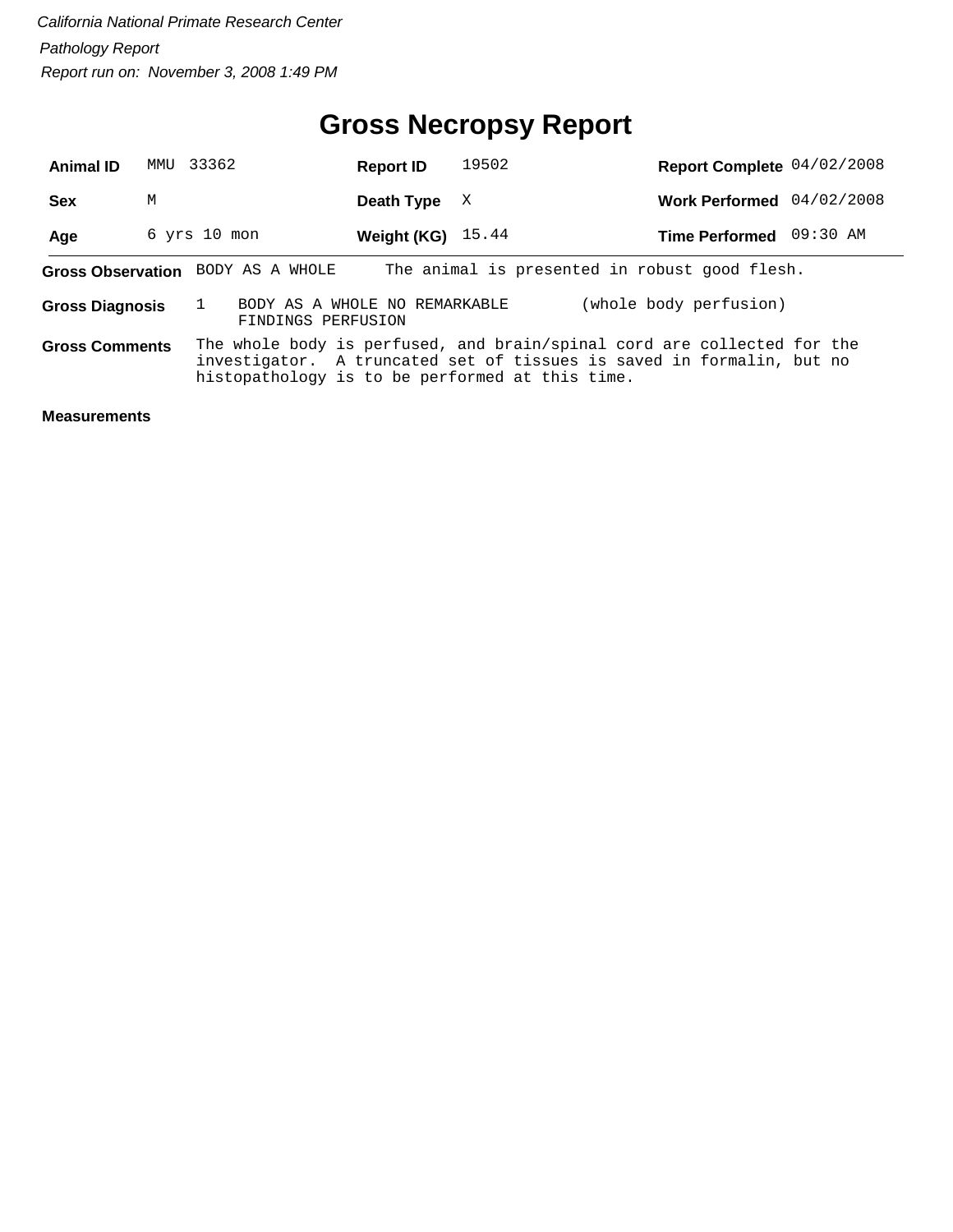| <b>Animal ID</b>       | MMU | 33414                                     | <b>Report ID</b> | 20181                                                                                                                                                                                                   | Report Complete 05/15/2008 |  |
|------------------------|-----|-------------------------------------------|------------------|---------------------------------------------------------------------------------------------------------------------------------------------------------------------------------------------------------|----------------------------|--|
| <b>Sex</b>             | M   |                                           | Death Type       | X                                                                                                                                                                                                       | Work Performed 05/15/2008  |  |
| Age                    |     | 6 yrs 11 mon                              | Weight (KG)      |                                                                                                                                                                                                         | Time Performed 09:30 AM    |  |
|                        |     | Gross Observation BODY AS A WHOLE         |                  | The animal is presented in good flesh.                                                                                                                                                                  |                            |  |
|                        |     | HEART                                     |                  | The heart has a rounded profile, and the left ventricle<br>appears dilated.                                                                                                                             |                            |  |
|                        |     | SPINAL CORD                               |                  | The spinal cord, dural surface, is discolored red at the<br>site of surgical intervention.                                                                                                              |                            |  |
| <b>Gross Diagnosis</b> |     | $\mathbf{1}$<br>BODY AS A WHOLE PERFUSION |                  |                                                                                                                                                                                                         |                            |  |
|                        |     | 2<br>HEART DILATATION                     |                  |                                                                                                                                                                                                         | (left ventricle)           |  |
|                        |     | 3                                         |                  | SPINAL CORD HEMORRHAGE, LOCAL/FOCAL (at surgical site)                                                                                                                                                  |                            |  |
| <b>Gross Comments</b>  |     |                                           |                  | The whole body is perfused, and brain and spinal cord are collected for the<br>investigator. A truncated set of tissues is saved in formalin, but no<br>histopathology is to be performed at this time. |                            |  |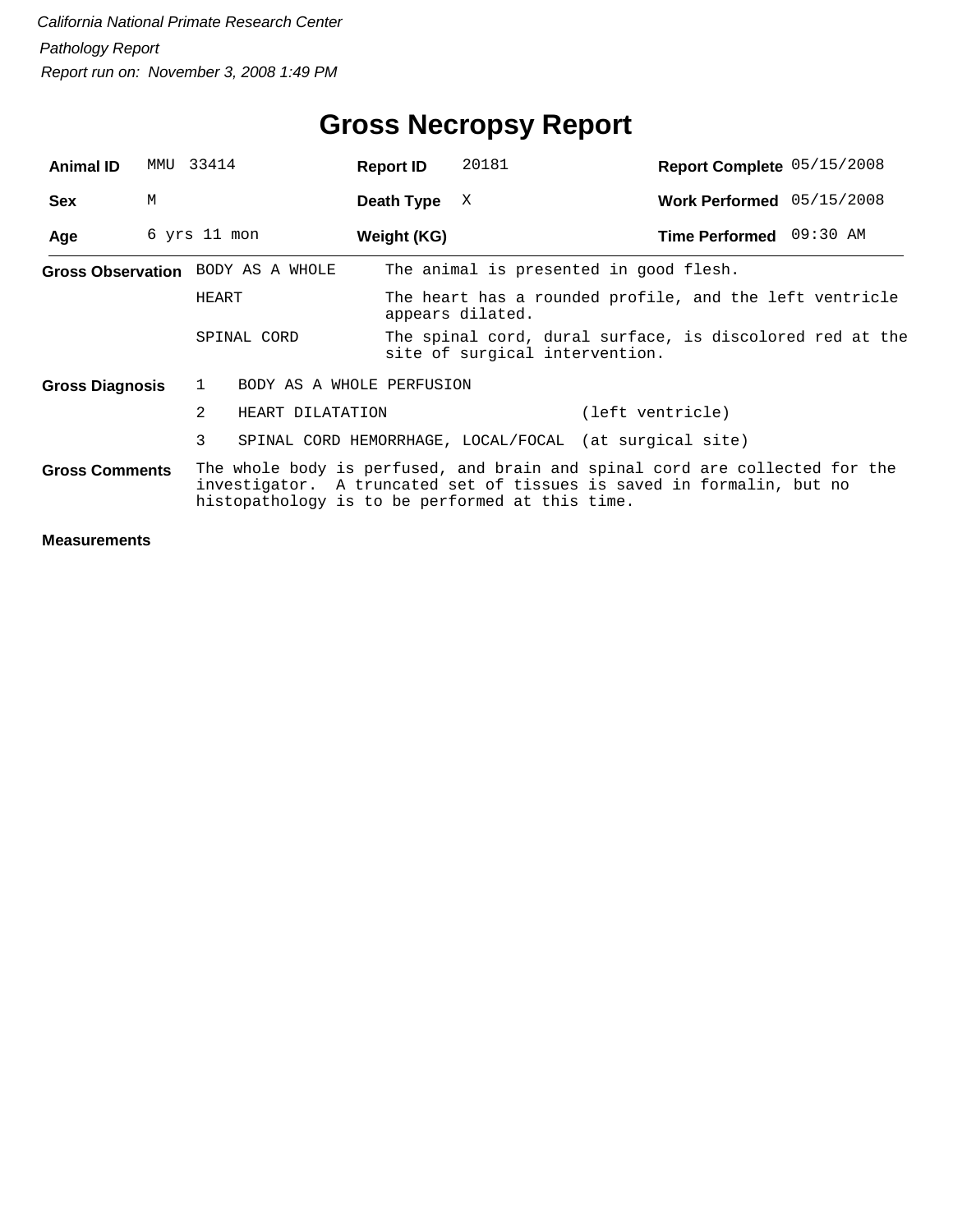## **Gross Necropsy Report**

| <b>Animal ID</b>                  |   | MMU 33447   |  | <b>Report ID</b>          | 16242 |  | Report Complete 10/10/2007                                         |          |
|-----------------------------------|---|-------------|--|---------------------------|-------|--|--------------------------------------------------------------------|----------|
| <b>Sex</b>                        | F |             |  | Death Type                | K     |  | Work Performed 10/10/2007                                          |          |
| Age                               |   | 6 yrs 3 mon |  | Weight (KG) $5.77$        |       |  | <b>Time Performed</b>                                              | 11:00 AM |
| Gross Observation BODY AS A WHOLE |   |             |  |                           |       |  | The animal is presented in good flesh.                             |          |
| <b>Gross Diagnosis</b>            |   |             |  | BODY AS A WHOLE PERFUSION |       |  | (whole body perfusion)                                             |          |
| <b>Gross Comments</b>             |   |             |  |                           |       |  | The animal is perfused to provide a specimen for anatomical study. |          |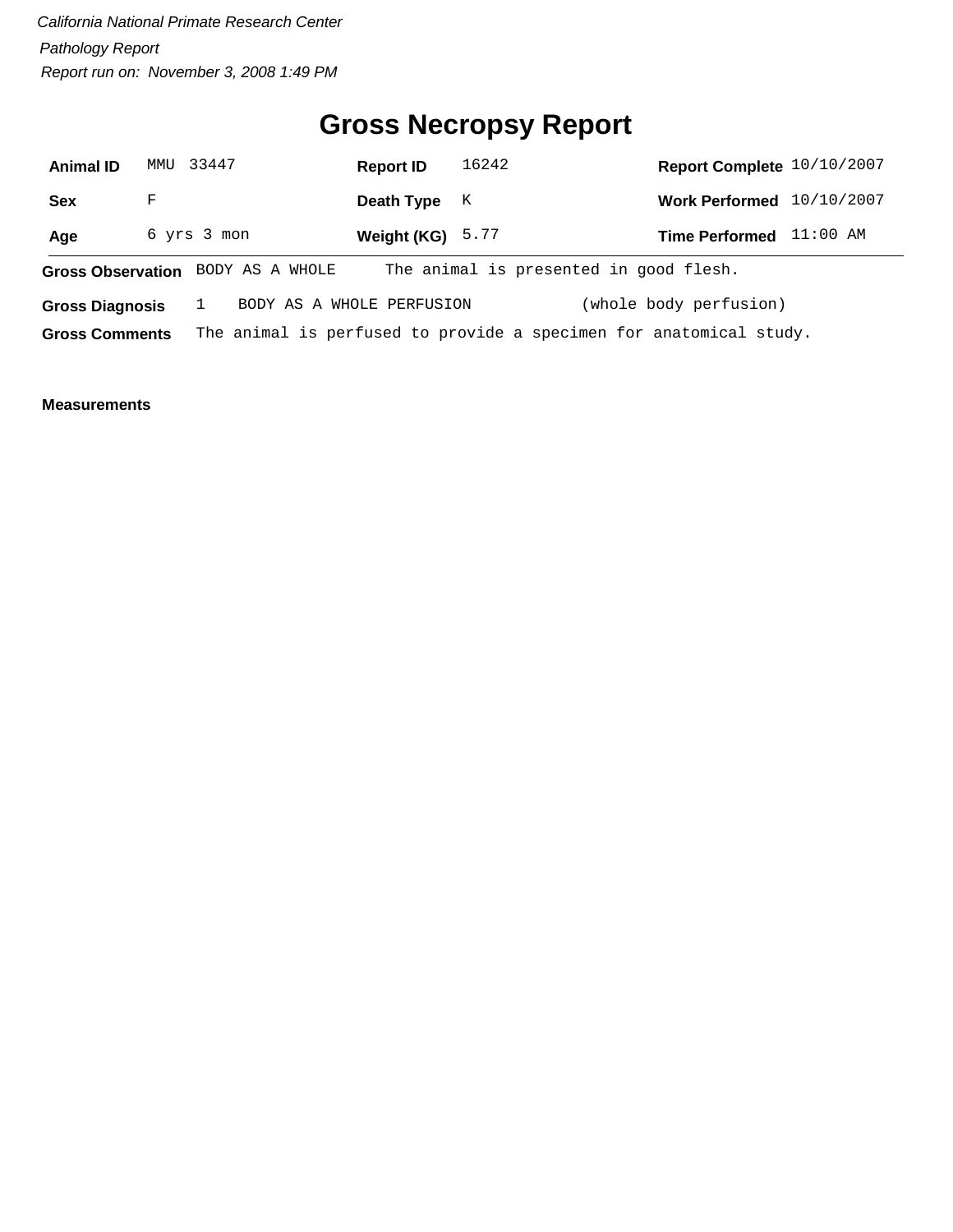## **Gross Necropsy Report**

| <b>Animal ID</b>                  |   | MCY 33550    |                                         | <b>Report ID</b> | 15300                              |                                                                                                                                         | Report Complete 08/17/2007 |
|-----------------------------------|---|--------------|-----------------------------------------|------------------|------------------------------------|-----------------------------------------------------------------------------------------------------------------------------------------|----------------------------|
| <b>Sex</b>                        | F |              |                                         | Death Type       | K                                  |                                                                                                                                         | Work Performed 08/17/2007  |
| Age                               |   | 5 yrs 11 mon |                                         | Weight (KG)      | 4.05                               |                                                                                                                                         | Time Performed 11:30 AM    |
| Gross Observation BODY AS A WHOLE |   |              |                                         |                  |                                    | The SRV+ animal is presented in good flesh.                                                                                             |                            |
| LYMPH NODES                       |   |              |                                         |                  | prominent to enlarged.             | Both peripheral and visceral nodes are generally                                                                                        |                            |
|                                   |   | SPLEEN       |                                         |                  | The spleen is moderately enlarged. |                                                                                                                                         |                            |
| <b>Gross Diagnosis</b>            |   |              | SPLEEN HYPERTROPHY                      |                  |                                    | (splenomegaly)                                                                                                                          |                            |
|                                   |   | 2            | LYMPH NODES, GENERALIZED<br>HYPERTROPHY |                  |                                    | (lymphadenopathy)                                                                                                                       |                            |
| <b>Gross Comments</b>             |   |              |                                         |                  |                                    | Tissues are collected to fulfill a biospecimen request (ovaries) and per<br>project protocol - none are saved for CNPRC histopathology. |                            |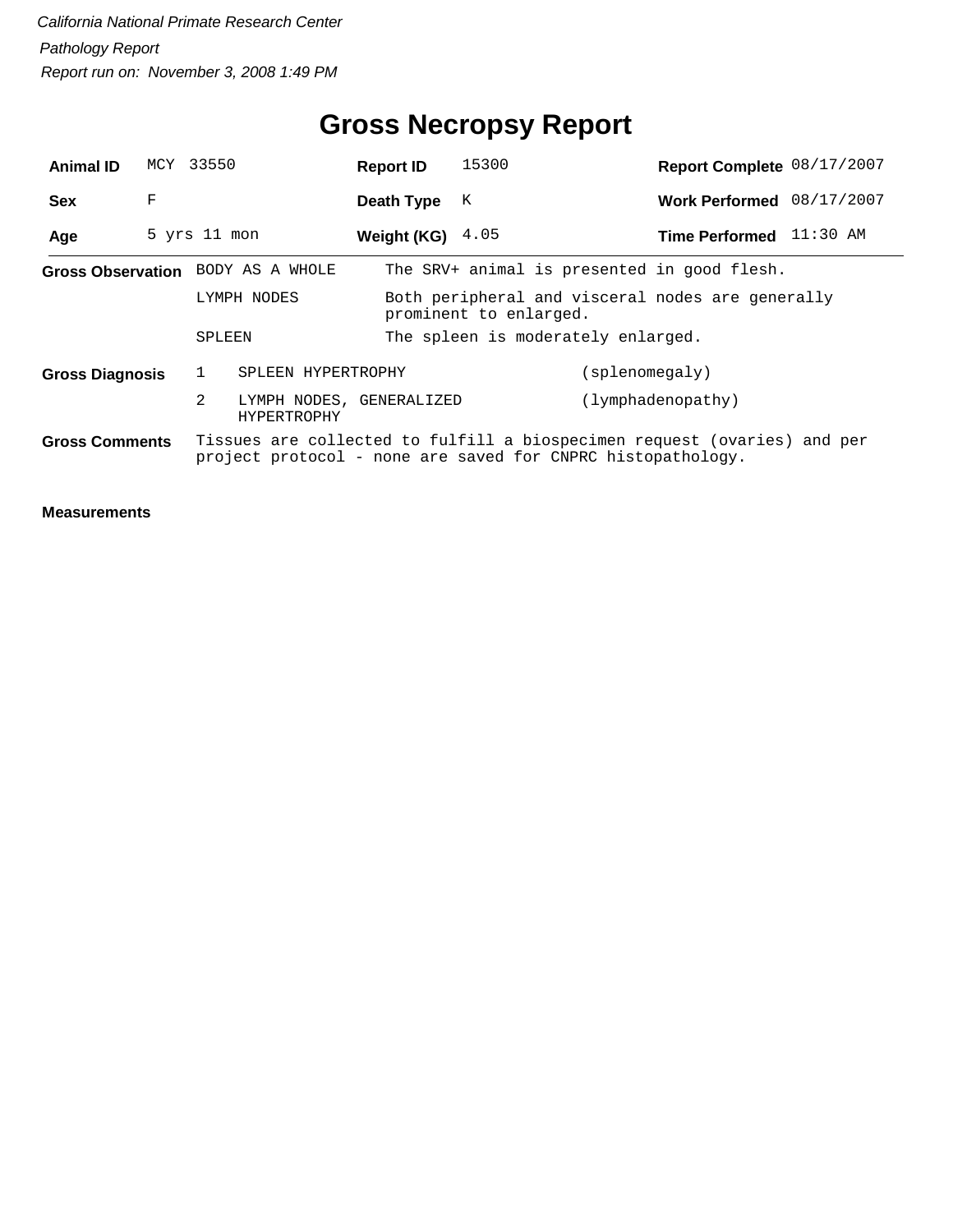#### **Final Necropsy Report**

| <b>Animal ID</b>                                                                                                                                                            | MMU | 33628          | <b>Report ID</b>           | 15520 | Report Complete 08/28/2007                                                                                                                                                                                                                                                                                               |  |  |  |
|-----------------------------------------------------------------------------------------------------------------------------------------------------------------------------|-----|----------------|----------------------------|-------|--------------------------------------------------------------------------------------------------------------------------------------------------------------------------------------------------------------------------------------------------------------------------------------------------------------------------|--|--|--|
| <b>Sex</b>                                                                                                                                                                  | F   |                | Death Type                 | X     | Work Performed 08/27/2007                                                                                                                                                                                                                                                                                                |  |  |  |
| Age                                                                                                                                                                         |     | 15 yrs 3 mon   | Weight (KG)                |       | Time Performed 12:15 PM                                                                                                                                                                                                                                                                                                  |  |  |  |
| <b>Final Observations</b> DUODENUM                                                                                                                                          |     |                | protocol.                  |       | Samples were collected for investigators according to                                                                                                                                                                                                                                                                    |  |  |  |
|                                                                                                                                                                             |     | ILEUM          | protocol.                  |       | Samples were collected for investigators according to                                                                                                                                                                                                                                                                    |  |  |  |
|                                                                                                                                                                             |     | JEJUNUM        | protocol.                  |       | Samples were collected for investigators according to                                                                                                                                                                                                                                                                    |  |  |  |
|                                                                                                                                                                             |     | LIVER          | protocol.                  |       | Samples were collected for investigators according to                                                                                                                                                                                                                                                                    |  |  |  |
| <b>Final Diagnosis</b>                                                                                                                                                      |     | $\mathbf{1}$   | DUODENUM NORMAL APPEARANCE |       |                                                                                                                                                                                                                                                                                                                          |  |  |  |
|                                                                                                                                                                             |     | $\overline{2}$ | JEJUNUM NORMAL APPEARANCE  |       |                                                                                                                                                                                                                                                                                                                          |  |  |  |
|                                                                                                                                                                             |     | 3              | ILEUM NORMAL APPEARANCE    |       |                                                                                                                                                                                                                                                                                                                          |  |  |  |
|                                                                                                                                                                             |     | 4              | LIVER NORMAL APPEARANCE    |       |                                                                                                                                                                                                                                                                                                                          |  |  |  |
| <b>Final Comments</b><br>0.5, and 1.0 ml and extended 3.5, 8.0, and 15 cm along the lenth of the<br>small intestine and liver were collected for investigators according to |     |                |                            |       | Dye was injectedinto the lumen of the small intestine in amounts of $0.1$ ,<br>mucosa respectively. At the 1.0 ml volume, the dye pooled and appeared to<br>distended the small intestine for a length of approximately 8 cm. Samples of<br>protocol. All tissues were taken by investigators. This is a gross and final |  |  |  |

**Measurements**

necropsy report.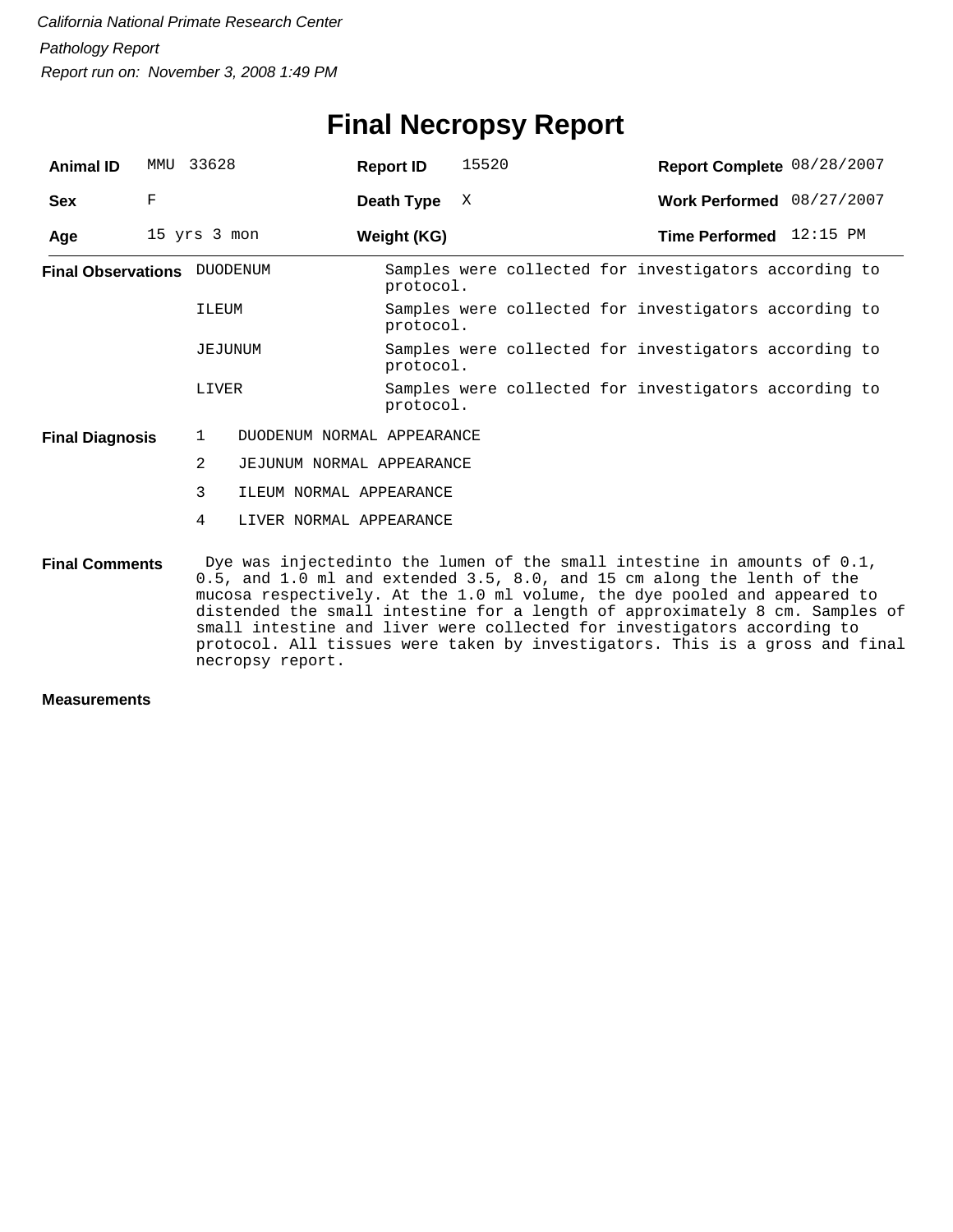## **Gross Necropsy Report**

| <b>Animal ID</b>       | 33635<br>MMU |                                           | <b>Report ID</b>   | 16761                                                                                                                                | Report Complete 11/07/2007 |          |
|------------------------|--------------|-------------------------------------------|--------------------|--------------------------------------------------------------------------------------------------------------------------------------|----------------------------|----------|
| <b>Sex</b>             | F            |                                           | Death Type         | X                                                                                                                                    | Work Performed 11/07/2007  |          |
| Age                    | 13 yrs 4 mon |                                           | Weight (KG) $7.57$ |                                                                                                                                      | <b>Time Performed</b>      | 11:25 AM |
|                        |              | Gross Observation BODY AS A WHOLE         |                    | The animal is presented in good flesh with an open<br>ventral midline abdominal incision subsequent to<br>experimental manipulation. |                            |          |
| <b>Gross Diagnosis</b> |              | BODY AS A WHOLE NO REMARKABLE<br>FINDINGS |                    |                                                                                                                                      |                            |          |
| <b>Gross Comments</b>  |              |                                           |                    | Tissues are collected per project protocol and to fulfill biospecimen<br>requests (ovaries, kidneys). No tissues are saved.          |                            |          |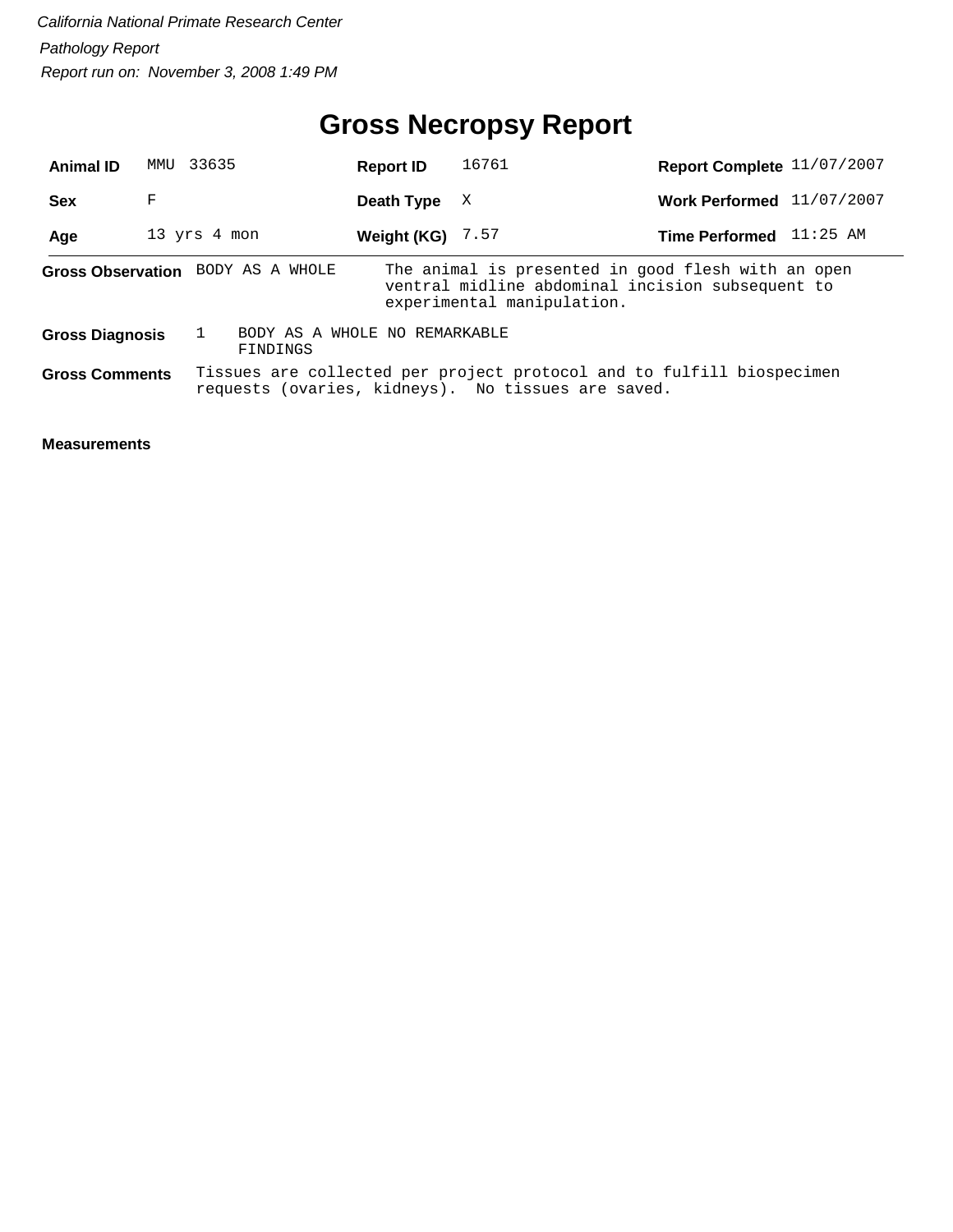| <b>Animal ID</b>                  | MMU | 33659                                         |                                                | <b>Report ID</b>                                       | 15720 | Report Complete 09/11/2007                                                                                                                    |  |  |  |
|-----------------------------------|-----|-----------------------------------------------|------------------------------------------------|--------------------------------------------------------|-------|-----------------------------------------------------------------------------------------------------------------------------------------------|--|--|--|
| <b>Sex</b>                        | M   |                                               |                                                | Death Type                                             | К     | Work Performed 09/11/2007                                                                                                                     |  |  |  |
| Age                               |     | 5 yrs 6 mon                                   |                                                | <b>Weight (KG)</b> $6.63$                              |       | Time Performed 09:30 AM                                                                                                                       |  |  |  |
| Gross Observation BODY AS A WHOLE |     |                                               |                                                |                                                        |       | The animal is presented in good flesh with multiple,<br>mostly healed or healing, cutaneous lacerations.                                      |  |  |  |
| <b>COLON</b>                      |     |                                               |                                                |                                                        |       | The colon is dilated with soft to liquid feces.                                                                                               |  |  |  |
|                                   |     |                                               | LYMPH NODES                                    | Paracolic nodes are within normal limits to prominent. |       |                                                                                                                                               |  |  |  |
| Gross Diagnosis                   |     | BODY AS A WHOLE TRAUMATIC<br>1<br>ABNORMALITY |                                                |                                                        |       | (self trauma)                                                                                                                                 |  |  |  |
|                                   |     | 2                                             | COLON DIARRHEA                                 |                                                        |       |                                                                                                                                               |  |  |  |
|                                   |     | 3                                             | LYMPH NODE HYPERTROPHY                         |                                                        |       | (lymphadenopathy, mild, paracolic<br>nodes)                                                                                                   |  |  |  |
| <b>Gross Comments</b>             |     |                                               | intestine) - none are save for histopathology. |                                                        |       | Several tissues are collected to fulfill biopsecimen requests (kidneys,<br>testes, seminal vesicles, lung, trachea, spleen lymph nodes, small |  |  |  |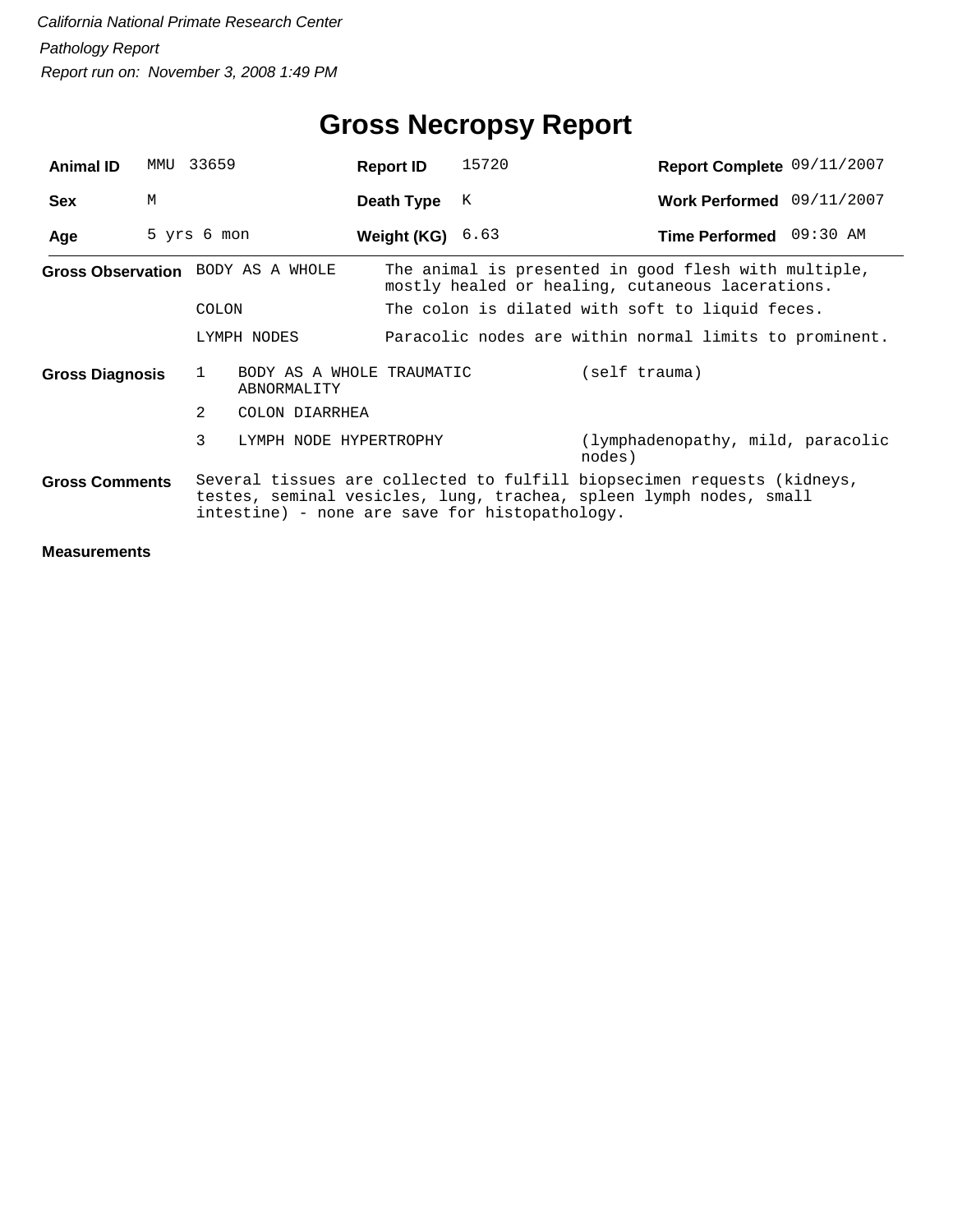| <b>Animal ID</b>       | MMU         | 33718        |                                                   | <b>Report ID</b>   | 17301            | <b>Report Complete</b>                                                                                      |  |
|------------------------|-------------|--------------|---------------------------------------------------|--------------------|------------------|-------------------------------------------------------------------------------------------------------------|--|
| <b>Sex</b>             | M           |              |                                                   | Death Type         | X                | Work Performed 12/10/2007                                                                                   |  |
| Age                    | 5 yrs 9 mon |              |                                                   | Weight (KG) $7.02$ |                  | Time Performed 09:00 AM                                                                                     |  |
|                        |             |              | Gross Observation BODY AS A WHOLE                 |                    |                  | This SIV inoculated animal is presented thin.                                                               |  |
|                        |             | SKIN         |                                                   | tissue.            |                  | A roughly 1.0 cm diameter wound on the anterior aspect<br>or the right ankle displays exuberant granulation |  |
|                        |             | STOMACH      |                                                   |                    | fundus and body. | The gastric mucosa is streaked with erythema, mainly in                                                     |  |
| <b>Gross Diagnosis</b> |             | $\mathbf{1}$ | STOMACH INFLAMMATION                              |                    |                  |                                                                                                             |  |
|                        |             | 2            | SKIN OF SHIN INFLAMMATION, FOCAL<br>GRANULOMATOUS |                    |                  |                                                                                                             |  |
| <b>Gross Comments</b>  |             |              | Tissues are collected per project protocol.       |                    |                  |                                                                                                             |  |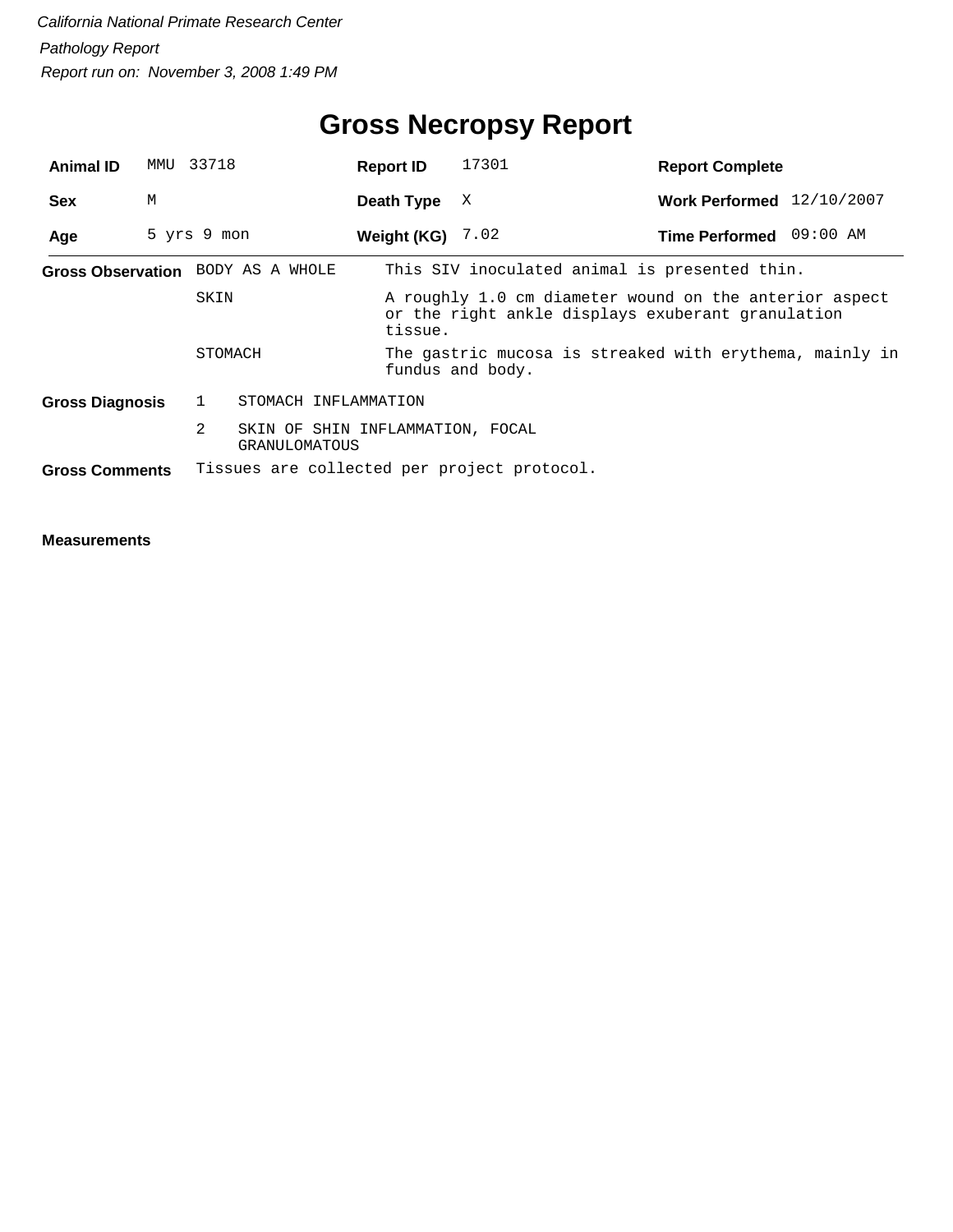## **Gross Necropsy Report**

| <b>Animal ID</b>       |   | MMU 33785                         | <b>Report ID</b>              | 14560                                                                 | Report Complete 07/11/2007 |            |
|------------------------|---|-----------------------------------|-------------------------------|-----------------------------------------------------------------------|----------------------------|------------|
| <b>Sex</b>             | F |                                   | Death Type                    | X                                                                     | <b>Work Performed</b>      | 07/11/2007 |
| Age                    |   | 5 yrs 3 mon                       | Weight (KG) $7.3$             |                                                                       | <b>Time Performed</b>      | 08:00 AM   |
|                        |   | Gross Observation BODY AS A WHOLE |                               | The animal is presented in good flesh.                                |                            |            |
| <b>Gross Diagnosis</b> |   | FINDINGS                          | BODY AS A WHOLE NO REMARKABLE |                                                                       |                            |            |
| <b>Gross Comments</b>  |   | histopathology.                   |                               | Tissues are collected per project protocol - none are saved for CNPRC |                            |            |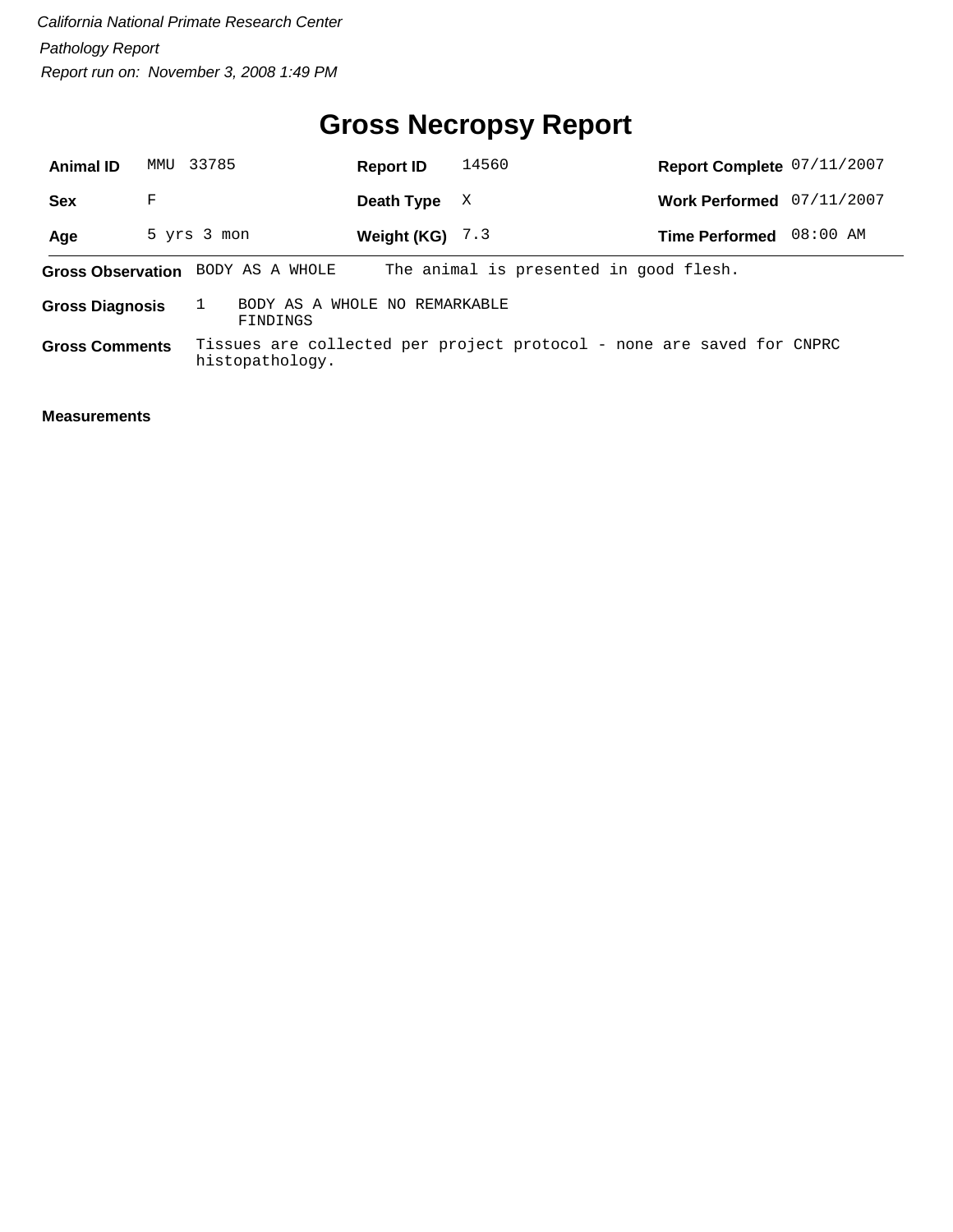| <b>Animal ID</b>       | MMU | 33797                                                                    | <b>Report ID</b>   | 18362                                                                                                                                                                                                                                 | Report Complete 02/04/2008 |  |
|------------------------|-----|--------------------------------------------------------------------------|--------------------|---------------------------------------------------------------------------------------------------------------------------------------------------------------------------------------------------------------------------------------|----------------------------|--|
| <b>Sex</b>             | M   |                                                                          | Death Type         | К                                                                                                                                                                                                                                     | Work Performed 02/04/2008  |  |
| Age                    |     | $5$ yrs $10$ mon                                                         | Weight (KG) $7.74$ |                                                                                                                                                                                                                                       | Time Performed 12:00 AM    |  |
|                        |     | Gross Observation GASTROINTESTINAL<br>TRACT                              |                    | Contents in the stomach and small intestine is within<br>normal limits of amount and appearance; there is an<br>abundant amount of thick liquid green contents<br>throughout the cecum colon.                                         |                            |  |
|                        |     | HEART                                                                    | respectively.      | The inside and outside diameter of the left ventricle<br>midway betwwen the apex and base is 14 and 28mm.                                                                                                                             |                            |  |
|                        |     | SKIN                                                                     |                    | A tattoo on the right medial thigh reads 33797. Liguid<br>green fecal material is flowing from the anal orifice<br>and similar material is present on the perianal skin.                                                              |                            |  |
|                        |     | URINARY BLADDER                                                          | $6.5$ and $7.$     | The lumen contains approximately 100 cc. of clear<br>colorless urine; bililabstix results on a sample of<br>urine drawn by cysticentesis: glucose, bilirubin,<br>ketone, blood, and protein are all negative, pH between              |                            |  |
| <b>Gross Diagnosis</b> |     | COLON AND CECUM, CS INFLAMMATION,<br>$\mathbf{1}$<br>DIFFUSE LOOSE STOOL |                    |                                                                                                                                                                                                                                       |                            |  |
| <b>Gross Comments</b>  |     |                                                                          |                    | The finding of liquid contents throughout the large intestine is consistent<br>with a clinical diagnosis of diarrhea. Selected tissues were collected for<br>the biography compating program and a wariety of tiggue are fixed in 10% |                            |  |

the biospecimen request program and a variety of tissue are fixed in 10% buffered formalin for diagnostic oathology. The results of microbiology [small and large intestine] and histopathology will be presented in the final necropsy report.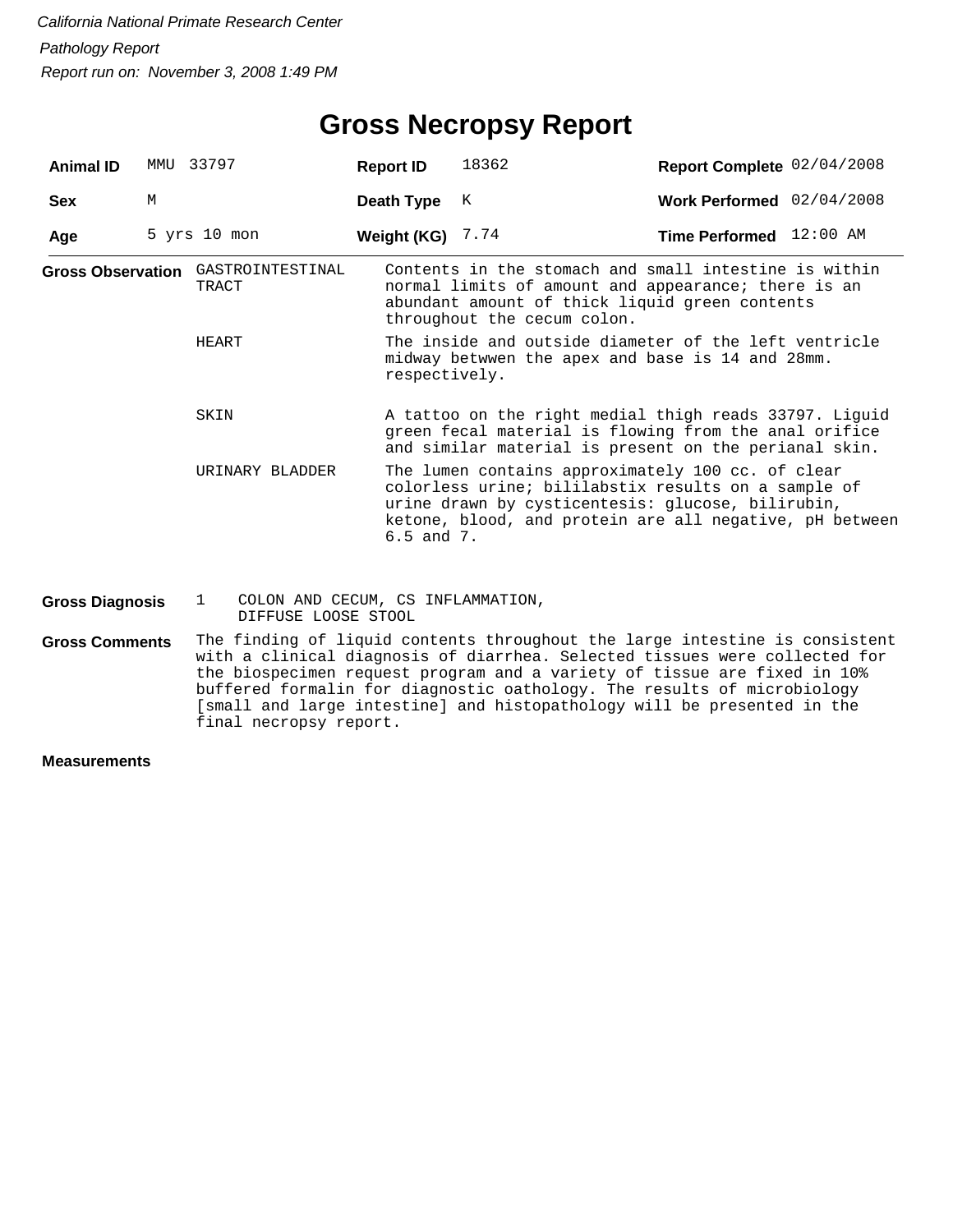## **Gross Necropsy Report**

| <b>Animal ID</b>                                                                                                                                                                                                                                                                                                                                                       | MMU 33808   |        |                                                | <b>Report ID</b>   | 16101                                                                       | Report Complete 10/02/2007                                                                                                                     |  |  |  |  |
|------------------------------------------------------------------------------------------------------------------------------------------------------------------------------------------------------------------------------------------------------------------------------------------------------------------------------------------------------------------------|-------------|--------|------------------------------------------------|--------------------|-----------------------------------------------------------------------------|------------------------------------------------------------------------------------------------------------------------------------------------|--|--|--|--|
| <b>Sex</b>                                                                                                                                                                                                                                                                                                                                                             | М           |        |                                                | Death Type         | X                                                                           | Work Performed 10/02/2007                                                                                                                      |  |  |  |  |
| Age                                                                                                                                                                                                                                                                                                                                                                    | 5 yrs 6 mon |        |                                                | Weight (KG) $9.12$ |                                                                             | Time Performed 09:05 AM                                                                                                                        |  |  |  |  |
| <b>Gross Observation HEART</b>                                                                                                                                                                                                                                                                                                                                         |             |        |                                                |                    |                                                                             | The diameter of the left ventricle midway between the<br>apex and base was 35 mm and the ventricular lumen<br>diameter at that point was 19mm. |  |  |  |  |
|                                                                                                                                                                                                                                                                                                                                                                        |             |        | LYMPH NODES                                    |                    | Superficial and deep lymph nodes were moderately<br>enlarged and prominent. |                                                                                                                                                |  |  |  |  |
|                                                                                                                                                                                                                                                                                                                                                                        |             | SPLEEN |                                                |                    |                                                                             | The spleen was moderately enlarged measuring<br>approximately 7 cm long and 1 cm in maximum thickness.                                         |  |  |  |  |
| <b>Gross Diagnosis</b>                                                                                                                                                                                                                                                                                                                                                 |             | 1      | LYMPH NODES, GENERALIZED<br><b>HYPERTROPHY</b> |                    |                                                                             | SIV                                                                                                                                            |  |  |  |  |
|                                                                                                                                                                                                                                                                                                                                                                        |             | 2      | SPLEEN HYPERTROPHY                             |                    |                                                                             | SIV                                                                                                                                            |  |  |  |  |
| This animal appeared to be in the proliferative phase of an SIV infection as<br><b>Gross Comments</b><br>evidenced by moderate enlargement of the superficial and deep llymph nodes,<br>as well as the spleen. A variety of tissues were collected for and taken by<br>investigators. The results of histopathology will be presented in the final<br>necropsy report. |             |        |                                                |                    |                                                                             |                                                                                                                                                |  |  |  |  |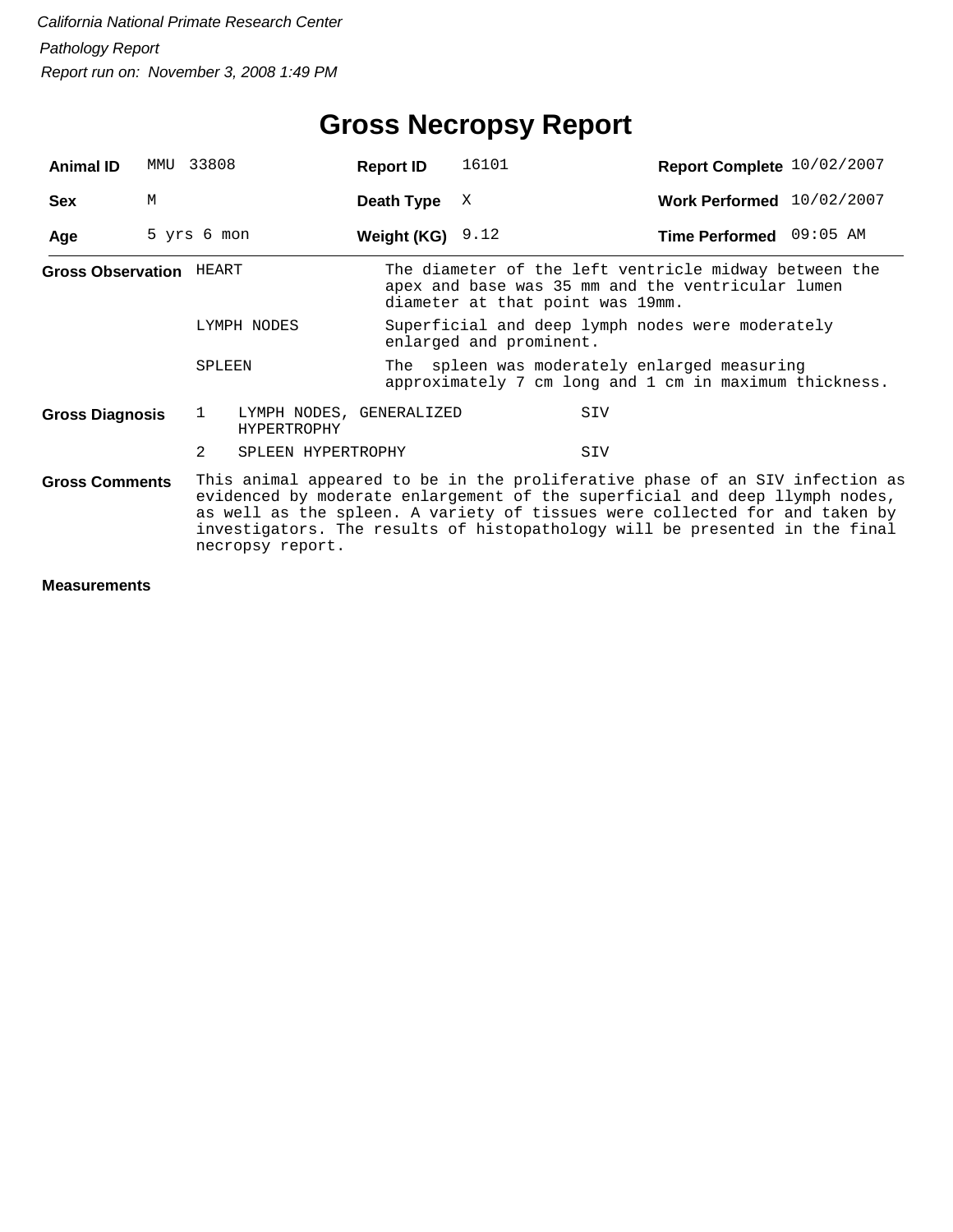#### **Gross Necropsy Report**

| <b>Animal ID</b>               | MMU 33828   |                |                                             | <b>Report ID</b> | 17381                                                                                                                                                                                                                                                                                                                                                                                      | Report Complete 12/17/2007       |  |  |  |  |
|--------------------------------|-------------|----------------|---------------------------------------------|------------------|--------------------------------------------------------------------------------------------------------------------------------------------------------------------------------------------------------------------------------------------------------------------------------------------------------------------------------------------------------------------------------------------|----------------------------------|--|--|--|--|
| <b>Sex</b>                     | M           |                |                                             | Death Type       | K                                                                                                                                                                                                                                                                                                                                                                                          | Work Performed $12/14/2007$      |  |  |  |  |
| Age                            | 5 yrs 8 mon |                |                                             | Weight (KG)      | 6.48                                                                                                                                                                                                                                                                                                                                                                                       | <b>Time Performed</b> $10:15$ AM |  |  |  |  |
| <b>Gross Observation COLON</b> |             |                |                                             |                  | Multifocally there is a moderate number of red foci on<br>the mucsal surface ranging up to 1mm in diameter. The<br>colonic wall is moderately thickened.                                                                                                                                                                                                                                   |                                  |  |  |  |  |
|                                |             |                | GINGIVA                                     |                  | Dentition: full permanent set minus the upper left first<br>incisor. Multifocally there redddening of the gingiva<br>around the incisors and there is tarter along the<br>gingival margin of the lower incisors.                                                                                                                                                                           |                                  |  |  |  |  |
|                                |             | ILEUM          |                                             |                  | Multifocally there are mucosal ulcerations that are<br>visible as red foci on the serosal surface.                                                                                                                                                                                                                                                                                         |                                  |  |  |  |  |
|                                |             | JOINT          |                                             |                  | Bilaterally the articular catilage of the distal femur<br>is multifocally irregular and depressed involving<br>approximately 20% of the surface on each side; on the<br>lleft side there is also reddening of the ulcerations.                                                                                                                                                             |                                  |  |  |  |  |
|                                |             | KIDNEY         |                                             |                  | Bililabstix results on a sample of urine drawn by<br>cysticentesis: glucose, ketone and bilirubin are all<br>negative, blood hemolyzed trace, protein trace.                                                                                                                                                                                                                               |                                  |  |  |  |  |
|                                |             |                | SKELETAL MUSCLE                             |                  | There is moderate pale tan steaking of the skeletal<br>muscle surrounding the right sciatic nerve.                                                                                                                                                                                                                                                                                         |                                  |  |  |  |  |
|                                |             | SKIN           |                                             |                  | A tattoo on the right medial thigh reads 33828. Light<br>brown fecal material is adherent to the skin and matted<br>hair of the ventral tail and periananl region.                                                                                                                                                                                                                         |                                  |  |  |  |  |
|                                |             |                | STOMACH                                     |                  | the amonunt abd appearance of the contents is within<br>normal limitis                                                                                                                                                                                                                                                                                                                     |                                  |  |  |  |  |
| <b>Gross Diagnosis</b>         |             | 1              | KNEE JOINT INFLAMMATION, ULCERATIVE         |                  |                                                                                                                                                                                                                                                                                                                                                                                            |                                  |  |  |  |  |
|                                |             | $\overline{2}$ | SMALL INTESTINE INFLAMMATION,<br>ULCERATIVE |                  |                                                                                                                                                                                                                                                                                                                                                                                            |                                  |  |  |  |  |
|                                |             | 3              | COLON INFLAMMATION, MULTIFOCAL              |                  |                                                                                                                                                                                                                                                                                                                                                                                            |                                  |  |  |  |  |
|                                |             | 4              | LEG NECROSIS                                |                  |                                                                                                                                                                                                                                                                                                                                                                                            |                                  |  |  |  |  |
| <b>Gross Comments</b>          |             |                |                                             |                  | The finding of bilateral atricular cartilage ulceration in the distal femurs<br>can account for the clinicla signs of lameness. Additionally there was<br>multifocal ulcerative enteritis and multifocal reddening of the colonic<br>mucosa. The etiology of the right hindlimb skeletal muscle necrosis in the<br>right hindlimb may be due to dirct trauma or impaired blood supply. The |                                  |  |  |  |  |

results of microbiology and histopathology will be presented in the final

#### **Measurements**

necropsy report.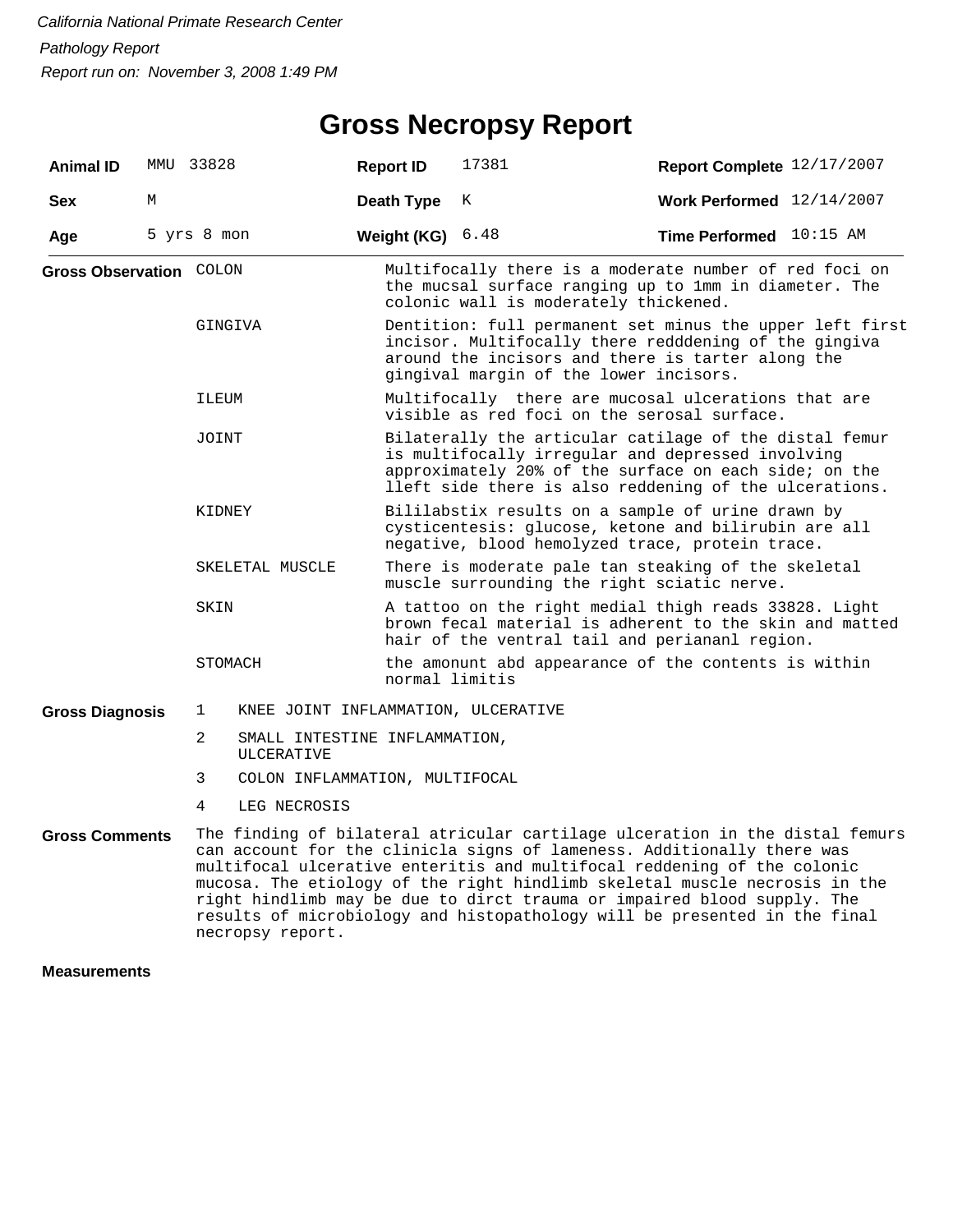## **Gross Necropsy Report**

| <b>Animal ID</b>       | MMU | 33830       |                                           | <b>Report ID</b>  | 17063                                                                                                                                   | Report Complete 11/27/2007 |            |
|------------------------|-----|-------------|-------------------------------------------|-------------------|-----------------------------------------------------------------------------------------------------------------------------------------|----------------------------|------------|
| <b>Sex</b>             | F   |             |                                           | Death Type        | X                                                                                                                                       | <b>Work Performed</b>      | 11/27/2007 |
| Age                    |     | 5 yrs 8 mon |                                           | Weight (KG) $7.4$ |                                                                                                                                         | <b>Time Performed</b>      | 01:00 PM   |
|                        |     |             | Gross Observation BODY AS A WHOLE         |                   | The animal is presented in good flesh with an<br>openventral midabdominal incision subsequent to<br>experimental surgical manipulation. |                            |            |
| <b>Gross Diagnosis</b> |     |             | BODY AS A WHOLE NO REMARKABLE<br>FINDINGS |                   |                                                                                                                                         |                            |            |
| <b>Gross Comments</b>  |     |             |                                           |                   | Tissues are collected per project protocol and to fulfill biospecimen<br>requests. No tissues are saved for CNPRC histopathology.       |                            |            |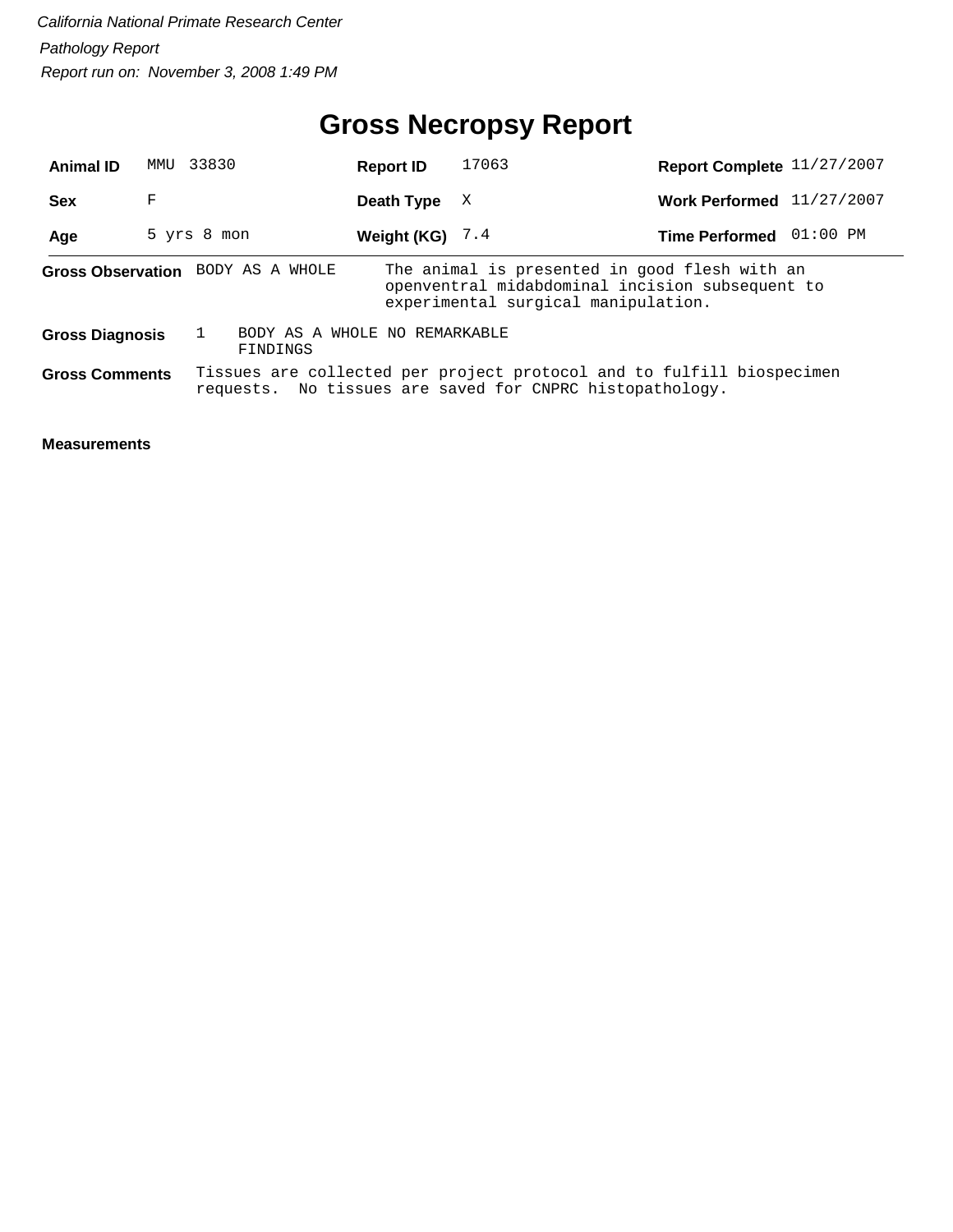| <b>Animal ID</b>       | MMU         | 33833                   |                                                              |  | <b>Report ID</b>   | 15981                                       |                | Report Complete 09/25/2007                       |  |
|------------------------|-------------|-------------------------|--------------------------------------------------------------|--|--------------------|---------------------------------------------|----------------|--------------------------------------------------|--|
| <b>Sex</b>             | M           |                         |                                                              |  | Death Type         | X                                           |                | Work Performed 09/25/2007                        |  |
| Age                    | 5 yrs 6 mon |                         |                                                              |  | Weight (KG) $8.27$ |                                             |                | Time Performed 09:00 AM                          |  |
|                        |             |                         | Gross Observation BODY AS A WHOLE                            |  |                    |                                             |                | The SIV inoculated animal is presented thin.     |  |
|                        |             |                         | LYMPH NODES                                                  |  |                    |                                             |                | Lymph nodes are generally prominent to enlarged. |  |
|                        |             | RECTUM                  |                                                              |  |                    |                                             |                | The rectal mucosa is multifocally erythematous.  |  |
|                        |             | SPLEEN                  |                                                              |  |                    | The spleen is moderately enlarged.          |                |                                                  |  |
| <b>Gross Diagnosis</b> |             | SPLEEN HYPERTROPHY<br>1 |                                                              |  |                    |                                             | (splenomegaly) |                                                  |  |
|                        |             | $\overline{2}$          | LYMPH NODES, GENERALIZED<br>HYPERTROPHY                      |  |                    |                                             |                | (lymphadenopathy)                                |  |
|                        |             | 3                       | RECTAL MUCOUS MEMBRANE<br>INFLAMMATION, MULTIFOCAL PROCTITIS |  |                    |                                             |                |                                                  |  |
| <b>Gross Comments</b>  |             |                         |                                                              |  |                    | Tissues are collected per project protocol. |                |                                                  |  |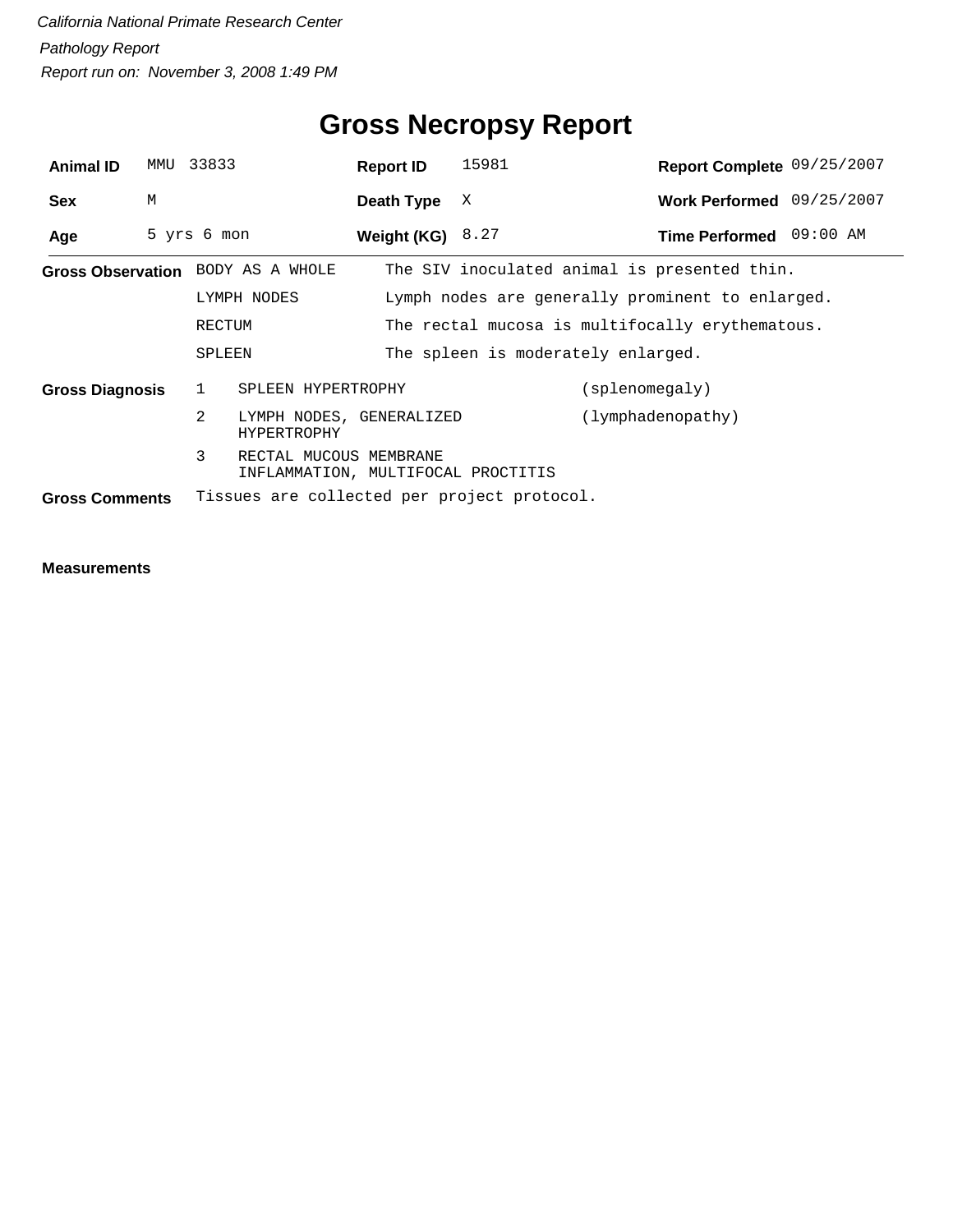| <b>Animal ID</b>       |   | MMU 33916                         |                                                          | <b>Report ID</b>                                                     | 15500                          |                                                        | Report Complete 08/24/2007 |  |
|------------------------|---|-----------------------------------|----------------------------------------------------------|----------------------------------------------------------------------|--------------------------------|--------------------------------------------------------|----------------------------|--|
| <b>Sex</b>             | F |                                   |                                                          | Death Type                                                           | X                              |                                                        | Work Performed 08/24/2007  |  |
| Age                    |   | 5 yrs 4 mon                       |                                                          | Weight (KG) $5.55$                                                   |                                | Time Performed 08:30 AM                                |                            |  |
|                        |   | Gross Observation BODY AS A WHOLE |                                                          | and dehydrated.                                                      |                                | The SIV/bartonella inoculated animal is presented thin |                            |  |
|                        |   | COLON                             |                                                          | The colonic mucosa is thickened, and contents are soft<br>to liquid. |                                |                                                        |                            |  |
|                        |   | LYMPH NODES                       |                                                          | Paracolic nodes are prominent to enlarged.                           |                                |                                                        |                            |  |
|                        |   | SKIN                              |                                                          | normal teat.                                                         |                                | There is a small supernumerary teat below the left     |                            |  |
|                        |   | SPLEEN                            |                                                          |                                                                      | The spleen is mildly enlarged. |                                                        |                            |  |
|                        |   | THYMUS                            |                                                          | The thymus is small for an animal this age.                          |                                |                                                        |                            |  |
| <b>Gross Diagnosis</b> |   | $\mathbf{1}$                      | BODY AS A WHOLE INANITION<br><b>DEHYDRATION</b>          |                                                                      |                                | (SIV/bartonella)                                       |                            |  |
|                        |   | $\mathcal{L}$                     | COLONIC MUCOUS MEMBRANE<br>INFLAMMATION, DIFFUSE COLITIS |                                                                      |                                |                                                        |                            |  |
|                        |   | 3                                 | LYMPH NODE HYPERTROPHY                                   |                                                                      |                                | (lymphadenopathy - paracolic)                          |                            |  |
|                        |   | 4                                 | SPLEEN HYPERTROPHY                                       |                                                                      |                                | (splenomegaly, mild)                                   |                            |  |
|                        |   | 5                                 | THYMUS ATROPHY                                           |                                                                      |                                |                                                        |                            |  |
|                        |   | 6                                 |                                                          | SKIN OF CHEST ABNORMAL APPEARANCE                                    |                                | (supernumerary teat)                                   |                            |  |
| <b>Gross Comments</b>  |   |                                   | Tissues are collected per project protocol.              |                                                                      |                                |                                                        |                            |  |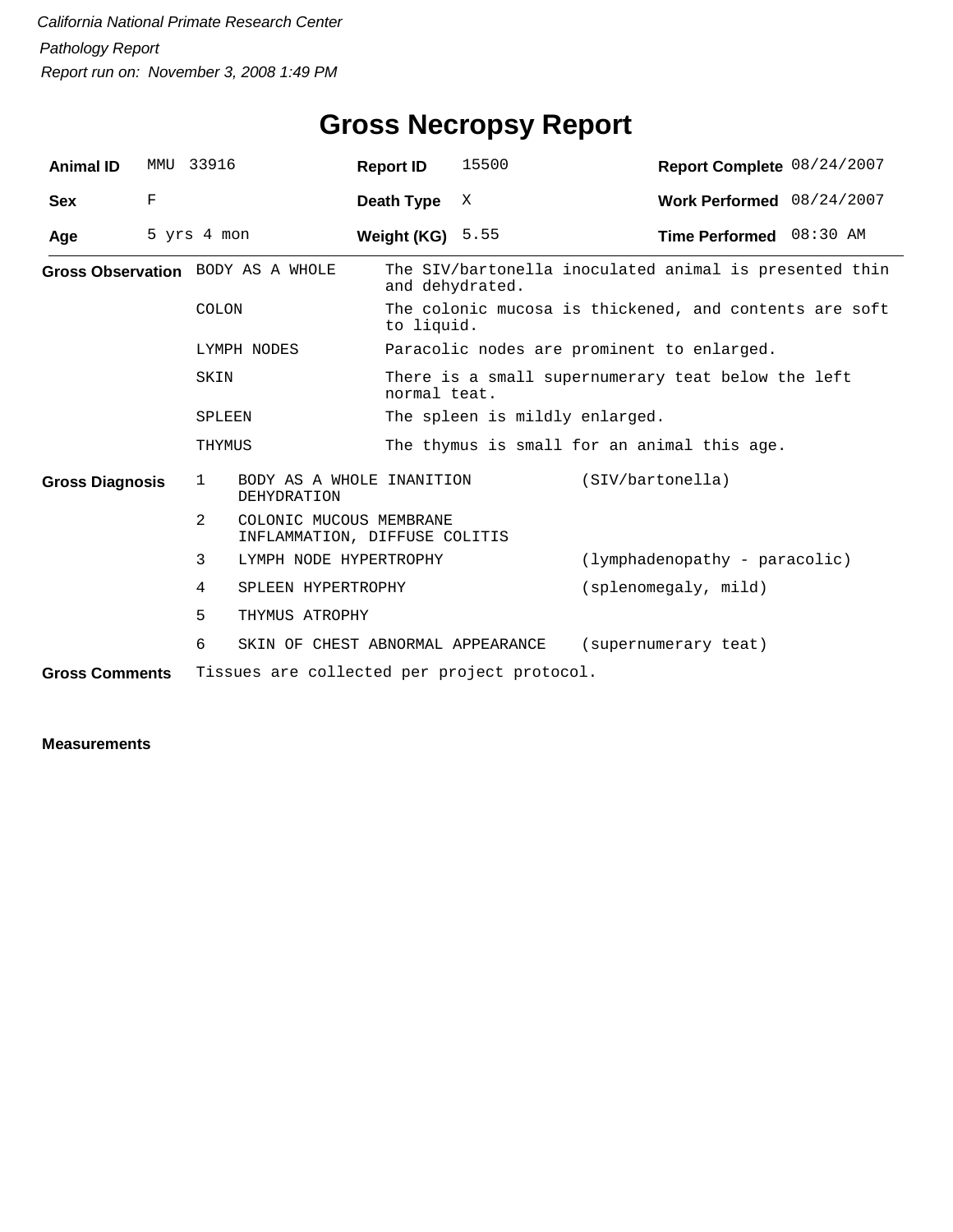| <b>Animal ID</b>       |   | MMU 33965                                   | <b>Report ID</b>                                  | 16382                                                                                                                           | Report Complete 10/18/2007             |  |  |  |
|------------------------|---|---------------------------------------------|---------------------------------------------------|---------------------------------------------------------------------------------------------------------------------------------|----------------------------------------|--|--|--|
| <b>Sex</b>             | М |                                             | Death Type                                        | X                                                                                                                               | Work Performed 10/18/2007              |  |  |  |
| Age                    |   | 5 yrs 6 mon                                 | Weight (KG) $7.35$                                |                                                                                                                                 | <b>Time Performed</b> $10:15$ AM       |  |  |  |
|                        |   | Gross Observation BODY AS A WHOLE           |                                                   | The SIV infected animal is presented in good flesh.                                                                             |                                        |  |  |  |
|                        |   | HEART                                       |                                                   | The left atrioventricular valve is deformed by rough<br>surfaced nodular growths, the largest approximately 0.4<br>cm diameter. |                                        |  |  |  |
|                        |   | KIDNEY                                      |                                                   | Irregular areas of pallor are present in cortex and<br>papilla.                                                                 |                                        |  |  |  |
|                        |   | LYMPH NODES                                 |                                                   |                                                                                                                                 | Lymph node enlargement is generalized. |  |  |  |
|                        |   | SPLEEN                                      |                                                   | The spleen is markedly enlarged with a prominent<br>follicular pattern of pallor on capsular and cut<br>surfaces.               |                                        |  |  |  |
| <b>Gross Diagnosis</b> |   | BODY AS A WHOLE<br>1                        |                                                   |                                                                                                                                 | (SIV infected)                         |  |  |  |
|                        |   | $\overline{2}$<br>SPLEEN HYPERTROPHY        |                                                   |                                                                                                                                 | (splenomegaly)                         |  |  |  |
|                        |   | 3<br><b>HYPERTROPHY</b>                     | LYMPH NODES, GENERALIZED                          |                                                                                                                                 | (lymphadenopathy)                      |  |  |  |
|                        |   | 4                                           | ATRIOVENTRICULAR VALVE<br>ENDOCARDITIS, VERRUCOUS |                                                                                                                                 | (left AV valve)                        |  |  |  |
|                        |   | 5                                           | KIDNEY ABNORMAL APPEARANCE                        |                                                                                                                                 | (irregular areas of pallor)            |  |  |  |
| <b>Gross Comments</b>  |   | Tissues are collected per project protocol. |                                                   |                                                                                                                                 |                                        |  |  |  |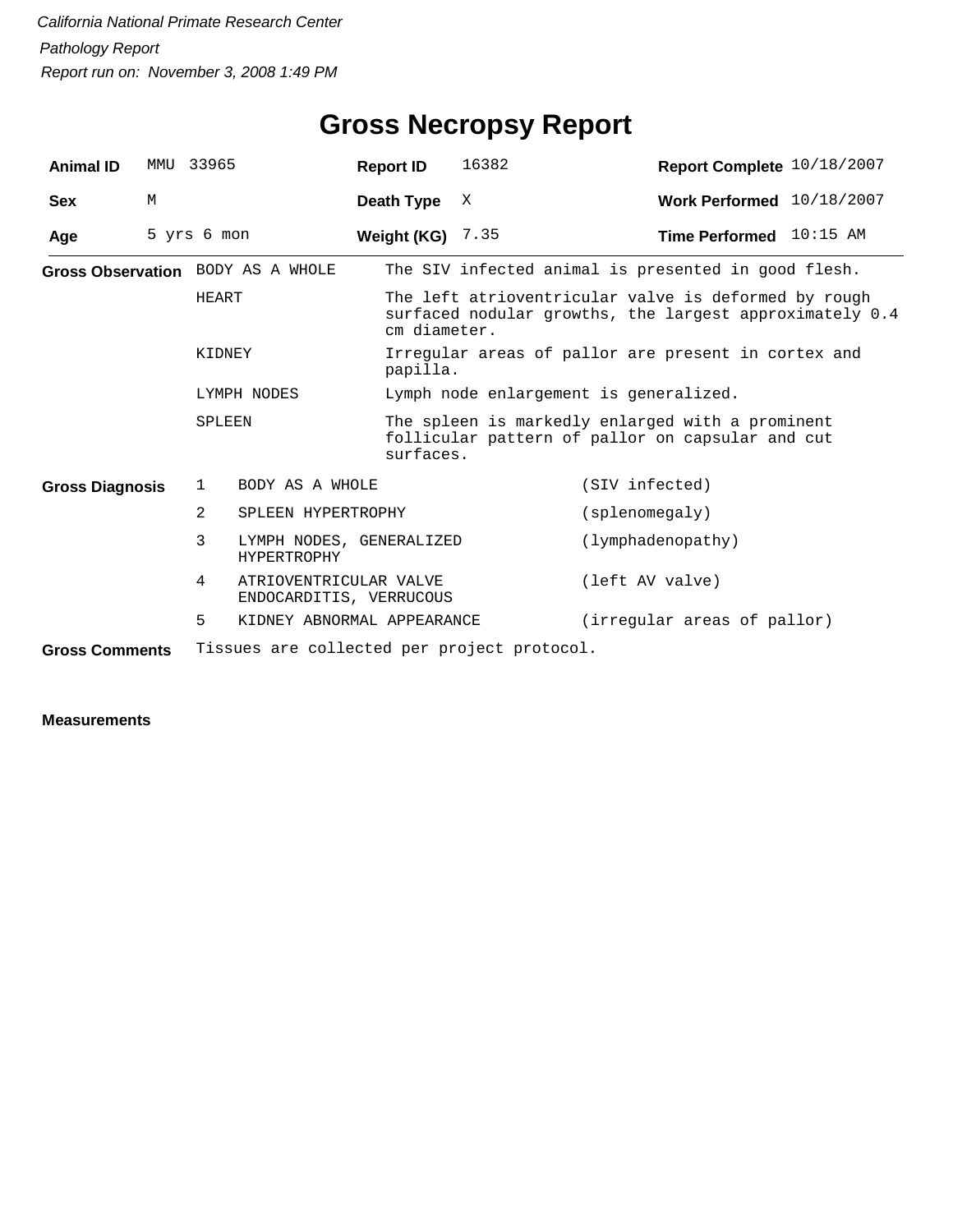## **Gross Necropsy Report**

| <b>Animal ID</b>          | MMU 34029   |              |                                                | <b>Report ID</b>                                                                                         | 16102                                                                                                                                                                                                         | Report Complete 10/02/2007                                                                                                                                                                                                                                                                                    |  |  |  |
|---------------------------|-------------|--------------|------------------------------------------------|----------------------------------------------------------------------------------------------------------|---------------------------------------------------------------------------------------------------------------------------------------------------------------------------------------------------------------|---------------------------------------------------------------------------------------------------------------------------------------------------------------------------------------------------------------------------------------------------------------------------------------------------------------|--|--|--|
| <b>Sex</b>                | M           |              |                                                | Death Type                                                                                               | X                                                                                                                                                                                                             | Work Performed $10/02/2007$                                                                                                                                                                                                                                                                                   |  |  |  |
| Age                       | 5 yrs 5 mon |              |                                                | Weight (KG)                                                                                              | 7.22                                                                                                                                                                                                          | Time Performed 10:10 AM                                                                                                                                                                                                                                                                                       |  |  |  |
| Gross Observation GINGIVA |             |              |                                                |                                                                                                          | The marginal and papillary gingiva was moderately<br>reddened and swollen. There was a small amount of dental<br>calculus or tartar on the upper and lower incisors and<br>canines along the gingival margin. |                                                                                                                                                                                                                                                                                                               |  |  |  |
|                           |             | HEART        |                                                |                                                                                                          | The diameterof the left ventricle midway between the<br>apex and base was 32 mm and the diameter of the left<br>ventricle lumen at that point was 17mm.                                                       |                                                                                                                                                                                                                                                                                                               |  |  |  |
| LYMPH NODES               |             |              |                                                |                                                                                                          | Superficial and deep lymph nodes were markedly enlarged<br>and prominent.                                                                                                                                     |                                                                                                                                                                                                                                                                                                               |  |  |  |
| SPLEEN                    |             |              |                                                | The spleen was moderately enlarged measuring<br>approximately 7 cm long and 1.5 cm in maximum thickness. |                                                                                                                                                                                                               |                                                                                                                                                                                                                                                                                                               |  |  |  |
|                           |             | THYMUS       |                                                |                                                                                                          | The thymus was moderately reduced from expected size in<br>the anterior mediastinum.                                                                                                                          |                                                                                                                                                                                                                                                                                                               |  |  |  |
| <b>Gross Diagnosis</b>    |             | $\mathbf{1}$ | LYMPH NODES, GENERALIZED<br><b>HYPERTROPHY</b> |                                                                                                          |                                                                                                                                                                                                               | SIV                                                                                                                                                                                                                                                                                                           |  |  |  |
|                           |             | 2            | SPLEEN HYPERTROPHY                             |                                                                                                          |                                                                                                                                                                                                               | SIV                                                                                                                                                                                                                                                                                                           |  |  |  |
|                           |             | 3            | THYMUS INVOLUTION                              |                                                                                                          |                                                                                                                                                                                                               |                                                                                                                                                                                                                                                                                                               |  |  |  |
|                           |             | 4            | GINGIVAL MUCOUS MEMBRANE<br>INFLAMMATION       |                                                                                                          |                                                                                                                                                                                                               | dental calculus or tartar                                                                                                                                                                                                                                                                                     |  |  |  |
| <b>Gross Comments</b>     |             |              |                                                |                                                                                                          |                                                                                                                                                                                                               | This animal was in the proliferative phase of an SIV infection as evidenced<br>by prominent superficial and deep lymph nodes as well as splenomegaly. A<br>variety of tissues were collected for and taken by investigators. The<br>results of histopathology will be presented in the final necropsy report. |  |  |  |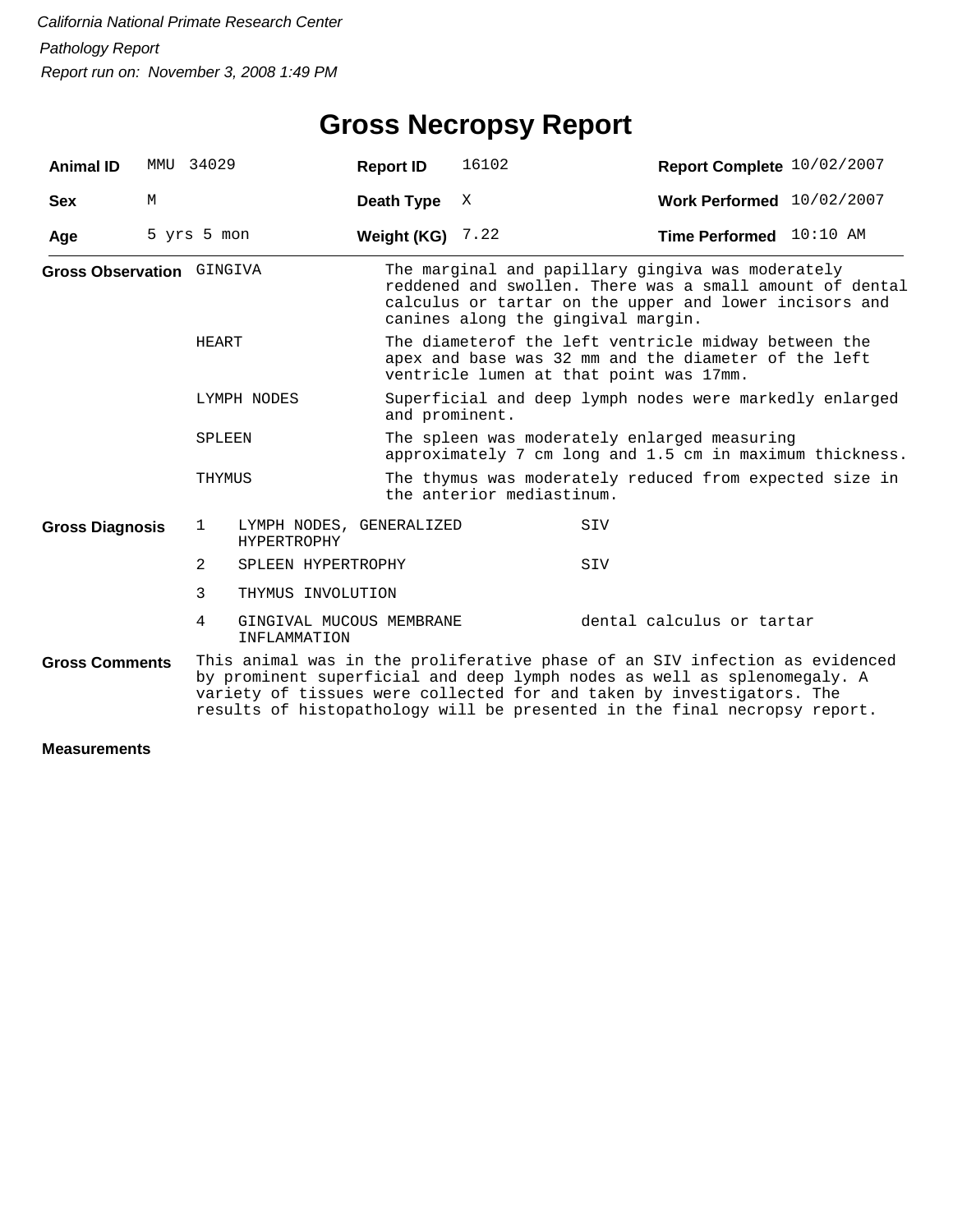#### **Gross Necropsy Report**

| <b>Animal ID</b>               | MMU | 34037                                                  | <b>Report ID</b> | 17661                                                                                                                                                                                                                                                                                                                                     | Report Complete 12/28/2007                                                                                                                                                                                                                                                                                                                                                                 |  |  |  |  |
|--------------------------------|-----|--------------------------------------------------------|------------------|-------------------------------------------------------------------------------------------------------------------------------------------------------------------------------------------------------------------------------------------------------------------------------------------------------------------------------------------|--------------------------------------------------------------------------------------------------------------------------------------------------------------------------------------------------------------------------------------------------------------------------------------------------------------------------------------------------------------------------------------------|--|--|--|--|
| <b>Sex</b>                     | M   |                                                        | Death Type       | K                                                                                                                                                                                                                                                                                                                                         | <b>Work Performed</b> 12/28/2007                                                                                                                                                                                                                                                                                                                                                           |  |  |  |  |
| Age                            |     | 5 yrs 8 mon                                            | Weight (KG)      | 6.03                                                                                                                                                                                                                                                                                                                                      | Time Performed 10:00 AM                                                                                                                                                                                                                                                                                                                                                                    |  |  |  |  |
| <b>Gross Observation COLON</b> |     |                                                        |                  | The wall is diffusely moderately thickened.                                                                                                                                                                                                                                                                                               |                                                                                                                                                                                                                                                                                                                                                                                            |  |  |  |  |
|                                |     | GASTROINTESTINAL<br>TRACT                              |                  | throughout the colon.                                                                                                                                                                                                                                                                                                                     | Contents is within normal limits in the stomach and<br>small intestine; however there is liquid contents                                                                                                                                                                                                                                                                                   |  |  |  |  |
|                                |     | HEART                                                  |                  | The inside and outside diameter of the left ventricle<br>midway between the apex and base is 11 and 23 mm<br>respectively.                                                                                                                                                                                                                |                                                                                                                                                                                                                                                                                                                                                                                            |  |  |  |  |
|                                |     | LYMPH NODES                                            |                  | approximately 0.5 to 1.2 cm long.                                                                                                                                                                                                                                                                                                         | The mesenteric lymph node patch is approximately 4 cm.<br>in diameter and the colonic lymph nodes range from                                                                                                                                                                                                                                                                               |  |  |  |  |
|                                |     | SKIN                                                   |                  | A tattoo on the right medial thigh reads 34037. This<br>animal is very thin; the bones are readily palpable and<br>there is scant adipose tissue throughout the subcutis<br>and body cavities. An abundant amount of moist green<br>fecal material is present on the skin and matted hair of<br>the perianal region and the ventral tail. |                                                                                                                                                                                                                                                                                                                                                                                            |  |  |  |  |
|                                |     | URINARY BLADDER                                        |                  | the lumen contains approximatelt 5 cc. of yellow clear<br>urine; bililabstix results on asample of urine drawn by<br>cysticentesis: glucose, bilirubin, ketone, and blood all<br>negative, ph 5, protein 2+                                                                                                                               |                                                                                                                                                                                                                                                                                                                                                                                            |  |  |  |  |
| <b>Gross Diagnosis</b>         |     | $\mathbf{1}$<br>BODY AS A WHOLE INANITION              |                  |                                                                                                                                                                                                                                                                                                                                           |                                                                                                                                                                                                                                                                                                                                                                                            |  |  |  |  |
|                                |     | 2<br>COLON INFLAMMATION, DIFFUSE LOOSE<br><b>STOOL</b> |                  |                                                                                                                                                                                                                                                                                                                                           |                                                                                                                                                                                                                                                                                                                                                                                            |  |  |  |  |
|                                |     | MESENTERIC LYMPH NODE HYPERTROPHY<br>and colonic<br>3  |                  |                                                                                                                                                                                                                                                                                                                                           |                                                                                                                                                                                                                                                                                                                                                                                            |  |  |  |  |
| <b>Gross Comments</b>          |     |                                                        |                  |                                                                                                                                                                                                                                                                                                                                           | The of liquid contents throughout the colon with accompanying thickened wall<br>is consistent with the clinical diagnosis of colitis. Selected tissues are<br>collected for the biospecimen request program and a variety of tissues are<br>fixed in 10% buffered formalin for diagnostic pathology. The results of<br>microbiology [small and large intestine] and histopathology will be |  |  |  |  |

presented in the final necropsy report.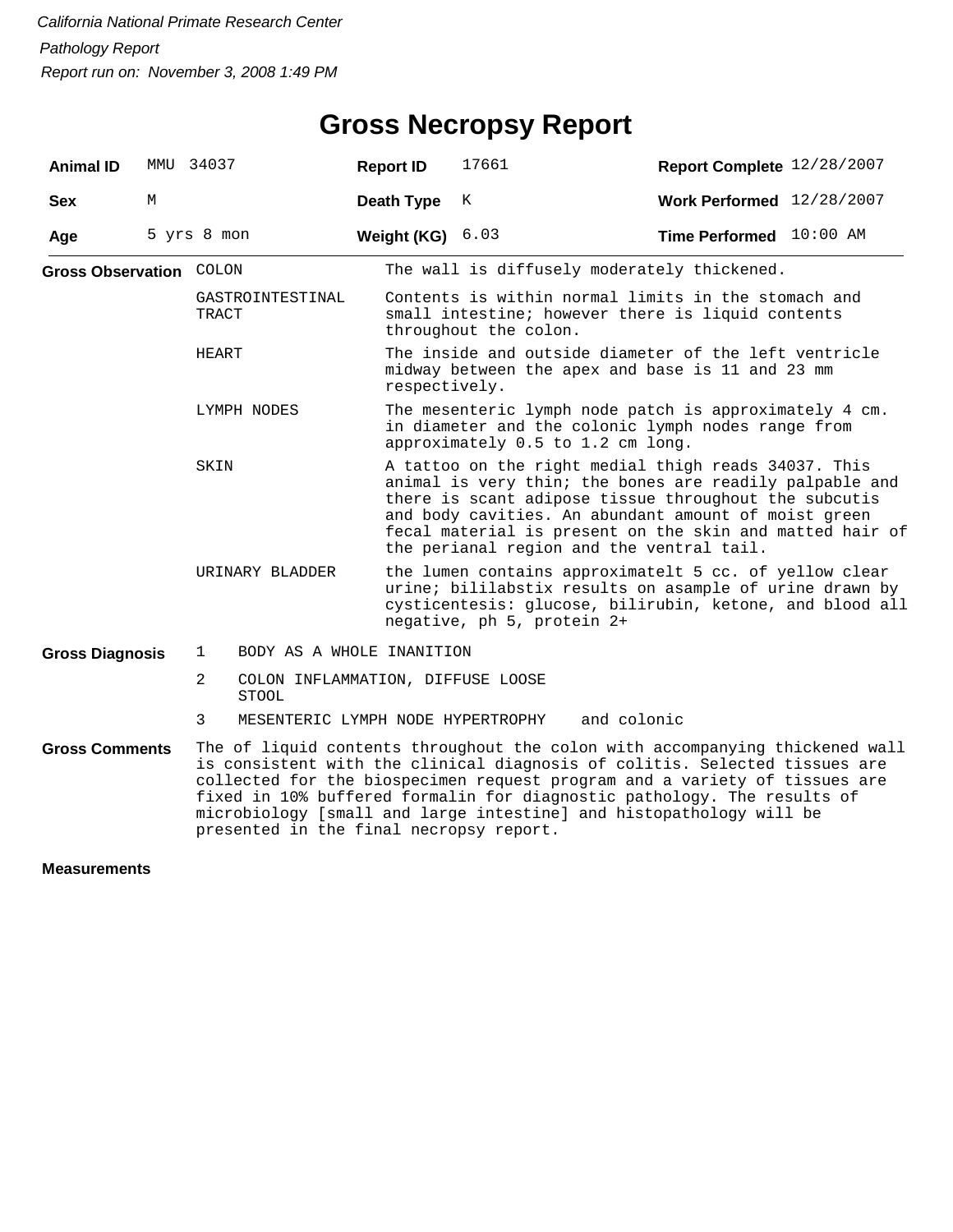| <b>Animal ID</b>       | MMU         | 34094                             |                                                 | <b>Report ID</b> | 15821                                                                                   | Report Complete 09/14/2007                                                 |  |  |  |
|------------------------|-------------|-----------------------------------|-------------------------------------------------|------------------|-----------------------------------------------------------------------------------------|----------------------------------------------------------------------------|--|--|--|
| <b>Sex</b>             | F           |                                   |                                                 | Death Type       | K                                                                                       | Work Performed 09/14/2007                                                  |  |  |  |
| Age                    | 5 yrs 4 mon |                                   | Weight (KG)                                     | 3.88             | Time Performed 02:30 PM                                                                 |                                                                            |  |  |  |
|                        |             | Gross Observation BODY AS A WHOLE |                                                 | dehydrated.      |                                                                                         | The animal is presented markedly thin and severely                         |  |  |  |
|                        |             | COLON                             |                                                 |                  | The coloni cmucosa is thickened, and the lumen is<br>dilated with thin liquid contents. |                                                                            |  |  |  |
|                        |             | LYMPH NODES                       |                                                 |                  | Paracolic, and to a lesser extent mesenteric, nodes are<br>prominent to enlarged.       |                                                                            |  |  |  |
|                        |             | THYMUS                            |                                                 |                  |                                                                                         | The thymus is small for an animal this age.                                |  |  |  |
| <b>Gross Diagnosis</b> |             | $\mathbf{1}$                      | BODY AS A WHOLE INANITION<br><b>DEHYDRATION</b> |                  |                                                                                         |                                                                            |  |  |  |
|                        |             | 2.                                | BODY AS A WHOLE DIARRHEA                        |                  |                                                                                         |                                                                            |  |  |  |
|                        |             | 3                                 | COLON INFLAMMATION COLITIS                      |                  |                                                                                         |                                                                            |  |  |  |
|                        |             | 4                                 | LYMPH NODE HYPERTROPHY                          |                  |                                                                                         | (lymphadenopathy - paracolic,<br>mesenteric)                               |  |  |  |
|                        |             | 5                                 | THYMUS ATROPHY                                  |                  |                                                                                         |                                                                            |  |  |  |
| <b>Gross Comments</b>  |             |                                   |                                                 |                  |                                                                                         | A full set of tissues is saved in formalin, but no histopathology is to be |  |  |  |

performed at this time. The colon is swabbed for bacterial culture.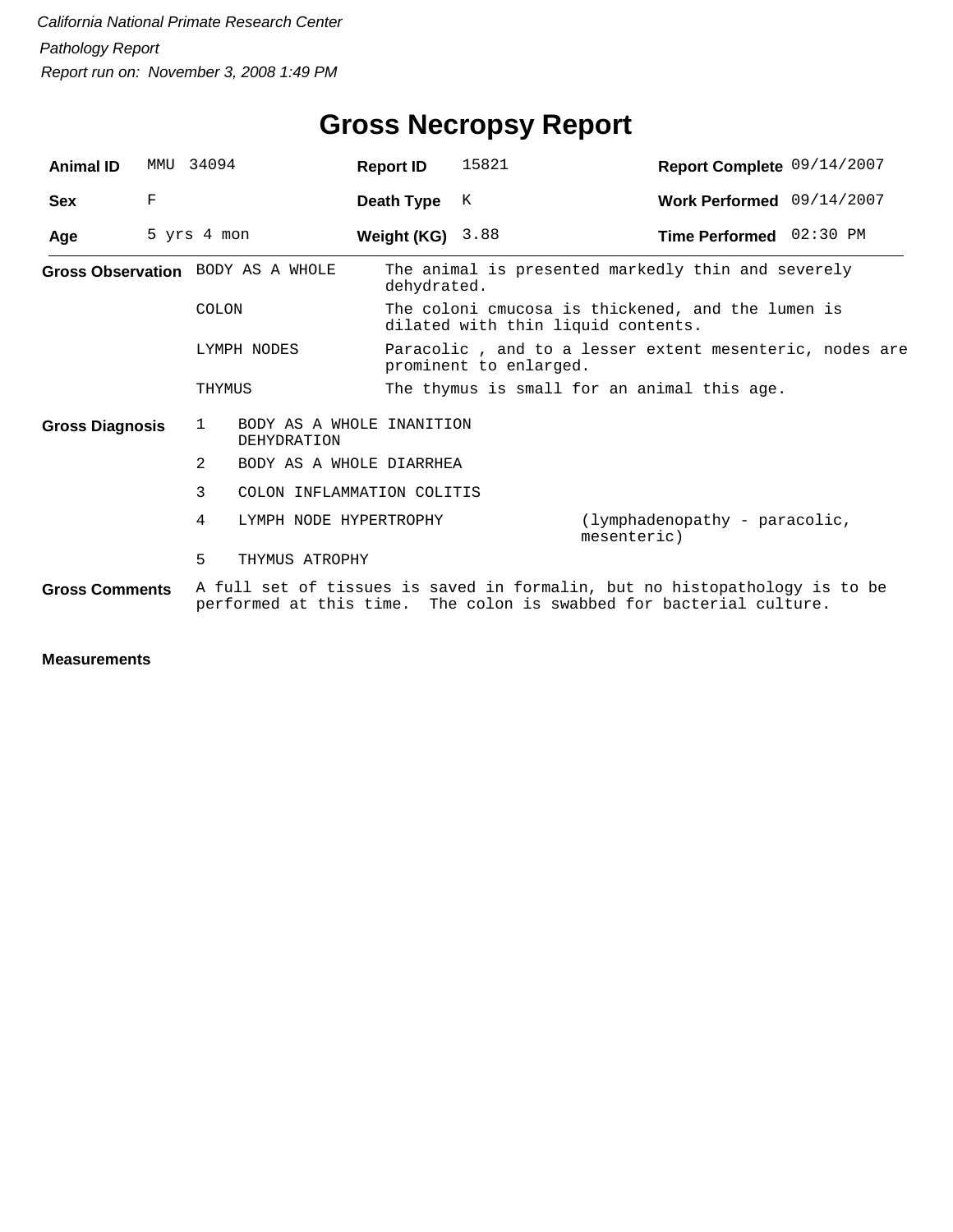## **Gross Necropsy Report**

| <b>Animal ID</b>       | MMU | 34200                               | <b>Report ID</b>                                                      | 15100                                                                                                                                                                                                           | Report Complete 08/13/2007 |  |  |  |  |
|------------------------|-----|-------------------------------------|-----------------------------------------------------------------------|-----------------------------------------------------------------------------------------------------------------------------------------------------------------------------------------------------------------|----------------------------|--|--|--|--|
| <b>Sex</b>             | М   |                                     | Death Type                                                            | X                                                                                                                                                                                                               | Work Performed 08/13/2007  |  |  |  |  |
| Age                    |     | 5 yrs 3 mon                         | Weight (KG)                                                           | 8.68                                                                                                                                                                                                            | Time Performed 11:15 AM    |  |  |  |  |
|                        |     | Gross Observation BODY AS A WHOLE   |                                                                       | The animal is presented in good flesh with an open<br>midline abdominal incision subsequent to experimental<br>surgery; mesenteric vessels display areas of local<br>hemorrhage associated with blood sampling. |                            |  |  |  |  |
|                        |     | STOMACH                             |                                                                       | The gastric mucosa is thickened and variably<br>erythematous.                                                                                                                                                   |                            |  |  |  |  |
| <b>Gross Diagnosis</b> |     | STOMACH INFLAMMATION GASTRITIS, NOS |                                                                       |                                                                                                                                                                                                                 |                            |  |  |  |  |
| <b>Gross Comments</b>  |     | requests.                           | Tissues are collected per project protocol and to fulfill biospecimen |                                                                                                                                                                                                                 |                            |  |  |  |  |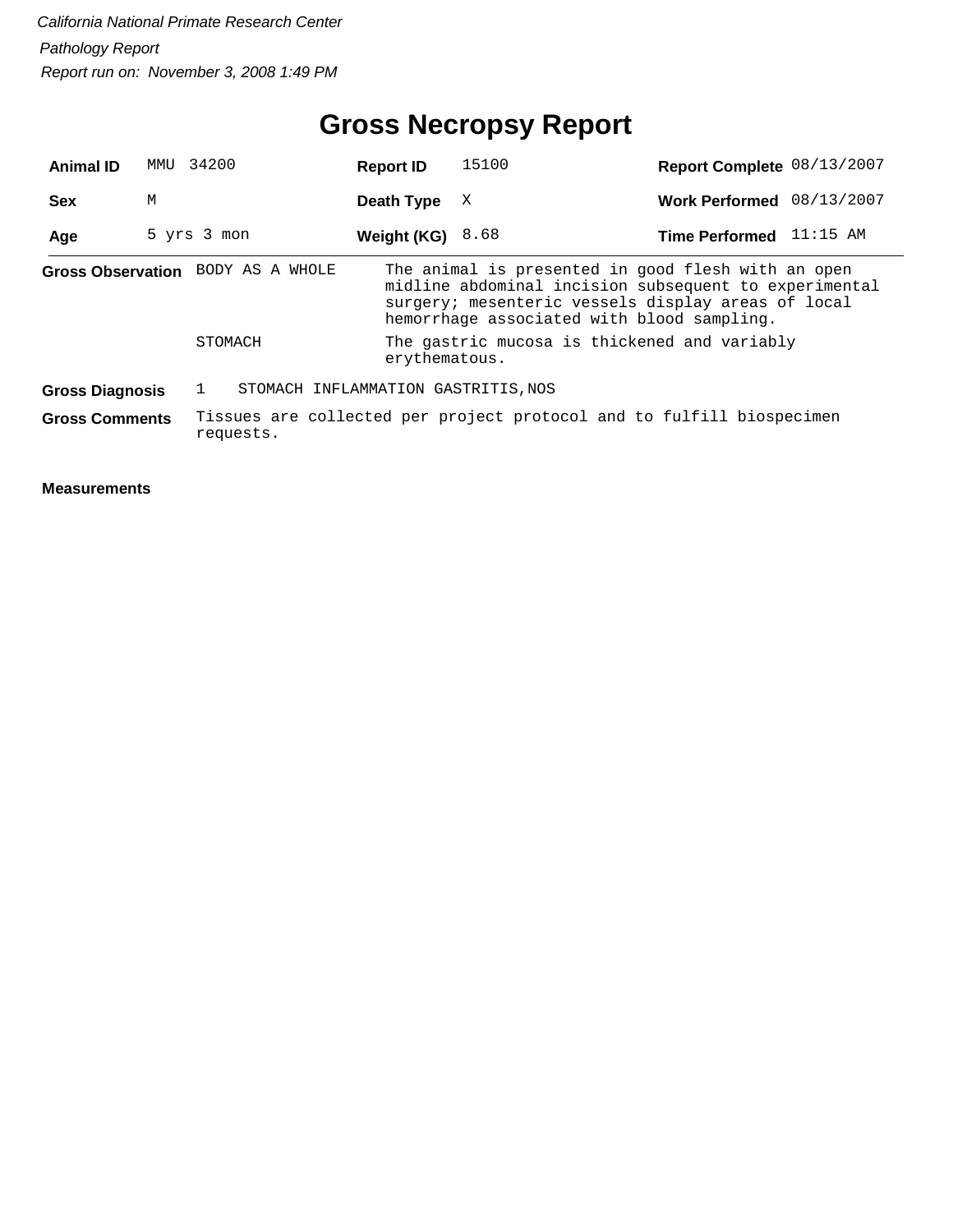| <b>Animal ID</b>       |   | MMU 34219   |                                                | <b>Report ID</b> | 16381                                                                                                                          | Report Complete 10/18/2007                |  |  |  |
|------------------------|---|-------------|------------------------------------------------|------------------|--------------------------------------------------------------------------------------------------------------------------------|-------------------------------------------|--|--|--|
| <b>Sex</b>             | М |             |                                                | Death Type       | X                                                                                                                              | Work Performed 10/18/2007                 |  |  |  |
| Age                    |   | 5 yrs 5 mon |                                                | Weight (KG)      | 8.02                                                                                                                           | Time Performed 09:00 AM                   |  |  |  |
|                        |   |             | Gross Observation BODY AS A WHOLE              |                  | The SIV infected animal is presented in good flesh.                                                                            |                                           |  |  |  |
|                        |   |             | <b>ESOPHAGUS</b>                               | length.          | The musculature of the esophagus is prominently<br>thickened in the distal one fourth to one third of its                      |                                           |  |  |  |
|                        |   | LUNG        |                                                |                  | Extensive fibrous adhesions between parietal and<br>visceral pleura connect the left caudal lung lobe to the<br>thoracic wall. |                                           |  |  |  |
|                        |   |             | LYMPH NODES                                    |                  |                                                                                                                                | Lymph nodes are generally enlarged.       |  |  |  |
|                        |   | SPLEEN      |                                                |                  | The spleen is markedly enlarged with a prominent<br>follicular pattern of pallor on capsular and cut<br>surfaces.              |                                           |  |  |  |
|                        |   | STOMACH     |                                                |                  | The gastric mucosa is thickened and erythematous,<br>particularly in the corpus at the junction with antrum.                   |                                           |  |  |  |
| <b>Gross Diagnosis</b> |   | 1           | BODY AS A WHOLE                                |                  |                                                                                                                                | (SIV infected)                            |  |  |  |
|                        |   | 2           | SPLEEN HYPERTROPHY                             |                  |                                                                                                                                | (splacement)                              |  |  |  |
|                        |   | 3           | LYMPH NODES, GENERALIZED<br><b>HYPERTROPHY</b> |                  |                                                                                                                                | (lymphadenopathy)                         |  |  |  |
|                        |   | 4           | STOMACH INFLAMMATION, FOCAL<br>GASTRITIS, NOS  |                  |                                                                                                                                |                                           |  |  |  |
|                        |   | 5           | LUNG ADHESIONS, FIBROUS                        |                  |                                                                                                                                |                                           |  |  |  |
|                        |   | 6           | ESOPHAGUS HYPERTROPHY                          |                  |                                                                                                                                | (muscle hypertrophy, distal<br>esophaqus) |  |  |  |
| <b>Gross Comments</b>  |   |             |                                                |                  | Tissues are collected per project protocol.                                                                                    |                                           |  |  |  |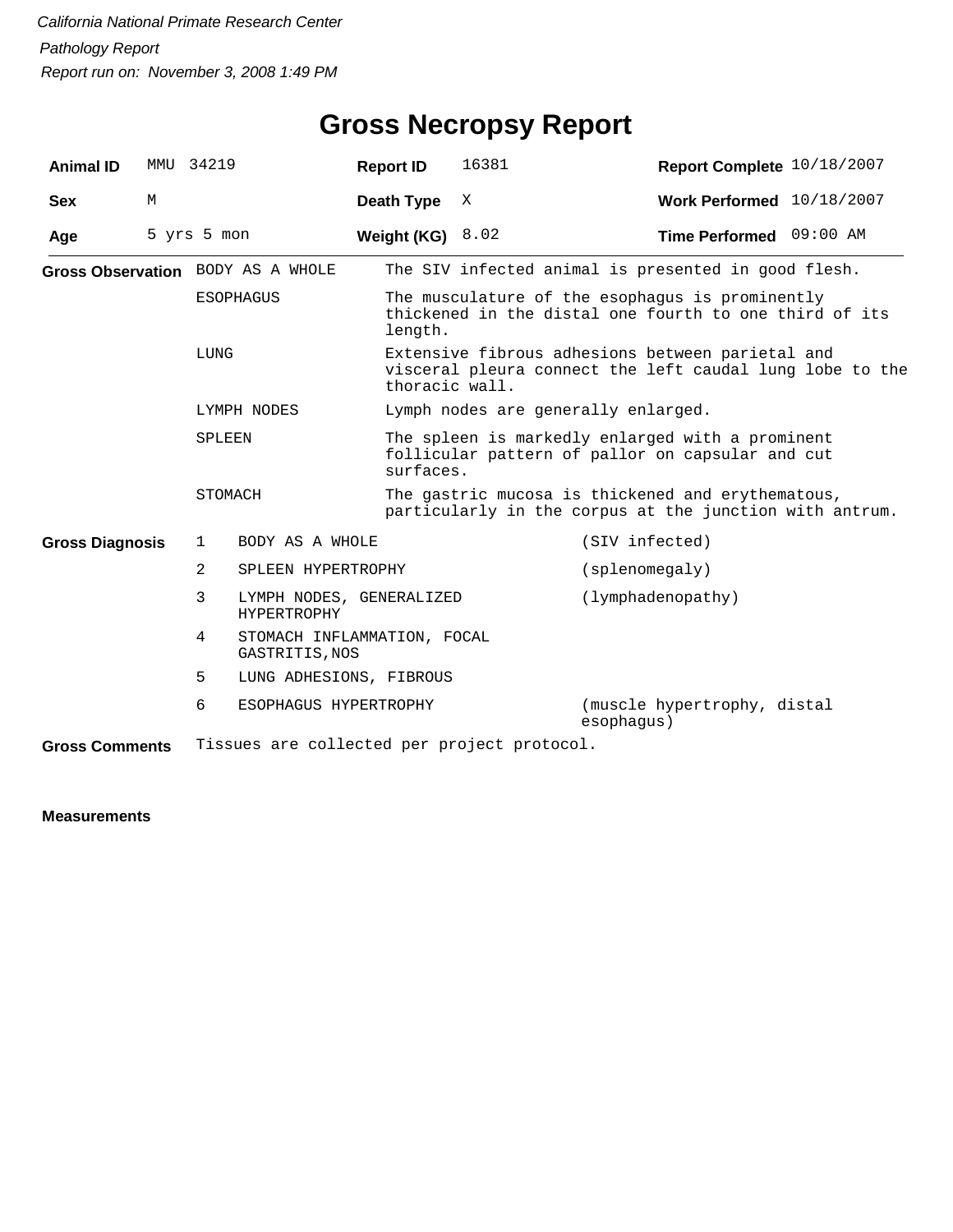## **Gross Necropsy Report**

| <b>Animal ID</b>                  | MMU | 34259                             |                                                          | <b>Report ID</b>   | 18521                                                                                                                                                                                                                                                                                                                                                                                         | Report Complete 02/13/2008  |  |  |  |
|-----------------------------------|-----|-----------------------------------|----------------------------------------------------------|--------------------|-----------------------------------------------------------------------------------------------------------------------------------------------------------------------------------------------------------------------------------------------------------------------------------------------------------------------------------------------------------------------------------------------|-----------------------------|--|--|--|
| <b>Sex</b>                        | F   |                                   |                                                          | Death Type         | K                                                                                                                                                                                                                                                                                                                                                                                             | Work Performed $02/13/2008$ |  |  |  |
| Age                               |     | 5 yrs 8 mon                       |                                                          | Weight (KG) $2.97$ |                                                                                                                                                                                                                                                                                                                                                                                               | Time Performed 10:15 AM     |  |  |  |
| Gross Observation BODY AS A WHOLE |     |                                   |                                                          |                    | This animal is very thin, the bones are readily<br>palpable. There is very little adipose tissue throughout<br>the body cavities and in the subcutis.                                                                                                                                                                                                                                         |                             |  |  |  |
|                                   |     | GASTROINTESTINAL<br>TRACT<br>SKIN |                                                          |                    | There was no contents in the stomach, duodenum,<br>jejunum, and proximal ileum; in the distal ileum there<br>is a moderate amount of soft green granular contents.<br>Throughout the cecum and large intestine there is a<br>moderate amount of green contents; this contents is<br>thick liquid in the cecum and proximal 3/4 of the colon<br>and semi-solid in the distal colon and rectum. |                             |  |  |  |
|                                   |     |                                   |                                                          |                    | A tattoo on the right medial thigh reads34259. A<br>moderate amount of dry green fecal material is adherent<br>to the skin and matted hair of the perianal region and<br>the ventral tail.                                                                                                                                                                                                    |                             |  |  |  |
| <b>Gross Diagnosis</b>            |     | 1                                 | COLON AND CECUM, CS INFLAMMATION,<br>DIFFUSE LOOSE STOOL |                    |                                                                                                                                                                                                                                                                                                                                                                                               |                             |  |  |  |
|                                   |     | 2                                 | BODY AS A WHOLE INANITION                                |                    |                                                                                                                                                                                                                                                                                                                                                                                               |                             |  |  |  |
| <b>Gross Comments</b>             |     | report.                           |                                                          |                    | The finding of semi-solid contents in the distal colon and rectum is<br>consistent with clinical diagnosis of diarrhea. Selected tissue were<br>collected for the biospecimen request program and a variety of tissues were<br>fixed in 10% buffered formalin. The results of microbiology [small and large<br>intestine ] and histopathology will be presented in the final necropsy         |                             |  |  |  |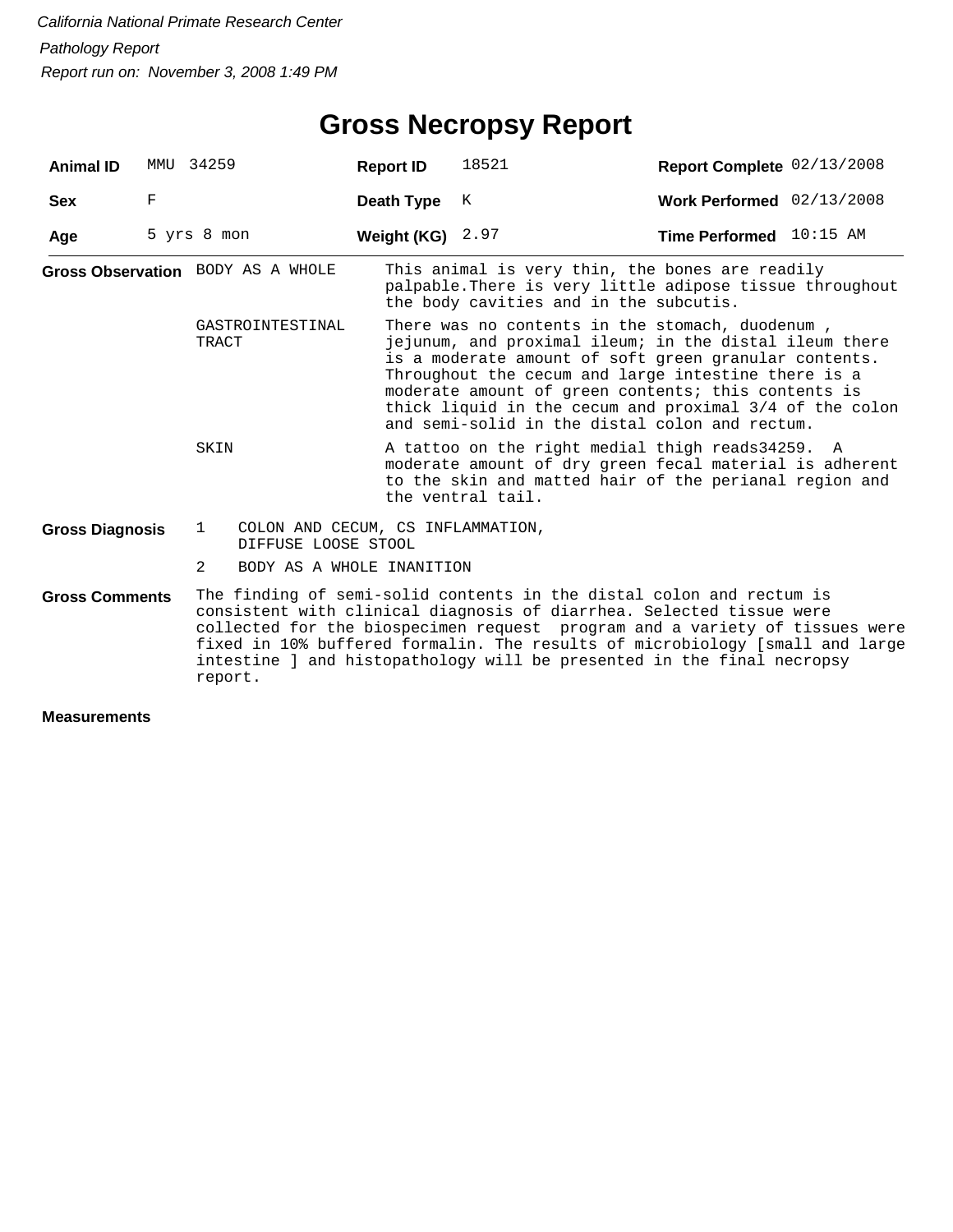## **Gross Necropsy Report**

| <b>Animal ID</b>                                                     | MMU 34297 |             |                                         | <b>Report ID</b>   | 15982                                            | Report Complete 09/25/2007                   |            |
|----------------------------------------------------------------------|-----------|-------------|-----------------------------------------|--------------------|--------------------------------------------------|----------------------------------------------|------------|
| <b>Sex</b>                                                           | М         |             |                                         | Death Type         | X                                                | Work Performed 09/25/2007                    |            |
| Age                                                                  |           | 5 yrs 3 mon |                                         | Weight (KG) $7.44$ |                                                  | <b>Time Performed</b>                        | $10:00$ AM |
| Gross Observation BODY AS A WHOLE                                    |           |             |                                         |                    |                                                  | The SIV inoculated animal is presented thin. |            |
|                                                                      |           | LYMPH NODES |                                         |                    | Lymph nodes are generally prominent to enlarged. |                                              |            |
|                                                                      |           | SPLEEN      |                                         |                    | The spleen is moderately enlarged.               |                                              |            |
| <b>Gross Diagnosis</b>                                               |           |             | SPLEEN HYPERTROPHY                      |                    |                                                  | (splenomegaly)                               |            |
|                                                                      |           | 2           | LYMPH NODES, GENERALIZED<br>HYPERTROPHY |                    |                                                  | (lymphadenopathy)                            |            |
| Tissues are collected per project protocol.<br><b>Gross Comments</b> |           |             |                                         |                    |                                                  |                                              |            |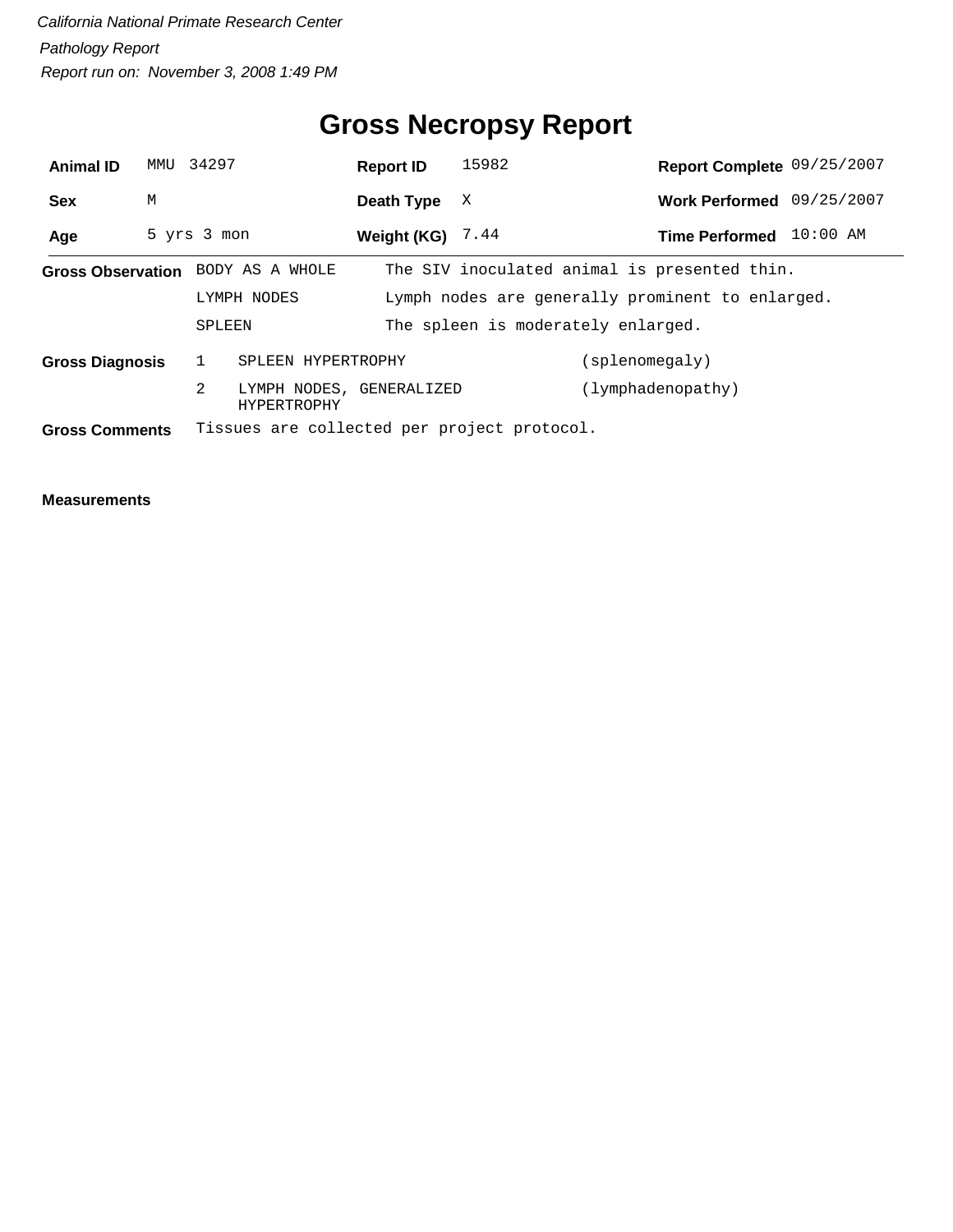#### **Final Necropsy Report**

| <b>Animal ID</b>                |   | MMU 34308                                                               | <b>Report ID</b>   | 14720                                                                                                                                                                                                                                                                   | <b>Report Complete</b>                                                                                  |  |  |  |  |
|---------------------------------|---|-------------------------------------------------------------------------|--------------------|-------------------------------------------------------------------------------------------------------------------------------------------------------------------------------------------------------------------------------------------------------------------------|---------------------------------------------------------------------------------------------------------|--|--|--|--|
| <b>Sex</b>                      | М |                                                                         | Death Type         | X                                                                                                                                                                                                                                                                       | Work Performed 07/18/2007                                                                               |  |  |  |  |
| Age                             |   | 5 yrs 1 mon                                                             | Weight (KG) $8.61$ |                                                                                                                                                                                                                                                                         | Time Performed 11:00 AM                                                                                 |  |  |  |  |
|                                 |   | Gross Observation BODY AS A WHOLE                                       |                    | The animal is presented thin and mildly dehydrated with<br>marked abdominal distention, the latter with resembling<br>fluid accumulation - opening the abdomen reveals a<br>diffuse, severe, fibrinous pertonitis with prodigious<br>clear, dark yellow/orange ascites. |                                                                                                         |  |  |  |  |
|                                 |   | GALLBLADDER                                                             | opaque.            |                                                                                                                                                                                                                                                                         | The gallbladder and major bile ducts are thickened and                                                  |  |  |  |  |
|                                 |   | GASTROINTESTINAL<br>TRACT                                               |                    | The mucosa throughout the GIT is thickened, and colon<br>contents are liquid; all segments of the GIT are firmly<br>adherent to each other and encased in a fibrinous<br>"membrane".                                                                                    |                                                                                                         |  |  |  |  |
|                                 |   | HEART                                                                   |                    | The heart is diffusely flaccid but otherwise witnin<br>normal limits.                                                                                                                                                                                                   |                                                                                                         |  |  |  |  |
|                                 |   | LIVER                                                                   |                    | The liver is mildly enlarged and very firm and is<br>encased in a fibrinous "capsule" which is adherent to<br>diaphragm cranially and GIT caudally.                                                                                                                     |                                                                                                         |  |  |  |  |
|                                 |   | LUNG                                                                    |                    |                                                                                                                                                                                                                                                                         | The lungs are variably mottled with a dark tan pallor.                                                  |  |  |  |  |
|                                 |   | LYMPH NODES                                                             |                    |                                                                                                                                                                                                                                                                         | Lymph nodes are generally markedly enlarged.                                                            |  |  |  |  |
|                                 |   | SPLEEN                                                                  | "capsule".         |                                                                                                                                                                                                                                                                         | The spleen is mildly enlarged and encased in a fibrinous                                                |  |  |  |  |
|                                 |   | THYMUS                                                                  |                    | The thymus is virtually undetectable, i.e. small for an<br>animal this age.                                                                                                                                                                                             |                                                                                                         |  |  |  |  |
| <b>Gross Diagnosis</b>          |   | BODY AS A WHOLE INANITION<br>$\mathbf{1}$                               |                    | (SHIV inoculated)                                                                                                                                                                                                                                                       |                                                                                                         |  |  |  |  |
|                                 |   | 2<br>PERITONEUM INFLAMMATION, FIBRINOUS<br>PERITONITIS, NOS             |                    |                                                                                                                                                                                                                                                                         |                                                                                                         |  |  |  |  |
|                                 |   | 3<br>LYMPH NODES, GENERALIZED<br><b>HYPERTROPHY</b>                     |                    | (lymphadenopathy)                                                                                                                                                                                                                                                       |                                                                                                         |  |  |  |  |
|                                 |   | 4<br><b>ENTEROCOLITIS</b>                                               |                    | GASTROINTESTINAL TRACT INFLAMMATION                                                                                                                                                                                                                                     | (gastroenterocolitis)                                                                                   |  |  |  |  |
|                                 |   | 5                                                                       |                    | LIVER HYPERTROPHY AMYLOIDOSIS                                                                                                                                                                                                                                           |                                                                                                         |  |  |  |  |
|                                 |   | 6<br>GALLBLADDER AND COMMON BILE DUCT,<br>CS INFLAMMATION CHOLEDOCHITIS |                    |                                                                                                                                                                                                                                                                         | (choledochocystitis)                                                                                    |  |  |  |  |
|                                 |   | 7<br>SPLEEN HYPERTROPHY                                                 |                    |                                                                                                                                                                                                                                                                         | (splenomegaly)                                                                                          |  |  |  |  |
|                                 |   | 8<br>THYMUS ATROPHY                                                     |                    |                                                                                                                                                                                                                                                                         |                                                                                                         |  |  |  |  |
| <b>Gross Comments</b>           |   | Tissues are collected per project protocol.                             |                    |                                                                                                                                                                                                                                                                         |                                                                                                         |  |  |  |  |
| <b>Final Observations BRAIN</b> |   |                                                                         |                    | lymphocytic hyperplasia.                                                                                                                                                                                                                                                | choroid plexus - choroid plexitis, subaucte, diffuse,<br>moderate to severe, with multifocal follicular |  |  |  |  |

meninges - meningitis, subacute, perivascular, very mild, with multifocal subarachnoid hemorrhage, mild. brain - encephalitis, subacute, multifocally perivascular very mild.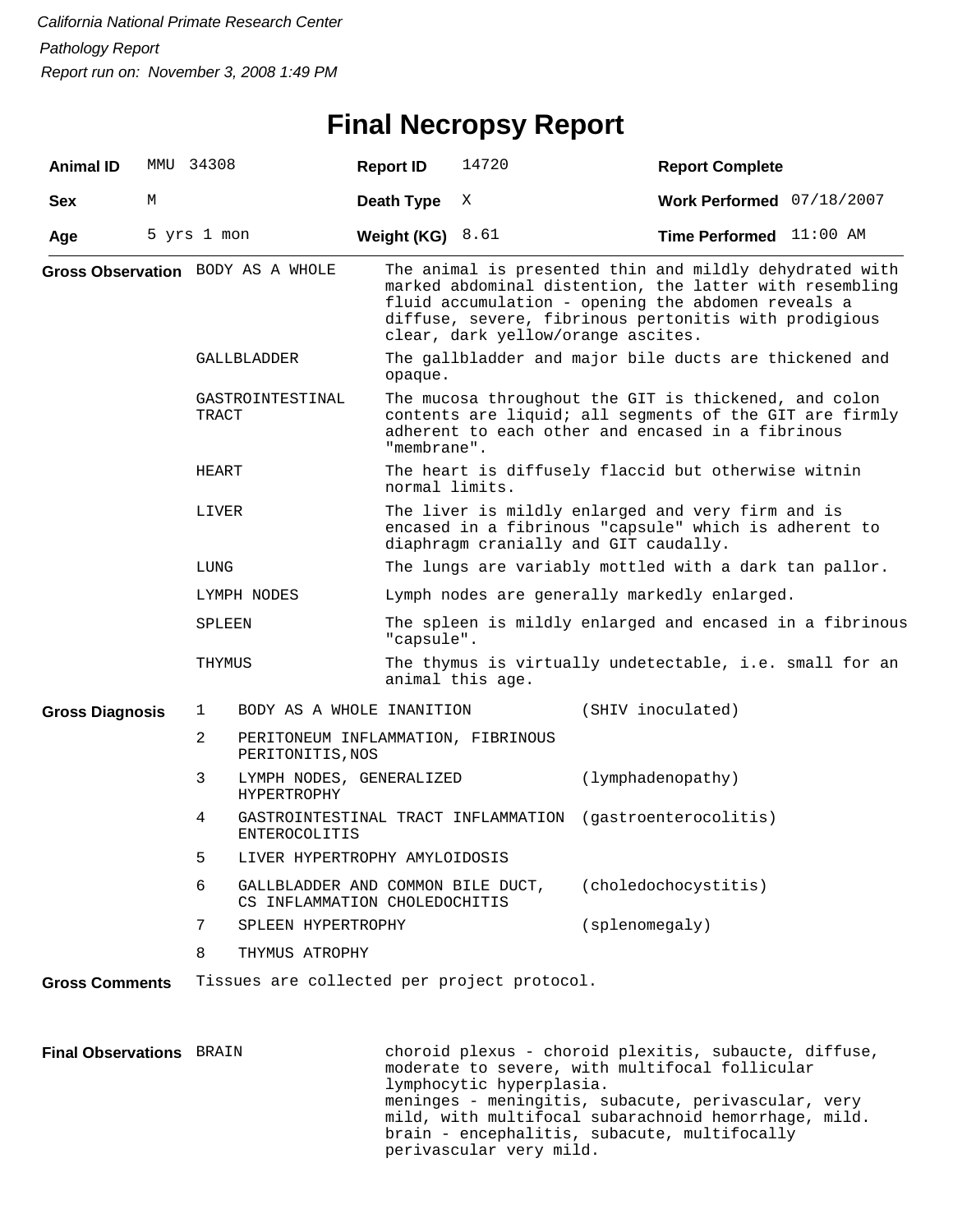| COLON           | serositis, chronic, diffuse, severe, with marked<br>plasmacytic, lymphocytic inflammation and multifocal<br>follicular lymphocytic hyperplasia on a background of<br>extensive fibrosis.                                                                                                                                                                                                                                                                                                                                                                                                                                                     |
|-----------------|----------------------------------------------------------------------------------------------------------------------------------------------------------------------------------------------------------------------------------------------------------------------------------------------------------------------------------------------------------------------------------------------------------------------------------------------------------------------------------------------------------------------------------------------------------------------------------------------------------------------------------------------|
| GALLBLADDER     | cholecystitis, subacute to chronic, diffuse, moderate to<br>severe.                                                                                                                                                                                                                                                                                                                                                                                                                                                                                                                                                                          |
| HEART           | necrosis, subacute, ischemic, multifocal, mild;<br>myocarditis/epicarditis, subacute, multifocal, very<br>mild, with mild multifocal fiber disarray.                                                                                                                                                                                                                                                                                                                                                                                                                                                                                         |
| ILEUM           | serositis, chronic, diffuse, severe, with marked<br>plasmacytic, lymphocytic inflammation and multifocal<br>follicular lymphocytic hyperplasia on a background of<br>extensive fibrosis; hyperplasia, lymphoid, multifocal to<br>coalescing (Peyer's patches), moderate.                                                                                                                                                                                                                                                                                                                                                                     |
| JEJUNUM         | serositis, chronic, diffuse, severe, with marked<br>plasmacytic, lymphocytic inflammation and multifocal<br>follicular lymphocytic hyperplasia on a background of<br>extensive fibrosis.                                                                                                                                                                                                                                                                                                                                                                                                                                                     |
| KIDNEY          | nephritis, su bacute, multifocal, mild, with<br>multifocally scattered follicular lymphocytic<br>hyperplasia.                                                                                                                                                                                                                                                                                                                                                                                                                                                                                                                                |
| LIVER           | hepatitis, subacute to chronic, multifocal<br>(predominantly periportal), moderate, with hepatocyte<br>necrosis, fibrosis, and marked biliary hyperplasia;<br>serositis, chronic, diffuse, severe.                                                                                                                                                                                                                                                                                                                                                                                                                                           |
| LUNG            | A severe, diffuse bronchitis/bronchiolitis is composed<br>predominantly of eosinophils admixed with lesser<br>numbers of histiocytes and lymphocytes and a few<br>neutrophils; scattered in the parenchyma are several<br>variably sized but generally small aggreagates of cells<br>comprising histiocytes (including occasional<br>multinucleate cells), lymphocytes, and rare neutrophils<br>or eosinophils; in some areas the histiocytes have<br>"ground glass" like cytoplasm suggesting the possibility<br>of a mild pneumocystis infection, and others contain<br>pigmented material -either inhaled contaminants or<br>hemosiderin. |
| LYMPH NODES     | hyperplasia, lymphoid, diffuse (mainly paracortical),<br>moderate to marked, with varying levels of early<br>depletion.                                                                                                                                                                                                                                                                                                                                                                                                                                                                                                                      |
| PANCREAS        | NSL.                                                                                                                                                                                                                                                                                                                                                                                                                                                                                                                                                                                                                                         |
| PENIS           | NSL.                                                                                                                                                                                                                                                                                                                                                                                                                                                                                                                                                                                                                                         |
| PROSTATE GLAND  | NSL.                                                                                                                                                                                                                                                                                                                                                                                                                                                                                                                                                                                                                                         |
| SEMINAL VESICLE | hyperplasia, lymphoid, follicular, multifocal, very<br>mild.                                                                                                                                                                                                                                                                                                                                                                                                                                                                                                                                                                                 |
| SPINAL CORD     | spinal cord meninges - meningitis, subacute, multifocal<br>to diffuse, mild to moderate.<br>spinal nerves - perineuritis, subacute, multifocal, mild<br>to moderate.                                                                                                                                                                                                                                                                                                                                                                                                                                                                         |
| SPLEEN          | fibromatosis, capsular, diffuse, moderate to severe,<br>with mononuclear inflammation comprising mainly plasma<br>cells and lymphocytes.                                                                                                                                                                                                                                                                                                                                                                                                                                                                                                     |
| TESTIS          | epididymis - hyperplasia, lymphoid, follicular,                                                                                                                                                                                                                                                                                                                                                                                                                                                                                                                                                                                              |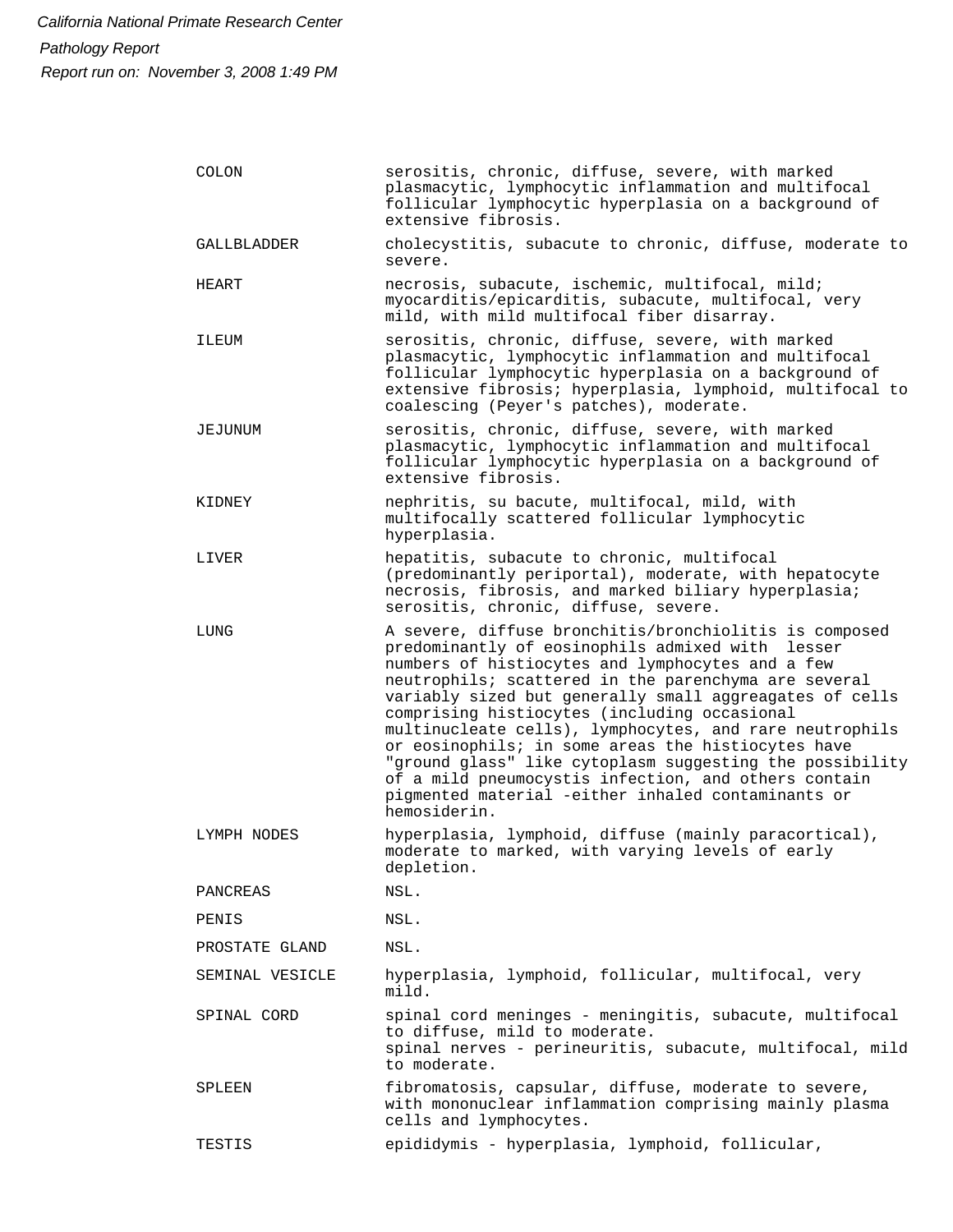multifocal, moderate to severe.

|                        |              | URINARY BLADDER                                                                | serositis, chronic, diffuse, moderate to severe, with<br>fibromatosis. |             |                            |                                |  |
|------------------------|--------------|--------------------------------------------------------------------------------|------------------------------------------------------------------------|-------------|----------------------------|--------------------------------|--|
| <b>Final Diagnosis</b> | $\mathbf{1}$ | GASTROINTESTINAL TRACT<br>INFLAMMATION, CHRONIC DIFFUSE                        |                                                                        |             |                            | (retroperitoneal fibromatosis) |  |
|                        | 2            | LYMPH NODE HYPERTROPHY LYMPHOCYTE<br>PRODUCTION, INCREASED                     |                                                                        |             | (lymphadenopathy)          |                                |  |
|                        | 3            | LUNGS (BOTH) INFLAMMATION,<br>GRANULOMATOUS PNEUMONIA, NOS                     |                                                                        |             |                            |                                |  |
|                        | 4            | BRONCHUS INFLAMMATION, SUBACUTE                                                |                                                                        |             | (bronchitis/bronchiolitis) |                                |  |
|                        | 5            | GALLBLADDER AND COMMON BILE DUCT,<br>CS INFLAMMATION, CHRONIC<br>CHOLECYSTITIS |                                                                        |             |                            |                                |  |
|                        | 6            | BILE DUCT AND LIVER, CS HYPERPLASIA (biliary hyperplasia)                      |                                                                        |             |                            |                                |  |
|                        | 7            | LIVER INFLAMMATION, SUBACUTE<br>HEPATITIS, NOS                                 |                                                                        |             |                            |                                |  |
|                        | 8            | KIDNEY INFLAMMATION, SUBACUTE<br>NEPHRITIS INTERSTITIAL                        |                                                                        | (very mild) |                            |                                |  |
|                        | 9            | HEART INFLAMMATION MYOCARDITIS                                                 |                                                                        | necrosis)   |                            | (very mild with acute ischemic |  |
|                        | 10           | BRAIN AND MENINGES, CS INFLAMMATION (very mild)<br>MENINGOENCEPHALITIS         |                                                                        |             |                            |                                |  |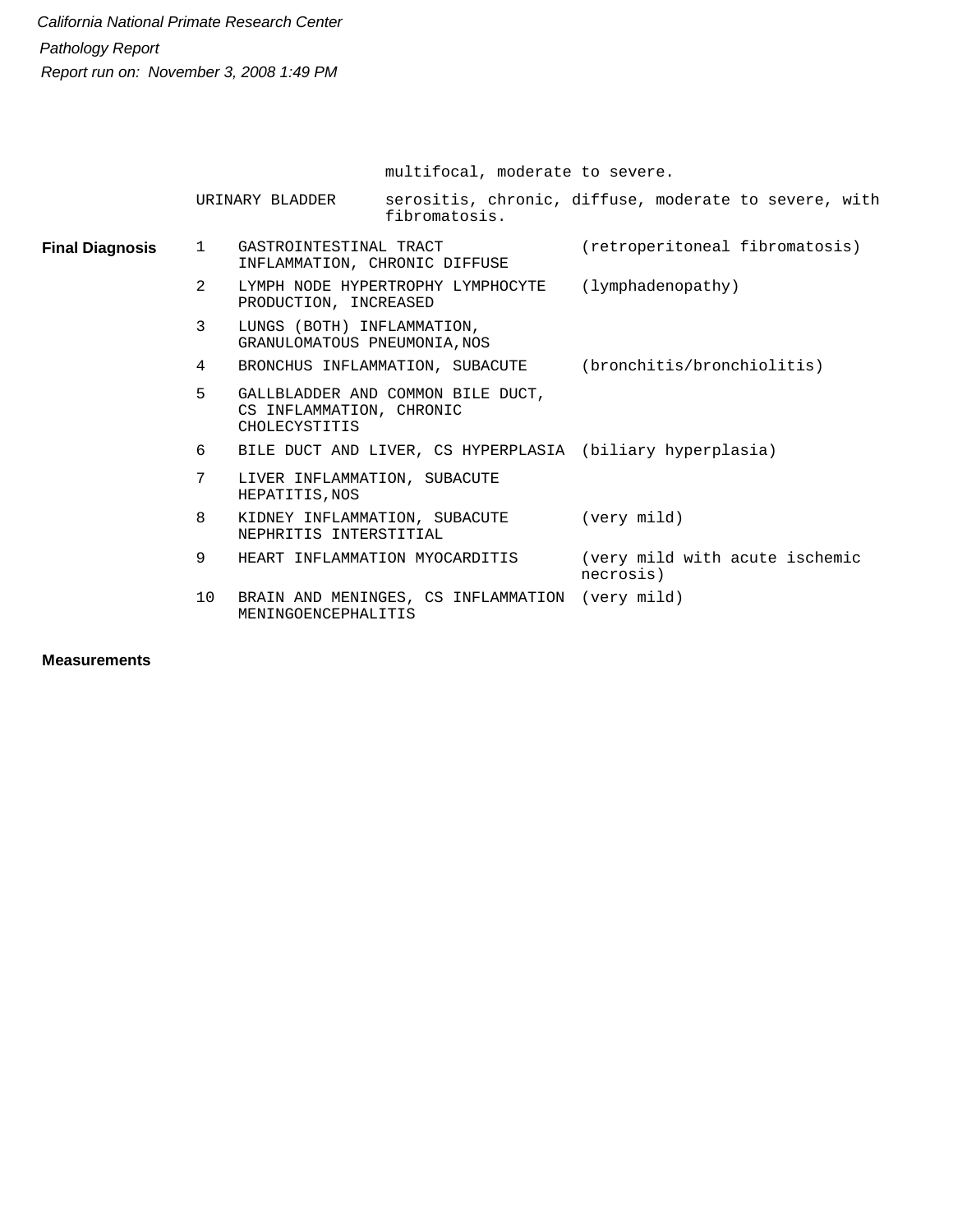## **Gross Necropsy Report**

| <b>Animal ID</b>       |   | MMU 34311                                | <b>Report ID</b> | 17941 | Report Complete 01/11/2008                                                                         |            |  |
|------------------------|---|------------------------------------------|------------------|-------|----------------------------------------------------------------------------------------------------|------------|--|
| <b>Sex</b>             | F |                                          | Death Type       | К     | <b>Work Performed</b>                                                                              | 01/11/2008 |  |
| Age                    |   | 5 yrs 7 mon                              | Weight (KG)      | 6.14  | Time Performed 09:15 AM                                                                            |            |  |
|                        |   | Gross Observation BODY AS A WHOLE        |                  |       | The animal is presented in good flesh with the right arm<br>bandaged subsequent accidental trauma. |            |  |
| <b>Gross Diagnosis</b> |   | BODY AS A WHOLE TRAUMATIC<br>ABNORMALITY |                  |       |                                                                                                    |            |  |
| <b>Gross Comments</b>  |   | histopathology. Gastric $pH = 5$ .       |                  |       | Tissues are collected to fulfill biospecimen requests, but none are save for                       |            |  |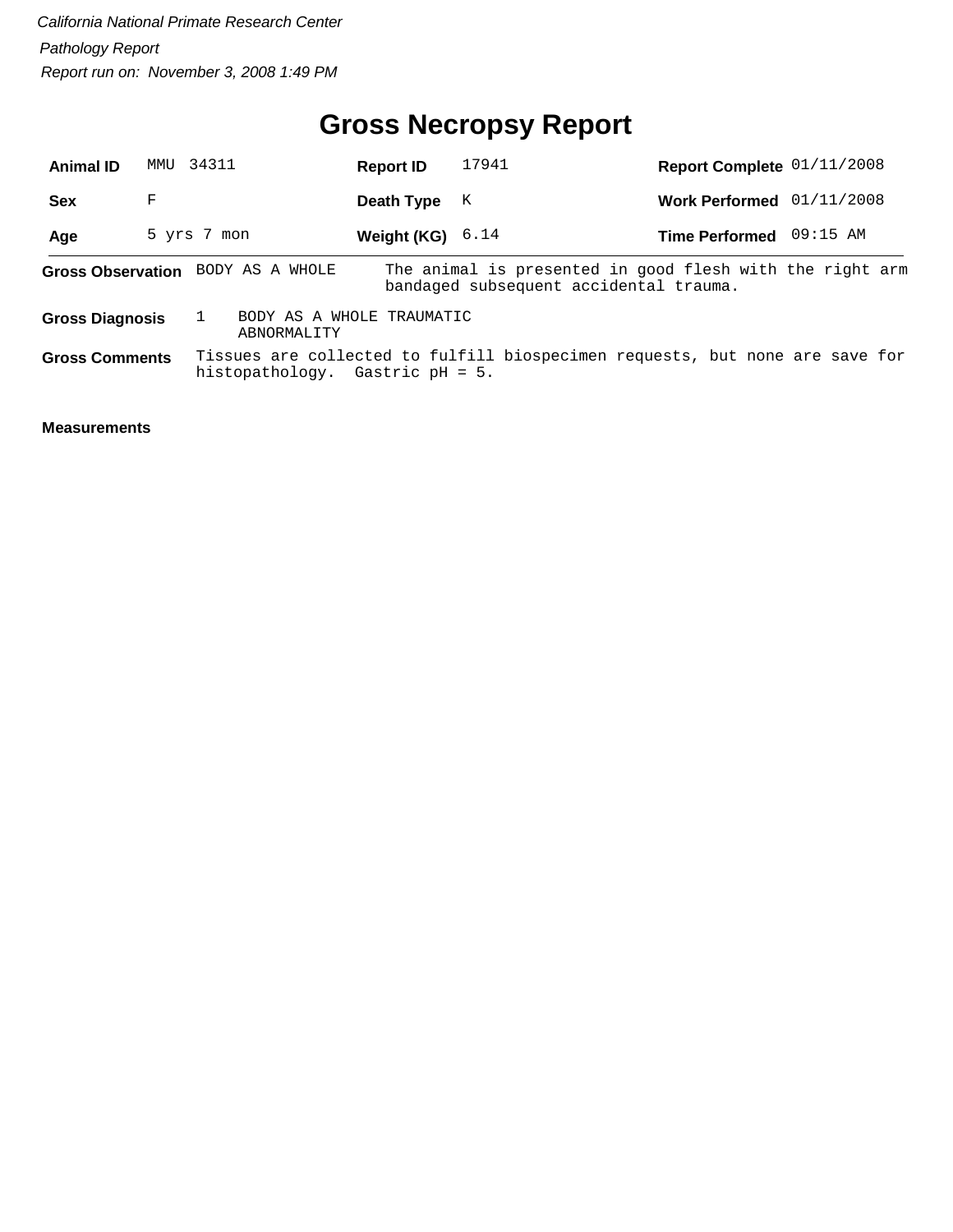#### **Gross Necropsy Report**

| <b>Animal ID</b> | MMU 34332                         | <b>Report ID</b>    | 16741                                  | Report Complete 11/06/2007 |  |
|------------------|-----------------------------------|---------------------|----------------------------------------|----------------------------|--|
| <b>Sex</b>       | М                                 | Death Type $X$      |                                        | Work Performed 11/06/2007  |  |
| Age              | 5 yrs 4 mon                       | Weight (KG) $10.24$ |                                        | Time Performed 09:30 AM    |  |
|                  | Gross Observation BODY AS A WHOLE |                     | The animal is presented in good flesh. |                            |  |

**Gross Diagnosis** 1 BODY AS A WHOLE PERFUSION

The whole body is perfused, and tissues are collected per project protocol. A truncated set of tissues is saved in formalin, but no histopathology is to be performed at this time. **Gross Comments**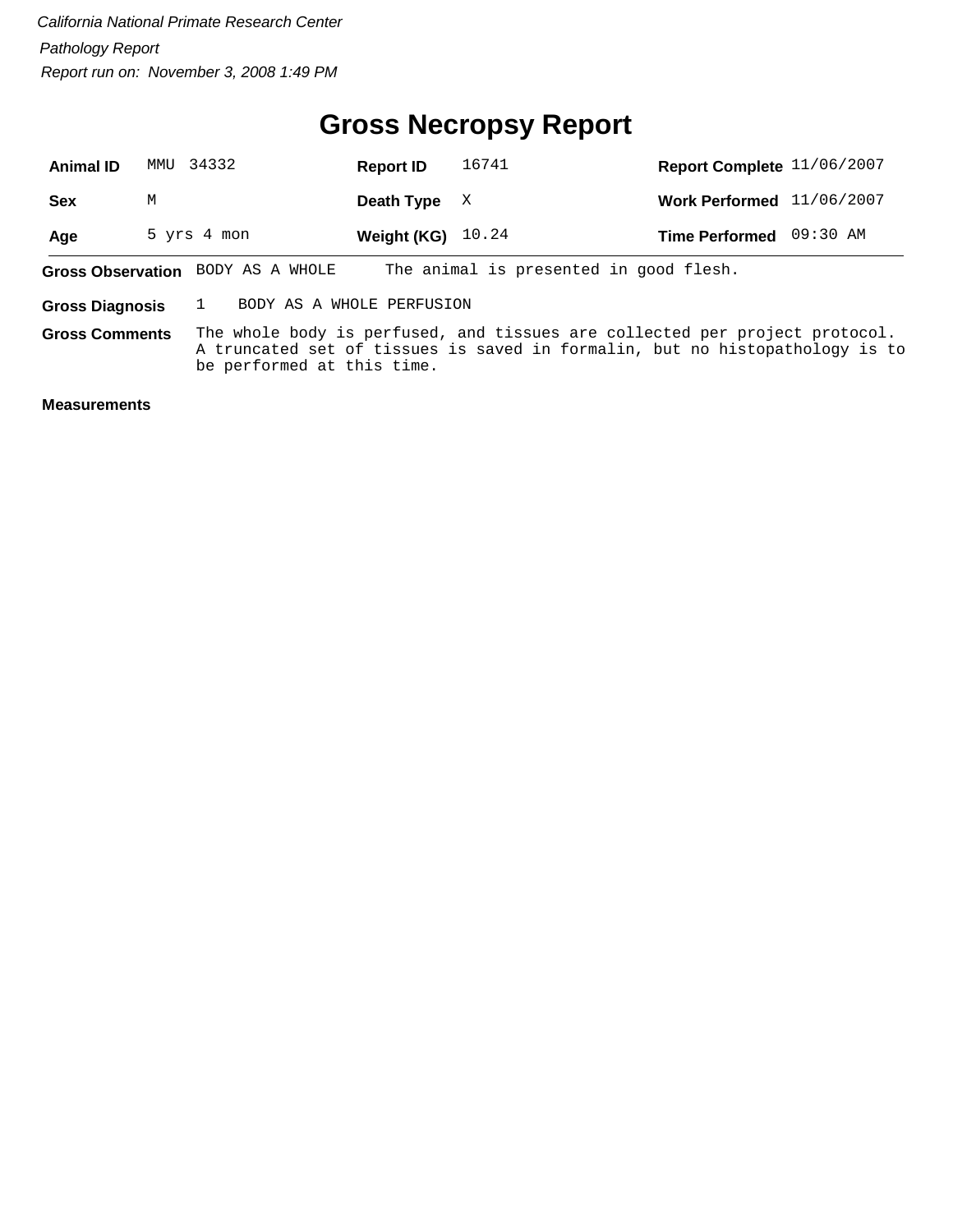## **Gross Necropsy Report**

| <b>Animal ID</b>       |   | MMU 34333                         | <b>Report ID</b>   | 16241                         | Report Complete 10/10/2007                                         |  |
|------------------------|---|-----------------------------------|--------------------|-------------------------------|--------------------------------------------------------------------|--|
| <b>Sex</b>             | F |                                   | Death Type         | K                             | Work Performed 10/10/2007                                          |  |
| Age                    |   | 5 yrs 3 mon                       | Weight (KG) $4.83$ |                               | Time Performed 09:30 AM                                            |  |
|                        |   | Gross Observation BODY AS A WHOLE |                    | The animal is presented thin. |                                                                    |  |
| <b>Gross Diagnosis</b> |   | BODY AS A WHOLE PERFUSION         |                    |                               | (whole body perfusion)                                             |  |
| <b>Gross Comments</b>  |   |                                   |                    |                               | The animal is perfused to provide a specimen for anatomical study. |  |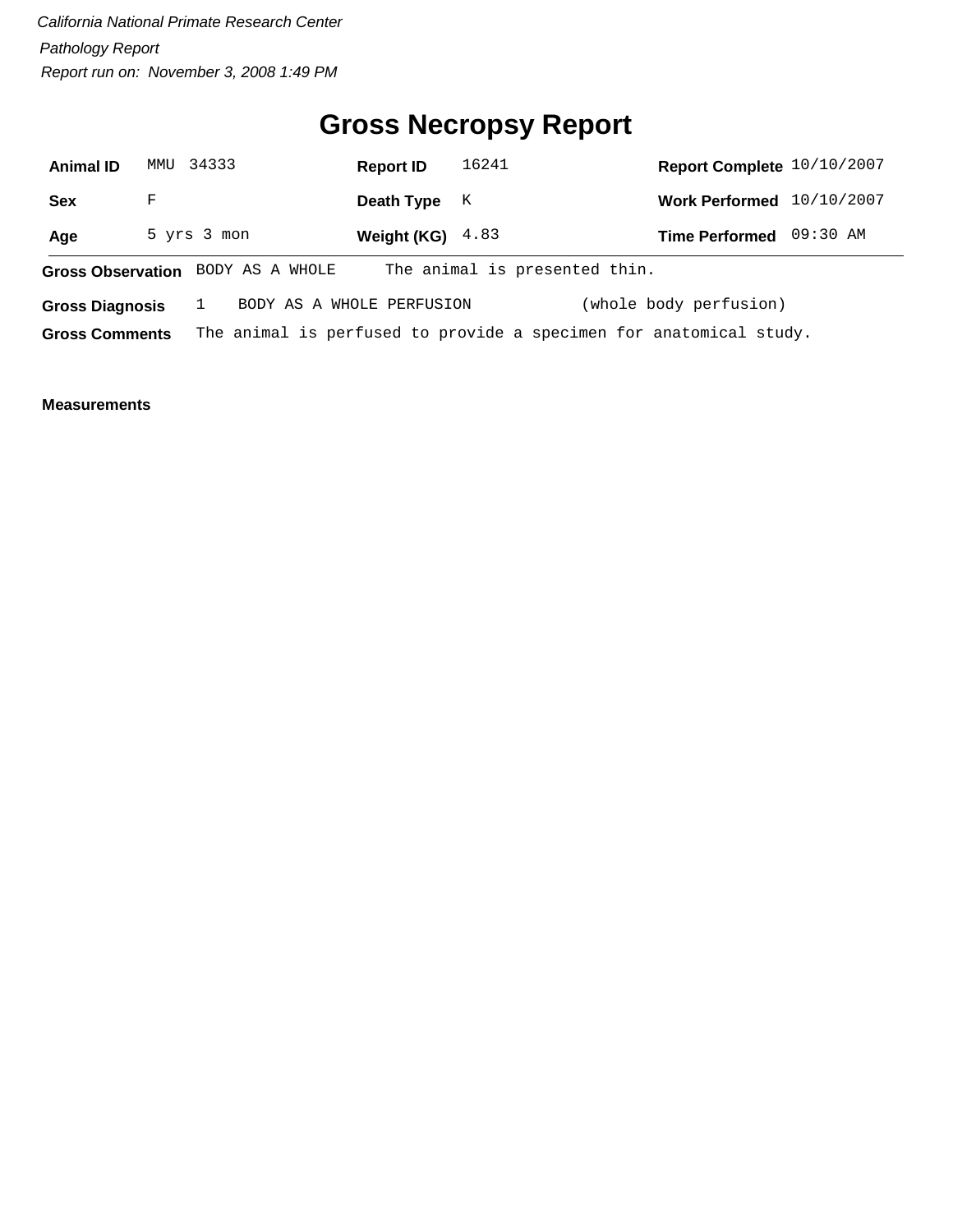## **Gross Necropsy Report**

| <b>Animal ID</b>       |   | MMU 34373                       |                                                        | <b>Report ID</b>  | 14240                                                                                                                                                                                       | Report Complete 07/11/2007 |  |  |
|------------------------|---|---------------------------------|--------------------------------------------------------|-------------------|---------------------------------------------------------------------------------------------------------------------------------------------------------------------------------------------|----------------------------|--|--|
| <b>Sex</b>             | М |                                 |                                                        | <b>Death Type</b> | X                                                                                                                                                                                           | Work Performed 06/22/2007  |  |  |
| Age                    |   | 4 yrs 11 mon                    |                                                        | Weight (KG)       | 5.88                                                                                                                                                                                        | Time Performed 09:30 AM    |  |  |
|                        |   |                                 | Gross Observation BODY AS A WHOLE                      | base of tail.     | The SIV inoculated animal is presented thin and<br>dehydrated with liquid stool at the perianal region and                                                                                  |                            |  |  |
|                        |   | <b>COLON</b>                    |                                                        |                   | The colonic mucosa is diffusely thickened and variably<br>erythematous, and colon contents are liquid.                                                                                      |                            |  |  |
|                        |   |                                 | GALLBLADDER                                            |                   | The wall of the gallbladder and major bile ducts is<br>mildly to moderately thickened, and there is a focal<br>white thickening, roughly 0.6 cm diameter, at the tip of<br>the gallbladder. |                            |  |  |
|                        |   | JEJUNUM                         |                                                        |                   | The mucosa of the small intestine is mildly thickened.                                                                                                                                      |                            |  |  |
|                        |   |                                 | LYMPH NODES                                            |                   | Lymph nodes, particularly those associated with the<br>gastrointestinal tract, are prominent to enlarged.                                                                                   |                            |  |  |
|                        |   | SPLEEN                          |                                                        |                   | The spleen is mildly enlarged.                                                                                                                                                              |                            |  |  |
|                        |   | STOMACH                         |                                                        |                   | The gastric mucosa is thickened with a band of red<br>stippling at the junction of corpus and antrum.                                                                                       |                            |  |  |
| <b>Gross Diagnosis</b> |   | $\mathbf{1}$                    | BODY AS A WHOLE INANITION<br><b>DEHYDRATION</b>        |                   |                                                                                                                                                                                             |                            |  |  |
|                        |   | 2                               | LYMPH NODES, GENERALIZED<br><b>HYPERTROPHY</b>         |                   |                                                                                                                                                                                             | (lymphadenopathy)          |  |  |
|                        |   | 3<br>COLON INFLAMMATION COLITIS |                                                        |                   |                                                                                                                                                                                             |                            |  |  |
|                        |   | 4                               | STOMACH INFLAMMATION GASTRITIS, NOS                    |                   |                                                                                                                                                                                             |                            |  |  |
|                        |   | 5                               | JEJUNUM AND ILEUM INFLAMMATION<br><b>ENTEROCOLITIS</b> |                   |                                                                                                                                                                                             |                            |  |  |
|                        |   | 6                               | GALLBLADDER AND COMMON BILE DUCT,<br>CS INFLAMMATION   |                   |                                                                                                                                                                                             | (choledochocystitis)       |  |  |
| <b>Gross Comments</b>  |   |                                 | histopathology.                                        |                   | Tissues are collected per project protocol - none are saved for CNPRC                                                                                                                       |                            |  |  |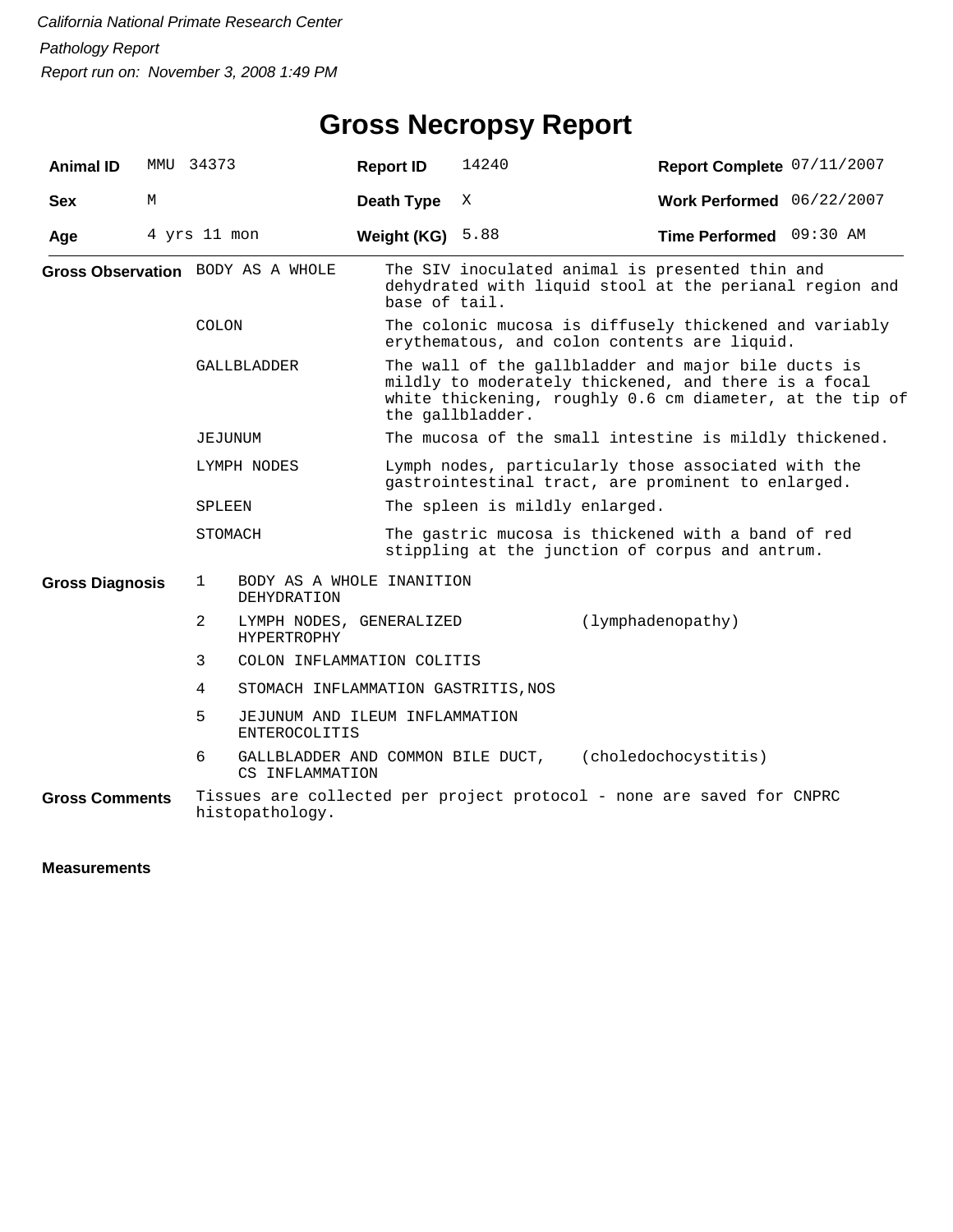## **Gross Necropsy Report**

| <b>Animal ID</b>               |   | MCY 34403    |                             | <b>Report ID</b> | 16961                                                                                                                                                                                                                                                                                                     | Report Complete 11/20/2007  |  |  |  |
|--------------------------------|---|--------------|-----------------------------|------------------|-----------------------------------------------------------------------------------------------------------------------------------------------------------------------------------------------------------------------------------------------------------------------------------------------------------|-----------------------------|--|--|--|
| <b>Sex</b>                     | F |              |                             | Death Type       | К                                                                                                                                                                                                                                                                                                         | Work Performed $11/20/2007$ |  |  |  |
| Age                            |   | 19 yrs 8 mon |                             | Weight (KG)      | 3.7                                                                                                                                                                                                                                                                                                       | Time Performed 11:00 AM     |  |  |  |
| <b>Gross Observation CECUM</b> |   |              |                             | soft contents.   | The lumen contains an abundant amount of green granular                                                                                                                                                                                                                                                   |                             |  |  |  |
|                                |   | <b>COLON</b> |                             |                  | Seven centimenters proximal to the anal-rectal junction<br>the colon is distended to a diameter of 3 cm for a<br>length of 22 cm proximally. Approximately 10% of the<br>serosal surface of this distended segment is discolored<br>tan to pinkish-tan.                                                   |                             |  |  |  |
|                                |   | LUNG         |                             |                  | Multifocally on the pleural surface there are a moderate<br>number of cystic structures ranging from 2 to 8 mm in<br>diamter and consistent with lung mite infestation.<br>Multifocally there is fibrous adhesion of the caudal<br>margin of the caudal lung lobes to the parietal pleura.                |                             |  |  |  |
|                                |   | SKIN         |                             | 34403.           | A tattoo on the skin of the right medial thigh reads                                                                                                                                                                                                                                                      |                             |  |  |  |
|                                |   |              | URINARY BLADDER             |                  | The lumen contains approximately 3 cc of clear yellow<br>urine; bililabstix results on a sample drawn by<br>cysticentesis: bilirubin, glucose, ketone, and blood are<br>all negative, pH 7.5, protein1+ or 30 mg/dl.                                                                                      |                             |  |  |  |
| <b>Gross Diagnosis</b>         |   | $\mathbf{1}$ | COLON IMPACTION             |                  |                                                                                                                                                                                                                                                                                                           | Megacolon                   |  |  |  |
|                                |   | 2            | LUNG INFLAMMATION ACARIASIS |                  |                                                                                                                                                                                                                                                                                                           |                             |  |  |  |
| <b>Gross Comments</b>          |   | report       |                             |                  | The distended colonic segment containing an abundant of formed contents is<br>consistent with the clinical dignosis of impaction and was probably<br>secondary to megacolon which has been reported in female cynomolgus monkeys.<br>The results of histopathology will be reported in the final necropsy |                             |  |  |  |
| <b>Measurements</b>            |   |              |                             |                  |                                                                                                                                                                                                                                                                                                           |                             |  |  |  |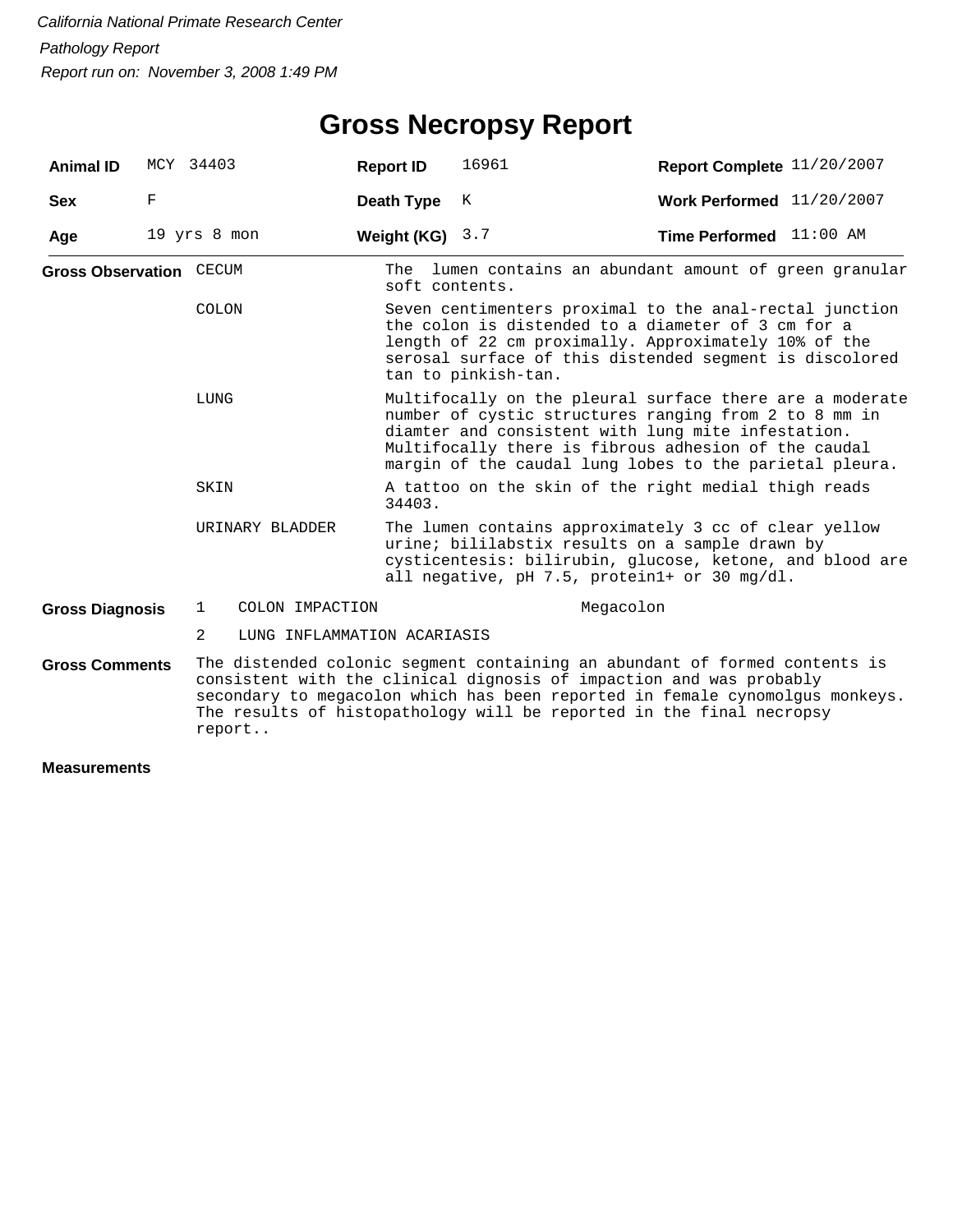| <b>Animal ID</b>       |   | MCY 34407                                          | <b>Report ID</b>                                                                                                                                                                         | 17383                                                                                                                                                                                                                                                     | Report Complete 12/17/2007                                                                                                                                                                                                                  |  |  |  |
|------------------------|---|----------------------------------------------------|------------------------------------------------------------------------------------------------------------------------------------------------------------------------------------------|-----------------------------------------------------------------------------------------------------------------------------------------------------------------------------------------------------------------------------------------------------------|---------------------------------------------------------------------------------------------------------------------------------------------------------------------------------------------------------------------------------------------|--|--|--|
| <b>Sex</b>             | F |                                                    | <b>Death Type</b>                                                                                                                                                                        | Κ                                                                                                                                                                                                                                                         | Work Performed 12/13/2007                                                                                                                                                                                                                   |  |  |  |
| Age                    |   | 16 yrs 9 mon                                       | Weight (KG)                                                                                                                                                                              | 4.53                                                                                                                                                                                                                                                      | <b>Time Performed</b> 11:40 AM                                                                                                                                                                                                              |  |  |  |
|                        |   | <b>Gross Observation</b> GASTROINTESTINAL<br>TRACT | limits.                                                                                                                                                                                  | The appearance and amount of contents is within normal                                                                                                                                                                                                    |                                                                                                                                                                                                                                             |  |  |  |
|                        |   | GINGIVA                                            |                                                                                                                                                                                          | Full set of adult dentition with moderate wear of the<br>cheek teeth. There are scattered black foci up to<br>approximately 0.5 mm in diameter on the surface of the<br>teeth and black discoloration of the gingival margin<br>along the lower incisors. |                                                                                                                                                                                                                                             |  |  |  |
|                        |   | HEART                                              |                                                                                                                                                                                          | The inside anad outside diameter of the left ventricle<br>midway between the apex and base is 12 and 22 mm<br>respectively.                                                                                                                               |                                                                                                                                                                                                                                             |  |  |  |
|                        |   | LUNG                                               | Multifocally there are fibrous adhesions to the parietal<br>pleura and scattered dome-shaped transluscent foci<br>measuring 2-3 mm in diameter consistent with lung mite<br>infestation. |                                                                                                                                                                                                                                                           |                                                                                                                                                                                                                                             |  |  |  |
|                        |   | LYMPH NODES                                        | The right inguinal and obturator lymph nodes are<br>markedly enlarged.                                                                                                                   |                                                                                                                                                                                                                                                           |                                                                                                                                                                                                                                             |  |  |  |
|                        |   | SKELETAL MUSCLE                                    |                                                                                                                                                                                          | The skeletal muscle of the right hindlimb has a pale<br>light red brown appearance.                                                                                                                                                                       |                                                                                                                                                                                                                                             |  |  |  |
|                        |   | SKIN                                               |                                                                                                                                                                                          | A tattoo on the right medial thigh reads 34407. The skin<br>of the right hindlimb has a splotchy gray appearance.                                                                                                                                         |                                                                                                                                                                                                                                             |  |  |  |
|                        |   | URINARY BLADDER                                    |                                                                                                                                                                                          | Bililabstix results: glucose, bilirubin, ketone and<br>blood are all negative, pH 6.5, protein trace.                                                                                                                                                     |                                                                                                                                                                                                                                             |  |  |  |
| <b>Gross Diagnosis</b> |   | UTERUS ADHESIONS, FIBROUS<br>1                     |                                                                                                                                                                                          |                                                                                                                                                                                                                                                           | omental-uterine fibrous adhesions                                                                                                                                                                                                           |  |  |  |
|                        |   | 2<br>LYMPH NODE HYPERTROPHY                        |                                                                                                                                                                                          |                                                                                                                                                                                                                                                           | lymphadenopathy, inguinal and<br>obturator, right side                                                                                                                                                                                      |  |  |  |
|                        |   | LUNG INFLAMMATION, MULTIFOCAL MITES<br>3           |                                                                                                                                                                                          |                                                                                                                                                                                                                                                           |                                                                                                                                                                                                                                             |  |  |  |
| <b>Gross Comments</b>  |   |                                                    |                                                                                                                                                                                          |                                                                                                                                                                                                                                                           | Pallor of deep tissues aof the right hindlimb and right side lymphadenopathy<br>of the hindlimbs is consitent witha resolving inflammatory process which was<br>diagnosed clinically. The reults of microbiology and histopathology will be |  |  |  |

presented in the final necropsy report.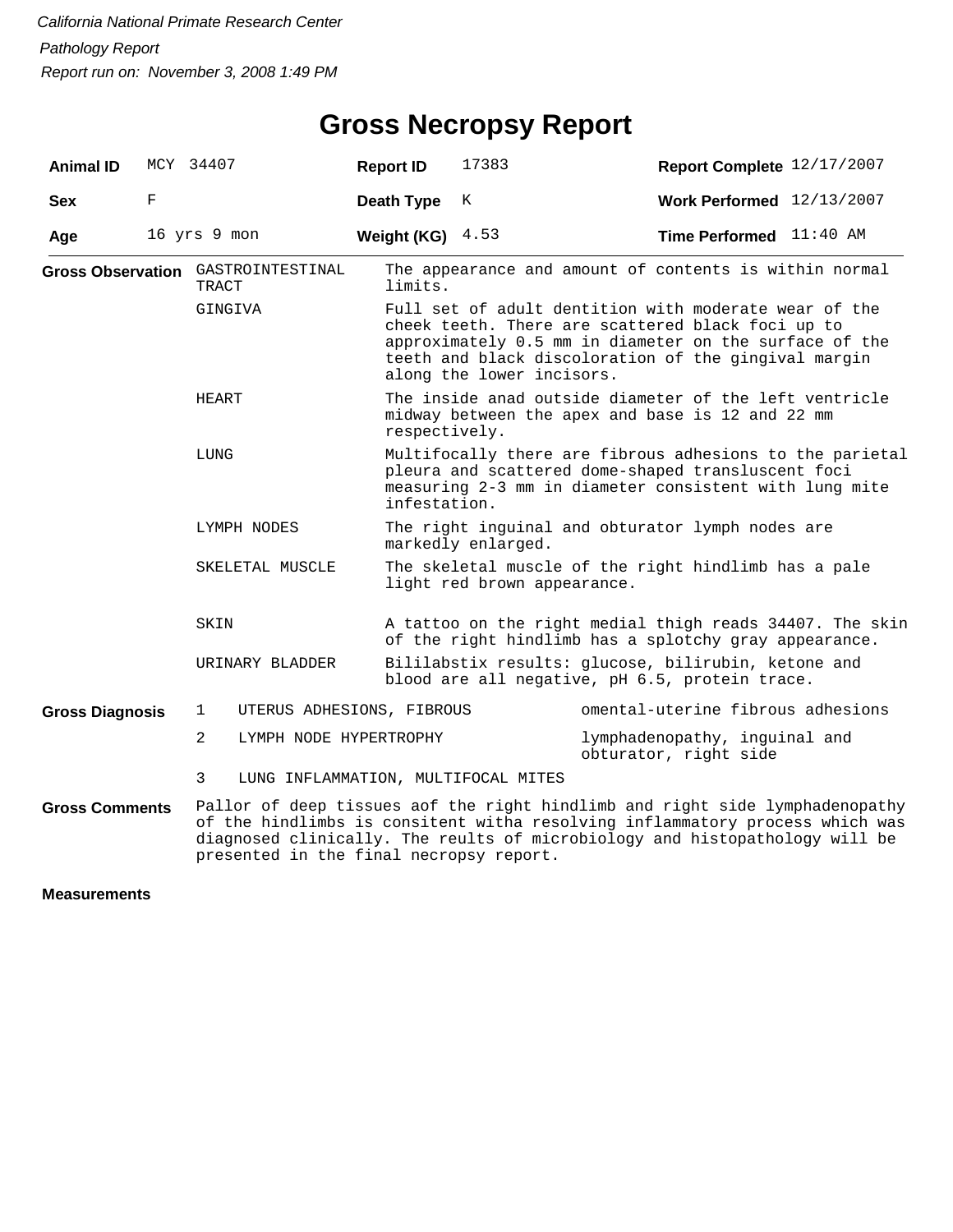## **Gross Necropsy Report**

| <b>Animal ID</b>       |   | MMU 34418                              | <b>Report ID</b> | 18082                                                                                                                                     | Report Complete 01/16/2008  |  |
|------------------------|---|----------------------------------------|------------------|-------------------------------------------------------------------------------------------------------------------------------------------|-----------------------------|--|
| <b>Sex</b>             | M |                                        | Death Type       | X                                                                                                                                         | Work Performed $01/16/2008$ |  |
| Age                    |   | 5 yrs 4 mon                            | Weight (KG)      | 34.418                                                                                                                                    | Time Performed 01:30 PM     |  |
|                        |   | Gross Observation BODY AS A WHOLE      |                  | The animal is presented thin and very pale with an open<br>ventral midline abdominal incision subsequent to<br>experimental manipulation. |                             |  |
| <b>Gross Diagnosis</b> |   | BODY AS A WHOLE INANITION ANEMIA       |                  |                                                                                                                                           |                             |  |
| <b>Gross Comments</b>  |   | requests - no other tissues are saved. |                  | Tissues are collected per project protocol and to fulfill biospecimen                                                                     |                             |  |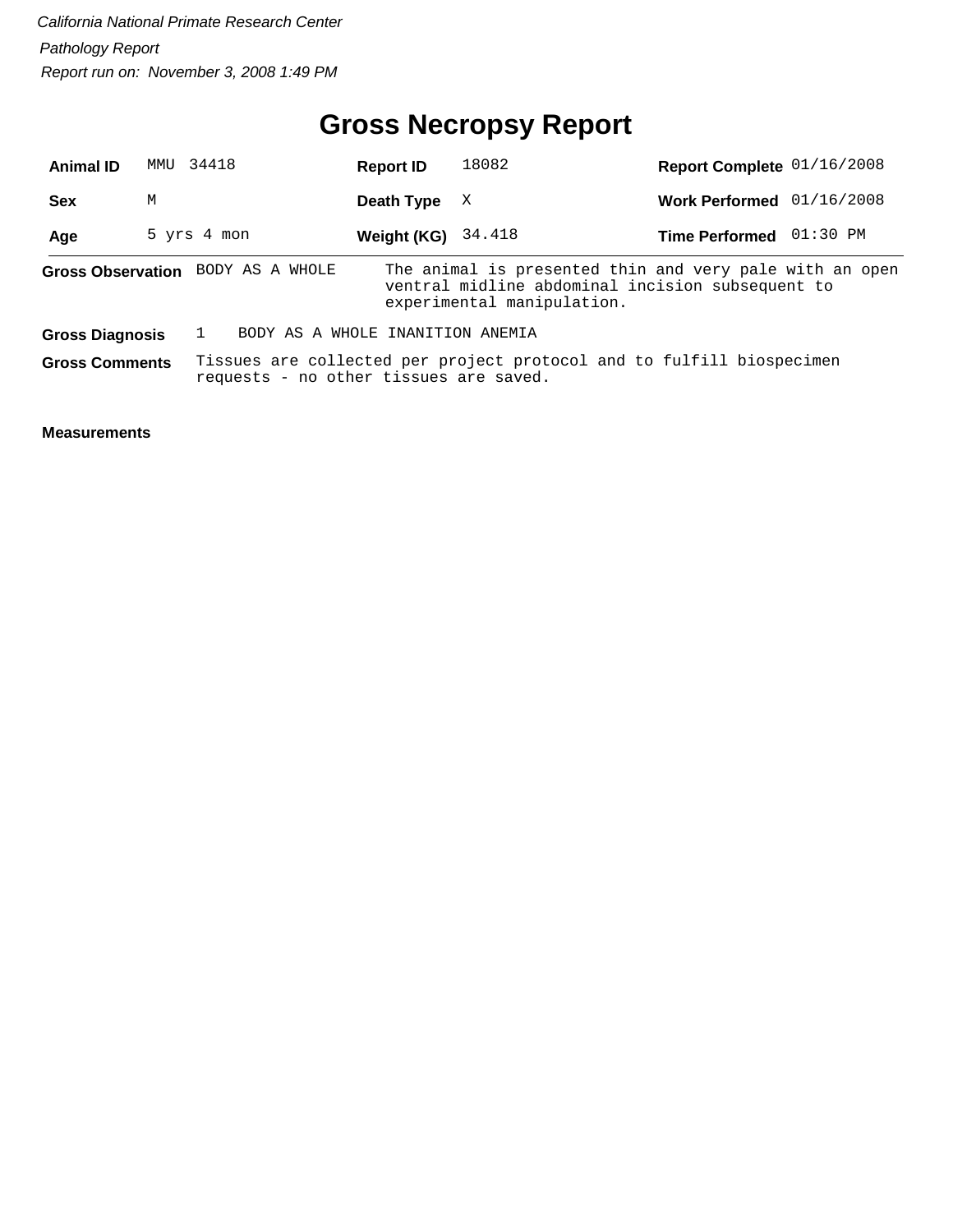#### **Gross Necropsy Report**

| <b>Animal ID</b>              |   | MMU 34459                                | <b>Report ID</b>                                                                                                                  | 16601                                                                                                                                                                                                                                 | Report Complete 10/30/2007                                                                                                                                                                                                                                                                                                                                                                  |  |  |  |  |
|-------------------------------|---|------------------------------------------|-----------------------------------------------------------------------------------------------------------------------------------|---------------------------------------------------------------------------------------------------------------------------------------------------------------------------------------------------------------------------------------|---------------------------------------------------------------------------------------------------------------------------------------------------------------------------------------------------------------------------------------------------------------------------------------------------------------------------------------------------------------------------------------------|--|--|--|--|
| <b>Sex</b>                    | F |                                          | Death Type                                                                                                                        | K                                                                                                                                                                                                                                     | Work Performed 10/30/2007                                                                                                                                                                                                                                                                                                                                                                   |  |  |  |  |
| Age                           |   | 13 yrs 4 mon                             | Weight (KG)                                                                                                                       | 5.58                                                                                                                                                                                                                                  | Time Performed 10:00 AM                                                                                                                                                                                                                                                                                                                                                                     |  |  |  |  |
| <b>Gross Observation BONE</b> |   |                                          |                                                                                                                                   |                                                                                                                                                                                                                                       | At the site of the missing mandibular teeth there is a<br>ventral arching boney deficit. The bone at the<br>mandibular symphasis is softened and the lower incisors<br>are freely movable. Ventrally, the right mandibular<br>ramus is approximately 5mm in greatest width, and the<br>left mandibular ramus is 15 mm wide maximally and has a<br>homogeneous light reddish tan appearance. |  |  |  |  |
|                               |   | GASTROINTESTINAL<br>TRACT                |                                                                                                                                   | There is a moderate to an adundant amount of contents<br>within normal limits of appearance throughout the tract.                                                                                                                     |                                                                                                                                                                                                                                                                                                                                                                                             |  |  |  |  |
|                               |   | GINGIVA                                  | This animal has an adult set of dentition; the following<br>teeth are missing on the lower left arcade: PM 1 and 2, M<br>1 and 2. |                                                                                                                                                                                                                                       |                                                                                                                                                                                                                                                                                                                                                                                             |  |  |  |  |
|                               |   | HEART                                    | respectively.                                                                                                                     |                                                                                                                                                                                                                                       | The outside and inside diameter of the left ventricle<br>midway betwwen the apex and base is 34 and 20 mm                                                                                                                                                                                                                                                                                   |  |  |  |  |
|                               |   | LYMPH NODES                              |                                                                                                                                   | The cervical lymph nodes are slight ly enlarged.                                                                                                                                                                                      |                                                                                                                                                                                                                                                                                                                                                                                             |  |  |  |  |
|                               |   | SKIN                                     |                                                                                                                                   |                                                                                                                                                                                                                                       | A tatoo on the right medial thigh reads 34459.                                                                                                                                                                                                                                                                                                                                              |  |  |  |  |
|                               |   | URINARY BLADDER                          | trace.                                                                                                                            | the bladder contains approximately 5 cc of light yellow<br>turbid urine; bililabstix results on a sample of urine<br>drawn by cysticentesis: glucose, bilirubin, ketone, and<br>blood are all negative, pH between 8 and 8.5, protein |                                                                                                                                                                                                                                                                                                                                                                                             |  |  |  |  |
|                               |   | UTERUS                                   |                                                                                                                                   | abdominal midline.                                                                                                                                                                                                                    | There fibrous adhesions of the omentum to the uterine<br>fundus and the parietal peritoneum of the ventral                                                                                                                                                                                                                                                                                  |  |  |  |  |
| <b>Gross Diagnosis</b>        |   | $\mathbf{1}$<br>MANDIBLE MASS, LOCALIZED |                                                                                                                                   |                                                                                                                                                                                                                                       | possible neopalsia                                                                                                                                                                                                                                                                                                                                                                          |  |  |  |  |
| <b>Gross Comments</b>         |   |                                          |                                                                                                                                   |                                                                                                                                                                                                                                       | The homogeneous expansion of the the left mandibular ramus with accompanying<br>softening of the bone and loss of cheek teeth is compatible with the lytic                                                                                                                                                                                                                                  |  |  |  |  |

lesion seen clinically and is suggestive of a possible neoplasia. A variety of tissues are fixed in 10% formalin; the results of histopathology and impresiion smear of the mandibular mass will be presented in the final necropsy report.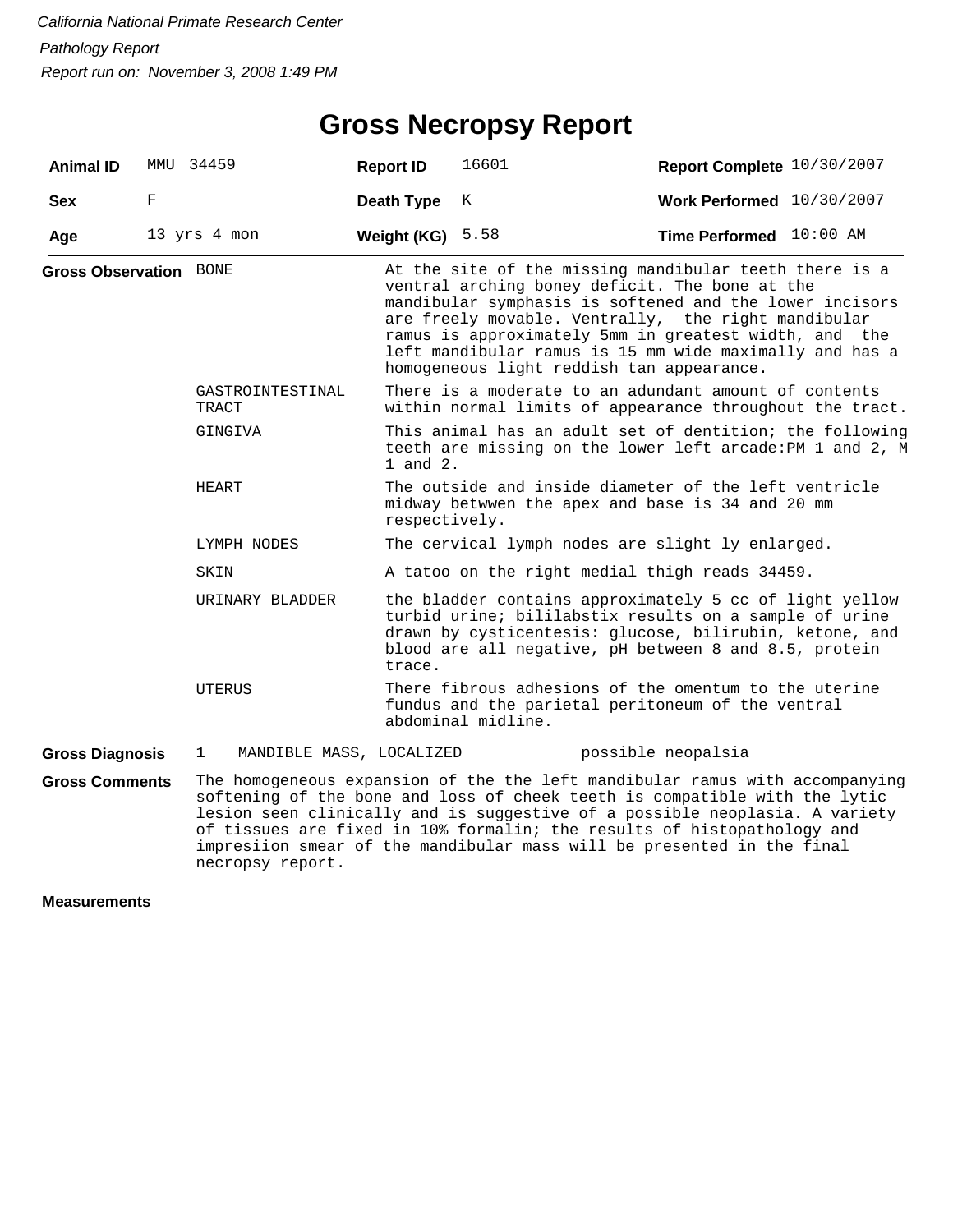## **Gross Necropsy Report**

| <b>Animal ID</b>       |   | MMU 34488      |                                                           | <b>Report ID</b>                   | 17221                                 | Report Complete 12/04/2007                                                                                                                                              |  |  |
|------------------------|---|----------------|-----------------------------------------------------------|------------------------------------|---------------------------------------|-------------------------------------------------------------------------------------------------------------------------------------------------------------------------|--|--|
| <b>Sex</b>             | М |                |                                                           | Death Type                         | X                                     | Work Performed 12/04/2007                                                                                                                                               |  |  |
| Age                    |   | 13 yrs 7 mon   |                                                           | Weight (KG)                        | 7.6                                   | Time Performed 09:30 AM                                                                                                                                                 |  |  |
|                        |   |                | Gross Observation BODY AS A WHOLE                         |                                    | over the right biceps area and chest. | The animal is presented markedly thin with severe<br>kyphosis and prominent subcutaneous edema particularly                                                             |  |  |
|                        |   | JOINT          |                                                           | cartilage.                         |                                       | The right shoulder joint is arthritic with diffuse<br>thinning and multifocal erosion/pitting of articular                                                              |  |  |
|                        |   | LUNG           |                                                           | lobes.                             |                                       | The lungs are diffusely stippled with pin-point black<br>foci (anthracosis), and there are multiple irregularly<br>shaped areas of atelectasis at the periphery of some |  |  |
|                        |   | STOMACH        |                                                           |                                    |                                       | The gastric mucosa is irregularly thickened and<br>erythematous, most prominently in the antral area.                                                                   |  |  |
| <b>Gross Diagnosis</b> |   | 1              |                                                           | BODY AS A WHOLE PERFUSION          |                                       | (brain/spinal cord perfusion)                                                                                                                                           |  |  |
|                        |   | $\overline{2}$ |                                                           | BODY AS A WHOLE INANITION          |                                       |                                                                                                                                                                         |  |  |
|                        |   | 3              | STOMACH INFLAMMATION, PROLIFERATIVE<br>NOS GASTRITIS, NOS |                                    |                                       |                                                                                                                                                                         |  |  |
|                        |   | 4              |                                                           | SKELETAL SYSTEM KYPHOSIS (T-10600) |                                       |                                                                                                                                                                         |  |  |
|                        |   | 5              | EROSIVE ARTHRITIS, NOS                                    | SHOULDER JOINT INFLAMMATION,       |                                       |                                                                                                                                                                         |  |  |
|                        |   | 6              | <b>ANTHRACOSIS</b>                                        | LUNGS (BOTH) ABNORMAL APPEARANCE   |                                       |                                                                                                                                                                         |  |  |
| <b>Gross Comments</b>  |   |                | be performed at this time.                                |                                    |                                       | The brain and spinal cord are perfused and collected per protocol; a<br>truncates set of tissues is saved in formalin, but no histopathology is to                      |  |  |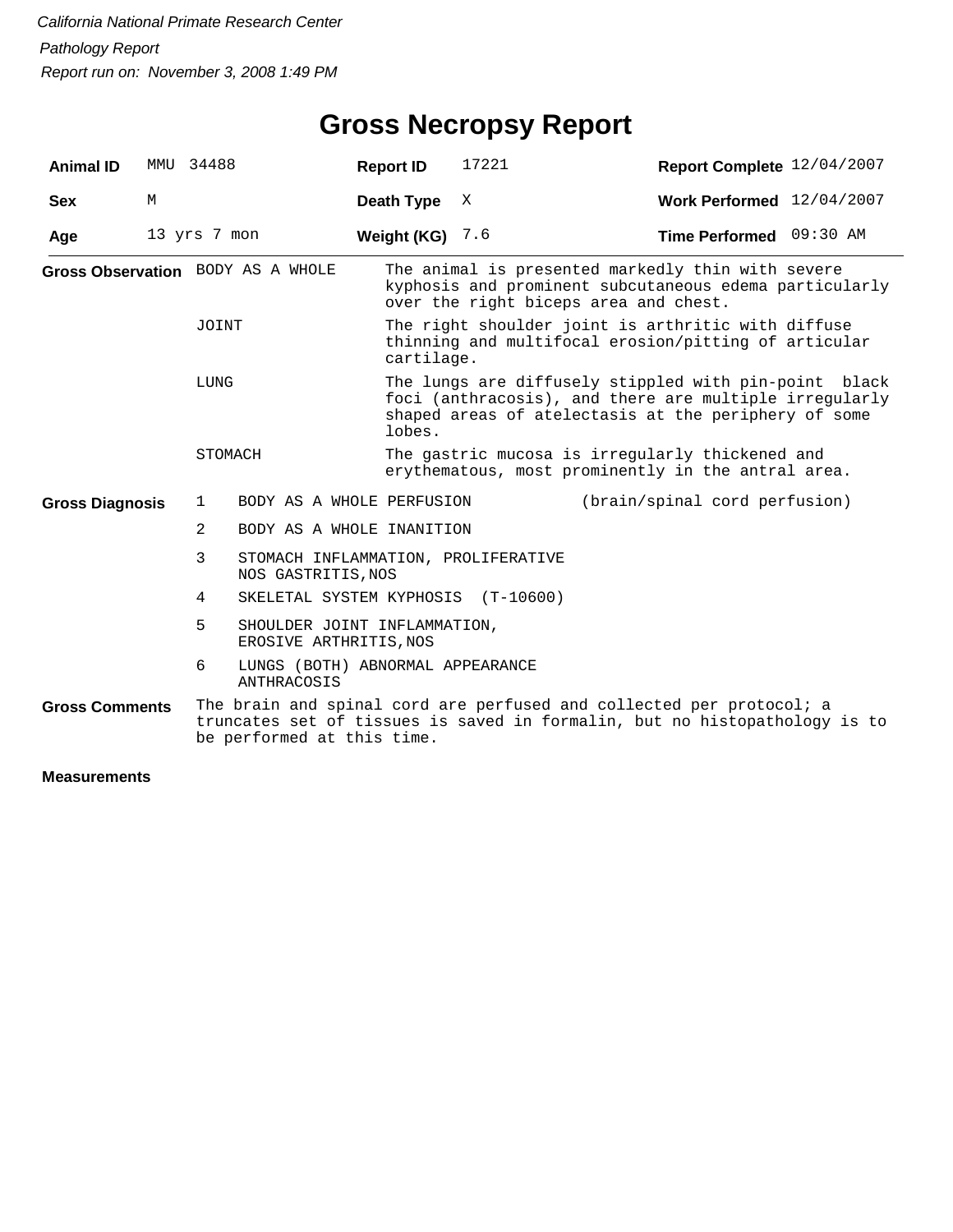## **Final Necropsy Report**

| <b>Animal ID</b>                |   | MMU 34497                                                                                                                                                         | <b>Report ID</b>                                       |                                                                                                                                                                   | 16321                             | Report Complete 01/24/2008                                                                                                                                                                                                          |         |  |
|---------------------------------|---|-------------------------------------------------------------------------------------------------------------------------------------------------------------------|--------------------------------------------------------|-------------------------------------------------------------------------------------------------------------------------------------------------------------------|-----------------------------------|-------------------------------------------------------------------------------------------------------------------------------------------------------------------------------------------------------------------------------------|---------|--|
| <b>Sex</b>                      | F |                                                                                                                                                                   |                                                        | Death Type                                                                                                                                                        | К                                 | Work Performed 10/15/2007                                                                                                                                                                                                           |         |  |
| Age                             |   | 13 yrs 6 mon                                                                                                                                                      |                                                        | Weight (KG)                                                                                                                                                       | 6.57                              | Time Performed 01:30 AM                                                                                                                                                                                                             |         |  |
|                                 |   | Gross Observation BODY AS A WHOLE                                                                                                                                 |                                                        |                                                                                                                                                                   | caudal abdominal swelling.        | The animal is presented thn with a palapable, firm,                                                                                                                                                                                 |         |  |
|                                 |   | LUNG                                                                                                                                                              |                                                        | The lungs are diffusely stippled with pin-point black<br>foci (anthracosis).                                                                                      |                                   |                                                                                                                                                                                                                                     |         |  |
|                                 |   | UTERUS                                                                                                                                                            |                                                        |                                                                                                                                                                   |                                   | The uterus displays two firm enlargments, the larger and<br>more cranial one measuring 3.7 cm in greatest dimension.<br>On cut surfaces the masses appear to be composed of<br>randomly interlacing bundles of firm, white, tissue. |         |  |
| <b>Gross Diagnosis</b>          |   | UTERUS LEIOMYOMA<br>1                                                                                                                                             |                                                        |                                                                                                                                                                   |                                   | (multiple)                                                                                                                                                                                                                          |         |  |
|                                 |   | 2                                                                                                                                                                 | LUNGS (BOTH) ABNORMAL APPEARANCE<br><b>ANTHRACOSIS</b> |                                                                                                                                                                   |                                   |                                                                                                                                                                                                                                     |         |  |
| <b>Gross Comments</b>           |   | Kidneys are collected to fulfill a biospecimen request, and a truncated set<br>of tissues is saved in formalin for histopathology. The uterus is<br>photographed. |                                                        |                                                                                                                                                                   |                                   |                                                                                                                                                                                                                                     |         |  |
| <b>Final Observations CECUM</b> |   |                                                                                                                                                                   |                                                        |                                                                                                                                                                   |                                   | hyperplasia, lymphoid, multifocal to diffuse, moderate,<br>with diffuse surface spirochetosis.<br>slide 4                                                                                                                           |         |  |
|                                 |   | ILEUM                                                                                                                                                             |                                                        |                                                                                                                                                                   |                                   | hyperplasia, lymphoid, diffuse, moderate. slide 4                                                                                                                                                                                   |         |  |
|                                 |   | LUNG                                                                                                                                                              |                                                        | pneumonoconiosis, extensively multifocal, moderate to<br>slide 12<br>severe.                                                                                      |                                   |                                                                                                                                                                                                                                     |         |  |
|                                 |   | STOMACH                                                                                                                                                           |                                                        | gastritis, subacute, multifocalto diffuse, very mild,<br>with mild multifocal follicular lymphocytic hyperplasia<br>and myriad H. heilmanni organisms.<br>slide 2 |                                   |                                                                                                                                                                                                                                     |         |  |
|                                 |   | TRACHEA                                                                                                                                                           |                                                        | tracheitis, subacute, diffuse, moderate, with<br>multifocally extensive erosion of tracheal epithelium.<br>slide 1                                                |                                   |                                                                                                                                                                                                                                     |         |  |
|                                 |   | UTERUS                                                                                                                                                            |                                                        |                                                                                                                                                                   |                                   | leiomyoma, multifocal, very prominent.                                                                                                                                                                                              | slide 8 |  |
| <b>Final Diagnosis</b>          |   | UTERUS LEIOMYOMA<br>1                                                                                                                                             |                                                        |                                                                                                                                                                   |                                   | (multiple, large)                                                                                                                                                                                                                   |         |  |
|                                 |   | LUNGS (BOTH) ANTHRACOSIS<br>2                                                                                                                                     |                                                        |                                                                                                                                                                   |                                   | (inhaled particulate matter, not<br>all carbon)                                                                                                                                                                                     |         |  |
|                                 |   | 3                                                                                                                                                                 |                                                        | TRACHEA INFLAMMATION, DIFFUSE                                                                                                                                     |                                   | (traches)                                                                                                                                                                                                                           |         |  |
|                                 |   | 4                                                                                                                                                                 |                                                        |                                                                                                                                                                   | STOMACH INFLAMMATION HELICOBACTER | (H heilmanni)                                                                                                                                                                                                                       |         |  |
| <b>Final Comments</b>           |   | and likely infertility.                                                                                                                                           |                                                        |                                                                                                                                                                   |                                   | This animal likely suffered many of the signs of large leiomyomas or fibroid<br>tumors of the uterus including pain, abnormal menses, colonic obstruction,                                                                          |         |  |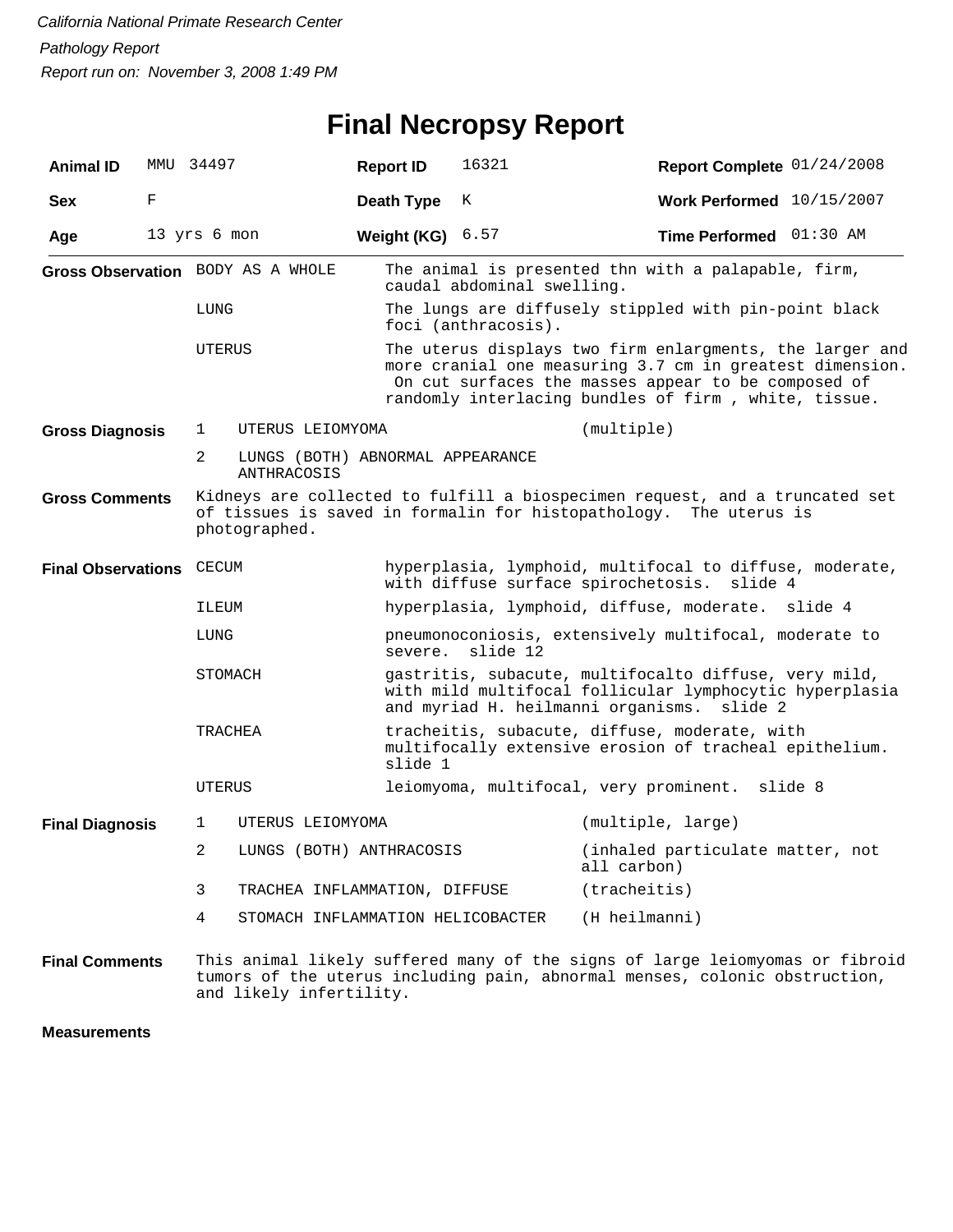## **Gross Necropsy Report**

| <b>Animal ID</b>       | MMU          | 34543  |                                   | <b>Report ID</b> | 14420                                       | Report Complete 06/29/2007                                                                           |          |
|------------------------|--------------|--------|-----------------------------------|------------------|---------------------------------------------|------------------------------------------------------------------------------------------------------|----------|
| <b>Sex</b>             | М            |        |                                   | Death Type       | X                                           | Work Performed 06/29/2007                                                                            |          |
| Age                    | 10 yrs 2 mon |        |                                   | Weight (KG)      | 10.35                                       | <b>Time Performed</b>                                                                                | 09:00 AM |
|                        |              |        | Gross Observation BODY AS A WHOLE |                  |                                             | The SIV/bartonella inoculated animal is presented in<br>good flesh with six digits on the left hand. |          |
|                        |              | SPLEEN |                                   |                  | The spleen is mildly enlarged.              |                                                                                                      |          |
| <b>Gross Diagnosis</b> |              |        | BONE OF HAND ABNORMAL APPEARANCE  |                  |                                             | (polydactyly)                                                                                        |          |
|                        |              | 2      | SPLEEN HYPERTROPHY                |                  |                                             | (splenomegaly)                                                                                       |          |
| <b>Gross Comments</b>  |              |        |                                   |                  | Tissues are collected per project protocol. |                                                                                                      |          |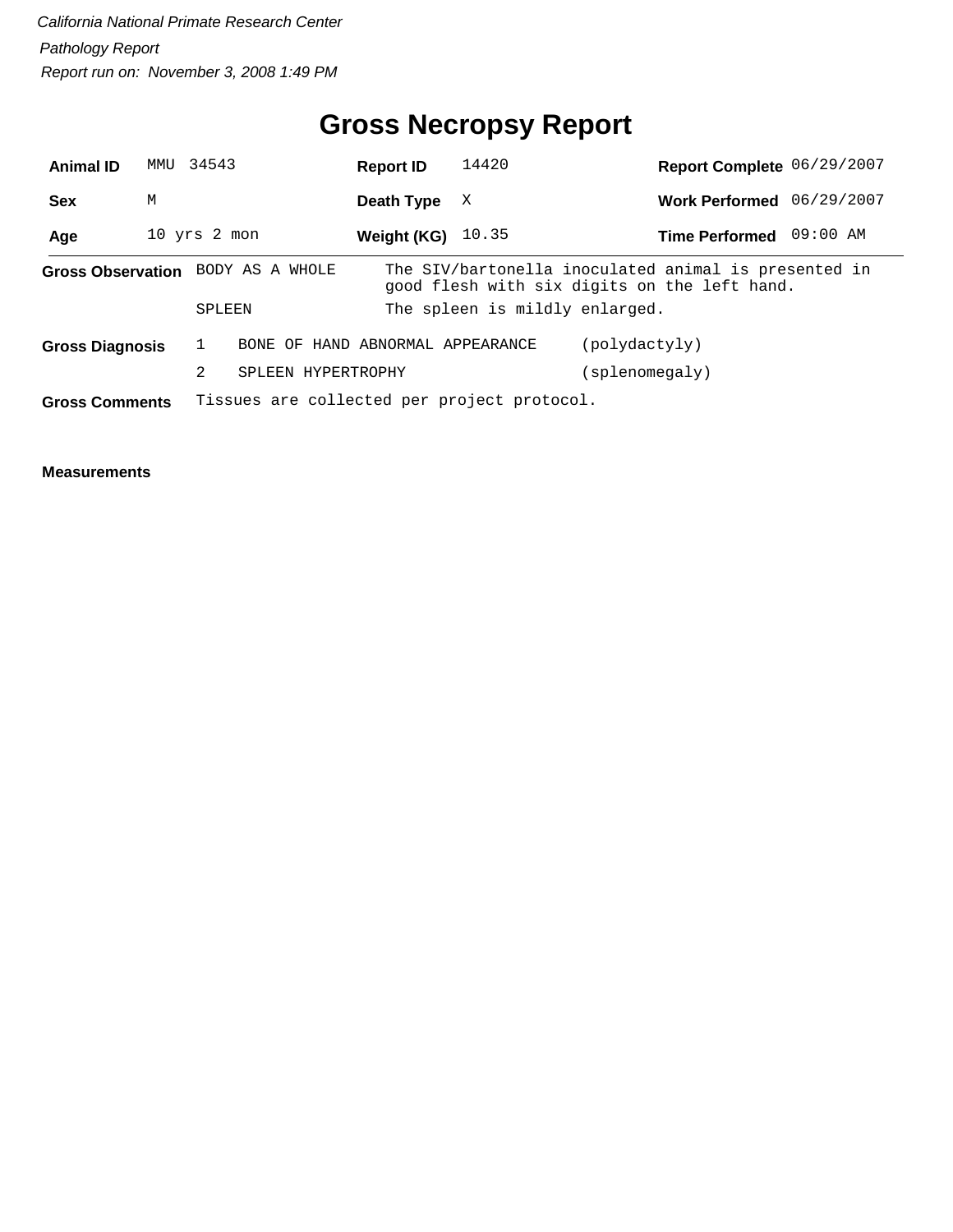# **Gross Necropsy Report**

| <b>Animal ID</b>       |   | MMU 34590                                               | <b>Report ID</b>                                                                                                                                                                | 16361                                                                                                                                                                                                  | Report Complete 10/17/2007                                                                                                                                                                                                                                                                                                                                                                |  |  |
|------------------------|---|---------------------------------------------------------|---------------------------------------------------------------------------------------------------------------------------------------------------------------------------------|--------------------------------------------------------------------------------------------------------------------------------------------------------------------------------------------------------|-------------------------------------------------------------------------------------------------------------------------------------------------------------------------------------------------------------------------------------------------------------------------------------------------------------------------------------------------------------------------------------------|--|--|
| <b>Sex</b>             | М |                                                         | Death Type                                                                                                                                                                      | X                                                                                                                                                                                                      | Work Performed 10/17/2007                                                                                                                                                                                                                                                                                                                                                                 |  |  |
| Age                    |   | 8 yrs 3 mon                                             | Weight (KG)                                                                                                                                                                     | 9.87                                                                                                                                                                                                   | Time Performed 09:10 AM                                                                                                                                                                                                                                                                                                                                                                   |  |  |
|                        |   | <b>Gross Observation</b> GASTROINTESTINAL<br>TRACT      |                                                                                                                                                                                 | Stomach and Small Intestine-no contents<br>solid and formed pelleted material.                                                                                                                         | Cecum-moderate amount of semisolid green contents<br>Large Intestine-small to moderate amount of green<br>contents int he proximal 3/4; proximally the contents is<br>semi-solid and distally the there is a mixture of semi-                                                                                                                                                             |  |  |
|                        |   | GINGIVA                                                 | There is mild hyperemic reddening of the marginal<br>gingiva of the upper and lower incisors and canines.<br>there is a full adult set of dentition in very goood<br>condition. |                                                                                                                                                                                                        |                                                                                                                                                                                                                                                                                                                                                                                           |  |  |
|                        |   | HEART                                                   | The internal and external diameter of the left ventricle<br>at the midpoint between the apex and base are 7 and 28<br>mm respectively.                                          |                                                                                                                                                                                                        |                                                                                                                                                                                                                                                                                                                                                                                           |  |  |
|                        |   | LYMPH NODES                                             |                                                                                                                                                                                 | Bilaterally the phrygeal tonsils were moderately<br>enlarged and had multifocal light tan foci on the<br>surface measuring up to approximately 0.5 mm in<br>diameter.                                  |                                                                                                                                                                                                                                                                                                                                                                                           |  |  |
|                        |   | URINARY BLADDER                                         |                                                                                                                                                                                 | Contains approximately 30cc of clear light yellow urine;<br>bililabstix results on a sample of urine drawn by<br>cysticentesis: glucose, bilirubin, ketone, blood all<br>negative, pH 8, protein trace |                                                                                                                                                                                                                                                                                                                                                                                           |  |  |
| <b>Gross Diagnosis</b> |   | 1<br>LYMPH NODES, GENERALIZED NORMAL<br>APPEARANCE      |                                                                                                                                                                                 |                                                                                                                                                                                                        | SIV, within normal limits                                                                                                                                                                                                                                                                                                                                                                 |  |  |
|                        |   | 2                                                       |                                                                                                                                                                                 | TONSIL INFLAMMATION, ACUTE PUSTULAR pharyngeal tonsil                                                                                                                                                  |                                                                                                                                                                                                                                                                                                                                                                                           |  |  |
| <b>Gross Comments</b>  |   | collected<br>be presented in the final necropsy report. |                                                                                                                                                                                 |                                                                                                                                                                                                        | Lymphoid tissue in this SIV infected animal appeared to be within normal<br>limits grossly. Light tan foci on the surface of the pharygeal tonsils<br>suggested the occurrence of a pustular tonsilitis possibly due to an active<br>or resolving infection, possibly bacterial. A variety of tissues were<br>for investigators according to protocol. Ths results of histopathology will |  |  |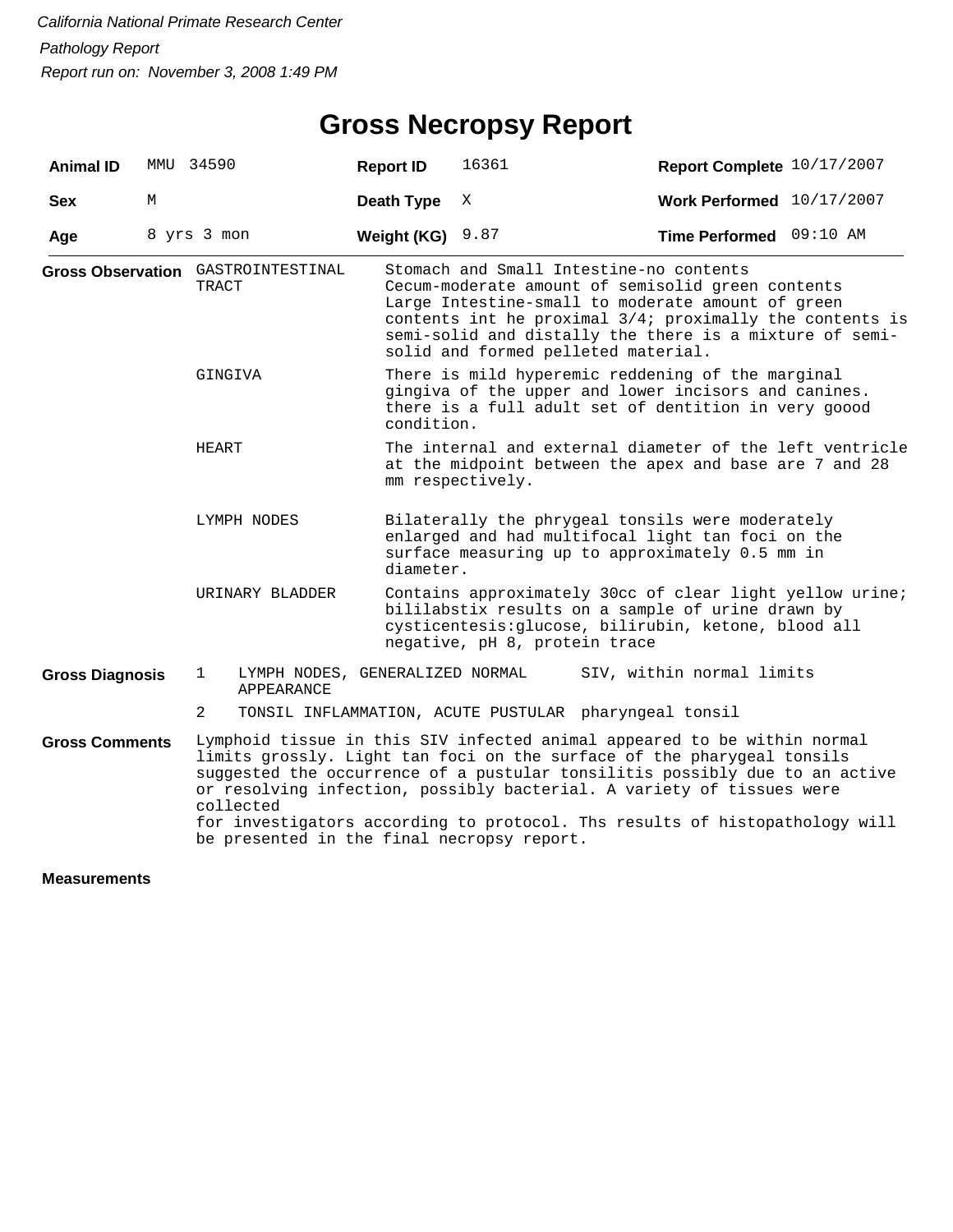#### **Gross Necropsy Report**

| <b>Animal ID</b>       | MMU | 34596                             | <b>Report ID</b> | 16001 | Report Complete 09/26/2007                                                                                                                                                                                                            |          |
|------------------------|-----|-----------------------------------|------------------|-------|---------------------------------------------------------------------------------------------------------------------------------------------------------------------------------------------------------------------------------------|----------|
| <b>Sex</b>             | М   |                                   | Death Type       |       | Work Performed 09/26/2007                                                                                                                                                                                                             |          |
| Age                    |     | 17 yrs 6 mon                      | Weight (KG)      | 9.86  | <b>Time Performed</b>                                                                                                                                                                                                                 | 09:40 AM |
|                        |     | Gross Observation BODY AS A WHOLE | examined.        |       | There were no significant changes seen in the tissues                                                                                                                                                                                 |          |
| <b>Gross Diagnosis</b> |     | BODY AS A WHOLE NORMAL APPEARANCE |                  |       |                                                                                                                                                                                                                                       |          |
| <b>Gross Comments</b>  |     |                                   |                  |       | There were no significant changes seen in the tissues examined. A variety if<br>tiissues were collected for the biospecimen request program. avariety of<br>tissues were fixed in 10% formalin. the results of histopathology will be |          |

presented in the final necropsy report.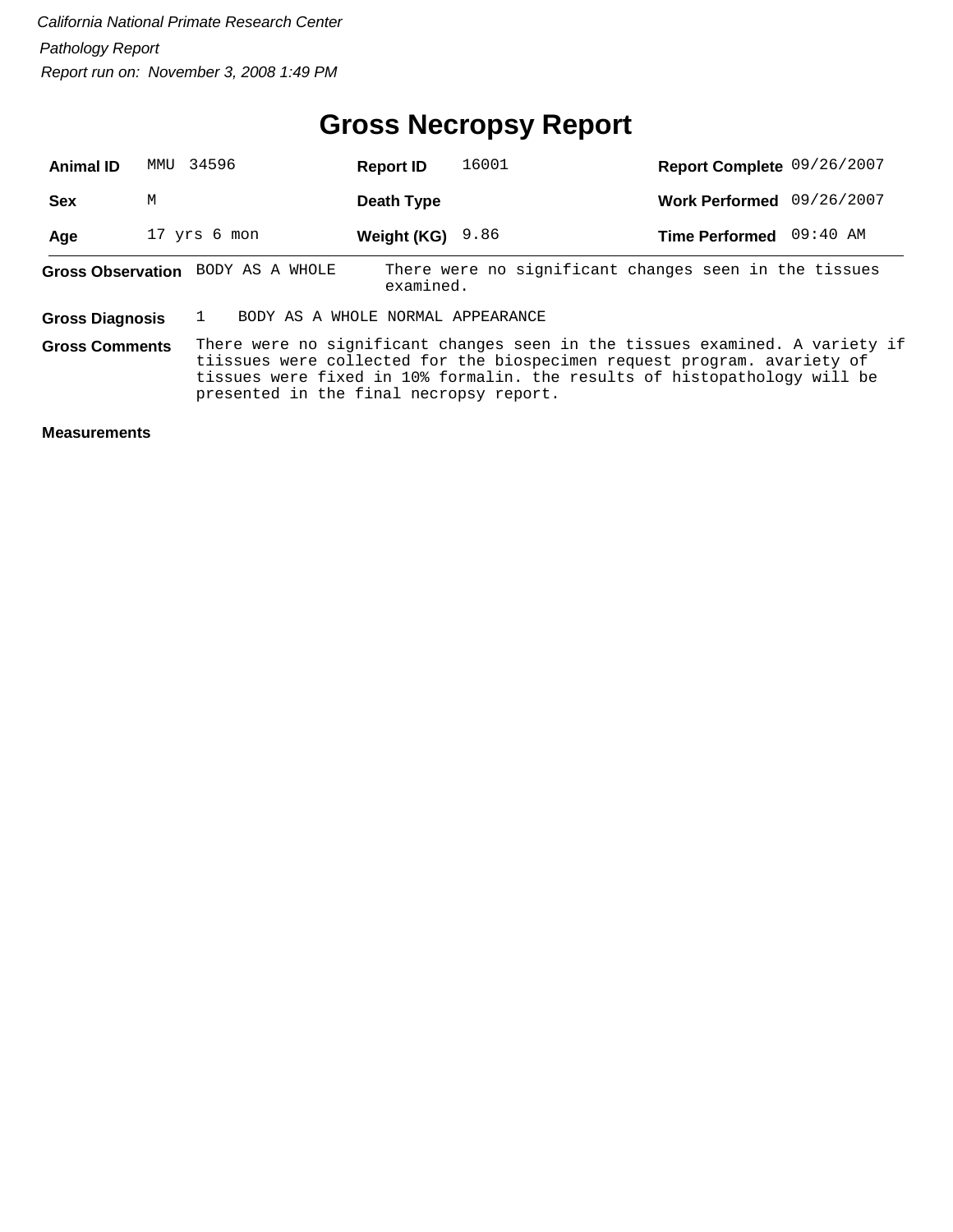# **Gross Necropsy Report**

| <b>Animal ID</b>       |   | MMU 34629                            | <b>Report ID</b>          | 16261 | Report Complete 10/11/2007                                                                          |  |
|------------------------|---|--------------------------------------|---------------------------|-------|-----------------------------------------------------------------------------------------------------|--|
| <b>Sex</b>             | М |                                      | Death Type                | X     | Work Performed 10/11/2007                                                                           |  |
| Age                    |   | 4 yrs 8 mon                          | <b>Weight (KG)</b> $6.54$ |       | Time Performed 09:30 AM                                                                             |  |
|                        |   | Gross Observation BODY AS A WHOLE    |                           |       | The SIV inoculated animal is presented in good flesh.                                               |  |
|                        |   | LYMPH NODES                          |                           |       | Lymph nodes are generally prominent to enlarged.                                                    |  |
|                        |   | SPLEEN                               |                           |       | The spleen is moderately enlarged with a prominent<br>follicular pattern of pallor on cut surfaces. |  |
| <b>Gross Diagnosis</b> |   | 1                                    | SPLEEN HYPERTROPHY        |       | (splenomegaly)                                                                                      |  |
|                        |   | $\overline{2}$<br><b>HYPERTROPHY</b> | LYMPH NODES, GENERALIZED  |       | (lymphadenopathy)                                                                                   |  |
| <b>Gross Comments</b>  |   | histopathology.                      |                           |       | Tissues are collected per project protocol - none are saved for CNPRC                               |  |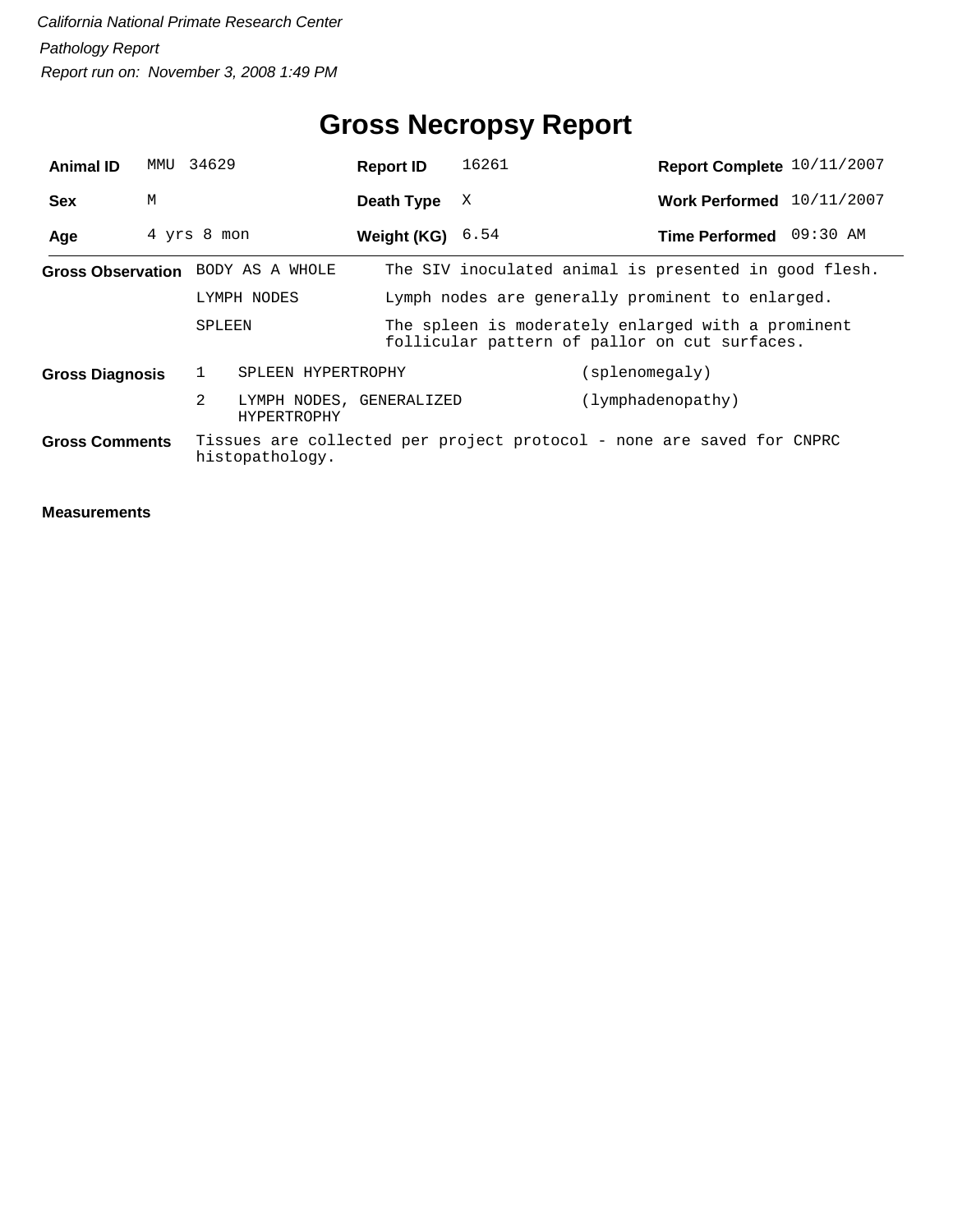# **Gross Necropsy Report**

| <b>Animal ID</b>       | MMU | 34644                             | <b>Report ID</b>              | 20141                      | Report Complete 05/12/2008                                                                                                                            |  |
|------------------------|-----|-----------------------------------|-------------------------------|----------------------------|-------------------------------------------------------------------------------------------------------------------------------------------------------|--|
| <b>Sex</b>             | F   |                                   | Death Type                    | X                          | Work Performed 05/12/2008                                                                                                                             |  |
| Age                    |     | 5 yrs 2 mon                       | Weight (KG) $9.43$            |                            | Time Performed 12:30 PM                                                                                                                               |  |
|                        |     | Gross Observation BODY AS A WHOLE |                               | experimental manipulation. | The animal is presented in good flesh with an open<br>ventral midline abdominal incision subsequent to                                                |  |
| <b>Gross Diagnosis</b> |     | FINDINGS                          | BODY AS A WHOLE NO REMARKABLE |                            |                                                                                                                                                       |  |
| <b>Gross Comments</b>  |     |                                   |                               |                            | Tissues are collected per project protocol and to fulfill biospecimen<br>requests (kidneys, ovaries) - no tissues are saved for CNPRC histopathology. |  |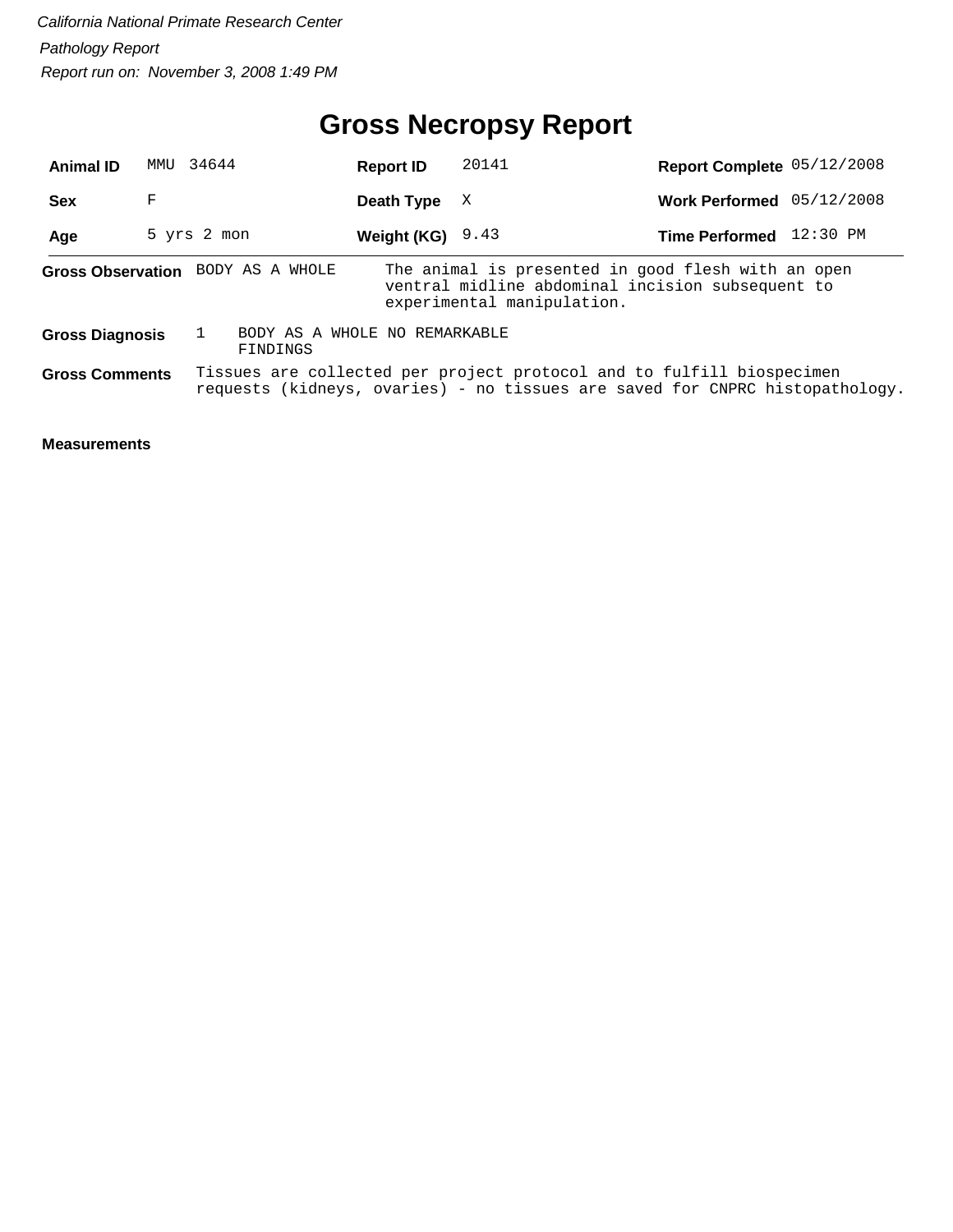# **Gross Necropsy Report**

| <b>Animal ID</b>       | MMU | 34780                                     | <b>Report ID</b> | 20163                                                                                                                                                | Report Complete 05/14/2008 |  |
|------------------------|-----|-------------------------------------------|------------------|------------------------------------------------------------------------------------------------------------------------------------------------------|----------------------------|--|
| <b>Sex</b>             | F   |                                           | Death Type       | X                                                                                                                                                    | Work Performed 05/14/2008  |  |
| Age                    |     | 5 yrs 1 mon                               | Weight (KG)      | 7.88                                                                                                                                                 | Time Performed 01:20 PM    |  |
|                        |     | Gross Observation BODY AS A WHOLE         |                  | The animal is presented in good flesh with an open<br>ventral midline abdominal incision subsequent to<br>experimental manipulation.                 |                            |  |
| <b>Gross Diagnosis</b> |     | BODY AS A WHOLE NO REMARKABLE<br>FINDINGS |                  |                                                                                                                                                      |                            |  |
| <b>Gross Comments</b>  |     | histopathology.                           |                  | Tissues are collected per project protocol and to fulfill biospecimen<br>requests (kidneys, ovaries, uterine tubes) - no tissues are saved for CNPRC |                            |  |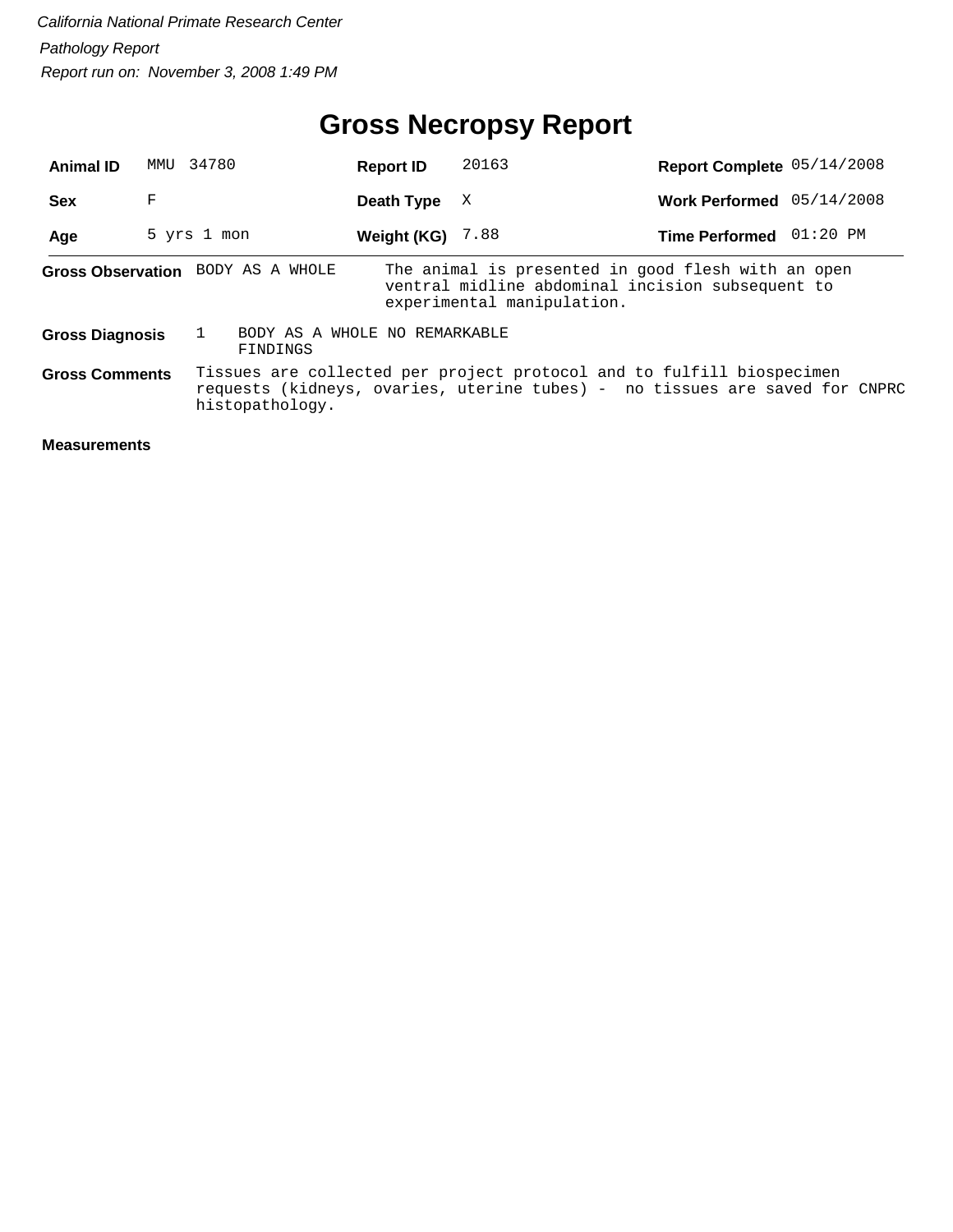# **Gross Necropsy Report**

| <b>Animal ID</b>       | MMU | 34814                                     | <b>Report ID</b>   | 16762                                                                                                                                                 | Report Complete 11/07/2007 |  |
|------------------------|-----|-------------------------------------------|--------------------|-------------------------------------------------------------------------------------------------------------------------------------------------------|----------------------------|--|
| <b>Sex</b>             | М   |                                           | Death Type         | X                                                                                                                                                     | Work Performed 11/07/2007  |  |
| Age                    |     | 4 yrs 7 mon                               | Weight (KG) $8.35$ |                                                                                                                                                       | Time Performed 11:40 AM    |  |
|                        |     | Gross Observation BODY AS A WHOLE         |                    | The animal is presented in good flesh with an open<br>ventral midline abdominal incision subsequent to<br>experimental manipulation.                  |                            |  |
| <b>Gross Diagnosis</b> |     | BODY AS A WHOLE NO REMARKABLE<br>FINDINGS |                    |                                                                                                                                                       |                            |  |
| <b>Gross Comments</b>  |     | saved.                                    |                    | Tissues are collected per project porotocol and to fulfill biopspecimen<br>requests (testes, epididymides, seminal vesicles, kidneys). No tissues are |                            |  |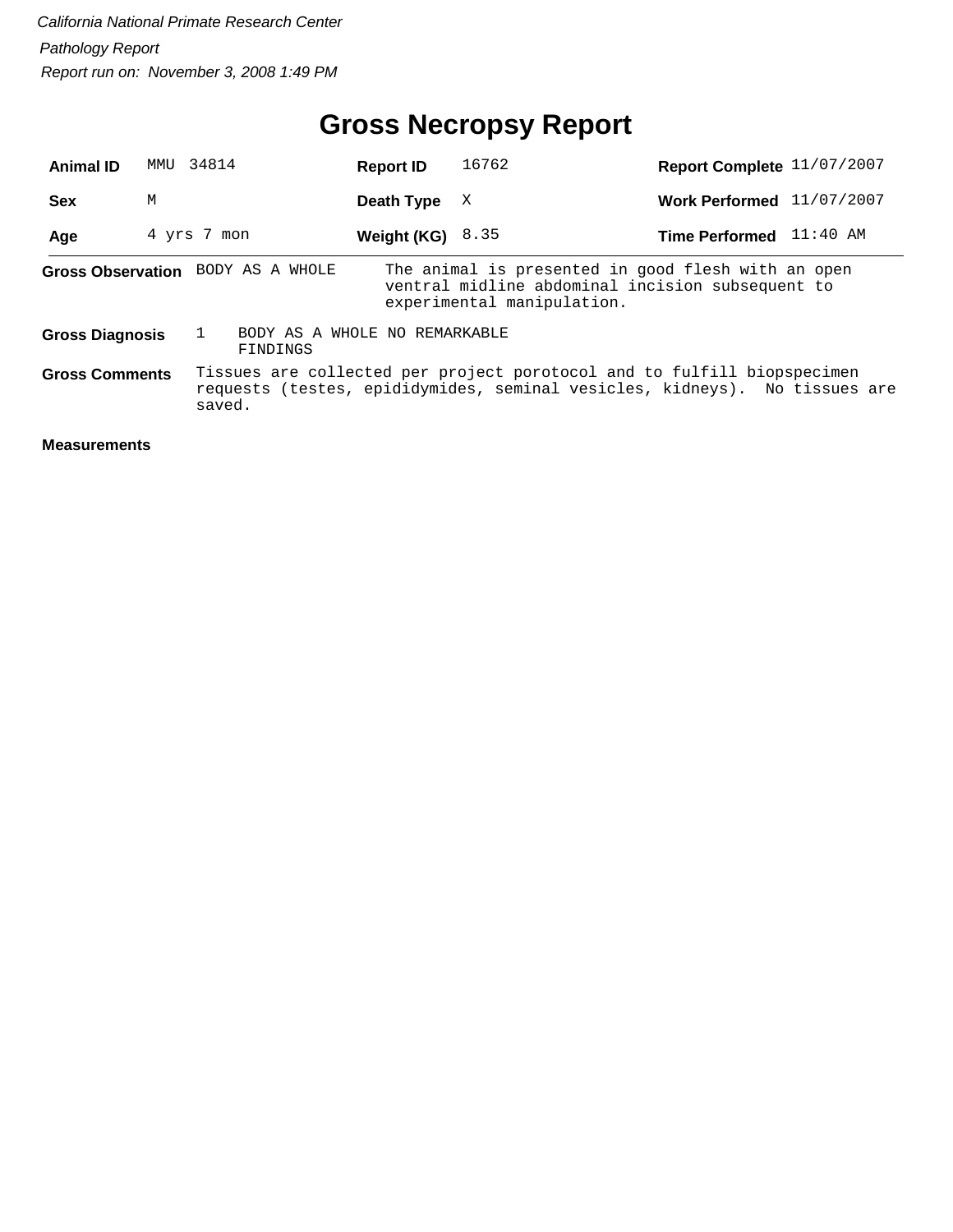| <b>Animal ID</b>                  | MMU | 34882               | <b>Report ID</b>                            | 14620                                                                       | Report Complete 07/13/2007                                                                              |  |  |
|-----------------------------------|-----|---------------------|---------------------------------------------|-----------------------------------------------------------------------------|---------------------------------------------------------------------------------------------------------|--|--|
| <b>Sex</b>                        | M   |                     | Death Type                                  | X                                                                           | Work Performed 07/13/2007                                                                               |  |  |
| Age                               |     | 4 yrs 3 mon         | Weight (KG) $9.65$                          |                                                                             | Time Performed 07:15 AM                                                                                 |  |  |
| Gross Observation BODY AS A WHOLE |     |                     |                                             |                                                                             | The animal is presented in good flesh with a mild amount<br>of clear, colorless, peritoneal transudate. |  |  |
|                                   |     | COLON               |                                             | The colonic mucosa is mildly thickened, and contents are<br>soft to liquid. |                                                                                                         |  |  |
|                                   |     | LYMPH NODES         |                                             |                                                                             | Paracolic nodes are prominent to enlarged.                                                              |  |  |
|                                   |     | THYMUS              | The thymus is small for an animal this age. |                                                                             |                                                                                                         |  |  |
| <b>Gross Diagnosis</b>            |     | 2                   | COLON INFLAMMATION COLITIS                  |                                                                             |                                                                                                         |  |  |
|                                   |     | 3                   | LYMPH NODE HYPERTROPHY                      |                                                                             | (lymphadenopathy - paracolic nodes)                                                                     |  |  |
|                                   |     | 4<br>THYMUS ATROPHY |                                             |                                                                             |                                                                                                         |  |  |
|                                   |     | $\mathbf{1}$        | PERITONEAL CAVITY ASCITES, NOS              |                                                                             |                                                                                                         |  |  |
| <b>Gross Comments</b>             |     | histopathology.     |                                             |                                                                             | Tissues are collected per project protocol - none are saved for CNPRC                                   |  |  |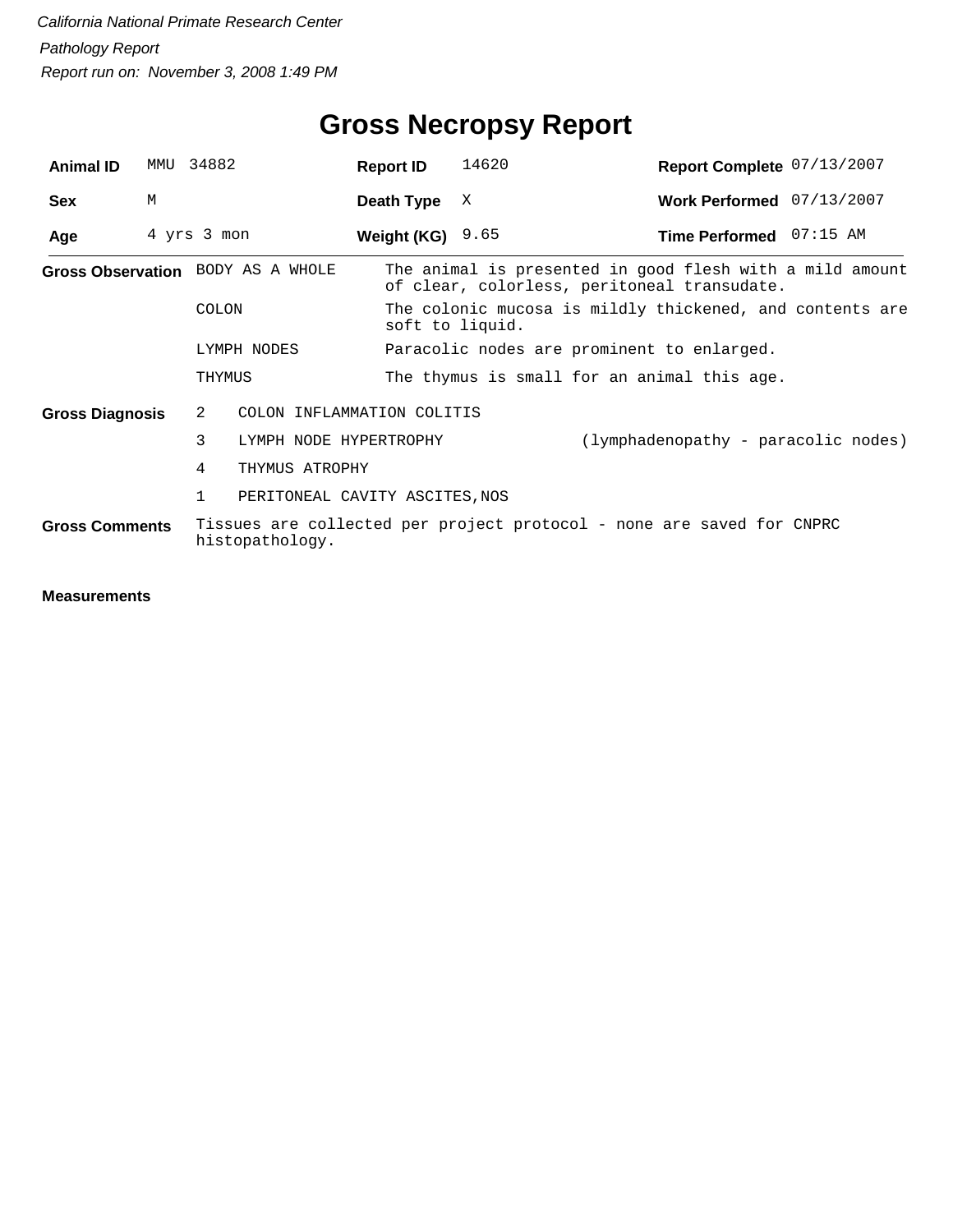# **Gross Necropsy Report**

| <b>Animal ID</b>       | MMU 34966 |                                           | <b>Report ID</b> | 16121                                                                                                                        | Report Complete 10/03/2007 |            |
|------------------------|-----------|-------------------------------------------|------------------|------------------------------------------------------------------------------------------------------------------------------|----------------------------|------------|
| Sex                    | М         |                                           | Death Type       | X                                                                                                                            | <b>Work Performed</b>      | 10/03/2007 |
| Age                    |           | 4 yrs 5 mon                               | Weight (KG)      | 10.04                                                                                                                        | Time Performed 11:00 AM    |            |
|                        |           | Gross Observation BODY AS A WHOLE         |                  | The animal is presented thin with an open ventral<br>midline abdominal incision (experimental procedure).                    |                            |            |
| <b>Gross Diagnosis</b> |           | BODY AS A WHOLE NO REMARKABLE<br>FINDINGS |                  |                                                                                                                              |                            |            |
| <b>Gross Comments</b>  |           |                                           |                  | Tissues are collected per project protocol and to fulfill biospecimen<br>requests - none are saved for CNPRC histopathology. |                            |            |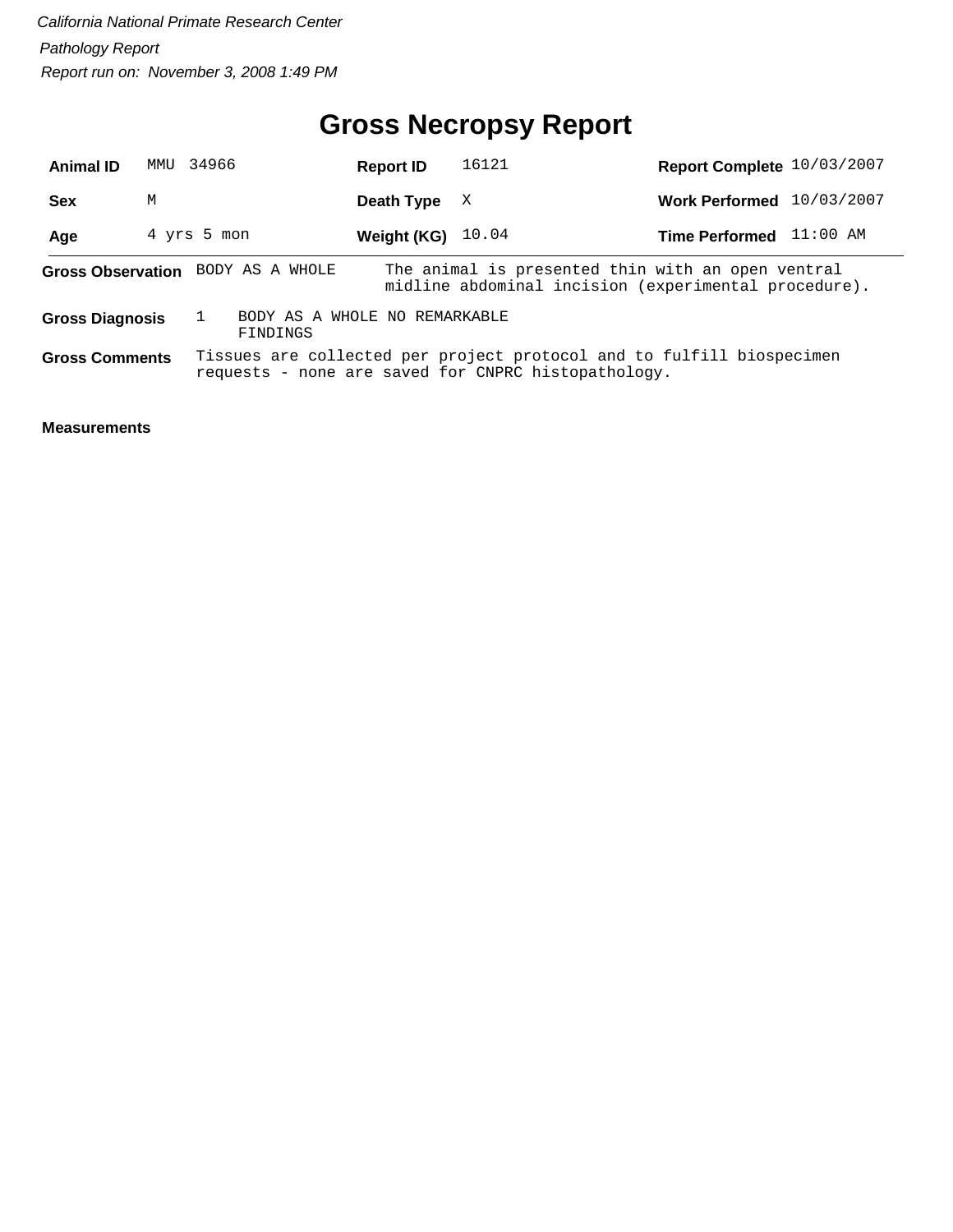# **Gross Necropsy Report**

| <b>Animal ID</b>       | MMU | 34969       |                                   | <b>Report ID</b>   | 20142                                                                                                                                                 | Report Complete 05/12/2008                                                                                                                                                                                    |  |  |  |
|------------------------|-----|-------------|-----------------------------------|--------------------|-------------------------------------------------------------------------------------------------------------------------------------------------------|---------------------------------------------------------------------------------------------------------------------------------------------------------------------------------------------------------------|--|--|--|
| <b>Sex</b>             | M   |             |                                   | Death Type         | Χ                                                                                                                                                     | Work Performed 05/12/2008                                                                                                                                                                                     |  |  |  |
| Age                    |     | 5 yrs 0 mon |                                   | Weight (KG) $8.62$ |                                                                                                                                                       | Time Performed 01:30 PM                                                                                                                                                                                       |  |  |  |
|                        |     |             | Gross Observation BODY AS A WHOLE |                    | experimental manipulation.                                                                                                                            | The animal is presented in good flesh with an open<br>ventral midline abdominal incision subsequent to                                                                                                        |  |  |  |
|                        |     | ILEUM       |                                   |                    | A segment of roughly 5 cm of distal ileum, approximately<br>10 cm proximal to the ileocecal junction is markedly<br>discolored dark red (hyperpemic). |                                                                                                                                                                                                               |  |  |  |
|                        |     | STOMACH     |                                   |                    | The mucosa of both antrum and cardia is stippled with<br>erythema.                                                                                    |                                                                                                                                                                                                               |  |  |  |
| <b>Gross Diagnosis</b> |     | 1           | ILEUM HYPEREMIA                   |                    |                                                                                                                                                       | (segmental)                                                                                                                                                                                                   |  |  |  |
|                        |     | 2           |                                   |                    | STOMACH INFLAMMATION GASTRITIS, NOS                                                                                                                   | (antrum and cardia)                                                                                                                                                                                           |  |  |  |
| <b>Gross Comments</b>  |     |             |                                   |                    |                                                                                                                                                       | Tissues are collected per project protocol and to fulfill biospecimen<br>requests (kidneys, testes, epididymides, seminal vessicles, lymph node,<br>stomach) - no tissues are saved for CNPRC histopathology. |  |  |  |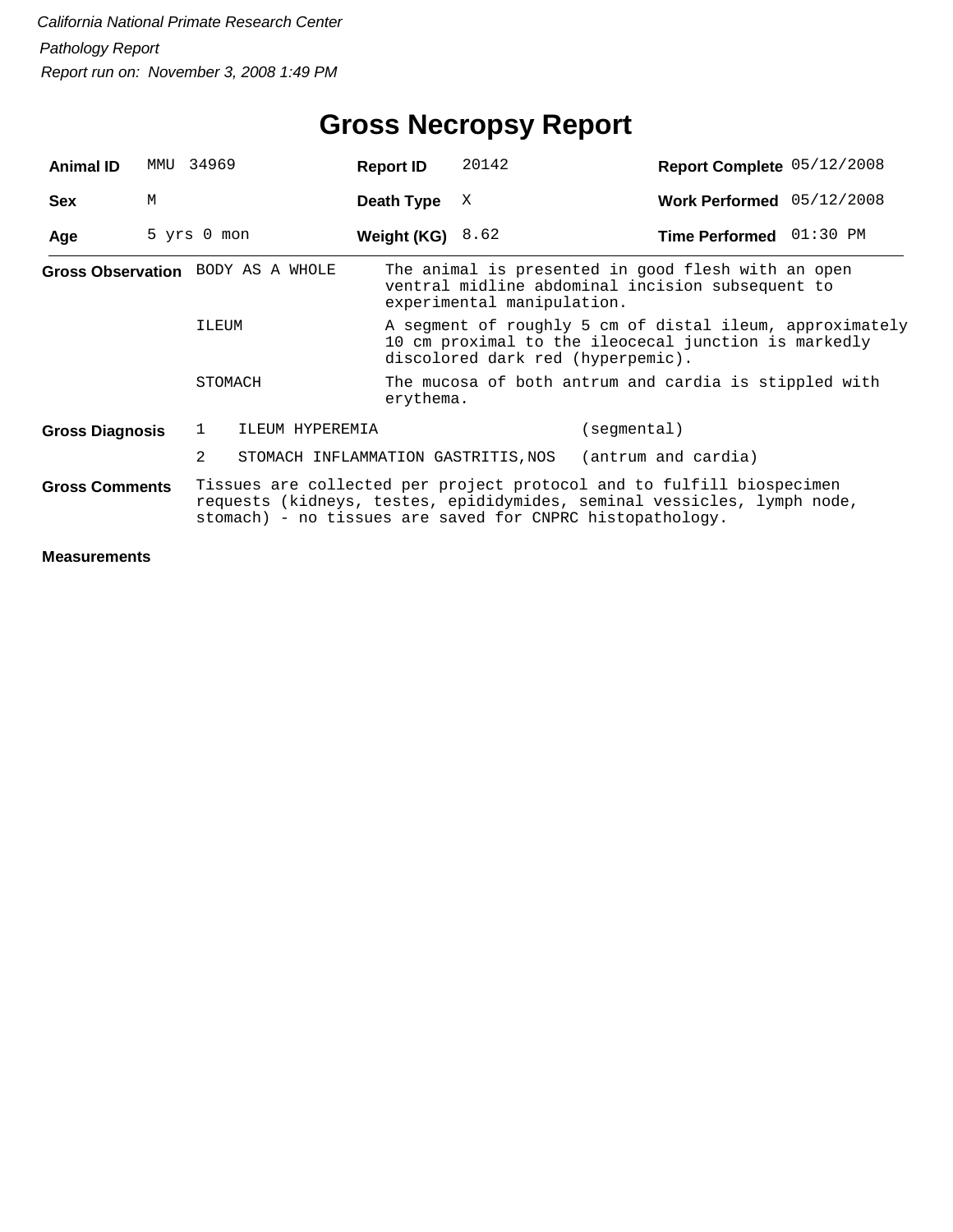# **Final Necropsy Report**

| <b>Animal ID</b>                                                                                                                                                                                          |   | MMU 34975                                                  | <b>Report ID</b>  | 16681                                                                                 | Report Complete 01/25/2008 |  |
|-----------------------------------------------------------------------------------------------------------------------------------------------------------------------------------------------------------|---|------------------------------------------------------------|-------------------|---------------------------------------------------------------------------------------|----------------------------|--|
| <b>Sex</b>                                                                                                                                                                                                | M |                                                            | Death Type        | K                                                                                     | Work Performed 11/05/2007  |  |
| Age                                                                                                                                                                                                       |   | 4 yrs 6 mon                                                | Weight (KG) $7.3$ |                                                                                       | Time Performed 09:30 AM    |  |
|                                                                                                                                                                                                           |   | Gross Observation BODY AS A WHOLE                          |                   | The animal is presented in good flesh.                                                |                            |  |
|                                                                                                                                                                                                           |   | SKIN                                                       |                   | There are multiple (self-inflicted) cutaneous<br>abrasions/lacerations.               |                            |  |
| <b>Gross Diagnosis</b>                                                                                                                                                                                    |   | SKIN TRAUMATIC ABNORMALITY<br>1                            |                   | (self trauma)                                                                         |                            |  |
| Multiple tissues are collected to fulfill biospecimen requests (kidneys,<br><b>Gross Comments</b><br>testes, seminal vesicles, head/brain/eyes). Only stomach is saved in<br>formalin for histopathology. |   |                                                            |                   |                                                                                       |                            |  |
| <b>Final Observations</b> STOMACH                                                                                                                                                                         |   |                                                            |                   | gastritis, subacute, diffuse, mild to moderate -<br>suggestive of H pylori infection. |                            |  |
| <b>Final Diagnosis</b>                                                                                                                                                                                    |   | STOMACH INFLAMMATION, DIFFUSE<br>1<br>GASTRITIS, NOS       |                   |                                                                                       |                            |  |
|                                                                                                                                                                                                           |   | 2<br>STOMACH INFLAMMATION, SUBACUTE<br>HELICOBACTER PYLORI |                   |                                                                                       |                            |  |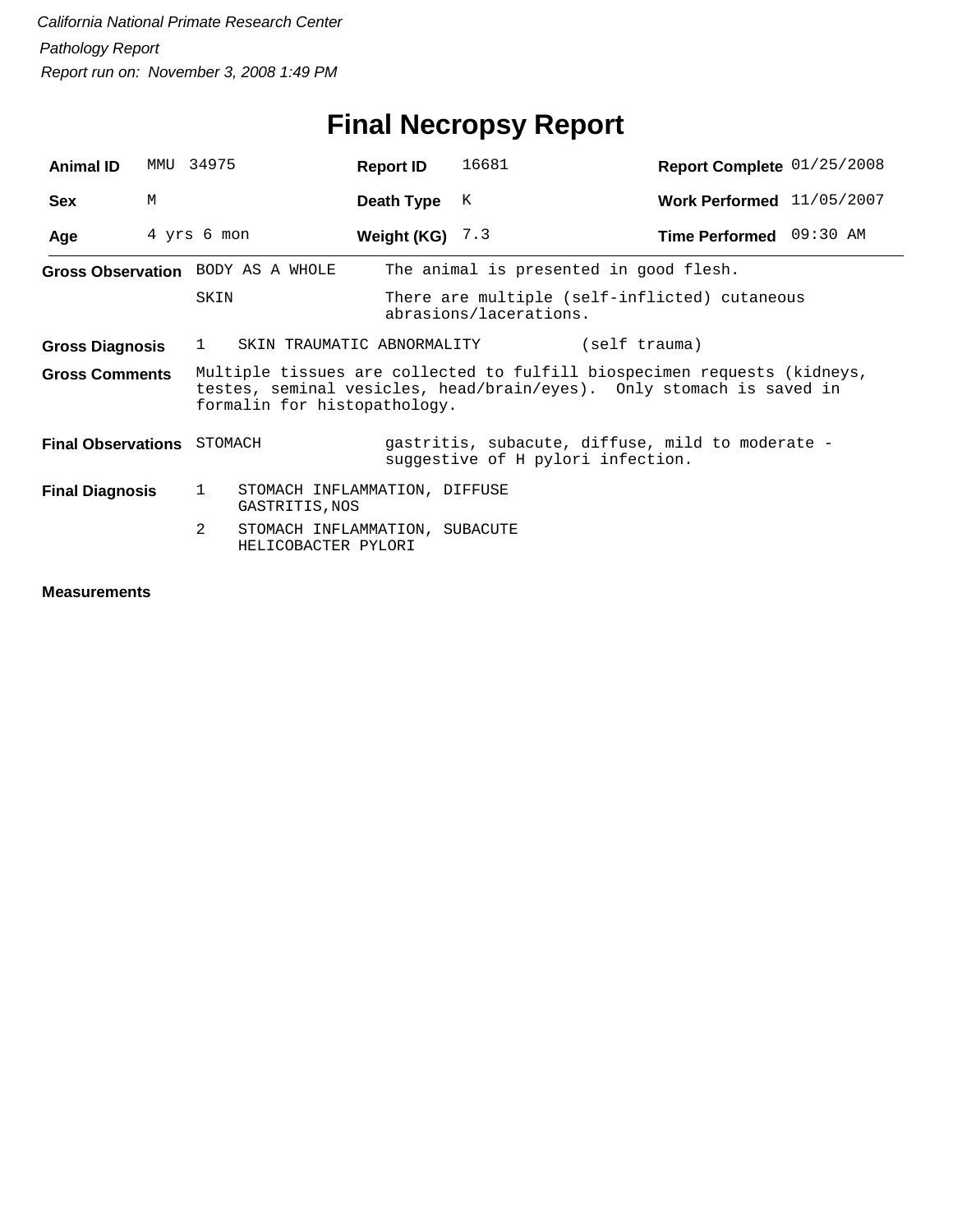# **Gross Necropsy Report**

| <b>Animal ID</b>                                                 | MMU | 35041                                               | <b>Report ID</b> | 18161                                                                                                                                                                                                                                                                                                                                                                                             | Report Complete 01/22/2008 |  |
|------------------------------------------------------------------|-----|-----------------------------------------------------|------------------|---------------------------------------------------------------------------------------------------------------------------------------------------------------------------------------------------------------------------------------------------------------------------------------------------------------------------------------------------------------------------------------------------|----------------------------|--|
| <b>Sex</b>                                                       | F   |                                                     | Death Type       | К                                                                                                                                                                                                                                                                                                                                                                                                 | Work Performed 01/22/2008  |  |
| Age                                                              |     | 4 yrs 8 mon                                         | Weight (KG)      | 5.4                                                                                                                                                                                                                                                                                                                                                                                               | Time Performed 09:55 AM    |  |
| <b>Gross Observation JOINT</b>                                   |     |                                                     |                  | Maximal extension of the left hindlimd is approximately<br>120 degrees; maximal extension of the right hindlimd is<br>approximatelyu 150 degrees. There is focal ulceration of<br>the distal right patella articular cartiage, and<br>mutlifocal on the distal left patella. Multifoallaly,<br>the lateral and medial margins of the left distal femur<br>articular surface is red and ulcerated. |                            |  |
|                                                                  |     | SKIN                                                |                  | A tattoo on the right medial thigh reads 35041.                                                                                                                                                                                                                                                                                                                                                   |                            |  |
| <b>Gross Diagnosis</b>                                           |     | KNEE JOINT INFLAMMATION, ULCERATIVE<br>$\mathbf{1}$ |                  |                                                                                                                                                                                                                                                                                                                                                                                                   |                            |  |
| <b>Gross Comments</b><br>presented in the final necropsy report. |     |                                                     |                  | The finding of multifocal ulceration of the articular surfaces of the stifle<br>joints bilaterally is consistent with the clinical diagnosis of bilateral<br>leg lameness and the finging of limited hindlimb extentsion at necropsy. The<br>results of microbiology (left and right stfle) and histopathology will be                                                                            |                            |  |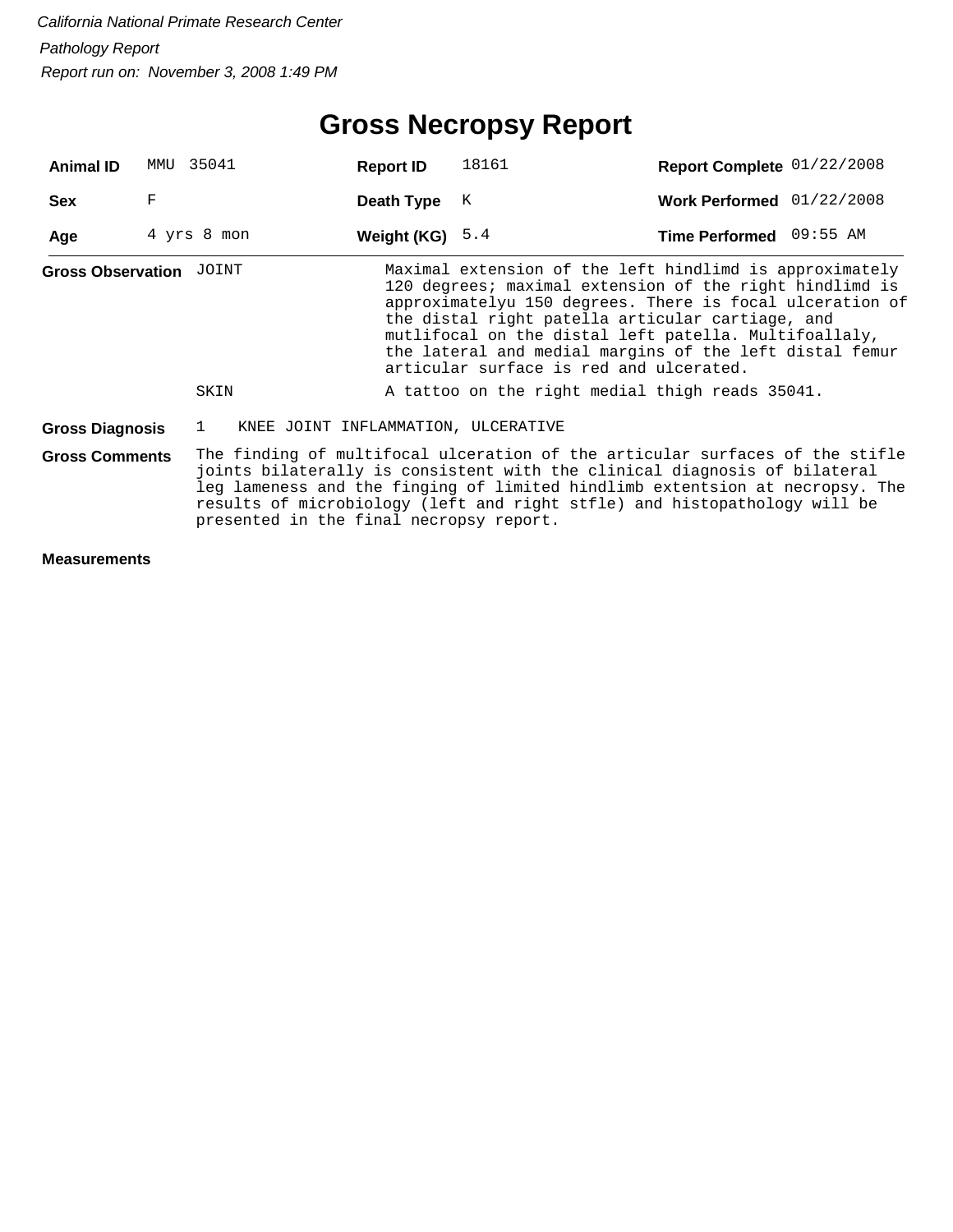# **Final Necropsy Report**

| <b>Animal ID</b>       | MMU 35047   |                                                     |                                | <b>Report ID</b>        | 17441                                                                                                                                                                                                                                                                                                           | Report Complete 08/12/2008                                                                                                                                                                                                       |  |  |
|------------------------|-------------|-----------------------------------------------------|--------------------------------|-------------------------|-----------------------------------------------------------------------------------------------------------------------------------------------------------------------------------------------------------------------------------------------------------------------------------------------------------------|----------------------------------------------------------------------------------------------------------------------------------------------------------------------------------------------------------------------------------|--|--|
| <b>Sex</b>             | M           |                                                     |                                | Death Type              | Χ                                                                                                                                                                                                                                                                                                               | Work Performed 12/18/2007                                                                                                                                                                                                        |  |  |
| Age                    | 4 yrs 7 mon |                                                     |                                | <b>Weight (KG)</b> 7.86 |                                                                                                                                                                                                                                                                                                                 | Time Performed 10:50 AM                                                                                                                                                                                                          |  |  |
|                        |             | <b>Final Observations</b> GASTROINTESTINAL<br>TRACT |                                |                         | A moderate amount of granular particulate material is<br>present on the serosal surface especially apparent on<br>the parietal peritoneum. Contents throughout the tract<br>is withn normal limits of amount and appearance. Small<br>red foci of hemorrhage are present in the gastric and<br>duodenal mucosa. |                                                                                                                                                                                                                                  |  |  |
|                        |             | SKIN                                                |                                |                         |                                                                                                                                                                                                                                                                                                                 | A tattoo on the right medial thigh reads 35047.                                                                                                                                                                                  |  |  |
|                        |             | URINARY BLADDER                                     |                                |                         | The bladder contains approximately 2cc of urine; a<br>sample of urine was drawn by cysticentesis. bililabstix<br>results: glucose + [1000mg/dl], bilirubin and ketone<br>negative, blood 2+ [moderate], pH 8, protein trace.                                                                                    |                                                                                                                                                                                                                                  |  |  |
| <b>Final Diagnosis</b> |             | $\mathbf{1}$                                        | URINARY BLADDER LESION         |                         |                                                                                                                                                                                                                                                                                                                 | Glucosuria [1000 mg/dl]                                                                                                                                                                                                          |  |  |
|                        |             | 2                                                   | DUODENUM HEMORRHAGE, PETECHIAL |                         |                                                                                                                                                                                                                                                                                                                 |                                                                                                                                                                                                                                  |  |  |
|                        |             | 3                                                   | STOMACH HEMORRHAGE, PETECHIAL  |                         |                                                                                                                                                                                                                                                                                                                 |                                                                                                                                                                                                                                  |  |  |
| <b>Final Comments</b>  |             | report.                                             |                                |                         |                                                                                                                                                                                                                                                                                                                 | A variety of tissues are fixed in 10% buffered formalin according to<br>protocal for investigators including a sample of parietal peritoneum . All<br>tissues will be taken by investigators. This is a gross and final necropsy |  |  |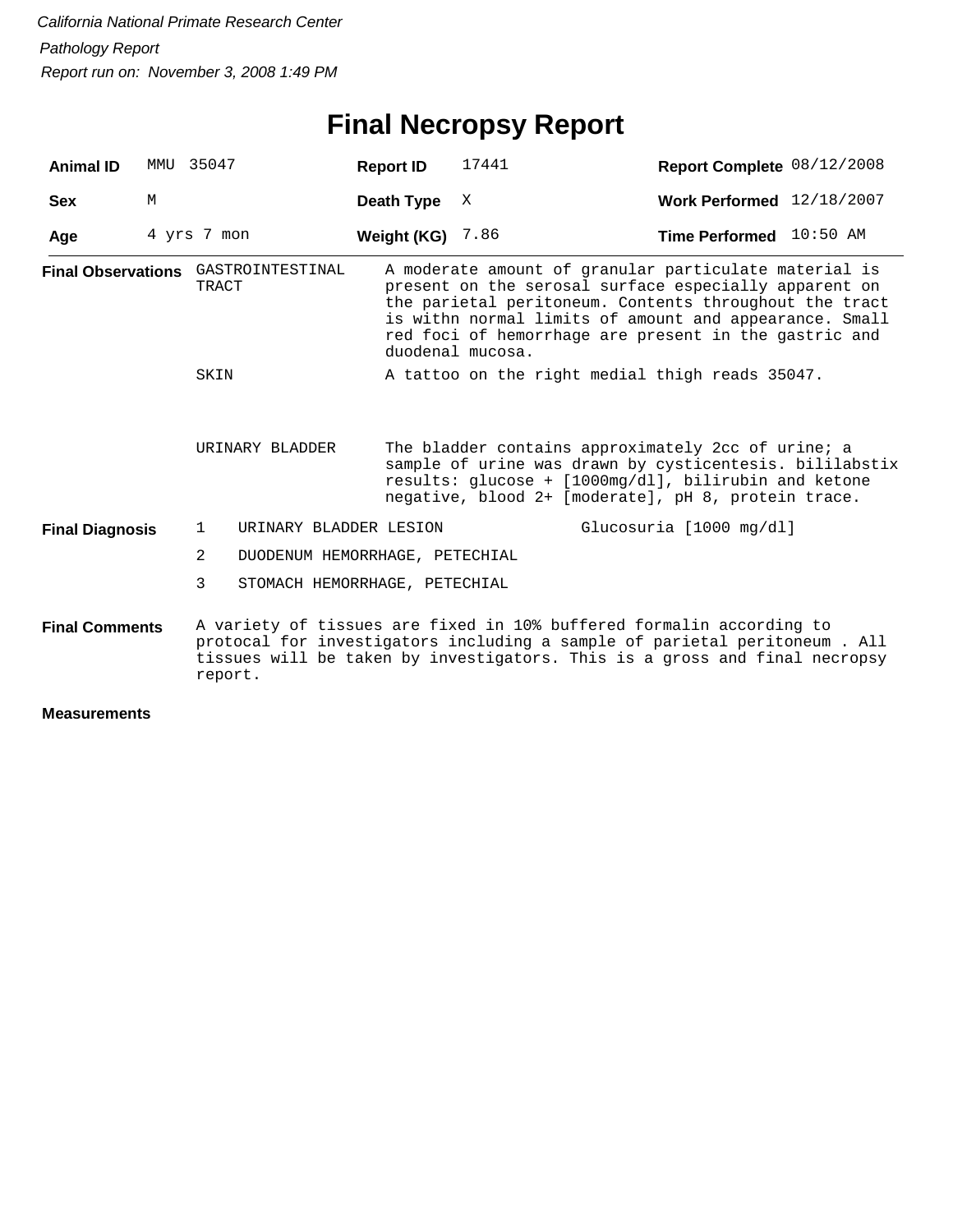# **Gross Necropsy Report**

| <b>Animal ID</b>       | MMU | 35103                                                        | <b>Report ID</b> | 17883 | Report Complete 01/10/2008                                                                                                                           |  |
|------------------------|-----|--------------------------------------------------------------|------------------|-------|------------------------------------------------------------------------------------------------------------------------------------------------------|--|
| <b>Sex</b>             | М   |                                                              | Death Type       | K     | Work Performed 01/10/2008                                                                                                                            |  |
| Age                    |     | 4 yrs 8 mon                                                  | Weight (KG)      | 9.09  | Time Performed 12:00 AM                                                                                                                              |  |
|                        |     | Gross Observation BODY AS A WHOLE                            |                  |       | The animal is presented in good flesh with multiple,<br>self-inflicted, cutaneous wounds on arms and legs.                                           |  |
| <b>Gross Diagnosis</b> |     | BODY AS A WHOLE TRAUMATIC<br>ABNORMALITY                     |                  |       | (self mutilation)                                                                                                                                    |  |
| <b>Gross Comments</b>  |     | cerebellum, spinal cord, and lymph nodes. Gastric $pH = 1.0$ |                  |       | Several tissues are collected to fulfill biospecimen requests, including<br>esophagus, testes, seminal vesicles, long bones, abdominal aorta, blood, |  |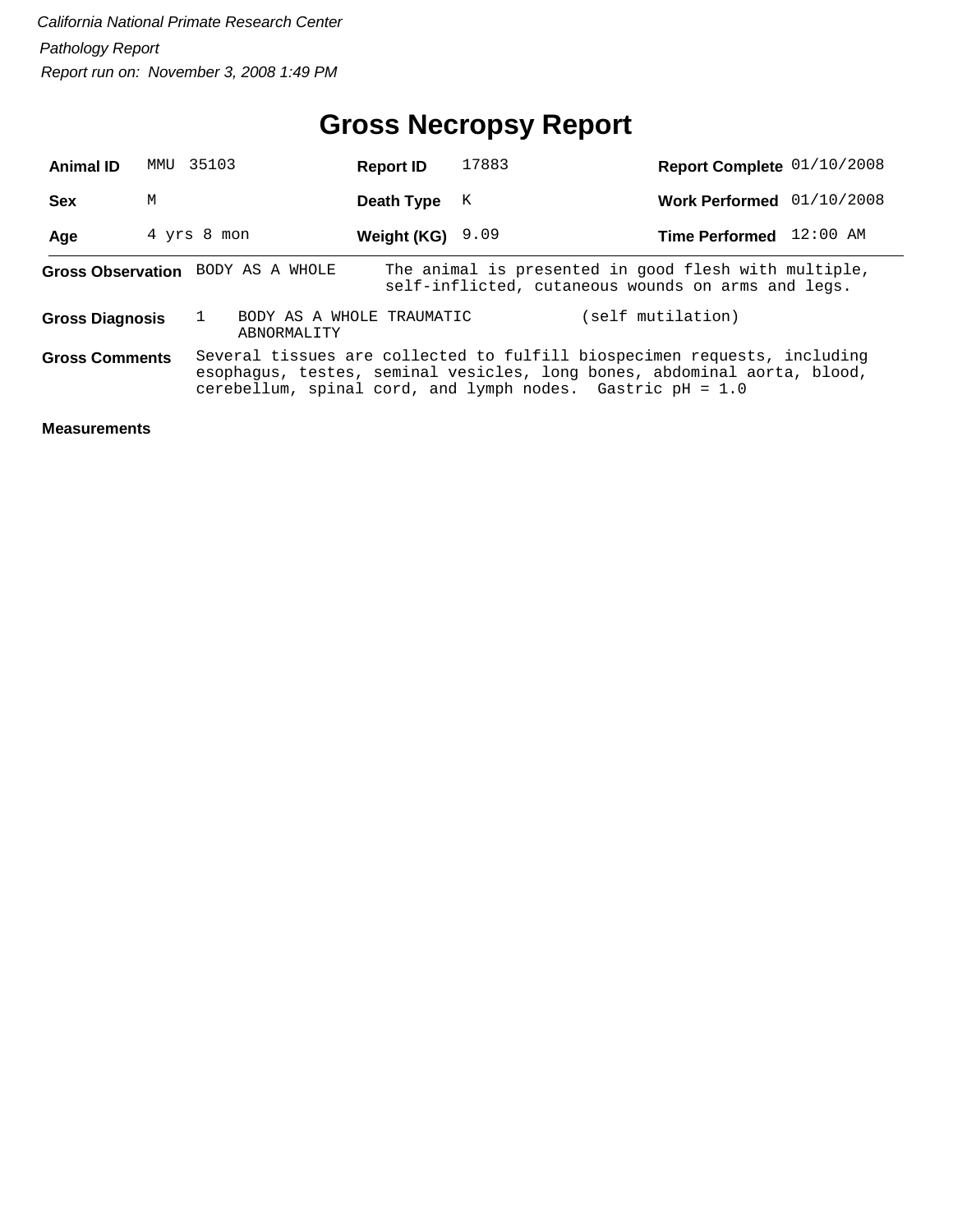# **Final Necropsy Report**

| <b>Animal ID</b>          | MMU | 35112                                     | <b>Report ID</b> | 18281                                                                                                                            | Report Complete 01/29/2008 |  |
|---------------------------|-----|-------------------------------------------|------------------|----------------------------------------------------------------------------------------------------------------------------------|----------------------------|--|
| <b>Sex</b>                | М   |                                           | Death Type       | X                                                                                                                                | Work Performed 01/29/2008  |  |
| Age                       |     | 4 yrs 8 mon                               | Weight (KG)      | 8.65                                                                                                                             | Time Performed 11:30 AM    |  |
| <b>Final Observations</b> |     | BODY AS A WHOLE                           |                  | The animal is presented in good flesh with an open<br>ventral mid-abdominal incision subsequent to<br>experimental manipulation. |                            |  |
| <b>Final Diagnosis</b>    |     | BODY AS A WHOLE NO REMARKABLE<br>FINDINGS |                  |                                                                                                                                  |                            |  |
| <b>Final Comments</b>     |     | requests - no other tissues are saved.    |                  | Tissues are collected per project protocol and to fulfill biospecimen                                                            |                            |  |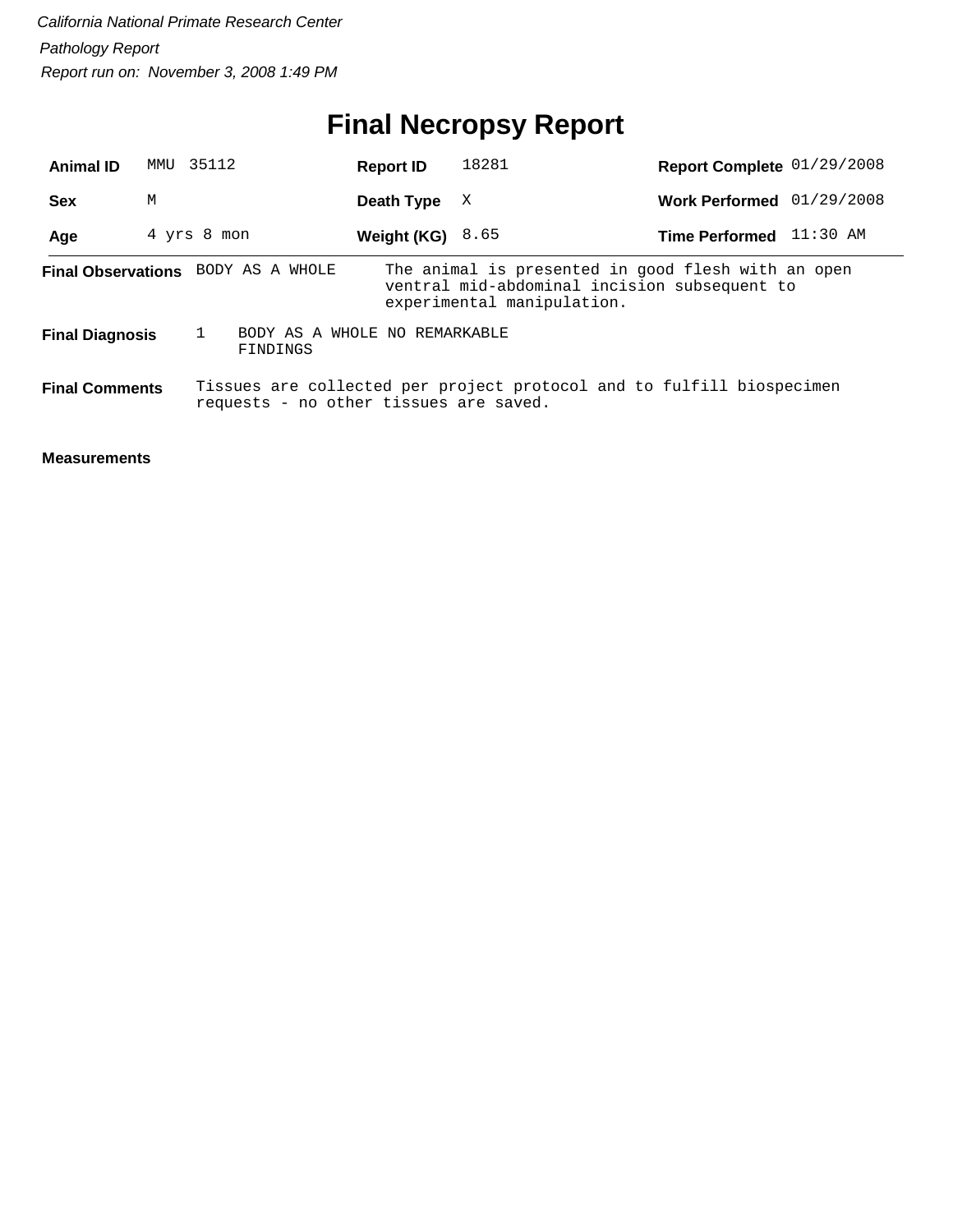| <b>Animal ID</b>                                                                                                                                                                                                                                                                                                                                                                                                                                                                                                                                                               | MMU | 35187                                       | <b>Report ID</b>                                    | 19241                                                                                                                                 | <b>Report Complete</b>                                  |  |  |  |
|--------------------------------------------------------------------------------------------------------------------------------------------------------------------------------------------------------------------------------------------------------------------------------------------------------------------------------------------------------------------------------------------------------------------------------------------------------------------------------------------------------------------------------------------------------------------------------|-----|---------------------------------------------|-----------------------------------------------------|---------------------------------------------------------------------------------------------------------------------------------------|---------------------------------------------------------|--|--|--|
| <b>Sex</b>                                                                                                                                                                                                                                                                                                                                                                                                                                                                                                                                                                     | М   |                                             | Death Type                                          | K                                                                                                                                     | Work Performed $03/24/2008$                             |  |  |  |
| Age                                                                                                                                                                                                                                                                                                                                                                                                                                                                                                                                                                            |     | 4 yrs 10 mon                                | Weight (KG) $3.6$                                   |                                                                                                                                       | Time Performed 12:00 AM                                 |  |  |  |
|                                                                                                                                                                                                                                                                                                                                                                                                                                                                                                                                                                                |     | Gross Observation BODY AS A WHOLE           |                                                     | The animal is presented thin.                                                                                                         |                                                         |  |  |  |
|                                                                                                                                                                                                                                                                                                                                                                                                                                                                                                                                                                                |     | <b>BONE</b>                                 |                                                     | Bones are generally very thin and brittle, and<br>cartilage, particularly at the osteochondral junctons of<br>the ribs, is prominent. |                                                         |  |  |  |
|                                                                                                                                                                                                                                                                                                                                                                                                                                                                                                                                                                                |     | COLON                                       |                                                     |                                                                                                                                       | The colonic mucosa is thickened, and contents are soft. |  |  |  |
|                                                                                                                                                                                                                                                                                                                                                                                                                                                                                                                                                                                |     | LYMPH NODES                                 | Visceral nodes are generally prominent to enlarged. |                                                                                                                                       |                                                         |  |  |  |
|                                                                                                                                                                                                                                                                                                                                                                                                                                                                                                                                                                                |     | THYMUS                                      |                                                     |                                                                                                                                       | The thymus is somewhat small for an animal this age.    |  |  |  |
| <b>Gross Diagnosis</b>                                                                                                                                                                                                                                                                                                                                                                                                                                                                                                                                                         |     | 1                                           | BODY AS A WHOLE INANITION DIARRHEA                  |                                                                                                                                       |                                                         |  |  |  |
|                                                                                                                                                                                                                                                                                                                                                                                                                                                                                                                                                                                |     | $\overline{2}$<br>BONE AND JOINT OSTEOPENIA |                                                     |                                                                                                                                       |                                                         |  |  |  |
|                                                                                                                                                                                                                                                                                                                                                                                                                                                                                                                                                                                |     | 3                                           | COLON INFLAMMATION COLITIS                          |                                                                                                                                       |                                                         |  |  |  |
|                                                                                                                                                                                                                                                                                                                                                                                                                                                                                                                                                                                |     | 4                                           | LYMPH NODE HYPERTROPHY                              |                                                                                                                                       | (lymphadenopathy - mainly visceral<br>nodes)            |  |  |  |
|                                                                                                                                                                                                                                                                                                                                                                                                                                                                                                                                                                                |     | 5<br>THYMUS ATROPHY                         |                                                     |                                                                                                                                       |                                                         |  |  |  |
| This animal is interesting in that all its bones are markedly thin and<br><b>Gross Comments</b><br>brittle and with prominent cartilages, the costochondral junctions of the<br>ribs forming something like a rachitic rosary and with the ribs collapsed<br>inward causing a narrowing of the chest cavity and raising questions about<br>the animal's vitamin D status. Multiple tissues are collected to fulfill<br>biospecimen requests (testes, seminal vesicles, lymph node, kidneys, head<br>with brain and eyes, esophagus), and a truncated set is saved in formalin. |     |                                             |                                                     |                                                                                                                                       |                                                         |  |  |  |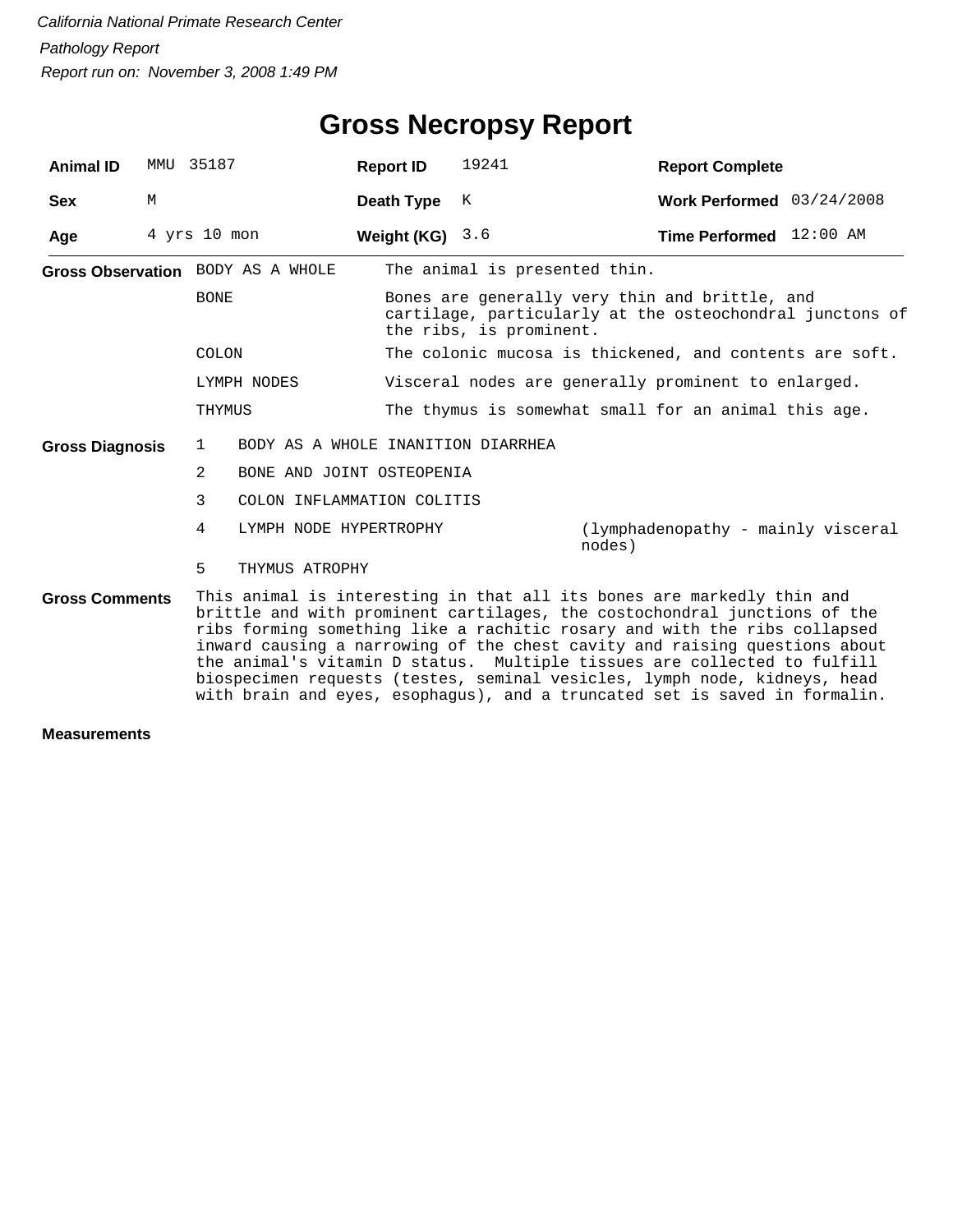| <b>Animal ID</b>       |   | MMU 35273                                                                                                                                 | <b>Report ID</b>                                                                                                                                                                                                                                                                 | 16621                                                                                                                                                                                                                         | Report Complete 10/31/2007 |  |  |  |
|------------------------|---|-------------------------------------------------------------------------------------------------------------------------------------------|----------------------------------------------------------------------------------------------------------------------------------------------------------------------------------------------------------------------------------------------------------------------------------|-------------------------------------------------------------------------------------------------------------------------------------------------------------------------------------------------------------------------------|----------------------------|--|--|--|
| Sex                    | M |                                                                                                                                           | Death Type                                                                                                                                                                                                                                                                       | K                                                                                                                                                                                                                             | Work Performed 10/31/2007  |  |  |  |
| Age                    |   | 4 yrs 3 mon                                                                                                                               | Weight (KG) $7.37$                                                                                                                                                                                                                                                               |                                                                                                                                                                                                                               | Time Performed 09:30 AM    |  |  |  |
|                        |   | <b>Gross Observation</b> GASTROINTESTINAL<br>TRACT                                                                                        |                                                                                                                                                                                                                                                                                  | There is moderate to avbundant contents throughout the<br>tract within normal limits of appearance.                                                                                                                           |                            |  |  |  |
|                        |   | HEART                                                                                                                                     |                                                                                                                                                                                                                                                                                  | The outside and inside diameter of the left ventricle<br>midway between the apex and base is 32 and 10 mm<br>respectively.                                                                                                    |                            |  |  |  |
|                        |   | A tatoo on the rgiht medial thigh reads 35273. There are<br>SKIN<br>a few cutanous lesions on the medial aspect of the lower<br>left leg. |                                                                                                                                                                                                                                                                                  |                                                                                                                                                                                                                               |                            |  |  |  |
|                        |   | URINARY BLADDER                                                                                                                           | protein trace.                                                                                                                                                                                                                                                                   | The bladder contains approximately 20 cc's of clear<br>light yellow urine; bililabstix results on a sample of<br>urine drawn by cysticentesis is glucose, bilirubin,<br>ketone, and blood all negative, pH between 8 and 8.5, |                            |  |  |  |
| <b>Gross Diagnosis</b> |   | SKIN TRAUMATIC ABNORMALITY<br>$\mathbf{1}$                                                                                                |                                                                                                                                                                                                                                                                                  |                                                                                                                                                                                                                               | self-inflicted trauma      |  |  |  |
| <b>Gross Comments</b>  |   |                                                                                                                                           | Organs and tissues were within normal limits at necropsy examination.<br>Selected tissues were collected for the biomedical request program; avariety<br>of tissues were fixed in 10% formalin. The results of histopathology will be<br>presented in the final necropsy report. |                                                                                                                                                                                                                               |                            |  |  |  |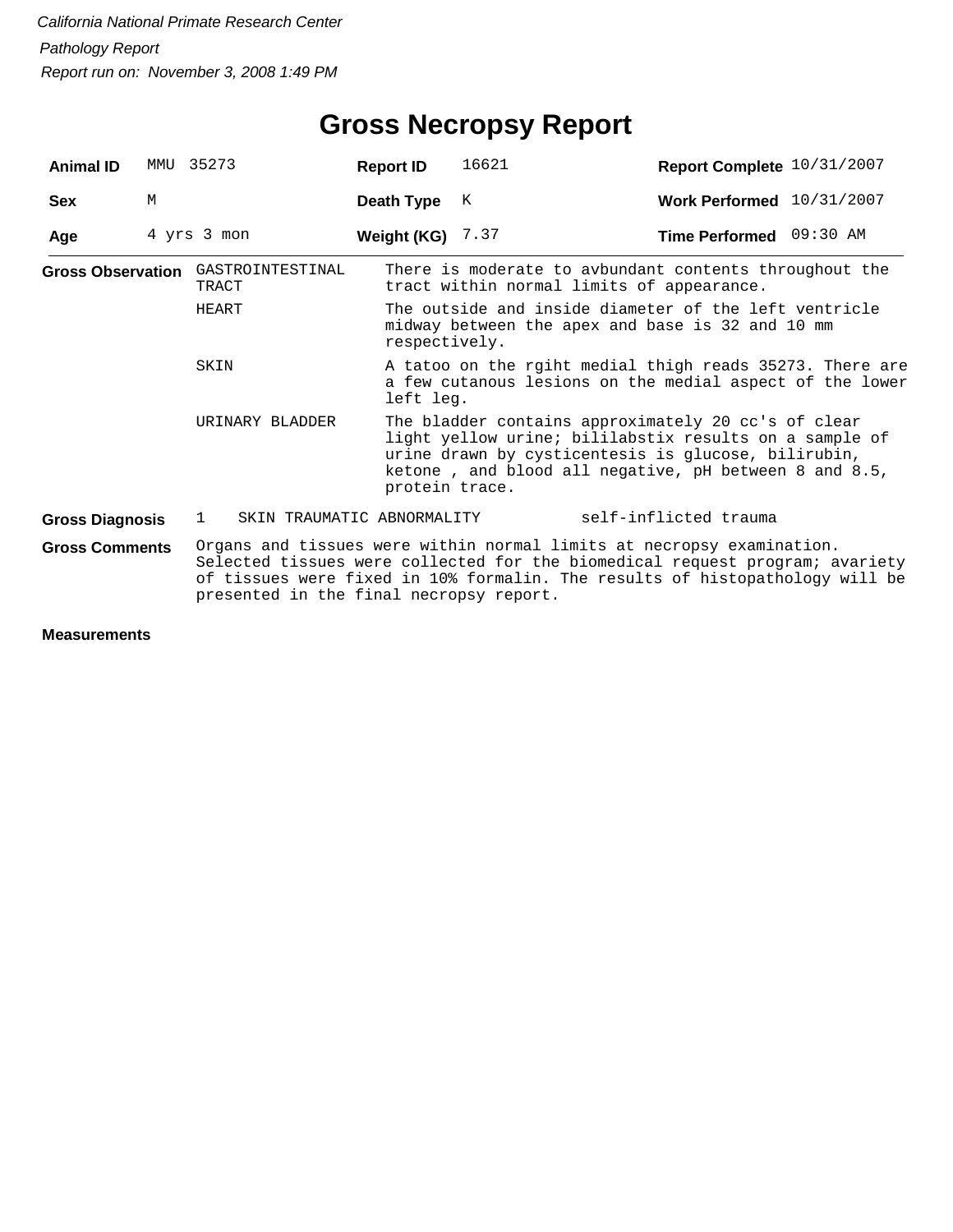# **Gross Necropsy Report**

| <b>Animal ID</b>      |                                                      | MMU 35297   |                                   | <b>Report ID</b>   | 20222                                                                                  | Report Complete 05/19/2008 |          |
|-----------------------|------------------------------------------------------|-------------|-----------------------------------|--------------------|----------------------------------------------------------------------------------------|----------------------------|----------|
| <b>Sex</b>            | M                                                    |             |                                   | Death Type         | K                                                                                      | Work Performed 01/18/2008  |          |
| Age                   |                                                      | 4 yrs 5 mon |                                   | Weight (KG) $6.71$ |                                                                                        | <b>Time Performed</b>      | 08:00 AM |
|                       |                                                      |             | Gross Observation BODY AS A WHOLE |                    | The animal is presented thin with multiple (self-<br>inflicted) cutaneous lacerations. |                            |          |
|                       | SKIN SELF-INFLICTED INJURY<br><b>Gross Diagnosis</b> |             |                                   |                    |                                                                                        |                            |          |
| <b>Gross Comments</b> |                                                      |             | histopathology.                   |                    | Tissues are collected per project protocol -none are saved for CNPRC                   |                            |          |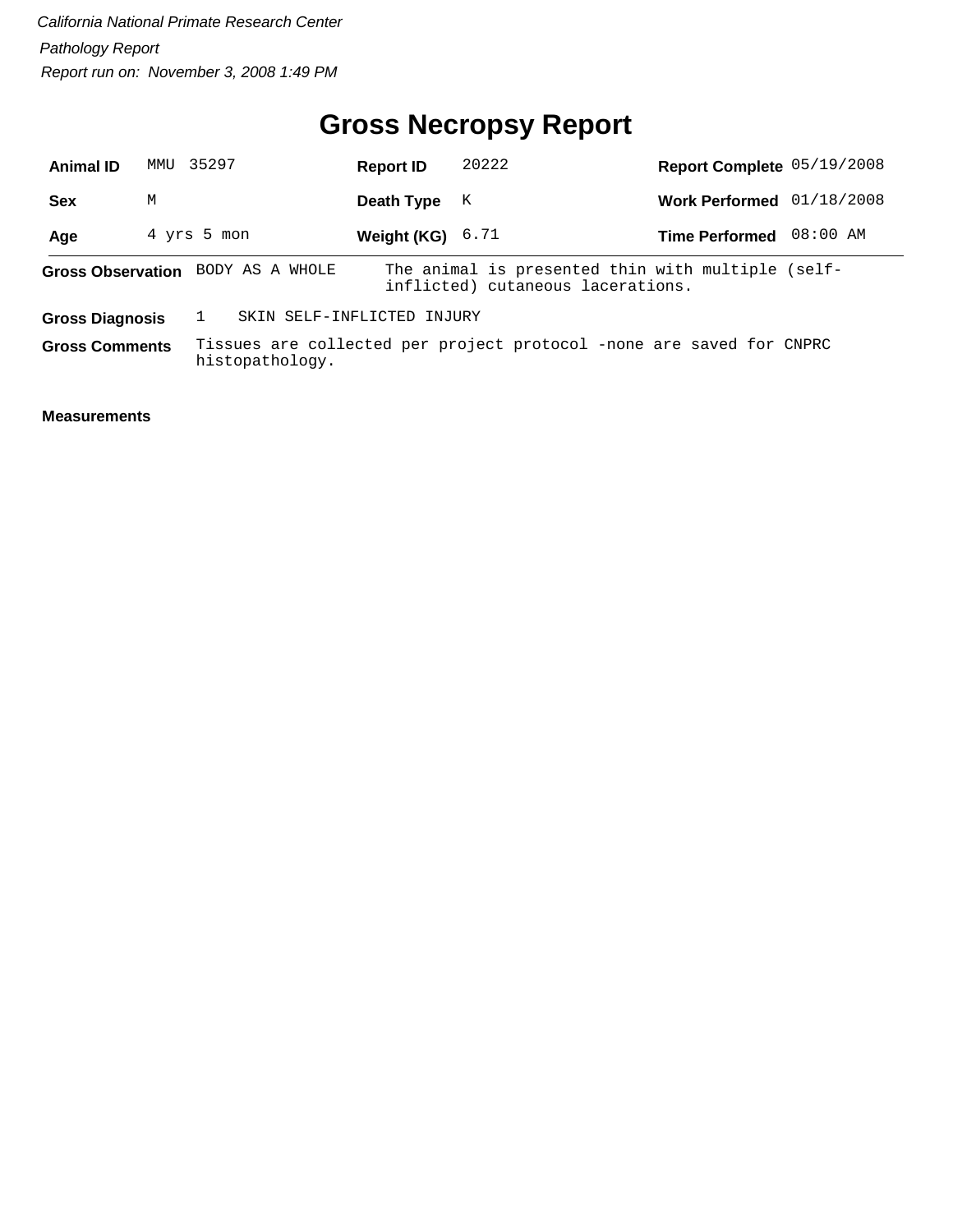# **Gross Necropsy Report**

| <b>Animal ID</b>       | MMU | 35319                             | <b>Report ID</b>              | 19821 | Report Complete 04/23/2008                                                                                                         |            |
|------------------------|-----|-----------------------------------|-------------------------------|-------|------------------------------------------------------------------------------------------------------------------------------------|------------|
| <b>Sex</b>             | M   |                                   | Death Type                    | X     | <b>Work Performed</b>                                                                                                              | 04/23/2008 |
| Age                    |     | 4 yrs 7 mon                       | Weight (KG) $8.18$            |       | <b>Time Performed</b>                                                                                                              | 12:45 PM   |
|                        |     | Gross Observation BODY AS A WHOLE | manipulation.                 |       | The animal is presented in good flesh with a ventral<br>midline abdominal incision subsequent to experimental                      |            |
| <b>Gross Diagnosis</b> |     | FINDINGS                          | BODY AS A WHOLE NO REMARKABLE |       | (experimental tissue harvest)                                                                                                      |            |
| <b>Gross Comments</b>  |     |                                   |                               |       | Tissues are collected per project protocol and to fulfill biospecimen<br>requests - no tissues are saved for CNPRC histopathology. |            |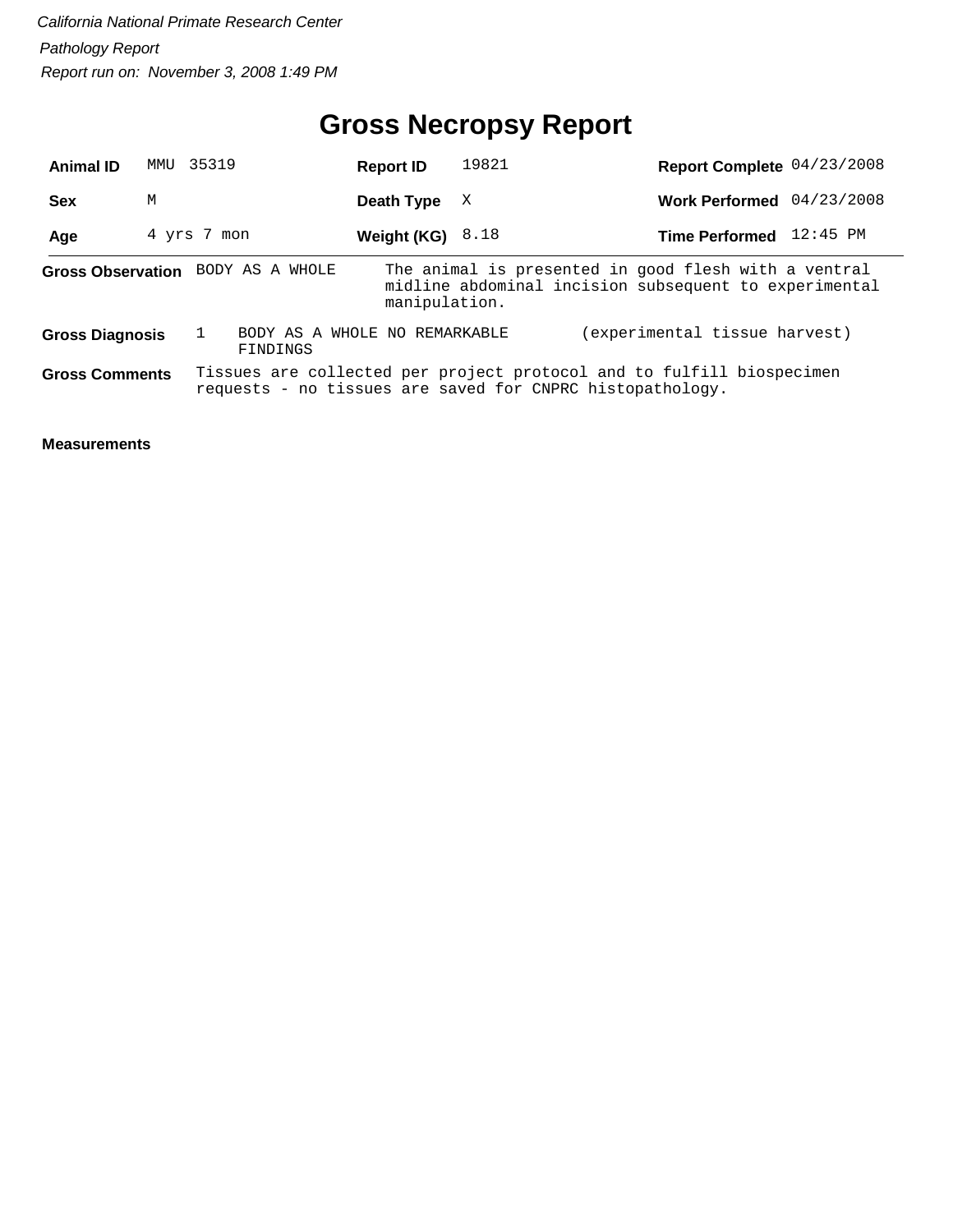# **Gross Necropsy Report**

| <b>Animal ID</b>                  | MMU | 35321                                         |  | <b>Report ID</b>   | 19822                                                                                                                              | Report Complete 04/23/2008 |  |
|-----------------------------------|-----|-----------------------------------------------|--|--------------------|------------------------------------------------------------------------------------------------------------------------------------|----------------------------|--|
| <b>Sex</b>                        | M   |                                               |  | Death Type         | X                                                                                                                                  | Work Performed 04/23/2008  |  |
| Age                               |     | 4 yrs 7 mon                                   |  | Weight (KG) $7.65$ |                                                                                                                                    | Time Performed 01:30 PM    |  |
| Gross Observation BODY AS A WHOLE |     |                                               |  | manipulation.      | The animal is presented thin with a ventral midline<br>abdominal incision subsequent to experimental                               |                            |  |
|                                   |     | STOMACH                                       |  |                    | The gastric mucosa is irregularly erythematous in the<br>region of the pyloric antrum.                                             |                            |  |
| <b>Gross Diagnosis</b>            |     | STOMACH INFLAMMATION, FOCAL<br>GASTRITIS, NOS |  |                    |                                                                                                                                    |                            |  |
| <b>Gross Comments</b>             |     |                                               |  |                    | Tissues are collected per project protocol and to fulfill biospecimen<br>requests - no tissues are saved for CNPRC histopathology. |                            |  |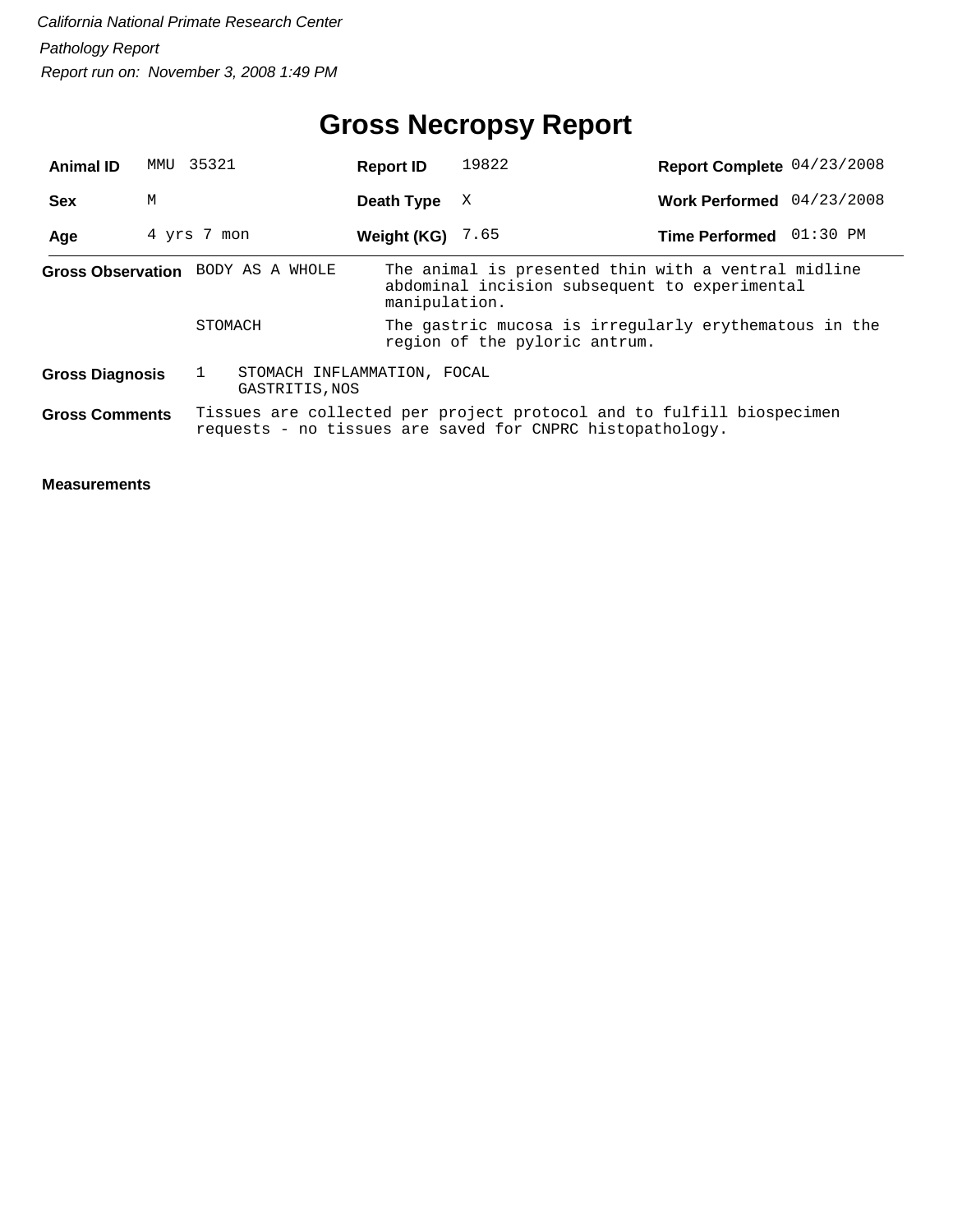### **Gross Necropsy Report**

| <b>Animal ID</b>        |   | MMU 35599                              | <b>Report ID</b>                                                | 18021                                                                                                                                                                                                                                                                                                                                                                                                                    | Report Complete 01/16/2008                                                                                                                                                                                                                                                                                                                                                                |  |
|-------------------------|---|----------------------------------------|-----------------------------------------------------------------|--------------------------------------------------------------------------------------------------------------------------------------------------------------------------------------------------------------------------------------------------------------------------------------------------------------------------------------------------------------------------------------------------------------------------|-------------------------------------------------------------------------------------------------------------------------------------------------------------------------------------------------------------------------------------------------------------------------------------------------------------------------------------------------------------------------------------------|--|
| <b>Sex</b>              | F |                                        | Death Type                                                      | K                                                                                                                                                                                                                                                                                                                                                                                                                        | Work Performed $01/15/2008$                                                                                                                                                                                                                                                                                                                                                               |  |
| Age                     |   | 3 yrs 9 mon                            | Weight (KG) $3.97$                                              |                                                                                                                                                                                                                                                                                                                                                                                                                          | Time Performed 12:00 AM                                                                                                                                                                                                                                                                                                                                                                   |  |
| Gross Observation COLON |   |                                        |                                                                 | of the proximal colon and cecum.                                                                                                                                                                                                                                                                                                                                                                                         | The wall is moderately thickened and multifocally there<br>are moderate numbers of whipworms on the mucosal surface                                                                                                                                                                                                                                                                       |  |
|                         |   | GASTROINTESTINAL<br>TRACT              |                                                                 |                                                                                                                                                                                                                                                                                                                                                                                                                          | Contents in the stomach and small intestine is within<br>normal limits of appearence and amount; contents<br>throughout the large intestine is liquid.                                                                                                                                                                                                                                    |  |
|                         |   | ILEUM                                  |                                                                 | ulcers measuring 3 to 4 mm. long.                                                                                                                                                                                                                                                                                                                                                                                        | Multifocally there are a few scattered red mucosal                                                                                                                                                                                                                                                                                                                                        |  |
|                         |   | JOINT                                  |                                                                 | Bilaterally the hindlimbs can not be completely<br>extended. The right wrist is enlarged and hard. The<br>articular suface of the distal right radius is roughened<br>and ulcerated at the perimeter. There is a deep red<br>ulcerated groove in the articular surface of the right<br>distal femur in the troochleaar groove which measurrs<br>5mm. long and 2 mm. wide. there is thoraco-lumbar<br>vertebral kyphosis. |                                                                                                                                                                                                                                                                                                                                                                                           |  |
|                         |   | LYMPH NODES                            | and prominent.                                                  |                                                                                                                                                                                                                                                                                                                                                                                                                          | The right inquinal lymph nodes are moderately enlarged                                                                                                                                                                                                                                                                                                                                    |  |
|                         |   | SKIN                                   |                                                                 |                                                                                                                                                                                                                                                                                                                                                                                                                          | A tattoo on the right medial thigh reads 35599. This<br>animal is very thin. A moderate amount of fecal material<br>is adherent to the perianal region. Liquid green<br>contents is flowing from the anal orifice.                                                                                                                                                                        |  |
|                         |   | URINARY BLADDER                        | $30mg/d1$ .                                                     |                                                                                                                                                                                                                                                                                                                                                                                                                          | Bililabstix on a 2 cc. turbid light red sample of urine<br>drawn by cysticentesis: glucose, bilirubin, ketone all<br>negative, pH 7 to 7.5, blood, small, protein 1+ or                                                                                                                                                                                                                   |  |
| <b>Gross Diagnosis</b>  |   | $\mathbf 1$                            | JOINT OF LOWER EXTREMITY<br>INFLAMMATION, FOCAL ULCERATIVE      |                                                                                                                                                                                                                                                                                                                                                                                                                          | right stifle and right wrist,<br>thoraco-lumbar kyphosis                                                                                                                                                                                                                                                                                                                                  |  |
|                         |   | $\overline{2}$                         | BODY AS A WHOLE INANITION                                       |                                                                                                                                                                                                                                                                                                                                                                                                                          |                                                                                                                                                                                                                                                                                                                                                                                           |  |
|                         |   | 3                                      | COLON AND CECUM, CS INFLAMMATION,<br>DIFFUSE PARASITE, METAZOAN |                                                                                                                                                                                                                                                                                                                                                                                                                          | whipworms                                                                                                                                                                                                                                                                                                                                                                                 |  |
| <b>Gross Comments</b>   |   | also be presented in the final report. |                                                                 |                                                                                                                                                                                                                                                                                                                                                                                                                          | Joint and colonic changes can account for clinical signs. Avariety of<br>tissues are collected in 10% buffered formalin for diagnostic pathology and<br>selected tissues are collected for the biospecimen request program. The<br>results of microbiology will be presented in the final necropsy report for<br>the small and large intestine. and the right stifle. Histopathology will |  |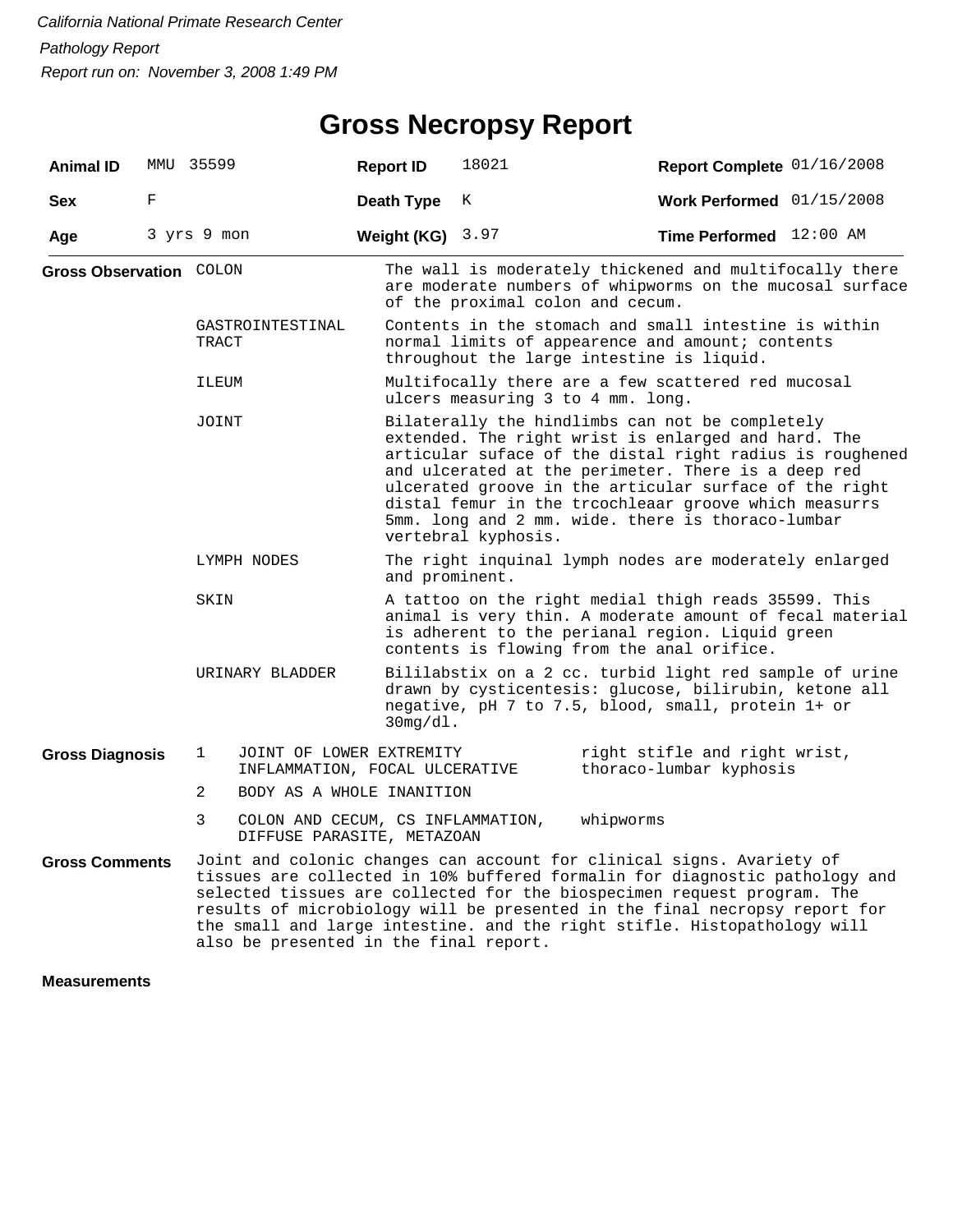| <b>Animal ID</b>                                                                                                                                                                                                                                                  | MMU                                                                                                          | 35679                             | <b>Report ID</b>          | 18801                                 | Report Complete 02/28/2008                                                                                   |
|-------------------------------------------------------------------------------------------------------------------------------------------------------------------------------------------------------------------------------------------------------------------|--------------------------------------------------------------------------------------------------------------|-----------------------------------|---------------------------|---------------------------------------|--------------------------------------------------------------------------------------------------------------|
| <b>Sex</b>                                                                                                                                                                                                                                                        | M                                                                                                            |                                   | Death Type                | X                                     | Work Performed 02/27/2008                                                                                    |
| Age                                                                                                                                                                                                                                                               |                                                                                                              | $3$ yrs $10$ mon                  | <b>Weight (KG)</b> $6.52$ |                                       | Time Performed 12:45 PM                                                                                      |
|                                                                                                                                                                                                                                                                   |                                                                                                              | Gross Observation BODY AS A WHOLE | manipulation.             |                                       | The animal is presented thin with an open, midline,<br>ventral abdominal incision subsequent to experimental |
|                                                                                                                                                                                                                                                                   |                                                                                                              | JOINT                             |                           | exudes a thick, opaque, tan material. | The synovium of the left stifle joint is thickened and                                                       |
|                                                                                                                                                                                                                                                                   | (synovitis)<br><b>Gross Diagnosis</b><br>JOINT OF LOWER EXTREMITY<br>$\mathbf{1}$<br>INFLAMMATION, EXUDATIVE |                                   |                           |                                       |                                                                                                              |
| Tissues are collected per project protocol and to fulfill biospecimen<br><b>Gross Comments</b><br>requests (kidneys, testes, skin, eyes). The synovium of the left stifle<br>joint is swabbed for bacterial culture, and a sample is saved for<br>histopathology. |                                                                                                              |                                   |                           |                                       |                                                                                                              |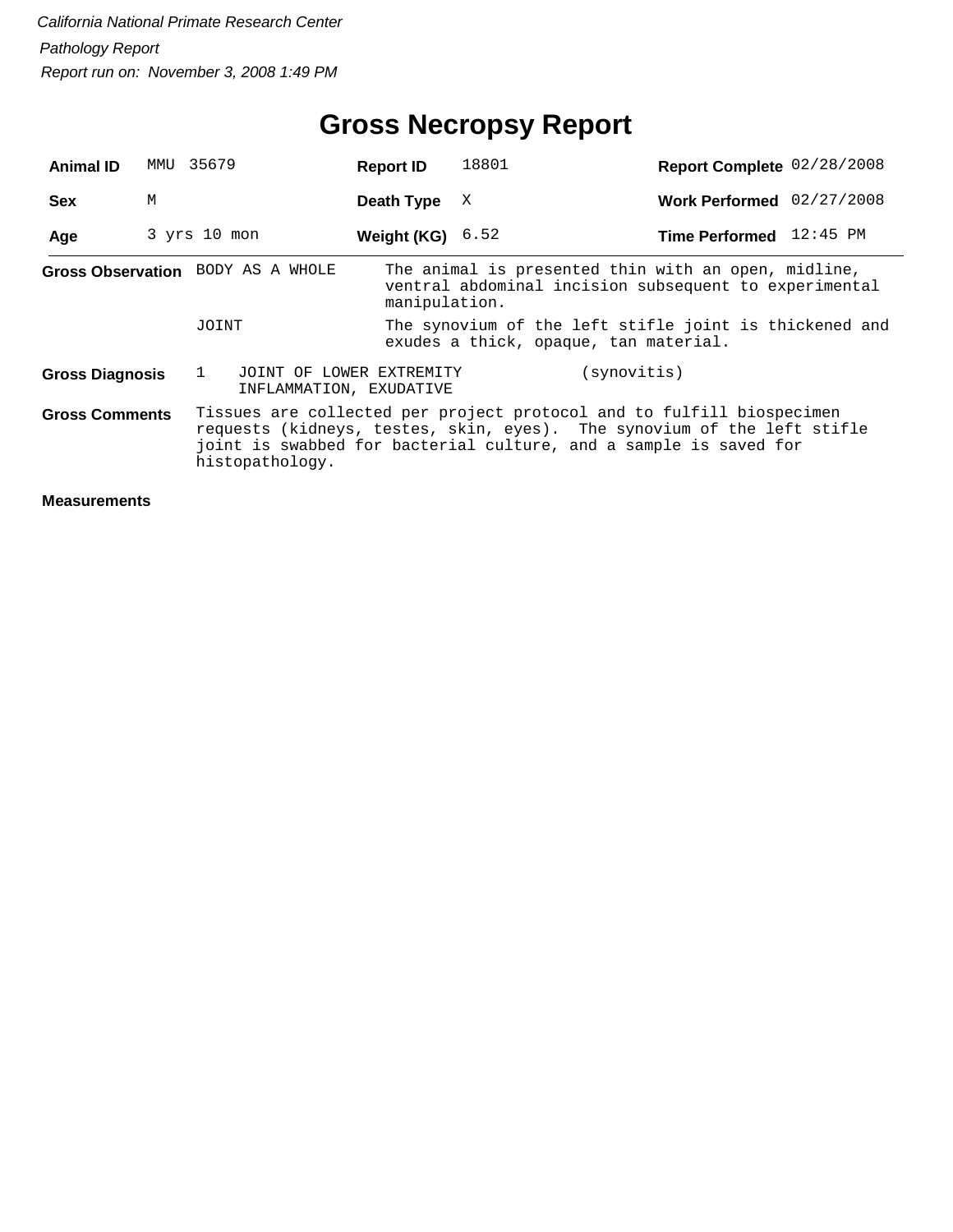| <b>Animal ID</b>          |                                                                                                                                                                                                                                                                       | MMU 35682                                                | <b>Report ID</b>                                                                                                                             | 20341                                                                                                                                               | Report Complete 05/23/2008                                |  |  |  |
|---------------------------|-----------------------------------------------------------------------------------------------------------------------------------------------------------------------------------------------------------------------------------------------------------------------|----------------------------------------------------------|----------------------------------------------------------------------------------------------------------------------------------------------|-----------------------------------------------------------------------------------------------------------------------------------------------------|-----------------------------------------------------------|--|--|--|
| <b>Sex</b>                | $\mathbf F$                                                                                                                                                                                                                                                           |                                                          | Death Type                                                                                                                                   | К                                                                                                                                                   | Work Performed $05/23/2008$                               |  |  |  |
| Age                       |                                                                                                                                                                                                                                                                       | 4 yrs 1 mon                                              | Weight (KG) $3.48$                                                                                                                           |                                                                                                                                                     | Time Performed 10:00 AM                                   |  |  |  |
|                           |                                                                                                                                                                                                                                                                       | Gross Observation BODY AS A WHOLE                        | dehydrated.                                                                                                                                  |                                                                                                                                                     | The animal is presented severely thin and markedly        |  |  |  |
|                           |                                                                                                                                                                                                                                                                       | BRAIN                                                    |                                                                                                                                              | The pia and arachnoid meninges appear "cloudy and wet".                                                                                             |                                                           |  |  |  |
| GASTROINTESTINAL<br>TRACT |                                                                                                                                                                                                                                                                       |                                                          |                                                                                                                                              | The mucosa throughout the gastrointestinal tract is<br>thickened with scattered and variable erythema; colon<br>contents are voluminous and liquid. |                                                           |  |  |  |
| LYMPH NODES               |                                                                                                                                                                                                                                                                       |                                                          | Lymph nodes are generally prominent to enlarged,<br>particularly those associated with the GIT, as well as<br>the obturator and iliac nodes. |                                                                                                                                                     |                                                           |  |  |  |
|                           |                                                                                                                                                                                                                                                                       | THYMUS                                                   |                                                                                                                                              | The thymus is very small for an animal this age.                                                                                                    |                                                           |  |  |  |
| <b>Gross Diagnosis</b>    |                                                                                                                                                                                                                                                                       | BODY AS A WHOLE INANITION<br>$\mathbf{1}$<br>DEHYDRATION |                                                                                                                                              |                                                                                                                                                     |                                                           |  |  |  |
|                           |                                                                                                                                                                                                                                                                       | $\overline{2}$<br><b>ENTEROCOLITIS</b>                   |                                                                                                                                              |                                                                                                                                                     | GASTROINTESTINAL TRACT INFLAMMATION (gastroenterocolitis) |  |  |  |
|                           |                                                                                                                                                                                                                                                                       | 3<br>LYMPH NODES, GENERALIZED<br>HYPERTROPHY             |                                                                                                                                              |                                                                                                                                                     | (lymphadenopathy, generalized)                            |  |  |  |
|                           |                                                                                                                                                                                                                                                                       | 4<br>THYMUS ATROPHY                                      |                                                                                                                                              |                                                                                                                                                     |                                                           |  |  |  |
|                           |                                                                                                                                                                                                                                                                       | 5<br>MENINGES INFLAMMATION                               |                                                                                                                                              |                                                                                                                                                     | (possible meningitis)                                     |  |  |  |
| <b>Gross Comments</b>     | Multiple tissues are collected to fulfill biospecimen requests (trachea,<br>ovaries, uterine tubes), and a truncated set is saved in formalin, but no<br>histoapthology is to be performed at this time. The colon and meninges are<br>swabbed for bacterial culture. |                                                          |                                                                                                                                              |                                                                                                                                                     |                                                           |  |  |  |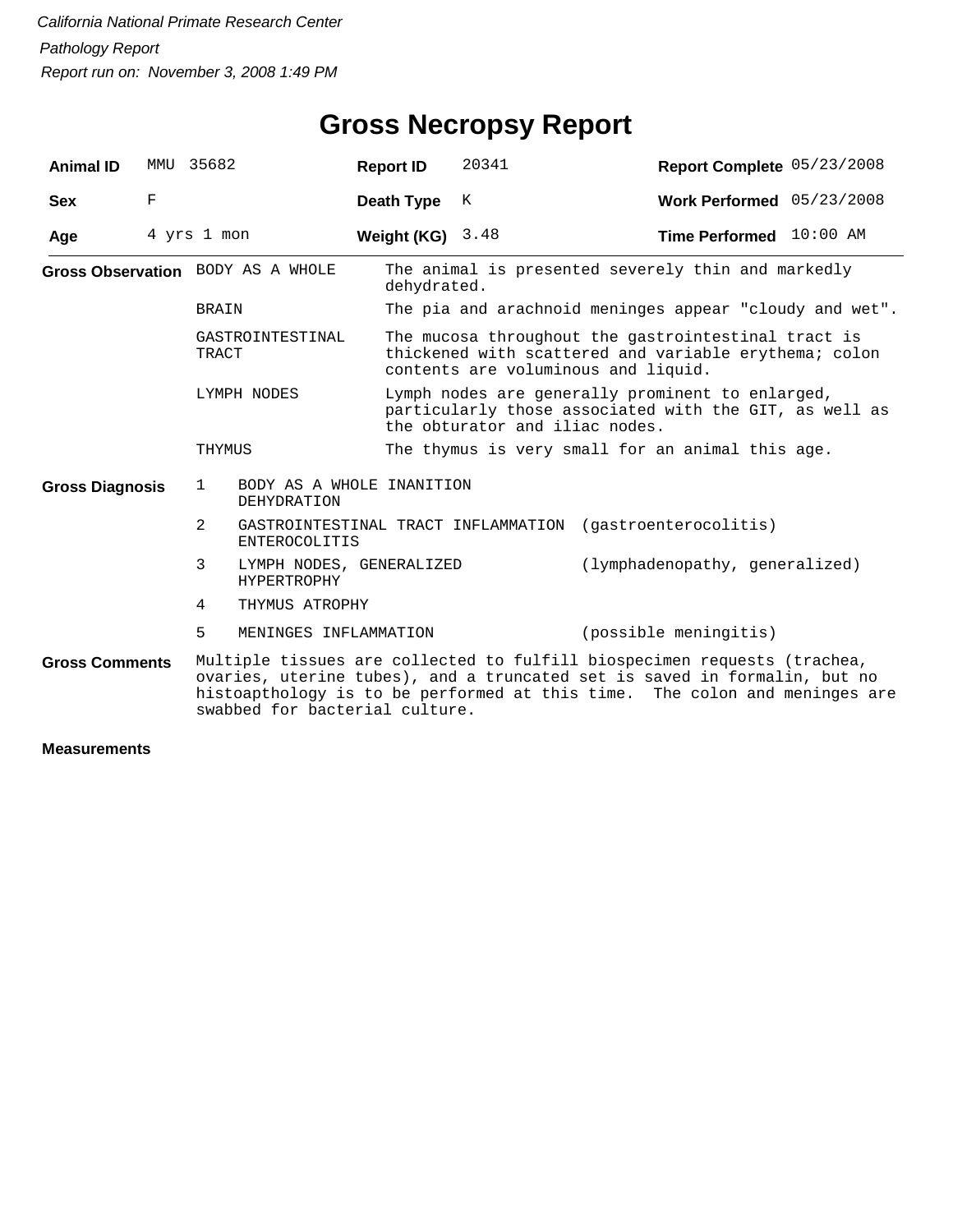# **Gross Necropsy Report**

| <b>Animal ID</b>       | MMU | 35717             |                                   | <b>Report ID</b>    | 15660                                                                                                                                                                          | Report Complete 09/05/2007                                                                                                                                                                                               |  |
|------------------------|-----|-------------------|-----------------------------------|---------------------|--------------------------------------------------------------------------------------------------------------------------------------------------------------------------------|--------------------------------------------------------------------------------------------------------------------------------------------------------------------------------------------------------------------------|--|
| <b>Sex</b>             | M   |                   |                                   | Death Type          | X                                                                                                                                                                              | Work Performed 09/05/2007                                                                                                                                                                                                |  |
| Age                    |     | $22$ yrs $11$ mon |                                   | Weight (KG) $13.59$ |                                                                                                                                                                                | Time Performed 09:30 AM                                                                                                                                                                                                  |  |
|                        |     |                   | Gross Observation BODY AS A WHOLE |                     |                                                                                                                                                                                | The animal is presented in good flesh with a cranial<br>implant. Dorsocaudal intra-abdominal fat pads are very<br>prominent, particularly on the left. A small amount of<br>omentum has herniated through the umbilicus. |  |
|                        |     | KIDNEY            |                                   |                     |                                                                                                                                                                                | A few renal cysts, roughly 0.4 cm in greatest dimension,<br>are noted bilaterally on cortical surfaces.                                                                                                                  |  |
|                        |     | SKIN              |                                   |                     | There are numerous, small, approximately $0.2-0.4$ cm in<br>greatest dimension, fleshy, cutaneous papillae scattered<br>over this animals body, most prominent on the eyelids. |                                                                                                                                                                                                                          |  |
| <b>Gross Diagnosis</b> |     | 1                 | BODY AS A WHOLE PERFUSION         |                     |                                                                                                                                                                                | (brain perfusion)                                                                                                                                                                                                        |  |
|                        |     | $\overline{2}$    | KIDNEY CYSTS, MULTIPLE            |                     |                                                                                                                                                                                | (renal tubular cysts)                                                                                                                                                                                                    |  |
|                        |     | 3                 | SKIN POLYP                        |                     |                                                                                                                                                                                | (cutaneous tags)                                                                                                                                                                                                         |  |
| <b>Gross Comments</b>  |     |                   |                                   |                     |                                                                                                                                                                                | The brain is perfused, and tissues are collected per project protocol.                                                                                                                                                   |  |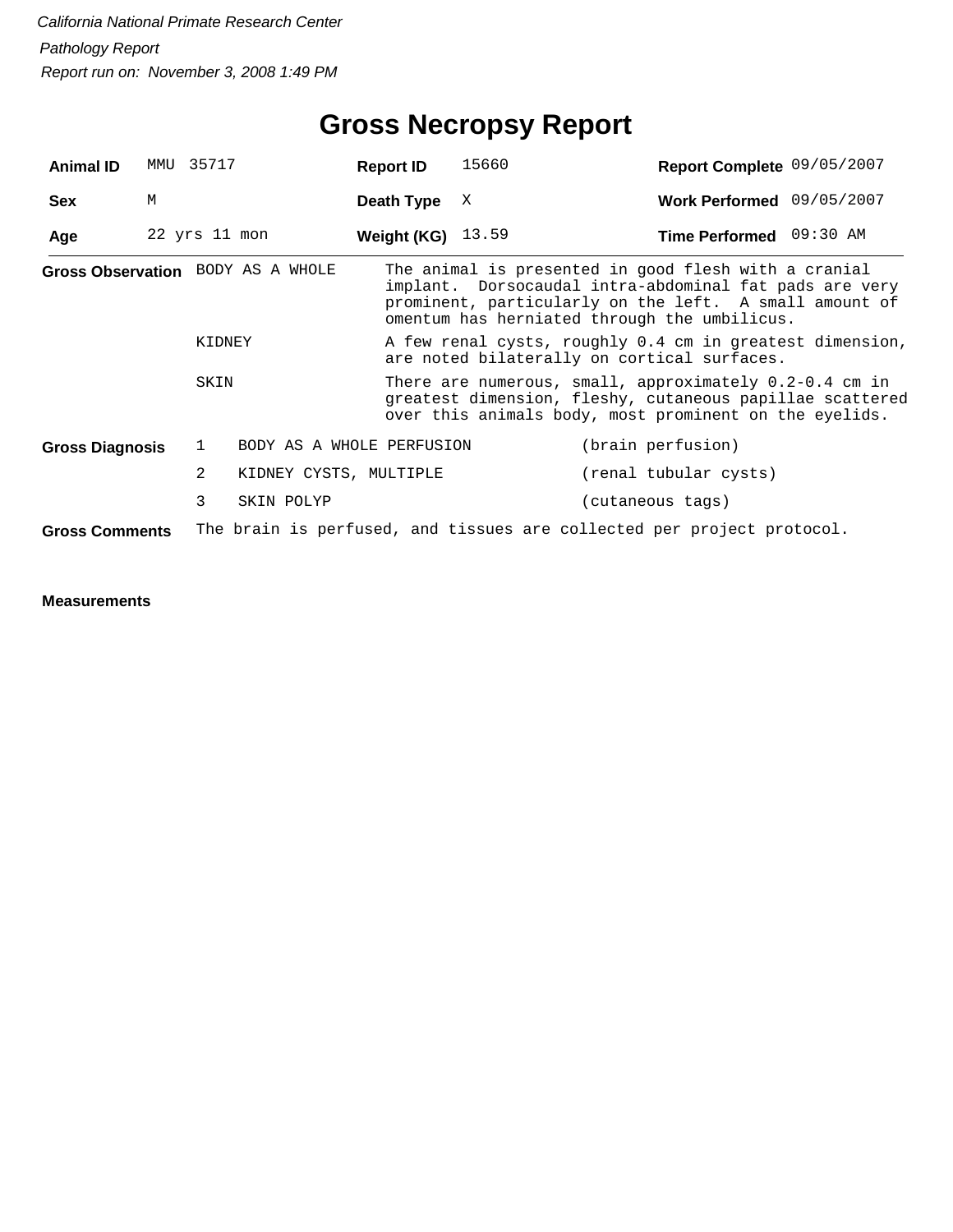# **Gross Necropsy Report**

| <b>Animal ID</b>         | MMU | 35802                                   | <b>Report ID</b>                  | 15561 | Report Complete 08/28/2007                                                                                                                                                                                                                                                                                           |            |
|--------------------------|-----|-----------------------------------------|-----------------------------------|-------|----------------------------------------------------------------------------------------------------------------------------------------------------------------------------------------------------------------------------------------------------------------------------------------------------------------------|------------|
| <b>Sex</b>               | F   |                                         | Death Type                        | K     | <b>Work Performed</b>                                                                                                                                                                                                                                                                                                | 08/28/2007 |
| Age                      |     | 3 yrs 4 mon                             | Weight (KG)                       |       | Time Performed 10:30 AM                                                                                                                                                                                                                                                                                              |            |
| <b>Gross Observation</b> |     | COLON                                   | organ.                            |       | There is liquid contents throughout the length of this                                                                                                                                                                                                                                                               |            |
| <b>Gross Diagnosis</b>   |     | DIFFUSE                                 | COLON AND CECUM, CS INFLAMMATION, |       |                                                                                                                                                                                                                                                                                                                      |            |
| <b>Gross Comments</b>    |     | presented in the final necropsy report. |                                   |       | The finding of liquid contents throughout the large intestine is consistent<br>with the clinical diagnosis of colitis and could account for the debilitated<br>condition of this animal. The small and large intestine were swabbed for<br>bacterial culture. The results of microbiology and histopathology will be |            |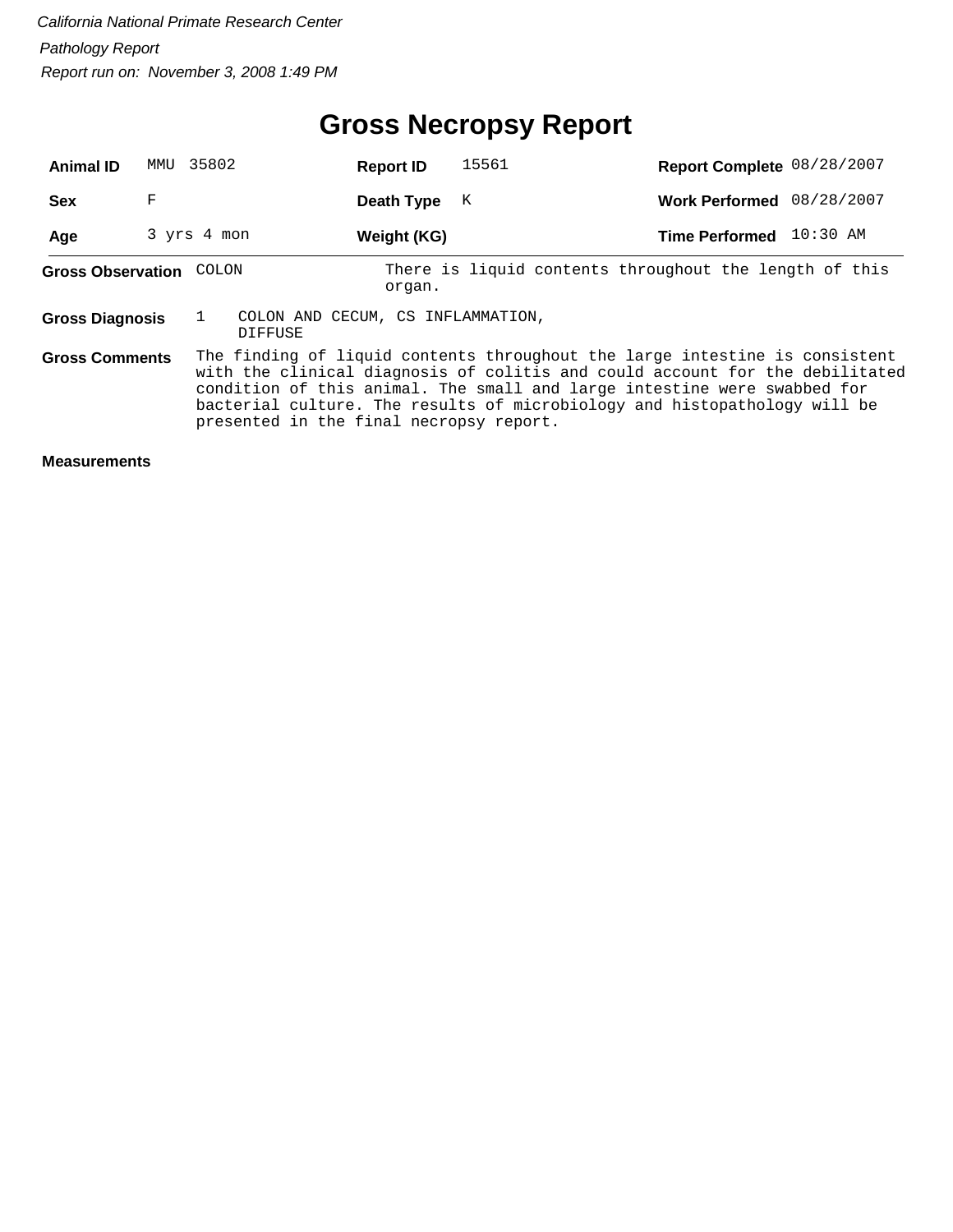| <b>Animal ID</b>       |   | MMU 35823                          | <b>Report ID</b>                                                                                                                                                                                                                                                             | 18862                                                                                                                                                        | Report Complete 02/29/2008 |  |  |  |
|------------------------|---|------------------------------------|------------------------------------------------------------------------------------------------------------------------------------------------------------------------------------------------------------------------------------------------------------------------------|--------------------------------------------------------------------------------------------------------------------------------------------------------------|----------------------------|--|--|--|
| <b>Sex</b>             | F |                                    | Death Type                                                                                                                                                                                                                                                                   | K                                                                                                                                                            | Work Performed 02/29/2008  |  |  |  |
| Age                    |   | $3$ yrs $10$ mon                   | Weight (KG) $4.5$                                                                                                                                                                                                                                                            |                                                                                                                                                              | Time Performed 10:00 AM    |  |  |  |
|                        |   | Gross Observation BODY AS A WHOLE  |                                                                                                                                                                                                                                                                              | The animal is presented thin and dehydrated.                                                                                                                 |                            |  |  |  |
|                        |   | COLON                              |                                                                                                                                                                                                                                                                              | The colon is dilated with gas and liquid feces, and the<br>mucosa is diffusely thickened and erythematous with<br>scattered darker red foci (ulcerations ?). |                            |  |  |  |
|                        |   | GALLBLADDER                        |                                                                                                                                                                                                                                                                              | The gallbladder is thickened and opaque.                                                                                                                     |                            |  |  |  |
|                        |   | LYMPH NODES                        |                                                                                                                                                                                                                                                                              | Paracolic and gastric nodes are prominent to enlarged.                                                                                                       |                            |  |  |  |
|                        |   | THYMUS                             |                                                                                                                                                                                                                                                                              | The thymus is very small for an animal this age.                                                                                                             |                            |  |  |  |
| <b>Gross Diagnosis</b> |   | $\mathbf{1}$<br><b>DEHYDRATION</b> | BODY AS A WHOLE INANITION                                                                                                                                                                                                                                                    |                                                                                                                                                              |                            |  |  |  |
|                        |   | 2                                  |                                                                                                                                                                                                                                                                              | COLON INFLAMMATION, DIFFUSE COLITIS                                                                                                                          |                            |  |  |  |
|                        |   | 3<br>LYMPH NODE HYPERTROPHY        |                                                                                                                                                                                                                                                                              |                                                                                                                                                              | (lymphadenopathy)          |  |  |  |
|                        |   | 4                                  | GALLBLADDER AND COMMON BILE DUCT,<br>CS INFLAMMATION CHOLEDOCHITIS                                                                                                                                                                                                           |                                                                                                                                                              |                            |  |  |  |
|                        |   | 5<br>THYMUS ATROPHY                |                                                                                                                                                                                                                                                                              |                                                                                                                                                              |                            |  |  |  |
| <b>Gross Comments</b>  |   |                                    | Several tissues are collected to fulfill biospecimen requests (ovaries,<br>uterine tubes, urine, blood, abdominal aorta, eyes, and long bones for<br>marrow), and a truncated set of tissues is saved in formalin, but no<br>histopathology is to be performed at this time. |                                                                                                                                                              |                            |  |  |  |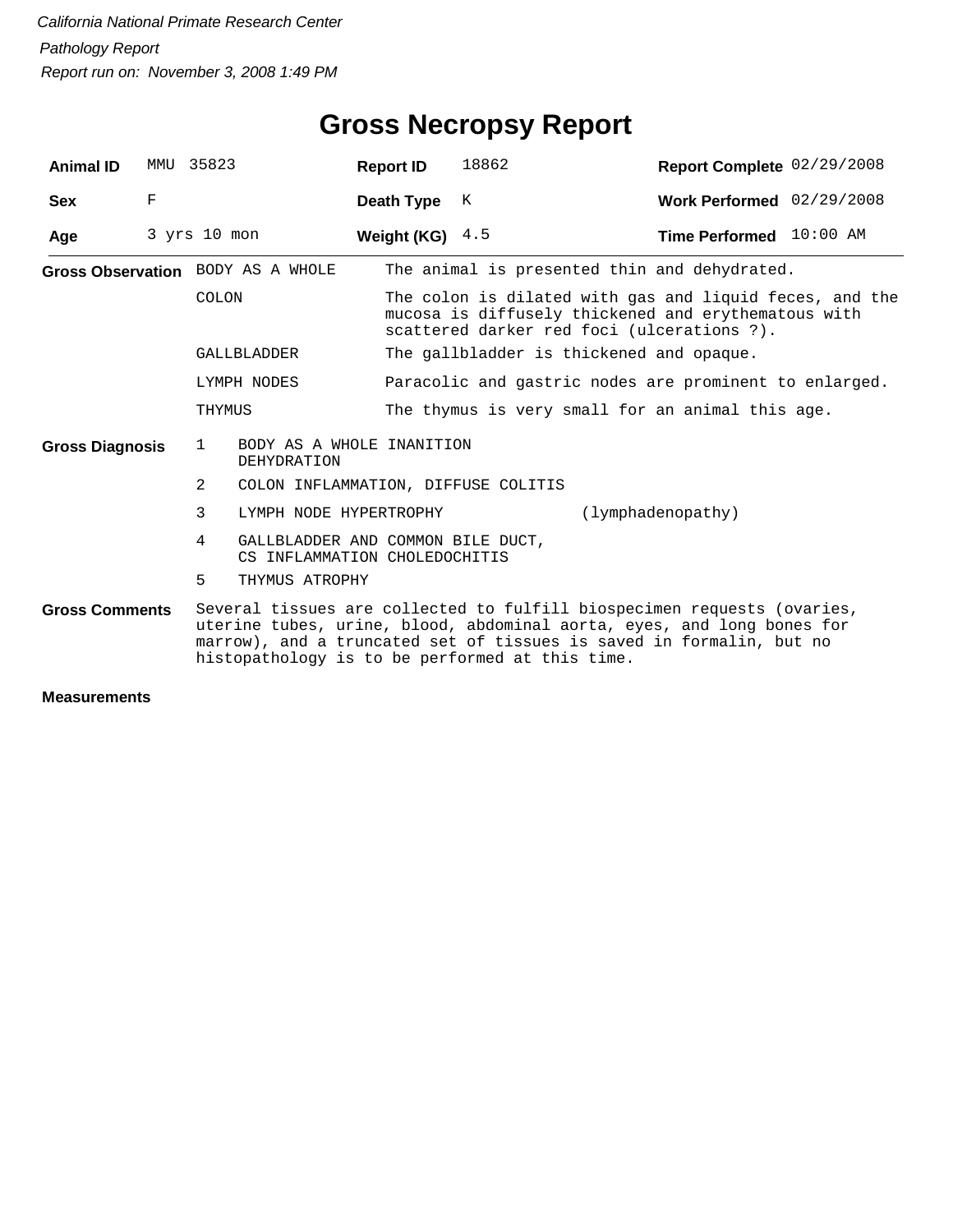# **Gross Necropsy Report**

| <b>Animal ID</b>         | MMU 35926   |                |                                                          | <b>Report ID</b>  | 15961                                                                                                                                                                                                                                                                                                   | Report Complete 09/24/2007 |  |
|--------------------------|-------------|----------------|----------------------------------------------------------|-------------------|---------------------------------------------------------------------------------------------------------------------------------------------------------------------------------------------------------------------------------------------------------------------------------------------------------|----------------------------|--|
| <b>Sex</b>               | F           |                |                                                          | Death Type        | К                                                                                                                                                                                                                                                                                                       | Work Performed 09/24/2007  |  |
| Age                      | 3 yrs 4 mon |                |                                                          | Weight (KG) $4.5$ |                                                                                                                                                                                                                                                                                                         | Time Performed 09:40 AM    |  |
| <b>Gross Observation</b> |             | COLON          |                                                          |                   | Diffusely throughout the cecum and colon there is a<br>moderate amount of semi-solid green contents.                                                                                                                                                                                                    |                            |  |
|                          |             | THYMUS         |                                                          |                   | The thymus is moderately reduced from expected size in<br>the anterior mediastinum.                                                                                                                                                                                                                     |                            |  |
| <b>Gross Diagnosis</b>   |             | $\mathbf{1}$   | COLON AND CECUM, CS INFLAMMATION,<br>DIFFUSE LOOSE STOOL |                   |                                                                                                                                                                                                                                                                                                         |                            |  |
|                          |             | $\mathfrak{D}$ | THYMUS INVOLUTION                                        |                   |                                                                                                                                                                                                                                                                                                         |                            |  |
| <b>Gross Comments</b>    |             |                | in the final necropsy report.                            |                   | The finding os semi-solid contents in the distal large intestine is<br>consistent with the clinical diagnosis of diarrhea and colitis. Thymic<br>atrophy/involution is probably due to the stress of recurring or chronic<br>diarrhea. The results of microbiology and histopathology will be presented |                            |  |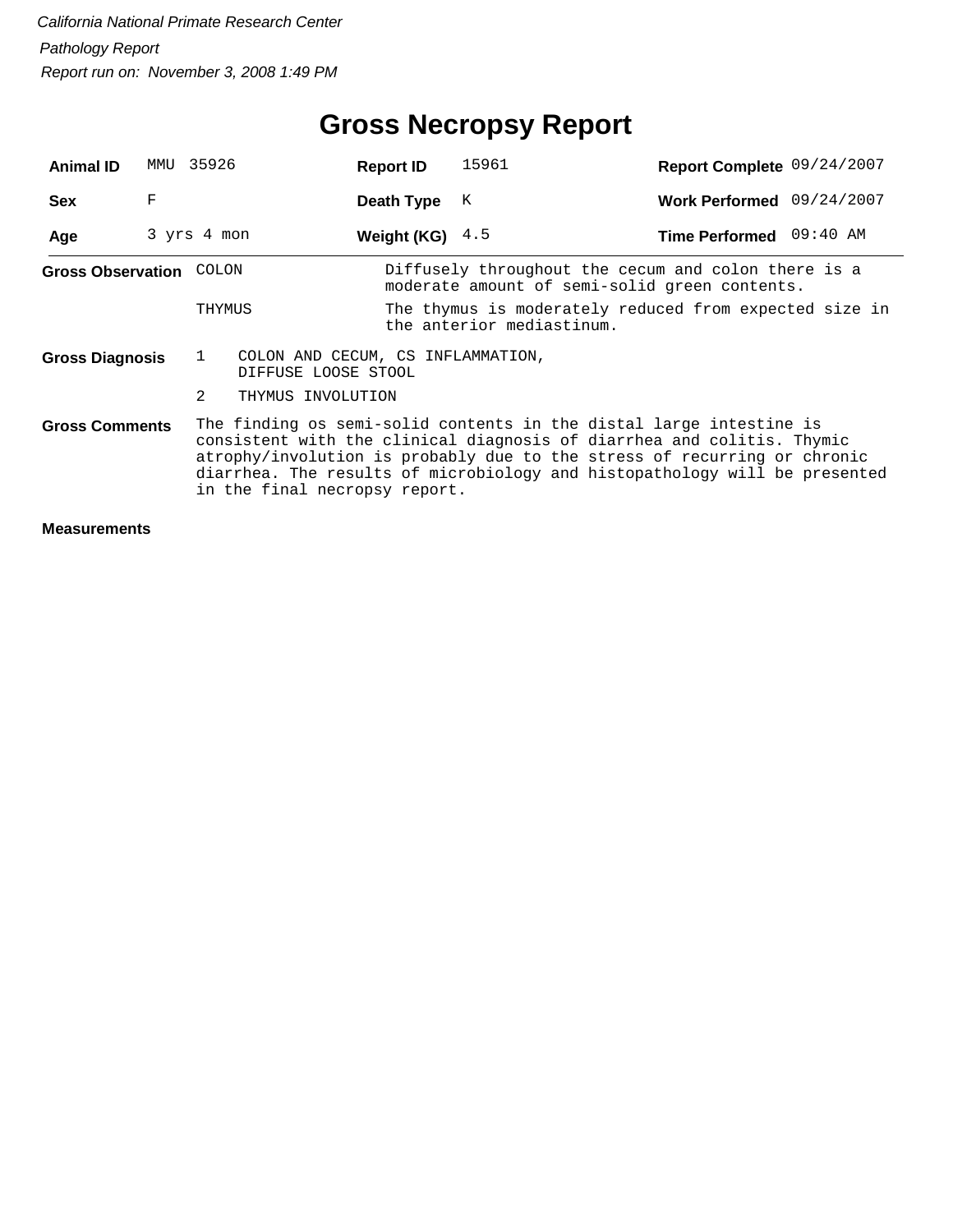# **Final Necropsy Report**

| <b>Animal ID</b>                          | MMTJ        | 35927 |                 | <b>Report ID</b>          | 18121 | Report Complete 01/18/2008                                                                              |            |
|-------------------------------------------|-------------|-------|-----------------|---------------------------|-------|---------------------------------------------------------------------------------------------------------|------------|
| <b>Sex</b>                                | F           |       |                 | Death Type                | K     | <b>Work Performed</b>                                                                                   | 01/18/2008 |
| Age                                       | 3 yrs 8 mon |       |                 | Weight (KG) $6.71$        |       | <b>Time Performed</b>                                                                                   | 08:20 AM   |
| <b>Final Observations</b> BODY AS A WHOLE |             |       |                 |                           |       | The animal is presented thin with multiple cutaneous<br>abrasion/lacerations (self-injurious behavior). |            |
| <b>Final Diagnosis</b>                    |             |       | ABNORMALITY     | BODY AS A WHOLE TRAUMATIC |       | (self-injurious behavior)                                                                               |            |
| <b>Final Comments</b>                     |             |       | histopathology. |                           |       | Tissues are collected per project protocol - none are saved for CNPRC                                   |            |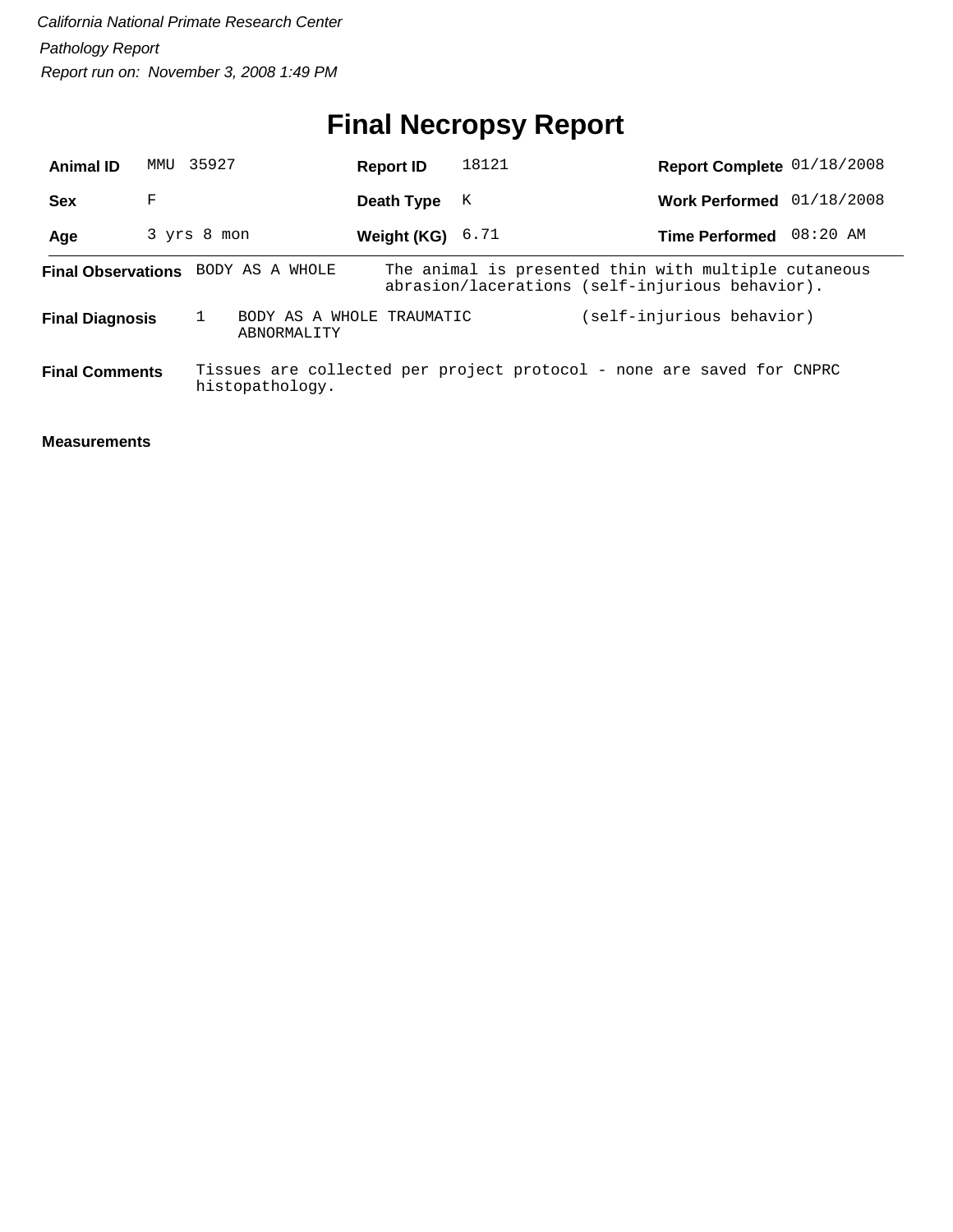| <b>Animal ID</b>       | MMU | 35936                                                                  | <b>Report ID</b>   | 20061                                                                                                                                                                                                     | Report Complete 05/06/2008 |  |
|------------------------|-----|------------------------------------------------------------------------|--------------------|-----------------------------------------------------------------------------------------------------------------------------------------------------------------------------------------------------------|----------------------------|--|
| <b>Sex</b>             | F   |                                                                        | Death Type         | К                                                                                                                                                                                                         | Work Performed 05/06/2008  |  |
| Age                    |     | 3 yrs 11 mon                                                           | Weight (KG) $5.24$ |                                                                                                                                                                                                           | Time Performed 01:00 PM    |  |
|                        |     | Gross Observation BODY AS A WHOLE                                      |                    | The animal is presented thin and dehydrated.                                                                                                                                                              |                            |  |
|                        |     | GASTROINTESTINAL<br>TRACT                                              |                    | The GIT contains mainly liquid and gas, and the mucosa<br>of small and large intestines is thickened and<br>erythematous.                                                                                 |                            |  |
|                        |     | LYMPH NODES                                                            | enlarged.          | Lymph nodes associated with the GIT are prominent to                                                                                                                                                      |                            |  |
| <b>Gross Diagnosis</b> |     | BODY AS A WHOLE INANITION<br>1<br>DEHYDRATION                          |                    |                                                                                                                                                                                                           |                            |  |
|                        |     | $\overline{2}$<br>GASTROINTESTINAL TRACT INFLAMMATION<br>ENTEROCOLITIS |                    |                                                                                                                                                                                                           |                            |  |
|                        |     | 3<br>LYMPH NODE HYPERTROPHY                                            |                    | (lymphadenopathy - GIT)                                                                                                                                                                                   |                            |  |
| <b>Gross Comments</b>  |     |                                                                        |                    | Multiple tissues are collected to fulfill biospecimen requests (ovaries,<br>uterine tubes, kidneys, trachea), but no tissues are saved for<br>histopathology. The colon is swabbed for bacterial culture. |                            |  |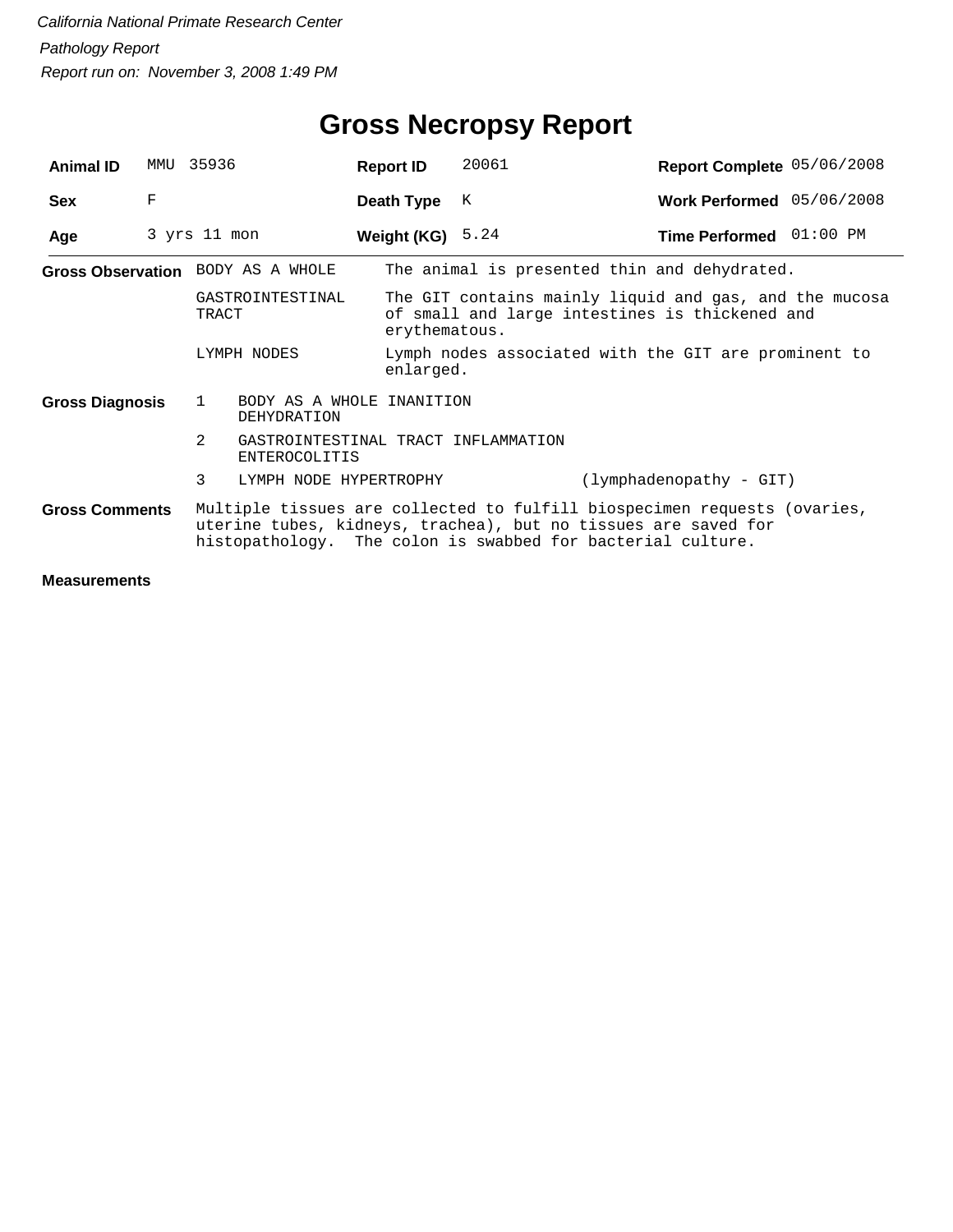# **Final Necropsy Report**

| <b>Animal ID</b>       |   | MMU 35970                                                                          | <b>Report ID</b> | 17921                  | Report Complete 01/11/2008                                                                                                                                                                                           |  |
|------------------------|---|------------------------------------------------------------------------------------|------------------|------------------------|----------------------------------------------------------------------------------------------------------------------------------------------------------------------------------------------------------------------|--|
| <b>Sex</b>             | М |                                                                                    | Death Type       |                        | Work Performed 01/10/2008                                                                                                                                                                                            |  |
| Age                    |   | 3 yrs 7 mon                                                                        | Weight (KG) $6$  |                        | Time Performed 12:00 AM                                                                                                                                                                                              |  |
|                        |   | <b>Final Observations</b> BODY AS A WHOLE                                          |                  | gross appearance       |                                                                                                                                                                                                                      |  |
|                        |   |                                                                                    |                  |                        | An irregularly surfaced gray and brown sample of tissue<br>measuring 1.7 by 0.9 by 0.3 mm and maximum dimensions is<br>presented in formali all forn (tube label: MMU 35970).                                        |  |
|                        |   |                                                                                    |                  | microscopic appearance |                                                                                                                                                                                                                      |  |
|                        |   |                                                                                    |                  |                        | blood vessels-The tunica media is of varying thickness.<br>Smooth muscle cells are multifocally separated by<br>fibrous connective tissue and multifocally there is sub-<br>intimal basophilic homogeneous material. |  |
| <b>Final Diagnosis</b> |   | BODY AS A WHOLE MORPHOLOGIC<br>$\mathbf{1}$<br>ABNORMALITY VASCULAR FLOW, ABNORMAL |                  |                        | Biopsy diagnosis-blood vessels<br>tunica media hypertrophy, fibrosis,<br>and sub intimal (possible A-V<br>shunt, right femoral)                                                                                      |  |
| <b>Final Comments</b>  |   | a shunt.                                                                           |                  |                        | Although not pathognomonic, the changes in the blood vessel walls is<br>consistent with varying intra-luminal pressure which may have resulted from                                                                  |  |
| <b>Measurements</b>    |   |                                                                                    |                  |                        |                                                                                                                                                                                                                      |  |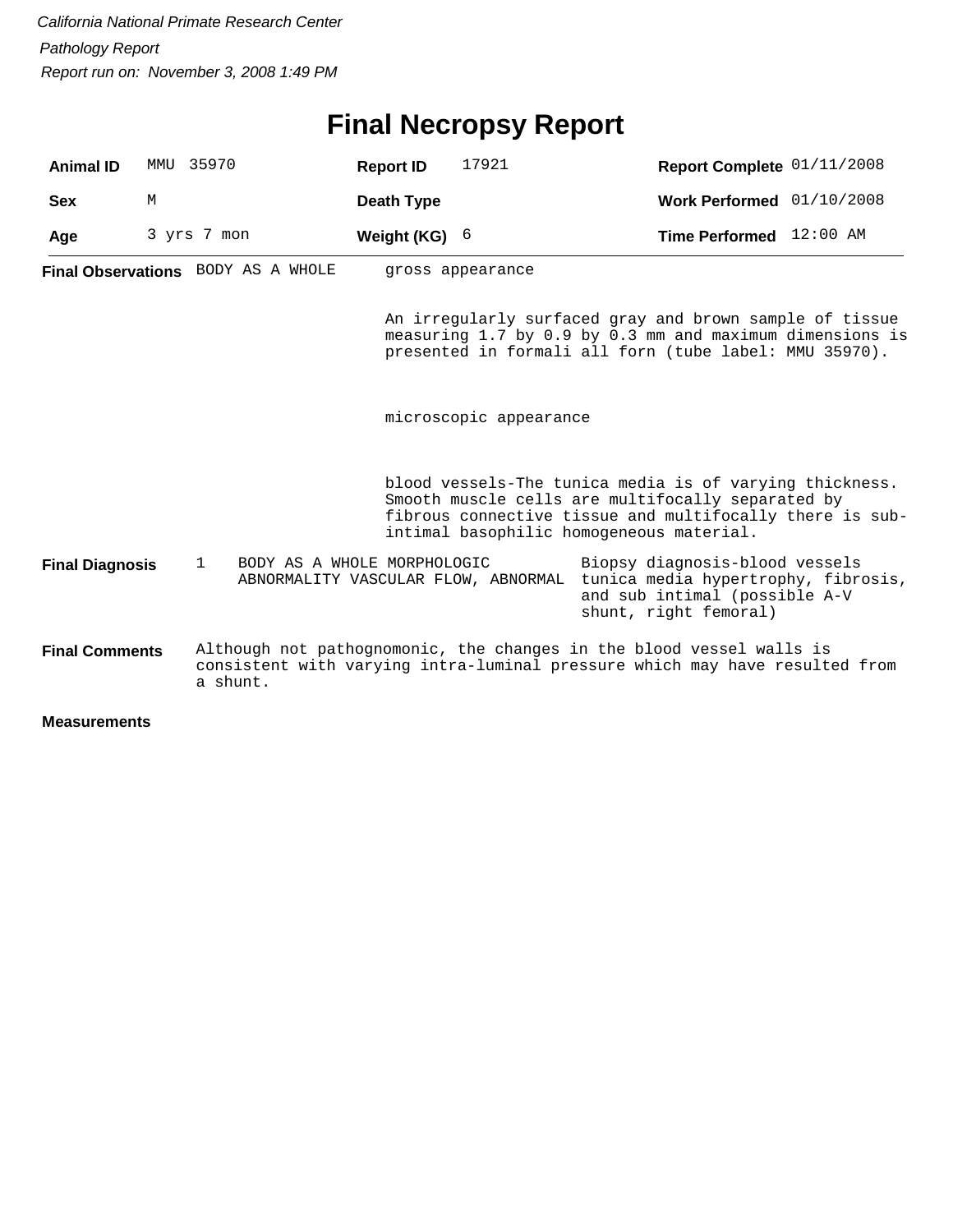# **Final Necropsy Report**

| <b>Animal ID</b>       | MMTJ | 36055        |                                             | <b>Report ID</b>   | 18201                                                                                  | Report Complete 01/28/2008                                                                                                                        |  |  |  |
|------------------------|------|--------------|---------------------------------------------|--------------------|----------------------------------------------------------------------------------------|---------------------------------------------------------------------------------------------------------------------------------------------------|--|--|--|
| <b>Sex</b>             | M    |              |                                             | Death Type         | K                                                                                      | Work Performed 01/28/2008                                                                                                                         |  |  |  |
| Age                    |      | 3 yrs 7 mon  |                                             | Weight (KG) $4.75$ |                                                                                        | Time Performed 10:00 AM                                                                                                                           |  |  |  |
|                        |      |              | <b>Final Observations</b> BODY AS A WHOLE   |                    |                                                                                        | The animal is presented thin and dehydrated.                                                                                                      |  |  |  |
|                        |      | <b>COLON</b> |                                             |                    | The colonic mucosa is thickened and variably<br>erythematous, and contents are liquid. |                                                                                                                                                   |  |  |  |
| LYMPH NODES<br>THYMUS  |      |              |                                             |                    | Paracolic nodes are prominent to enlarged.                                             |                                                                                                                                                   |  |  |  |
|                        |      |              |                                             |                    |                                                                                        | The thymus is small for an animal this age.                                                                                                       |  |  |  |
| <b>Final Diagnosis</b> |      | 1            | BODY AS A WHOLE INANITION<br>DEHYDRATION    |                    |                                                                                        |                                                                                                                                                   |  |  |  |
|                        |      | 2            | COLON INFLAMMATION DIARRHEA                 |                    |                                                                                        |                                                                                                                                                   |  |  |  |
|                        |      | 3            | (lymphadenopathy)<br>LYMPH NODE HYPERTROPHY |                    |                                                                                        |                                                                                                                                                   |  |  |  |
|                        |      | 4            | THYMUS ATROPHY                              |                    |                                                                                        |                                                                                                                                                   |  |  |  |
| <b>Final Comments</b>  |      |              | hypothalamus). No other tissues are saved.  |                    |                                                                                        | Several tissues are collected to fulfill biospecimen requests (long bones,<br>testes, epididymides, seminal vesicles, lymph nodes, kidneys, eyes, |  |  |  |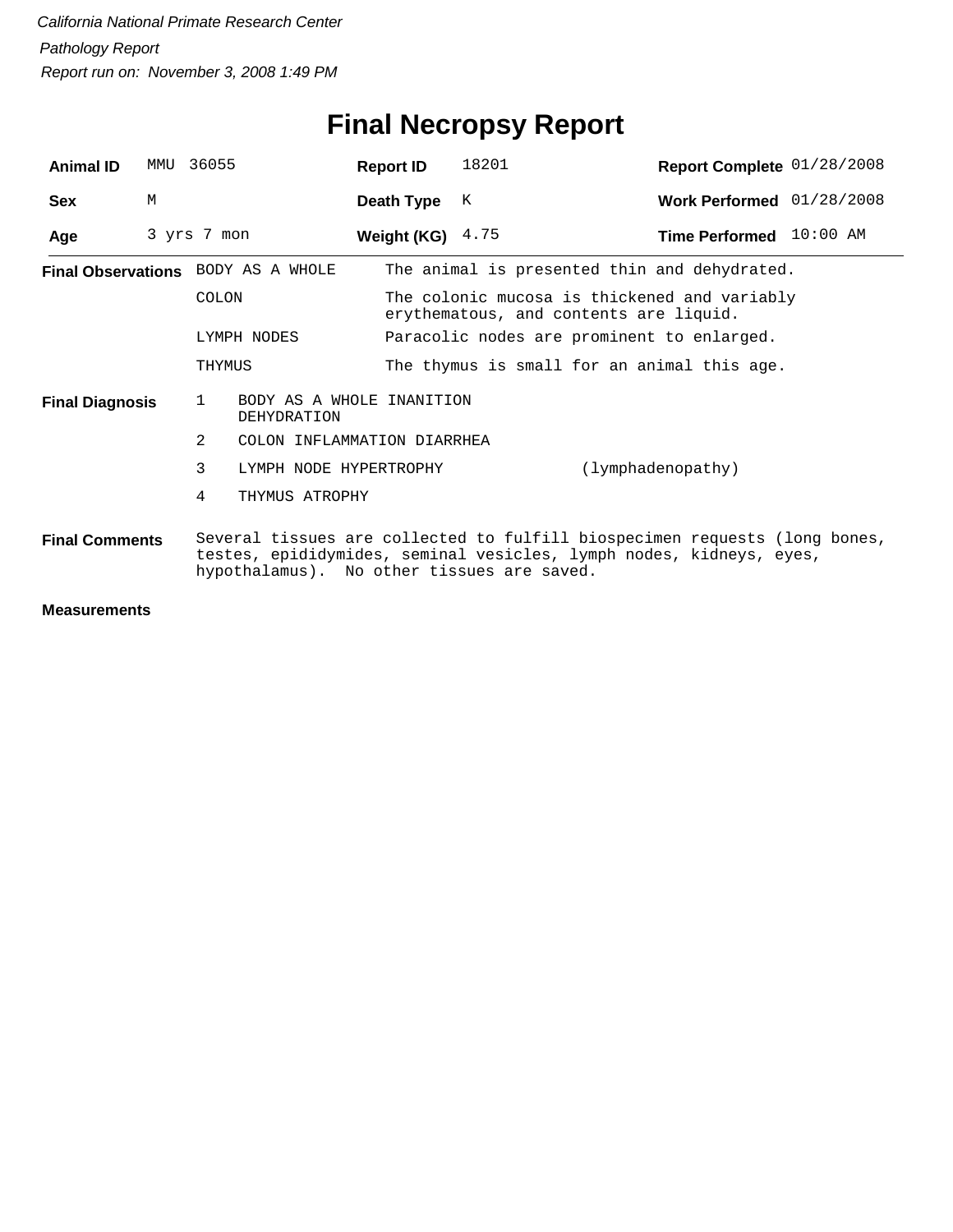| <b>Animal ID</b>       |   | MCY 36103                                                                                                                                         | <b>Report ID</b>           | 14441                                                                 | Report Complete 06/29/2007                            |  |  |  |
|------------------------|---|---------------------------------------------------------------------------------------------------------------------------------------------------|----------------------------|-----------------------------------------------------------------------|-------------------------------------------------------|--|--|--|
| <b>Sex</b>             | M |                                                                                                                                                   | Death Type                 | D                                                                     | Work Performed 06/29/2007                             |  |  |  |
| Age                    |   | 2 yrs 11 mon                                                                                                                                      | Weight (KG) $2.28$         |                                                                       | Time Performed 01:00 PM                               |  |  |  |
|                        |   | Gross Observation BODY AS A WHOLE                                                                                                                 |                            | The animal is presented markedly thin and severely<br>dehydrated.     |                                                       |  |  |  |
|                        |   | COLON                                                                                                                                             | liquid.                    | The colonic mucosa is thickened, and contents are                     |                                                       |  |  |  |
|                        |   | LYMPH NODES                                                                                                                                       |                            | Nodes associated with the GIT are generally prominent to<br>enlarged. |                                                       |  |  |  |
|                        |   | THYMUS                                                                                                                                            | age.                       |                                                                       | The thymus is smaller than expected in an animal this |  |  |  |
| <b>Gross Diagnosis</b> |   | 1<br>DEHYDRATION                                                                                                                                  | BODY AS A WHOLE INANITION  |                                                                       |                                                       |  |  |  |
|                        |   | 2                                                                                                                                                 | COLON INFLAMMATION COLITIS |                                                                       |                                                       |  |  |  |
|                        |   | 3                                                                                                                                                 | LYMPH NODE HYPERTROPHY     |                                                                       | (lymphadenopathy - paracolic,<br>mesenteric)          |  |  |  |
|                        |   | 4<br>THYMUS ATROPHY                                                                                                                               |                            |                                                                       |                                                       |  |  |  |
| <b>Gross Comments</b>  |   | A full set of tissues is saved in formalin, but no histopathology is to be<br>performed at this time. The colon is swabbed for bacterial culture. |                            |                                                                       |                                                       |  |  |  |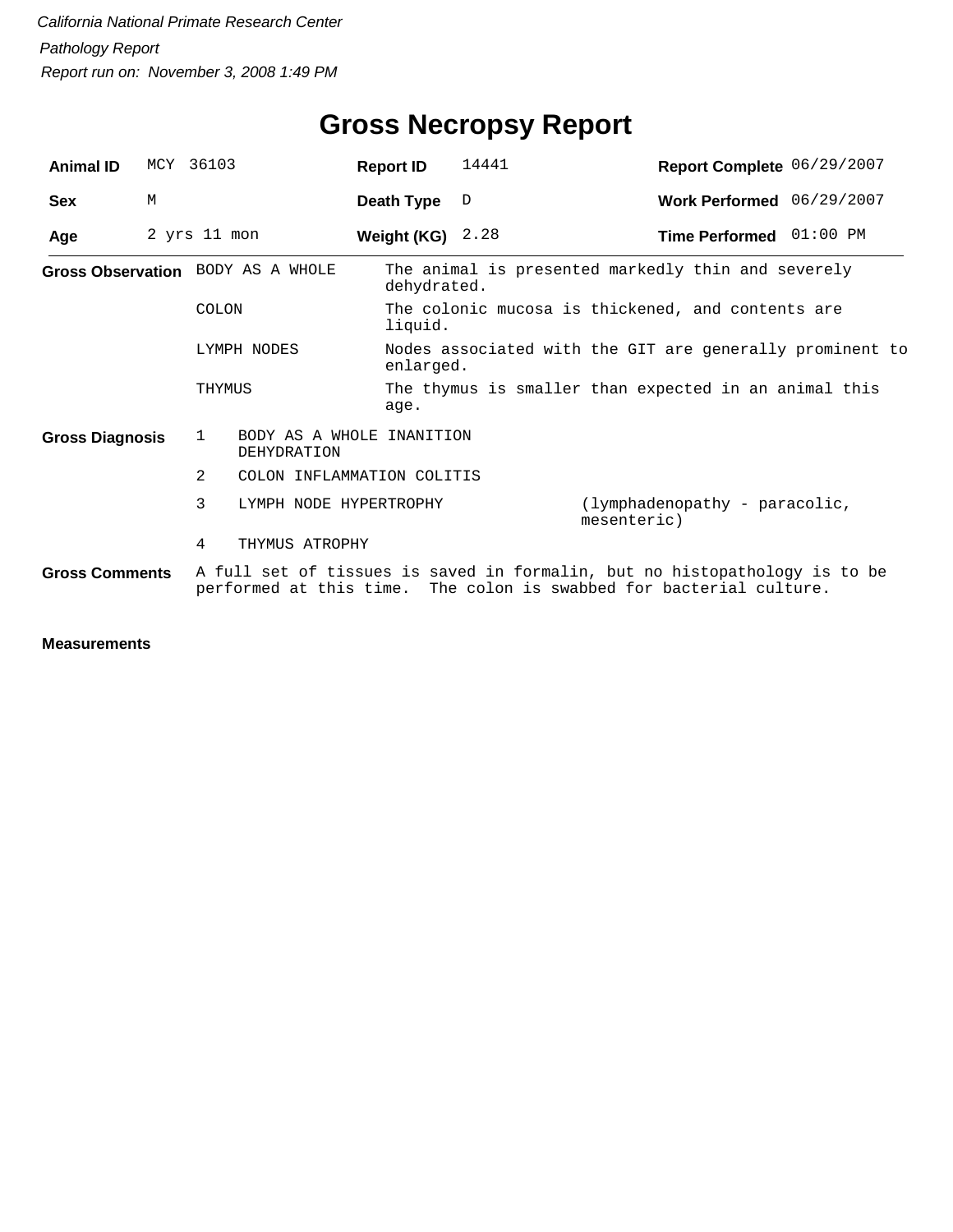### **Final Necropsy Report**

| <b>Animal ID</b>       | MMU | 36131                              | <b>Report ID</b> | 19301                                                                                                                                                                                                                                                                                                                                                                                                                                                                                    | <b>Report Complete</b>      |            |  |  |
|------------------------|-----|------------------------------------|------------------|------------------------------------------------------------------------------------------------------------------------------------------------------------------------------------------------------------------------------------------------------------------------------------------------------------------------------------------------------------------------------------------------------------------------------------------------------------------------------------------|-----------------------------|------------|--|--|
| <b>Sex</b>             | М   |                                    | Death Type       | Χ                                                                                                                                                                                                                                                                                                                                                                                                                                                                                        | Work Performed $03/25/2008$ |            |  |  |
| Age                    |     | 3 yrs 7 mon                        | Weight (KG)      | 5.2                                                                                                                                                                                                                                                                                                                                                                                                                                                                                      | Time Performed 09:00 AM     |            |  |  |
|                        |     | Gross Observation BODY AS A WHOLE  |                  | The SHIV inoculated animal is presented thin.                                                                                                                                                                                                                                                                                                                                                                                                                                            |                             |            |  |  |
|                        |     | SPLEEN                             |                  | The spleen is mildly enlarged.-                                                                                                                                                                                                                                                                                                                                                                                                                                                          |                             |            |  |  |
| <b>Gross Diagnosis</b> |     | BODY AS A WHOLE SHIV<br>1          |                  |                                                                                                                                                                                                                                                                                                                                                                                                                                                                                          |                             |            |  |  |
|                        |     | 2<br>SPLEEN HYPERTROPHY            |                  |                                                                                                                                                                                                                                                                                                                                                                                                                                                                                          | (splenomegaly, mild)        |            |  |  |
| <b>Gross Comments</b>  |     | protocol.                          |                  | The animal is perfused with saline, and tissues are collected per project                                                                                                                                                                                                                                                                                                                                                                                                                |                             |            |  |  |
|                        |     | Final Observations BONE MARROW     | NSL.             | slide 9                                                                                                                                                                                                                                                                                                                                                                                                                                                                                  |                             |            |  |  |
|                        |     | BRAIN                              | NSL.             | slides 19-24, 28                                                                                                                                                                                                                                                                                                                                                                                                                                                                         |                             |            |  |  |
|                        |     | <b>CECUM</b>                       |                  | spirochetosis, diffuse, moderate. slide 14                                                                                                                                                                                                                                                                                                                                                                                                                                               |                             |            |  |  |
|                        |     | COLON                              | NSL.             | slide 15                                                                                                                                                                                                                                                                                                                                                                                                                                                                                 |                             |            |  |  |
|                        |     | <b>DUODENUM</b>                    | NSL.             | slide 11                                                                                                                                                                                                                                                                                                                                                                                                                                                                                 |                             |            |  |  |
|                        |     | HEART                              | NSL.             | slide 17                                                                                                                                                                                                                                                                                                                                                                                                                                                                                 |                             |            |  |  |
|                        |     | ILEUM                              | 29               | eosinophilia, diffuse, mild, with occasional exocytosis<br>of eosinophils through mucosal epithelium.                                                                                                                                                                                                                                                                                                                                                                                    |                             | slides 13, |  |  |
|                        |     | JEJUNUM                            | NSL.             | slide 12                                                                                                                                                                                                                                                                                                                                                                                                                                                                                 |                             |            |  |  |
|                        |     | LIVER                              | NSL.             | slide 16 (centrilobular hepatocellular pallor<br>thought to be secondary to saline perfusion)                                                                                                                                                                                                                                                                                                                                                                                            |                             |            |  |  |
|                        |     | LUNG                               |                  | pneumonia, subacute, multifocal (mainly perivascular),<br>very mild. slide 18                                                                                                                                                                                                                                                                                                                                                                                                            |                             |            |  |  |
|                        |     | LYMPH NODES                        | slide 5          | mesenteric - hyperplasia, lymphoid, paracortical, mild<br>to moderate, with variable sinus histiocytosis and<br>scattered eosinophils.<br>slide 2<br>axillary - NSL.<br>slide 3<br>inguinal - only fat on slide (4)<br>iliac - hyperplasia, lymphoid, paracortical, mild.<br>obturator - hyperplasia, lymphoid, paracortical,<br>moderate. slide 6<br>cervical - hyperpalsia, lymphoid, paracortical, mild.<br>slide 7 (very small sample)<br>tonsil - no tonsil included on slide (10). |                             |            |  |  |
|                        |     | PITUITARY GLAND                    | NSL.             | slide 27                                                                                                                                                                                                                                                                                                                                                                                                                                                                                 |                             |            |  |  |
|                        |     | SPINAL CORD                        | NSL.             | slides 25-26                                                                                                                                                                                                                                                                                                                                                                                                                                                                             |                             |            |  |  |
|                        |     | SPLEEN                             | slide 1          | hyperplasia, lymphoid, multifocal to coalescing, mild.                                                                                                                                                                                                                                                                                                                                                                                                                                   |                             |            |  |  |
|                        |     | THYMUS                             | NSL.             | slide 8                                                                                                                                                                                                                                                                                                                                                                                                                                                                                  |                             |            |  |  |
| <b>Final Diagnosis</b> |     | SPLEEN HYPERTROPHY LYMPHOCYTE<br>1 |                  |                                                                                                                                                                                                                                                                                                                                                                                                                                                                                          |                             |            |  |  |

1 SPLEEN HYPERTROPHY LYMPHOCYTE PRODUCTION, INCREASED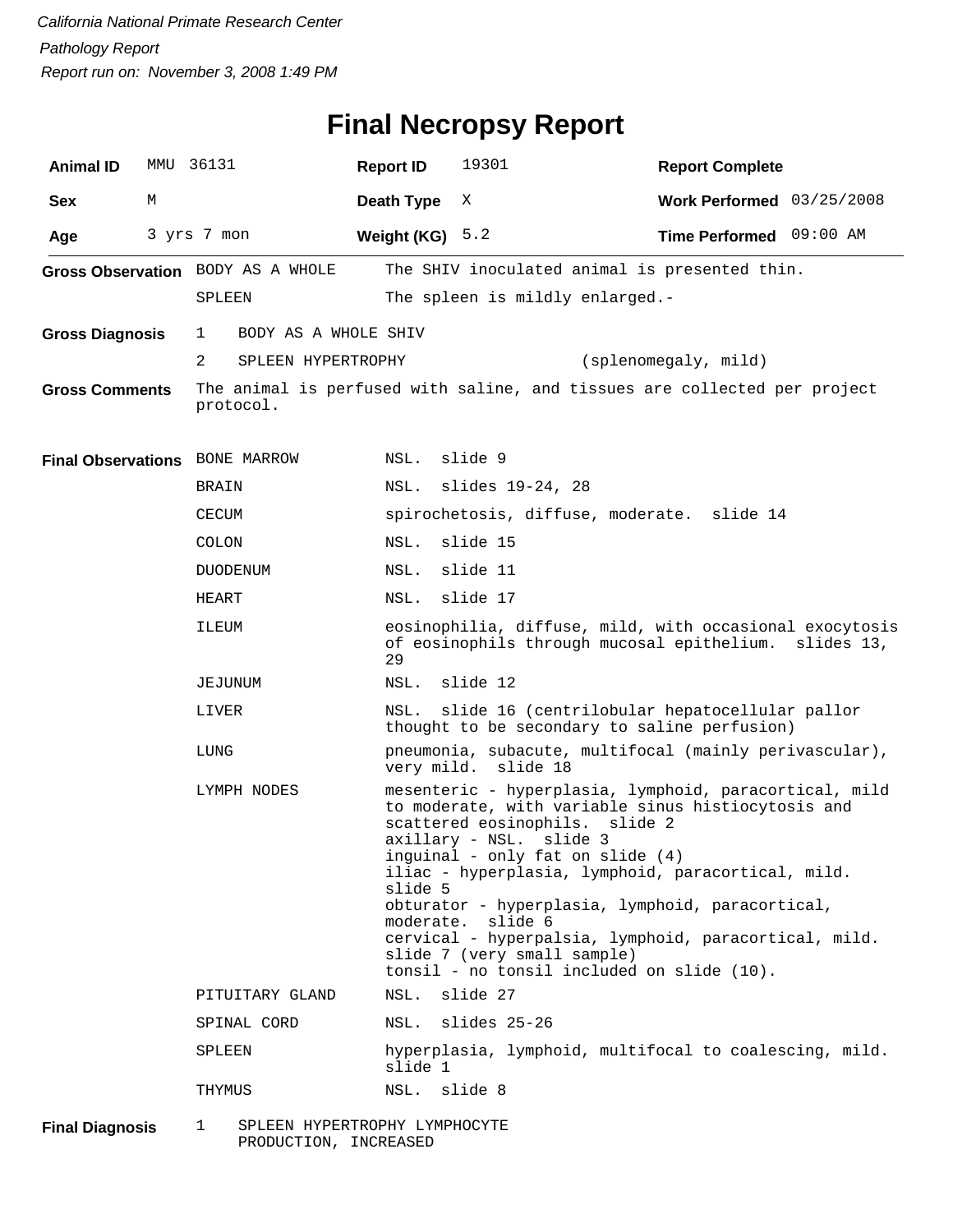|                       |   | LUNGS (BOTH) INFLAMMATION<br>PNEUMONIA, NOS                                                                                                                                                                                                         | (perivascular, mild) |  |
|-----------------------|---|-----------------------------------------------------------------------------------------------------------------------------------------------------------------------------------------------------------------------------------------------------|----------------------|--|
|                       | 3 | ILEUM INFLAMMATION ENTERITIS, NOS                                                                                                                                                                                                                   | (mild, eosinophilic) |  |
| <b>Final Comments</b> |   | This SHIV inoculated animal appears to pretty much be within normal limits<br>with only mild splenomegaly and no significant opportunistic infections. It<br>is unlikely the mild pneumonia or ileal eosinophilia were of clinical<br>significance. |                      |  |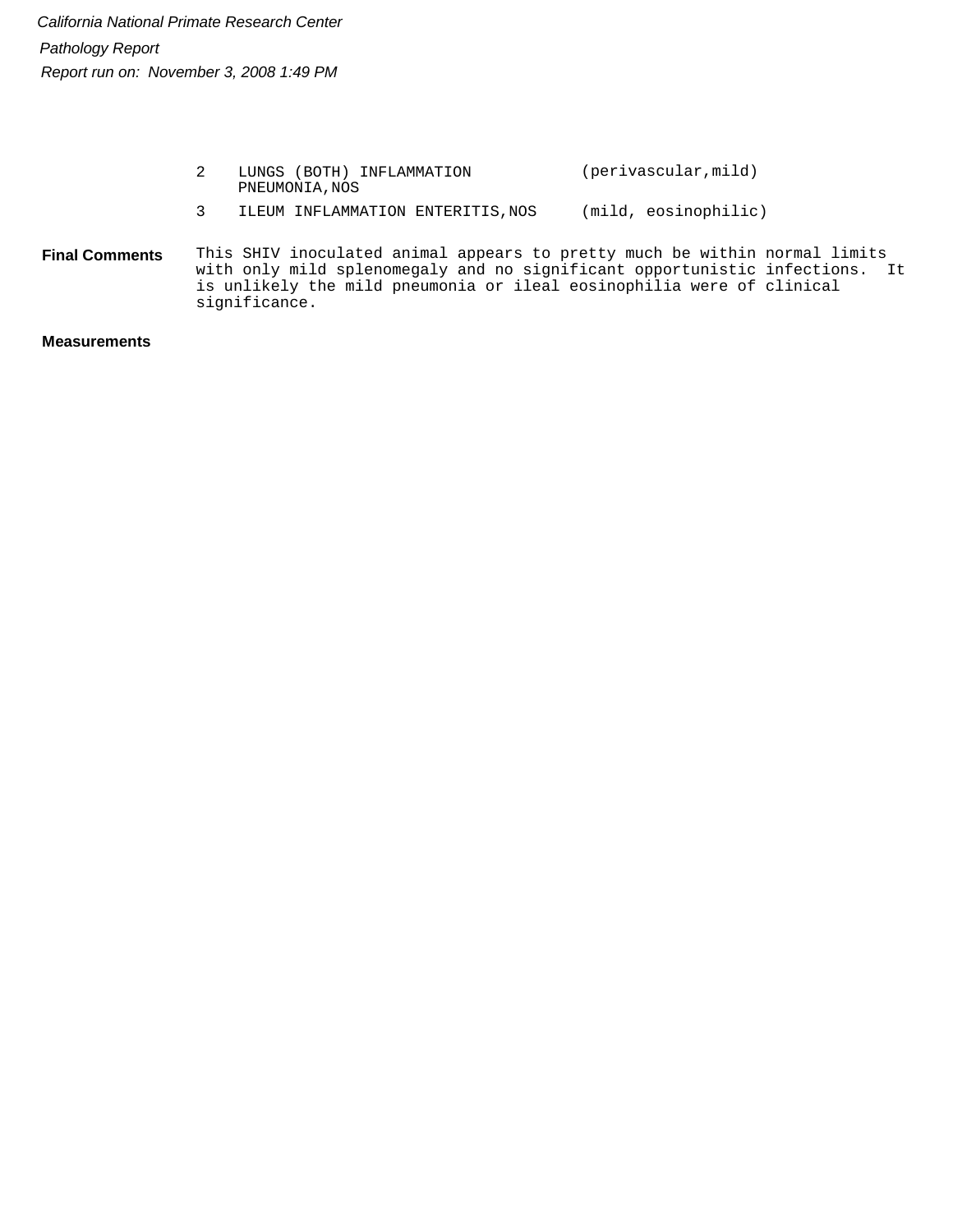# **Gross Necropsy Report**

| <b>Animal ID</b> |   | MMU 36166                         | <b>Report ID</b>                                                                                                                    | 16501                                                                                                                                                                                                                                                        | Report Complete 10/25/2007 |  |  |  |
|------------------|---|-----------------------------------|-------------------------------------------------------------------------------------------------------------------------------------|--------------------------------------------------------------------------------------------------------------------------------------------------------------------------------------------------------------------------------------------------------------|----------------------------|--|--|--|
| <b>Sex</b>       | М |                                   | Death Type                                                                                                                          | Χ                                                                                                                                                                                                                                                            | Work Performed 10/25/2007  |  |  |  |
| Age              |   | 2 yrs 8 mon                       | Weight (KG) $3.22$                                                                                                                  |                                                                                                                                                                                                                                                              | Time Performed 09:10 AM    |  |  |  |
|                  |   | Gross Observation BODY AS A WHOLE |                                                                                                                                     | This animal is thin; the bone are readily palpable.                                                                                                                                                                                                          |                            |  |  |  |
|                  |   | GINGIVA                           |                                                                                                                                     | Dental formula: 2 upper permanent I's, 2 upper deciduous<br>I 2's, 4 lower deciduous incisors, 2 upper and 2 lower<br>deciduous canines, 4 upper and 4 lower deciduous pre-<br>molars, 2 upper and 2 lower molars.                                           |                            |  |  |  |
|                  |   | HEART                             | respectively.-                                                                                                                      | The outside and inside diamater of the left ventricle<br>midway between the apex and base is 29 and 18 mm                                                                                                                                                    |                            |  |  |  |
| LYMPH NODES      |   |                                   | The mesenteric, and iliac lymph nodes are moderately<br>enlarged, the obturator lymph nodes are markedly<br>enlarged and red-brown. |                                                                                                                                                                                                                                                              |                            |  |  |  |
|                  |   | SKELETAL MUSCLE                   |                                                                                                                                     | There is dorsal kyphotic arching of the caudal thoracic<br>vertebral column; the 18 th inter-vertebral disc<br>ventrally bulges into the spinal canal, and has an<br>uneven undulating surface with indistinct anterior and<br>posterior margins.            |                            |  |  |  |
|                  |   | SKIN                              |                                                                                                                                     | A tatoo on the skin of the right medial thigh of theis<br>young male rhesus monkey reads 36166.                                                                                                                                                              |                            |  |  |  |
|                  |   | THYMUS                            |                                                                                                                                     | The thymus is marked reduced from expected size in the<br>anterior mediastinum                                                                                                                                                                               |                            |  |  |  |
|                  |   | URINARY BLADDER                   |                                                                                                                                     | the bladder contains approximately 5 cc of clear yellow<br>urine; bililabstix results on a sample of urine drawn by<br>cysticentesis: glucose negative, ketone small (10<br>mg/dl), bilirubin negative, blood negative, pH 7.0,<br>protein small (30 mg/dl). |                            |  |  |  |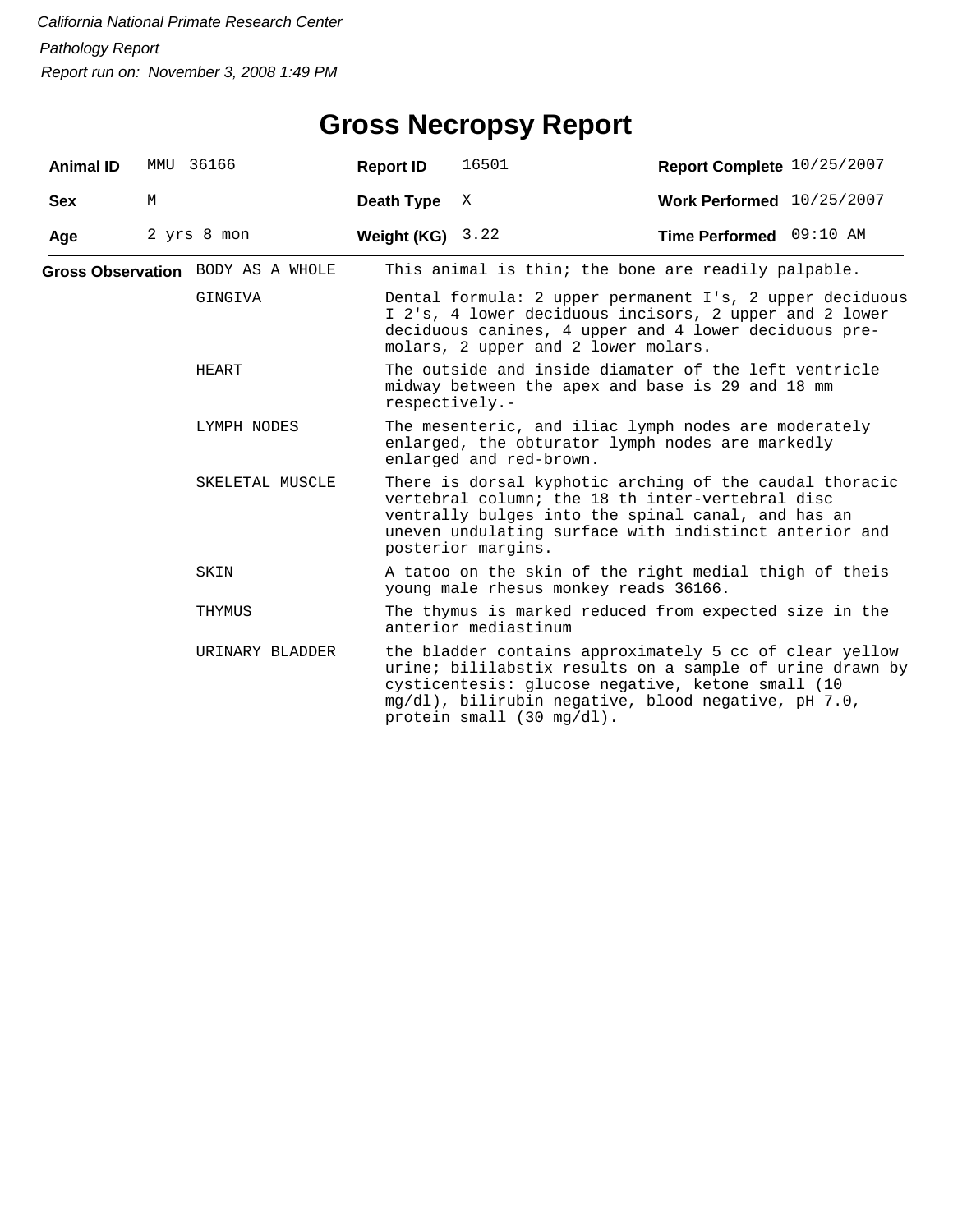A sample of urine was d

| <b>Gross Diagnosis</b> | LYMPH NODES, GENERALIZED<br>HYPERTROPHY                                    | SHIV, mesenteric, iliac,<br>obturatorlymph nodes |  |  |
|------------------------|----------------------------------------------------------------------------|--------------------------------------------------|--|--|
|                        | THYMUS INVOLUTION                                                          | Marked                                           |  |  |
|                        | VERTEBRAL COLUMN KYPHOSIS (T-<br>10600)                                    | caudal thoracic (inter-vertebral<br>disc $18)$   |  |  |
|                        | BODY AS A WHOLE ATROPHY                                                    | Inanition                                        |  |  |
| <b>Gross Comments</b>  | This SHIV infected animal appeared to be in the proliferative phase of the |                                                  |  |  |

infection as evideence by enlarged mediastinal, obturator, and iliac lymph nodes. **Gross Comments**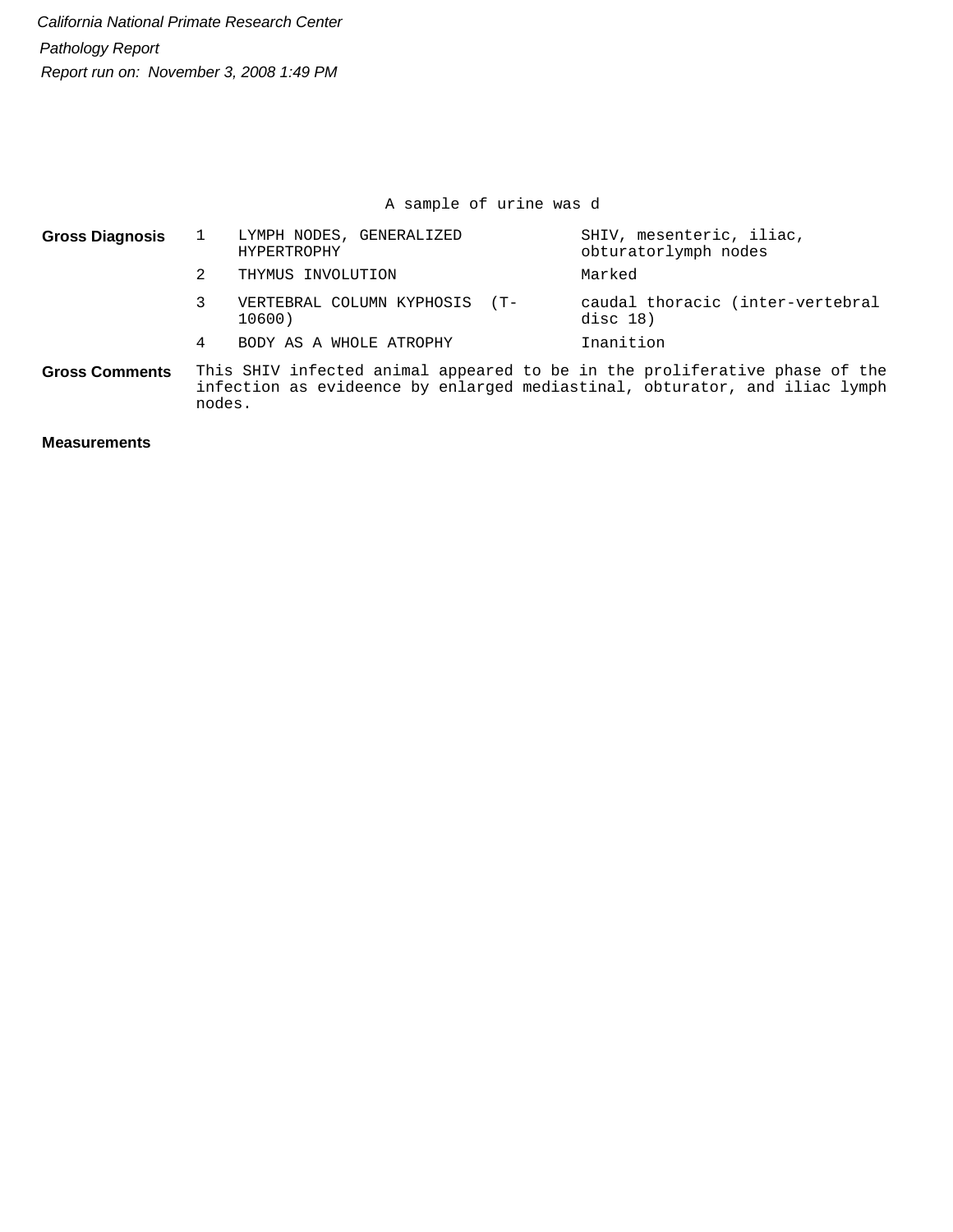# **Gross Necropsy Report**

| <b>Animal ID</b>                  | MMU | 36183        |                 |               | <b>Report ID</b>          | 18921                         |        | Report Complete 03/05/2008                                            |            |
|-----------------------------------|-----|--------------|-----------------|---------------|---------------------------|-------------------------------|--------|-----------------------------------------------------------------------|------------|
| <b>Sex</b>                        | М   |              |                 |               | Death Type                | X                             |        | Work Performed 03/05/2008                                             |            |
| Age                               |     | 3 yrs 0 mon  |                 |               | Weight (KG) $4.48$        |                               |        | <b>Time Performed</b>                                                 | $10:00$ AM |
| Gross Observation BODY AS A WHOLE |     |              |                 |               |                           | The animal is presented thin. |        |                                                                       |            |
|                                   |     | <b>COLON</b> |                 |               |                           |                               |        | Colon contents are soft throughout its length.                        |            |
| <b>Gross Diagnosis</b>            |     |              |                 |               | BODY AS A WHOLE INANITION |                               | (mild) |                                                                       |            |
|                                   |     | 2            |                 | COLON COLITIS |                           |                               | (mild) |                                                                       |            |
| <b>Gross Comments</b>             |     |              | histopathology. |               |                           |                               |        | Tissues are collected per project protocol - none are saved for CNPRC |            |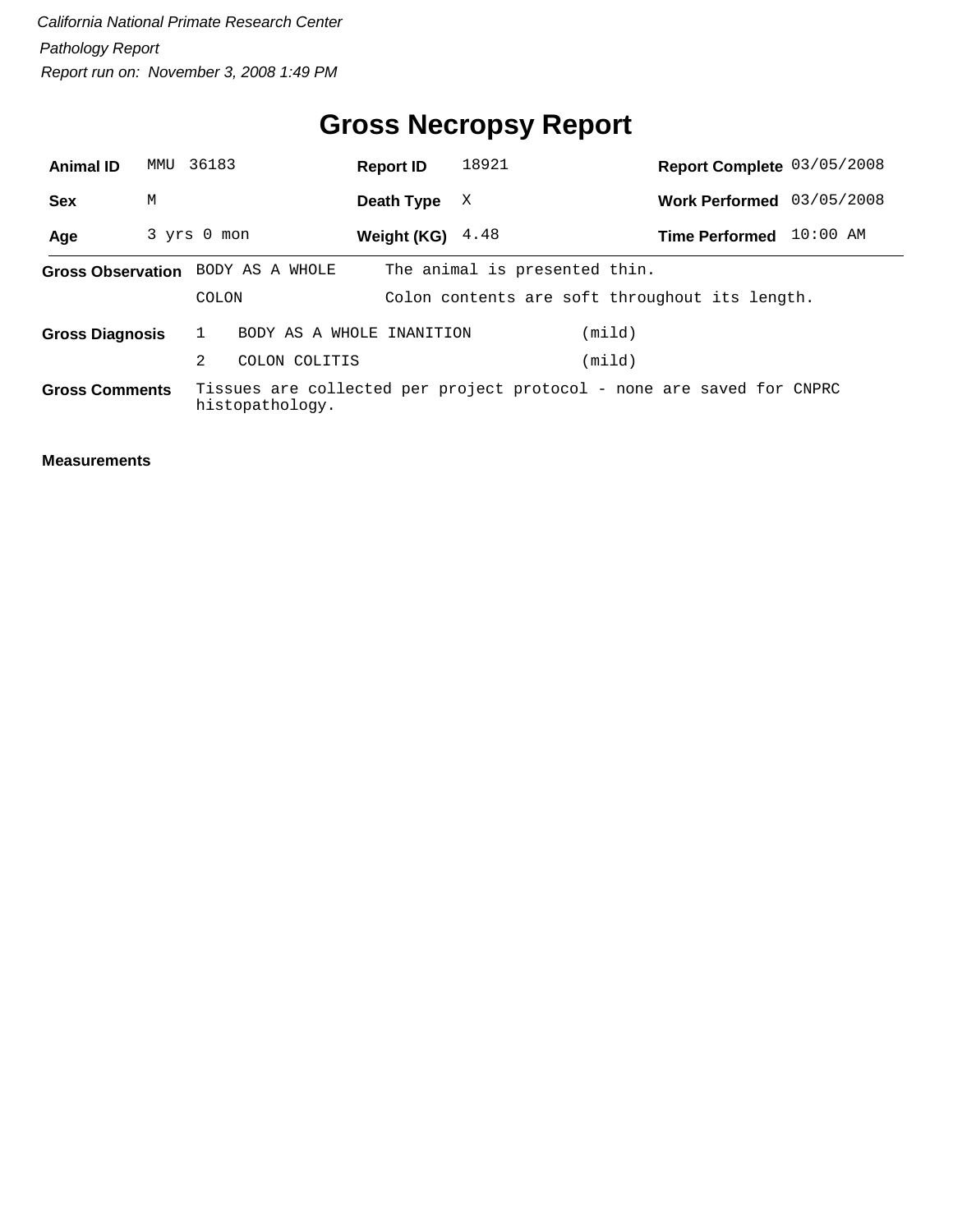# **Final Necropsy Report**

| <b>Animal ID</b> | MMU 36183   | <b>Report ID</b>   | 21944 | Report Complete 08/12/2008  |  |
|------------------|-------------|--------------------|-------|-----------------------------|--|
| Sex              | М           | Death Type $X$     |       | Work Performed $03/05/2008$ |  |
| Age              | 3 yrs 0 mon | Weight (KG) $4.48$ |       | Time Performed 12:00 AM     |  |

**Final Observations**

**Final Diagnosis**

**Final Comments** as per gross report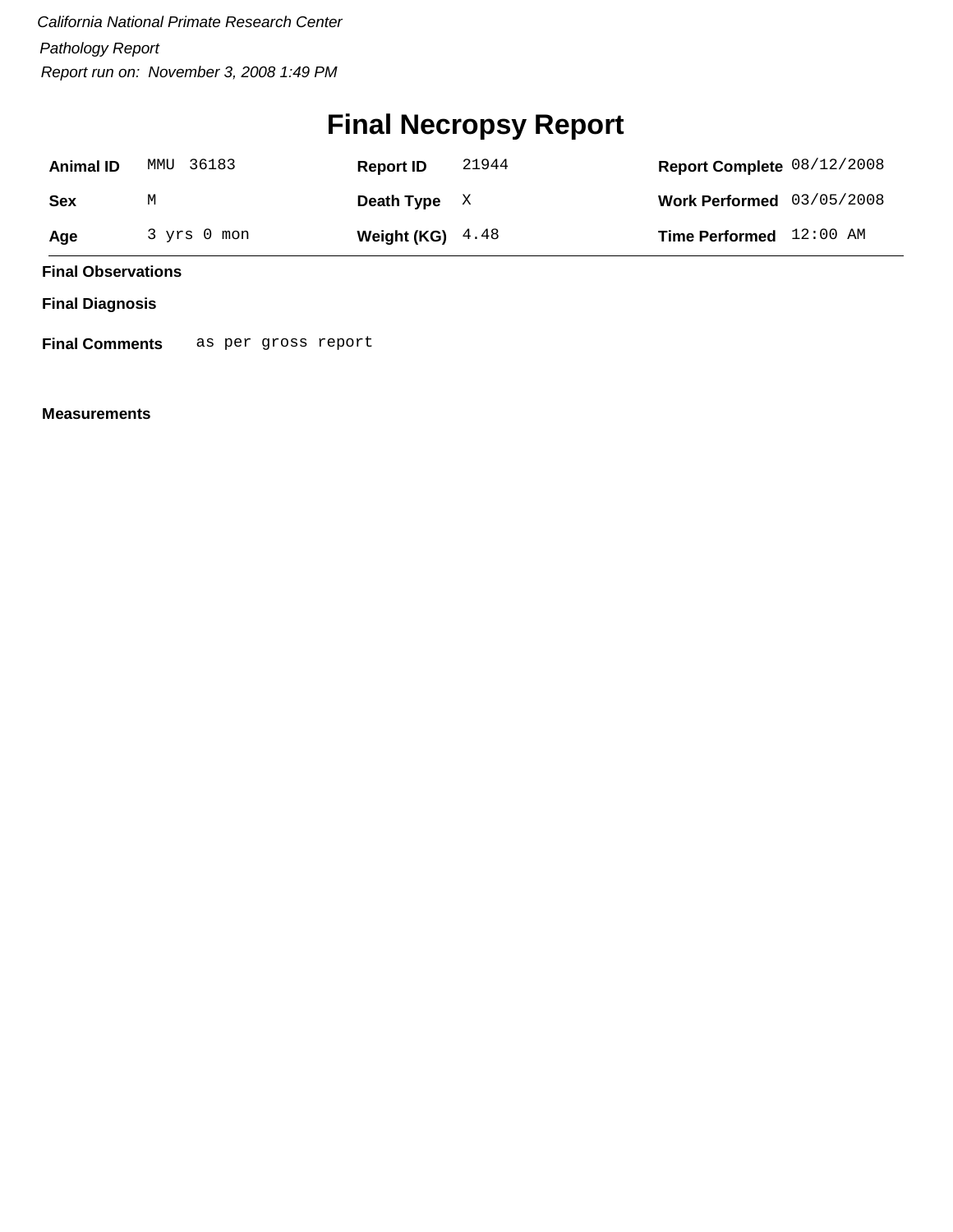## **Final Necropsy Report**

| <b>Animal ID</b> | MMU 36205   | <b>Report ID</b> | 21945 | Report Complete 08/12/2008  |  |
|------------------|-------------|------------------|-------|-----------------------------|--|
| Sex              | М           | Death Type $X$   |       | Work Performed $05/21/2008$ |  |
| Age              | 3 yrs 2 mon | Weight $(KG)$ 3  |       | Time Performed 12:00 AM     |  |

**Final Observations**

**Final Diagnosis**

**Final Comments** as per gross report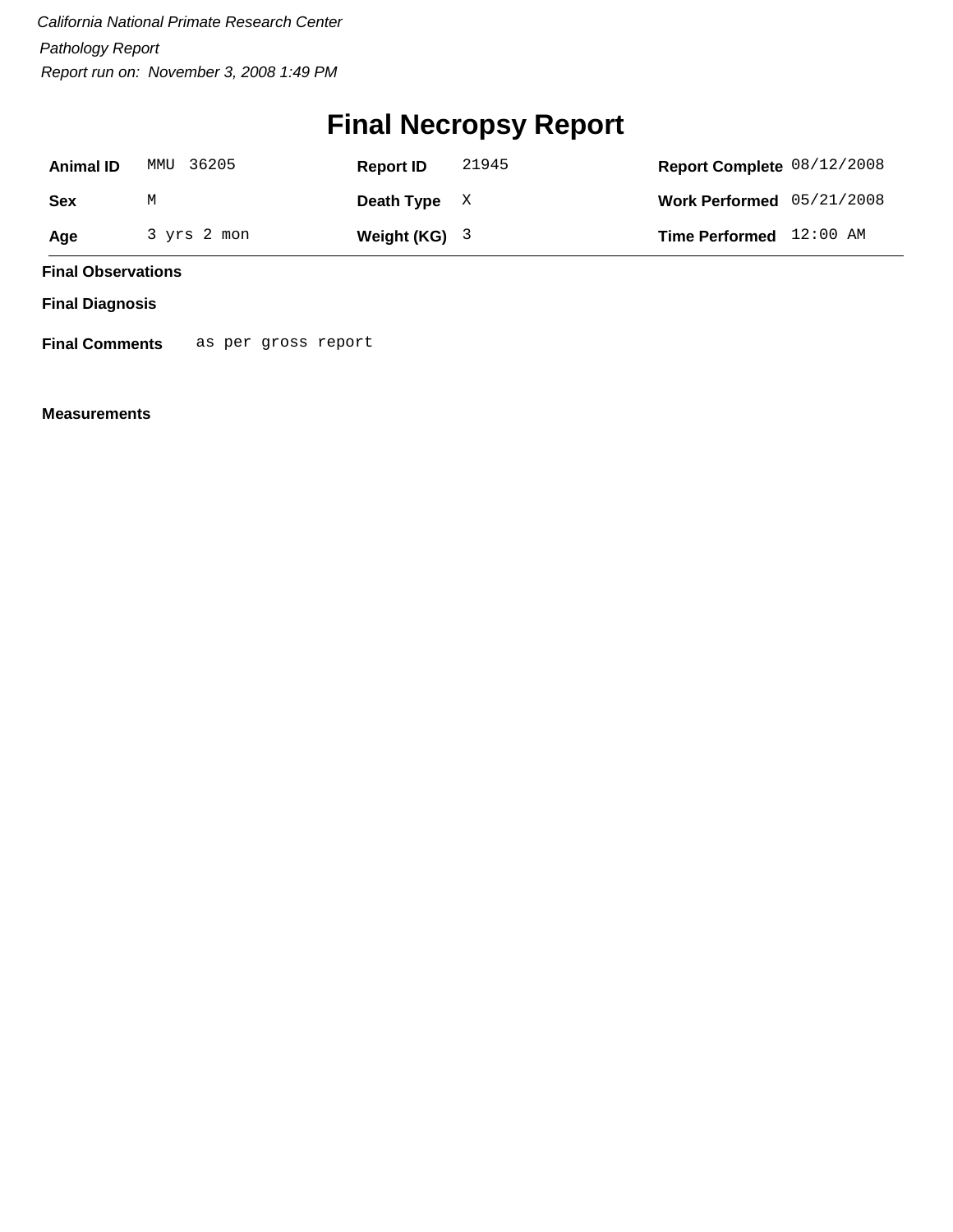| <b>Animal ID</b>                     | MMU | 36205       |                                                 | <b>Report ID</b> | 20282                                                                                                                                                                                                                                | Report Complete 05/21/2008                                            |  |
|--------------------------------------|-----|-------------|-------------------------------------------------|------------------|--------------------------------------------------------------------------------------------------------------------------------------------------------------------------------------------------------------------------------------|-----------------------------------------------------------------------|--|
| <b>Sex</b>                           | M   |             |                                                 | Death Type       | X                                                                                                                                                                                                                                    | Work Performed 05/21/2008                                             |  |
| Age                                  |     | 3 yrs 2 mon |                                                 | Weight (KG)      | - 3                                                                                                                                                                                                                                  | <b>Time Performed</b> 11:45 AM                                        |  |
|                                      |     |             | Gross Observation BODY AS A WHOLE               |                  |                                                                                                                                                                                                                                      | The animal is presented thin and mildly dehydrated.                   |  |
|                                      |     |             | LYMPH NODES                                     |                  | abdominal cavity particularly so.                                                                                                                                                                                                    | Lymph nodes are generally prominent with those in the                 |  |
| URINARY BLADDER<br>fibrous capsules. |     |             |                                                 |                  | Prominent aggregates of experimentally administered<br>microbeads are present caudal and dorsal to the urinary<br>bladder with omental adhesions along its cranial pole;<br>some of the aggregates of beads are encapsulated by thin |                                                                       |  |
| <b>Gross Diagnosis</b>               |     | 1           | BODY AS A WHOLE INANITION<br><b>DEHYDRATION</b> |                  |                                                                                                                                                                                                                                      |                                                                       |  |
|                                      |     | 2           | OMENTUM ADHESION                                |                  |                                                                                                                                                                                                                                      | (omental adhesions to urinary<br>bladder and seminal vessicles)       |  |
|                                      |     | 3           | LYMPH NODE HYPERTROPHY                          |                  |                                                                                                                                                                                                                                      | (lymphadenopathy)                                                     |  |
| <b>Gross Comments</b>                |     |             | histopathology.                                 |                  |                                                                                                                                                                                                                                      | Tissues are collected per project protocol - none are saved for CNPRC |  |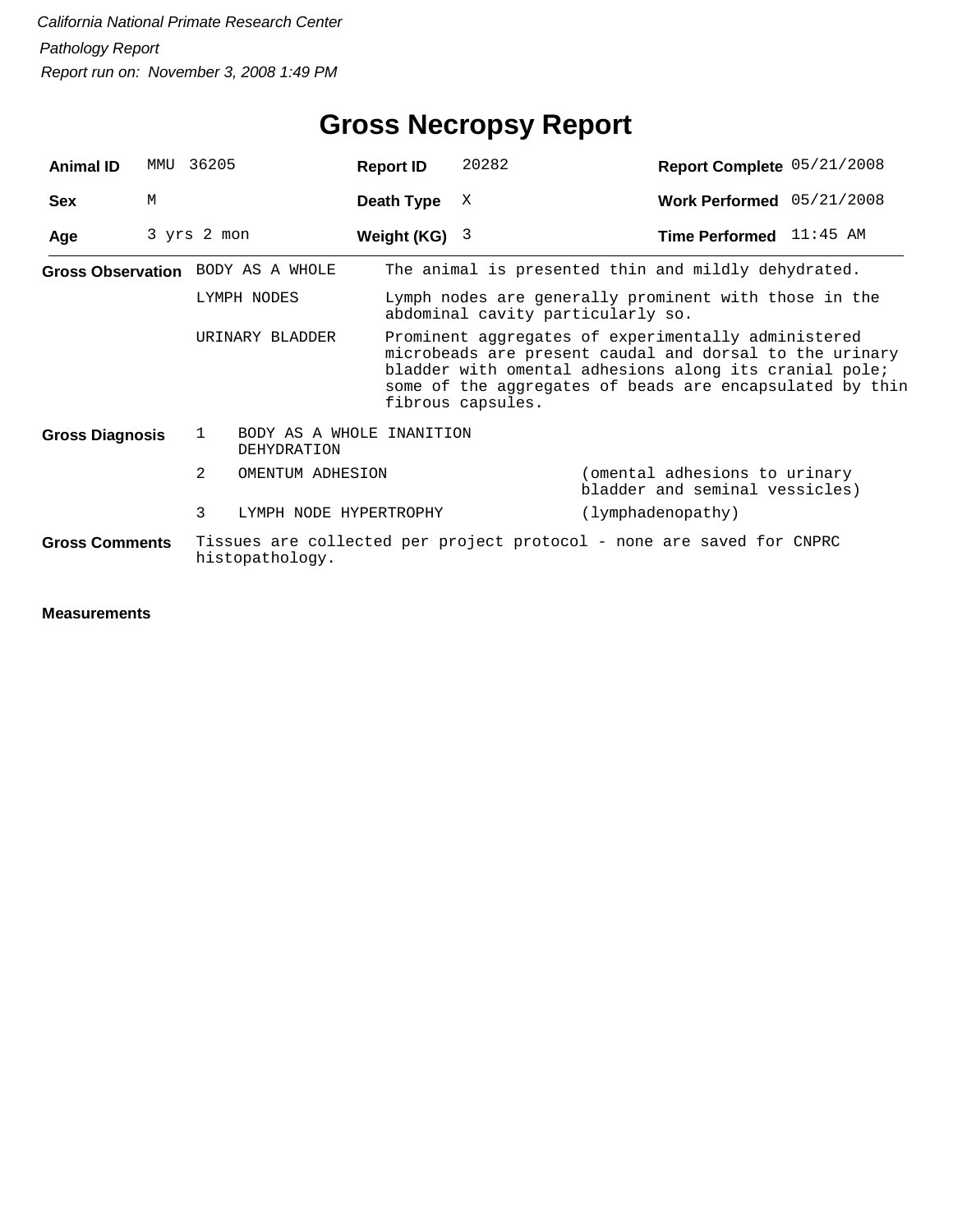# **Final Necropsy Report**

| <b>Animal ID</b>       |   | MMU 36222                                           | <b>Report ID</b>   | 17421                                                                                                                                                                                                            | Report Complete 12/18/2007                                                                                                                                   |  |  |
|------------------------|---|-----------------------------------------------------|--------------------|------------------------------------------------------------------------------------------------------------------------------------------------------------------------------------------------------------------|--------------------------------------------------------------------------------------------------------------------------------------------------------------|--|--|
| <b>Sex</b>             | М |                                                     | Death Type         | Χ                                                                                                                                                                                                                | Work Performed 12/18/2007                                                                                                                                    |  |  |
| Age                    |   | 2 yrs 9 mon                                         | Weight (KG) $4.32$ |                                                                                                                                                                                                                  | Time Performed 08:40 AM                                                                                                                                      |  |  |
|                        |   | Final Observations GASTROINTESTINAL<br><b>TRACT</b> |                    | There is slight increase in the clear peritoneal fluid;<br>parietal and visceral serosal surfaces have a finely<br>granular appearance. contents throughout is within<br>normal limits of amount and appearance. |                                                                                                                                                              |  |  |
|                        |   | ILEUM                                               |                    |                                                                                                                                                                                                                  | Focally there is a small red depressed ulceration of the<br>mucosa which is visible from the serosal surface.                                                |  |  |
|                        |   | KIDNEY                                              |                    |                                                                                                                                                                                                                  | Bilaterally ther is a subcapsular tan, slgihtly elevated<br>focus measuring approximately 1 mm in diameter.                                                  |  |  |
|                        |   | SKIN                                                |                    |                                                                                                                                                                                                                  | A tattoo on the right medial thigh reads 36222.                                                                                                              |  |  |
|                        |   | THYROID GLAND                                       |                    | and 1 mm in diameter.                                                                                                                                                                                            | Focally on the right thyroid gland there is a red<br>subcapsular hemorrhage measuring approximately 2mm long                                                 |  |  |
|                        |   | URINARY BLADDER                                     | protein trace.     |                                                                                                                                                                                                                  | A sample of urine was drawn by cysticentesis;<br>bililabstix results: glucose + [1000 mg/dl], bilirubin<br>and ketone negative, blood moderate [2+], pH 7.5, |  |  |
| <b>Final Diagnosis</b> |   | URINARY BLADDER LESION<br>1                         |                    |                                                                                                                                                                                                                  | Glucosuria [1000mg/dl]                                                                                                                                       |  |  |
|                        |   | 2<br>ILEUM ULCER, FOCAL                             |                    |                                                                                                                                                                                                                  |                                                                                                                                                              |  |  |
|                        |   | 3<br>THYROID GLAND HEMORRHAGE, PETECHIAL            |                    |                                                                                                                                                                                                                  |                                                                                                                                                              |  |  |
| <b>Final Comments</b>  |   |                                                     |                    |                                                                                                                                                                                                                  | A variety of tissues are collected for investigators and all tissues will be<br>taken by investigators. This is a gross and final necropsy report            |  |  |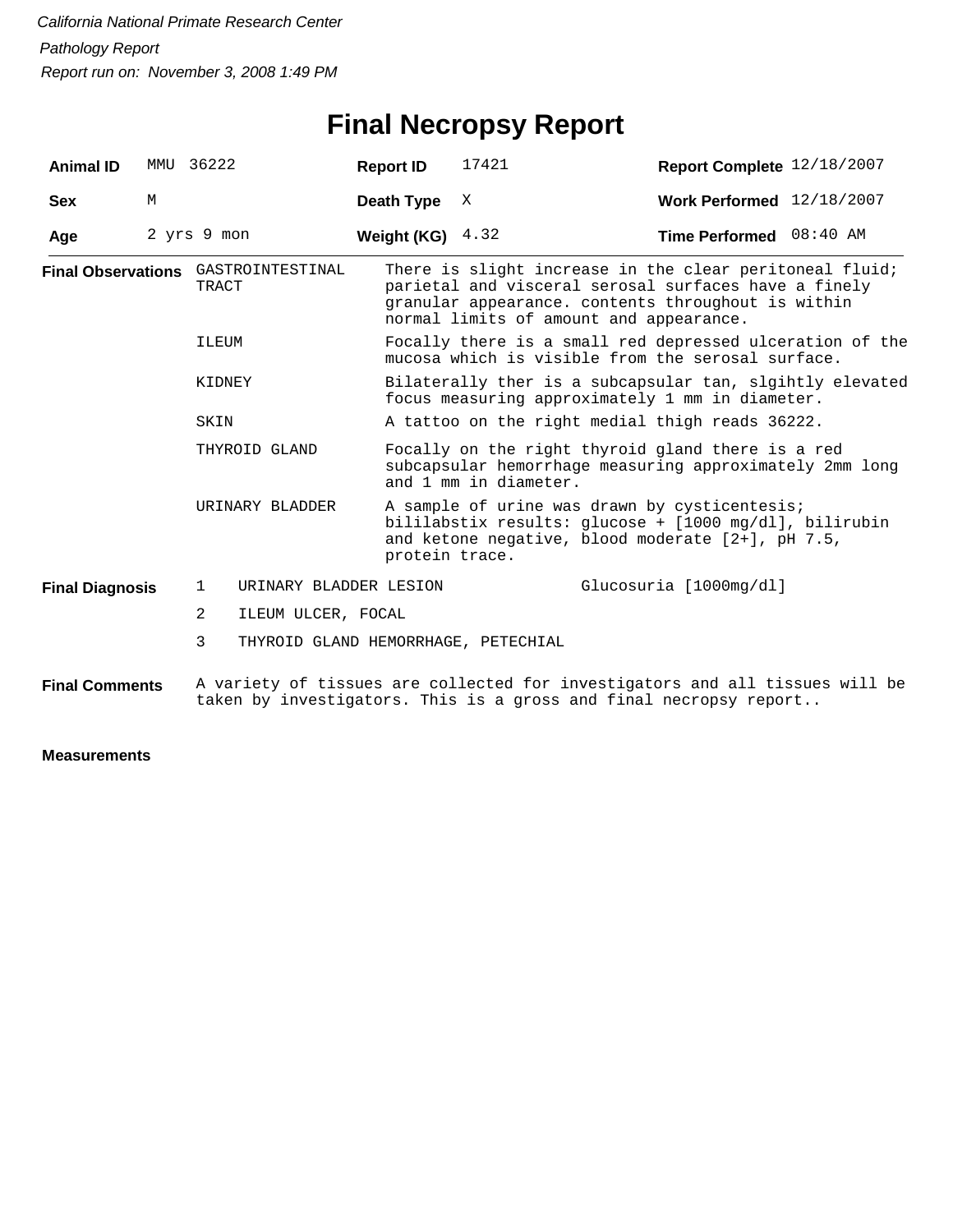## **Gross Necropsy Report**

| <b>Animal ID</b>         | MMU | 36225                                                    | <b>Report ID</b> | 15640                                                                                                                                            | Report Complete 09/04/2007 |  |
|--------------------------|-----|----------------------------------------------------------|------------------|--------------------------------------------------------------------------------------------------------------------------------------------------|----------------------------|--|
| <b>Sex</b>               | F   |                                                          | Death Type       | Κ                                                                                                                                                | Work Performed 09/04/2007  |  |
| Age                      |     | 2 yrs 5 mon                                              | Weight (KG)      | 3.26                                                                                                                                             | Time Performed 09:40 AM    |  |
| <b>Gross Observation</b> |     | COLON                                                    | lumen.           | There is thick liquid green contents multifocally in the                                                                                         |                            |  |
|                          |     | HEART                                                    | 22 mm.           | The midoint diameter of the left ventricular lumen is<br>15 mm and the midpoint diameter of the left ventricle is                                |                            |  |
| <b>Gross Diagnosis</b>   |     | COLON AND CECUM, CS INFLAMMATION,<br>DIFFUSE LOOSE STOOL |                  |                                                                                                                                                  |                            |  |
| <b>Gross Comments</b>    |     |                                                          |                  | The finding of liquid contents multifocally throughout the lumen of the<br>large intestine is consistent with the clinical diagnosis of colitis. |                            |  |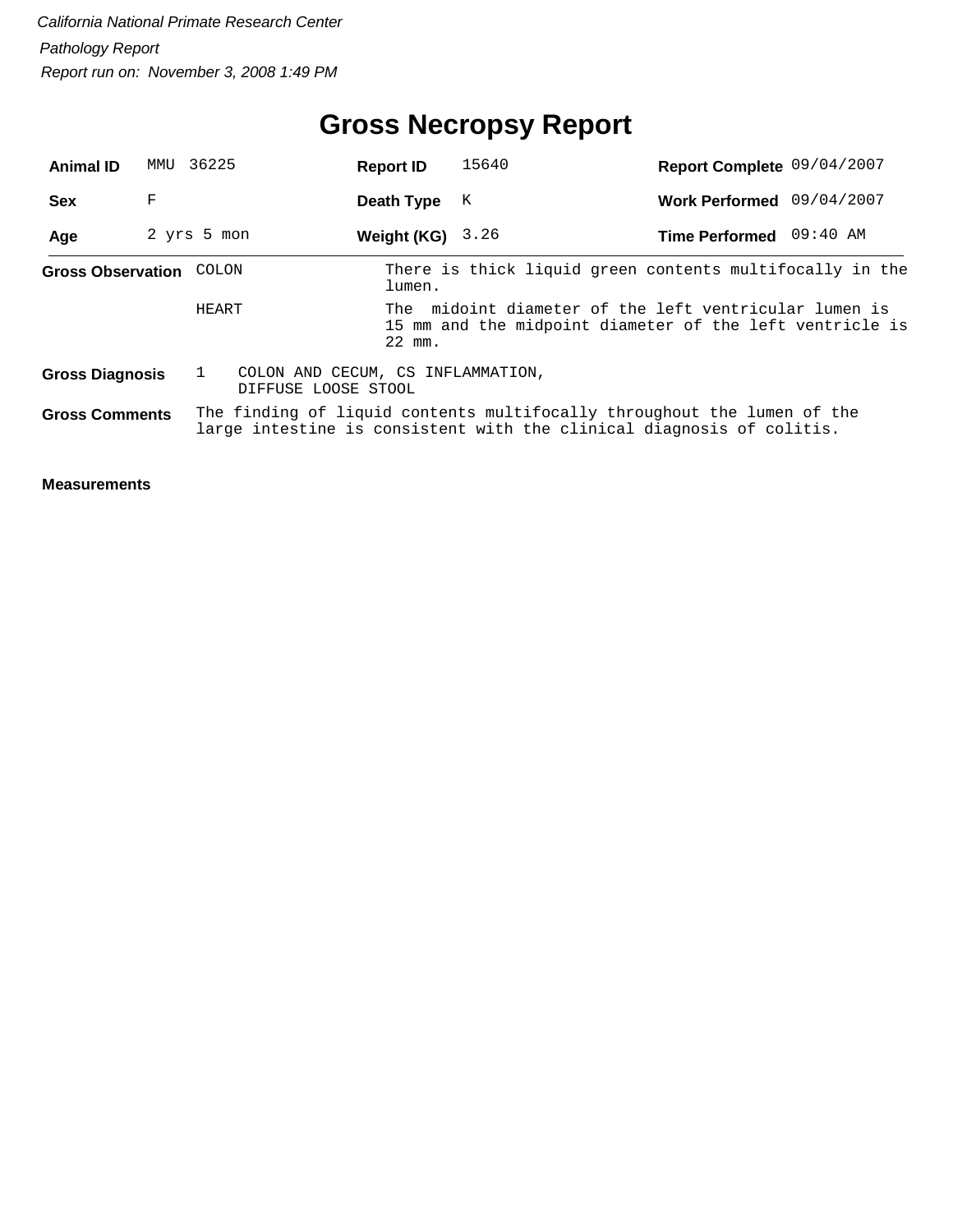## **Final Necropsy Report**

| <b>Animal ID</b>               | MMU         | 36253         |                                                                                        | <b>Report ID</b> |                                                                                                                                                                                                                                                                                                                                                  | 16301                                    |          | Report Complete 11/01/2007                                                                                                                                        |  |
|--------------------------------|-------------|---------------|----------------------------------------------------------------------------------------|------------------|--------------------------------------------------------------------------------------------------------------------------------------------------------------------------------------------------------------------------------------------------------------------------------------------------------------------------------------------------|------------------------------------------|----------|-------------------------------------------------------------------------------------------------------------------------------------------------------------------|--|
| <b>Sex</b>                     | М           |               |                                                                                        | Death Type       |                                                                                                                                                                                                                                                                                                                                                  | Χ                                        |          | Work Performed 10/12/2007                                                                                                                                         |  |
| Age                            | 2 yrs 6 mon |               |                                                                                        | Weight (KG)      |                                                                                                                                                                                                                                                                                                                                                  | 3.57                                     |          | Time Performed 09:00 AM                                                                                                                                           |  |
|                                |             |               | Gross Observation BODY AS A WHOLE                                                      |                  |                                                                                                                                                                                                                                                                                                                                                  |                                          |          | The SHIV inoculated animal is presented thin.                                                                                                                     |  |
|                                |             |               | LYMPH NODES                                                                            |                  |                                                                                                                                                                                                                                                                                                                                                  | Lymph nodes are generally prominent.     |          |                                                                                                                                                                   |  |
|                                |             | <b>SPLEEN</b> |                                                                                        |                  |                                                                                                                                                                                                                                                                                                                                                  | The spleen is mildly enlarged.           |          |                                                                                                                                                                   |  |
|                                |             | STOMACH       |                                                                                        |                  | The gastric mucosa is thickened with a finely "pebbled"<br>surface and prominent erythema on the corpus near the<br>junction with antrum.                                                                                                                                                                                                        |                                          |          |                                                                                                                                                                   |  |
| <b>Gross Diagnosis</b>         |             | 1             | BODY AS A WHOLE PERFUSION                                                              |                  |                                                                                                                                                                                                                                                                                                                                                  |                                          |          | (whole body perfusion with saline)                                                                                                                                |  |
|                                |             | 2             | SPLEEN HYPERTROPHY                                                                     |                  |                                                                                                                                                                                                                                                                                                                                                  |                                          |          | (splenomagaly, mild)                                                                                                                                              |  |
|                                |             | 3             | LYMPH NODES, GENERALIZED<br><b>HYPERTROPHY</b>                                         |                  |                                                                                                                                                                                                                                                                                                                                                  |                                          |          | (lymphadenopathy, mild)                                                                                                                                           |  |
|                                |             | 4             | STOMACH INFLAMMATION, FOCAL<br>GASTRITIS, NOS                                          |                  |                                                                                                                                                                                                                                                                                                                                                  |                                          |          |                                                                                                                                                                   |  |
| <b>Gross Comments</b>          |             |               | The animal is perfused with saline, and tissues are collected per project<br>protocol. |                  |                                                                                                                                                                                                                                                                                                                                                  |                                          |          |                                                                                                                                                                   |  |
| Final Observations BONE MARROW |             |               |                                                                                        | NSL.             |                                                                                                                                                                                                                                                                                                                                                  | slide 9                                  |          |                                                                                                                                                                   |  |
|                                |             | BRAIN         |                                                                                        | NSL.             |                                                                                                                                                                                                                                                                                                                                                  | slides 19-22, 24                         |          |                                                                                                                                                                   |  |
|                                |             | CECUM         |                                                                                        |                  | spirochetosis, diffuse (luminal), moderate;<br>lymphodepletion, diffuse (lamina propria), mild to<br>moderate - however submucosal lymphoid patches are<br>prominent. slide 14                                                                                                                                                                   |                                          |          |                                                                                                                                                                   |  |
|                                |             | <b>COLON</b>  |                                                                                        |                  |                                                                                                                                                                                                                                                                                                                                                  | evidence of lymphoid depletion. slide 15 |          | depletion, lymphoid, diffuse (particularly in lamina<br>propria), moderate, with mild edema and prominent<br>lymphoid patches which also display mild to moderate |  |
|                                |             |               | <b>DUODENUM</b>                                                                        | NSL.             |                                                                                                                                                                                                                                                                                                                                                  | with fewer than normal lymphocytes.      |          | slide 11 The normally present lamina proprial<br>inflammatory component is more plasmacytic than expected                                                         |  |
|                                |             | HEART         |                                                                                        |                  |                                                                                                                                                                                                                                                                                                                                                  | associated with euthanasia. slide 17     |          | necrosis, ischemic, acute, multifocal, mild, likely                                                                                                               |  |
|                                |             | ILEUM         |                                                                                        | slide 13         |                                                                                                                                                                                                                                                                                                                                                  |                                          |          | lymphodepletion, diffuse (lamina propria and to a lesser<br>extent submucosal lymphoid patches), mild to moderate.                                                |  |
|                                |             |               | JEJUNUM                                                                                | NSL.             |                                                                                                                                                                                                                                                                                                                                                  | slide 12                                 |          |                                                                                                                                                                   |  |
|                                |             | LIVER         |                                                                                        |                  |                                                                                                                                                                                                                                                                                                                                                  | mild to moderate.                        | slide 16 | hepatocellular swelling, acute to subacute, diffuse,                                                                                                              |  |
|                                |             | LUNG          |                                                                                        | NSL.             |                                                                                                                                                                                                                                                                                                                                                  | slide 18                                 |          |                                                                                                                                                                   |  |
|                                |             | LYMPH NODES   |                                                                                        |                  | mesenteric - lymphodepetion, regional to extensive, mild<br>to moderate with sinus histiocytosis and edema;<br>hemorrhage, acute, multifocal (cortical), mild.<br>slide 2<br>axillary - hemorrhage, acute, focal, very mild; this<br>node appears fairly bland, but there has likely been<br>mild to moderate paracortical expansion followed by |                                          |          |                                                                                                                                                                   |  |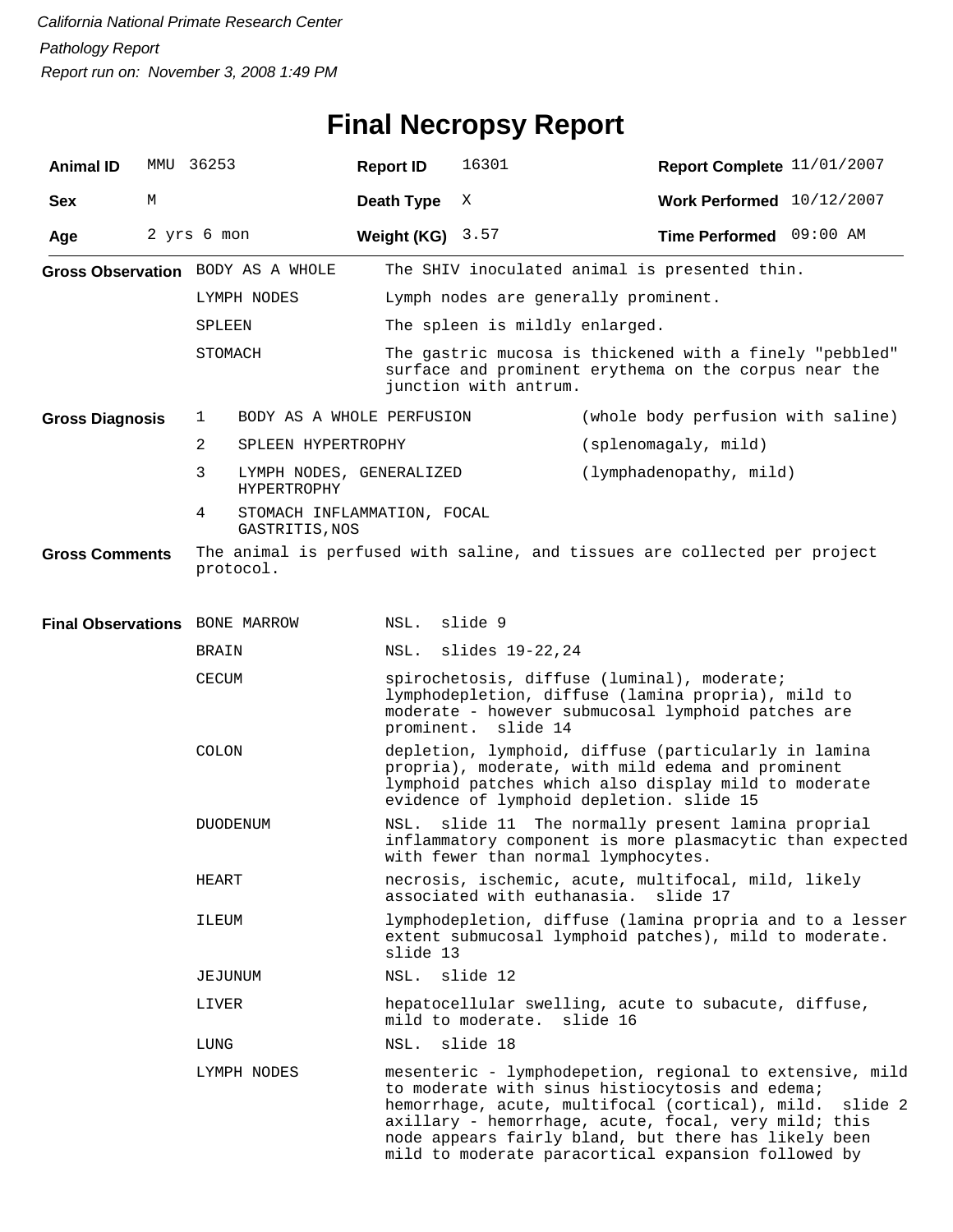1 2 3 4 5 6 7 8 BODY AS A WHOLE SHIV LYMPH NODES, GENERALIZED LYMPHOCYTE DESTRUCTION SPLEEN LYMPHOCYTE DESTRUCTION GASTROINTESTINAL TRACT LYMPHOCYTE DESTRUCTION TONGUE INFLAMMATION GLOSSITIS, NOS HEART NECROSIS STOMACH INFLAMMATION, SUBACUTE GASTRITIS,NOS STOMACH HELICOBACTER PYLORI **Final Diagnosis** SPINAL CORD SPLEEN STOMACH THYMUS TONGUE early lymphodepletion. slide 3 inguinal -NSL; similar to the axillary node, this node appears to have undergone mild to moderate paracortical expansion with subsequent mild depletion. slide 4 iliac - lymphodepletion, diffuse, mild, with sinus histiocytosis (likely subseuqent to paracortical expansion). slide 5 obturator - lymphodepletion, diffuse, mild, with sinus histiocytosis (likely subsequent to paracortical expansion). slide 6 cervical - lymphodepletion, diffuse, mild. slide 7 NSL. slides 25,26 lymphodepletion, multifocal, mild to moderate (lymphoid areas are prominent though depleted of mature lymphocytes). slide 1 gastritis, subacute, diffuse, mild to regionally severe (antrum), with multifocal follicular lymphocytic hyperplasia in deep mucosa/superficial submucosa and with myriad surface bacteria, likely Helicobacter pylori. NSL. slide 8 glossitis, subacute, multifocal, mild. slide 10 This SHIV inoculated animal shows signs of early lymphodepletion, particularly in gastrointesttinal tract, as well as evidence of early opportunistic infections (exacerbation of likely pre-existing infections) **Final Comments** (acute ischemic necrosis)

including gastric helicobacteriosis and colonic spirochetosis.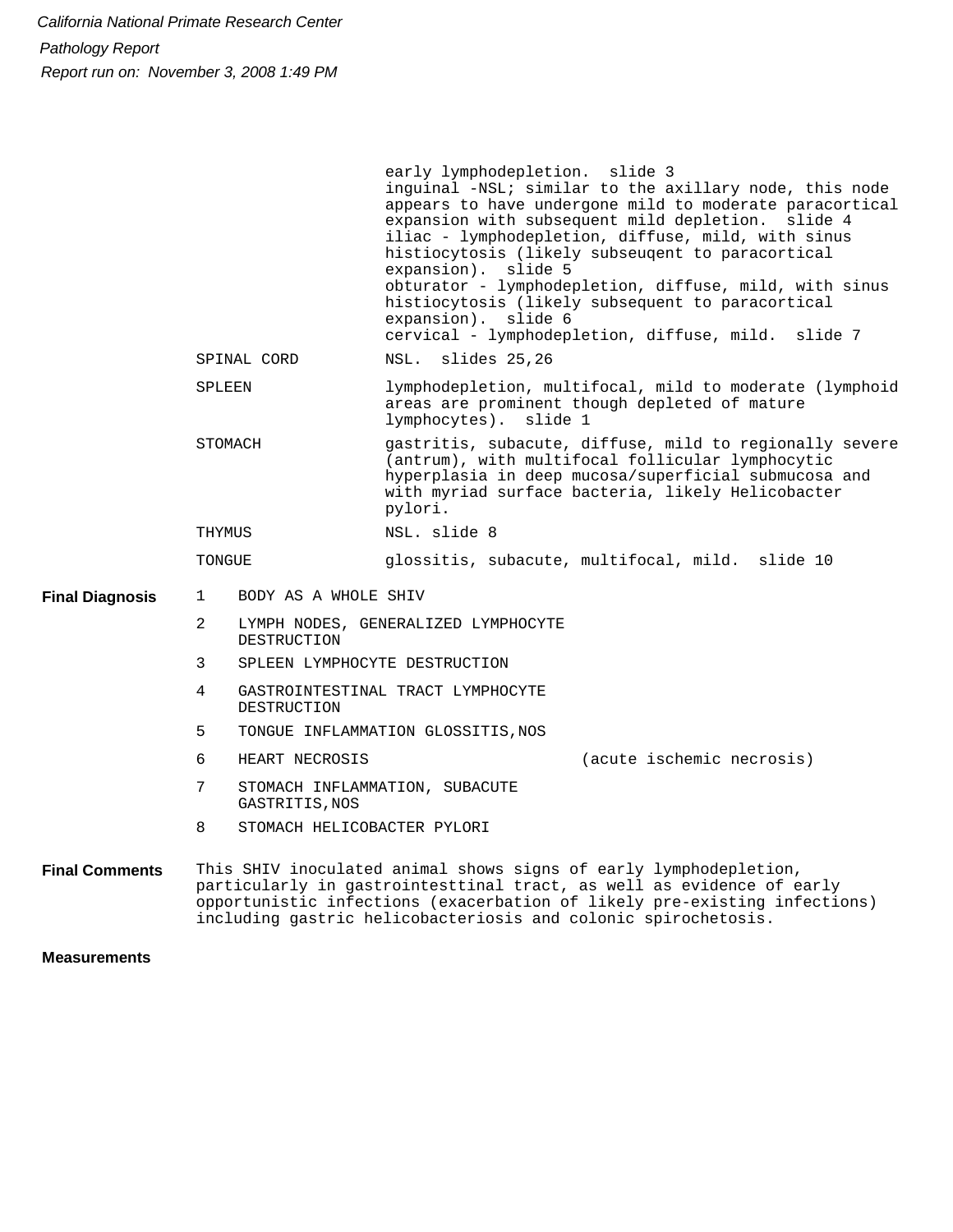## **Final Necropsy Report**

| <b>Animal ID</b> | MMU 36293   | 21946<br><b>Report ID</b> | Report Complete 08/12/2008  |
|------------------|-------------|---------------------------|-----------------------------|
| Sex              | F           | Death Type $X$            | Work Performed $06/28/2007$ |
| Age              | 2 yrs 3 mon | Weight (KG)               | Time Performed 12:00 AM     |

**Final Observations**

**Final Diagnosis**

**Final Comments** as per gross report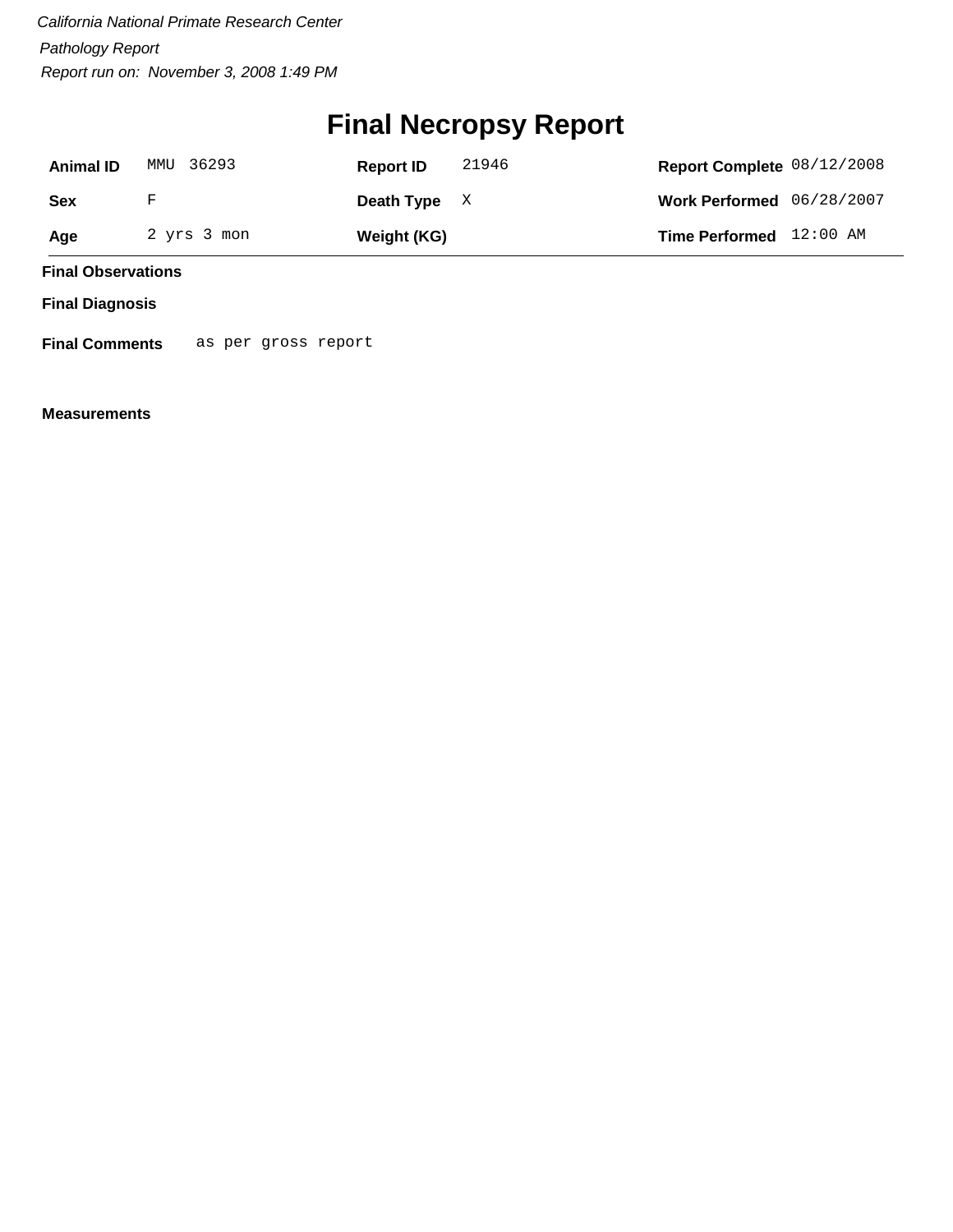| <b>Animal ID</b>       | MMU | 36293                             | <b>Report ID</b>                                          | 14400                                                                                                                                                                                                                                  | Report Complete 08/12/2008 |  |  |  |
|------------------------|-----|-----------------------------------|-----------------------------------------------------------|----------------------------------------------------------------------------------------------------------------------------------------------------------------------------------------------------------------------------------------|----------------------------|--|--|--|
| <b>Sex</b>             | F   |                                   | Death Type                                                | K                                                                                                                                                                                                                                      | Work Performed 06/28/2007  |  |  |  |
| Age                    |     | 2 yrs 3 mon                       | Weight $(KG)$ 3                                           |                                                                                                                                                                                                                                        | Time Performed 02:30 PM    |  |  |  |
|                        |     | Gross Observation BODY AS A WHOLE |                                                           | The animal is presented thin.                                                                                                                                                                                                          |                            |  |  |  |
|                        |     | <b>BRAIN</b>                      |                                                           | Meningeal and surface cerebral vessels are markedly<br>congested, and there is opaque tan material in some<br>surface crevices; there is an approximately 1.0 cm<br>diameter focus of dark red discoloration within the<br>cerebellum. |                            |  |  |  |
|                        |     | KIDNEY                            |                                                           | Renal cocrtices are pale, and blood vessels are<br>congested.                                                                                                                                                                          |                            |  |  |  |
|                        |     | LIVER                             |                                                           | The hepatic parenchyma is variably pale.                                                                                                                                                                                               |                            |  |  |  |
|                        |     | LUNG                              |                                                           | Small, roughly 0.1-0.2 cm diameter, red foci are<br>scattered over lung surfaces.                                                                                                                                                      |                            |  |  |  |
| <b>Gross Diagnosis</b> |     | 1                                 | MENINGES INFLAMMATION                                     |                                                                                                                                                                                                                                        |                            |  |  |  |
|                        |     | 2                                 | CEREBELLUM HEMORRHAGE, LOCAL/FOCAL                        |                                                                                                                                                                                                                                        |                            |  |  |  |
|                        |     | 3                                 | LUNGS (BOTH) HEMORRHAGE, PETECHIAL                        |                                                                                                                                                                                                                                        |                            |  |  |  |
|                        |     | 4                                 | KIDNEY ABNORMAL APPEARANCE                                |                                                                                                                                                                                                                                        | (renal cortical pallor)    |  |  |  |
|                        |     | 5                                 | (hepatic parenchymal pallor)<br>LIVER ABNORMAL APPEARANCE |                                                                                                                                                                                                                                        |                            |  |  |  |
| <b>Gross Comments</b>  |     |                                   |                                                           | The meninges are swabbed for bacterial culture, and a full set of tissues is<br>saved in formalin for banking at the CNPRC.                                                                                                            |                            |  |  |  |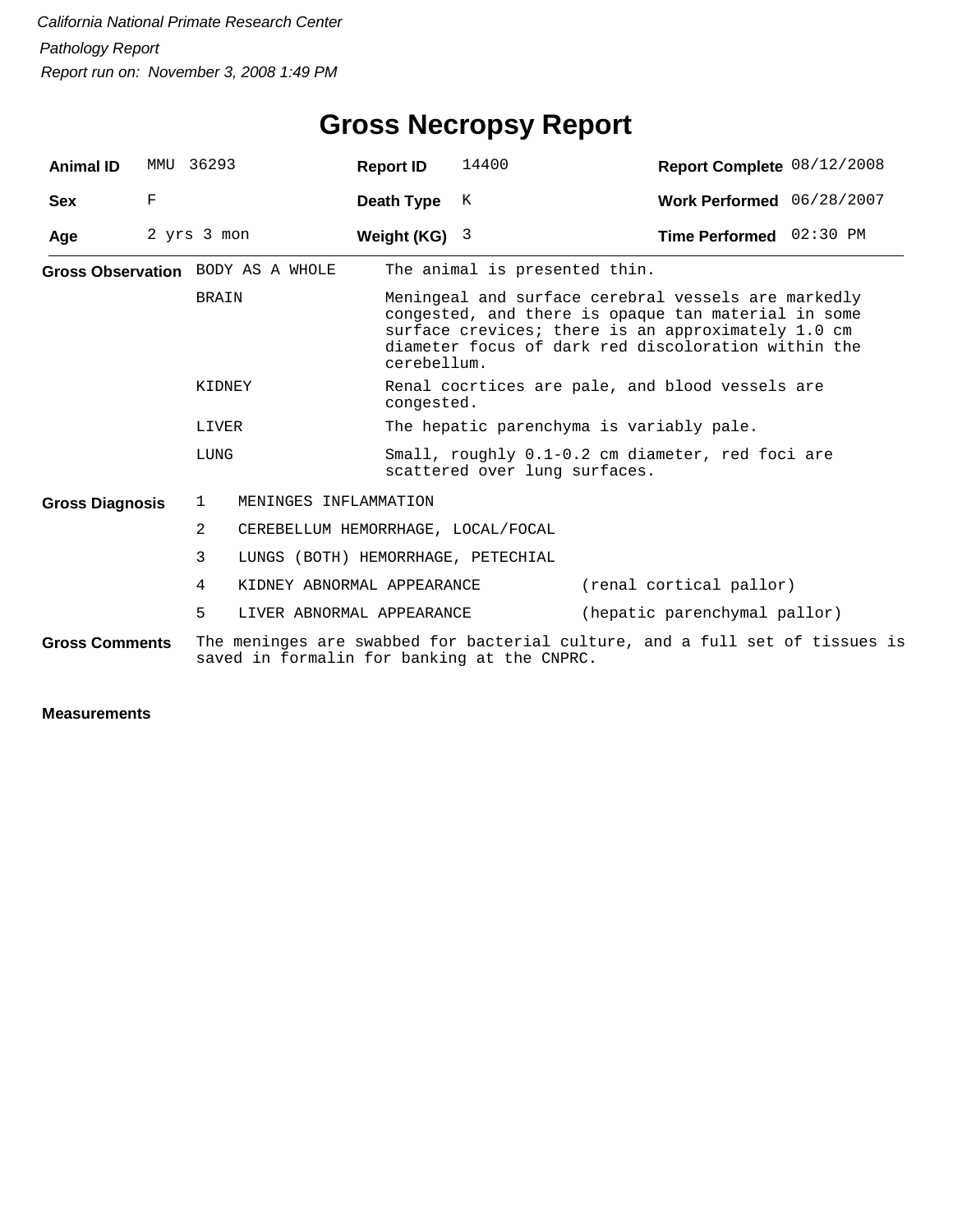## **Final Necropsy Report**

| <b>Animal ID</b>         |   | MMU 36301                                                     | <b>Report ID</b>                                                                                                                                                                                                                                                                                                                                                                                                                                                                     | 17862                | <b>Report Complete</b>                                                                                                                                                                                                                                                                                                                                                                                   |  |
|--------------------------|---|---------------------------------------------------------------|--------------------------------------------------------------------------------------------------------------------------------------------------------------------------------------------------------------------------------------------------------------------------------------------------------------------------------------------------------------------------------------------------------------------------------------------------------------------------------------|----------------------|----------------------------------------------------------------------------------------------------------------------------------------------------------------------------------------------------------------------------------------------------------------------------------------------------------------------------------------------------------------------------------------------------------|--|
| <b>Sex</b>               | F |                                                               | Death Type                                                                                                                                                                                                                                                                                                                                                                                                                                                                           | K                    | Work Performed 01/09/2008                                                                                                                                                                                                                                                                                                                                                                                |  |
| Age                      |   | 2 yrs 9 mon                                                   | Weight (KG)                                                                                                                                                                                                                                                                                                                                                                                                                                                                          | 2.82                 | Time Performed 10:30 AM                                                                                                                                                                                                                                                                                                                                                                                  |  |
|                          |   | Gross Observation BODY AS A WHOLE                             |                                                                                                                                                                                                                                                                                                                                                                                                                                                                                      |                      | The animal is presented markedly thin and dehydrated.                                                                                                                                                                                                                                                                                                                                                    |  |
|                          |   | GASTROINTESTINAL<br>TRACT                                     |                                                                                                                                                                                                                                                                                                                                                                                                                                                                                      |                      | The mucosa of the gastrointestinal tract is variably<br>thickened and erythematous; the colon is most affected<br>and contains only liquid diarrhea.                                                                                                                                                                                                                                                     |  |
|                          |   | LYMPH NODES                                                   |                                                                                                                                                                                                                                                                                                                                                                                                                                                                                      |                      | Lymph nodes associated with the GIT, particularly<br>paracolic nodes, are prominent to enlarged.                                                                                                                                                                                                                                                                                                         |  |
|                          |   | THYMUS                                                        |                                                                                                                                                                                                                                                                                                                                                                                                                                                                                      |                      | The thymus is very small for an animal this age.                                                                                                                                                                                                                                                                                                                                                         |  |
| <b>Gross Diagnosis</b>   |   | BODY AS A WHOLE INANITION<br>1<br>DEHYDRATION                 |                                                                                                                                                                                                                                                                                                                                                                                                                                                                                      |                      |                                                                                                                                                                                                                                                                                                                                                                                                          |  |
|                          |   | 2<br>COLONIC MUCOUS MEMBRANE<br>INFLAMMATION, DIFFUSE COLITIS |                                                                                                                                                                                                                                                                                                                                                                                                                                                                                      |                      |                                                                                                                                                                                                                                                                                                                                                                                                          |  |
|                          |   | 3<br>LYMPH NODE HYPERTROPHY                                   |                                                                                                                                                                                                                                                                                                                                                                                                                                                                                      |                      | (lymphadenopathy - nodes associated<br>with the GIT, particularly<br>paracolic nodes)                                                                                                                                                                                                                                                                                                                    |  |
|                          |   | 4<br>THYMUS ATROPHY                                           |                                                                                                                                                                                                                                                                                                                                                                                                                                                                                      |                      |                                                                                                                                                                                                                                                                                                                                                                                                          |  |
| <b>Gross Comments</b>    |   | histopathology is to be performed at this time.               |                                                                                                                                                                                                                                                                                                                                                                                                                                                                                      |                      | Multiple tissues are collected to fulfill biospecimen requests, including<br>kidneys, ovaries, uterine tubes, blood, abdominal aorta, long bones, and<br>gastric mucosa. A truncated set of tissues is saved in formalin, but no                                                                                                                                                                         |  |
| Final Observations CECUM |   |                                                               |                                                                                                                                                                                                                                                                                                                                                                                                                                                                                      | luminal bacteria.    | typhlitis, subacute, diffuse, moderate to severe, with<br>expansion of the lamina propria by a mixed inflammatory<br>infiltrate which is predominantly mononuclear but<br>contains a significant neutrophilic component (including<br>"crypt abscesses" and exocytosis of neutrophils through<br>the mucosal epithelium), crypt hyperplasia, and<br>prominent surface epithelial "tufting" with numerous |  |
|                          |   | <b>COLON</b>                                                  | colitis, subacute, diffuse, moderate to severe, with<br>expansion of the lamina propria by a mixed inflammatory<br>infiltrate which is predominantly mononuclear but<br>contains a significant neutrophilic component (including<br>"crypt abscesses" and exocytosis of neutrophils through<br>the mucosal epithelium), crypt hyperplasia, and<br>prominent surface epithelial "tufting" with numerous<br>luminal bacteria many of which seem adherent to the<br>epithelial surface. |                      |                                                                                                                                                                                                                                                                                                                                                                                                          |  |
|                          |   | <b>DUODENUM</b>                                               | NSL.                                                                                                                                                                                                                                                                                                                                                                                                                                                                                 | slide 3              |                                                                                                                                                                                                                                                                                                                                                                                                          |  |
|                          |   | ILEUM                                                         |                                                                                                                                                                                                                                                                                                                                                                                                                                                                                      | hyperplasia. slide 4 | ileitis, subacute, diffuse, mild to moderate, with<br>villus blunting and fusion, as well as lymphoid                                                                                                                                                                                                                                                                                                    |  |
|                          |   | JEJUNUM                                                       | NSL.                                                                                                                                                                                                                                                                                                                                                                                                                                                                                 | slide 3              |                                                                                                                                                                                                                                                                                                                                                                                                          |  |
|                          |   | PANCREAS                                                      | NSL.                                                                                                                                                                                                                                                                                                                                                                                                                                                                                 | slide 3              |                                                                                                                                                                                                                                                                                                                                                                                                          |  |
|                          |   | STOMACH                                                       |                                                                                                                                                                                                                                                                                                                                                                                                                                                                                      | hyperplasia. slide 2 | gastritis, subacute, diffusely superficial, mild to<br>moderate, with multifocal follicular lymphocytic                                                                                                                                                                                                                                                                                                  |  |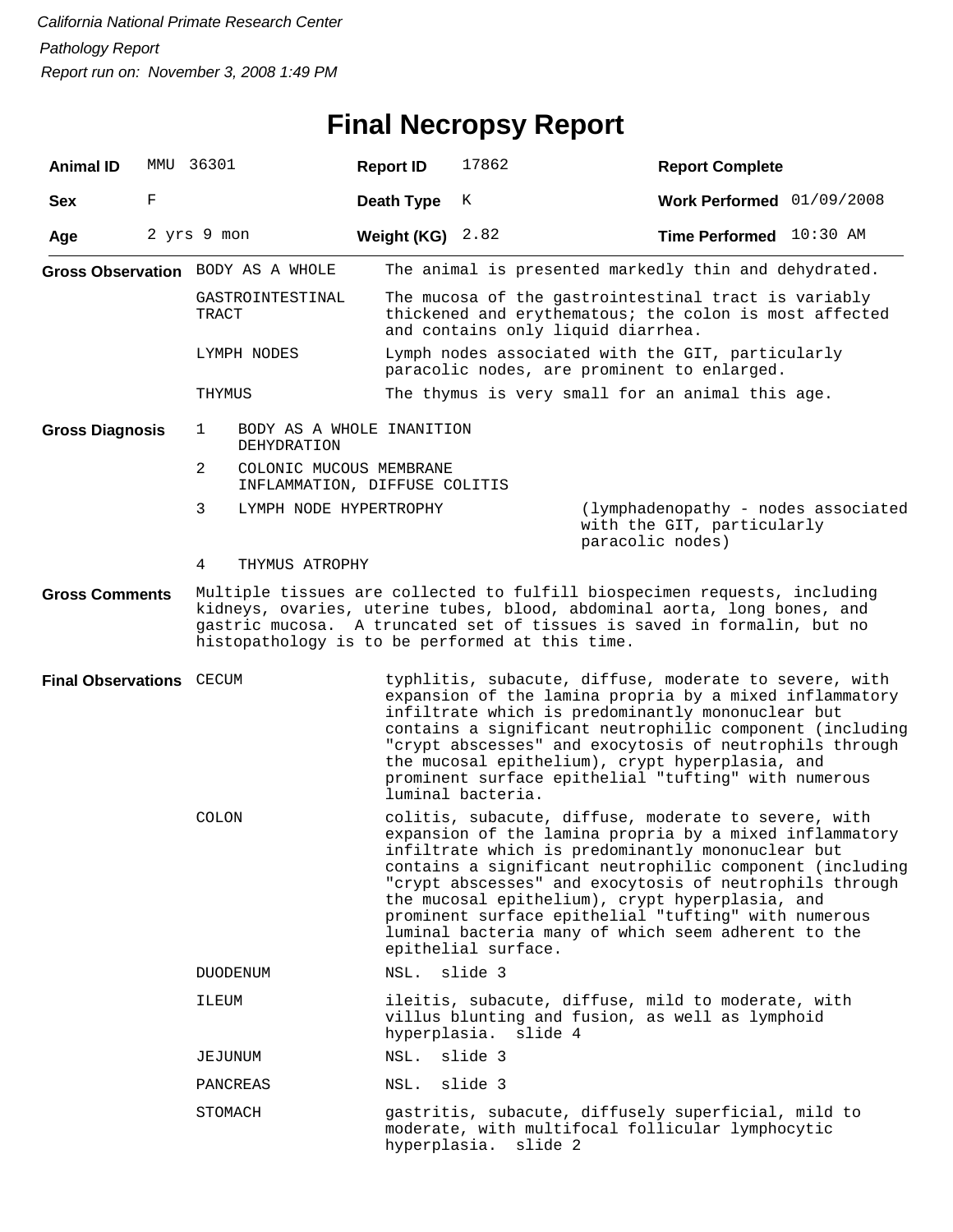1 COLON INFLAMMATION, DIFFUSE COLITIS **Final Diagnosis**

- 2 CECUM INFLAMMATION, DIFFUSE TYPHLITIS,NOS
- 3 ILEUM INFLAMMATION ENTERITIS, NOS
- 4 STOMACH INFLAMMATION GASTRITIS, NOS

The major lesion in this animal is a typhlocolitis which is damaging the surface epithelium resulting in prominent epithelial regeneration. Many bacterial are present in the lumen of the large intestine, many of which appear adherent to the surface epithelium. The prominent neutrophilic component of the inflammation in cecum and colon, along with the adherent bacteria, suggest a bacterial etiology for this lesion. **Final Comments**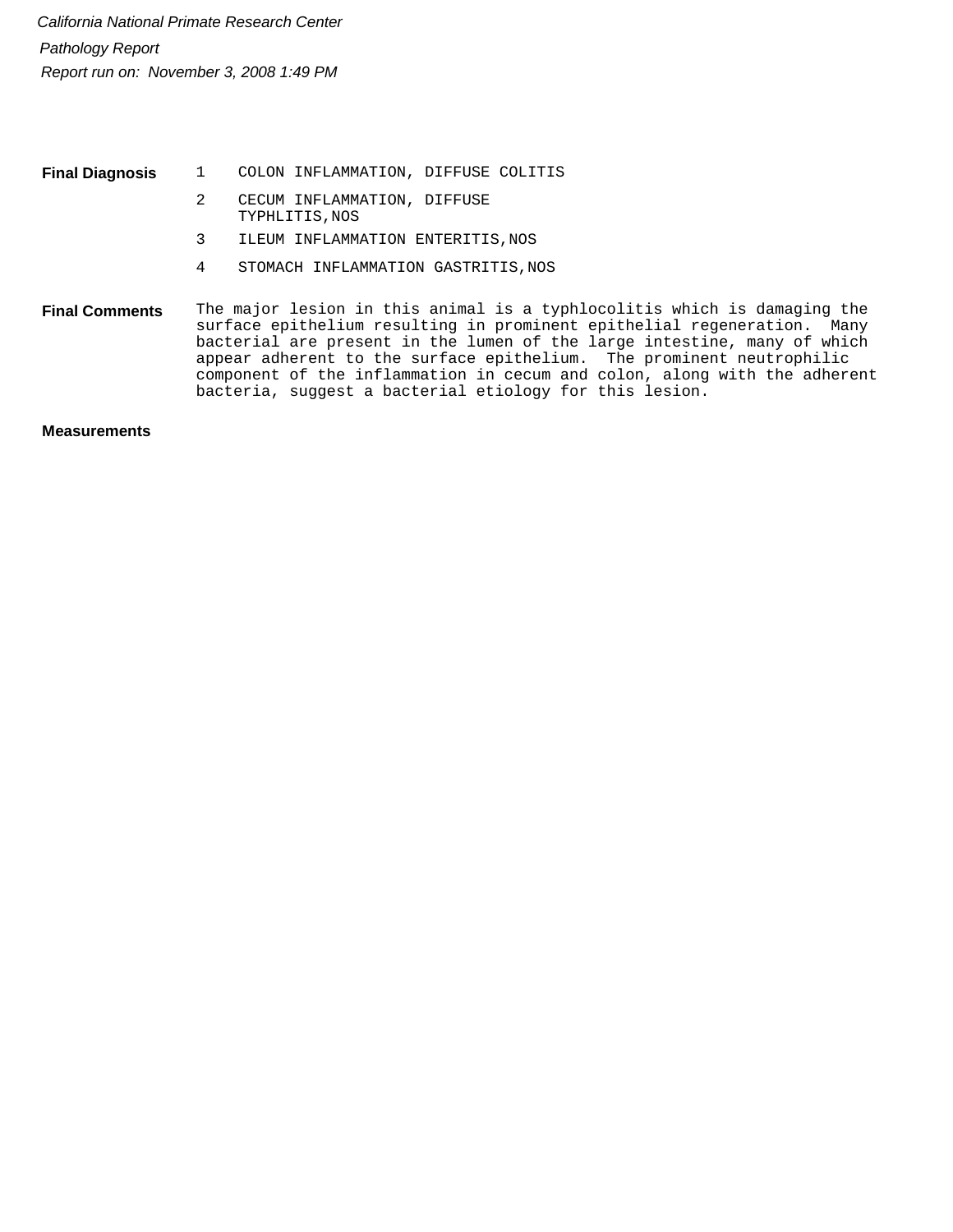### **Gross Necropsy Report**

| <b>Animal ID</b>        |   | MMU 36318                                                                                                                                                                                                                                                                                                                                                                                   | <b>Report ID</b>                                                                                                                                                                                                                                                                                               | 17021                                                                                                                                                                                                                          | Report Complete 11/21/2007 |  |  |  |  |  |
|-------------------------|---|---------------------------------------------------------------------------------------------------------------------------------------------------------------------------------------------------------------------------------------------------------------------------------------------------------------------------------------------------------------------------------------------|----------------------------------------------------------------------------------------------------------------------------------------------------------------------------------------------------------------------------------------------------------------------------------------------------------------|--------------------------------------------------------------------------------------------------------------------------------------------------------------------------------------------------------------------------------|----------------------------|--|--|--|--|--|
| <b>Sex</b>              | М |                                                                                                                                                                                                                                                                                                                                                                                             | Death Type                                                                                                                                                                                                                                                                                                     | К                                                                                                                                                                                                                              | Work Performed 11/21/2007  |  |  |  |  |  |
| Age                     |   | 2 yrs 7 mon                                                                                                                                                                                                                                                                                                                                                                                 | Weight (KG)                                                                                                                                                                                                                                                                                                    | 2.71                                                                                                                                                                                                                           | Time Performed 02:05 PM    |  |  |  |  |  |
| Gross Observation COLON |   |                                                                                                                                                                                                                                                                                                                                                                                             |                                                                                                                                                                                                                                                                                                                | An abundant amount of liquid green contents is present<br>in the lumen throughout.                                                                                                                                             |                            |  |  |  |  |  |
|                         |   | GINGIVA                                                                                                                                                                                                                                                                                                                                                                                     | molars.                                                                                                                                                                                                                                                                                                        | Dental formula: 4 upper permanent incisors, 2 lower<br>permanent first incisors, 2 lower deciduous second<br>incisors, 2 upper and 2 lower deciduous canines, 4 upper<br>and 4 lower deciduous pre-molars, 2 upper and 2 lower |                            |  |  |  |  |  |
|                         |   | LYMPH NODES                                                                                                                                                                                                                                                                                                                                                                                 |                                                                                                                                                                                                                                                                                                                | The colonic lymph nodes are moderately to markedly<br>enlarged measuring up to 5 mm long. The mesenteric<br>lymph node patch is moderately enlarged measuring<br>approximately 3 cm in diameter.                               |                            |  |  |  |  |  |
|                         |   | SKIN                                                                                                                                                                                                                                                                                                                                                                                        | A tattoo on the right medial thigh reads 36318.<br>Diffusely the subcutis has a sticky tachy consistency<br>ahd there is very little adipose tissue throughout.<br>There is an abunadant amount of moist and dry fecal<br>material on the skin and matted hair of the perianal<br>region and the ventral tail. |                                                                                                                                                                                                                                |                            |  |  |  |  |  |
|                         |   | STOMACH                                                                                                                                                                                                                                                                                                                                                                                     | and $5.$                                                                                                                                                                                                                                                                                                       | The lumen contains an abundant amount of soft green<br>granular contents; the pH of the contents is between 4                                                                                                                  |                            |  |  |  |  |  |
|                         |   | THYMUS                                                                                                                                                                                                                                                                                                                                                                                      |                                                                                                                                                                                                                                                                                                                | The thymus is markedly reduced from expected size in the<br>anterior mediastinum.                                                                                                                                              |                            |  |  |  |  |  |
|                         |   | URINARY BLADDER                                                                                                                                                                                                                                                                                                                                                                             |                                                                                                                                                                                                                                                                                                                | The lumen contains 5 cc of clear yellow urine;<br>bililabstix results on a sample drawn by cysticentesis:<br>glucose, bilirubin, ketone, and blood are all negative,<br>pH 6, protein trace.                                   |                            |  |  |  |  |  |
| <b>Gross Diagnosis</b>  |   | 1<br>COLON AND CECUM, CS INFLAMMATION,<br>DIFFUSE LOOSE STOOL                                                                                                                                                                                                                                                                                                                               |                                                                                                                                                                                                                                                                                                                |                                                                                                                                                                                                                                |                            |  |  |  |  |  |
|                         |   | $\overline{2}$<br>THYMUS ATROPHY                                                                                                                                                                                                                                                                                                                                                            |                                                                                                                                                                                                                                                                                                                |                                                                                                                                                                                                                                |                            |  |  |  |  |  |
|                         |   | 3<br>BODY AS A WHOLE INANITION<br>DEHYDRATION                                                                                                                                                                                                                                                                                                                                               |                                                                                                                                                                                                                                                                                                                |                                                                                                                                                                                                                                |                            |  |  |  |  |  |
| <b>Gross Comments</b>   |   | The finding of liquid contents throughout the large intestine is consistent<br>with the clinical diagnosis of colitis. A variety of tissues are collected<br>for diagnostic pathology and for investigators according to special necropsy<br>instructions. The results of microbiobiology [small and large intestine] and<br>histopathology will be presented in the final necropsy report. |                                                                                                                                                                                                                                                                                                                |                                                                                                                                                                                                                                |                            |  |  |  |  |  |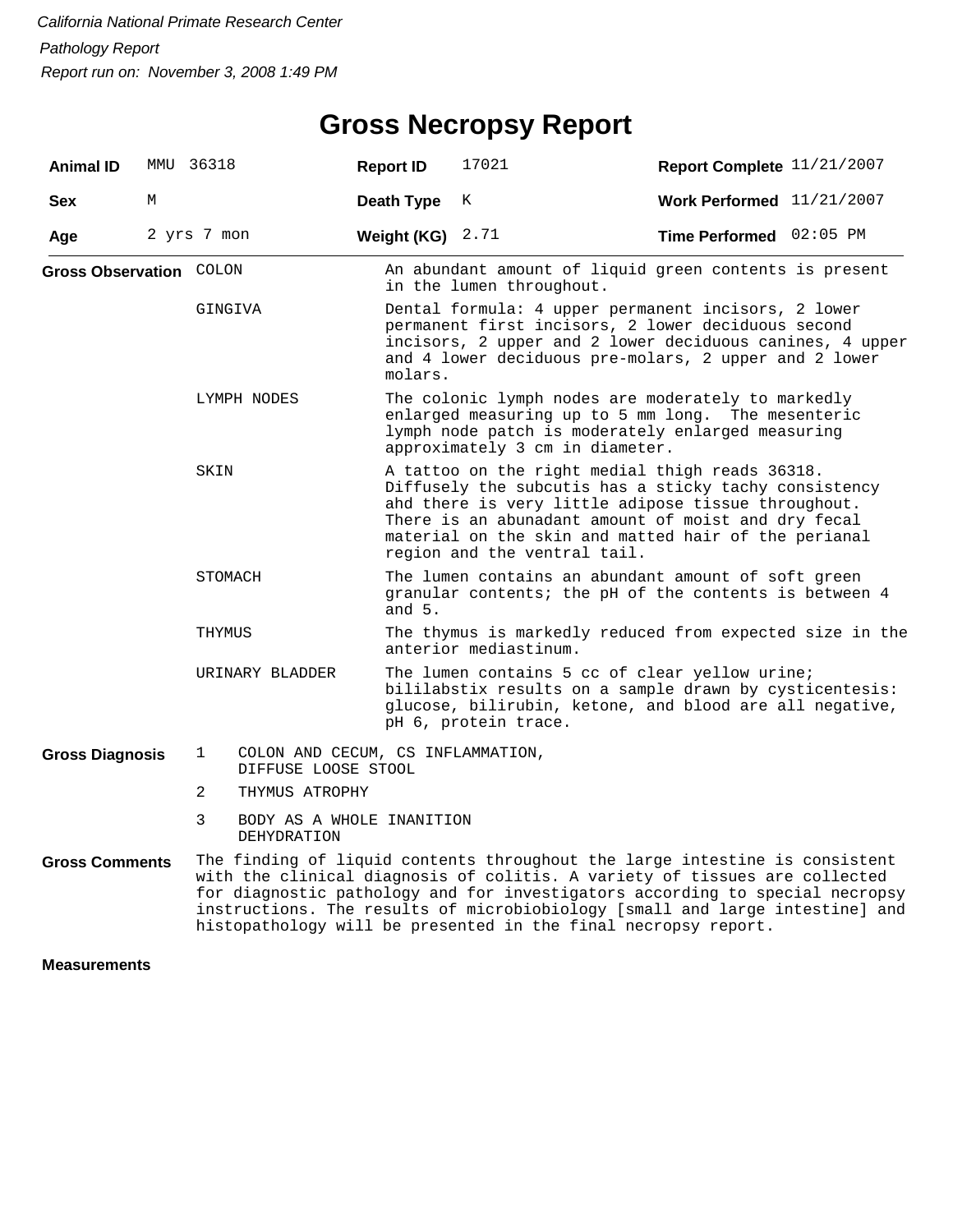| <b>Animal ID</b>                  | MMU                                                                                                                                                                                                                                                                                                                                                                                                                                                                                                                                                                                                               | 36350          |                                                   | <b>Report ID</b>   | 16141                                                                                                                                                                    | Report Complete 10/03/2007                                                                   |  |  |
|-----------------------------------|-------------------------------------------------------------------------------------------------------------------------------------------------------------------------------------------------------------------------------------------------------------------------------------------------------------------------------------------------------------------------------------------------------------------------------------------------------------------------------------------------------------------------------------------------------------------------------------------------------------------|----------------|---------------------------------------------------|--------------------|--------------------------------------------------------------------------------------------------------------------------------------------------------------------------|----------------------------------------------------------------------------------------------|--|--|
| <b>Sex</b>                        | $\mathbf F$                                                                                                                                                                                                                                                                                                                                                                                                                                                                                                                                                                                                       |                |                                                   | Death Type         | K                                                                                                                                                                        | Work Performed 10/03/2007                                                                    |  |  |
| Age                               |                                                                                                                                                                                                                                                                                                                                                                                                                                                                                                                                                                                                                   | 2 yrs 6 mon    |                                                   | Weight (KG) $4.15$ |                                                                                                                                                                          | Time Performed 09:30 AM                                                                      |  |  |
| Gross Observation SKELETAL MUSCLE |                                                                                                                                                                                                                                                                                                                                                                                                                                                                                                                                                                                                                   |                |                                                   |                    |                                                                                                                                                                          | Diffusely the skeletal muscle of the distal left<br>forelimb was tan grey with red mottling. |  |  |
|                                   |                                                                                                                                                                                                                                                                                                                                                                                                                                                                                                                                                                                                                   | SKIN           |                                                   |                    | Multifocally the skin of the distal digits of the left<br>forelimb was black and there was ucleration over the<br>left wrist and medial palmar surface of the left hand. |                                                                                              |  |  |
|                                   |                                                                                                                                                                                                                                                                                                                                                                                                                                                                                                                                                                                                                   | THYMUS         |                                                   |                    | the anterior mediastinum.                                                                                                                                                | the thymus was moderately reduced from expected size in                                      |  |  |
| <b>Gross Diagnosis</b>            |                                                                                                                                                                                                                                                                                                                                                                                                                                                                                                                                                                                                                   | $\mathbf{1}$   | SKELETAL MUSCLE NECROSIS, DIFFUSE                 |                    |                                                                                                                                                                          | distal left forelimb                                                                         |  |  |
|                                   |                                                                                                                                                                                                                                                                                                                                                                                                                                                                                                                                                                                                                   | $\overline{2}$ | SKIN OF DORSAL AREA OF WRIST<br><b>ULCERATION</b> |                    |                                                                                                                                                                          | dorsal left wrist and palmar left<br>hand                                                    |  |  |
|                                   |                                                                                                                                                                                                                                                                                                                                                                                                                                                                                                                                                                                                                   | 3              | THYMUS INVOLUTION                                 |                    |                                                                                                                                                                          |                                                                                              |  |  |
| <b>Gross Comments</b>             | Extensive skeletal muscle necrosis of the left distal forelimd and<br>accompanying nerosis of the skin of the distal end of the digits of the left<br>hand is suggestive of vascular compromise and infarction which may have been<br>due to either vascular traumatic damge and/or thrombosis. Avariety were<br>collected for histopathology and selected tissues were collected for the<br>biospecimen request program. The skeletal muscle of the distal left forelimb<br>was swabbed for bacterial culture. The results of microbiology and<br>histopathology will be presented int he final necropsy report. |                |                                                   |                    |                                                                                                                                                                          |                                                                                              |  |  |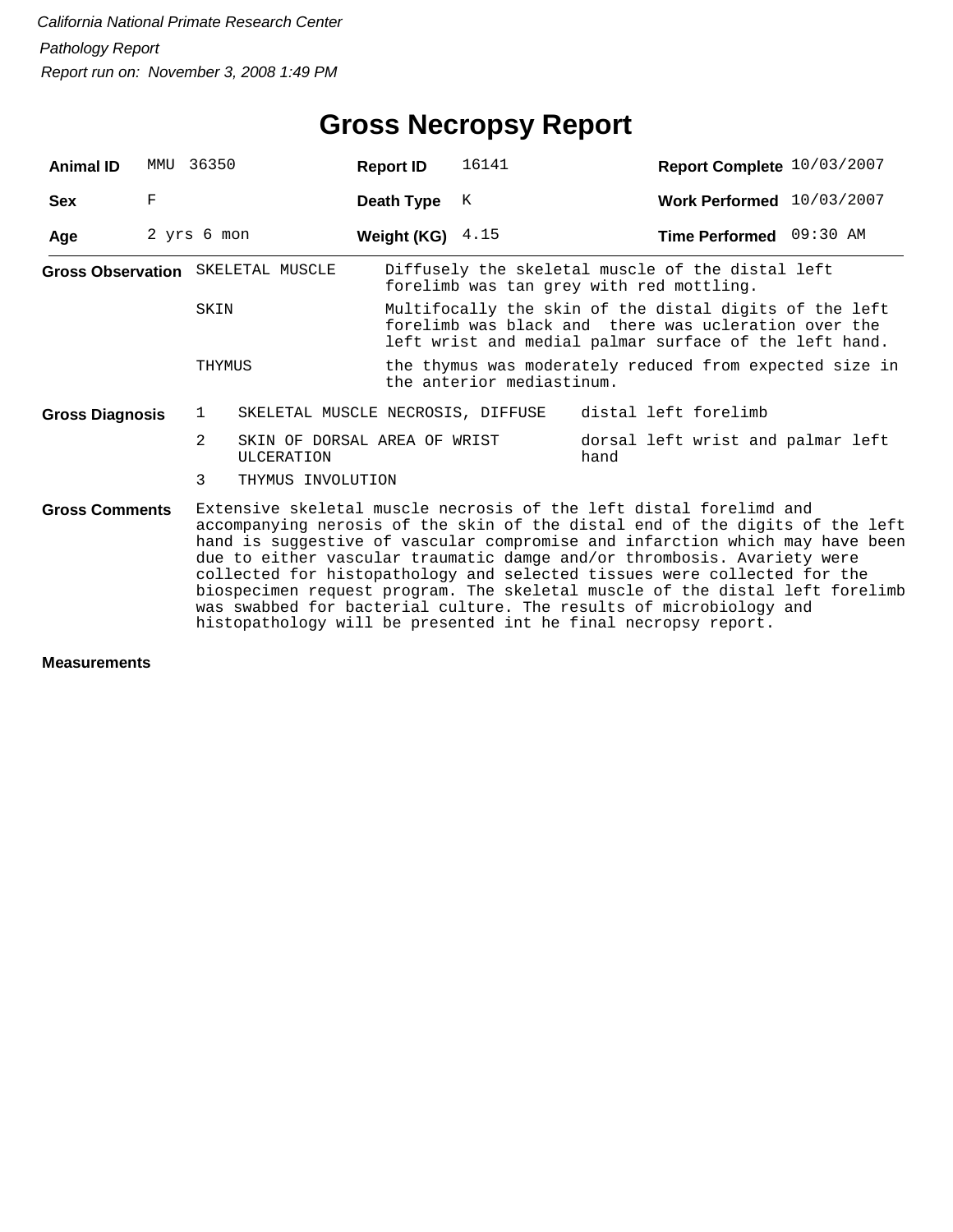| <b>Animal ID</b>       |   | MMU 36353                                               | <b>Report ID</b>   | 18601                                                                                                                                                | <b>Report Complete</b>              |  |  |  |
|------------------------|---|---------------------------------------------------------|--------------------|------------------------------------------------------------------------------------------------------------------------------------------------------|-------------------------------------|--|--|--|
| <b>Sex</b>             | M |                                                         | Death Type         | X                                                                                                                                                    | Work Performed 02/20/2008           |  |  |  |
| Age                    |   | $2$ yrs $10$ mon                                        | Weight (KG) $3.55$ |                                                                                                                                                      | Time Performed 09:00 AM             |  |  |  |
|                        |   | Gross Observation BODY AS A WHOLE                       |                    | The SHIV animal is presented thin and dehydrated.                                                                                                    |                                     |  |  |  |
|                        |   | LYMPH NODES                                             | tract.             | Lymph nodes are generally prominent to enlarged,<br>particularly those associated with the gastrointestinal                                          |                                     |  |  |  |
|                        |   | SPLEEN                                                  |                    | The spleen is mildly enlarged.                                                                                                                       |                                     |  |  |  |
| STOMACH                |   |                                                         |                    | The gastric mucosa is multifocally stippled with<br>pinpoint erythema, most notably in fundus, body near the<br>junction with antrum, and in antrum. |                                     |  |  |  |
| <b>Gross Diagnosis</b> |   | BODY AS A WHOLE INANITION<br>1<br><b>DEHYDRATION</b>    |                    |                                                                                                                                                      |                                     |  |  |  |
|                        |   | 2<br>LYMPH NODES, GENERALIZED<br><b>HYPERTROPHY</b>     |                    |                                                                                                                                                      | (lymphadenopathy, mild to moderate) |  |  |  |
|                        |   | 3<br>SPLEEN HYPERTROPHY                                 |                    |                                                                                                                                                      | (splenomegaly)                      |  |  |  |
|                        |   | 4<br>STOMACH INFLAMMATION, MULTIFOCAL<br>GASTRITIS, NOS |                    |                                                                                                                                                      |                                     |  |  |  |
| <b>Gross Comments</b>  |   | Tissues are collected per project protocol.             |                    |                                                                                                                                                      |                                     |  |  |  |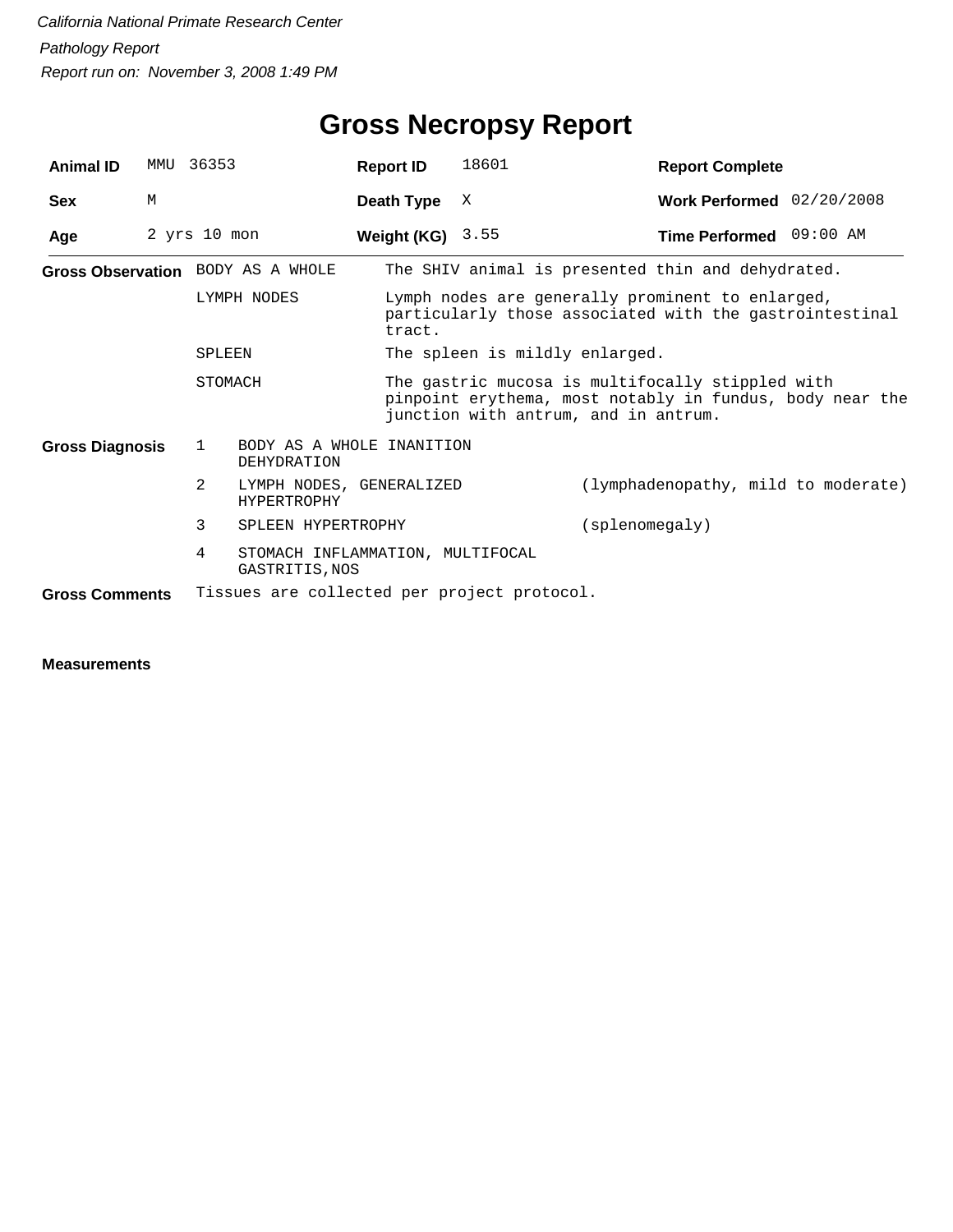## **Final Necropsy Report**

| <b>Animal ID</b>                    |       | MMU 36377   |                   | <b>Report ID</b>                                                                                                                                                                                                                                                                                                                                                            | 21985                                                                                                                                                                                                                                                             | Report Complete 09/03/2008                                                                                                                                                                                                                                                                                                                                                                                                 |  |  |
|-------------------------------------|-------|-------------|-------------------|-----------------------------------------------------------------------------------------------------------------------------------------------------------------------------------------------------------------------------------------------------------------------------------------------------------------------------------------------------------------------------|-------------------------------------------------------------------------------------------------------------------------------------------------------------------------------------------------------------------------------------------------------------------|----------------------------------------------------------------------------------------------------------------------------------------------------------------------------------------------------------------------------------------------------------------------------------------------------------------------------------------------------------------------------------------------------------------------------|--|--|
| <b>Sex</b>                          | F     |             |                   | Death Type                                                                                                                                                                                                                                                                                                                                                                  | D                                                                                                                                                                                                                                                                 | Work Performed 01/23/2008                                                                                                                                                                                                                                                                                                                                                                                                  |  |  |
| Age                                 |       | 2 yrs 9 mon |                   | Weight (KG) $3.39$                                                                                                                                                                                                                                                                                                                                                          |                                                                                                                                                                                                                                                                   | Time Performed 12:00 AM                                                                                                                                                                                                                                                                                                                                                                                                    |  |  |
| Final Observations GASTROINTESTINAL |       | TRACT       |                   |                                                                                                                                                                                                                                                                                                                                                                             | and bulge ventrally.                                                                                                                                                                                                                                              | Two upper and two lower permanent 1st incisors, two<br>upper and two lower deciduous 2nd incisors there are 2<br>upper and two lower deciduous canines, four upper and<br>four deciduous promoters. The oral cavity contains a<br>small amount of green masticate material. Bilaterally<br>the cheek pouches are full of masticated green material                                                                         |  |  |
|                                     |       |             |                   | -Two upper and two lower permanent 1st incisors, two<br>upper and two lower deciduous 2nd incisors there are 2<br>upper and two lower deciduous canines, four upper and<br>four deciduous promoters. The oral cavity contains a<br>small amount of green masticate material. Bilaterally<br>the cheek pouches are full of masticated green material<br>and bulge ventrally. |                                                                                                                                                                                                                                                                   |                                                                                                                                                                                                                                                                                                                                                                                                                            |  |  |
|                                     | HEART |             |                   | ventricular lumen                                                                                                                                                                                                                                                                                                                                                           | The inside and outside diameter of the left ventricle at<br>the midpoint between apex in base is 2 and 22 mm<br>respectively. Circumferential the wall of a left<br>ventricle appears markedly thinkened with a<br>corresponding decrease in diameter of the left |                                                                                                                                                                                                                                                                                                                                                                                                                            |  |  |
|                                     |       | KIDNEY      |                   | The medulla is a dark red congested color diffusely.                                                                                                                                                                                                                                                                                                                        |                                                                                                                                                                                                                                                                   |                                                                                                                                                                                                                                                                                                                                                                                                                            |  |  |
|                                     |       | LIVER       |                   | surface.                                                                                                                                                                                                                                                                                                                                                                    |                                                                                                                                                                                                                                                                   | The parenchyma is a dark red congested color with slight<br>accentuation of the lobular pattern over the capsular                                                                                                                                                                                                                                                                                                          |  |  |
|                                     |       | LUNG        |                   |                                                                                                                                                                                                                                                                                                                                                                             | congested color, the edges are pink.                                                                                                                                                                                                                              | Approximately 95 percent of the lung is a dark red                                                                                                                                                                                                                                                                                                                                                                         |  |  |
|                                     |       | SKIN        |                   |                                                                                                                                                                                                                                                                                                                                                                             | to the umbilicus on the left side.                                                                                                                                                                                                                                | A tattoo on the right medial thigh of this young female<br>rhesus monkey reads 36377. There is moist green fecal<br>material on the skin and matted hair of the perianal<br>region and the ventral tail. A thin red linear focus<br>measuring approximately 0.1 mm wide and 4mm long is<br>present in the abdominal skin approximately 1 cm lateral<br>This focus is<br>covered with material resembling a dried adhesive. |  |  |
| <b>Final Diagnosis</b>              |       | 1           | HEART HYPERTROPHY |                                                                                                                                                                                                                                                                                                                                                                             |                                                                                                                                                                                                                                                                   | left ventricular myocardial<br>hypertrophy.                                                                                                                                                                                                                                                                                                                                                                                |  |  |

- 2 LUNG CONGESTION
- 3 LIVER CONGESTION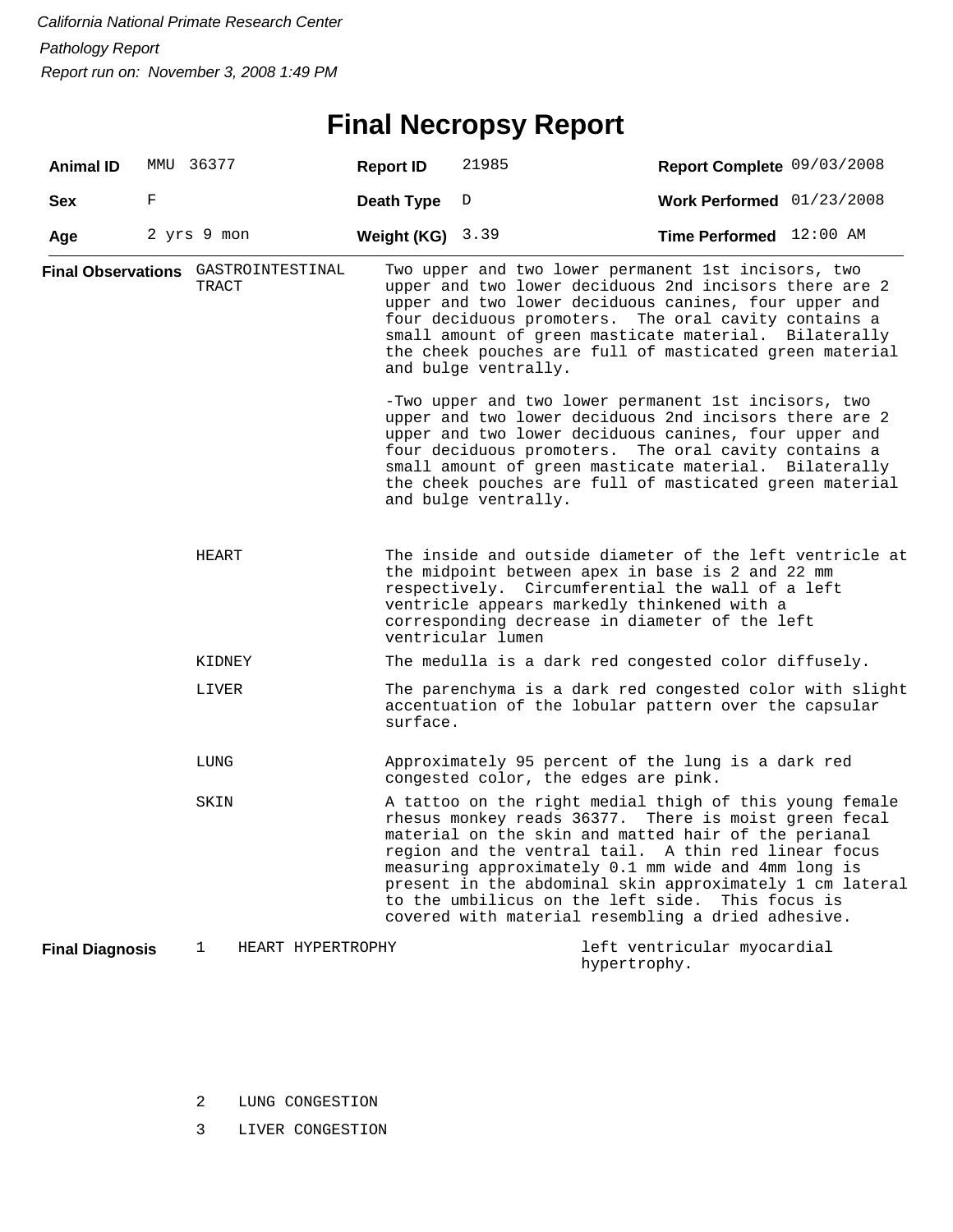| 4 | KIDNEY AND PELVIS, CS CONGESTION                  | medullary congestion                                                                                                                                                                                                    |
|---|---------------------------------------------------|-------------------------------------------------------------------------------------------------------------------------------------------------------------------------------------------------------------------------|
| 5 | COLON INFLAMMATION, NECROTIZING<br>LOOSE STOOL    | colitis: a) lymphocytic-<br>plasmacytic-histiocytic-<br>neutrophilic, diffuse, mild<br>b) crypt epithelial necrosis<br>(nuclear pyknosis), disseminated,<br>basal, moderate<br>c) crypt absceeses, disseminate,<br>mild |
| 6 | LYMPH NODES, GENERALIZED<br>HYPERPLASIA, LYMPHOID | alimentary tract lymph nodes and<br>small intestine mucosal associted<br>lymphoid tissue, multifocal,<br>moderate                                                                                                       |
|   | SPLEEN HYPERPLASIA, LYMPHOID                      | multifocal, moderate                                                                                                                                                                                                    |

Left ventricular hypertrophy has been identified in colony animals at the CNPRC and is the subject of futher investigation. This heart lesion was not attributed to the experimental protocol. The finding of disseminated nuclear pyknosis within colonic crypt epithelium suggests crypt epithelial necrosis possibly due to an infectious etiology. The results of microbiology were negative for a colonic bacterial pathogen. Selective cellular damage within the crypts further suggests a viral etiology, parvovirus and cytomegalovirus were considered as differential diagnoses; however features definitive for either of these agents were not seen by light and electronmicroscopy. Ultrastructurally, interesting small bacteria were found adjacent to the colonic crypt epithelial cells (corroborated by Bob Munn of CCM), however the significance of these organisms is uncertain. Also, immunohistochemistry on colon using antibody for canine parvovirus was negative. The cause of diarrhea and colitis with crypt necrosis is uncertain but may be related to the immunocompromised state of this animal. **Final Comments**

> imicrobiology-the small and large intestine were negative for bacterial pathoggens. clinical pathology-adequate cellularity few megakaryocytes moderate numbers of lymphocytes erythroid series appears complete and normal myeloid series is incomplete with a moderate left shift and marked decrease in mature forms; M:E ratio approx. 3:1 body weight-3.39 Kg. Organ weight (g) adrenal glands-0.848 kidneys-24.214 lung-27.961 pituitary gland-0.055 thyroid andparathyroid glands-0.352 brain-104.980 heart-13.862 liver-106.792 ovaries-0.156 spleen-3.030 thymus-5.313 pancreas-4.349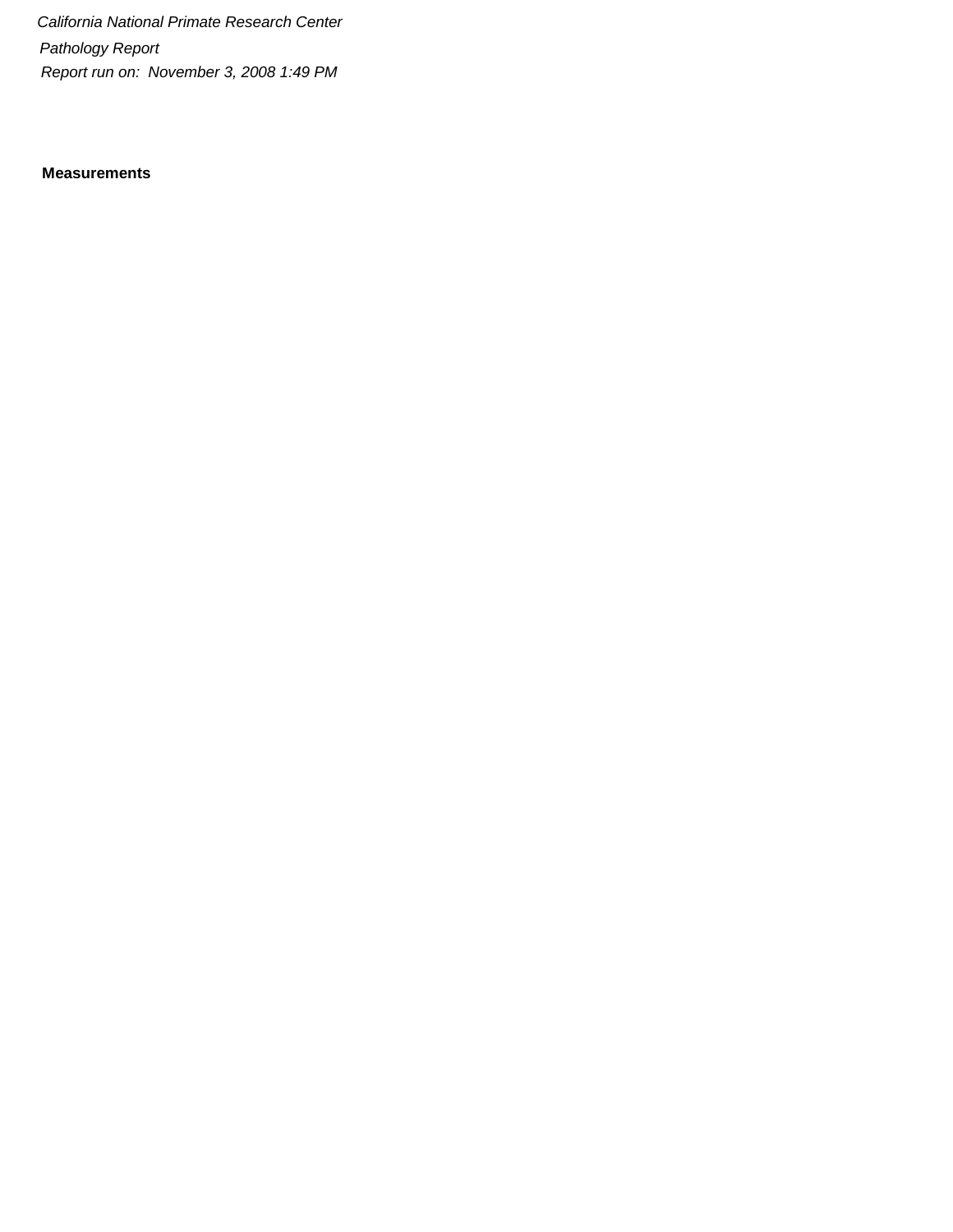## **Gross Necropsy Report**

| <b>Animal ID</b>       |   | MMU 36383                         |                                                                                                                           | <b>Report ID</b>   | 15501                                                                                                                                     | Report Complete 08/24/2007                                                                                        |                              |  |  |
|------------------------|---|-----------------------------------|---------------------------------------------------------------------------------------------------------------------------|--------------------|-------------------------------------------------------------------------------------------------------------------------------------------|-------------------------------------------------------------------------------------------------------------------|------------------------------|--|--|
| <b>Sex</b>             | F |                                   |                                                                                                                           | Death Type         | D                                                                                                                                         | Work Performed 08/24/2007                                                                                         |                              |  |  |
| Age                    |   | 2 yrs 4 mon                       |                                                                                                                           | Weight (KG) $3.58$ |                                                                                                                                           | Time Performed 11:00 AM                                                                                           |                              |  |  |
|                        |   | Gross Observation BODY AS A WHOLE |                                                                                                                           |                    | The animal is presented markedly thin and severely<br>dehydrated with dark red staining of perianal hair.                                 |                                                                                                                   |                              |  |  |
|                        |   | <b>CECUM</b>                      |                                                                                                                           |                    | The cecal mucosa is thickened and darkly erythematous<br>with numerous, white, thread-like nematode parasites<br>attached (trichuriasis)  |                                                                                                                   |                              |  |  |
|                        |   | COLON                             |                                                                                                                           | liquid.            |                                                                                                                                           | The colonnic mucosa is diffusely thickened and variably<br>erythematous, in some areas dark red, and contents are |                              |  |  |
|                        |   |                                   | The small intestinal mucosa is erythematous, and the<br>ILEUM<br>lumen is dilated with thick pink-yellow mucoid material. |                    |                                                                                                                                           |                                                                                                                   |                              |  |  |
|                        |   | LIP                               |                                                                                                                           |                    | The inner aspect of the right side of the lower lip<br>displays multiple circular lesions which vary from<br>bullous to eroded/ulcerated. |                                                                                                                   |                              |  |  |
|                        |   |                                   | LYMPH NODES                                                                                                               | enlarged.          |                                                                                                                                           | Lymoph nodes associated with the GIT are prominent to                                                             |                              |  |  |
|                        |   | STOMACH                           |                                                                                                                           |                    |                                                                                                                                           | The gastric mucosa is irregularly stippled with erythema<br>and contains nothing but thick yellow mucus.          |                              |  |  |
|                        |   | THYMUS                            |                                                                                                                           |                    | The thymus is small even for an animal this age.                                                                                          |                                                                                                                   |                              |  |  |
| <b>Gross Diagnosis</b> |   | $\mathbf 1$                       | BODY AS A WHOLE INANITION<br>DEHYDRATION                                                                                  |                    |                                                                                                                                           |                                                                                                                   |                              |  |  |
|                        |   | 2                                 | COLONIC MUCOUS MEMBRANE<br>INFLAMMATION, DIFFUSE COLITIS                                                                  |                    |                                                                                                                                           |                                                                                                                   |                              |  |  |
|                        |   | 3                                 | CECUM INFLAMMATION, DIFFUSE<br>TYPHLITIS, NOS                                                                             |                    |                                                                                                                                           |                                                                                                                   |                              |  |  |
|                        |   | 4                                 | CECUM TRICHURIASIS                                                                                                        |                    |                                                                                                                                           |                                                                                                                   |                              |  |  |
|                        |   | 5                                 | STOMACH INFLAMMATION GASTRITIS, NOS                                                                                       |                    |                                                                                                                                           |                                                                                                                   |                              |  |  |
|                        |   | 6                                 | ILEUM INFLAMMATION ENTERITIS, NOS                                                                                         |                    |                                                                                                                                           |                                                                                                                   |                              |  |  |
|                        |   | 7                                 | LIP INFLAMMATION, FOCAL ULCERATIVE                                                                                        |                    |                                                                                                                                           | (chelitis)                                                                                                        |                              |  |  |
|                        |   | 8                                 | LYMPH NODE HYPERTROPHY                                                                                                    |                    |                                                                                                                                           | mesenteric, gastric)                                                                                              | (lymphadenopathy, paracolic, |  |  |
|                        |   | 9                                 | THYMUS ATROPHY                                                                                                            |                    |                                                                                                                                           |                                                                                                                   |                              |  |  |
| <b>Gross Comments</b>  |   |                                   | tissues is saved in formalin.                                                                                             |                    |                                                                                                                                           | The colon and ileum are swabbed for bacterial culture, and a full set of                                          |                              |  |  |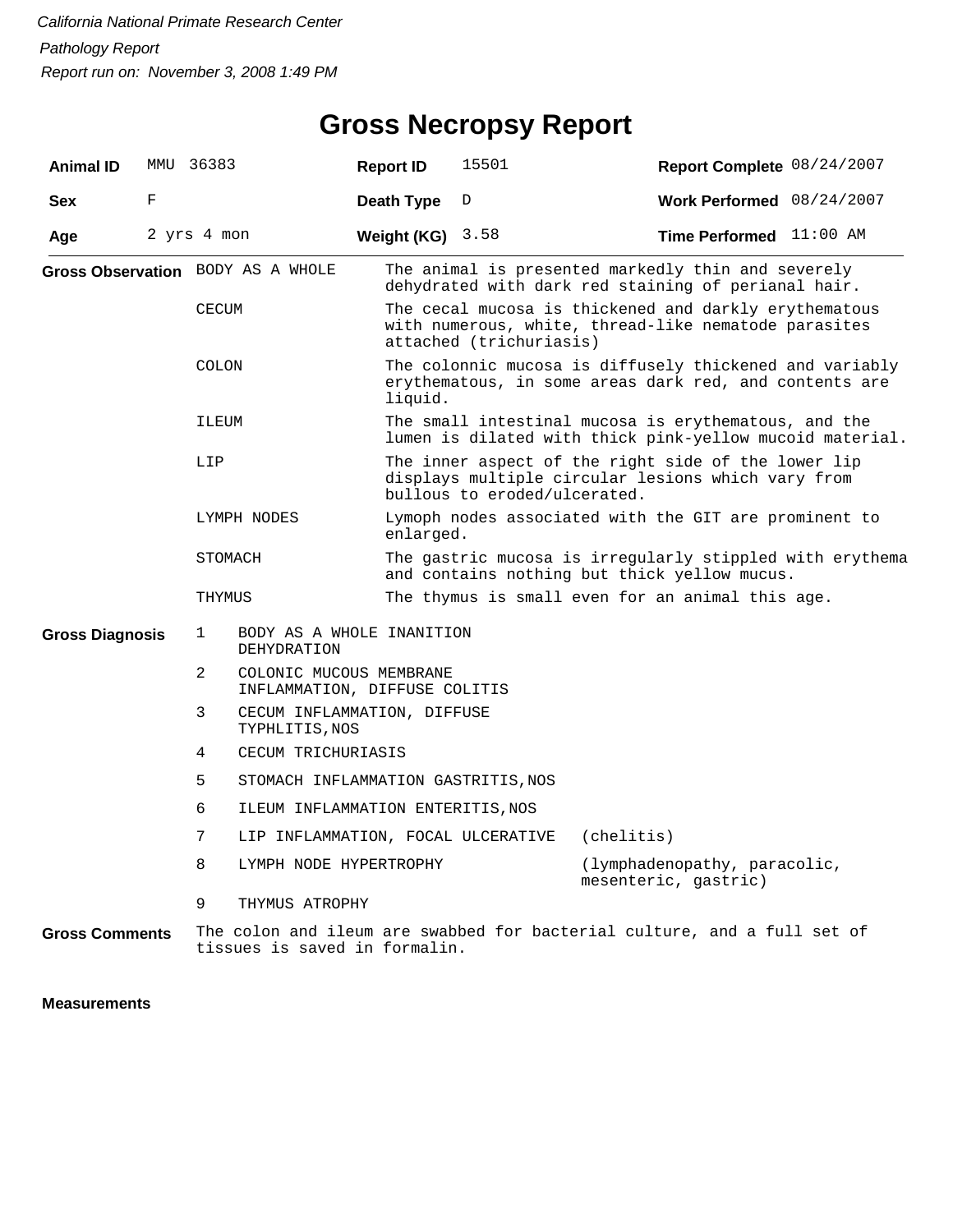# **Final Necropsy Report**

| <b>Animal ID</b>                                            | MMU | 36424                              | <b>Report ID</b>   | 22021                                                                                                                                            | Report Complete 08/14/2008 |            |
|-------------------------------------------------------------|-----|------------------------------------|--------------------|--------------------------------------------------------------------------------------------------------------------------------------------------|----------------------------|------------|
| <b>Sex</b>                                                  | F   |                                    | Death Type         | X                                                                                                                                                | <b>Work Performed</b>      | 04/16/2008 |
| Age                                                         |     | 3 yrs 0 mon                        | Weight (KG) $3.77$ |                                                                                                                                                  | <b>Time Performed</b>      | 12:00 AM   |
|                                                             |     | Final Observations BODY AS A WHOLE | examined           | There were no significant changes in the tissues                                                                                                 |                            |            |
| BODY AS A WHOLE NORMAL APPEARANCE<br><b>Final Diagnosis</b> |     |                                    |                    |                                                                                                                                                  |                            |            |
| <b>Final Comments</b>                                       |     |                                    |                    | There were no significant changes in the tissues examined. All tissues are<br>given to investigators. This is a gross and final necropsy report. |                            |            |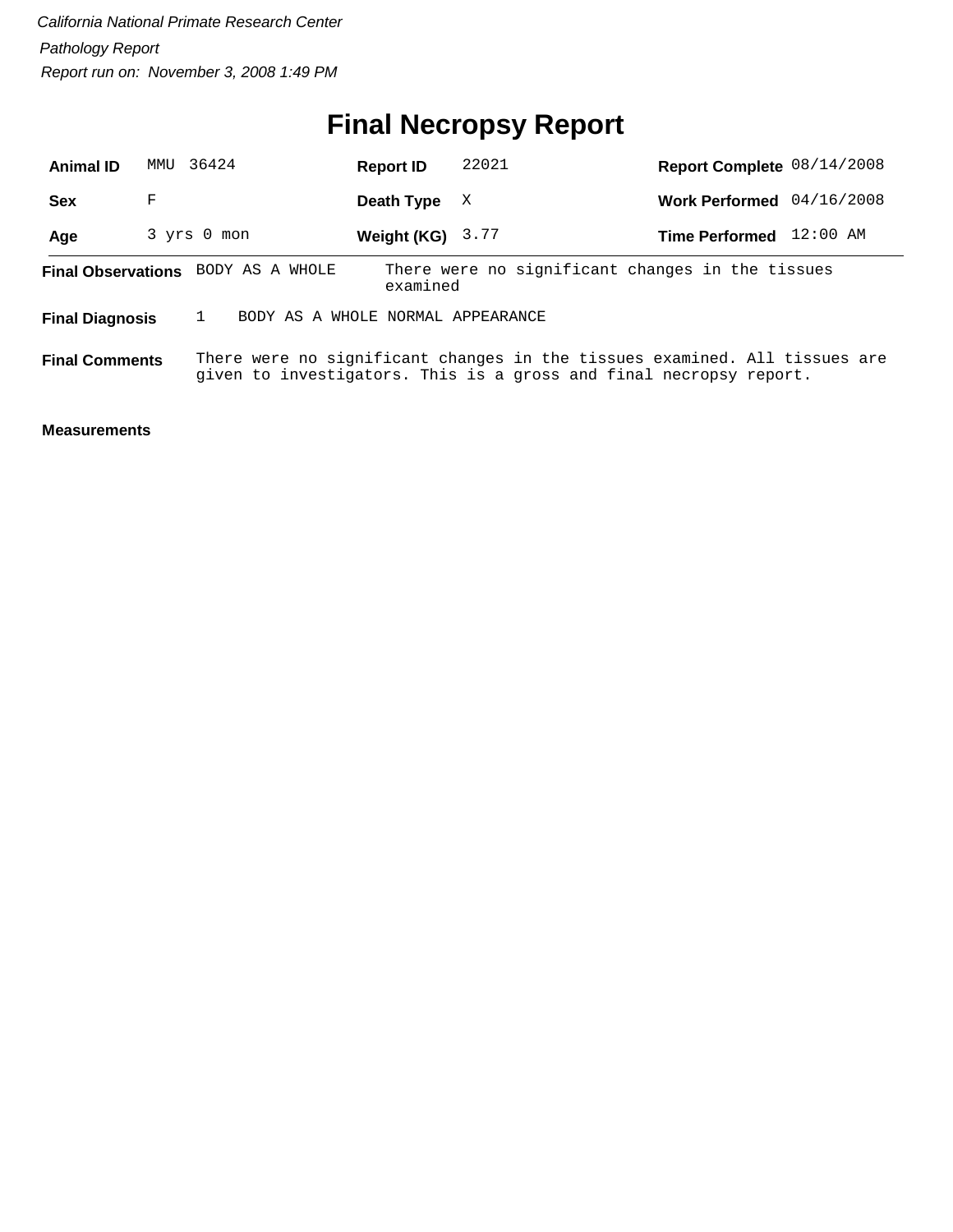## **Gross Necropsy Report**

| <b>Animal ID</b>               | MMU                                       | 36428           | <b>Report ID</b>                                                                                                 | 16941                                                                                                                                                                                                                          | Report Complete 11/19/2007                                                                                                                                                                                                                                                                |  |  |  |
|--------------------------------|-------------------------------------------|-----------------|------------------------------------------------------------------------------------------------------------------|--------------------------------------------------------------------------------------------------------------------------------------------------------------------------------------------------------------------------------|-------------------------------------------------------------------------------------------------------------------------------------------------------------------------------------------------------------------------------------------------------------------------------------------|--|--|--|
| <b>Sex</b>                     | F                                         |                 | Death Type                                                                                                       | K                                                                                                                                                                                                                              | Work Performed $11/19/2007$                                                                                                                                                                                                                                                               |  |  |  |
| Age                            |                                           | 2 yrs 7 mon     | Weight (KG)                                                                                                      | 3.3                                                                                                                                                                                                                            | Time Performed 10:10 AM                                                                                                                                                                                                                                                                   |  |  |  |
| <b>Gross Observation HEART</b> |                                           |                 | respectively.                                                                                                    |                                                                                                                                                                                                                                | The inside and outside diameter of the left ventricl at<br>the midpoint between the apex and base is 10 and 22 mm                                                                                                                                                                         |  |  |  |
| JOINT                          |                                           |                 |                                                                                                                  | The snovial membrane of the left stifle joint is a light<br>red brown congested color. There is loss of articular<br>cartilage over the proximal femoral condyles and the<br>surface has a reddish brown roughened appearance. |                                                                                                                                                                                                                                                                                           |  |  |  |
| LYMPH NODES                    |                                           | long.           | The inguinal and obturator lymph nodes on teh left side<br>are mildly to moderately enlarged measuring 3 to 5 mm |                                                                                                                                                                                                                                |                                                                                                                                                                                                                                                                                           |  |  |  |
|                                |                                           | SKIN            | 36428.                                                                                                           | A tattoo on the skin of the right medial thigh reads                                                                                                                                                                           |                                                                                                                                                                                                                                                                                           |  |  |  |
|                                |                                           | URINARY BLADDER |                                                                                                                  |                                                                                                                                                                                                                                | The bladder contains approximately 5 cc of yellow turbid<br>urine; bililabstix results on a sample fo urine drawn by<br>cysticentesis glucose, bilirubin, ketone, and blood are<br>all negative, pH 7.5, protein trace.                                                                   |  |  |  |
| <b>Gross Diagnosis</b>         |                                           | $\mathbf{1}$    | KNEE JOINT INFLAMMATION, EROSIVE                                                                                 |                                                                                                                                                                                                                                | Arthritis, left stifle                                                                                                                                                                                                                                                                    |  |  |  |
|                                | inguinal and obturator<br>lymphadenopathy |                 |                                                                                                                  |                                                                                                                                                                                                                                |                                                                                                                                                                                                                                                                                           |  |  |  |
| <b>Gross Comments</b>          |                                           |                 |                                                                                                                  |                                                                                                                                                                                                                                | The finding of congested synovial membranes with accompanying articular<br>cartilage erosion of the lateral femoral condyles is consistent with the<br>clinical diagnosis of arthritis. The results of microbiology and<br>histopathology will be presented in the final necropsy report. |  |  |  |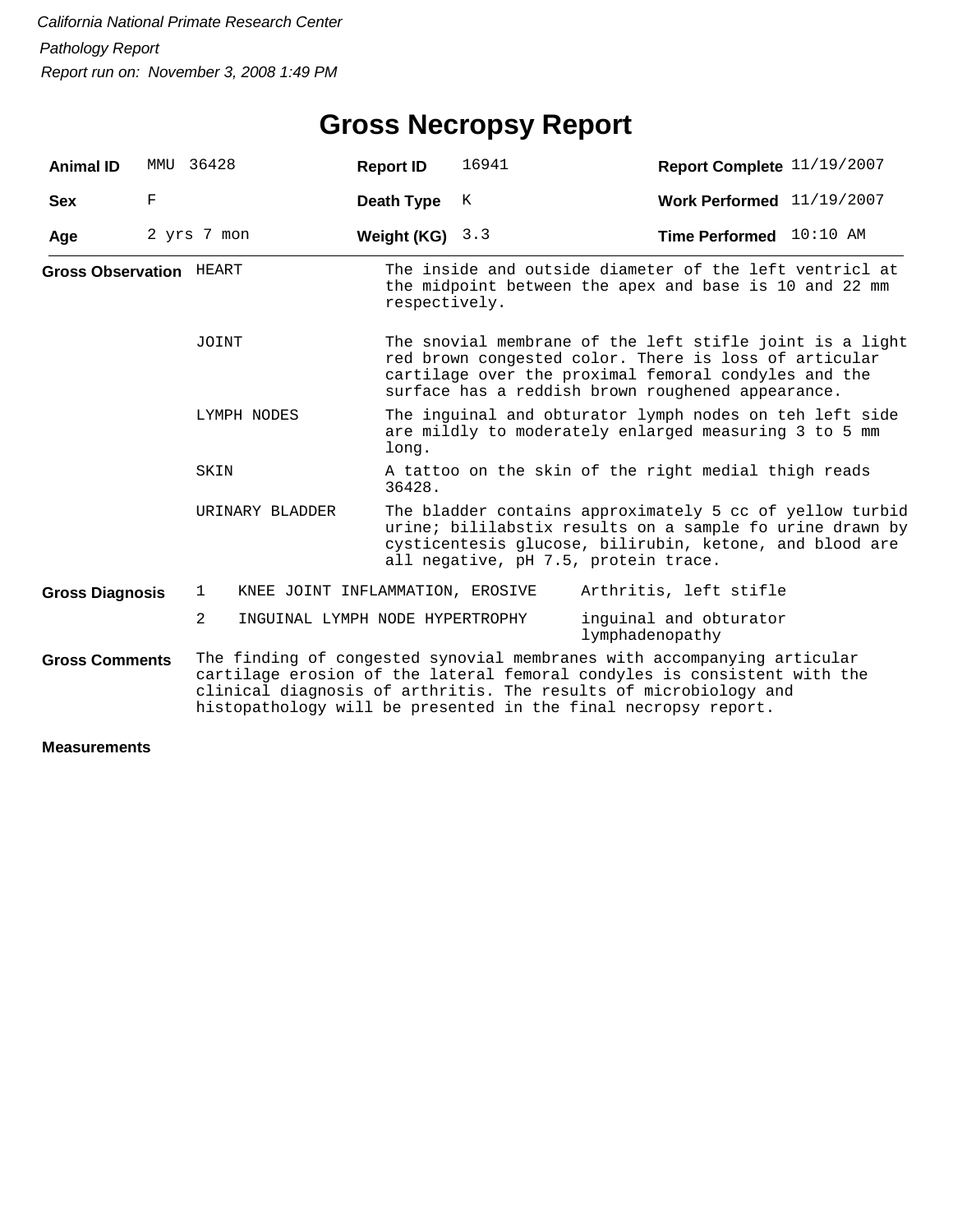## **Gross Necropsy Report**

| <b>Animal ID</b>         | MMU 36488 |                                                                                       | <b>Report ID</b>   | 18961                                                                                             | <b>Report Complete</b>         |  |
|--------------------------|-----------|---------------------------------------------------------------------------------------|--------------------|---------------------------------------------------------------------------------------------------|--------------------------------|--|
| <b>Sex</b>               | M         |                                                                                       | Death Type         | X                                                                                                 | Work Performed 03/06/2008      |  |
| Age                      |           | $2$ yrs $10$ mon                                                                      | Weight (KG) $5.27$ |                                                                                                   | Time Performed 09:00 AM        |  |
| <b>Gross Observation</b> |           | BODY AS A WHOLE<br>LYMPH NODES                                                        |                    | The SHIV inoculated animal is presented thin.<br>Lymph nodes are generally prominent to enlarged. |                                |  |
| <b>Gross Diagnosis</b>   |           | BODY AS A WHOLE INANITION SHIV<br>2<br>LYMPH NODES, GENERALIZED<br><b>HYPERTROPHY</b> |                    |                                                                                                   | (lymphadenopathy, generalized) |  |
| <b>Gross Comments</b>    |           | protocol.                                                                             |                    | The animal is perfused with saline, and tissues are collected per project                         |                                |  |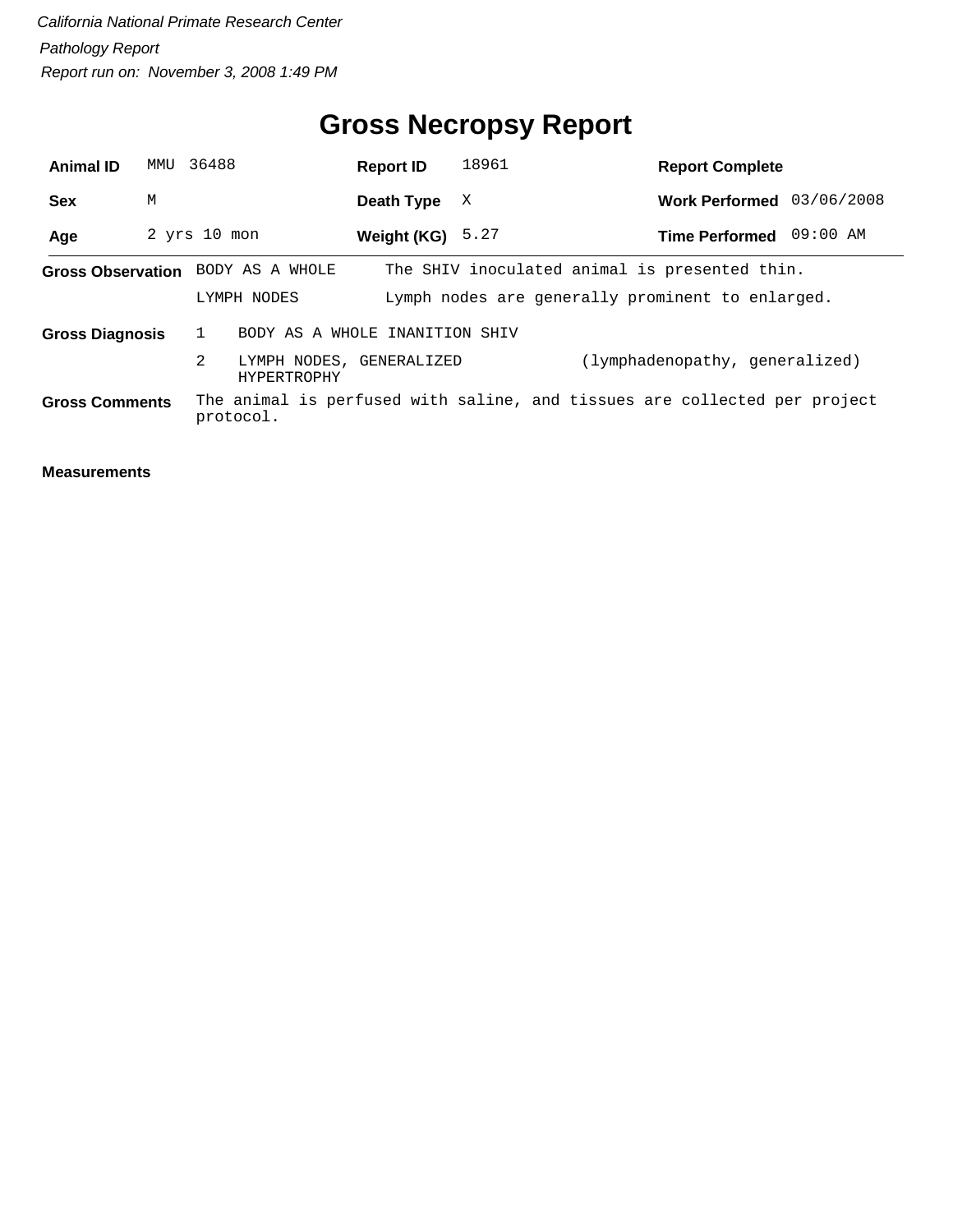| <b>Animal ID</b>       | MMU | 36544          |                                                                         | <b>Report ID</b> | 18401                                                                                                                                                   | <b>Report Complete</b>                                                                                    |  |  |
|------------------------|-----|----------------|-------------------------------------------------------------------------|------------------|---------------------------------------------------------------------------------------------------------------------------------------------------------|-----------------------------------------------------------------------------------------------------------|--|--|
| <b>Sex</b>             | M   |                |                                                                         | Death Type       | X                                                                                                                                                       | Work Performed 02/06/2008                                                                                 |  |  |
| Age                    |     | 2 yrs 9 mon    |                                                                         | Weight (KG)      | 3.11                                                                                                                                                    | Time Performed 09:00 AM                                                                                   |  |  |
|                        |     |                | Gross Observation BODY AS A WHOLE                                       |                  |                                                                                                                                                         | The SHIV inoculated animal is presented thin.                                                             |  |  |
|                        |     | <b>COLON</b>   |                                                                         |                  | Colonic mucosa is diffusely thickened, and contents are<br>soft to liquid.                                                                              |                                                                                                           |  |  |
|                        |     |                | <b>DUODENUM</b>                                                         | ervthematous.    |                                                                                                                                                         | The duodenal mucosa is thickened and multifocally                                                         |  |  |
|                        |     | ILEUM          |                                                                         | ileum.           |                                                                                                                                                         | The mucosa is thickened throughout the length of the                                                      |  |  |
|                        |     |                | JEJUNUM                                                                 |                  |                                                                                                                                                         | The mucosa is diffusely thickened.                                                                        |  |  |
|                        |     |                | LYMPH NODES                                                             | tract.           |                                                                                                                                                         | Lymph nodes are generally prominent to enlarged,<br>especially those associated with the gastrointestinal |  |  |
|                        |     | SPLEEN         |                                                                         |                  | The spleen is moderately enlarged.                                                                                                                      |                                                                                                           |  |  |
|                        |     |                | STOMACH                                                                 |                  | The gastric mucosa is diffusely thickened and mildly<br>erythematous in the distal portion of the corpus<br>abutting the junction of corpus and antrum. |                                                                                                           |  |  |
|                        |     | THYMUS         |                                                                         |                  | The thymus is somewhat small for an animal this age.                                                                                                    |                                                                                                           |  |  |
| <b>Gross Diagnosis</b> |     | $\mathbf{1}$   | BODY AS A WHOLE INANITION SHIV                                          |                  |                                                                                                                                                         |                                                                                                           |  |  |
|                        |     | $\overline{2}$ | STOMACH INFLAMMATION GASTRITIS, NOS                                     |                  |                                                                                                                                                         |                                                                                                           |  |  |
|                        |     | 3              | GASTROINTESTINAL MUCOUS MEMBRANE<br>INFLAMMATION, DIFFUSE ENTEROCOLITIS |                  |                                                                                                                                                         | (gastroenterocolitis)                                                                                     |  |  |
|                        |     | 4              | SPLEEN HYPERTROPHY                                                      |                  |                                                                                                                                                         | (splenomegaly)                                                                                            |  |  |
|                        |     | 5              | LYMPH NODES, GENERALIZED<br><b>HYPERTROPHY</b>                          |                  |                                                                                                                                                         | (lymphadenopathy)                                                                                         |  |  |
|                        |     | 6              | THYMUS ATROPHY                                                          |                  |                                                                                                                                                         |                                                                                                           |  |  |
| <b>Gross Comments</b>  |     |                | Tissues are collected per project protocol.                             |                  |                                                                                                                                                         |                                                                                                           |  |  |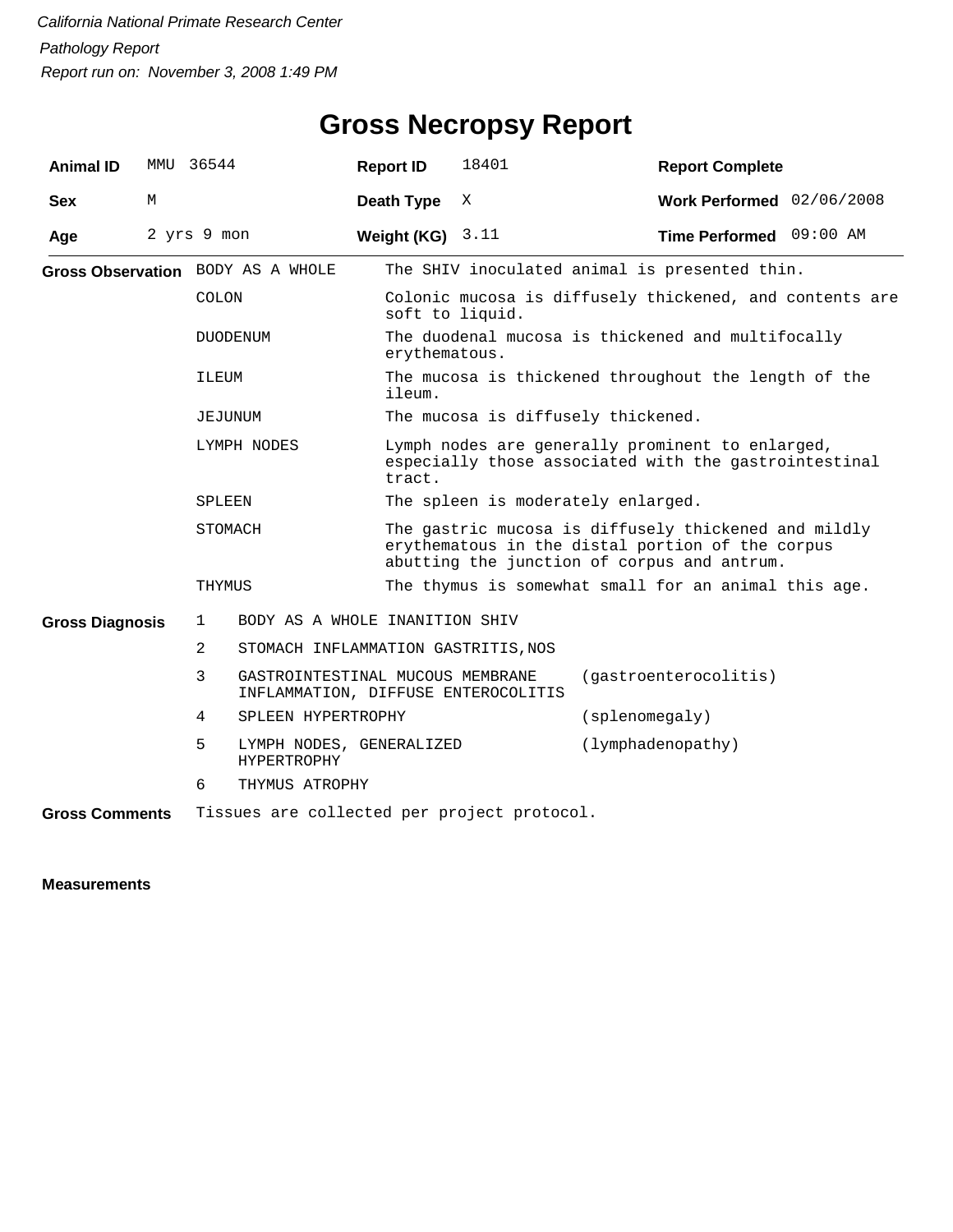## **Final Necropsy Report**

| <b>Animal ID</b>                                                 | MMU | 36550                                        | <b>Report ID</b>   | 17461                                                                                                                                                                                                                    | Report Complete 12/18/2007 |  |
|------------------------------------------------------------------|-----|----------------------------------------------|--------------------|--------------------------------------------------------------------------------------------------------------------------------------------------------------------------------------------------------------------------|----------------------------|--|
| <b>Sex</b>                                                       | M   |                                              | Death Type         | X                                                                                                                                                                                                                        | Work Performed 12/18/2007  |  |
| Age                                                              |     | 2 yrs 8 mon                                  | Weight (KG) $4.39$ |                                                                                                                                                                                                                          | Time Performed 12:30 PM    |  |
|                                                                  |     | Final Observations GASTROINTESTINAL<br>TRACT |                    | The amount of peritoneal fluid and the serosal surfaces<br>of the abdominal cavity are within normal limits. The<br>amount and the appearance of contents throughout is<br>within normal limits.                         |                            |  |
|                                                                  |     | URINARY BLADDER                              | 5.                 | A sample of urine is drawn by cysticentesis, bililabstix<br>results are glucose = $[2000mg/d1]$ , bilirubin negative,<br>ketone large $[160 \text{ mg/dl}]$ , blood and protein negative, pH                             |                            |  |
| $\mathbf{1}$<br>URINARY BLADDER LESION<br><b>Final Diagnosis</b> |     |                                              |                    | Glucosuria [2000 mg/dl], ketonuria<br>larea [160 mg/dl]                                                                                                                                                                  |                            |  |
| <b>Final Comments</b>                                            |     | program.                                     |                    | No gross tissue abnormalities were seen externally or internally. This a<br>gross and final necropsy report, no tissues were collected for<br>investigators. Selected tissues were collected for the biospecimen request |                            |  |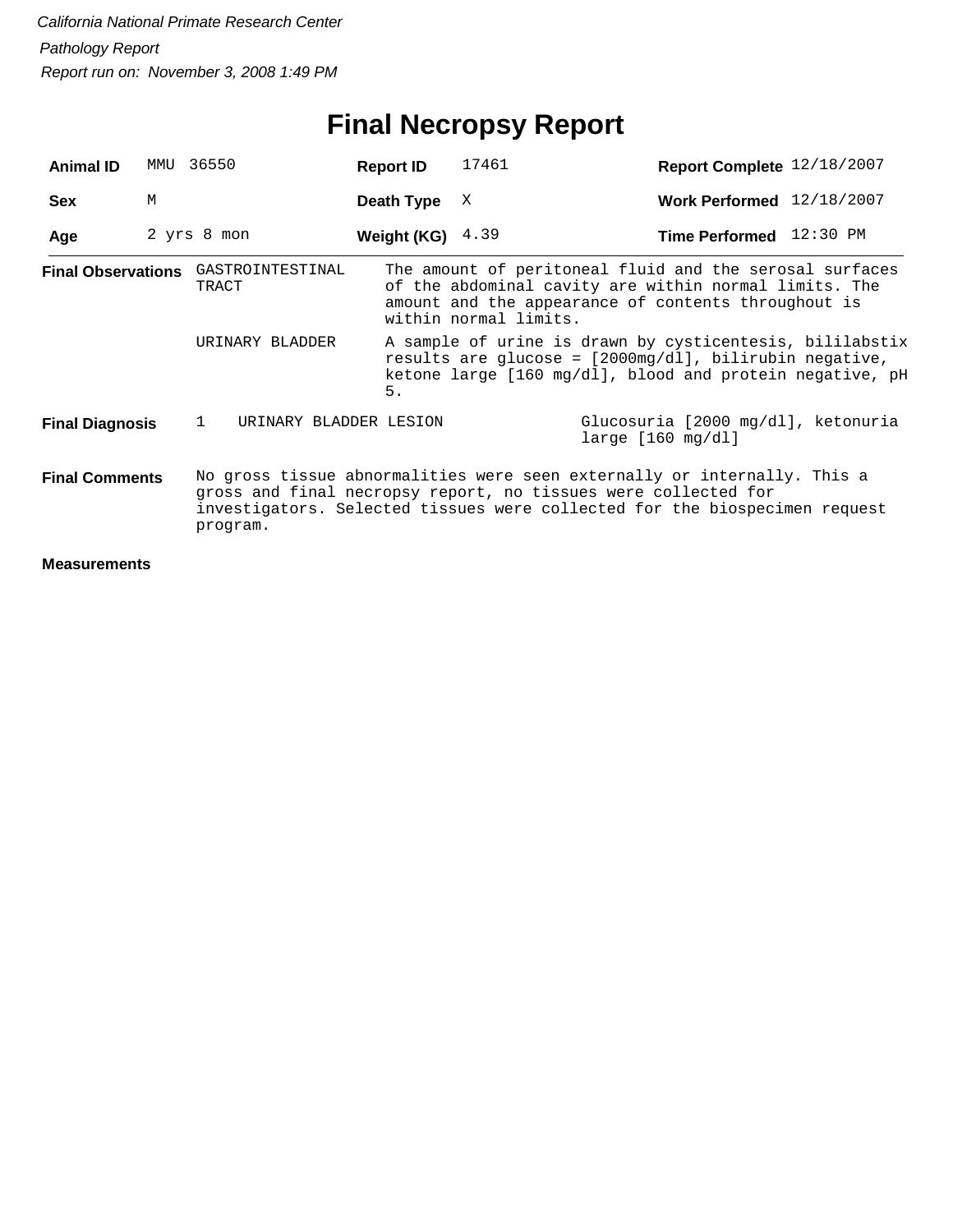| <b>Animal ID</b>       | MMU | 36551                                                                   | <b>Report ID</b>         | 15360                                                                                                                                                                                                                    | Report Complete 08/20/2007    |  |  |  |
|------------------------|-----|-------------------------------------------------------------------------|--------------------------|--------------------------------------------------------------------------------------------------------------------------------------------------------------------------------------------------------------------------|-------------------------------|--|--|--|
| <b>Sex</b>             | F   |                                                                         | Death Type               | K                                                                                                                                                                                                                        | Work Performed 08/20/2007     |  |  |  |
| Age                    |     | 2 yrs 4 mon                                                             | Weight $(KG)$ 3.22       |                                                                                                                                                                                                                          | Time Performed 10:30 AM       |  |  |  |
|                        |     | Gross Observation BODY AS A WHOLE                                       |                          | The animal is presented in good flesh.                                                                                                                                                                                   |                               |  |  |  |
|                        |     | <b>COLON</b>                                                            |                          | The colonic mucosa, particularly proximally, is<br>thickened and erythematous, and contents are liquid.                                                                                                                  |                               |  |  |  |
|                        |     | LYMPH NODES                                                             |                          | Paracolic nodes are prominent to enlarged.                                                                                                                                                                               |                               |  |  |  |
| <b>Gross Diagnosis</b> |     | $\mathbf{1}$                                                            | BODY AS A WHOLE DIARRHEA |                                                                                                                                                                                                                          |                               |  |  |  |
|                        |     | $2^{\circ}$<br>COLONIC MUCOUS MEMBRANE<br>INFLAMMATION, CHRONIC COLITIS |                          |                                                                                                                                                                                                                          |                               |  |  |  |
|                        |     | 3<br>LYMPH NODE HYPERTROPHY                                             |                          |                                                                                                                                                                                                                          | (lymphadenopathy - paracolic) |  |  |  |
| <b>Gross Comments</b>  |     |                                                                         |                          | Tissues are collected to fulfill biospecimen requests (ovaries, oviducts,<br>kidneys, trachea), and a truncated set of tissues is saved in formalin<br>(colon, lymph nodes). The colon is swabbed for bacterial culture. |                               |  |  |  |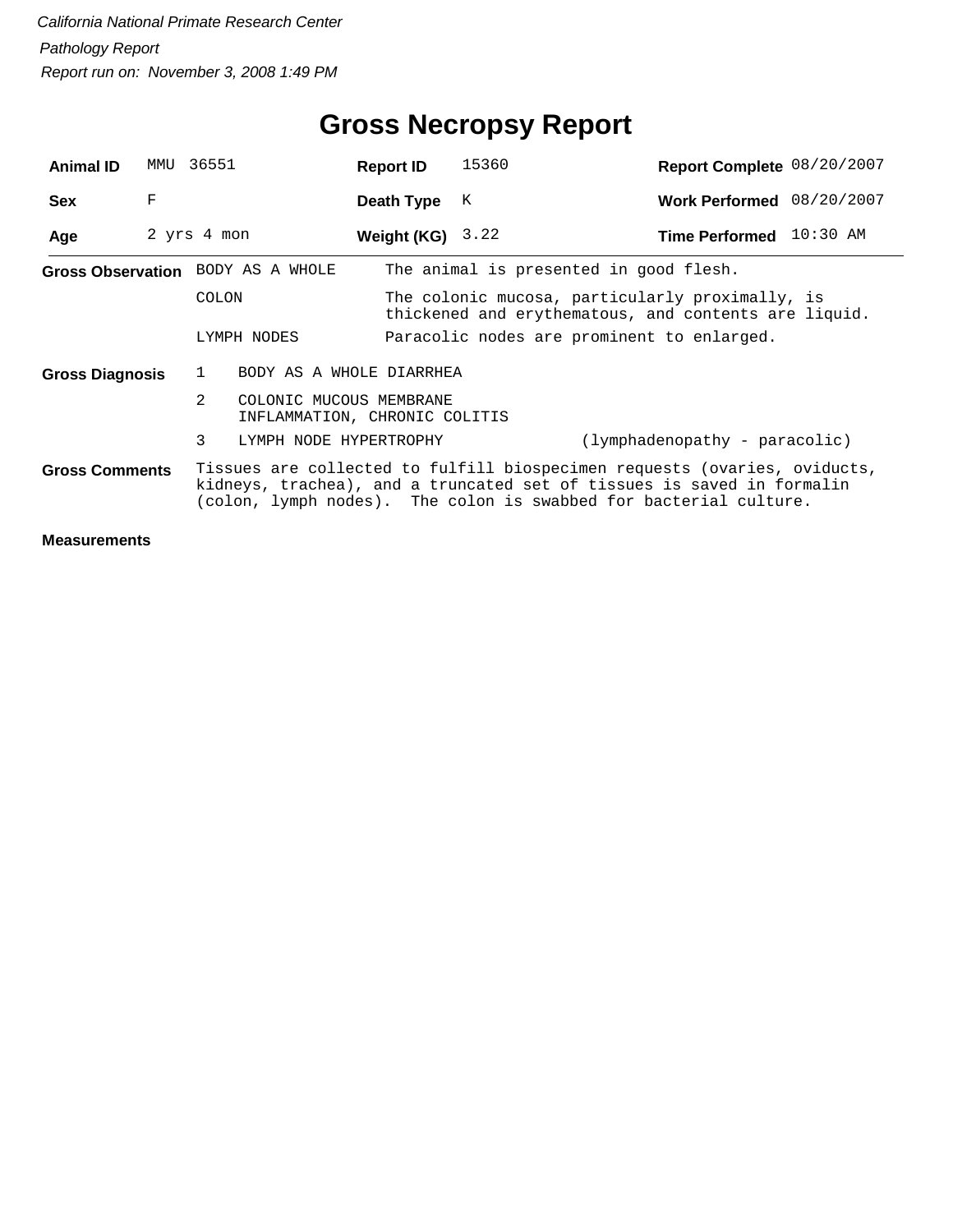## **Final Necropsy Report**

| <b>Animal ID</b>                         | MMU | 36556                       | <b>Report ID</b>           | 18922                                                                            | Report Complete 08/12/2008                                            |  |  |
|------------------------------------------|-----|-----------------------------|----------------------------|----------------------------------------------------------------------------------|-----------------------------------------------------------------------|--|--|
| <b>Sex</b>                               | M   |                             | Death Type                 | X                                                                                | Work Performed 03/05/2008                                             |  |  |
| Age                                      |     | $2$ yrs $10$ mon            | Weight (KG) $4.15$         |                                                                                  | Time Performed 11:30 AM                                               |  |  |
| Gross Observation BODY AS A WHOLE        |     |                             |                            | The animal is presented thin.                                                    |                                                                       |  |  |
|                                          |     | COLON                       |                            | The colonic mucosa is thickened, and contents are soft<br>throughout its length. |                                                                       |  |  |
|                                          |     | LYMPH NODES                 |                            |                                                                                  | Paracolic nodes are prominent to enlarged.                            |  |  |
| <b>Gross Diagnosis</b>                   |     | 1                           | BODY AS A WHOLE INANITION  |                                                                                  |                                                                       |  |  |
|                                          |     | 2                           | COLON INFLAMMATION COLITIS |                                                                                  | (mild)                                                                |  |  |
|                                          |     | 3<br>LYMPH NODE HYPERTROPHY |                            |                                                                                  | (lymphadenopathy - paracolic nodes)                                   |  |  |
| <b>Gross Comments</b><br>histopathology. |     |                             |                            |                                                                                  | Tissues are collected per project protocol - none are saved for CNPRC |  |  |
| <b>Final Observations</b>                |     |                             |                            |                                                                                  |                                                                       |  |  |
|                                          |     |                             |                            |                                                                                  |                                                                       |  |  |
| <b>Final Diagnosis</b>                   |     |                             |                            |                                                                                  |                                                                       |  |  |

**Final Comments** as per grross report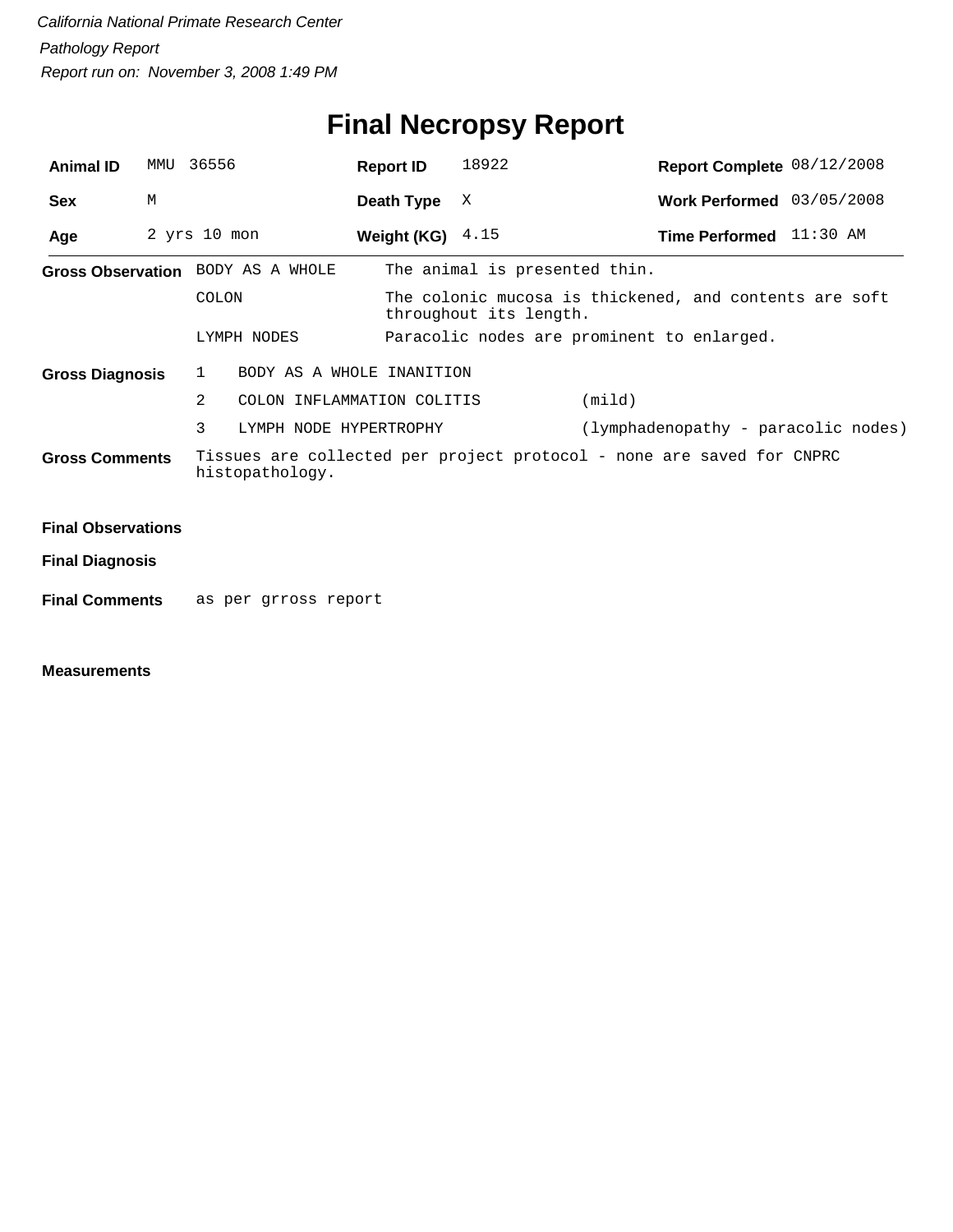## **Final Necropsy Report**

| <b>Animal ID</b> | MMU 36603   | <b>Report ID</b>   | 21969 | Report Complete 08/12/2008  |  |
|------------------|-------------|--------------------|-------|-----------------------------|--|
| Sex              | М           | Death Type $X$     |       | Work Performed $07/24/2007$ |  |
| Age              | 2 yrs 3 mon | Weight $(KG)$ 3.69 |       | Time Performed 12:00 AM     |  |

**Final Observations**

**Final Diagnosis**

**Final Comments** as per gross report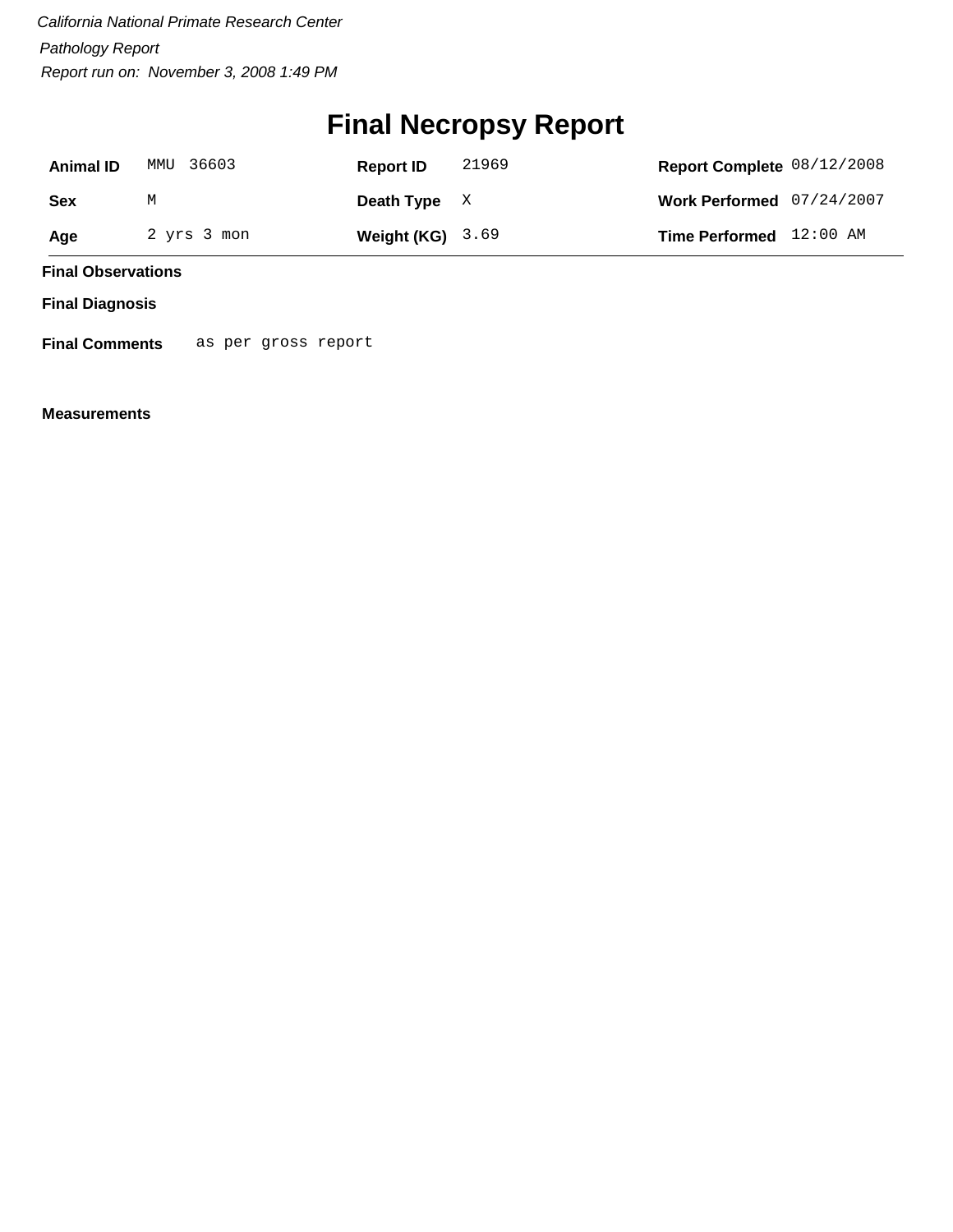## **Gross Necropsy Report**

| <b>Animal ID</b>                  | MMU | 36603                                                                      | <b>Report ID</b>   | 14860                                                                 | Report Complete 07/24/2007 |            |
|-----------------------------------|-----|----------------------------------------------------------------------------|--------------------|-----------------------------------------------------------------------|----------------------------|------------|
| <b>Sex</b>                        | М   |                                                                            | Death Type         | X                                                                     | Work Performed 07/24/2007  |            |
| Age                               |     | 2 yrs 3 mon                                                                | Weight (KG) $3.69$ |                                                                       | <b>Time Performed</b>      | $10:30$ AM |
| Gross Observation BODY AS A WHOLE |     |                                                                            |                    | The animal is presented in good flesh.                                |                            |            |
|                                   |     | The omentum is diffusely but mildly granular.<br>GASTROINTESTINAL<br>TRACT |                    |                                                                       |                            |            |
|                                   |     | STOMACH                                                                    | erythema.          | The gastric mucosa is thickened and variegated with                   |                            |            |
| <b>Gross Diagnosis</b>            |     | 1<br>STOMACH INFLAMMATION GASTRITIS, NOS                                   |                    |                                                                       |                            |            |
|                                   |     | 2<br>OMENTUM ABNORMAL APPEARANCE                                           |                    |                                                                       | (finely granular)          |            |
| <b>Gross Comments</b>             |     | histopathology.                                                            |                    | Tissues are collected per project protocol - none are saved for CNPRC |                            |            |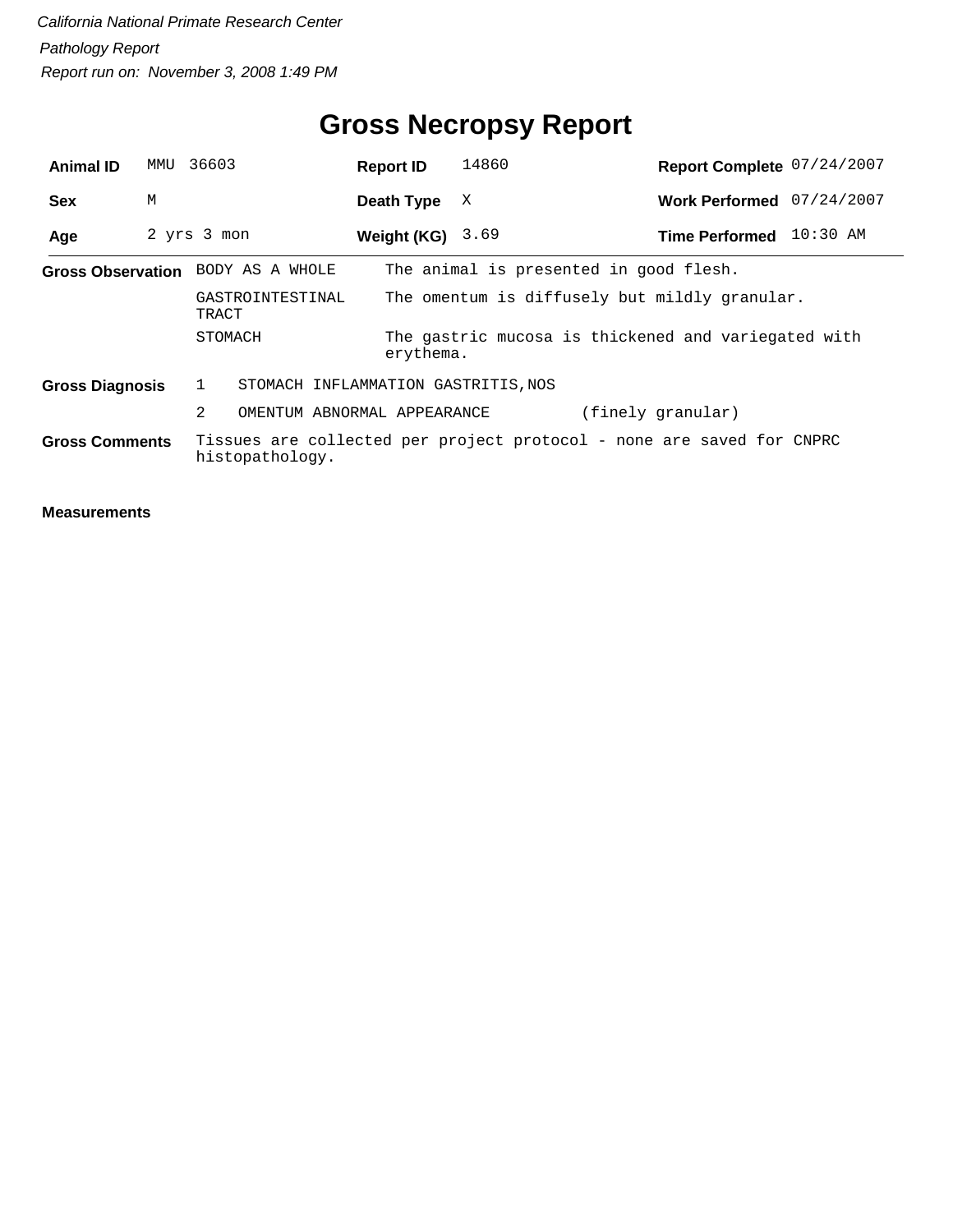| <b>Animal ID</b>                   | MMU 36619   |              |                                                     | <b>Report ID</b>   | 16021                                                                                                                                                                                                                                                                                                                                                                  | Report Complete 09/27/2007       |  |  |
|------------------------------------|-------------|--------------|-----------------------------------------------------|--------------------|------------------------------------------------------------------------------------------------------------------------------------------------------------------------------------------------------------------------------------------------------------------------------------------------------------------------------------------------------------------------|----------------------------------|--|--|
| <b>Sex</b>                         | F           |              |                                                     | Death Type         | D                                                                                                                                                                                                                                                                                                                                                                      | Work Performed 09/27/2007        |  |  |
| Age                                | 2 yrs 5 mon |              |                                                     | Weight (KG) $2.44$ |                                                                                                                                                                                                                                                                                                                                                                        | <b>Time Performed</b> $11:00$ AM |  |  |
| Gross Observation GASTROINTESTINAL |             | TRACT        |                                                     |                    | Diffusely the mucosa of the small and large intestine<br>was a dark red congested color; scattered darker red<br>foci up to apprroximately 1 mm in diameter were present<br>throughout the alimentary tract mucosa.                                                                                                                                                    |                                  |  |  |
|                                    |             | KIDNEY       |                                                     |                    | There was a $1+$ (30 mg/dl) proteinuria.                                                                                                                                                                                                                                                                                                                               |                                  |  |  |
|                                    |             | LYMPH NODES  |                                                     |                    | The mesenteric lymph node patch was markedly enlarged<br>measuring approximately 2.5 cm in diameter.                                                                                                                                                                                                                                                                   |                                  |  |  |
|                                    |             |              | SKELETAL MUSCLE                                     | color.             | Diffusely the skeletal muscle had a maroon reddish                                                                                                                                                                                                                                                                                                                     |                                  |  |  |
|                                    |             | SKIN         |                                                     |                    | Diffuse the subcutis had a sticky, tacky consisty.                                                                                                                                                                                                                                                                                                                     |                                  |  |  |
|                                    |             | THYMUS       |                                                     |                    | The thymus was moderately reduced from expected size in<br>teh anterior mediastinum.                                                                                                                                                                                                                                                                                   |                                  |  |  |
| <b>Gross Diagnosis</b>             |             | $\mathbf{1}$ | GASTROENTEROCOLITIS INFLAMMATION,<br><b>DIFFUSE</b> |                    |                                                                                                                                                                                                                                                                                                                                                                        |                                  |  |  |
|                                    |             | 2            | THYMUS ATROPHY, DISUSE                              |                    |                                                                                                                                                                                                                                                                                                                                                                        |                                  |  |  |
|                                    |             | 3            | MESENTERIC LYMPH NODE HYPERTROPHY                   |                    |                                                                                                                                                                                                                                                                                                                                                                        |                                  |  |  |
| <b>Gross Comments</b>              |             |              |                                                     |                    | The finding of diffuse mucosal congestion of the gastrointestinal tract is<br>suggestive of an acute enterocolitis and consistent with the clinical<br>diagnosis of yersiniosis. Thymic atrophy was probably secondary to the<br>stress of diarrhea and dehydration. The results of microbiology and<br>histopathology will be presented in the final necropsy report. |                                  |  |  |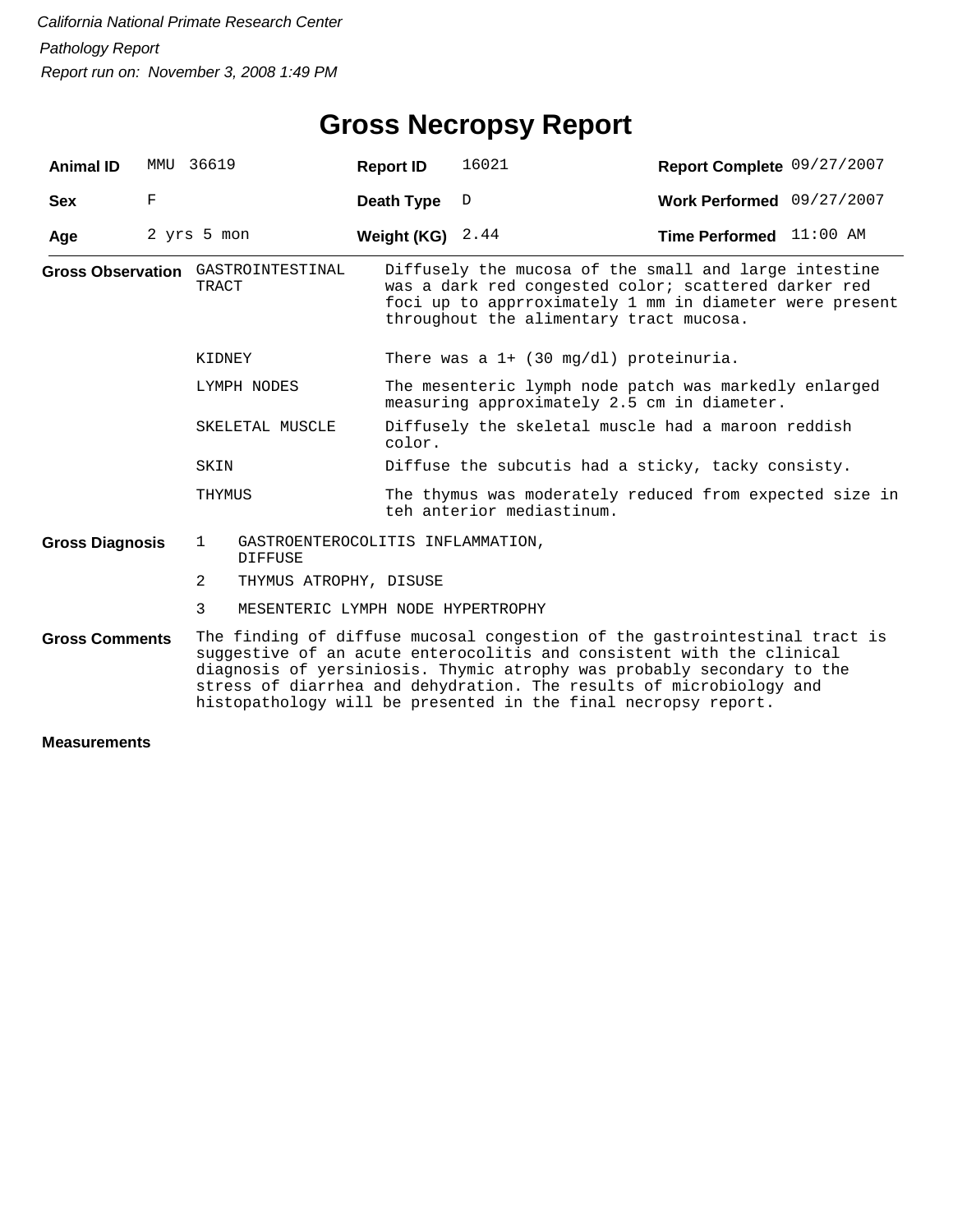## **Final Necropsy Report**

| <b>Animal ID</b> | MMU 36639   | <b>Report ID</b> | 21970 | Report Complete 08/12/2008 |  |
|------------------|-------------|------------------|-------|----------------------------|--|
| Sex              | F           | Death Type $X$   |       | Work Performed 05/28/2008  |  |
| Age              | 3 yrs 1 mon | Weight (KG) $4$  |       | Time Performed 12:00 AM    |  |

**Final Observations**

**Final Diagnosis**

**Final Comments** as per gross report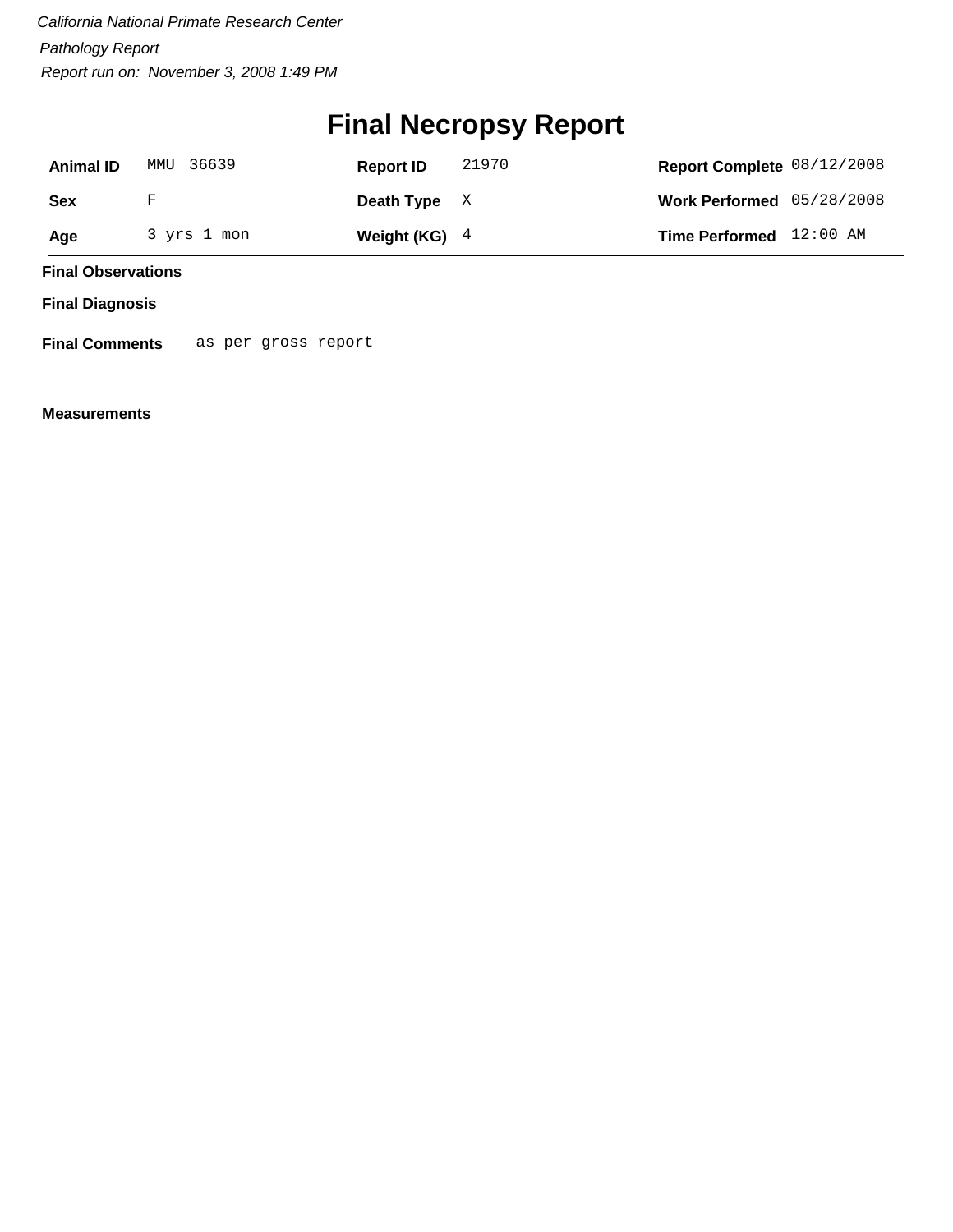## **Gross Necropsy Report**

| <b>Animal ID</b>       | MMU | 36639                             | <b>Report ID</b>              | 20461                                                                                                                                                                                                                     | Report Complete 05/28/2008 |  |
|------------------------|-----|-----------------------------------|-------------------------------|---------------------------------------------------------------------------------------------------------------------------------------------------------------------------------------------------------------------------|----------------------------|--|
| <b>Sex</b>             | F   |                                   | Death Type                    | X                                                                                                                                                                                                                         | Work Performed 05/28/2008  |  |
| Age                    |     | 3 yrs 1 mon                       | Weight (KG) $4$               |                                                                                                                                                                                                                           | Time Performed 12:00 AM    |  |
|                        |     | Gross Observation BODY AS A WHOLE |                               | The animal is presented thin with a few small $(0.5-1.0)$<br>cm in greatest dimension) clumps of microbeads posterior<br>to bladder and uterus in the pelvic inlet; similar but<br>small clumps are noted in the omentum. |                            |  |
| <b>Gross Diagnosis</b> |     | FINDINGS                          | BODY AS A WHOLE NO REMARKABLE |                                                                                                                                                                                                                           |                            |  |
| <b>Gross Comments</b>  |     | histopathology.                   |                               | Tissues are collected per project protocol - none are saved for CNPRC                                                                                                                                                     |                            |  |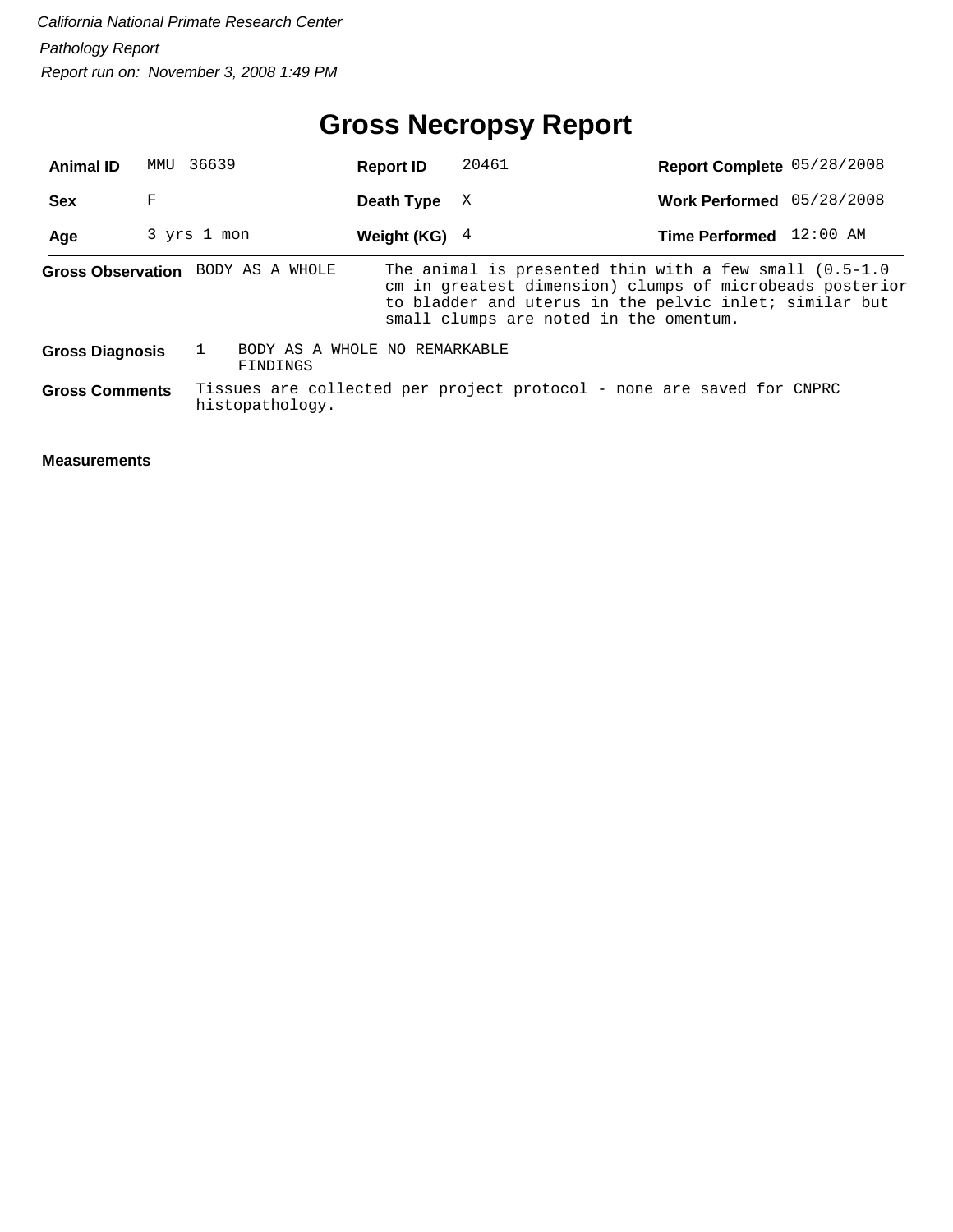| <b>Animal ID</b>       | MMU         | 36661                                                                                                      |                                                | <b>Report ID</b>   | 16641 |                                                                                                                                                                                                                                                                              | Report Complete 11/01/2007 |  |
|------------------------|-------------|------------------------------------------------------------------------------------------------------------|------------------------------------------------|--------------------|-------|------------------------------------------------------------------------------------------------------------------------------------------------------------------------------------------------------------------------------------------------------------------------------|----------------------------|--|
| <b>Sex</b>             | M           |                                                                                                            |                                                | Death Type         | X     |                                                                                                                                                                                                                                                                              | Work Performed 11/01/2007  |  |
| Age                    | 2 yrs 6 mon |                                                                                                            |                                                | Weight (KG) $3.87$ |       |                                                                                                                                                                                                                                                                              | Time Performed 09:00 AM    |  |
|                        |             | TRACT                                                                                                      | Gross Observation GASTROINTESTINAL             |                    |       | In the stomach there is a moderate amount of soft green<br>granular contents. There is no contents in the small<br>intestine. The cecum and large intestine contain a<br>moderate amount of green contents which is thick liquid<br>proximally and pliable pellets distally. |                            |  |
| LYMPH NODES            |             | The inquinal lymph nodes are moderately enlarged<br>measuring approximately 5 to 6 mm in maximum diameter. |                                                |                    |       |                                                                                                                                                                                                                                                                              |                            |  |
|                        |             | SKIN                                                                                                       |                                                |                    |       | A tatoo on the right medial thigh reads 3666.                                                                                                                                                                                                                                |                            |  |
| <b>Gross Diagnosis</b> |             | $\mathbf{1}$                                                                                               | LYMPH NODES, GENERALIZED<br><b>HYPERTROPHY</b> |                    |       | SHIV, Inquinal Lymphadenopathy                                                                                                                                                                                                                                               |                            |  |
| <b>Gross Comments</b>  |             |                                                                                                            |                                                |                    |       | In this SHIV infected animal the inguinal lymph nodes were moderately<br>enlarged; lymphoid tissue elsewhere in the body appeared ample but within<br>normal limits of expected sizefor this young monkey.                                                                   |                            |  |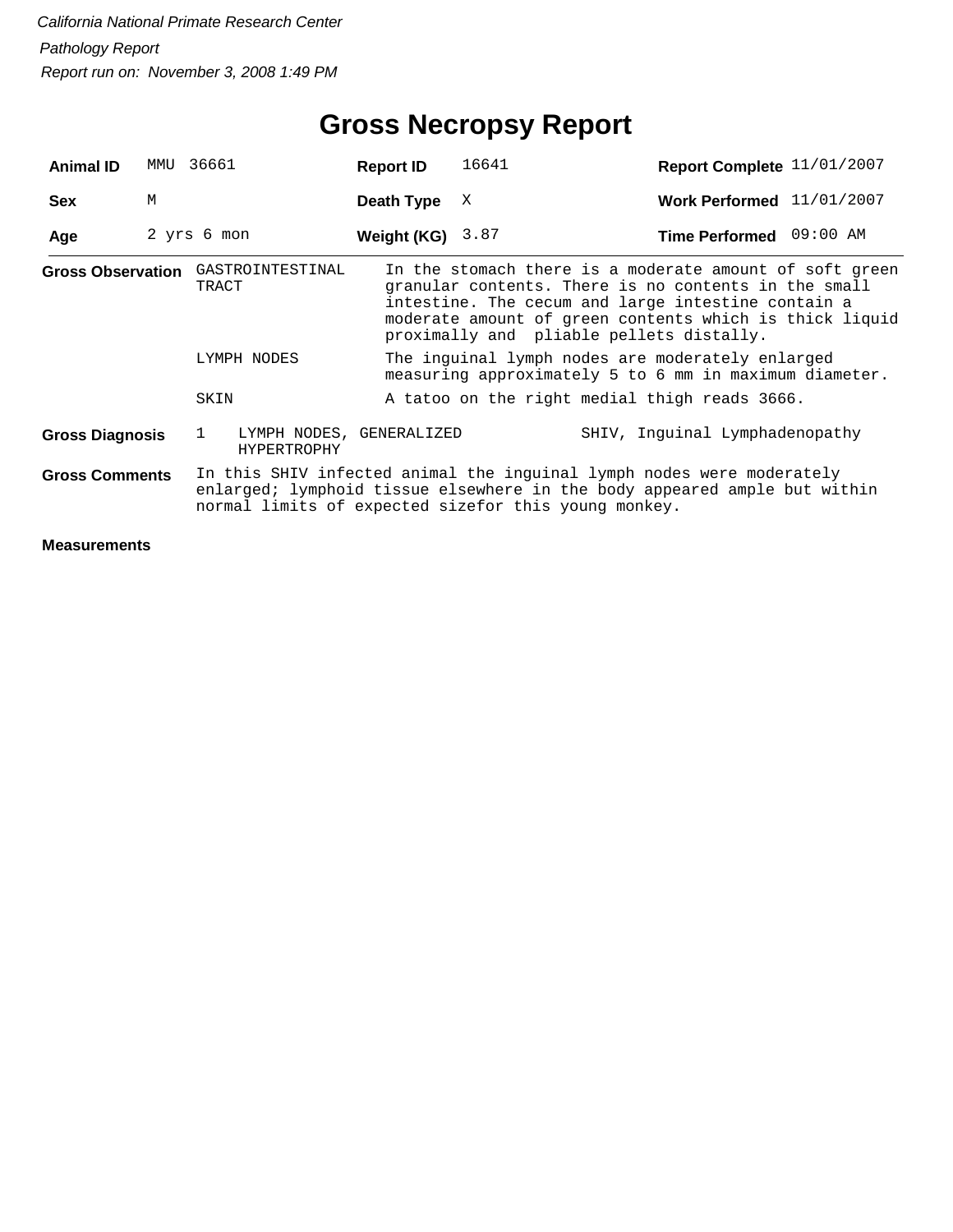## **Gross Necropsy Report**

| <b>Animal ID</b>       | MMU 36715   |        |                                   | <b>Report ID</b>   | 20081                                                                                                                                         | Report Complete 05/07/2008 |  |
|------------------------|-------------|--------|-----------------------------------|--------------------|-----------------------------------------------------------------------------------------------------------------------------------------------|----------------------------|--|
| <b>Sex</b>             | М           |        |                                   | Death Type         | X                                                                                                                                             | Work Performed 05/07/2008  |  |
| Age                    | 3 yrs 0 mon |        |                                   | Weight (KG) $4.75$ |                                                                                                                                               | Time Performed 09:30 AM    |  |
|                        |             |        | Gross Observation BODY AS A WHOLE |                    | The animal is presented thin.                                                                                                                 |                            |  |
|                        |             | KIDNEY |                                   |                    | On the capsular surface of the left kidney is a roughly<br>0.3 cm in greatest dimension, irregularly oval focus of<br>pale tan discoloration. |                            |  |
| <b>Gross Diagnosis</b> |             |        | BODY AS A WHOLE INANITION         |                    |                                                                                                                                               |                            |  |
|                        |             | 2      | KIDNEY FIBROSIS, FOCAL            |                    |                                                                                                                                               |                            |  |
| <b>Gross Comments</b>  |             |        |                                   |                    | Tissues are collected per project protocol.                                                                                                   |                            |  |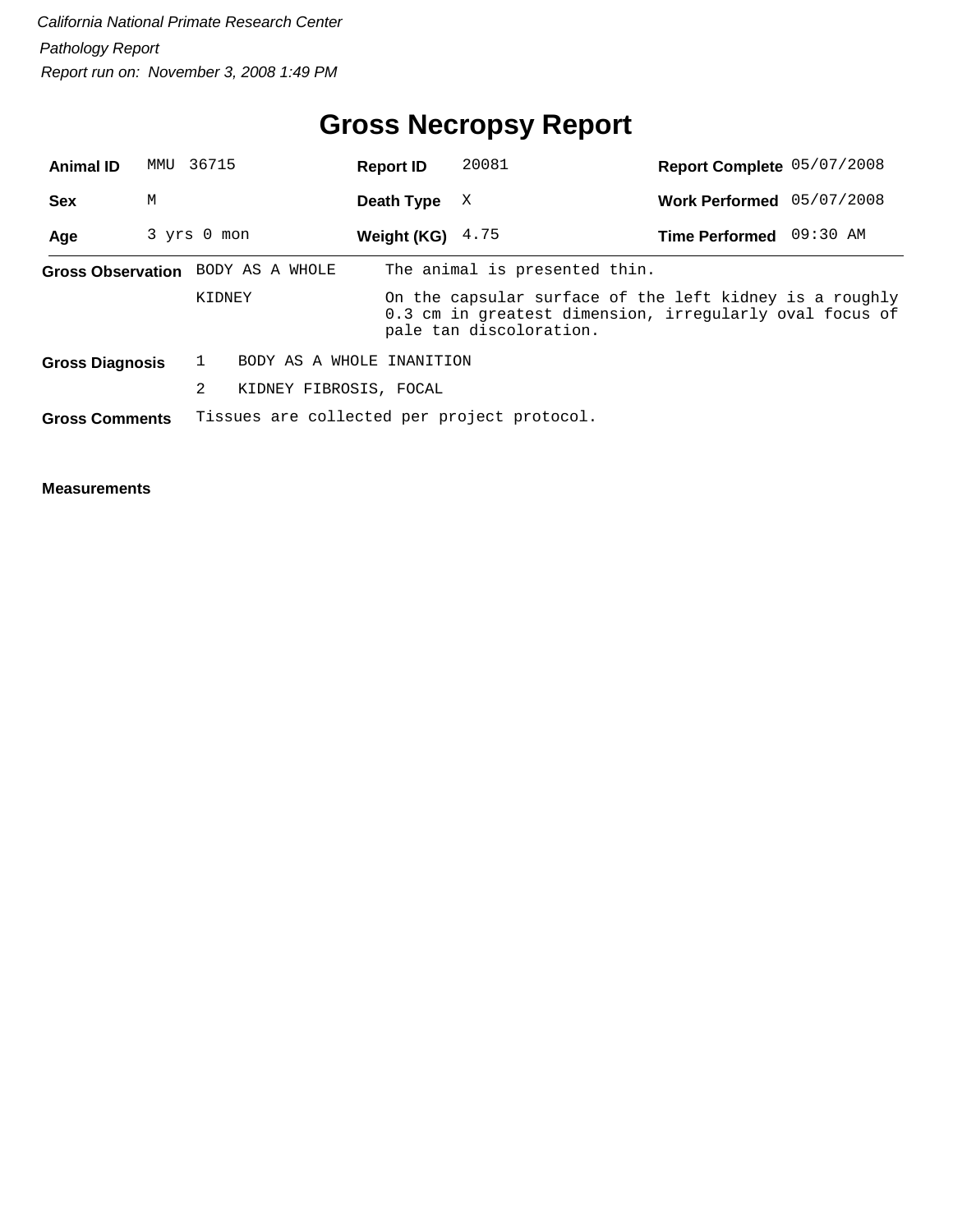## **Final Necropsy Report**

| <b>Animal ID</b> | MMU 36715   | <b>Report ID</b>   | 21972 | Report Complete 08/12/2008 |  |
|------------------|-------------|--------------------|-------|----------------------------|--|
| Sex              | М           | Death Type $X$     |       | Work Performed 05/07/2008  |  |
| Age              | 3 yrs 0 mon | Weight (KG) $4.75$ |       | Time Performed 12:00 AM    |  |

**Final Observations**

**Final Diagnosis**

**Final Comments** as per gross report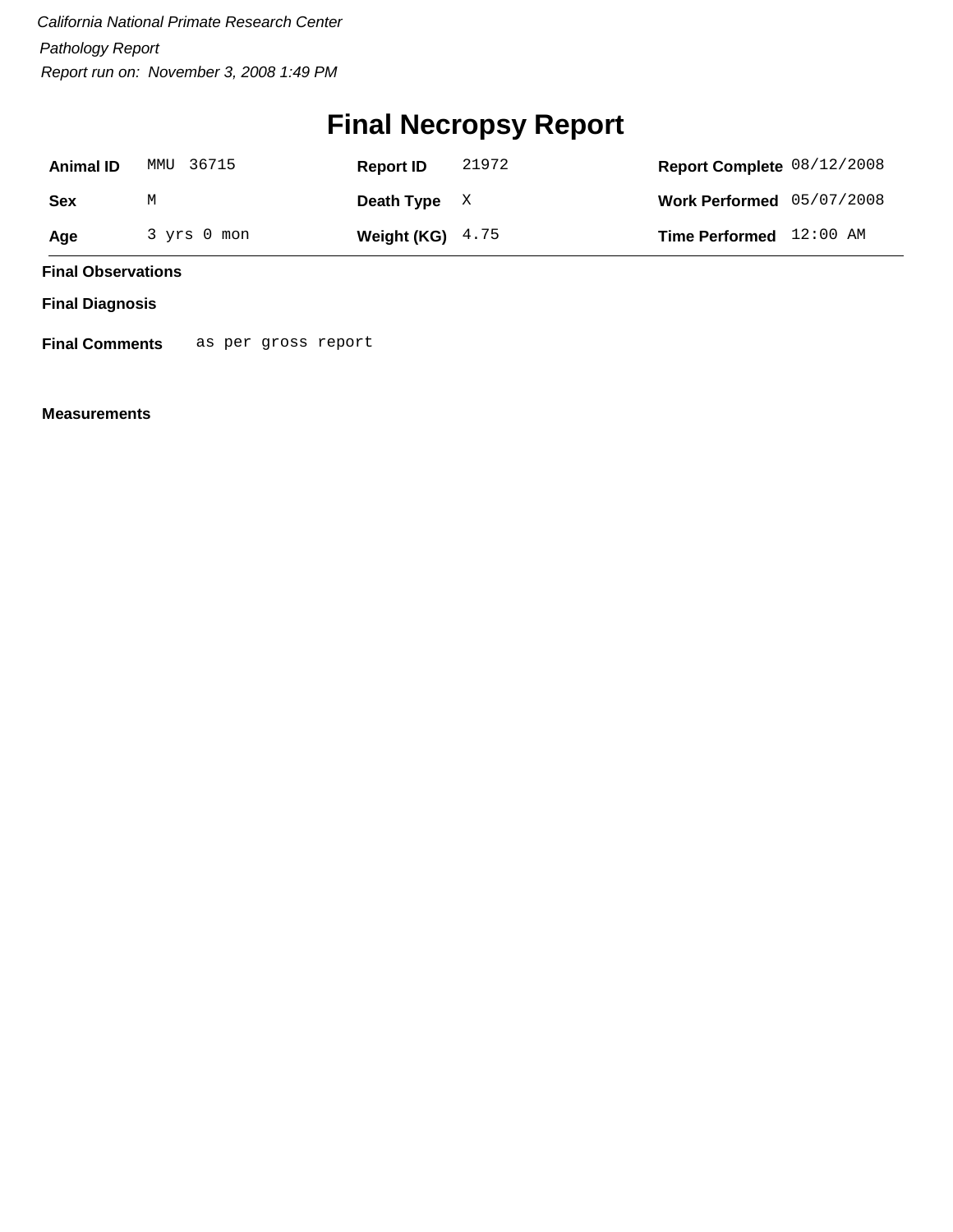#### **Final Necropsy Report**

| <b>Animal ID</b>       | MMU | 36755                                               | <b>Report ID</b>   | 18063                                                                                                                                                                                                                                                                                                                                                                                                                 | <b>Report Complete</b>                                                                                                                                                                                                            |  |  |
|------------------------|-----|-----------------------------------------------------|--------------------|-----------------------------------------------------------------------------------------------------------------------------------------------------------------------------------------------------------------------------------------------------------------------------------------------------------------------------------------------------------------------------------------------------------------------|-----------------------------------------------------------------------------------------------------------------------------------------------------------------------------------------------------------------------------------|--|--|
| <b>Sex</b>             | F   |                                                     | Death Type         | Χ                                                                                                                                                                                                                                                                                                                                                                                                                     | Work Performed 01/16/2008                                                                                                                                                                                                         |  |  |
| Age                    |     | 2 yrs 8 mon                                         | Weight (KG) $3.51$ |                                                                                                                                                                                                                                                                                                                                                                                                                       | Time Performed 10:30 AM                                                                                                                                                                                                           |  |  |
|                        |     | <b>Final Observations</b> GASTROINTESTINAL<br>TRACT |                    | and appearance.                                                                                                                                                                                                                                                                                                                                                                                                       | There is no contents in the stomach and small intestine;<br>contents in the colon is with normal limits of amount                                                                                                                 |  |  |
|                        |     | SKIN                                                |                    |                                                                                                                                                                                                                                                                                                                                                                                                                       | A tattoo on the right medial thigh reads 36755.                                                                                                                                                                                   |  |  |
|                        |     | THYROID GLAND                                       |                    |                                                                                                                                                                                                                                                                                                                                                                                                                       | A elliptical white slightly raised focus measuring 6 mm.<br>long and 2 mm. in greatest width is present on the<br>lateral surface of the right thyroid gland.                                                                     |  |  |
|                        |     | URINARY BLADDER                                     |                    | There fibrous adhesion of the omentum to the dorsal<br>surface of the urinary bladder for a length of<br>approximately 1.5 cm and there is a cyst in close<br>proximity measuring measuring 4mm. long and 2 mm. in<br>diameter. There is also bilateral adhesion of the<br>omentum to the dorsal parietal peritoneum lateral to the<br>bladder and disseminated fine white granularity of the<br>parietal peritoneum. |                                                                                                                                                                                                                                   |  |  |
| <b>Final Diagnosis</b> |     | URINARY BLADDER ADHESIONS, FIBROUS<br>$\mathbf{1}$  |                    |                                                                                                                                                                                                                                                                                                                                                                                                                       | Omental-Urinary Bladder Fibrous<br>Adhesions                                                                                                                                                                                      |  |  |
|                        |     | 2<br>GASTROINTESTINAL TRACT ABNORMAL<br>APPEARANCE  |                    |                                                                                                                                                                                                                                                                                                                                                                                                                       | Parietal Peritoneal Granularity                                                                                                                                                                                                   |  |  |
|                        |     | 3<br>KIDNEY ABNORMAL APPEARANCE                     |                    |                                                                                                                                                                                                                                                                                                                                                                                                                       | Ketonuria, Glucosuria                                                                                                                                                                                                             |  |  |
|                        |     |                                                     |                    |                                                                                                                                                                                                                                                                                                                                                                                                                       | uria                                                                                                                                                                                                                              |  |  |
| <b>Final Comments</b>  |     |                                                     |                    |                                                                                                                                                                                                                                                                                                                                                                                                                       | Peritoneal fibrous adhesions and granular surface appearance were probably<br>attributable to the experimentally instilled beads. Glucosuria is consistent<br>with the experimentally induced diabetic state and the accompanying |  |  |

ketonuria is compatible with lipid mobilzation for physiologic energy

requirement due to the unaviailabilty of glucose.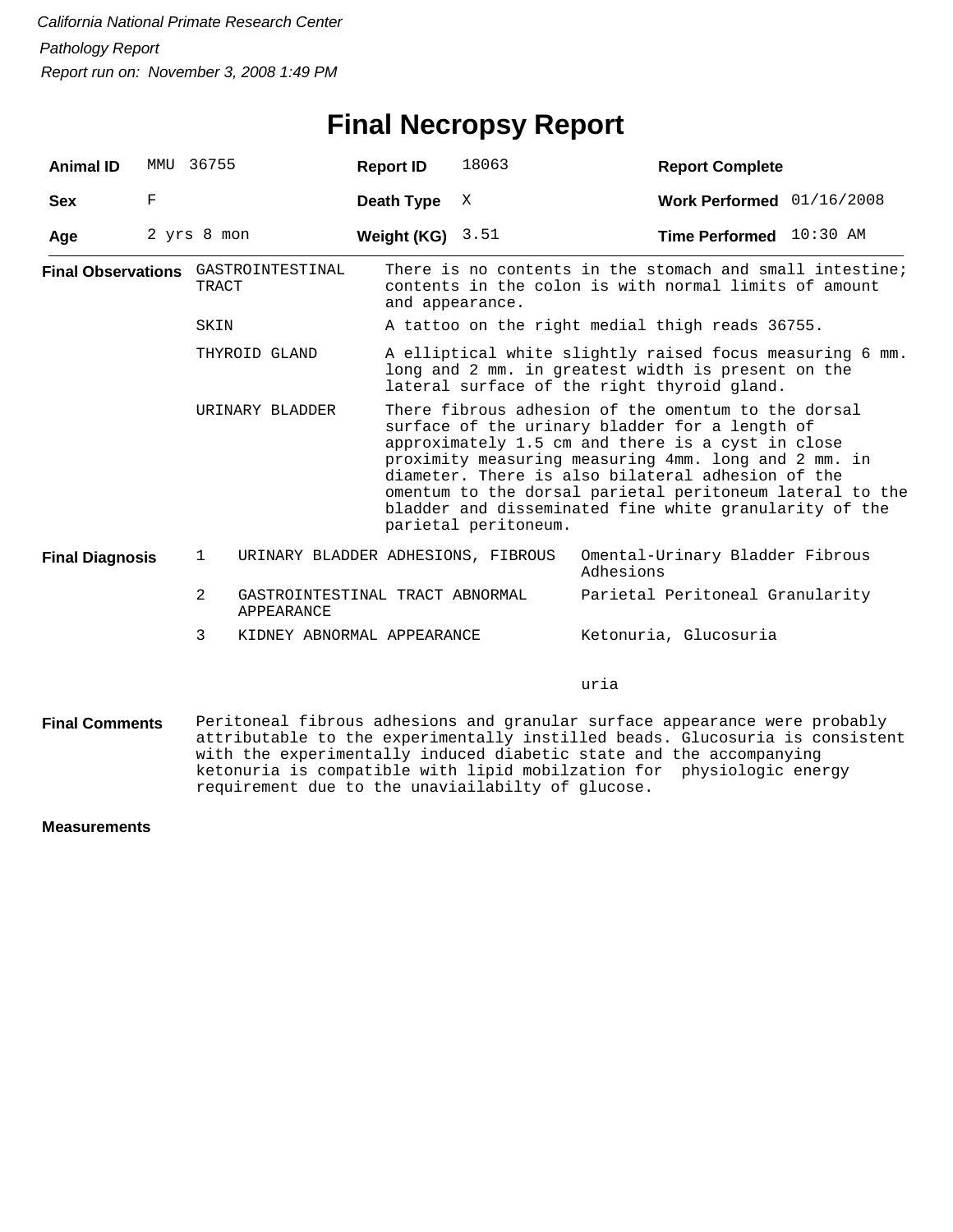# **Final Necropsy Report**

| <b>Animal ID</b>          | MMU | 36786                                     | <b>Report ID</b> | 18062                                                                                                                                                                                                                                                                                             | Report Complete 01/17/2008                                                                                                                                |  |  |  |
|---------------------------|-----|-------------------------------------------|------------------|---------------------------------------------------------------------------------------------------------------------------------------------------------------------------------------------------------------------------------------------------------------------------------------------------|-----------------------------------------------------------------------------------------------------------------------------------------------------------|--|--|--|
| <b>Sex</b>                | F   |                                           | Death Type       | X                                                                                                                                                                                                                                                                                                 | Work Performed 01/16/2008                                                                                                                                 |  |  |  |
| Age                       |     | 2 yrs 7 mon                               | Weight (KG)      | 3.85                                                                                                                                                                                                                                                                                              | Time Performed 09:50 AM                                                                                                                                   |  |  |  |
| <b>Final Observations</b> |     | GASTROINTESTINAL<br>TRACT                 | and appearance.  |                                                                                                                                                                                                                                                                                                   | There is no contents in the stomach and small intestine;<br>contents in the colon in within normal limits of amount                                       |  |  |  |
|                           |     | SKIN                                      |                  |                                                                                                                                                                                                                                                                                                   | A tatto on the right medial thigh readas 36786.                                                                                                           |  |  |  |
|                           |     | <b>UTERUS</b>                             |                  | There fibrous adhesion of the omentum to the dorsal<br>surface of the uterus; accompanying these adhesions<br>there are two oval cystic structures and a grey- tan<br>nodule; the cysts measure $4 \times 2 \times 2$ cm and $0.5 \times 0.3 \times 0.3$<br>cm. and the nodule measures 1 cm long |                                                                                                                                                           |  |  |  |
| <b>Final Diagnosis</b>    |     | $\mathbf{1}$<br>UTERUS ADHESIONS, FIBROUS |                  |                                                                                                                                                                                                                                                                                                   | omental-uterine fibrous adhesion<br>withcysts and nodule; omental<br>qranularity                                                                          |  |  |  |
| <b>Final Comments</b>     |     | report.                                   |                  |                                                                                                                                                                                                                                                                                                   | A variety of tissues are collected for investigators according to protocol;<br>all tissues are taken by investigators. This is a gross and final necropsy |  |  |  |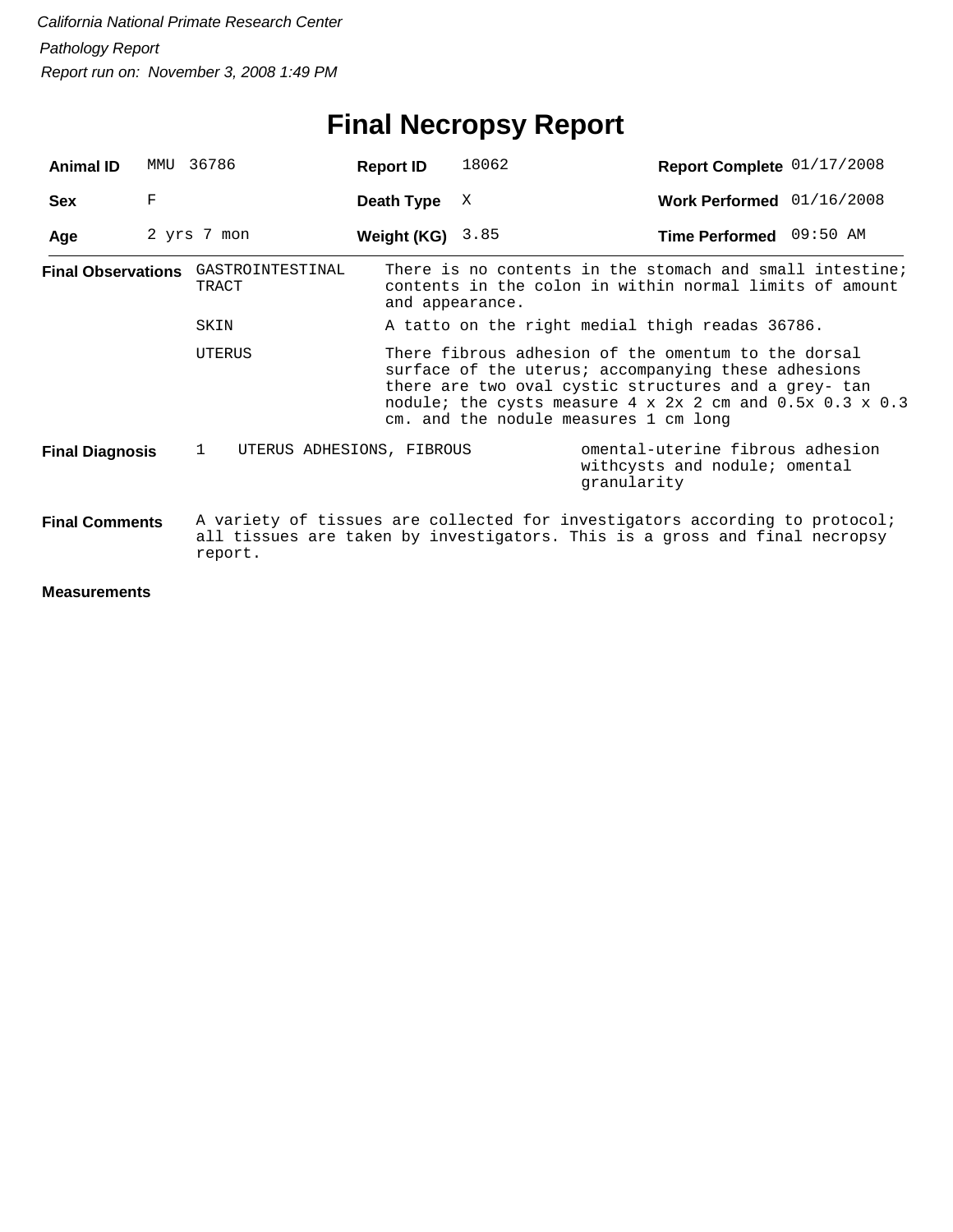## **Gross Necropsy Report**

| <b>Animal ID</b>         | MMU | 36799                                                                                                                                                                                                                   | <b>Report ID</b>   | 15680                                                                               | Report Complete 09/05/2007 |  |  |
|--------------------------|-----|-------------------------------------------------------------------------------------------------------------------------------------------------------------------------------------------------------------------------|--------------------|-------------------------------------------------------------------------------------|----------------------------|--|--|
| <b>Sex</b>               | М   |                                                                                                                                                                                                                         | Death Type         | K                                                                                   | Work Performed 09/05/2007  |  |  |
| Age                      |     | 2 yrs 3 mon                                                                                                                                                                                                             | Weight (KG) $2.33$ |                                                                                     | Time Performed 09:40 AM    |  |  |
| <b>Gross Observation</b> |     | COLON                                                                                                                                                                                                                   |                    | There is liquid tan green contents throughout.                                      |                            |  |  |
|                          |     | THYMUS                                                                                                                                                                                                                  |                    | The thymus is moderately reduced from expected size in<br>the anterior mediastinum. |                            |  |  |
| <b>Gross Diagnosis</b>   |     | $\mathbf{1}$<br>COLON AND CECUM, CS INFLAMMATION,<br>DIFFUSE LOOSE STOOL                                                                                                                                                |                    |                                                                                     |                            |  |  |
|                          |     | 2<br>THYMUS ATROPHY, SECONDARY                                                                                                                                                                                          |                    |                                                                                     |                            |  |  |
| <b>Gross Comments</b>    |     | The finding of liquid contents throughout the large intestine is consistent<br>with the clinical diagnosis of colitis. Te results of microbiology and<br>histopathology will be presented in the final necropsy report. |                    |                                                                                     |                            |  |  |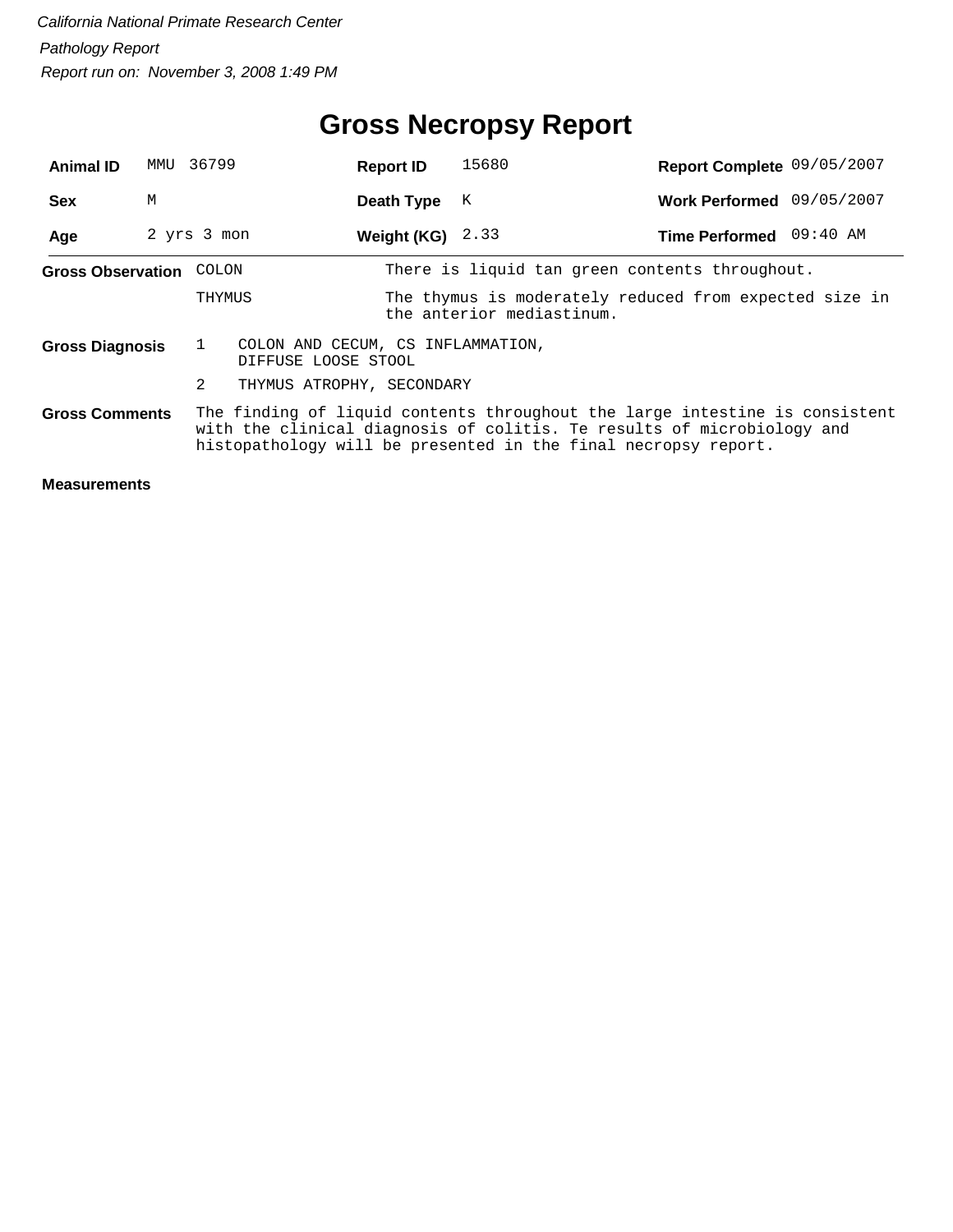### **Final Necropsy Report**

| <b>Animal ID</b>                                                                                                                                                                                                                                                                                                               | MMU | 36815                              | <b>Report ID</b> | 22022                                            | Report Complete 08/14/2008 |  |
|--------------------------------------------------------------------------------------------------------------------------------------------------------------------------------------------------------------------------------------------------------------------------------------------------------------------------------|-----|------------------------------------|------------------|--------------------------------------------------|----------------------------|--|
| <b>Sex</b>                                                                                                                                                                                                                                                                                                                     | F   |                                    | Death Type       | X                                                | Work Performed 04/16/2008  |  |
| Age                                                                                                                                                                                                                                                                                                                            |     | $2$ yrs $10$ mon                   | Weight (KG)      | 3.83                                             | Time Performed 12:00 AM    |  |
|                                                                                                                                                                                                                                                                                                                                |     | Final Observations BODY AS A WHOLE | examined.        | There were no significant changes in the tissues |                            |  |
|                                                                                                                                                                                                                                                                                                                                |     | KIDNEY                             | proteinuria 2+   |                                                  |                            |  |
| <b>Final Diagnosis</b>                                                                                                                                                                                                                                                                                                         |     | BODY AS A WHOLE NORMAL APPEARANCE  |                  |                                                  |                            |  |
| There were no significant changes in the tissues examined. All tissues were<br><b>Final Comments</b><br>given to investigators. This is a gross and final necropsy report.<br>Proteinuria may occur in diabetes, however glucose was negative in the urine<br>and the cause of the mild proteinuria in this case is uncertain. |     |                                    |                  |                                                  |                            |  |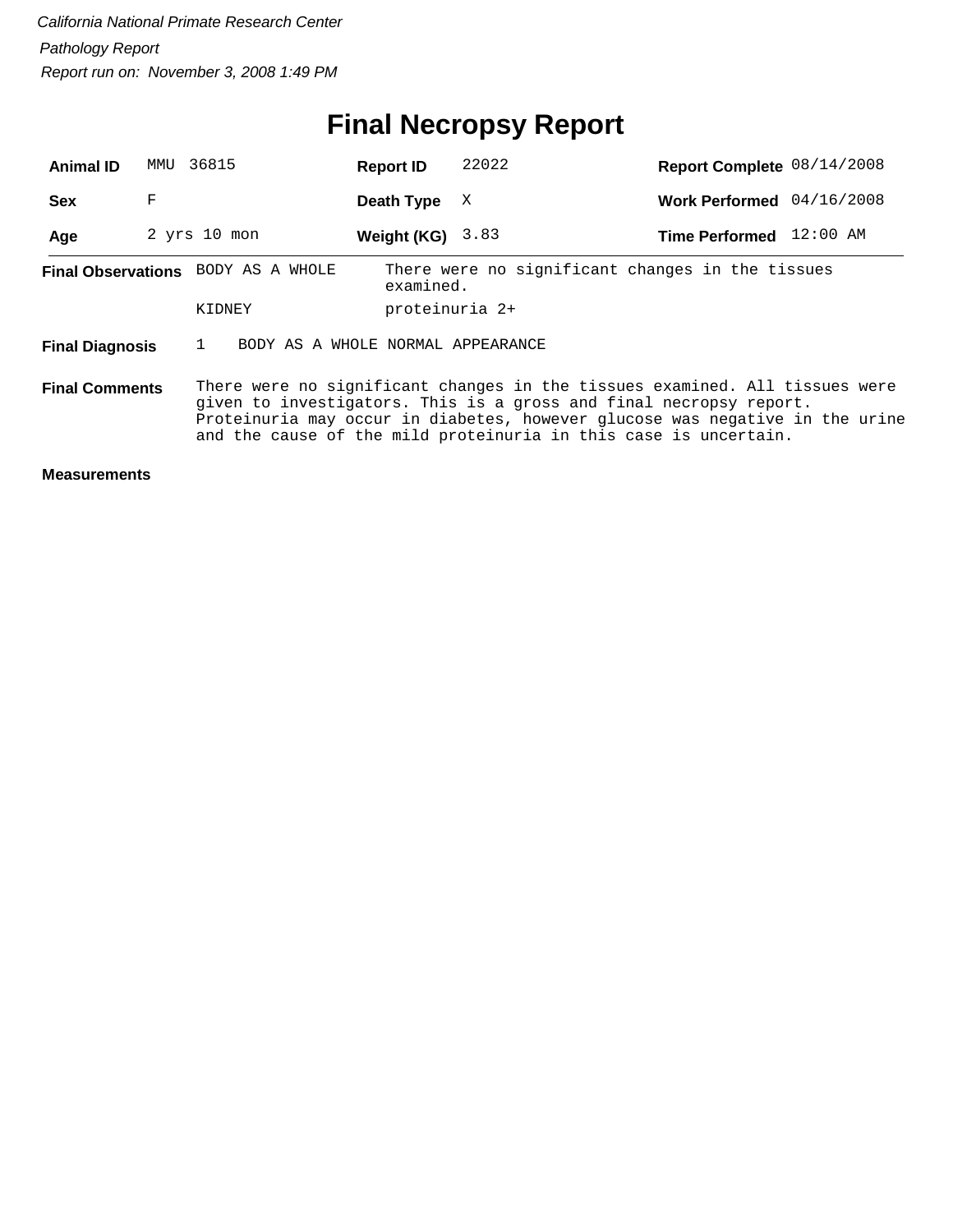# **Gross Necropsy Report**

| <b>Animal ID</b>               |   | MMU 36841                 |                                                   | <b>Report ID</b> | 18241                                                                                                                                                                                             | Report Complete 01/28/2008                                                                                                                                                                                                                                                                                    |  |  |
|--------------------------------|---|---------------------------|---------------------------------------------------|------------------|---------------------------------------------------------------------------------------------------------------------------------------------------------------------------------------------------|---------------------------------------------------------------------------------------------------------------------------------------------------------------------------------------------------------------------------------------------------------------------------------------------------------------|--|--|
| <b>Sex</b>                     | M |                           |                                                   | Death Type       | K                                                                                                                                                                                                 | Work Performed 01/23/2008                                                                                                                                                                                                                                                                                     |  |  |
| Age                            |   | 2 yrs 7 mon               |                                                   | Weight (KG)      | 2.81                                                                                                                                                                                              | Time Performed 09:45 AM                                                                                                                                                                                                                                                                                       |  |  |
| <b>Gross Observation BRAIN</b> |   |                           |                                                   |                  | surface is moist.                                                                                                                                                                                 | There is moderate congestion over the meningeal surface<br>as evidenced by a prominent vascular pattern and the                                                                                                                                                                                               |  |  |
|                                |   | GASTROINTESTINAL<br>TRACT |                                                   |                  | Contents of the stomach and small intestine is within<br>normal limits of amount and appearance.                                                                                                  |                                                                                                                                                                                                                                                                                                               |  |  |
|                                |   | HEART                     |                                                   |                  | The inside and outside diameter of the left ventricle<br>midway between apex and base is 4 and 17 mm.<br>respectively.                                                                            |                                                                                                                                                                                                                                                                                                               |  |  |
|                                |   | SKIN                      |                                                   |                  | A tattoo on the right medial thigh reads 36841. An<br>abundant amount of dry dark green fecal material is<br>adherent to the skin and matted hair of the perianal<br>region and the ventral tail. |                                                                                                                                                                                                                                                                                                               |  |  |
|                                |   | THYMUS                    |                                                   |                  | anterior mediastinum.                                                                                                                                                                             | The thymus is decreased from expected size in the                                                                                                                                                                                                                                                             |  |  |
| <b>Gross Diagnosis</b>         |   | 1                         | COLON INFLAMMATION, DIFFUSE LOOSE<br><b>STOOL</b> |                  |                                                                                                                                                                                                   |                                                                                                                                                                                                                                                                                                               |  |  |
|                                |   | 2                         | THYMUS ATROPHY                                    |                  |                                                                                                                                                                                                   |                                                                                                                                                                                                                                                                                                               |  |  |
| <b>Gross Comments</b>          |   |                           | presented in the final necropsy report.           |                  |                                                                                                                                                                                                   | The finding of fecal material on the perianal skin and ventral tail is<br>consistent with a clinical diagnosis of colitis and diarrhea. Thymic atrophy<br>was attributed to the stress of chronic or recurring colitis. the results of<br>microbiology [small and large intestine] and histopathology will be |  |  |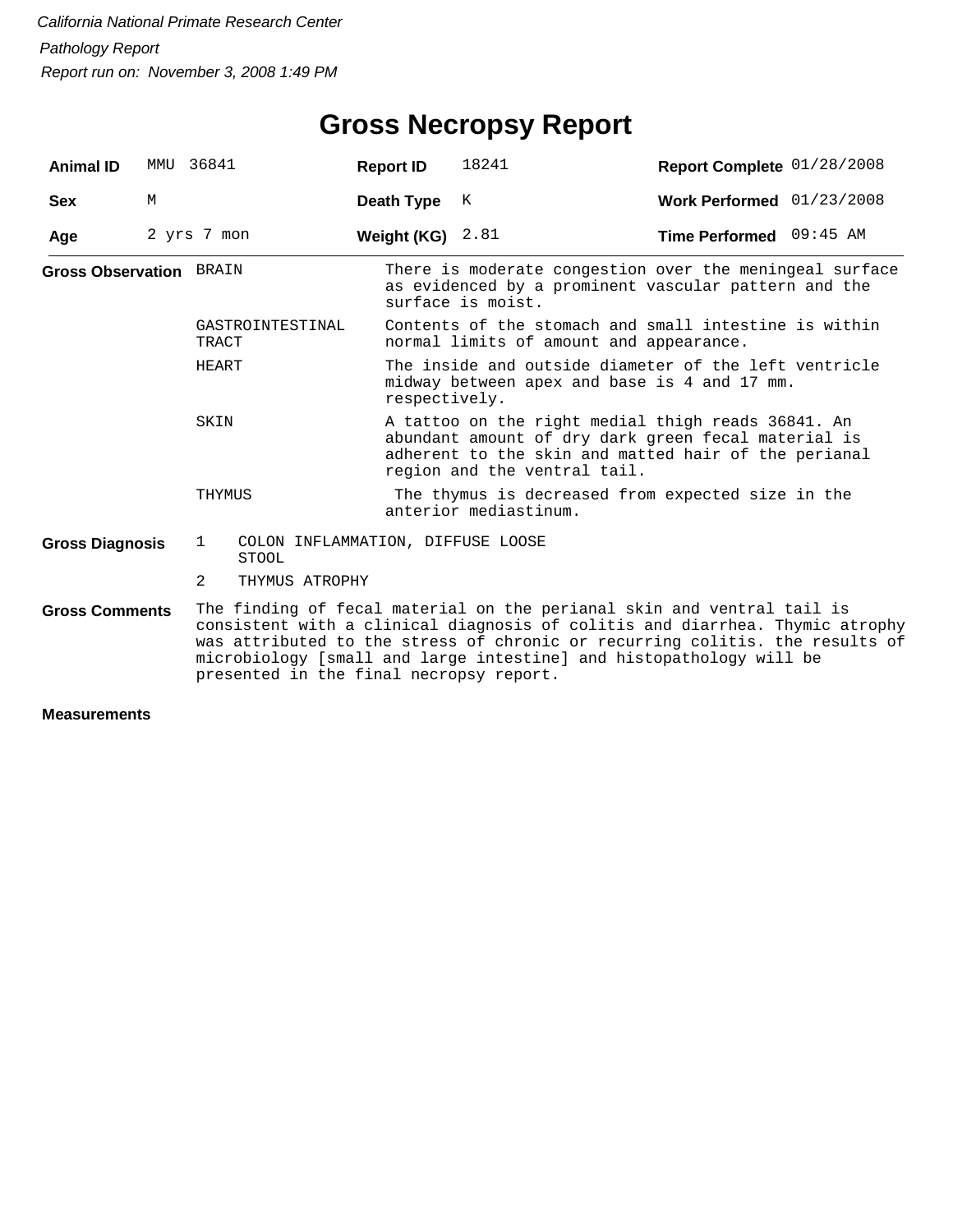| <b>Animal ID</b>       |   | MMU 36842                                                                                                                                                                                                                                                                                                                                                                                                                                                | <b>Report ID</b> | 18381                                                                                                                                                                                                                                                                             | Report Complete 02/05/2008 |  |  |  |
|------------------------|---|----------------------------------------------------------------------------------------------------------------------------------------------------------------------------------------------------------------------------------------------------------------------------------------------------------------------------------------------------------------------------------------------------------------------------------------------------------|------------------|-----------------------------------------------------------------------------------------------------------------------------------------------------------------------------------------------------------------------------------------------------------------------------------|----------------------------|--|--|--|
| <b>Sex</b>             | M |                                                                                                                                                                                                                                                                                                                                                                                                                                                          | Death Type       | К                                                                                                                                                                                                                                                                                 | Work Performed 02/05/2008  |  |  |  |
| Age                    |   | 2 yrs 8 mon                                                                                                                                                                                                                                                                                                                                                                                                                                              | Weight (KG)      | 3.67                                                                                                                                                                                                                                                                              | Time Performed 10:00 AM    |  |  |  |
|                        |   | Gross Observation GASTROINTESTINAL<br>TRACT                                                                                                                                                                                                                                                                                                                                                                                                              |                  | Contents in the stomach and small intestine is within<br>normal limits of amount and appearance; contents<br>throughout the colon is green liquid and the wall is<br>slightly thickened.                                                                                          |                            |  |  |  |
|                        |   | HEART                                                                                                                                                                                                                                                                                                                                                                                                                                                    |                  | The internal and external diameter of the left ventricle<br>midway between the apex and base is 12 and 24 mm.<br>respectively.                                                                                                                                                    |                            |  |  |  |
|                        |   | SKIN                                                                                                                                                                                                                                                                                                                                                                                                                                                     |                  | A tattoo on the right medial thigh reads 36842 (the 6<br>is somewhat indistinct and a tattoo on the chest reads<br>842). There is a moderate amount of moist and dry green<br>fecal material adherent to the skin and matted hair of<br>the perianal region and the ventral tail. |                            |  |  |  |
|                        |   | URINARY BLADDER                                                                                                                                                                                                                                                                                                                                                                                                                                          |                  | Bililabstix results on a sample of urine drawn by<br>cysticentesis: glucose, bilirubin, ketone, and blood are<br>all negative, ph between 7.5 and 8, protein trace.                                                                                                               |                            |  |  |  |
| <b>Gross Diagnosis</b> |   | COLON AND CECUM, CS INFLAMMATION,<br>$\mathbf{1}$<br>DIFFUSE LOOSE STOOL                                                                                                                                                                                                                                                                                                                                                                                 |                  |                                                                                                                                                                                                                                                                                   |                            |  |  |  |
| <b>Gross Comments</b>  |   | The finding of liquid contents throughout the large intestine and a<br>thickened wall of the organ is consistent with the clinical diagnosis of<br>dirrhea. Selected tissues are collected for the biospecimen request program<br>and a variety of tissues are fixed in 10% buffered formalin for diagnostic<br>pathology. The results of microbiology [small and large intestine] and<br>histopathology will be presented in the final necropsy report. |                  |                                                                                                                                                                                                                                                                                   |                            |  |  |  |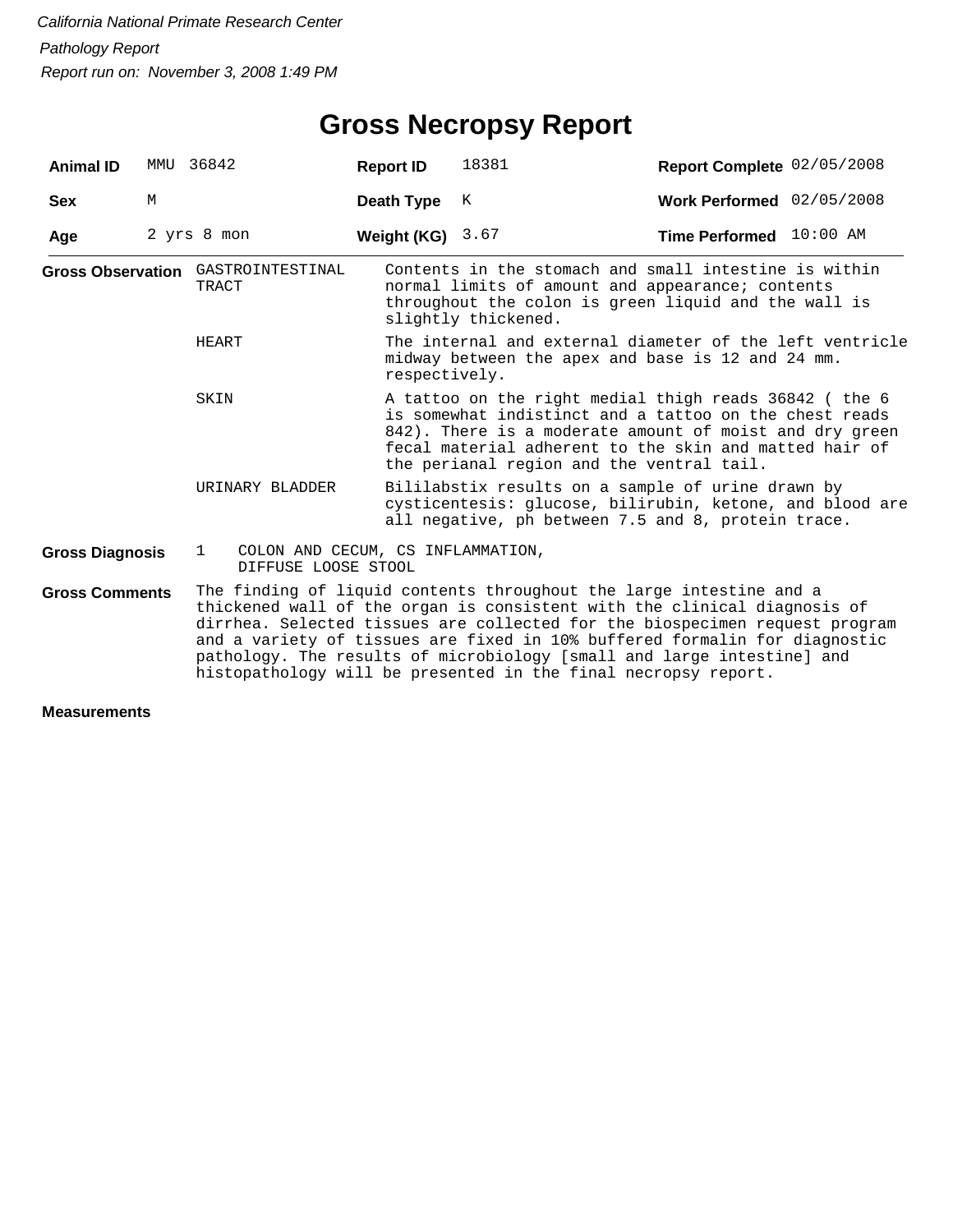# **Gross Necropsy Report**

| <b>Animal ID</b>                                               |   | MMU 36843                                                                                    | <b>Report ID</b>                                                           | 16921                                                                                                                                                                                                     | Report Complete 11/16/2007                                                   |  |  |  |
|----------------------------------------------------------------|---|----------------------------------------------------------------------------------------------|----------------------------------------------------------------------------|-----------------------------------------------------------------------------------------------------------------------------------------------------------------------------------------------------------|------------------------------------------------------------------------------|--|--|--|
| <b>Sex</b>                                                     | М |                                                                                              | Death Type                                                                 | D                                                                                                                                                                                                         | Work Performed 11/16/2007                                                    |  |  |  |
| Age                                                            |   | 2 yrs 5 mon                                                                                  | Weight (KG) $3.92$                                                         |                                                                                                                                                                                                           | Time Performed 11:00 AM                                                      |  |  |  |
| Gross Observation BODY AS A WHOLE<br>GASTROINTESTINAL<br>TRACT |   | dehydrated.                                                                                  |                                                                            | The animal is presented markedly thin and severely                                                                                                                                                        |                                                                              |  |  |  |
|                                                                |   |                                                                                              |                                                                            | The mucosa of small and large intestines is thickened<br>and erythematous, and contents are liquid; threadlike,<br>white nematode parasites (Trichuris spp) are prominent<br>in cecum and proximal colon. |                                                                              |  |  |  |
| LYMPH NODES                                                    |   |                                                                                              |                                                                            | Lymph nodes associated with the gastrointestinal tract<br>are prominent to enlarged.                                                                                                                      |                                                                              |  |  |  |
|                                                                |   | THYMUS                                                                                       |                                                                            | The thymus is very small for an animal this age.                                                                                                                                                          |                                                                              |  |  |  |
| <b>Gross Diagnosis</b>                                         |   | BODY AS A WHOLE INANITION<br>$\mathbf{1}$<br>DEHYDRATION                                     |                                                                            |                                                                                                                                                                                                           |                                                                              |  |  |  |
|                                                                |   | $\mathcal{L}$<br>GASTROINTESTINAL TRACT<br>INFLAMMATION, HEMORRHAGIC<br><b>ENTEROCOLITIS</b> |                                                                            |                                                                                                                                                                                                           |                                                                              |  |  |  |
|                                                                |   | 3                                                                                            | GASTROINTESTINAL TRACT, LOWER<br>INFLAMMATION, HEMORRHAGIC<br>TRICHURIASIS |                                                                                                                                                                                                           |                                                                              |  |  |  |
|                                                                |   | LYMPH NODE HYPERTROPHY<br>4                                                                  |                                                                            |                                                                                                                                                                                                           | (lymphadenopathy - GIT nodes)                                                |  |  |  |
|                                                                |   | 5<br>THYMUS ATROPHY                                                                          |                                                                            |                                                                                                                                                                                                           |                                                                              |  |  |  |
| <b>Gross Comments</b>                                          |   | performed at this time.                                                                      |                                                                            | set of tissues is saved in formalin, but no histopathology is to be                                                                                                                                       | Small and large intestines are swabbed for bacterial culture, and a complete |  |  |  |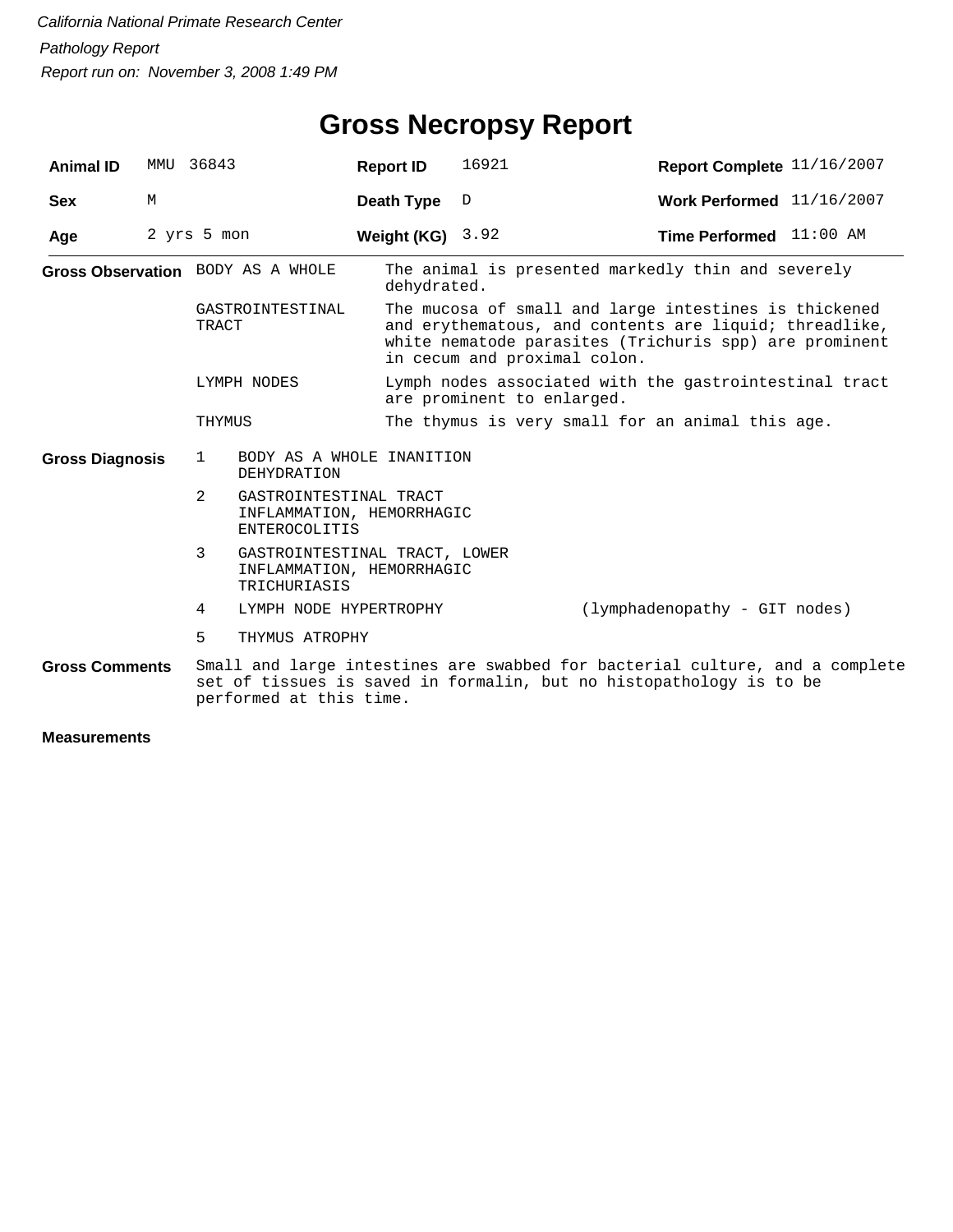| <b>Animal ID</b>       | MMU         | 36885                             | <b>Report ID</b>                                                  | 20281 | Report Complete 05/21/2008                                                                                                                                                |  |
|------------------------|-------------|-----------------------------------|-------------------------------------------------------------------|-------|---------------------------------------------------------------------------------------------------------------------------------------------------------------------------|--|
| <b>Sex</b>             | $\mathbf F$ |                                   | Death Type                                                        | X     | Work Performed 05/21/2008                                                                                                                                                 |  |
| Age                    |             | 2 yrs 11 mon                      | Weight (KG) $3.33$                                                |       | Time Performed 10:00 AM                                                                                                                                                   |  |
|                        |             | Gross Observation BODY AS A WHOLE |                                                                   |       | The animal is presented thin and mildly dehydrated.                                                                                                                       |  |
|                        |             | URINARY BLADDER                   | cranial pole.                                                     |       | Experimentally administered microbeads are clumped in<br>irregular aggregates in the pelvic inlet dorsal to the<br>bladder partially enclosed by omental adhesions to its |  |
|                        |             | UTERUS                            |                                                                   |       | Microbeads are aggregated around the uterus and ovaries,<br>partially enclosed by omental adhesions.                                                                      |  |
| <b>Gross Diagnosis</b> |             | 1<br>DEHYDRATION                  | BODY AS A WHOLE INANITION                                         |       | (mild)                                                                                                                                                                    |  |
|                        |             | $\overline{2}$                    | URINARY BLADDER ADHESIONS, FIBROUS                                |       | (omental adhesions to bladder)                                                                                                                                            |  |
|                        |             | 3                                 | FALLOPIAN TUBE, BROAD LIGAMENT,<br>PARAMETRIUM ADHESIONS, FIBROUS |       | (omental adhesions)                                                                                                                                                       |  |
| <b>Gross Comments</b>  |             | histopathology.                   |                                                                   |       | Tissues are collected per project protocol - none are saved for CNPRC                                                                                                     |  |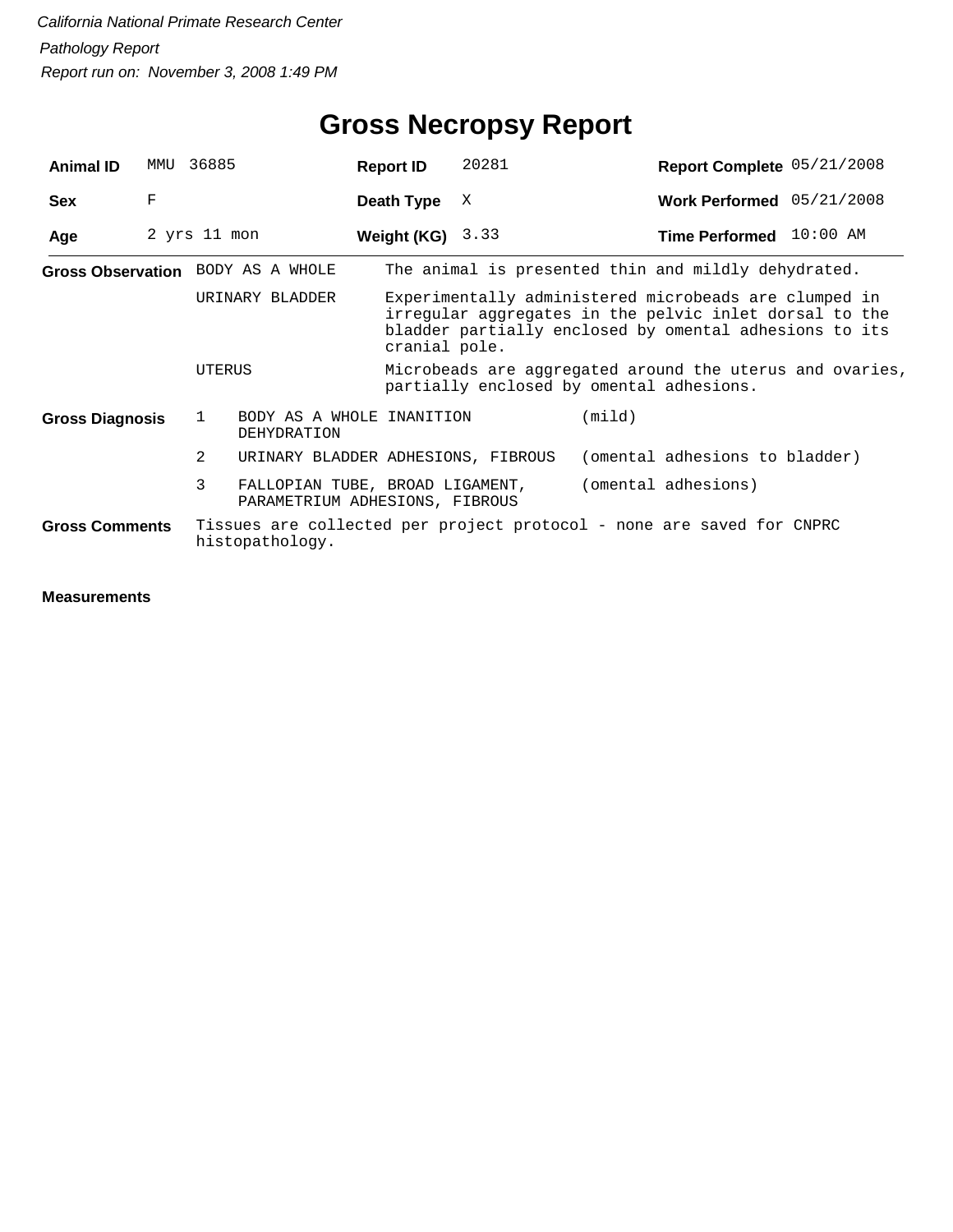# **Final Necropsy Report**

| <b>Animal ID</b> | MMU 36885    | <b>Report ID</b>   | 21982 | Report Complete 08/13/2008  |  |
|------------------|--------------|--------------------|-------|-----------------------------|--|
| <b>Sex</b>       | F            | Death Type $X$     |       | Work Performed $05/21/2008$ |  |
| Age              | 2 yrs 11 mon | Weight $(KG)$ 3.33 |       | Time Performed 12:00 AM     |  |

**Final Observations**

**Final Diagnosis**

**Final Comments** as per gross report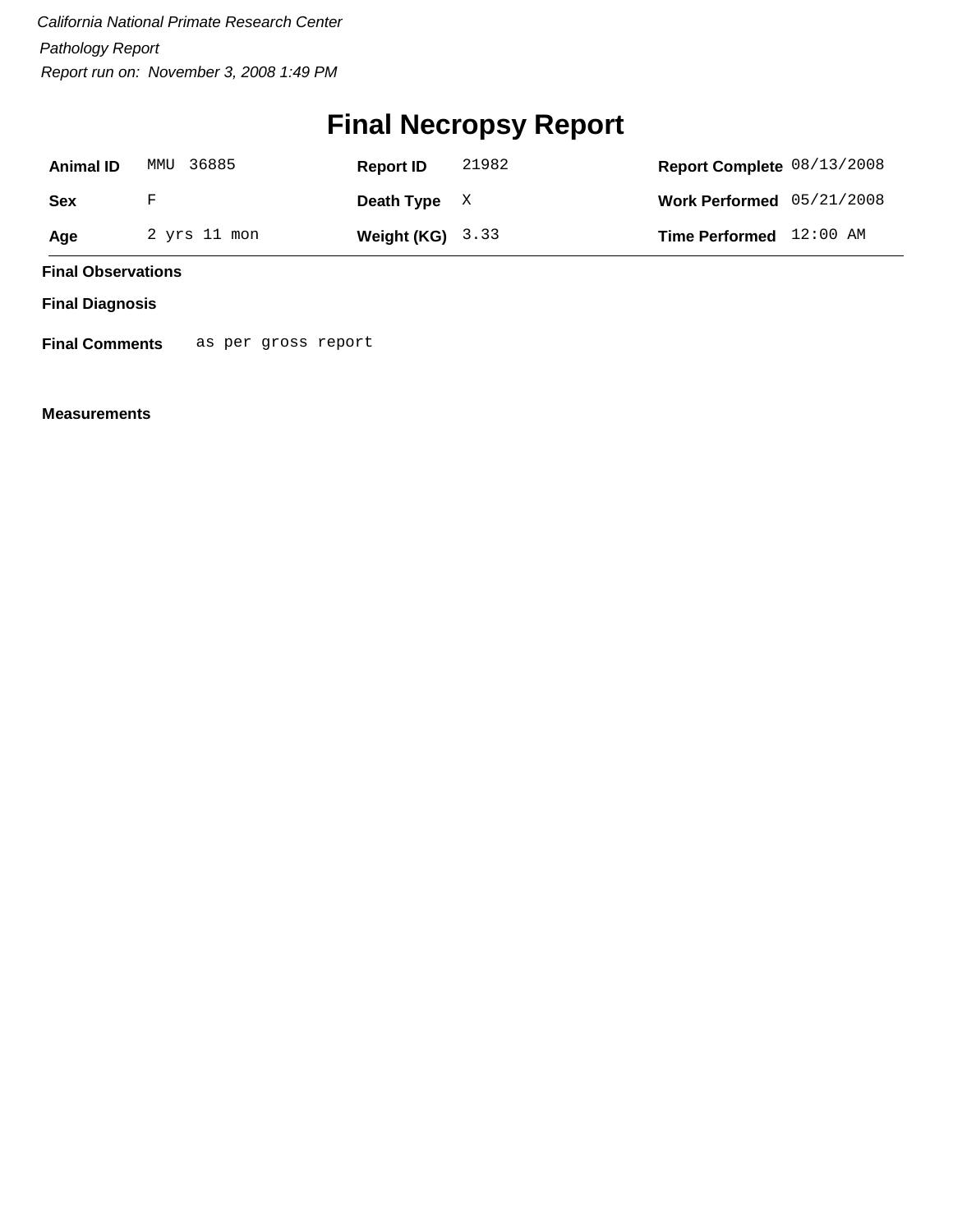| <b>Animal ID</b>       | MMTJ | 36894                                         | <b>Report ID</b> | 15340 | Report Complete 08/20/2007                                                                                                                                                                                                    |  |
|------------------------|------|-----------------------------------------------|------------------|-------|-------------------------------------------------------------------------------------------------------------------------------------------------------------------------------------------------------------------------------|--|
| <b>Sex</b>             | F    |                                               | Death Type       | K     | Work Performed 08/20/2007                                                                                                                                                                                                     |  |
| Age                    |      | 2 yrs 1 mon                                   | Weight (KG)      | 2.88  | Time Performed 09:30 AM                                                                                                                                                                                                       |  |
|                        |      | Gross Observation BODY AS A WHOLE             |                  |       | The animal is presented thin and mildly dehydrated.                                                                                                                                                                           |  |
|                        |      | GASTROINTESTINAL<br>TRACT                     |                  |       | The mucosa throughout the GIT is thickened and variably<br>erythematous; colon contents are soft to liquid.                                                                                                                   |  |
|                        |      | LYMPH NODES                                   |                  |       | Lymph nodes associated with the GIT, gastric,<br>mesenteric, and paracolic, are prominent to enlarged.                                                                                                                        |  |
| <b>Gross Diagnosis</b> |      | BODY AS A WHOLE INANITION<br>1<br>DEHYDRATION |                  |       |                                                                                                                                                                                                                               |  |
|                        |      | $\overline{2}$<br><b>ENTEROCOLITIS</b>        |                  |       | GASTROINTESTINAL TRACT INFLAMMATION (gastroenterocolitis)                                                                                                                                                                     |  |
|                        |      | 3<br>STOMACH INFLAMMATION GASTRITIS, NOS      |                  |       |                                                                                                                                                                                                                               |  |
|                        |      | 4<br>LYMPH NODE HYPERTROPHY                   |                  |       | (lymphadenopathy - gastric,<br>mesenteric, paracolic)                                                                                                                                                                         |  |
| <b>Gross Comments</b>  |      |                                               |                  |       | Tissues are collected to fulfill biospecimen requests (kidneys, ovaries,<br>oviducts, trachea), and a truncated set of tissues is saved in formalin<br>(GIT, lymph nodes, brain). The colon is swabbed for bacterial culture. |  |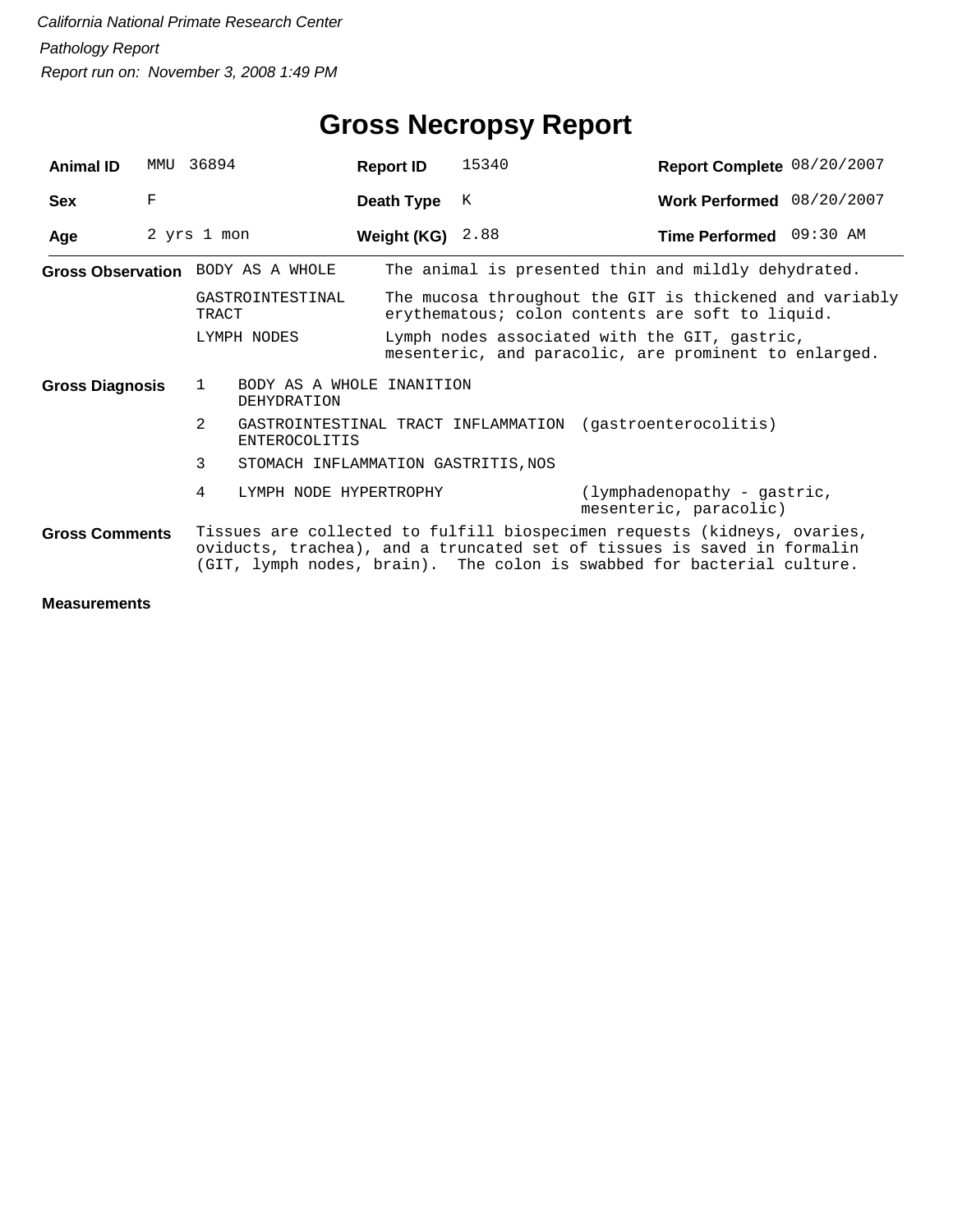#### **Gross Necropsy Report**

| <b>Animal ID</b>                         | MCY 36897 |                                   |                                                                                | <b>Report ID</b> | 14661                            | <b>Report Complete</b>                                                   |  |
|------------------------------------------|-----------|-----------------------------------|--------------------------------------------------------------------------------|------------------|----------------------------------|--------------------------------------------------------------------------|--|
| <b>Sex</b>                               | М         |                                   |                                                                                | Death Type       | D                                | Work Performed 07/16/2007                                                |  |
| Age                                      |           | 2 yrs 0 mon                       |                                                                                | Weight (KG)      | 1.8                              | Time Performed 02:00 PM                                                  |  |
|                                          |           | Gross Observation BODY AS A WHOLE |                                                                                |                  | state of early autolysis.        | The animal is presented thin and dehydrated, and in a                    |  |
|                                          |           | <b>CECUM</b>                      |                                                                                |                  |                                  | The cecal mucosa resembles that of the colon.                            |  |
| COLON<br>ILEUM<br>JEJUNUM<br>LYMPH NODES |           |                                   |                                                                                |                  | with liquid contents.            | The colonic mucosa is thickened and irregular nodular                    |  |
|                                          |           |                                   |                                                                                | liquid.          |                                  | The ileal mucosa is mildly thickened and contents are                    |  |
|                                          |           |                                   |                                                                                |                  | The jejunal mucosa is thickened. |                                                                          |  |
|                                          |           |                                   | Nodes associated with the gastrointestinal tract are<br>prominent to enlarged. |                  |                                  |                                                                          |  |
|                                          |           |                                   | STOMACH                                                                        |                  |                                  | The gastric mucosa is thickened and mildly erythematous.                 |  |
|                                          |           | THYMUS                            |                                                                                |                  | for an animal this age.          | The thymus is virtually non=existent, i.e. very small                    |  |
| <b>Gross Diagnosis</b>                   |           | 1                                 | BODY AS A WHOLE INANITION<br><b>DEHYDRATION</b>                                |                  |                                  |                                                                          |  |
|                                          |           | 2                                 | BODY AS A WHOLE AUTOLYSIS                                                      |                  |                                  |                                                                          |  |
|                                          |           | 3                                 | COLON INFLAMMATION COLITIS                                                     |                  |                                  |                                                                          |  |
|                                          |           | 4                                 | CECUM INFLAMMATION TYPHLITIS, NOS                                              |                  |                                  |                                                                          |  |
|                                          |           | 5                                 | ILEUM INFLAMMATION ENTERITIS, NOS                                              |                  |                                  |                                                                          |  |
|                                          |           | 6                                 | STOMACH INFLAMMATION GASTRITIS, NOS                                            |                  |                                  |                                                                          |  |
|                                          |           | 7                                 | LYMPH NODE HYPERTROPHY                                                         |                  |                                  | (lymphadenopathy)                                                        |  |
|                                          |           | 8                                 | THYMUS ATROPHY                                                                 |                  |                                  |                                                                          |  |
| <b>Gross Comments</b>                    |           |                                   | truncated set of tissues is saved in formalin.                                 |                  |                                  | The colon is photographed, colon and small intestine are cultured, and a |  |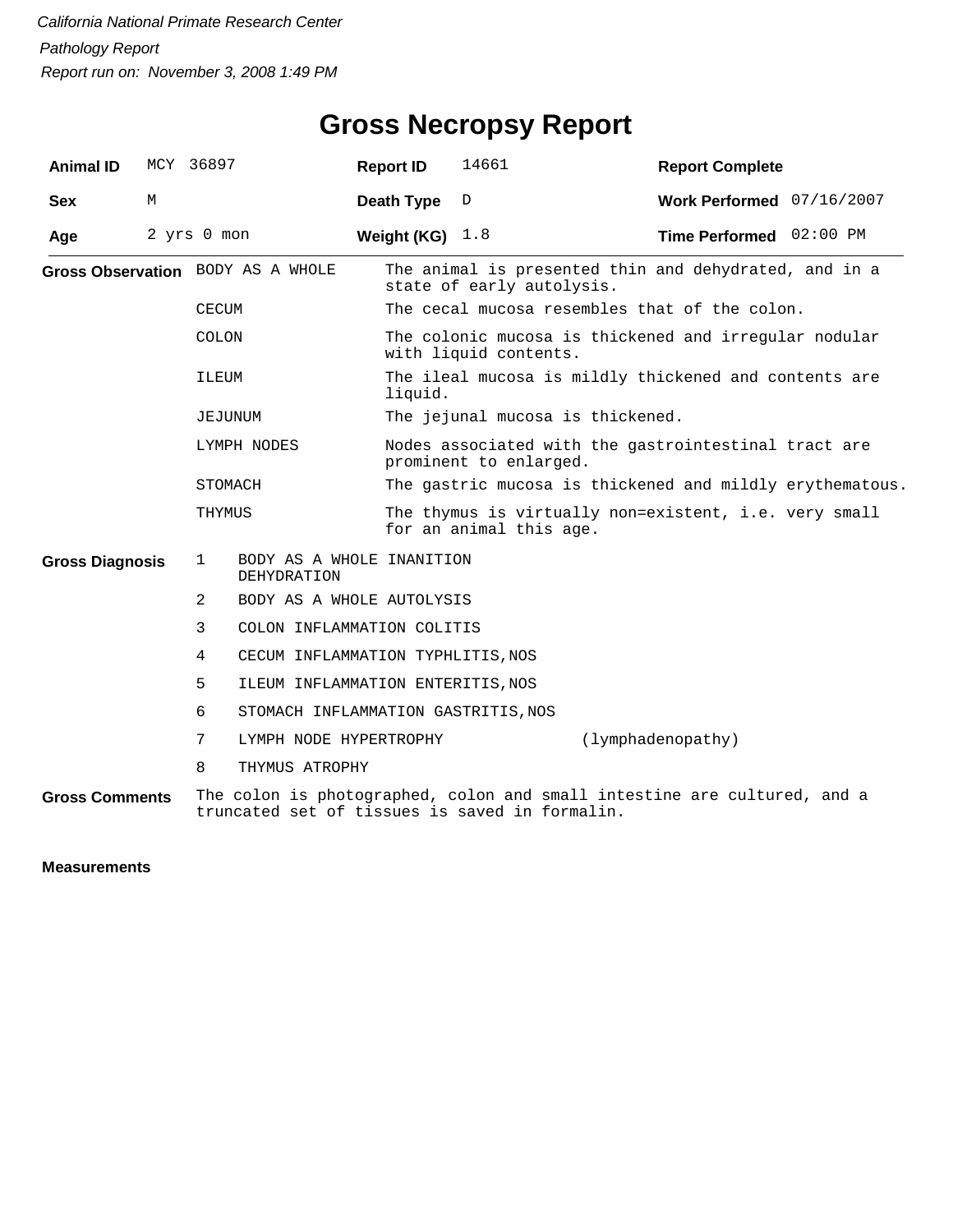# **Gross Necropsy Report**

| <b>Animal ID</b>       |   | MCY 36908                                                                       |                                | <b>Report ID</b>                                                                                                                                                           | 16682                                                                                                                                                                                                                     | <b>Report Complete</b>                                                                                                                                                                                                                                                               |  |  |  |
|------------------------|---|---------------------------------------------------------------------------------|--------------------------------|----------------------------------------------------------------------------------------------------------------------------------------------------------------------------|---------------------------------------------------------------------------------------------------------------------------------------------------------------------------------------------------------------------------|--------------------------------------------------------------------------------------------------------------------------------------------------------------------------------------------------------------------------------------------------------------------------------------|--|--|--|
| <b>Sex</b>             | F |                                                                                 |                                | Death Type                                                                                                                                                                 | D                                                                                                                                                                                                                         | Work Performed 11/05/2007                                                                                                                                                                                                                                                            |  |  |  |
| Age                    |   | 2 yrs 3 mon                                                                     |                                | Weight (KG)                                                                                                                                                                | 3.89                                                                                                                                                                                                                      | Time Performed 10:00 AM                                                                                                                                                                                                                                                              |  |  |  |
|                        |   | Gross Observation BODY AS A WHOLE<br>GASTROINTESTINAL<br>TRACT<br>LIVER<br>LUNG |                                |                                                                                                                                                                            |                                                                                                                                                                                                                           | The animal is presented thin with a severely distended<br>abdomen upon which there are multiple cutaneous bullae<br>containing clear, red fluid - the largest measuring<br>roughly 1.5 cm in greatest dimension. There is blood at<br>the nares and around the borders of the mouth. |  |  |  |
|                        |   |                                                                                 |                                |                                                                                                                                                                            | The stomach is markedly distended with both liquid<br>(water and food) and gaseous contents; the small<br>intestines, cecum, and roughly one half to two thirds of<br>the colon are similarly distended, mainly with gas. |                                                                                                                                                                                                                                                                                      |  |  |  |
|                        |   |                                                                                 |                                |                                                                                                                                                                            | The liver is markedly compressed by the distended<br>stomach such that its entire volume is cranial to the<br>most caudal extent of the ribs and to the right of<br>midline - the color is a pale tan.                    |                                                                                                                                                                                                                                                                                      |  |  |  |
|                        |   |                                                                                 |                                | Pulmonary atelectasis accounts for roughly one half to<br>two thirds of the lung volume causing the lungs to be<br>extensively and irregularly discolored dark red-purple. |                                                                                                                                                                                                                           |                                                                                                                                                                                                                                                                                      |  |  |  |
|                        |   | SKIN                                                                            |                                | Multiple bullae, the largest two measuring roughly 1.5<br>cm in greatest dimension, filled with clear red liquid<br>are present on the ventral abdominal surface.          |                                                                                                                                                                                                                           |                                                                                                                                                                                                                                                                                      |  |  |  |
|                        |   | <b>TRACHEA</b>                                                                  |                                |                                                                                                                                                                            |                                                                                                                                                                                                                           | The tracheal lumen is lined with red tinged fluid.                                                                                                                                                                                                                                   |  |  |  |
| <b>Gross Diagnosis</b> |   | 1                                                                               | STOMACH DISTENTION BLOATING    |                                                                                                                                                                            |                                                                                                                                                                                                                           |                                                                                                                                                                                                                                                                                      |  |  |  |
|                        |   | $\overline{2}$                                                                  | COLON DISTENTION BLOATING      |                                                                                                                                                                            |                                                                                                                                                                                                                           |                                                                                                                                                                                                                                                                                      |  |  |  |
|                        |   | 3                                                                               | LIVER COMPRESSION INJURY       |                                                                                                                                                                            |                                                                                                                                                                                                                           | (liver compressed by distended<br>stomach)                                                                                                                                                                                                                                           |  |  |  |
|                        |   | 4                                                                               | LUNGS (BOTH) ATELECTASIS       |                                                                                                                                                                            |                                                                                                                                                                                                                           |                                                                                                                                                                                                                                                                                      |  |  |  |
|                        |   | 5                                                                               | LUNGS (BOTH) HEMORRHAGE        |                                                                                                                                                                            |                                                                                                                                                                                                                           |                                                                                                                                                                                                                                                                                      |  |  |  |
|                        |   | 6                                                                               | SKIN OF ABDOMEN BULLA $(T-02)$ |                                                                                                                                                                            |                                                                                                                                                                                                                           |                                                                                                                                                                                                                                                                                      |  |  |  |
| <b>Gross Comments</b>  |   |                                                                                 |                                |                                                                                                                                                                            | A full set of tissues is saved in formalin.                                                                                                                                                                               |                                                                                                                                                                                                                                                                                      |  |  |  |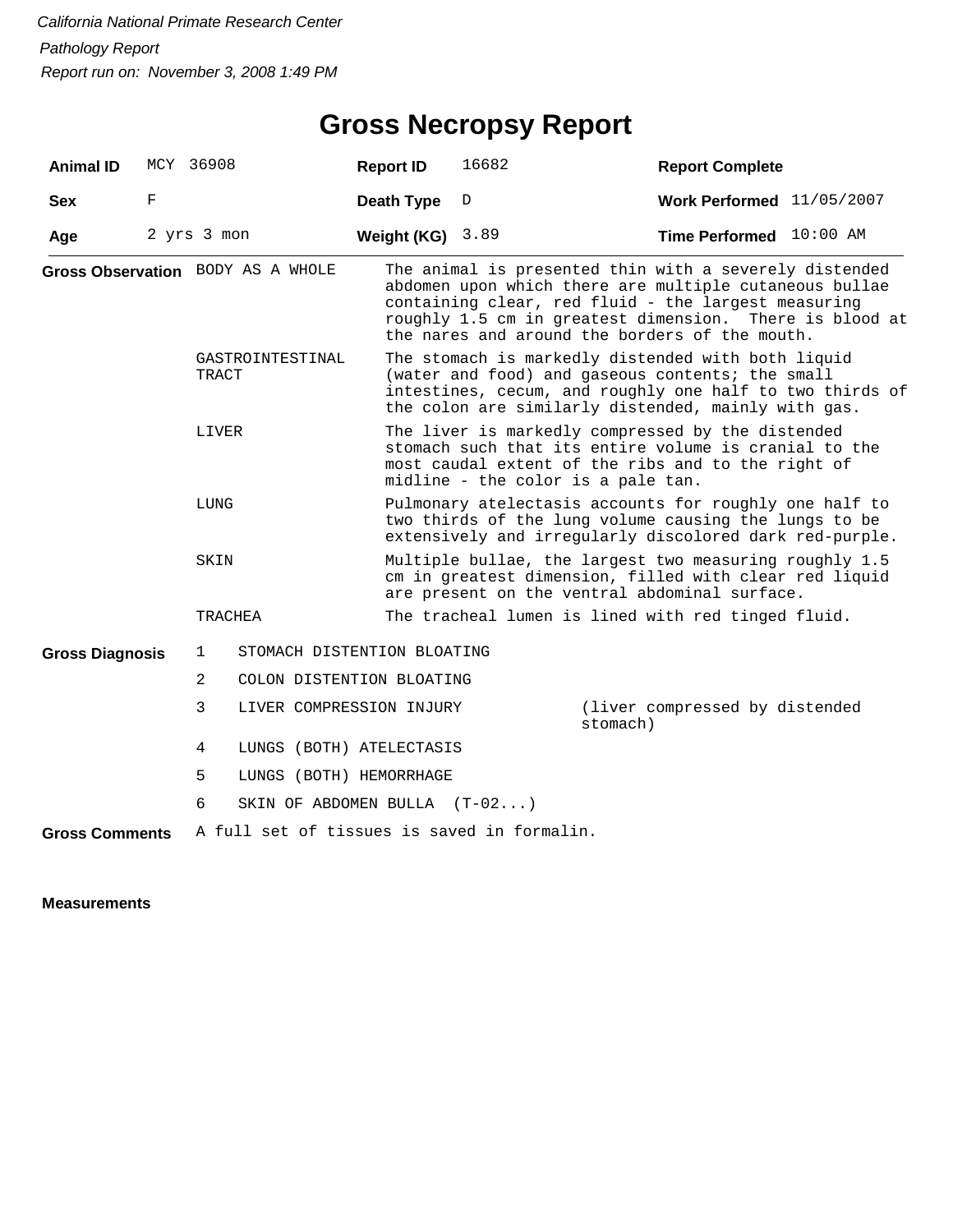# **Gross Necropsy Report**

| <b>Animal ID</b>       |   | MMU 36915                                                                                                               | <b>Report ID</b>   | 15440                                                                                                    | Report Complete 08/22/2007                            |  |  |  |
|------------------------|---|-------------------------------------------------------------------------------------------------------------------------|--------------------|----------------------------------------------------------------------------------------------------------|-------------------------------------------------------|--|--|--|
| <b>Sex</b>             | M |                                                                                                                         | Death Type         | K                                                                                                        | Work Performed 08/22/2007                             |  |  |  |
| Age                    |   | 2 yrs 1 mon                                                                                                             | Weight (KG) $2.52$ |                                                                                                          | Time Performed 11:30 AM                               |  |  |  |
|                        |   | Gross Observation BODY AS A WHOLE                                                                                       |                    | The animal is presented markedly thin and severely<br>dehydrated.                                        |                                                       |  |  |  |
|                        |   | COLON                                                                                                                   |                    | The colonic mucosa is diffusely thickened and<br>erythematous, and contents are liquid.                  |                                                       |  |  |  |
|                        |   | LYMPH NODES                                                                                                             |                    | Lymph nodes associated with the GIT are prominent to<br>enlarged.                                        |                                                       |  |  |  |
|                        |   | STOMACH                                                                                                                 | corpus.            | The gastric mucosa is thickened and variably<br>erythematous, particularly at the junction of antrum and |                                                       |  |  |  |
|                        |   | THYMUS                                                                                                                  |                    | The thymus is very small for an animal this age.                                                         |                                                       |  |  |  |
| <b>Gross Diagnosis</b> |   | BODY AS A WHOLE INANITION<br>$\mathbf{1}$<br><b>DEHYDRATION</b>                                                         |                    |                                                                                                          |                                                       |  |  |  |
|                        |   | 2<br>COLONIC MUCOUS MEMBRANE<br>INFLAMMATION COLITIS                                                                    |                    |                                                                                                          |                                                       |  |  |  |
|                        |   | 3<br>STOMACH INFLAMMATION GASTRITIS, NOS                                                                                |                    |                                                                                                          |                                                       |  |  |  |
|                        |   | 4<br>LYMPH NODE HYPERTROPHY                                                                                             |                    |                                                                                                          | (lymphadenopathy - paracolic,<br>mesenteric, gastric) |  |  |  |
|                        |   | 5<br>THYMUS ATROPHY                                                                                                     |                    |                                                                                                          |                                                       |  |  |  |
| <b>Gross Comments</b>  |   | Tissue is collected to fulfill a biospecimen request (trachea), and a<br>truncated set of tissues is saved in formalin. |                    |                                                                                                          |                                                       |  |  |  |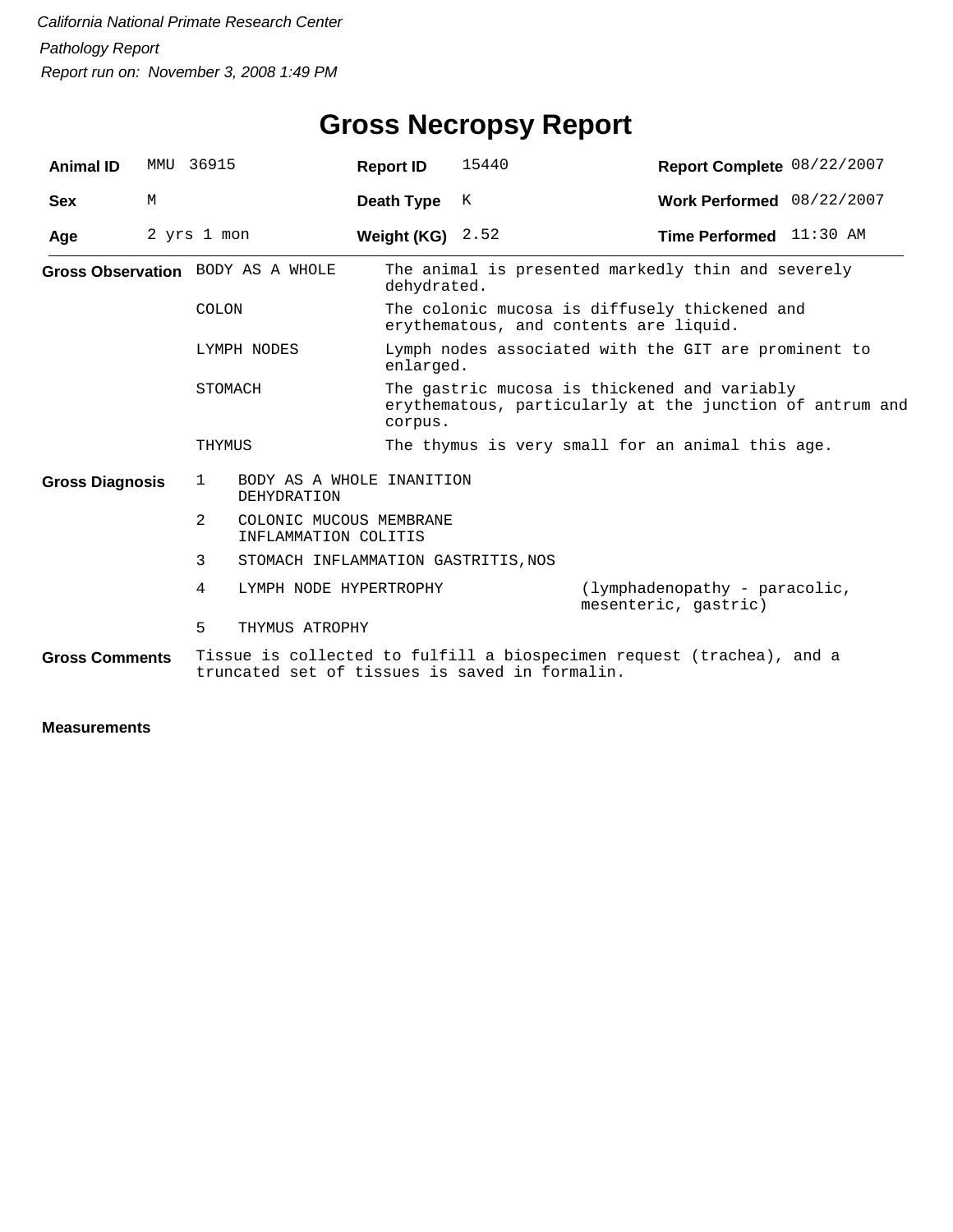# **Gross Necropsy Report**

| <b>Animal ID</b>       |             | MMU 36962                                                       | <b>Report ID</b>                                | 15420                                                                                                                | Report Complete 08/22/2007                                                                                                                      |  |  |  |
|------------------------|-------------|-----------------------------------------------------------------|-------------------------------------------------|----------------------------------------------------------------------------------------------------------------------|-------------------------------------------------------------------------------------------------------------------------------------------------|--|--|--|
| <b>Sex</b>             | $\mathbf F$ |                                                                 | Death Type                                      | К                                                                                                                    | Work Performed 08/22/2007                                                                                                                       |  |  |  |
| Age                    |             | $1$ yrs $10$ mon                                                | Weight (KG) $2.18$                              |                                                                                                                      | Time Performed 10:30 AM                                                                                                                         |  |  |  |
|                        |             | Gross Observation BODY AS A WHOLE                               | dehydrated.                                     |                                                                                                                      | The animal is presented markedly thin and severely                                                                                              |  |  |  |
|                        |             | COLON                                                           |                                                 | The colonic mucosa is thickened and variably<br>erythematous, and the lumen is dilated with liquid feces<br>and gas. |                                                                                                                                                 |  |  |  |
|                        |             | LYMPH NODES                                                     |                                                 | Paracolic and gastric nodes are prominent to enlarged.                                                               |                                                                                                                                                 |  |  |  |
|                        |             | STOMACH                                                         |                                                 | The gastric mucosa is thickened and erythematous,<br>particularly at the junction of antrum and corpus.              |                                                                                                                                                 |  |  |  |
|                        |             | THYMUS                                                          |                                                 |                                                                                                                      | The thymus is very small for an animal this age.                                                                                                |  |  |  |
| <b>Gross Diagnosis</b> |             | BODY AS A WHOLE INANITION<br>$\mathbf{1}$<br><b>DEHYDRATION</b> |                                                 |                                                                                                                      |                                                                                                                                                 |  |  |  |
|                        |             | 2<br>BODY AS A WHOLE DIARRHEA                                   |                                                 |                                                                                                                      |                                                                                                                                                 |  |  |  |
|                        |             | 3                                                               | COLONIC MUCOUS MEMBRANE<br>INFLAMMATION COLITIS |                                                                                                                      |                                                                                                                                                 |  |  |  |
|                        |             | 4<br>STOMACH INFLAMMATION GASTRITIS, NOS                        |                                                 |                                                                                                                      |                                                                                                                                                 |  |  |  |
|                        |             | 5<br>LYMPH NODE HYPERTROPHY                                     |                                                 |                                                                                                                      | (lymphadenopathy - paracolic,<br>qastric)                                                                                                       |  |  |  |
|                        |             | 6<br>THYMUS ATROPHY                                             |                                                 |                                                                                                                      |                                                                                                                                                 |  |  |  |
| <b>Gross Comments</b>  |             |                                                                 |                                                 |                                                                                                                      | Tissues are collected to fulfill biospecimen requests (trachea, ovaries,<br>oviducts) and a very truncated set of tissues is saved in formalin. |  |  |  |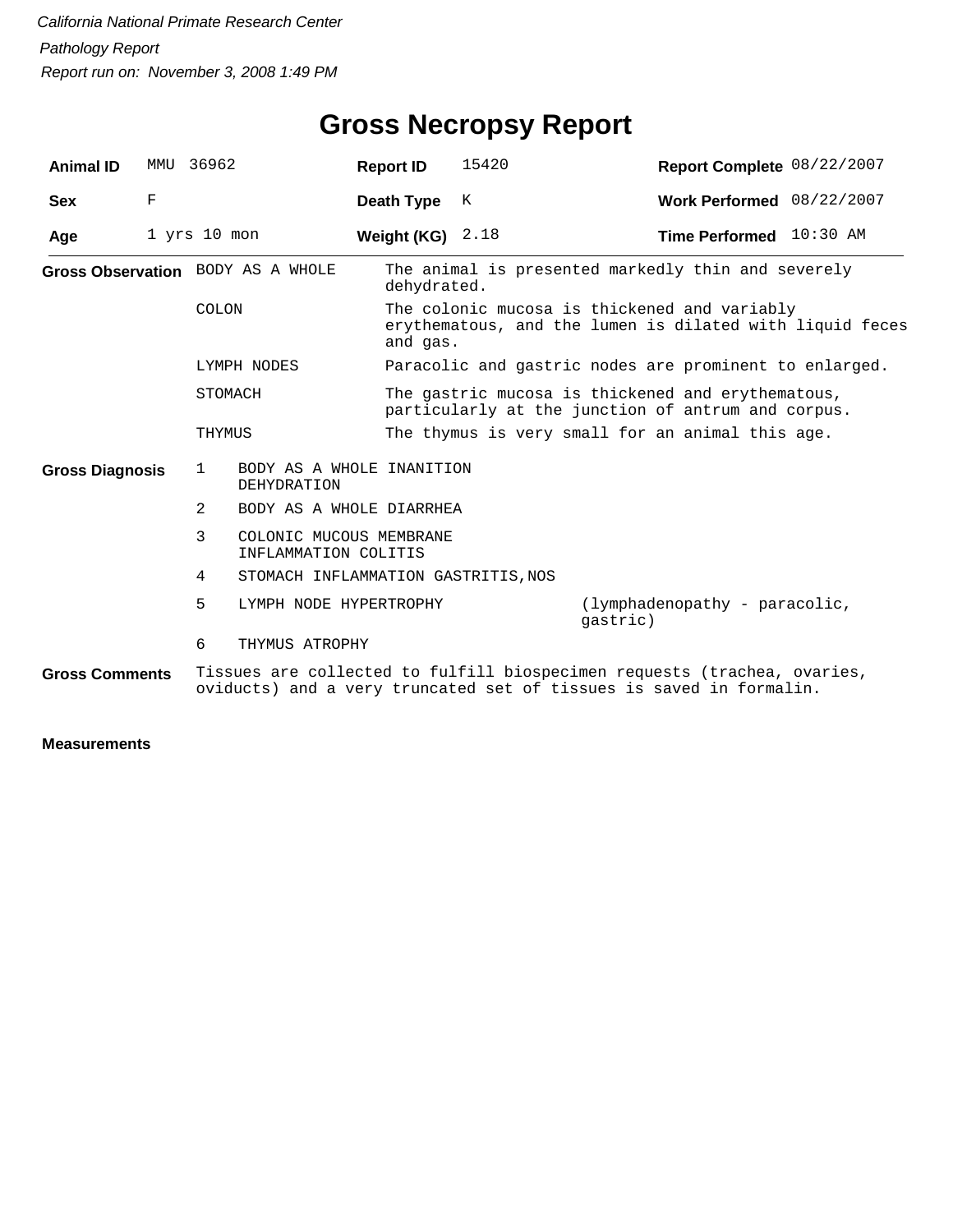| <b>Animal ID</b>                  | MMU | 36980                                                                                                                                                                                                                                                                                                                                                                               |                          | <b>Report ID</b>   | 15380                                                                                                                                                                                                                               | Report Complete 08/21/2007                                                                                          |  |  |  |
|-----------------------------------|-----|-------------------------------------------------------------------------------------------------------------------------------------------------------------------------------------------------------------------------------------------------------------------------------------------------------------------------------------------------------------------------------------|--------------------------|--------------------|-------------------------------------------------------------------------------------------------------------------------------------------------------------------------------------------------------------------------------------|---------------------------------------------------------------------------------------------------------------------|--|--|--|
| <b>Sex</b>                        | M   |                                                                                                                                                                                                                                                                                                                                                                                     |                          | Death Type         | D                                                                                                                                                                                                                                   | Work Performed 08/21/2007                                                                                           |  |  |  |
| Age                               |     | $1$ yrs $10$ mon                                                                                                                                                                                                                                                                                                                                                                    |                          | Weight (KG) $3.65$ |                                                                                                                                                                                                                                     | Time Performed 08:00 AM                                                                                             |  |  |  |
| Gross Observation BODY AS A WHOLE |     |                                                                                                                                                                                                                                                                                                                                                                                     |                          |                    |                                                                                                                                                                                                                                     | The animal is presented with a tautly distended abdomen.                                                            |  |  |  |
|                                   |     | TRACT                                                                                                                                                                                                                                                                                                                                                                               | GASTROINTESTINAL         |                    |                                                                                                                                                                                                                                     | The entire GIT is variably distended with gas and liquid<br>contents, the stomach being the most severely affected. |  |  |  |
|                                   |     | LIVER                                                                                                                                                                                                                                                                                                                                                                               |                          |                    | The liver is much smaller than usual due to compression<br>by the distended stomach.                                                                                                                                                |                                                                                                                     |  |  |  |
|                                   |     | STOMACH                                                                                                                                                                                                                                                                                                                                                                             |                          | wall.              | The stomach is severely distended with liquid food and<br>gas such that the liver is compressed cranially against<br>the diaphragm, and the great vessels, particularly the<br>vena cava, are compressed against the posterior body |                                                                                                                     |  |  |  |
| <b>Gross Diagnosis</b>            |     | $\mathbf{1}$                                                                                                                                                                                                                                                                                                                                                                        | STOMACH BLOATING         |                    |                                                                                                                                                                                                                                     | (gastric bloat, severe)                                                                                             |  |  |  |
|                                   |     | 2                                                                                                                                                                                                                                                                                                                                                                                   | LIVER COMPRESSION INJURY |                    |                                                                                                                                                                                                                                     |                                                                                                                     |  |  |  |
| <b>Gross Comments</b>             |     | Although the cause of gastric bloat is unclear, it's sequellae include<br>compression of the liver against the diaphragm impairing the ability to<br>breath and compression of the aorta and vena cava, the latter being more<br>severely affected, resulting in impaired venous return. These combine to<br>cause ischemia/anoxia ultimately resulting in the death of the animal. |                          |                    |                                                                                                                                                                                                                                     |                                                                                                                     |  |  |  |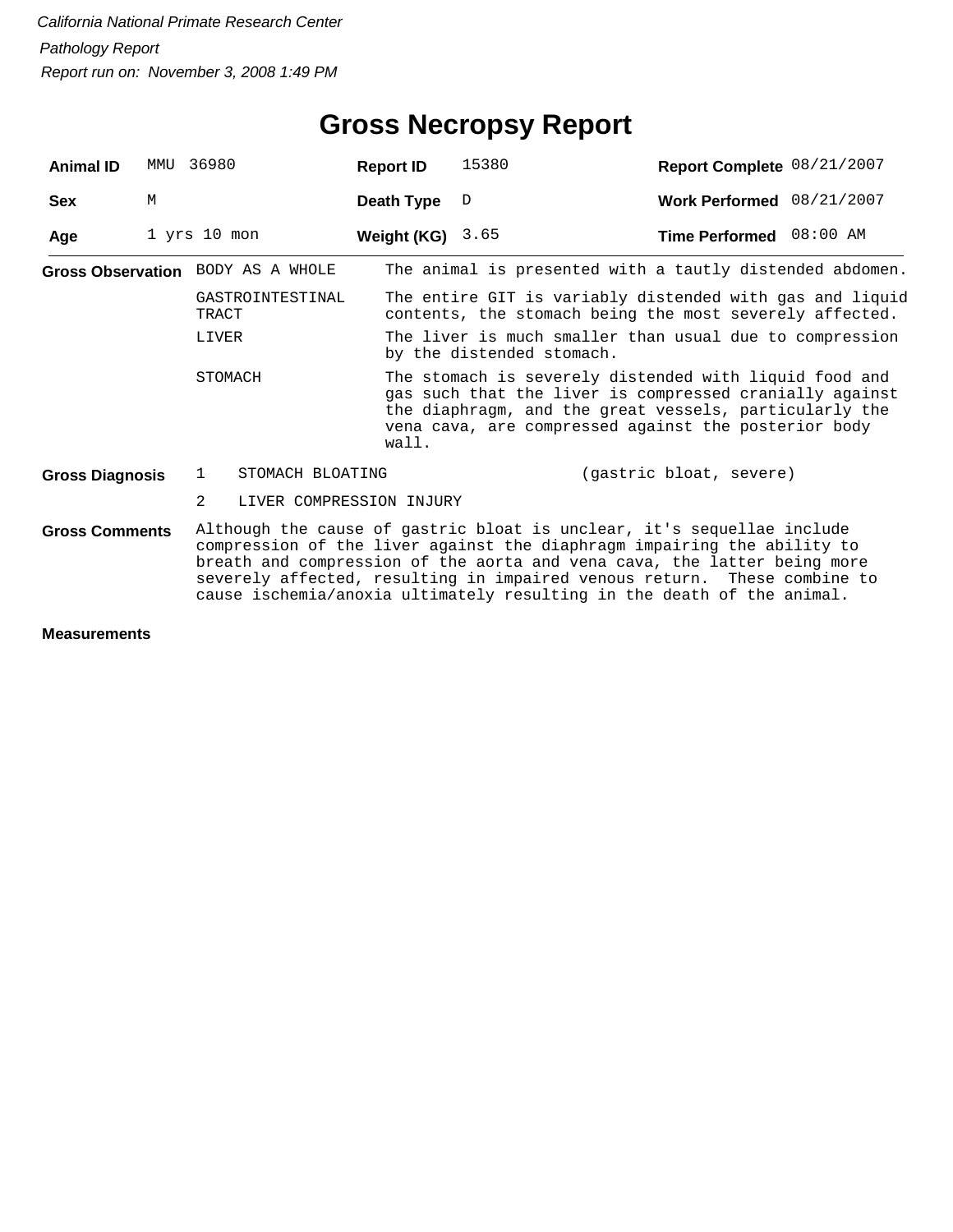# **Gross Necropsy Report**

| <b>Animal ID</b>       |   | MCY 36989                                                                                           | <b>Report ID</b>                                | 15101                                                                                                        | Report Complete 08/13/2007                                  |  |  |  |
|------------------------|---|-----------------------------------------------------------------------------------------------------|-------------------------------------------------|--------------------------------------------------------------------------------------------------------------|-------------------------------------------------------------|--|--|--|
| <b>Sex</b>             | M |                                                                                                     | Death Type                                      | $\mathbb D$                                                                                                  | Work Performed 08/13/2007                                   |  |  |  |
| Age                    |   | 1 yrs 7 mon                                                                                         | Weight (KG) $1.34$                              |                                                                                                              | Time Performed 12:00 PM                                     |  |  |  |
|                        |   | Gross Observation BODY AS A WHOLE                                                                   | dehydrated.                                     |                                                                                                              | The animal is presented markedly thin and severely          |  |  |  |
|                        |   | COLON                                                                                               |                                                 | The colonic mucosa is diffusely thickened and variably<br>erythematous, and contents are nearly nonexistent. |                                                             |  |  |  |
|                        |   | LYMPH NODES                                                                                         |                                                 | Nodes associated with the gastrointestinal tract are<br>prominent to enlarged.                               |                                                             |  |  |  |
|                        |   | STOMACH                                                                                             |                                                 |                                                                                                              | Gastric mucosa is thickened and mildly erythematous.        |  |  |  |
|                        |   | THYMUS                                                                                              |                                                 | The thymus is very small for an animal this age.                                                             |                                                             |  |  |  |
| <b>Gross Diagnosis</b> |   | $\mathbf{1}$<br><b>DEHYDRATION</b>                                                                  | BODY AS A WHOLE INANITION                       |                                                                                                              | (severe)                                                    |  |  |  |
|                        |   | 2                                                                                                   | COLONIC MUCOUS MEMBRANE<br>INFLAMMATION COLITIS |                                                                                                              |                                                             |  |  |  |
|                        |   | 3                                                                                                   | STOMACH INFLAMMATION GASTRITIS, NOS             |                                                                                                              |                                                             |  |  |  |
|                        |   | 4                                                                                                   | LYMPH NODE HYPERTROPHY                          |                                                                                                              | (lymphadenopathy - paracolic,<br>mesenteric, gastric nodes) |  |  |  |
|                        |   | 5<br>THYMUS ATROPHY                                                                                 |                                                 |                                                                                                              |                                                             |  |  |  |
| <b>Gross Comments</b>  |   | The colon is swabbed for bacterial culture, and a truncated set of tissues<br>is saved in formalin. |                                                 |                                                                                                              |                                                             |  |  |  |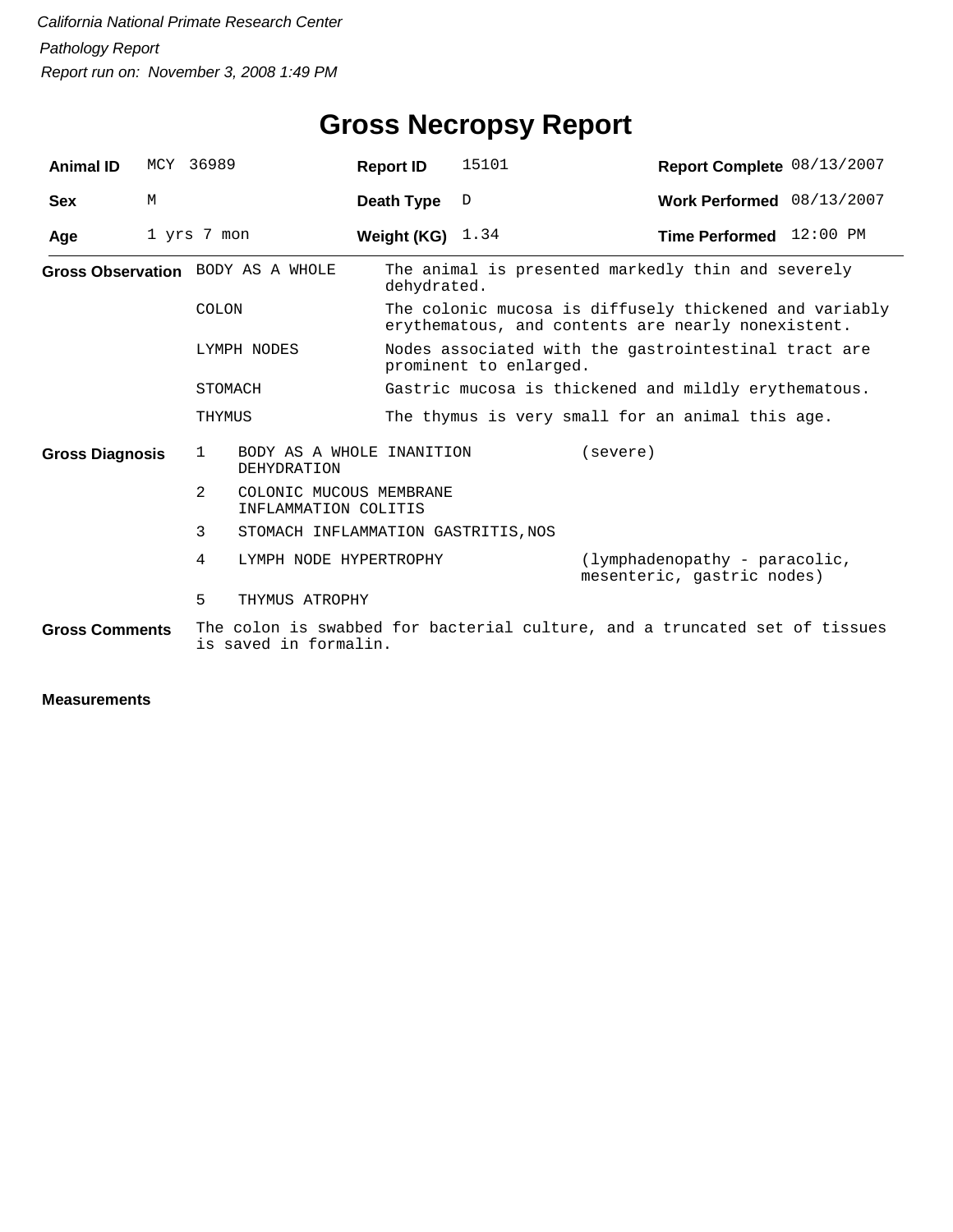| <b>Animal ID</b>         | MMU                                                                                                                                                                                                                                           | 36998                          | <b>Report ID</b> | 18242                                                                                                     | Report Complete 01/28/2008  |  |  |  |
|--------------------------|-----------------------------------------------------------------------------------------------------------------------------------------------------------------------------------------------------------------------------------------------|--------------------------------|------------------|-----------------------------------------------------------------------------------------------------------|-----------------------------|--|--|--|
| <b>Sex</b>               | M                                                                                                                                                                                                                                             |                                | Death Type       | K                                                                                                         | Work Performed $01/28/2008$ |  |  |  |
| Age                      |                                                                                                                                                                                                                                               | 1 yrs 11 mon                   | Weight (KG)      | 2.87                                                                                                      | Time Performed 11:00 AM     |  |  |  |
| <b>Gross Observation</b> |                                                                                                                                                                                                                                               | GASTROINTESTINAL<br>TRACT      |                  | The contents is within normal limits of amount and<br>appearance throughout.                              |                             |  |  |  |
|                          |                                                                                                                                                                                                                                               | HEART                          | respectively.    | The inside and outside diameter of the left ventricle<br>midway between the apex and base is 8 and 20 mm. |                             |  |  |  |
|                          |                                                                                                                                                                                                                                               | SKIN                           |                  | A tattoo on the right medial thigh reads 36998.                                                           |                             |  |  |  |
|                          |                                                                                                                                                                                                                                               | THYMUS                         |                  | the thymus is reduced from expected size in the anterior<br>mediastinum.                                  |                             |  |  |  |
| <b>Gross Diagnosis</b>   |                                                                                                                                                                                                                                               | THYMUS ATROPHY<br>$\mathbf{1}$ |                  |                                                                                                           |                             |  |  |  |
| <b>Gross Comments</b>    | Thymic atrophy was probably atributable to chronic or recurring diarrhea<br>which was diagnosed clinically. The reseults of microbiology [small and<br>large intestine] and histopathology will be presented in the final necropsy<br>report. |                                |                  |                                                                                                           |                             |  |  |  |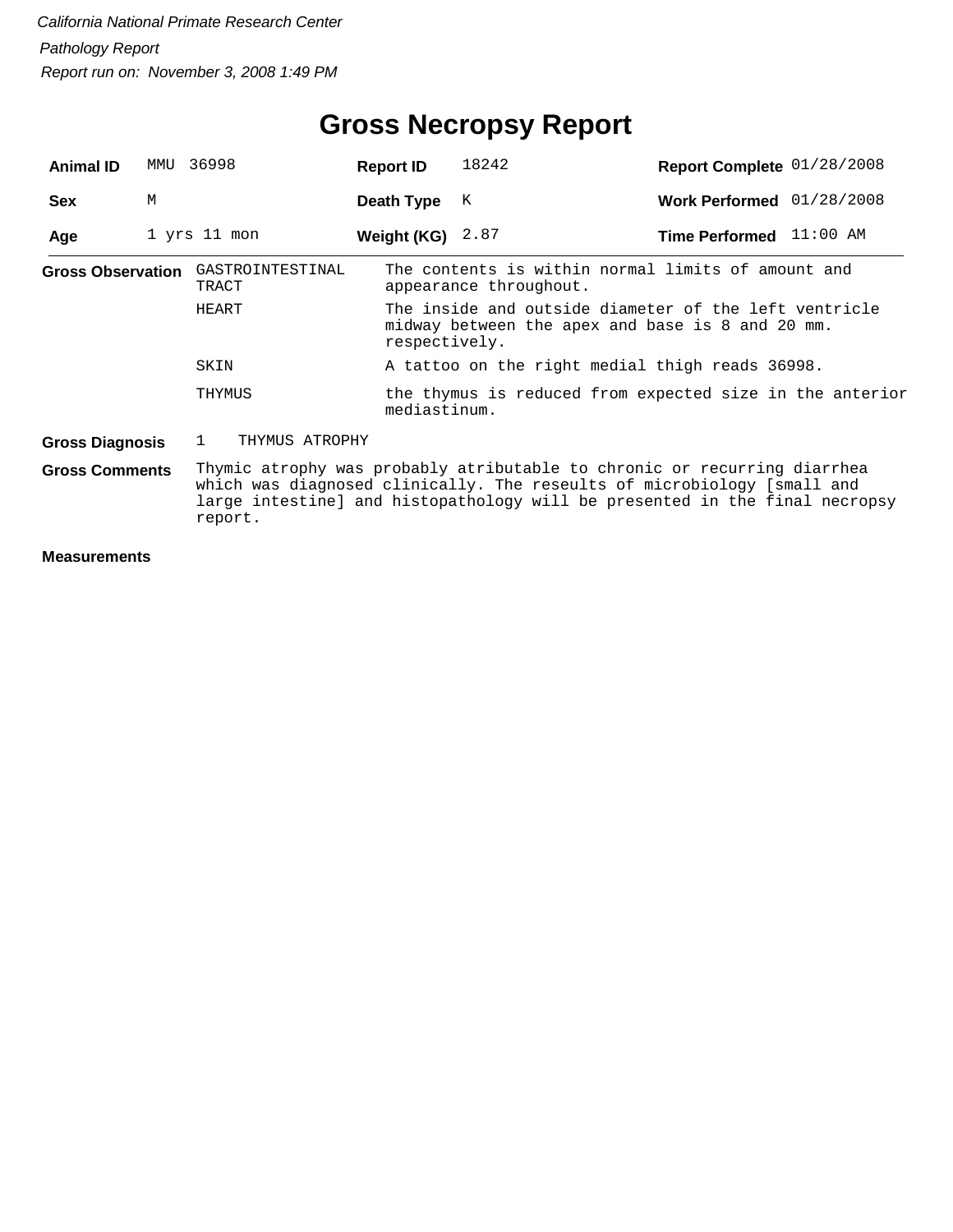# **Gross Necropsy Report**

| <b>Animal ID</b>                                                    | CAE 37019 |                 | <b>Report ID</b>  | 20324 | Report Complete 05/22/2008                                            |          |
|---------------------------------------------------------------------|-----------|-----------------|-------------------|-------|-----------------------------------------------------------------------|----------|
| <b>Sex</b>                                                          | M         |                 | Death Type        | X     | Work Performed 05/22/2008                                             |          |
| Age                                                                 |           | 7 yrs 9 mon     | Weight (KG) $7.5$ |       | <b>Time Performed</b>                                                 | 11:40 AM |
| <b>Gross Observation</b>                                            |           | BODY AS A WHOLE |                   |       | The SIV infected animal is presented in good flesh.                   |          |
| BODY AS A WHOLE NO REMARKABLE<br><b>Gross Diagnosis</b><br>FINDINGS |           |                 |                   |       |                                                                       |          |
| <b>Gross Comments</b>                                               |           | histopathology. |                   |       | Tissues are collected per project protocol - none are saved for CNPRC |          |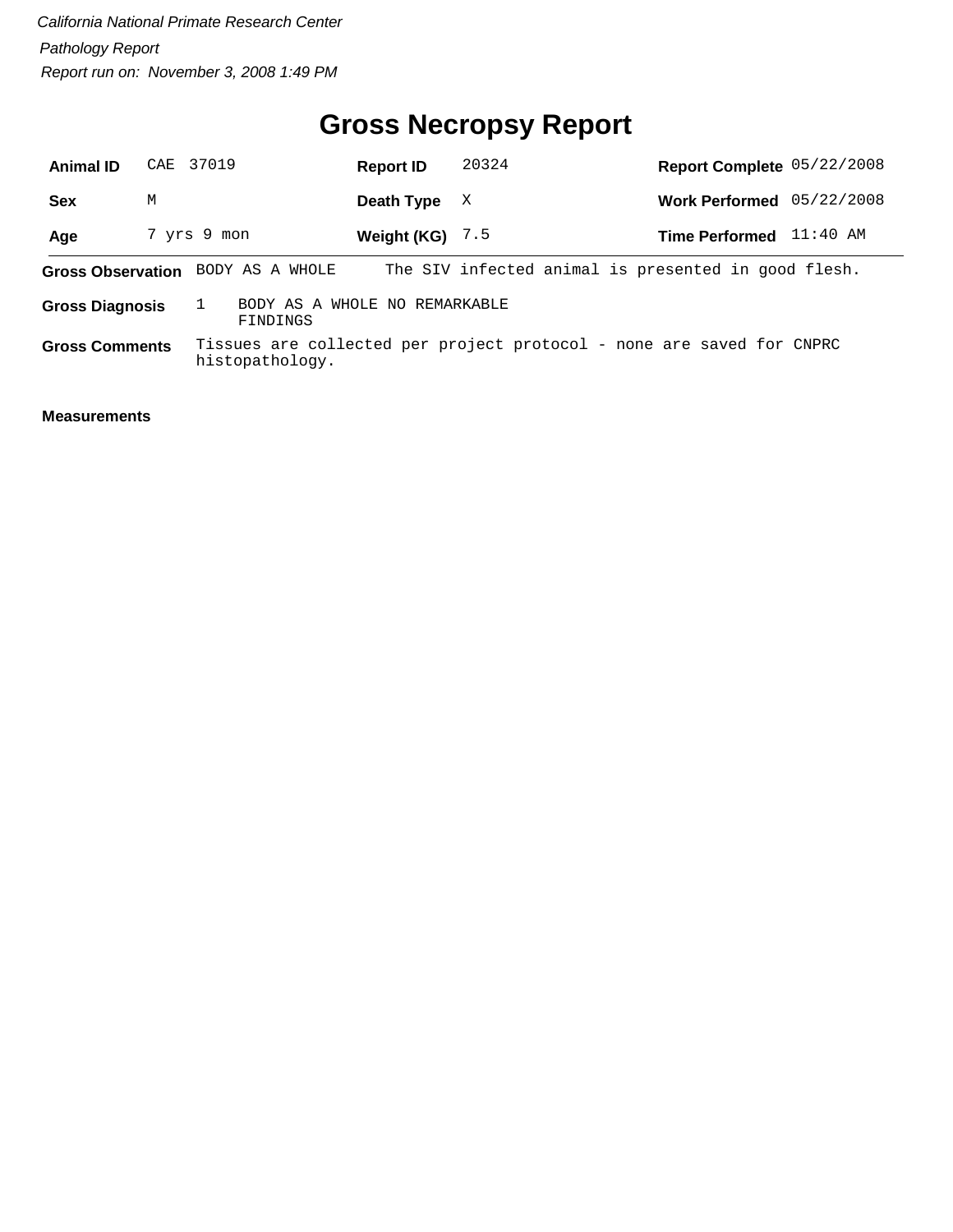# **Gross Necropsy Report**

| <b>Animal ID</b>                                                    |   | CAE 37020       | <b>Report ID</b>  | 20501 | Report Complete 05/29/2008                                            |          |
|---------------------------------------------------------------------|---|-----------------|-------------------|-------|-----------------------------------------------------------------------|----------|
| <b>Sex</b>                                                          | M |                 | Death Type        | X     | Work Performed 05/29/2008                                             |          |
| Age                                                                 |   | 8 yrs 1 mon     | Weight $(KG)$ 8.8 |       | <b>Time Performed</b>                                                 | 09:00 AM |
| <b>Gross Observation</b>                                            |   | BODY AS A WHOLE |                   |       | The SIV infected animal is presented in good flesh.                   |          |
| BODY AS A WHOLE NO REMARKABLE<br><b>Gross Diagnosis</b><br>FINDINGS |   |                 |                   |       |                                                                       |          |
| <b>Gross Comments</b>                                               |   | histopathology. |                   |       | Tissues are collected per project protocol - none are saved for CNPRC |          |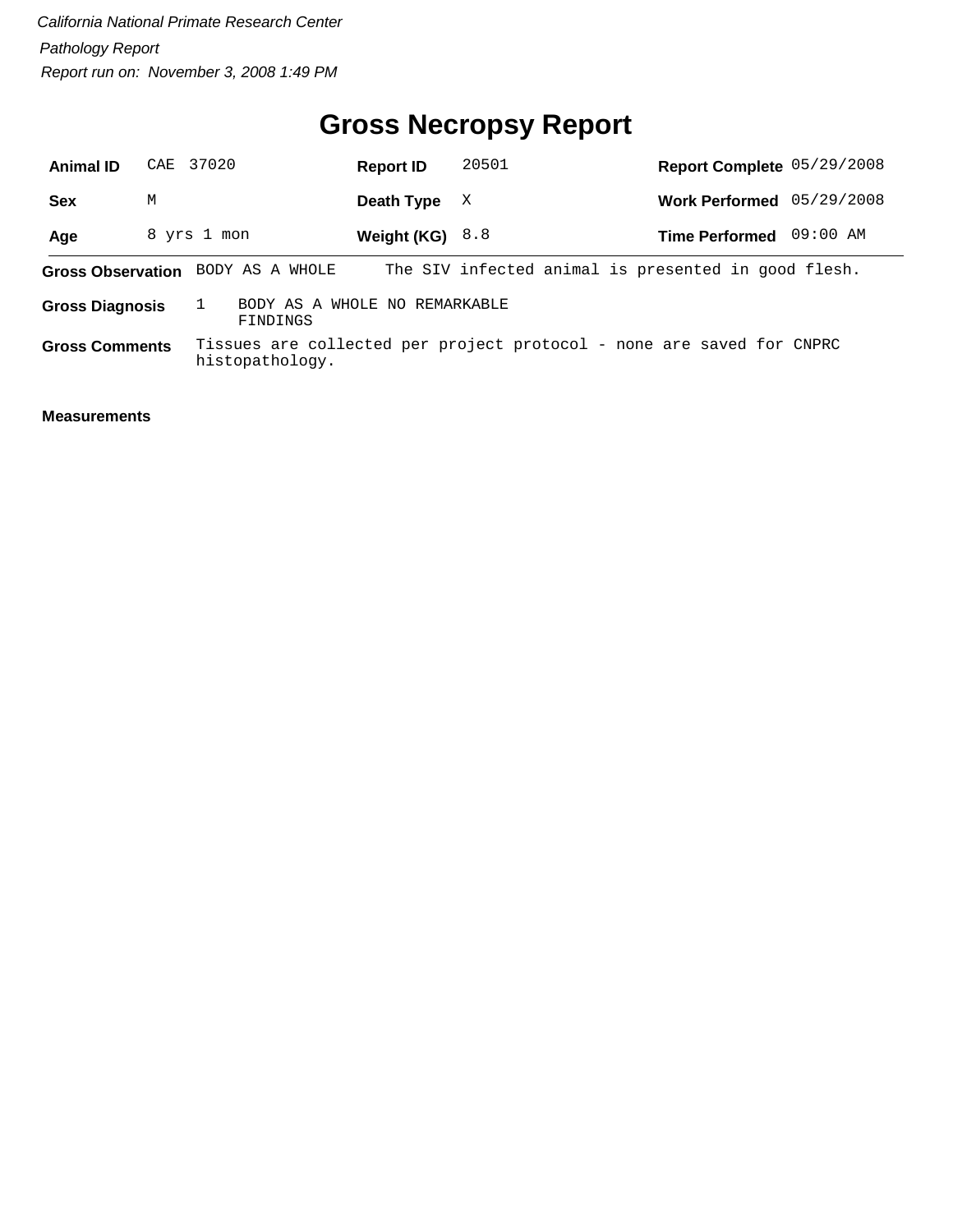# **Gross Necropsy Report**

| <b>Animal ID</b>                                                    |   | CAE 37021       | <b>Report ID</b> | 20502 | Report Complete 05/29/2008                                            |          |
|---------------------------------------------------------------------|---|-----------------|------------------|-------|-----------------------------------------------------------------------|----------|
| <b>Sex</b>                                                          | M |                 | Death Type       | X     | Work Performed 05/29/2008                                             |          |
| Age                                                                 |   | 7 yrs 10 mon    | Weight (KG)      | 7.6   | <b>Time Performed</b>                                                 | 10:20 AM |
| <b>Gross Observation</b>                                            |   | BODY AS A WHOLE |                  |       | The SIV infected animal is presented in good flesh.                   |          |
| BODY AS A WHOLE NO REMARKABLE<br><b>Gross Diagnosis</b><br>FINDINGS |   |                 |                  |       |                                                                       |          |
| <b>Gross Comments</b>                                               |   | histopathology. |                  |       | Tissues are collected per project protocol - none are saved for CNPRC |          |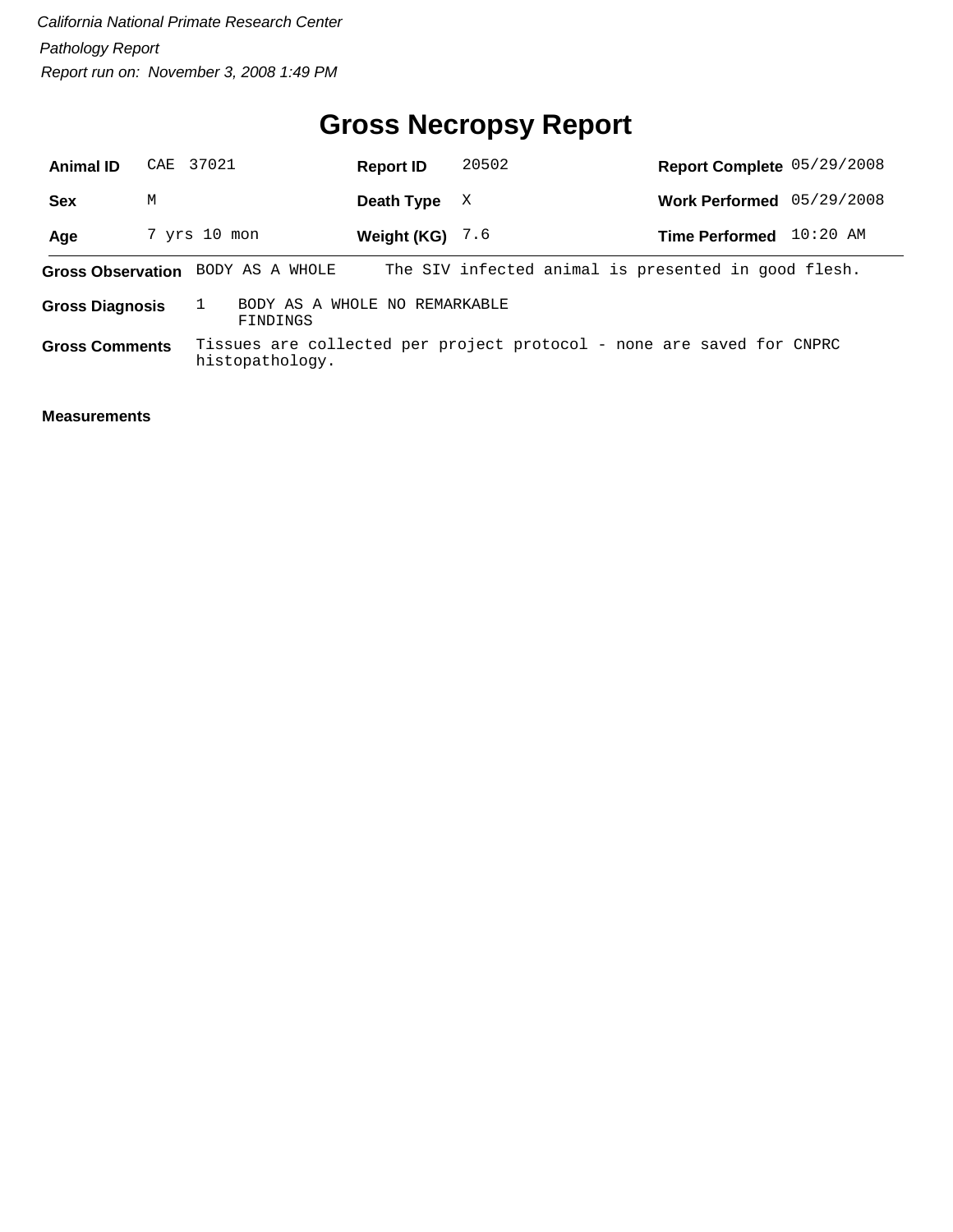# **Gross Necropsy Report**

| <b>Animal ID</b>                                                    |   | CAE 37022       | <b>Report ID</b> | 20503 | Report Complete 05/29/2008                                            |          |
|---------------------------------------------------------------------|---|-----------------|------------------|-------|-----------------------------------------------------------------------|----------|
| <b>Sex</b>                                                          | M |                 | Death Type       | X     | Work Performed 05/29/2008                                             |          |
| Age                                                                 |   | 7 yrs 8 mon     | Weight (KG)      | 7.6   | <b>Time Performed</b>                                                 | 11:40 AM |
| <b>Gross Observation</b>                                            |   | BODY AS A WHOLE |                  |       | The SIV infected animal is presented in good flesh.                   |          |
| BODY AS A WHOLE NO REMARKABLE<br><b>Gross Diagnosis</b><br>FINDINGS |   |                 |                  |       |                                                                       |          |
| <b>Gross Comments</b>                                               |   | histopathology. |                  |       | Tissues are collected per project protocol - none are saved for CNPRC |          |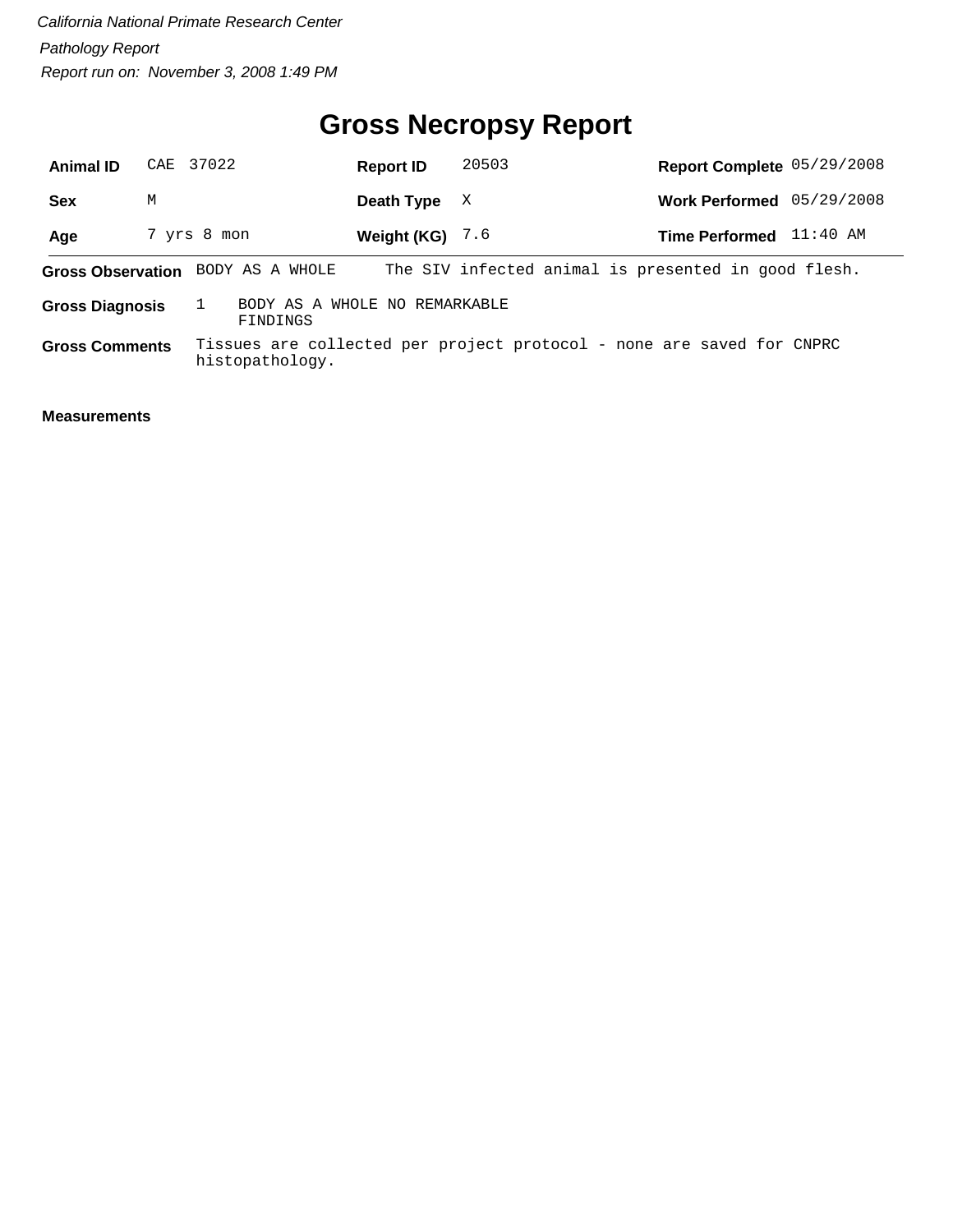# **Gross Necropsy Report**

| <b>Animal ID</b>                                                    |   | CAE 37023                         | <b>Report ID</b>   | 20201                                                                | <b>Report Complete</b>                              |
|---------------------------------------------------------------------|---|-----------------------------------|--------------------|----------------------------------------------------------------------|-----------------------------------------------------|
| <b>Sex</b>                                                          | M |                                   | Death Type         | X                                                                    | Work Performed 05/19/2008                           |
| Age                                                                 |   | 7 yrs 9 mon                       | Weight (KG) $8.15$ |                                                                      | 10:30 AM<br><b>Time Performed</b>                   |
|                                                                     |   | Gross Observation BODY AS A WHOLE |                    |                                                                      | The SIV infected animal is presented in good flesh. |
| BODY AS A WHOLE NO REMARKABLE<br><b>Gross Diagnosis</b><br>FINDINGS |   |                                   |                    |                                                                      |                                                     |
| <b>Gross Comments</b>                                               |   | histopathology.                   |                    | Tissues are collecte per project protocol - none are saved for CNPRC |                                                     |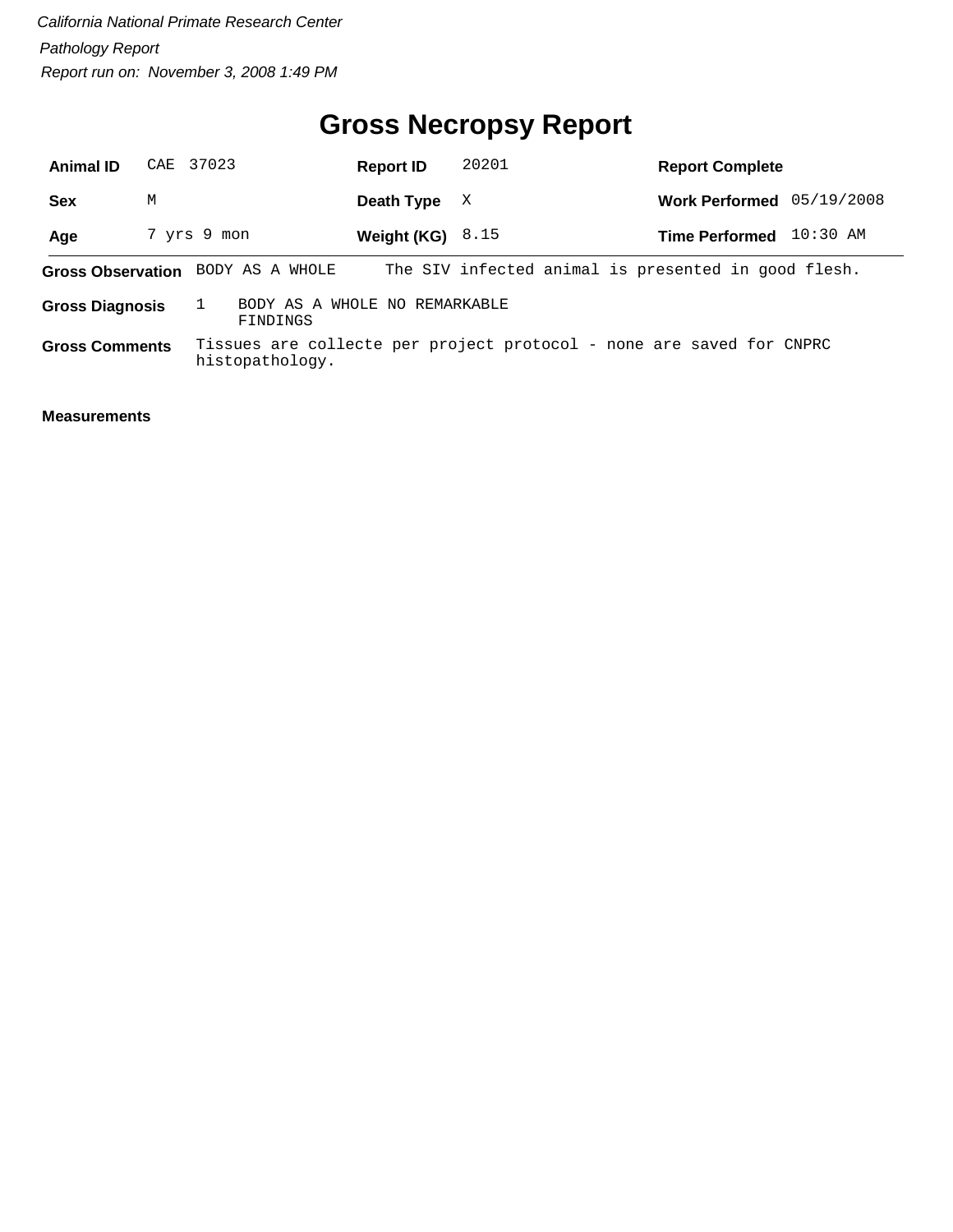# **Gross Necropsy Report**

| <b>Animal ID</b>                  | CAE 37024   |       |                 | <b>Report ID</b>                                                     | 20202                                                                                                                                                              |  | Report Complete 05/19/2008 |  |
|-----------------------------------|-------------|-------|-----------------|----------------------------------------------------------------------|--------------------------------------------------------------------------------------------------------------------------------------------------------------------|--|----------------------------|--|
| <b>Sex</b>                        | М           |       |                 | Death Type                                                           | X                                                                                                                                                                  |  | Work Performed 05/19/2008  |  |
| Age                               | 7 yrs 7 mon |       |                 | Weight (KG) $8.8$                                                    |                                                                                                                                                                    |  | Time Performed 11:50 AM    |  |
| Gross Observation BODY AS A WHOLE |             |       |                 |                                                                      | The animal is presented in good flesh.                                                                                                                             |  |                            |  |
|                                   |             | LIVER |                 | capsular surface.                                                    | The capsular surface of the liver is irregularly<br>"pebbled", and there are a few, scattered 0.3-0.8 cm<br>diameter, dark red, cystic appearing foci, also on the |  |                            |  |
| <b>Gross Diagnosis</b>            |             |       |                 | LIVER CYSTS, MULTIPLE                                                |                                                                                                                                                                    |  |                            |  |
| <b>Gross Comments</b>             |             |       | histopathology. | Tissues are collecte per project protocol - none are saved for CNPRC |                                                                                                                                                                    |  |                            |  |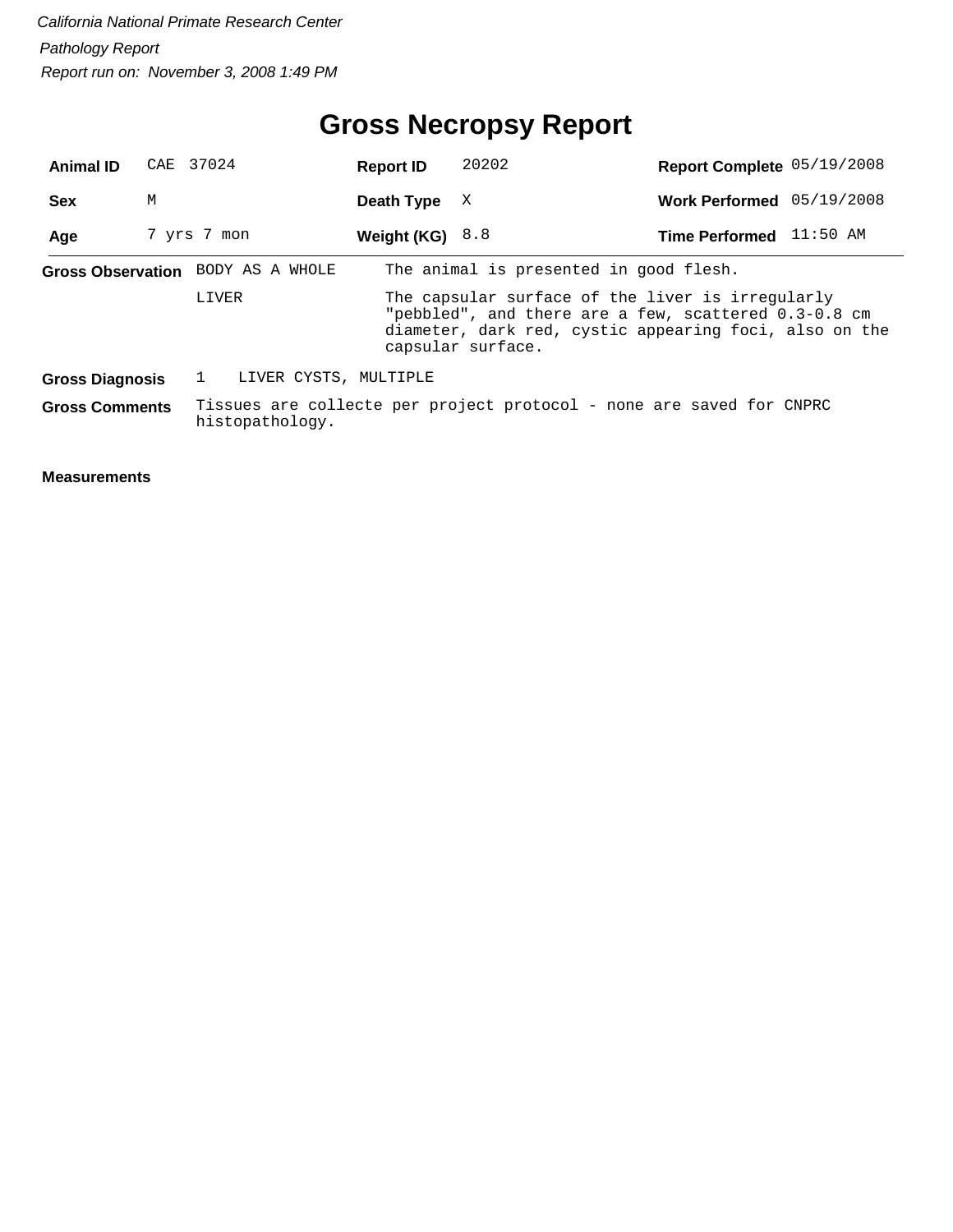# **Gross Necropsy Report**

| <b>Animal ID</b>                                                    |   | CAE 37025   |                 | <b>Report ID</b>  | 20203 | Report Complete 05/19/2008                                           |          |
|---------------------------------------------------------------------|---|-------------|-----------------|-------------------|-------|----------------------------------------------------------------------|----------|
| <b>Sex</b>                                                          | М |             |                 | Death Type        | X     | Work Performed 05/19/2008                                            |          |
| Age                                                                 |   | 7 yrs 9 mon |                 | Weight (KG) $7.7$ |       | <b>Time Performed</b>                                                | 01:00 PM |
| Gross Observation BODY AS A WHOLE                                   |   |             |                 |                   |       | The SIV infected animal is presented in good flesh.                  |          |
| BODY AS A WHOLE NO REMARKABLE<br><b>Gross Diagnosis</b><br>FINDINGS |   |             |                 |                   |       |                                                                      |          |
| <b>Gross Comments</b>                                               |   |             | histopathology. |                   |       | Tissues are collecte per project protocol - none are saved for CNPRC |          |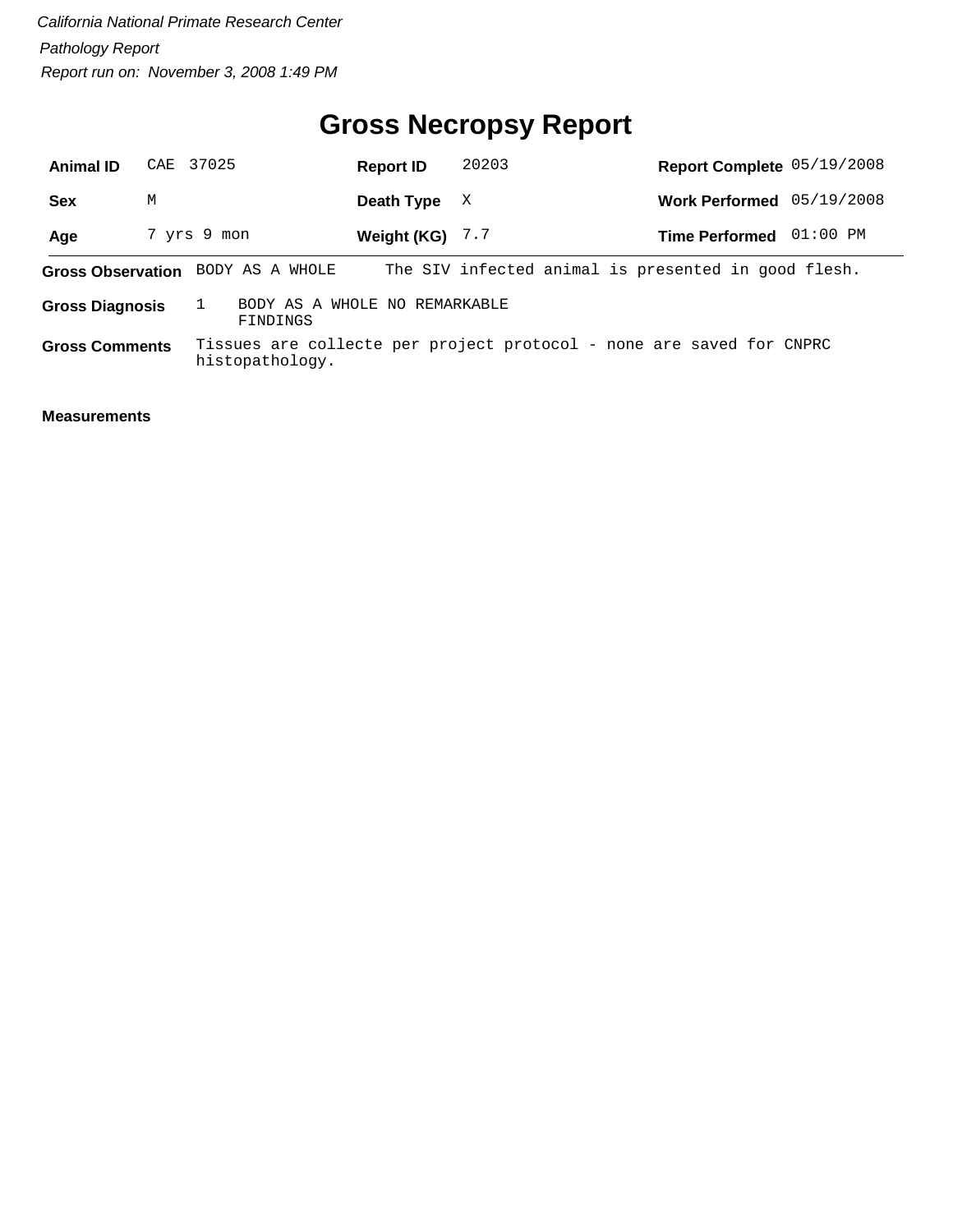# **Gross Necropsy Report**

| <b>Animal ID</b>         |   | CAE 37026       |                                           | <b>Report ID</b>  | 20322 | Report Complete 05/22/2008                                            |          |
|--------------------------|---|-----------------|-------------------------------------------|-------------------|-------|-----------------------------------------------------------------------|----------|
| <b>Sex</b>               | M |                 |                                           | Death Type        | X     | Work Performed 05/22/2008                                             |          |
| Age                      |   | 7 yrs 11 mon    |                                           | Weight (KG) $7.6$ |       | <b>Time Performed</b>                                                 | 09:00 AM |
| <b>Gross Observation</b> |   | BODY AS A WHOLE |                                           |                   |       | The SIV infected animal is presented in good flesh.                   |          |
| <b>Gross Diagnosis</b>   |   |                 | BODY AS A WHOLE NO REMARKABLE<br>FINDINGS |                   |       |                                                                       |          |
| <b>Gross Comments</b>    |   | histopathology. |                                           |                   |       | Tissues are collected per project protocol - none are saved for CNPRC |          |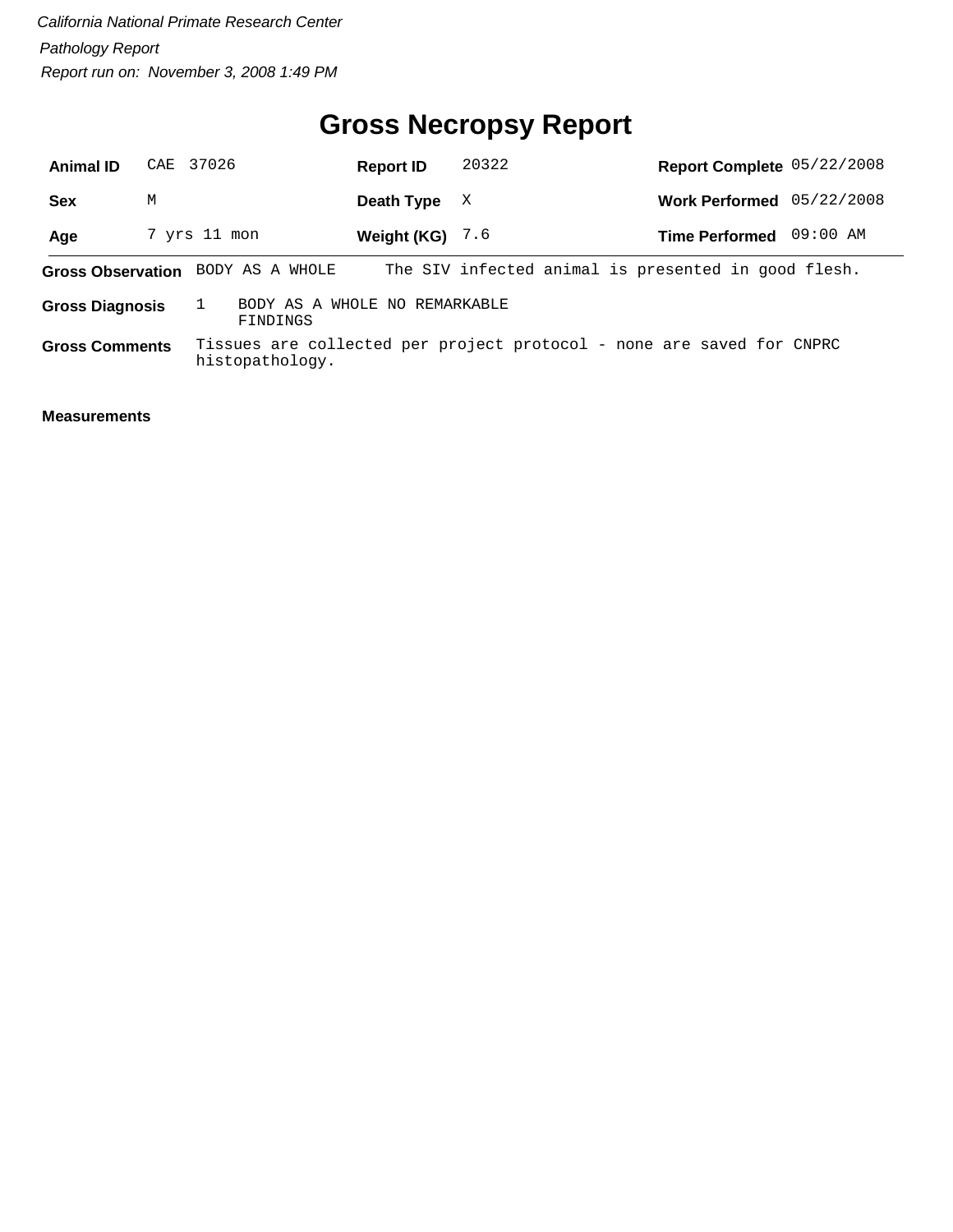# **Gross Necropsy Report**

| <b>Animal ID</b>       | CAE 37027   |                                   | <b>Report ID</b>              | 20323 | Report Complete 05/22/2008                                            |          |
|------------------------|-------------|-----------------------------------|-------------------------------|-------|-----------------------------------------------------------------------|----------|
| <b>Sex</b>             | М           |                                   | Death Type                    | X     | Work Performed 05/22/2008                                             |          |
| Age                    | 7 yrs 9 mon |                                   | Weight (KG) $7.5$             |       | <b>Time Performed</b>                                                 | 10:30 AM |
|                        |             | Gross Observation BODY AS A WHOLE |                               |       | The SIV infecte animal is presented in good flesh.                    |          |
| <b>Gross Diagnosis</b> |             | FINDINGS                          | BODY AS A WHOLE NO REMARKABLE |       |                                                                       |          |
| <b>Gross Comments</b>  |             | histopathology.                   |                               |       | Tissues are collected per project protocol - none are saved for CNPRC |          |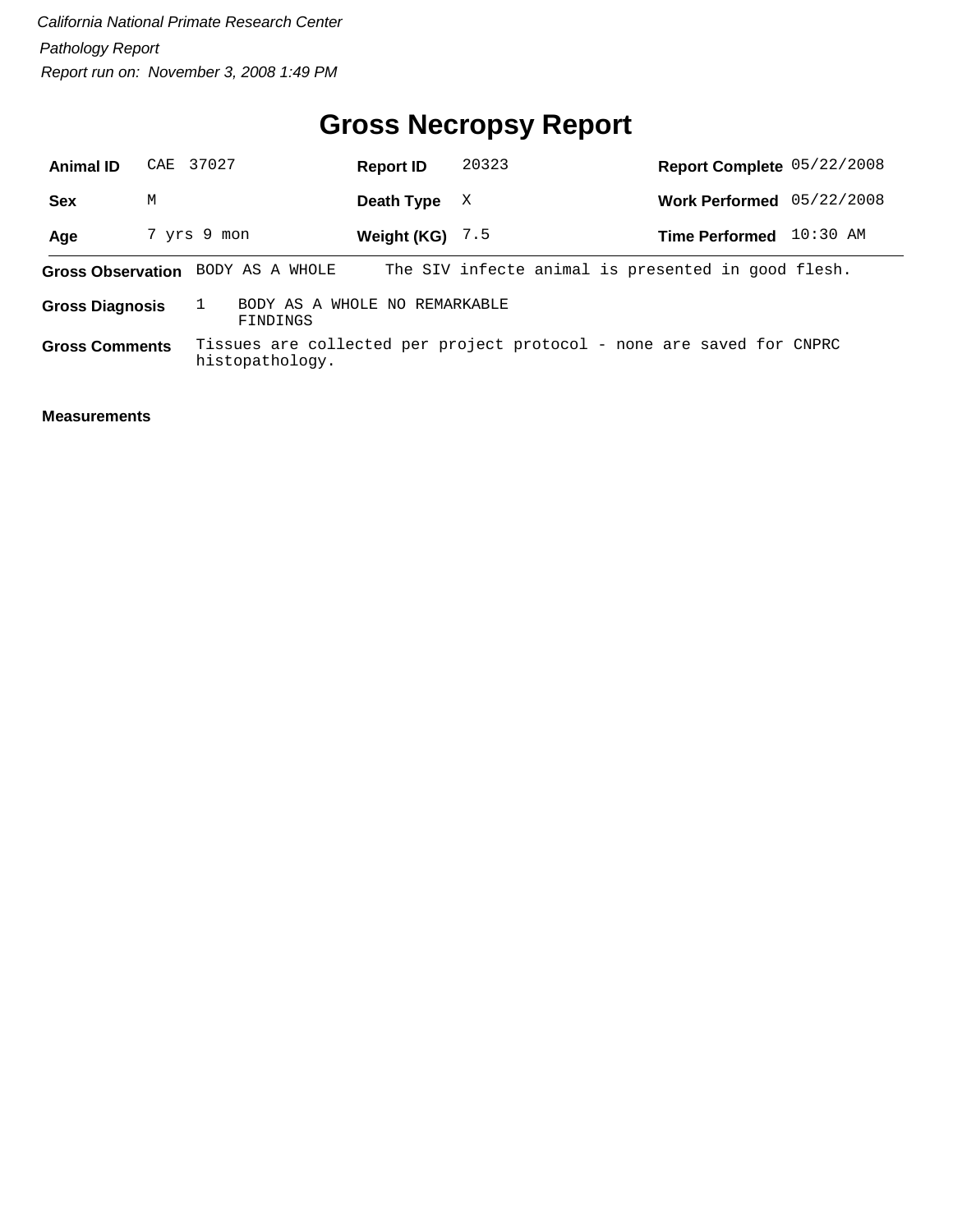| <b>Animal ID</b>                                                                                                                                                                                                                                     | MMU | 37028                             | <b>Report ID</b> | 15840                                                                                                                                                               | <b>Report Complete</b>    |  |
|------------------------------------------------------------------------------------------------------------------------------------------------------------------------------------------------------------------------------------------------------|-----|-----------------------------------|------------------|---------------------------------------------------------------------------------------------------------------------------------------------------------------------|---------------------------|--|
| <b>Sex</b>                                                                                                                                                                                                                                           | F   |                                   | Death Type       | К                                                                                                                                                                   | Work Performed 09/17/2007 |  |
| Age                                                                                                                                                                                                                                                  |     | 1 yrs 6 mon                       | Weight (KG)      | 2.85                                                                                                                                                                | Time Performed 10:00 AM   |  |
|                                                                                                                                                                                                                                                      |     | Gross Observation BODY AS A WHOLE |                  | The animal is presented thin.                                                                                                                                       |                           |  |
|                                                                                                                                                                                                                                                      |     | COLON                             |                  | The colon approximately 6.0 cm proximal to the anus is<br>markedly narrowed by a fibrous stricture - at this site<br>the colon is adherent to the tip of the cecum. |                           |  |
| <b>Gross Diagnosis</b>                                                                                                                                                                                                                               |     | COLON STRICTURE                   |                  |                                                                                                                                                                     |                           |  |
| The colon is markedly dilated proximal to a firm, fibrous area of induration<br><b>Gross Comments</b><br>forming a circumferential stricture. It is not clear what caused this<br>lesion, though post inflammatory scarring is a likely possibility. |     |                                   |                  |                                                                                                                                                                     |                           |  |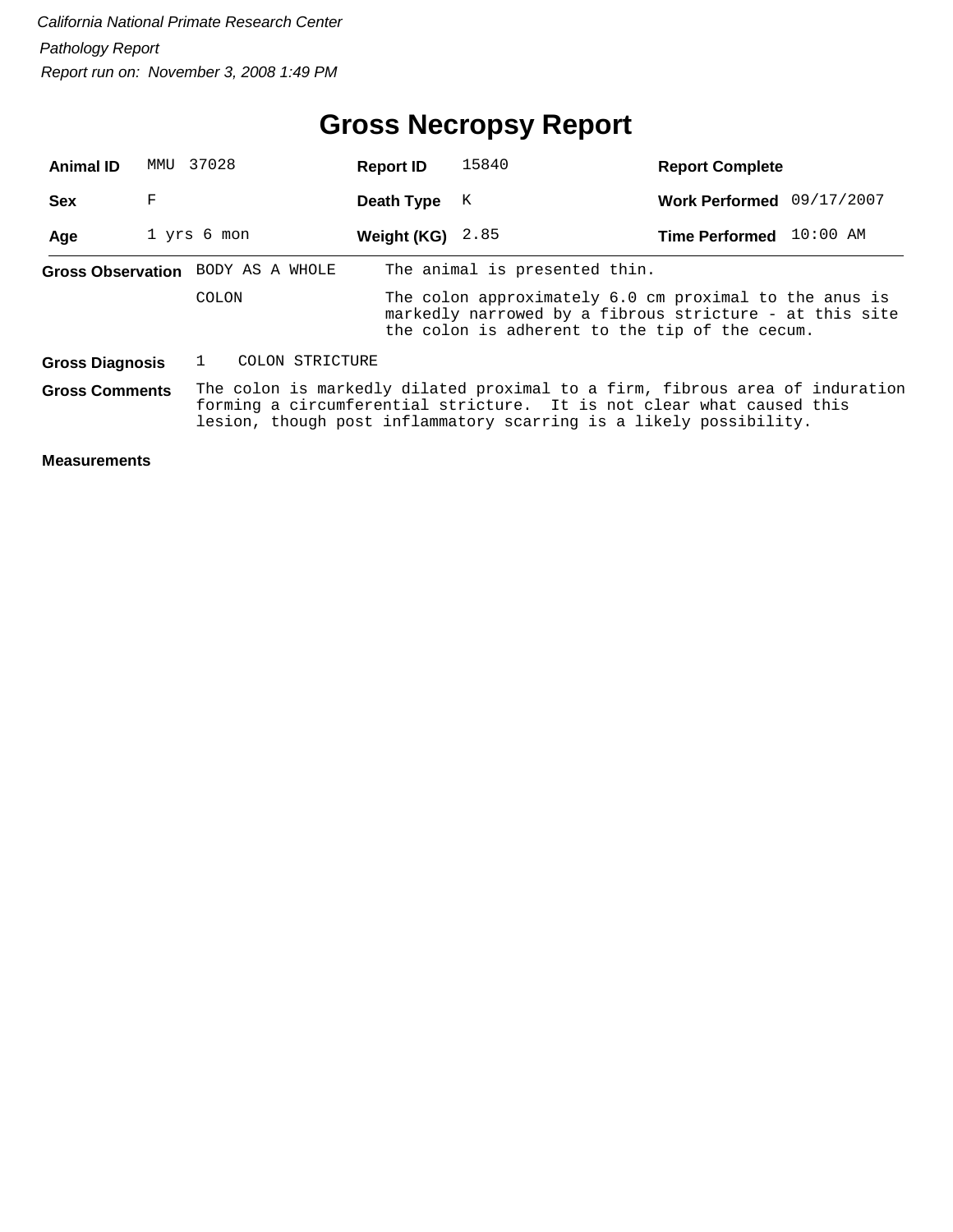# **Gross Necropsy Report**

| <b>Animal ID</b>         | MMU | 37068                                   | <b>Report ID</b>            | 15760                                                                                                                                                                                                                                       | Report Complete 09/11/2007 |  |
|--------------------------|-----|-----------------------------------------|-----------------------------|---------------------------------------------------------------------------------------------------------------------------------------------------------------------------------------------------------------------------------------------|----------------------------|--|
| <b>Sex</b>               | M   |                                         | Death Type                  | D                                                                                                                                                                                                                                           | Work Performed 09/10/2007  |  |
| Age                      |     | 1 yrs 6 mon                             | Weight (KG)                 | 3.43                                                                                                                                                                                                                                        | Time Performed 09:40 AM    |  |
| <b>Gross Observation</b> |     | SKIN                                    |                             | Multifocally there is subcutaneous hemorrhage<br>corresponding to areas of cutaneous contusion. Diffusely<br>the subcutis has a sticky tacky consistency.                                                                                   |                            |  |
| <b>Gross Diagnosis</b>   |     |                                         | SKIN HEMORRHAGE DEHYDRATION |                                                                                                                                                                                                                                             |                            |  |
| <b>Gross Comments</b>    |     | presented in the final necropsy report. |                             | Death may have been due to a combination of dehydation/electrolyte imbalance<br>with accompanying shock due to trauma. The femoral bone marrow was swabbed<br>for bacterial culture. The results of microbiology and histopathology will be |                            |  |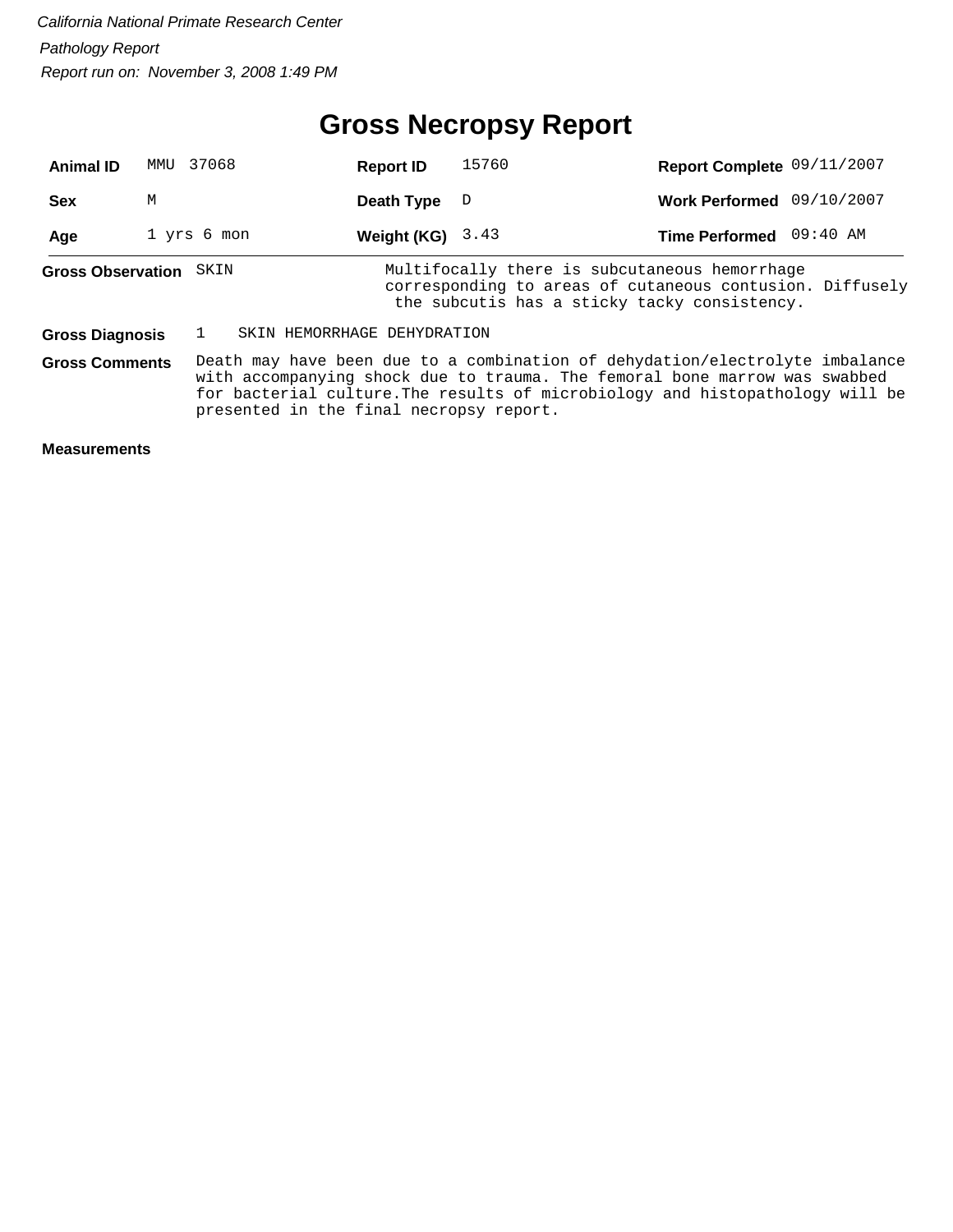| <b>Animal ID</b>       |             | MMU 37111    |                                   | <b>Report ID</b> | 17721                                                                                                                                                                                                                                | <b>Report Complete</b>    |  |
|------------------------|-------------|--------------|-----------------------------------|------------------|--------------------------------------------------------------------------------------------------------------------------------------------------------------------------------------------------------------------------------------|---------------------------|--|
| <b>Sex</b>             | $\mathbf F$ |              |                                   | Death Type       | К                                                                                                                                                                                                                                    | Work Performed 01/02/2008 |  |
| Age                    |             | 21 yrs 5 mon |                                   | Weight (KG)      | 5.55                                                                                                                                                                                                                                 | Time Performed 10:00 AM   |  |
|                        |             |              | Gross Observation BODY AS A WHOLE |                  | The animal is presented thin.                                                                                                                                                                                                        |                           |  |
|                        |             | COLON        |                                   | constriction.    | Firm, ciecumferential masses constric the colon at the<br>cecocolic junction and roughly 15 cm distal to this<br>site; the mucosa is thickened and eroded/ulcerated, and<br>the lumen tends to be dilated proximal to these sites if |                           |  |
|                        |             | HEART        |                                   |                  | The free edges of the left atrioventricular valve are<br>multifocally thickened by firm, nodules measuring<br>roughly 0.1 cm diameter.                                                                                               |                           |  |
|                        |             | OVARY        |                                   |                  | Multiple, small, 0.1-0.2 cm diameter, clear fluid filled<br>cysts abut the left ovary.                                                                                                                                               |                           |  |
|                        |             | UTERUS       |                                   |                  | A semi-firm, white, ovoid mass measuring approximately<br>0.9 cm in greatest dimension protrudes from the ventral<br>surface of the uterus.                                                                                          |                           |  |
| <b>Gross Diagnosis</b> |             | $\mathbf{1}$ | COLON ADENOCARCINOMA              |                  |                                                                                                                                                                                                                                      | (multifocal)              |  |
|                        |             | 2            | UTERUS MASS, LOCALIZED            |                  |                                                                                                                                                                                                                                      |                           |  |
|                        |             | 3            | OVARY CYSTS, MULTIPLE             |                  |                                                                                                                                                                                                                                      | (parovarian cytsts)       |  |
|                        |             | 4            | MITRAL VALVE ENDOCARDIOSIS        |                  |                                                                                                                                                                                                                                      |                           |  |
|                        |             | 5            | BODY AS A WHOLE INANITION         |                  |                                                                                                                                                                                                                                      |                           |  |
| <b>Gross Comments</b>  |             |              | Gastric $pH = 5.0$                |                  | Tissues are collected to fulfill biospecimen requests (kidneys,<br>bones/marrow, abdominal aorta, blood, normal gut, colon mass), and a<br>truncated set is saved in formalin for histopathology.                                    |                           |  |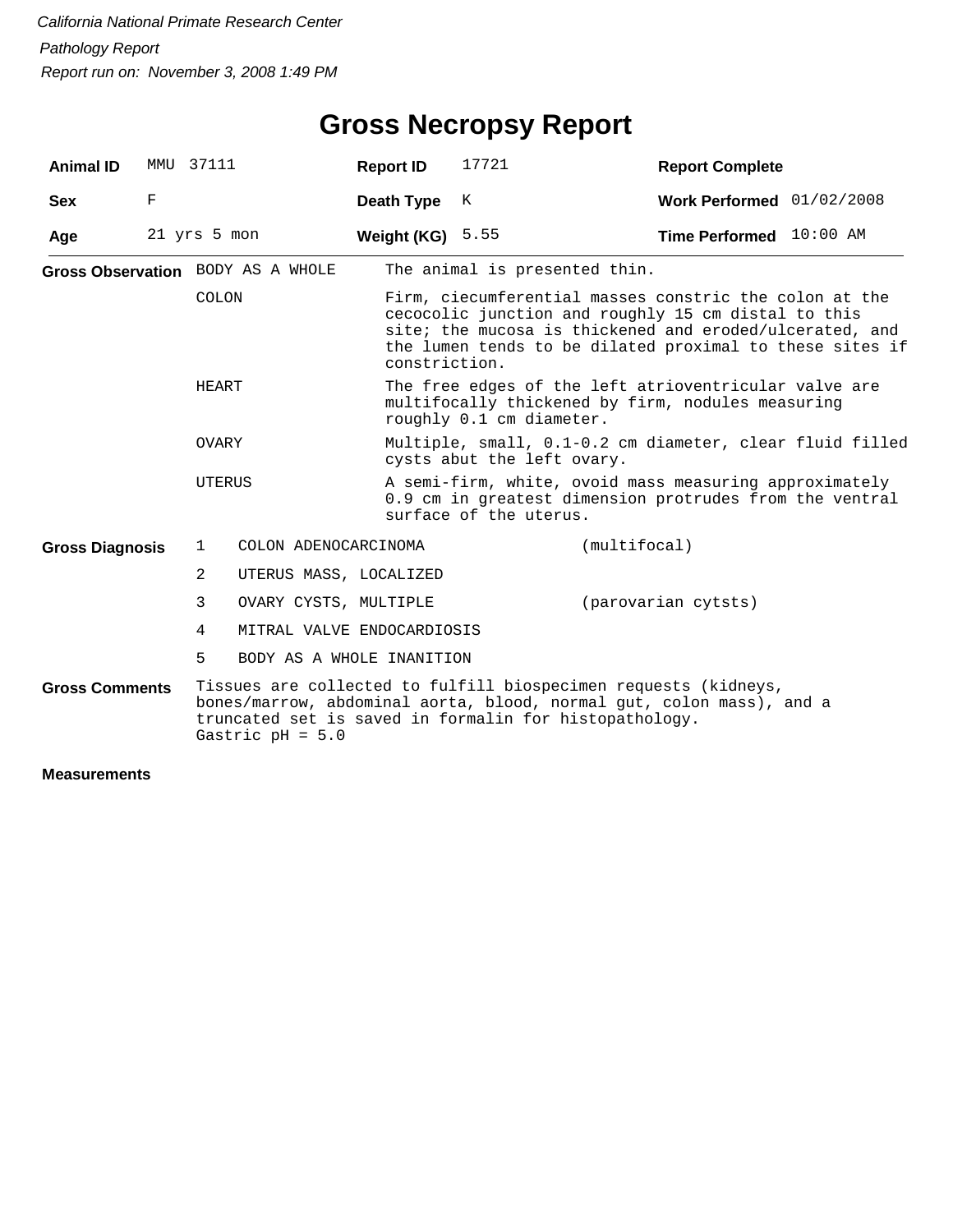| <b>Animal ID</b>       | MMU | 37114                                  | <b>Report ID</b>  | 14980                  | <b>Report Complete</b>                                                                                                                                  |  |
|------------------------|-----|----------------------------------------|-------------------|------------------------|---------------------------------------------------------------------------------------------------------------------------------------------------------|--|
| <b>Sex</b>             | F   |                                        | Death Type        | К                      | Work Performed 08/01/2007                                                                                                                               |  |
| Age                    |     | 1 yrs 4 mon                            | Weight (KG) $1.9$ |                        | Time Performed 11:00 AM                                                                                                                                 |  |
|                        |     | Gross Observation BODY AS A WHOLE      |                   | mildly dehydrated.     | The animal is presented thin with a "pot belly" and is                                                                                                  |  |
|                        |     | GASTROINTESTINAL<br>TRACT              |                   |                        | The mucosa of the GIT is diffusely thickened, and<br>colonic contents are soft to liquid.                                                               |  |
|                        |     | LYMPH NODES                            |                   | prominent to enlarged. | Nodes associated with the gastrointestinal tract are                                                                                                    |  |
| <b>Gross Diagnosis</b> |     | BODY AS A WHOLE DIARRHEA<br>1          |                   |                        |                                                                                                                                                         |  |
|                        |     | $\overline{2}$<br><b>ENTEROCOLITIS</b> |                   |                        | GASTROINTESTINAL TRACT INFLAMMATION (qastroenterocolitis)                                                                                               |  |
|                        |     | 3<br>LYMPH NODE HYPERTROPHY            |                   |                        | (lymphadenopathy - gastric,<br>mesenteric, paracolic)                                                                                                   |  |
| <b>Gross Comments</b>  |     |                                        |                   |                        | The animal received a whole body perfusion through the femoral artery to<br>prepare it as an anatomical specimen. No histopathology is to be performed. |  |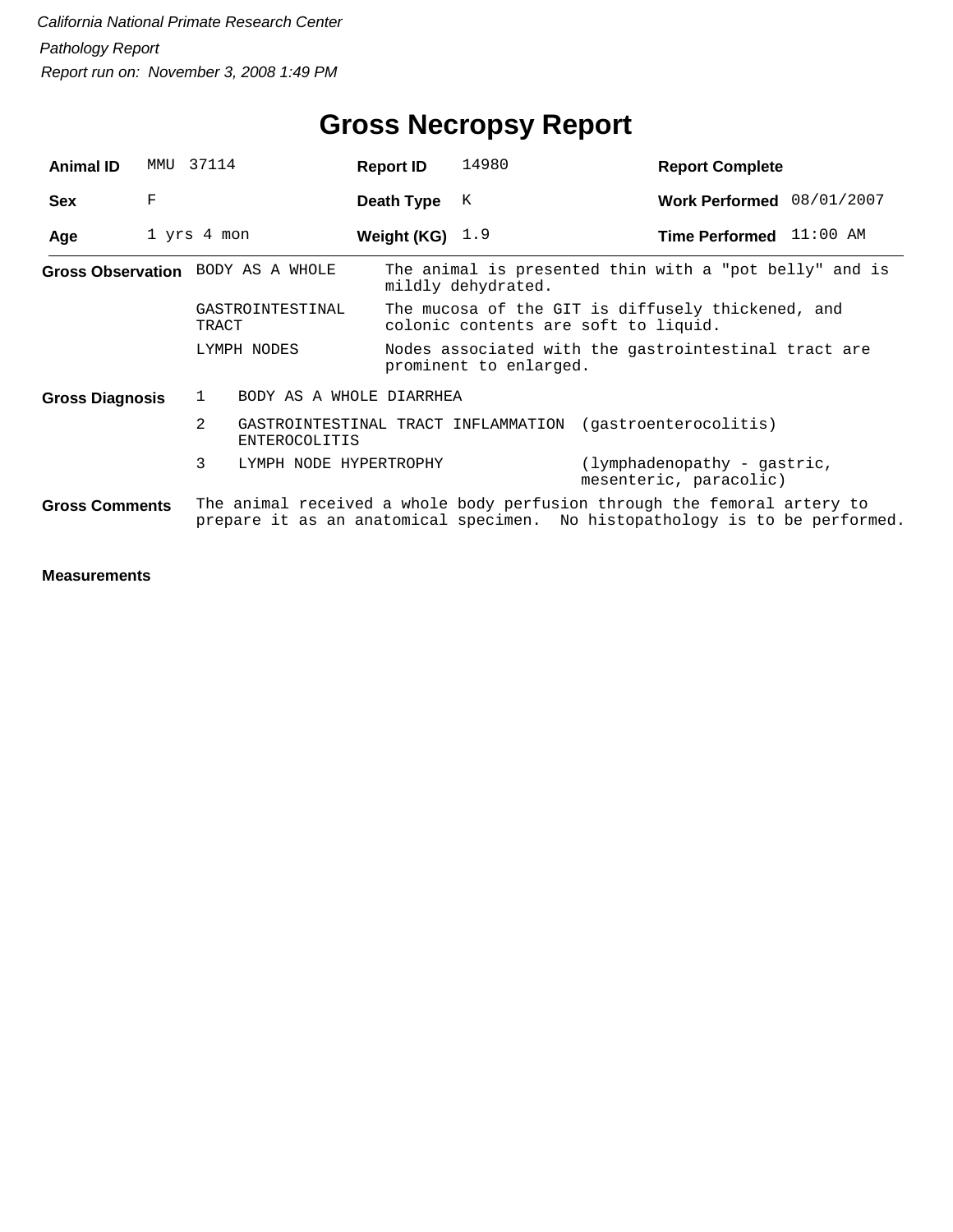# **Gross Necropsy Report**

| <b>Animal ID</b>        | MMU | 37132                                                                    | <b>Report ID</b>   | 16142                                                                                                                                                                                                                                                                                                                                                                                                                                                        | Report Complete 10/03/2007 |  |
|-------------------------|-----|--------------------------------------------------------------------------|--------------------|--------------------------------------------------------------------------------------------------------------------------------------------------------------------------------------------------------------------------------------------------------------------------------------------------------------------------------------------------------------------------------------------------------------------------------------------------------------|----------------------------|--|
| <b>Sex</b>              | F   |                                                                          | Death Type         | К                                                                                                                                                                                                                                                                                                                                                                                                                                                            | Work Performed 10/03/2007  |  |
| Age                     |     | 1 yrs 6 mon                                                              | Weight (KG) $2.03$ |                                                                                                                                                                                                                                                                                                                                                                                                                                                              | Time Performed 11:00 AM    |  |
| Gross Observation COLON |     |                                                                          |                    | Diffusely there is thick liquid green contents<br>throughout the lumen of the large intestine.                                                                                                                                                                                                                                                                                                                                                               |                            |  |
|                         |     | THYMUS                                                                   |                    | The thymus is markedly reduced from expected size in the<br>anterior medistinum.                                                                                                                                                                                                                                                                                                                                                                             |                            |  |
| <b>Gross Diagnosis</b>  |     | $\mathbf{1}$<br>COLON AND CECUM, CS INFLAMMATION,<br>DIFFUSE LOOSE STOOL |                    |                                                                                                                                                                                                                                                                                                                                                                                                                                                              |                            |  |
|                         |     | 2<br>THYMUS INVOLUTION                                                   |                    |                                                                                                                                                                                                                                                                                                                                                                                                                                                              |                            |  |
| <b>Gross Comments</b>   |     |                                                                          |                    | The finding of thick liquid contents throughout the lumen of the large<br>intestine is consistent with the clinical diagnosis of colitis. A variety of<br>tissues were collected for diagnostic pathology and selected tissues were<br>collected for the biospecimen request program. The small and large intestine<br>were swabbed for bacterial culture. The results of microbiology and<br>histopathology will be presented in the final necropsy report. |                            |  |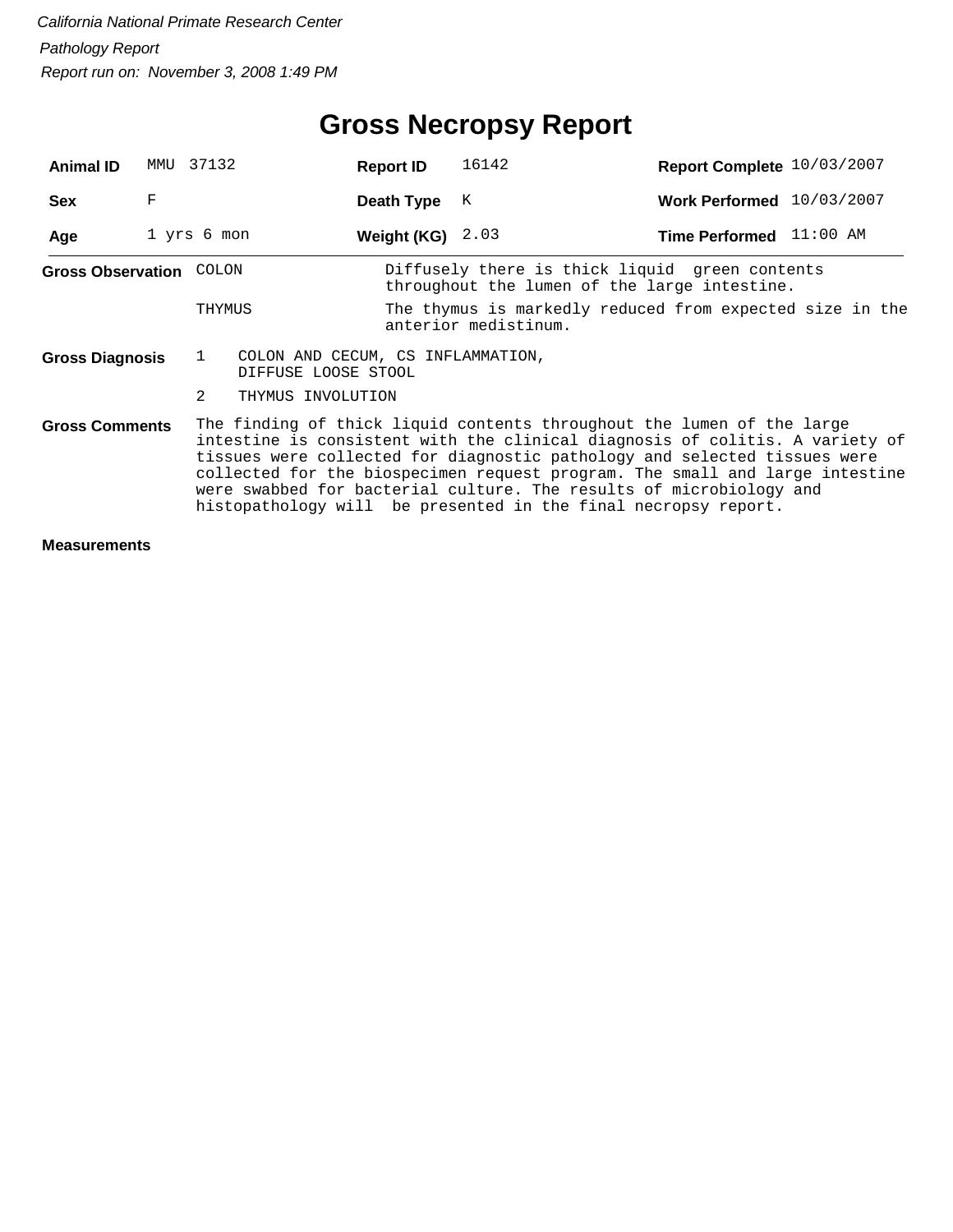# **Final Necropsy Report**

| <b>Animal ID</b>         |   | MMU 37194      |                                                               | <b>Report ID</b> | 19501                               | <b>Report Complete</b>                                                                                                                                                                                            |         |
|--------------------------|---|----------------|---------------------------------------------------------------|------------------|-------------------------------------|-------------------------------------------------------------------------------------------------------------------------------------------------------------------------------------------------------------------|---------|
| <b>Sex</b>               | F |                |                                                               | Death Type       | Κ                                   | Work Performed 04/02/2008                                                                                                                                                                                         |         |
| Age                      |   | 2 yrs 0 mon    |                                                               | Weight (KG)      | 2.71                                | Time Performed 09:40 AM                                                                                                                                                                                           |         |
|                          |   |                | Gross Observation BODY AS A WHOLE                             |                  |                                     | The animal is presented thin and dehydrated.                                                                                                                                                                      |         |
|                          |   | <b>COLON</b>   |                                                               |                  | are voluminous and liquid.          | The colonic mucosa is diffusely thickened, and contents                                                                                                                                                           |         |
|                          |   | LUNG           |                                                               | euthanasia.      |                                     | A few petechial hemorrhages are noted on visceral<br>pleural surfaces - likely hemorrhages associated with                                                                                                        |         |
|                          |   | THYMUS         |                                                               |                  |                                     | The thymus is very small for an animal this age.                                                                                                                                                                  |         |
| <b>Gross Diagnosis</b>   |   | 1              | BODY AS A WHOLE INANITION<br>DEHYDRATION                      |                  |                                     |                                                                                                                                                                                                                   |         |
|                          |   | 2              |                                                               |                  | COLON INFLAMMATION, DIFFUSE COLITIS |                                                                                                                                                                                                                   |         |
|                          |   | 3              | THYMUS ATROPHY                                                |                  |                                     |                                                                                                                                                                                                                   |         |
| <b>Gross Comments</b>    |   |                |                                                               |                  |                                     | Multiple tissues are collected to fulfill biospecimen requests (kidneys,<br>ovaries, uterine tubes, trachea), and a truncated set is saved in formalin,<br>but no histopathology is to be performed at this time. |         |
| Final Observations CECUM |   |                |                                                               |                  |                                     | typhlitis, subacute, diffuse, moderate, with numerous<br>Balantidium coli organisms in lumen and crypts.                                                                                                          | slide 3 |
|                          |   | COLON          |                                                               |                  |                                     | colitis, subacute, diffuse, moderate to severe, with<br>crypt hyperplasia, crypt "abscesses", prominent surface<br>epithelial "tufting", and numerous surface bacteria,<br>predominantly short bacilli (E coli?). |         |
|                          |   |                | DUODENUM                                                      | NSL.             | slide 2                             |                                                                                                                                                                                                                   |         |
|                          |   |                | GALLBLADDER                                                   |                  |                                     | cholecystitis, subaucte, diffuse, very mild. slide 5                                                                                                                                                              |         |
|                          |   | ILEUM          |                                                               | NSL.             | slide 3                             |                                                                                                                                                                                                                   |         |
|                          |   | JEJUNUM        |                                                               | NSL.             | slide 2                             |                                                                                                                                                                                                                   |         |
|                          |   | LIVER          |                                                               | mild.            | slide 5                             | cholangitis/cholangiohepatitis, subacute, multifocal,                                                                                                                                                             |         |
|                          |   |                | PANCREAS                                                      | NSL.             | slide 2                             |                                                                                                                                                                                                                   |         |
|                          |   | STOMACH        |                                                               |                  | lymphocytic hyperplasia. slide 1    | gastritis, subacute (plasmacytic, lymphocytic with<br>admixed histiocytes, occasional neutrophils), diffusely<br>superficial, moderate, with multifocal follicular                                                |         |
| <b>Final Diagnosis</b>   |   | 1              |                                                               |                  |                                     | COLON INFLAMMATION, DIFFUSE COLITIS (appears bacterial - possibly E<br>$\text{col}$ )                                                                                                                             |         |
|                          |   | $\overline{a}$ | CECUM INFLAMMATION, DIFFUSE<br>TYPHLITIS, NOS                 |                  |                                     |                                                                                                                                                                                                                   |         |
|                          |   | 3              | STOMACH INFLAMMATION, DIFFUSE<br>GASTRITIS, NOS               |                  |                                     | (suggestive of H pylori infection)                                                                                                                                                                                |         |
|                          |   | 4              | LIVER INFLAMMATION, MULTIFOCAL<br>CHOLANGIOHEPATITIS          |                  |                                     |                                                                                                                                                                                                                   |         |
|                          |   | 5              | GALLBLADDER AND COMMON BILE DUCT,<br>CS INFLAMMATION, DIFFUSE |                  |                                     | (mind)                                                                                                                                                                                                            |         |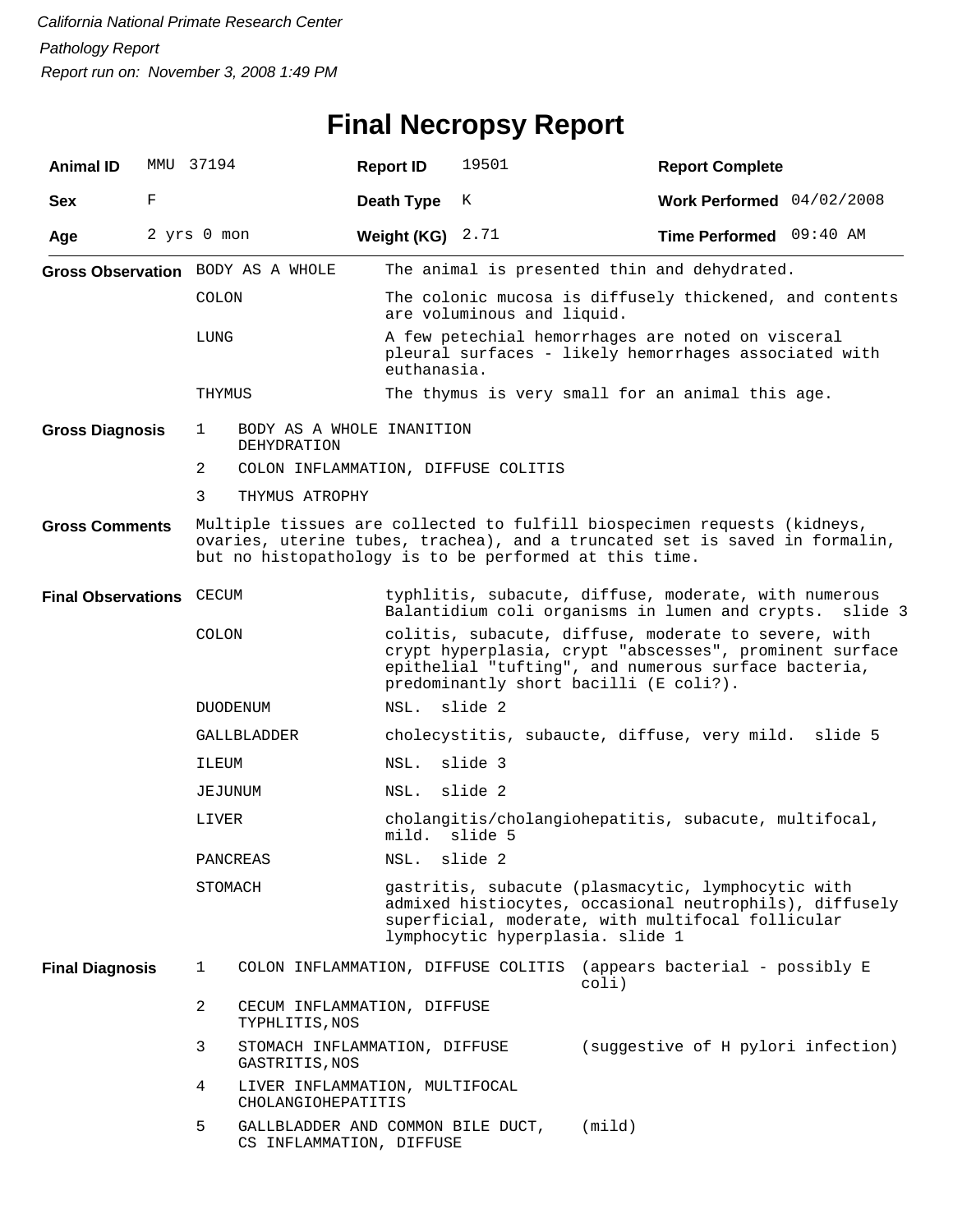#### CHOLECYSTITIS, NOS

This animal's disease is gastrointestinal, most severe in the cecum and colon where numerous bacteria, particularly short bacilli, are prominent along the luminal surface - possibly E coli, either attaching\effacing or enteropathogenic. In the stomach, the inflammation is strongly suggestive of H pylori infection. The relatively more mild biliary/hepatic lesions are suggestive of an ascending infection, though no etiology is apperent. **Final Comments**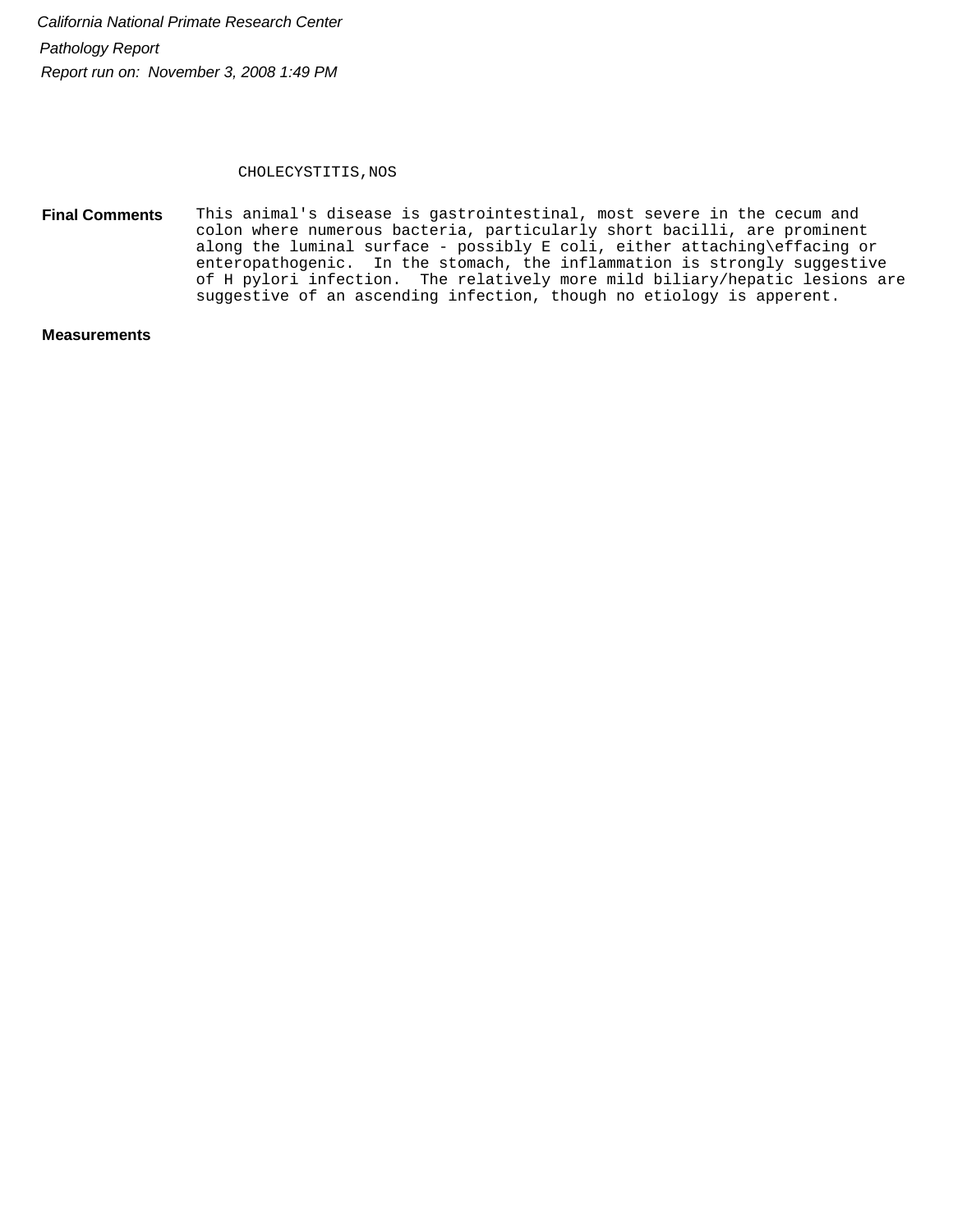| <b>Animal ID</b>       |   | MMU 37249                               | <b>Report ID</b>                                                 | 17541                                                                                                                                                                                                                                       | Report Complete 12/20/2007                                                                                                                                                                                                                                                                                                                                                                     |  |  |  |
|------------------------|---|-----------------------------------------|------------------------------------------------------------------|---------------------------------------------------------------------------------------------------------------------------------------------------------------------------------------------------------------------------------------------|------------------------------------------------------------------------------------------------------------------------------------------------------------------------------------------------------------------------------------------------------------------------------------------------------------------------------------------------------------------------------------------------|--|--|--|
| <b>Sex</b>             | F |                                         | Death Type                                                       | К                                                                                                                                                                                                                                           | Work Performed 12/20/2007                                                                                                                                                                                                                                                                                                                                                                      |  |  |  |
| Age                    |   | 1 yrs 8 mon                             | Weight (KG) $1.88$                                               |                                                                                                                                                                                                                                             | Time Performed 11:30 AM                                                                                                                                                                                                                                                                                                                                                                        |  |  |  |
|                        |   | Gross Observation BODY AS A WHOLE       |                                                                  |                                                                                                                                                                                                                                             | This animal is thin; the bones are readily palpable.                                                                                                                                                                                                                                                                                                                                           |  |  |  |
|                        |   | <b>COLON</b>                            |                                                                  | The colon is diffusely distended with fluccuant gas to a<br>maximum diameter of approximately 2 cm. a moderate<br>amount of liguid green contents is present throughout<br>the colon and the wall of this organ is moderately<br>thickened. |                                                                                                                                                                                                                                                                                                                                                                                                |  |  |  |
|                        |   | <b>EYE</b>                              |                                                                  | Bilaterally the eyes are moderately sunken.                                                                                                                                                                                                 |                                                                                                                                                                                                                                                                                                                                                                                                |  |  |  |
|                        |   | GASTROINTESTINAL<br>TRACT               |                                                                  | Contents in the stomach and small intestine is within<br>normal limits of amount and appearance.                                                                                                                                            |                                                                                                                                                                                                                                                                                                                                                                                                |  |  |  |
|                        |   | GINGIVA                                 |                                                                  | Dental fomula: 4 upper and 4 lower deciduous incisors, 2<br>upper and 2 lower deciduous canines, 4 upper and 4 lower<br>deciduous pre-molars, 2 upper and 2 lower molars.                                                                   |                                                                                                                                                                                                                                                                                                                                                                                                |  |  |  |
|                        |   | HEART                                   |                                                                  | The inside and outside diameter of the left ventricle<br>midway between the apex and base is 10 and 22 mm.<br>respectively.                                                                                                                 |                                                                                                                                                                                                                                                                                                                                                                                                |  |  |  |
|                        |   | SKIN                                    |                                                                  | pronounced on the right hand.                                                                                                                                                                                                               | A tatto on the right medial thigh reads 37249. Diffuse<br>the subcutis has a stcky tachy consistency. Multifocally<br>the plantar and palmar surfaces are pale tan; most                                                                                                                                                                                                                       |  |  |  |
|                        |   | THYMUS                                  |                                                                  | the anterior mediastinum.                                                                                                                                                                                                                   | The thymus is moderately reduced from expected size in                                                                                                                                                                                                                                                                                                                                         |  |  |  |
| <b>Gross Diagnosis</b> |   | $\mathbf{1}$                            | COLON AND CECUM, CS INFLAMMATION,<br>CHRONIC DIFFUSE LOOSE STOOL |                                                                                                                                                                                                                                             |                                                                                                                                                                                                                                                                                                                                                                                                |  |  |  |
|                        |   | 2                                       | BODY AS A WHOLE LESION DEHYDRATION                               |                                                                                                                                                                                                                                             |                                                                                                                                                                                                                                                                                                                                                                                                |  |  |  |
|                        |   | 3<br>THYMUS ATROPHY                     |                                                                  |                                                                                                                                                                                                                                             |                                                                                                                                                                                                                                                                                                                                                                                                |  |  |  |
|                        |   | 4                                       | BONE AND JOINT OSTEOPENIA                                        |                                                                                                                                                                                                                                             |                                                                                                                                                                                                                                                                                                                                                                                                |  |  |  |
| <b>Gross Comments</b>  |   | presented in the final necropsy report. |                                                                  |                                                                                                                                                                                                                                             | The finding of a diffusely thickened large intestine wall with accompanying<br>liguid contents throughout the lumen is consistent with a clinical diagnosis<br>of colitis. A variety oftissues are fixed in 10% buffered formali. Selected<br>tissues are collected for the biospecimen request program. The results of<br>microbiology [small and large intestine] and histopathology will be |  |  |  |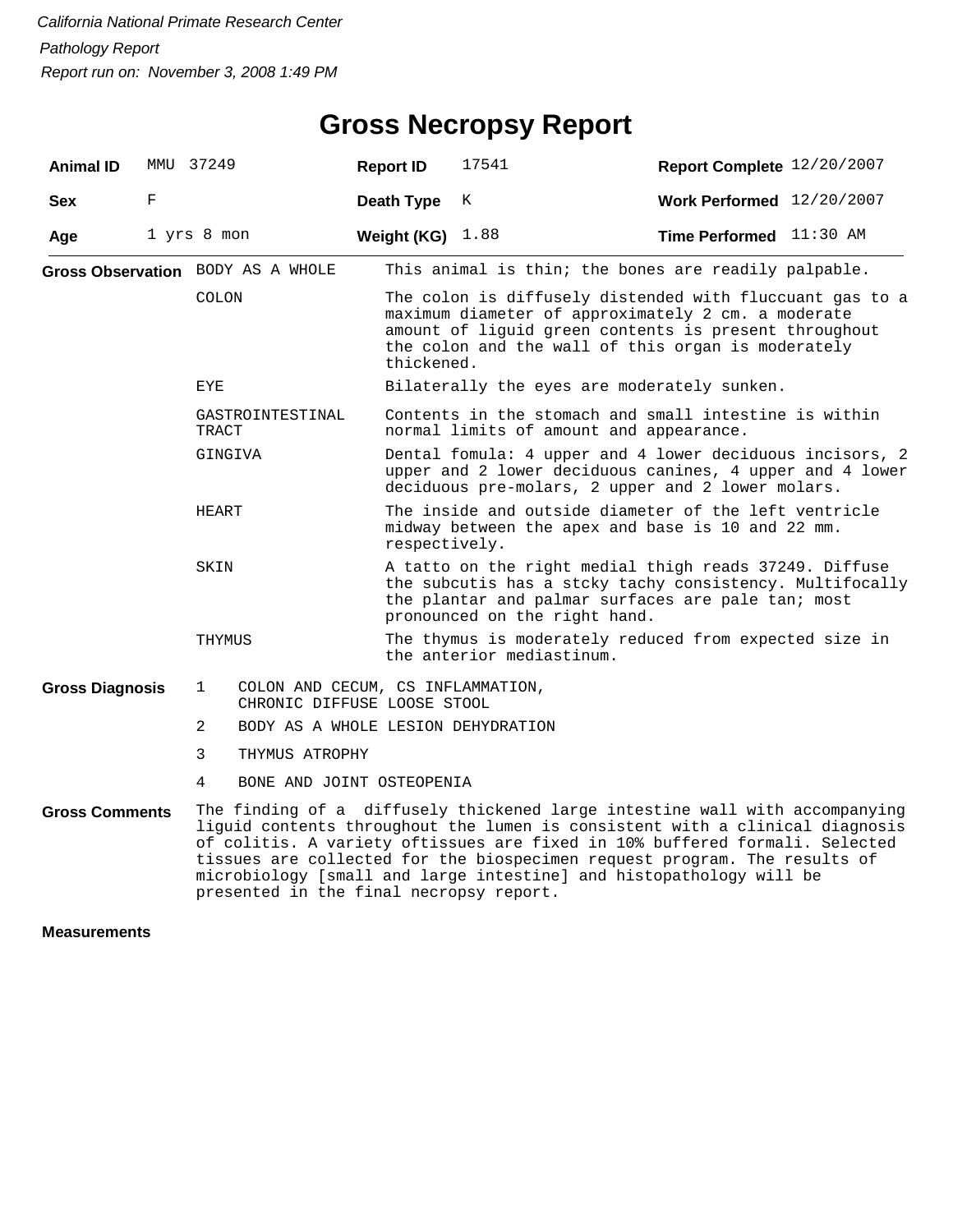| <b>Animal ID</b>       |   | MMU 37253                                                        | <b>Report ID</b>  | 15901                                                                                                          | Report Complete 09/19/2007                                                                                        |  |  |  |
|------------------------|---|------------------------------------------------------------------|-------------------|----------------------------------------------------------------------------------------------------------------|-------------------------------------------------------------------------------------------------------------------|--|--|--|
| <b>Sex</b>             | М |                                                                  | Death Type        | D                                                                                                              | Work Performed 09/19/2007                                                                                         |  |  |  |
| Age                    |   | 1 yrs 5 mon                                                      | Weight (KG) $2.5$ |                                                                                                                | Time Performed 10:15 AM                                                                                           |  |  |  |
|                        |   | Gross Observation BODY AS A WHOLE                                |                   | The animal is presentedthin and dehydrated.                                                                    |                                                                                                                   |  |  |  |
|                        |   | COLON                                                            |                   | patchy mucosal erythema.                                                                                       | The colon is virtually empty of contents with variable                                                            |  |  |  |
|                        |   | HEART                                                            |                   |                                                                                                                | The left ventricular wall appears thick, though it is<br>difficult to tell if this is contraction or hypertrophy. |  |  |  |
|                        |   | ILEUM                                                            |                   | mucosa is mildly thickened.                                                                                    | The ileum is dilated with liquid contents, and the                                                                |  |  |  |
|                        |   | JEJUNUM                                                          |                   | The jejunum is dilated with liquid contents, and the<br>mucosa is mildly thickened.                            |                                                                                                                   |  |  |  |
|                        |   | LUNG                                                             |                   | The lungs fail to collapse upon opening the chest and<br>diffusely firmer than normal and wet on cut surfaces. |                                                                                                                   |  |  |  |
|                        |   | LYMPH NODES                                                      |                   | Mesenteric and paracolic nodes are prominent to<br>enlarged.                                                   |                                                                                                                   |  |  |  |
|                        |   | THYMUS                                                           |                   | The thymus is small for an animal this age.                                                                    |                                                                                                                   |  |  |  |
| <b>Gross Diagnosis</b> |   | $\mathbf{1}$<br>BODY AS A WHOLE INANITION<br><b>DEHYDRATION</b>  |                   |                                                                                                                |                                                                                                                   |  |  |  |
|                        |   | 2<br>GASTROINTESTINAL TRACT INFLAMMATION<br><b>ENTEROCOLITIS</b> |                   |                                                                                                                |                                                                                                                   |  |  |  |
|                        |   | 3<br>LUNGS (BOTH) EDEMA                                          |                   |                                                                                                                |                                                                                                                   |  |  |  |
|                        |   | 4<br>MYOCARDIUM OF LEFT VENTRICLE<br>HYPERTROPHY                 |                   |                                                                                                                |                                                                                                                   |  |  |  |
|                        |   | 5<br>LYMPH NODE HYPERTROPHY                                      |                   |                                                                                                                | (mesenteric, paracolic)                                                                                           |  |  |  |
|                        |   | 6<br>THYMUS ATROPHY                                              |                   |                                                                                                                |                                                                                                                   |  |  |  |
| <b>Gross Comments</b>  |   |                                                                  |                   | tissues is saved in formalin for histopathology.                                                               | Colon, ileum, and lung are swabbed for bacterial culture, and a full set of                                       |  |  |  |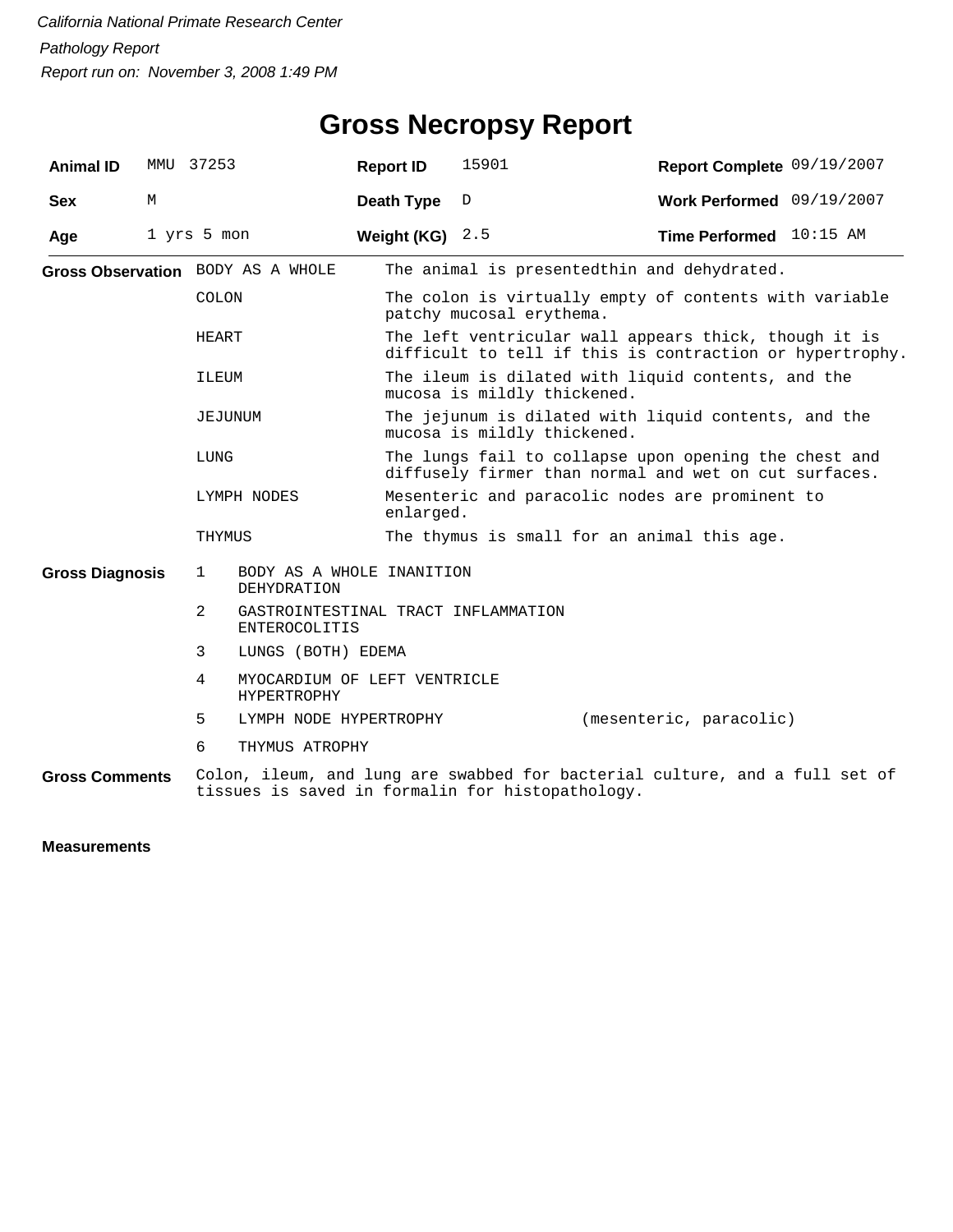| <b>Animal ID</b>       |   | MMU 37344                         | <b>Report ID</b>                                             | 16441                                                                                                                                                                    | Report Complete 10/23/2007                                                                                                                                                                                                         |  |  |  |
|------------------------|---|-----------------------------------|--------------------------------------------------------------|--------------------------------------------------------------------------------------------------------------------------------------------------------------------------|------------------------------------------------------------------------------------------------------------------------------------------------------------------------------------------------------------------------------------|--|--|--|
| <b>Sex</b>             | М |                                   | Death Type                                                   | К                                                                                                                                                                        | Work Performed 10/23/2007                                                                                                                                                                                                          |  |  |  |
| Age                    |   | 1 yrs 6 mon                       | Weight (KG)                                                  | 2.84                                                                                                                                                                     | <b>Time Performed</b> $12:00$ AM                                                                                                                                                                                                   |  |  |  |
|                        |   | Gross Observation BODY AS A WHOLE |                                                              | Good condition                                                                                                                                                           |                                                                                                                                                                                                                                    |  |  |  |
|                        |   | COLON                             |                                                              |                                                                                                                                                                          | The lumen contain mostly thick liquid green contents; in<br>the rectum there is an admixture of semi-solid material.<br>The wall os the colon is mildly thickened.                                                                 |  |  |  |
|                        |   | HEART                             |                                                              | respectively.                                                                                                                                                            | The outside and inside diameter of the left ventricle<br>at the midpoint between apex and base is 23 and 12 mm                                                                                                                     |  |  |  |
|                        |   | LYMPH NODES                       |                                                              | The retropharageal and tracheobronchial lymphnodes are<br>moderately enlarged and prominent measuring<br>approximately 3 mm wide and 5 mm long in largest<br>dimensions. |                                                                                                                                                                                                                                    |  |  |  |
|                        |   | SKIN                              |                                                              | A tatoo on the right medial thigh reads 37344.                                                                                                                           |                                                                                                                                                                                                                                    |  |  |  |
|                        |   | URINARY BLADDER                   | 8.5                                                          |                                                                                                                                                                          | APproximately 3 cc of urine; bililabstix results glcose,<br>ketone, bilirubin, blood, all negative, protein 1+, pH 8-                                                                                                              |  |  |  |
| <b>Gross Diagnosis</b> |   | $\mathbf{1}$                      | COLON AND CECUM, CS INFLAMMATION,<br>DIFFUSE LOOSE STOOL     |                                                                                                                                                                          |                                                                                                                                                                                                                                    |  |  |  |
|                        |   | 2<br>URINE                        | KIDNEY GLOMERULONEPHRITIS,<br>MEMBRANOPROLIFERATIVE PROTEIN, |                                                                                                                                                                          | 1+ proteinuria                                                                                                                                                                                                                     |  |  |  |
| <b>Gross Comments</b>  |   |                                   | final necropsy report.                                       |                                                                                                                                                                          | The finding of a thickened colonic wall with accompanying liquid contents<br>throughout the lumen is compatible with the clinical diagnosis of colitis.<br>The results of histopathology and microbiology will be presented in the |  |  |  |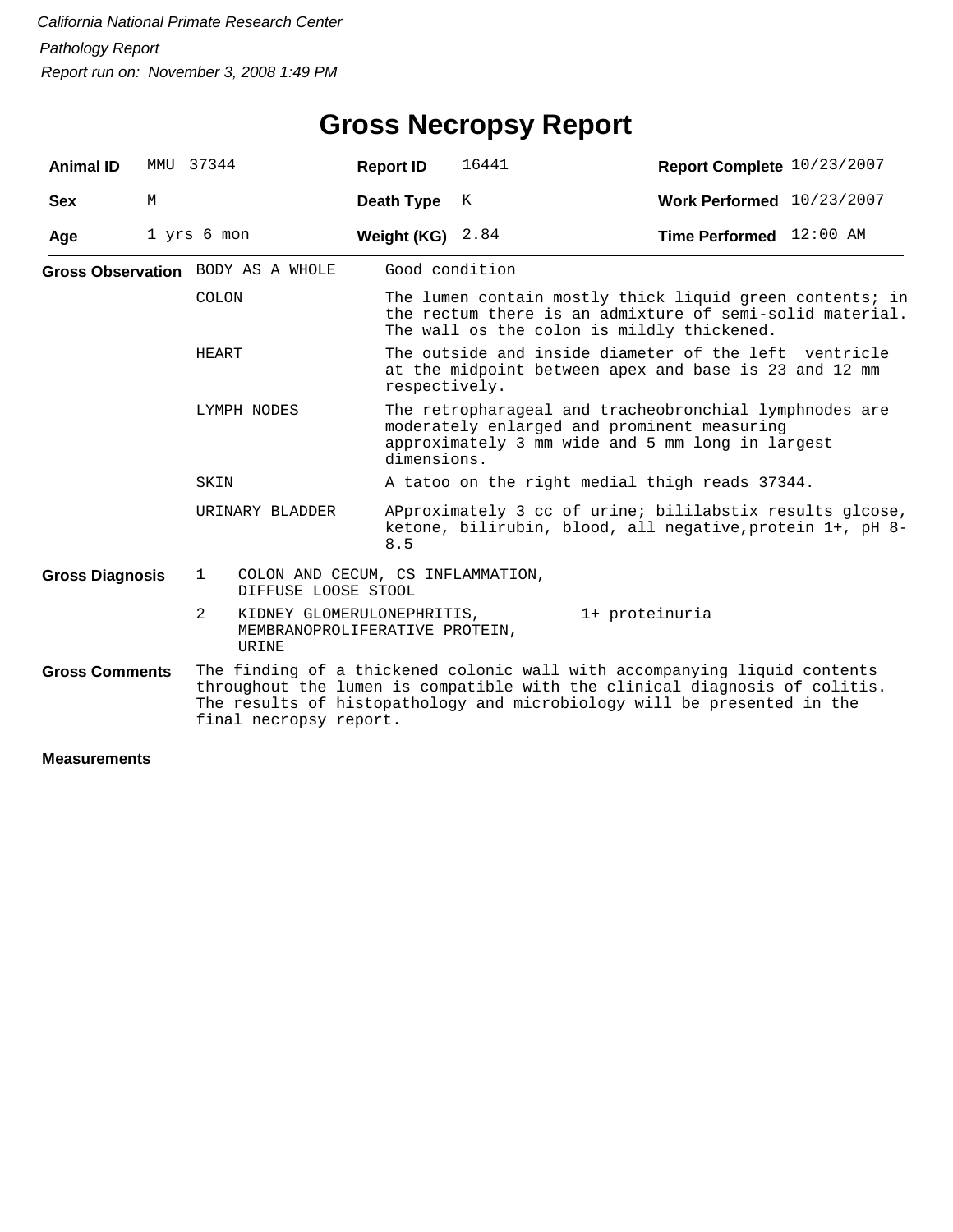# **Gross Necropsy Report**

| <b>Animal ID</b>               |   | MMU 37449                                                                | <b>Report ID</b>   | 18142                                                                                                                                                                                                                              | Report Complete 01/18/2008                                                                                                                                                                                                                                                                                                                                                                                                                                               |  |  |
|--------------------------------|---|--------------------------------------------------------------------------|--------------------|------------------------------------------------------------------------------------------------------------------------------------------------------------------------------------------------------------------------------------|--------------------------------------------------------------------------------------------------------------------------------------------------------------------------------------------------------------------------------------------------------------------------------------------------------------------------------------------------------------------------------------------------------------------------------------------------------------------------|--|--|
| <b>Sex</b>                     | М |                                                                          | Death Type         | Κ                                                                                                                                                                                                                                  | Work Performed 01/18/2008                                                                                                                                                                                                                                                                                                                                                                                                                                                |  |  |
| Age                            |   | 1 yrs 8 mon                                                              | Weight (KG) $2.55$ |                                                                                                                                                                                                                                    | Time Performed 10:40 AM                                                                                                                                                                                                                                                                                                                                                                                                                                                  |  |  |
| <b>Gross Observation COLON</b> |   |                                                                          | thickened.         |                                                                                                                                                                                                                                    | Diffusely the wall of the large intestine is moderately                                                                                                                                                                                                                                                                                                                                                                                                                  |  |  |
|                                |   | GASTROINTESTINAL<br>TRACT                                                |                    | Contents in the stomach and small intestine is within<br>normal limits of appearance and amount. Diffusely<br>throughout the colon there is a moderate amount of thick<br>liquid contents.                                         |                                                                                                                                                                                                                                                                                                                                                                                                                                                                          |  |  |
|                                |   | HEART                                                                    |                    | The inside and outside diameter of the left ventricle<br>midway between the apex and base is 11 and 19 mm.<br>respectively.                                                                                                        |                                                                                                                                                                                                                                                                                                                                                                                                                                                                          |  |  |
|                                |   | LUNG                                                                     |                    | There is moderate dark red splotchy congestion of the<br>dorsal surface of the caudal lobes bilaterally.                                                                                                                           |                                                                                                                                                                                                                                                                                                                                                                                                                                                                          |  |  |
|                                |   | SKIN                                                                     |                    | A tattoo on the right medial thigh reads 37449. A<br>moderate amount of moist green fecal material is<br>adherent to the ventral tail and perianal skin.<br>Diffusely the subcutis has a sticky tachy consistency.                 |                                                                                                                                                                                                                                                                                                                                                                                                                                                                          |  |  |
|                                |   | URINARY BLADDER                                                          |                    | The bladder contains approximately 5 cc. of clear light<br>yellow urine; bililabstix results on a sample drawn by<br>cysticentesis: glucose, bilirubin, ketone, blood, and<br>protein are all negative, protein between 6.5 and 7. |                                                                                                                                                                                                                                                                                                                                                                                                                                                                          |  |  |
| <b>Gross Diagnosis</b>         |   | $\mathbf{1}$<br>COLON AND CECUM, CS INFLAMMATION,<br>DIFFUSE LOOSE STOOL |                    |                                                                                                                                                                                                                                    |                                                                                                                                                                                                                                                                                                                                                                                                                                                                          |  |  |
|                                |   | $\overline{2}$<br>LUNG CONGESTION                                        |                    |                                                                                                                                                                                                                                    |                                                                                                                                                                                                                                                                                                                                                                                                                                                                          |  |  |
| <b>Gross Comments</b>          |   | report.                                                                  |                    |                                                                                                                                                                                                                                    | The finding of liquid contents throughout the large intestine with moderate<br>thickening of the wall of the organ is consistent with the clinical<br>diagnosis of chronic diarrhea. A variety of tissues were fixed in 10%<br>buffered formalin for diagnostic pathology, selected tissues were collected<br>for the biospecimen request program. The results of microbiology [small and<br>large intestine] and histopathology will be presented in the final necropsy |  |  |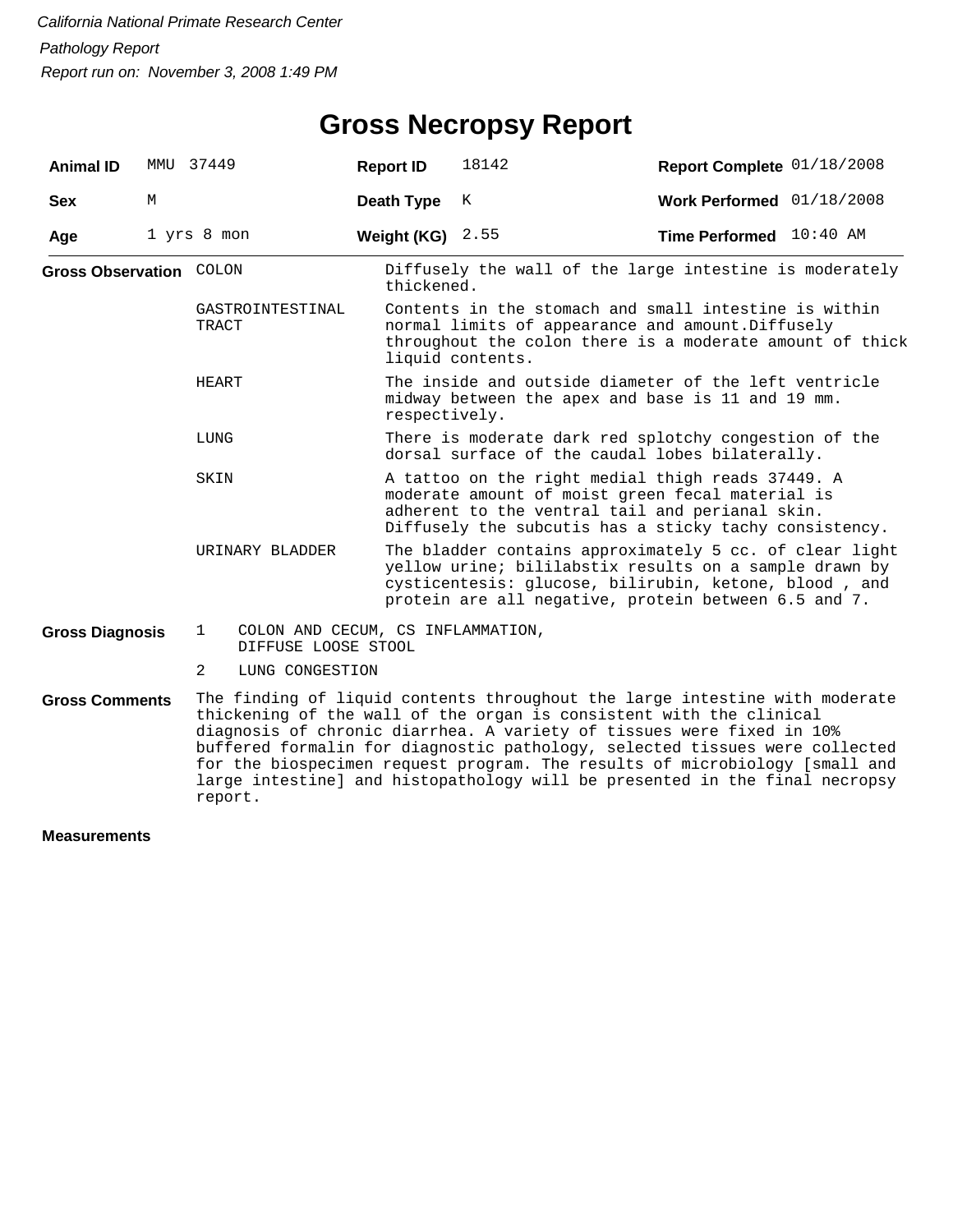| <b>Animal ID</b>       | MMU         | 37514                                                             | <b>Report ID</b> | 17861                                                                                                                                                                                                                                                                                                                 | Report Complete 01/09/2008 |  |
|------------------------|-------------|-------------------------------------------------------------------|------------------|-----------------------------------------------------------------------------------------------------------------------------------------------------------------------------------------------------------------------------------------------------------------------------------------------------------------------|----------------------------|--|
| <b>Sex</b>             | $\mathbf F$ |                                                                   | Death Type       | K                                                                                                                                                                                                                                                                                                                     | Work Performed 01/09/2008  |  |
| Age                    |             | 1 yrs 8 mon                                                       | Weight (KG)      | 2.1                                                                                                                                                                                                                                                                                                                   | Time Performed 09:30 AM    |  |
|                        |             | Gross Observation BODY AS A WHOLE                                 |                  | The animal is presented markedly thin and dehydrated.                                                                                                                                                                                                                                                                 |                            |  |
|                        |             | GASTROINTESTINAL<br>TRACT                                         |                  | The mucosa throughout the GIT is variably thickened and<br>erythematous; whip worms are present in cecum and<br>proximal colon, and colon contents are liquid.                                                                                                                                                        |                            |  |
|                        |             | LYMPH NODES                                                       |                  | Nodes associated with the GIT are prominent to enlarged.                                                                                                                                                                                                                                                              |                            |  |
|                        |             | THYMUS                                                            |                  | The thymus is very small for an animal this age.                                                                                                                                                                                                                                                                      |                            |  |
| <b>Gross Diagnosis</b> |             | BODY AS A WHOLE INANITION<br>$\mathbf{1}$<br><b>DEHYDRATION</b>   |                  |                                                                                                                                                                                                                                                                                                                       |                            |  |
|                        |             | $\overline{2}$<br>GASTROINTESTINAL TRACT<br>INFLAMMATION, DIFFUSE |                  |                                                                                                                                                                                                                                                                                                                       | (gastroenterocolitis)      |  |
|                        |             | 3<br>CECUM INFLAMMATION, DIFFUSE<br>TRICHURIASIS                  |                  |                                                                                                                                                                                                                                                                                                                       |                            |  |
|                        |             | 4<br>THYMUS ATROPHY                                               |                  |                                                                                                                                                                                                                                                                                                                       |                            |  |
| <b>Gross Comments</b>  |             |                                                                   |                  | Several tissues are collected to fulfill biopsecimen requests (kidneys,<br>ovaries, uterine tubes, blood, abdominal aorta, long bones, gastric mucosa).<br>The colon is swabbed for bacterial culture, and a truncated set of tissues<br>is saved in formalin, but no histopathology is to be performed at this time. |                            |  |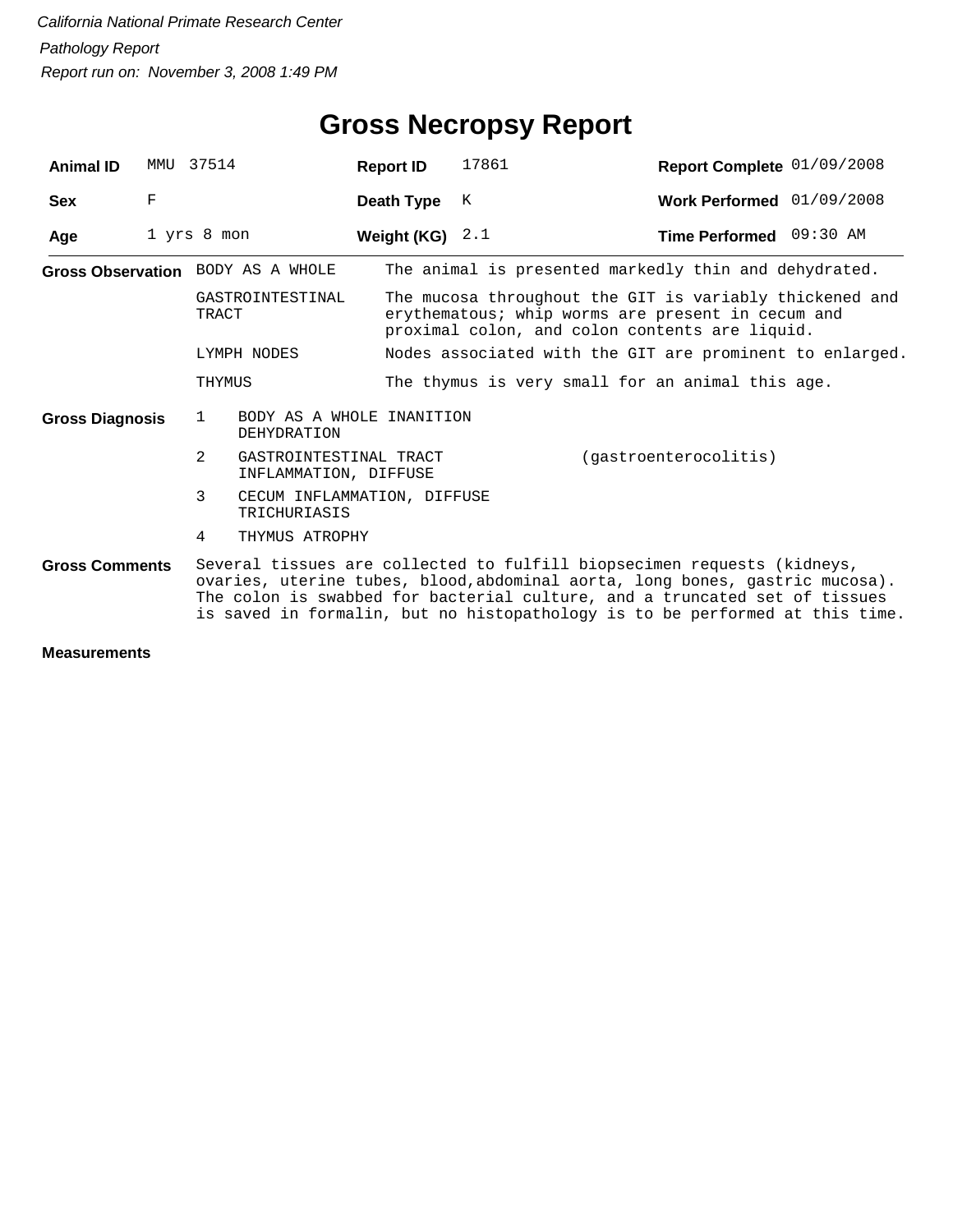| <b>Animal ID</b>        | MMU | 37553          |                                   | <b>Report ID</b>                                                                                      | 19022                                            | <b>Report Complete</b>                                                                                           |  |
|-------------------------|-----|----------------|-----------------------------------|-------------------------------------------------------------------------------------------------------|--------------------------------------------------|------------------------------------------------------------------------------------------------------------------|--|
| <b>Sex</b>              | F   |                |                                   | Death Type                                                                                            | K                                                | Work Performed 03/07/2008                                                                                        |  |
| Age                     |     | 1 yrs 9 mon    |                                   | Weight (KG)                                                                                           | 2.35                                             | Time Performed 10:00 AM                                                                                          |  |
|                         |     |                | Gross Observation BODY AS A WHOLE |                                                                                                       | The animal is presented thin.                    |                                                                                                                  |  |
|                         |     | TRACT          | GASTROINTESTINAL                  |                                                                                                       | and colon contents are liquid.                   | The mucosa of colon and small intestine is diffusely<br>thickened and variably erythematous, particularly colon, |  |
|                         |     | LUNG           |                                   |                                                                                                       |                                                  | The lungs fail to collapse upon opening the chest, and<br>they are diffusely mottled with dark red.              |  |
| LYMPH NODES<br>PANCREAS |     |                |                                   | Lymph nodes associated with GIT, mainly mesenteric and<br>paracolic nodes, are prominent to enlarged. |                                                  |                                                                                                                  |  |
|                         |     |                |                                   |                                                                                                       | The pancreas is diffusely erythematous.          |                                                                                                                  |  |
|                         |     | THYMUS         |                                   |                                                                                                       | for an animal this age.                          | The thymus is virtually undetectable, i.e. very small                                                            |  |
| <b>Gross Diagnosis</b>  |     | 1              | BODY AS A WHOLE INANITION         |                                                                                                       |                                                  |                                                                                                                  |  |
|                         |     | $\overline{2}$ | <b>ENTEROCOLITIS</b>              |                                                                                                       | GASTROINTESTINAL TRACT INFLAMMATION              |                                                                                                                  |  |
|                         |     | 3              | LYMPH NODE HYPERTROPHY            |                                                                                                       |                                                  | (lymphadenopathy - paracolic,<br>mesenteric nodes)                                                               |  |
|                         |     | 4              | LUNGS (BOTH) ABNORMAL APPEARANCE  |                                                                                                       |                                                  | (pulmonary congestion/edema)                                                                                     |  |
|                         |     | 5.             | PANCREAS, NOS ABNORMAL APPEARANCE |                                                                                                       |                                                  | (pancreatic erythema - possible<br>pancreatitis)                                                                 |  |
|                         |     | 6              | THYMUS ATROPHY                    |                                                                                                       |                                                  |                                                                                                                  |  |
| <b>Gross Comments</b>   |     |                |                                   |                                                                                                       | is saved in formalin for limited histopathology. | Colon and lung are swabbed for bacterial culture, and a full set of tissues                                      |  |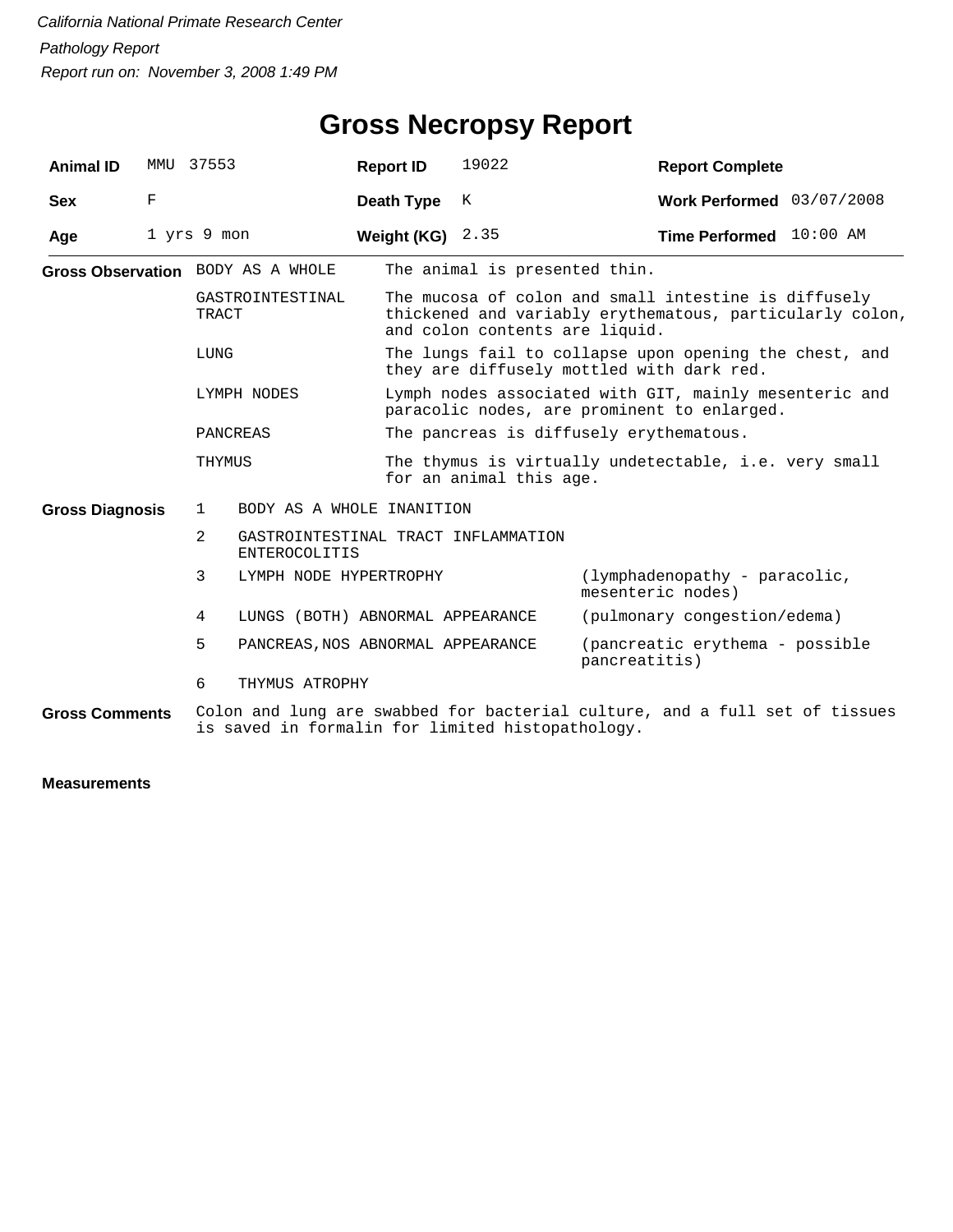| <b>Animal ID</b>       | MMU | 37589                                   | <b>Report ID</b>                   | 15740 | <b>Report Complete</b>                                                                                                                              |
|------------------------|-----|-----------------------------------------|------------------------------------|-------|-----------------------------------------------------------------------------------------------------------------------------------------------------|
| <b>Sex</b>             | M   |                                         | Death Type                         | K     | Work Performed 09/11/2007                                                                                                                           |
| Age                    |     | 1 yrs 3 mon                             | Weight (KG) $2.93$                 |       | Time Performed 10:30 AM                                                                                                                             |
|                        |     | Gross Observation BODY AS A WHOLE       | anisocoria.                        |       | The animal is presented in good flesh with mild                                                                                                     |
|                        |     | COLON                                   | contents.                          |       | The colon is dilated with liquid, foul-smelling                                                                                                     |
|                        |     | LYMPH NODES                             |                                    |       | Paracolic nodes are within normal limits to prominent.                                                                                              |
|                        |     | THYMUS                                  |                                    |       | The thymus is small for an animal this age.                                                                                                         |
| <b>Gross Diagnosis</b> |     | 1                                       | EYE ABNORMAL APPEARANCE ANISOCORIA |       |                                                                                                                                                     |
|                        |     | $\mathcal{L}$                           | COLON INFLAMMATION DIARRHEA        |       |                                                                                                                                                     |
|                        |     | 3                                       | LYMPH NODE HYPERTROPHY             |       | (lymphadenopathy, mild, paracolic<br>nodes)                                                                                                         |
|                        |     | 4<br>THYMUS ATROPHY                     |                                    |       |                                                                                                                                                     |
| <b>Gross Comments</b>  |     | and brain are saved for histopathology. |                                    |       | Several tissues are collected to fulfill biospecimen requests (testes,<br>epididymides, lymph nodes, spleen, trachea, kidneys). Eyes, optic tracts, |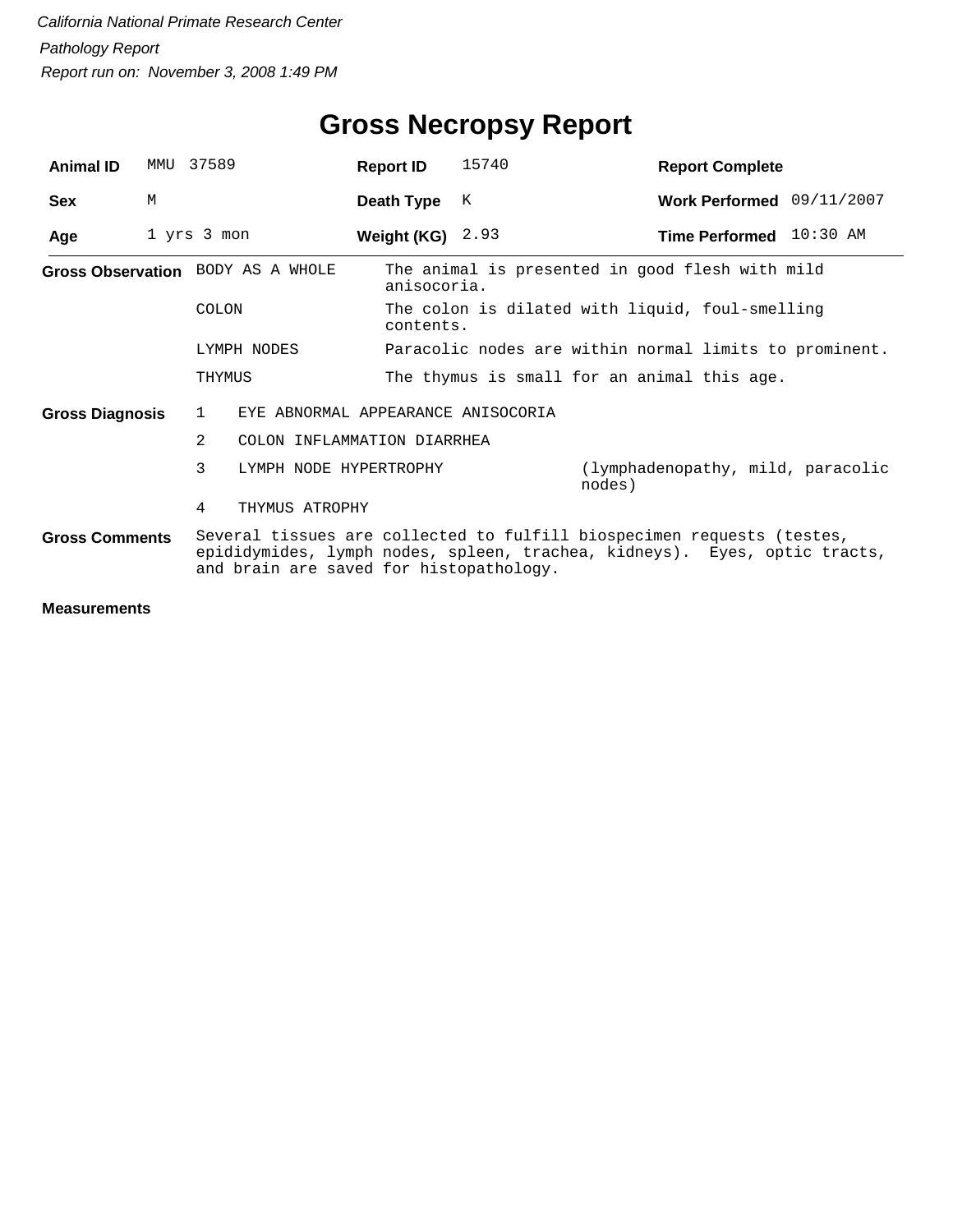# **Final Necropsy Report**

| <b>Animal ID</b>                 | MMU 37648   |                                   |                                          | <b>Report ID</b>  | 19362                                                                                                                                                                     | <b>Report Complete</b>                                                                                                                                                                                                                                                                                                                                     |                           |  |  |
|----------------------------------|-------------|-----------------------------------|------------------------------------------|-------------------|---------------------------------------------------------------------------------------------------------------------------------------------------------------------------|------------------------------------------------------------------------------------------------------------------------------------------------------------------------------------------------------------------------------------------------------------------------------------------------------------------------------------------------------------|---------------------------|--|--|
| <b>Sex</b>                       | М           |                                   |                                          | Death Type        | M                                                                                                                                                                         |                                                                                                                                                                                                                                                                                                                                                            | Work Performed 03/26/2008 |  |  |
| Age                              | 1 yrs 9 mon |                                   |                                          | Weight (KG) $2.2$ |                                                                                                                                                                           |                                                                                                                                                                                                                                                                                                                                                            | Time Performed 01:45 PM   |  |  |
|                                  |             | Gross Observation BODY AS A WHOLE |                                          |                   | The animal is presented markedly thin, with prominent<br>muscle atrophy, and severely dehydrated.                                                                         |                                                                                                                                                                                                                                                                                                                                                            |                           |  |  |
|                                  |             | COLON                             |                                          |                   | serosal surface.                                                                                                                                                          | A fibrous stricture with omental attachement severely<br>narrows the colon roughly at the junction of colon and<br>rectum; the colon proximal to the stricture is markedly<br>dilated with gas and liquid stool; the colonic mucosa is<br>thickened in a vaguely cobblestone pattern, and lymphoid<br>areas are prominently visible, particularly from the |                           |  |  |
|                                  |             | KIDNEY                            |                                          |                   | Renal cortices are markedly pale.                                                                                                                                         |                                                                                                                                                                                                                                                                                                                                                            |                           |  |  |
|                                  |             |                                   | LYMPH NODES                              |                   | prominent to enlarged.                                                                                                                                                    | Nodes associated with the gstrointestinal tract are                                                                                                                                                                                                                                                                                                        |                           |  |  |
|                                  |             | THYMUS                            |                                          |                   | for an animal this age.                                                                                                                                                   | The thymus is virtually undetectable, i.e. very small                                                                                                                                                                                                                                                                                                      |                           |  |  |
| <b>Gross Diagnosis</b>           |             | 1                                 | BODY AS A WHOLE INANITION<br>DEHYDRATION |                   |                                                                                                                                                                           | (severe)                                                                                                                                                                                                                                                                                                                                                   |                           |  |  |
|                                  |             | 2                                 | COLON INFLAMMATION, DIFFUSE COLITIS      |                   |                                                                                                                                                                           |                                                                                                                                                                                                                                                                                                                                                            |                           |  |  |
|                                  |             | 3                                 | COLON STRICTURE                          |                   |                                                                                                                                                                           |                                                                                                                                                                                                                                                                                                                                                            |                           |  |  |
|                                  |             | 4                                 | LYMPH NODE HYPERTROPHY                   |                   |                                                                                                                                                                           | (lymphadenopathy - nodes associated<br>with the GIT)                                                                                                                                                                                                                                                                                                       |                           |  |  |
|                                  |             | 5                                 | THYMUS ATROPHY                           |                   |                                                                                                                                                                           |                                                                                                                                                                                                                                                                                                                                                            |                           |  |  |
|                                  |             | 6                                 | KIDNEY ABNORMAL APPEARANCE               |                   |                                                                                                                                                                           | (cortical pallor)                                                                                                                                                                                                                                                                                                                                          |                           |  |  |
| <b>Gross Comments</b>            |             |                                   | saved in formalin for histopathology.    |                   |                                                                                                                                                                           | The colon is swabbed for bacterial culture, and a full set of tissues is                                                                                                                                                                                                                                                                                   |                           |  |  |
| Final Observations ADRENAL GLAND |             |                                   |                                          | NSL.              | slide 11                                                                                                                                                                  |                                                                                                                                                                                                                                                                                                                                                            |                           |  |  |
|                                  |             |                                   | BONE MARROW                              |                   | There is a relative paucity of mature cells,<br>particularly neutrophils, but otherwise there is NSL.<br>slide 10                                                         |                                                                                                                                                                                                                                                                                                                                                            |                           |  |  |
|                                  |             | <b>CECUM</b>                      |                                          |                   | typhlitis, chronic active, diffuse, severe, with "crypt<br>abscesses", many luminal bacteria, and prominent<br>trichomoniasis.<br>slide 4                                 |                                                                                                                                                                                                                                                                                                                                                            |                           |  |  |
|                                  |             | <b>COLON</b>                      |                                          |                   |                                                                                                                                                                           |                                                                                                                                                                                                                                                                                                                                                            |                           |  |  |
|                                  |             |                                   | DUODENUM                                 | NSL.              | slides 2,3                                                                                                                                                                |                                                                                                                                                                                                                                                                                                                                                            |                           |  |  |
|                                  |             |                                   | ESOPHAGUS                                | NSL.              | slide 1                                                                                                                                                                   |                                                                                                                                                                                                                                                                                                                                                            |                           |  |  |
|                                  |             |                                   | GALLBLADDER                              | NSL.              | slide 6                                                                                                                                                                   |                                                                                                                                                                                                                                                                                                                                                            |                           |  |  |
|                                  |             | HEART                             |                                          | NSL.              | slide 13                                                                                                                                                                  |                                                                                                                                                                                                                                                                                                                                                            |                           |  |  |
|                                  |             | ILEUM                             |                                          |                   | enteritis, subacute, regionally extensive (distal),<br>moderate to severe, and regenerative, with scattered<br>foci of amyloid accumulation (mainly distally).<br>slide 4 |                                                                                                                                                                                                                                                                                                                                                            |                           |  |  |
|                                  |             | JEJUNUM                           |                                          | NSL.              | slide 3                                                                                                                                                                   |                                                                                                                                                                                                                                                                                                                                                            |                           |  |  |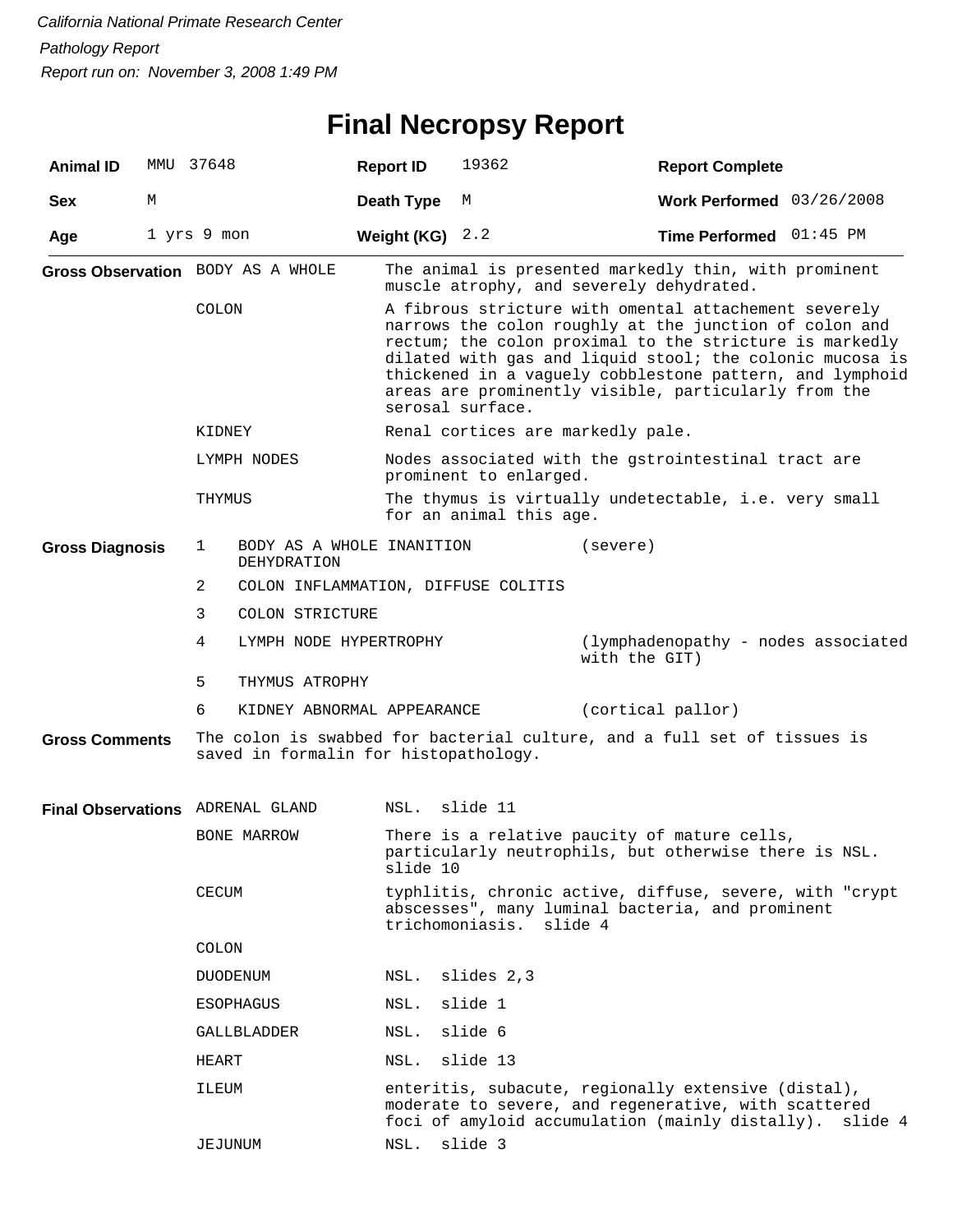| KIDNEY          | dilatation, tubular, diffuse, mild, with intratubular<br>flocculent eosinophilic material, likely<br>protein/cellular debris. slide 7                                                                                |
|-----------------|----------------------------------------------------------------------------------------------------------------------------------------------------------------------------------------------------------------------|
| LIVER           | necrosis, hepatocellular, multifocal (both centrilobular<br>and periportal), acute to subacute, mild to moderate,<br>with occasional smudgy, amphophilic,<br>intranuclear/intracytoplasmic inclusion bodies. slide 6 |
| LUNG            | NSL. slide 12                                                                                                                                                                                                        |
| NERVE           | NSL. slide14                                                                                                                                                                                                         |
| PANCREAS        | NSL. slide 3                                                                                                                                                                                                         |
| PITUITARY GLAND | NSL. slide 11                                                                                                                                                                                                        |
| SALIVARY GLAND  | submandibular salivary gland - NSL. slide 1                                                                                                                                                                          |
| SKELETAL MUSCLE | NSL. slide 14                                                                                                                                                                                                        |
| SKIN            | NSL. slide 14                                                                                                                                                                                                        |
| SPLEEN          | NSL. slide 9                                                                                                                                                                                                         |
| STOMACH         | gastritis, subacute, multifocal, mild, with multifocal<br>follicular lymphocytic hyperplasia, also mild. slide 2                                                                                                     |
| THYROID GLAND   | NSL. slide 11                                                                                                                                                                                                        |
| TRACHEA         | NSL. slide 1                                                                                                                                                                                                         |
| URINARY BLADDER | NSL. slide 7                                                                                                                                                                                                         |

**Final Diagnosis**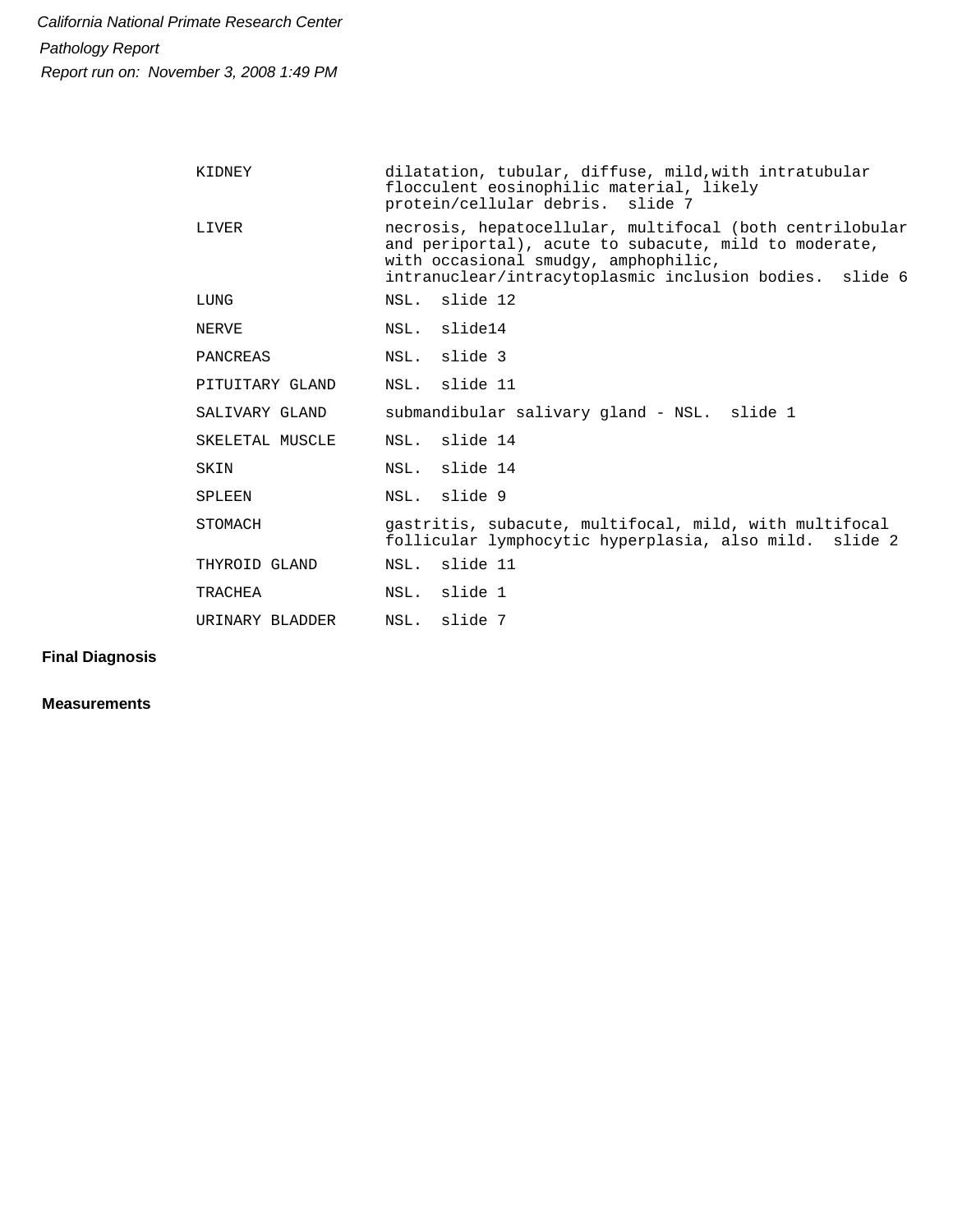# **Gross Necropsy Report**

| <b>Animal ID</b>         | MMU | 37678                            | 15540<br><b>Report ID</b>                                                                                                                                                                                                                                                                                         | Report Complete 08/28/2007                               |
|--------------------------|-----|----------------------------------|-------------------------------------------------------------------------------------------------------------------------------------------------------------------------------------------------------------------------------------------------------------------------------------------------------------------|----------------------------------------------------------|
| <b>Sex</b>               | F   |                                  | K<br>Death Type                                                                                                                                                                                                                                                                                                   | Work Performed 08/28/2007                                |
| Age                      |     | 1 yrs 2 mon                      | Weight (KG)                                                                                                                                                                                                                                                                                                       | $01:15$ PM<br><b>Time Performed</b>                      |
| <b>Gross Observation</b> |     | COLON                            | Liquid green contents is present throughout the entire<br>length of this organ.                                                                                                                                                                                                                                   |                                                          |
|                          |     | THYMUS                           | mediastinum.                                                                                                                                                                                                                                                                                                      | The thymus is reduced from expected size in the anterior |
| <b>Gross Diagnosis</b>   |     | COLON INFLAMMATION, DIFFUSE<br>1 |                                                                                                                                                                                                                                                                                                                   |                                                          |
|                          |     | 2<br>THYMUS ATROPHY, DISUSE      |                                                                                                                                                                                                                                                                                                                   |                                                          |
| <b>Gross Comments</b>    |     | report.                          | The small and large intestine were swabbed for bacterial culture. The<br>finding of liquid contents throughout the large intestine is consistent with<br>the clinical finding of diarrhea and the diagnosis of colitis. The results<br>of microbiology and histopathology will be presented in the final necropsy |                                                          |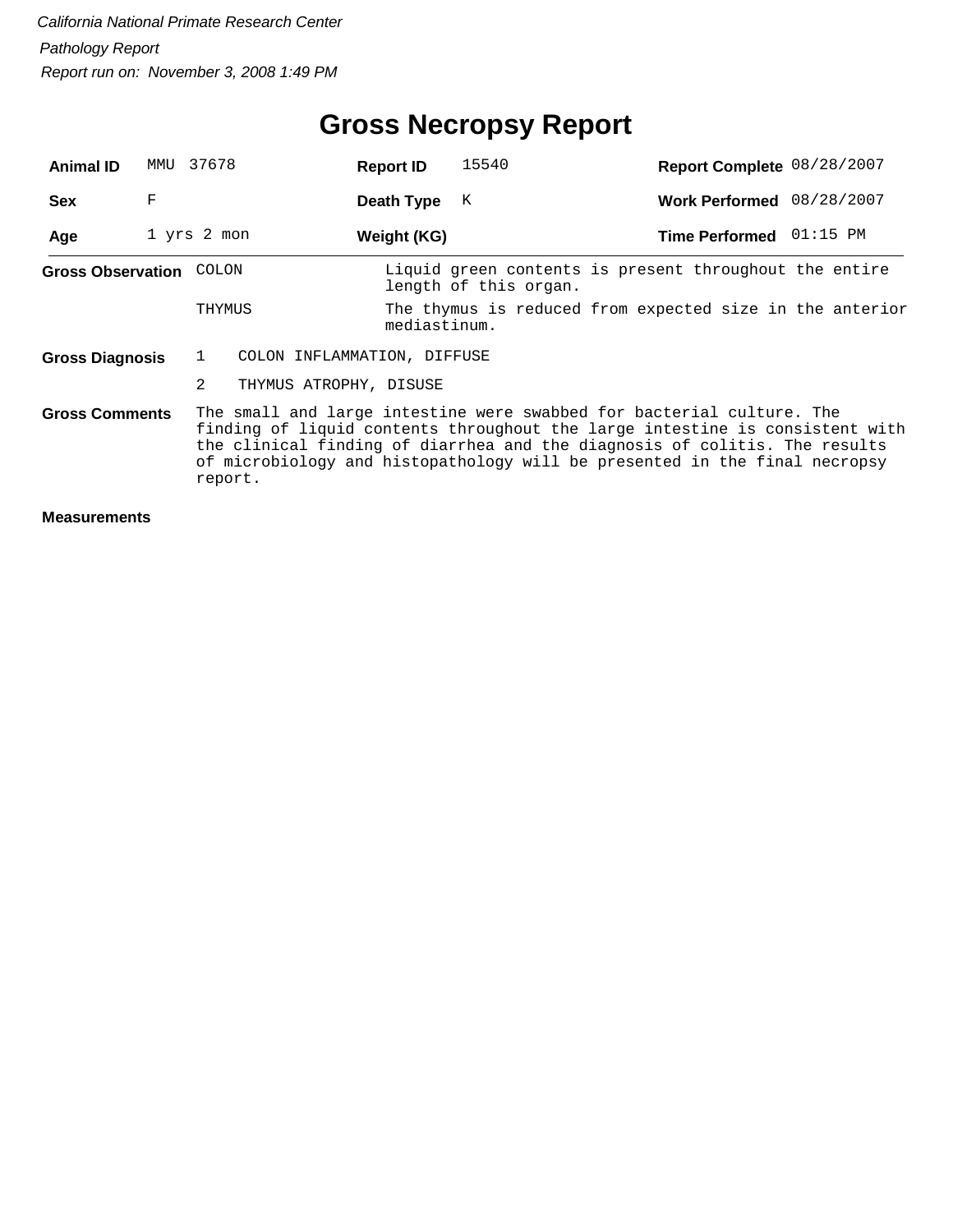| <b>Animal ID</b>       | MMU                                                                                                                                                            | 37698                                                    | <b>Report ID</b>         | 15801                                                                              | Report Complete 09/14/2007                         |  |  |  |
|------------------------|----------------------------------------------------------------------------------------------------------------------------------------------------------------|----------------------------------------------------------|--------------------------|------------------------------------------------------------------------------------|----------------------------------------------------|--|--|--|
| <b>Sex</b>             | M                                                                                                                                                              |                                                          | Death Type               | K                                                                                  | Work Performed 09/14/2007                          |  |  |  |
| Age                    |                                                                                                                                                                | 1 yrs 2 mon                                              | Weight (KG) $1.82$       |                                                                                    | Time Performed 11:00 AM                            |  |  |  |
|                        |                                                                                                                                                                | Gross Observation BODY AS A WHOLE                        | dehydrated.              |                                                                                    | The animal is presented markedly thin and severely |  |  |  |
|                        |                                                                                                                                                                | <b>COLON</b>                                             |                          | The colonic mucosa is thickened, and the lumen is<br>dilated with liquid contents. |                                                    |  |  |  |
| LYMPH NODES            |                                                                                                                                                                |                                                          |                          | Mesenteric and paracolic nodes are prominent to<br>enlarged.                       |                                                    |  |  |  |
|                        |                                                                                                                                                                | THYMUS                                                   |                          |                                                                                    | The thymus is very small for an animal this age.   |  |  |  |
| <b>Gross Diagnosis</b> |                                                                                                                                                                | $\mathbf{1}$<br>BODY AS A WHOLE INANITION<br>DEHYDRATION |                          |                                                                                    |                                                    |  |  |  |
|                        |                                                                                                                                                                | 2                                                        | BODY AS A WHOLE DIARRHEA |                                                                                    |                                                    |  |  |  |
|                        |                                                                                                                                                                | 3<br>COLON INFLAMMATION COLITIS                          |                          |                                                                                    |                                                    |  |  |  |
|                        |                                                                                                                                                                | 4<br>LYMPH NODE HYPERTROPHY                              |                          | (lymphadenopathy - mesenteric,<br>paracolic nodes)                                 |                                                    |  |  |  |
|                        |                                                                                                                                                                | 5<br>THYMUS ATROPHY                                      |                          |                                                                                    |                                                    |  |  |  |
|                        | Tissues are collected to fulfill biospecimen requests (lung, trachea,<br><b>Gross Comments</b><br>spleen, lymph nodes), but none are saved for histopathology. |                                                          |                          |                                                                                    |                                                    |  |  |  |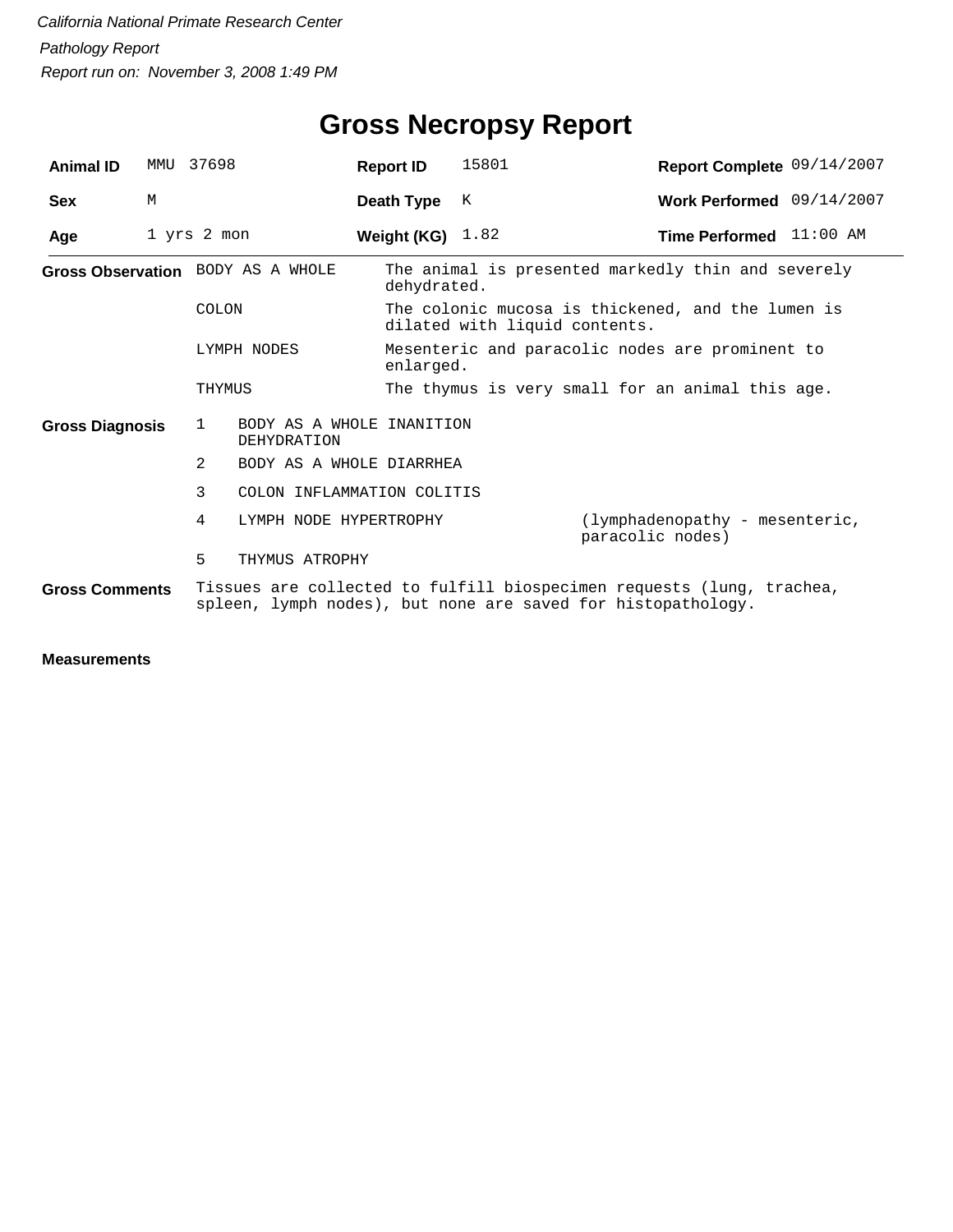| <b>Animal ID</b>       |   | MMU 37716                           | <b>Report ID</b>                  | 18141                                                                                                                                                     | Report Complete 01/18/2008                                                                                                                                                                                                                                                                                                                                                                                                                                          |  |  |  |
|------------------------|---|-------------------------------------|-----------------------------------|-----------------------------------------------------------------------------------------------------------------------------------------------------------|---------------------------------------------------------------------------------------------------------------------------------------------------------------------------------------------------------------------------------------------------------------------------------------------------------------------------------------------------------------------------------------------------------------------------------------------------------------------|--|--|--|
| <b>Sex</b>             | F |                                     | Death Type                        | K                                                                                                                                                         | Work Performed $01/18/2008$                                                                                                                                                                                                                                                                                                                                                                                                                                         |  |  |  |
| Age                    |   | 1 yrs 6 mon                         | Weight (KG) $1.61$                |                                                                                                                                                           | Time Performed 09:40 AM                                                                                                                                                                                                                                                                                                                                                                                                                                             |  |  |  |
|                        |   | Gross Observation BODY AS A WHOLE   | consistency.                      |                                                                                                                                                           | This animal is very thin. The subcutis has asticky tachy                                                                                                                                                                                                                                                                                                                                                                                                            |  |  |  |
|                        |   | COLON                               |                                   | Diffusely the wall of the large intestine is moderately<br>thickened.                                                                                     |                                                                                                                                                                                                                                                                                                                                                                                                                                                                     |  |  |  |
|                        |   | EYE                                 |                                   | Bilaterally the eyes are moderately sunken.                                                                                                               |                                                                                                                                                                                                                                                                                                                                                                                                                                                                     |  |  |  |
|                        |   | GASTROINTESTINAL<br>TRACT           |                                   | Contents in the stomach and small intestine is within<br>normal limits of amount and appearance; contents in the<br>large intestine is liquid throughout. |                                                                                                                                                                                                                                                                                                                                                                                                                                                                     |  |  |  |
|                        |   | HEART                               | respectively.                     |                                                                                                                                                           | The inside and outside diameter of the left ventricle<br>midway between the apex and base is 10 and 19 mm.                                                                                                                                                                                                                                                                                                                                                          |  |  |  |
|                        |   | KIDNEY                              | color.                            |                                                                                                                                                           | Bilaterally the cortex has a lightly pale light brown                                                                                                                                                                                                                                                                                                                                                                                                               |  |  |  |
|                        |   | SKIN                                |                                   |                                                                                                                                                           | A tattoo on the right medial thigh reads 37716. A<br>moderate amount of moist brown fwn fecal material is<br>adherent to the ventral tail and perianal area.                                                                                                                                                                                                                                                                                                        |  |  |  |
|                        |   | THYMUS                              |                                   | The thymus is markedly reduced from expected size in the<br>anterior mediastinum.                                                                         |                                                                                                                                                                                                                                                                                                                                                                                                                                                                     |  |  |  |
|                        |   | URINARY BLADDER                     | $30$ mg/dl.                       |                                                                                                                                                           | The bladder contains approximately 0.5 cc. of dark<br>yellow clear urine; bililabstix results on a sample of<br>urine drawn by cysticentesis: glucose, ketone,<br>bilirubin, and blood all negative, pH 5, protein 1+ or                                                                                                                                                                                                                                            |  |  |  |
| <b>Gross Diagnosis</b> |   | $\mathbf{1}$<br>DIFFUSE LOOSE STOOL | COLON AND CECUM, CS INFLAMMATION, |                                                                                                                                                           |                                                                                                                                                                                                                                                                                                                                                                                                                                                                     |  |  |  |
|                        |   | 2<br><b>DEHYDRATION</b>             | BODY AS A WHOLE INANITION         |                                                                                                                                                           |                                                                                                                                                                                                                                                                                                                                                                                                                                                                     |  |  |  |
|                        |   | 3<br>THYMUS ATROPHY                 |                                   |                                                                                                                                                           |                                                                                                                                                                                                                                                                                                                                                                                                                                                                     |  |  |  |
| <b>Gross Comments</b>  |   |                                     |                                   |                                                                                                                                                           | The finding of lliquid contents throughout the large intestine with a<br>thickened wall of thisorgan and accompanying inaniton and dehydration is<br>consistent with the clinical diagnosis of chronic diarrhea. Selected tissues<br>the state of the state of the state of the state of the state of the state of the state of the state of the state of the state of the state of the state of the state of the state of the state of the state of the state of t |  |  |  |

were collected ofr the biospecimen request program and a variety of tissues were fixed in 10% buffered formalin for diagnostic pathology. The results of microbiology [small and large intestine] and histopathology will be presented in the final necropsy report.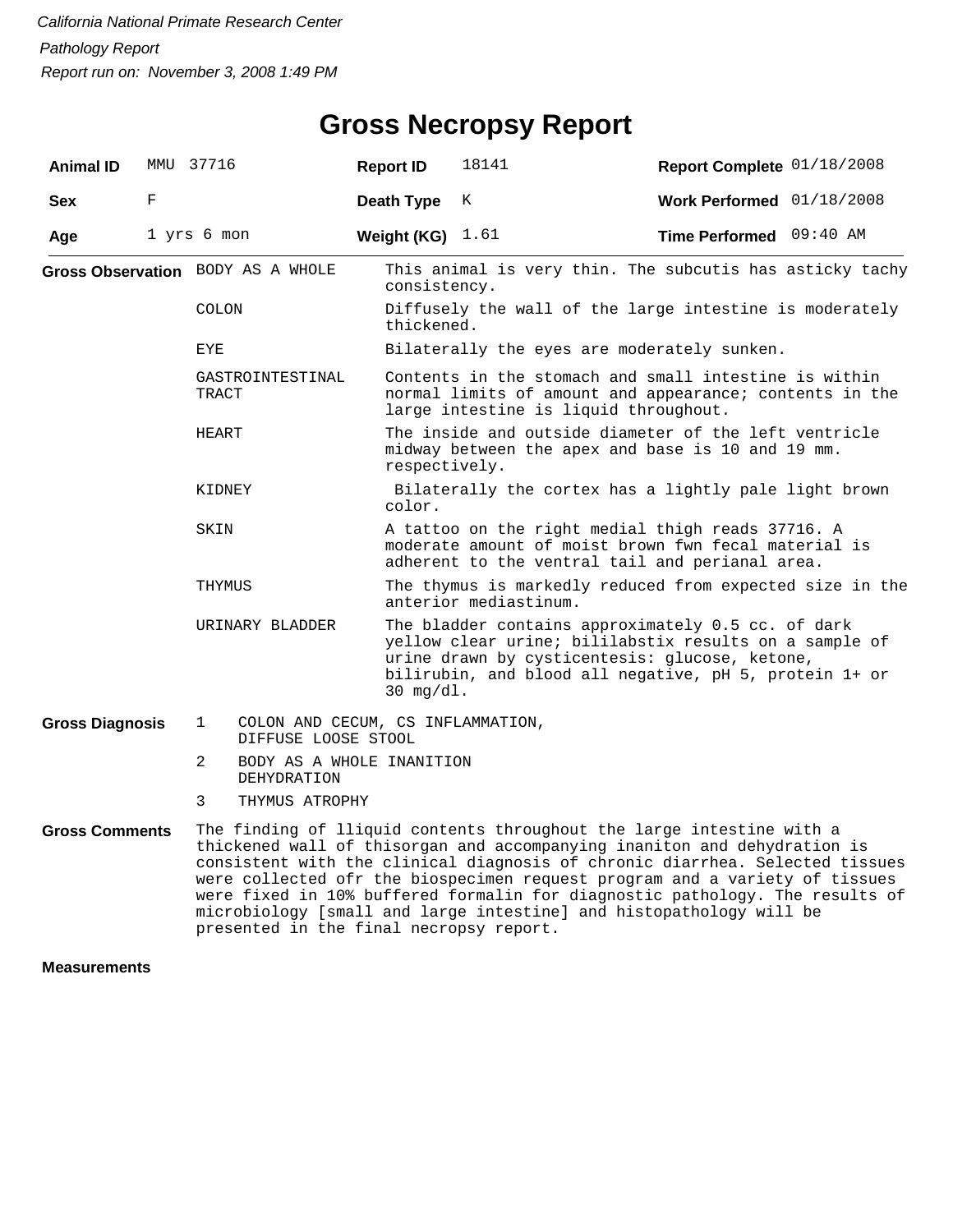| <b>Animal ID</b>       | MMU | 37730                             |                                                   | <b>Report ID</b>                                                  | 18621                                                   | <b>Report Complete</b>                                                                         |                           |  |  |
|------------------------|-----|-----------------------------------|---------------------------------------------------|-------------------------------------------------------------------|---------------------------------------------------------|------------------------------------------------------------------------------------------------|---------------------------|--|--|
| <b>Sex</b>             | M   |                                   |                                                   | Death Type                                                        | D                                                       |                                                                                                | Work Performed 02/20/2008 |  |  |
| Age                    |     | 1 yrs 7 mon                       |                                                   | Weight (KG) $1.62$                                                |                                                         | Time Performed 01:00 PM                                                                        |                           |  |  |
|                        |     | Gross Observation BODY AS A WHOLE |                                                   |                                                                   | The animal is presented thin and dehydrated.            |                                                                                                |                           |  |  |
|                        |     | COLON                             |                                                   |                                                                   | The colonic mucosa is thickened, and contents are soft. |                                                                                                |                           |  |  |
|                        |     | <b>DUODENUM</b>                   |                                                   |                                                                   | The duodenal mucosa is diffusely erythematous.          |                                                                                                |                           |  |  |
|                        |     | LYMPH NODES                       |                                                   | Lymph nodes associated with the GIT are prominent to<br>enlarged. |                                                         |                                                                                                |                           |  |  |
|                        |     | STOMACH                           |                                                   |                                                                   |                                                         | The gastric mucosa is thickened and erythematous,<br>particularly in distal corpus and antrum. |                           |  |  |
|                        |     | THYMUS                            |                                                   | The thymus is very small for an animal this age.                  |                                                         |                                                                                                |                           |  |  |
| <b>Gross Diagnosis</b> |     | 1                                 | BODY AS A WHOLE INANITION<br><b>DEHYDRATION</b>   |                                                                   |                                                         |                                                                                                |                           |  |  |
|                        |     | 2                                 | STOMACH INFLAMMATION, CONFLUENT<br>GASTRITIS, NOS |                                                                   |                                                         |                                                                                                |                           |  |  |
|                        |     | 3                                 |                                                   |                                                                   | COLON INFLAMMATION, DIFFUSE COLITIS (mild)              |                                                                                                |                           |  |  |
|                        |     | 4                                 | LYMPH NODE HYPERTROPHY                            |                                                                   |                                                         | (lymphadenopathy, mesenteric,<br>paracolic, gastric)                                           |                           |  |  |
|                        |     | 5                                 | DUODENUM INFLAMMATION, DIFFUSE                    |                                                                   |                                                         |                                                                                                |                           |  |  |
|                        |     | 6                                 | THYMUS ATROPHY                                    |                                                                   |                                                         |                                                                                                |                           |  |  |
| <b>Gross Comments</b>  |     |                                   |                                                   |                                                                   | A full set of tissues is saved in formalin.             |                                                                                                |                           |  |  |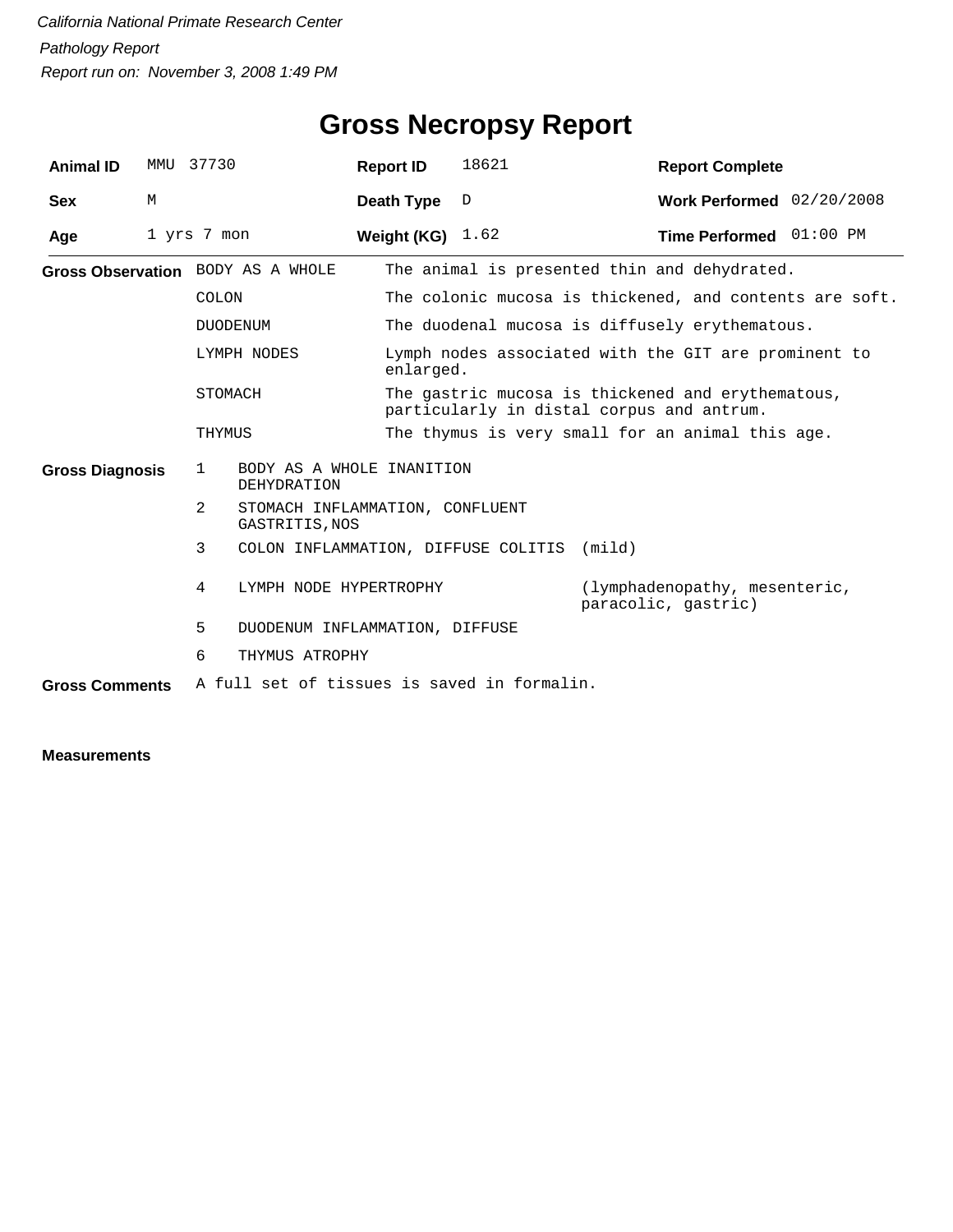| <b>Animal ID</b>                  | MMU | 37751                                         |                                                 | <b>Report ID</b>   | 17183                                                                                            | <b>Report Complete</b>                                                 |  |  |  |
|-----------------------------------|-----|-----------------------------------------------|-------------------------------------------------|--------------------|--------------------------------------------------------------------------------------------------|------------------------------------------------------------------------|--|--|--|
| <b>Sex</b>                        | F   |                                               |                                                 | Death Type         | D                                                                                                | Work Performed $12/03/2007$                                            |  |  |  |
| Age                               |     | 1 yrs 4 mon                                   |                                                 | Weight (KG) $1.82$ |                                                                                                  | <b>Time Performed</b> $11:15$ AM                                       |  |  |  |
| Gross Observation BODY AS A WHOLE |     |                                               |                                                 | dehydrated.        |                                                                                                  | The animal is presented markedly thin and extremely                    |  |  |  |
|                                   |     | LYMPH NODES                                   |                                                 |                    | Lymph nodes associated with the stomach are prominent.                                           |                                                                        |  |  |  |
|                                   |     | STOMACH                                       |                                                 |                    | The gastric mucosa is thickened with a "pebbled" mucosal<br>surface, particularly in the antrum. |                                                                        |  |  |  |
|                                   |     | THYMUS                                        |                                                 |                    | The thymus is virtually undetectable, i.e. very small<br>for an animal this age.                 |                                                                        |  |  |  |
| <b>Gross Diagnosis</b>            |     | 1<br>BODY AS A WHOLE INANITION<br>DEHYDRATION |                                                 |                    |                                                                                                  |                                                                        |  |  |  |
|                                   |     | 2                                             | STOMACH INFLAMMATION, CHRONIC<br>GASTRITIS, NOS |                    |                                                                                                  |                                                                        |  |  |  |
|                                   |     | 3                                             | THYMUS ATROPHY                                  |                    |                                                                                                  |                                                                        |  |  |  |
|                                   |     | $\overline{4}$                                | LYMPH NODE, EPIGASTRIC HYPERTROPHY              |                    |                                                                                                  | (lymphadenopathy - epigastric<br>nodes)                                |  |  |  |
| <b>Gross Comments</b>             |     |                                               |                                                 |                    |                                                                                                  | A full set of tissues is saved in formalin for limited histopathology. |  |  |  |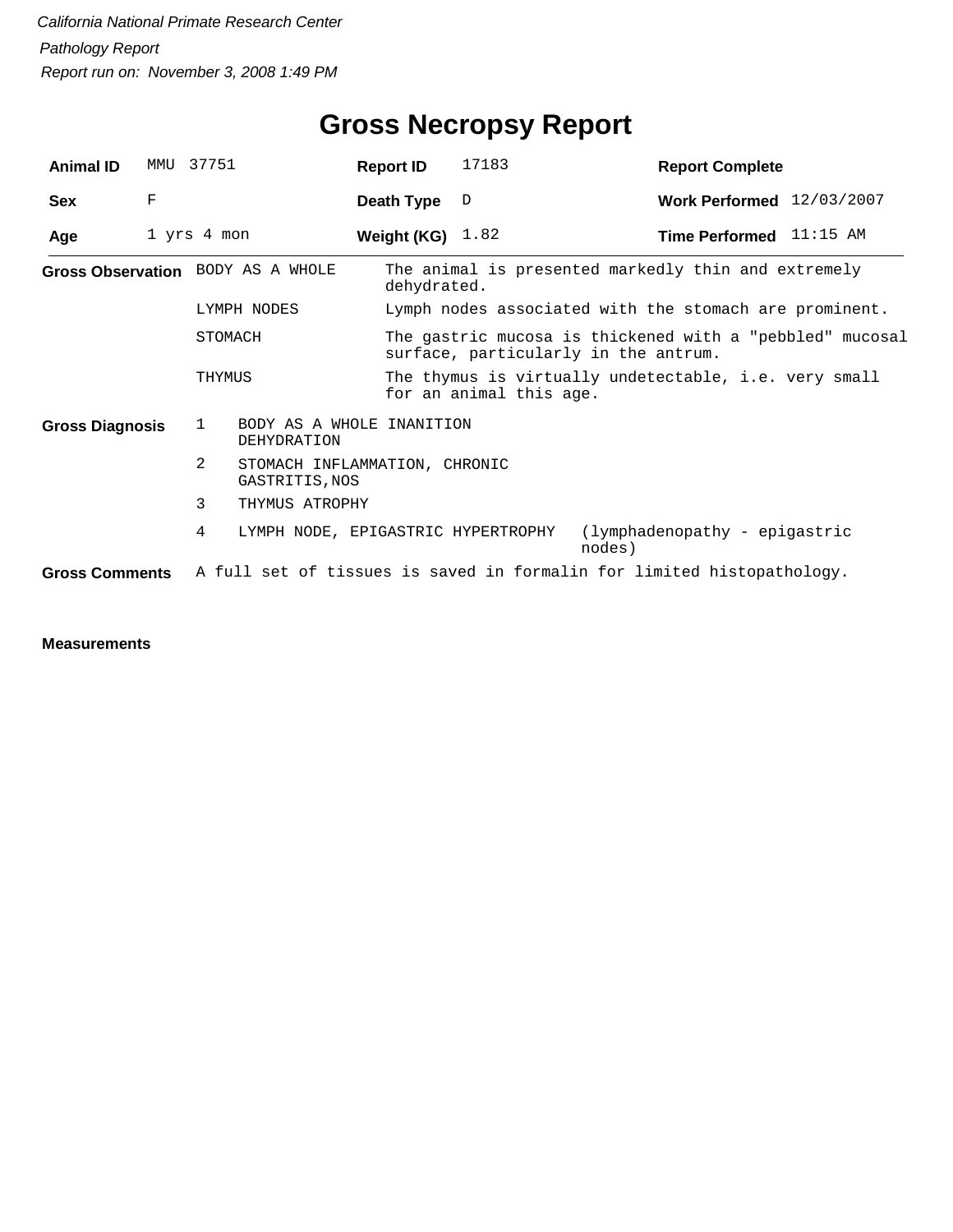# **Gross Necropsy Report**

| <b>Animal ID</b>               |   | MMU 37773                                                                | <b>Report ID</b>   | 16622                                                                                                                                                                                                                                                                                                                                                                                       | Report Complete 10/31/2007       |  |  |  |
|--------------------------------|---|--------------------------------------------------------------------------|--------------------|---------------------------------------------------------------------------------------------------------------------------------------------------------------------------------------------------------------------------------------------------------------------------------------------------------------------------------------------------------------------------------------------|----------------------------------|--|--|--|
| <b>Sex</b>                     | M |                                                                          | Death Type         | K                                                                                                                                                                                                                                                                                                                                                                                           | Work Performed 10/31/2007        |  |  |  |
| Age                            |   | 1 yrs 2 mon                                                              | Weight (KG) $2.37$ |                                                                                                                                                                                                                                                                                                                                                                                             | <b>Time Performed</b> $11:00$ AM |  |  |  |
| <b>Gross Observation CECUM</b> |   |                                                                          | the lumen.         | A moderate amount of semi-solid contents is present in                                                                                                                                                                                                                                                                                                                                      |                                  |  |  |  |
|                                |   | COLON                                                                    |                    | A moderate amount of semi-solid contents is present in<br>the lumen throughout. Diffusely the wall of the colon is<br>slightly thickened.                                                                                                                                                                                                                                                   |                                  |  |  |  |
|                                |   | <b>DUODENUM</b>                                                          |                    | No contents is present.                                                                                                                                                                                                                                                                                                                                                                     |                                  |  |  |  |
|                                |   | ILEUM                                                                    |                    | Green thick liquid contents is present throughout.                                                                                                                                                                                                                                                                                                                                          |                                  |  |  |  |
|                                |   | JEJUNUM                                                                  | lumen.             | Green thick liguid contents is present in the distal                                                                                                                                                                                                                                                                                                                                        |                                  |  |  |  |
|                                |   | SKIN                                                                     |                    | A tatoo on the right medial thigh reads 37773. An<br>abundant amount of dry dark green fecal material is<br>adherent to the skin and matted hair of the perianal<br>skin and ventral tail.                                                                                                                                                                                                  |                                  |  |  |  |
|                                |   | STOMACH                                                                  |                    | An abundant amount of thick tan liguid contents is<br>present in the lumen.                                                                                                                                                                                                                                                                                                                 |                                  |  |  |  |
| <b>Gross Diagnosis</b>         |   | COLON AND CECUM, CS INFLAMMATION,<br>$\mathbf{1}$<br>DIFFUSE LOOSE STOOL |                    |                                                                                                                                                                                                                                                                                                                                                                                             |                                  |  |  |  |
| <b>Gross Comments</b>          |   | the final necropsy report.                                               |                    | Selected tissues were collected for the biospecimen request program; a<br>variety of tissues were fixed in 10% formalin for diagnostic pathology. The<br>finding of semi-solid contents throughout the colon with accompanying<br>thickening of the colonic wall is consistent with a clinical diagnosis of<br>colitis. The results of histopathology and microbiology will be presented in |                                  |  |  |  |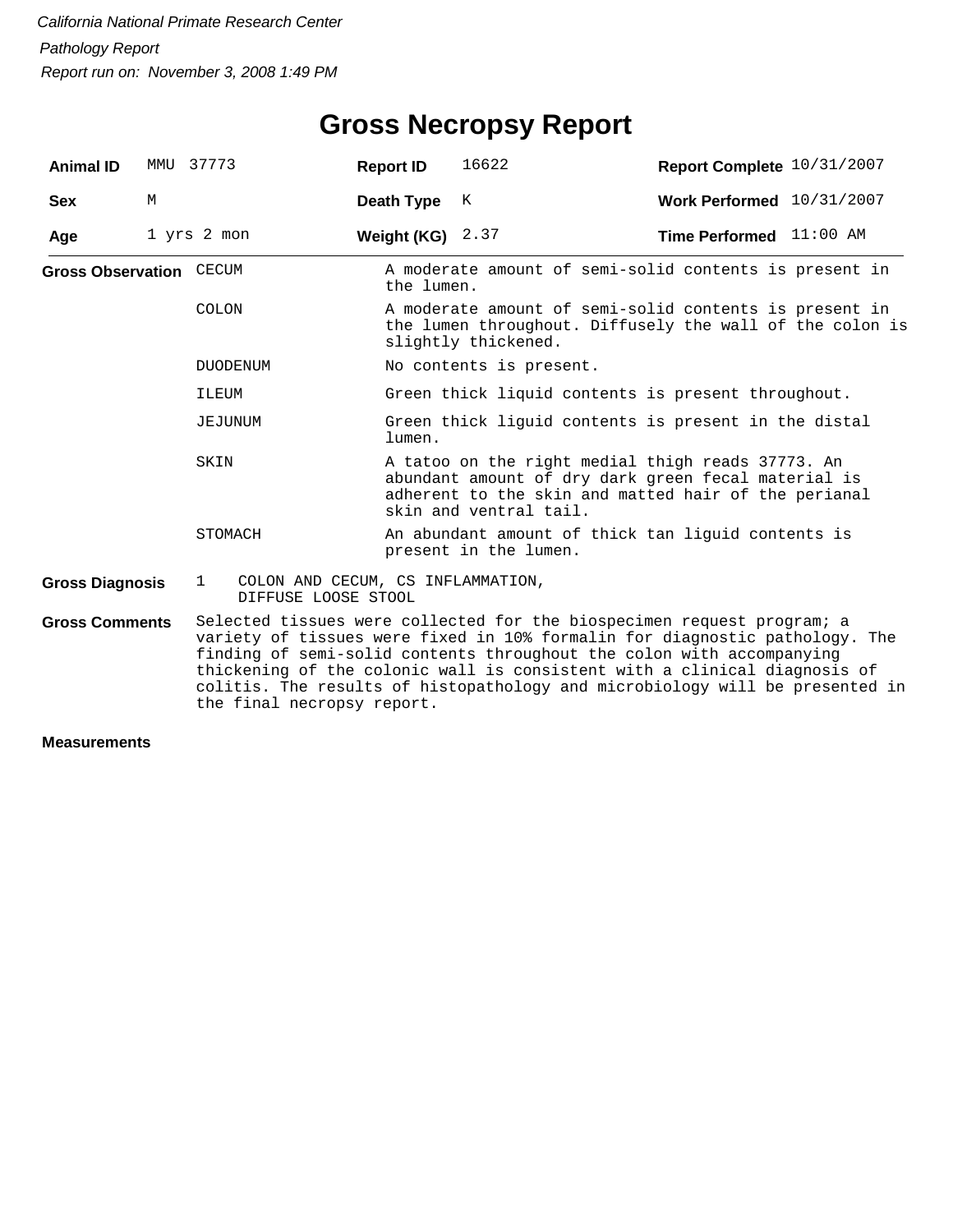# **Gross Necropsy Report**

| <b>Animal ID</b>       | MMTJ | 37788                             | <b>Report ID</b>              | 14680                                                                 | Report Complete 07/17/2007 |            |
|------------------------|------|-----------------------------------|-------------------------------|-----------------------------------------------------------------------|----------------------------|------------|
| <b>Sex</b>             | М    |                                   | Death Type                    | X                                                                     | <b>Work Performed</b>      | 07/17/2007 |
| Age                    |      | 9 mon 7 days                      | Weight (KG) $1.73$            |                                                                       | <b>Time Performed</b>      | $07:15$ AM |
|                        |      | Gross Observation BODY AS A WHOLE |                               | The animal is presented in good flesh.                                |                            |            |
| <b>Gross Diagnosis</b> |      | FINDINGS                          | BODY AS A WHOLE NO REMARKABLE |                                                                       |                            |            |
| <b>Gross Comments</b>  |      | histopathology.                   |                               | Tissues are collected per project protocol - none are saved for CNPRC |                            |            |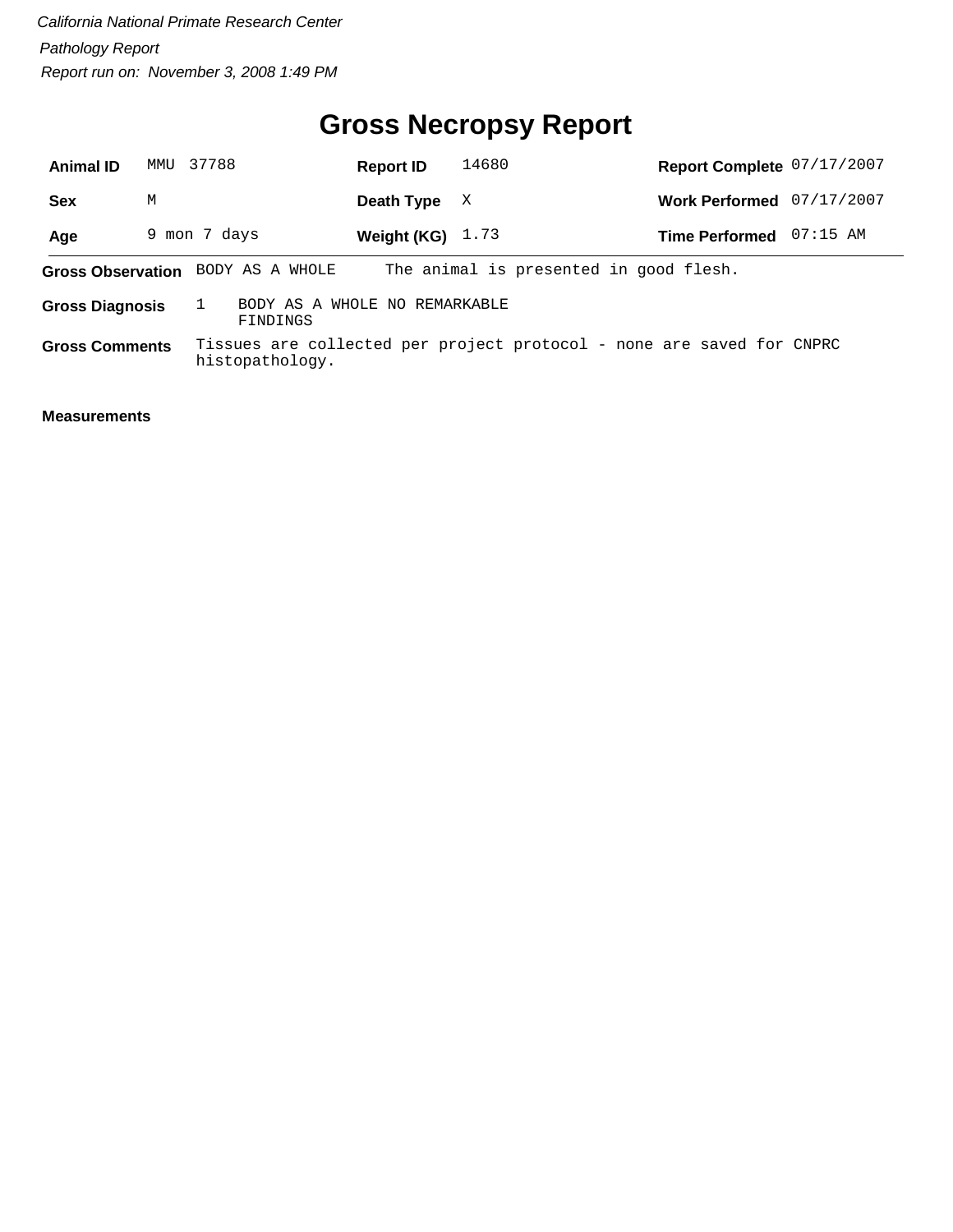# **Gross Necropsy Report**

| <b>Animal ID</b>         | MMTJ         | 37811 |         | <b>Report ID</b>   | 15040 | Report Complete 08/13/2007                                                                                                                                                                                  |          |
|--------------------------|--------------|-------|---------|--------------------|-------|-------------------------------------------------------------------------------------------------------------------------------------------------------------------------------------------------------------|----------|
| <b>Sex</b>               | M            |       |         | Death Type         | K     | Work Performed 08/10/2007                                                                                                                                                                                   |          |
| Age                      | 6 mon 5 days |       |         | Weight (KG) $1.08$ |       | <b>Time Performed</b>                                                                                                                                                                                       | 10:00 AM |
| <b>Gross Observation</b> |              | COLON |         |                    |       | Diffusely the wall is moderately thickened and there is<br>liquid green contents throughout.                                                                                                                |          |
| <b>Gross Diagnosis</b>   |              |       | COLITIS |                    |       |                                                                                                                                                                                                             |          |
| <b>Gross Comments</b>    |              |       |         |                    |       | The thickened colonic wall and accompanying liquid contents are consistent<br>with a clinical diagnosis of colitis. Results of microbiology and<br>histopathology will follow in the final necropsy report. |          |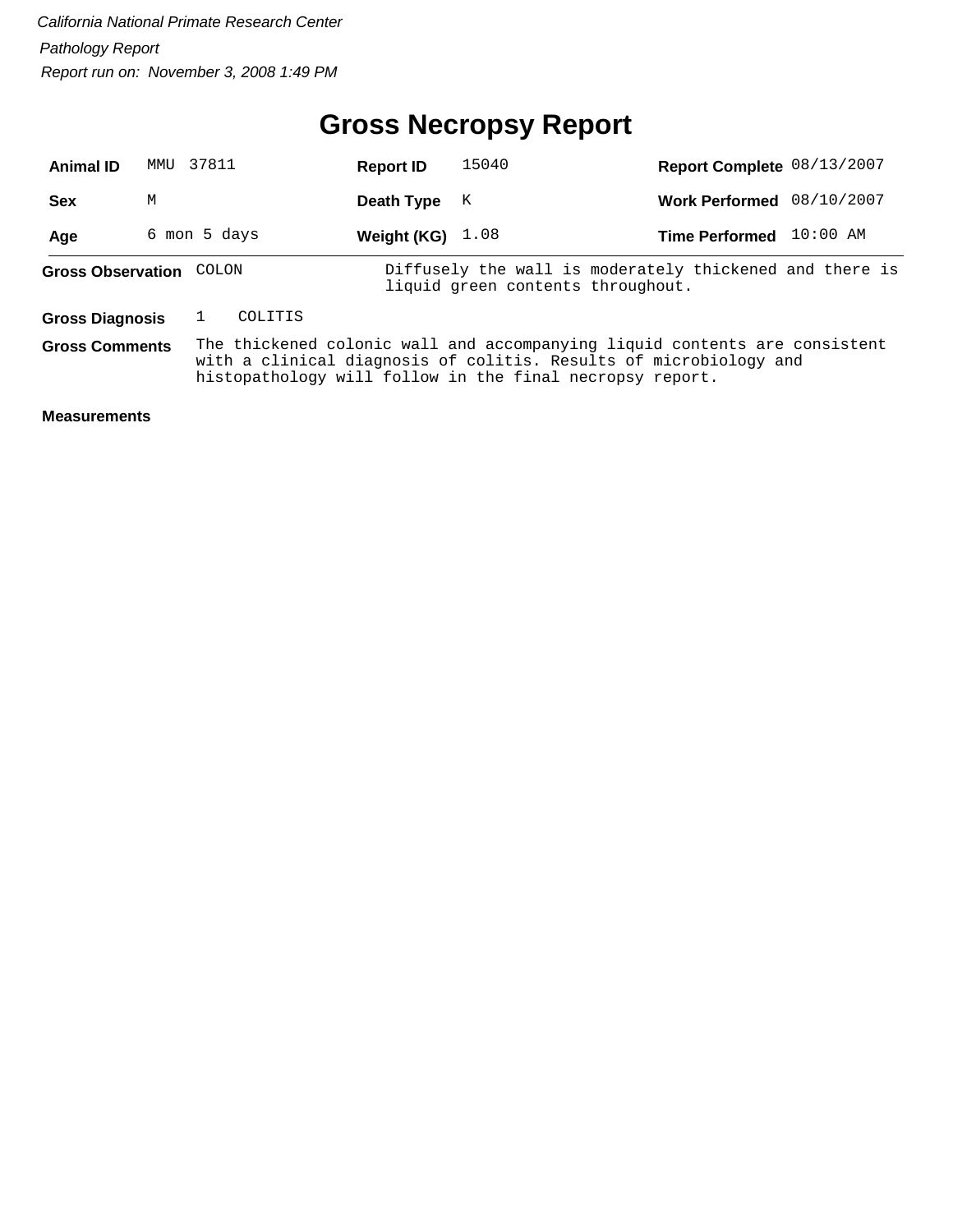# **Gross Necropsy Report**

| <b>Animal ID</b>                  | MMU           | 37829        |                                                    | <b>Report ID</b> | 14263                                                                                               | Report Complete 06/22/2007 |  |  |  |
|-----------------------------------|---------------|--------------|----------------------------------------------------|------------------|-----------------------------------------------------------------------------------------------------|----------------------------|--|--|--|
| <b>Sex</b>                        | F             |              |                                                    | Death Type       | K                                                                                                   | Work Performed 06/22/2007  |  |  |  |
| Age                               | 3 mon 19 days |              |                                                    | Weight (KG)      | .756                                                                                                | Time Performed 12:05 PM    |  |  |  |
| Gross Observation BODY AS A WHOLE |               |              |                                                    |                  | The animal is presented in good flesh with flexure of<br>all extremities.                           |                            |  |  |  |
|                                   |               | LUNG         |                                                    |                  | The lungs are diffusely mottled with dark red, and they<br>fail to collapse upon opening the chest. |                            |  |  |  |
|                                   |               | THYMUS       |                                                    |                  | The thymus is very small for an animal this age.                                                    |                            |  |  |  |
| <b>Gross Diagnosis</b>            |               | $\mathbf{1}$ | LUNGS (BOTH) ABNORMAL APPEARANCE<br>PNEUMONIA, NOS |                  |                                                                                                     |                            |  |  |  |
|                                   |               | 2            | THYMUS ATROPHY                                     |                  |                                                                                                     |                            |  |  |  |
| <b>Gross Comments</b>             |               |              |                                                    |                  | A full set of tissues is saved in formalin.                                                         |                            |  |  |  |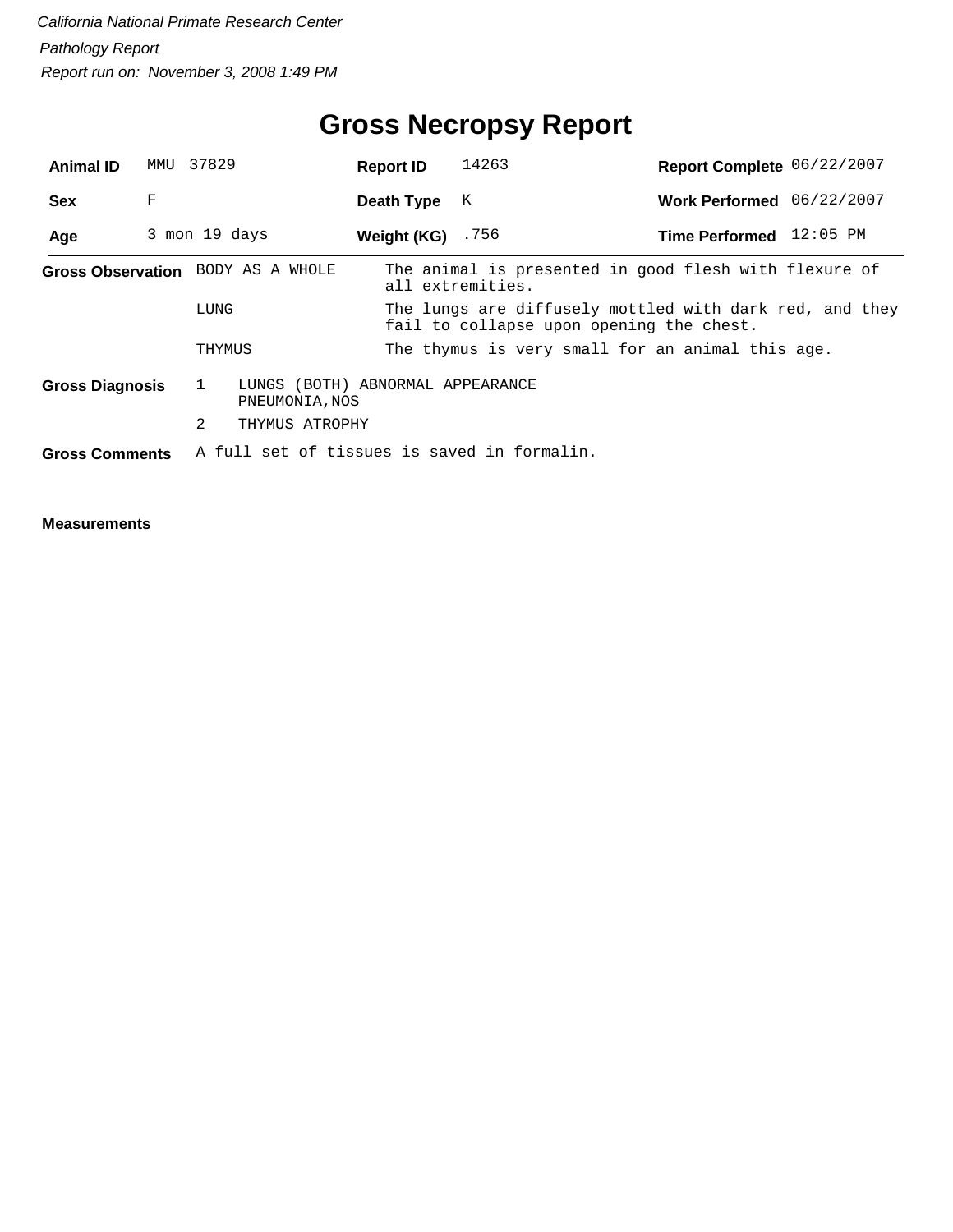## **Gross Necropsy Report**

| <b>Animal ID</b>         | MMU          | 37898 |  |  | <b>Report ID</b>                | 14320 | Report Complete 10/11/2007  |          |  |
|--------------------------|--------------|-------|--|--|---------------------------------|-------|-----------------------------|----------|--|
| Sex                      | F            |       |  |  | Death Type                      | X     | Work Performed $06/25/2007$ |          |  |
| Age                      | 3 mon 8 days |       |  |  | Weight (KG) $1.108$             |       | <b>Time Performed</b>       | 09:10 AM |  |
| <b>Gross Observation</b> |              |       |  |  |                                 |       |                             |          |  |
| <b>Gross Diagnosis</b>   |              |       |  |  | LYMPH NODES, GENERALIZED NORMAL |       |                             |          |  |

VARIATION

**Gross Comments** There were no significant gross changes in tissues examined at necropsy.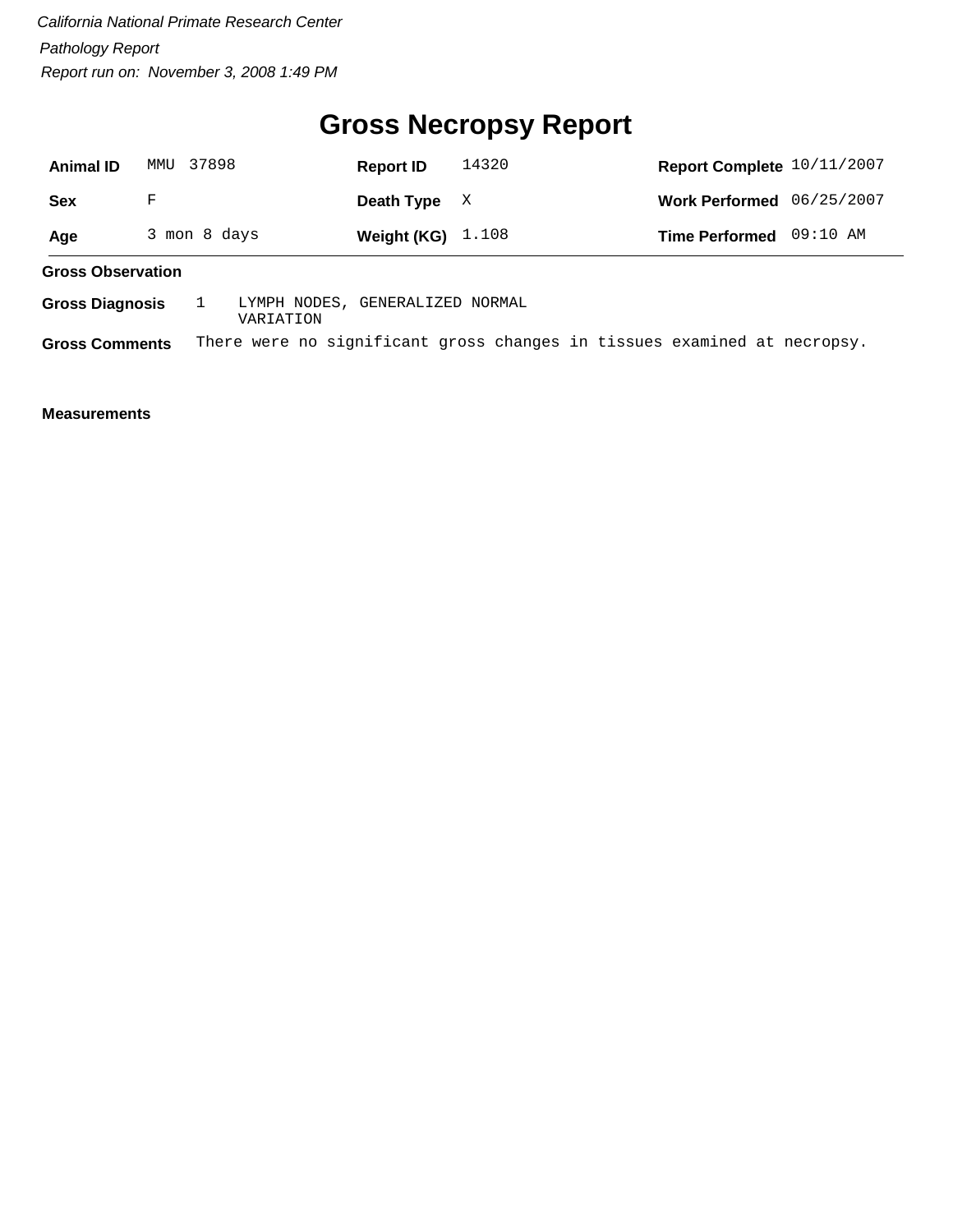# **Gross Necropsy Report**

| <b>Animal ID</b>       | MMU 37902 |                               | <b>Report ID</b>                                       | 14340                     | Report Complete 10/11/2007                                                                                                                |  |
|------------------------|-----------|-------------------------------|--------------------------------------------------------|---------------------------|-------------------------------------------------------------------------------------------------------------------------------------------|--|
| <b>Sex</b>             | F         |                               | Death Type                                             | X                         | Work Performed 06/25/2007                                                                                                                 |  |
| Age                    |           | 3 mon 7 days                  | Weight (KG) $1.133$                                    |                           | Time Performed 10:30 AM                                                                                                                   |  |
|                        |           | Gross Observation LYMPH NODES |                                                        |                           | Superficial and deep lymph nodes were increased in size.                                                                                  |  |
|                        |           | THYMUS                        |                                                        | the anterior mediastinum. | The thymus was slightly reduced from expected size in                                                                                     |  |
| <b>Gross Diagnosis</b> |           |                               | LYMPH NODES, GENERALIZED<br>HYPERPLASIA, LYMPHOID MILD |                           | SIV                                                                                                                                       |  |
|                        |           | 2<br>THYMUS ATROPHY MILD      |                                                        |                           |                                                                                                                                           |  |
| <b>Gross Comments</b>  |           |                               |                                                        |                           | Generalized prominent enlargement of superficial and deep lymph nodes is<br>suggestive of a systemic response to some antigenic stimulus. |  |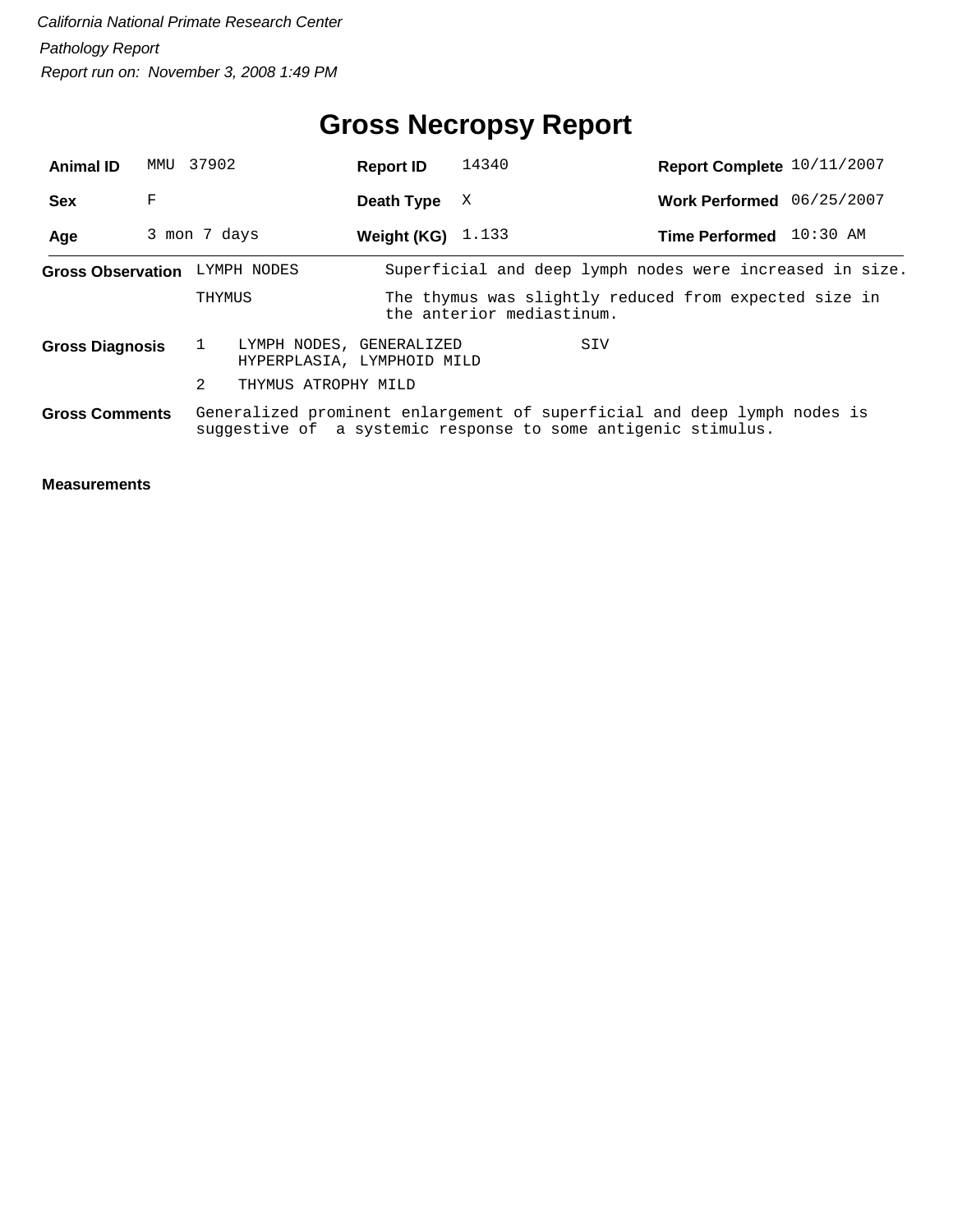# **Gross Necropsy Report**

| <b>Animal ID</b>       | MMU          | 37907        |                                                | <b>Report ID</b>           | 14380                                       | Report Complete 06/28/2007                            |  |
|------------------------|--------------|--------------|------------------------------------------------|----------------------------|---------------------------------------------|-------------------------------------------------------|--|
| <b>Sex</b>             | F            |              |                                                | Death Type                 | X                                           | Work Performed 06/28/2007                             |  |
| Age                    | 3 mon 9 days |              |                                                | <b>Weight (KG)</b> $1.087$ |                                             | 09:00 AM<br><b>Time Performed</b>                     |  |
|                        |              |              | Gross Observation BODY AS A WHOLE              |                            |                                             | The SIV inoculated animal is presented in good flesh. |  |
|                        |              |              | LYMPH NODES                                    |                            |                                             | Lymph nodes are generally prominent to enlarged.      |  |
|                        |              | SPLEEN       |                                                |                            | The spleen is mildly enlarged.              |                                                       |  |
| <b>Gross Diagnosis</b> |              | $\mathbf{1}$ | SPLEEN HYPERTROPHY                             |                            |                                             | (splenomegaly)                                        |  |
|                        |              | 2            | LYMPH NODES, GENERALIZED<br><b>HYPERTROPHY</b> |                            |                                             | (lymphadenopathy)                                     |  |
| <b>Gross Comments</b>  |              |              |                                                |                            | Tissues are collected per project protocol. |                                                       |  |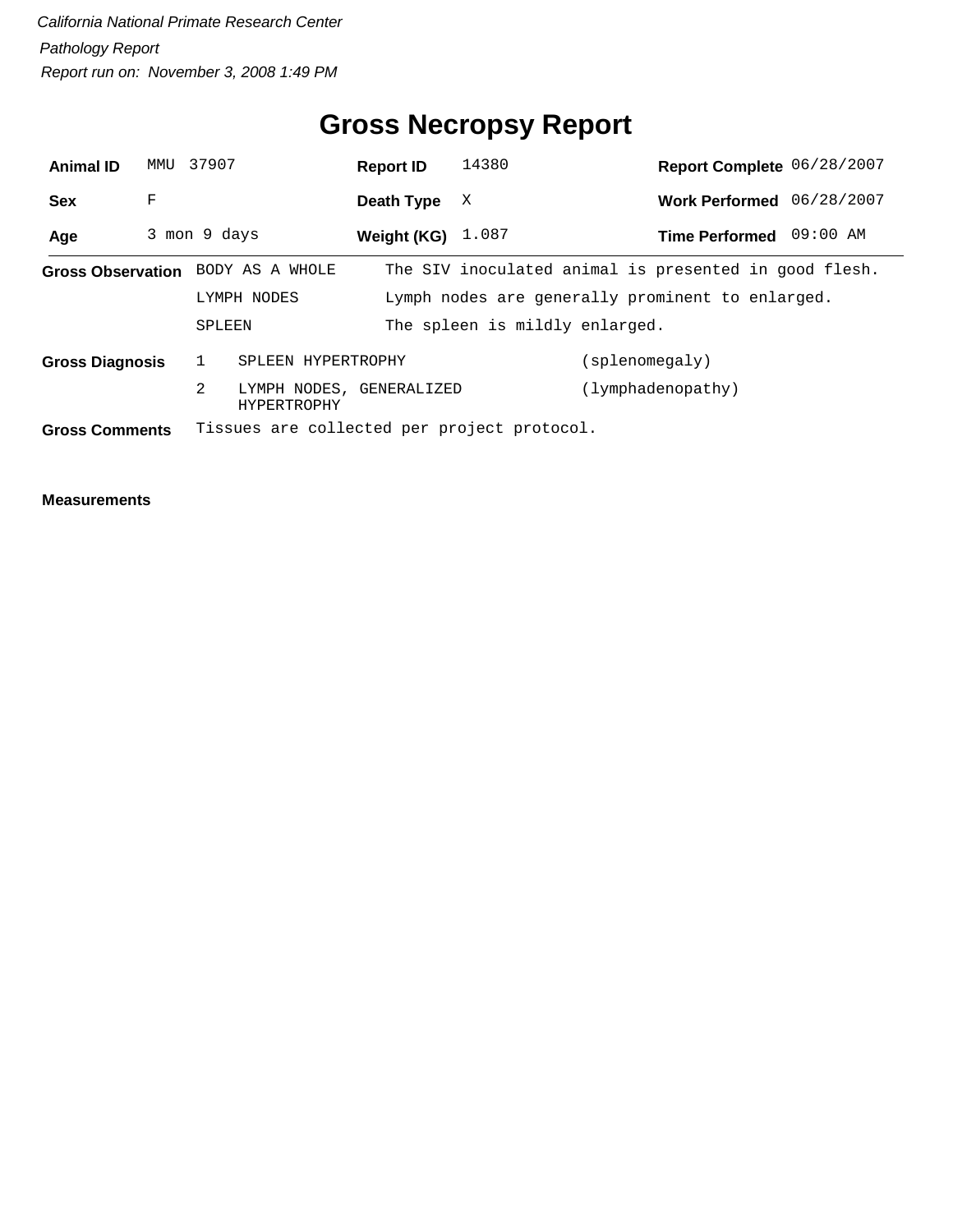# **Gross Necropsy Report**

| <b>Animal ID</b>       | MMU | 37908        |                                                | <b>Report ID</b>    | 14381                                       | Report Complete 06/28/2007                            |            |
|------------------------|-----|--------------|------------------------------------------------|---------------------|---------------------------------------------|-------------------------------------------------------|------------|
| <b>Sex</b>             | F   |              |                                                | Death Type          | X                                           | Work Performed 06/28/2007                             |            |
| Age                    |     | 3 mon 9 days |                                                | Weight $(KG)$ . 972 |                                             | <b>Time Performed</b>                                 | $10:00$ AM |
|                        |     |              | Gross Observation BODY AS A WHOLE              |                     |                                             | The SIV inoculated animal is presented in good flesh. |            |
|                        |     |              | LYMPH NODES                                    |                     |                                             | Lymph nodes are generally prominent to enlarged.      |            |
|                        |     | SPLEEN       |                                                |                     | The spleen is mildly enlarged.              |                                                       |            |
| <b>Gross Diagnosis</b> |     | $\mathbf{1}$ | SPLEEN HYPERTROPHY                             |                     |                                             | (splenomegaly)                                        |            |
|                        |     | 2            | LYMPH NODES, GENERALIZED<br><b>HYPERTROPHY</b> |                     |                                             | (lymphadenopathy)                                     |            |
| <b>Gross Comments</b>  |     |              |                                                |                     | Tissues are collected per project protocol. |                                                       |            |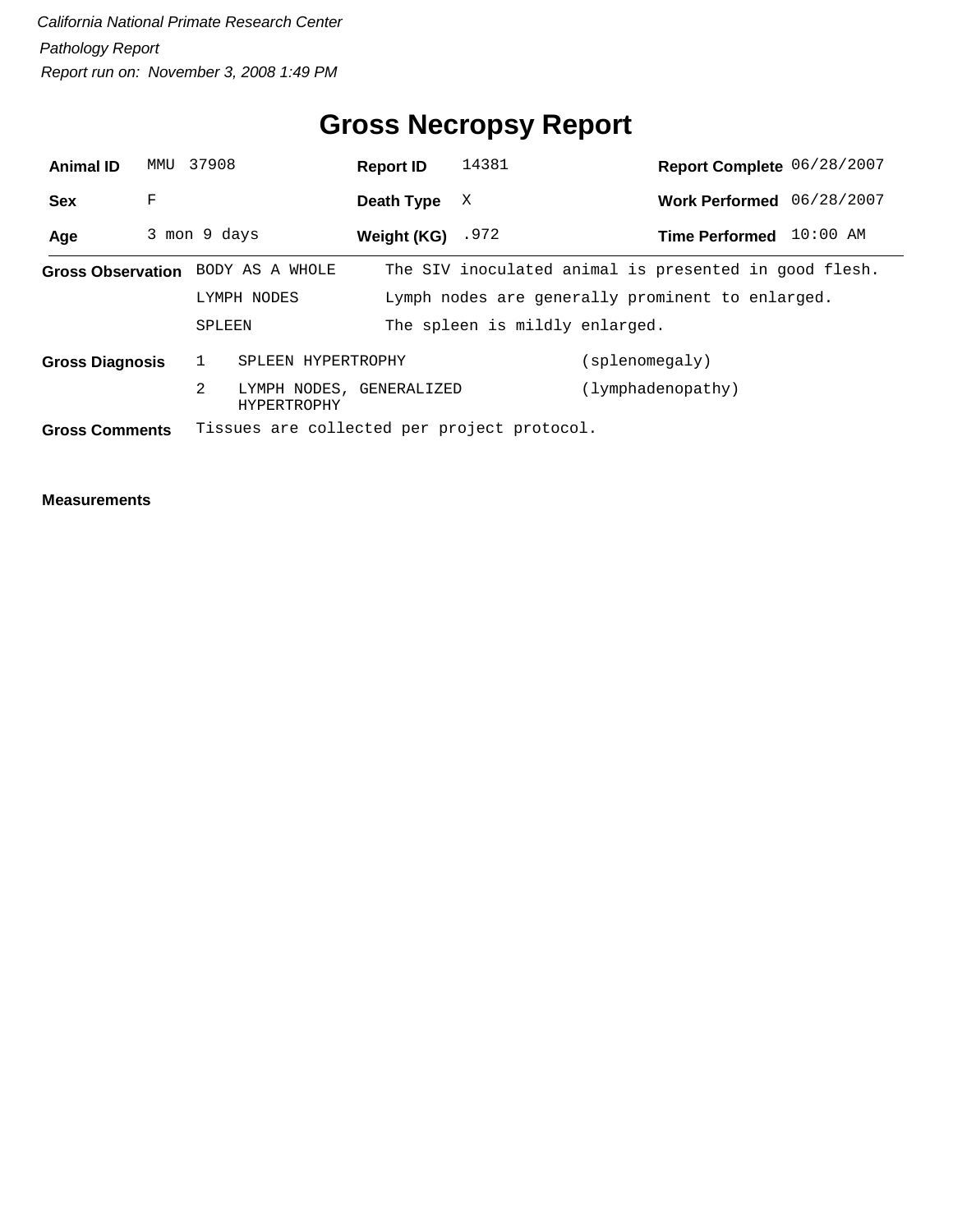# **Gross Necropsy Report**

| <b>Animal ID</b>         | MMTJ           | 37909 |                                           | <b>Report ID</b> | 19101                                                                 | Report Complete 03/10/2008 |            |
|--------------------------|----------------|-------|-------------------------------------------|------------------|-----------------------------------------------------------------------|----------------------------|------------|
| Sex                      | F              |       |                                           | Death Type       | X                                                                     | <b>Work Performed</b>      | 03/10/2008 |
| Age                      | 11 mon 21 days |       |                                           | Weight (KG)      | 1.84                                                                  | <b>Time Performed</b>      | $07:00$ AM |
| <b>Gross Observation</b> |                |       | BODY AS A WHOLE                           |                  | The animal is presented thin.                                         |                            |            |
| <b>Gross Diagnosis</b>   |                |       | BODY AS A WHOLE NO REMARKABLE<br>FINDINGS |                  |                                                                       |                            |            |
| <b>Gross Comments</b>    |                |       | histopathology.                           |                  | Tissues are collected per project protocol - none are saved for CNPRC |                            |            |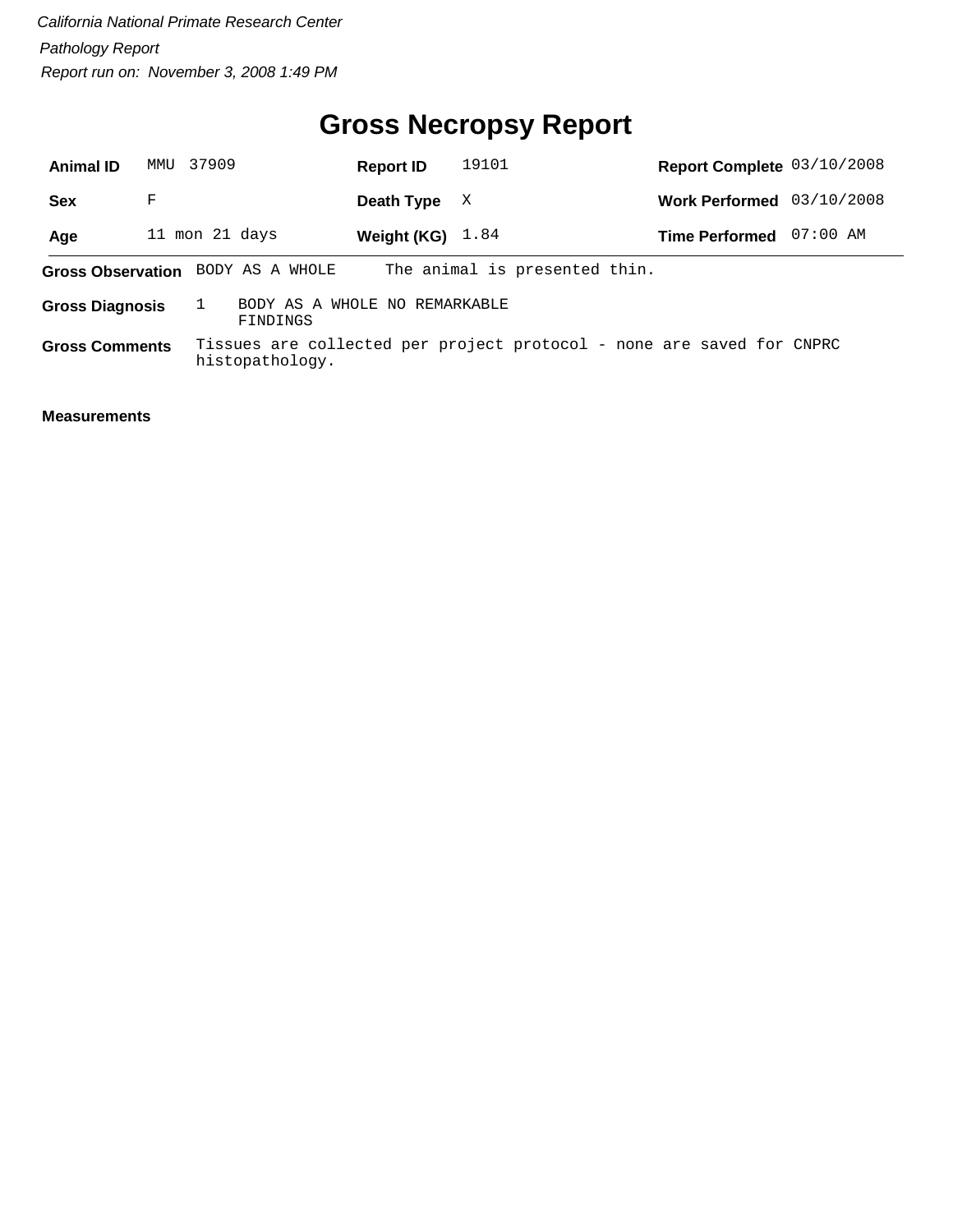## **Gross Necropsy Report**

| <b>Animal ID</b>         | MMU 37912     |                                                 | <b>Report ID</b> | 14480                                                                                                                                        |     | Report Complete 10/11/2007 |            |  |
|--------------------------|---------------|-------------------------------------------------|------------------|----------------------------------------------------------------------------------------------------------------------------------------------|-----|----------------------------|------------|--|
| Sex                      | F             |                                                 | Death Type       | X                                                                                                                                            |     | <b>Work Performed</b>      | 07/02/2007 |  |
| Age                      | 3 mon 13 days |                                                 | Weight (KG)      | 1.043                                                                                                                                        |     | Time Performed 12:00 AM    |            |  |
| <b>Gross Observation</b> |               | LYMPH NODES                                     |                  | Superficial and deep lymph nodes were increased in size.                                                                                     |     |                            |            |  |
| <b>Gross Diagnosis</b>   |               | LYMPH NODE HYPERPLASIA MULTIFOCAL<br>TO DIFFUSE |                  |                                                                                                                                              | SIV |                            |            |  |
| <b>Gross Comments</b>    |               |                                                 |                  | Generalized prominent increased size of superficial and deep lymph nodes is<br>suggestive of a systemic response to some antigenic stimulus. |     |                            |            |  |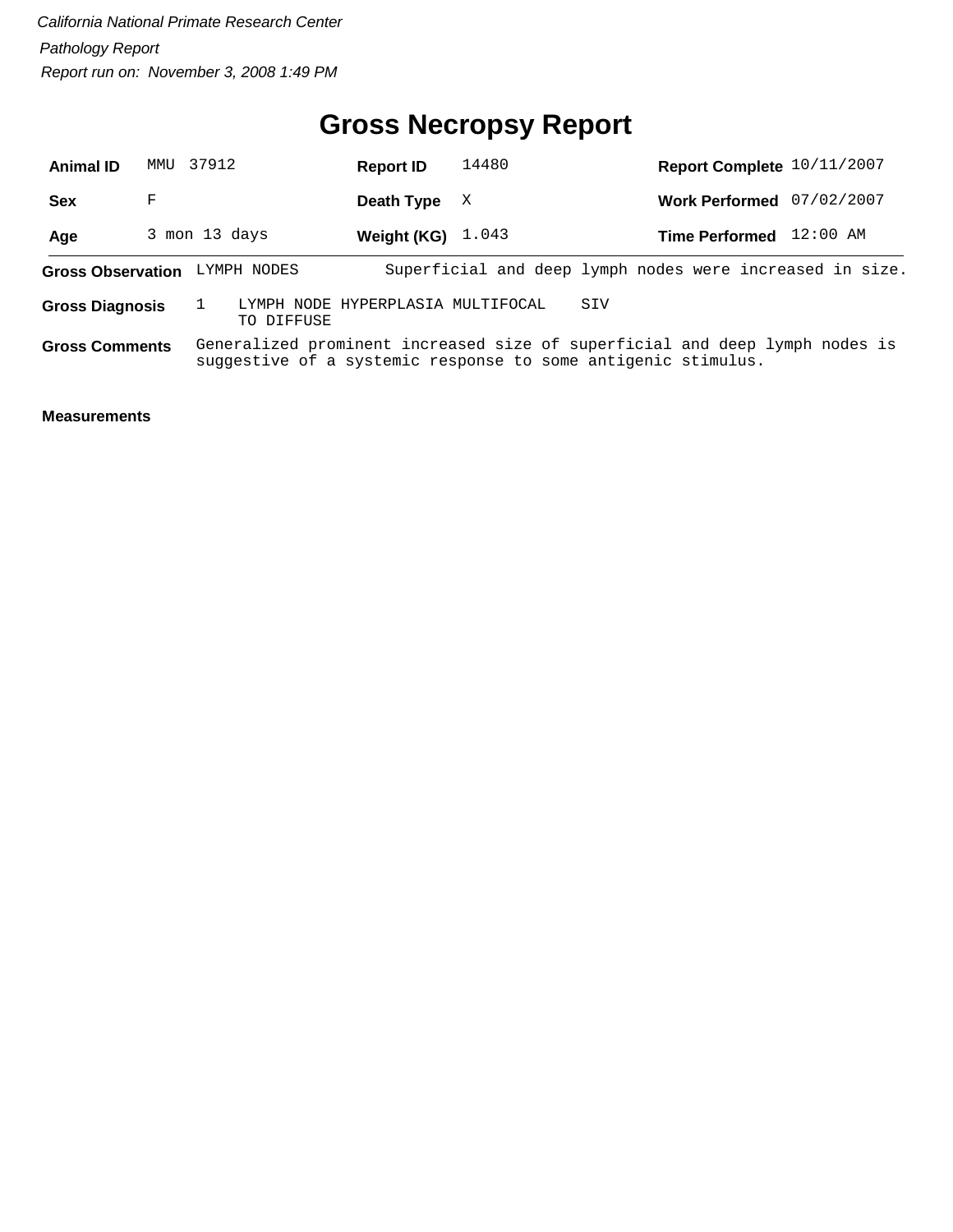# **Gross Necropsy Report**

| <b>Animal ID</b>       | MMU | 37916 |                                   | <b>Report ID</b>   | 19181                         | Report Complete 03/17/2008                                            |          |
|------------------------|-----|-------|-----------------------------------|--------------------|-------------------------------|-----------------------------------------------------------------------|----------|
| <b>Sex</b>             | M   |       |                                   | Death Type         | X                             | Work Performed 03/17/2008                                             |          |
| Age                    |     |       | 11 mon 28 days                    | Weight (KG) $2.53$ |                               | <b>Time Performed</b>                                                 | 07:30 AM |
|                        |     |       | Gross Observation BODY AS A WHOLE |                    | The animal is presented thin. |                                                                       |          |
|                        |     |       | LYMPH NODES                       | enlarged.          |                               | Mesenteric and ileocecal nodes are prominent to                       |          |
| <b>Gross Diagnosis</b> |     |       | LYMPH NODE HYPERTROPHY            |                    |                               | (lymphadenopathy -mesenteric,<br>ileocecal nodes)                     |          |
| <b>Gross Comments</b>  |     |       | histopathology.                   |                    |                               | Tissues are collected per project protocol - none are saved for CNPRC |          |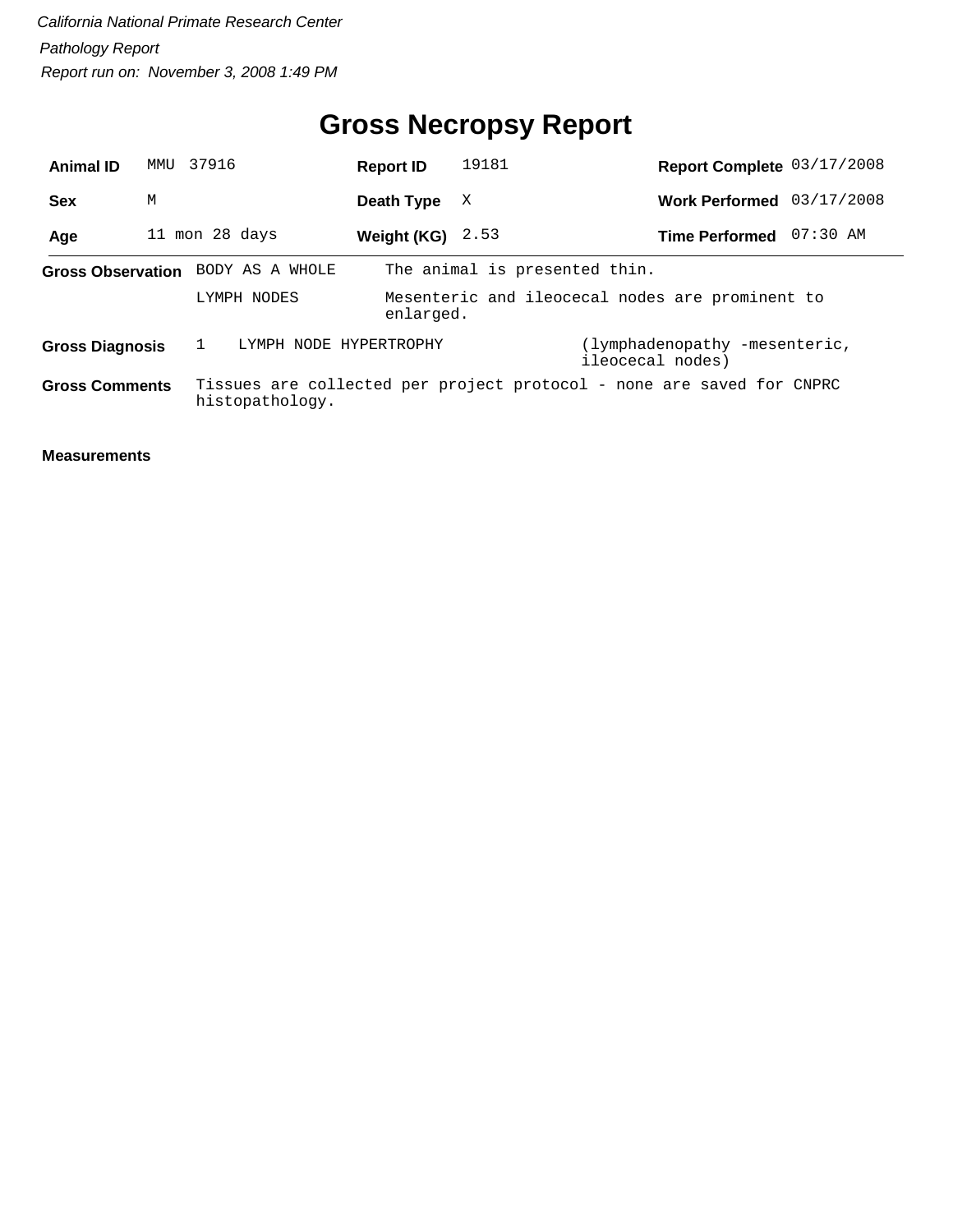# **Gross Necropsy Report**

| <b>Animal ID</b>       | MMU | 37917                                     | <b>Report ID</b>   | 19201                                                                 | Report Complete 03/19/2008 |            |
|------------------------|-----|-------------------------------------------|--------------------|-----------------------------------------------------------------------|----------------------------|------------|
| <b>Sex</b>             | F   |                                           | Death Type         | X                                                                     | <b>Work Performed</b>      | 03/19/2008 |
| Age                    |     | $1$ yrs $0$ mon                           | Weight (KG) $2.27$ |                                                                       | <b>Time Performed</b>      | 07:30 AM   |
|                        |     | Gross Observation BODY AS A WHOLE         |                    | The animal is presented thin.                                         |                            |            |
| <b>Gross Diagnosis</b> |     | BODY AS A WHOLE NO REMARKABLE<br>FINDINGS |                    |                                                                       |                            |            |
| <b>Gross Comments</b>  |     | histopathology.                           |                    | Tissues are collected per project protocol - none are saved for CNPRC |                            |            |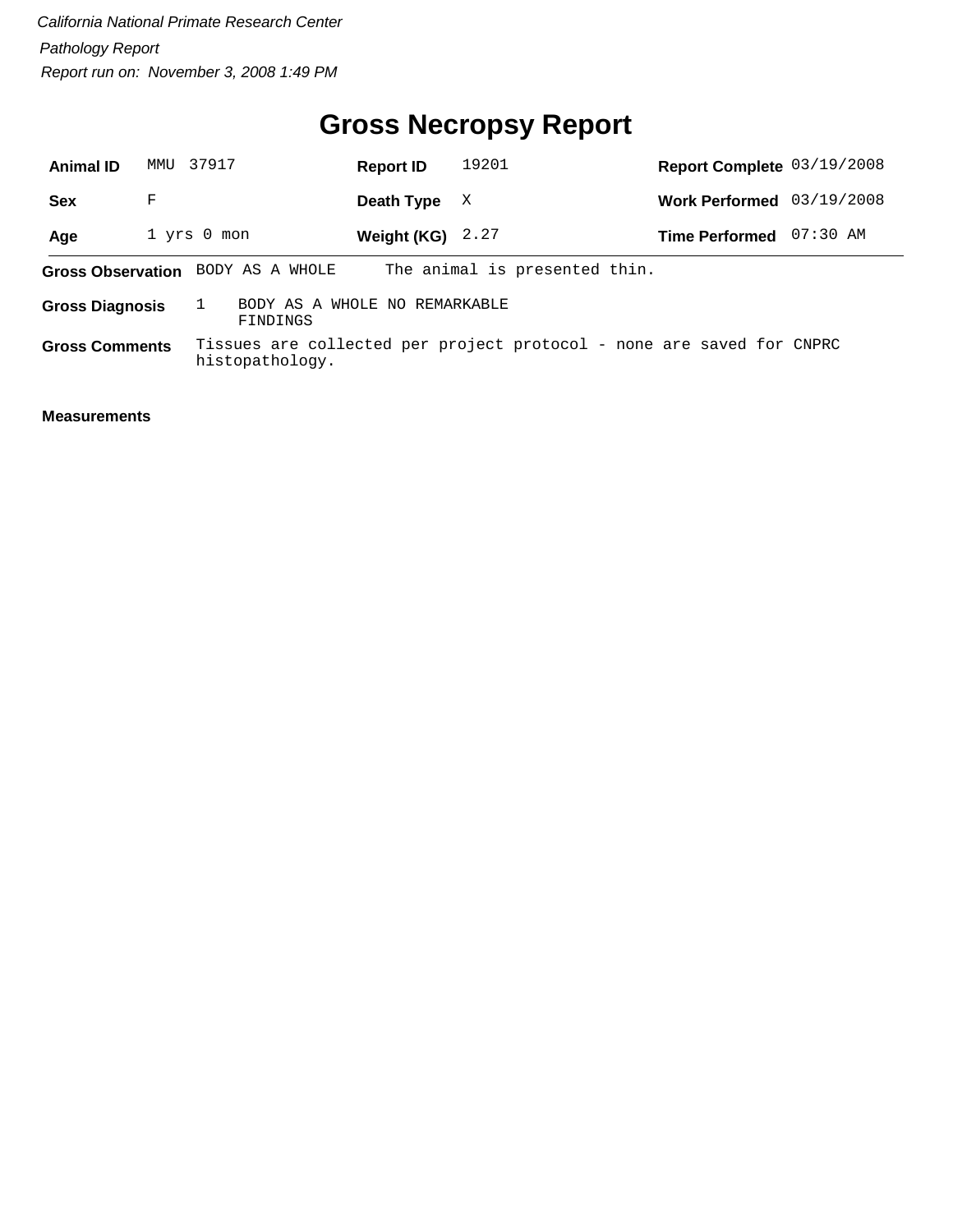# **Gross Necropsy Report**

| <b>Animal ID</b>       | MMU           | 37919        |                                         | <b>Report ID</b>    | 14740                                       |                | Report Complete 07/19/2007                            |          |
|------------------------|---------------|--------------|-----------------------------------------|---------------------|---------------------------------------------|----------------|-------------------------------------------------------|----------|
| <b>Sex</b>             | F             |              |                                         | Death Type          | X                                           |                | Work Performed 07/19/2007                             |          |
| Age                    | 3 mon 29 days |              |                                         | Weight (KG) $1.325$ |                                             |                | <b>Time Performed</b>                                 | 09:00 AM |
|                        |               |              | Gross Observation BODY AS A WHOLE       |                     |                                             |                | The SIV inoculated animal is presented in good flesh. |          |
|                        |               |              | LYMPH NODES                             |                     |                                             |                | Lymph nodes are generally prominent to enlarged.      |          |
|                        |               | SPLEEN       |                                         |                     | The spleen is mildly enlarged.              |                |                                                       |          |
| <b>Gross Diagnosis</b> |               | $\mathbf{1}$ | SPLEEN HYPERTROPHY                      |                     |                                             | (splenomagaly) |                                                       |          |
|                        |               | 2            | LYMPH NODES, GENERALIZED<br>HYPERTROPHY |                     |                                             |                | (lymphadenopathy)                                     |          |
| <b>Gross Comments</b>  |               |              |                                         |                     | Tissues are collected per project protocol. |                |                                                       |          |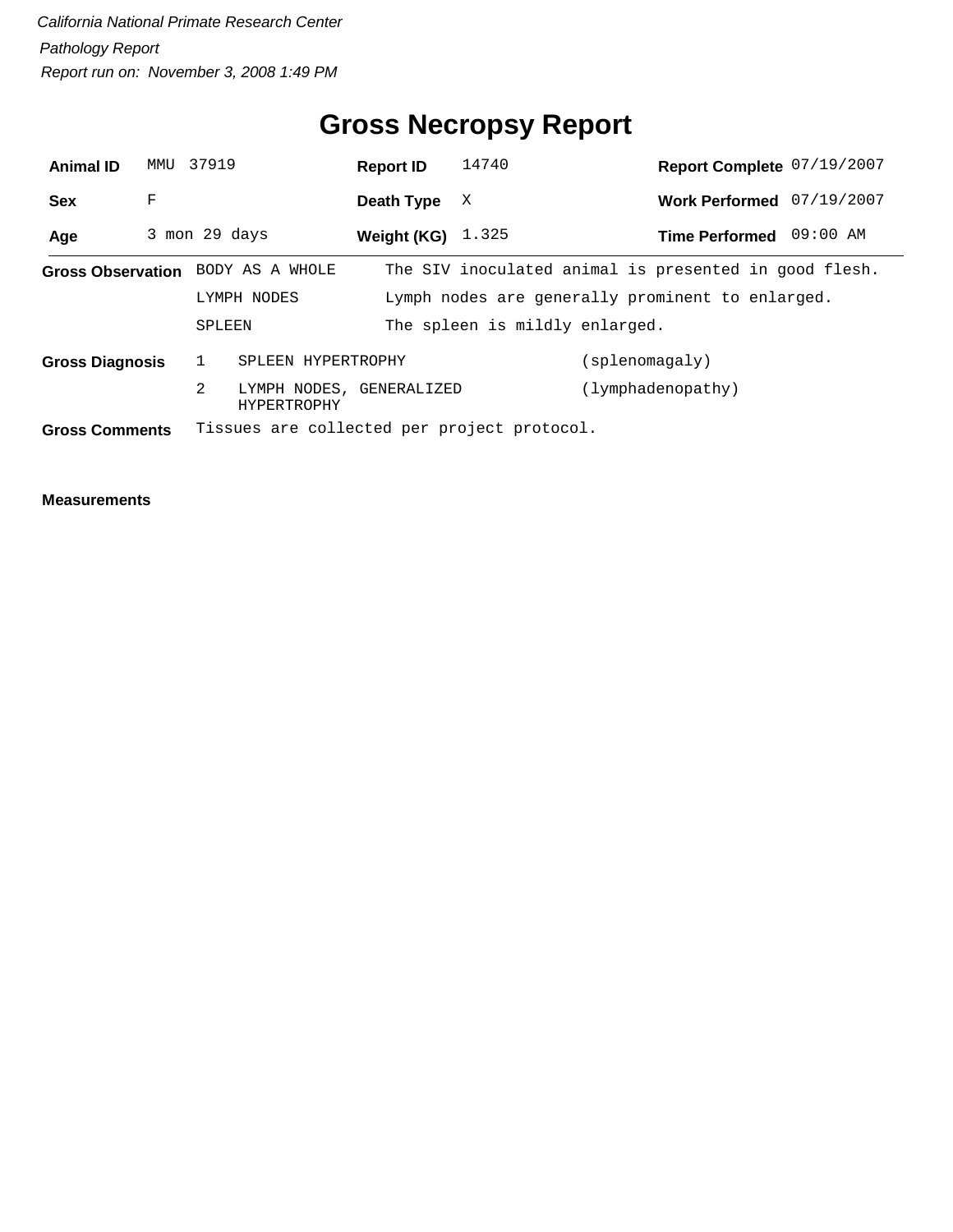## **Gross Necropsy Report**

| <b>Animal ID</b>         | MMU           | 37921 |                                                                                                                                         | <b>Report ID</b> | 14460                                                    |     | Report Complete 10/11/2007 |            |  |
|--------------------------|---------------|-------|-----------------------------------------------------------------------------------------------------------------------------------------|------------------|----------------------------------------------------------|-----|----------------------------|------------|--|
| <b>Sex</b>               | М             |       |                                                                                                                                         | Death Type       | X                                                        |     | <b>Work Performed</b>      | 07/02/2007 |  |
| Age                      | 3 mon 12 days |       |                                                                                                                                         | Weight (KG)      | 1.142                                                    |     | Time Performed 12:00 AM    |            |  |
| <b>Gross Observation</b> |               |       | LYMPH NODES                                                                                                                             |                  | Superficial and deep lymph nodes were increased in size. |     |                            |            |  |
| <b>Gross Diagnosis</b>   |               |       | LYMPH NODES, GENERALIZED<br>HYPERPLASIA, LYMPHOID MULTIFOCAL TO<br>DIFFUSE                                                              |                  |                                                          | SIV |                            |            |  |
| <b>Gross Comments</b>    |               |       | The generlized prominent increased size of superficial and deep lymph nodes<br>suggests a systemic response to some antigenic stimulus. |                  |                                                          |     |                            |            |  |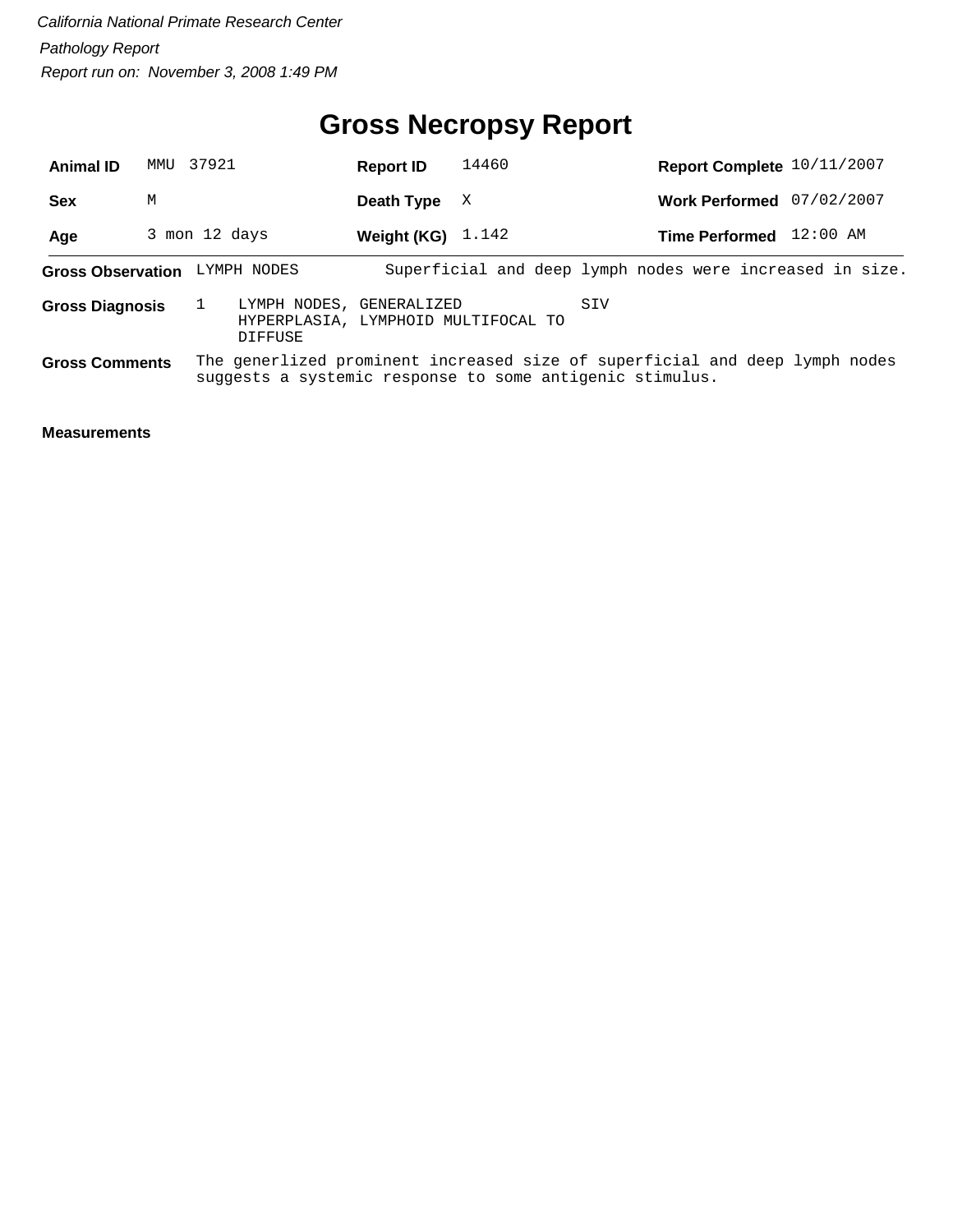# **Gross Necropsy Report**

| <b>Animal ID</b>               | MMU | 37932          |                                                | <b>Report ID</b> | 17603                     | Report Complete 12/26/2007                                                                                                                                                                                                                                                                                                                                                                                                                          |  |
|--------------------------------|-----|----------------|------------------------------------------------|------------------|---------------------------|-----------------------------------------------------------------------------------------------------------------------------------------------------------------------------------------------------------------------------------------------------------------------------------------------------------------------------------------------------------------------------------------------------------------------------------------------------|--|
| <b>Sex</b>                     | F   |                |                                                | Death Type       | K                         | Work Performed 12/26/2007                                                                                                                                                                                                                                                                                                                                                                                                                           |  |
| Age                            |     | 9 mon 4 days   |                                                | Weight (KG)      | 1.47                      | Time Performed 11:10 AM                                                                                                                                                                                                                                                                                                                                                                                                                             |  |
| <b>Gross Observation COLON</b> |     |                |                                                |                  |                           | The wall of the large intestine is moderately thickened.                                                                                                                                                                                                                                                                                                                                                                                            |  |
|                                |     | <b>TRACT</b>   | GASTROINTESTINAL                               |                  |                           | Contents within the stomach and small intestine is<br>within normal limits of amount and appearance; there is<br>no contents in the large intestine.                                                                                                                                                                                                                                                                                                |  |
|                                |     | GINGIVA        |                                                |                  | very good condition.      | This animal has a full set of deciduous dentition in                                                                                                                                                                                                                                                                                                                                                                                                |  |
|                                |     |                | LYMPH NODES                                    |                  | also moderately enlarged. | The mesenteric lymph nodes patch measures 3 cm. in<br>diameter. the ileocecocolic and colonic lymph nodes are                                                                                                                                                                                                                                                                                                                                       |  |
|                                |     | SKIN           |                                                |                  |                           | A tattoo on the right medial thigh reads 37932. The hair<br>on the perianal skin and ventral tail is wet and matted.                                                                                                                                                                                                                                                                                                                                |  |
|                                |     | THYMUS         |                                                | mediastinum.     |                           | The thymus is sightly reduced in the anterior                                                                                                                                                                                                                                                                                                                                                                                                       |  |
|                                |     |                | URINARY BLADDER                                |                  |                           | Approximately 3 cc. of light yellow urine is present in<br>the lumen; bililabstix results on a sample of urine<br>drawn by cysticentesis glucose, bilirubin, ketone, blood<br>, and protein are all negative, pH 5.                                                                                                                                                                                                                                 |  |
| <b>Gross Diagnosis</b>         |     | $\mathbf{1}$   | COLON INFLAMMATION, DIFFUSE                    |                  |                           |                                                                                                                                                                                                                                                                                                                                                                                                                                                     |  |
|                                |     | $\overline{2}$ | LYMPH NODES, GENERALIZED<br><b>HYPERTROPHY</b> |                  |                           | mesenteric, ileocecocolic, colonic                                                                                                                                                                                                                                                                                                                                                                                                                  |  |
|                                |     | 3              | THYMUS ATROPHY                                 |                  |                           |                                                                                                                                                                                                                                                                                                                                                                                                                                                     |  |
| <b>Gross Comments</b>          |     |                | presented in the final necropsy report.        |                  |                           | The finding of a thickened large intestine wall is consistent with a<br>clinical diagnosis of colitis; additionally, lymph nodes drianing the<br>alimentary tract were enlarged consistent with a reactive condition. A<br>variety of tissues were fixed in 10% buffered formalin and selected tissues<br>were collected for the biospecimen request program. The results of<br>microbiology [small and large intestine] and histopathology will be |  |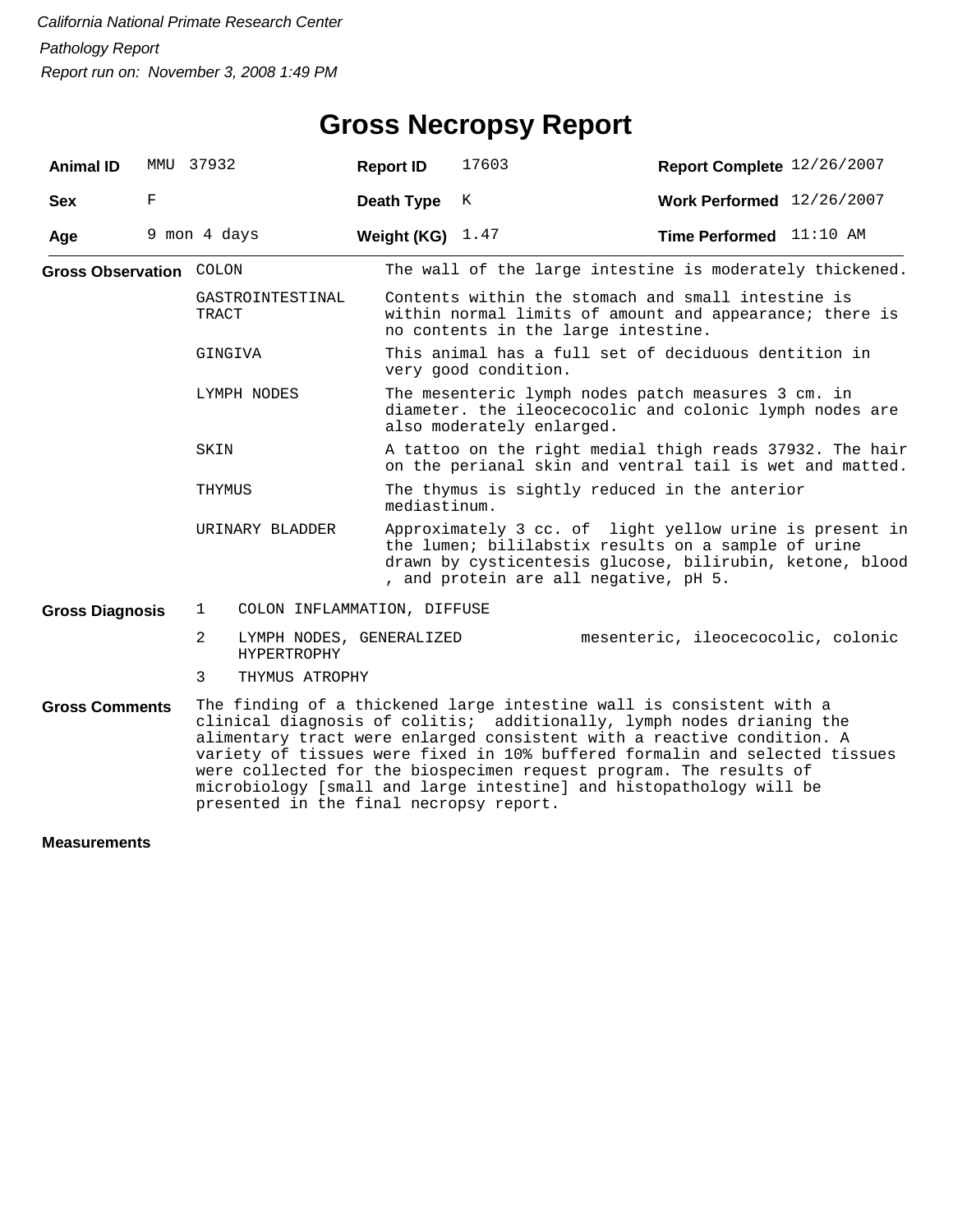| <b>Animal ID</b>       |   | MMU 37934      |                                                          | <b>Report ID</b>  | 17001                                                                                                                                                                                                                                                                                                                                                                                                                                                                                                                                      | Report Complete 11/21/2007  |  |  |  |
|------------------------|---|----------------|----------------------------------------------------------|-------------------|--------------------------------------------------------------------------------------------------------------------------------------------------------------------------------------------------------------------------------------------------------------------------------------------------------------------------------------------------------------------------------------------------------------------------------------------------------------------------------------------------------------------------------------------|-----------------------------|--|--|--|
| <b>Sex</b>             | М |                |                                                          | Death Type        | К                                                                                                                                                                                                                                                                                                                                                                                                                                                                                                                                          | Work Performed $11/21/2007$ |  |  |  |
| Age                    |   | 7 mon 29 days  |                                                          | Weight (KG) $.78$ |                                                                                                                                                                                                                                                                                                                                                                                                                                                                                                                                            | Time Performed 09:45 AM     |  |  |  |
|                        |   |                | Gross Observation BODY AS A WHOLE                        |                   | Diffusely throughout the subcutis and body cavities<br>there is very little adipose tissue.                                                                                                                                                                                                                                                                                                                                                                                                                                                |                             |  |  |  |
|                        |   | COLON          |                                                          | thickened.        | Diffusely the wall of the large intestine is slightly                                                                                                                                                                                                                                                                                                                                                                                                                                                                                      |                             |  |  |  |
|                        |   | TRACT          | GASTROINTESTINAL                                         | contents.         | Throughout the small intestine there is a moderate<br>amount of green thick liquid contents; there is an<br>admixture of yellow-green sokt granular material in the<br>distal inleum. Throughout the cecum and large intestine<br>there is a moderate amount of green thick liquid turbid                                                                                                                                                                                                                                                  |                             |  |  |  |
|                        |   | HEART          |                                                          | respectively.     | The inside and outside diameter of the left ventricle<br>midway between the apex and base is 8 and 15 mm                                                                                                                                                                                                                                                                                                                                                                                                                                   |                             |  |  |  |
|                        |   | KIDNEY         |                                                          |                   | Bilaterally and diffusely the renal cortex is a<br>moderately pale light brown color.                                                                                                                                                                                                                                                                                                                                                                                                                                                      |                             |  |  |  |
|                        |   | SKIN           |                                                          |                   | A tattoo on the right medial thigh reads 37934.                                                                                                                                                                                                                                                                                                                                                                                                                                                                                            |                             |  |  |  |
|                        |   | STOMACH        |                                                          |                   | the pH of the contents is 6.                                                                                                                                                                                                                                                                                                                                                                                                                                                                                                               |                             |  |  |  |
|                        |   | THYMUS         |                                                          |                   | The thymus is markedly reduced from expected size in the<br>anterior mediastinum.                                                                                                                                                                                                                                                                                                                                                                                                                                                          |                             |  |  |  |
|                        |   |                | URINARY BLADDER                                          |                   | The lumen contains approximately 0.5 cc of yellow clear<br>urine; a sample was taked by cysticentesis, bililabstix<br>results are: gluce, bilirubin, and ketone are all<br>negative, blood is moderate or 2+, protein trace.                                                                                                                                                                                                                                                                                                               |                             |  |  |  |
| <b>Gross Diagnosis</b> |   | 1              | COLON AND CECUM, CS INFLAMMATION,<br>DIFFUSE LOOSE STOOL |                   |                                                                                                                                                                                                                                                                                                                                                                                                                                                                                                                                            |                             |  |  |  |
|                        |   | $\overline{a}$ | THYMUS ATROPHY                                           |                   |                                                                                                                                                                                                                                                                                                                                                                                                                                                                                                                                            |                             |  |  |  |
|                        |   | 3              | BODY AS A WHOLE INANITION                                |                   |                                                                                                                                                                                                                                                                                                                                                                                                                                                                                                                                            |                             |  |  |  |
| <b>Gross Comments</b>  |   | report.        |                                                          |                   | The finding of liquid contents throughout the large intestine with<br>accompanying thickening of the wall of this organ is consistent with the<br>clinical diagnosis of colitis. Thymic atrophy was probably secondary to the<br>stress of recurring or chronic alimentary tract disease. A variety of tissue<br>were fixed in 10% formalin, selected tissues were collected for the<br>biospecimen request program. The results of microbiology [small and large<br>intestine] and histopathology will be presented in the final necropsy |                             |  |  |  |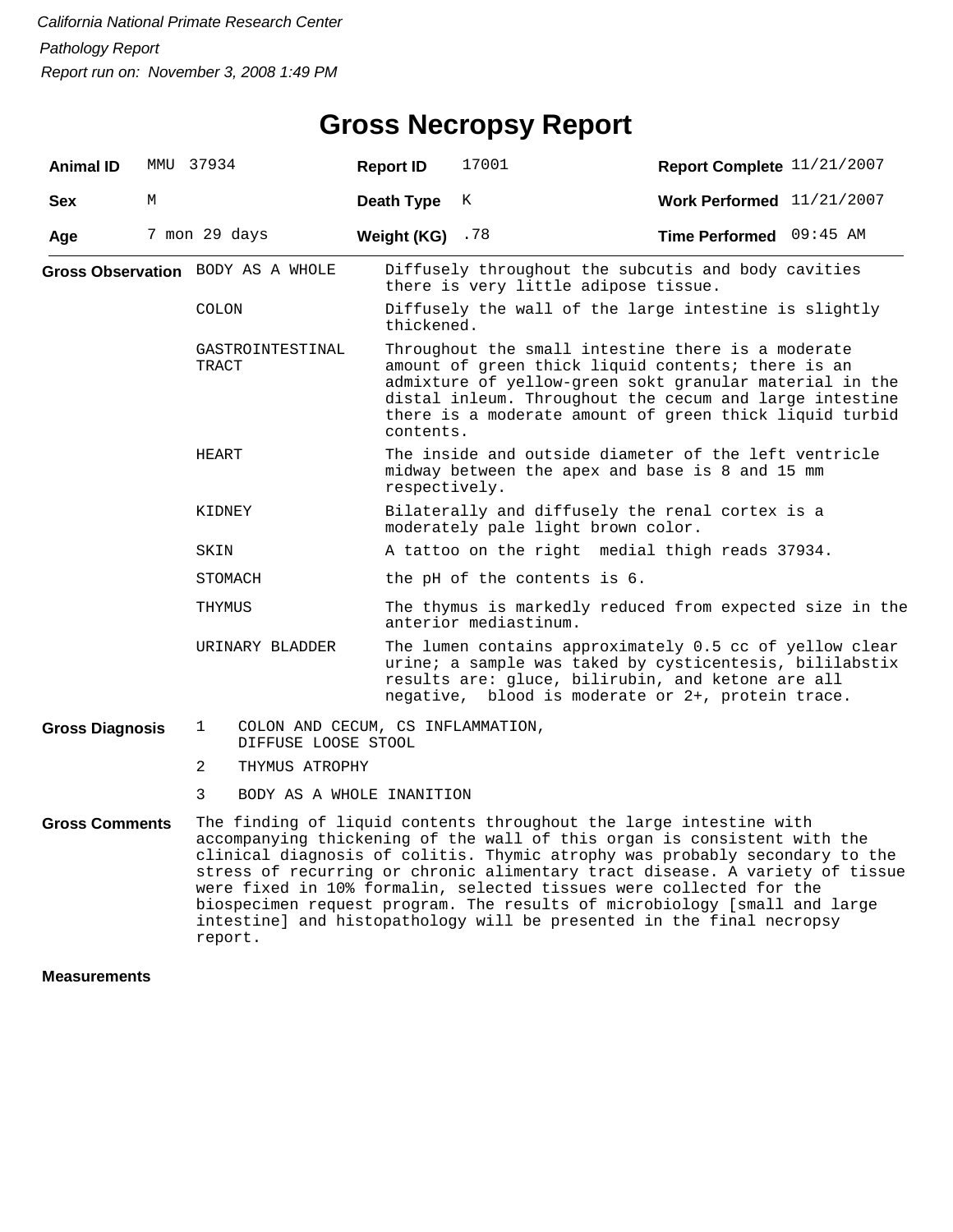| <b>Animal ID</b>       | MMU | 37942                                                                           | <b>Report ID</b>   | 20522                      | Report Complete 09/04/2008                                                   |
|------------------------|-----|---------------------------------------------------------------------------------|--------------------|----------------------------|------------------------------------------------------------------------------|
| <b>Sex</b>             | F   |                                                                                 | Death Type         | K                          | Work Performed 05/30/2008                                                    |
| Age                    |     | 1 yrs 2 mon                                                                     | Weight (KG) $1.54$ |                            | Time Performed 09:30 AM                                                      |
|                        |     | Gross Observation BODY AS A WHOLE                                               |                    |                            | The animal is presented markedly thin and dehydrated.                        |
|                        |     | GASTROINTESTINAL<br>TRACT                                                       |                    | and variably erythematous. | The mucosa of small and large intestines is thickened                        |
|                        |     | LYMPH NODES                                                                     | enlarged.          |                            | Mesenteric and paracolic nodes are prominent to                              |
|                        |     | THYMUS                                                                          |                    |                            | The thymus is small for an animal this age.                                  |
| <b>Gross Diagnosis</b> |     | BODY AS A WHOLE INANITION<br>1<br><b>DEHYDRATION</b>                            |                    |                            |                                                                              |
|                        |     | $\mathcal{L}$<br>GASTROINTESTINAL MUCOUS MEMBRANE<br>INFLAMMATION ENTEROCOLITIS |                    |                            |                                                                              |
|                        |     | 3<br>LYMPH NODE HYPERTROPHY                                                     |                    |                            | (lymphadenopathy - mesenteric,<br>paracolic)                                 |
|                        |     | 4<br>THYMUS ATROPHY                                                             |                    |                            |                                                                              |
| <b>Gross Comments</b>  |     | be performed at this time.                                                      |                    |                            | A truncated set of tissues is saved in formalin, but no histopathology is to |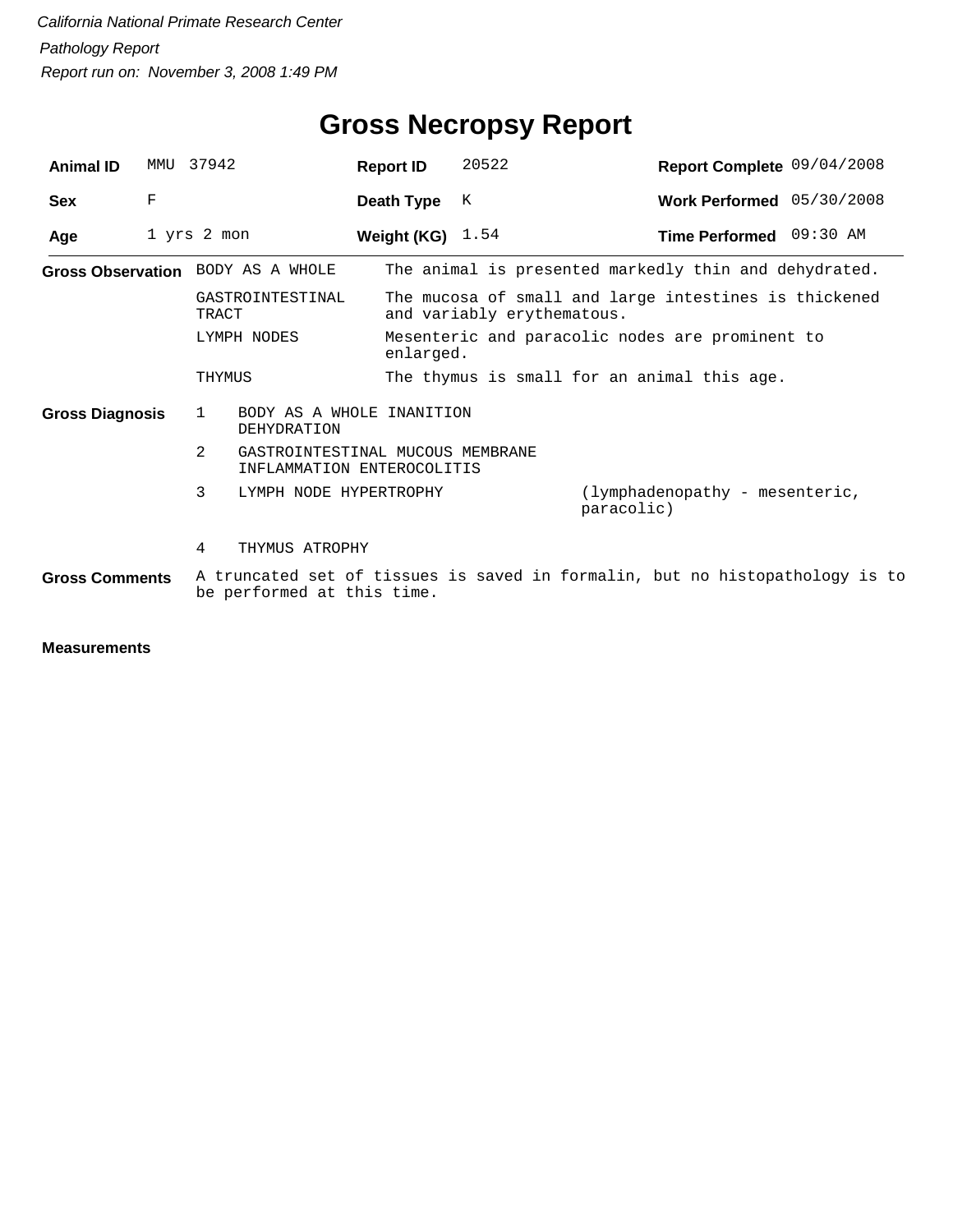| <b>Animal ID</b>       | MMU | 37963                                                                       | <b>Report ID</b>                                                                                               | 15900              | Report Complete 09/19/2007                                                                                                                             |  |
|------------------------|-----|-----------------------------------------------------------------------------|----------------------------------------------------------------------------------------------------------------|--------------------|--------------------------------------------------------------------------------------------------------------------------------------------------------|--|
| <b>Sex</b>             | M   |                                                                             | Death Type                                                                                                     | K                  | Work Performed 09/19/2007                                                                                                                              |  |
| Age                    |     | 5 mon 23 days                                                               | Weight $(KG)$ . 94                                                                                             |                    | Time Performed 09:30 AM                                                                                                                                |  |
|                        |     | Gross Observation BODY AS A WHOLE                                           |                                                                                                                | distended abdomen. | The animal is presented slightly thin with a mildly                                                                                                    |  |
|                        |     | GASTROINTESTINAL<br>TRACT                                                   | The mucosa of small and large intestines is thickened,<br>and contents are liquid.                             |                    |                                                                                                                                                        |  |
|                        |     | LYMPH NODES                                                                 | Lymph nodes associated with the GIT are prominent to<br>enlarged, particularly mesenteric and paracolic nodes. |                    |                                                                                                                                                        |  |
|                        |     | THYMUS                                                                      |                                                                                                                |                    | The thymus is somewhat small for an animal this age.                                                                                                   |  |
| <b>Gross Diagnosis</b> |     | GASTROINTESTINAL TRACT INFLAMMATION<br>$\mathbf{1}$<br><b>ENTEROCOLITIS</b> |                                                                                                                |                    |                                                                                                                                                        |  |
|                        |     | $\mathcal{L}$<br>LYMPH NODE HYPERTROPHY                                     |                                                                                                                |                    | (lymphadenopathy)                                                                                                                                      |  |
|                        |     | 3<br>THYMUS ATROPHY                                                         |                                                                                                                |                    |                                                                                                                                                        |  |
| <b>Gross Comments</b>  |     | are saved.                                                                  |                                                                                                                |                    | Several tissues are collected to fulfill biospecimen requests (kidneys,<br>lungs, trachea), and the colon is swabbed for bacterial culture. No tissues |  |
|                        |     |                                                                             |                                                                                                                |                    |                                                                                                                                                        |  |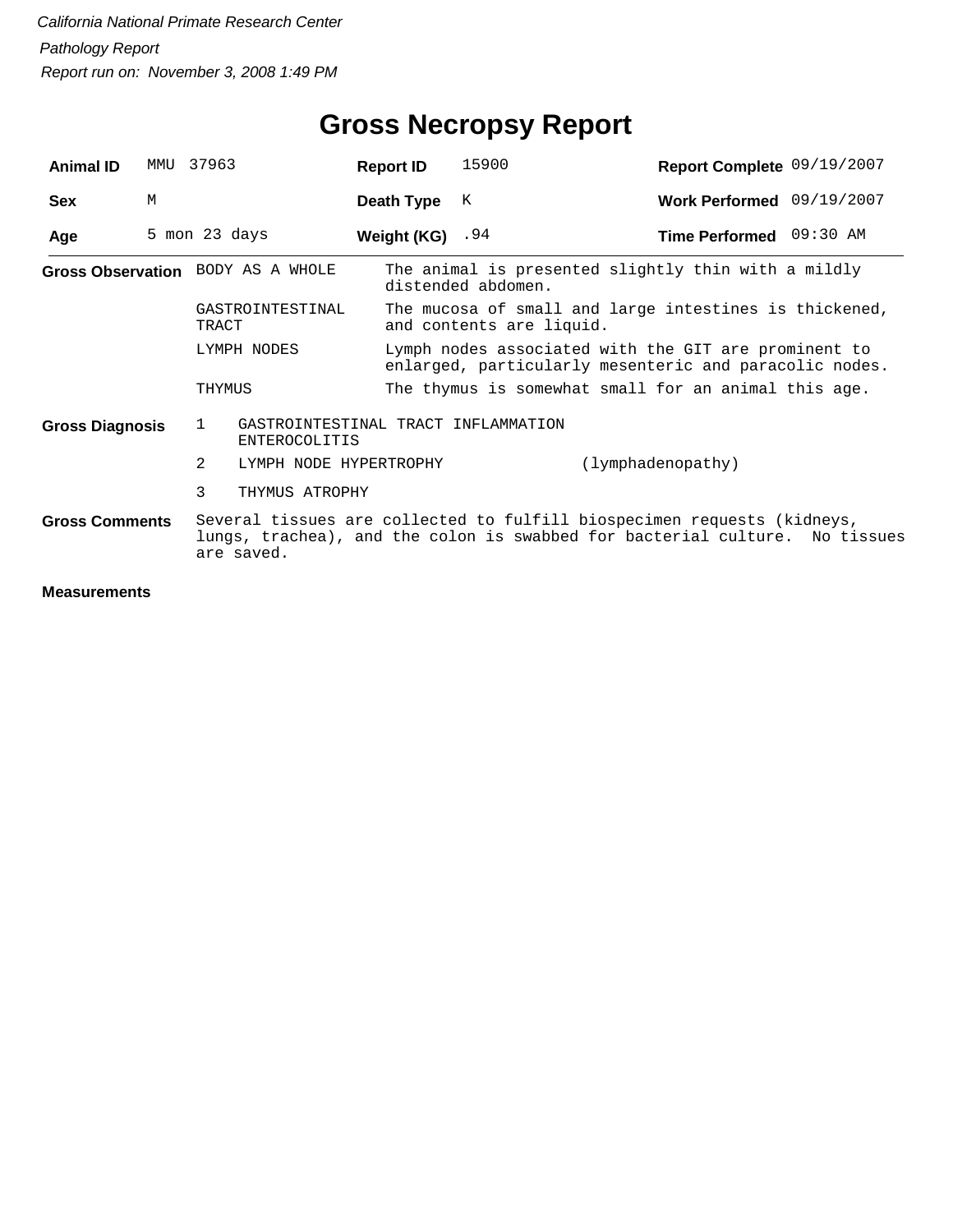# **Gross Necropsy Report**

| <b>Animal ID</b>       | MMU | 37980                                     | <b>Report ID</b>   | 19461                                                                 | Report Complete 04/01/2008 |            |
|------------------------|-----|-------------------------------------------|--------------------|-----------------------------------------------------------------------|----------------------------|------------|
| <b>Sex</b>             | F   |                                           | Death Type         | X                                                                     | <b>Work Performed</b>      | 04/01/2008 |
| Age                    |     | $1$ yrs $0$ mon                           | Weight (KG) $2.57$ |                                                                       | <b>Time Performed</b>      | 06:45 AM   |
|                        |     | Gross Observation BODY AS A WHOLE         |                    | The animal is presented thin.                                         |                            |            |
| <b>Gross Diagnosis</b> |     | BODY AS A WHOLE NO REMARKABLE<br>FINDINGS |                    |                                                                       |                            |            |
| <b>Gross Comments</b>  |     | histopathology.                           |                    | Tissues are collected per project protocol - none are saved for CNPRC |                            |            |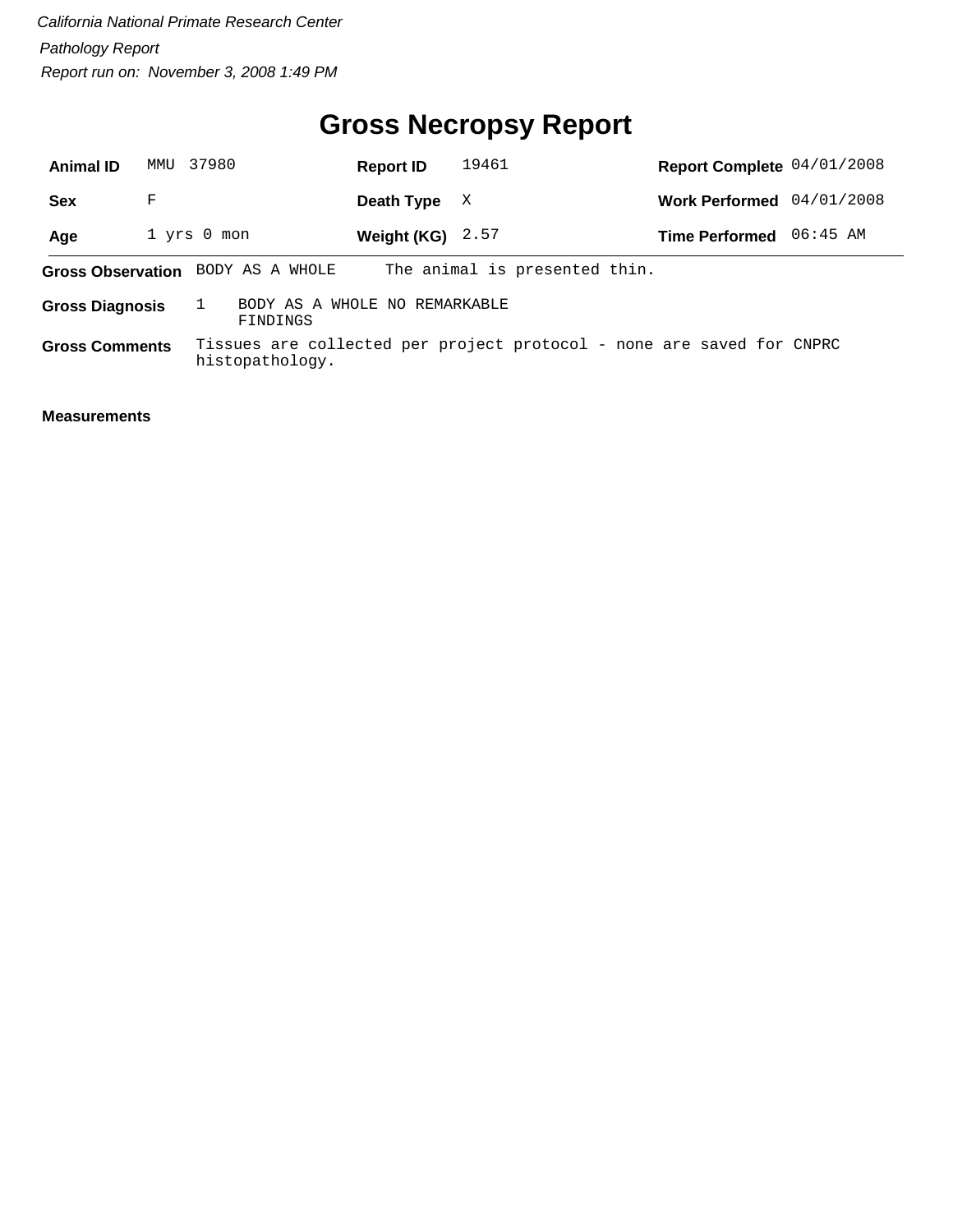# **Gross Necropsy Report**

| <b>Animal ID</b>       | MMU | 37983                                     | <b>Report ID</b>   | 19421                                                                 | Report Complete 03/31/2008 |            |
|------------------------|-----|-------------------------------------------|--------------------|-----------------------------------------------------------------------|----------------------------|------------|
| <b>Sex</b>             | F   |                                           | Death Type         | X                                                                     | <b>Work Performed</b>      | 03/31/2008 |
| Age                    |     | $1$ yrs $0$ mon                           | Weight (KG) $2.16$ |                                                                       | <b>Time Performed</b>      | $07:00$ AM |
|                        |     | Gross Observation BODY AS A WHOLE         |                    | The animal is presented thin.                                         |                            |            |
| <b>Gross Diagnosis</b> |     | BODY AS A WHOLE NO REMARKABLE<br>FINDINGS |                    |                                                                       |                            |            |
| <b>Gross Comments</b>  |     | histopathology.                           |                    | Tissues are collected per project protocol - none are saved for CNPRC |                            |            |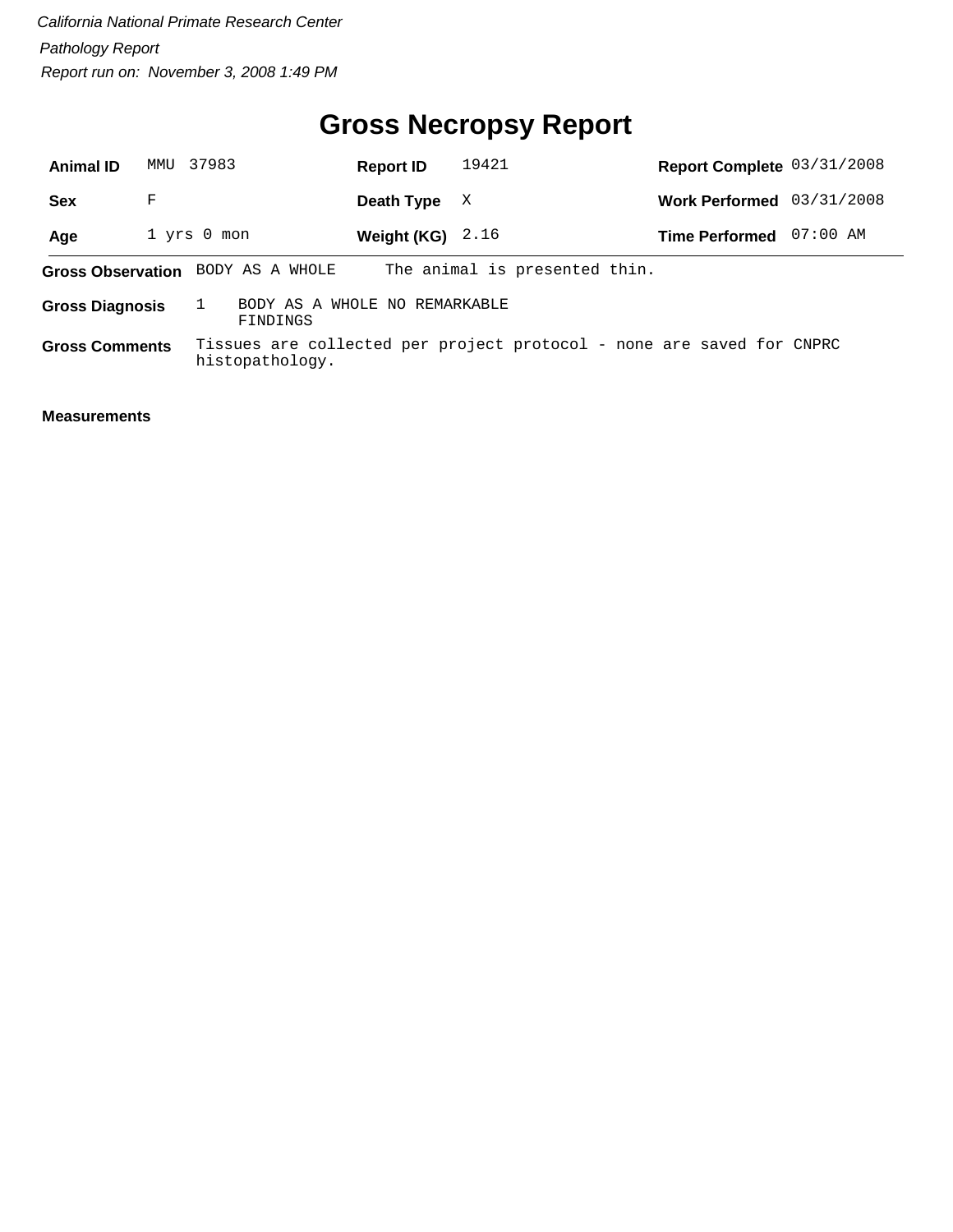# **Gross Necropsy Report**

| <b>Animal ID</b>       | MMU            | 37984 |                                           | <b>Report ID</b>   | 19261                                                                 | Report Complete 03/24/2008 |            |
|------------------------|----------------|-------|-------------------------------------------|--------------------|-----------------------------------------------------------------------|----------------------------|------------|
| <b>Sex</b>             | F              |       |                                           | Death Type         | X                                                                     | <b>Work Performed</b>      | 03/24/2008 |
| Age                    | 11 mon 26 days |       |                                           | Weight $(KG)$ 2.39 |                                                                       | <b>Time Performed</b>      | $01:00$ PM |
|                        |                |       | Gross Observation BODY AS A WHOLE         |                    | The animal is presented thin.                                         |                            |            |
| <b>Gross Diagnosis</b> |                |       | BODY AS A WHOLE NO REMARKABLE<br>FINDINGS |                    |                                                                       |                            |            |
| <b>Gross Comments</b>  |                |       | histopathology.                           |                    | Tissues are collected per project protocol - none are saved for CNPRC |                            |            |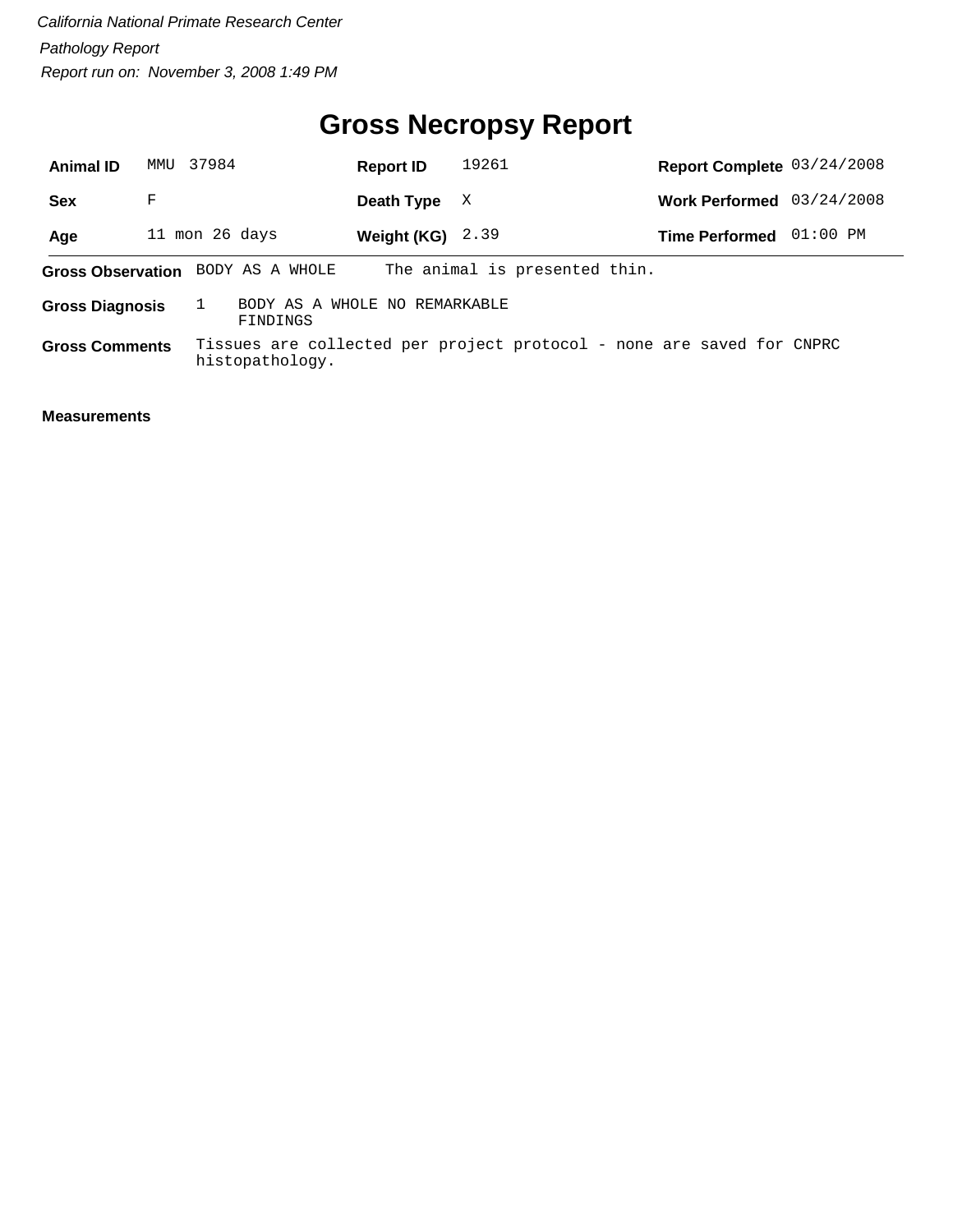# **Final Necropsy Report**

| <b>Animal ID</b>          |   | MMU 38010    |                                                       | <b>Report ID</b>   | 16683                          | Report Complete 01/25/2008                                                                                                                              |  |
|---------------------------|---|--------------|-------------------------------------------------------|--------------------|--------------------------------|---------------------------------------------------------------------------------------------------------------------------------------------------------|--|
| <b>Sex</b>                | F |              |                                                       | Death Type         | K                              | Work Performed 11/05/2007                                                                                                                               |  |
| Age                       |   | 7 mon 4 days |                                                       | Weight (KG) $1.03$ |                                | Time Performed 10:30 AM                                                                                                                                 |  |
|                           |   |              | Gross Observation BODY AS A WHOLE                     |                    |                                | The animal is presented thin and dehydrated with dried<br>liquid stool at the anus and base of tail.                                                    |  |
|                           |   | COLON        |                                                       |                    |                                | The colon is mildly dilated with liquid contents.                                                                                                       |  |
|                           |   |              | LYMPH NODES                                           |                    | Paracolic nodes are prominent. |                                                                                                                                                         |  |
|                           |   | THYMUS       |                                                       |                    |                                | The thymus is small for an animal this age.                                                                                                             |  |
| <b>Gross Diagnosis</b>    |   | $\mathbf{1}$ | BODY AS A WHOLE INANITION<br><b>DEHYDRATION</b>       |                    |                                |                                                                                                                                                         |  |
|                           |   | 2            | COLON INFLAMMATION COLITIS                            |                    |                                |                                                                                                                                                         |  |
|                           |   | 3            | COLONIC CONTENTS DIARRHEA                             |                    |                                |                                                                                                                                                         |  |
|                           |   | 4            | LYMPH NODE HYPERTROPHY                                |                    |                                | $(1ymphadenopathy - paracolic)$                                                                                                                         |  |
|                           |   | 5            | THYMUS ATROPHY                                        |                    |                                |                                                                                                                                                         |  |
| <b>Gross Comments</b>     |   |              | for histopathology.                                   |                    |                                | Multiple tissues are collected to fulfill biospecimen requests (kidneys,<br>ovaries, lung, trachea, head/brain/eyes). Only stomach is saved in formalin |  |
| <b>Final Observations</b> |   |              |                                                       |                    |                                |                                                                                                                                                         |  |
| <b>Final Diagnosis</b>    |   | 1            | STOMACH INFLAMMATION, DIFFUSE<br>GASTRITIS, NOS       |                    |                                |                                                                                                                                                         |  |
|                           |   | 2            | STOMACH INFLAMMATION, SUBACUTE<br>HELICOBACTER PYLORI |                    |                                |                                                                                                                                                         |  |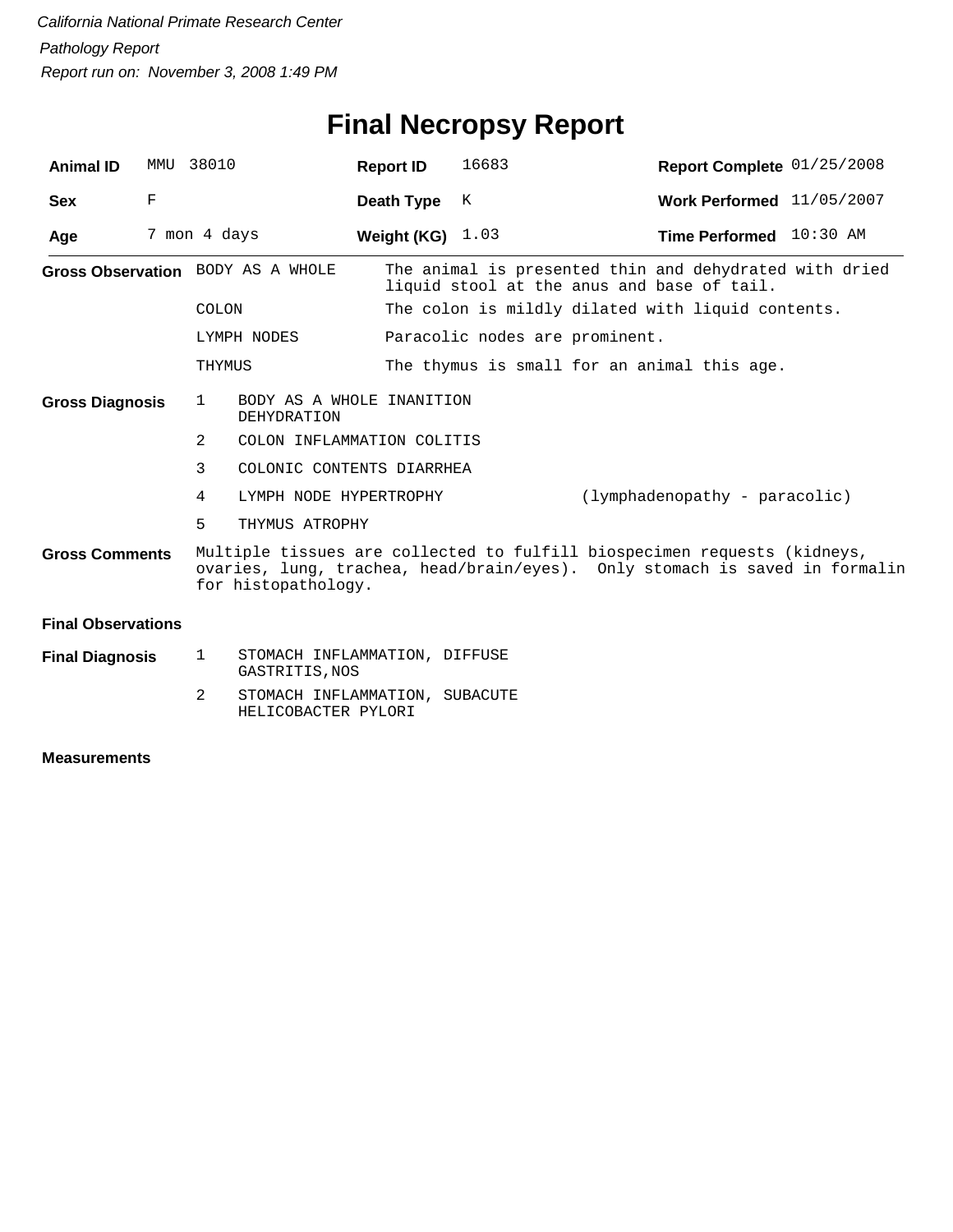## **Gross Necropsy Report**

| <b>Animal ID</b>               |   | MMU 38029                                   | <b>Report ID</b> | 17602                                                                                                                                                                                      | Report Complete 12/26/2007                                                                                                                                                                                                                                                                                                                                                    |  |  |  |
|--------------------------------|---|---------------------------------------------|------------------|--------------------------------------------------------------------------------------------------------------------------------------------------------------------------------------------|-------------------------------------------------------------------------------------------------------------------------------------------------------------------------------------------------------------------------------------------------------------------------------------------------------------------------------------------------------------------------------|--|--|--|
| <b>Sex</b>                     | F |                                             | Death Type       | K                                                                                                                                                                                          | Work Performed 12/26/2007                                                                                                                                                                                                                                                                                                                                                     |  |  |  |
| Age                            |   | 8 mon 23 days                               | Weight (KG)      | 1.02                                                                                                                                                                                       | Time Performed 12:00 AM                                                                                                                                                                                                                                                                                                                                                       |  |  |  |
| <b>Gross Observation COLON</b> |   |                                             |                  | mucosa of the proximal colon.                                                                                                                                                              | Diffusely the wall of the large intestine is moderately<br>thickened. A few punctate red foci are present in the                                                                                                                                                                                                                                                              |  |  |  |
|                                |   | GASTROINTESTINAL<br>TRACT                   |                  | The contents in the stomach and small intestine is<br>within normal limits of amount and appearance. There is<br>a small amount of liquid green contents in thececm and<br>proximal colon. |                                                                                                                                                                                                                                                                                                                                                                               |  |  |  |
|                                |   | GINGIVA                                     |                  | This animal has a full deciduous set of dentition in<br>very good condition.                                                                                                               |                                                                                                                                                                                                                                                                                                                                                                               |  |  |  |
|                                |   | SKIN                                        |                  | the perianal region and the ventral tail.                                                                                                                                                  | A tattoo on the right medial thigh reads 38029.<br>Multifocally there is a small amount of dried dark green<br>fecal material adhered to the skin and matted hair of                                                                                                                                                                                                          |  |  |  |
|                                |   | THYMUS                                      |                  | The thymus is slightly reduced from expected size in the<br>anterior mediastinum.                                                                                                          |                                                                                                                                                                                                                                                                                                                                                                               |  |  |  |
|                                |   | URINARY BLADDER                             |                  | protein anr all negative, pH 5.                                                                                                                                                            | A small amount of urine is present in the bladder;<br>bililabstix results on a sample of urine drawn by<br>cysticentesuis: glucose, bilirubin, ketone, blood and                                                                                                                                                                                                              |  |  |  |
| <b>Gross Diagnosis</b>         |   | $\mathbf{1}$<br>COLON INFLAMMATION, DIFFUSE |                  |                                                                                                                                                                                            |                                                                                                                                                                                                                                                                                                                                                                               |  |  |  |
|                                |   | 2<br>THYMUS ATROPHY                         |                  |                                                                                                                                                                                            |                                                                                                                                                                                                                                                                                                                                                                               |  |  |  |
| <b>Gross Comments</b>          |   |                                             |                  |                                                                                                                                                                                            | The finding of a moderately thickened wall of the large intestine is<br>consistent with a clinical diagnosis of colitis. A variety of tissues are<br>fixed in 10% buffered formalin for diagnostic pathology and selected tissues<br>are collected for the biospecimen request program. The results of<br>microbiology [small and large intestine] and histopathology will be |  |  |  |

presented in the final necropsy report.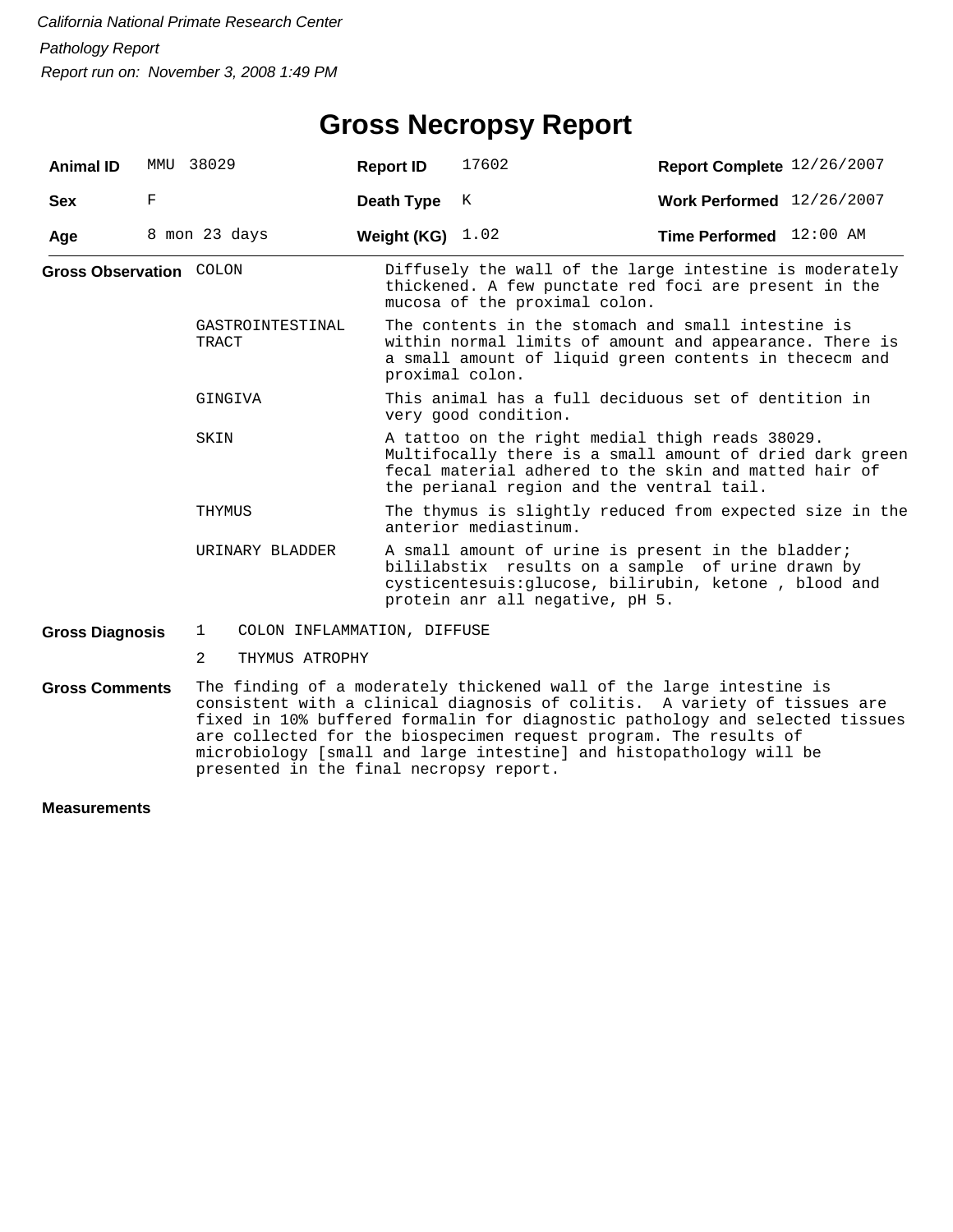# **Gross Necropsy Report**

| <b>Animal ID</b>       | MMU | 38039                                         | <b>Report ID</b>   | 15820                                                                                                                                                       | Report Complete 09/14/2007 |  |
|------------------------|-----|-----------------------------------------------|--------------------|-------------------------------------------------------------------------------------------------------------------------------------------------------------|----------------------------|--|
| <b>Sex</b>             | M   |                                               | Death Type         | D                                                                                                                                                           | Work Performed 09/14/2007  |  |
| Age                    |     | 5 mon 11 days                                 | Weight (KG) $1.07$ |                                                                                                                                                             | Time Performed 02:00 PM    |  |
|                        |     | <b>Gross Observation</b> BODY AS A WHOLE      |                    | The animal is presented markedly thin and severely<br>dehydrated and in a state of advanced autolysis.                                                      |                            |  |
|                        |     | GASTROINTESTINAL<br>TRACT                     |                    | The GIT is virtually empty of contents.                                                                                                                     |                            |  |
|                        |     | THYMUS                                        |                    | The thymus is small for an animal this age.                                                                                                                 |                            |  |
| <b>Gross Diagnosis</b> |     | BODY AS A WHOLE INANITION<br>1<br>DEHYDRATION |                    |                                                                                                                                                             |                            |  |
|                        |     | 2<br>THYMUS ATROPHY                           |                    |                                                                                                                                                             |                            |  |
| <b>Gross Comments</b>  |     | are saved.                                    |                    | This animal presumably suffered parental neglect/peer rejection and starved.<br>The pleura and peritoneum are swabbed for bacterial culture, but no tissues |                            |  |
|                        |     |                                               |                    |                                                                                                                                                             |                            |  |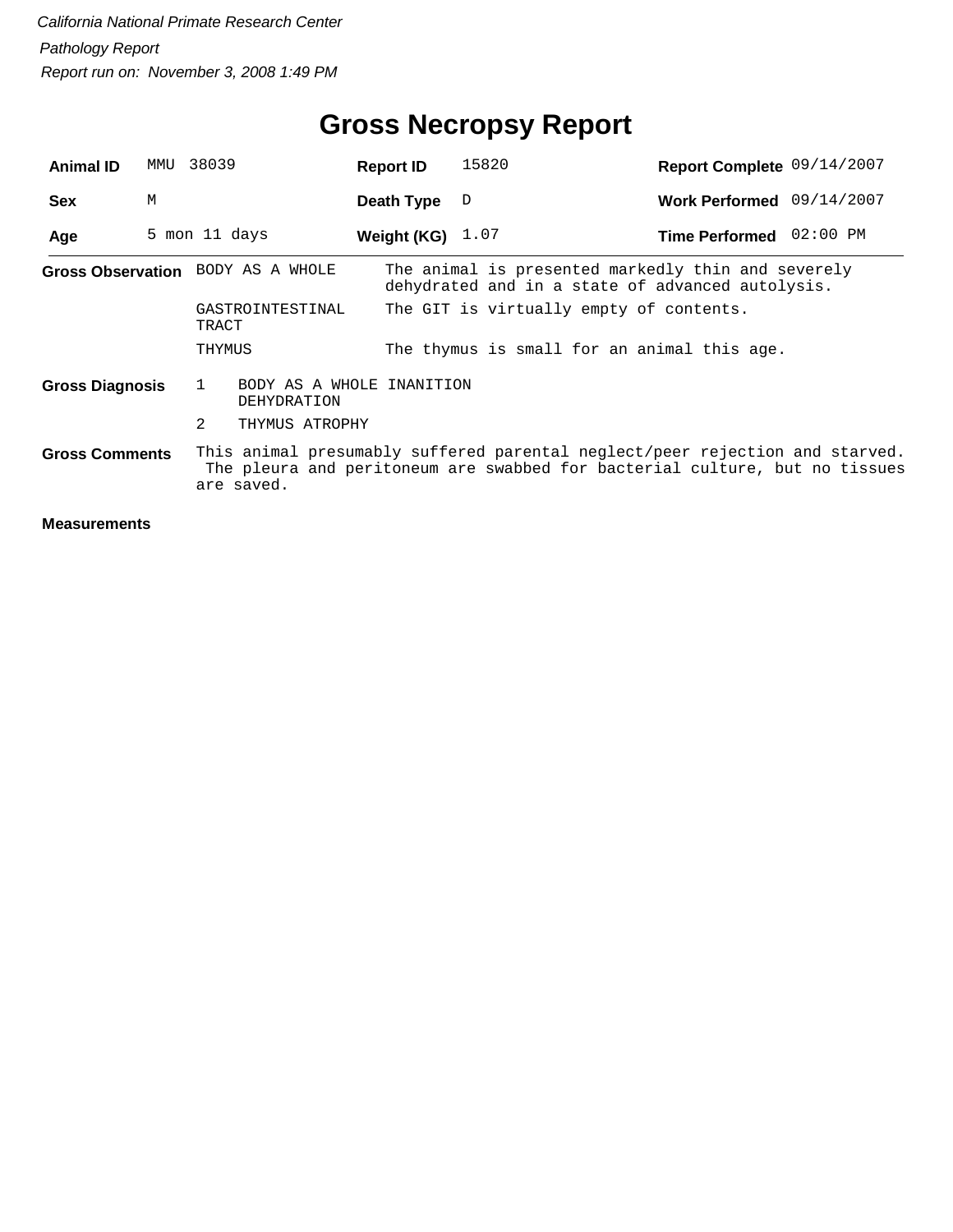## **Gross Necropsy Report**

| <b>Animal ID</b>       | MMU | 38061         |                                                                                            | <b>Report ID</b>   | 16902                                                                                                     | <b>Report Complete</b>                                                                                         |  |  |  |
|------------------------|-----|---------------|--------------------------------------------------------------------------------------------|--------------------|-----------------------------------------------------------------------------------------------------------|----------------------------------------------------------------------------------------------------------------|--|--|--|
| <b>Sex</b>             | М   |               |                                                                                            | Death Type         | K                                                                                                         | Work Performed $11/15/2007$                                                                                    |  |  |  |
| Age                    |     | 7 mon 11 days |                                                                                            | Weight $(KG)$ . 92 |                                                                                                           | Time Performed 10:45 AM                                                                                        |  |  |  |
|                        |     |               | Gross Observation BODY AS A WHOLE                                                          | dehydrated.        |                                                                                                           | The animal is presented extremely thin and severely                                                            |  |  |  |
|                        |     | <b>BRAIN</b>  |                                                                                            | fluid.             | The cerebral surface is pale with a finely granular<br>appearance, and there is increased cerebral spinal |                                                                                                                |  |  |  |
|                        |     | CECUM         |                                                                                            |                    | to the mucosa (trichuriasis).                                                                             | The cecal mucosa is thickened and erythematous with<br>several, thread-like, white nematode parasites attached |  |  |  |
|                        |     | <b>COLON</b>  |                                                                                            |                    | with proximal trichuriasis.                                                                               | The colonic mucosa is thickened and mildly erythematous                                                        |  |  |  |
|                        |     | GALLBLADDER   |                                                                                            |                    | The gallbladder wall is mildly thickened, and<br>intrahepatic bile ductules are mildly prominent.         |                                                                                                                |  |  |  |
|                        |     | THYMUS        |                                                                                            |                    | The thymus is virtually undetectable, i.e. very small<br>for an animal this age.                          |                                                                                                                |  |  |  |
| <b>Gross Diagnosis</b> |     | 1             | BODY AS A WHOLE INANITION<br><b>DEHYDRATION</b>                                            |                    |                                                                                                           |                                                                                                                |  |  |  |
|                        |     | 2             | COLONIC MUCOUS MEMBRANE<br>INFLAMMATION, DIFFUSE COLITIS                                   |                    |                                                                                                           |                                                                                                                |  |  |  |
|                        |     | 3             | COLON TRICHURIASIS                                                                         |                    |                                                                                                           |                                                                                                                |  |  |  |
|                        |     | 4             | CECUM INFLAMMATION, DIFFUSE<br>TRICHURIASIS                                                |                    |                                                                                                           |                                                                                                                |  |  |  |
|                        |     | 5             | GALLBLADDER AND COMMON BILE DUCT,<br>(choledochocystitis)<br>CS INFLAMMATION CHOLEDOCHITIS |                    |                                                                                                           |                                                                                                                |  |  |  |
|                        |     | 6             | MENINGES ABNORMAL APPEARANCE                                                               |                    |                                                                                                           | (possible meningitis)                                                                                          |  |  |  |
|                        |     | 7             | THYMUS ATROPHY                                                                             |                    |                                                                                                           |                                                                                                                |  |  |  |
| <b>Gross Comments</b>  |     |               |                                                                                            |                    |                                                                                                           | The colon amd meninges are swabbed for bacterial culture, and a full set of                                    |  |  |  |

tissues is saved in formalin. Gastric pH = 5.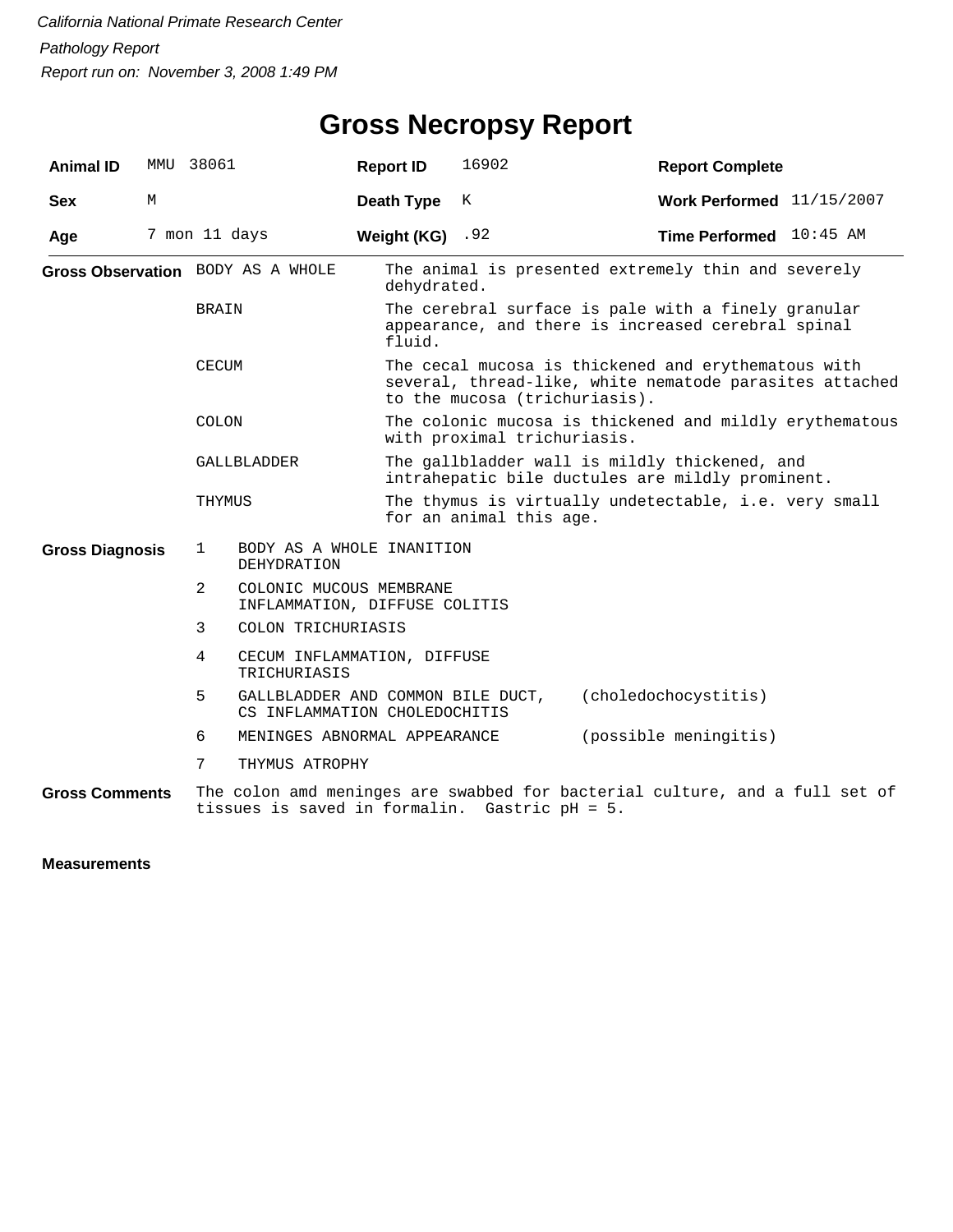| <b>Animal ID</b>       | MMU | 38073                                           | <b>Report ID</b>       | 19341                                              | Report Complete 03/26/2008                                                                                                                                                                                                                                                                                     |  |
|------------------------|-----|-------------------------------------------------|------------------------|----------------------------------------------------|----------------------------------------------------------------------------------------------------------------------------------------------------------------------------------------------------------------------------------------------------------------------------------------------------------------|--|
| <b>Sex</b>             | M   |                                                 | Death Type             | K                                                  | Work Performed 03/26/2008                                                                                                                                                                                                                                                                                      |  |
| Age                    |     | 11 mon 20 days                                  | Weight (KG)            | 1.83                                               | Time Performed 11:30 AM                                                                                                                                                                                                                                                                                        |  |
|                        |     | Gross Observation BODY AS A WHOLE               |                        |                                                    | The animal is presented in good flesh.                                                                                                                                                                                                                                                                         |  |
|                        |     | GASTROINTESTINAL<br>TRACT                       | may be ulcers.         |                                                    | The gastrointestinal tract is dilated with food and soft<br>to liquid contents - the mucosa, particularly in colon<br>is thickened, and there are small areas of erythema that                                                                                                                                 |  |
| LYMPH NODES            |     |                                                 | enlarged.              |                                                    | Lymph nodes associated with the GIT are prominent to                                                                                                                                                                                                                                                           |  |
| <b>Gross Diagnosis</b> |     | $\mathbf{1}$<br>ENTEROCOLITIS                   |                        | GASTROINTESTINAL TRACT INFLAMMATION                |                                                                                                                                                                                                                                                                                                                |  |
|                        |     | 2                                               | LYMPH NODE HYPERTROPHY | (lymphadenopathy - paracolic,<br>mesenteric nodes) |                                                                                                                                                                                                                                                                                                                |  |
| <b>Gross Comments</b>  |     | histopathology is to be performed at this time. |                        |                                                    | This animal appears quite healthy, but clearly has GI disease upon necropsy<br>examination. Tissues are collected to fulfill biospecimen requests (testes,<br>seminal vesicles, lylmph node, lungs, trachea, kidneys, head with brain and<br>eyes) and a truncated set of tissues is saved in formalin, but no |  |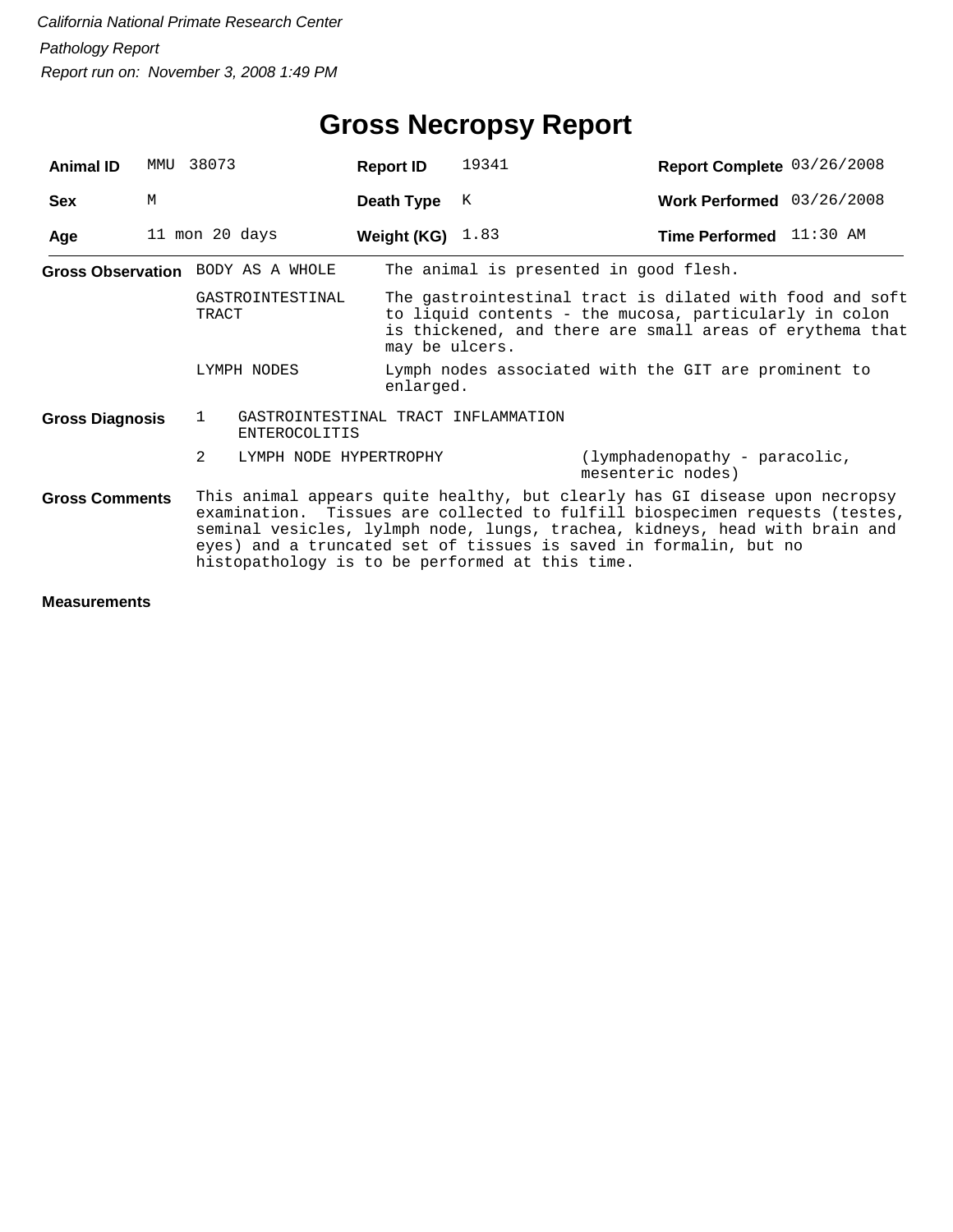# **Gross Necropsy Report**

| <b>Animal ID</b>       | MMU | 38081                             | <b>Report ID</b>                                            | 17823 | Report Complete 01/08/2008                                                                                                                                     |  |  |
|------------------------|-----|-----------------------------------|-------------------------------------------------------------|-------|----------------------------------------------------------------------------------------------------------------------------------------------------------------|--|--|
| <b>Sex</b>             | M   |                                   | Death Type                                                  | K     | Work Performed 01/08/2008                                                                                                                                      |  |  |
| Age                    |     | 9 mon 2 days                      | Weight (KG) $.97$                                           |       | Time Performed 09:30 AM                                                                                                                                        |  |  |
|                        |     | Gross Observation BODY AS A WHOLE | dehydrated.                                                 |       | The animal is presented markedly thin and severely                                                                                                             |  |  |
|                        |     | GASTROINTESTINAL<br>TRACT         |                                                             |       | The stomach and small intestine are empty of contents;<br>cecum and colon contain soft fecal material; a few<br>scattered foci of erythema are noted in ileum. |  |  |
|                        |     | LYMPH NODES                       |                                                             |       | Mesenteric nodes are prominent to enlarged.                                                                                                                    |  |  |
|                        |     | THYMUS                            |                                                             |       | The thymus is very small for an animal this age.                                                                                                               |  |  |
| <b>Gross Diagnosis</b> |     | $\mathbf{1}$<br>DEHYDRATION       | BODY AS A WHOLE INANITION                                   |       |                                                                                                                                                                |  |  |
|                        |     | 2                                 | GASTROINTESTINAL TRACT INFLAMMATION<br><b>ENTEROCOLITIS</b> |       |                                                                                                                                                                |  |  |
|                        |     | 3<br>LYMPH NODE HYPERTROPHY       |                                                             |       | (lymphadenopathy, mesenteric nodes)                                                                                                                            |  |  |
|                        |     | THYMUS ATROPHY<br>4               |                                                             |       |                                                                                                                                                                |  |  |
| <b>Gross Comments</b>  |     | saved.                            |                                                             |       | The small intestine is swabbed for bacterial cuture, but no tissues are                                                                                        |  |  |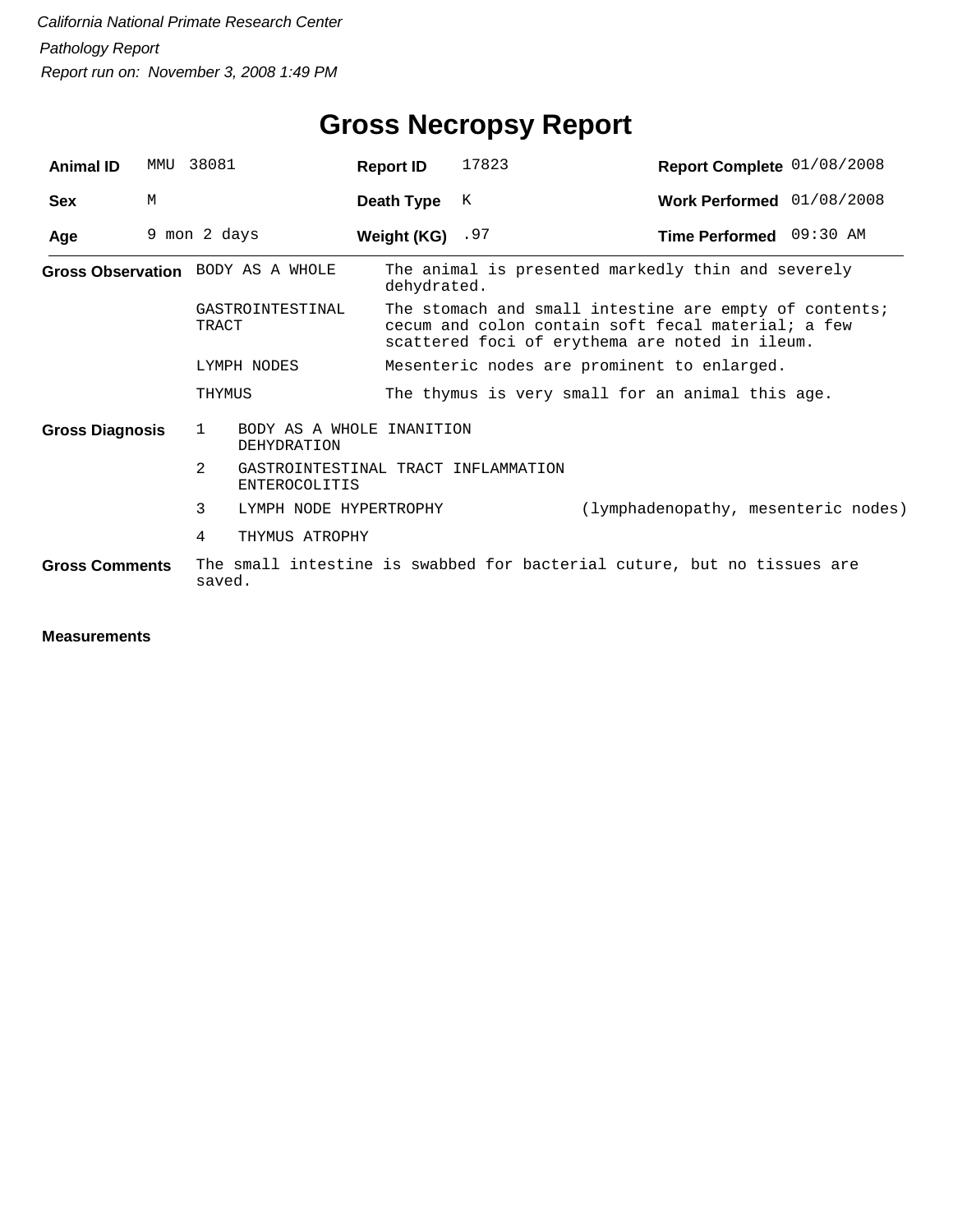| <b>Animal ID</b>       | MMU | 38090                                 | <b>Report ID</b>                    | 16881                    | Report Complete 11/14/2007                                                                                                                                                                                                |
|------------------------|-----|---------------------------------------|-------------------------------------|--------------------------|---------------------------------------------------------------------------------------------------------------------------------------------------------------------------------------------------------------------------|
| <b>Sex</b>             | F   |                                       | Death Type                          | К                        | Work Performed 11/14/2007                                                                                                                                                                                                 |
| Age                    |     | 7 mon 8 days                          | Weight (KG) $.99$                   |                          | Time Performed 09:30 AM                                                                                                                                                                                                   |
|                        |     | Gross Observation BODY AS A WHOLE     |                                     |                          | The animal is presented thin and dehydrated.                                                                                                                                                                              |
|                        |     | GASTROINTESTINAL<br>TRACT             |                                     | and contents are liquid. | The mucosa of small and large intestines is thickened,                                                                                                                                                                    |
|                        |     | LYMPH NODES                           |                                     | prominent to enlarged.   | Nodes associated with the gastrointestinal tract are                                                                                                                                                                      |
|                        |     | THYMUS                                |                                     | for an animal this age.  | The thymus is virtually undetectable, i.e. very small                                                                                                                                                                     |
| <b>Gross Diagnosis</b> |     | 1<br><b>DEHYDRATION</b>               | BODY AS A WHOLE INANITION           |                          |                                                                                                                                                                                                                           |
|                        |     | $\mathcal{L}$<br><b>ENTEROCOLITIS</b> | GASTROINTESTINAL TRACT INFLAMMATION |                          |                                                                                                                                                                                                                           |
|                        |     | 3                                     | LYMPH NODE HYPERTROPHY              |                          | (lymphadenopathy - paracolic,<br>mesenteric)                                                                                                                                                                              |
|                        |     | THYMUS ATROPHY<br>4                   |                                     |                          |                                                                                                                                                                                                                           |
| <b>Gross Comments</b>  |     | (gastric pH=1.0).                     |                                     |                          | Numerous tissues are collected to fulfill biospecimen requests (lung<br>trachea, heart, eyes, parotid salivary gland, spleen, axillary and<br>mesenteric lymph nodes, kidneys, bone marrow); stomach is saved in formalin |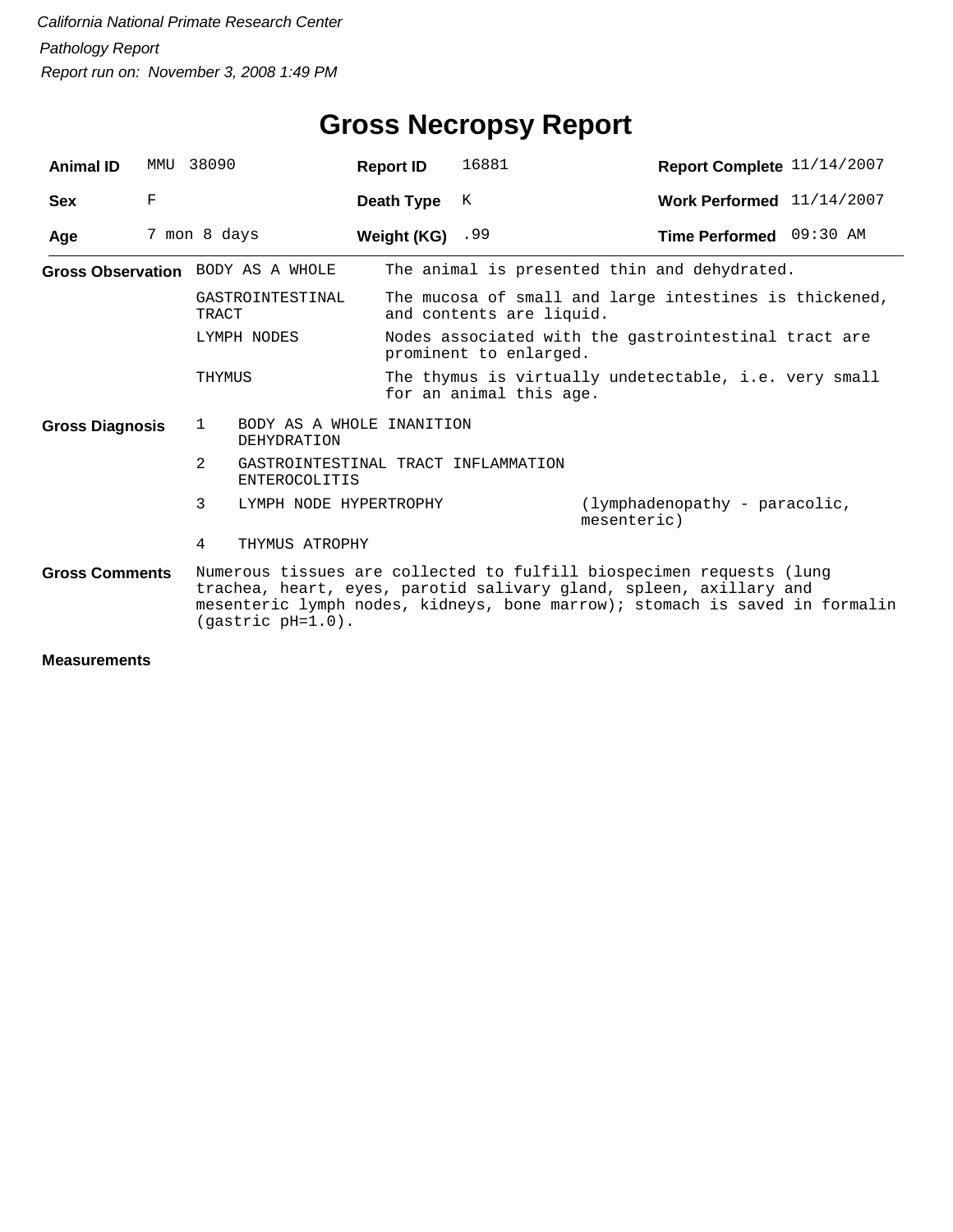# **Gross Necropsy Report**

| <b>Animal ID</b>       |   | MMU 38112                                   | <b>Report ID</b>    | 14741                              | Report Complete 07/19/2007                            |            |
|------------------------|---|---------------------------------------------|---------------------|------------------------------------|-------------------------------------------------------|------------|
| <b>Sex</b>             | F |                                             | Death Type          | X                                  | Work Performed 07/19/2007                             |            |
| Age                    |   | 3 mon 10 days                               | Weight (KG) $1.022$ |                                    | <b>Time Performed</b>                                 | $10:15$ AM |
|                        |   | Gross Observation BODY AS A WHOLE           |                     |                                    | The SIV inoculated animal is presented in good flesh. |            |
|                        |   | LYMPH NODES                                 |                     | Mesenteric nodes are prominent.    |                                                       |            |
|                        |   | SPLEEN                                      |                     | The spleen is moderately enlarged. |                                                       |            |
| <b>Gross Diagnosis</b> |   | SPLEEN HYPERTROPHY                          |                     |                                    | (splenomegaly)                                        |            |
|                        |   | 2<br>LYMPH NODE HYPERTROPHY                 |                     |                                    | (lymphadenopathy - mesenteric<br>nodes)               |            |
| <b>Gross Comments</b>  |   | Tissues are collected per project protocol. |                     |                                    |                                                       |            |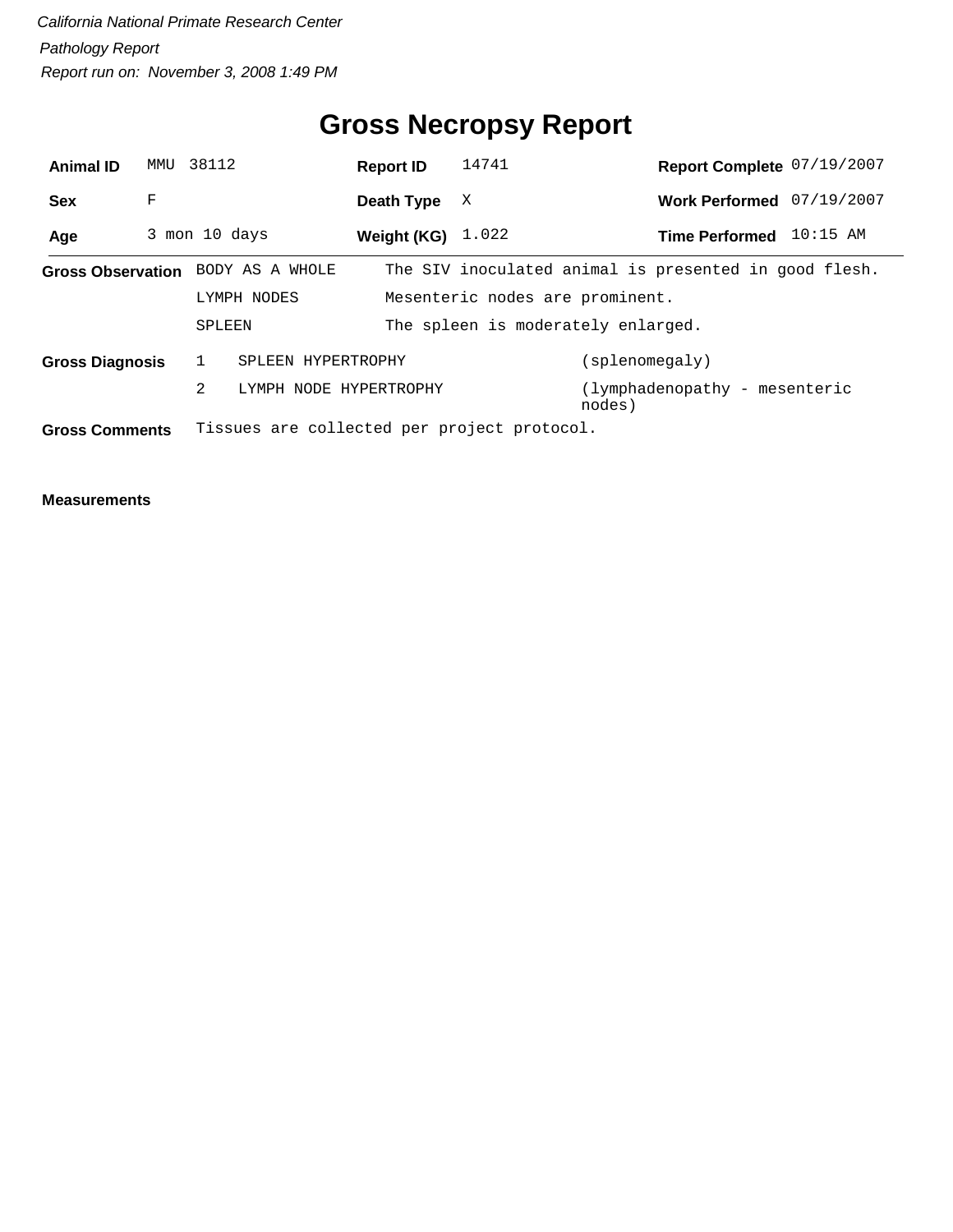## **Gross Necropsy Report**

| <b>Animal ID</b>       | MMU | 38115                             | <b>Report ID</b>         | 14641                                       | Report Complete 07/16/2007                            |
|------------------------|-----|-----------------------------------|--------------------------|---------------------------------------------|-------------------------------------------------------|
| <b>Sex</b>             | F   |                                   | Death Type               | X                                           | Work Performed 07/16/2007                             |
| Age                    |     | 3 mon 7 days                      | Weight (KG)              | .859                                        | $10:00$ AM<br><b>Time Performed</b>                   |
|                        |     | Gross Observation BODY AS A WHOLE |                          |                                             | The SIV inoculated animal is presented in good flesh. |
|                        |     | LYMPH NODES                       |                          |                                             | Lymph nodes are generally prominent to enlarged.      |
|                        |     | SPLEEN                            |                          |                                             | The spleen is mildly to moderately enlarged.          |
| <b>Gross Diagnosis</b> |     | $\mathbf{1}$                      | SPLEEN HYPERTROPHY       |                                             | (splenomegaly)                                        |
|                        |     | 2<br><b>HYPERTROPHY</b>           | LYMPH NODES, GENERALIZED |                                             | (lymphadenopathy)                                     |
| <b>Gross Comments</b>  |     |                                   |                          | Tissues are collected per project protocol. |                                                       |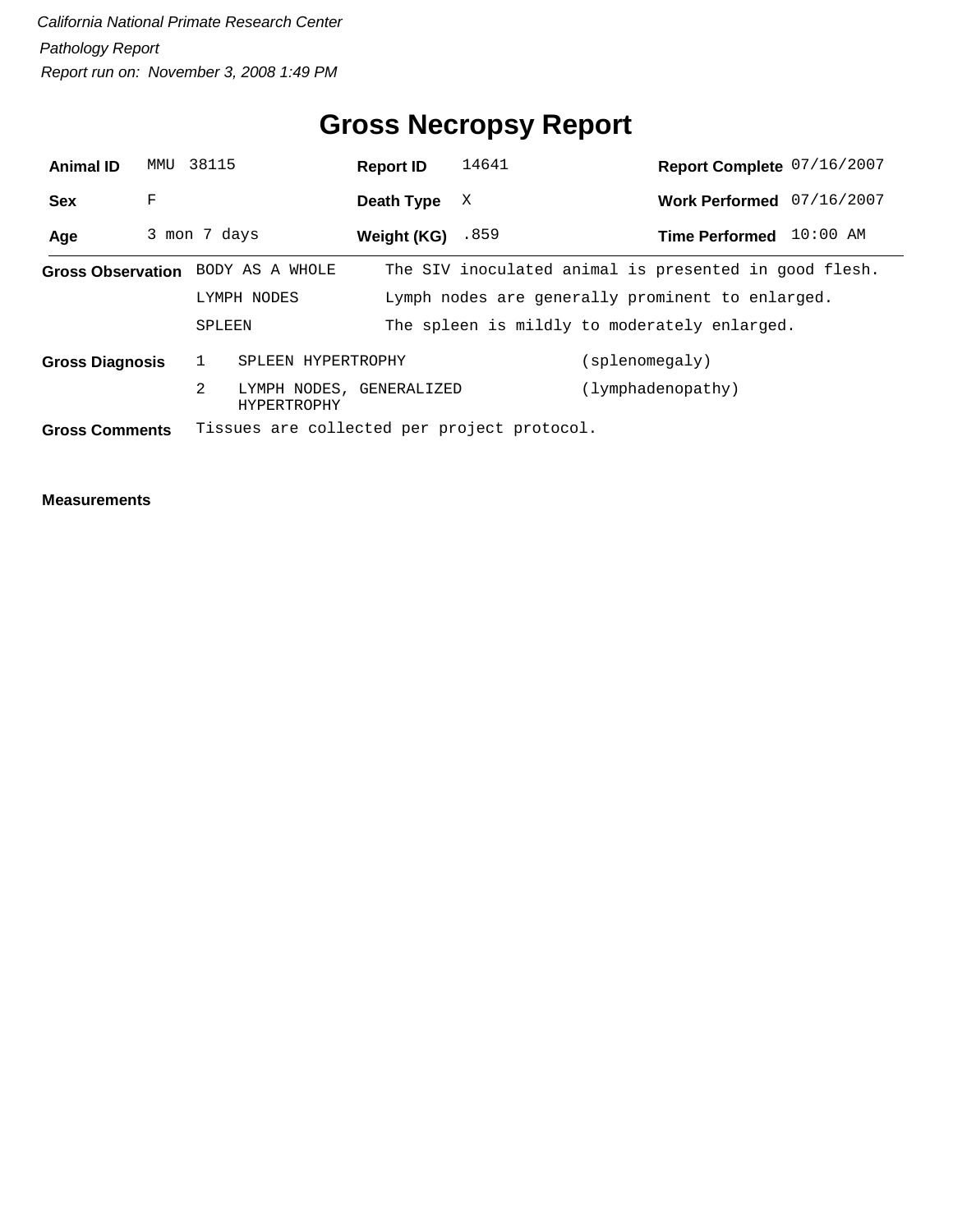## **Gross Necropsy Report**

| <b>Animal ID</b>       | MMU | 38122                                       | <b>Report ID</b>   | 14640                          | Report Complete 07/16/2007                                                                             |
|------------------------|-----|---------------------------------------------|--------------------|--------------------------------|--------------------------------------------------------------------------------------------------------|
| <b>Sex</b>             | F   |                                             | Death Type         | X                              | Work Performed 07/16/2007                                                                              |
| Age                    |     | 3 mon 7 days                                | Weight (KG) $.704$ |                                | 09:00 AM<br><b>Time Performed</b>                                                                      |
|                        |     | Gross Observation BODY AS A WHOLE           |                    |                                | The SIV inoculated animal is presented thin and<br>dehydrated with a stomach dilated with liquid food. |
|                        |     | SPLEEN                                      |                    | Tha spleen is mildly enlarged. |                                                                                                        |
|                        |     | THYMUS                                      |                    |                                | The thymus is small for an animal this age.                                                            |
| <b>Gross Diagnosis</b> |     | BODY AS A WHOLE INANITION<br>DEHYDRATION    |                    |                                |                                                                                                        |
|                        |     | 2<br>SPLEEN HYPERTROPHY                     |                    |                                | (splenomegaly)                                                                                         |
|                        |     | 3<br>THYMUS ATROPHY                         |                    |                                |                                                                                                        |
| <b>Gross Comments</b>  |     | Tissues are collected per project protocol. |                    |                                |                                                                                                        |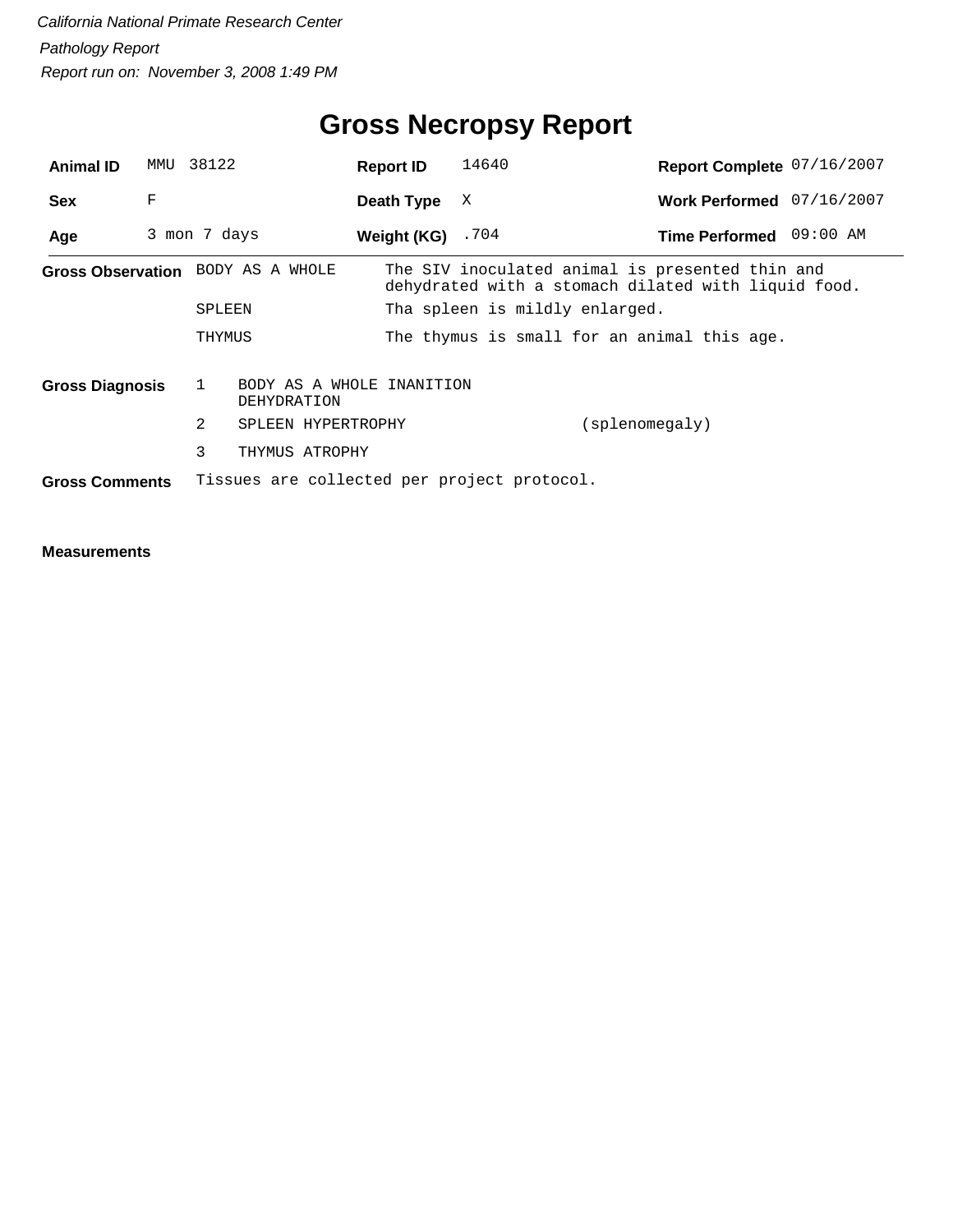## **Gross Necropsy Report**

| <b>Animal ID</b>         | MMU          | 38125                                       |                    | <b>Report ID</b> |  | 15140                                                                                                 | Report Complete 08/14/2007 |            |
|--------------------------|--------------|---------------------------------------------|--------------------|------------------|--|-------------------------------------------------------------------------------------------------------|----------------------------|------------|
| Sex                      | F            |                                             |                    | Death Type       |  | X                                                                                                     | <b>Work Performed</b>      | 08/14/2007 |
| Age                      | 4 mon 3 days |                                             |                    | Weight (KG)      |  | 1.039                                                                                                 | <b>Time Performed</b>      | $12:00$ AM |
| <b>Gross Observation</b> |              | SPLEEN                                      | BODY AS A WHOLE    |                  |  | The SIV inoculated animal is presented in good flesh.<br>The spleen is mildly to moderately enlarged. |                            |            |
| <b>Gross Diagnosis</b>   |              |                                             | SPLEEN HYPERTROPHY |                  |  |                                                                                                       | (splenomegaly)             |            |
| <b>Gross Comments</b>    |              | Tissues are collected per project protocol. |                    |                  |  |                                                                                                       |                            |            |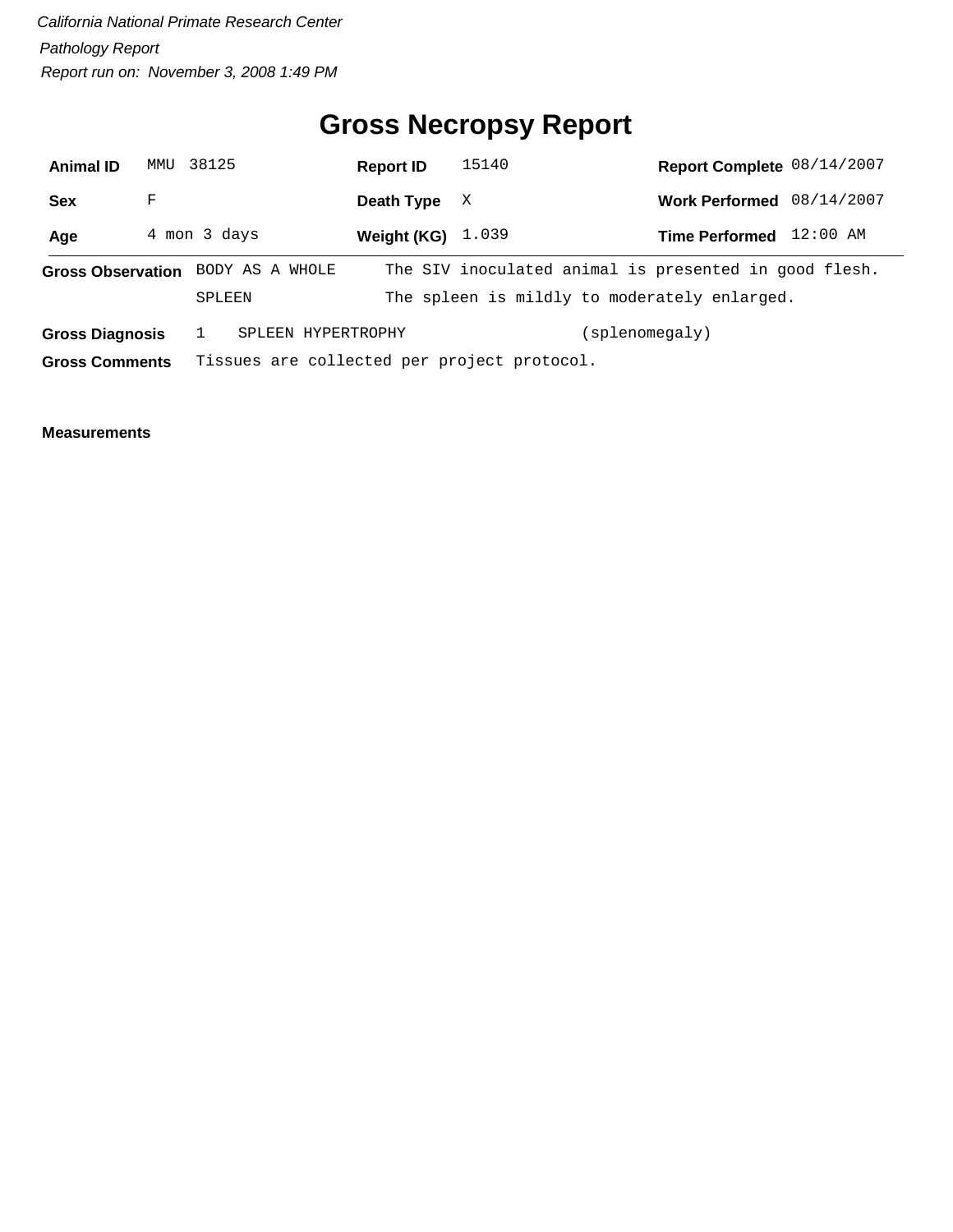## **Gross Necropsy Report**

| <b>Animal ID</b>         | MMU | 38128           | <b>Report ID</b>                            | 14920                                      | Report Complete 07/26/2007                                       |          |
|--------------------------|-----|-----------------|---------------------------------------------|--------------------------------------------|------------------------------------------------------------------|----------|
| <b>Sex</b>               | M   |                 | Death Type                                  | X                                          | Work Performed 07/26/2007                                        |          |
| Age                      |     | 3 mon 15 days   | Weight (KG) $1.15$                          |                                            | <b>Time Performed</b>                                            | 09:00 AM |
| <b>Gross Observation</b> |     | BODY AS A WHOLE |                                             |                                            | The SIV inoculated animal is presented in good flesh.            |          |
|                          |     | LYMPH NODES     |                                             | retropharyngeal lymph nodes are prominent. | Submandibular and submental, and to a lesser extent,             |          |
| <b>Gross Diagnosis</b>   |     |                 | LYMPH NODE HYPERTROPHY                      |                                            | (lymphadenopathy - submandibular,<br>submental, retropharyngeal) |          |
| <b>Gross Comments</b>    |     |                 | Tissues are collected per project protocol. |                                            |                                                                  |          |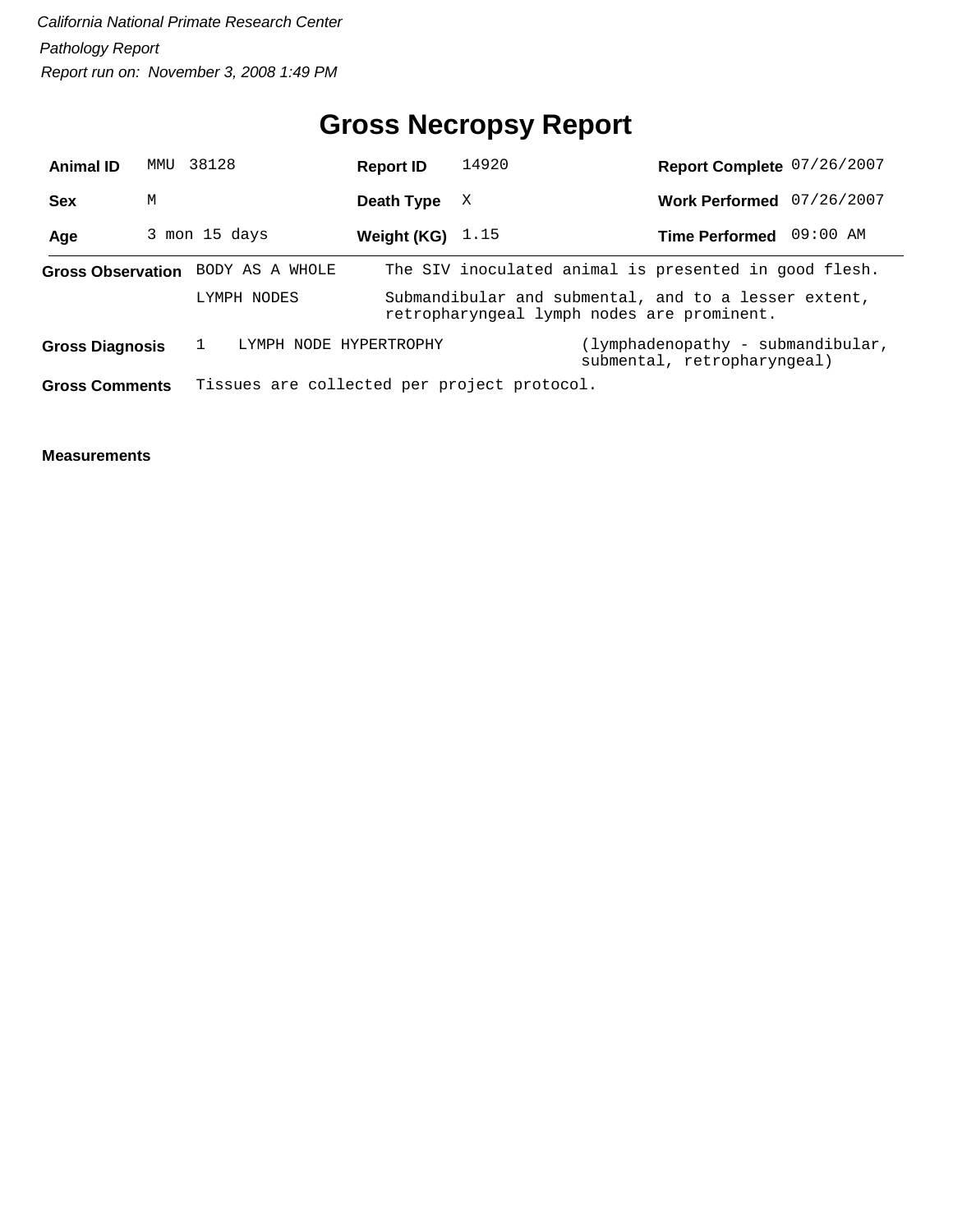## **Gross Necropsy Report**

| <b>Animal ID</b>       | MMU | 38129         |                                                | <b>Report ID</b> |                                                  | 15460                      |                | Report Complete 08/23/2007                            |  |
|------------------------|-----|---------------|------------------------------------------------|------------------|--------------------------------------------------|----------------------------|----------------|-------------------------------------------------------|--|
| <b>Sex</b>             | F   |               |                                                | Death Type       |                                                  | X                          |                | Work Performed 08/23/2007                             |  |
| Age                    |     | 4 mon 12 days |                                                |                  |                                                  | <b>Weight (KG)</b> $1.275$ |                | Time Performed 09:00 AM                               |  |
|                        |     |               | Gross Observation BODY AS A WHOLE              |                  |                                                  |                            |                | The SIV inoculated animal is presented in good flesh. |  |
|                        |     | LYMPH NODES   |                                                |                  | Lymph nodes are generally prominent to enlarged. |                            |                |                                                       |  |
|                        |     | SPLEEN        |                                                |                  | The spleen is moderately enlarged.               |                            |                |                                                       |  |
| <b>Gross Diagnosis</b> |     |               | SPLEEN HYPERTROPHY                             |                  |                                                  |                            | (splenomegaly) |                                                       |  |
|                        |     | 2             | LYMPH NODES, GENERALIZED<br><b>HYPERTROPHY</b> |                  |                                                  |                            |                | (lymphadenopathy - generalized)                       |  |
| <b>Gross Comments</b>  |     |               | Tissues are collected per project protocol.    |                  |                                                  |                            |                |                                                       |  |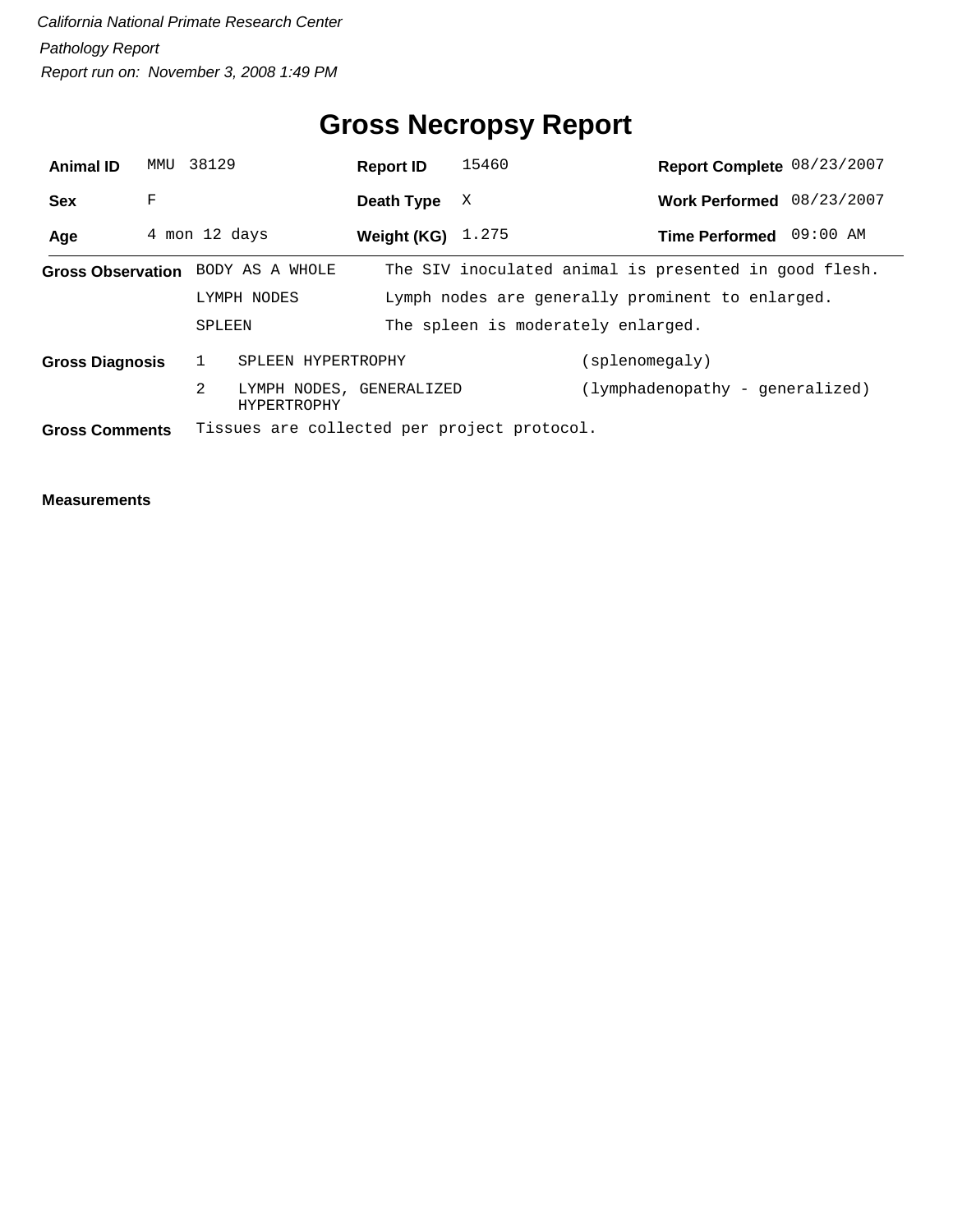## **Gross Necropsy Report**

| <b>Animal ID</b>       | MMU           | 38130       |                                         | <b>Report ID</b>                                 | 15480                                       |                                                       | Report Complete 08/23/2007 |
|------------------------|---------------|-------------|-----------------------------------------|--------------------------------------------------|---------------------------------------------|-------------------------------------------------------|----------------------------|
| <b>Sex</b>             | F             |             |                                         | Death Type                                       | X                                           |                                                       | Work Performed 08/23/2007  |
| Age                    | 4 mon 12 days |             |                                         | Weight (KG) $1.2$                                |                                             |                                                       | Time Performed 10:00 AM    |
|                        |               |             | Gross Observation BODY AS A WHOLE       |                                                  |                                             | The SIV inoculated animal is presented in good flesh. |                            |
|                        |               | LYMPH NODES |                                         | Lymph nodes are generally prominent to enlarged. |                                             |                                                       |                            |
|                        |               | SPLEEN      |                                         | The spleen is moderately enlarged.               |                                             |                                                       |                            |
| <b>Gross Diagnosis</b> |               |             | LYMPH NODES, GENERALIZED<br>HYPERTROPHY |                                                  |                                             | (lymphadenopathy - generalized)                       |                            |
|                        |               | 2           | SPLEEN HYPERTROPHY                      |                                                  |                                             | (splenomegaly)                                        |                            |
| <b>Gross Comments</b>  |               |             |                                         |                                                  | Tissues are collected per project protocol. |                                                       |                            |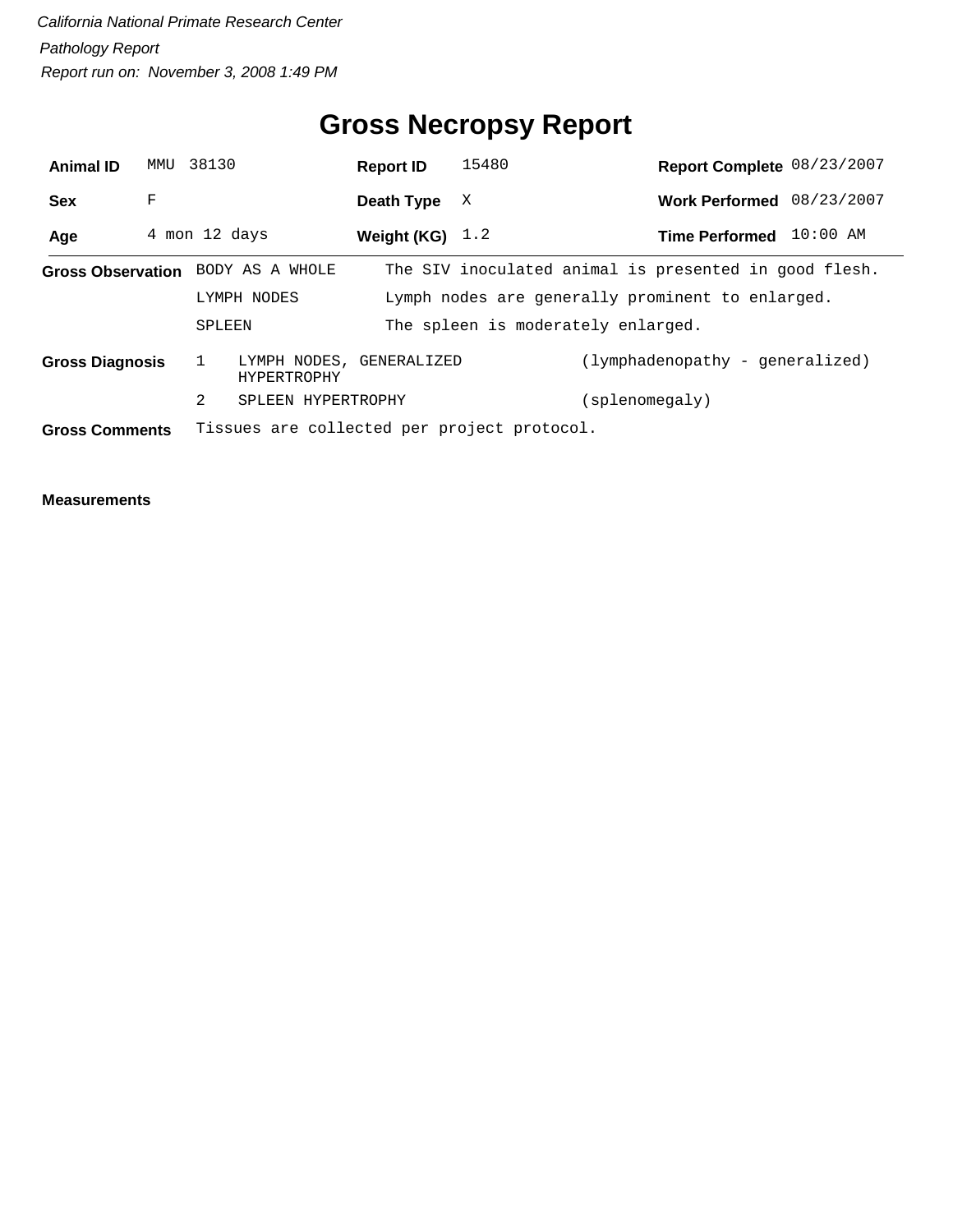| <b>Animal ID</b>       | MMU | 38140                                                                       | <b>Report ID</b> | 18002                                                                                                                                                              | Report Complete 01/11/2008                                                                                                                             |  |  |  |
|------------------------|-----|-----------------------------------------------------------------------------|------------------|--------------------------------------------------------------------------------------------------------------------------------------------------------------------|--------------------------------------------------------------------------------------------------------------------------------------------------------|--|--|--|
| <b>Sex</b>             | F   |                                                                             | Death Type       | К                                                                                                                                                                  | Work Performed $01/11/2008$                                                                                                                            |  |  |  |
| Age                    |     | 9 mon 0 days                                                                | Weight (KG)      | .94                                                                                                                                                                | Time Performed 04:30 PM                                                                                                                                |  |  |  |
|                        |     | Gross Observation BODY AS A WHOLE                                           |                  | The animal is presented markedly thin and severely<br>dehydrated.                                                                                                  |                                                                                                                                                        |  |  |  |
|                        |     | GASTROINTESTINAL<br><b>TRACT</b>                                            |                  | The mucosa of small and large intestines is variably<br>thickened and erythematous, and colon contents are<br>liquid; Trichuris spp. parasites are noted in cecum. |                                                                                                                                                        |  |  |  |
|                        |     | LUNG                                                                        |                  | The lungs fail to collapse upon opening the chest and<br>are heavy, wet, and variegated various shades of red.                                                     |                                                                                                                                                        |  |  |  |
|                        |     | LYMPH NODES                                                                 |                  | prominent to enlarged.                                                                                                                                             | Nodes associated with small and large intestines are                                                                                                   |  |  |  |
|                        |     | THYMUS                                                                      |                  | for an animal this age.                                                                                                                                            | The thymus is virtually non-detectable, i.e. very small                                                                                                |  |  |  |
| <b>Gross Diagnosis</b> |     | GASTROINTESTINAL TRACT INFLAMMATION<br>$\mathbf{1}$<br><b>ENTEROCOLITIS</b> |                  |                                                                                                                                                                    |                                                                                                                                                        |  |  |  |
|                        |     | 2<br>LYMPH NODE HYPERTROPHY                                                 |                  |                                                                                                                                                                    | (lymphadenopathy - mesenteric,<br>paracolic)                                                                                                           |  |  |  |
|                        |     | 3<br>LUNGS (BOTH) EDEMA PNEUMONIA, NOS                                      |                  |                                                                                                                                                                    | (probable aspiration pneumonia)                                                                                                                        |  |  |  |
|                        |     | 4<br>CECUM TRICHURIASIS                                                     |                  |                                                                                                                                                                    |                                                                                                                                                        |  |  |  |
|                        |     | 5<br>THYMUS ATROPHY                                                         |                  |                                                                                                                                                                    |                                                                                                                                                        |  |  |  |
| <b>Gross Comments</b>  |     | this time.                                                                  |                  |                                                                                                                                                                    | Colon and ileum are swabbed for bacterial culture, and a truncated set of<br>tissues is saved in formalin, but no histopathology is to be performed at |  |  |  |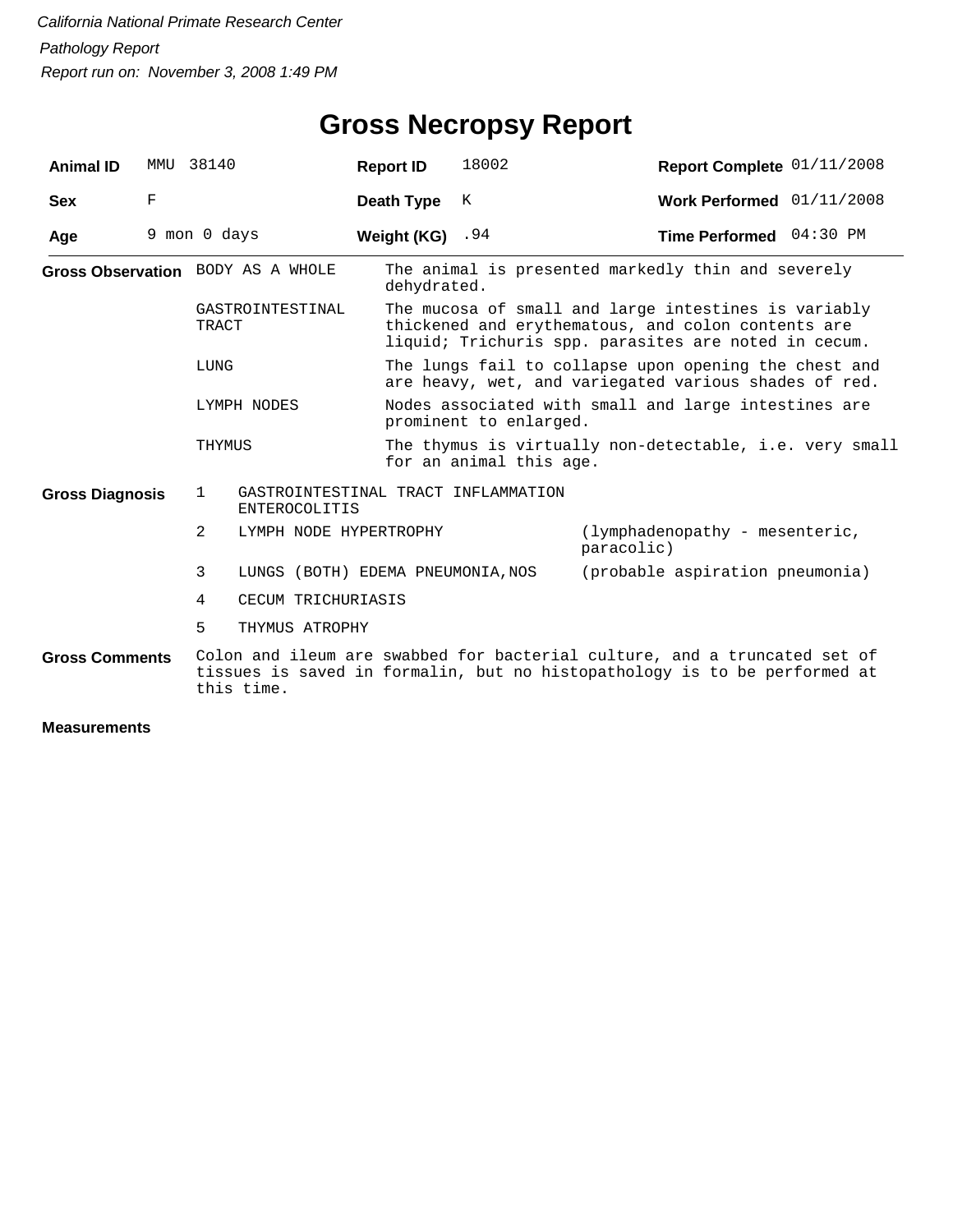## **Gross Necropsy Report**

| <b>Animal ID</b>       | MMU | 38141         |                                                | <b>Report ID</b>   |                                    | 14780                                                 |                | Report Complete 07/23/2007 |          |
|------------------------|-----|---------------|------------------------------------------------|--------------------|------------------------------------|-------------------------------------------------------|----------------|----------------------------|----------|
| <b>Sex</b>             | F   |               |                                                | Death Type         |                                    | X                                                     |                | Work Performed 07/23/2007  |          |
| Age                    |     | 3 mon 11 days |                                                | Weight (KG) $1.21$ |                                    |                                                       |                | <b>Time Performed</b>      | 09:00 AM |
|                        |     |               | Gross Observation BODY AS A WHOLE              |                    |                                    | The SIV inoculated animal is presented in good flesh. |                |                            |          |
|                        |     | LYMPH NODES   |                                                |                    |                                    | Lymph nodes are generally prominent to enlarged.      |                |                            |          |
|                        |     |               | SPLEEN                                         |                    | The spleen is moderately enlarged. |                                                       |                |                            |          |
| <b>Gross Diagnosis</b> |     |               | SPLEEN HYPERTROPHY                             |                    |                                    |                                                       | (splenomegaly) |                            |          |
|                        |     | 2             | LYMPH NODES, GENERALIZED<br><b>HYPERTROPHY</b> |                    |                                    |                                                       |                | (lymphadenopathy)          |          |
| <b>Gross Comments</b>  |     |               |                                                |                    |                                    | Tissues are collected per project protocol.           |                |                            |          |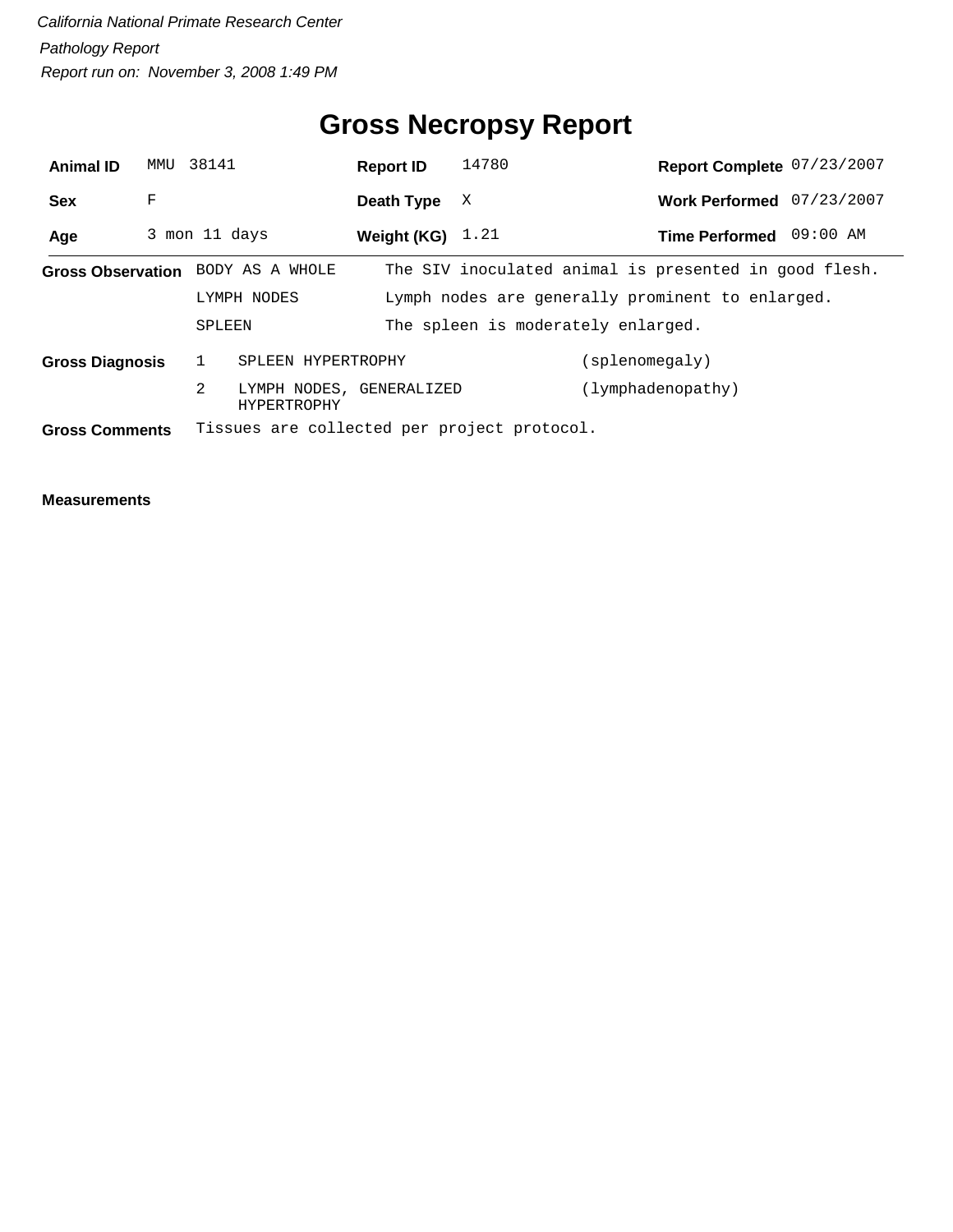## **Gross Necropsy Report**

| <b>Animal ID</b>                  | MMU | 38142         |                                                | <b>Report ID</b>    | 14781                                                                                    |                                                       | Report Complete 07/23/2007 |  |  |
|-----------------------------------|-----|---------------|------------------------------------------------|---------------------|------------------------------------------------------------------------------------------|-------------------------------------------------------|----------------------------|--|--|
| <b>Sex</b>                        | M   |               |                                                | Death Type          | X                                                                                        |                                                       | Work Performed 07/23/2007  |  |  |
| Age                               |     | 3 mon 12 days |                                                | Weight (KG) $1.124$ |                                                                                          | <b>Time Performed</b>                                 | $10:00$ AM                 |  |  |
| Gross Observation BODY AS A WHOLE |     |               |                                                |                     |                                                                                          | The SIV inoculated animal is presented in good flesh. |                            |  |  |
|                                   |     |               | LYMPH NODES                                    |                     | Lymph nodes are generally within normal limits to<br>prominent to occasionally enlarged. |                                                       |                            |  |  |
|                                   |     | SPLEEN        |                                                |                     | The spleen is mildly enlarged.                                                           |                                                       |                            |  |  |
| <b>Gross Diagnosis</b>            |     | $\mathbf{1}$  | SPLEEN HYPERTROPHY                             |                     |                                                                                          | (splenomegaly, mild)                                  |                            |  |  |
|                                   |     | 2             | LYMPH NODES, GENERALIZED<br><b>HYPERTROPHY</b> |                     |                                                                                          | (lymphadenopathy, mild)                               |                            |  |  |
| <b>Gross Comments</b>             |     |               |                                                |                     | Tissues are collected per project protocol.                                              |                                                       |                            |  |  |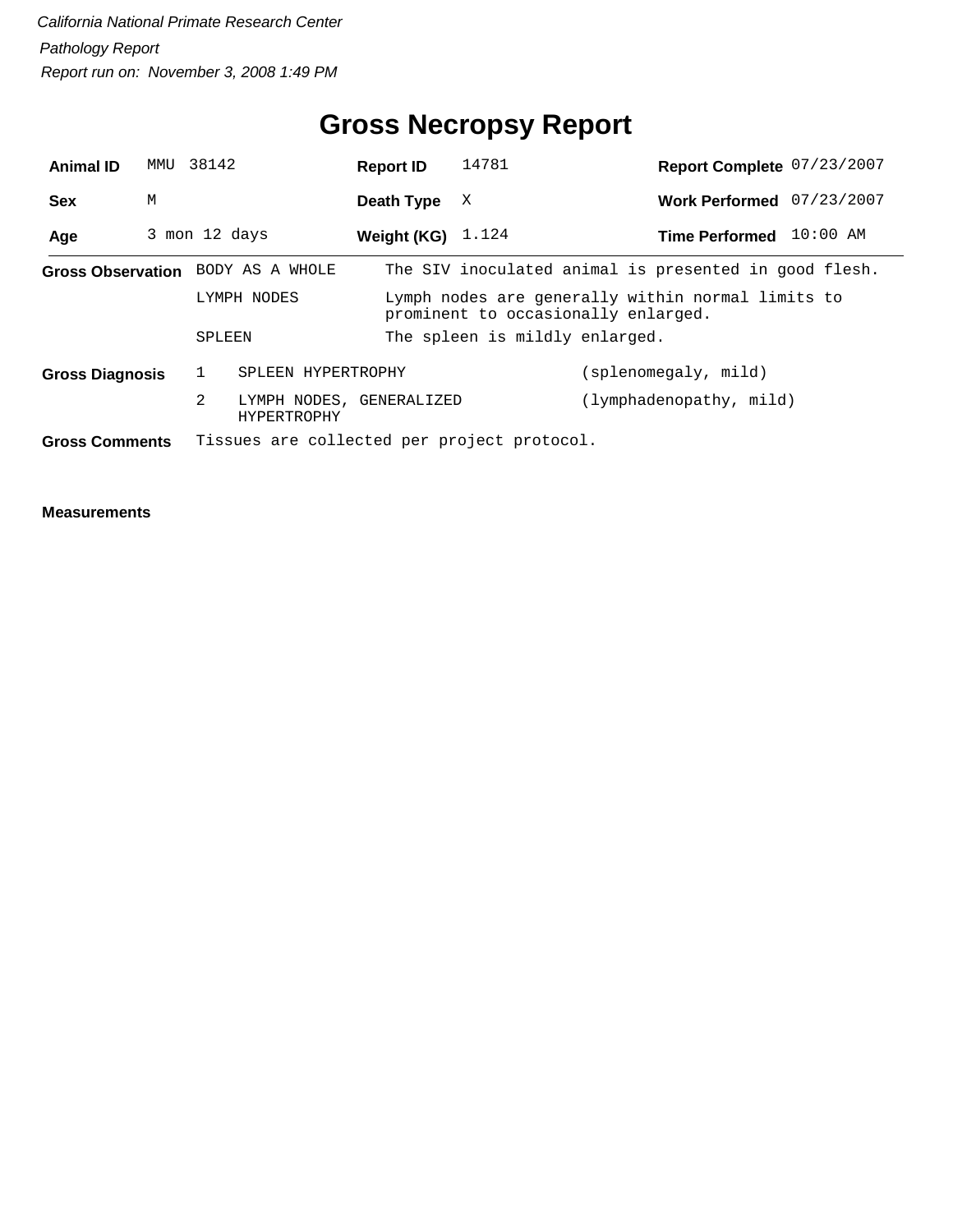# **Final Necropsy Report**

| <b>Animal ID</b>         | MMU 38144 |                |                                                      | <b>Report ID</b>   | 18641                                                                                                                                                                                                                                                                                                                                                                                  | <b>Report Complete</b>              |  |  |  |  |
|--------------------------|-----------|----------------|------------------------------------------------------|--------------------|----------------------------------------------------------------------------------------------------------------------------------------------------------------------------------------------------------------------------------------------------------------------------------------------------------------------------------------------------------------------------------------|-------------------------------------|--|--|--|--|
| <b>Sex</b>               | F         |                |                                                      | Death Type         | К                                                                                                                                                                                                                                                                                                                                                                                      | Work Performed 02/21/2008           |  |  |  |  |
| Age                      |           |                | 10 mon 10 days                                       | Weight (KG) $1.14$ |                                                                                                                                                                                                                                                                                                                                                                                        | Time Performed 09:30 AM             |  |  |  |  |
|                          |           |                | Gross Observation BODY AS A WHOLE                    |                    | The animal is presented thin and dehydrated.                                                                                                                                                                                                                                                                                                                                           |                                     |  |  |  |  |
|                          |           | <b>COLON</b>   |                                                      |                    | The colonic mucosa is diffusely thickened with scattered<br>foci of erythema.                                                                                                                                                                                                                                                                                                          |                                     |  |  |  |  |
|                          |           |                | LYMPH NODES                                          |                    | Paracolic nodes are prominent to enlarged.                                                                                                                                                                                                                                                                                                                                             |                                     |  |  |  |  |
|                          |           | THYMUS         |                                                      |                    | The thymus is very small for an animal this age.                                                                                                                                                                                                                                                                                                                                       |                                     |  |  |  |  |
| <b>Gross Diagnosis</b>   |           | 1              | BODY AS A WHOLE INANITION<br>DEHYDRATION             |                    |                                                                                                                                                                                                                                                                                                                                                                                        |                                     |  |  |  |  |
|                          |           | 2              | COLON INFLAMMATION, DIFFUSE COLITIS                  |                    |                                                                                                                                                                                                                                                                                                                                                                                        |                                     |  |  |  |  |
|                          |           | 3              | LYMPH NODE HYPERTROPHY                               |                    |                                                                                                                                                                                                                                                                                                                                                                                        | (lymphadenopathy - paracolic nodes) |  |  |  |  |
|                          |           | 4              | THYMUS ATROPHY                                       |                    |                                                                                                                                                                                                                                                                                                                                                                                        |                                     |  |  |  |  |
| <b>Gross Comments</b>    |           |                |                                                      |                    | Several tissues are collected to fulfill biospecimen requests (ovaries,<br>oviducts, abdominal aorta, long bones for marrow, lungs, trachea, eyes), and<br>a truncated sit is saved in formalin. The colon is swabbed for bacterial<br>culture, but no histopathology is to be performed at this time.                                                                                 |                                     |  |  |  |  |
| Final Observations CECUM |           |                |                                                      |                    | typhlitis, subacute, diffuse, moderate to severe, with<br>scattered crypt abscesses, crypt hyperplasia, prominent<br>surface "tufting" with occasional erosion/ulceration,<br>and numerous bacterial, as well as trichomonas organisms<br>- inflammation is mixed with a prominent component of<br>neutrophils. slide 3                                                                |                                     |  |  |  |  |
|                          |           | COLON          |                                                      |                    | colitis, subacute, diffuse, moderate to severe, with<br>prominent surface epithelial "tufting" and occasional<br>erosion/ulceration, a significant neutrophilic component<br>in the mixed inflammation (including scattered "crypt<br>abscesses" and epithelial exocytosis of neutrophils),<br>crypt hyperplasia, numerous (mixed) bacteria, and plenty<br>of trichomonads.<br>slide 4 |                                     |  |  |  |  |
|                          |           |                | <b>DUODENUM</b>                                      | NSL.               | slide 2                                                                                                                                                                                                                                                                                                                                                                                |                                     |  |  |  |  |
|                          |           | ILEUM          |                                                      | slide 3            | hyperplasia, lymphoid, multifocal, mild to moderate.                                                                                                                                                                                                                                                                                                                                   |                                     |  |  |  |  |
|                          |           | JEJUNUM        |                                                      | NSL. slide 2       |                                                                                                                                                                                                                                                                                                                                                                                        |                                     |  |  |  |  |
|                          |           | LIVER          |                                                      |                    | hepatitis, subacute, multifocal (predominantly<br>portal/peripiliary), very mild. slide 4                                                                                                                                                                                                                                                                                              |                                     |  |  |  |  |
|                          |           |                | PANCREAS                                             | NSL.               | slide 2                                                                                                                                                                                                                                                                                                                                                                                |                                     |  |  |  |  |
|                          |           | STOMACH        |                                                      |                    | gastritis, subacute, diffusely superficial, mild, with<br>scattered follicular lymphocytic hyperplasia at the<br>junction of mucosa and submucosa. slide 1                                                                                                                                                                                                                             |                                     |  |  |  |  |
| <b>Final Diagnosis</b>   |           | 1              | COLON AND CECUM, CS INFLAMMATION,<br>DIFFUSE COLITIS |                    | (typhlocolitis)                                                                                                                                                                                                                                                                                                                                                                        |                                     |  |  |  |  |
|                          |           | $\overline{2}$ | COLON AND CECUM, CS TRICHOMONIASIS                   |                    |                                                                                                                                                                                                                                                                                                                                                                                        |                                     |  |  |  |  |
|                          |           | 3              | STOMACH INFLAMMATION GASTRITIS, NOS                  |                    |                                                                                                                                                                                                                                                                                                                                                                                        |                                     |  |  |  |  |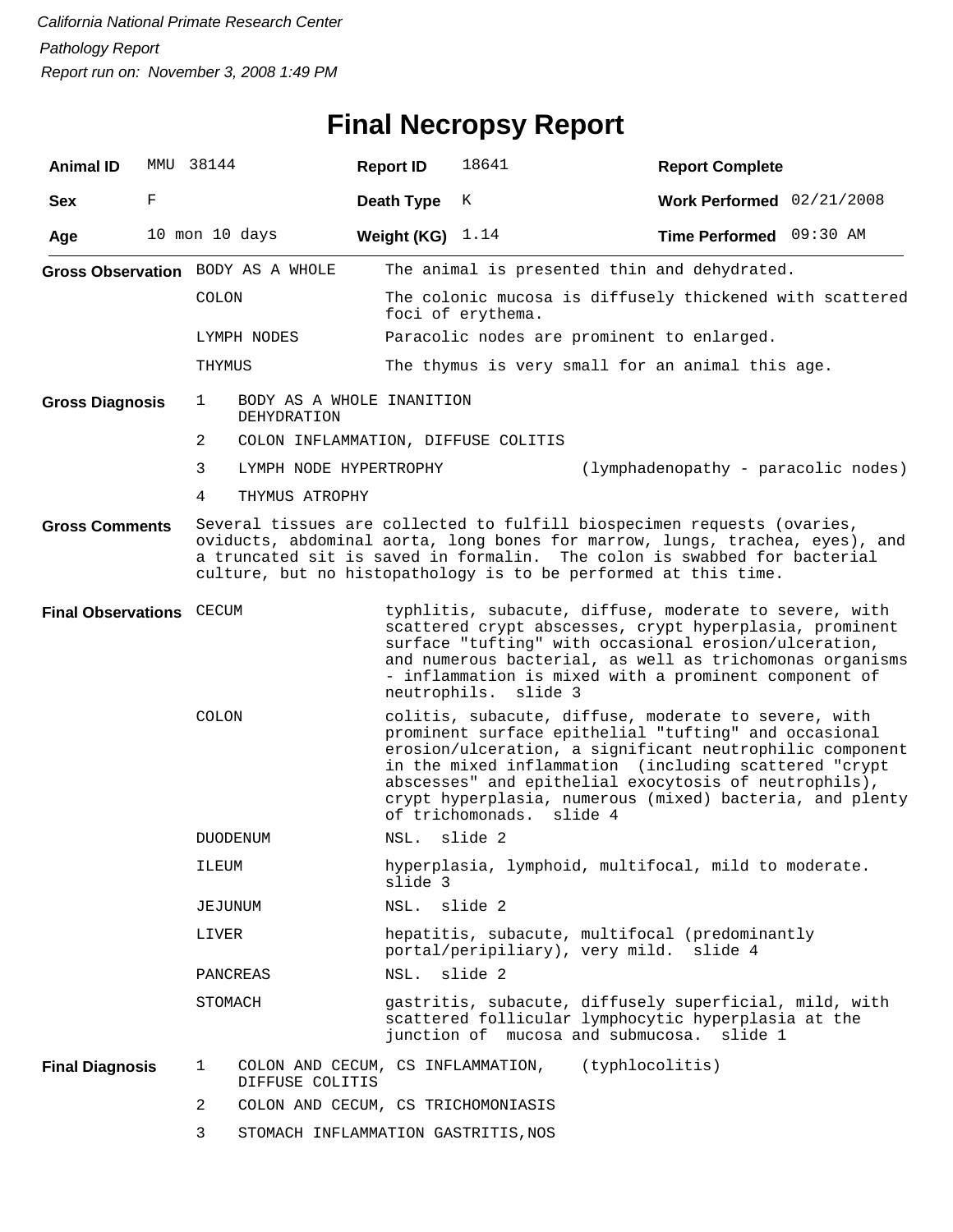#### 4 LIVER INFLAMMATION HEPATITIS,NOS (mild)

The prominent lesion in this animal is the typhlocolitis which is diffuse and moderate to severe with numerous bacteria and a prominent population of trichomonas organisms. While trichomonds are not generally considered pathogenic in these animals, large numbers suggest a significantly compromised (immunocompromised?) animal. **Final Comments**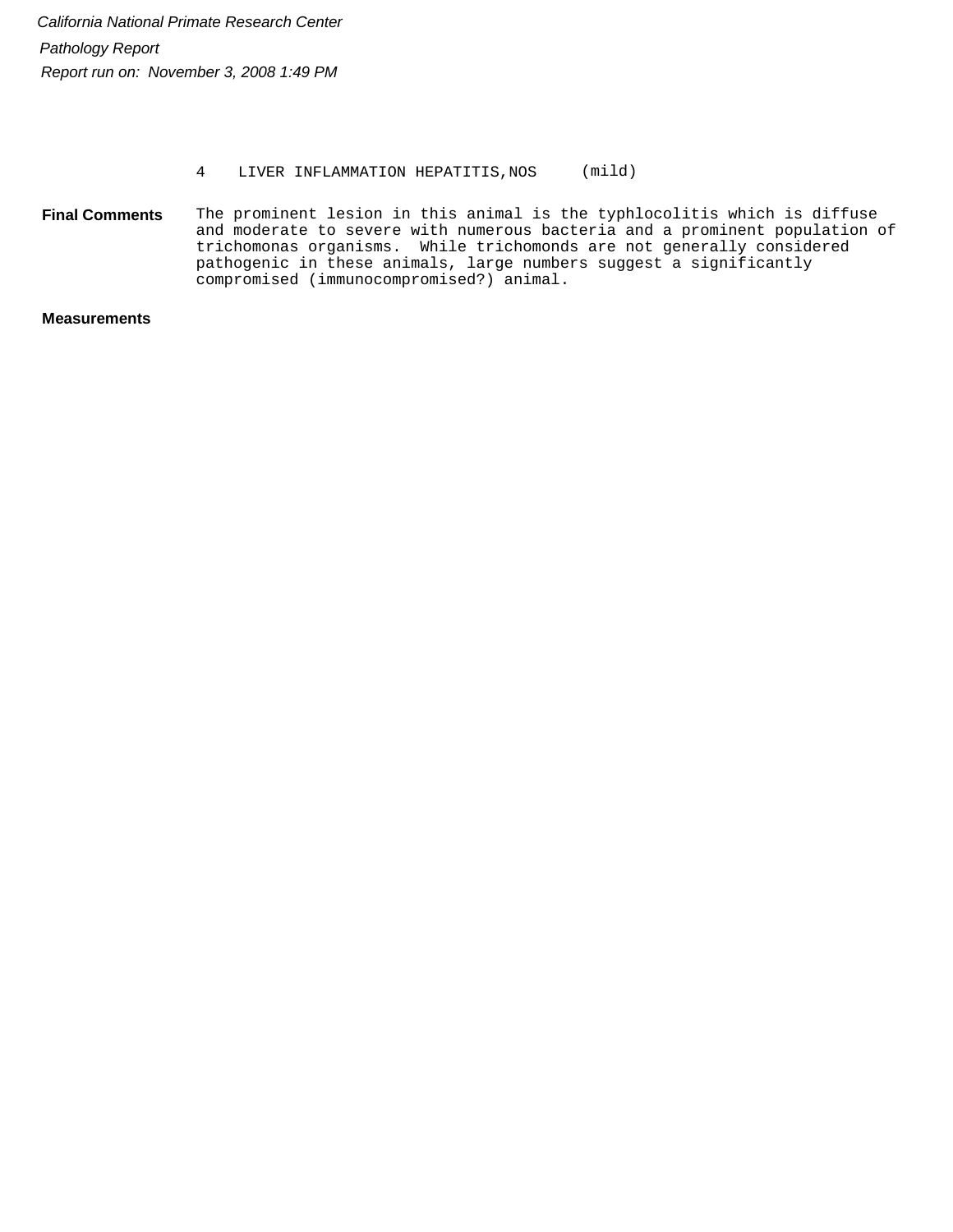| <b>Animal ID</b>       | MMU | 38152                                                                 |                                                             | <b>Report ID</b>   | 16882                                                                                                             | Report Complete 11/14/2007                                                                                                                                                                                                |  |  |  |
|------------------------|-----|-----------------------------------------------------------------------|-------------------------------------------------------------|--------------------|-------------------------------------------------------------------------------------------------------------------|---------------------------------------------------------------------------------------------------------------------------------------------------------------------------------------------------------------------------|--|--|--|
| <b>Sex</b>             | F   |                                                                       |                                                             | Death Type         | К                                                                                                                 | Work Performed 11/14/2007                                                                                                                                                                                                 |  |  |  |
| Age                    |     | 7 mon 2 days                                                          |                                                             | Weight (KG) $1.07$ |                                                                                                                   | Time Performed 10:30 AM                                                                                                                                                                                                   |  |  |  |
|                        |     | Gross Observation BODY AS A WHOLE<br>GASTROINTESTINAL<br><b>TRACT</b> |                                                             |                    | mildly distended abdomen.                                                                                         | The animal is presented thin and dehydrated with a                                                                                                                                                                        |  |  |  |
|                        |     |                                                                       |                                                             |                    |                                                                                                                   | The mucosa of small, and to a lesser extent large,<br>intestine is thickened, and contents are soft to liquid.                                                                                                            |  |  |  |
|                        |     | LYMPH NODES                                                           |                                                             |                    | Nodes associated with the gastrointestinal tract,<br>particularly mesenteric nodes, are prominent to<br>enlarged. |                                                                                                                                                                                                                           |  |  |  |
|                        |     | THYMUS                                                                |                                                             | age.               |                                                                                                                   | The thymus, though present, is small for an animal this                                                                                                                                                                   |  |  |  |
| <b>Gross Diagnosis</b> |     | 1                                                                     | BODY AS A WHOLE INANITION<br>DEHYDRATION                    |                    |                                                                                                                   |                                                                                                                                                                                                                           |  |  |  |
|                        |     | 2                                                                     | GASTROINTESTINAL TRACT INFLAMMATION<br><b>ENTEROCOLITIS</b> |                    |                                                                                                                   |                                                                                                                                                                                                                           |  |  |  |
|                        |     | 3                                                                     | LYMPH NODE HYPERTROPHY                                      |                    |                                                                                                                   | (lymphadenopathy - mesenteric and<br>paracolic)                                                                                                                                                                           |  |  |  |
|                        |     | 4                                                                     | THYMUS ATROPHY                                              |                    |                                                                                                                   |                                                                                                                                                                                                                           |  |  |  |
| <b>Gross Comments</b>  |     |                                                                       | (gastric pH=1.0).                                           |                    |                                                                                                                   | Numerous tissues are collected to fulfill biospecimen requests (lung<br>trachea, heart, eyes, parotid salivary gland, spleen, axillary and<br>mesenteric lymph nodes, kidneys, bone marrow); stomach is saved in formalin |  |  |  |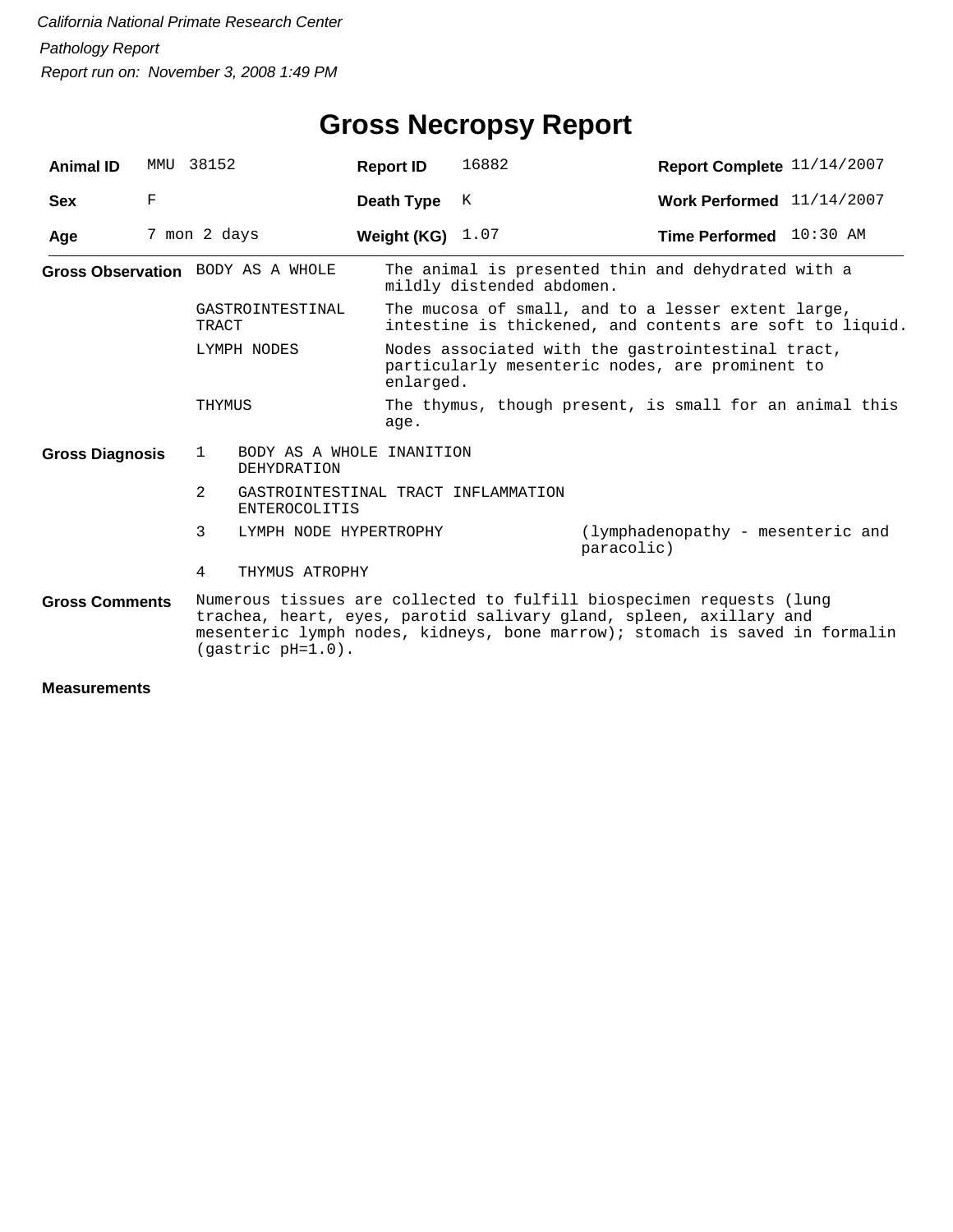## **Gross Necropsy Report**

| <b>Animal ID</b>       | MMU | 38158                                                    | <b>Report ID</b>   | 14362                                            | Report Complete 06/27/2007                                                 |
|------------------------|-----|----------------------------------------------------------|--------------------|--------------------------------------------------|----------------------------------------------------------------------------|
| <b>Sex</b>             | M   |                                                          | Death Type         | D                                                | 06/27/2007<br><b>Work Performed</b>                                        |
| Age                    |     | 2 mon 14 days                                            | Weight $(KG)$ . 58 |                                                  | $11:50$ AM<br><b>Time Performed</b>                                        |
|                        |     | Gross Observation BODY AS A WHOLE                        |                    | dehydrated and in a state of advanced autolysis. | The animal is presented markedly thin and severely                         |
|                        |     | THYMUS                                                   |                    | The thymus is small for an animal this age.      |                                                                            |
| <b>Gross Diagnosis</b> |     | BODY AS A WHOLE INANITION<br>$\mathbf{1}$<br>DEHYDRATION |                    |                                                  |                                                                            |
|                        |     | 2<br>BODY AS A WHOLE AUTOLYSIS                           |                    |                                                  |                                                                            |
|                        |     | 3<br>THYMUS ATROPHY                                      |                    |                                                  |                                                                            |
| <b>Gross Comments</b>  |     |                                                          |                    |                                                  | The peritoneum is swabbed for bacterial culture, but no tissues are saved. |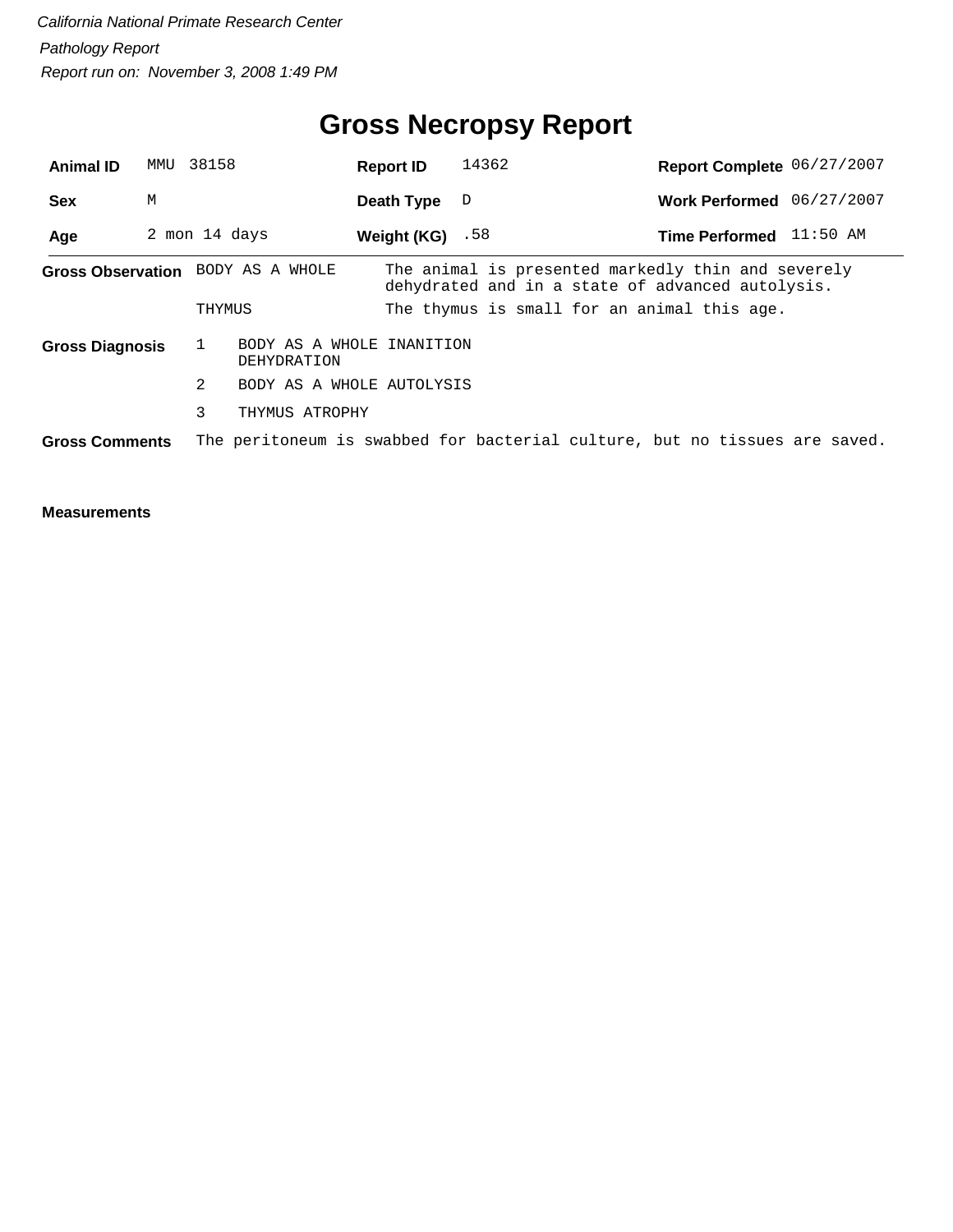## **Gross Necropsy Report**

| <b>Animal ID</b>               |   | MMU 38190                           | <b>Report ID</b>                                                                                                                                                                                                                                                    | 16421                                                                                                                                                                  | Report Complete 10/22/2007 |  |  |  |
|--------------------------------|---|-------------------------------------|---------------------------------------------------------------------------------------------------------------------------------------------------------------------------------------------------------------------------------------------------------------------|------------------------------------------------------------------------------------------------------------------------------------------------------------------------|----------------------------|--|--|--|
| <b>Sex</b>                     | F |                                     | Death Type                                                                                                                                                                                                                                                          | K                                                                                                                                                                      | Work Performed 10/22/2007  |  |  |  |
| Age                            |   | 6 mon 6 days                        | Weight (KG) $1.08$                                                                                                                                                                                                                                                  |                                                                                                                                                                        | Time Performed 11:30 AM    |  |  |  |
| <b>Gross Observation COLON</b> |   |                                     |                                                                                                                                                                                                                                                                     | Diffusely the wall of the large intestine is moderately<br>thickened. A moderate amount of thick liquid green<br>contents is present in the cecum and large intestine. |                            |  |  |  |
|                                |   | SKIN                                |                                                                                                                                                                                                                                                                     | Light brown moist fecal material present on skin of<br>perianal region and ventral tail.                                                                               |                            |  |  |  |
|                                |   | THYMUS                              | The thymus is mildly reduced from expected size in the<br>anterior mediastinum.                                                                                                                                                                                     |                                                                                                                                                                        |                            |  |  |  |
| <b>Gross Diagnosis</b>         |   | $\mathbf{1}$<br>DIFFUSE LOOSE STOOL | COLON AND CECUM, CS INFLAMMATION,                                                                                                                                                                                                                                   |                                                                                                                                                                        |                            |  |  |  |
|                                |   | $\mathcal{L}$<br>THYMUS INVOLUTION  |                                                                                                                                                                                                                                                                     | mild                                                                                                                                                                   |                            |  |  |  |
| <b>Gross Comments</b>          |   |                                     | A thickened wall of the large intestine is consistent with clinical<br>diagnosis of colitis. The small and large intestine were swabbed for<br>bacterial culture. The results of microbiology and histopathology will be<br>presented in the final necropsy report. |                                                                                                                                                                        |                            |  |  |  |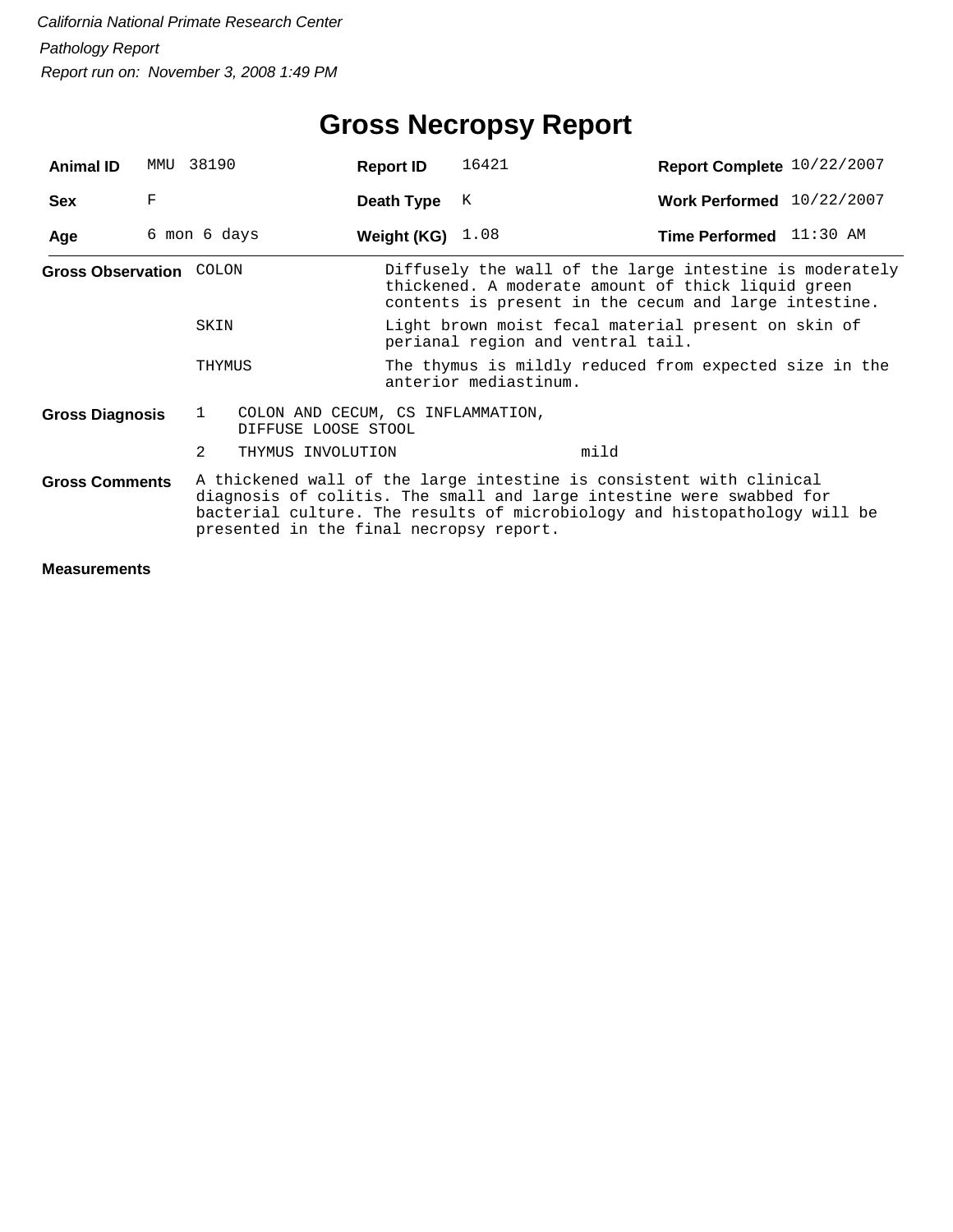## **Gross Necropsy Report**

| <b>Animal ID</b>                                                    | MMU | 38205                             | <b>Report ID</b> | 14363                                                                 | Report Complete 07/11/2007 |            |
|---------------------------------------------------------------------|-----|-----------------------------------|------------------|-----------------------------------------------------------------------|----------------------------|------------|
| Sex                                                                 | М   |                                   | Death Type       | K                                                                     | Work Performed 06/27/2007  |            |
| Age                                                                 |     | 2 mon 8 days                      | Weight (KG) $.9$ |                                                                       | <b>Time Performed</b>      | $07:00$ AM |
|                                                                     |     | Gross Observation BODY AS A WHOLE |                  | The animal is presented in good flesh.                                |                            |            |
| BODY AS A WHOLE NO REMARKABLE<br><b>Gross Diagnosis</b><br>FINDINGS |     |                                   |                  |                                                                       |                            |            |
| <b>Gross Comments</b>                                               |     | histopathology.                   |                  | Tissues are collected per project protocol - none are saved for CNPRC |                            |            |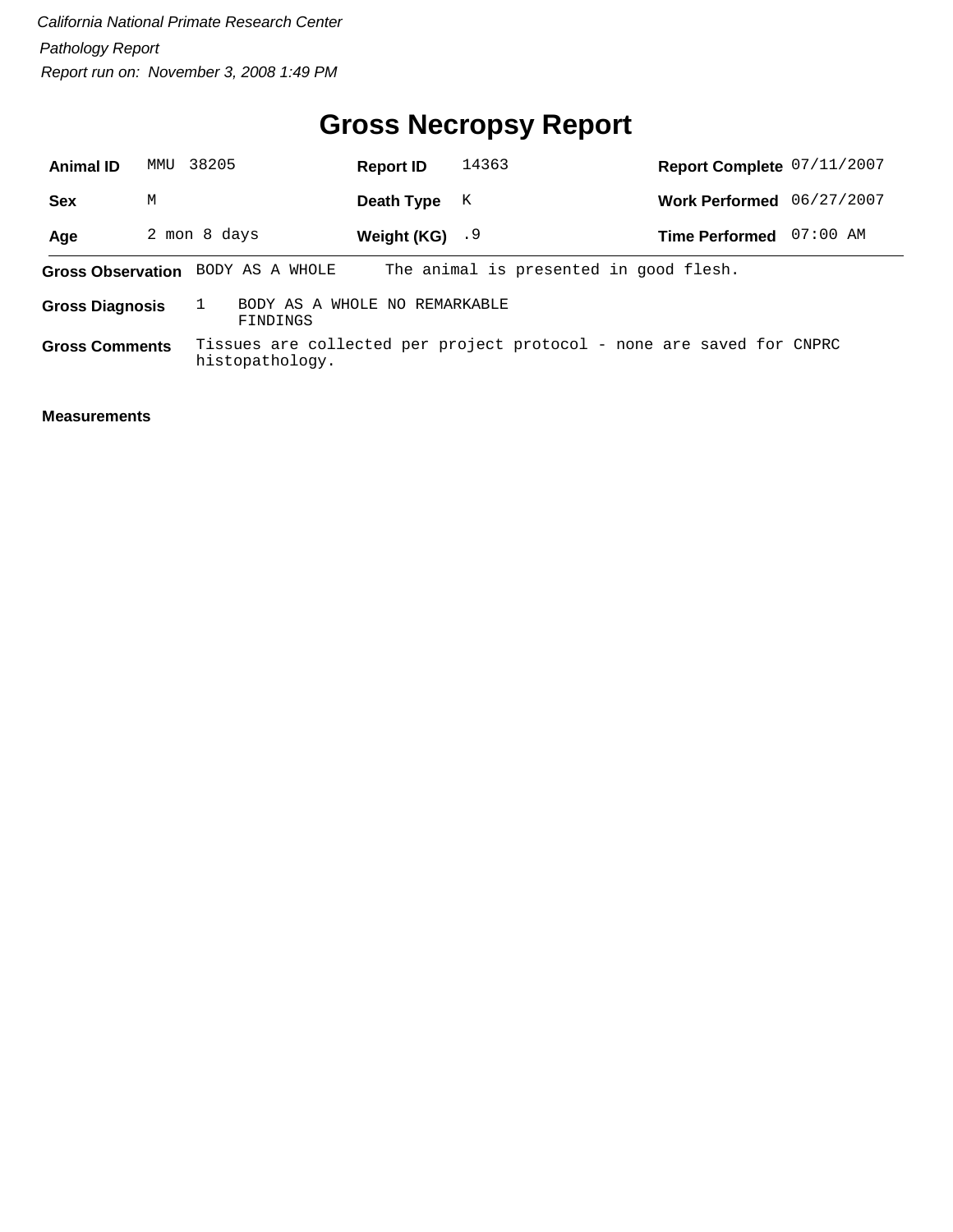| <b>Animal ID</b>                  |             | MMU 38224                                                                                                                                                                                                       |                                                               | <b>Report ID</b>   | 18421                                                                             | <b>Report Complete</b>                             |  |  |  |
|-----------------------------------|-------------|-----------------------------------------------------------------------------------------------------------------------------------------------------------------------------------------------------------------|---------------------------------------------------------------|--------------------|-----------------------------------------------------------------------------------|----------------------------------------------------|--|--|--|
| <b>Sex</b>                        | $\mathbf F$ |                                                                                                                                                                                                                 |                                                               | Death Type         | K                                                                                 | Work Performed 02/07/2008                          |  |  |  |
| Age                               |             | 9 mon 17 days                                                                                                                                                                                                   |                                                               | Weight (KG) $1.06$ |                                                                                   | Time Performed 09:30 AM                            |  |  |  |
| Gross Observation BODY AS A WHOLE |             |                                                                                                                                                                                                                 |                                                               | dehydrated.        |                                                                                   | The animal is presented markedly thin and severely |  |  |  |
|                                   |             | GASTROINTESTINAL<br>TRACT                                                                                                                                                                                       |                                                               |                    | The mucosa throughout the GIT is thickened, and contents<br>are scant and liquid. |                                                    |  |  |  |
|                                   |             |                                                                                                                                                                                                                 | LYMPH NODES                                                   |                    | Lymph nodes associated with the GIT are generally<br>prominent to enlarged.       |                                                    |  |  |  |
|                                   |             | THYMUS                                                                                                                                                                                                          |                                                               |                    |                                                                                   | The thymus is very small for an animal this age.   |  |  |  |
| <b>Gross Diagnosis</b>            |             | $\mathbf{1}$                                                                                                                                                                                                    | BODY AS A WHOLE INANITION<br>DEHYDRATION                      |                    |                                                                                   |                                                    |  |  |  |
|                                   |             | $\mathfrak{D}$                                                                                                                                                                                                  | GASTROINTESTINAL TRACT<br>INFLAMMATION, DIFFUSE ENTEROCOLITIS |                    |                                                                                   | (agastroenterocolitis)                             |  |  |  |
|                                   |             | 3                                                                                                                                                                                                               | LYMPH NODES, GENERALIZED<br><b>HYPERTROPHY</b>                |                    |                                                                                   | (lymphadenopathy)                                  |  |  |  |
|                                   |             | 4                                                                                                                                                                                                               | THYMUS ATROPHY                                                |                    |                                                                                   |                                                    |  |  |  |
| <b>Gross Comments</b>             |             | Several tissues are collected to fulfill biospecimen requests (long bones,<br>aorta, eyes, head/brain, ovaries, blood) and a truncated set is saved in<br>formalin. The colon is swabbed for bacterial culture. |                                                               |                    |                                                                                   |                                                    |  |  |  |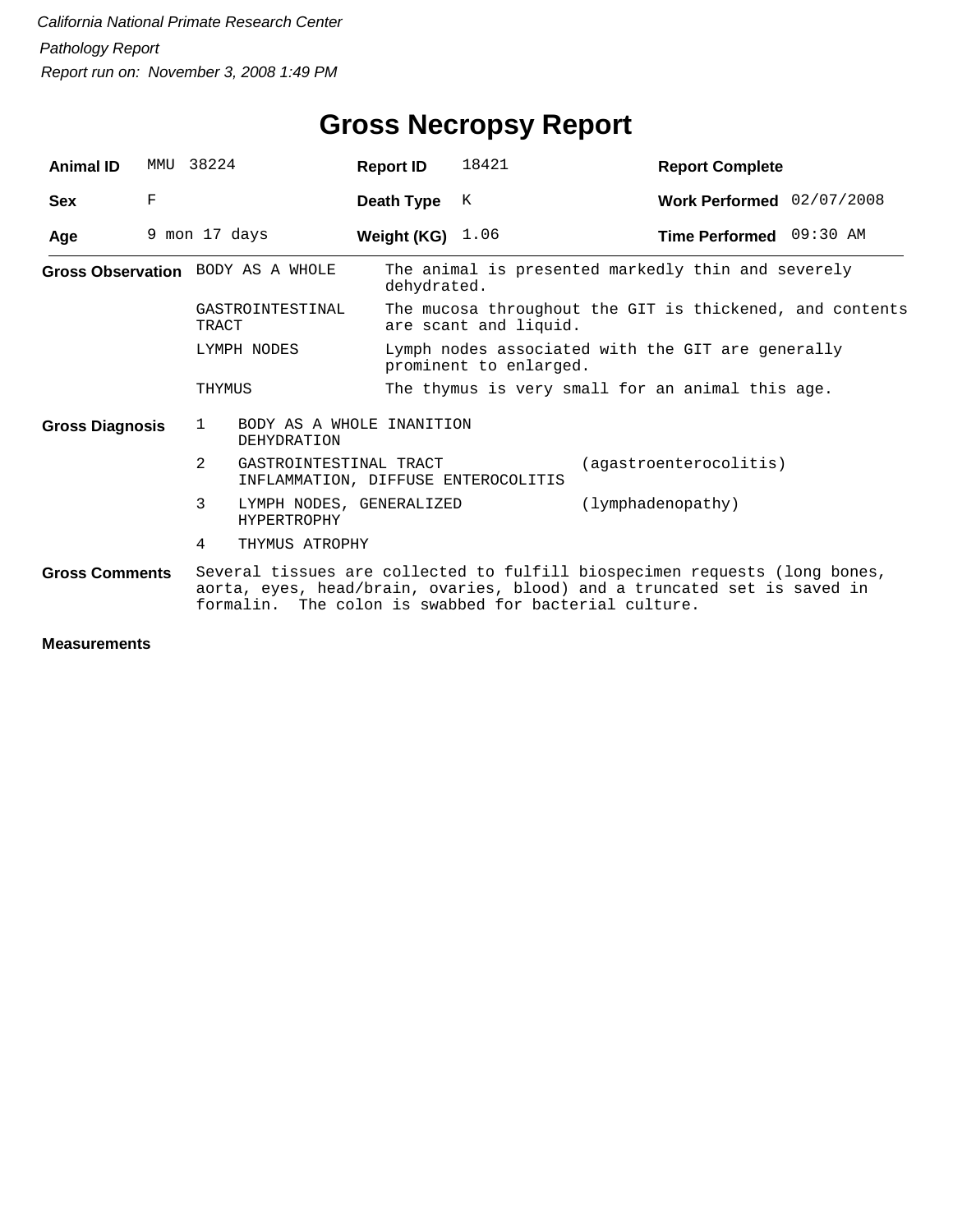| <b>Animal ID</b>       | MMU | 38230                                                                   | <b>Report ID</b>                           | 14760                                       | Report Complete 07/20/2007                                                                             |  |  |  |
|------------------------|-----|-------------------------------------------------------------------------|--------------------------------------------|---------------------------------------------|--------------------------------------------------------------------------------------------------------|--|--|--|
| <b>Sex</b>             | F   |                                                                         | Death Type                                 | D                                           | Work Performed 07/20/2007                                                                              |  |  |  |
| Age                    |     | 2 mon 29 days                                                           | Weight (KG) $.4$                           |                                             | Time Performed 02:15 PM                                                                                |  |  |  |
|                        |     | Gross Observation BODY AS A WHOLE                                       |                                            |                                             | The infant is presented markedly thin and severely<br>dehydrated and in a state of advanced autolysis. |  |  |  |
|                        |     | GASTROINTESTINAL<br>TRACT                                               | contents.                                  |                                             | The gastrointestinal tract is virtually empty of                                                       |  |  |  |
|                        |     | THYMUS                                                                  |                                            | The thymus is small for an animal this age. |                                                                                                        |  |  |  |
| <b>Gross Diagnosis</b> |     | BODY AS A WHOLE INANITION<br>1<br>DEHYDRATION                           |                                            |                                             | (parental neglect)                                                                                     |  |  |  |
|                        |     | $\overline{2}$<br>APPEARANCE                                            | GASTROINTESTINAL TRACT ABNORMAL<br>(empty) |                                             |                                                                                                        |  |  |  |
|                        |     | 3<br>THYMUS ATROPHY                                                     |                                            |                                             |                                                                                                        |  |  |  |
| <b>Gross Comments</b>  |     | The peritoneum is swabbed for bacterial culture - no tissues are saved. |                                            |                                             |                                                                                                        |  |  |  |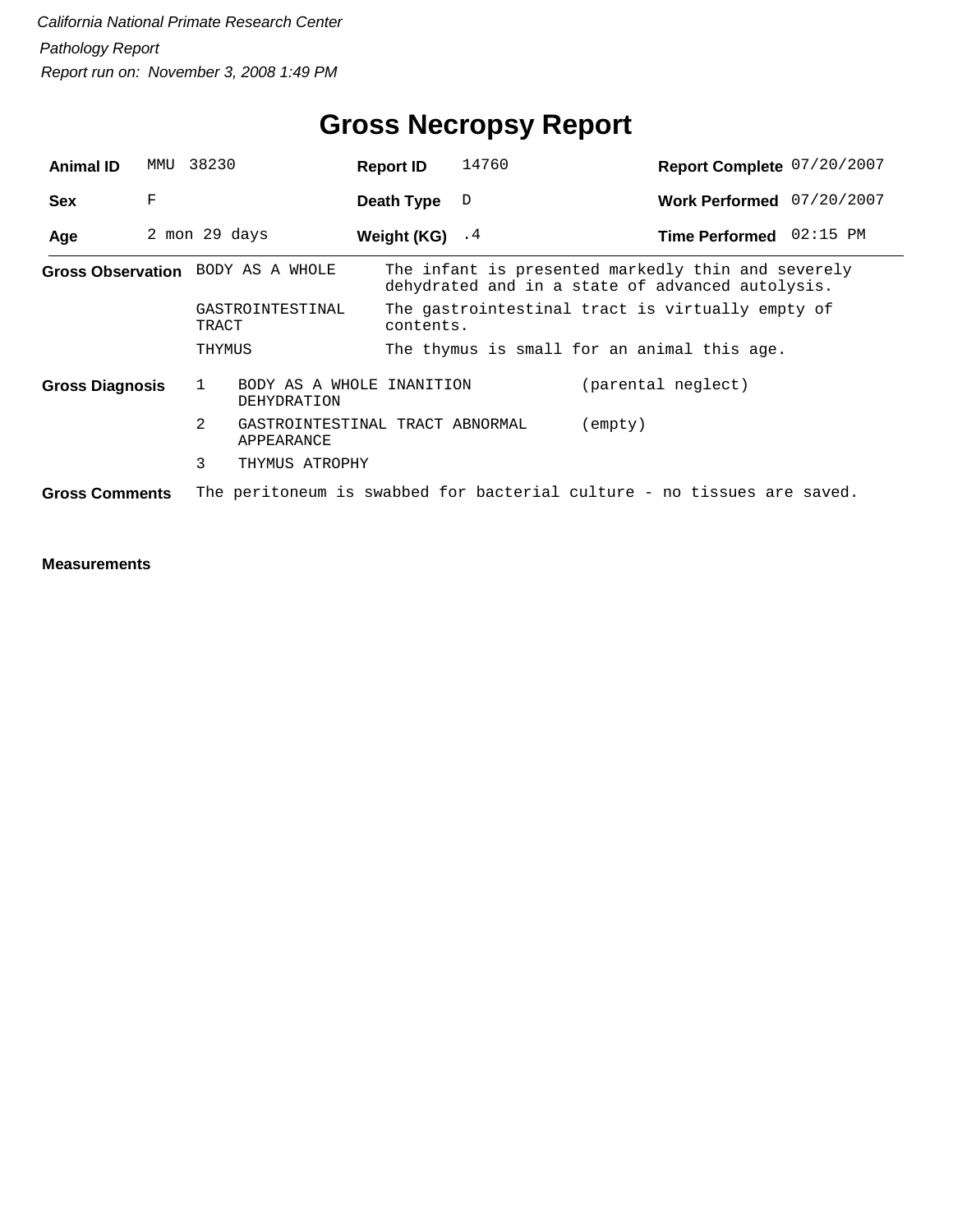## **Gross Necropsy Report**

| <b>Animal ID</b>                                                                                                                                                                                                                                                                                                                                                                                                                      | MMU | 38294        |                                                          | <b>Report ID</b>   | 16002                                                                                    | Report Complete 09/26/2007 |  |
|---------------------------------------------------------------------------------------------------------------------------------------------------------------------------------------------------------------------------------------------------------------------------------------------------------------------------------------------------------------------------------------------------------------------------------------|-----|--------------|----------------------------------------------------------|--------------------|------------------------------------------------------------------------------------------|----------------------------|--|
| <b>Sex</b>                                                                                                                                                                                                                                                                                                                                                                                                                            | M   |              |                                                          | Death Type         | К                                                                                        | Work Performed 09/26/2007  |  |
| Age                                                                                                                                                                                                                                                                                                                                                                                                                                   |     |              | 4 mon 27 days                                            | Weight (KG) $1.07$ |                                                                                          | Time Performed 11:00 AM    |  |
| Gross Observation                                                                                                                                                                                                                                                                                                                                                                                                                     |     | COLON        |                                                          |                    | Thhere was thick liquid contents throughout the entire<br>length of the large intestine. |                            |  |
|                                                                                                                                                                                                                                                                                                                                                                                                                                       |     | THYMUS       |                                                          |                    | The thymus is moderatly reduced from expected size in<br>the anterior mediastinum.       |                            |  |
| Gross Diagnosis                                                                                                                                                                                                                                                                                                                                                                                                                       |     | $\mathbf{1}$ | COLON AND CECUM, CS INFLAMMATION,<br>DIFFUSE LOOSE STOOL |                    |                                                                                          |                            |  |
|                                                                                                                                                                                                                                                                                                                                                                                                                                       |     | 2            | THYMUS ATROPHY, DISUSE                                   |                    |                                                                                          |                            |  |
| The finding of liquid contents throughout the large intestine is consistent<br><b>Gross Comments</b><br>with a clinical diagnosis of colitis. Thymic atrophy was probably secondary<br>to the stress of chronic colitis. A variety of tissues were collected for<br>the biospecimen request program and a variety of tissues were fixe din 10%<br>formalin. Histopathology results will be presented in the final necropsy<br>report. |     |              |                                                          |                    |                                                                                          |                            |  |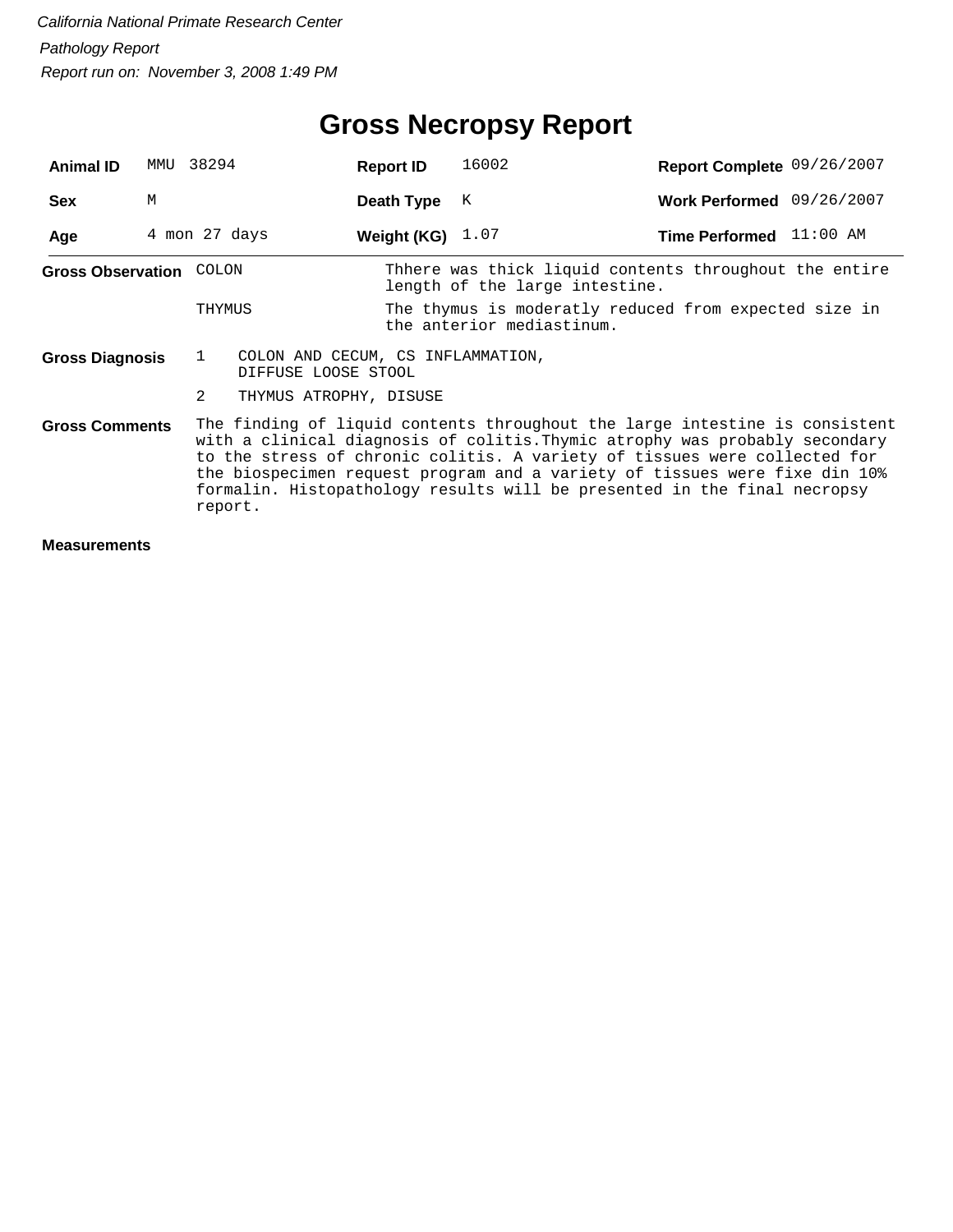### **Final Necropsy Report**

| <b>Animal ID</b>       | MMU         | 38303                                                                                                                                                                                                                                                                                           | <b>Report ID</b>   | 18441                                                             | Report Complete 02/07/2008                               |  |  |  |
|------------------------|-------------|-------------------------------------------------------------------------------------------------------------------------------------------------------------------------------------------------------------------------------------------------------------------------------------------------|--------------------|-------------------------------------------------------------------|----------------------------------------------------------|--|--|--|
| <b>Sex</b>             | $\mathbf F$ |                                                                                                                                                                                                                                                                                                 | Death Type         | K                                                                 | Work Performed 02/07/2008                                |  |  |  |
| Age                    |             | 9 mon 8 days                                                                                                                                                                                                                                                                                    | Weight (KG) $1.22$ |                                                                   | Time Performed 10:30 AM                                  |  |  |  |
|                        |             | <b>Final Observations</b> BODY AS A WHOLE                                                                                                                                                                                                                                                       |                    |                                                                   | The animal is presented thin and dhydrated.              |  |  |  |
|                        |             | GASTROINTESTINAL<br>TRACT                                                                                                                                                                                                                                                                       |                    | are scant and liquid.                                             | The mucosa throughout the GIT is thickened, and contents |  |  |  |
| LYMPH NODES            |             |                                                                                                                                                                                                                                                                                                 |                    | Lymph nodes associated with the GIT are prominent to<br>enlarged. |                                                          |  |  |  |
|                        |             | THYMUS                                                                                                                                                                                                                                                                                          |                    |                                                                   | The thymus is small for an animal this age.              |  |  |  |
| <b>Final Diagnosis</b> |             | BODY AS A WHOLE INANITION<br>$\mathbf{1}$<br>DEHYDRATION                                                                                                                                                                                                                                        |                    |                                                                   |                                                          |  |  |  |
|                        |             | 2<br>GASTROINTESTINAL TRACT                                                                                                                                                                                                                                                                     |                    | (gastroenterocolitis)<br>INFLAMMATION, DIFFUSE ENTEROCOLITIS      |                                                          |  |  |  |
|                        |             | 3<br>LYMPH NODE HYPERTROPHY                                                                                                                                                                                                                                                                     |                    | (lymphadenopathy)                                                 |                                                          |  |  |  |
|                        |             | 4<br>THYMUS ATROPHY                                                                                                                                                                                                                                                                             |                    |                                                                   |                                                          |  |  |  |
| <b>Final Comments</b>  |             | Several tissues are collected to fulfill biospecimen requests (long bones<br>for marrow, abdominal aorta, ovaries, eyes, head/brain, blood), and a<br>truncated set is saved in formalin, but no histopathology is to be performed<br>at this time. The colon is swabbed for bacterial culture. |                    |                                                                   |                                                          |  |  |  |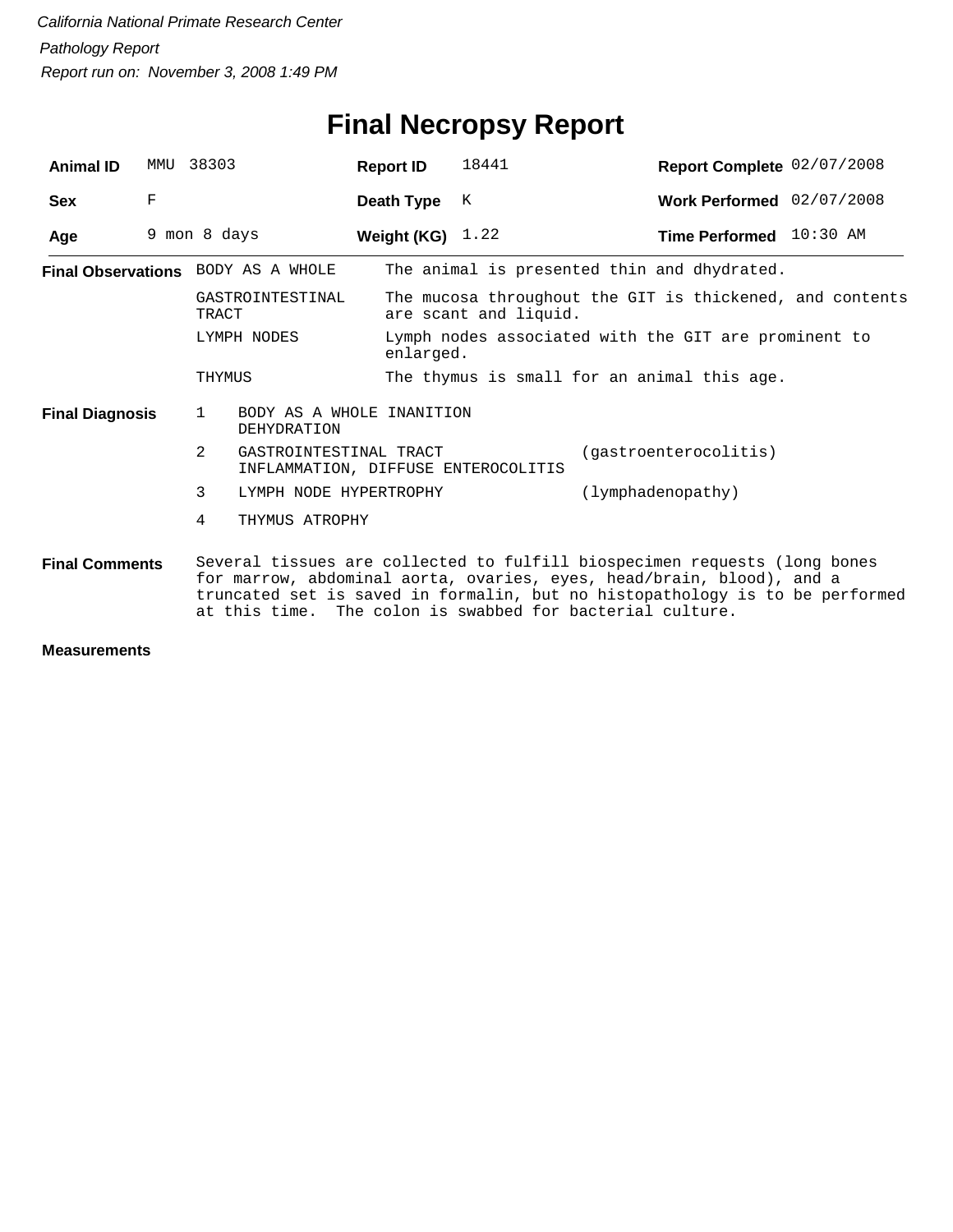| <b>Animal ID</b>          | MMU | 38316                                                              | <b>Report ID</b>   | 14341                                                                                                                                                       | Report Complete 10/11/2007                                                                                                                                                                                                                                                                                   |  |  |  |
|---------------------------|-----|--------------------------------------------------------------------|--------------------|-------------------------------------------------------------------------------------------------------------------------------------------------------------|--------------------------------------------------------------------------------------------------------------------------------------------------------------------------------------------------------------------------------------------------------------------------------------------------------------|--|--|--|
| <b>Sex</b>                | М   |                                                                    | Death Type         | K                                                                                                                                                           | Work Performed 06/25/2007                                                                                                                                                                                                                                                                                    |  |  |  |
| Age                       |     | 1 mon 23 days                                                      | Weight (KG) $.596$ |                                                                                                                                                             | Time Performed 12:00 PM                                                                                                                                                                                                                                                                                      |  |  |  |
|                           |     | Gross Observation BODY AS A WHOLE                                  |                    | Diffusely, the subcutis has a sticky, tachy consistency<br>and the skeletal muscle is a maroon-reddish color; both<br>features consistent with dehydration. |                                                                                                                                                                                                                                                                                                              |  |  |  |
|                           |     | BRAIN                                                              |                    | meningeal surface of the brain.                                                                                                                             | Diffuse there is a prominent vascular pattern over the                                                                                                                                                                                                                                                       |  |  |  |
| COLON<br>KIDNEY<br>THYMUS |     |                                                                    |                    | The large intestine is distended with clear fluid.                                                                                                          |                                                                                                                                                                                                                                                                                                              |  |  |  |
|                           |     |                                                                    | brown color.       |                                                                                                                                                             | Diffusely and bilaterally the cortex is a pale light                                                                                                                                                                                                                                                         |  |  |  |
|                           |     |                                                                    |                    | The thymus is markedly reduced in size in the anterior<br>mediastinum.                                                                                      |                                                                                                                                                                                                                                                                                                              |  |  |  |
| <b>Gross Diagnosis</b>    |     | $\mathbf{1}$<br>GASTROINTESTINAL TRACT INFLAMMATION<br>LOOSE STOOL |                    |                                                                                                                                                             |                                                                                                                                                                                                                                                                                                              |  |  |  |
|                           |     | 2<br>BODY AS A WHOLE INANITION<br><b>DEHYDRATION</b>               |                    |                                                                                                                                                             |                                                                                                                                                                                                                                                                                                              |  |  |  |
|                           |     | 3<br>THYMUS ATROPHY, DISUSE                                        |                    |                                                                                                                                                             |                                                                                                                                                                                                                                                                                                              |  |  |  |
|                           |     | KIDNEY NEPHROSIS (T-71000)<br>4                                    |                    |                                                                                                                                                             |                                                                                                                                                                                                                                                                                                              |  |  |  |
|                           |     | 5<br>BRAIN CONGESTION                                              |                    |                                                                                                                                                             |                                                                                                                                                                                                                                                                                                              |  |  |  |
| <b>Gross Comments</b>     |     | hypoperfusion resulting in nephrosis.                              |                    |                                                                                                                                                             | Gastrointestinal tract dysfunction was evidenced by the presence of colonic<br>distention with clear fluid possibly due to an inflammatory process.<br>Secondary to the alimentary tract lesion there was probable stress-induced<br>premature thymic involution, systemic dehydration with subsequent renal |  |  |  |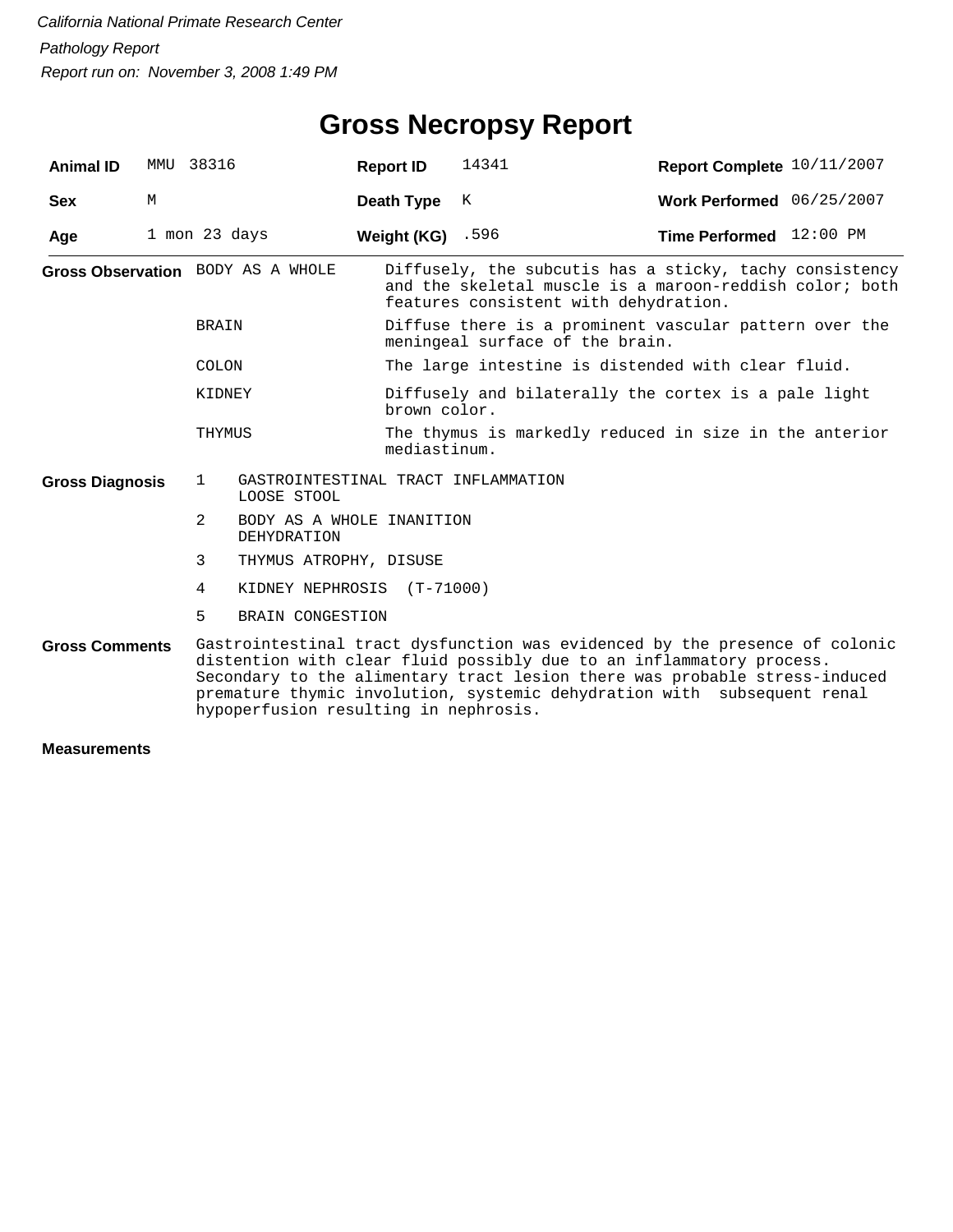| <b>Animal ID</b>       | MMU | 38337                                                                  | <b>Report ID</b>                            |                                                                      | 20221                                      |  | Report Complete 05/19/2008                   |  |
|------------------------|-----|------------------------------------------------------------------------|---------------------------------------------|----------------------------------------------------------------------|--------------------------------------------|--|----------------------------------------------|--|
| <b>Sex</b>             | F   |                                                                        | Death Type                                  |                                                                      | K                                          |  | Work Performed 03/03/2008                    |  |
| Age                    |     | 9 mon 28 days                                                          | Weight (KG) $1.52$                          |                                                                      |                                            |  | Time Performed 11:00 AM                      |  |
|                        |     | Gross Observation BODY AS A WHOLE                                      |                                             |                                                                      |                                            |  | The animal is presented thin and dehydrated. |  |
|                        |     | COLON                                                                  |                                             | The colonic mucosa is thickened, and contents are soft<br>to liquid. |                                            |  |                                              |  |
|                        |     | LYMPH NODES                                                            |                                             |                                                                      | Paracolic nodes are prominent to enlarged. |  |                                              |  |
|                        |     | THYMUS                                                                 | The thymus is small for an animal this age. |                                                                      |                                            |  |                                              |  |
| <b>Gross Diagnosis</b> |     | 1                                                                      | BODY AS A WHOLE<br>INANITION<br>DEHYDRATION |                                                                      |                                            |  |                                              |  |
|                        |     | 2                                                                      | COLON INFLAMMATION COLITIS                  |                                                                      |                                            |  |                                              |  |
|                        |     | 3                                                                      | LYMPH NODE HYPERTROPHY                      |                                                                      |                                            |  | (lymphadenopathy - paracolic)                |  |
|                        |     | 4                                                                      | THYMUS ATROPHY                              |                                                                      |                                            |  |                                              |  |
| <b>Gross Comments</b>  |     | Tiss are collected to fulfill biospecimen requests -no histopathology. |                                             |                                                                      |                                            |  |                                              |  |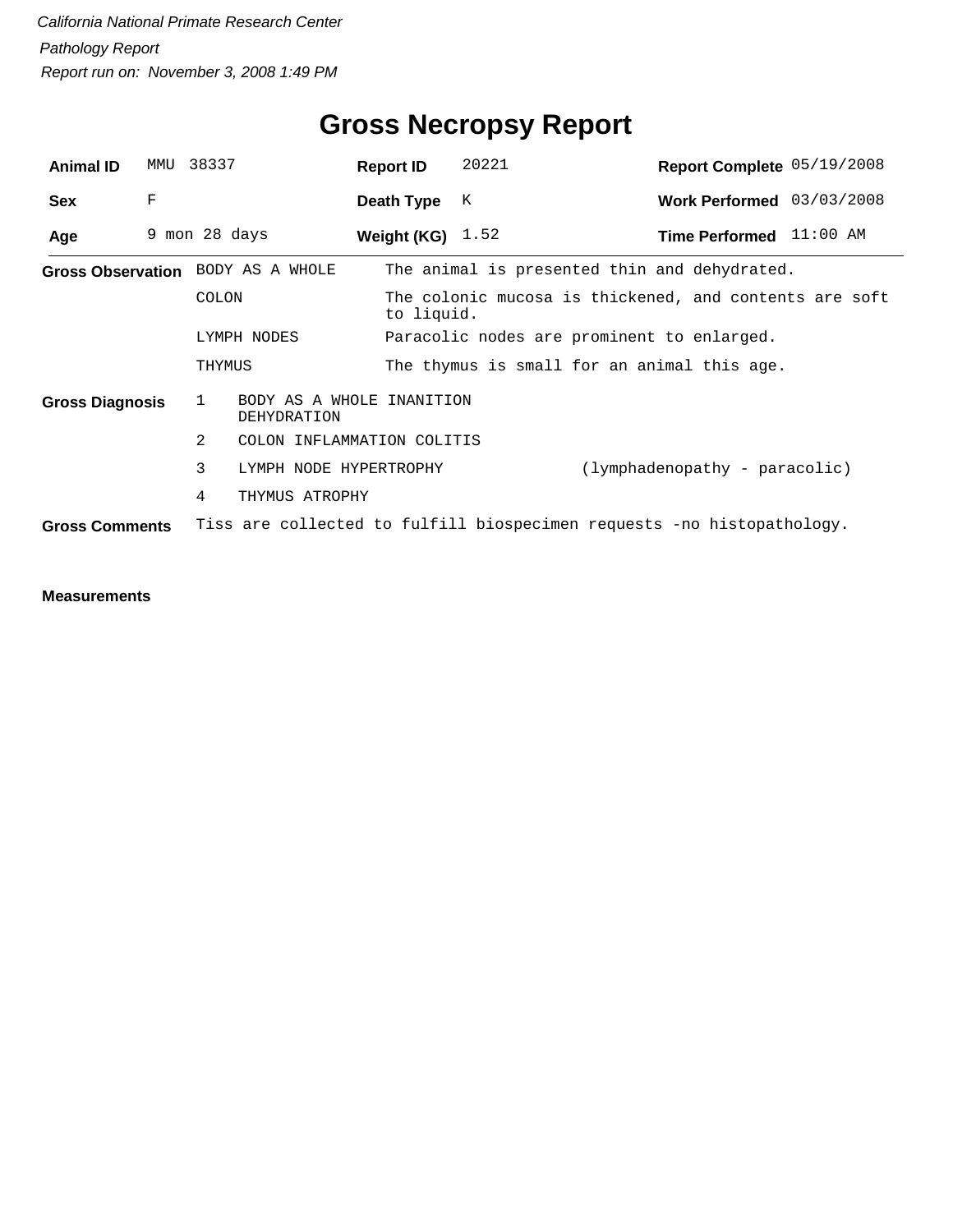# **Final Necropsy Report**

| <b>Animal ID</b>       | MMU | 38347                                                                                                                                                                               | <b>Report ID</b>       | 18321                                                                                                                  | Report Complete 02/01/2008             |  |  |  |  |
|------------------------|-----|-------------------------------------------------------------------------------------------------------------------------------------------------------------------------------------|------------------------|------------------------------------------------------------------------------------------------------------------------|----------------------------------------|--|--|--|--|
| <b>Sex</b>             | F   |                                                                                                                                                                                     | Death Type             | K                                                                                                                      | Work Performed 02/01/2008              |  |  |  |  |
| Age                    |     | 8 mon 23 days                                                                                                                                                                       | Weight (KG) $1.5$      |                                                                                                                        | Time Performed 10:00 AM                |  |  |  |  |
|                        |     | Final Observations BODY AS A WHOLE                                                                                                                                                  |                        |                                                                                                                        | The animal is presented in good flesh. |  |  |  |  |
| <b>COLON</b>           |     |                                                                                                                                                                                     |                        | The colonic mucosa is thickened and variably<br>erythematous, and contents are soft to liquid.                         |                                        |  |  |  |  |
|                        |     | LYMPH NODES                                                                                                                                                                         |                        | N odes associated with gastrointestinal tract,<br>particularly paracolic and mesenteric, are prominent to<br>enlarged. |                                        |  |  |  |  |
| <b>Final Diagnosis</b> |     | $\mathbf{1}$                                                                                                                                                                        |                        | COLON INFLAMMATION, DIFFUSE COLITIS                                                                                    |                                        |  |  |  |  |
|                        |     | $\overline{2}$                                                                                                                                                                      | LYMPH NODE HYPERTROPHY |                                                                                                                        | (lymphadenopathy)                      |  |  |  |  |
| <b>Final Comments</b>  |     | Several tissues are collected to fulfill biospecimen requests (head with<br>brain, eyes, long bones, ovaries, dorsal aorta, blood), but none are saved<br>for CNPRC histopathology. |                        |                                                                                                                        |                                        |  |  |  |  |
|                        |     |                                                                                                                                                                                     |                        |                                                                                                                        |                                        |  |  |  |  |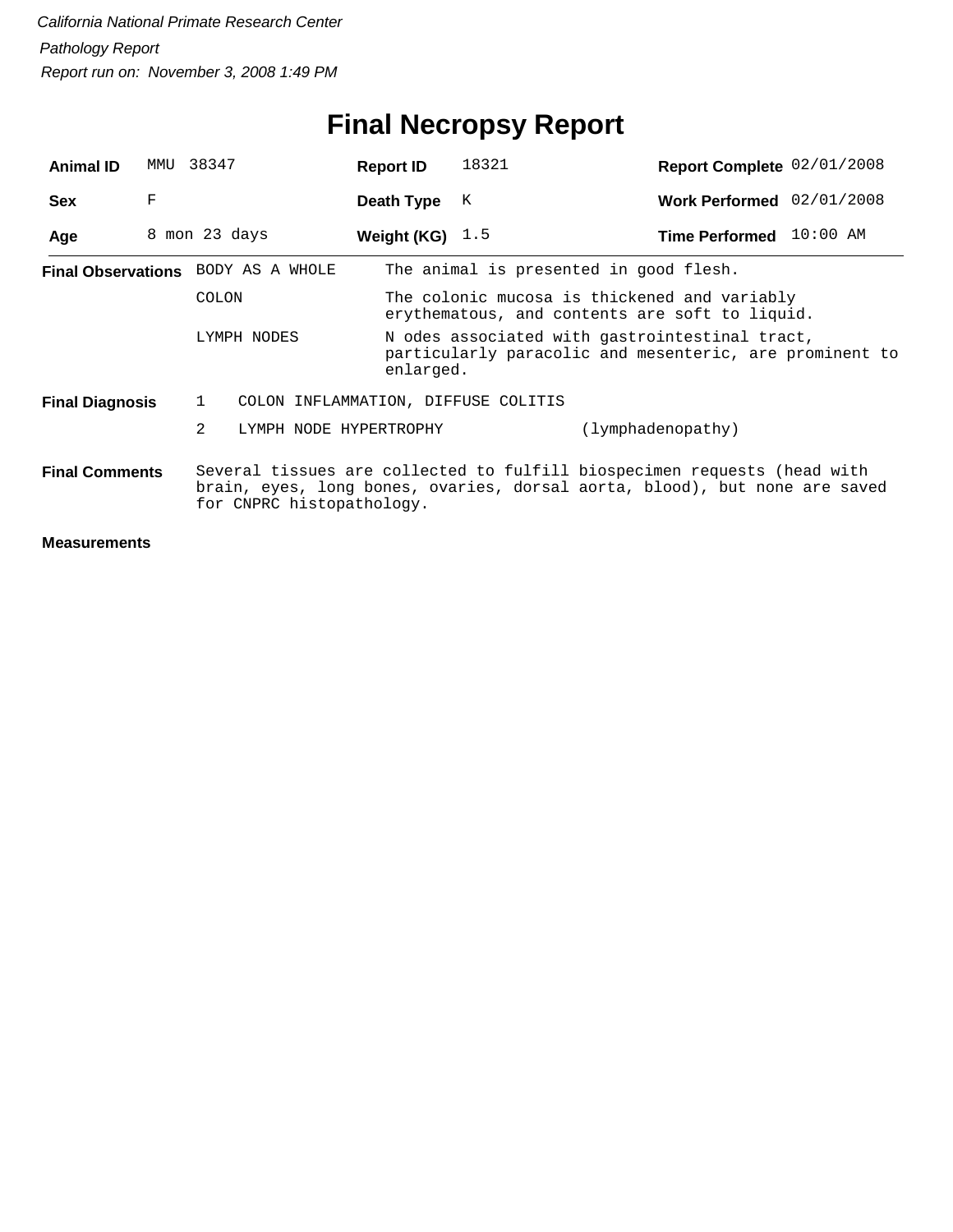| <b>Animal ID</b>         | MMU 38362 |                                                                                                                                                                                                                                                                                                                                                                       |                                         | <b>Report ID</b>                                                                                                                                                                                                                                                                                                               | 17384                                                                                                                                                     | Report Complete 12/17/2007                         |  |  |  |
|--------------------------|-----------|-----------------------------------------------------------------------------------------------------------------------------------------------------------------------------------------------------------------------------------------------------------------------------------------------------------------------------------------------------------------------|-----------------------------------------|--------------------------------------------------------------------------------------------------------------------------------------------------------------------------------------------------------------------------------------------------------------------------------------------------------------------------------|-----------------------------------------------------------------------------------------------------------------------------------------------------------|----------------------------------------------------|--|--|--|
| <b>Sex</b>               | F         |                                                                                                                                                                                                                                                                                                                                                                       |                                         | Death Type                                                                                                                                                                                                                                                                                                                     | Κ                                                                                                                                                         | Work Performed 12/17/2007                          |  |  |  |
| Age                      |           | 7 mon 6 days                                                                                                                                                                                                                                                                                                                                                          |                                         | Weight (KG) $1.4$                                                                                                                                                                                                                                                                                                              |                                                                                                                                                           | Time Performed 12:00 AM                            |  |  |  |
|                          |           | Gross Observation GASTROINTESTINAL<br><b>TRACT</b>                                                                                                                                                                                                                                                                                                                    |                                         | appearance.                                                                                                                                                                                                                                                                                                                    |                                                                                                                                                           | The contents is within normal limits of amount and |  |  |  |
| GINGIVA<br>HEART<br>SKIN |           |                                                                                                                                                                                                                                                                                                                                                                       |                                         |                                                                                                                                                                                                                                                                                                                                | Dental formula: all teeth are deciduous-4 upper and 4<br>lower incisors, 2 upper and 2 lower canines, 4 upper and<br>4 lower pre-molars.                  |                                                    |  |  |  |
|                          |           |                                                                                                                                                                                                                                                                                                                                                                       |                                         |                                                                                                                                                                                                                                                                                                                                | The inside and outside diameter of the left ventricle<br>midway between the apex and base is 7 and 19 mm<br>respectively.                                 |                                                    |  |  |  |
|                          |           |                                                                                                                                                                                                                                                                                                                                                                       |                                         | A tattoo on the right medial thigh reads 38362. There is<br>a large laceration 3.5 cmm long, on the lateral aspect<br>of the left upper forearm resulting in exposure of the<br>skeletal muscle. There are also smaller lacerations on<br>the left forelimb and the left foot. The subcutis has a<br>sticky tacky consistency. |                                                                                                                                                           |                                                    |  |  |  |
|                          |           | THYMUS                                                                                                                                                                                                                                                                                                                                                                |                                         | The thymus is reduced from expected size in the<br>anterior mediastinum.                                                                                                                                                                                                                                                       |                                                                                                                                                           |                                                    |  |  |  |
|                          |           | URINARY BLADDER                                                                                                                                                                                                                                                                                                                                                       |                                         |                                                                                                                                                                                                                                                                                                                                | clear light yellow sample of urine tested with<br>bililabstix-results: glucose, ketone, and bilirubin are<br>all negative, blood small, pH 7, protein 2+. |                                                    |  |  |  |
| <b>Gross Diagnosis</b>   |           | $\mathbf{1}$                                                                                                                                                                                                                                                                                                                                                          | SKIN APPENDAGE TRAUMATIC<br>ABNORMALITY |                                                                                                                                                                                                                                                                                                                                |                                                                                                                                                           | lacerations, mutifocal                             |  |  |  |
|                          |           | 2                                                                                                                                                                                                                                                                                                                                                                     | BODY AS A WHOLE LESION DEHYDRATION      |                                                                                                                                                                                                                                                                                                                                |                                                                                                                                                           |                                                    |  |  |  |
|                          |           | 3                                                                                                                                                                                                                                                                                                                                                                     | THYMUS ATROPHY                          |                                                                                                                                                                                                                                                                                                                                |                                                                                                                                                           |                                                    |  |  |  |
| <b>Gross Comments</b>    |           | The cutaneous lacerations appeared to be of recent occurrence and there was<br>extesive exposure of the underlying skeletal muscle of the upper left<br>forelimb. There may have been a pre-existing stres, possibly exacerbated by<br>dehydration, as evidenced by thymic atrophy. The results of histopathology<br>will be presented in the4 final necropsy report. |                                         |                                                                                                                                                                                                                                                                                                                                |                                                                                                                                                           |                                                    |  |  |  |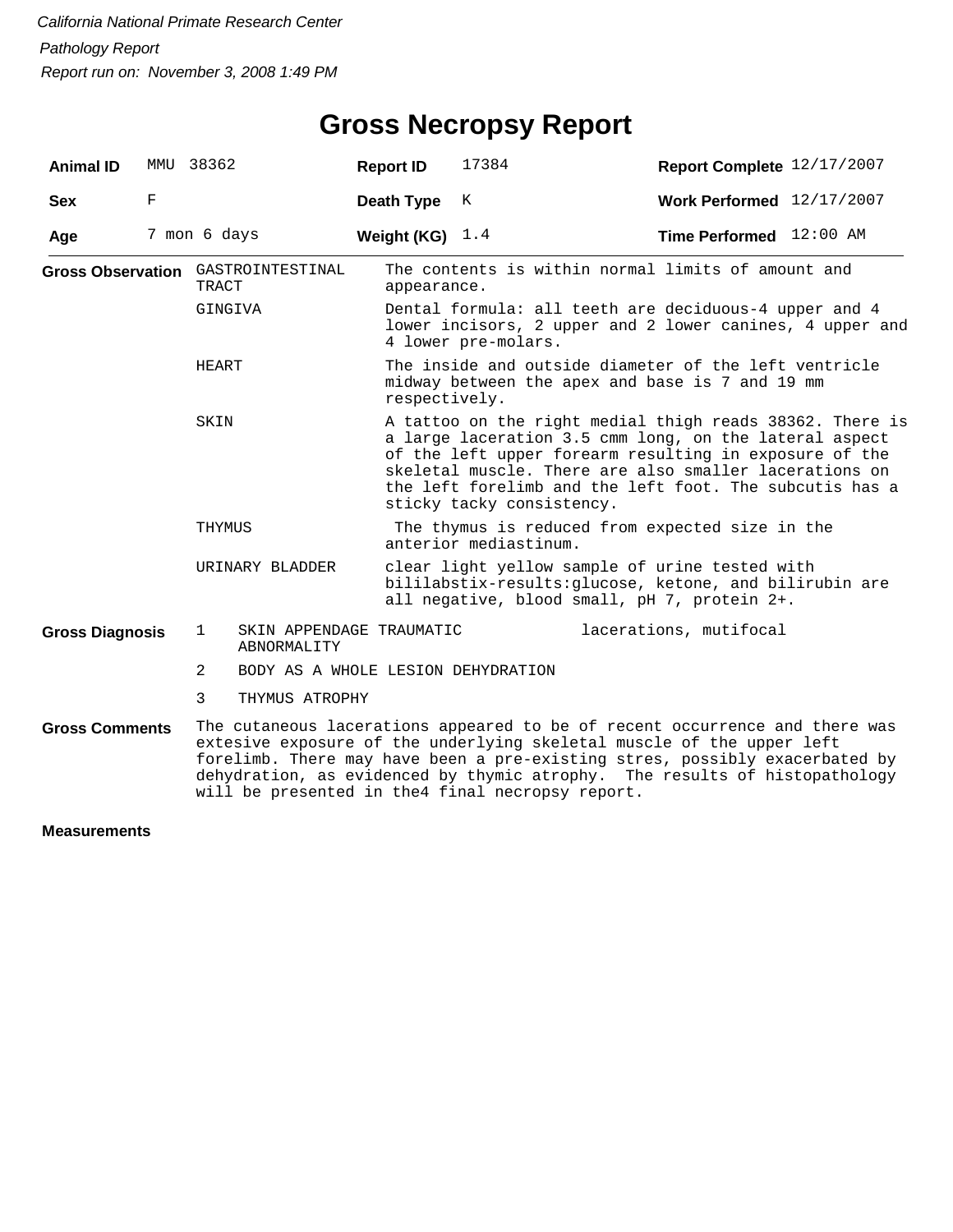## **Gross Necropsy Report**

| <b>Animal ID</b>             | MMU | 38363                                                    | <b>Report ID</b> | 17601                                                                                                                                                                                                                                                                                             | Report Complete 12/26/2007 |  |  |  |
|------------------------------|-----|----------------------------------------------------------|------------------|---------------------------------------------------------------------------------------------------------------------------------------------------------------------------------------------------------------------------------------------------------------------------------------------------|----------------------------|--|--|--|
| <b>Sex</b>                   | F   |                                                          | Death Type       | K                                                                                                                                                                                                                                                                                                 | Work Performed 12/22/2007  |  |  |  |
| Age                          |     | 7 mon 12 days                                            | Weight (KG)      | .725                                                                                                                                                                                                                                                                                              | Time Performed 08:00 PM    |  |  |  |
| <b>Gross Observation EYE</b> |     |                                                          |                  | Bilaterally the eyes are markedly sunken.                                                                                                                                                                                                                                                         |                            |  |  |  |
| TRACT<br>HEART<br>SKIN       |     | GASTROINTESTINAL                                         | consistency.     | A small amount of contents is present throughout and the<br>contents throughoput the large intestine in of 1 iquid                                                                                                                                                                                |                            |  |  |  |
|                              |     |                                                          |                  | The internal and external diameter of the left left<br>ventricle midway between the apex and base is 5 and 15<br>mm respectively.                                                                                                                                                                 |                            |  |  |  |
|                              |     |                                                          |                  | A tattoo on the right medial thigh reads 38363.<br>Multifocally a mdoerate amount of died dark green fecal<br>material is adherent to the skin and hair of the<br>perianal region and the ventral tail. The subcutis has a<br>sticky tachy consistency.                                           |                            |  |  |  |
|                              |     | THYMUS                                                   |                  | Thy thymus is reduced from expested size in the anterior<br>mediastinum.                                                                                                                                                                                                                          |                            |  |  |  |
|                              |     | URINARY BLADDER                                          |                  | A sample of urine was drawn by cysticentesis;<br>bililabstix results: glucose, bilirubin, ketione, and<br>blood are all negative, pH 6, protein trace.                                                                                                                                            |                            |  |  |  |
| <b>Gross Diagnosis</b>       |     | COLON INFLAMMATION, DIFFUSE<br>$\mathbf{1}$<br>TRICHURIS |                  |                                                                                                                                                                                                                                                                                                   |                            |  |  |  |
|                              |     | 2<br>BODY AS A WHOLE INANITION<br><b>DEHYDRATION</b>     |                  |                                                                                                                                                                                                                                                                                                   |                            |  |  |  |
|                              |     | 3<br>THYMUS ATROPHY                                      |                  |                                                                                                                                                                                                                                                                                                   |                            |  |  |  |
| <b>Gross Comments</b>        |     | presented in the final necropsy report.                  |                  | The finding of liquid contents throughout the entire large intestine is<br>consistent with a clinical diagnosis of colitis. Thymic atrophy is probably<br>secondary to the stress of idarrhea and debility. The results of<br>microbiology [small and large intestine] and histopathology will be |                            |  |  |  |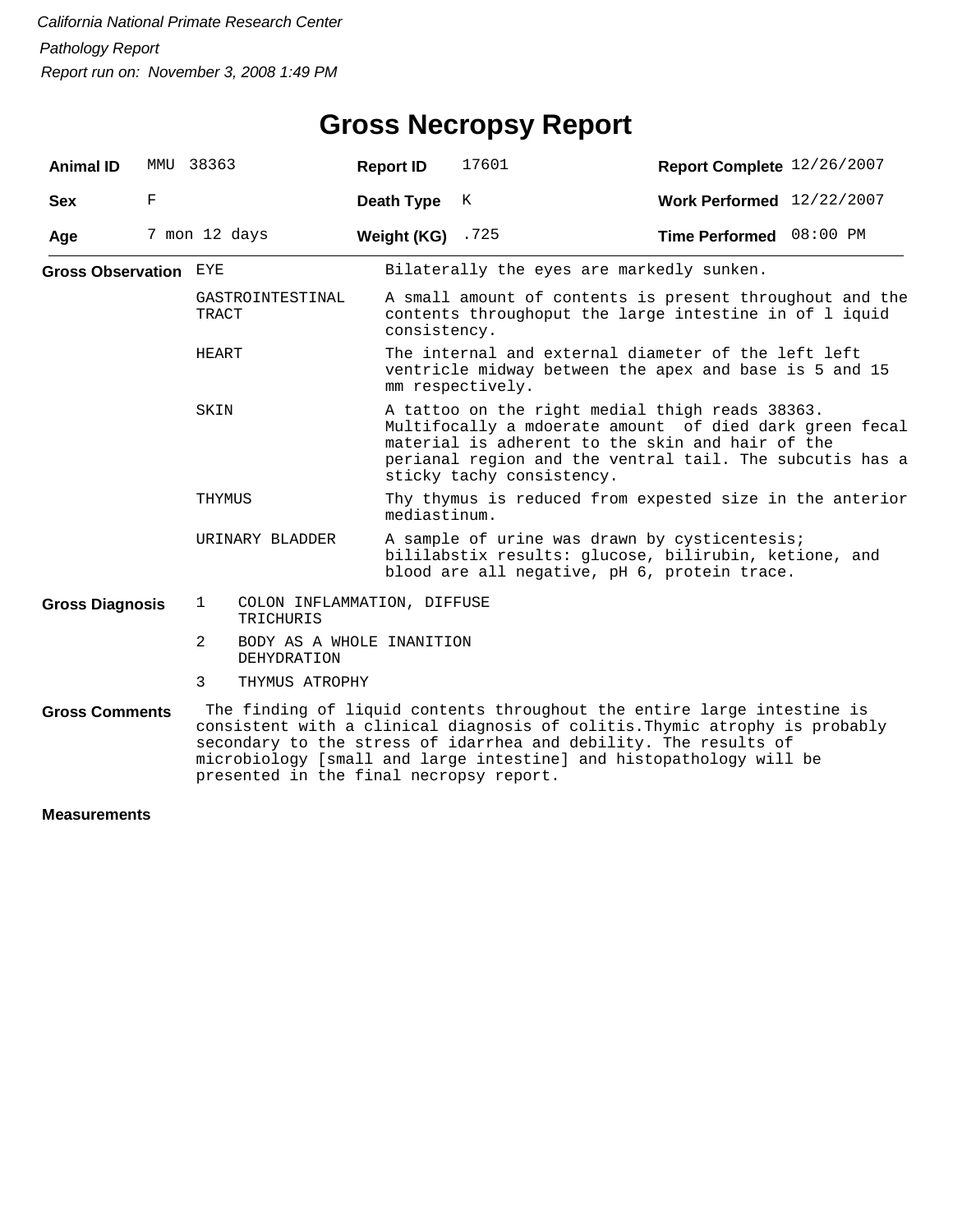| <b>Animal ID</b>       | MMU | 38369                                                                                                                                                                                                                       | <b>Report ID</b>                                       | 18863                                                                                           | Report Complete 02/29/2008                |  |  |  |
|------------------------|-----|-----------------------------------------------------------------------------------------------------------------------------------------------------------------------------------------------------------------------------|--------------------------------------------------------|-------------------------------------------------------------------------------------------------|-------------------------------------------|--|--|--|
| <b>Sex</b>             | F   |                                                                                                                                                                                                                             | Death Type                                             | K                                                                                               | Work Performed 02/29/2008                 |  |  |  |
| Age                    |     | 9 mon 17 days                                                                                                                                                                                                               | Weight (KG) $.748$                                     |                                                                                                 | Time Performed 11:00 AM                   |  |  |  |
|                        |     | Gross Observation BODY AS A WHOLE                                                                                                                                                                                           |                                                        | The animal is presented markedly thin and severely<br>dehydrated.                               |                                           |  |  |  |
|                        |     | COLON                                                                                                                                                                                                                       |                                                        | The colonic mucosa is diffusely thickened and<br>erythematous, and contents are liquid and gas. |                                           |  |  |  |
|                        |     | LYMPH NODES                                                                                                                                                                                                                 | Paracolic and gastric nodes are prominent to enlarged. |                                                                                                 |                                           |  |  |  |
|                        |     | THYMUS                                                                                                                                                                                                                      |                                                        | The thymus is virtually undetectable, i.e. very small<br>for an animal this age.                |                                           |  |  |  |
| <b>Gross Diagnosis</b> |     | 1                                                                                                                                                                                                                           | BODY AS A WHOLE INANITION<br>DEHYDRATION               |                                                                                                 |                                           |  |  |  |
|                        |     | 2<br>COLON INFLAMMATION, DIFFUSE COLITIS                                                                                                                                                                                    |                                                        |                                                                                                 |                                           |  |  |  |
|                        |     | 3                                                                                                                                                                                                                           | LYMPH NODE HYPERTROPHY                                 |                                                                                                 | (lymphadenopathy - paracolic,<br>qastric) |  |  |  |
|                        |     | 4                                                                                                                                                                                                                           | THYMUS ATROPHY                                         |                                                                                                 |                                           |  |  |  |
| <b>Gross Comments</b>  |     | Tissues are collected to fulfill biospecimen requests (ovaries, uterine<br>tubes, urine, blood, abdominal aorta, eyes), and a truncated set is saved in<br>formalin, but no histopathology is to be performed at this time. |                                                        |                                                                                                 |                                           |  |  |  |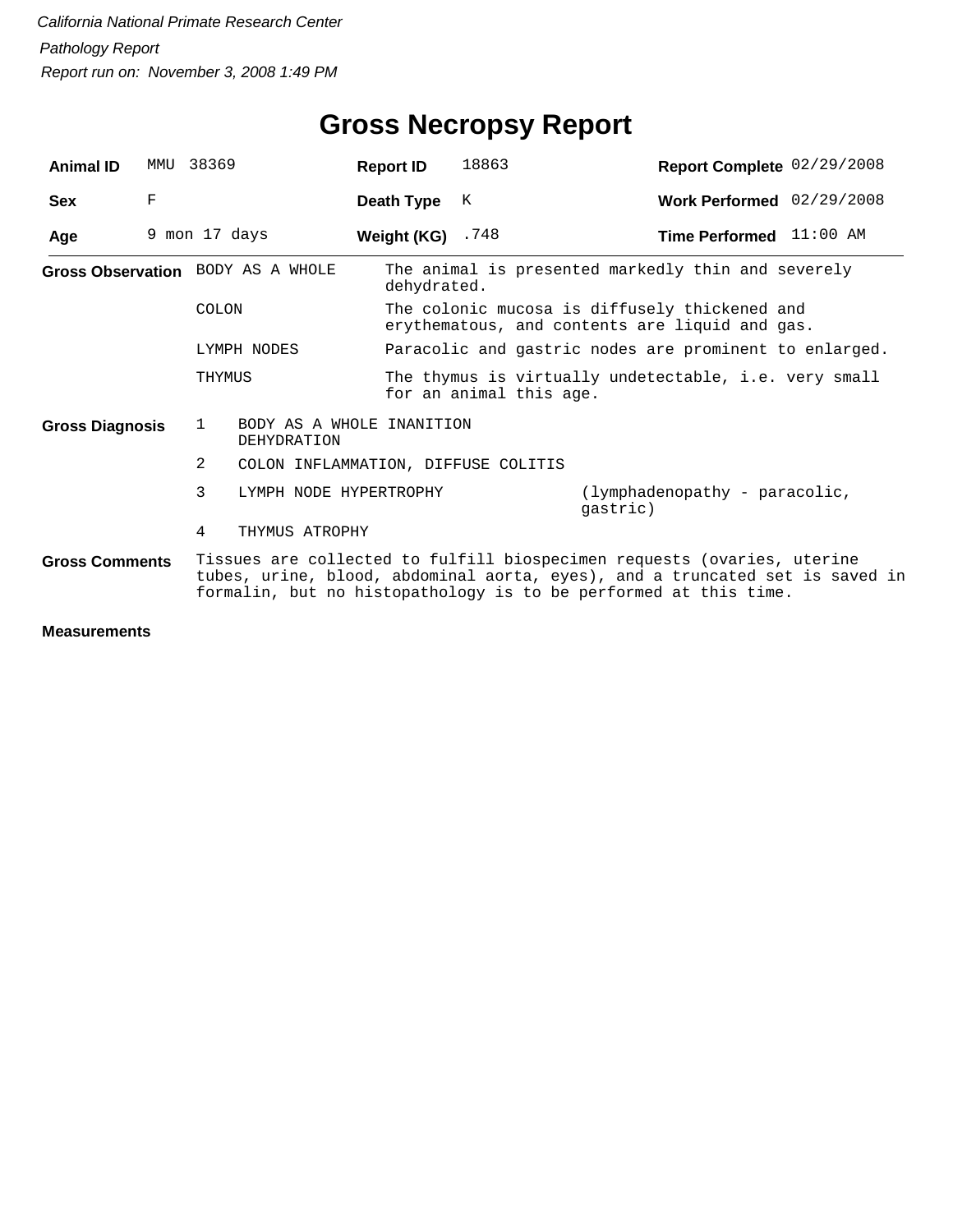## **Gross Necropsy Report**

| <b>Animal ID</b>               |   | MMU 38396                           |                                          | <b>Report ID</b> | 18101                                                                                                                                                                                                                                                                                                              | Report Complete 01/17/2008  |  |  |  |
|--------------------------------|---|-------------------------------------|------------------------------------------|------------------|--------------------------------------------------------------------------------------------------------------------------------------------------------------------------------------------------------------------------------------------------------------------------------------------------------------------|-----------------------------|--|--|--|
| <b>Sex</b>                     | М |                                     |                                          | Death Type       | К                                                                                                                                                                                                                                                                                                                  | Work Performed $01/17/2008$ |  |  |  |
| Age                            |   | 8 mon 0 days                        |                                          | Weight (KG)      | 1.22                                                                                                                                                                                                                                                                                                               | Time Performed 09:45 AM     |  |  |  |
| <b>Gross Observation BRAIN</b> |   |                                     |                                          |                  | Diffusely the brain is a red congested color with<br>prominent vascular pattern over the meningeal surface;<br>the meningeal surface is moist and glistening.                                                                                                                                                      |                             |  |  |  |
|                                |   | <b>COLON</b>                        |                                          |                  | Diffusely the wall of the colon is moderately thickened.                                                                                                                                                                                                                                                           |                             |  |  |  |
|                                |   | EYE                                 |                                          |                  | Bilaterally the eyes are markedly sunken.                                                                                                                                                                                                                                                                          |                             |  |  |  |
|                                |   | GASTROINTESTINAL<br>TRACT<br>KIDNEY |                                          |                  | Contents in the stomach is within normal limits of<br>appearance and amount; throughout the the large<br>intestine there is a small to moderate amount of liquid<br>green contents.                                                                                                                                |                             |  |  |  |
|                                |   |                                     |                                          | color.           | Bilaterally the cortex is a moderately pale light brown                                                                                                                                                                                                                                                            |                             |  |  |  |
|                                |   | SKIN                                |                                          |                  | A tattoo on the right medial thigh reads 38396.                                                                                                                                                                                                                                                                    |                             |  |  |  |
|                                |   | THYMUS                              |                                          |                  | The thymus is moderately reduced from expected size in<br>the anterior mediastinum.                                                                                                                                                                                                                                |                             |  |  |  |
|                                |   | URINARY BLADDER                     |                                          |                  | The bladder contains approximately 1 cc. of yellow clear<br>urine; bililabstix results on a sample drawn by<br>cysticentesis: glucose, bilirubin, ketone, and blood all<br>negative, pH 6.5, protein trace.                                                                                                        |                             |  |  |  |
| <b>Gross Diagnosis</b>         |   | $\mathbf 1$                         | <b>DIFFUSE</b>                           |                  | COLON AND CECUM, CS INFLAMMATION,                                                                                                                                                                                                                                                                                  |                             |  |  |  |
|                                |   | 2                                   | BODY AS A WHOLE INANITION<br>DEHYDRATION |                  |                                                                                                                                                                                                                                                                                                                    |                             |  |  |  |
|                                |   | 3                                   | THYMUS ATROPHY                           |                  |                                                                                                                                                                                                                                                                                                                    |                             |  |  |  |
|                                |   | 4                                   | KIDNEY NEPHROSIS                         | $(T - 71000)$    |                                                                                                                                                                                                                                                                                                                    |                             |  |  |  |
| <b>Gross Comments</b>          |   | report.                             |                                          |                  | The finding of colonic liquid contents and a thickened wall is consistent<br>with clinical diagnosis of colitis. Thymic atrophy is probably secondary to<br>the stress of recurring colitis. The results of microbiology [small and<br>large intestine] and histopathology will be presented in the final necropsy |                             |  |  |  |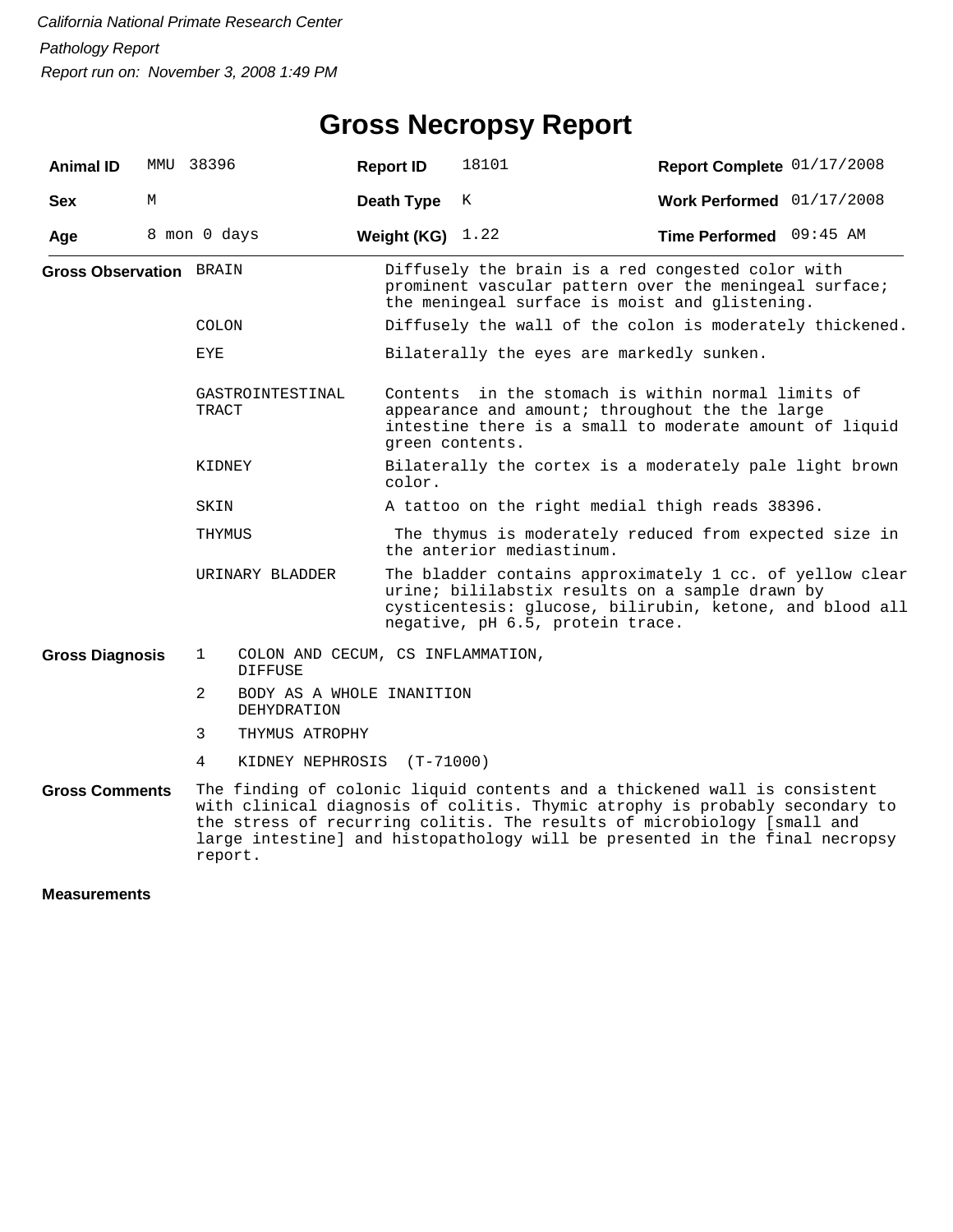| <b>Animal ID</b>       |   | MMU 38411                                       | <b>Report ID</b>                   | 18981                                                                                               | Report Complete 03/06/2008                                                                                                                                                                                                                                                                           |  |  |  |
|------------------------|---|-------------------------------------------------|------------------------------------|-----------------------------------------------------------------------------------------------------|------------------------------------------------------------------------------------------------------------------------------------------------------------------------------------------------------------------------------------------------------------------------------------------------------|--|--|--|
| <b>Sex</b>             | M |                                                 | Death Type                         | K                                                                                                   | Work Performed 03/06/2008                                                                                                                                                                                                                                                                            |  |  |  |
| Age                    |   | 9 mon 17 days                                   | Weight (KG) $1.385$                |                                                                                                     | Time Performed 11:30 AM                                                                                                                                                                                                                                                                              |  |  |  |
|                        |   | Gross Observation BODY AS A WHOLE               |                                    |                                                                                                     | The animal is presented in good flesh to slightly thin.                                                                                                                                                                                                                                              |  |  |  |
|                        |   | GASTROINTESTINAL<br>TRACT                       | liquid.                            |                                                                                                     | The mucosa of colon and small intestines is thickened,<br>and variably erythematous with a single focus of<br>erosion/ulceration in mid-colon - colon contents are                                                                                                                                   |  |  |  |
|                        |   | LYMPH NODES                                     |                                    | Nodes associated with the GIT, mainly mesenteric and<br>paracolic nodes, are prominent to enlarged. |                                                                                                                                                                                                                                                                                                      |  |  |  |
| <b>Gross Diagnosis</b> |   | $\mathbf{1}$                                    | BODY AS A WHOLE INANITION DIARRHEA |                                                                                                     |                                                                                                                                                                                                                                                                                                      |  |  |  |
|                        |   | $\overline{2}$<br><b>ENTEROCOLITIS</b>          |                                    | GASTROINTESTINAL TRACT INFLAMMATION                                                                 |                                                                                                                                                                                                                                                                                                      |  |  |  |
|                        |   | 3<br>LYMPH NODE HYPERTROPHY                     |                                    |                                                                                                     | (lymphadenopathy - mesenteric,<br>paracolic nodes)                                                                                                                                                                                                                                                   |  |  |  |
| <b>Gross Comments</b>  |   | histopathology is to be performed at this time. |                                    |                                                                                                     | Multiple tissues are collected to fulfill biospecime requests (testes,<br>epididymides, seminal vesicles, prostate, trachea, lungs, head/brain, blood,<br>abdominal aorta, long bones/marrow, submandibular/parotid/sublingual<br>salivary glands), and a truncated set is saved in formalin, but no |  |  |  |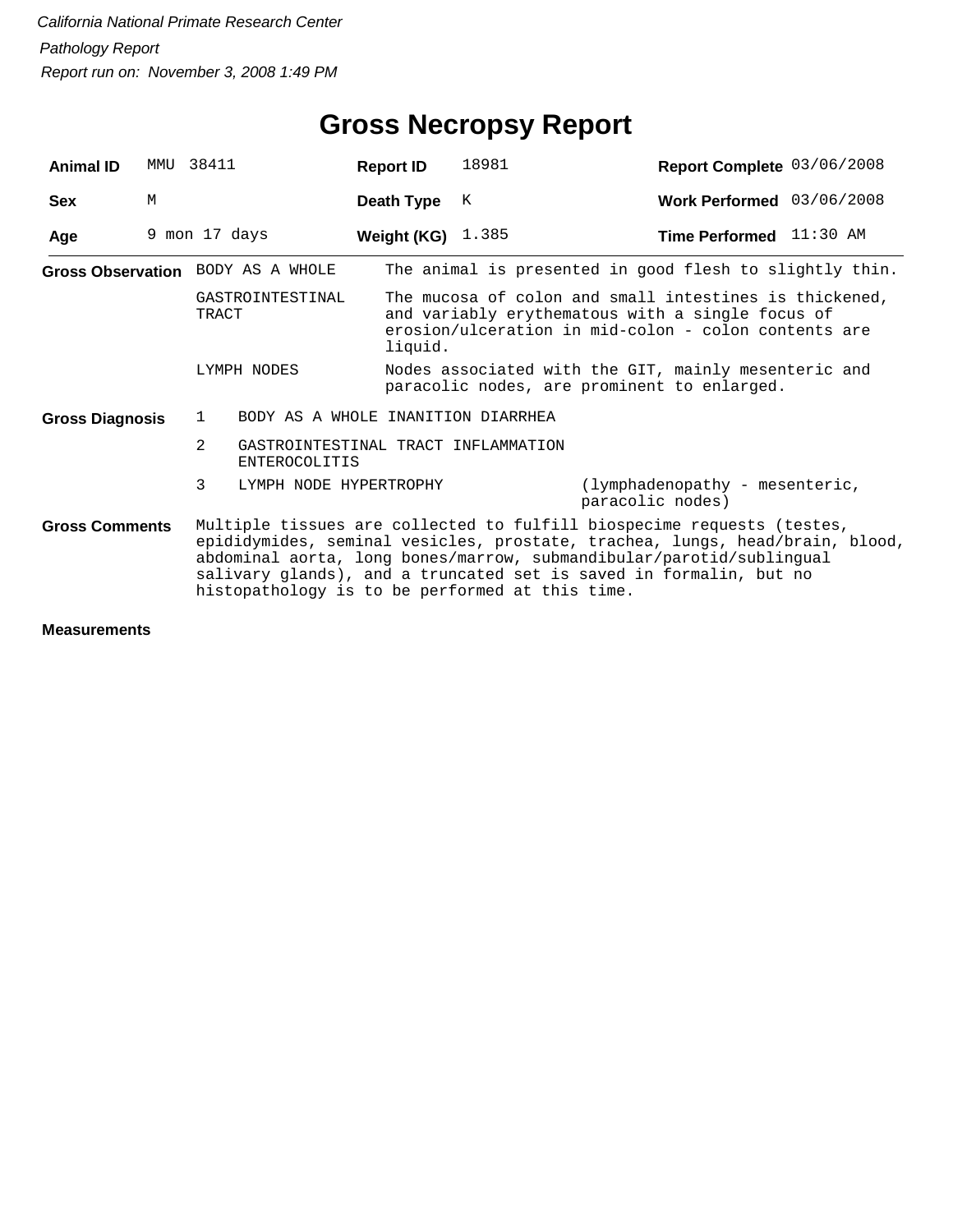| <b>Animal ID</b>       |   | MCY 38414                                     | <b>Report ID</b>   | 17302                                            | Report Complete 12/10/2007                                              |
|------------------------|---|-----------------------------------------------|--------------------|--------------------------------------------------|-------------------------------------------------------------------------|
| <b>Sex</b>             | F |                                               | Death Type         | D                                                | Work Performed 12/10/2007                                               |
| Age                    |   | 6 mon 20 days                                 | Weight $(KG)$ . 57 |                                                  | Time Performed 10:15 AM                                                 |
|                        |   | Gross Observation BODY AS A WHOLE             | dehydrated.        |                                                  | The animal is presented markedly thin and severely                      |
|                        |   | GASTROINTESTINAL<br>TRACT                     | than mucus.        |                                                  | The gastrointestinal tract contains very little other                   |
|                        |   | THYMUS                                        |                    | The thymus is very small for an animal this age. |                                                                         |
| <b>Gross Diagnosis</b> |   | 1<br>BODY AS A WHOLE INANITION<br>DEHYDRATION |                    |                                                  |                                                                         |
|                        |   | 2<br>THYMUS ATROPHY                           |                    |                                                  |                                                                         |
| <b>Gross Comments</b>  |   | saved.                                        |                    |                                                  | Peritoneum and colon are swabbed for bacterial culture - no tissues are |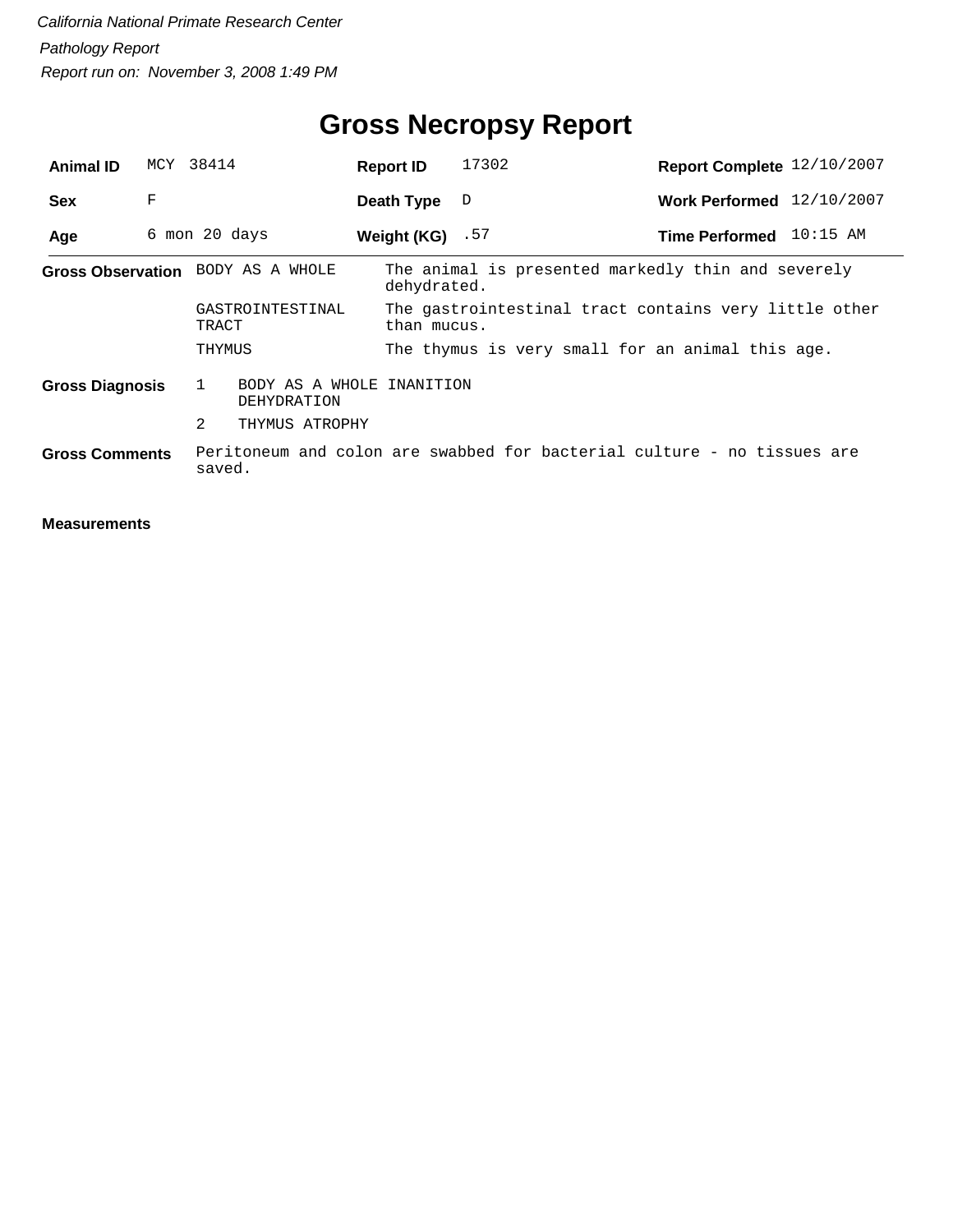| <b>Animal ID</b>       | MMU | 38425         |                                                 | <b>Report ID</b> | 18162                                                                                                                                                                                                                                                                                                          | Report Complete 01/22/2008     |  |  |  |
|------------------------|-----|---------------|-------------------------------------------------|------------------|----------------------------------------------------------------------------------------------------------------------------------------------------------------------------------------------------------------------------------------------------------------------------------------------------------------|--------------------------------|--|--|--|
| <b>Sex</b>             | М   |               |                                                 | Death Type       | К                                                                                                                                                                                                                                                                                                              | Work Performed 01/22/2008      |  |  |  |
| Age                    |     | 8 mon 0 days  |                                                 | Weight (KG) $1$  |                                                                                                                                                                                                                                                                                                                | <b>Time Performed</b> 11:15 AM |  |  |  |
|                        |     |               | Gross Observation BODY AS A WHOLE               |                  | This animal is thin.                                                                                                                                                                                                                                                                                           |                                |  |  |  |
|                        |     | HEART         |                                                 |                  | The internal and external diameter of the left ventricle<br>at the midpoint between the apex and base is 5 and 15<br>mm. respectively.                                                                                                                                                                         |                                |  |  |  |
| SKIN                   |     |               |                                                 |                  | A tattoo on the right medial thigh reads 38425. A small<br>amount of dry dark green fecal material is adherent to<br>the skin of the perianal; region. The haircoat is dull<br>and dry. There are two subcutaneous red contusions in<br>the frontal region of the skull bilaterally.                           |                                |  |  |  |
|                        |     | THYMUS        |                                                 | mediastinum.     | The thymus is marked reduced in the anterior                                                                                                                                                                                                                                                                   |                                |  |  |  |
| <b>Gross Diagnosis</b> |     | 1             | BODY AS A WHOLE INANITION<br><b>DEHYDRATION</b> |                  |                                                                                                                                                                                                                                                                                                                |                                |  |  |  |
|                        |     | $\mathcal{L}$ | THYMUS ATROPHY                                  |                  |                                                                                                                                                                                                                                                                                                                |                                |  |  |  |
| <b>Gross Comments</b>  |     | report.       |                                                 |                  | The finding of dehydration is consistent with the clinical diagnosis of<br>dehydration due to diarrhea. Thymic atrophy was attributed to the stress of<br>chronic or recurring diarrhea. The results of microbiology [small and large<br>intestine] and histopathology will be presented in the final necropsy |                                |  |  |  |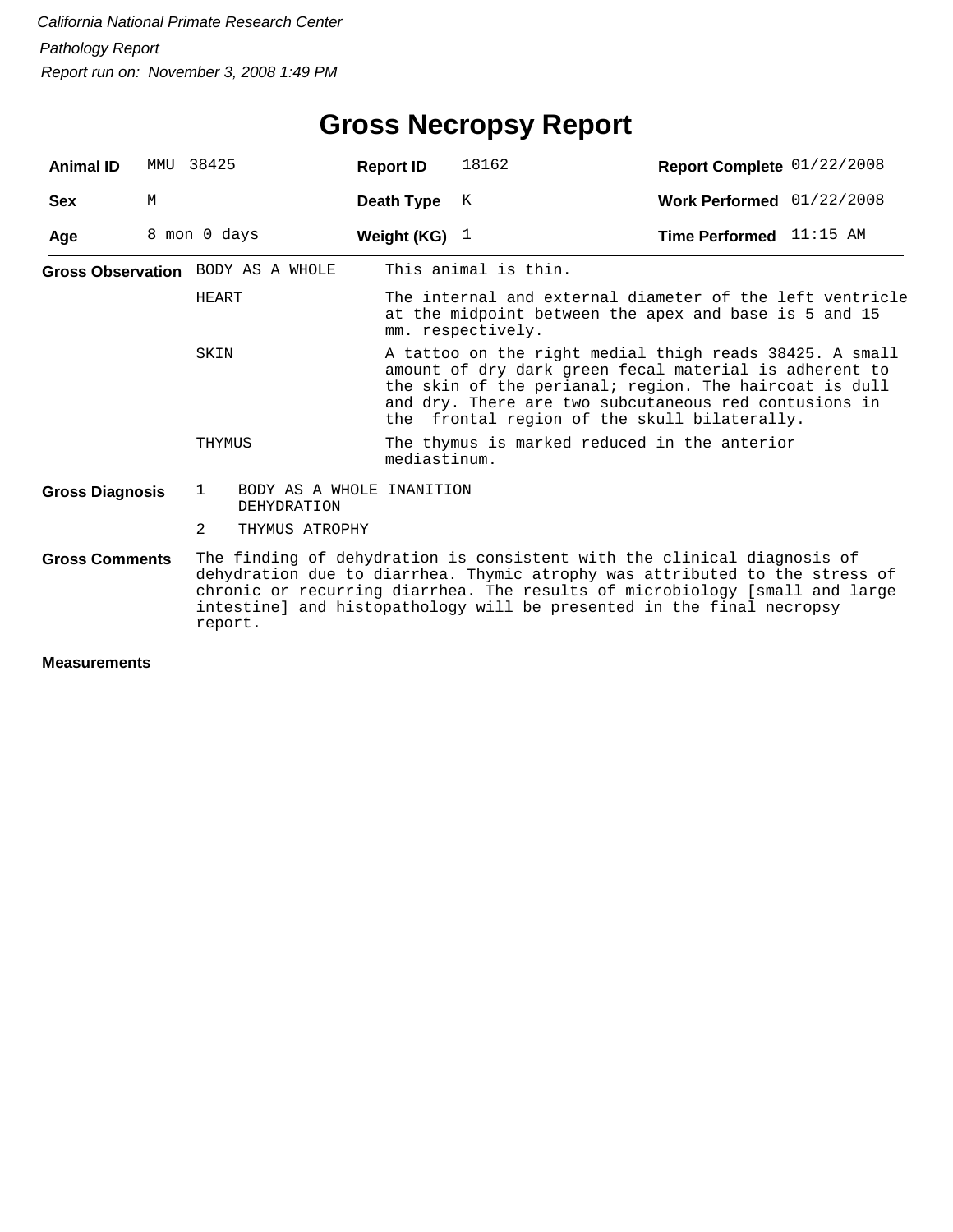# **Final Necropsy Report**

| <b>Animal ID</b>       | MMU     | 38433                                                   | <b>Report ID</b> | 14162                                            | Report Complete 06/20/2007 |  |
|------------------------|---------|---------------------------------------------------------|------------------|--------------------------------------------------|----------------------------|--|
| <b>Sex</b>             | М       |                                                         | Death Type       | ND                                               | Work Performed 06/18/2007  |  |
| Age                    | 25 days |                                                         | Weight (KG) $.5$ |                                                  | Time Performed 02:30 PM    |  |
|                        |         | Final Observations BODY AS A WHOLE                      |                  | The large infant is presented in good flesh.     |                            |  |
|                        |         | LUNG                                                    |                  | The lungs are diffusely dark red-purple.         |                            |  |
|                        |         | THYMUS                                                  |                  | The thymus is small for an animal this age.      |                            |  |
| <b>Final Diagnosis</b> |         | 1<br>BODY AS A WHOLE DYSTOCIA                           |                  |                                                  |                            |  |
|                        |         | 2<br>LUNGS (BOTH) ABNORMAL APPEARANCE<br>PNEUMONIA, NOS |                  |                                                  |                            |  |
|                        |         | 3<br>THYMUS ATROPHY                                     |                  |                                                  |                            |  |
| <b>Final Comments</b>  |         |                                                         |                  | A truncated set of tissues is saved in formalin. |                            |  |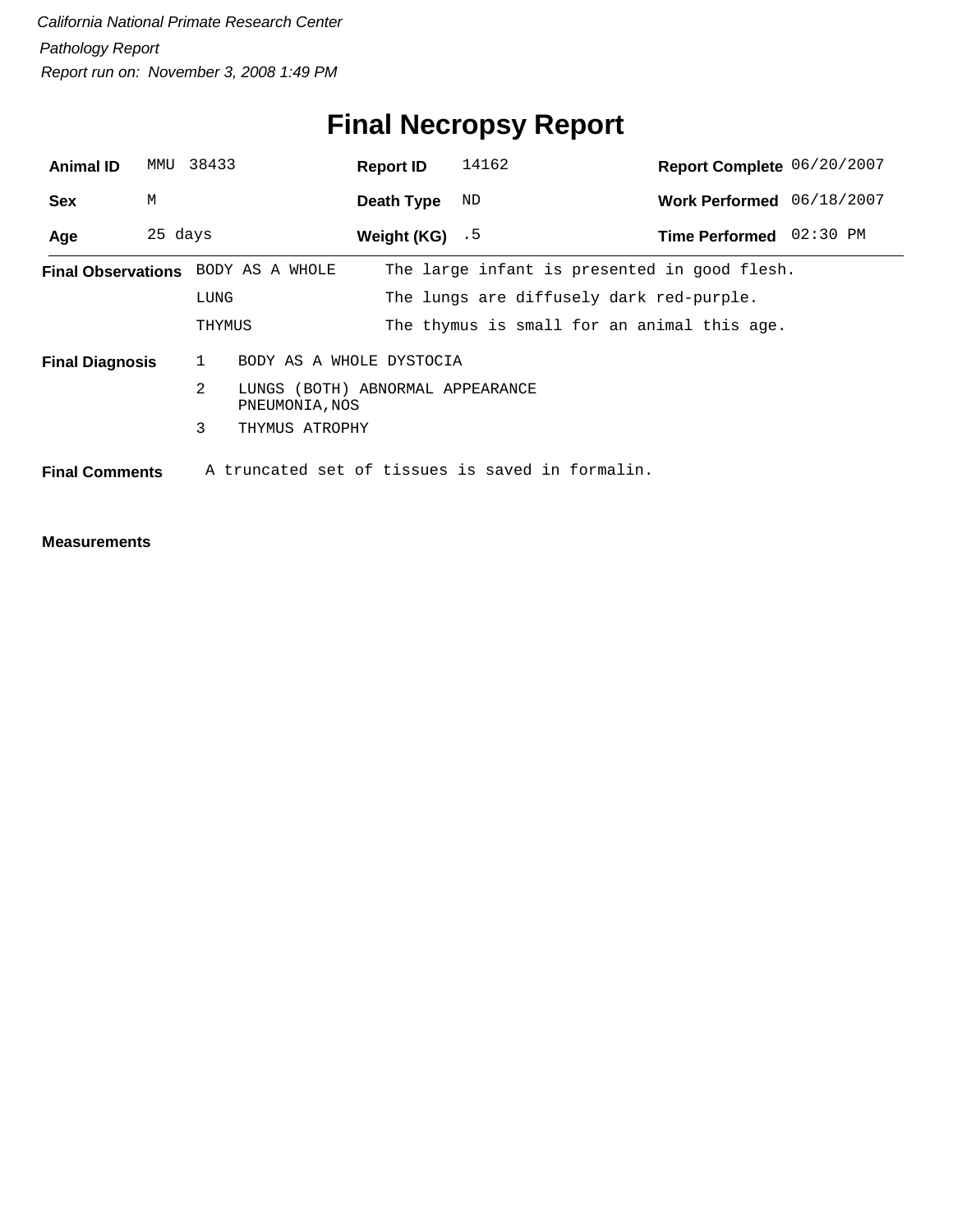### **Gross Necropsy Report**

| <b>Animal ID</b>        | MMU | 38434                                                                    | <b>Report ID</b>  | 17061                                                                                                                                                                                                                                                                                                                                                                                                                                                                 | Report Complete 11/27/2007 |  |
|-------------------------|-----|--------------------------------------------------------------------------|-------------------|-----------------------------------------------------------------------------------------------------------------------------------------------------------------------------------------------------------------------------------------------------------------------------------------------------------------------------------------------------------------------------------------------------------------------------------------------------------------------|----------------------------|--|
| <b>Sex</b>              | F   |                                                                          | <b>Death Type</b> | K                                                                                                                                                                                                                                                                                                                                                                                                                                                                     | Work Performed 11/27/2007  |  |
| Age                     |     | 6 mon 3 days                                                             | Weight (KG) $.97$ |                                                                                                                                                                                                                                                                                                                                                                                                                                                                       | Time Performed 09:55 AM    |  |
| Gross Observation $EYE$ |     |                                                                          |                   | Bilaterally the eyes are moderately sunken.                                                                                                                                                                                                                                                                                                                                                                                                                           |                            |  |
|                         |     | GASTROINTESTINAL<br>TRACT                                                |                   | The stomach is empty. A small amount of green tenacious<br>contents is present in the duodenum, jejunum, and<br>proximal ileum, the diastal ileum contains a moderate<br>amount of green granular soft contents. Throughout the<br>cecum and colon there is a small amount of thick,<br>turbid, liquid, green contents. Diffusely the wall of<br>the large intestine is moderately thickened.                                                                         |                            |  |
|                         |     | LIVER                                                                    |                   | The gall bladder contains a moderate amount of thick<br>green tenacious bile.                                                                                                                                                                                                                                                                                                                                                                                         |                            |  |
|                         |     | SKIN                                                                     |                   | A tattoo on the right medial thigh reads 38434. A<br>moderate amount of moist and dry green fecal material is<br>adhered to the skin and matted hair of the perianal<br>region and the ventral tail.                                                                                                                                                                                                                                                                  |                            |  |
|                         |     | SPLEEN                                                                   |                   | The spleen is mildly enlarged measuring 3.8 cm cm long<br>and has a mildly granular cut surface.                                                                                                                                                                                                                                                                                                                                                                      |                            |  |
|                         |     | URINARY BLADDER                                                          |                   | The lumen contains approximatelt 1/4 cc of light yellow<br>clear urine; bililabstix results on a sample drawn by<br>cysticentesis: glucose, bilirubin, ketone all negative,<br>blood large of 3+, pH 6, protein trace.                                                                                                                                                                                                                                                |                            |  |
| <b>Gross Diagnosis</b>  |     | COLON AND CECUM, CS INFLAMMATION,<br>$\mathbf{1}$<br>DIFFUSE LOOSE STOOL |                   |                                                                                                                                                                                                                                                                                                                                                                                                                                                                       |                            |  |
| <b>Gross Comments</b>   |     | necropsy report.                                                         |                   | The small and large intestine are swabbed for microbiology. The finding of<br>liquid contents throughout the colon with accompanying thickening of the<br>wall of this organ is consistent with the clinical diagnosis of colitis.<br>Selected tissues were collected for the biospecimen request program;<br>avariety of tissues are fixed in10% formalin for diagnostic pathology. The<br>results of microbiology and histopathology will be presented in the final |                            |  |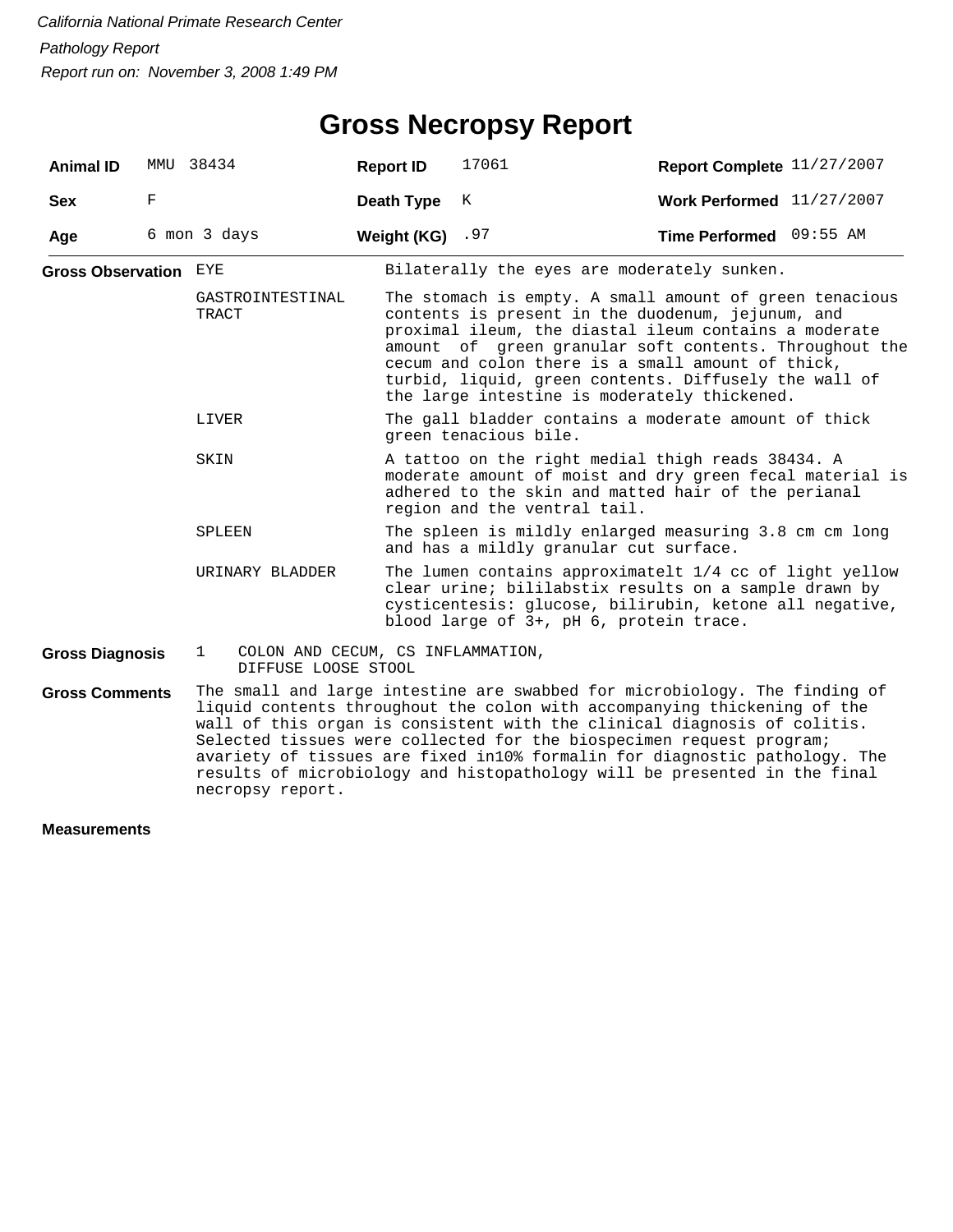| <b>Animal ID</b>       | MMU    | 38444                                         | <b>Report ID</b>   | 14941                                                                                                                                               | Report Complete 10/11/2007 |  |
|------------------------|--------|-----------------------------------------------|--------------------|-----------------------------------------------------------------------------------------------------------------------------------------------------|----------------------------|--|
| <b>Sex</b>             | M      |                                               | Death Type         | М                                                                                                                                                   | Work Performed 06/05/2007  |  |
| Age                    | 7 days |                                               | Weight $(KG)$ . 38 |                                                                                                                                                     | Time Performed 12:00 AM    |  |
|                        |        | Gross Observation BODY AS A WHOLE             |                    | Diffusely the subcutis had a sticky tacky consistency.                                                                                              |                            |  |
|                        |        | LUNG                                          |                    | Multifocally the lung was consolidated as evidenced by<br>firmness upon palpation.                                                                  |                            |  |
|                        |        | THYMUS                                        |                    | The thymus was reduced from expected size in the<br>anterior mediastinum.                                                                           |                            |  |
| <b>Gross Diagnosis</b> |        | $\mathbf{1}$<br>LUNG INFLAMMATION, MULTIFOCAL |                    |                                                                                                                                                     |                            |  |
|                        |        | 2<br>BODY AS A WHOLE DEPLETION<br>DEHYDRATION |                    |                                                                                                                                                     |                            |  |
|                        |        | 3<br>THYMUS ATROPHY                           |                    |                                                                                                                                                     |                            |  |
| <b>Gross Comments</b>  |        | pneumonia and dehydration.                    |                    | Pneumonia was evidenced grossly as multifocal consolidation of pulmonary<br>parenchyma. Thymic atrophy may have occurred secondary to the stress of |                            |  |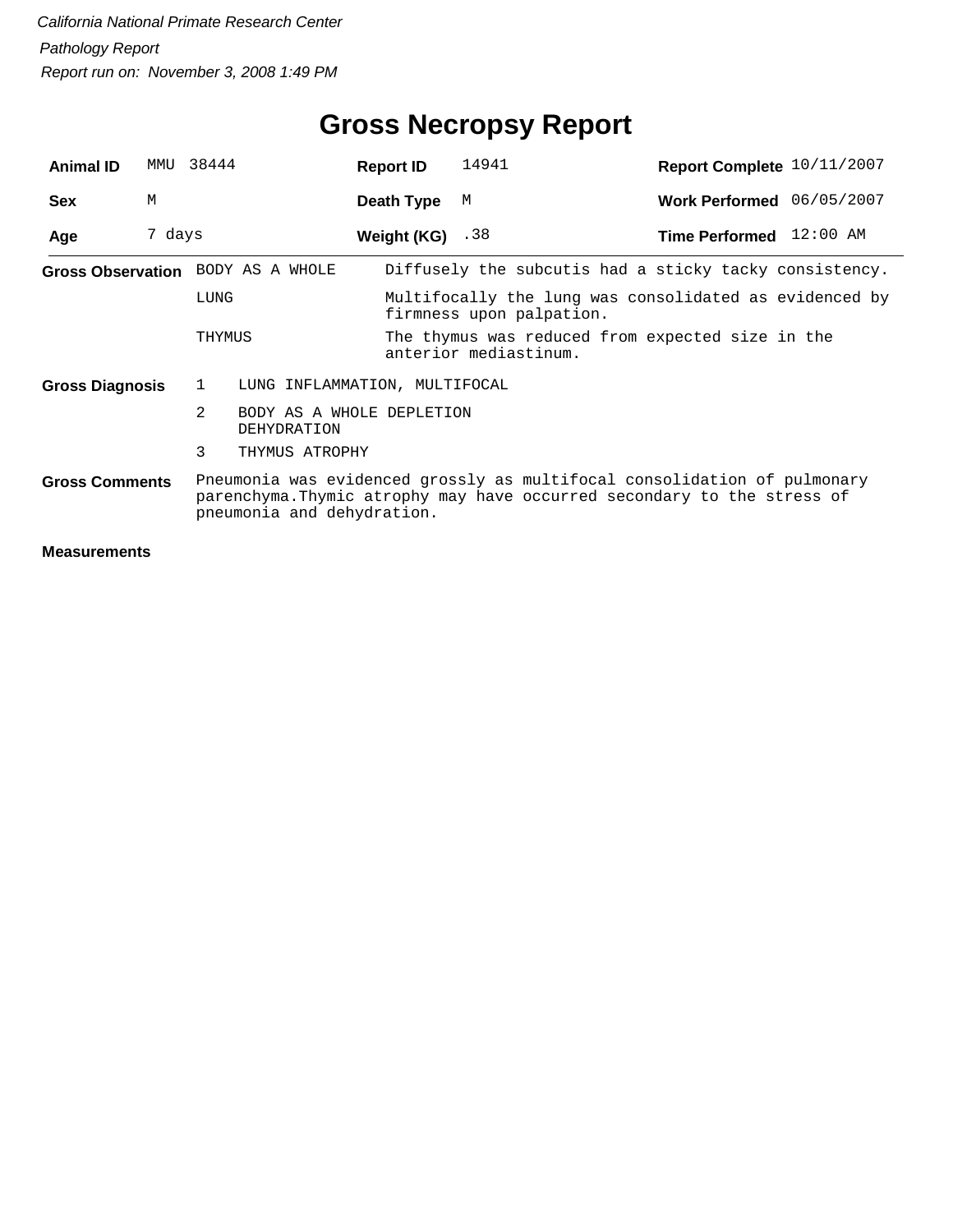## **Gross Necropsy Report**

| <b>Animal ID</b>       | MMU | 38494                                                           | <b>Report ID</b>   | 18622 | <b>Report Complete</b>                                                                           |  |
|------------------------|-----|-----------------------------------------------------------------|--------------------|-------|--------------------------------------------------------------------------------------------------|--|
| <b>Sex</b>             | F   |                                                                 | Death Type         | K     | Work Performed 02/20/2008                                                                        |  |
| Age                    |     | 8 mon 10 days                                                   | Weight (KG) $1.09$ |       | Time Performed 03:00 PM                                                                          |  |
|                        |     | Gross Observation BODY AS A WHOLE                               | dehydrated.        |       | The animal is presented markedly thin and severely                                               |  |
|                        |     | <b>BRAIN</b>                                                    |                    |       | Meningeal and surface cerebral vessels are congested,<br>and the brain is "wet" (increased CSF). |  |
|                        |     | THYMUS                                                          |                    |       | The thymus is very small for an animal this age.                                                 |  |
| <b>Gross Diagnosis</b> |     | BODY AS A WHOLE INANITION<br>$\mathbf{1}$<br><b>DEHYDRATION</b> |                    |       |                                                                                                  |  |
|                        |     | 2<br>MENINGES CONGESTION                                        |                    |       | (possible meningitis)                                                                            |  |
|                        |     | 3<br>THYMUS ATROPHY                                             |                    |       |                                                                                                  |  |
| <b>Gross Comments</b>  |     | tissues is saved in formalin.                                   |                    |       | Meninges and peritoneum are swabbed for bacterial culture, and a full set of                     |  |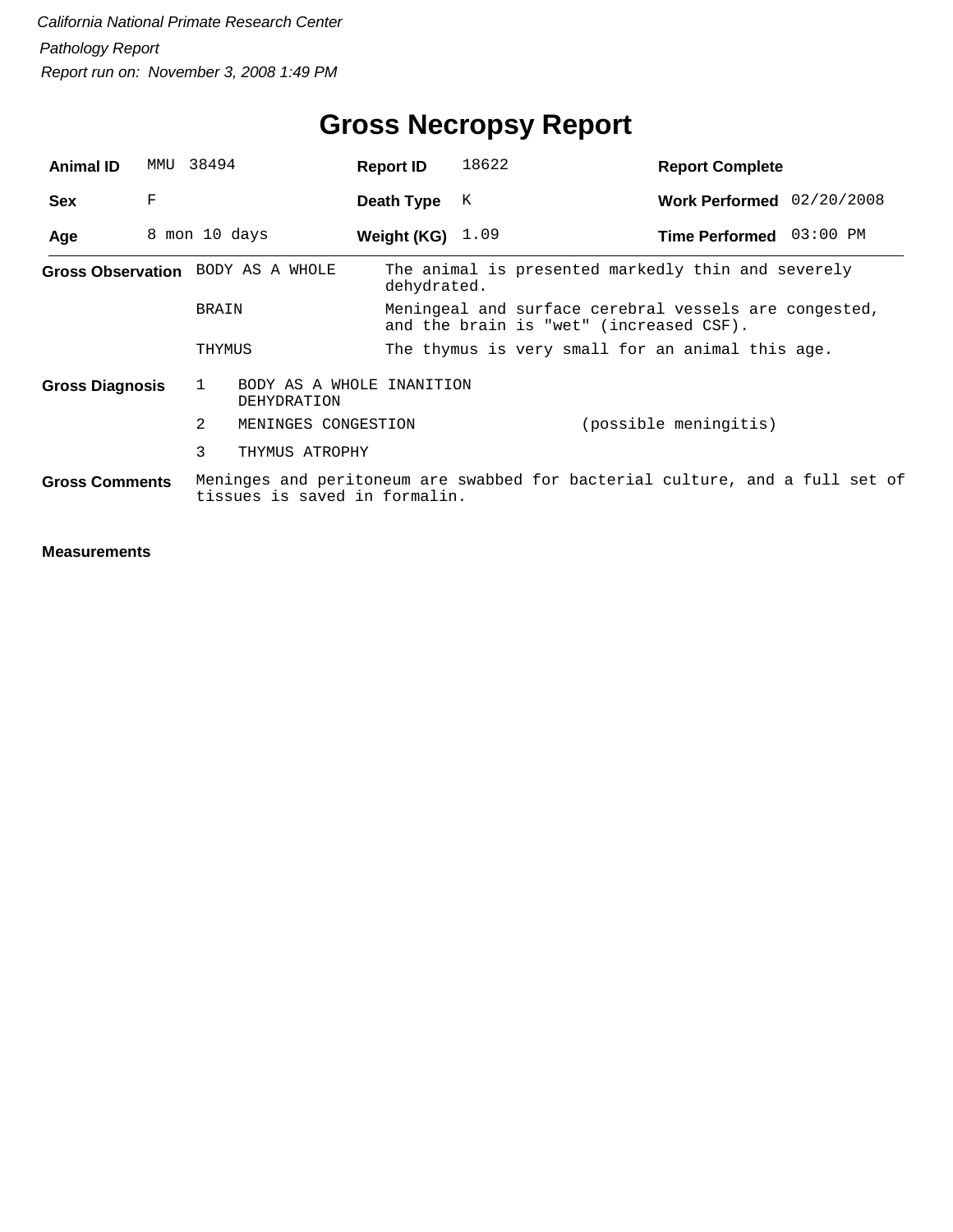## **Gross Necropsy Report**

| <b>Animal ID</b>               | MMU           | 38496          |                                                   | <b>Report ID</b> | 15560                                                                                                                                                                                                                                                                                                                                                                                                | Report Complete 08/28/2007 |  |
|--------------------------------|---------------|----------------|---------------------------------------------------|------------------|------------------------------------------------------------------------------------------------------------------------------------------------------------------------------------------------------------------------------------------------------------------------------------------------------------------------------------------------------------------------------------------------------|----------------------------|--|
| <b>Sex</b>                     | F             |                |                                                   | Death Type       | К                                                                                                                                                                                                                                                                                                                                                                                                    | Work Performed 08/28/2007  |  |
| Age                            | 2 mon 16 days |                |                                                   | Weight (KG)      |                                                                                                                                                                                                                                                                                                                                                                                                      | Time Performed 09:30 AM    |  |
| <b>Gross Observation NERVE</b> |               |                |                                                   |                  | The right brachial plexus is surrounded by red brown<br>edematous tissue.                                                                                                                                                                                                                                                                                                                            |                            |  |
|                                |               | SKIN           |                                                   | pight forearm.   | Mult ifocally on the right wrist there linear transverse<br>abrasions and ulcerations covered by dark red brown<br>scabs. There is a linear red raised scar on the dorsal                                                                                                                                                                                                                            |                            |  |
| <b>Gross Diagnosis</b>         |               | $\mathbf{1}$   | BRACHIAL PLEXUS EDEMA                             |                  |                                                                                                                                                                                                                                                                                                                                                                                                      |                            |  |
|                                |               | $\mathfrak{D}$ | SKIN OF DORSAL AREA OF WRIST<br><b>ULCERATION</b> |                  |                                                                                                                                                                                                                                                                                                                                                                                                      |                            |  |
| <b>Gross Comments</b>          |               |                | the final necropsy report.                        |                  | The ulceration of the skin of the right wrist and a scar on the dorsal right<br>forearm as well as the accompanying edema surrounding the right brachial<br>plexus is consistent with trauma. The perineural edema could account for the<br>neurologic deficit seen clinically. The spleen was swabbed for bacterial<br>culture. The results of microbiology and histopathology will be presented in |                            |  |
| <b>Measurements</b>            |               |                |                                                   |                  |                                                                                                                                                                                                                                                                                                                                                                                                      |                            |  |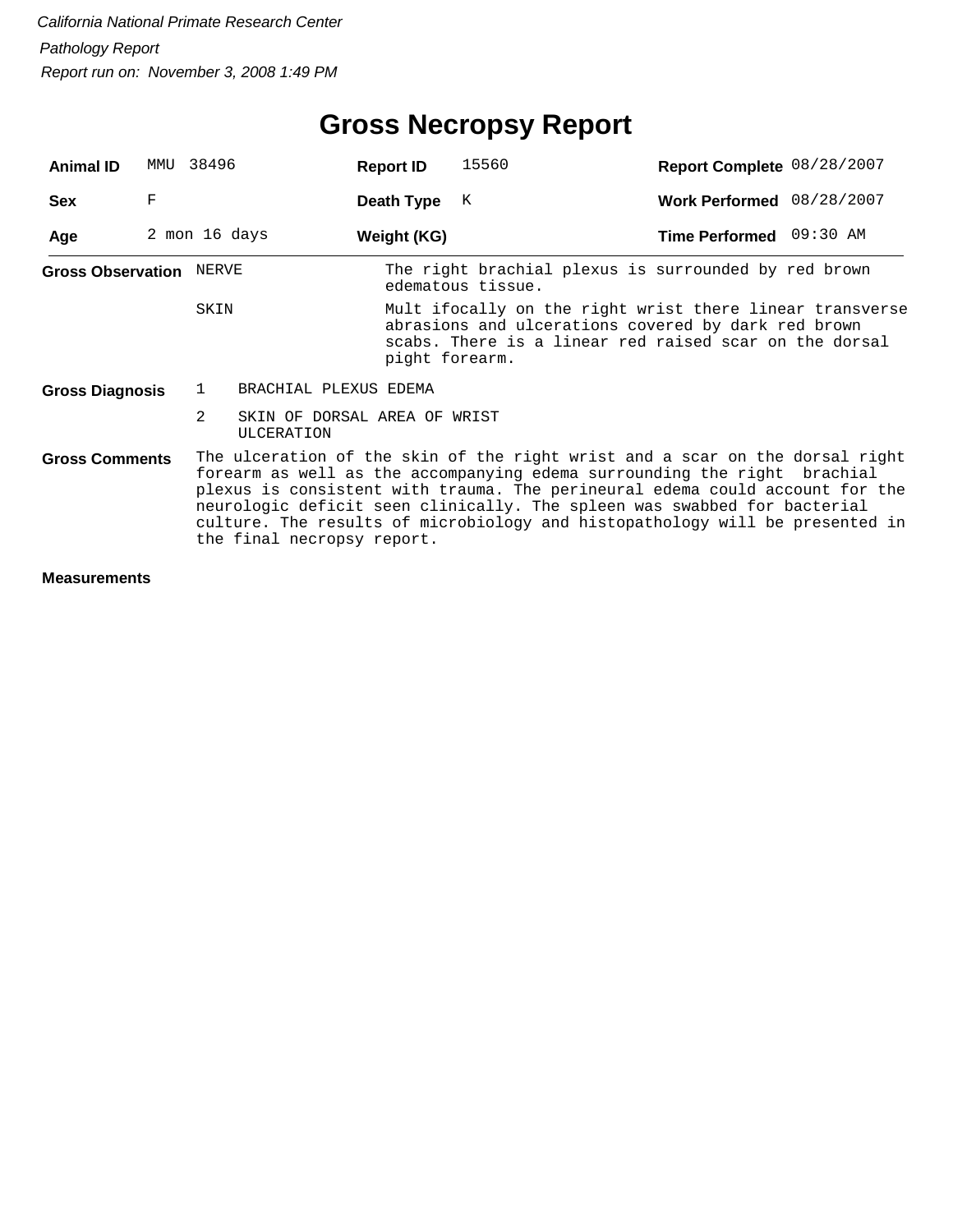| <b>Animal ID</b>                                                                                                                                               | MMU     | 38497                                                                       |                | <b>Report ID</b>             | 14361                                                                                                                                                                                                                  | Report Complete 06/27/2007                          |  |  |  |
|----------------------------------------------------------------------------------------------------------------------------------------------------------------|---------|-----------------------------------------------------------------------------|----------------|------------------------------|------------------------------------------------------------------------------------------------------------------------------------------------------------------------------------------------------------------------|-----------------------------------------------------|--|--|--|
| <b>Sex</b>                                                                                                                                                     | M       |                                                                             |                | Death Type                   | K                                                                                                                                                                                                                      | Work Performed 06/27/2007                           |  |  |  |
| Age                                                                                                                                                            | 15 days |                                                                             |                | Weight (KG) $.66$            |                                                                                                                                                                                                                        | <b>Time Performed</b> $11:00$ AM                    |  |  |  |
|                                                                                                                                                                |         | The animal is presented in good flesh.<br>Gross Observation BODY AS A WHOLE |                |                              |                                                                                                                                                                                                                        |                                                     |  |  |  |
|                                                                                                                                                                |         | <b>BRAIN</b>                                                                |                |                              | The lateral ventricles of the brain are slightly larger<br>than expected, particularly on the left side. There is<br>a very small, roughly 0.2 cm diameter, clear fluid<br>filled cyst on the midline of the meninges. |                                                     |  |  |  |
|                                                                                                                                                                |         | THYMUS                                                                      |                |                              | animal this age.                                                                                                                                                                                                       | The thymus is slightly smaller than expected for an |  |  |  |
| <b>Gross Diagnosis</b>                                                                                                                                         |         | 1                                                                           |                | LATERAL VENTRICLE DILATATION |                                                                                                                                                                                                                        |                                                     |  |  |  |
|                                                                                                                                                                |         | $\overline{2}$                                                              | THYMUS ATROPHY |                              |                                                                                                                                                                                                                        |                                                     |  |  |  |
|                                                                                                                                                                |         | 3                                                                           | MENINGES CYST  |                              |                                                                                                                                                                                                                        |                                                     |  |  |  |
| Tissues are collected to fulfill biospecimen requests, and the meningeal<br><b>Gross Comments</b><br>cyst is photographed. Only the cyst is saved in formalin. |         |                                                                             |                |                              |                                                                                                                                                                                                                        |                                                     |  |  |  |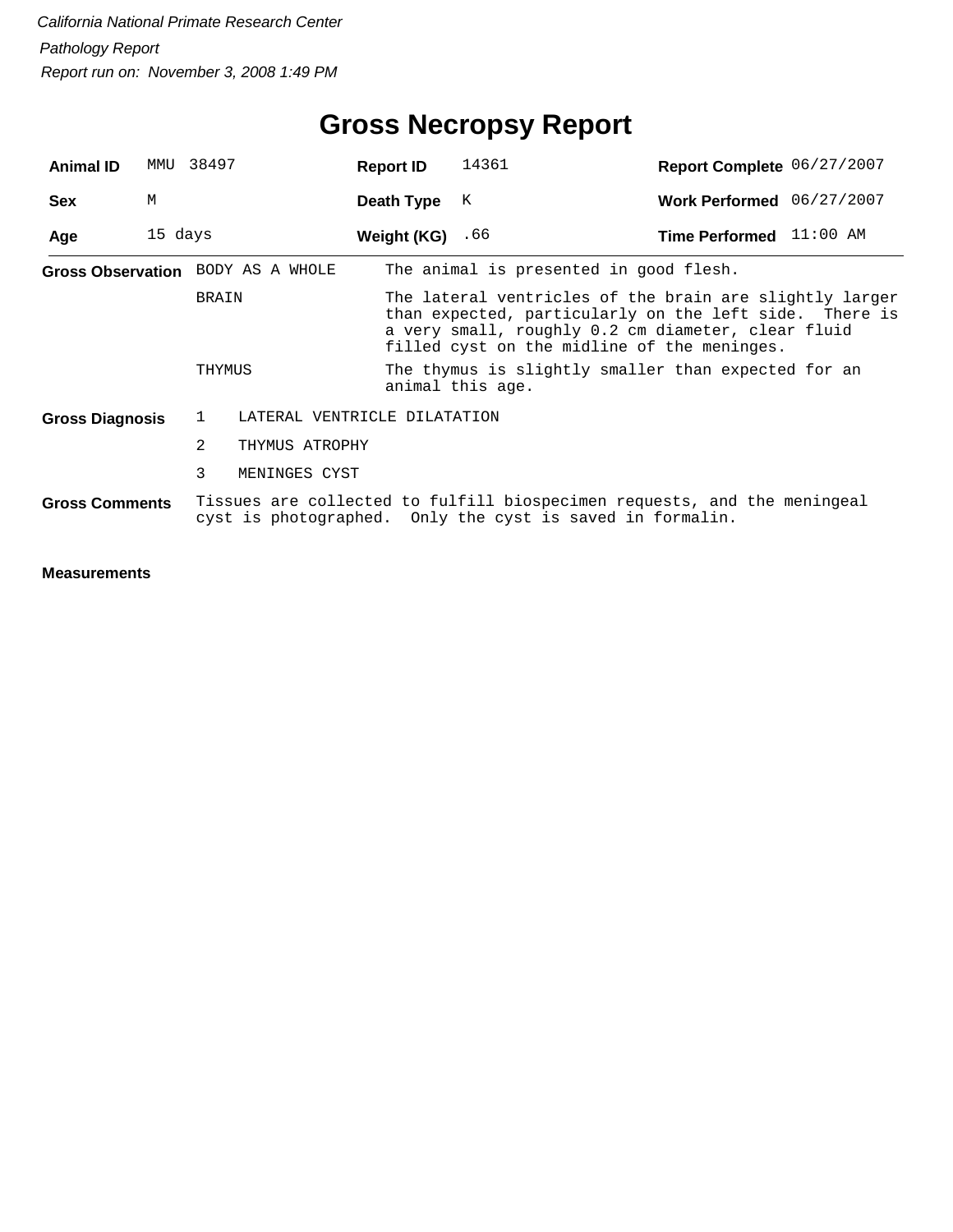| <b>Animal ID</b>       | MMU | 38550           |                                          | <b>Report ID</b> | 15122                                                                                                    | Report Complete 08/13/2007                                                                                                                    |  |  |  |
|------------------------|-----|-----------------|------------------------------------------|------------------|----------------------------------------------------------------------------------------------------------|-----------------------------------------------------------------------------------------------------------------------------------------------|--|--|--|
| <b>Sex</b>             | F   |                 |                                          | Death Type       | К                                                                                                        | Work Performed 08/13/2007                                                                                                                     |  |  |  |
| Age                    |     | 1 mon 17 days   |                                          | Weight (KG)      | .465                                                                                                     | Time Performed 02:00 PM                                                                                                                       |  |  |  |
|                        |     |                 | Gross Observation BODY AS A WHOLE        |                  |                                                                                                          | The infant is presented markedly thin and dehydrated.                                                                                         |  |  |  |
|                        |     |                 | LYMPH NODES                              |                  |                                                                                                          | Popliteal lymph nodes in the left leg are enlarged.                                                                                           |  |  |  |
|                        |     | SKELETAL MUSCLE |                                          |                  | Areas of muscle in the lateral right thigh and posterior<br>left thigh are firm and discolored pale tan. |                                                                                                                                               |  |  |  |
|                        |     | THYMUS          |                                          |                  |                                                                                                          | The thymus is very small for an animal this age.                                                                                              |  |  |  |
| <b>Gross Diagnosis</b> |     | 1               | BODY AS A WHOLE INANITION<br>DEHYDRATION |                  |                                                                                                          |                                                                                                                                               |  |  |  |
|                        |     | $\mathfrak{D}$  | MUSCLE OF HIP AND THIGH NECROSIS         |                  |                                                                                                          |                                                                                                                                               |  |  |  |
|                        |     | 3               | LYMPH NODE HYPERTROPHY                   |                  |                                                                                                          | (lymphadenopathy - popliteal, left)                                                                                                           |  |  |  |
|                        |     | 4               | THYMUS ATROPHY                           |                  |                                                                                                          |                                                                                                                                               |  |  |  |
| <b>Gross Comments</b>  |     |                 |                                          |                  | histopathology is to be performed at this time.                                                          | Tissues are collected to fulfill multiple biospecimen requests (kidneys,<br>lungs, trachea), and a truncated set is saved in formalin, but no |  |  |  |
|                        |     |                 |                                          |                  |                                                                                                          |                                                                                                                                               |  |  |  |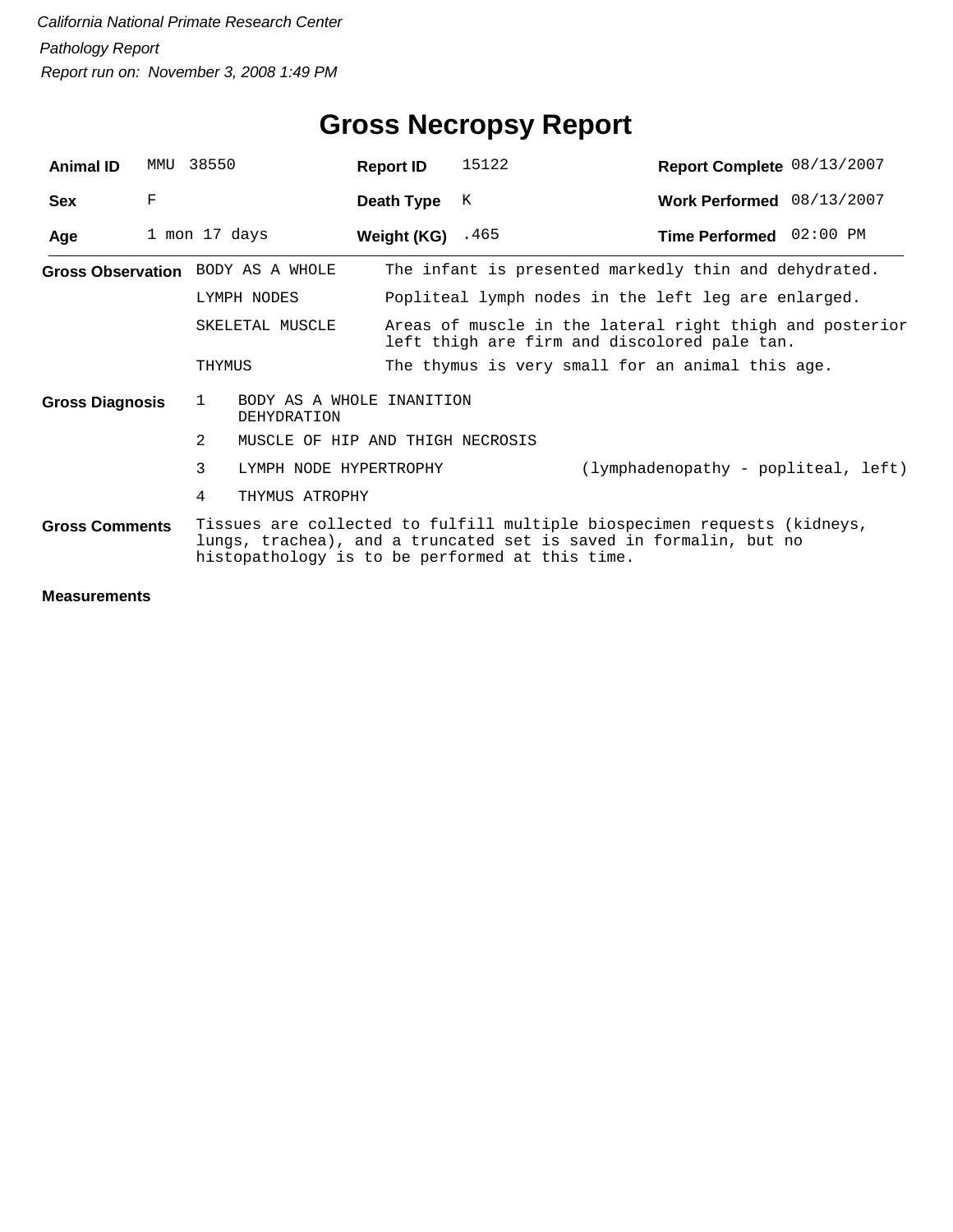| <b>Animal ID</b>                                                                                                                                                                                                                                                                                             | MMU | 38570                                                    | <b>Report ID</b>  | 17182                                                                               | Report Complete 12/03/2007      |  |  |  |  |  |
|--------------------------------------------------------------------------------------------------------------------------------------------------------------------------------------------------------------------------------------------------------------------------------------------------------------|-----|----------------------------------------------------------|-------------------|-------------------------------------------------------------------------------------|---------------------------------|--|--|--|--|--|
| <b>Sex</b>                                                                                                                                                                                                                                                                                                   | F   |                                                          | Death Type        | К                                                                                   | Work Performed 12/03/2007       |  |  |  |  |  |
| Age                                                                                                                                                                                                                                                                                                          |     | 4 mon 27 days                                            | Weight (KG) $.76$ |                                                                                     | Time Performed 10:30 AM         |  |  |  |  |  |
|                                                                                                                                                                                                                                                                                                              |     | Gross Observation BODY AS A WHOLE                        |                   | The animal is presented thin and dehydrated with a<br>moderately distended abdomen. |                                 |  |  |  |  |  |
|                                                                                                                                                                                                                                                                                                              |     | LYMPH NODES                                              |                   | Lymph nodes are generally prominent to elarged.                                     |                                 |  |  |  |  |  |
|                                                                                                                                                                                                                                                                                                              |     | STOMACH                                                  | food and gas.     | The stomach is mildly to moderately dilated with liquid                             |                                 |  |  |  |  |  |
|                                                                                                                                                                                                                                                                                                              |     | THYMUS                                                   |                   | The thymus is very small for an animal this age.                                    |                                 |  |  |  |  |  |
| <b>Gross Diagnosis</b>                                                                                                                                                                                                                                                                                       |     | $\mathbf{1}$<br>BODY AS A WHOLE INANITION<br>DEHYDRATION |                   |                                                                                     |                                 |  |  |  |  |  |
|                                                                                                                                                                                                                                                                                                              |     | 2<br>STOMACH DILATATION                                  |                   |                                                                                     |                                 |  |  |  |  |  |
|                                                                                                                                                                                                                                                                                                              |     | 3<br>LYMPH NODES, GENERALIZED<br><b>HYPERTROPHY</b>      |                   |                                                                                     | (lymphadenopathy - generalized. |  |  |  |  |  |
|                                                                                                                                                                                                                                                                                                              |     | 4<br>THYMUS ATROPHY                                      |                   |                                                                                     |                                 |  |  |  |  |  |
| Tissues are collected to fulfill biospecimen requests (ovaries, uterine<br><b>Gross Comments</b><br>tubes, kidneys, lungs, trachea, whole head) and a truncated set is saved in<br>formalin, but no histopathology is to be performed at this time. The small<br>intestine is swabbed for bacterial culture. |     |                                                          |                   |                                                                                     |                                 |  |  |  |  |  |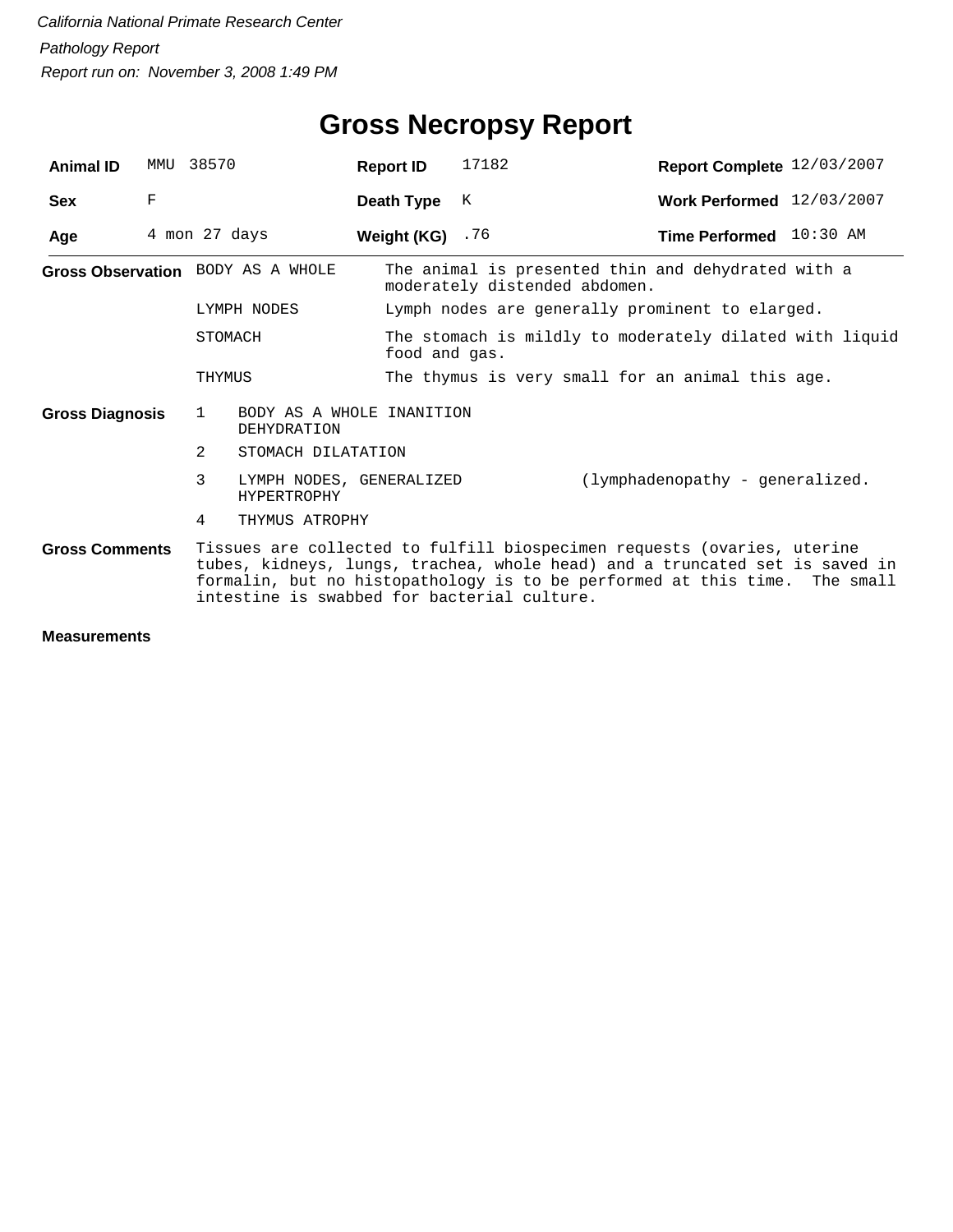### **Gross Necropsy Report**

| <b>Animal ID</b>               | MMU 38571 |                |                               | <b>Report ID</b> | 16461                                                                                                                                                                                                                                                                                                       | Report Complete 10/24/2007                                                                                                                                                                                                                                                                                                                                                                                                                                        |  |  |  |  |  |  |
|--------------------------------|-----------|----------------|-------------------------------|------------------|-------------------------------------------------------------------------------------------------------------------------------------------------------------------------------------------------------------------------------------------------------------------------------------------------------------|-------------------------------------------------------------------------------------------------------------------------------------------------------------------------------------------------------------------------------------------------------------------------------------------------------------------------------------------------------------------------------------------------------------------------------------------------------------------|--|--|--|--|--|--|
| <b>Sex</b>                     | F         |                |                               | Death Type       | D                                                                                                                                                                                                                                                                                                           | Work Performed 10/24/2007                                                                                                                                                                                                                                                                                                                                                                                                                                         |  |  |  |  |  |  |
| Age                            |           | 3 mon 17 days  |                               | Weight (KG)      | .72                                                                                                                                                                                                                                                                                                         | Time Performed 10:15 AM                                                                                                                                                                                                                                                                                                                                                                                                                                           |  |  |  |  |  |  |
| <b>Gross Observation BRAIN</b> |           |                |                               |                  | The brain is a severely congested red color with<br>pronounced vascular paattern on the meningeal surface.                                                                                                                                                                                                  |                                                                                                                                                                                                                                                                                                                                                                                                                                                                   |  |  |  |  |  |  |
|                                |           | COLON          |                               | rectal mucosa.   |                                                                                                                                                                                                                                                                                                             | The mucosa of the proximal colon and the rectum is a<br>congested red color; red mucinous material covers the                                                                                                                                                                                                                                                                                                                                                     |  |  |  |  |  |  |
|                                |           | TRACT          | GASTROINTESTINAL              |                  |                                                                                                                                                                                                                                                                                                             | there is no contents throughout the tract.                                                                                                                                                                                                                                                                                                                                                                                                                        |  |  |  |  |  |  |
|                                |           | GINGIVA        |                               |                  | Dental formula: all teeth are deciduous-4upper and 4<br>lower incisors, 2 upper and 2 lower canines, 2upper and<br>2 lower premolars                                                                                                                                                                        |                                                                                                                                                                                                                                                                                                                                                                                                                                                                   |  |  |  |  |  |  |
|                                |           | SKIN           |                               |                  | A tatoo on the right medial thigh reads 38571. The<br>perianal skin is moist and hyperemic. A smallamount of<br>brown fecal material is adhered to the ventral tail.<br>There is darh red contusion on the chin measuring<br>approximately 1cm in diameter. The subcutis has a sticky<br>tachy consistency. |                                                                                                                                                                                                                                                                                                                                                                                                                                                                   |  |  |  |  |  |  |
|                                |           | THYMUS         |                               |                  | anterior mediastinum.                                                                                                                                                                                                                                                                                       | The thymus is markedly reduced from expected size in the                                                                                                                                                                                                                                                                                                                                                                                                          |  |  |  |  |  |  |
| <b>Gross Diagnosis</b>         |           | 1              | BODY AS A WHOLE LESION        |                  |                                                                                                                                                                                                                                                                                                             | Dehydration                                                                                                                                                                                                                                                                                                                                                                                                                                                       |  |  |  |  |  |  |
|                                |           | $\overline{2}$ | THYMUS INVOLUTION             |                  |                                                                                                                                                                                                                                                                                                             |                                                                                                                                                                                                                                                                                                                                                                                                                                                                   |  |  |  |  |  |  |
|                                |           | 3              | GASTROINTESTINAL TRACT LESION |                  |                                                                                                                                                                                                                                                                                                             | no contents                                                                                                                                                                                                                                                                                                                                                                                                                                                       |  |  |  |  |  |  |
|                                |           | 4              | BRAIN CONGESTION              |                  |                                                                                                                                                                                                                                                                                                             |                                                                                                                                                                                                                                                                                                                                                                                                                                                                   |  |  |  |  |  |  |
| <b>Gross Comments</b>          |           |                |                               |                  |                                                                                                                                                                                                                                                                                                             | The finding of an empty g.i. tract in an infant is highly significant and<br>most probably contributed to morbidity and mortality by causing dyhydration<br>and electrolyte imbalance. Stress mostly likely resulted in pre-mature<br>thymic involution. The following sites are swabbed for bacterial culture:<br>small intestine, large intestine, and brain. The results of microbiology and<br>histopathology will be presemted in the final necropsy report. |  |  |  |  |  |  |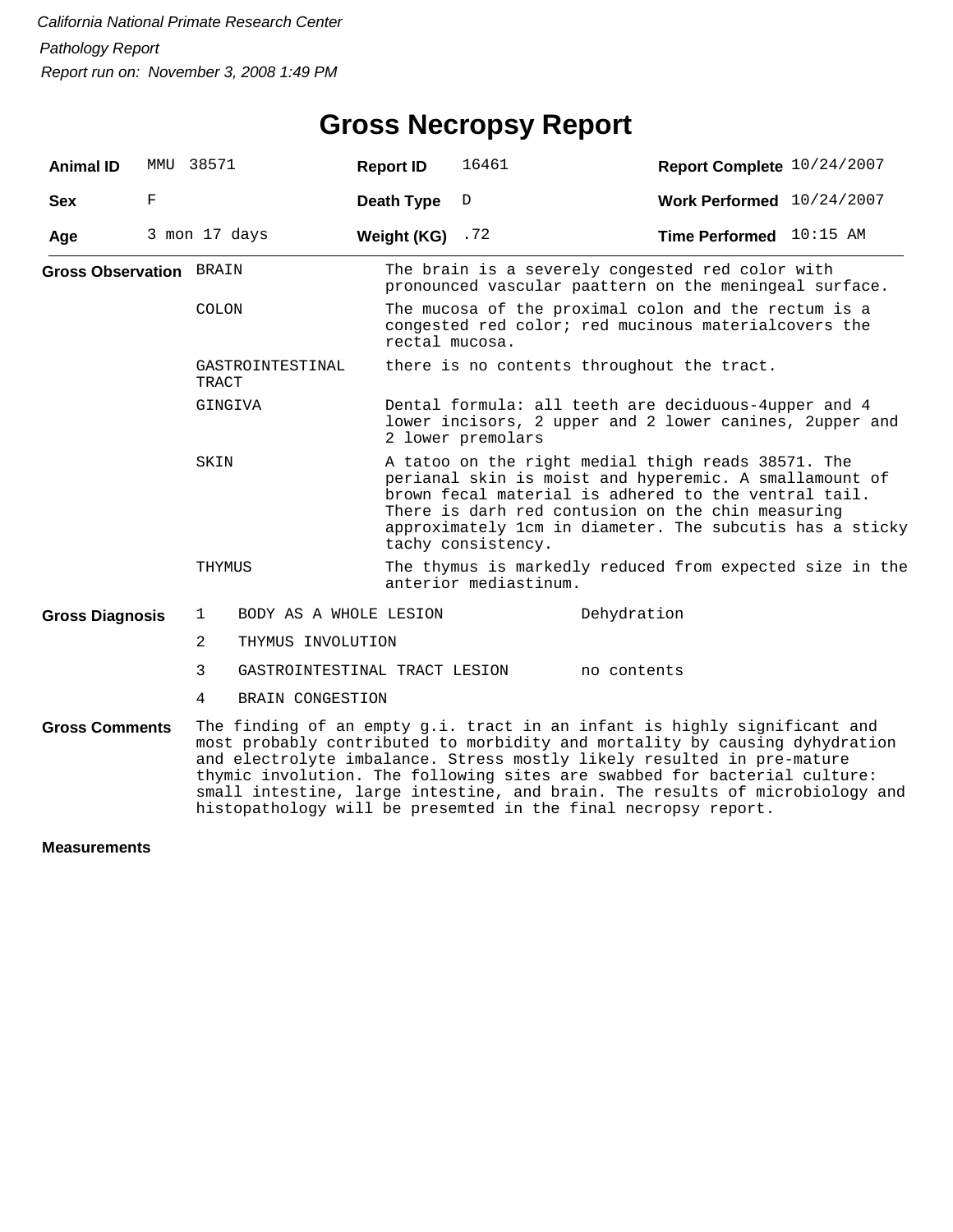| <b>Animal ID</b>       |   | MMU 38632                                   | <b>Report ID</b> | 17582                                                                                                                                                     | Report Complete 12/21/2007                                                                                                                                                                                                                                                                                         |  |  |  |  |  |  |
|------------------------|---|---------------------------------------------|------------------|-----------------------------------------------------------------------------------------------------------------------------------------------------------|--------------------------------------------------------------------------------------------------------------------------------------------------------------------------------------------------------------------------------------------------------------------------------------------------------------------|--|--|--|--|--|--|
| <b>Sex</b>             | F |                                             | Death Type       | K                                                                                                                                                         | Work Performed 12/21/2007                                                                                                                                                                                                                                                                                          |  |  |  |  |  |  |
| Age                    |   | 2 mon 10 days                               | Weight (KG)      | .67                                                                                                                                                       | <b>Time Performed</b> $12:20 \text{ PM}$                                                                                                                                                                                                                                                                           |  |  |  |  |  |  |
|                        |   | Gross Observation GASTROINTESTINAL<br>TRACT |                  | appearance and amount.                                                                                                                                    | The contents throughout is within normal limits of                                                                                                                                                                                                                                                                 |  |  |  |  |  |  |
|                        |   | GINGIVA                                     |                  | FIRST PRE-MOLARS.                                                                                                                                         | Dental formula: 4 UPPER AND 4 LOWER DECIDUOUS INCISORS,<br>2 UPPER AND 2 LOWER DECIDUOUS CANINES, 2 LOWER ERUPTED<br>FIRST DECIDUOUS PRE-MOLARS, 2 UPPER PARTIALL ERUPTED                                                                                                                                          |  |  |  |  |  |  |
|                        |   | HEART                                       |                  | The inside and outside diameter of the left ventricle<br>midway between the apex and base is 5 and 12 mm.<br>respectively.                                |                                                                                                                                                                                                                                                                                                                    |  |  |  |  |  |  |
|                        |   | SKIN                                        |                  | A tattoo on the right medial thigh reads 38632. There is<br>alopecia of approximately 50% of the back with with<br>mutiple small tufts of remaining hair. |                                                                                                                                                                                                                                                                                                                    |  |  |  |  |  |  |
|                        |   | THYMUS                                      |                  | The thymus is mildly reduced from expected size in the<br>anterior mediastinum.                                                                           |                                                                                                                                                                                                                                                                                                                    |  |  |  |  |  |  |
| <b>Gross Diagnosis</b> |   | 1<br>THYMUS ATROPHY                         |                  |                                                                                                                                                           | mild                                                                                                                                                                                                                                                                                                               |  |  |  |  |  |  |
|                        |   | 2<br>SKIN OF BACK ALOPECIA                  |                  |                                                                                                                                                           |                                                                                                                                                                                                                                                                                                                    |  |  |  |  |  |  |
| <b>Gross Comments</b>  |   |                                             |                  |                                                                                                                                                           | It is uncertain as to the cause of this animal's clinical condition. The<br>slightly atrophied thymus suggests acute recent stress. Alopecia over the<br>back may be indicative of a stressful situation possibly due to hair picking<br>or a primary or secondary skin abnormality. the results of histopathology |  |  |  |  |  |  |

will be presented in the final necropsy report.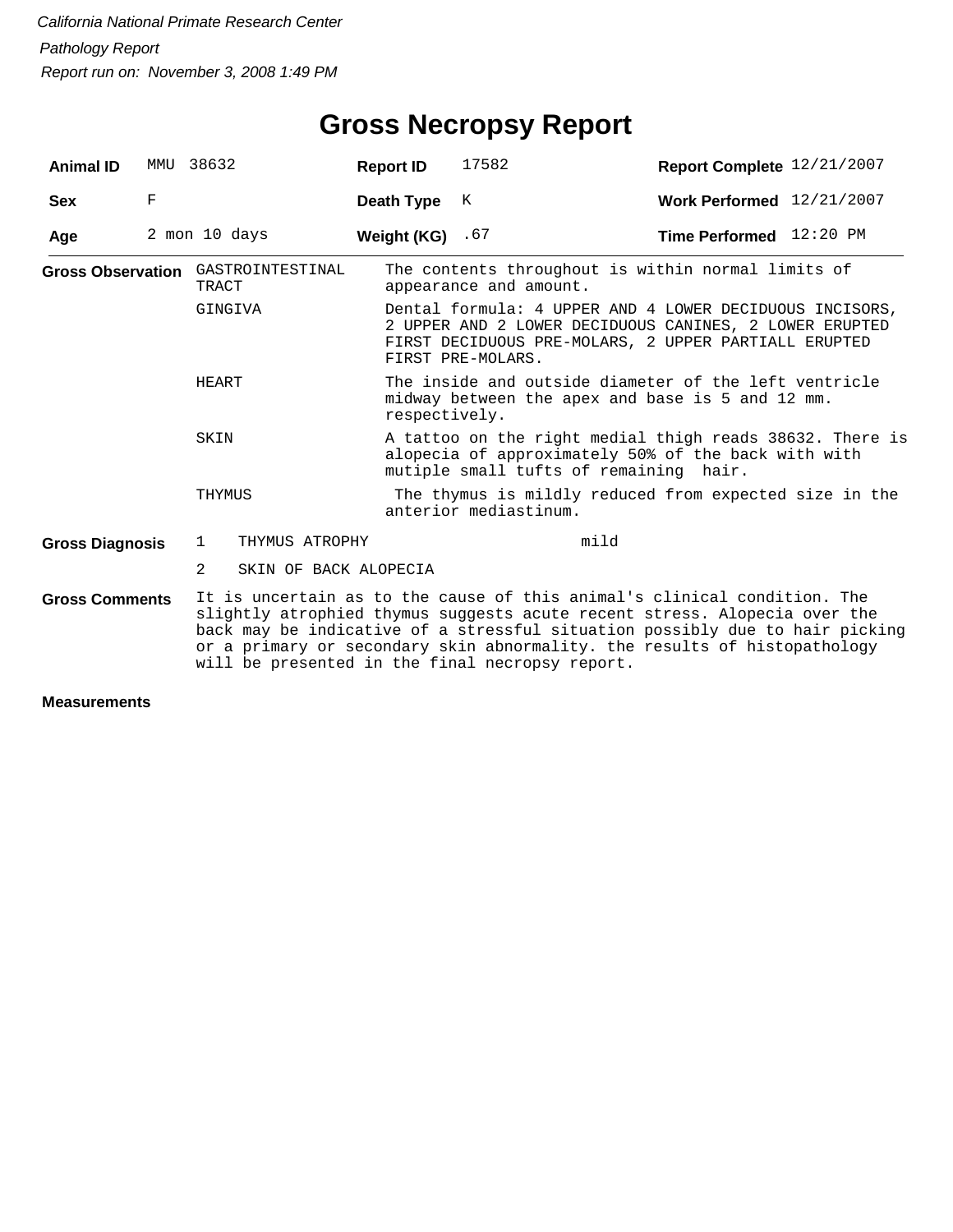| <b>Animal ID</b>                                                                                                                                                                | MMU    | 38670                                     | <b>Report ID</b>   | 18901                                                          | Report Complete 03/04/2008                  |  |  |  |  |  |
|---------------------------------------------------------------------------------------------------------------------------------------------------------------------------------|--------|-------------------------------------------|--------------------|----------------------------------------------------------------|---------------------------------------------|--|--|--|--|--|
| <b>Sex</b>                                                                                                                                                                      | M      |                                           | Death Type         | D                                                              | Work Performed 03/04/2008                   |  |  |  |  |  |
| Age                                                                                                                                                                             | 7 days |                                           | Weight (KG) $.274$ |                                                                | Time Performed 01:30 PM                     |  |  |  |  |  |
|                                                                                                                                                                                 |        | Gross Observation BODY AS A WHOLE         |                    |                                                                | The infant is presented thin.               |  |  |  |  |  |
|                                                                                                                                                                                 |        | LUNG                                      |                    | The lungs are diffusely mottled with dark red<br>discolortion. |                                             |  |  |  |  |  |
|                                                                                                                                                                                 |        | THYMUS                                    |                    |                                                                | The thymus is small for an animal this age. |  |  |  |  |  |
| <b>Gross Diagnosis</b>                                                                                                                                                          |        | BODY AS A WHOLE INANITION<br>$\mathbf{1}$ |                    |                                                                |                                             |  |  |  |  |  |
|                                                                                                                                                                                 |        | 2<br>LUNGS (BOTH) CONGESTION              |                    |                                                                | (possible pneumonia)                        |  |  |  |  |  |
|                                                                                                                                                                                 |        | 3<br>THYMUS ATROPHY                       |                    |                                                                |                                             |  |  |  |  |  |
| The lungs are swabbed for bacterial culture, and a full set of tissues is<br><b>Gross Comments</b><br>saved in formalin, but no histopathology is to be performed at this time. |        |                                           |                    |                                                                |                                             |  |  |  |  |  |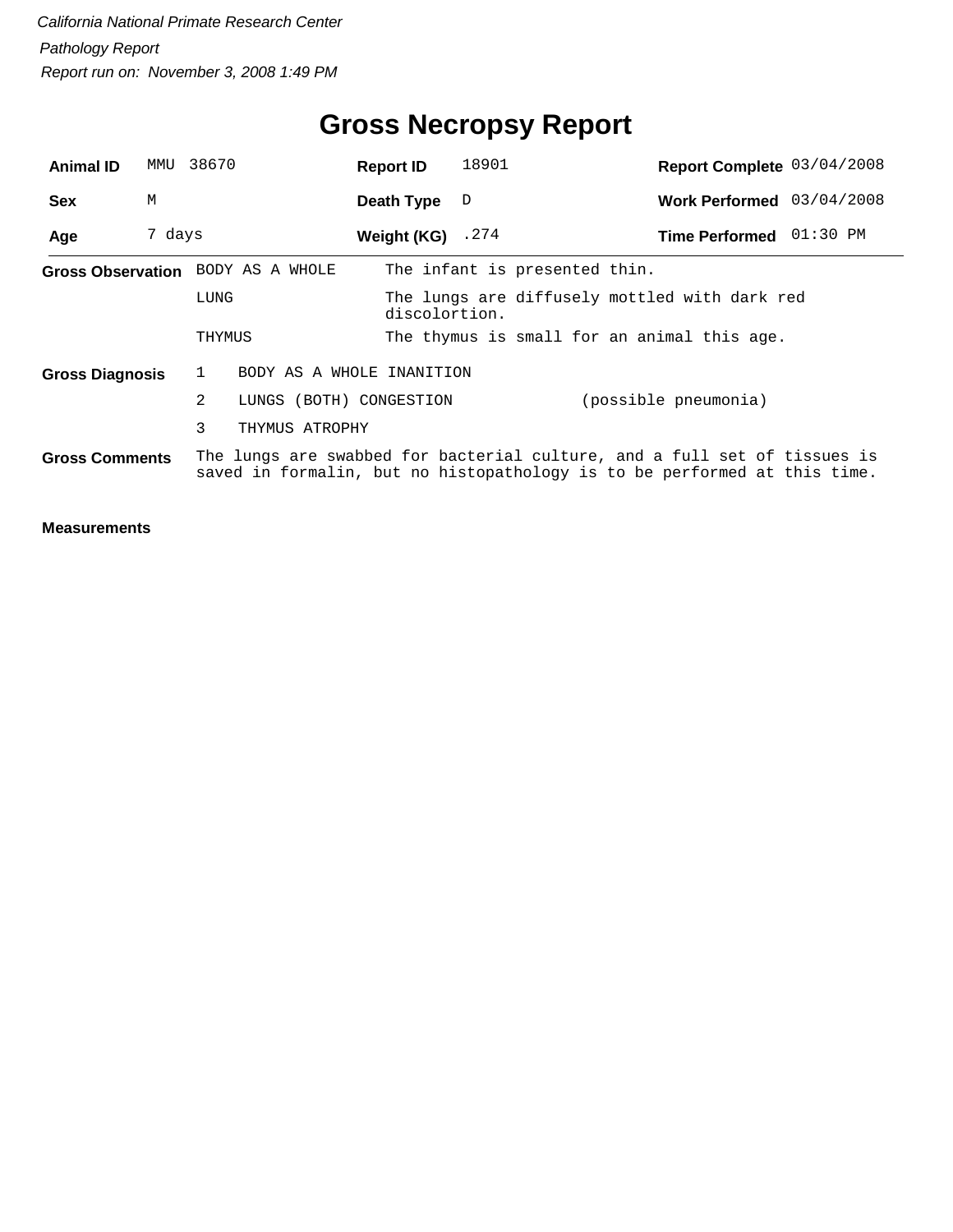| <b>Animal ID</b>       | MMU    | 38671                             | <b>Report ID</b>  | 18902                                                                                                                                                                                                                                | Report Complete 03/04/2008 |          |  |  |  |  |
|------------------------|--------|-----------------------------------|-------------------|--------------------------------------------------------------------------------------------------------------------------------------------------------------------------------------------------------------------------------------|----------------------------|----------|--|--|--|--|
| <b>Sex</b>             | U      |                                   | Death Type        | D                                                                                                                                                                                                                                    | Work Performed 03/04/2008  |          |  |  |  |  |
| Age                    | 3 days |                                   | Weight (KG) $.6$  |                                                                                                                                                                                                                                      | <b>Time Performed</b>      | 02:00 PM |  |  |  |  |
|                        |        | Gross Observation BODY AS A WHOLE |                   | The animal is presented in good flesh.                                                                                                                                                                                               |                            |          |  |  |  |  |
|                        |        | LUNG                              |                   | The lungs are diffusely mottled with dark red<br>discoloration.                                                                                                                                                                      |                            |          |  |  |  |  |
| <b>Gross Diagnosis</b> |        | $\mathbf{1}$<br>LUNGS             | (BOTH) CONGESTION |                                                                                                                                                                                                                                      | (possible pneumonia)       |          |  |  |  |  |
| <b>Gross Comments</b>  |        | this time.                        |                   | Except for pulmonary congestion, this animal appears within normal limits.<br>One wonders about parental neglect as a cause of mortality. A full set of<br>tissues is saved in formalin, but no histopathology is to be performed at |                            |          |  |  |  |  |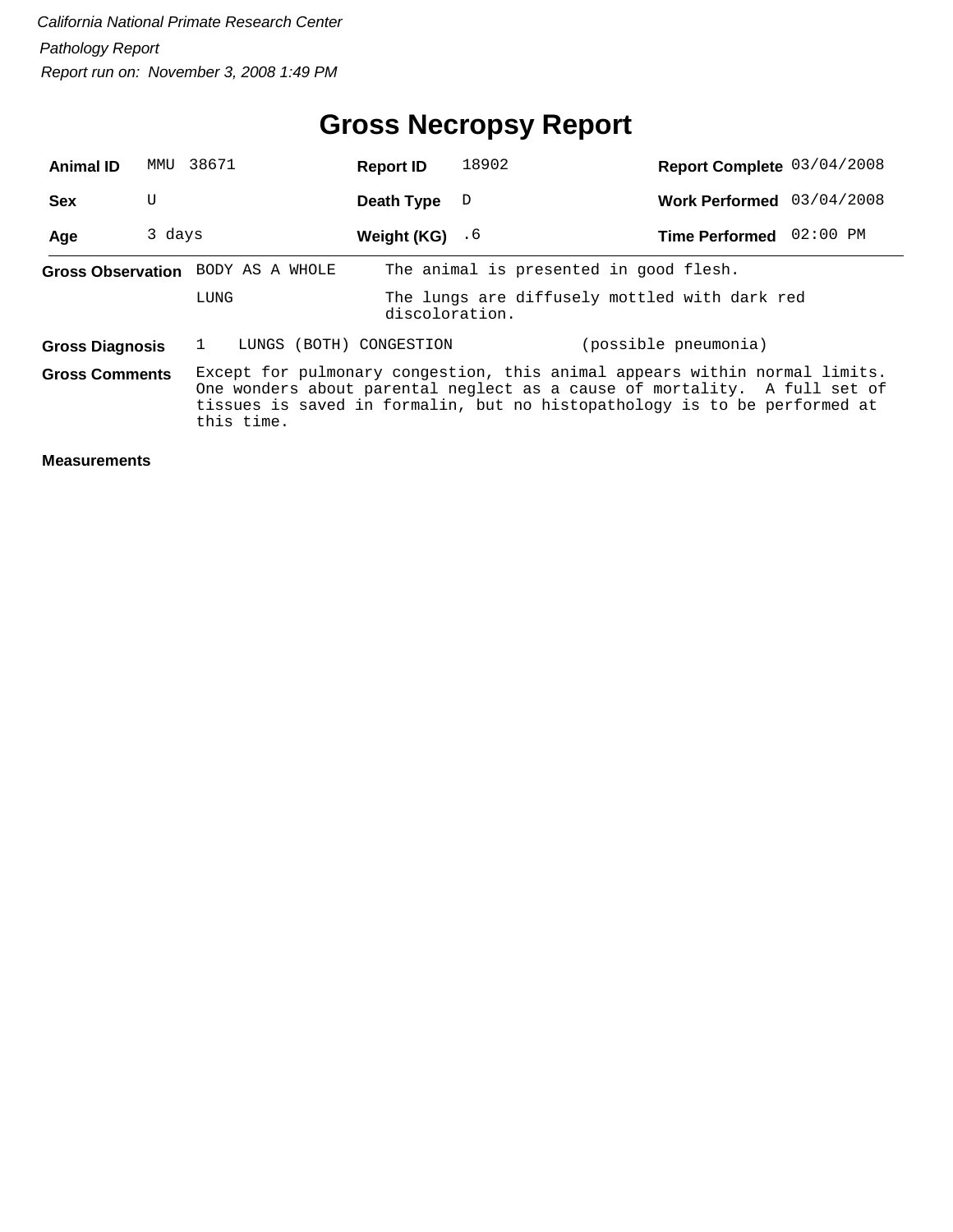# **Gross Necropsy Report**

| <b>Animal ID</b>       | MMU     | 38703                                                                                 |                           | <b>Report ID</b>   | 19581 |                                                  | Report Complete 04/04/2008 |  |  |
|------------------------|---------|---------------------------------------------------------------------------------------|---------------------------|--------------------|-------|--------------------------------------------------|----------------------------|--|--|
| <b>Sex</b>             | U       |                                                                                       |                           | Death Type         | D     |                                                  | Work Performed 04/04/2008  |  |  |
| Age                    | 25 days |                                                                                       |                           | Weight $(KG)$ . 42 |       |                                                  | Time Performed 12:00 AM    |  |  |
|                        |         | Gross Observation BODY AS A WHOLE                                                     |                           | dehydrated.        |       | The animal is presented emaciated and severely   |                            |  |  |
|                        |         | THYMUS                                                                                |                           |                    |       | The thymus is very small for an animal this age. |                            |  |  |
| <b>Gross Diagnosis</b> |         | DEHYDRATION                                                                           | BODY AS A WHOLE INANITION |                    |       |                                                  |                            |  |  |
|                        |         | 2                                                                                     | THYMUS ATROPHY            |                    |       |                                                  |                            |  |  |
| <b>Gross Comments</b>  |         | The lungs/pleural cavity are swabbed for bacterial culture - no tissues are<br>saved. |                           |                    |       |                                                  |                            |  |  |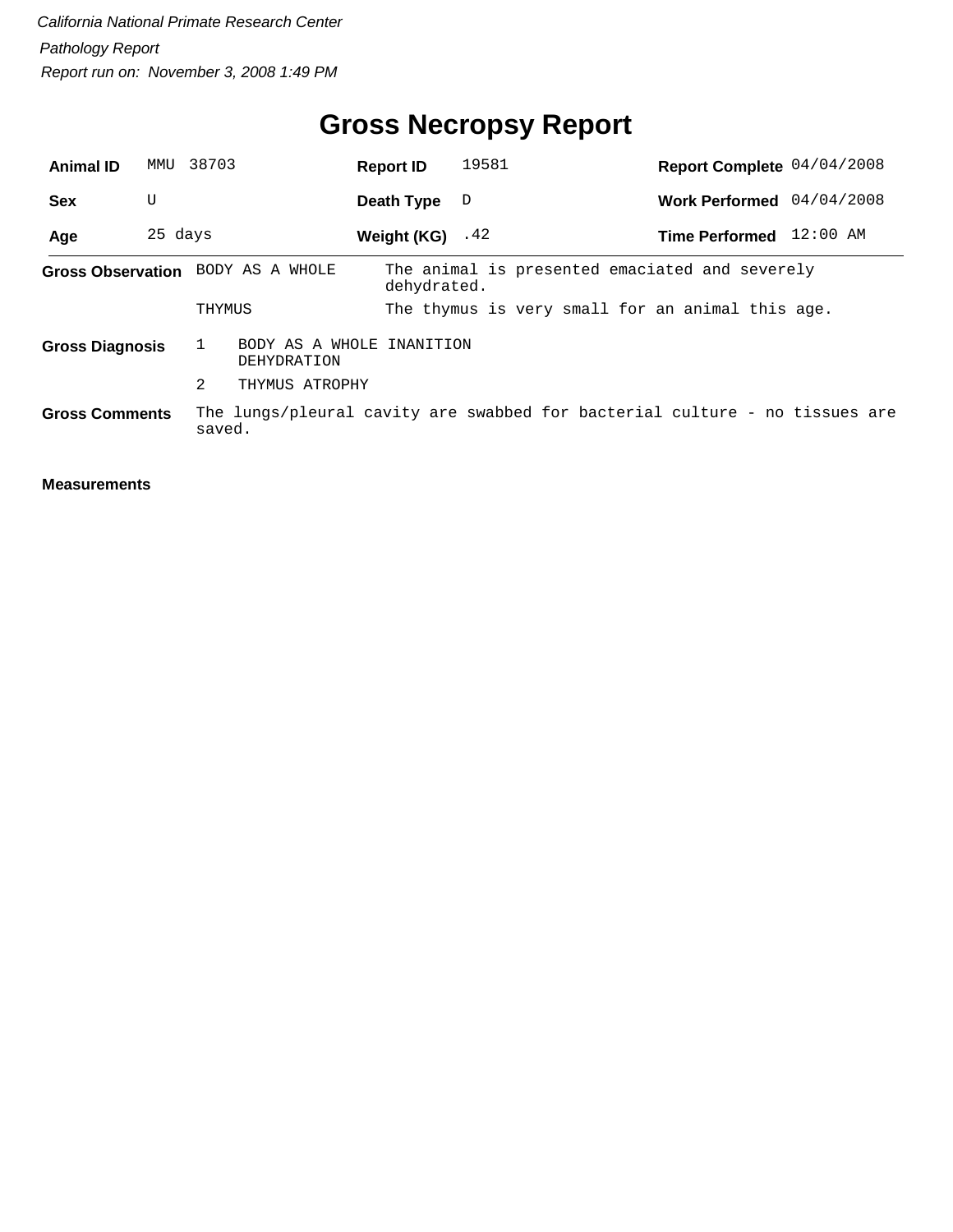| <b>Animal ID</b>       | MMU     | 38755                                         | <b>Report ID</b> |           | 19325                                                                                                                                              | <b>Report Complete</b>    |          |
|------------------------|---------|-----------------------------------------------|------------------|-----------|----------------------------------------------------------------------------------------------------------------------------------------------------|---------------------------|----------|
| <b>Sex</b>             | F       |                                               | Death Type       |           | D                                                                                                                                                  | Work Performed 03/25/2008 |          |
| Age                    | 10 days |                                               | Weight (KG)      |           | .68                                                                                                                                                | <b>Time Performed</b>     | 04:00 PM |
|                        |         | Gross Observation BODY AS A WHOLE             |                  |           | The animal is presented markedly thin and severely<br>dehydrated and in a state of early autolysis.                                                |                           |          |
|                        |         | GASTROINTESTINAL<br>TRACT                     |                  | contents. | The gastrointestinal tract is virtually empty of                                                                                                   |                           |          |
|                        |         | THYMUS                                        |                  |           | The thymus is very small for an animal this age.                                                                                                   |                           |          |
| <b>Gross Diagnosis</b> |         | BODY AS A WHOLE INANITION<br>1<br>DEHYDRATION |                  |           |                                                                                                                                                    |                           |          |
|                        |         | $\overline{2}$<br>THYMUS ATROPHY              |                  |           |                                                                                                                                                    |                           |          |
| <b>Gross Comments</b>  |         | animal's demise. No tissues are saved.        |                  |           | The severe inanition and dehydration, the empty gstrointestinal tract, and<br>the thymic atrophy all suggest parental neglect as the cause of this |                           |          |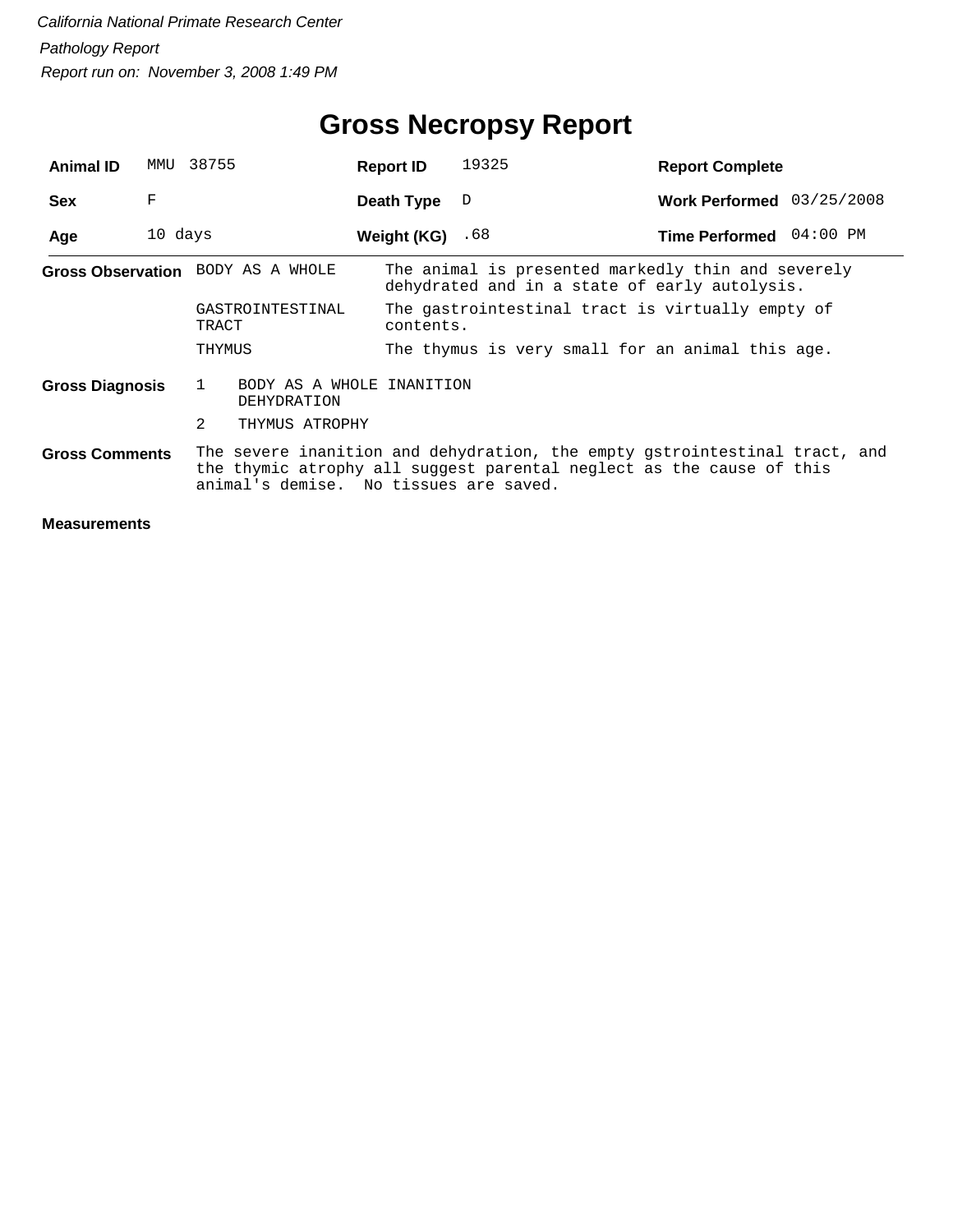# **Gross Necropsy Report**

| <b>Animal ID</b>       |        | MMU 38764                                                                  | <b>Report ID</b>   | 19281                         |                                                  | Report Complete 03/24/2008                              |
|------------------------|--------|----------------------------------------------------------------------------|--------------------|-------------------------------|--------------------------------------------------|---------------------------------------------------------|
| <b>Sex</b>             | М      |                                                                            | Death Type         | $\Box$                        |                                                  | Work Performed 03/24/2008                               |
| Age                    | 7 days |                                                                            | Weight $(KG)$ . 42 |                               |                                                  | Time Performed 02:00 PM                                 |
|                        |        | Gross Observation BODY AS A WHOLE                                          |                    | organs are soft and dark red. |                                                  | The animal is presented in good flesh, but all internal |
|                        |        | THYMUS                                                                     |                    |                               | The thymus is very small for an animal this age. |                                                         |
| <b>Gross Diagnosis</b> |        | BODY AS A WHOLE AUTOLYSIS                                                  |                    |                               |                                                  |                                                         |
|                        |        | 2<br>THYMUS ATROPHY                                                        |                    |                               |                                                  |                                                         |
| <b>Gross Comments</b>  |        | The peritoneum is swabbed for bacterial culture, but no tissues are saved. |                    |                               |                                                  |                                                         |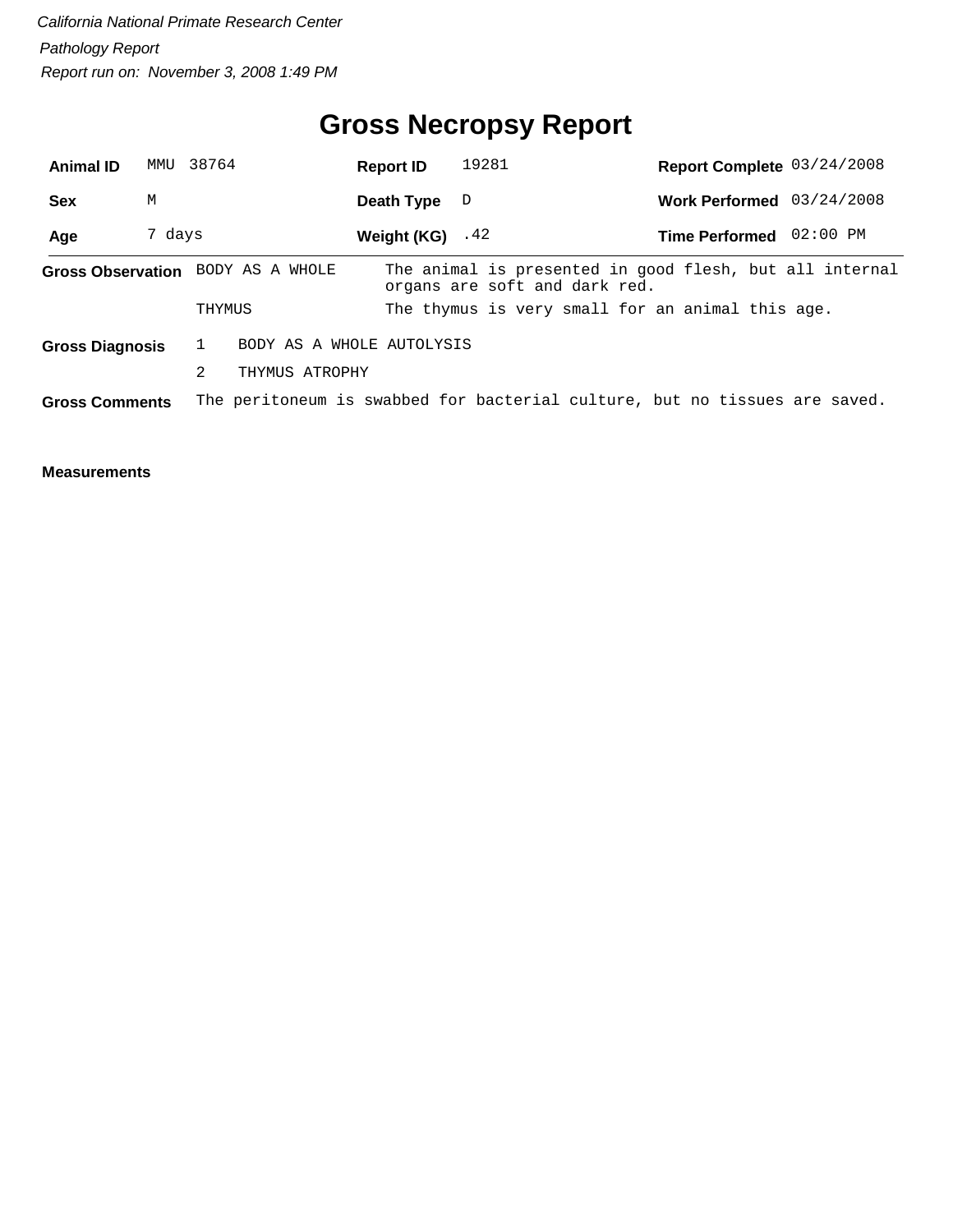# **Gross Necropsy Report**

| <b>Animal ID</b>         | MMU          | 38781  |                                             | <b>Report ID</b> | 19761                          | Report Complete 04/22/2008 |            |  |
|--------------------------|--------------|--------|---------------------------------------------|------------------|--------------------------------|----------------------------|------------|--|
| <b>Sex</b>               | F            |        |                                             | Death Type       | X                              | <b>Work Performed</b>      | 04/22/2008 |  |
| Age                      | 1 mon 2 days |        |                                             | Weight (KG)      | .84                            | <b>Time Performed</b>      | 09:00 AM   |  |
| <b>Gross Observation</b> |              |        | BODY AS A WHOLE                             |                  | The animal is presented thin.  |                            |            |  |
|                          |              | SPLEEN |                                             |                  | The spleen is mildly enlarged. |                            |            |  |
| <b>Gross Diagnosis</b>   |              |        | SPLEEN HYPERTROPHY                          |                  |                                | splenomegaly, mild)        |            |  |
| <b>Gross Comments</b>    |              |        | Tissues are collected per project protocol. |                  |                                |                            |            |  |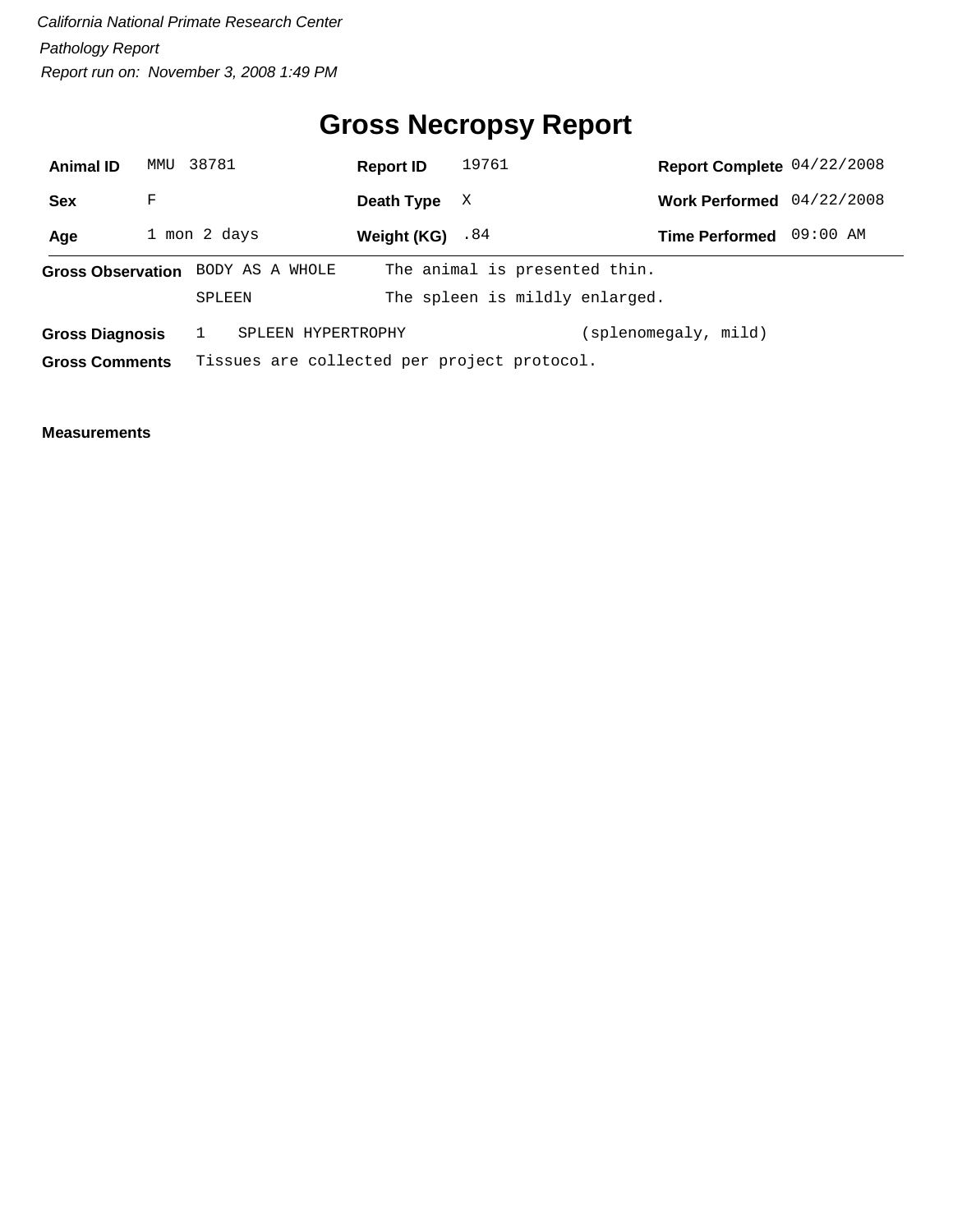# **Gross Necropsy Report**

| <b>Animal ID</b>         | MMU          | 38784 |          |                                             | <b>Report ID</b> | 19762 |  |                               | Report Complete 04/22/2008 |            |  |
|--------------------------|--------------|-------|----------|---------------------------------------------|------------------|-------|--|-------------------------------|----------------------------|------------|--|
| <b>Sex</b>               | М            |       |          |                                             | Death Type       | X     |  |                               | <b>Work Performed</b>      | 04/22/2008 |  |
| Age                      | 1 mon 2 days |       |          |                                             | Weight (KG) $.8$ |       |  |                               | <b>Time Performed</b>      | $10:00$ AM |  |
| <b>Gross Observation</b> |              |       |          | BODY AS A WHOLE                             |                  |       |  | The animal is presented thin. |                            |            |  |
| <b>Gross Diagnosis</b>   |              |       | FINDINGS | BODY AS A WHOLE NO REMARKABLE               |                  |       |  |                               |                            |            |  |
| <b>Gross Comments</b>    |              |       |          | Tissues are collected per project protocol. |                  |       |  |                               |                            |            |  |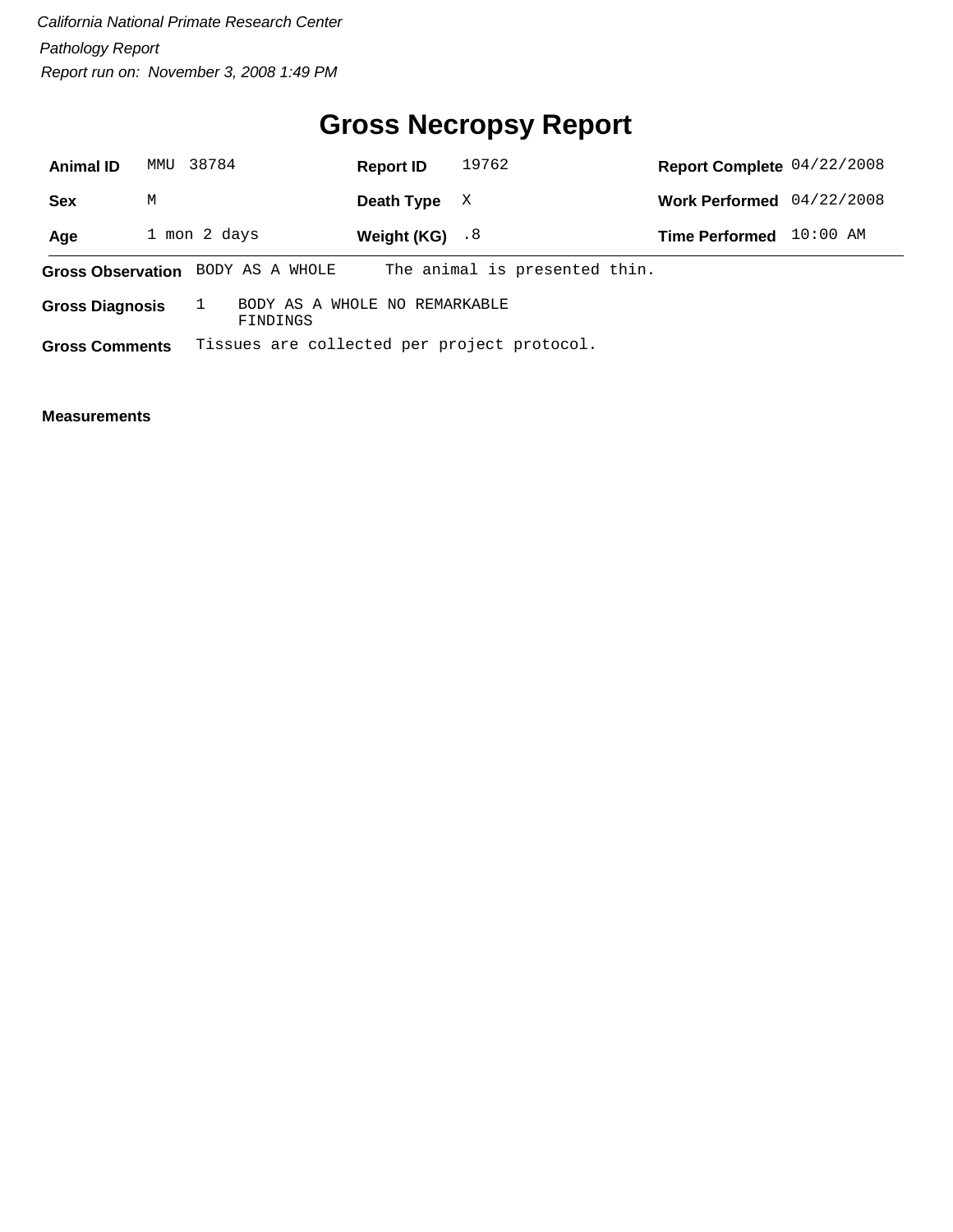# **Gross Necropsy Report**

| <b>Animal ID</b>         | MMU          | 38785           |          | <b>Report ID</b> |             | 19841                         |                                             | Report Complete 04/24/2008 |            |  |
|--------------------------|--------------|-----------------|----------|------------------|-------------|-------------------------------|---------------------------------------------|----------------------------|------------|--|
| <b>Sex</b>               | М            |                 |          | Death Type       |             | X                             |                                             | <b>Work Performed</b>      | 04/24/2008 |  |
| Age                      | 1 mon 4 days |                 |          |                  | Weight (KG) | .923                          |                                             | <b>Time Performed</b>      | 09:00 AM   |  |
| <b>Gross Observation</b> |              | BODY AS A WHOLE |          |                  |             |                               | The infant if presented in good flesh.      |                            |            |  |
| <b>Gross Diagnosis</b>   |              |                 | FINDINGS |                  |             | BODY AS A WHOLE NO REMARKABLE |                                             |                            |            |  |
| <b>Gross Comments</b>    |              |                 |          |                  |             |                               | Tissues are harvested per project protocol. |                            |            |  |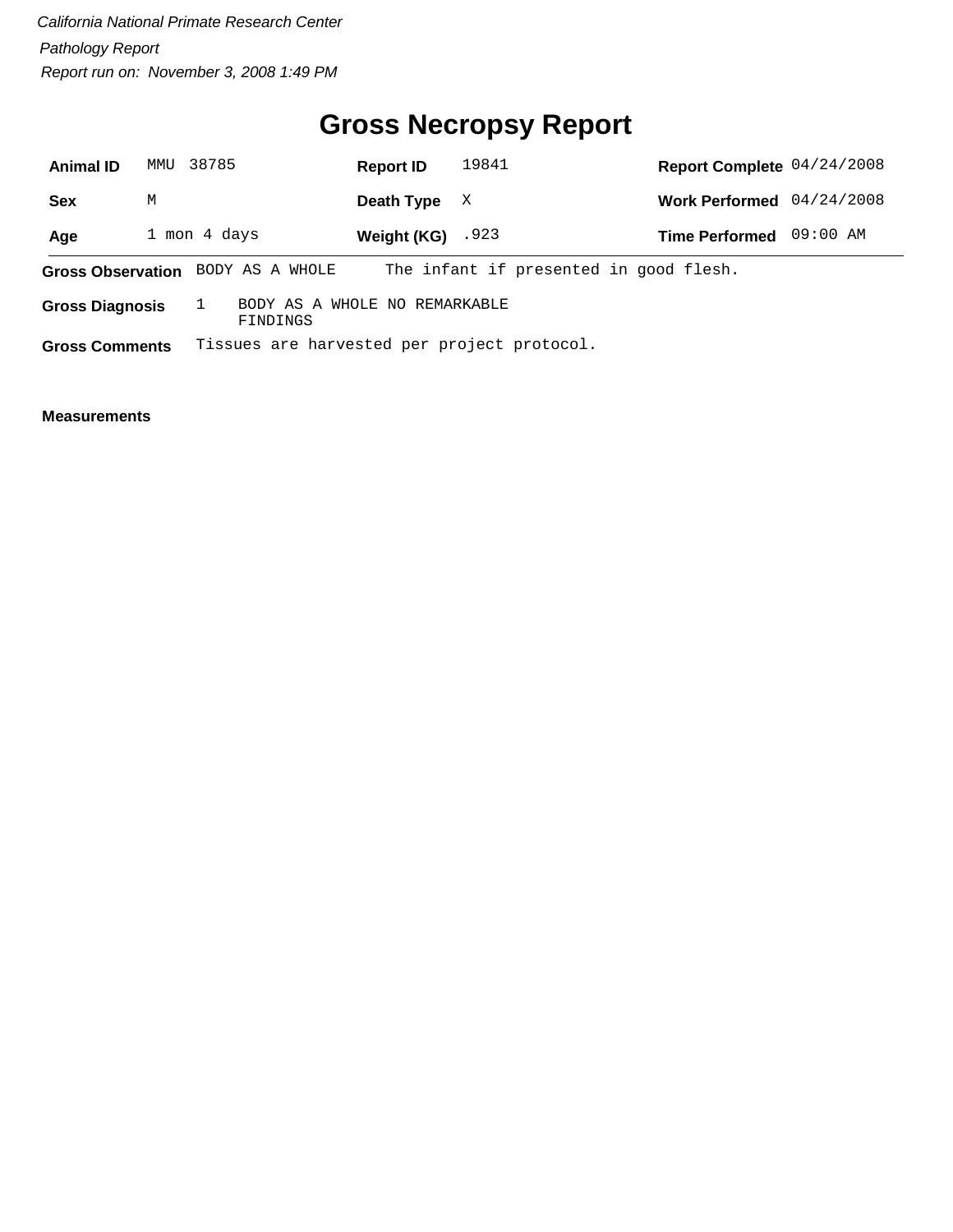| <b>Animal ID</b>                                                                                                                                                                          | MMU    | 38788                                              | <b>Report ID</b>   | 19401                                                          | <b>Report Complete</b>                             |  |  |  |  |
|-------------------------------------------------------------------------------------------------------------------------------------------------------------------------------------------|--------|----------------------------------------------------|--------------------|----------------------------------------------------------------|----------------------------------------------------|--|--|--|--|
| <b>Sex</b>                                                                                                                                                                                | M      |                                                    | Death Type         | D                                                              | Work Performed 03/27/2008                          |  |  |  |  |
| Age                                                                                                                                                                                       | 6 days |                                                    | Weight (KG) $.455$ |                                                                | Time Performed 02:00 PM                            |  |  |  |  |
|                                                                                                                                                                                           |        | Gross Observation BODY AS A WHOLE                  | dehydrated.        |                                                                | The infant is presented markedly thin and severely |  |  |  |  |
|                                                                                                                                                                                           |        | GASTROINTESTINAL<br>TRACT                          |                    | The gastrointestinal tract is virtually devoid of<br>contents. |                                                    |  |  |  |  |
|                                                                                                                                                                                           |        | THYMUS                                             |                    |                                                                | The thymus is very small for an animal this age.   |  |  |  |  |
| <b>Gross Diagnosis</b>                                                                                                                                                                    |        | BODY AS A WHOLE INANITION<br>1<br>DEHYDRATION      |                    |                                                                |                                                    |  |  |  |  |
|                                                                                                                                                                                           |        | 2<br>GASTROINTESTINAL TRACT ABNORMAL<br>APPEARANCE |                    |                                                                | (the GIT is virtally empty of<br>contents)         |  |  |  |  |
|                                                                                                                                                                                           |        | 3<br>THYMUS ATROPHY                                |                    |                                                                |                                                    |  |  |  |  |
| The empty GIT, thymic atrophy, and marked inanition/dehydration together<br><b>Gross Comments</b><br>suggest parental neglect. A truncated set of tissues is saved for<br>histopathology. |        |                                                    |                    |                                                                |                                                    |  |  |  |  |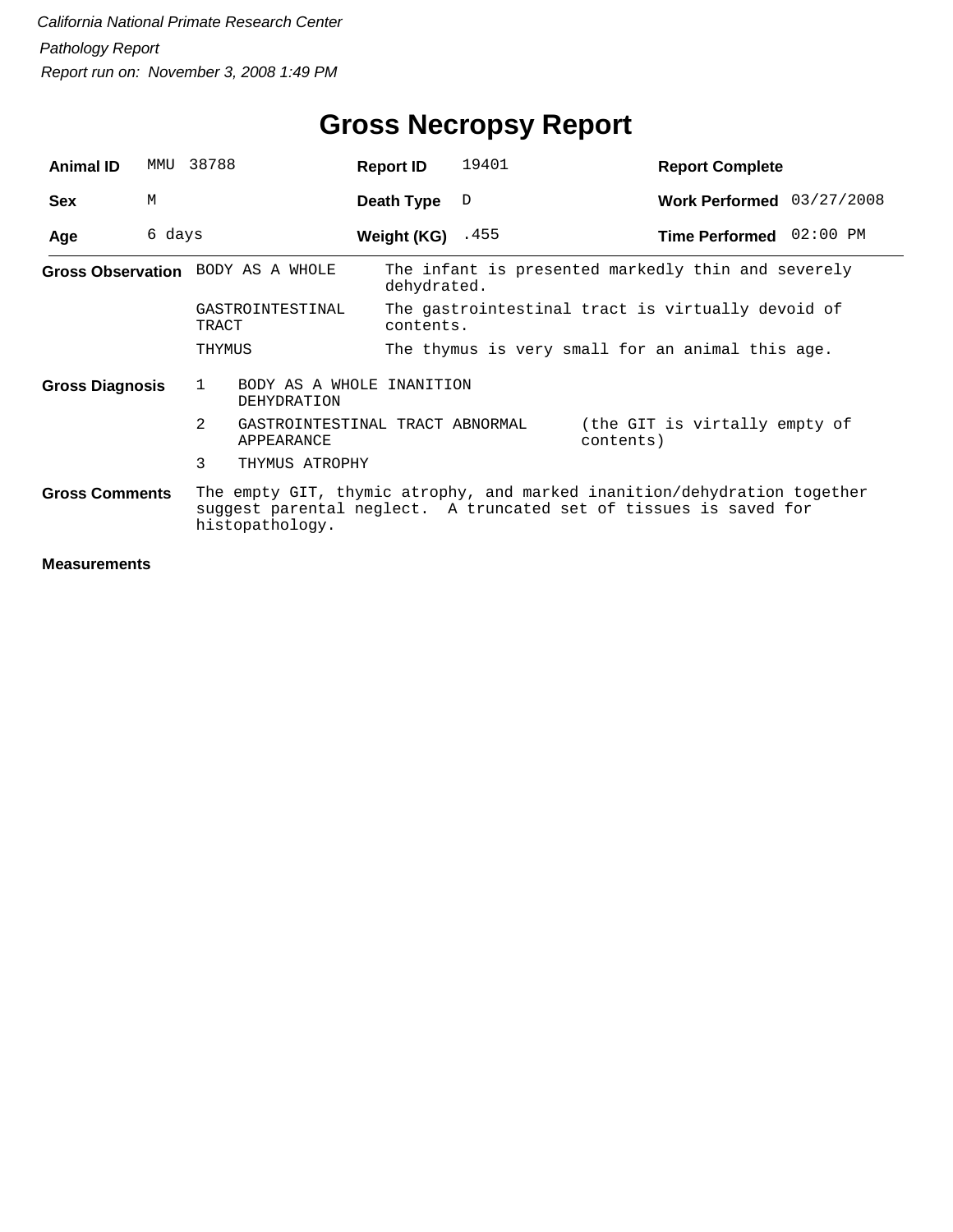# **Gross Necropsy Report**

| <b>Animal ID</b>         |   | MMU 38793                                   | <b>Report ID</b> | 19842                                  | <b>Report Complete</b> |            |
|--------------------------|---|---------------------------------------------|------------------|----------------------------------------|------------------------|------------|
| <b>Sex</b>               | F |                                             | Death Type       | X                                      | <b>Work Performed</b>  | 04/24/2008 |
| Age                      |   | 1 mon 3 days                                | Weight (KG)      | .693                                   | <b>Time Performed</b>  | $10:15$ AM |
| <b>Gross Observation</b> |   | BODY AS A WHOLE                             |                  | The infant is presented in good flesh. |                        |            |
| <b>Gross Diagnosis</b>   |   | BODY AS A WHOLE NO REMARKABLE<br>FINDINGS   |                  |                                        |                        |            |
| <b>Gross Comments</b>    |   | Tissues are collected per project protocol. |                  |                                        |                        |            |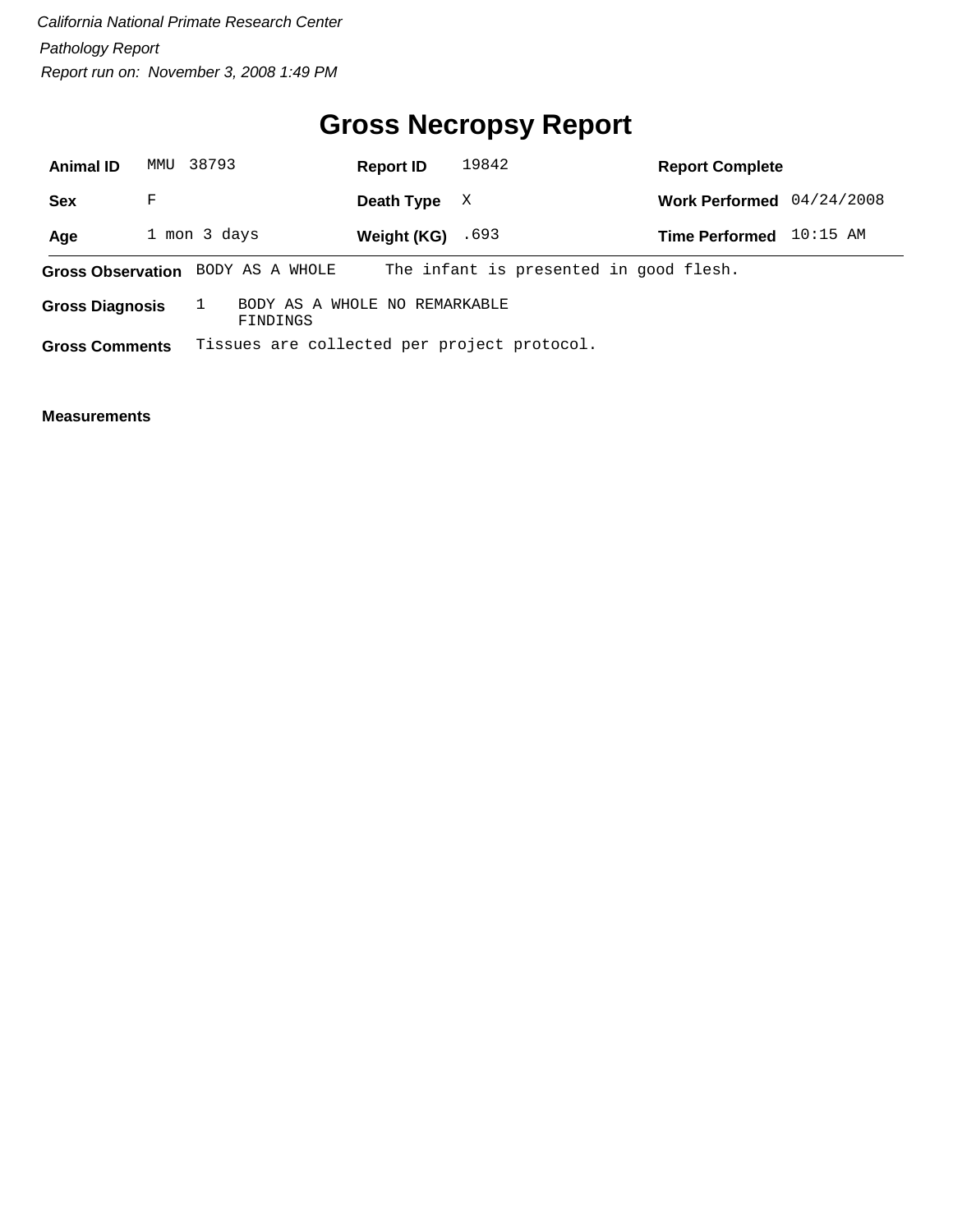# **Gross Necropsy Report**

| <b>Animal ID</b>       | MMU    | 38820                                    | <b>Report ID</b>   | 19447                                                                                                  | Report Complete 03/31/2008 |          |
|------------------------|--------|------------------------------------------|--------------------|--------------------------------------------------------------------------------------------------------|----------------------------|----------|
| <b>Sex</b>             | M      |                                          | Death Type         | D                                                                                                      | Work Performed 03/31/2008  |          |
| Age                    | 7 days |                                          | Weight (KG) $.375$ |                                                                                                        | <b>Time Performed</b>      | 03:15 PM |
|                        |        | Gross Observation BODY AS A WHOLE        |                    | The infant is presented severely thin and markedly<br>dehydrated and in a state of advanced autolysis. |                            |          |
|                        |        | THYMUS                                   |                    | The thymus is very small for an animal this age.                                                       |                            |          |
| <b>Gross Diagnosis</b> |        | BODY AS A WHOLE INANITION<br>DEHYDRATION |                    |                                                                                                        |                            |          |
|                        |        | 2<br>BODY AS A WHOLE AUTOLYSIS           |                    |                                                                                                        |                            |          |
|                        |        | 3<br>THYMUS ATROPHY                      |                    |                                                                                                        |                            |          |
| <b>Gross Comments</b>  |        | No tissues are saved.                    |                    |                                                                                                        |                            |          |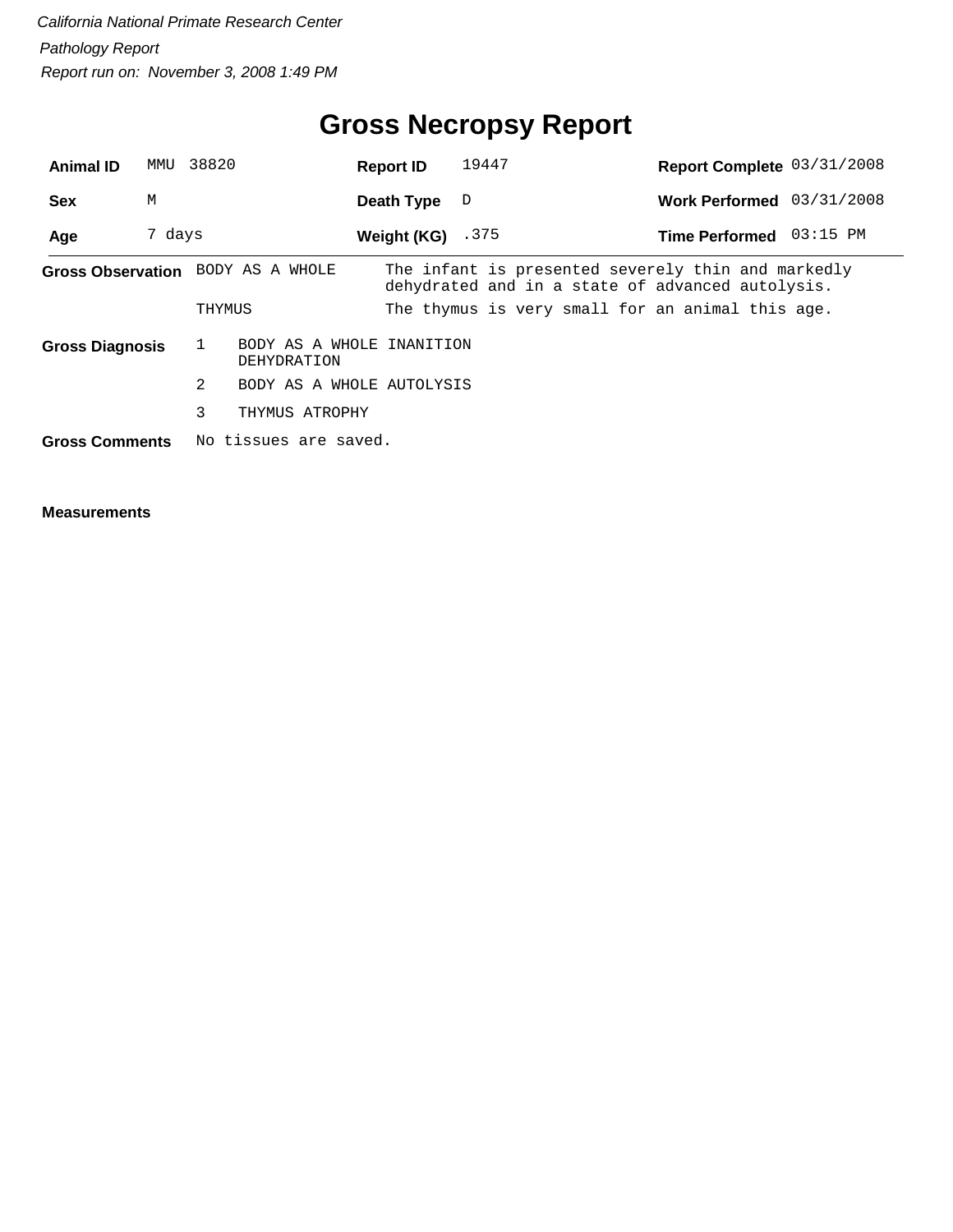# **Gross Necropsy Report**

| <b>Animal ID</b>       | MMU    | 38840                             | <b>Report ID</b> | 19361                                                                       | Report Complete 03/26/2008 |          |
|------------------------|--------|-----------------------------------|------------------|-----------------------------------------------------------------------------|----------------------------|----------|
| <b>Sex</b>             | M      |                                   | Death Type       | X                                                                           | Work Performed 03/26/2008  |          |
| Age                    | 0 days |                                   | Weight (KG)      |                                                                             | <b>Time Performed</b>      | 01:30 PM |
|                        |        | Gross Observation BODY AS A WHOLE |                  | The infant is presented in good flesh.                                      |                            |          |
|                        |        | THYMUS                            |                  | The thymus is very small for an animal this age.                            |                            |          |
| <b>Gross Diagnosis</b> |        | THYMUS ATROPHY                    |                  |                                                                             |                            |          |
| <b>Gross Comments</b>  |        | are saved.                        |                  | The brain is perfused and collected for the investigator - no other tissues |                            |          |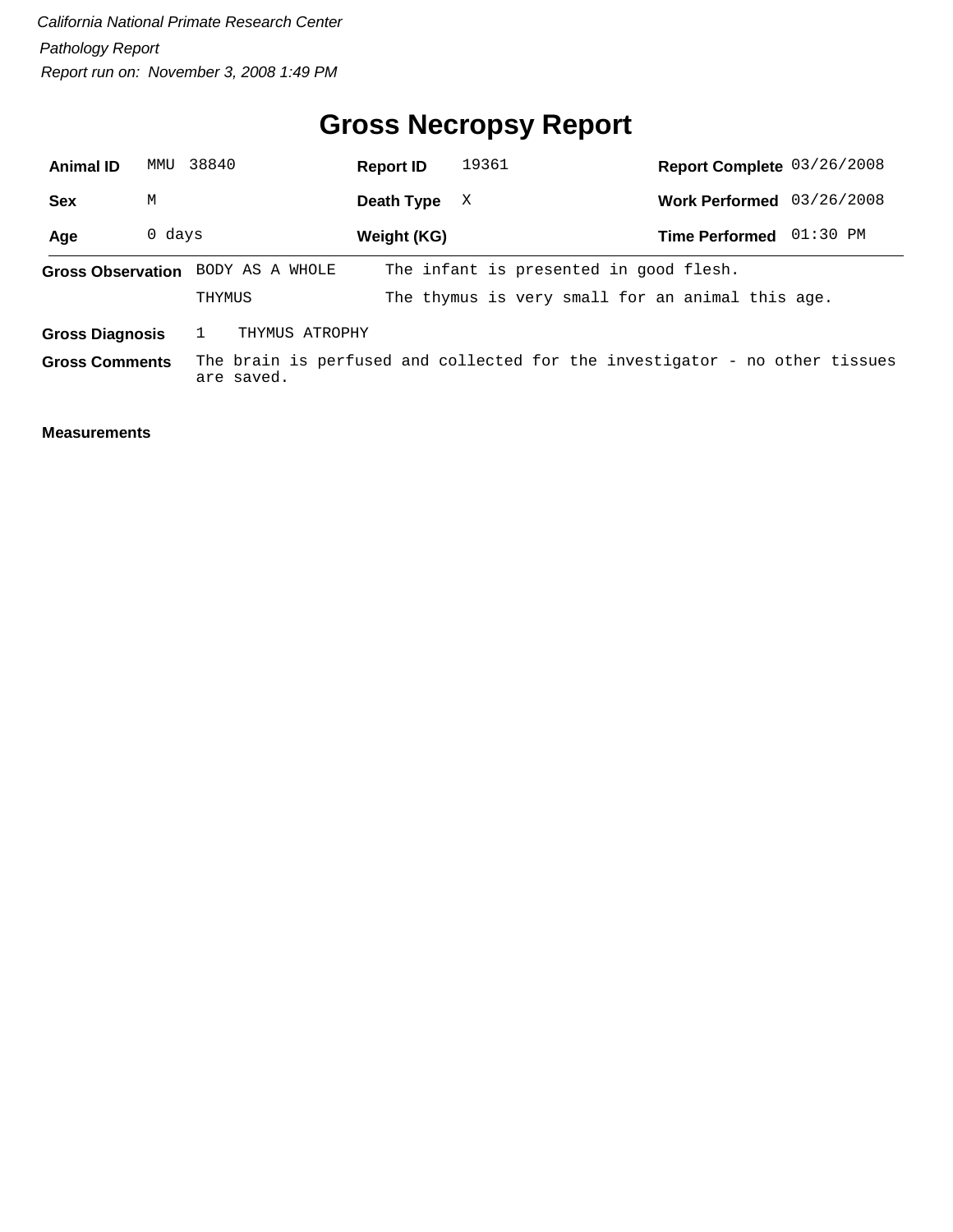| <b>Animal ID</b>         |        | MMU 38851                                                | <b>Report ID</b>                                             | 19441                                                                                                                                                                           | <b>Report Complete</b>                                                   |  |  |
|--------------------------|--------|----------------------------------------------------------|--------------------------------------------------------------|---------------------------------------------------------------------------------------------------------------------------------------------------------------------------------|--------------------------------------------------------------------------|--|--|
| <b>Sex</b>               | M      |                                                          | Death Type                                                   | K                                                                                                                                                                               | Work Performed 03/31/2008                                                |  |  |
| Age                      | 4 days |                                                          | Weight (KG) $.5$                                             |                                                                                                                                                                                 | Time Performed 04:00 PM                                                  |  |  |
|                          |        | Gross Observation BODY AS A WHOLE                        |                                                              |                                                                                                                                                                                 | The animal is presented markedly thin and dehydrated.                    |  |  |
| COLON<br>SKIN<br>STOMACH |        |                                                          |                                                              | The colon is "kinked" distally and the anus is<br>imperforate; the colon is moderately dilated proximal to<br>the distally "kinked" segment, and the mucosa is<br>erythematous. |                                                                          |  |  |
|                          |        |                                                          | The skin of the prepuce is devoid of an external<br>opening. |                                                                                                                                                                                 |                                                                          |  |  |
|                          |        |                                                          |                                                              | The gstric mucosa is streaked with erythema.                                                                                                                                    |                                                                          |  |  |
|                          |        | THYMUS                                                   |                                                              | The thymus is small for an animal this age.                                                                                                                                     |                                                                          |  |  |
| <b>Gross Diagnosis</b>   |        | BODY AS A WHOLE INANITION<br>$\mathbf{1}$<br>DEHYDRATION |                                                              |                                                                                                                                                                                 |                                                                          |  |  |
|                          |        | 2                                                        | ANUS IMPERFORATION, CONGENITAL                               |                                                                                                                                                                                 |                                                                          |  |  |
|                          |        | 3<br>COLON DILATATION                                    |                                                              |                                                                                                                                                                                 |                                                                          |  |  |
|                          |        | 4<br>STOMACH INFLAMMATION GASTRITIS, NOS                 |                                                              |                                                                                                                                                                                 |                                                                          |  |  |
|                          |        | 5<br>PREPUCE OF PENIS IMPERFORATION,<br>CONGENITAL       |                                                              |                                                                                                                                                                                 |                                                                          |  |  |
|                          |        | 6<br>THYMUS ATROPHY                                      |                                                              |                                                                                                                                                                                 |                                                                          |  |  |
| <b>Gross Comments</b>    |        | saved in formalin for histopathology.                    |                                                              |                                                                                                                                                                                 | Photos are taken of the dilated colon, and a truncated set of tissues is |  |  |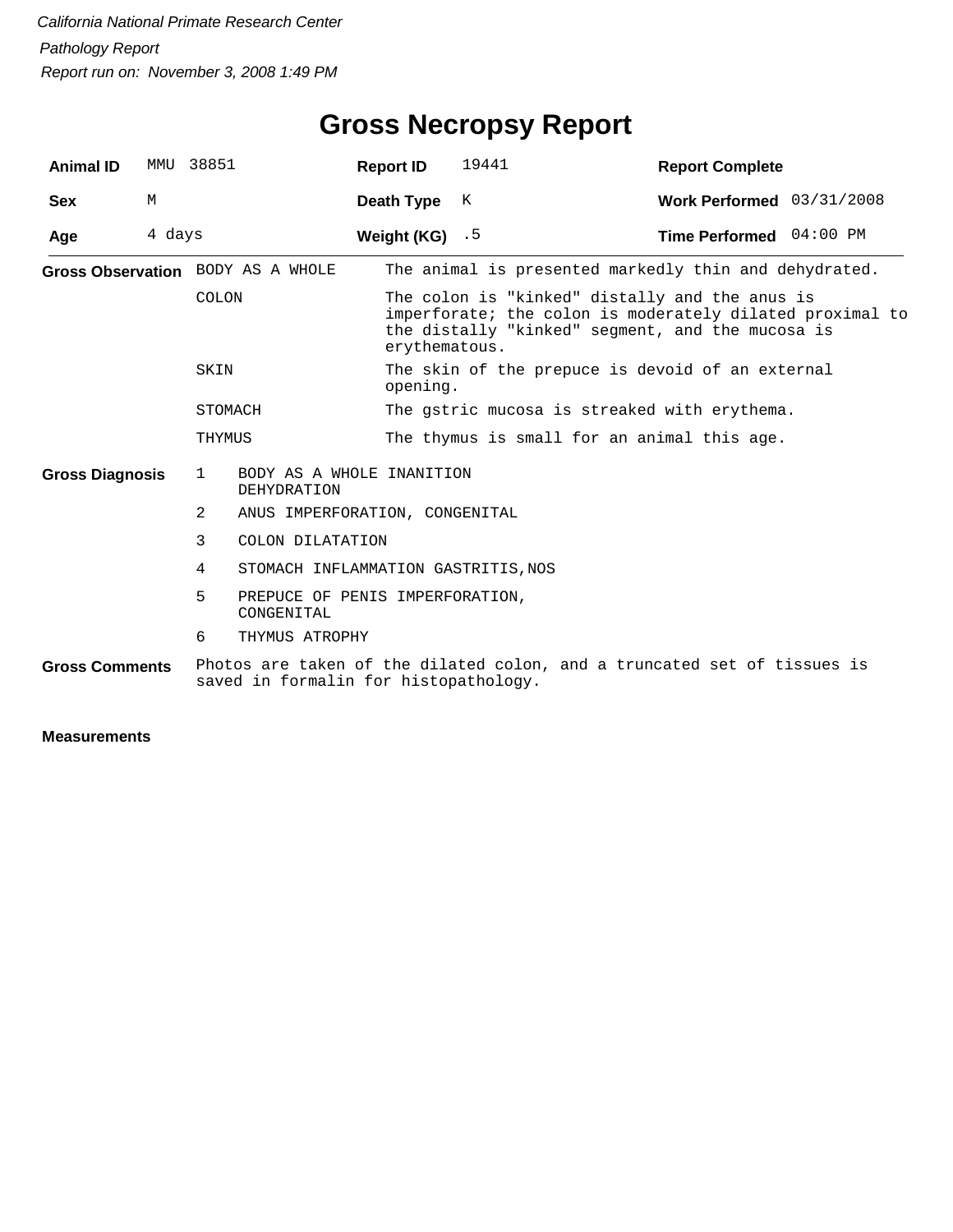# **Gross Necropsy Report**

| <b>Animal ID</b>      | MMU                                                        | 38896                                            | <b>Report ID</b> | 19981                                  | <b>Report Complete</b>                              |
|-----------------------|------------------------------------------------------------|--------------------------------------------------|------------------|----------------------------------------|-----------------------------------------------------|
| Sex                   | М                                                          |                                                  | Death Type       | X                                      | 05/05/2008<br><b>Work Performed</b>                 |
| Age                   |                                                            | 1 mon 3 days                                     | Weight (KG)      | .85                                    | $10:30$ AM<br><b>Time Performed</b>                 |
|                       |                                                            | Gross Observation BODY AS A WHOLE<br>LYMPH NODES |                  | The infant is presented in good flesh. | Some lymph nodes display pinpoint foci of erythema. |
|                       | LYMPH NODE HEMORRHAGE, PETECHIAL<br><b>Gross Diagnosis</b> |                                                  |                  |                                        |                                                     |
| <b>Gross Comments</b> |                                                            | Tissues are collected per project protocol.      |                  |                                        |                                                     |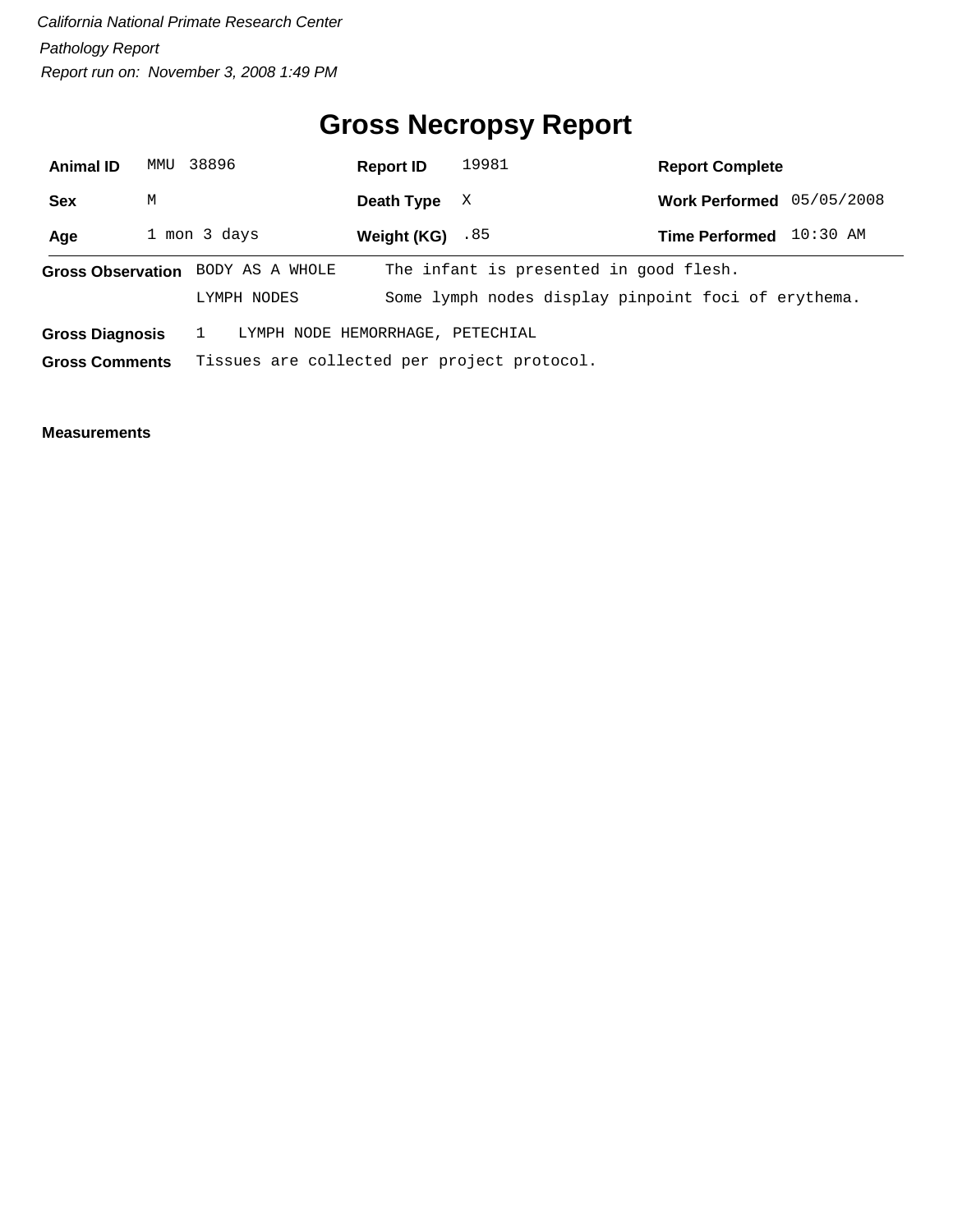# **Gross Necropsy Report**

| <b>Animal ID</b>         | MMU | 38898                                       | <b>Report ID</b> | 20041                                  | <b>Report Complete</b> |            |
|--------------------------|-----|---------------------------------------------|------------------|----------------------------------------|------------------------|------------|
| <b>Sex</b>               | F   |                                             | Death Type       | X                                      | <b>Work Performed</b>  | 05/06/2008 |
| Age                      |     | 1 mon 4 days                                | Weight (KG)      | .64                                    | <b>Time Performed</b>  | $10:30$ AM |
| <b>Gross Observation</b> |     | BODY AS A WHOLE                             |                  | The infant is presented in good flesh. |                        |            |
| <b>Gross Diagnosis</b>   |     | BODY AS A WHOLE NO REMARKABLE<br>FINDINGS   |                  |                                        |                        |            |
| <b>Gross Comments</b>    |     | Tissues are collected per project protocol. |                  |                                        |                        |            |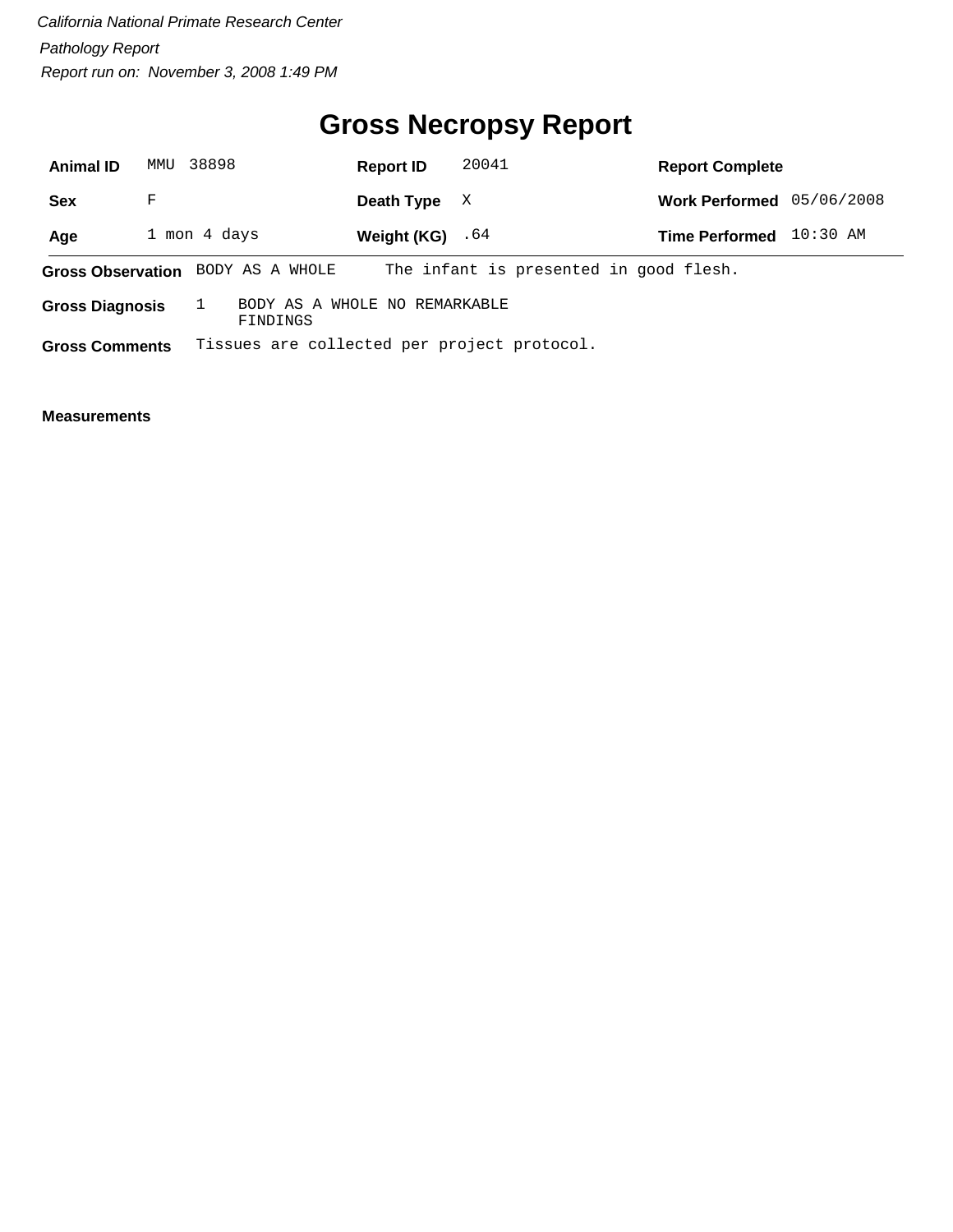| <b>Animal ID</b>                  |        | MMU 39058                                | <b>Report ID</b>   | 19763                                                                      | <b>Report Complete</b>    |  |
|-----------------------------------|--------|------------------------------------------|--------------------|----------------------------------------------------------------------------|---------------------------|--|
| <b>Sex</b>                        | U      |                                          | Death Type         | D                                                                          | Work Performed 04/22/2008 |  |
| Age                               | 3 days |                                          | Weight $(KG)$ . 45 |                                                                            | Time Performed 11:00 AM   |  |
| Gross Observation BODY AS A WHOLE |        |                                          |                    | The animal is presented thinand dehydrated.                                |                           |  |
|                                   |        | GASTROINTESTINAL<br>TRACT                | contents.          | The gastrointestinal tract is relatively empty of                          |                           |  |
|                                   |        | THYMUS                                   |                    | The thymus is small for an animal this age.                                |                           |  |
| <b>Gross Diagnosis</b>            |        | BODY AS A WHOLE INANITION<br>DEHYDRATION |                    |                                                                            |                           |  |
|                                   |        | 2<br>THYMUS ATROPHY                      |                    |                                                                            |                           |  |
| <b>Gross Comments</b>             |        | performed at this time.                  |                    | A full set of tissues is saved in formalin, but no histopathology is to be |                           |  |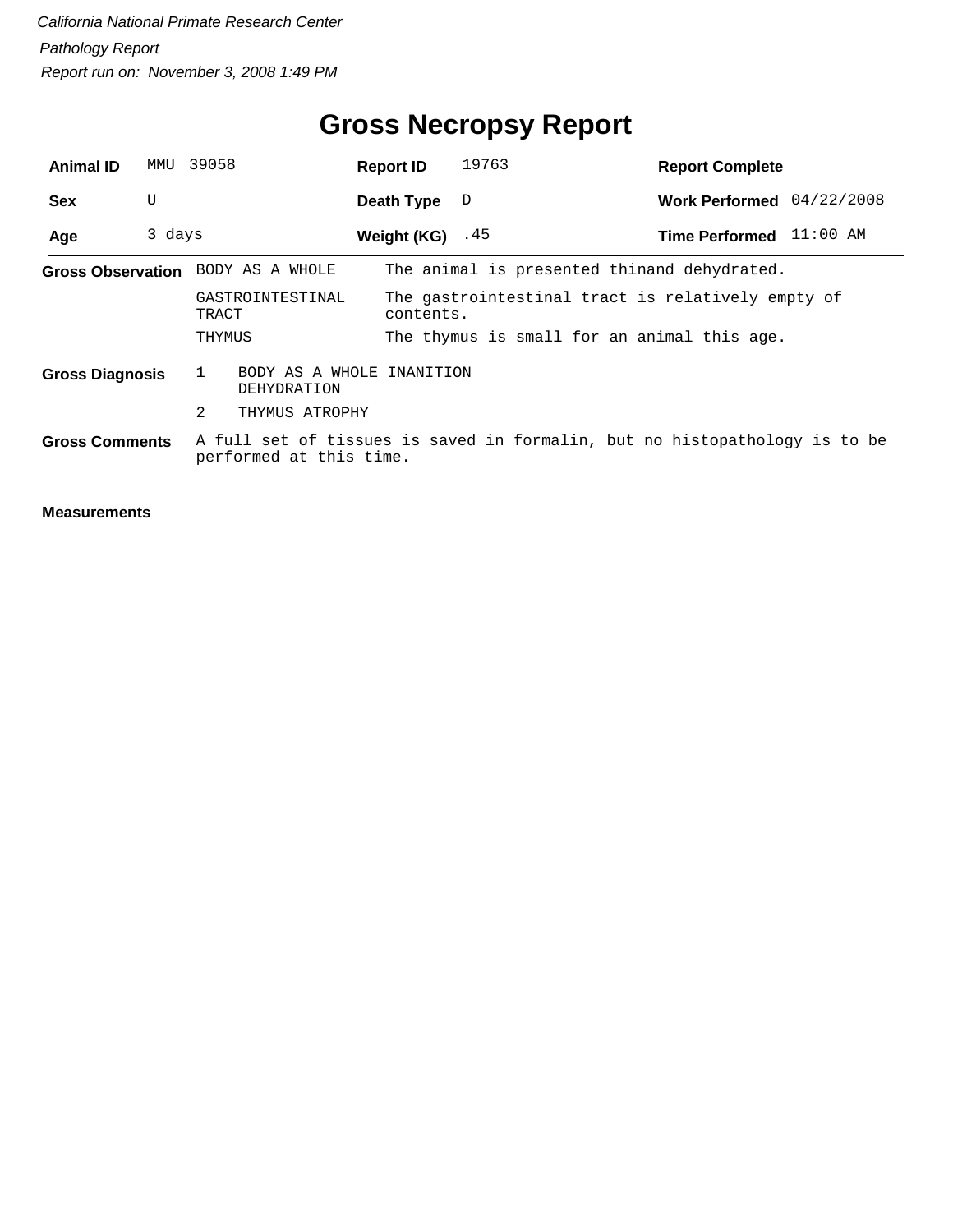| <b>Animal ID</b>       | MMU    | 39060                                         | <b>Report ID</b>   | 19823                                            | Report Complete 04/23/2008                                                                                                                               |
|------------------------|--------|-----------------------------------------------|--------------------|--------------------------------------------------|----------------------------------------------------------------------------------------------------------------------------------------------------------|
| <b>Sex</b>             | F      |                                               | Death Type         | D                                                | Work Performed 04/22/2008                                                                                                                                |
| Age                    | 3 days |                                               | Weight $(KG)$ . 45 |                                                  | Time Performed 01:50 PM                                                                                                                                  |
|                        |        | Gross Observation BODY AS A WHOLE             |                    | with abrasions on chin and heels.                | The animal is presented markedly thin and dehydrated                                                                                                     |
|                        |        | GASTROINTESTINAL<br>TRACT                     | contents.          | The gastrointestinal tract is virtually empty of |                                                                                                                                                          |
|                        |        | THYMUS                                        |                    | The thymus is very small for an animal this age. |                                                                                                                                                          |
| <b>Gross Diagnosis</b> |        | 1<br>BODY AS A WHOLE INANITION<br>DEHYDRATION |                    |                                                  |                                                                                                                                                          |
|                        |        | 2<br>THYMUS ATROPHY                           |                    |                                                  |                                                                                                                                                          |
| <b>Gross Comments</b>  |        |                                               |                    |                                                  | A full set of tissues is saved in formalin, but no histopathology is to be<br>performed at this time. This animal likely suffered from parental neglect. |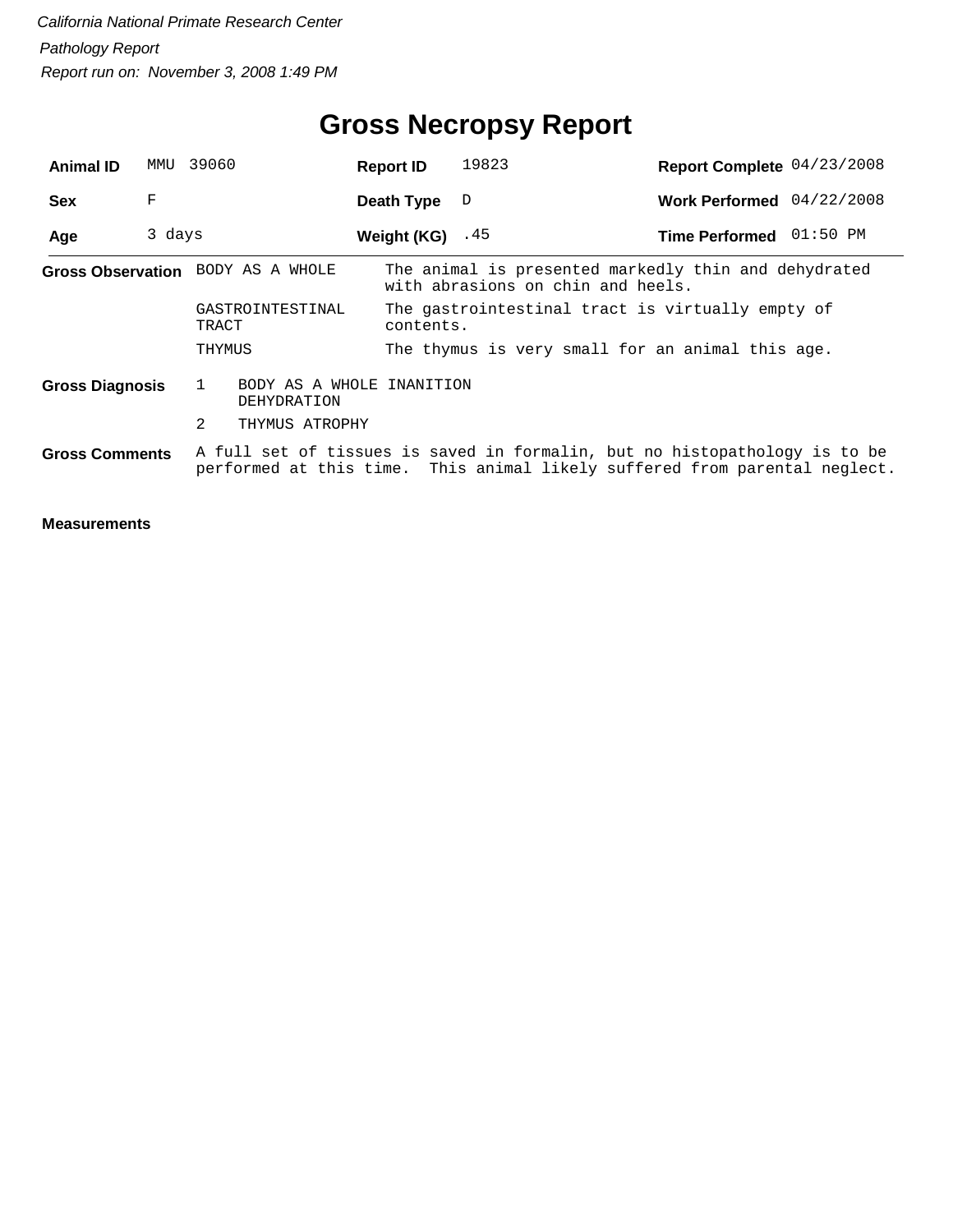| <b>Animal ID</b>       | MMU    | 39098                                                     | <b>Report ID</b>  | 19921                                            | <b>Report Complete</b>                                                                                            |
|------------------------|--------|-----------------------------------------------------------|-------------------|--------------------------------------------------|-------------------------------------------------------------------------------------------------------------------|
| <b>Sex</b>             | М      |                                                           | Death Type        | K                                                | Work Performed $04/26/2008$                                                                                       |
| Age                    | 3 days |                                                           | Weight (KG) $.65$ |                                                  | Time Performed 04:30 PM                                                                                           |
|                        |        | Gross Observation BODY AS A WHOLE                         |                   |                                                  | The infant it presented thin and mildly dehydrated.                                                               |
|                        |        | LUNG                                                      |                   |                                                  | The lungs fail to collapse upon opening the chest, and<br>they are diffusely mottled with dark red discoloration. |
|                        |        | THYMUS                                                    |                   | The thymus is very small for an animal this age. |                                                                                                                   |
| <b>Gross Diagnosis</b> |        | BODY AS A WHOLE INANITION<br>$\mathbf{1}$<br>DEHYDRATION  |                   |                                                  |                                                                                                                   |
|                        |        | 2<br>LUNGS (BOTH) INFLAMMATION, DIFFUSE<br>PNEUMONIA, NOS |                   |                                                  |                                                                                                                   |
|                        |        | 3<br>THYMUS ATROPHY                                       |                   |                                                  |                                                                                                                   |
| <b>Gross Comments</b>  |        |                                                           |                   | is saved in formalin for limited histopathology. | The lungs are swabbed for bacterial culture, and a complete set if tissues                                        |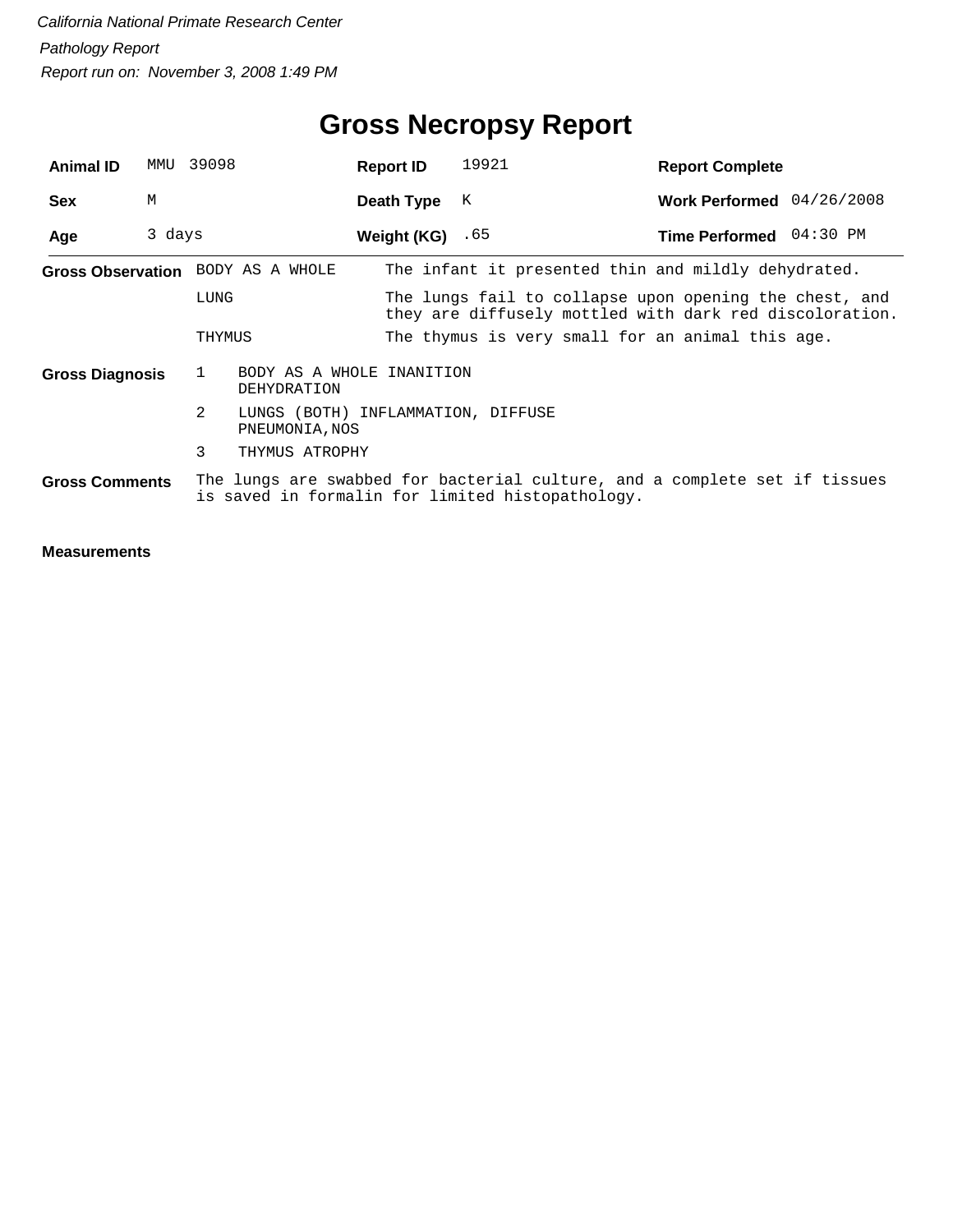| <b>Animal ID</b>       | MMU     | 39131                             | <b>Report ID</b>          | 20342                                                                                                                                                                                                                                                                     | Report Complete 05/23/2008 |  |  |
|------------------------|---------|-----------------------------------|---------------------------|---------------------------------------------------------------------------------------------------------------------------------------------------------------------------------------------------------------------------------------------------------------------------|----------------------------|--|--|
| <b>Sex</b>             | M       |                                   | Death Type                | K                                                                                                                                                                                                                                                                         | Work Performed 05/23/2008  |  |  |
| Age                    | 26 days |                                   | Weight (KG) $.678$        |                                                                                                                                                                                                                                                                           | Time Performed 11:00 AM    |  |  |
|                        |         | Gross Observation BODY AS A WHOLE |                           | The infant is presented thin with labored breathing.                                                                                                                                                                                                                      |                            |  |  |
|                        |         | LUNG                              |                           | Several areas of dark purple atelectasis are noted in<br>lung parenchyma.                                                                                                                                                                                                 |                            |  |  |
|                        |         | THYMUS                            |                           | The thymus is small for an animal this age.                                                                                                                                                                                                                               |                            |  |  |
| <b>Gross Diagnosis</b> |         | $\mathbf{1}$                      | BODY AS A WHOLE INANITION |                                                                                                                                                                                                                                                                           |                            |  |  |
|                        |         | 2<br>LUNGS (BOTH) ATELECTASIS     |                           |                                                                                                                                                                                                                                                                           |                            |  |  |
|                        |         | 3<br>THYMUS ATROPHY               |                           |                                                                                                                                                                                                                                                                           |                            |  |  |
| <b>Gross Comments</b>  |         |                                   |                           | Several tissues are collected to fulfill biospecimen requests (head with<br>brain/pituitary, eyes, lungs, trachea, abdominal aorta, long bones for<br>marrow). A truncated set of tissues is saved in formalin, but no<br>histopathology is to be performed at this time. |                            |  |  |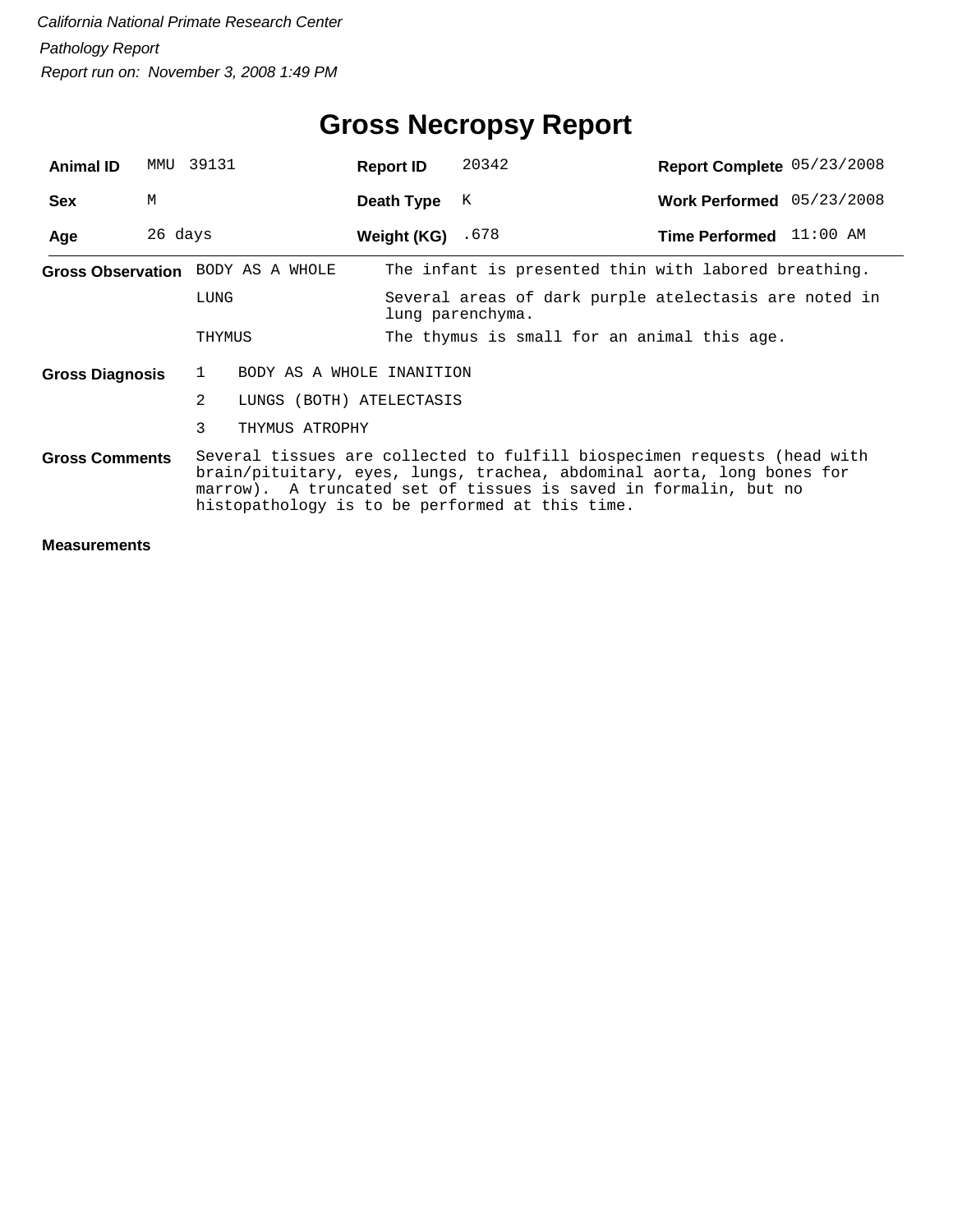# **Gross Necropsy Report**

| <b>Animal ID</b>      | MMTJ                                                | 39168                             | <b>Report ID</b>    | 20161                                                                 | Report Complete 05/14/2008 |          |
|-----------------------|-----------------------------------------------------|-----------------------------------|---------------------|-----------------------------------------------------------------------|----------------------------|----------|
| <b>Sex</b>            | M                                                   |                                   | Death Type          | X                                                                     | Work Performed 05/14/2008  |          |
| Age                   | 12 days                                             |                                   | Weight $(KG)$ . 432 |                                                                       | <b>Time Performed</b>      | 07:00 AM |
|                       |                                                     | Gross Observation BODY AS A WHOLE |                     | The infant is presented thin.                                         |                            |          |
|                       | BODY AS A WHOLE INANITION<br><b>Gross Diagnosis</b> |                                   |                     |                                                                       |                            |          |
| <b>Gross Comments</b> |                                                     | CNPRC histopathology.             |                     | Tissues are collected per project protocol - no tissues are saved for |                            |          |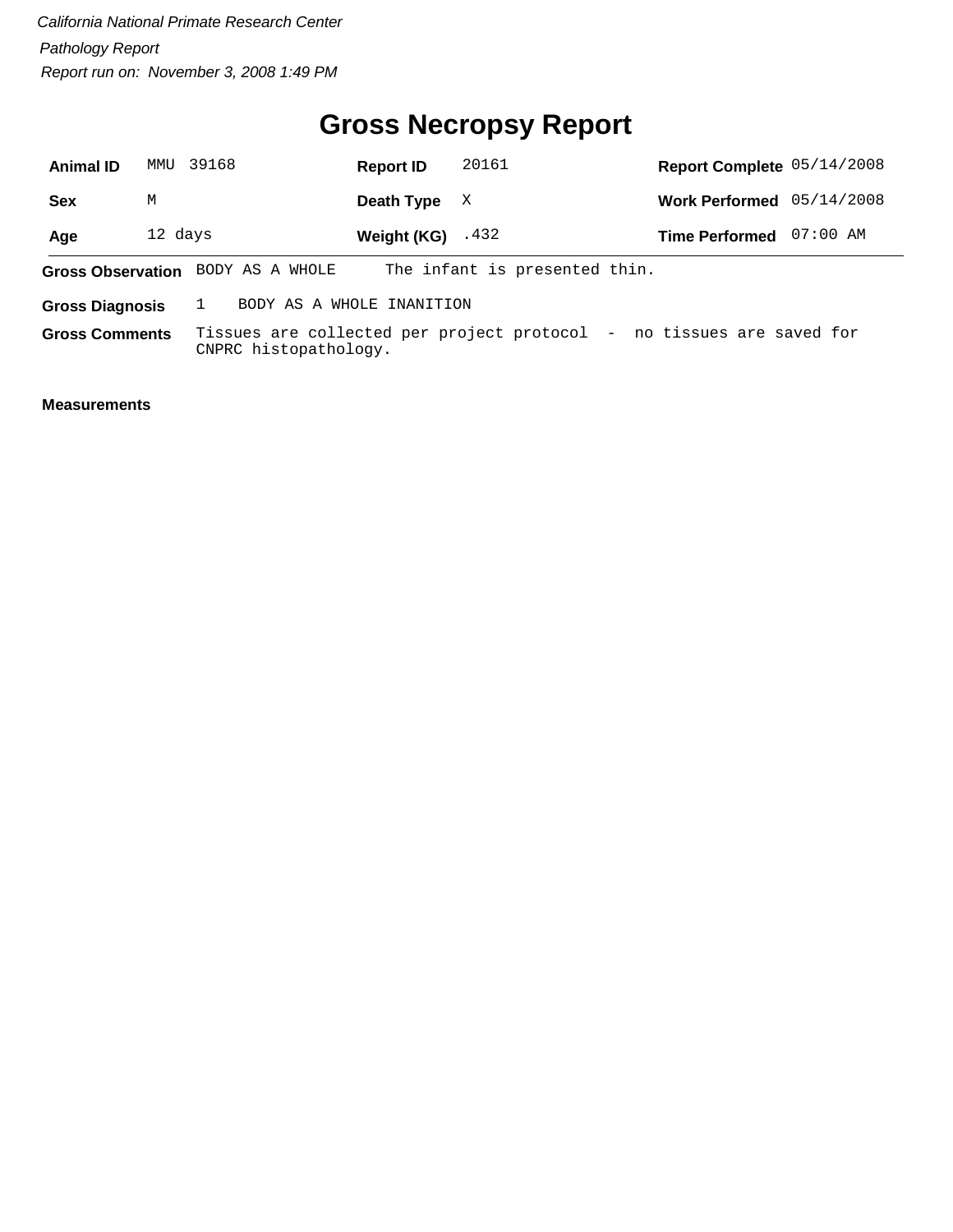# **Gross Necropsy Report**

| <b>Animal ID</b>       |         | MMU 39182                         | <b>Report ID</b> | 20401                       | Report Complete 05/27/2008                                                  |            |
|------------------------|---------|-----------------------------------|------------------|-----------------------------|-----------------------------------------------------------------------------|------------|
| <b>Sex</b>             | F       |                                   | Death Type       | X                           | Work Performed 05/27/2008                                                   |            |
| Age                    | 21 days |                                   | Weight (KG)      |                             | <b>Time Performed</b>                                                       | $12:00$ PM |
|                        |         | Gross Observation BODY AS A WHOLE |                  | tracers, is presented thin. | The infant, previously injected with radioactive                            |            |
| <b>Gross Diagnosis</b> |         | BODY AS A WHOLE PERFUSION         |                  |                             | (brain perfusion)                                                           |            |
| <b>Gross Comments</b>  |         | are saved.                        |                  |                             | Tha brain is perfused and collected for the investigator - no other tissues |            |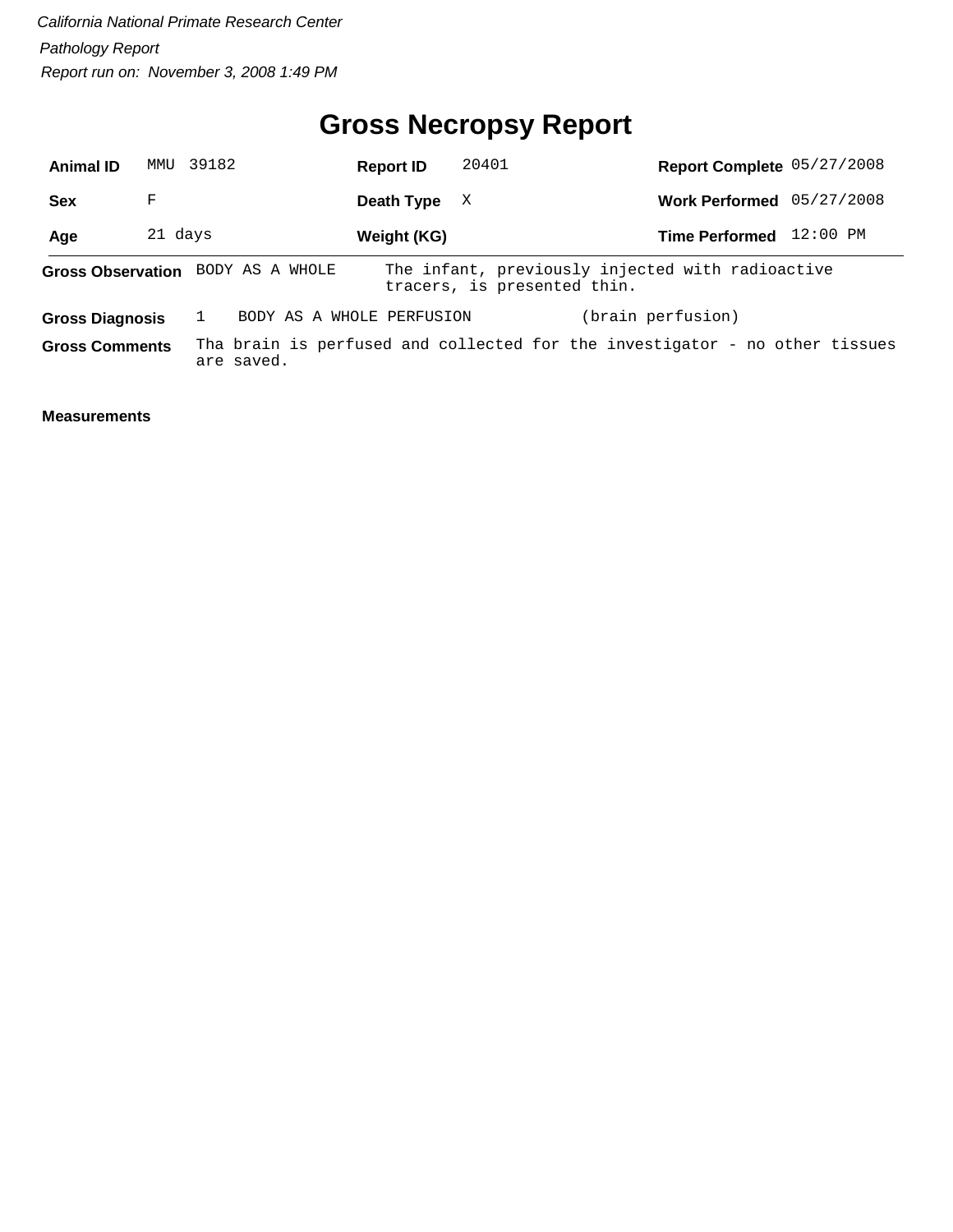# **Gross Necropsy Report**

| <b>Animal ID</b>       | MMU     | 39192                             | <b>Report ID</b> | 20521                                  | Report Complete 06/06/2008                                                  |            |
|------------------------|---------|-----------------------------------|------------------|----------------------------------------|-----------------------------------------------------------------------------|------------|
| <b>Sex</b>             | М       |                                   | Death Type       | X                                      | <b>Work Performed</b>                                                       | 05/30/2008 |
| Age                    | 23 days |                                   | Weight (KG)      |                                        | <b>Time Performed</b>                                                       | 09:00 AM   |
|                        |         | Gross Observation BODY AS A WHOLE |                  | The infant is presented in good flesh. |                                                                             |            |
| <b>Gross Diagnosis</b> |         | BODY AS A WHOLE PERFUSION         |                  |                                        | (brain perfusion)                                                           |            |
| <b>Gross Comments</b>  |         | are saved.                        |                  |                                        | The brain is perfused and collected for the investigator - no other tissues |            |